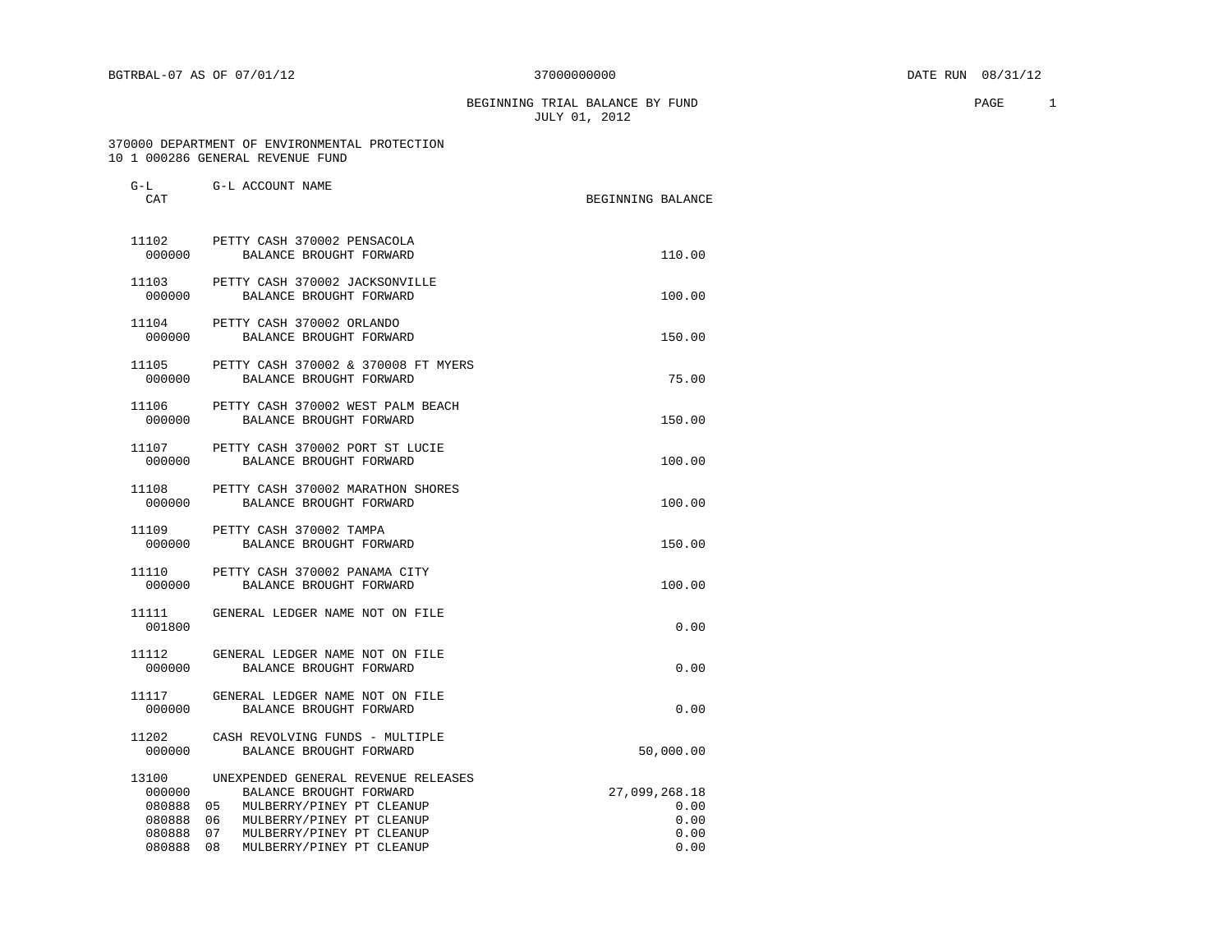# BEGINNING TRIAL BALANCE BY FUND **EXAMPLE 2** JULY 01, 2012

| $G-L$<br>CAT     | G-L ACCOUNT NAME                                          | BEGINNING BALANCE                |
|------------------|-----------------------------------------------------------|----------------------------------|
|                  |                                                           |                                  |
| 080889 08        | NON-MANDATORY LAND RECLAIM                                | 271, 173. 21                     |
| 083045           | 09<br>LAND ACOUISITION                                    | 0.00                             |
| 083533           | 06<br>CASCADES PARK/ WASTE REMED                          | 0.00                             |
| 087753           | 97<br>HURR OPAL-DUNE/BEACH RECOV<br>98                    | 0.00                             |
| 088061<br>088061 | BEACH PROJ - STW<br>99<br>BEACH PROJ - STW                | 0.00<br>0.00                     |
| 088065           | - 96<br>CATEGORY NAME NOT ON TITLE FILE                   | 0.00                             |
| 088962           | 06<br>KEYS WASTEWATER MGMT PLAN                           | 0.00                             |
| 088962           | KEYS WASTEWATER MGMT PLAN<br>07                           | 0.00                             |
| 088962 99        | KEYS WASTEWATER MGMT PLAN                                 | 0.00                             |
| 088964           | 10<br>TOTAL MAX DAILY LOADS                               | 0.00                             |
|                  | ** GL 13100 TOTAL                                         | 27, 370, 441.39                  |
| 15101            | DUE FROM EMPLOYEES                                        |                                  |
| 001800           |                                                           | 544.47                           |
| 16300            | DUE FROM OTHER DEPARTMENTS                                |                                  |
| 002900           |                                                           | 973.42                           |
| 16700<br>000500  | DUE FROM COMPONENT UNIT/PRIMARY                           | 6,740.15                         |
|                  |                                                           |                                  |
| 17102            | INVENTORIES PARTS AND MAINT SHOP                          |                                  |
| 102275           | OPER & MAINT OF PATROL VEH                                | 0.00                             |
|                  | 25500 ADVANCES TO OTHER GOVERNMENTS/ENTITIES              |                                  |
| 140047 05        | G/A-WATER PROJECTS<br>141116 01 STW RESTORATION PROJECTS  | 2,622,426.00<br>449,537.00       |
|                  | ** GL 25500 TOTAL                                         | 3,071,963.00                     |
| 25800            | ADVANCES TO COMPONENT UNITS                               |                                  |
| 140013 09        | G/A-ENV REST WATER SUSTAIN                                | 5,944,772.15                     |
|                  | 140047 05 G/A-WATER PROJECTS                              | 4,590,071.46                     |
| 141116           | 01 STW RESTORATION PROJECTS                               | 18,637.50                        |
|                  | ** GL 25800 TOTAL                                         | 10,553,481.11                    |
| 31100            | ACCOUNTS PAYABLE                                          |                                  |
| 040000           | EXPENSES                                                  | 0.00                             |
|                  | 080889 08 NON-MANDATORY LAND RECLAIM<br>** GL 31100 TOTAL | $82, 206.70 -$<br>$82, 206.70 -$ |
|                  |                                                           |                                  |
| 35300<br>040000  | DUE TO OTHER DEPARTMENTS<br><b>EXPENSES</b>               | 0.00                             |
|                  |                                                           |                                  |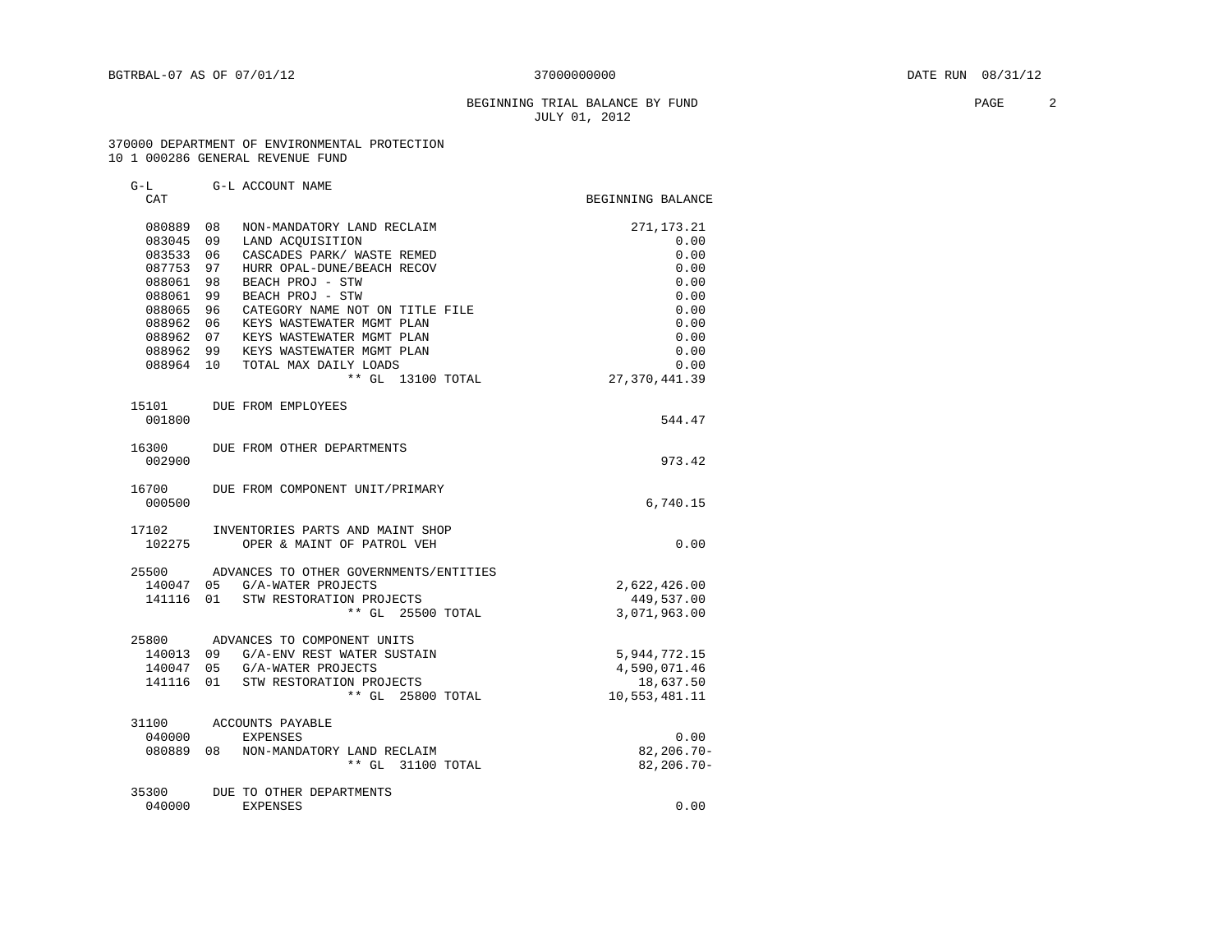# BEGINNING TRIAL BALANCE BY FUND **PAGE** 3 JULY 01, 2012

| CAT              |          |                                                               | BEGINNING BALANCE |
|------------------|----------|---------------------------------------------------------------|-------------------|
| 35500            |          | DUE TO OTHER GOVERNMENTAL UNITS                               |                   |
| 140047           | 12       | G/A-WATER PROJECTS                                            | $51,346.00 -$     |
| 140126           | 07       | BEACH PROJECTS - STW                                          | 385,642.22-       |
| 140126           | 11       | BEACH PROJECTS - STW                                          | $225,097.56 -$    |
| 140126           | 12       | BEACH PROJECTS - STW                                          | $3,132.50-$       |
|                  |          | $***$ GL<br>35500 TOTAL                                       | 665, 218.28-      |
| 35600            |          | DUE TO GENERAL REVENUE                                        |                   |
| 000500           |          |                                                               | $6,740.15-$       |
| 001800           |          |                                                               | $544.47-$         |
| 002900           |          |                                                               | $973.42 -$        |
|                  |          | $***$ GL<br>35600 TOTAL                                       | $8,258.04-$       |
| 35700            |          | DUE TO COMPONENT UNIT/PRIMARY                                 |                   |
| 141117           | 11       | EVERGLADES RESTORATION                                        | $5,379,876.19-$   |
| 45100            |          | ADVANCES FROM OTHER FUNDS BETWEEN DEPA                        |                   |
| 000000           |          | BALANCE BROUGHT FORWARD                                       | $51,035.00 -$     |
| 54900            |          | COMMITTED FUND BALANCE                                        |                   |
| 000000           |          | BALANCE BROUGHT FORWARD                                       | 34,871,087.75-    |
| 080888           | 05       | MULBERRY/PINEY PT CLEANUP                                     | 0.00              |
| 080888           | 06       | MULBERRY/PINEY PT CLEANUP                                     | 0.00              |
| 080888           | 07       | MULBERRY/PINEY PT CLEANUP                                     | 0.00              |
| 080888           | 08       | MULBERRY/PINEY PT CLEANUP                                     | 0.00              |
| 080889           | 08       | NON-MANDATORY LAND RECLAIM                                    | $772, 326.51 -$   |
| 083045           | 09       | LAND ACOUISITION                                              | 0.00              |
| 083306           | 97       | SURFACE WATER IMPROVE PRJ                                     | 0.00              |
| 083533           | 06       | CASCADES PARK/ WASTE REMED                                    | 0.00              |
| 083899           | 99       | NAVARRE BCH STATE PARK DEV                                    | 0.00              |
| 087337           | 91       | CATEGORY NAME NOT ON TITLE FILE                               | 0.00              |
| 087387           | 95       | CATEGORY NAME NOT ON TITLE FILE                               | 0.00              |
| 087483           | 96<br>97 | CATEGORY NAME NOT ON TITLE FILE                               | 0.00              |
| 087483<br>087753 | 97       | CATEGORY NAME NOT ON TITLE FILE<br>HURR OPAL-DUNE/BEACH RECOV | 0.00              |
|                  | 98       |                                                               | 0.00              |
| 088061<br>088061 | 99       | BEACH PROJ - STW<br>BEACH PROJ - STW                          | 0.00<br>0.00      |
| 088065           | 94       | CATEGORY NAME NOT ON TITLE FILE                               | 0.00              |
| 088065           | 96       | CATEGORY NAME NOT ON TITLE FILE                               | 0.00              |
| 088068           | 97       | CATEGORY NAME NOT ON TITLE FILE                               | 0.00              |
| 088072           | 90       | CATEGORY NAME NOT ON TITLE FILE                               | 0.00              |
| 088098           | 94       | CATEGORY NAME NOT ON TITLE FILE                               | 0.00              |
| 088098           |          |                                                               |                   |
|                  |          |                                                               |                   |
| 088962           | 97<br>06 | CATEGORY NAME NOT ON TITLE FILE<br>KEYS WASTEWATER MGMT PLAN  | 0.00<br>0.00      |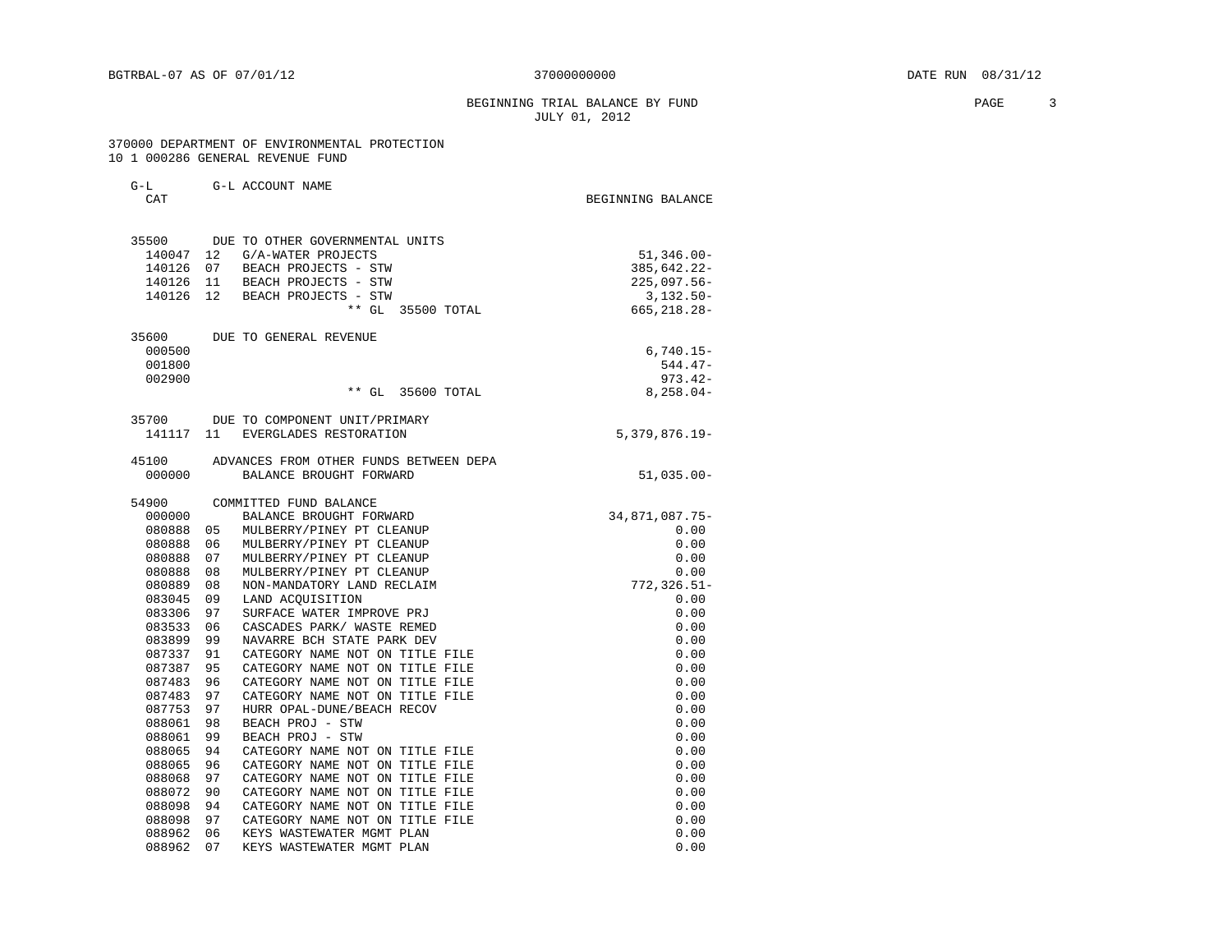# BEGINNING TRIAL BALANCE BY FUND **PAGE** 4 JULY 01, 2012

| $G-L$     |    | G-L ACCOUNT NAME                       |                   |
|-----------|----|----------------------------------------|-------------------|
| CAT       |    |                                        | BEGINNING BALANCE |
|           |    | 088962 99 KEYS WASTEWATER MGMT PLAN    | 0.00              |
| 088964 10 |    | TOTAL MAX DAILY LOADS                  | 0.00              |
|           |    | ** GL 54900 TOTAL                      | 35,643,414.26-    |
|           |    |                                        |                   |
| 54901     |    | PRIOR YEAR FINANCIAL STATEMENT ADJUSTM |                   |
| 000000    |    | BALANCE BROUGHT FORWARD                | 774,829.93        |
| 55100     |    | FUND BALANCE RESERVED FOR ENCUMBRANCES |                   |
| 100589    |    | CATEGORY NAME NOT ON TITLE FILE        | 0.00              |
| 55500     |    | FB RESERVED FOR LONG-TERM RECEIVABLES  |                   |
| 001800    |    |                                        | 0.00              |
| 088061    | 99 | BEACH PROJ - STW                       | 0.00              |
| 140047    | 05 | G/A-WATER PROJECTS                     | 0.00              |
| 140182    |    | ST. LUCIE RIVER INITIATIVE             | 0.00              |
| 141116    | 01 | STW RESTORATION PROJECTS               | 0.00              |
| 141222    |    | RESTORATION/ST JOHNS RIVER             | 0.00              |
| 141222    | 99 | RESTORATION/ST JOHNS RIVER             | 0.00              |
| 143276    | 99 | SMALL CO WASTEWTR TRMT GNT             | 0.00              |
|           |    | $***$ GL<br>55500 TOTAL                | 0.00              |
| 94100     |    | <b>ENCUMBRANCES</b>                    |                   |
| 040000    |    | <b>EXPENSES</b>                        | 15,546.81         |
| 080889    | 08 | NON-MANDATORY LAND RECLAIM             | 2,588,966.51      |
| 088964    | 10 | TOTAL MAX DAILY LOADS                  | 279,672.75        |
| 100777    |    | CONTRACTED SERVICES                    | 2,864.67          |
| 140012    | 11 | G/A-FT LAUD RIVER OAKS                 | 300,000.00        |
| 140047    | 06 | G/A-WATER PROJECTS                     | 1,455,851.00      |
| 140047    | 12 | G/A-WATER PROJECTS                     |                   |
|           | 11 |                                        | 1,135,120.00      |
| 140120    | 07 | TMDL SENSOR-BASED SYSTEMS              | 2,696,600.00      |
| 140126    |    | BEACH PROJECTS - STW                   | 3,934,073.10      |
| 140126    | 11 | BEACH PROJECTS - STW                   | 7,104,352.81      |
| 140126    | 12 | BEACH PROJECTS - STW                   | 9,324,885.00      |
| 140147    | 12 | TMDL SPRINGS MONITORING                | 24,715.24         |
| 143276    | 99 | SMALL CO WASTEWTR TRMT GNT             | 745,158.21        |
|           |    | $***$ GL<br>94100 TOTAL                | 29,607,806.10     |
| 98100     |    | BUDGETARY FND BAL RESERVED/ENCUMBRANCE |                   |
| 040000    |    | <b>EXPENSES</b>                        | $15,546.81-$      |
| 080889    | 08 | NON-MANDATORY LAND RECLAIM             | $2,588,966.51-$   |
| 088964    | 10 | TOTAL MAX DAILY LOADS                  | 279,672.75-       |
| 100777    |    | CONTRACTED SERVICES                    | $2,864.67-$       |
| 140012    | 11 | G/A-FT LAUD RIVER OAKS                 | $300,000.00 -$    |
| 140047    | 06 | G/A-WATER PROJECTS                     | $1,455,851.00 -$  |
| 140047    | 12 | G/A-WATER PROJECTS                     | 1,135,120.00-     |
| 140120    | 11 | TMDL SENSOR-BASED SYSTEMS              | $2,696,600.00 -$  |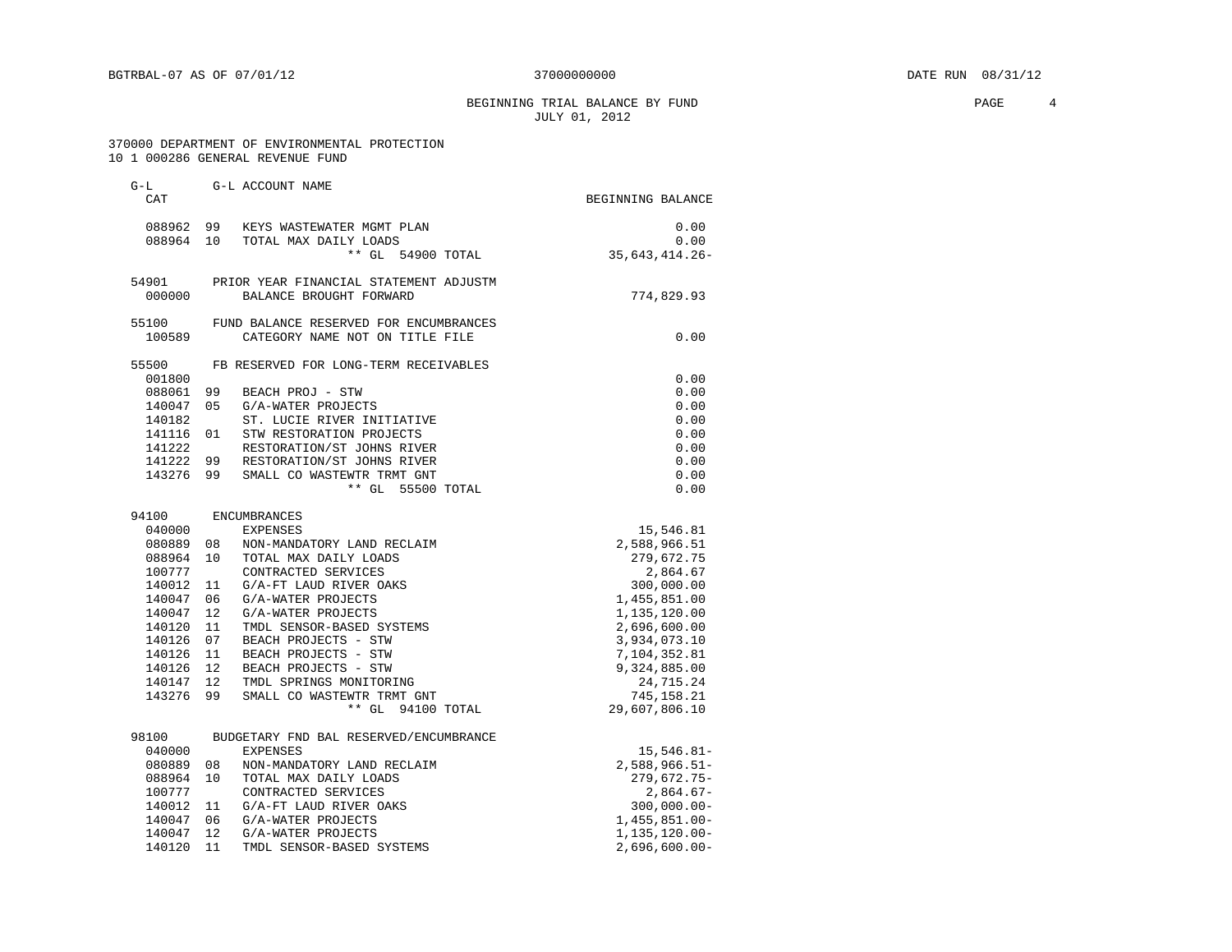# BEGINNING TRIAL BALANCE BY FUND **PAGE** 5 JULY 01, 2012

 370000 DEPARTMENT OF ENVIRONMENTAL PROTECTION 10 1 000286 GENERAL REVENUE FUND

| CAT                                                                                                                                                                                                                                        | BEGINNING BALANCE                                                                                          |
|--------------------------------------------------------------------------------------------------------------------------------------------------------------------------------------------------------------------------------------------|------------------------------------------------------------------------------------------------------------|
| 140126<br>BEACH PROJECTS - STW<br>07<br>140126<br>11<br>BEACH PROJECTS - STW<br>140126<br>12<br>BEACH PROJECTS - STW<br>140147<br>12<br>TMDL SPRINGS MONITORING<br>143276<br>99<br>SMALL CO WASTEWTR TRMT GNT<br>98100 TOTAL<br>* *<br>GL. | $3,934,073.10-$<br>7,104,352.81-<br>$9,324,885.00 -$<br>24,715.24-<br>$745, 158.21 -$<br>$29.607.806.10 -$ |

\*\*\* FUND TOTAL 0.00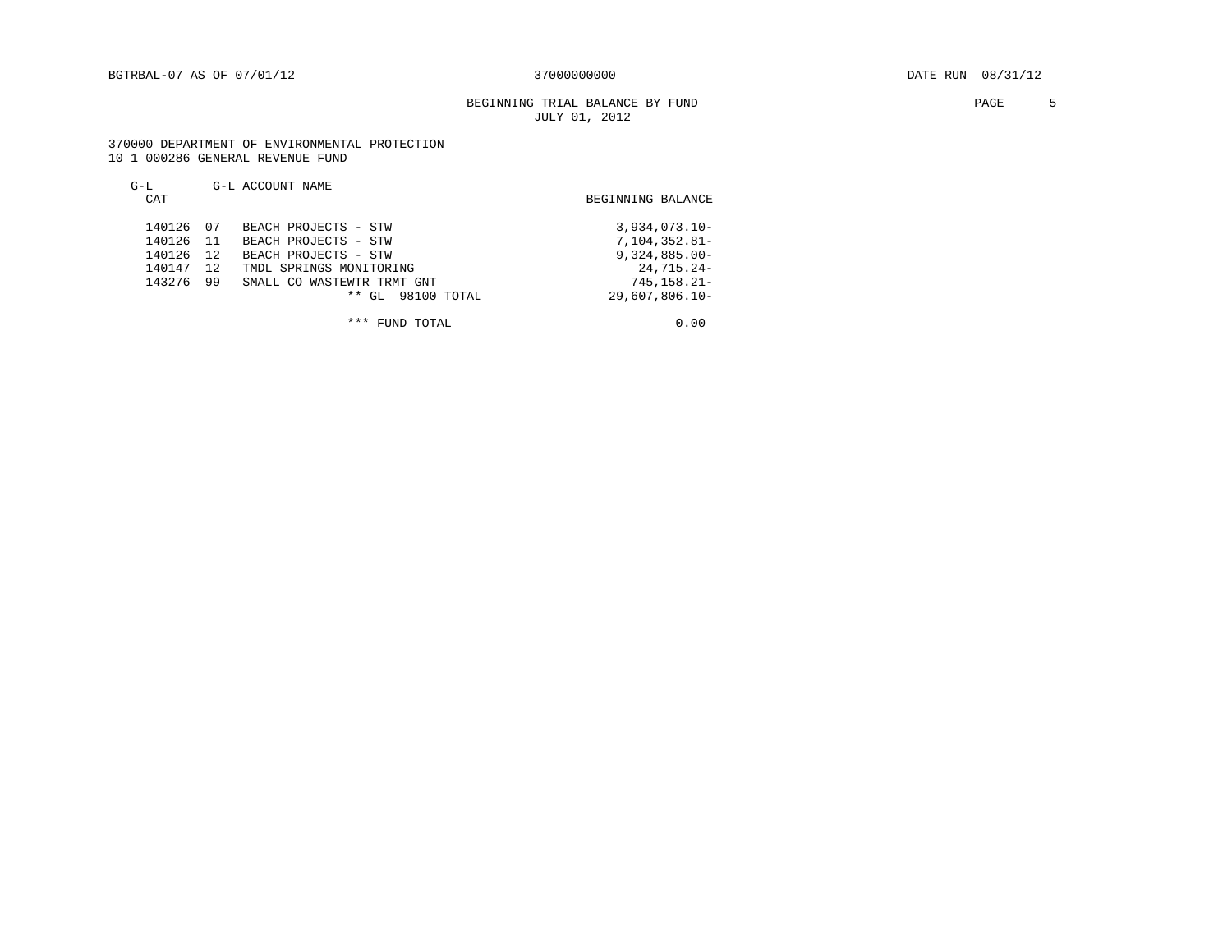BEGINNING TRIAL BALANCE BY FUND **EXAMPLE 1999** PAGE 6 JULY 01, 2012

### 370000 DEPARTMENT OF ENVIRONMENTAL PROTECTION 10 2 021024 ADMINISTRATIVE TRUST FUND

| $G-L$<br>CAT                                                                | G-L ACCOUNT NAME                                                                                                                                                                                                                                      | BEGINNING BALANCE                                                                        |
|-----------------------------------------------------------------------------|-------------------------------------------------------------------------------------------------------------------------------------------------------------------------------------------------------------------------------------------------------|------------------------------------------------------------------------------------------|
| 11105<br>000000                                                             | PETTY CASH 370002 & 370008 FT MYERS<br>BALANCE BROUGHT FORWARD                                                                                                                                                                                        | 50.00                                                                                    |
| 11114<br>000000                                                             | PETTY CASH 370008 NWD BRANCH<br>BALANCE BROUGHT FORWARD                                                                                                                                                                                               | 100.00                                                                                   |
| 12100<br>000000                                                             | UNRELEASED CASH IN STATE TREASURY<br>BALANCE BROUGHT FORWARD                                                                                                                                                                                          | 81,665.38                                                                                |
| 14100<br>000000                                                             | POOLED INVESTMENTS WITH STATE TREASURY<br>BALANCE BROUGHT FORWARD                                                                                                                                                                                     | 1,240,316.09                                                                             |
| 15102<br>001801                                                             | DUE FROM INDIVIDUALS AND BUSINESS FIRM                                                                                                                                                                                                                | 15.12                                                                                    |
| 15301<br>000500                                                             | DUE FROM INTEREST EARNINGS INVESTMENTS                                                                                                                                                                                                                | 1,898.48                                                                                 |
| 16200<br>010000<br>010000 CF<br>040000<br>040000 CF                         | DUE FROM STATE FUNDS, WITHIN DEPART.<br>SALARIES AND BENEFITS<br>SALARIES AND BENEFITS<br><b>EXPENSES</b><br>EXPENSES<br>** GL 16200 TOTAL                                                                                                            | 0.00<br>1,564.60<br>0.00<br>658.77<br>2,223.37                                           |
| 17101<br>040000                                                             | INVENTORIES OFFICE SUPPLY<br><b>EXPENSES</b>                                                                                                                                                                                                          | 0.00                                                                                     |
| 31100<br>030000<br>030000 CF<br>040000<br>040000 CF<br>100777<br>100777 CF  | ACCOUNTS PAYABLE<br>OTHER PERSONAL SERVICES<br>OTHER PERSONAL SERVICES<br><b>EXPENSES</b><br>EXPENSES<br>CONTRACTED SERVICES<br>CONTRACTED SERVICES<br>** GL 31100 TOTAL                                                                              | 0.00<br>19,934.96-<br>1,567.05<br>$72,857.77-$<br>0.00<br>$79,766.89 -$<br>$170,992.57-$ |
| 32100<br>010000<br>010000<br>030000<br>030000<br>100774<br>100774<br>103290 | ACCRUED SALARIES AND WAGES<br>SALARIES AND BENEFITS<br>SALARIES AND BENEFITS<br>CF<br>OTHER PERSONAL SERVICES<br>OTHER PERSONAL SERVICES<br>CF<br>NAT'L POLLUT/ELIMINATION<br>NAT'L POLLUT/ELIMINATION<br>CF <sup></sup><br>SALARY INCENTIVE PAYMENTS | 0.00<br>1,392.92-<br>0.00<br>$27,950.21 -$<br>0.00<br>$318.54-$<br>0.00                  |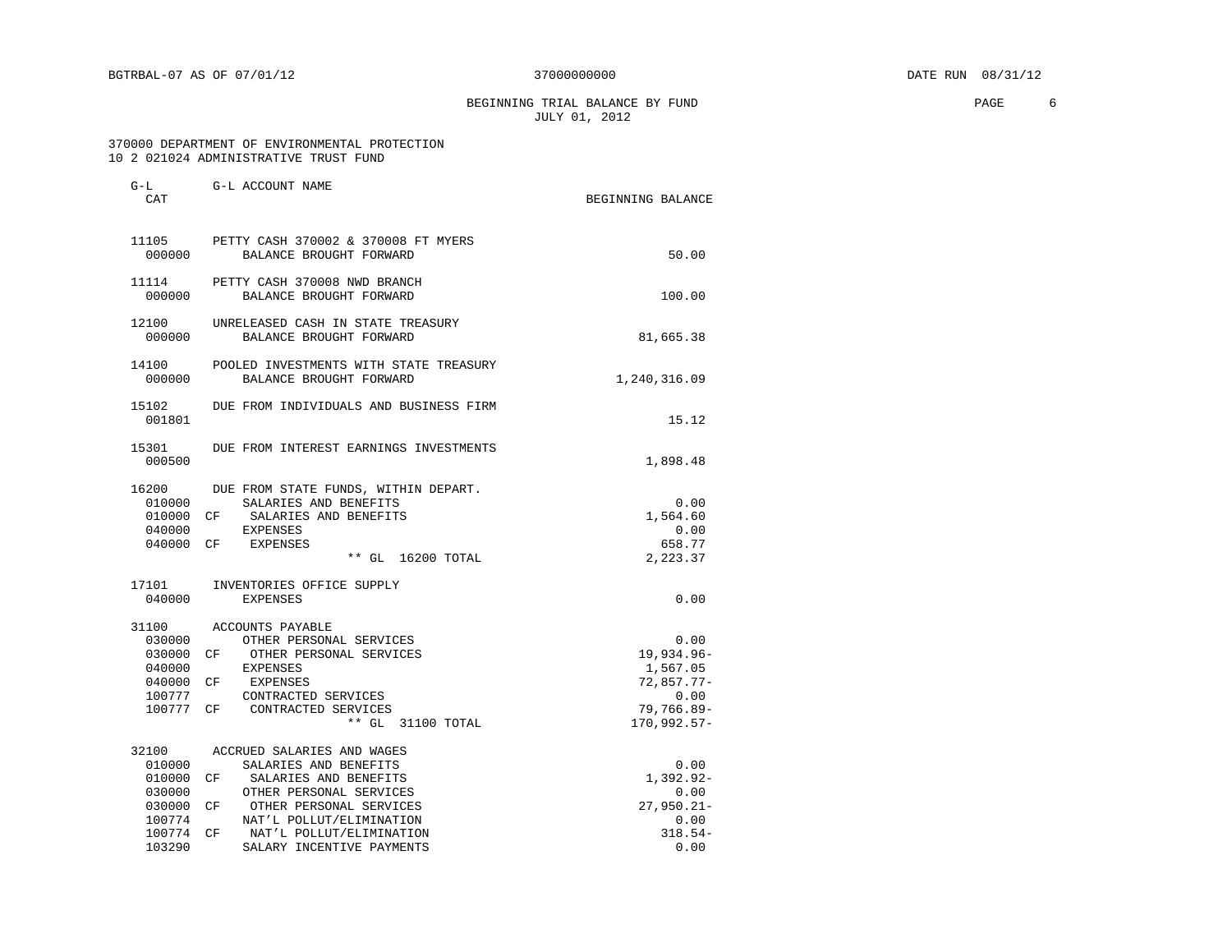# BEGINNING TRIAL BALANCE BY FUND **PAGE** 7 JULY 01, 2012

### 370000 DEPARTMENT OF ENVIRONMENTAL PROTECTION 10 2 021024 ADMINISTRATIVE TRUST FUND

| $G-L$<br>CAT                                     | G-L ACCOUNT NAME                                                                                                                                             | BEGINNING BALANCE                                                              |
|--------------------------------------------------|--------------------------------------------------------------------------------------------------------------------------------------------------------------|--------------------------------------------------------------------------------|
|                                                  | 103290 CF SALARY INCENTIVE PAYMENTS<br>** GL 32100 TOTAL                                                                                                     | $594.00 -$<br>$30, 255.67 -$                                                   |
| 040000<br>040000 CF<br>310403                    | 35300 DUE TO OTHER DEPARTMENTS<br>EXPENSES<br>EXPENSES<br>ASSESSMENT ON INVESTMENTS-DEPARTMENTAL USE<br>** GL 35300 TOTAL                                    | $1,567.05 -$<br>$12,017.51-$<br>$100.94-$<br>$13,685.50 -$                     |
| 040000                                           | 35500 DUE TO OTHER GOVERNMENTAL UNITS<br><b>EXPENSES</b><br>040000 CF EXPENSES<br>** GL 35500 TOTAL                                                          | 0.00<br>$10, 204.81 -$<br>$10, 204.81 -$                                       |
| 310322                                           | 35600 DUE TO GENERAL REVENUE<br>SERVICE CHARGE TO GEN REV                                                                                                    | $790.25 -$                                                                     |
| 010000                                           | 38600 CURRENT COMPENSATED ABSENCES LIABILITY<br>SALARIES AND BENEFITS<br>010000 CF SALARIES AND BENEFITS<br>** GL 38600 TOTAL                                | 0.00<br>$86,869.34-$<br>$86,869.34-$                                           |
| 54900<br>000000                                  | COMMITTED FUND BALANCE<br>BALANCE BROUGHT FORWARD                                                                                                            | 1,013,725.80-                                                                  |
| 54901<br>000000                                  | PRIOR YEAR FINANCIAL STATEMENT ADJUSTM<br>BALANCE BROUGHT FORWARD                                                                                            | 255.50                                                                         |
| 94100<br>030000<br>040000<br>060000 CF<br>100777 | <b>ENCUMBRANCES</b><br>OTHER PERSONAL SERVICES<br><b>EXPENSES</b><br>OPERATING CAPITAL OUTLAY<br>CONTRACTED SERVICES<br>** GL 94100 TOTAL                    | 20,262.80<br>56,552.06<br>3,917.38<br>56,268.42<br>137,000.66                  |
| 98100<br>030000<br>040000<br>060000 CF<br>100777 | BUDGETARY FND BAL RESERVED/ENCUMBRANCE<br>OTHER PERSONAL SERVICES<br><b>EXPENSES</b><br>OPERATING CAPITAL OUTLAY<br>CONTRACTED SERVICES<br>** GL 98100 TOTAL | $20, 262.80 -$<br>$56, 552.06 -$<br>3,917.38-<br>$56, 268.42 -$<br>137,000.66- |
|                                                  | *** FUND TOTAL                                                                                                                                               | 0.00                                                                           |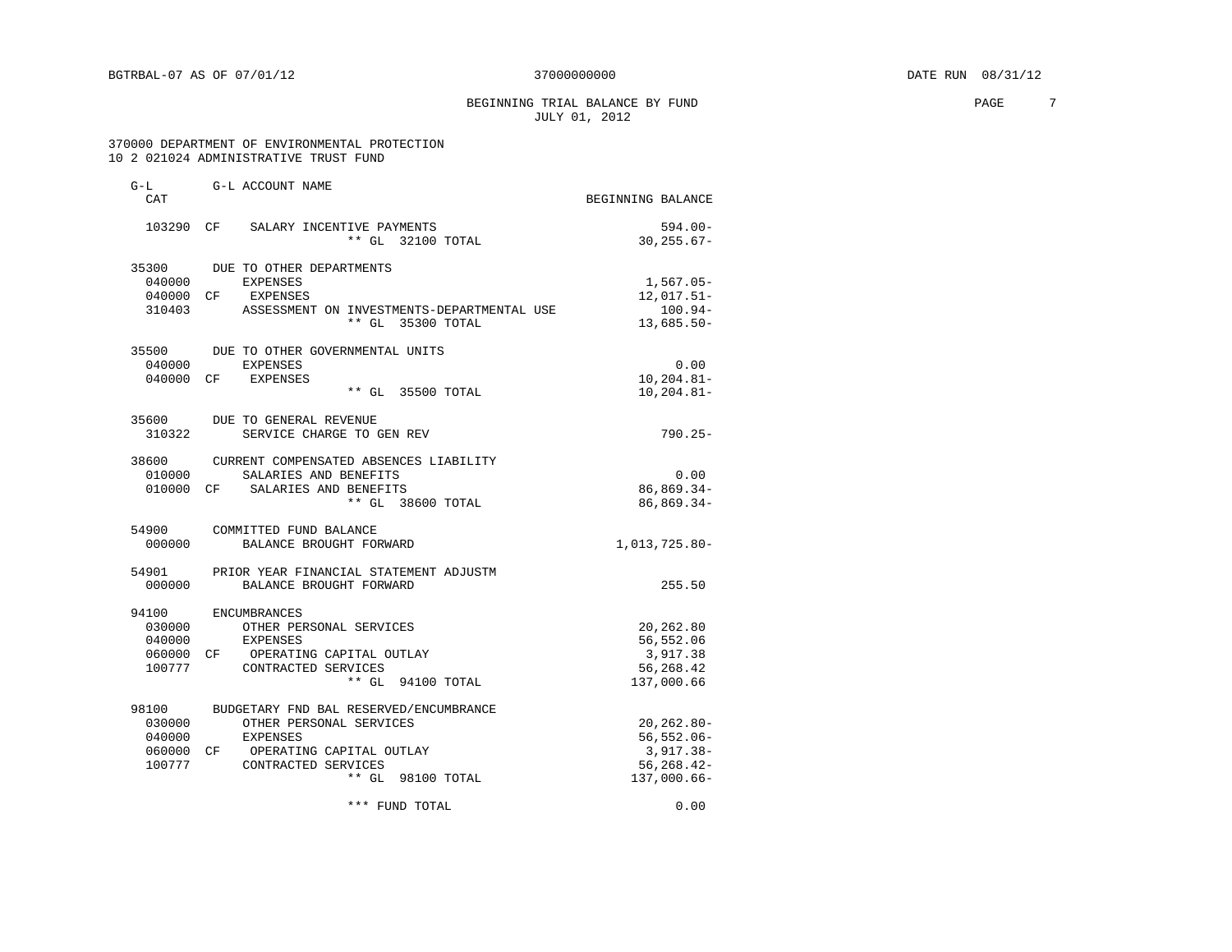# BEGINNING TRIAL BALANCE BY FUND **PAGE 8** JULY 01, 2012

 370000 DEPARTMENT OF ENVIRONMENTAL PROTECTION 20 2 030001 INVASIVE PLANT CONTROL TRUST FUND

| $G-L$<br>CAT              | G-L ACCOUNT NAME                                                                                                         | BEGINNING BALANCE    |
|---------------------------|--------------------------------------------------------------------------------------------------------------------------|----------------------|
| 12100<br>000000           | UNRELEASED CASH IN STATE TREASURY<br>BALANCE BROUGHT FORWARD                                                             | 0.00                 |
| 37100<br>102334           | CURRENT BONDS PAYABLE<br>CONTRL OF INVASIVE EXOTICS                                                                      | 0.00                 |
| 54900<br>000000           | COMMITTED FUND BALANCE<br>BALANCE BROUGHT FORWARD                                                                        | 0.00                 |
| 55100<br>030000<br>102334 | FUND BALANCE RESERVED FOR ENCUMBRANCES<br>OTHER PERSONAL SERVICES<br>CONTRL OF INVASIVE EXOTICS<br>* *<br>GL 55100 TOTAL | 0.00<br>0.00<br>0.00 |
| 55500<br>102334           | FB RESERVED FOR LONG-TERM RECEIVABLES<br>INVASIVE EXOTICS<br>CONTRL OF                                                   | 0.00                 |
|                           | *** FUND TOTAL                                                                                                           | 0.00                 |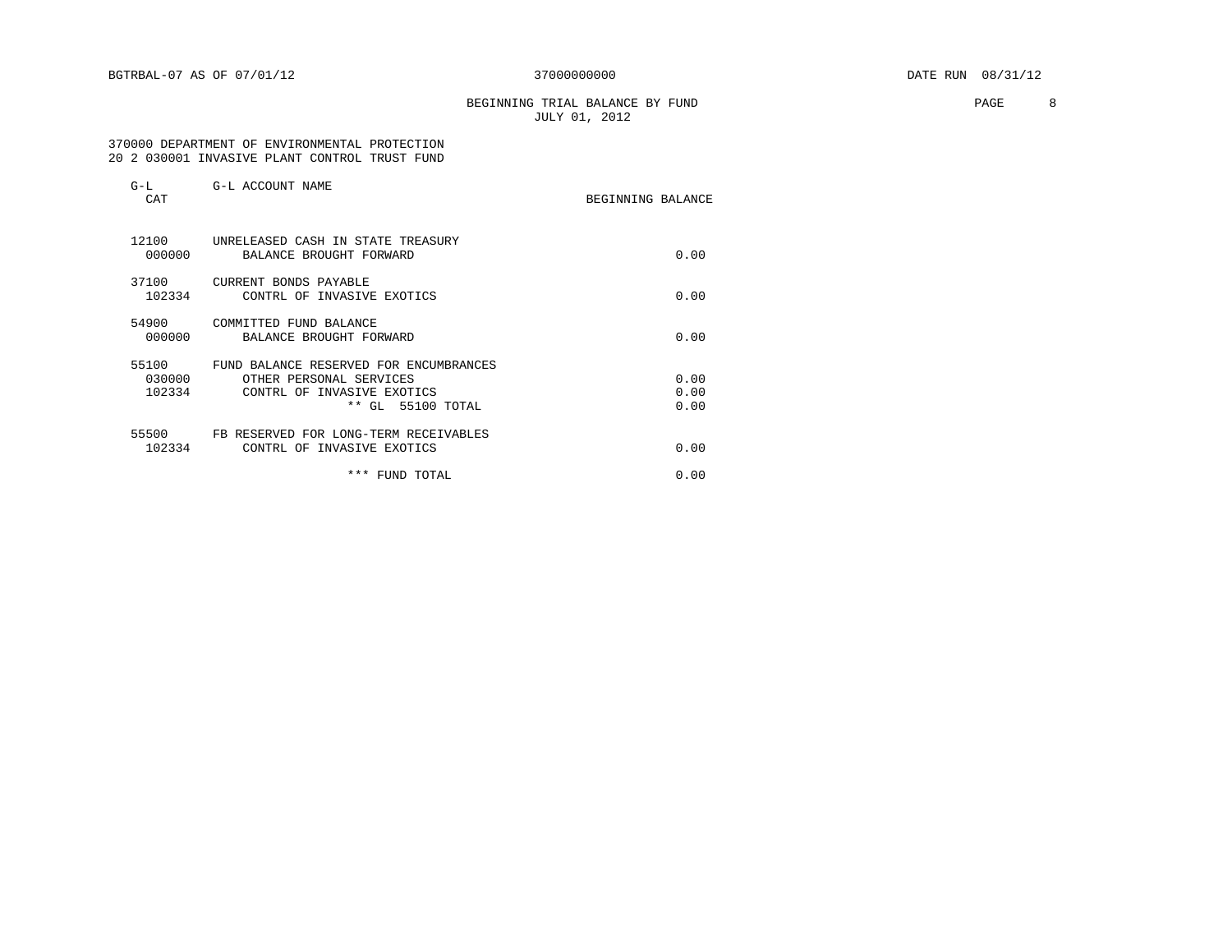BEGINNING TRIAL BALANCE BY FUND **EXAMPLE 19** PAGE 9 JULY 01, 2012

# 370000 DEPARTMENT OF ENVIRONMENTAL PROTECTION 20 2 035001 AIR POLLUTION CONTROL TRUST FUND

| $G-L$<br>CAT                                                                   | G-L ACCOUNT NAME                                                                                                                                                                                                  | BEGINNING BALANCE                                                                         |
|--------------------------------------------------------------------------------|-------------------------------------------------------------------------------------------------------------------------------------------------------------------------------------------------------------------|-------------------------------------------------------------------------------------------|
| 11100<br>040000                                                                | CASH ON HAND<br><b>EXPENSES</b>                                                                                                                                                                                   | 0.00                                                                                      |
| 12100<br>000000                                                                | UNRELEASED CASH IN STATE TREASURY<br>BALANCE BROUGHT FORWARD                                                                                                                                                      | 272,322.43                                                                                |
| 14100<br>000000                                                                | POOLED INVESTMENTS WITH STATE TREASURY<br>BALANCE BROUGHT FORWARD                                                                                                                                                 | 14,064,009.73                                                                             |
| 15102<br>000200                                                                | DUE FROM INDIVIDUALS AND BUSINESS FIRM                                                                                                                                                                            | 9,793.50                                                                                  |
| 15301<br>000500                                                                | DUE FROM INTEREST EARNINGS INVESTMENTS                                                                                                                                                                            | 27,394.59                                                                                 |
| 15900<br>000200                                                                | ALLOWANCE FOR UNCOLLECTIBLES                                                                                                                                                                                      | $8,393.50 -$                                                                              |
| 16300<br>001620                                                                | DUE FROM OTHER DEPARTMENTS                                                                                                                                                                                        | 485,524.15                                                                                |
| 16400<br>000700                                                                | DUE FROM FEDERAL GOVERNMENT                                                                                                                                                                                       | 139,801.76                                                                                |
| 31100<br>030000<br>030000<br>040000<br>040000<br>100777<br>100777 CF<br>101179 | ACCOUNTS PAYABLE<br>OTHER PERSONAL SERVICES<br>CF<br>OTHER PERSONAL SERVICES<br><b>EXPENSES</b><br>EXPENSES<br>СF<br>CONTRACTED SERVICES<br>CONTRACTED SERVICES<br>AIR/RED EMISSIONS-FED STM<br>** GL 31100 TOTAL | 628.00<br>$81,888.31-$<br>91.71<br>38,892.86-<br>0.00<br>$514.54-$<br>0.00<br>120,576.00- |
| 32100<br>010000<br>010000 CF<br>030000<br>030000                               | ACCRUED SALARIES AND WAGES<br>SALARIES AND BENEFITS<br>SALARIES AND BENEFITS<br>OTHER PERSONAL SERVICES<br>CF<br>OTHER PERSONAL SERVICES<br>** GL 32100 TOTAL                                                     | 0.00<br>$26.49-$<br>0.00<br>$6,532.44-$<br>$6,558.93-$                                    |
| 35300<br>030000<br>040000<br>040000                                            | DUE TO OTHER DEPARTMENTS<br>OTHER PERSONAL SERVICES<br><b>EXPENSES</b><br>СF<br><b>EXPENSES</b>                                                                                                                   | $628.00 -$<br>$91.71 -$<br>$7, 153.14 -$                                                  |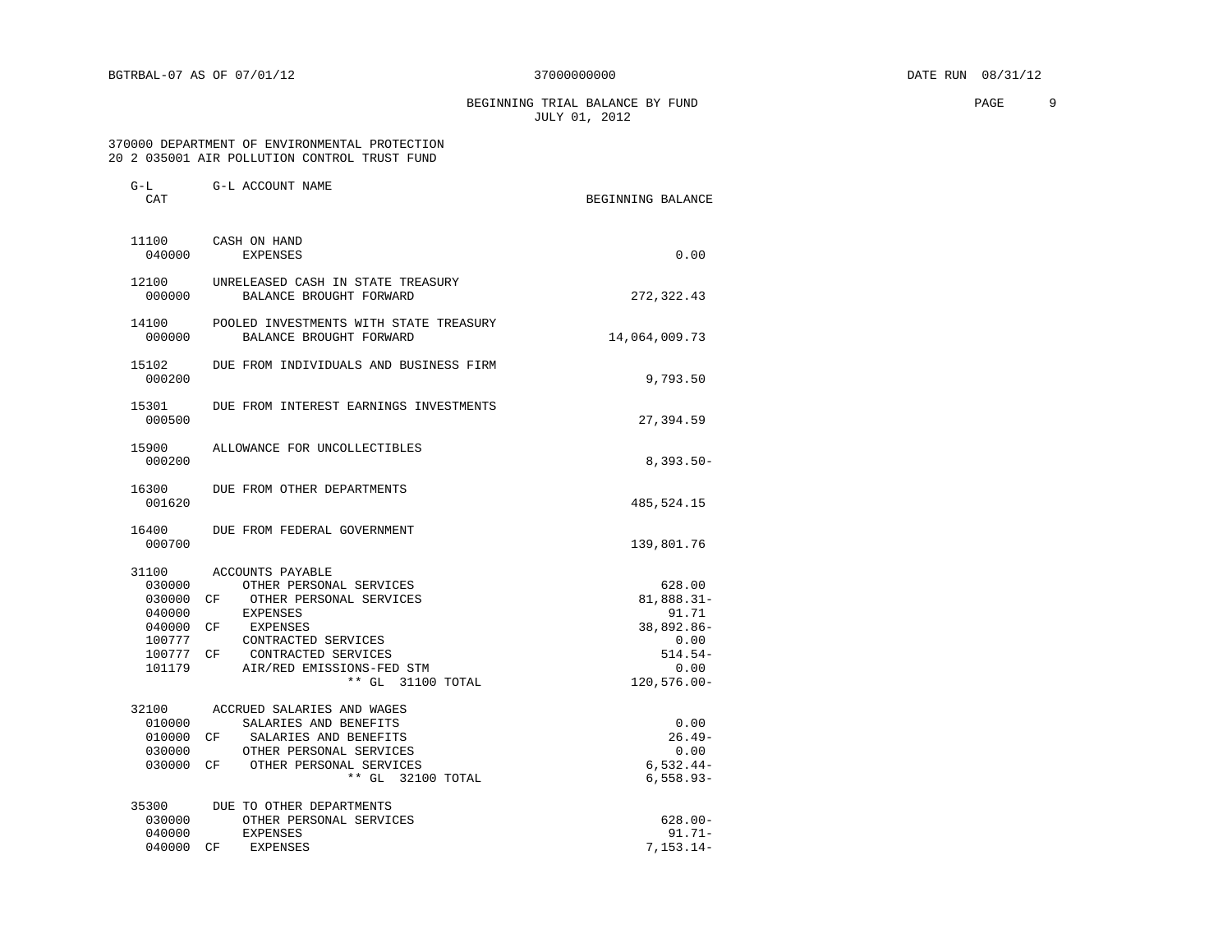# BEGINNING TRIAL BALANCE BY FUND **EXAMPLE 10** PAGE 10 JULY 01, 2012

# 370000 DEPARTMENT OF ENVIRONMENTAL PROTECTION 20 2 035001 AIR POLLUTION CONTROL TRUST FUND

| $G-L$  |        | G-L ACCOUNT NAME                             |                    |
|--------|--------|----------------------------------------------|--------------------|
| CAT    |        |                                              | BEGINNING BALANCE  |
|        |        | 100195 ASBESTOS REMOVAL PROG FEE             | 0.00               |
|        |        | 100195 CF ASBESTOS REMOVAL PROG FEE          | $1,040.00 -$       |
| 101179 |        | AIR/RED EMISSIONS-FED STM                    | 0.00               |
| 310403 |        | ASSESSMENT ON INVESTMENTS-DEPARTMENTAL USE   | $1,456.65-$        |
|        |        | ** GL 35300 TOTAL                            | $10, 369.50 -$     |
|        |        | 35500 DUE TO OTHER GOVERNMENTAL UNITS        |                    |
| 030000 |        | OTHER PERSONAL SERVICES                      | 0.00               |
| 030000 |        | CF OTHER PERSONAL SERVICES                   | 1,665,101.34-      |
| 040000 |        | EXPENSES                                     | 0.00               |
| 040000 |        | CF EXPENSES                                  | $316.37-$          |
| 100180 |        | DIST CO-MTR V REG PROCEEDS                   | 0.00               |
|        |        | 100180 CF DIST CO-MTR V REG PROCEEDS         | $581,327.25 -$     |
| 100195 |        | ASBESTOS REMOVAL PROG FEE                    | 0.00               |
| 100195 |        | CF ASBESTOS REMOVAL PROG FEE                 | $720.00 -$         |
|        |        | ** GL 35500 TOTAL                            | $2, 247, 464.96 -$ |
|        |        | 35600 DUE TO GENERAL REVENUE                 |                    |
| 180200 |        | TR/GENERAL REVENUE-SWCAP                     | $2,602.04-$        |
| 310322 |        | SERVICE CHARGE TO GEN REV                    | $233,580.16 -$     |
|        |        | ** GL 35600 TOTAL                            | $236, 182.20 -$    |
|        |        | 38600 CURRENT COMPENSATED ABSENCES LIABILITY |                    |
| 010000 |        | SALARIES AND BENEFITS                        | 0.00               |
|        |        | 010000 CF SALARIES AND BENEFITS              | 18,554.77-         |
|        |        | ** GL 38600 TOTAL                            | 18,554.77-         |
| 38900  |        | DEFERRED REVENUES                            |                    |
| 001620 |        |                                              | 0.00               |
|        |        | 54900 COMMITTED FUND BALANCE                 |                    |
| 000000 |        | BALANCE BROUGHT FORWARD                      | 8,804,781.99-      |
| 54901  |        | PRIOR YEAR FINANCIAL STATEMENT ADJUSTM       |                    |
|        | 000000 | BALANCE BROUGHT FORWARD                      | 597,884.69         |
| 55917  |        | GENERAL LEDGER NAME NOT ON FILE              |                    |
| 000000 |        | BALANCE BROUGHT FORWARD                      | 0.00               |
| 57201  |        | FUND BALANCE RESTRICTED TITLE V              |                    |
| 000000 |        | BALANCE BROUGHT FORWARD                      | $4,143,849.00-$    |
| 94100  |        | ENCUMBRANCES                                 |                    |
| 030000 |        | OTHER PERSONAL SERVICES                      | 69,774.88          |
| 040000 |        | EXPENSES                                     | 52,476.97          |
| 100777 |        | CONTRACTED SERVICES                          | 11,278.94          |
|        |        | $**$ GL<br>94100 TOTAL                       | 133,530.79         |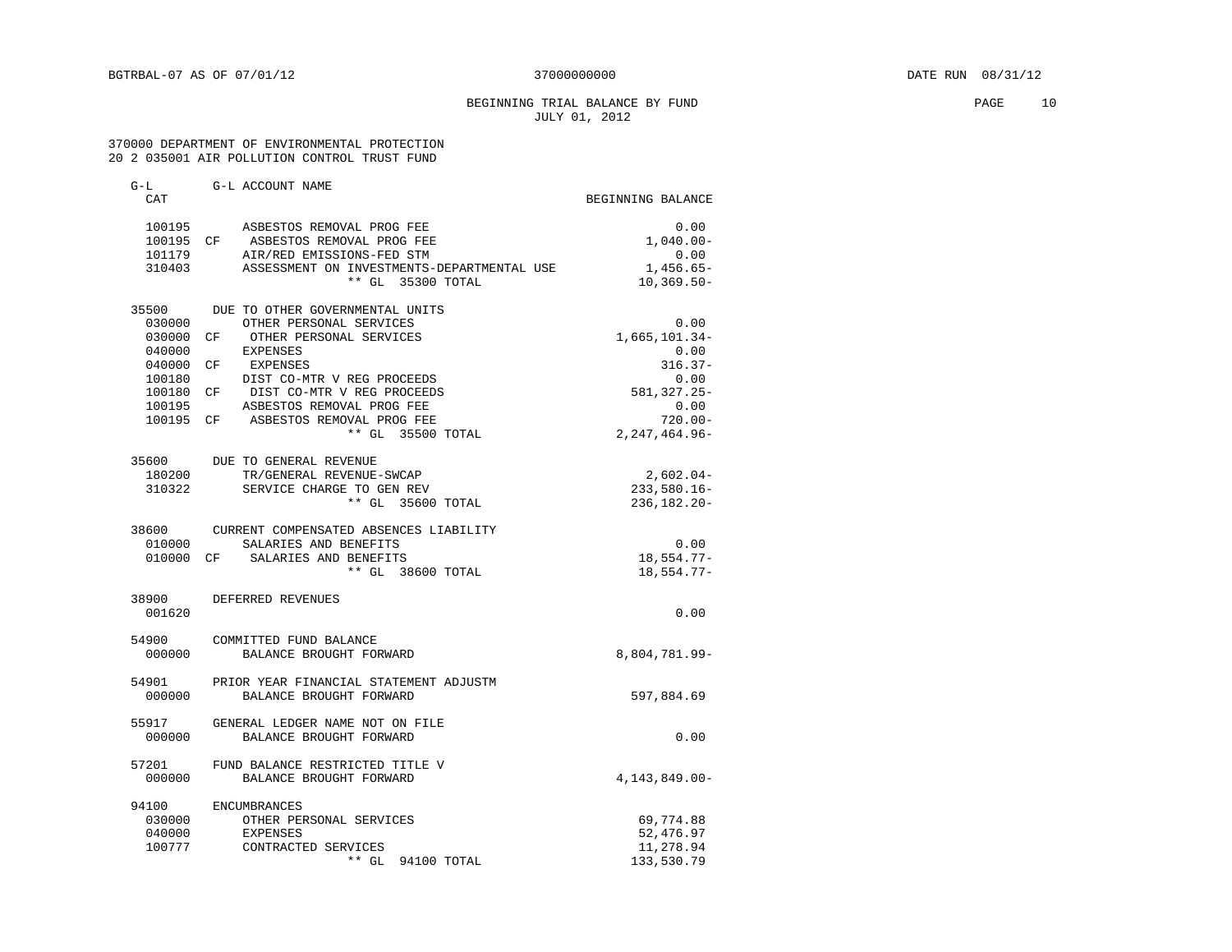# BEGINNING TRIAL BALANCE BY FUND PAGE 11 JULY 01, 2012

### 370000 DEPARTMENT OF ENVIRONMENTAL PROTECTION 20 2 035001 AIR POLLUTION CONTROL TRUST FUND

| $G-L$<br>CAT | G-L ACCOUNT NAME                       | BEGINNING BALANCE |
|--------------|----------------------------------------|-------------------|
| 98100        | BUDGETARY FND BAL RESERVED/ENCUMBRANCE |                   |
| 030000       | OTHER PERSONAL SERVICES                | 69,774.88-        |
| 040000       | <b>EXPENSES</b>                        | $52.476.97 -$     |
| 100777       | CONTRACTED SERVICES                    | $11,278.94-$      |
|              | $**$ GL<br>98100 TOTAL                 | $133,530.79-$     |
| 99100        | BUDGETARY FUND BALANCE                 |                   |
| 000000       | BALANCE BROUGHT FORWARD                | 0.00              |
|              | * * *<br>FUND TOTAL                    | 0.00              |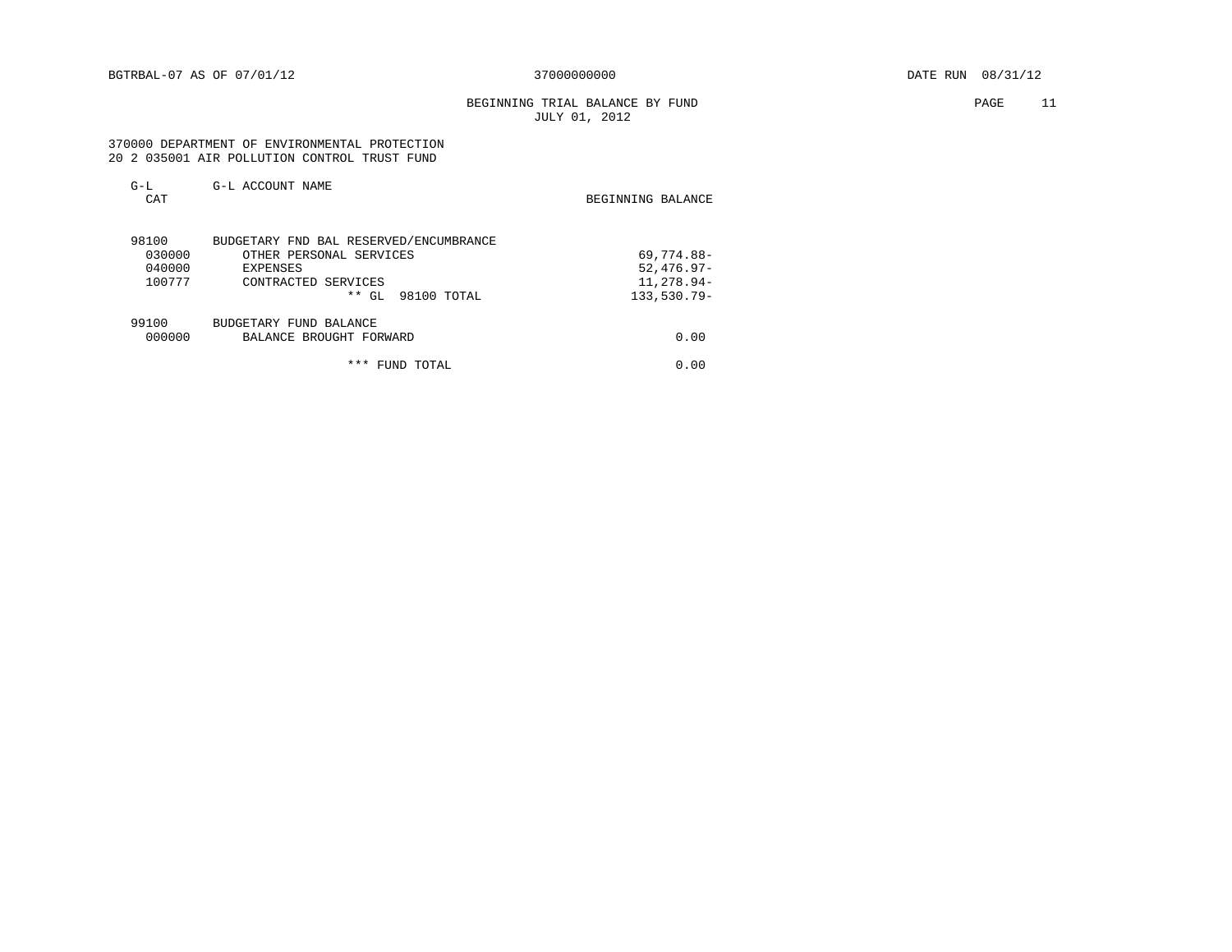BEGINNING TRIAL BALANCE BY FUND **EXAMPLE 12** PAGE 12 JULY 01, 2012

 370000 DEPARTMENT OF ENVIRONMENTAL PROTECTION 20 2 044001 DRINKING WATER REVOLVING LOAN TRUST FUND

| CAT                                       |                                                                                                                                                                                                           | BEGINNING BALANCE                                                           |
|-------------------------------------------|-----------------------------------------------------------------------------------------------------------------------------------------------------------------------------------------------------------|-----------------------------------------------------------------------------|
| 12100<br>000000                           | UNRELEASED CASH IN STATE TREASURY<br>BALANCE BROUGHT FORWARD                                                                                                                                              | 58,839.12                                                                   |
| 14100<br>000000                           | POOLED INVESTMENTS WITH STATE TREASURY<br>BALANCE BROUGHT FORWARD                                                                                                                                         | 111, 741, 558.32                                                            |
| 15301<br>000500                           | DUE FROM INTEREST EARNINGS INVESTMENTS                                                                                                                                                                    | 229,035.49                                                                  |
| 15400<br>002300                           | LOANS AND NOTES RECEIVABLE                                                                                                                                                                                | 34,926,151.00                                                               |
| 16400<br>000700                           | DUE FROM FEDERAL GOVERNMENT                                                                                                                                                                               | 20,118,292.00                                                               |
| 25300<br>002300                           | LOANS/NOTES REC FROM OTHER GOVERNMENTS                                                                                                                                                                    | 344, 757, 219.26                                                            |
| 35300<br>310403                           | DUE TO OTHER DEPARTMENTS<br>ASSESSMENT ON INVESTMENTS-DEPARTMENTAL USE                                                                                                                                    | 12, 178. 48-                                                                |
| 35500<br>140129 06                        | DUE TO OTHER GOVERNMENTAL UNITS<br>DRINK WATER FAC CONSTR-SRL                                                                                                                                             | 0.00                                                                        |
| 54900<br>000000                           | COMMITTED FUND BALANCE<br>BALANCE BROUGHT FORWARD                                                                                                                                                         | 0.00                                                                        |
| 55500<br>002300                           | FB RESERVED FOR LONG-TERM RECEIVABLES                                                                                                                                                                     | 0.00                                                                        |
| 57200<br>000000                           | RESTRICTED BY FEDERAL GOVERNMENT<br>BALANCE BROUGHT FORWARD                                                                                                                                               | 511,818,916.71-                                                             |
| 94100<br>140129 11<br>140129 12<br>140130 | ENCUMBRANCES<br>DRINK WATER FAC CONSTR-SRL<br>DRINK WATER FAC CONSTR-SRL<br>10<br>DRINKING WATER FACILITY CONSTRUCTION-STATE<br>** GL 94100 TOTAL                                                         | 80,486,183.00<br>17,245,603.00<br>1,851,025.00<br>99,582,811.00             |
|                                           | 98100 BUDGETARY FND BAL RESERVED/ENCUMBRANCE<br>140129 11 DRINK WATER FAC CONSTR-SRL<br>140129 12 DRINK WATER FAC CONSTR-SRL<br>140130 10 DRINKING WATER FACILITY CONSTRUCTION-STATE<br>** GL 98100 TOTAL | $80,486,183.00 -$<br>$17, 245, 603.00 -$<br>1,851,025.00-<br>99,582,811.00- |
|                                           | *** FUND TOTAL                                                                                                                                                                                            | 0.00                                                                        |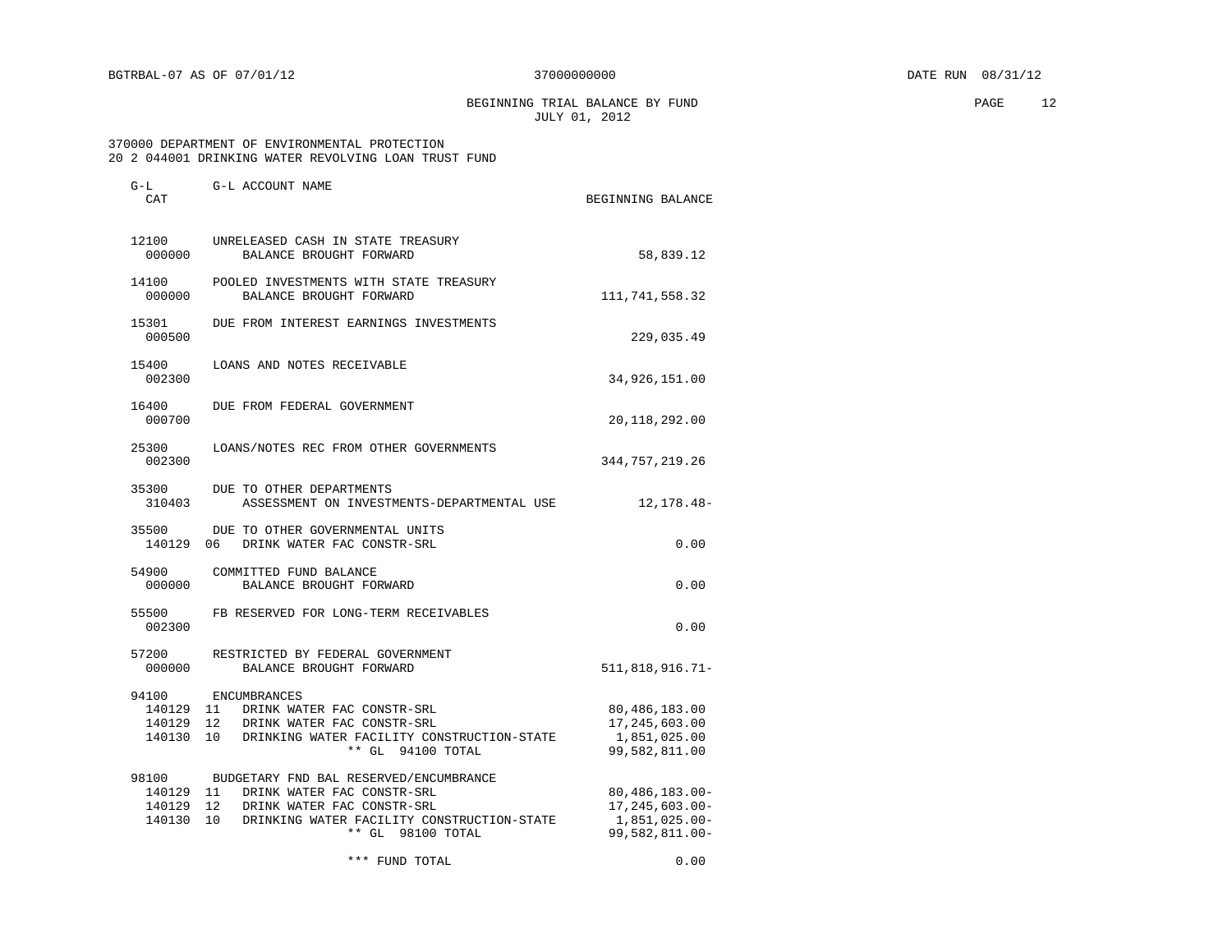BEGINNING TRIAL BALANCE BY FUND **PAGE** 13 JULY 01, 2012

# 370000 DEPARTMENT OF ENVIRONMENTAL PROTECTION 20 2 050001 ENVIRONMENTAL LABORATORY TRUST FUND

| $G-L$<br>CAT    | G-L ACCOUNT NAME                                                  | BEGINNING BALANCE   |
|-----------------|-------------------------------------------------------------------|---------------------|
| 12100<br>000000 | UNRELEASED CASH IN STATE TREASURY<br>BALANCE BROUGHT FORWARD      | 30,450.65           |
| 14100<br>000000 | POOLED INVESTMENTS WITH STATE TREASURY<br>BALANCE BROUGHT FORWARD | 716,177.40          |
| 15301<br>000500 | DUE FROM INTEREST EARNINGS INVESTMENTS                            | 1,050.68            |
| 16300<br>001903 | DUE FROM OTHER DEPARTMENTS                                        | 504.00              |
| 16400<br>001903 | DUE FROM FEDERAL GOVERNMENT                                       | 63.20               |
| 16700<br>001903 | DUE FROM COMPONENT UNIT/PRIMARY                                   | 42,469.40           |
| 31100           | ACCOUNTS PAYABLE                                                  |                     |
| 040000          | EXPENSES                                                          | 0.00                |
| 040000 CF       | EXPENSES                                                          | $9,774.19-$         |
| 100027          | GROUND WTR/MONITOR NETWRK                                         | 0.00                |
| 100027 CF       | GROUND WTR/MONITOR NETWRK                                         | $3,520.30-$         |
| 100039          | WMD LAB SUPPORT                                                   | 0.00                |
| 100039 CF       | WMD LAB SUPPORT                                                   | $7,444.76-$         |
| 100050          | EVERGLADES LAB SUPPORT                                            | 0.00                |
| 100050          | EVERGLADES LAB SUPPORT<br>CF <sup></sup>                          | $27,430.84-$        |
| 100777          | CONTRACTED SERVICES                                               | 0.00                |
| 100777 CF       | CONTRACTED SERVICES                                               | $29, 365.39 -$      |
| 101492          | HAZARDOUS WASTE CLEANUP                                           | 0.00                |
| 101492 CF       | HAZARDOUS WASTE CLEANUP                                           | $20,503.02 -$       |
| 310322          | SERVICE CHARGE TO GEN REV<br>** GL 31100 TOTAL                    | 56.38<br>97,982.12- |
|                 |                                                                   |                     |
| 32100           | ACCRUED SALARIES AND WAGES                                        |                     |
| 030000          | OTHER PERSONAL SERVICES                                           | 0.00                |
| 030000 CF       | OTHER PERSONAL SERVICES                                           | $2,118.31-$         |
| 100050          | EVERGLADES LAB SUPPORT                                            | 0.00                |
| 100050 CF       | EVERGLADES LAB SUPPORT                                            | $9,329.17-$         |
| 101492          | HAZARDOUS WASTE CLEANUP                                           | 0.00                |
| 101492          | HAZARDOUS WASTE CLEANUP<br>CF                                     | 4,112.89-           |
|                 | ** GL 32100 TOTAL                                                 | $15,560.37-$        |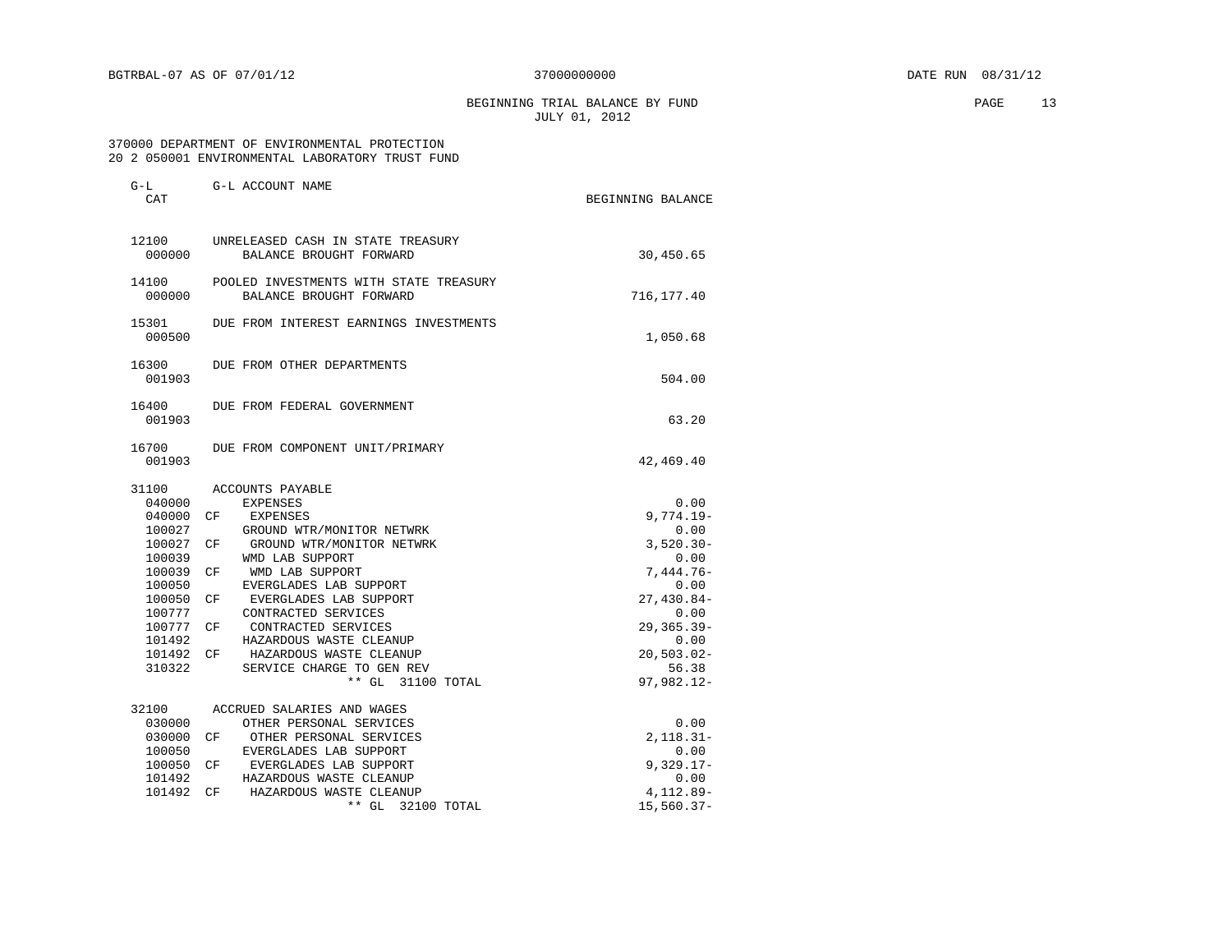# BEGINNING TRIAL BALANCE BY FUND **PAGE** 14 JULY 01, 2012

 370000 DEPARTMENT OF ENVIRONMENTAL PROTECTION 20 2 050001 ENVIRONMENTAL LABORATORY TRUST FUND

| $G-L$<br>CAT | G-L ACCOUNT NAME                           | BEGINNING BALANCE |
|--------------|--------------------------------------------|-------------------|
|              | 35300 DUE TO OTHER DEPARTMENTS             |                   |
| 040000       | EXPENSES                                   | 0.00              |
| 040000       | <b>EXPENSES</b><br>CF                      | $403.22 -$        |
| 100050       | EVERGLADES LAB SUPPORT                     | 0.00              |
| 100050 CF    | EVERGLADES LAB SUPPORT                     | $264.06-$         |
| 100777       | CONTRACTED SERVICES                        | 0.00              |
| 100777 CF    | CONTRACTED SERVICES                        | $58.28 -$         |
| 310403       | ASSESSMENT ON INVESTMENTS-DEPARTMENTAL USE | 55.86-            |
|              | ** GL 35300 TOTAL                          | 781.42-           |
|              | 35500 DUE TO OTHER GOVERNMENTAL UNITS      |                   |
| 040000       | <b>EXPENSES</b>                            | 0.00              |
| 040000       | CF.<br>EXPENSES                            | $665.26 -$        |
|              | ** GL 35500 TOTAL                          | $665.26 -$        |
| 54900        | COMMITTED FUND BALANCE                     |                   |
| 000000       | BALANCE BROUGHT FORWARD                    | $675, 726.16 -$   |
| 94100        | ENCUMBRANCES                               |                   |
| 040000       | EXPENSES                                   | 4,472.91          |
| 060000       | OPERATING CAPITAL OUTLAY                   | 1,200.00          |
| 100027       | GROUND WTR/MONITOR NETWRK                  | 3,520.30          |
| 100039       | WMD LAB SUPPORT                            | 16,754.76         |
| 100050       | EVERGLADES LAB SUPPORT                     | 27,736.31         |
| 100777       | CONTRACTED SERVICES                        | 77, 274.39        |
| 101492       | HAZARDOUS WASTE CLEANUP                    | 33,552.11         |
|              | ** GL 94100 TOTAL                          | 164,510.78        |
| 98100        | BUDGETARY FND BAL RESERVED/ENCUMBRANCE     |                   |
| 040000       | <b>EXPENSES</b>                            | 4,472.91-         |
| 060000       | OPERATING CAPITAL OUTLAY                   | $1,200.00-$       |
| 100027       | GROUND WTR/MONITOR NETWRK                  | $3,520.30-$       |
| 100039       | WMD LAB SUPPORT                            | $16,754.76-$      |
| 100050       | EVERGLADES LAB SUPPORT                     | $27,736.31 -$     |
| 100777       | CONTRACTED SERVICES                        | $77, 274.39 -$    |
| 101492       | HAZARDOUS WASTE CLEANUP                    | $33,552.11-$      |
|              | ** GL 98100 TOTAL                          | 164,510.78-       |

\*\*\* FUND TOTAL 0.00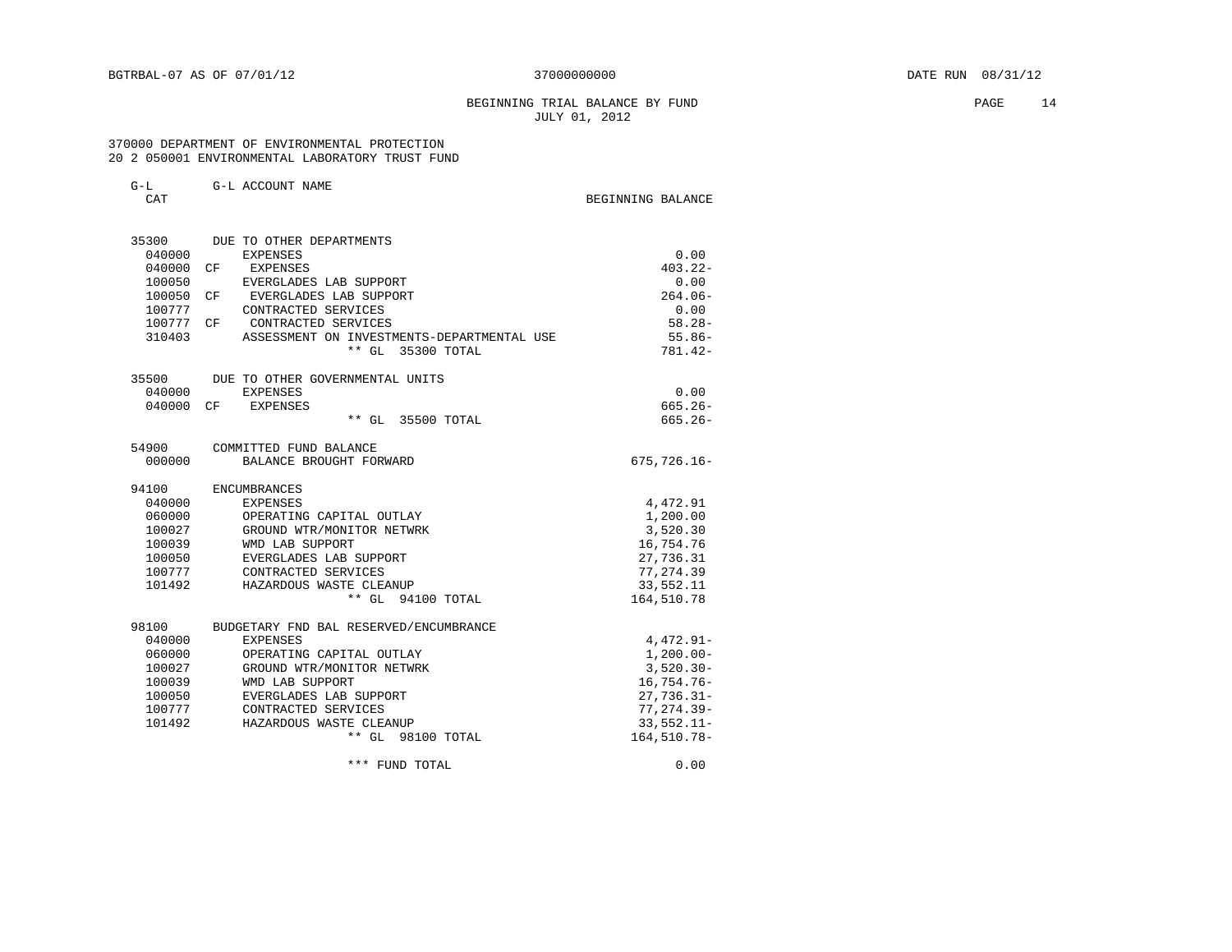BEGINNING TRIAL BALANCE BY FUND **PAGE 15** JULY 01, 2012

### 370000 DEPARTMENT OF ENVIRONMENTAL PROTECTION 20 2 099001 FLORIDA COASTAL PROTECTION TRUST FUND

| CAT                                                                                   |                                                                                                                                                                                                                                                  | BEGINNING BALANCE                                                                     |
|---------------------------------------------------------------------------------------|--------------------------------------------------------------------------------------------------------------------------------------------------------------------------------------------------------------------------------------------------|---------------------------------------------------------------------------------------|
| 11202<br>000000                                                                       | CASH REVOLVING FUNDS - MULTIPLE<br>BALANCE BROUGHT FORWARD                                                                                                                                                                                       | 0.00                                                                                  |
| 12100<br>000000                                                                       | UNRELEASED CASH IN STATE TREASURY<br>BALANCE BROUGHT FORWARD                                                                                                                                                                                     | 78,462.78                                                                             |
| 14100<br>000000                                                                       | POOLED INVESTMENTS WITH STATE TREASURY<br>BALANCE BROUGHT FORWARD                                                                                                                                                                                | 6,116,515.63                                                                          |
| 15101<br>001800                                                                       | DUE FROM EMPLOYEES                                                                                                                                                                                                                               | 19.77                                                                                 |
| 15102<br>000400<br>001801                                                             | DUE FROM INDIVIDUALS AND BUSINESS FIRM<br>$**$ GL<br>15102 TOTAL                                                                                                                                                                                 | 9,237.69<br>223, 213.69<br>232, 451.38                                                |
| 15301<br>000500                                                                       | DUE FROM INTEREST EARNINGS INVESTMENTS                                                                                                                                                                                                           | 12,441.82                                                                             |
| 15900<br>000400<br>001801                                                             | ALLOWANCE FOR UNCOLLECTIBLES<br>** GL 15900 TOTAL                                                                                                                                                                                                | $9,172.27 -$<br>$220,938.03-$<br>$230, 110.30 -$                                      |
| 010000                                                                                | 16200 DUE FROM STATE FUNDS, WITHIN DEPART.<br>SALARIES AND BENEFITS<br>010000 CF SALARIES AND BENEFITS<br>** GL 16200 TOTAL                                                                                                                      | 0.00<br>195.74<br>195.74                                                              |
| 16300<br>001600<br>002900                                                             | DUE FROM OTHER DEPARTMENTS<br>** GL 16300 TOTAL                                                                                                                                                                                                  | 878, 461. 77<br>2,607.80<br>881,069.57                                                |
| 31100<br>040000<br>040000<br>060000<br>060000<br>101492<br>101492<br>102577<br>102577 | ACCOUNTS PAYABLE<br><b>EXPENSES</b><br>CF<br>EXPENSES<br>OPERATING CAPITAL OUTLAY<br>OPERATING CAPITAL OUTLAY<br>CF<br>HAZARDOUS WASTE CLEANUP<br>HAZARDOUS WASTE CLEANUP<br>CF.<br>DRUM REMOVAL AND DISPOSAL<br>CF<br>DRUM REMOVAL AND DISPOSAL | 0.00<br>1,177.04-<br>0.00<br>$5,809.00 -$<br>0.00<br>90,302.58-<br>0.00<br>29,475.00- |
| 108040                                                                                | G/A-DEEPWATER/NRDA/SO                                                                                                                                                                                                                            | 0.00                                                                                  |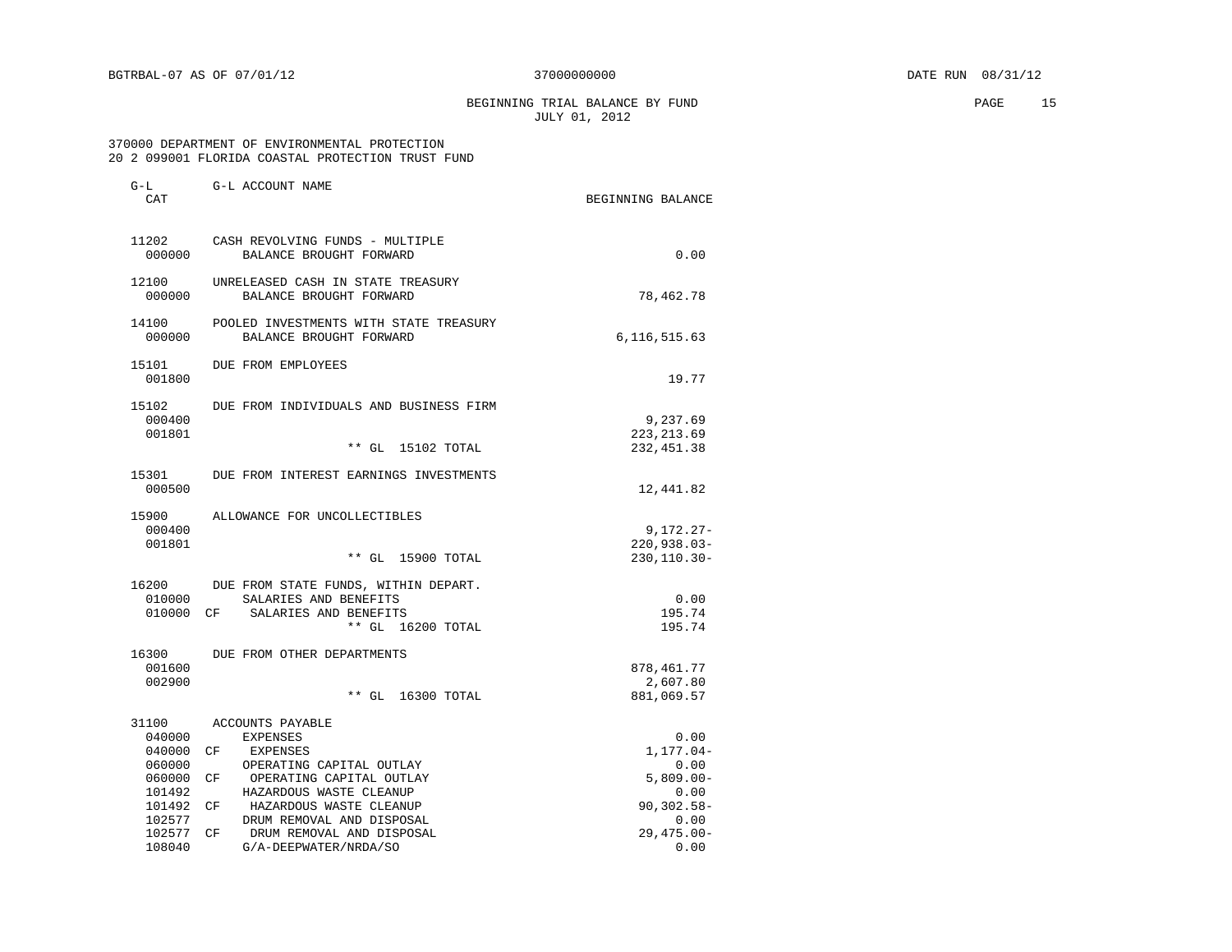# BEGINNING TRIAL BALANCE BY FUND **PAGE** 16 JULY 01, 2012

### 370000 DEPARTMENT OF ENVIRONMENTAL PROTECTION 20 2 099001 FLORIDA COASTAL PROTECTION TRUST FUND

| $G-L$<br>CAT     | G-L ACCOUNT NAME                                                    | BEGINNING BALANCE            |
|------------------|---------------------------------------------------------------------|------------------------------|
|                  |                                                                     |                              |
|                  | 108040 CF G/A-DEEPWATER/NRDA/SO<br>** GL 31100 TOTAL                | $23,051.10 -$<br>149,814.72- |
| 32100            | ACCRUED SALARIES AND WAGES                                          |                              |
| 010000           | SALARIES AND BENEFITS                                               | 0.00                         |
| 010000           | SALARIES AND BENEFITS<br>CF                                         | $2,460.93-$                  |
| 030000           | OTHER PERSONAL SERVICES                                             | 0.00                         |
| 030000           | OTHER PERSONAL SERVICES<br>CF                                       | $10,903.85-$                 |
| 102261           | ON-CALL FEES                                                        | 0.00                         |
| 102261           | ON-CALL FEES<br>CF                                                  | $9,843.25-$                  |
| 102331           | OVERTIME                                                            | 0.00                         |
| 102331 CF        | OVERTIME                                                            | 4,521.36-                    |
| 103290           | SALARY INCENTIVE PAYMENTS                                           | 0.00                         |
| 103290           | SALARY INCENTIVE PAYMENTS<br>CF                                     | $771.70 -$                   |
| 108040           | G/A-DEEPWATER/NRDA/SO                                               | 0.00                         |
| 108040           | CF<br>G/A-DEEPWATER/NRDA/SO                                         | 18,895.29-                   |
|                  | ** GL 32100 TOTAL                                                   | 47,396.38-                   |
| 35200            | DUE TO STATE FUNDS, WITHIN DEPARTMENT                               |                              |
| 108040           | G/A-DEEPWATER/NRDA/SO                                               | 0.00                         |
| 108040 CF        | G/A-DEEPWATER/NRDA/SO                                               | $6,702.12 -$                 |
|                  | ** GL 35200 TOTAL                                                   | $6,702.12 -$                 |
| 35300            | DUE TO OTHER DEPARTMENTS                                            |                              |
| 040000           | <b>EXPENSES</b>                                                     | 0.00                         |
| 040000           | CF<br>EXPENSES                                                      | $4,186.46-$                  |
| 101492           | HAZARDOUS WASTE CLEANUP                                             | 0.00                         |
| 101492           | HAZARDOUS WASTE CLEANUP<br>CF                                       | $879.79 -$                   |
| 108040           | G/A-DEEPWATER/NRDA/SO                                               | 0.00                         |
| 108040           | G/A-DEEPWATER/NRDA/SO<br>CF                                         | $34, 364.81 -$               |
| 108041           | G/A DEEPWATER-PT-NRDA<br>CF                                         | 0.00<br>$30,700.38 -$        |
| 108041<br>310403 | G/A DEEPWATER-PT-NRDA<br>ASSESSMENT ON INVESTMENTS-DEPARTMENTAL USE | 661.56-                      |
|                  | ** GL 35300 TOTAL                                                   | $70,793.00 -$                |
| 35600            | DUE TO GENERAL REVENUE                                              |                              |
| 310322           | SERVICE CHARGE TO GEN REV                                           | $9,724.26 -$                 |
| 38800            | UNEARNED REVENUE - CURRENT                                          |                              |
| 001111           |                                                                     | $4,523,943.47-$              |
| 38901            | DEFERRED REVENUE LONG TERM RECEIVABLES                              |                              |
| 001111           |                                                                     | 0.00                         |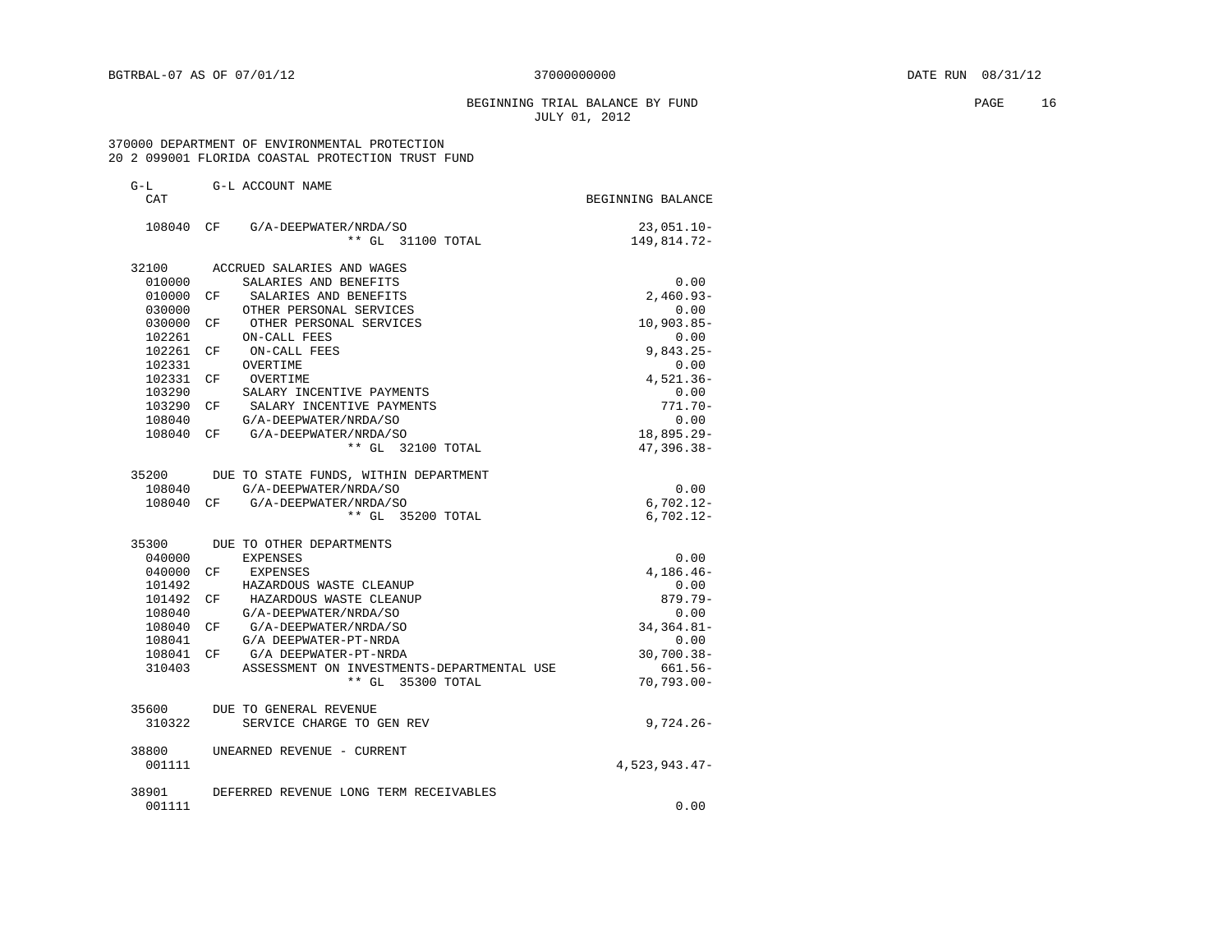BEGINNING TRIAL BALANCE BY FUND **EXAMPLE 17** PAGE 17 JULY 01, 2012

 370000 DEPARTMENT OF ENVIRONMENTAL PROTECTION 20 2 099001 FLORIDA COASTAL PROTECTION TRUST FUND

| $G-L$<br>CAT                                                         | G-L ACCOUNT NAME                                                                                                                                                                                                                | BEGINNING BALANCE                                                                                                 |
|----------------------------------------------------------------------|---------------------------------------------------------------------------------------------------------------------------------------------------------------------------------------------------------------------------------|-------------------------------------------------------------------------------------------------------------------|
| 54900<br>000000                                                      | COMMITTED FUND BALANCE<br>BALANCE BROUGHT FORWARD                                                                                                                                                                               | 1,674,803.93-                                                                                                     |
| 54901<br>000000                                                      | PRIOR YEAR FINANCIAL STATEMENT ADJUSTM<br>BALANCE BROUGHT FORWARD                                                                                                                                                               | $607,868.51-$                                                                                                     |
| 55500                                                                | FB RESERVED FOR LONG-TERM RECEIVABLES<br>088061 98 BEACH PROJ - STW<br>088061 99 BEACH PROJ - STW<br>** GL 55500 TOTAL                                                                                                          | 0.00<br>0.00<br>0.00                                                                                              |
| 94100<br>101492<br>102577<br>108041                                  | ENCUMBRANCES<br>060000 OPERATING CAPITAL OUTLAY<br>083654 12 NRD REST - DEEPWATER HORIZ<br>HAZARDOUS WASTE CLEANUP<br>DRUM REMOVAL AND DISPOSAL<br>108040 G/A-DEEPWATER/NRDA/SO<br>G/A DEEPWATER-PT-NRDA<br>** GL 94100 TOTAL   | 5,809.00<br>48,450.00<br>29,692.87<br>1,970.00<br>270, 165. 20<br>182,194.50<br>538,281.57                        |
| 98100<br>060000<br>083654 12<br>101492<br>102577<br>108040<br>108041 | BUDGETARY FND BAL RESERVED/ENCUMBRANCE<br>OPERATING CAPITAL OUTLAY<br>NRD REST - DEEPWATER HORIZ<br>HAZARDOUS WASTE CLEANUP<br>DRUM REMOVAL AND DISPOSAL<br>G/A-DEEPWATER/NRDA/SO<br>G/A DEEPWATER-PT-NRDA<br>** GL 98100 TOTAL | $5,809.00 -$<br>$48, 450.00 -$<br>$29,692.87-$<br>$1,970.00 -$<br>$270, 165.20 -$<br>182, 194.50-<br>538, 281.57- |
|                                                                      | *** FUND TOTAL                                                                                                                                                                                                                  | 0.00                                                                                                              |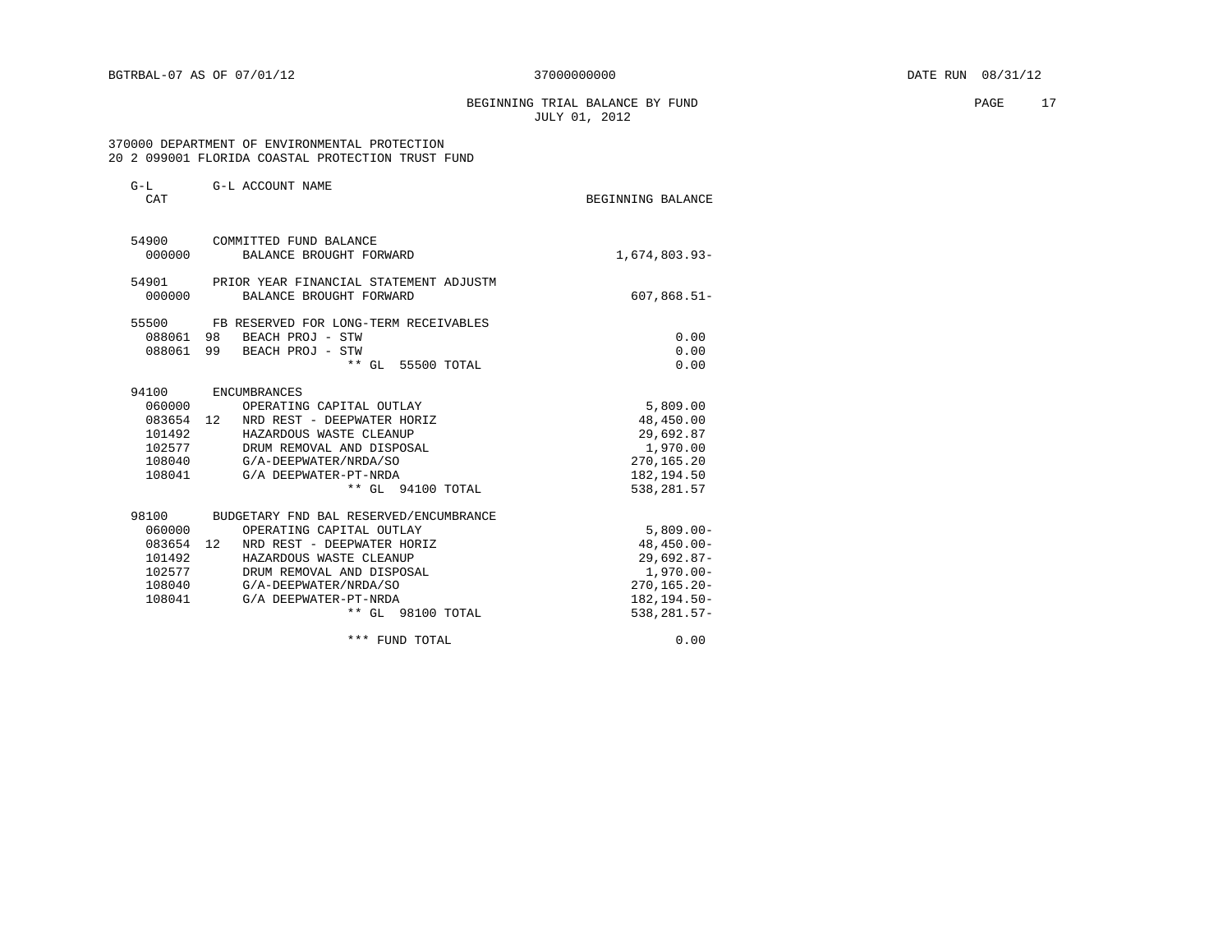BEGINNING TRIAL BALANCE BY FUND **PAGE** 18 JULY 01, 2012

 370000 DEPARTMENT OF ENVIRONMENTAL PROTECTION 20 2 131001 CONSERVATION & RECREATION LANDS TRUST FUND

| G-L<br>CAT      |    | G-L ACCOUNT NAME                                                  | BEGINNING BALANCE |
|-----------------|----|-------------------------------------------------------------------|-------------------|
| 11202<br>000000 |    | CASH REVOLVING FUNDS - MULTIPLE<br>BALANCE BROUGHT FORWARD        | 151,000.00        |
| 12100<br>000000 |    | UNRELEASED CASH IN STATE TREASURY<br>BALANCE BROUGHT FORWARD      | 58,940.82         |
| 14100<br>000000 |    | POOLED INVESTMENTS WITH STATE TREASURY<br>BALANCE BROUGHT FORWARD | 14,700,768.27     |
| 15102<br>001800 |    | DUE FROM INDIVIDUALS AND BUSINESS FIRM                            | 67.74             |
| 15301<br>000500 |    | DUE FROM INTEREST EARNINGS INVESTMENTS                            | 26,894.82         |
| 16300<br>001600 |    | DUE FROM OTHER DEPARTMENTS                                        | 1,032,692.39      |
| 16502<br>001800 |    | DUE FROM COUNTIES                                                 | 12.50             |
| 31100           |    | <b>ACCOUNTS PAYABLE</b>                                           |                   |
| 030000          |    | OTHER PERSONAL SERVICES                                           | 0.00              |
| 030000          | CF | OTHER PERSONAL SERVICES                                           | $1,695.19-$       |
| 040000          |    | <b>EXPENSES</b>                                                   | 0.00              |
| 040000          | CF | EXPENSES                                                          | $5,446.78-$       |
| 080039          | 11 | STATE PARK FACILITY IMPROV                                        | 299,598.16-       |
| 080039          | 12 | STATE PARK FACILITY IMPROV                                        | $65, 811.35 -$    |
| 088130          | 11 | REMOVE ACCESS BARRIERS-STW                                        | $1,623.84-$       |
| 100718          |    | LAND MANAGEMENT                                                   | 0.00              |
| 100718          | CF | LAND MANAGEMENT                                                   | 93,847.54-        |
| 100777          |    | CONTRACTED SERVICES                                               | 0.00              |
| 100777          | СF | CONTRACTED SERVICES                                               | $2,403.97-$       |
| 101496          |    | STATE LANDS STEWARDSHIP                                           | 0.00              |
| 101496          | СF | STATE LANDS STEWARDSHIP                                           | $10,558.00 -$     |
| 102205          |    | NATURAL AREAS INVENTORY                                           | 0.00              |
| 102205          | CF | NATURAL AREAS INVENTORY                                           | $56, 564.00 -$    |
| 103882          |    | CAMA/CARL MANAGEMENT FUNDS                                        | 0.00              |
| 103882          | CF | CAMA/CARL MANAGEMENT FUNDS                                        | 14,070.15-        |
| 103886          |    | GREENWAYS CARL MGMT FUND                                          | 0.00              |
| 103886          | CF | GREENWAYS CARL MGMT FUND                                          | 49,613.50-        |
|                 |    | $**$ GL<br>31100 TOTAL                                            | 601,232.48-       |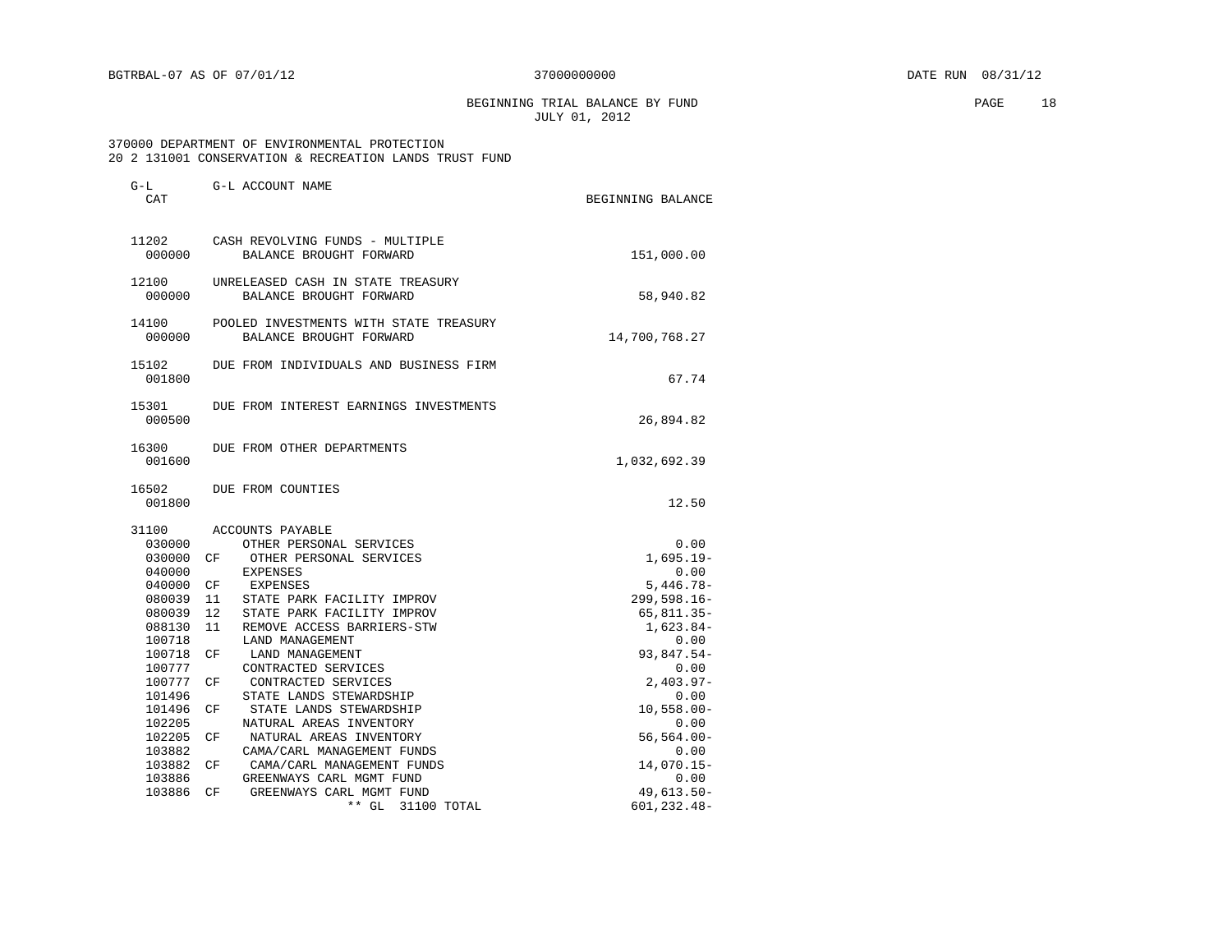# BEGINNING TRIAL BALANCE BY FUND **PAGE** 19 JULY 01, 2012

### 370000 DEPARTMENT OF ENVIRONMENTAL PROTECTION 20 2 131001 CONSERVATION & RECREATION LANDS TRUST FUND

| $1 - 1$ |  | G-L ACCOUNT NAME |  |
|---------|--|------------------|--|
|---------|--|------------------|--|

| 32100     |                   | ACCRUED SALARIES AND WAGES                 |                 |
|-----------|-------------------|--------------------------------------------|-----------------|
| 010000    |                   | SALARIES AND BENEFITS                      | 0.00            |
| 010000    | CF                | SALARIES AND BENEFITS                      | $271.80 -$      |
| 030000    |                   | OTHER PERSONAL SERVICES                    | 0.00            |
| 030000    | CF                | OTHER PERSONAL SERVICES                    | 13, 271.04-     |
| 080039    | 12                | STATE PARK FACILITY IMPROV                 | $9,878.84-$     |
| 100718    |                   | LAND MANAGEMENT                            | 0.00            |
| 100718    | CF                | LAND MANAGEMENT                            | 14,708.24-      |
| 101496    |                   | STATE LANDS STEWARDSHIP                    | 0.00            |
| 101496    | CF                | STATE LANDS STEWARDSHIP                    | $4, 235.14 -$   |
| 103882    |                   | CAMA/CARL MANAGEMENT FUNDS                 | 0.00            |
| 103882    | CF                | CAMA/CARL MANAGEMENT FUNDS                 | 7,280.28-       |
| 103886    |                   | GREENWAYS CARL MGMT FUND                   | 0.00            |
| 103886    | CF                | GREENWAYS CARL MGMT FUND                   | $3,575.58-$     |
|           |                   | ** GL 32100 TOTAL                          | $53, 220.92 -$  |
| 35300     |                   | DUE TO OTHER DEPARTMENTS                   |                 |
| 040000    |                   | EXPENSES                                   | 0.00            |
| 040000    | СF                | EXPENSES                                   | $4,954.05-$     |
| 080039    | $12 \overline{ }$ | STATE PARK FACILITY IMPROV                 | $0.81 -$        |
| 100718    |                   | LAND MANAGEMENT                            | 0.00            |
| 100718    | CF                | LAND MANAGEMENT                            | $708.48 -$      |
| 103886    |                   | GREENWAYS CARL MGMT FUND                   | 0.00            |
| 103886 CF |                   | GREENWAYS CARL MGMT FUND                   | $3,121.17-$     |
| 181172    |                   | TR/FWCC 9.5% CARL FUNDS                    | 115, 145. 20-   |
| 310403    |                   | ASSESSMENT ON INVESTMENTS-DEPARTMENTAL USE | $1,430.07-$     |
|           |                   | $**$ GL<br>35300 TOTAL                     | $125, 359.78 -$ |
| 35500     |                   | DUE TO OTHER GOVERNMENTAL UNITS            |                 |
| 030000    |                   | OTHER PERSONAL SERVICES                    | 0.00            |
| 030000    | CF                | OTHER PERSONAL SERVICES                    | $228.85-$       |
| 040000    |                   | <b>EXPENSES</b>                            | 0.00            |
| 040000    | CF                | EXPENSES                                   | $2.50 -$        |
| 100718    |                   | LAND MANAGEMENT                            | 0.00            |
| 100718    | CF                | LAND MANAGEMENT                            | $719.07 -$      |
| 100777    |                   | CONTRACTED SERVICES                        | 0.00            |
| 100777    | CF                | CONTRACTED SERVICES                        | $9,444.52-$     |
| 103882    |                   | CAMA/CARL MANAGEMENT FUNDS                 | 0.00            |
| 103882    | CF.               | CAMA/CARL MANAGEMENT FUNDS                 | $4.793.11 -$    |
| 103886    |                   | GREENWAYS CARL MGMT FUND                   | 0.00            |
| 103886    | CF                | GREENWAYS CARL MGMT FUND                   | $1,498.90 -$    |
|           |                   | $**$ GL<br>35500 TOTAL                     | $16,686.95-$    |
|           |                   |                                            |                 |

CAT BEGINNING BALANCE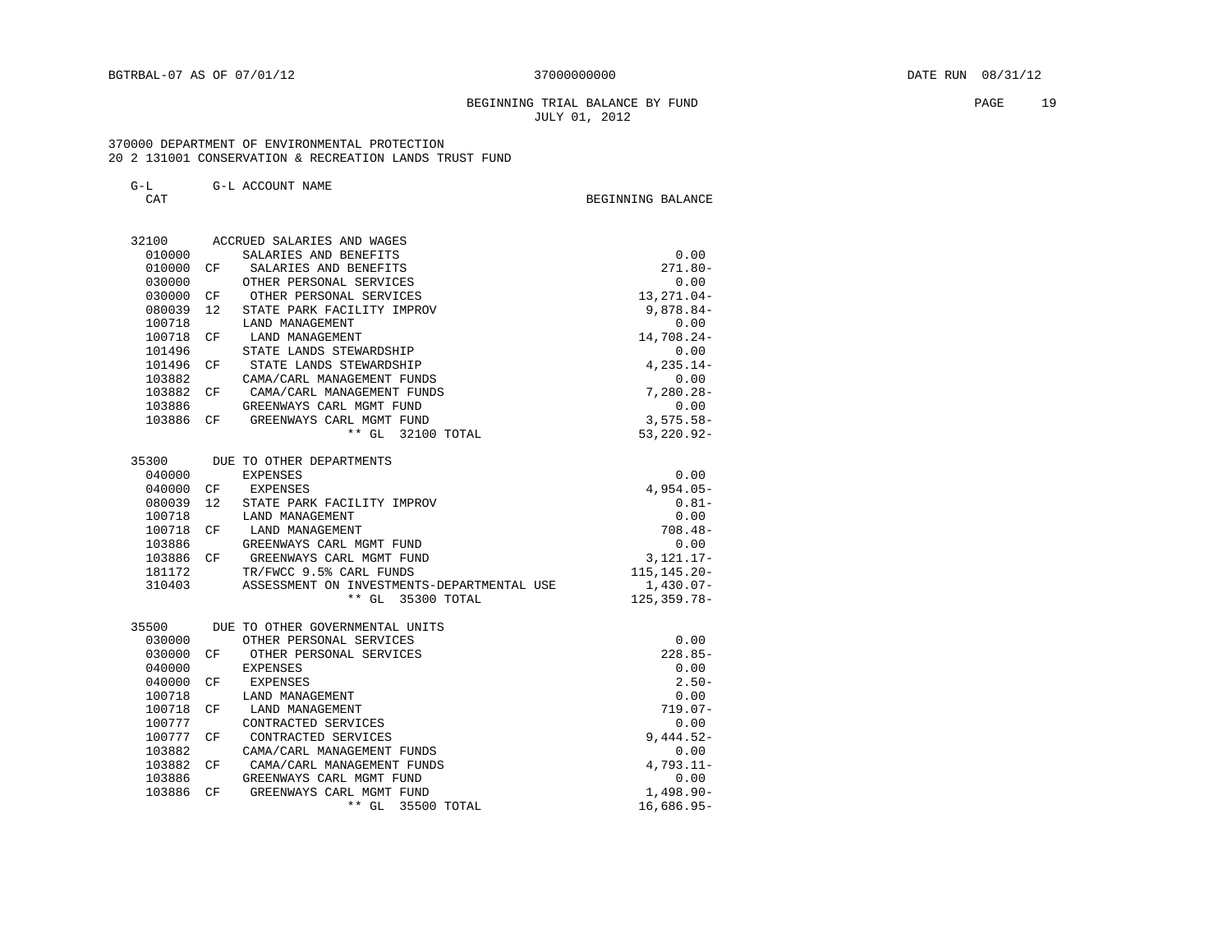BEGINNING TRIAL BALANCE BY FUND **PAGE** 20 JULY 01, 2012

 370000 DEPARTMENT OF ENVIRONMENTAL PROTECTION 20 2 131001 CONSERVATION & RECREATION LANDS TRUST FUND

| $G-L$<br>CAT |    | G-L ACCOUNT NAME                       | BEGINNING BALANCE |
|--------------|----|----------------------------------------|-------------------|
| 35600        |    | DUE TO GENERAL REVENUE                 |                   |
| 310322       |    | SERVICE CHARGE TO GEN REV              | $5,884.09-$       |
| 54900        |    | COMMITTED FUND BALANCE                 |                   |
| 000000       |    | BALANCE BROUGHT FORWARD                | 15,167,992.32-    |
| 55500        |    | FB RESERVED FOR LONG-TERM RECEIVABLES  |                   |
| 030000       |    | OTHER PERSONAL SERVICES                | 0.00              |
| 080126       | 06 | HISTORIC STRUC REN                     | 0.00              |
| 080126       |    | 09 HISTORIC STRUC REN                  | 0.00              |
| 088140       | 09 | FACILITY REPAIR NEEDS-STW              | 0.00              |
| 100718       |    | LAND MANAGEMENT                        | 0.00              |
|              |    | ** GL 55500 TOTAL                      | 0.00              |
| 94100        |    | ENCUMBRANCES                           |                   |
| 030000       |    | OTHER PERSONAL SERVICES                | 119.02            |
| 040000       |    | <b>EXPENSES</b>                        | 9,791.29          |
| 080039       | 11 | STATE PARK FACILITY IMPROV             | 1,356,402.70      |
| 080039       | 12 | STATE PARK FACILITY IMPROV             | 348, 371.26       |
| 088130       | 11 | REMOVE ACCESS BARRIERS-STW             | 267,979.05        |
| 100718       |    | LAND MANAGEMENT                        | 72,001.76         |
| 100777       |    | CONTRACTED SERVICES                    | 13,272.19         |
| 101496       |    | STATE LANDS STEWARDSHIP                | 4,375.00          |
| 102205       |    | NATURAL AREAS INVENTORY                | 56,565.00         |
| 103882       |    | CAMA/CARL MANAGEMENT FUNDS             | 14,523.01         |
| 103882 CF    |    | CAMA/CARL MANAGEMENT FUNDS             | 30,607.00         |
| 103886       |    | GREENWAYS CARL MGMT FUND               | 166,011.25        |
|              |    | ** GL 94100 TOTAL                      | 2,340,018.53      |
| 98100        |    | BUDGETARY FND BAL RESERVED/ENCUMBRANCE |                   |
| 030000       |    | OTHER PERSONAL SERVICES                | $119.02 -$        |
| 040000       |    | <b>EXPENSES</b>                        | $9.791.29 -$      |
| 080039       | 11 | STATE PARK FACILITY IMPROV             | $1,356,402.70-$   |
| 080039       | 12 | STATE PARK FACILITY IMPROV             | 348, 371. 26-     |
| 088130       | 11 | REMOVE ACCESS BARRIERS-STW             | $267,979.05 -$    |
| 100718       |    | LAND MANAGEMENT                        | 72,001.76-        |
| 100777       |    | CONTRACTED SERVICES                    | 13, 272. 19-      |
| 101496       |    | STATE LANDS STEWARDSHIP                | $4,375.00 -$      |
| 102205       |    | NATURAL AREAS INVENTORY                | $56, 565.00 -$    |
| 103882       |    | CAMA/CARL MANAGEMENT FUNDS             | $14,523.01-$      |
| 103882 CF    |    | CAMA/CARL MANAGEMENT FUNDS             | $30,607.00 -$     |
| 103886       |    | GREENWAYS CARL MGMT FUND               | 166,011.25-       |
|              |    | ** GL<br>98100 TOTAL                   | 2,340,018.53-     |
|              |    |                                        |                   |

\*\*\* FUND TOTAL 0.00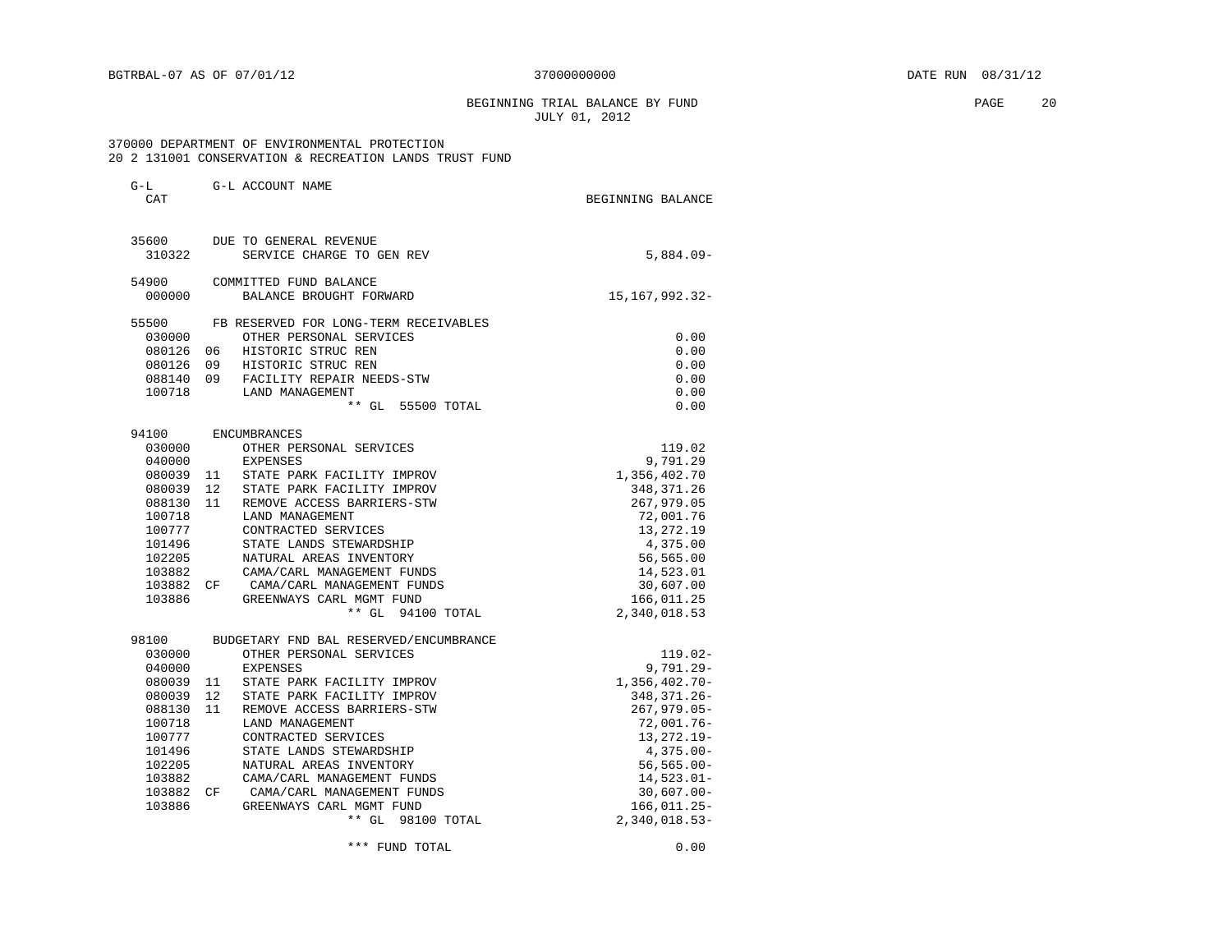BEGINNING TRIAL BALANCE BY FUND **EXAMPLE 21** JULY 01, 2012

| CAT                                           |                                                                                                                      | BEGINNING BALANCE                                                             |
|-----------------------------------------------|----------------------------------------------------------------------------------------------------------------------|-------------------------------------------------------------------------------|
| 11100<br>141116                               | CASH ON HAND<br>01<br>STW RESTORATION PROJECTS                                                                       | 0.00                                                                          |
| 12100<br>000000                               | UNRELEASED CASH IN STATE TREASURY<br>BALANCE BROUGHT FORWARD                                                         | 74,401.20                                                                     |
| 14100<br>000000                               | POOLED INVESTMENTS WITH STATE TREASURY<br>BALANCE BROUGHT FORWARD                                                    | 79, 333, 542.11                                                               |
| 15101<br>001800                               | DUE FROM EMPLOYEES                                                                                                   | 53.05                                                                         |
| 15102<br>001200<br>001800<br>001801           | DUE FROM INDIVIDUALS AND BUSINESS FIRM<br>$**$ GL<br>15102 TOTAL                                                     | 11,498,758.58<br>90.00<br>358,006.45<br>11,856,855.03                         |
| 15103<br>001200<br>001202<br>001801           | DUE FROM INDIVIDUALS AND BUSINESS BAD                                                                                | 4,175.00<br>236.25<br>100.00                                                  |
| 15301                                         | $**$ GL<br>15103 TOTAL<br>DUE FROM INTEREST EARNINGS INVESTMENTS                                                     | 4,511.25                                                                      |
| 000500<br>15900<br>001200<br>001202<br>001801 | ALLOWANCE FOR UNCOLLECTIBLES<br>$**$ GL<br>15900 TOTAL                                                               | 153,065.42<br>10,533,975.53-<br>$236.25-$<br>$310,846.96 -$<br>10,845,058.74- |
| 16200<br>010000<br>010000                     | DUE FROM STATE FUNDS, WITHIN DEPART.<br>SALARIES AND BENEFITS<br>SALARIES AND BENEFITS<br>СF<br>** GL<br>16200 TOTAL | 0.00<br>68.83<br>68.83                                                        |
| 16300<br>001600                               | DUE FROM OTHER DEPARTMENTS                                                                                           | 393,764.44                                                                    |
| 16700<br>000500                               | DUE FROM COMPONENT UNIT/PRIMARY                                                                                      | 52,532.12                                                                     |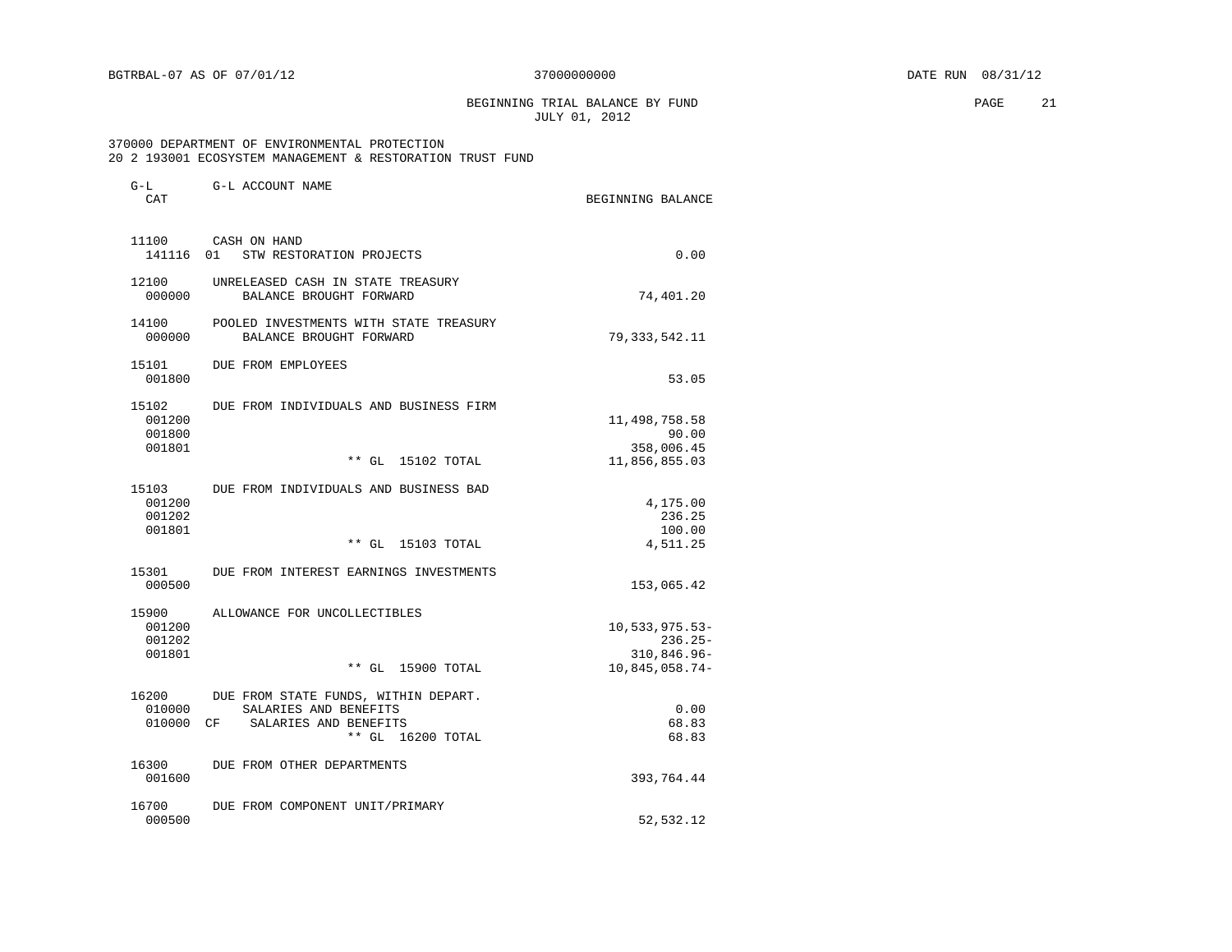# BEGINNING TRIAL BALANCE BY FUND **EXAMPLE 22** 22 JULY 01, 2012

| CAT    |    |                                        | BEGINNING BALANCE |
|--------|----|----------------------------------------|-------------------|
| 25500  |    | ADVANCES TO OTHER GOVERNMENTS/ENTITIES |                   |
| 140047 | 06 | G/A-WATER PROJECTS                     | 2,895,417.37      |
| 140047 | 07 | G/A-WATER PROJECTS                     | 6,746,315.52      |
| 140047 | 08 | G/A-WATER PROJECTS                     | 1,600,000.00      |
| 140047 |    | 09 G/A-WATER PROJECTS                  | 250,000.00        |
| 141116 | 05 | STW RESTORATION PROJECTS               | 550,000.00        |
| 143266 | 97 | POLLUTION RESTOR/G & A                 | 310, 415.55       |
|        |    | ** GL 25500 TOTAL                      | 12, 352, 148.44   |
| 25800  |    | ADVANCES TO COMPONENT UNITS            |                   |
| 140047 | 06 | G/A-WATER PROJECTS                     | 5,804,581.15      |
| 140047 | 07 | G/A-WATER PROJECTS                     | 11, 411, 520.07   |
| 140047 | 08 | G/A-WATER PROJECTS                     | 7,239,937.14      |
| 140047 | 09 | G/A-WATER PROJECTS                     | 4,889,524.40      |
| 141116 | 02 | STW RESTORATION PROJECTS               | 131,535.40        |
| 141116 | 03 | STW RESTORATION PROJECTS               | 865,083.59        |
|        |    | ** GL 25800 TOTAL                      | 30, 342, 181. 75  |
| 31100  |    | ACCOUNTS PAYABLE                       |                   |
| 010000 |    | SALARIES AND BENEFITS                  | 0.00              |
| 010000 | CF | SALARIES AND BENEFITS                  | 0.00              |
| 030000 |    | OTHER PERSONAL SERVICES                | 0.00              |
| 030000 | СF | OTHER PERSONAL SERVICES                | $6, 391.20 -$     |
| 040000 |    | EXPENSES                               | 131.03            |
| 040000 | CF | EXPENSES                               | 41,121.04-        |
| 084205 | 97 | MITIGATION-POLK CO PKY                 | $22, 359.95 -$    |
| 100777 |    | CONTRACTED SERVICES                    | 0.00              |
| 100777 | CF | CONTRACTED SERVICES                    | $102.15-$         |
| 140047 | 09 | G/A-WATER PROJECTS                     | $7,950.00 -$      |
| 140126 | 09 | BEACH PROJECTS - STW                   | $44,470.70-$      |
| 143266 | 01 | POLLUTION RESTOR/G & A                 | $80, 810.00 -$    |
|        |    | ** GL 31100 TOTAL                      | $203,074.01 -$    |
| 32100  |    | ACCRUED SALARIES AND WAGES             |                   |
| 010000 |    | SALARIES AND BENEFITS                  | 0.00              |
| 010000 | CF | SALARIES AND BENEFITS                  | $55.54-$          |
| 030000 |    | OTHER PERSONAL SERVICES                | 0.00              |
| 030000 | CF | OTHER PERSONAL SERVICES                | 12, 434.74-       |
|        |    | ** GL 32100 TOTAL                      | $12,490.28-$      |
| 35200  |    | DUE TO STATE FUNDS, WITHIN DEPARTMENT  |                   |
| 001200 |    |                                        | $710.00 -$        |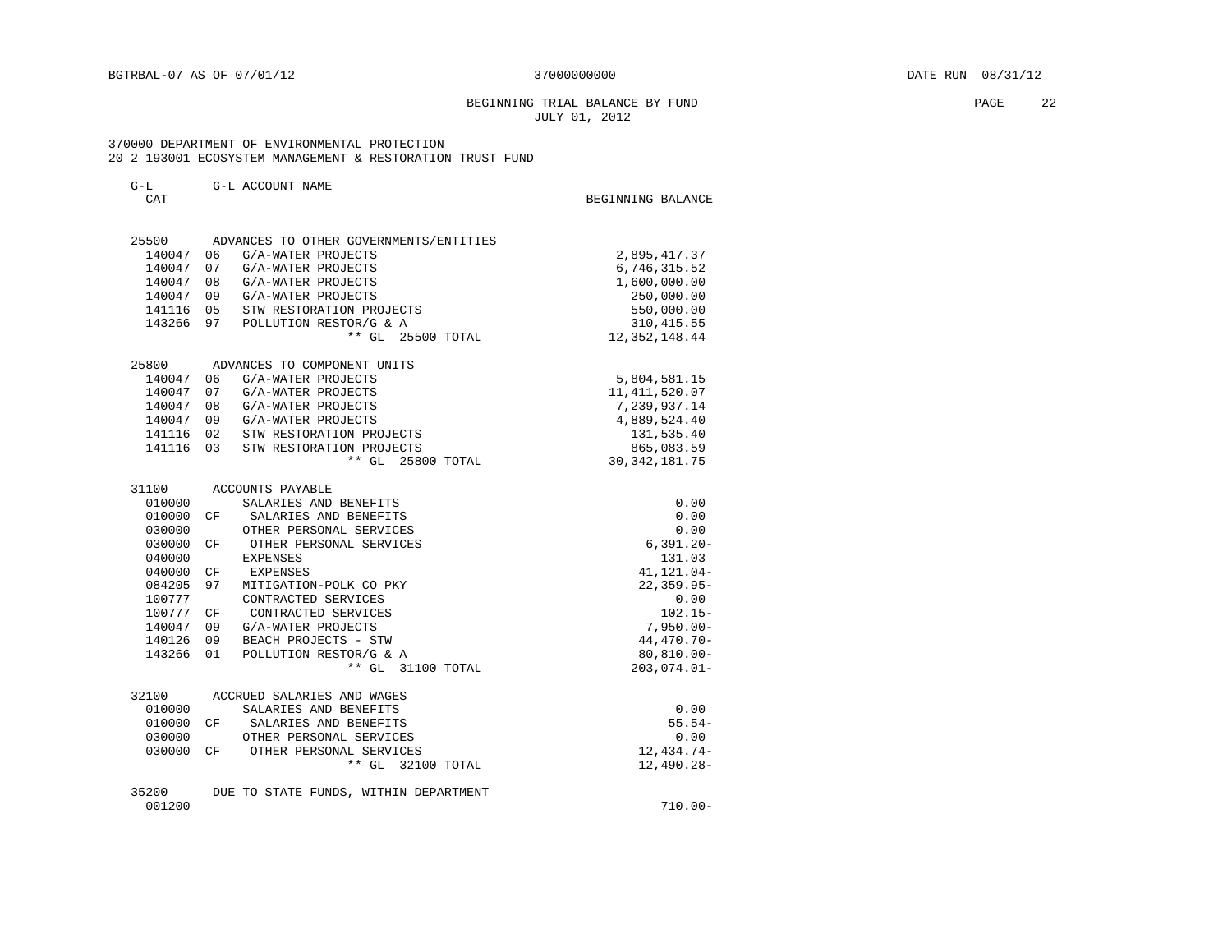# BEGINNING TRIAL BALANCE BY FUND **PAGE** 23 JULY 01, 2012

| ں ی<br>CAT |     | G H UCCOON TALIE                           | BEGINNING BALANCE |
|------------|-----|--------------------------------------------|-------------------|
| 35300      |     | DUE TO OTHER DEPARTMENTS                   |                   |
| 010000     |     | SALARIES AND BENEFITS                      | 0.00              |
| 010000     | CF. | SALARIES AND BENEFITS                      | 0.00              |
| 040000     |     | <b>EXPENSES</b>                            | $238.53-$         |
| 040000     | CF  | EXPENSES                                   | $205.38 -$        |
| 310403     |     | ASSESSMENT ON INVESTMENTS-DEPARTMENTAL USE | $8,138.93-$       |
|            |     | $***$ GL<br>35300 TOTAL                    | $8,582.84-$       |
| 35500      |     | DUE TO OTHER GOVERNMENTAL UNITS            |                   |
| 030000     |     | OTHER PERSONAL SERVICES                    | 0.00              |
| 030000     | СF  | OTHER PERSONAL SERVICES                    | 99,889.56-        |
| 040000     |     | <b>EXPENSES</b>                            | 0.00              |
| 040000     | CF  | EXPENSES                                   | $43.28 -$         |
| 140047     | 06  | G/A-WATER PROJECTS                         | $300,000.00 -$    |
| 140047     | 07  | G/A-WATER PROJECTS                         | $256, 203.00 -$   |
| 140047     | 08  | G/A-WATER PROJECTS                         | 430,938.00-       |
| 140047     | 09  | G/A-WATER PROJECTS                         | $47,330.00 -$     |
| 140126     | 06  | BEACH PROJECTS - STW                       | $24,801.56 -$     |
| 140126     | 07  | BEACH PROJECTS - STW                       | 122,749.33-       |
| 140126     | 08  | BEACH PROJECTS - STW                       | $214, 395.29 -$   |
| 140126     | 09  | BEACH PROJECTS - STW                       | 1,910,453.28-     |
| 140126     | 10  | BEACH PROJECTS - STW                       | $48,904.37-$      |
| 140126     | 11  | BEACH PROJECTS - STW                       | $25,938.44-$      |
| 143266     | 01  | POLLUTION RESTOR/G & A                     | 0.00              |
|            |     | ** GL 35500 TOTAL                          | $3,481,646.11-$   |
| 35600      |     | DUE TO GENERAL REVENUE                     |                   |
| 310322     |     | SERVICE CHARGE TO GEN REV                  | $86, 107.73 -$    |
| 38600      |     | CURRENT COMPENSATED ABSENCES LIABILITY     |                   |
| 010000     |     | SALARIES AND BENEFITS                      | 0.00              |
| 010000     | CF  | SALARIES AND BENEFITS                      | $38, 180.00 -$    |
|            |     | $***$ GL<br>38600 TOTAL                    | $38, 180.00 -$    |
| 38901      |     | DEFERRED REVENUE LONG TERM RECEIVABLES     |                   |
| 000500     |     |                                            | $37,405.03-$      |
| 001200     |     |                                            | 448, 472. 67-     |
| 001801     |     |                                            | 13,925.82-        |
|            |     | ** GL<br>38901 TOTAL                       | 499,803.52-       |
| 45100      |     | ADVANCES FROM OTHER FUNDS BETWEEN DEPA     |                   |
| 000000     |     | BALANCE BROUGHT FORWARD                    | 0.00              |
|            |     |                                            |                   |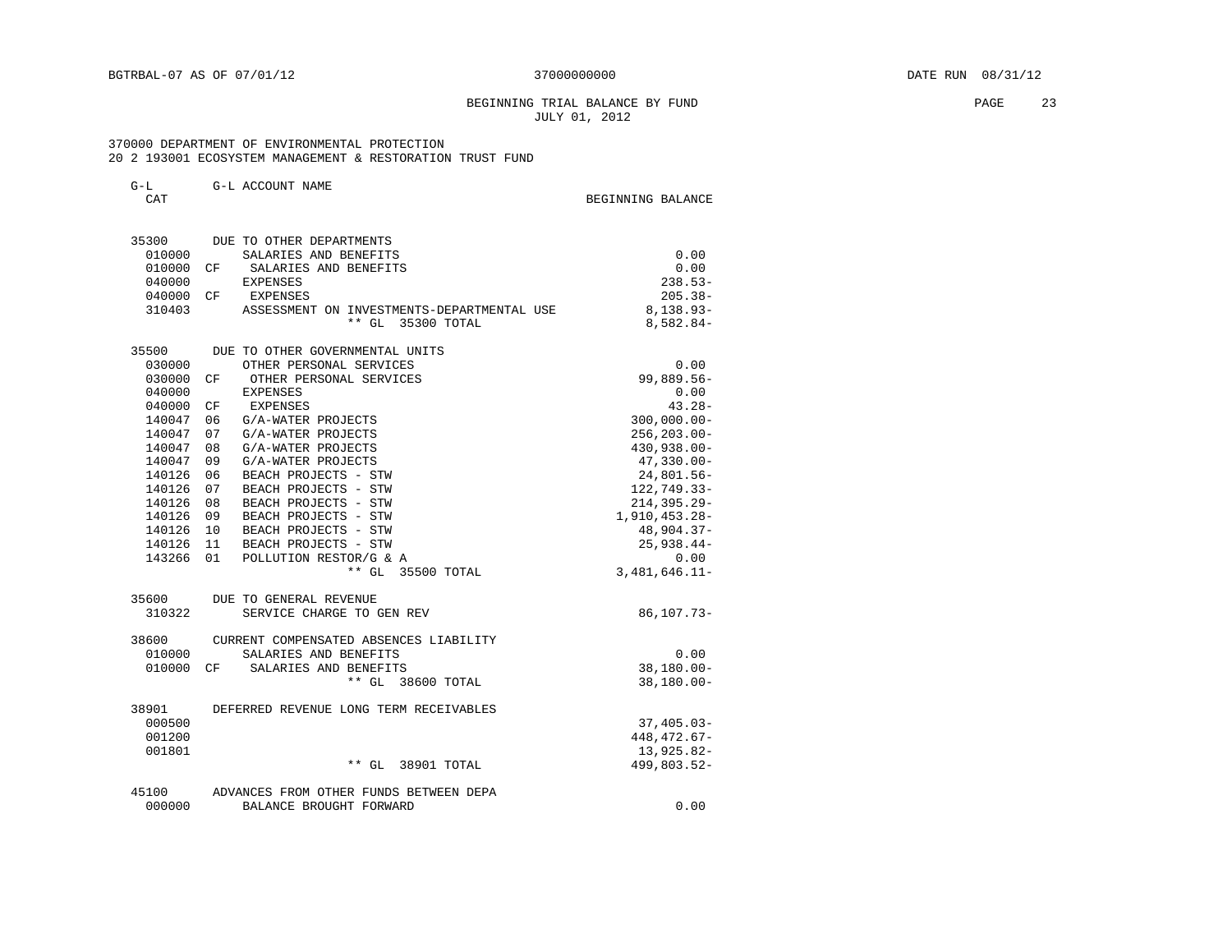BEGINNING TRIAL BALANCE BY FUND **PAGE** 24 JULY 01, 2012

| $G-L$<br>CAT | G-L ACCOUNT NAME                       | BEGINNING BALANCE |
|--------------|----------------------------------------|-------------------|
| 54900        | COMMITTED FUND BALANCE                 |                   |
| 000000       | BALANCE BROUGHT FORWARD                | 117,625,338.72-   |
| 54901        | PRIOR YEAR FINANCIAL STATEMENT ADJUSTM |                   |
| 000000       | BALANCE BROUGHT FORWARD                | 0.01              |
| 55500        | FB RESERVED FOR LONG-TERM RECEIVABLES  |                   |
| 083266       | POLLUTION REST/CAP OUTLAY<br>98        | 0.00              |
| 083306 98    | SURFACE WATER IMPROVE PRJ              | 0.00              |
| 088061       | BEACH PROJ - STW                       | 0.00              |
| 140008       | G/A-SUR WATER IMP PROJ                 | 0.00              |
| 140008       | 99<br>G/A-SUR WATER IMP PROJ           | 0.00              |
| 140047       | G/A-WATER PROJECTS<br>05               | 0.00              |
| 140047       | 06<br>G/A-WATER PROJECTS               | 0.00              |
| 140047       | 07<br>G/A-WATER PROJECTS               | 0.00              |
| 140047       | 08<br>G/A-WATER PROJECTS               | 0.00              |
| 140047       | 09<br>G/A-WATER PROJECTS               | 0.00              |
| 140126       | 01<br>BEACH PROJECTS - STW             | 0.00              |
| 140126       | 02<br>BEACH PROJECTS - STW             | 0.00              |
| 140126       | 03<br>BEACH PROJECTS - STW             | 0.00              |
| 140126       | 0.5<br>BEACH PROJECTS - STW            | 0.00              |
| 140126       | 06<br>BEACH PROJECTS - STW             | 0.00              |
| 141116       | 01<br>STW RESTORATION PROJECTS         | 0.00              |
| 141116       | 02<br>STW RESTORATION PROJECTS         | 0.00              |
| 141116       | STW RESTORATION PROJECTS<br>03         | 0.00              |
| 143266       | 01<br>POLLUTION RESTOR/G & A           | 0.00              |
| 143266       | POLLUTION RESTOR/G & A<br>97           | 0.00              |
| 145273       | 01<br>CATEGORY NAME NOT ON TITLE FILE  | 0.00              |
|              | ** GL 55500 TOTAL                      | 0.00              |
| 55914        | GENERAL LEDGER NAME NOT ON FILE        |                   |
| 000000       | BALANCE BROUGHT FORWARD                | 0.00              |
| 55915        | GENERAL LEDGER NAME NOT ON FILE        |                   |
| 000000       | BALANCE BROUGHT FORWARD                | 0.00              |
| 55918        | GENERAL LEDGER NAME NOT ON FILE        |                   |
| 000000       | BALANCE BROUGHT FORWARD                | 0.00              |
| 57301        | FUND BALANCE RESTRICTED COURT ORDER RE |                   |
| 000000       | BALANCE BROUGHT FORWARD                | 502,189.98-       |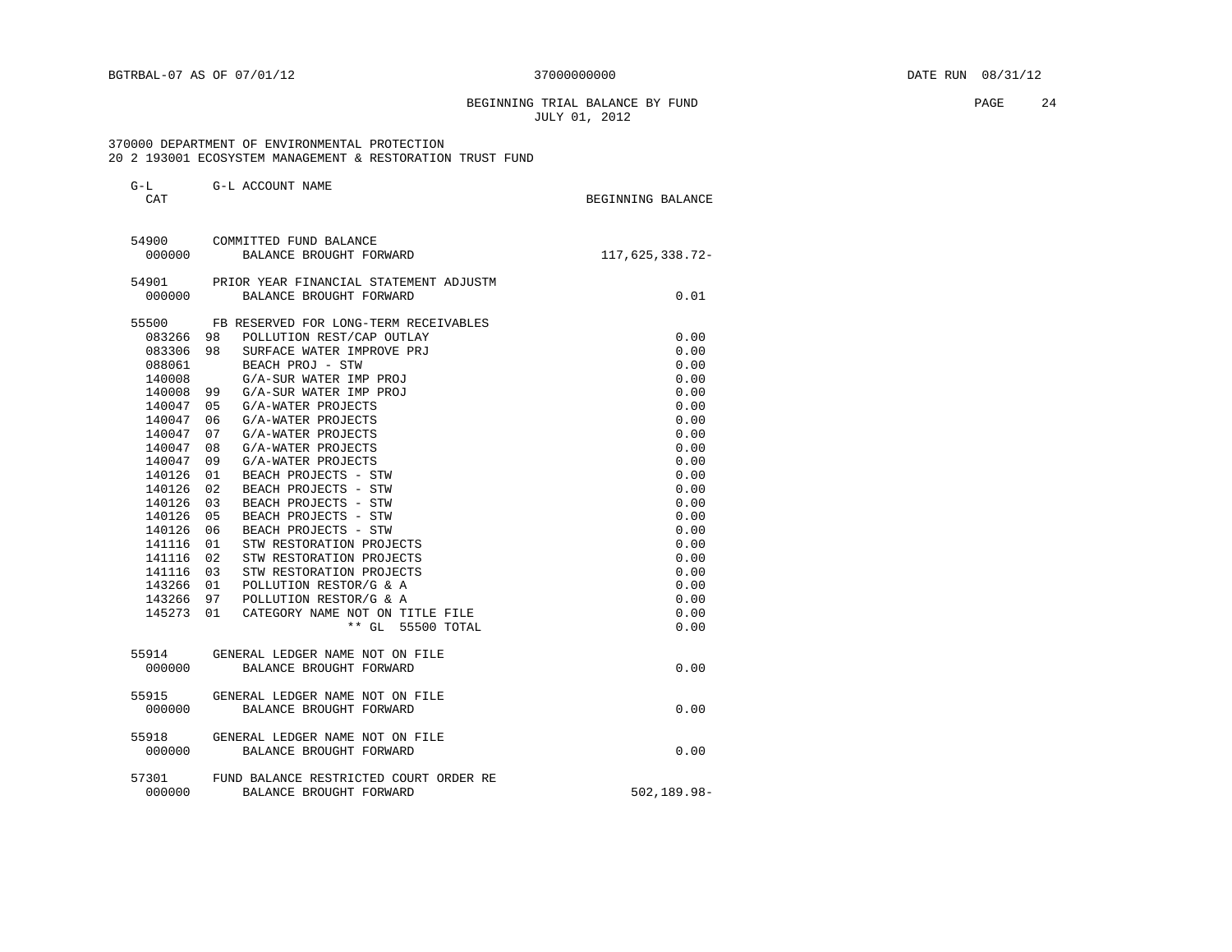BEGINNING TRIAL BALANCE BY FUND **PAGE 25** JULY 01, 2012

| $G-L$<br>CAT |    | G-L ACCOUNT NAME                       | BEGINNING BALANCE |
|--------------|----|----------------------------------------|-------------------|
| 57401        |    | FUND BALANCE RESTRICTED REEF GROUNDING |                   |
| 000000       |    | BALANCE BROUGHT FORWARD                | 1,259,941.72-     |
| 94100        |    | <b>ENCUMBRANCES</b>                    |                   |
| 030000       |    | OTHER PERSONAL SERVICES                | 8,311.40          |
| 040000       |    | EXPENSES                               | 17,582.00         |
| 084205       | 97 | MITIGATION-POLK CO PKY                 | 1,857,904.29      |
| 100777       |    | CONTRACTED SERVICES                    | 86.00             |
| 140008       | 99 | G/A-SUR WATER IMP PROJ                 | 179,420.41        |
| 140047       | 06 | G/A-WATER PROJECTS                     | 3,685,644.94      |
| 140047       | 07 | G/A-WATER PROJECTS                     | 6, 114, 779.92    |
| 140047       | 08 | G/A-WATER PROJECTS                     | 9,007,870.84      |
| 140047       | 09 | G/A-WATER PROJECTS                     | 5,381,616.00      |
| 140047       | 10 | G/A-WATER PROJECTS                     | 8,870.00          |
| 140047       | 11 | G/A-WATER PROJECTS                     | 156,000.00        |
| 140047       | 12 | G/A-WATER PROJECTS                     | 597,784.00        |
| 140126       | 06 | BEACH PROJECTS - STW                   | 365,551.88        |
| 140126       | 07 | BEACH PROJECTS - STW                   | 1,681,794.87      |
| 140126       | 08 | BEACH PROJECTS - STW                   | 5,437,095.24      |
| 140126       | 09 | BEACH PROJECTS - STW                   | 8,334,924.97      |
| 140126       | 10 | BEACH PROJECTS - STW                   | 7,867,041.81      |
| 140126       | 11 | BEACH PROJECTS - STW                   | 4,740,615.57      |
| 140126       | 12 | BEACH PROJECTS - STW                   | 5,551,935.00      |
| 141116       | 02 | STW RESTORATION PROJECTS               | 20,433.32         |
| 141116       | 03 | STW RESTORATION PROJECTS               | 75,639.68         |
| 143266       | 01 | POLLUTION RESTOR/G & A                 | 155,810.00        |
|              |    | ** GL 94100 TOTAL                      | 61, 246, 712. 14  |

| 98100  |    | BUDGETARY FND BAL RESERVED/ENCUMBRANCE |                    |
|--------|----|----------------------------------------|--------------------|
| 030000 |    | OTHER PERSONAL SERVICES                | $8,311.40-$        |
| 040000 |    | EXPENSES                               | 17,582.00-         |
| 084205 | 97 | MITIGATION-POLK CO PKY                 | $1,857,904.29-$    |
| 100777 |    | CONTRACTED SERVICES                    | $86.00 -$          |
| 140008 | 99 | G/A-SUR WATER IMP PROJ                 | $179,420.41-$      |
| 140047 | 06 | G/A-WATER PROJECTS                     | $3,685,644.94-$    |
| 140047 | 07 | G/A-WATER PROJECTS                     | $6, 114, 779.92 -$ |
| 140047 | 08 | G/A-WATER PROJECTS                     | $9,007,870.84-$    |
| 140047 | 09 | G/A-WATER PROJECTS                     | $5,381,616.00 -$   |
| 140047 | 10 | G/A-WATER PROJECTS                     | $8,870.00 -$       |
| 140047 | 11 | G/A-WATER PROJECTS                     | $156,000.00 -$     |
| 140047 | 12 | G/A-WATER PROJECTS                     | $597,784.00 -$     |
| 140126 | 06 | BEACH PROJECTS - STW                   | $365,551.88 -$     |
| 140126 | 07 | BEACH PROJECTS - STW                   | 1,681,794.87-      |
| 140126 | 08 | BEACH PROJECTS - STW                   | $5,437,095.24-$    |
| 140126 | 09 | BEACH PROJECTS - STW                   | $8,334,924.97-$    |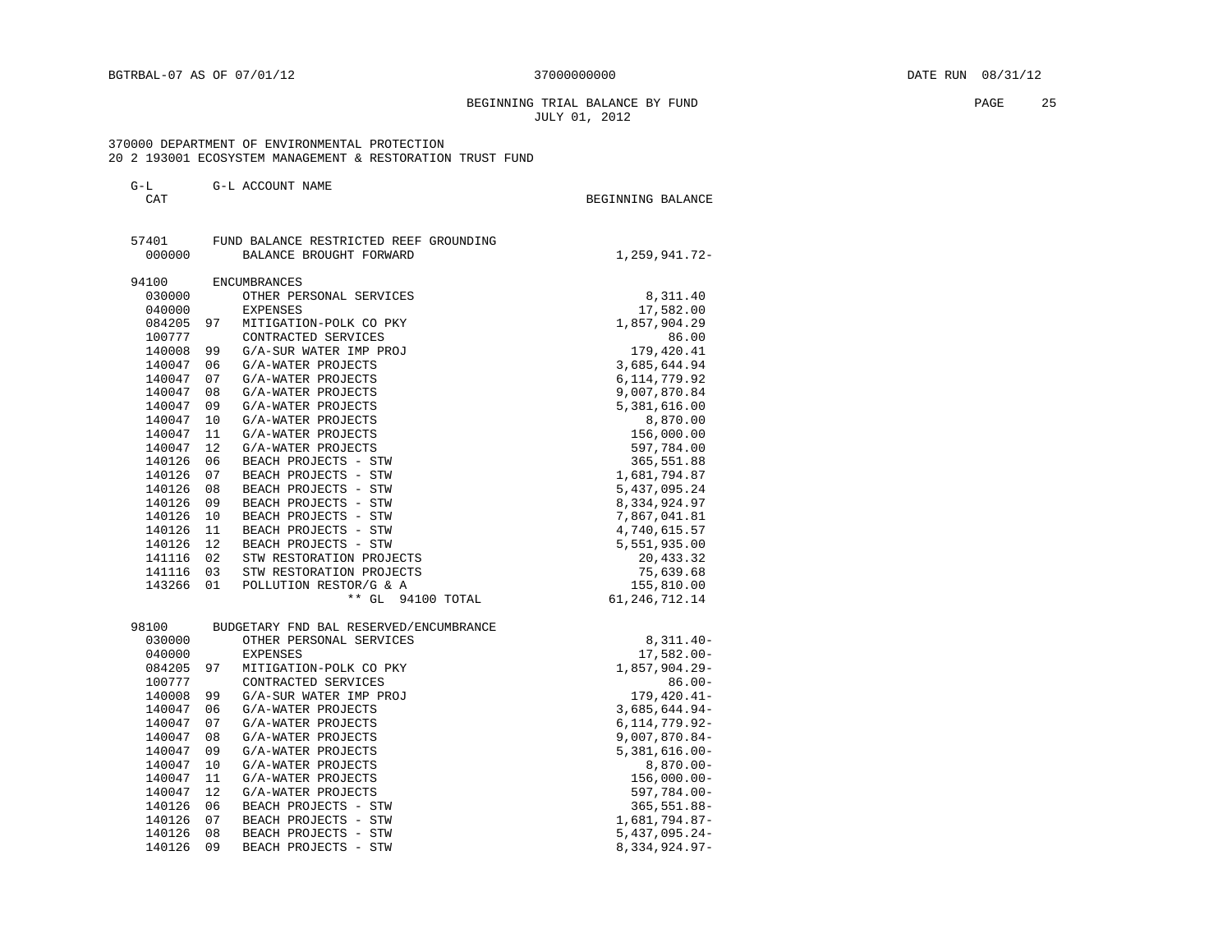# BEGINNING TRIAL BALANCE BY FUND **EXAMPLE 26** 26 JULY 01, 2012

 370000 DEPARTMENT OF ENVIRONMENTAL PROTECTION 20 2 193001 ECOSYSTEM MANAGEMENT & RESTORATION TRUST FUND

| $G-L$  |     | G-L ACCOUNT NAME           |                   |
|--------|-----|----------------------------|-------------------|
| CAT    |     |                            | BEGINNING BALANCE |
| 140126 | 1 N | BEACH PROJECTS - STW       | 7,867,041.81-     |
| 140126 | -11 | BEACH PROJECTS - STW       | 4,740,615.57-     |
| 140126 | 12  | BEACH PROJECTS - STW       | $5,551,935.00 -$  |
| 141116 | 02  | STW RESTORATION PROJECTS   | $20, 433.32 -$    |
| 141116 | 03  | STW RESTORATION PROJECTS   | $75,639.68-$      |
| 143266 | 01  | POLLUTION RESTOR/G & A     | $155.810.00 -$    |
|        |     | $***$<br>GL<br>98100 TOTAL | 61, 246, 712. 14- |

\*\*\* FUND TOTAL 0.00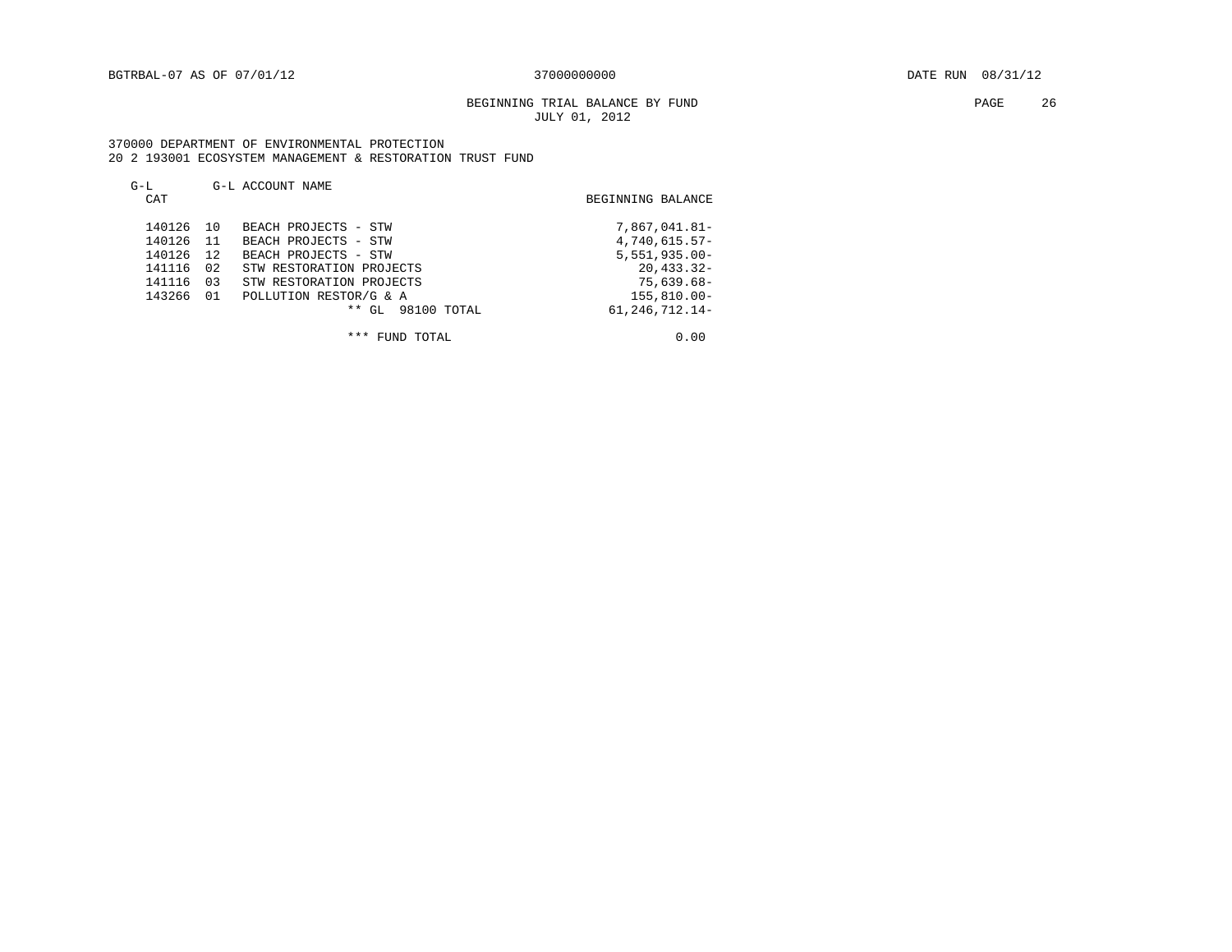BEGINNING TRIAL BALANCE BY FUND **PAGE** 27 JULY 01, 2012

| $G-L$<br>CAT                                  | G-L ACCOUNT NAME                                                                                                        | BEGINNING BALANCE                                                               |
|-----------------------------------------------|-------------------------------------------------------------------------------------------------------------------------|---------------------------------------------------------------------------------|
| 11199<br>000200                               | CASH IN TRANSIT AT STATE TREASURY                                                                                       | 1,025.75                                                                        |
| 11202<br>000000                               | CASH REVOLVING FUNDS - MULTIPLE<br>BALANCE BROUGHT FORWARD                                                              | 0.00                                                                            |
| 12100<br>000000                               | UNRELEASED CASH IN STATE TREASURY<br>BALANCE BROUGHT FORWARD                                                            | 182,450.90                                                                      |
| 14100<br>000000                               | POOLED INVESTMENTS WITH STATE TREASURY<br>BALANCE BROUGHT FORWARD                                                       | 68, 235, 239.62                                                                 |
| 15101<br>001800                               | DUE FROM EMPLOYEES                                                                                                      | 774.31                                                                          |
| 15102<br>000200<br>001202<br>001800<br>001801 | DUE FROM INDIVIDUALS AND BUSINESS FIRM<br>$**$ GL<br>15102 TOTAL                                                        | 116,932.00<br>44,645.52<br>175,592.70<br>181,269.05<br>518,439.27               |
| 15103<br>000200<br>001202                     | DUE FROM INDIVIDUALS AND BUSINESS BAD<br>** GL<br>15103 TOTAL                                                           | 350.00<br>90.00<br>440.00                                                       |
| 15301<br>000500                               | DUE FROM INTEREST EARNINGS INVESTMENTS                                                                                  | 120,979.91                                                                      |
| 15900<br>000200<br>001202<br>001800<br>001801 | ALLOWANCE FOR UNCOLLECTIBLES<br>$***$ GL<br>15900 TOTAL                                                                 | $90, 970.00 -$<br>45, 250. 52-<br>$450.86 -$<br>157, 268.98-<br>$293, 940.36 -$ |
| 16200<br>000200<br>010000<br>010000           | DUE FROM STATE FUNDS, WITHIN DEPART.<br>SALARIES AND BENEFITS<br>CF<br>SALARIES AND BENEFITS<br>$***$ GL<br>16200 TOTAL | 1,175.00<br>0.00<br>9,622.16<br>10,797.16                                       |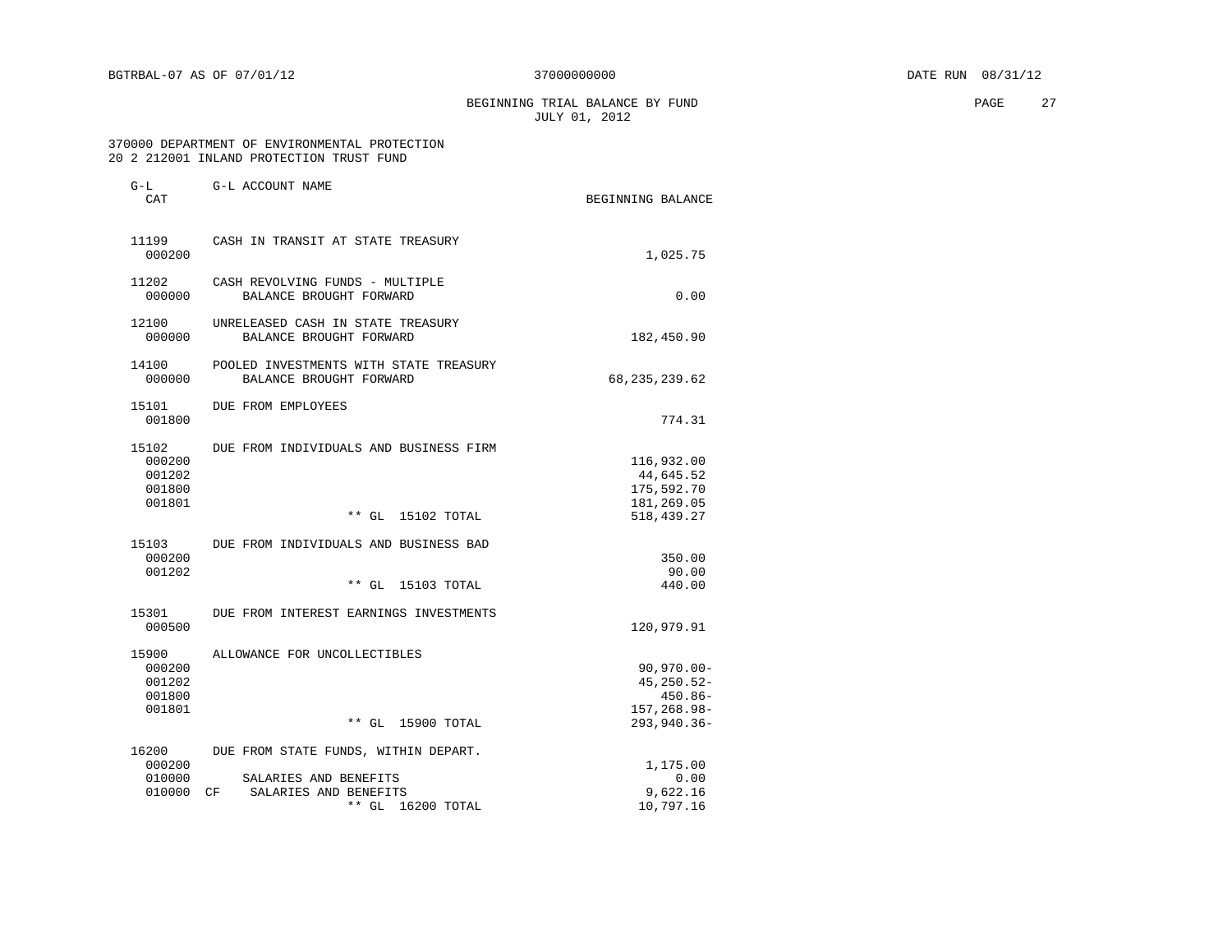BEGINNING TRIAL BALANCE BY FUND **PAGE** 28 JULY 01, 2012

| $G-L$<br>CAT    |    | G-L ACCOUNT NAME                  | BEGINNING BALANCE |
|-----------------|----|-----------------------------------|-------------------|
| 16300<br>001600 |    | DUE FROM OTHER DEPARTMENTS        | 16,330,663.10     |
| 16500<br>000200 |    | DUE FROM OTHER GOVERNMENTAL UNITS | 1,530.00          |
| 001202          |    |                                   | 1,200.00          |
|                 |    | ** GL<br>16500 TOTAL              | 2,730.00          |
| 16502           |    | DUE FROM COUNTIES                 |                   |
| 000200          |    |                                   | 570.00            |
| 001202          |    |                                   | 160.00            |
| 001801          |    |                                   | 75.00             |
|                 |    | $***$ GL<br>16502 TOTAL           | 805.00            |
| 31100           |    | ACCOUNTS PAYABLE                  |                   |
| 030000          |    | OTHER PERSONAL SERVICES           | 0.00              |
| 030000          | CF | OTHER PERSONAL SERVICES           | $1,266.00 -$      |
| 040000          |    | <b>EXPENSES</b>                   | $195.68-$         |
| 040000          | CF | EXPENSES                          | 71,689.88-        |
| 082474          | 11 | CLEANUP OF STATE/LANDS            | $22,981.67-$      |
| 087888          | 03 | PETRO TANKS/PREAPPROVALS          | 0.00              |
| 087888          | 11 | PETRO TANKS/PREAPPROVALS          | $144.31-$         |
| 087888          | 12 | PETRO TANKS/PREAPPROVALS          | 8,702,913.35-     |
| 100777          |    | CONTRACTED SERVICES               | 0.00              |
| 100777          | СF | CONTRACTED SERVICES               | $7,527.62-$       |
| 102275          |    | OPER & MAINT OF PATROL VEH        | 0.00              |
| 102275          | CF | OPER & MAINT OF PATROL VEH        | 13,835.86-        |
| 104132          |    | UNDERGROUND TANK CLEANUP          | 0.00              |
| 104132          | CF | UNDERGROUND TANK CLEANUP          | $32,649.29 -$     |
| 104163          |    | PETROLEUM CLEANUP AUDITS          | 0.00              |
| 104163          | CF | PETROLEUM CLEANUP AUDITS          | $39.79 -$         |
|                 |    | $***$ GL<br>31100 TOTAL           | 8,853,243.45-     |
| 32100           |    | ACCRUED SALARIES AND WAGES        |                   |
| 010000          |    | SALARIES AND BENEFITS             | 0.00              |
| 010000          | CF | SALARIES AND BENEFITS             | $855.75 -$        |
| 030000          |    | OTHER PERSONAL SERVICES           | 0.00              |
| 030000          | СF | OTHER PERSONAL SERVICES           | $3,036.24-$       |
| 102331          |    | OVERTIME                          | 0.00              |
| 102331          | СF | OVERTIME                          | 781.07-           |
| 103290          |    | SALARY INCENTIVE PAYMENTS         | 0.00              |
| 103290          | CF | SALARY INCENTIVE PAYMENTS         | $2,903.89-$       |
| 104132          |    | UNDERGROUND TANK CLEANUP          | 0.00              |
| 104132          | CF | UNDERGROUND TANK CLEANUP          | 18,198.57-        |
| 104163          |    | PETROLEUM CLEANUP AUDITS          | 0.00              |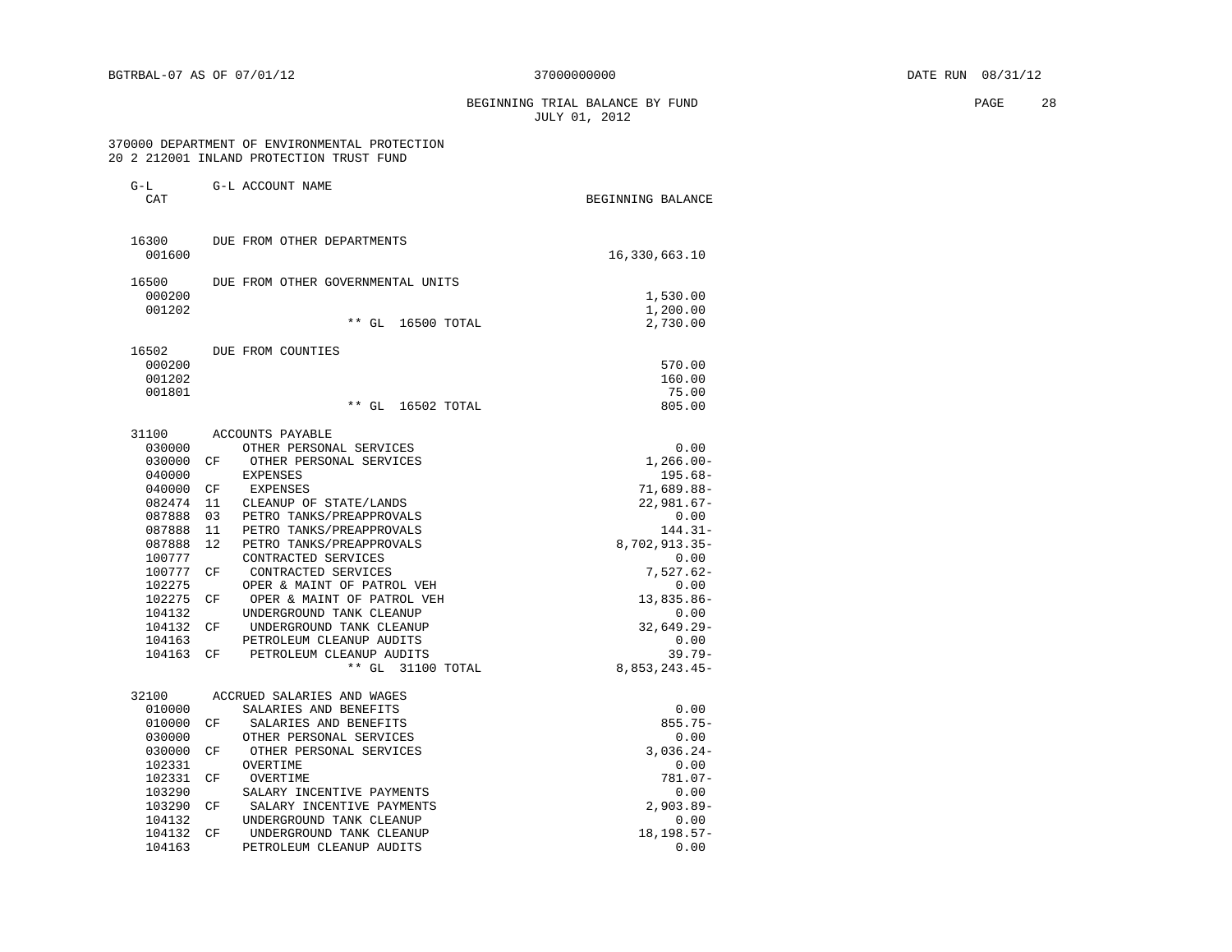# BEGINNING TRIAL BALANCE BY FUND **EXAMPLE 29** PAGE 29 JULY 01, 2012

| $G-L$<br>CAT     | G-L ACCOUNT NAME                                             | BEGINNING BALANCE            |
|------------------|--------------------------------------------------------------|------------------------------|
|                  |                                                              |                              |
|                  | 104163 CF PETROLEUM CLEANUP AUDITS<br>** GL 32100 TOTAL      | $3,981.19 -$<br>$29,756.71-$ |
| 33101            | DEPOSITS PAYABLE ESCROW                                      |                              |
| 002700           |                                                              | $150,000.00 -$               |
| 35200            | DUE TO STATE FUNDS, WITHIN DEPARTMENT                        |                              |
| 000200           |                                                              | $10,551.00 -$                |
| 001800           |                                                              | $3,394.80 -$                 |
|                  | ** GL 35200 TOTAL                                            | $13,945.80 -$                |
| 35300            | DUE TO OTHER DEPARTMENTS                                     |                              |
| 040000           | <b>EXPENSES</b>                                              | $396.22 -$                   |
| 040000           | CF<br>EXPENSES                                               | 10,767.79-                   |
| 087888           | 12<br>PETRO TANKS/PREAPPROVALS                               | 386,837.50-                  |
| 100029           | STG TK COMPL VERIFICATION                                    | 0.00                         |
| 100029           | STG TK COMPL VERIFICATION<br>СF                              | 217,408.80-                  |
| 100777           | CONTRACTED SERVICES                                          | 0.00                         |
| 100777           | CONTRACTED SERVICES<br>СF                                    | $595.97-$                    |
| 102275           | OPER & MAINT OF PATROL VEH                                   | 0.00                         |
| 102275<br>104132 | OPER & MAINT OF PATROL VEH<br>CF<br>UNDERGROUND TANK CLEANUP | $412.06-$<br>0.00            |
| 104132           | UNDERGROUND TANK CLEANUP<br>CF                               | $15, 195.00 -$               |
| 104138           | LOC GVT CLEANUP CONTRACT                                     | 0.00                         |
| 104138           | LOC GVT CLEANUP CONTRACT<br>CF                               | 139,885.11-                  |
| 104163           | PETROLEUM CLEANUP AUDITS                                     | 0.00                         |
| 104163 CF        | PETROLEUM CLEANUP AUDITS                                     | $27.86-$                     |
| 310403           | ASSESSMENT ON INVESTMENTS-DEPARTMENTAL USE                   | $6,432.85-$                  |
|                  | ** GL 35300 TOTAL                                            | 777,959.16-                  |
| 35500            | DUE TO OTHER GOVERNMENTAL UNITS                              |                              |
| 087888           | 12<br>PETRO TANKS/PREAPPROVALS                               | $55,982.77-$                 |
| 100029           | STG TK COMPL VERIFICATION                                    | 0.00                         |
| 100029           | STG TK COMPL VERIFICATION<br>СF                              | 344,774.66-                  |
| 104132           | UNDERGROUND TANK CLEANUP                                     | 0.00                         |
| 104132 CF        | UNDERGROUND TANK CLEANUP                                     | 78, 234. 18-                 |
| 104138           | LOC GVT CLEANUP CONTRACT                                     | 0.00                         |
| 104138 CF        | LOC GVT CLEANUP CONTRACT                                     | 458, 123. 74 -               |
|                  | ** GL 35500 TOTAL                                            | $937, 115.35 -$              |
| 35600            | DUE TO GENERAL REVENUE                                       |                              |
| 310322           | SERVICE CHARGE TO GEN REV                                    | $95,746.62 -$                |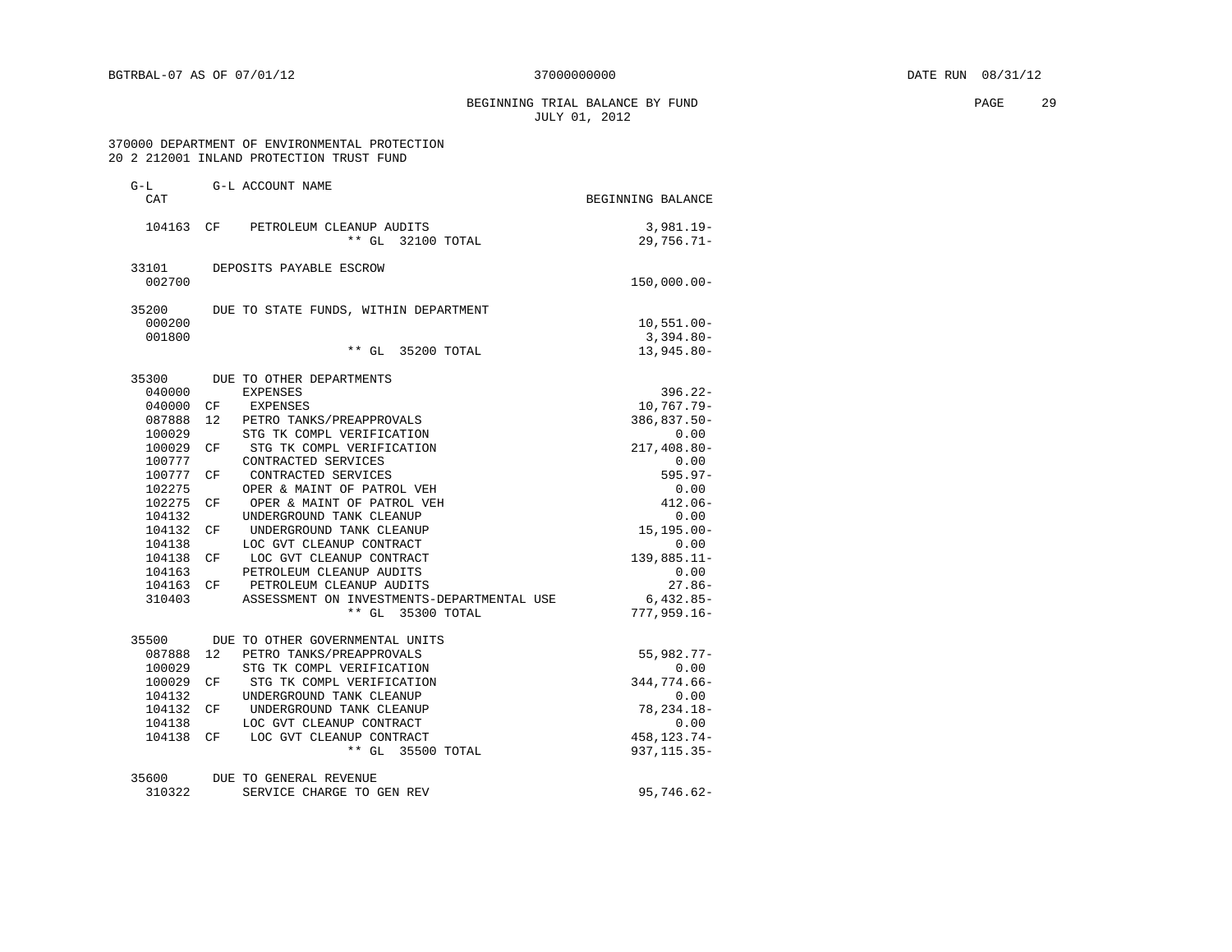BEGINNING TRIAL BALANCE BY FUND **PAGE** 30 JULY 01, 2012

| CAT              |                                                             | BEGINNING BALANCE        |
|------------------|-------------------------------------------------------------|--------------------------|
|                  | 35749 DUE TO UNIVERSITIES                                   |                          |
| 087888           | 12<br>PETRO TANKS/PREAPPROVALS                              | $1,115.11-$              |
| 38600            | CURRENT COMPENSATED ABSENCES LIABILITY                      |                          |
| 010000           | SALARIES AND BENEFITS                                       | 0.00                     |
| 010000           | SALARIES AND BENEFITS<br>CF                                 | 49, 944. 42-             |
|                  | ** GL 38600 TOTAL                                           | 49,944.42-               |
| 38901            | DEFERRED REVENUE LONG TERM RECEIVABLES                      |                          |
| 001801           |                                                             | $23, 108.00 -$           |
| 54900            | COMMITTED FUND BALANCE                                      |                          |
| 000000           | BALANCE BROUGHT FORWARD                                     | 70,287,020.15-           |
| 54901            | PRIOR YEAR FINANCIAL STATEMENT ADJUSTM                      |                          |
| 000000           | BALANCE BROUGHT FORWARD                                     | 1,108,550.11             |
| 55100            | FUND BALANCE RESERVED FOR ENCUMBRANCES                      |                          |
| 100021           | ACQUISITION/MOTOR VEHICLES                                  | 0.00                     |
| 55500            | FB RESERVED FOR LONG-TERM RECEIVABLES                       |                          |
| 000000           | BALANCE BROUGHT FORWARD                                     | 0.00                     |
| 001800           |                                                             | 0.00                     |
| 057888           | CATEGORY NAME NOT ON TITLE FILE                             | 0.00                     |
|                  | $***$ GL<br>55500 TOTAL                                     | 0.00                     |
| 57402            | FUND BALANCE RESTRICTED BROWNFIELD LN                       |                          |
| 000000           | BALANCE BROUGHT FORWARD                                     | $5,000,000.00$ -         |
| 94100            | <b>ENCUMBRANCES</b>                                         |                          |
| 040000           | <b>EXPENSES</b>                                             | 48,126.87                |
| 040000           | CF<br>EXPENSES                                              | 8,932.50                 |
| 082474           | 11<br>CLEANUP OF STATE/LANDS                                | 431,650.73               |
| 082474           | 12<br>CLEANUP OF STATE/LANDS                                | 102,683.84               |
| 087888<br>100029 | 12<br>PETRO TANKS/PREAPPROVALS<br>STG TK COMPL VERIFICATION | 62, 174, 112.84          |
| 100777           | CONTRACTED SERVICES                                         | 565, 187.23<br>46,097.65 |
| 104132           | UNDERGROUND TANK CLEANUP                                    | 115,728.86               |
| 104138           | LOC GVT CLEANUP CONTRACT                                    | 579,562.02               |
| 104163           | PETROLEUM CLEANUP AUDITS                                    | 53.99                    |
|                  | $**$ GL<br>94100 TOTAL                                      | 64,072,136.53            |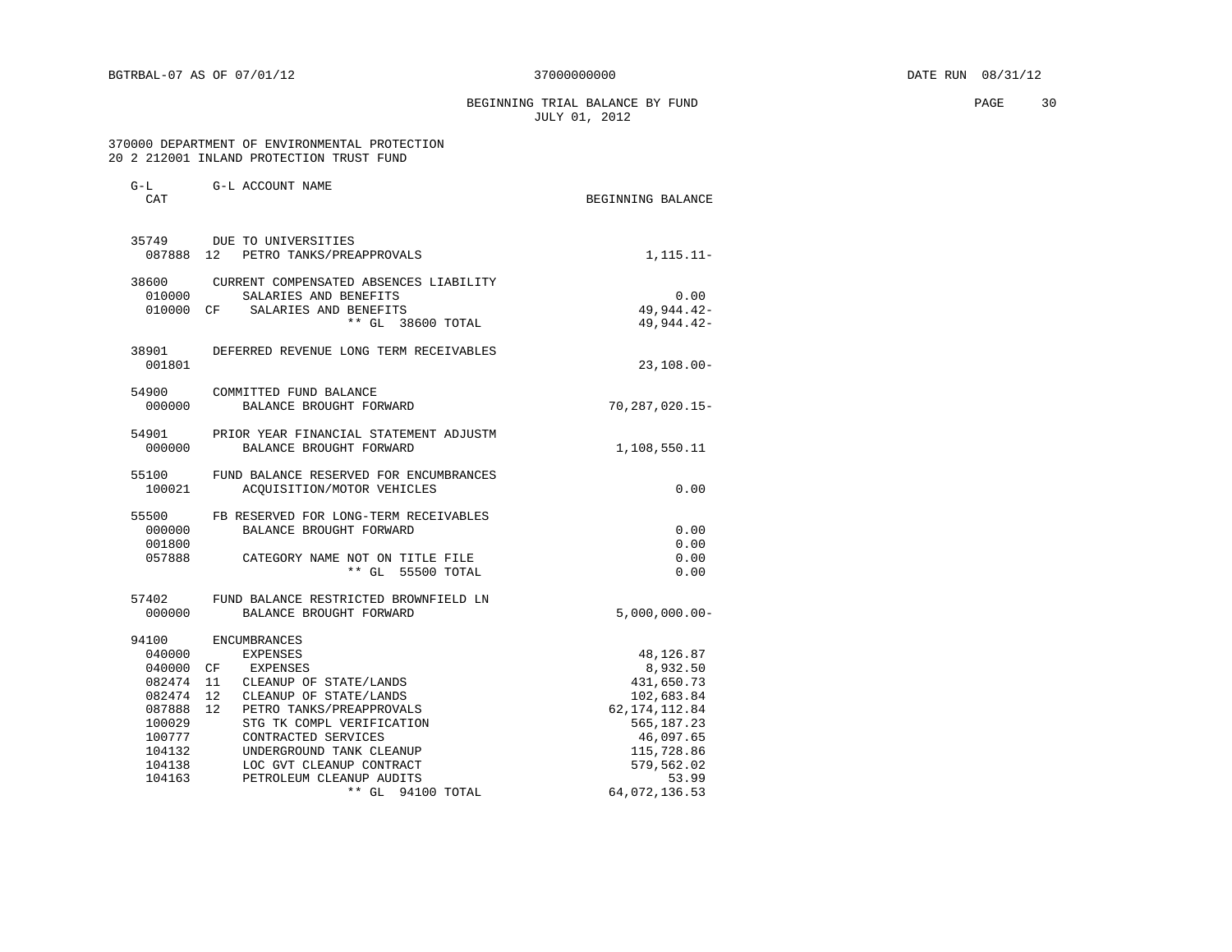# BEGINNING TRIAL BALANCE BY FUND **PAGE** 31 JULY 01, 2012

 370000 DEPARTMENT OF ENVIRONMENTAL PROTECTION 20 2 212001 INLAND PROTECTION TRUST FUND

| G-L ACCOUNT NAME | $G-L$ |  |  |  |
|------------------|-------|--|--|--|
|------------------|-------|--|--|--|

BEGINNING BALANCE

| 98100  | BUDGETARY FND BAL RESERVED/ENCUMBRANCE |                  |
|--------|----------------------------------------|------------------|
| 040000 | <b>EXPENSES</b>                        | 48, 126.87-      |
| 040000 | CF<br>EXPENSES                         | $8,932.50 -$     |
| 082474 | 11<br>CLEANUP OF STATE/LANDS           | 431,650.73-      |
| 082474 | 12.<br>CLEANUP OF STATE/LANDS          | $102,683.84-$    |
| 087888 | 12<br>PETRO TANKS/PREAPPROVALS         | 62, 174, 112.84- |
| 100029 | STG TK COMPL VERIFICATION              | $565, 187.23 -$  |
| 100777 | CONTRACTED SERVICES                    | $46,097.65-$     |
| 104132 | UNDERGROUND TANK CLEANUP               | 115,728.86-      |
| 104138 | LOC GVT CLEANUP CONTRACT               | $579, 562.02 -$  |
| 104163 | PETROLEUM CLEANUP AUDITS               | $53.99 -$        |
|        | $**$ GL<br>98100 TOTAL                 | $64.072.136.53-$ |
| 99100  | BUDGETARY FUND BALANCE                 |                  |
| 000000 | BALANCE BROUGHT FORWARD                | 0.00             |
|        | ***<br>FUND TOTAL                      | 0.00             |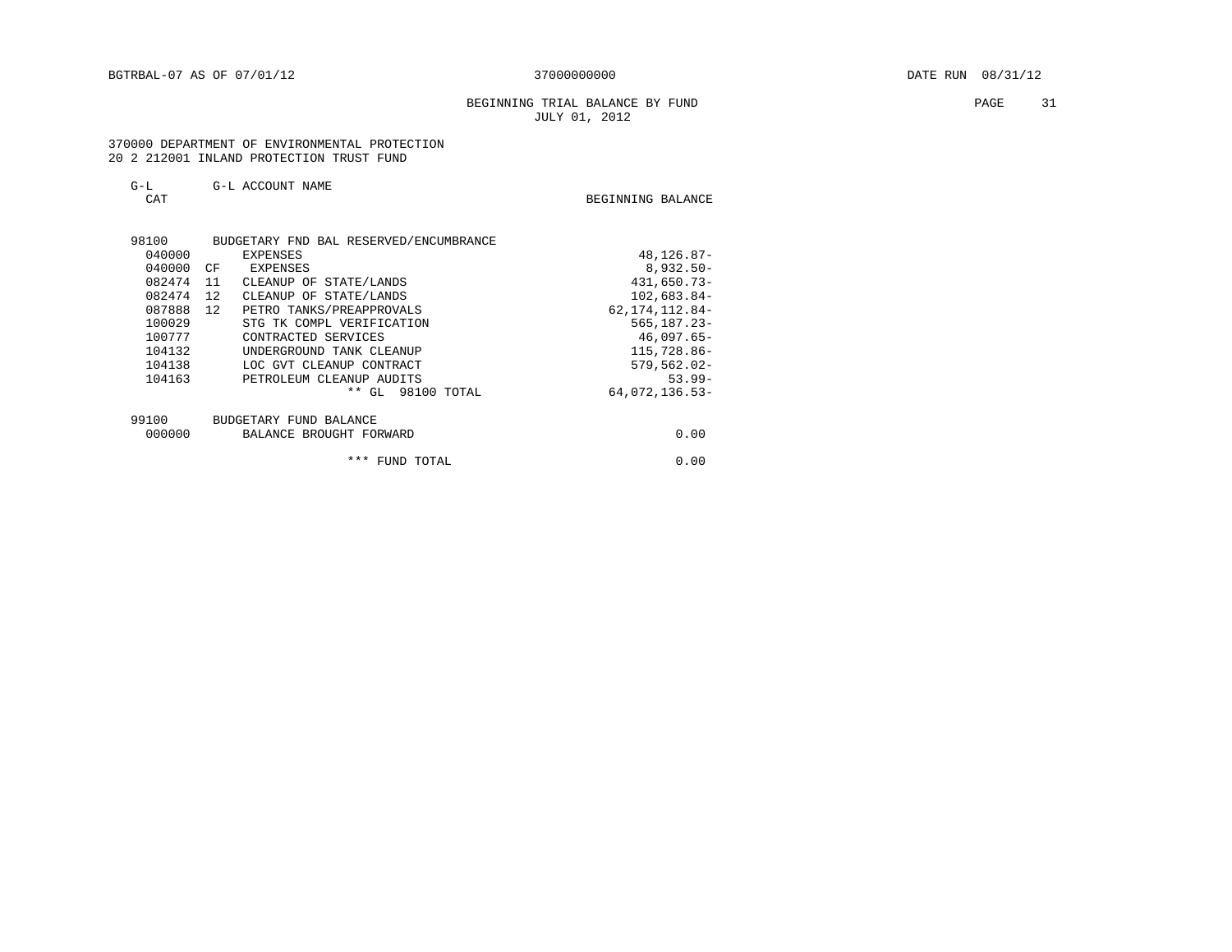BEGINNING TRIAL BALANCE BY FUND **EXAMPLE 20** S2 JULY 01, 2012

 370000 DEPARTMENT OF ENVIRONMENTAL PROTECTION 20 2 212002 INLAND PROTECTION TF-IPFC BONDS-2010A TAX-EXEMPT

| G-L<br>CAT      | G-L ACCOUNT NAME                                             | BEGINNING BALANCE |
|-----------------|--------------------------------------------------------------|-------------------|
| 12100<br>000000 | UNRELEASED CASH IN STATE TREASURY<br>BALANCE BROUGHT FORWARD | 0.00              |
| 54900<br>000000 | COMMITTED FUND BALANCE<br>BALANCE BROUGHT FORWARD            | 0.00              |
|                 | * * *<br>FUND TOTAL                                          | 0.00              |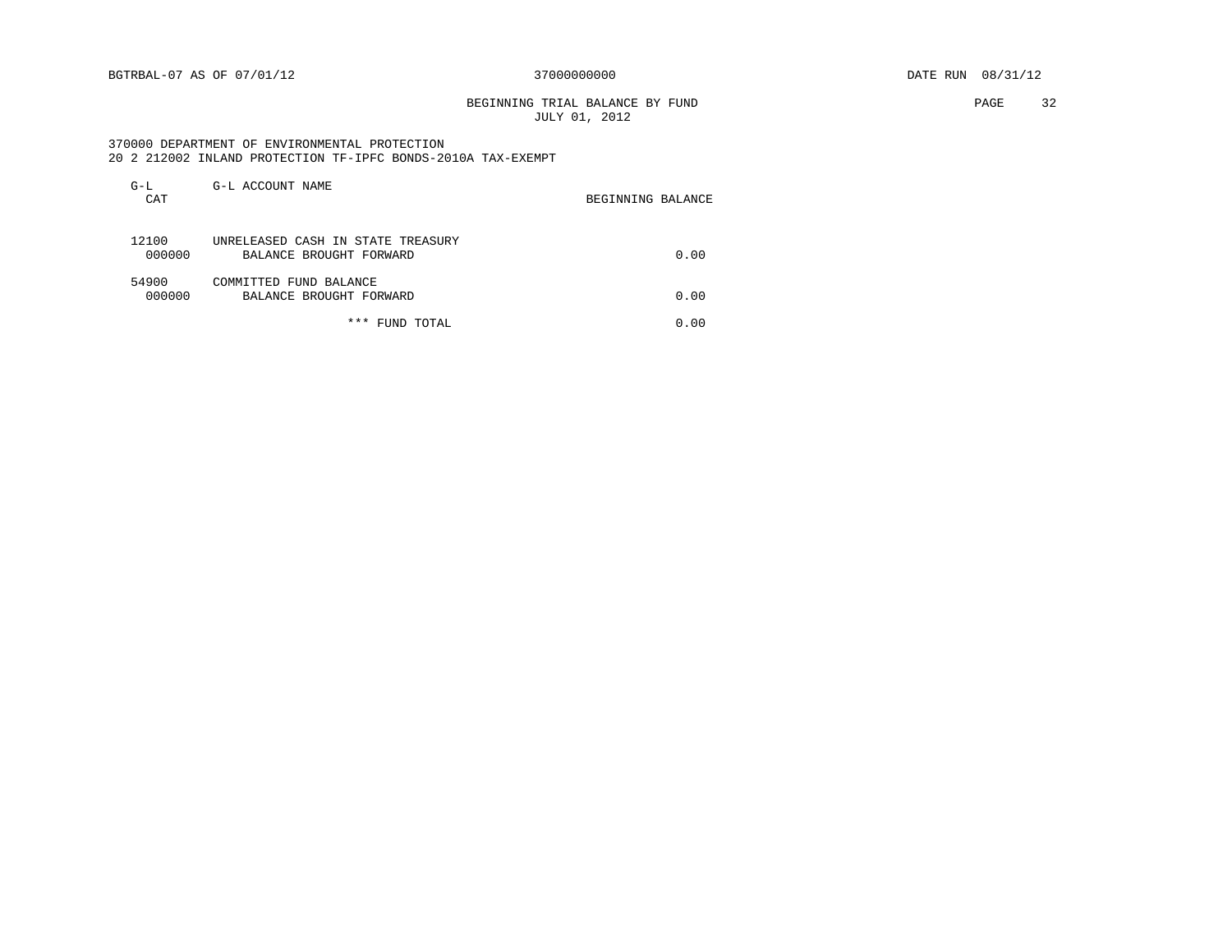BEGINNING TRIAL BALANCE BY FUND **EXAMPLE 1999** PAGE 33 JULY 01, 2012

 370000 DEPARTMENT OF ENVIRONMENTAL PROTECTION 20 2 212003 INLAND PROTECTION TF-IPFC BONDS-2010B BUILD AMER

| $G-L$<br>CAT    | G-L ACCOUNT NAME                                             | BEGINNING BALANCE |
|-----------------|--------------------------------------------------------------|-------------------|
| 12100<br>000000 | UNRELEASED CASH IN STATE TREASURY<br>BALANCE BROUGHT FORWARD | 0.00              |
| 54900<br>000000 | COMMITTED FUND BALANCE<br>BALANCE BROUGHT FORWARD            | 0.00              |
|                 | ***<br>FUND TOTAL                                            | 0.00              |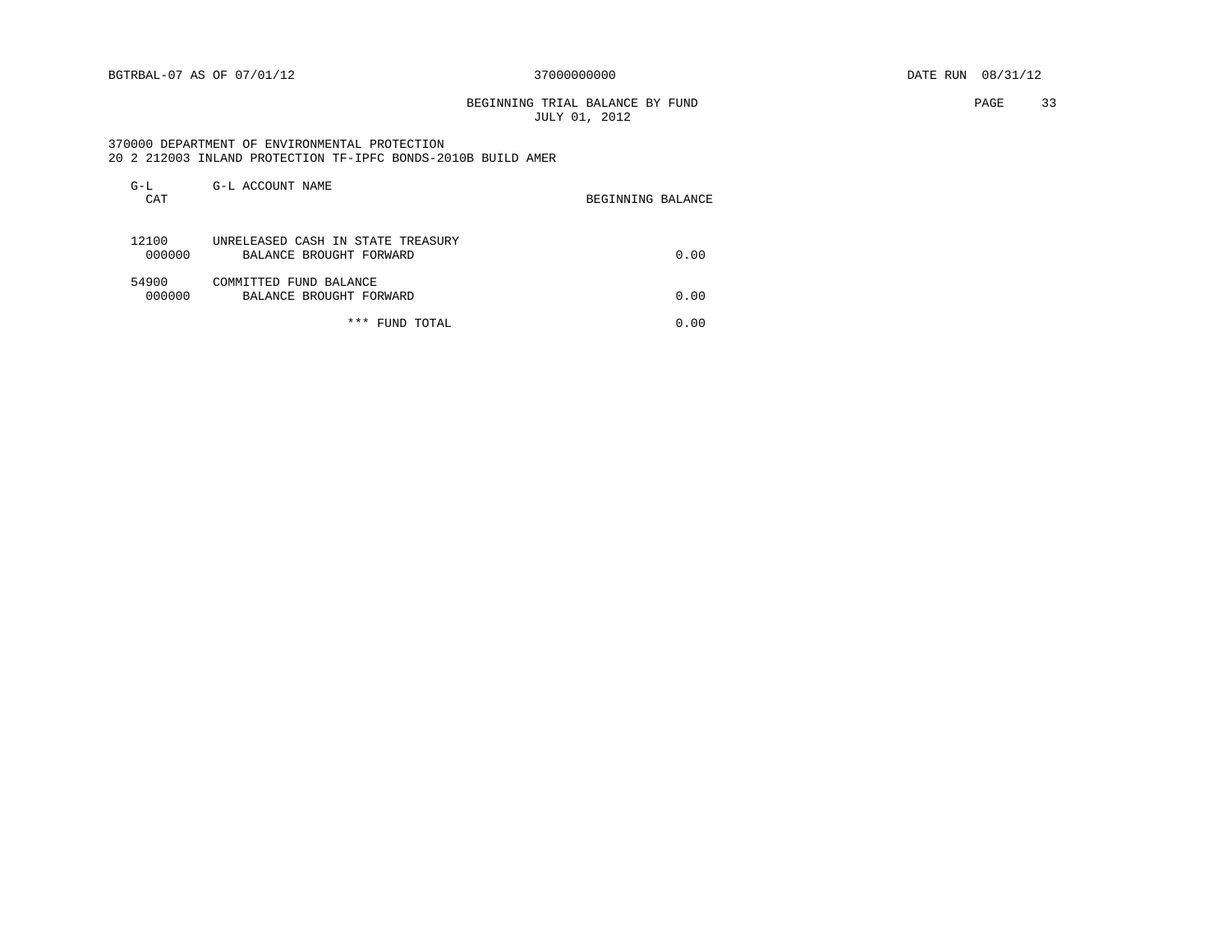BEGINNING TRIAL BALANCE BY FUND **PAGE** 34 JULY 01, 2012

 370000 DEPARTMENT OF ENVIRONMENTAL PROTECTION 20 2 221012 SAVE OUR EVERGLADES TF, SOE BOND ISSUE 2008

| G-L<br>CAT      | G-L ACCOUNT NAME                                             | BEGINNING BALANCE |
|-----------------|--------------------------------------------------------------|-------------------|
| 12100<br>000000 | UNRELEASED CASH IN STATE TREASURY<br>BALANCE BROUGHT FORWARD | 0.00              |
| 54900<br>000000 | COMMITTED FUND BALANCE<br>BALANCE BROUGHT FORWARD            | 0.00              |
|                 | ***<br>FUND TOTAL                                            | 0.00              |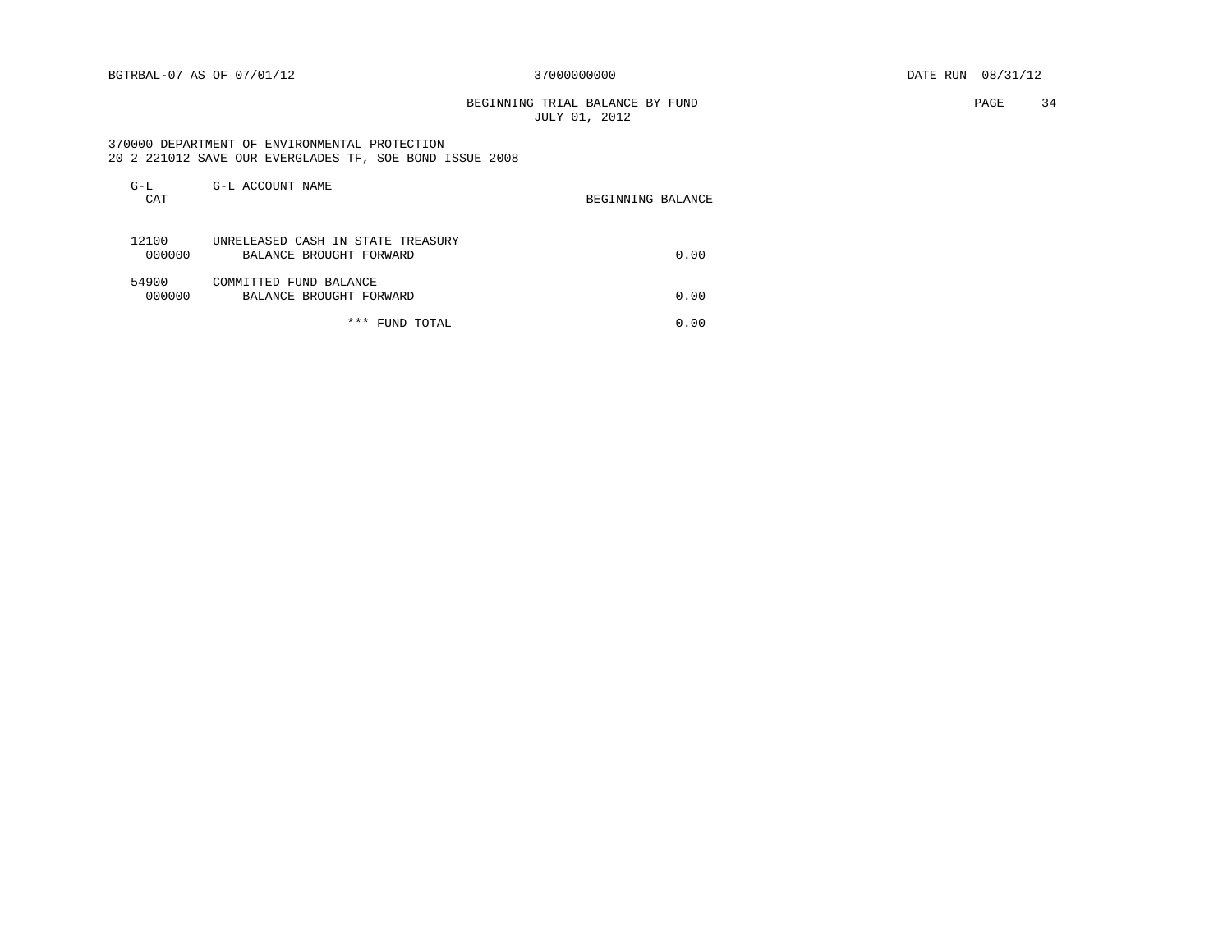BEGINNING TRIAL BALANCE BY FUND **EXAMPLE 25** PAGE 35 JULY 01, 2012

 370000 DEPARTMENT OF ENVIRONMENTAL PROTECTION 20 2 221013 SAVE OUR EVERGLADES NON-BOND FUNDING SOURCES

| $G-L$<br>CAT       | G-L ACCOUNT NAME                                                                                                                 | BEGINNING BALANCE                                    |
|--------------------|----------------------------------------------------------------------------------------------------------------------------------|------------------------------------------------------|
| 12100<br>000000    | UNRELEASED CASH IN STATE TREASURY<br>BALANCE BROUGHT FORWARD                                                                     | 0.00                                                 |
| 000000             | 14100 POOLED INVESTMENTS WITH STATE TREASURY<br>BALANCE BROUGHT FORWARD                                                          | 36,833,528.69                                        |
| 15301<br>000500    | DUE FROM INTEREST EARNINGS INVESTMENTS                                                                                           | 67,202.54                                            |
|                    | 31100 ACCOUNTS PAYABLE<br>141117 09 EVERGLADES RESTORATION                                                                       | $15,351.00 -$                                        |
| 310403             | 35300 DUE TO OTHER DEPARTMENTS<br>ASSESSMENT ON INVESTMENTS-DEPARTMENTAL USE                                                     | $3,573.35-$                                          |
|                    | 35700 DUE TO COMPONENT UNIT/PRIMARY<br>141117 08 EVERGLADES RESTORATION<br>141117 09 EVERGLADES RESTORATION<br>** GL 35700 TOTAL | 5,732,493.78-<br>$4,190,064.30-$<br>$9,922,558.08 -$ |
| 54900<br>000000    | COMMITTED FUND BALANCE<br>BALANCE BROUGHT FORWARD                                                                                | 33,882,383.71-                                       |
| 54901<br>000000    | PRIOR YEAR FINANCIAL STATEMENT ADJUSTM<br>BALANCE BROUGHT FORWARD                                                                | 6,923,134.91                                         |
| 94100              | ENCUMBRANCES<br>141117 10 EVERGLADES RESTORATION                                                                                 | 15,351.00                                            |
| 98100<br>141117 10 | BUDGETARY FND BAL RESERVED/ENCUMBRANCE<br>EVERGLADES RESTORATION                                                                 | $15,351.00 -$                                        |
|                    | *** FUND TOTAL                                                                                                                   | 0.00                                                 |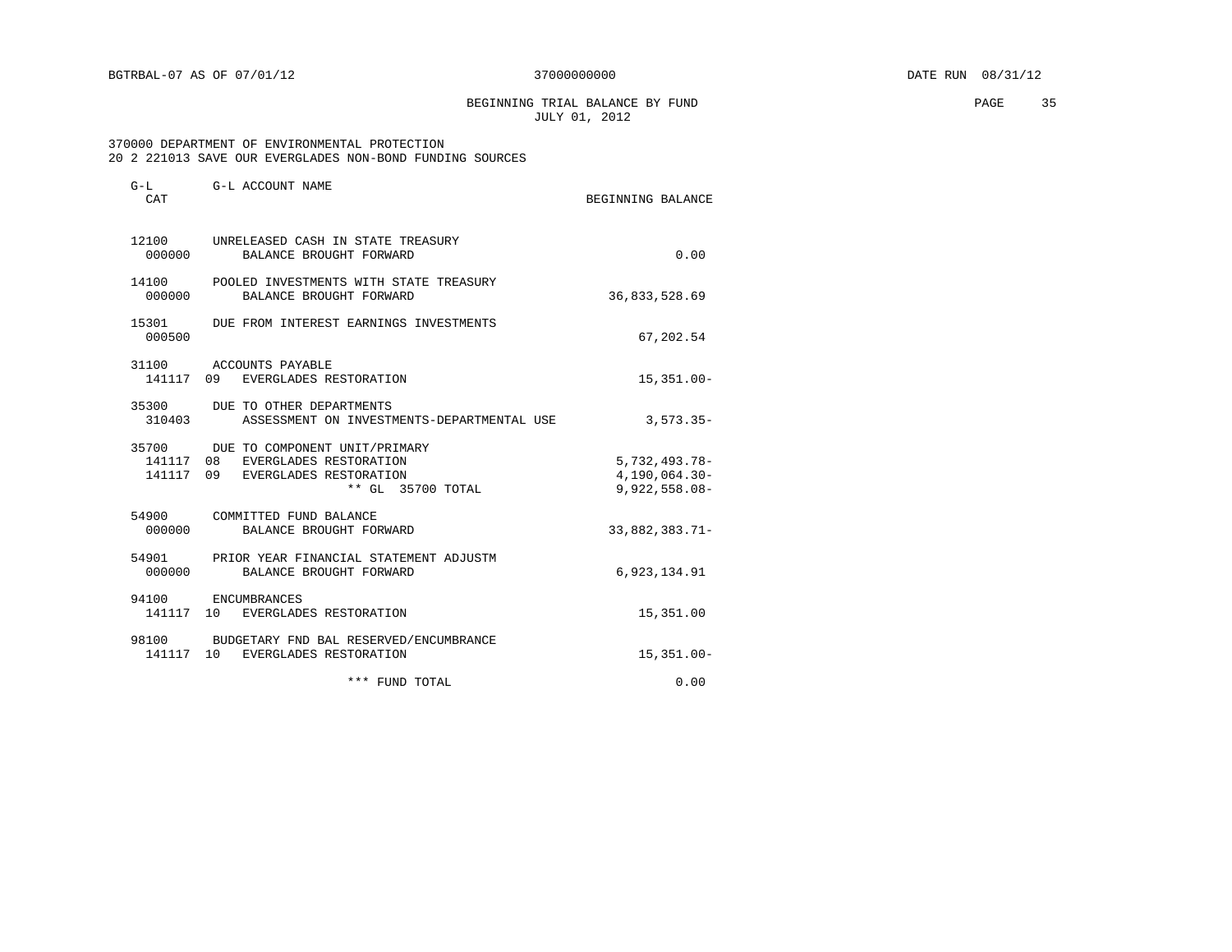# BEGINNING TRIAL BALANCE BY FUND **EXAMPLE 36** PAGE 36 JULY 01, 2012

 370000 DEPARTMENT OF ENVIRONMENTAL PROTECTION 20 2 221014 SOETF RESTORATION BOND SERIES 2010A TAX EXEMPT

| $G-L$<br>CAT    | G-L ACCOUNT NAME                                                  | BEGINNING BALANCE |
|-----------------|-------------------------------------------------------------------|-------------------|
| 12100<br>000000 | UNRELEASED CASH IN STATE TREASURY<br>BALANCE BROUGHT FORWARD      | 0.00              |
| 14100<br>000000 | POOLED INVESTMENTS WITH STATE TREASURY<br>BALANCE BROUGHT FORWARD | 0.00              |
| 54900<br>000000 | COMMITTED FUND BALANCE<br>BALANCE BROUGHT FORWARD                 | 0.00              |
|                 | * * *<br>FUND TOTAL                                               | 0.00              |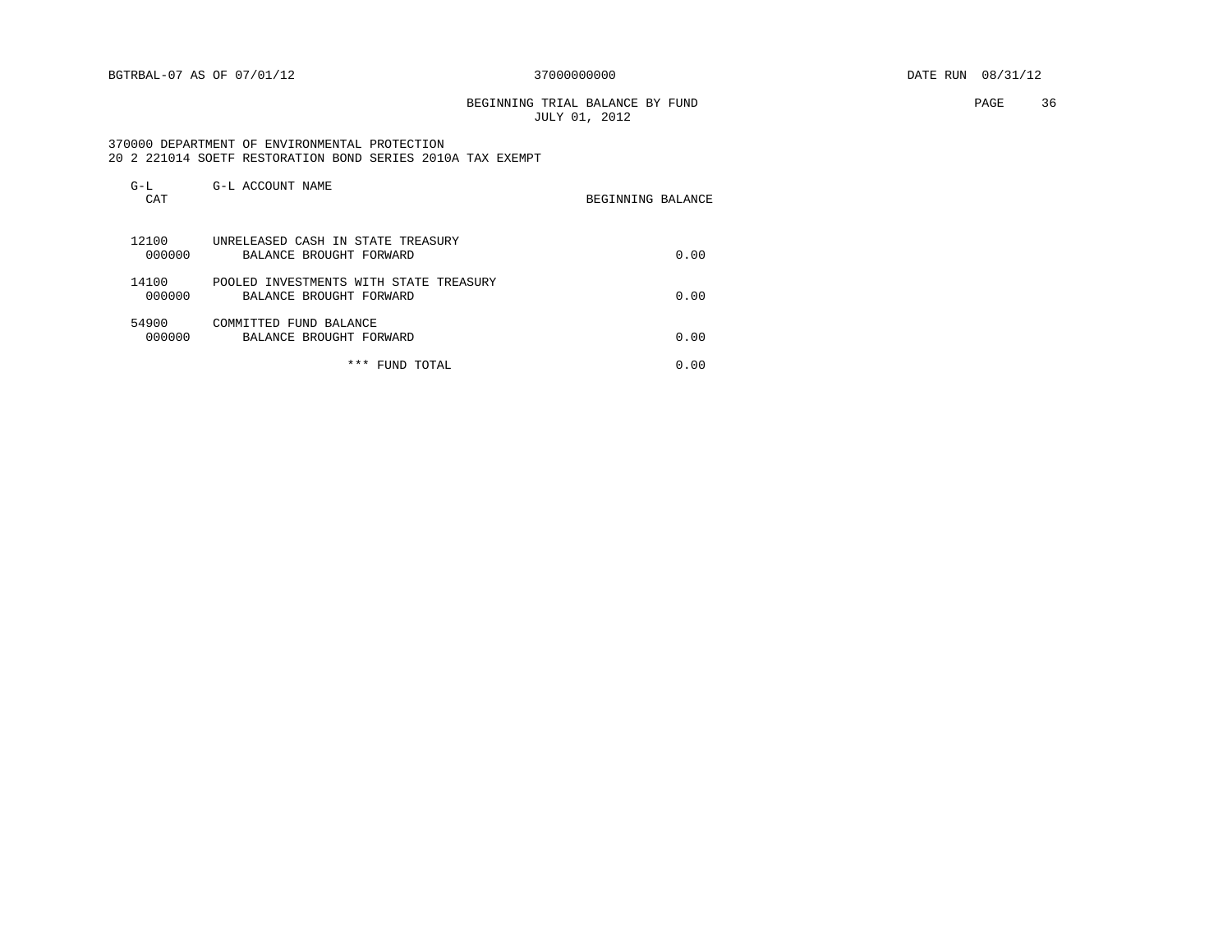BEGINNING TRIAL BALANCE BY FUND **PAGE** 37 JULY 01, 2012

 370000 DEPARTMENT OF ENVIRONMENTAL PROTECTION 20 2 221015 SOETF RESTORATION BOND SERIES 2010B BUILD AMERIC

| G-L<br>CAT      | G-L ACCOUNT NAME                                             | BEGINNING BALANCE |
|-----------------|--------------------------------------------------------------|-------------------|
| 12100<br>000000 | UNRELEASED CASH IN STATE TREASURY<br>BALANCE BROUGHT FORWARD | 0.00              |
| 54900<br>000000 | COMMITTED FUND BALANCE<br>BALANCE BROUGHT FORWARD            | 0.00              |
|                 | ***<br>FUND TOTAL                                            | 0.00              |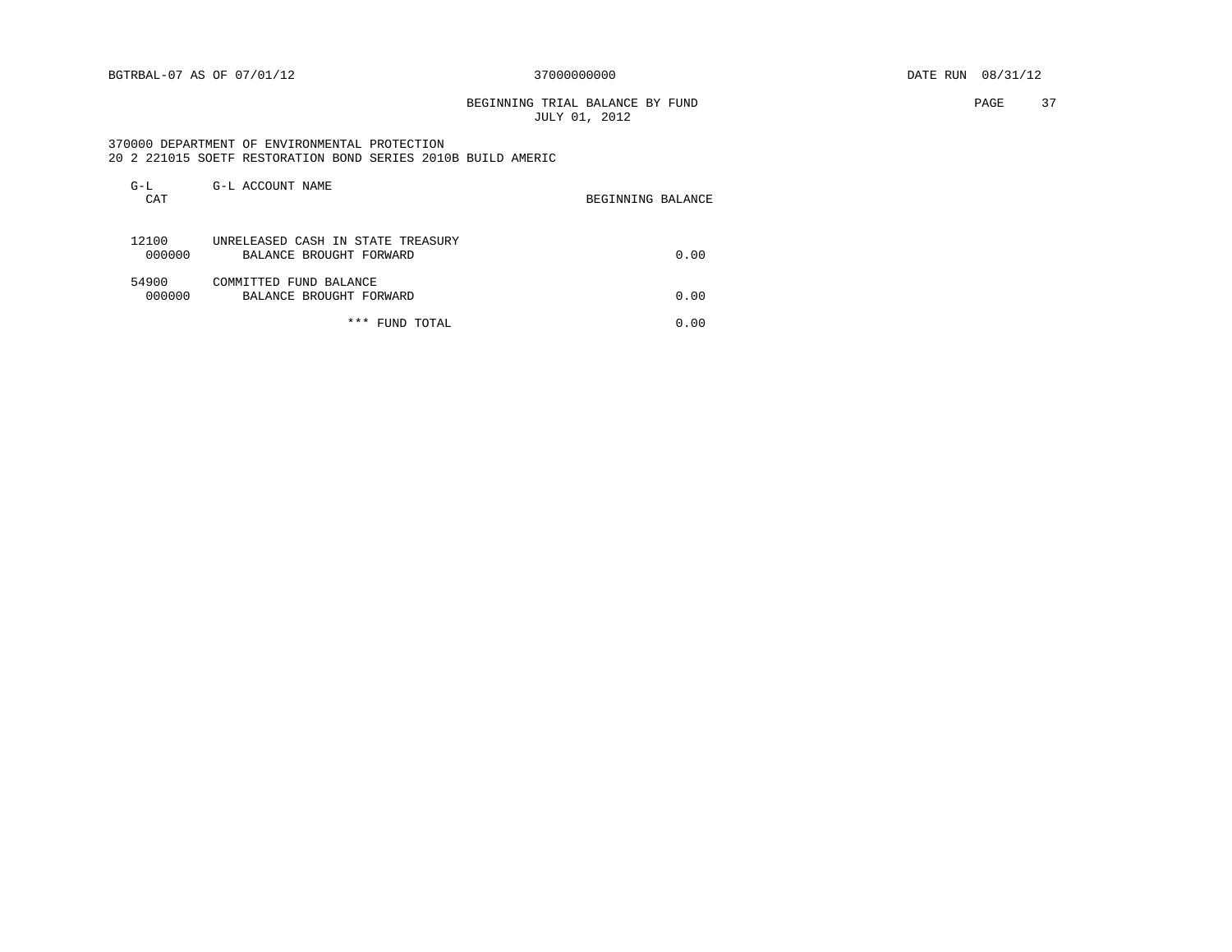BEGINNING TRIAL BALANCE BY FUND PAGE 38 JULY 01, 2012

## 370000 DEPARTMENT OF ENVIRONMENTAL PROTECTION 20 2 244001 FLORIDA COMMUNITIES TRUST FUND

| $G-L$<br>CAT    | G-L ACCOUNT NAME                                                | BEGINNING BALANCE |
|-----------------|-----------------------------------------------------------------|-------------------|
| 12100<br>000000 | UNRELEASED CASH IN STATE TREASURY<br>BALANCE BROUGHT FORWARD    | 199,760.17        |
| 14200<br>000000 | INVESTMENTS WITH STATE BOARD OF ADM.<br>BALANCE BROUGHT FORWARD | 359,802.73        |
| 16300<br>001620 | DUE FROM OTHER DEPARTMENTS                                      | 47,107.50         |
| 35600<br>310322 | DUE TO GENERAL REVENUE<br>SERVICE CHARGE TO GEN REV             | $8.009.10 -$      |
| 54900<br>000000 | COMMITTED FUND BALANCE<br>BALANCE BROUGHT FORWARD               | 598,661.30-       |
|                 | ***<br>TOTAL<br>FUND                                            | 0.00              |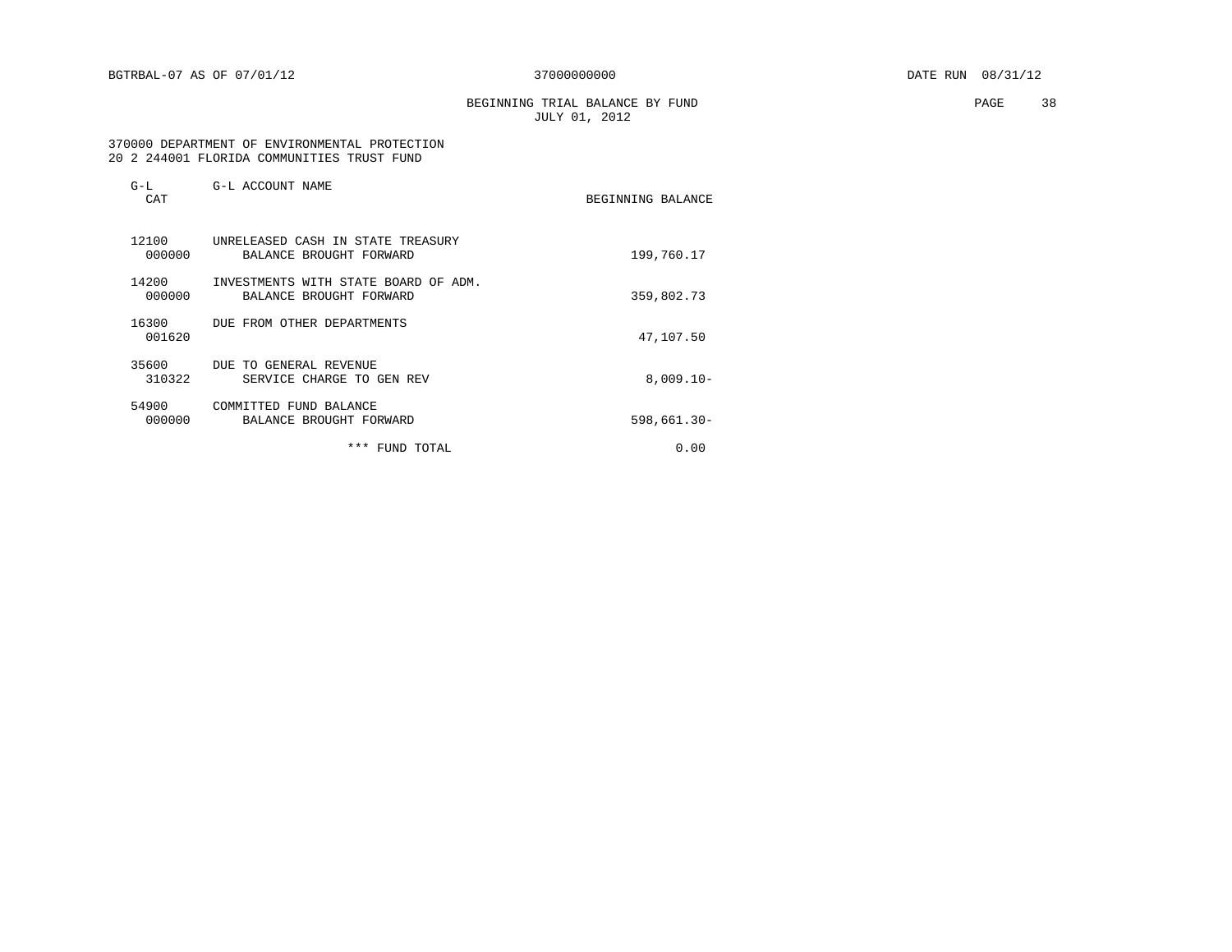BEGINNING TRIAL BALANCE BY FUND **EXAMPLE 20** PAGE 39 JULY 01, 2012

| $G-L$<br>CAT              | G-L ACCOUNT NAME                                                                                                  | BEGINNING BALANCE                           |
|---------------------------|-------------------------------------------------------------------------------------------------------------------|---------------------------------------------|
| 100628                    | 11100 CASH ON HAND<br>WATER OUALITY MGMT/PLAN                                                                     | 15,061.25                                   |
| 12100<br>000000           | UNRELEASED CASH IN STATE TREASURY<br>BALANCE BROUGHT FORWARD                                                      | 317, 116.22                                 |
| 14100<br>000000           | POOLED INVESTMENTS WITH STATE TREASURY<br>BALANCE BROUGHT FORWARD                                                 | 72, 723, 045. 14                            |
| 15101<br>001800           | DUE FROM EMPLOYEES                                                                                                | 456.66                                      |
| 15102<br>001800           | DUE FROM INDIVIDUALS AND BUSINESS FIRM                                                                            | 45,490.66                                   |
| 15103<br>001801           | DUE FROM INDIVIDUALS AND BUSINESS BAD                                                                             | 32.15                                       |
| 15301<br>000500           | DUE FROM INTEREST EARNINGS INVESTMENTS                                                                            | 141,520.39                                  |
| 15400<br>000100           | LOANS AND NOTES RECEIVABLE                                                                                        | 4, 134, 156. 56                             |
| 15900<br>000700           | ALLOWANCE FOR UNCOLLECTIBLES                                                                                      | 0.00                                        |
| 010000<br>010000 CF       | 16200 DUE FROM STATE FUNDS, WITHIN DEPART.<br>SALARIES AND BENEFITS<br>SALARIES AND BENEFITS<br>** GL 16200 TOTAL | 0.00<br>621.25<br>621.25                    |
| 16300<br>000100<br>001510 | DUE FROM OTHER DEPARTMENTS<br>** GL 16300 TOTAL                                                                   | 6,957.71<br>374, 291.87<br>381, 249.58      |
| 16400<br>000700<br>001970 | DUE FROM FEDERAL GOVERNMENT<br>** GL 16400 TOTAL                                                                  | 5,483,596.02<br>88,151.56<br>5, 571, 747.58 |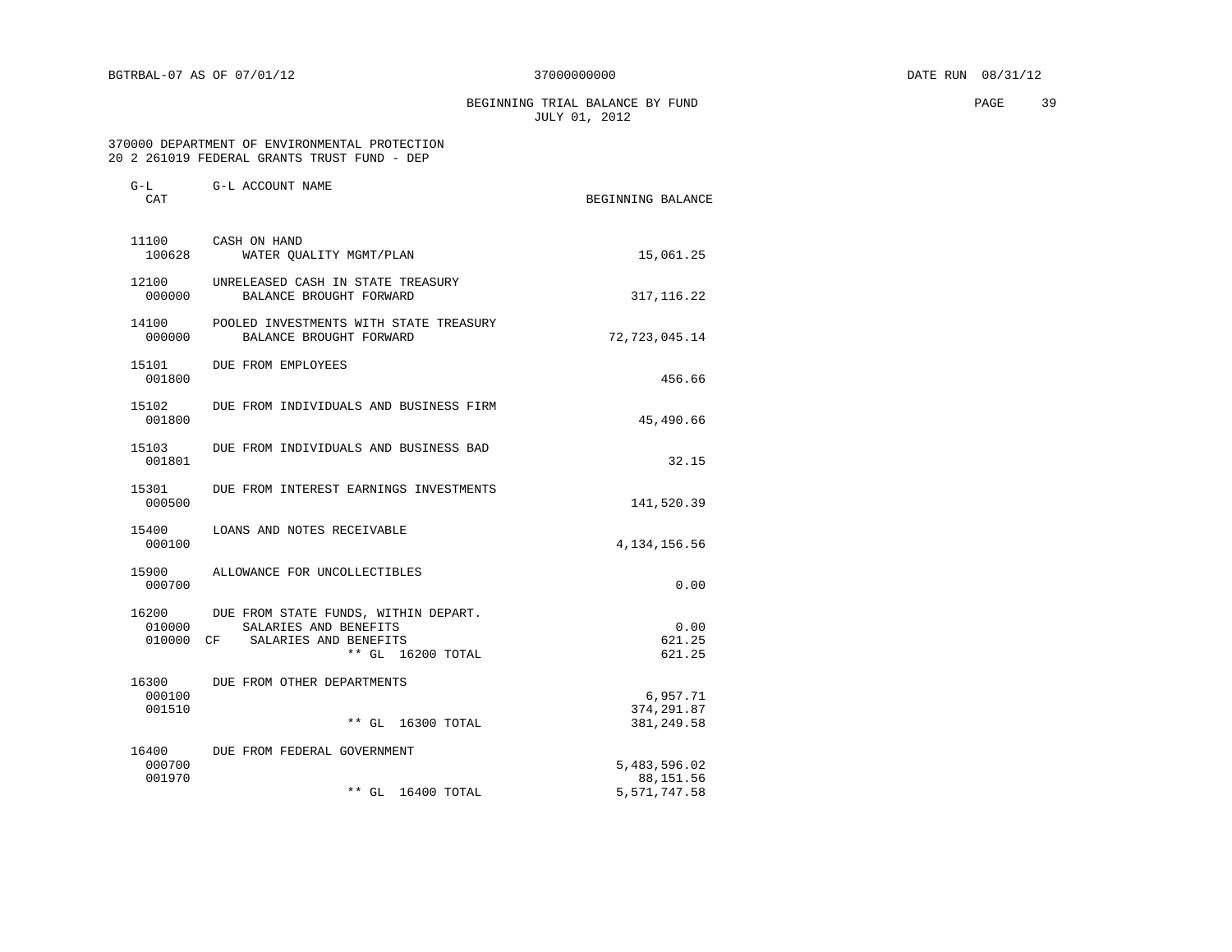BEGINNING TRIAL BALANCE BY FUND **PAGE** 40 JULY 01, 2012

| $G-L$<br>CAT    |    | G-L ACCOUNT NAME                       | BEGINNING BALANCE |
|-----------------|----|----------------------------------------|-------------------|
|                 |    |                                        |                   |
| 16504<br>001905 |    | DUE FROM OTH ST POLITICAL SUBDIVISIONS | 38.16             |
|                 |    |                                        |                   |
| 25300           |    | LOANS/NOTES REC FROM OTHER GOVERNMENTS |                   |
| 000100          |    |                                        | 4,005,146.79      |
| 31100           |    | ACCOUNTS PAYABLE                       |                   |
| 030000          |    | OTHER PERSONAL SERVICES                | 0.00              |
| 030000          | СF | OTHER PERSONAL SERVICES                | $66,503.91 -$     |
| 040000          |    | EXPENSES                               | 0.00              |
| 040000          | CF | EXPENSES                               | $4,102.19-$       |
| 087118          | 11 | DISASTER RELATED REPAIRS               | $3,582.60-$       |
| 087118          | 12 | DISASTER RELATED REPAIRS               | $4,992.00 -$      |
| 100021          |    | ACQUISITION/MOTOR VEHICLES             | 0.00              |
| 100021          | CF | ACQUISITION/MOTOR VEHICLES             | $16,682.00 -$     |
| 100628          |    | WATER OUALITY MGMT/PLAN                | 0.00              |
| 100628          | СF | WATER QUALITY MGMT/PLAN                | 148,523.89-       |
| 100748          |    | LABORATORY SERVICES                    | 0.00              |
| 100748          | CF | LABORATORY SERVICES                    | $9,334.81 -$      |
| 100777          |    | CONTRACTED SERVICES                    | 0.00              |
| 100777          | СF | CONTRACTED SERVICES                    | $86.06 -$         |
| 101011          |    | FED WASTE PLANNING GRANTS              | 0.00              |
| 101011          | СF | FED WASTE PLANNING GRANTS              | 117,798.29-       |
| 101494          |    | HAZARDOUS WASTE SITE REST              | 0.00              |
| 101494          | СF | HAZARDOUS WASTE SITE REST              | 238, 174.94-      |
| 102080          |    | MARINE RESEARCH GRANTS                 | 0.00              |
| 102080          | CF | MARINE RESEARCH GRANTS                 | 491,284.78-       |
| 102275          |    | OPER & MAINT OF PATROL VEH             | 0.00              |
| 102275          | CF | OPER & MAINT OF PATROL VEH             | $465.75-$         |
| 109950          |    | WETLANDS PROTECTION                    | 0.00              |
| 109950          | СF | WETLANDS PROTECTION                    | $72, 255.00 -$    |
| 140061          | 12 | FLORIDA CZM PROGRAM                    | $4,820.00-$       |
| 140076          | 10 | G/A-NPS MGMT PLANNING                  | 422,744.87-       |
| 140076          | 11 | G/A-NPS MGMT PLANNING                  | 134,595.50-       |
| 140076          | 12 | G/A-NPS MGMT PLANNING                  | $33,560.01 -$     |
| 140122          | 11 | CLEAN MARINA                           | $7,455.57-$       |
|                 |    | $***$ GL<br>31100 TOTAL                | 1,776,962.17-     |
| 32100           |    | ACCRUED SALARIES AND WAGES             |                   |
| 030000          |    | OTHER PERSONAL SERVICES                | 0.00              |
| 030000          | CF | OTHER PERSONAL SERVICES                | 17,922.29-        |
| 088137          | 12 | GRANTS & DONAT SPDG AUTH               | $6,776.35-$       |
| 100628          |    | WATER QUALITY MGMT/PLAN                | 0.00              |
| 100628          | СF | WATER QUALITY MGMT/PLAN                | 139,771.44-       |
| 101011          |    | FED WASTE PLANNING GRANTS              | 0.00              |
|                 |    |                                        |                   |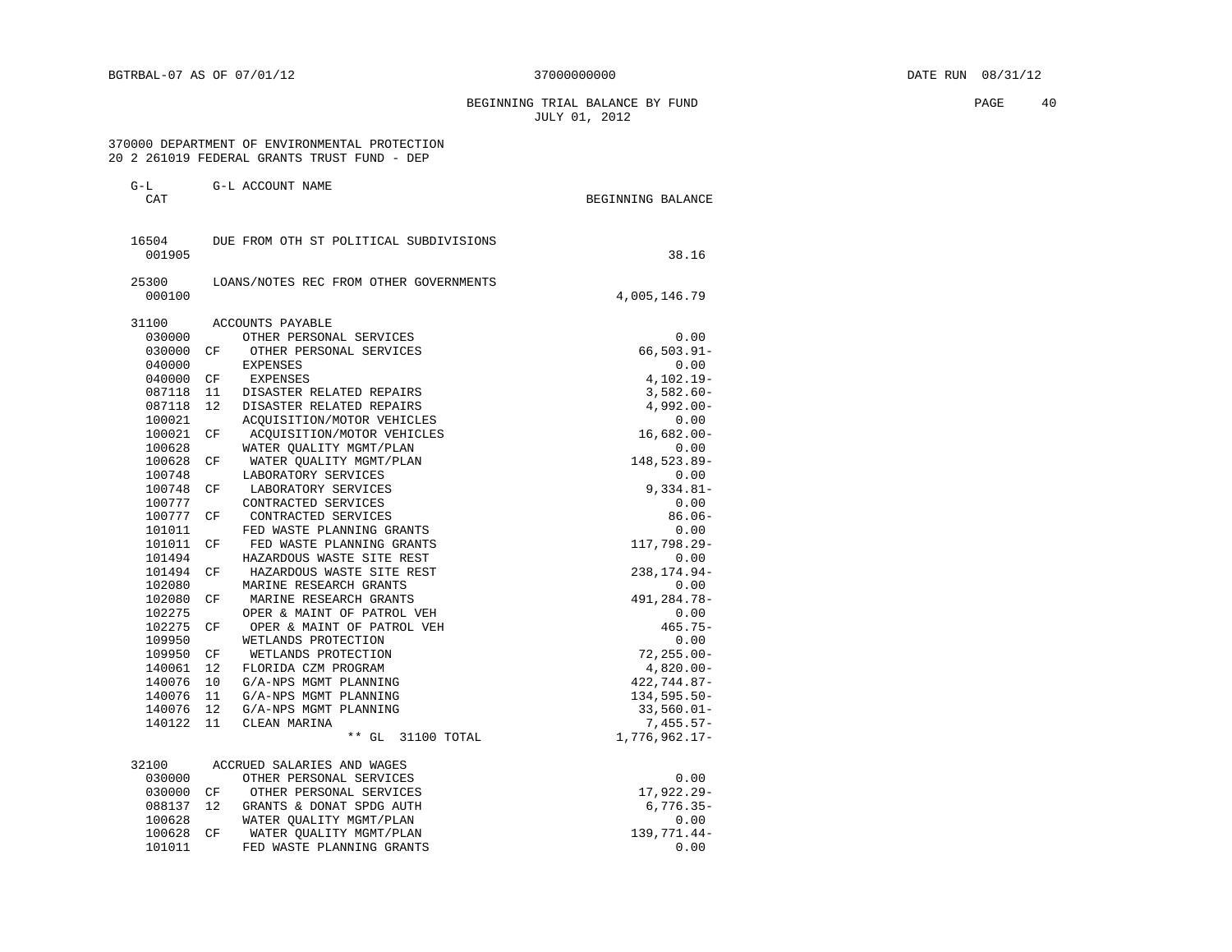# BEGINNING TRIAL BALANCE BY FUND **EXAMPLE 1** 2 ACC 21 JULY 01, 2012

| G-L       |     | G-L ACCOUNT NAME                           |                                  |
|-----------|-----|--------------------------------------------|----------------------------------|
| CAT       |     |                                            | BEGINNING BALANCE                |
|           |     | 101011 CF FED WASTE PLANNING GRANTS        | $3,212.30-$                      |
| 101196    |     | AMERICORPS                                 | 0.00                             |
| 101196    | CF  | AMERICORPS                                 | $446.43-$                        |
| 101494    |     | HAZARDOUS WASTE SITE REST                  | 0.00                             |
| 101494    | CF. | HAZARDOUS WASTE SITE REST                  | 13,343.98-                       |
| 102080    |     | MARINE RESEARCH GRANTS                     | 0.00                             |
|           |     | 102080 CF MARINE RESEARCH GRANTS           | $37,947.14-$                     |
| 140122    |     | 11 CLEAN MARINA                            | $4,729.60-$                      |
|           |     | 140185 11 NAT'L REC TRAIL GRANTS           | $1,643.49-$                      |
|           |     | ** GL 32100 TOTAL                          | $225,793.02-$                    |
|           |     |                                            |                                  |
| 35300     |     | DUE TO OTHER DEPARTMENTS                   |                                  |
| 030000    |     | OTHER PERSONAL SERVICES                    | 0.00                             |
| 030000    | CF  | OTHER PERSONAL SERVICES                    | $17.36-$                         |
| 040000    |     | EXPENSES                                   | 0.00                             |
| 040000    | CF  | EXPENSES                                   | $957.01 -$                       |
| 100628    |     | WATER QUALITY MGMT/PLAN                    | 15,061.25-                       |
| 100628    | CF  | WATER QUALITY MGMT/PLAN                    | 79.64-                           |
| 101011    |     | FED WASTE PLANNING GRANTS                  | 0.00                             |
| 101011    | CF  | FED WASTE PLANNING GRANTS                  | $187.24-$                        |
| 102080    |     | MARINE RESEARCH GRANTS                     | 0.00                             |
| 102080 CF |     | MARINE RESEARCH GRANTS                     | $1,467.08-$                      |
| 140061    |     | 10 FLORIDA CZM PROGRAM                     | $54,984.00 -$                    |
|           |     | 140061 11 FLORIDA CZM PROGRAM              | $37,500.00 -$                    |
| 140061    |     | 12 FLORIDA CZM PROGRAM                     | 1,826.54-                        |
|           |     | 140076 10 G/A-NPS MGMT PLANNING            | $79,200.49 -$                    |
| 140122    | 11  | CLEAN MARINA                               | 74.81-                           |
| 310403    |     | ASSESSMENT ON INVESTMENTS-DEPARTMENTAL USE | 7,525.05-                        |
|           |     | ** GL 35300 TOTAL                          | 198,880.47-                      |
| 35500     |     | DUE TO OTHER GOVERNMENTAL UNITS            |                                  |
| 102080    |     | MARINE RESEARCH GRANTS                     | 0.00                             |
|           |     | 102080 CF MARINE RESEARCH GRANTS           | $1,773.18-$                      |
| 140185    |     | 10 NAT'L REC TRAIL GRANTS                  | $46,858.24-$                     |
| 140185    |     | 11 NAT'L REC TRAIL GRANTS                  | 189, 261. 26-                    |
|           |     | ** GL 35500 TOTAL                          | $237,892.68-$                    |
| 35600     |     | DUE TO GENERAL REVENUE                     |                                  |
| 180200    |     | TR/GENERAL REVENUE-SWCAP                   | 43,776.02-                       |
| 310322    |     | SERVICE CHARGE TO GEN REV                  | $13,080.40-$                     |
|           |     | ** GL 35600 TOTAL                          | $56,856.42-$                     |
|           |     | 35700 DUE TO COMPONENT UNIT/PRIMARY        |                                  |
| 140061 10 |     | FLORIDA CZM PROGRAM                        |                                  |
| 140076 10 |     | G/A-NPS MGMT PLANNING                      | $20, 250.00 -$<br>$25, 323.03 -$ |
|           |     | $**$ GL<br>35700 TOTAL                     | $45,573.03-$                     |
|           |     |                                            |                                  |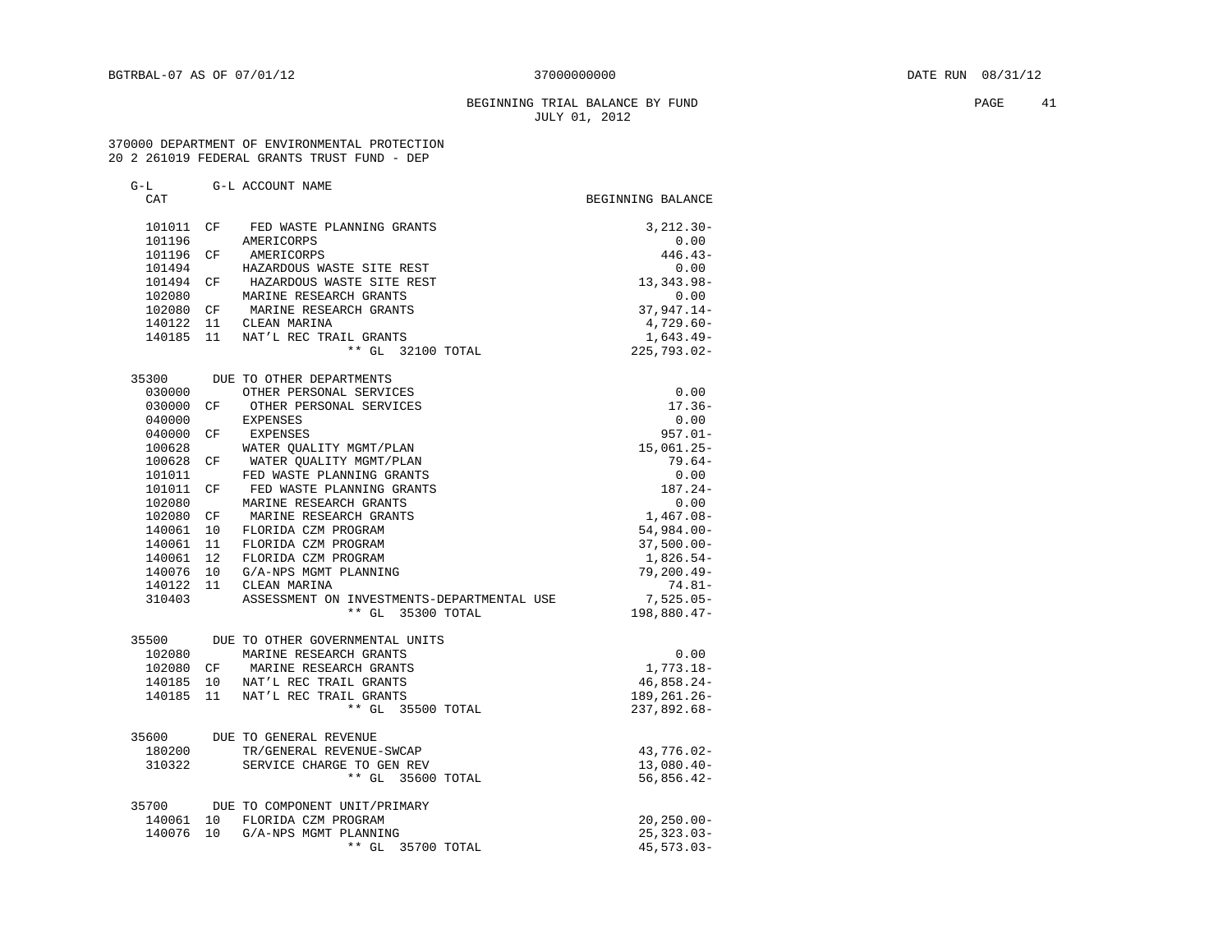BEGINNING TRIAL BALANCE BY FUND **EXAMPLE 1999** PAGE 42 JULY 01, 2012

| $G-L$<br>CAT                         | G-L ACCOUNT NAME                                                                                                                 | BEGINNING BALANCE                                   |
|--------------------------------------|----------------------------------------------------------------------------------------------------------------------------------|-----------------------------------------------------|
| 35749<br>140076                      | DUE TO UNIVERSITIES<br>G/A-NPS MGMT PLANNING<br>10 <sup>°</sup>                                                                  | $404, 128.90 -$                                     |
| 38600<br>010000<br>010000            | CURRENT COMPENSATED ABSENCES LIABILITY<br>SALARIES AND BENEFITS<br>SALARIES AND BENEFITS<br>CF<br>** GL 38600 TOTAL              | 0.00<br>$42,420.79-$<br>$42,420.79-$                |
| 54900<br>000000                      | COMMITTED FUND BALANCE<br>BALANCE BROUGHT FORWARD                                                                                | $5,542,433.22-$                                     |
| 54901<br>000000                      | PRIOR YEAR FINANCIAL STATEMENT ADJUSTM<br>BALANCE BROUGHT FORWARD                                                                | 162,607.62                                          |
| 57202<br>000000<br>000100            | FUND BALANCE RESTRICTED SRF GRANT ALLO<br>BALANCE BROUGHT FORWARD                                                                | 45, 012, 513.31-<br>12,257.09                       |
|                                      | $**$ GL<br>57202 TOTAL                                                                                                           | 45,000,256.22-                                      |
| 57203<br>000000<br>000100            | FUND BALANCE RESTRICTED SRF SERVICE FE<br>BALANCE BROUGHT FORWARD                                                                | $25,428,494.02-$<br>172, 270.78                     |
|                                      | ** GL<br>57203 TOTAL                                                                                                             | $25, 256, 223.24 -$                                 |
| 57204<br>000000<br>000100            | FUND BALANCE RESTRICTED DWSRF SERVICE<br>BALANCE BROUGHT FORWARD<br>$***$ GL<br>57204 TOTAL                                      | $7,845,390.05-$<br>$865, 479.80 -$<br>8,710,869.85- |
| 94100                                | <b>ENCUMBRANCES</b>                                                                                                              |                                                     |
| 030000<br>030000<br>040000<br>040000 | OTHER PERSONAL SERVICES<br>CF<br>OTHER PERSONAL SERVICES<br>EXPENSES<br>CF<br>EXPENSES                                           | 174,787.03<br>21,303.00<br>4,281.12<br>18,780.00    |
| 086011<br>086011                     | 11<br>GREENWAY IMPRVMTS-GRANT<br>12<br>GREENWAY IMPRVMTS-GRANT                                                                   | 832, 345.56<br>2,364,518.20                         |
| 087118<br>087118<br>088137<br>100021 | 11<br>DISASTER RELATED REPAIRS<br>12<br>DISASTER RELATED REPAIRS<br>12<br>GRANTS & DONAT SPDG AUTH<br>ACOUISITION/MOTOR VEHICLES | 150.00<br>68,230.40<br>99,966.00<br>0.40            |
| 100021<br>100628<br>100748           | ACQUISITION/MOTOR VEHICLES<br>CF<br>WATER QUALITY MGMT/PLAN<br>LABORATORY SERVICES                                               | 38, 144. 18<br>44,930.19<br>13,492.62               |
| 100777<br>101011                     | CONTRACTED SERVICES<br>FED WASTE PLANNING GRANTS                                                                                 | 86.06<br>51,854.45                                  |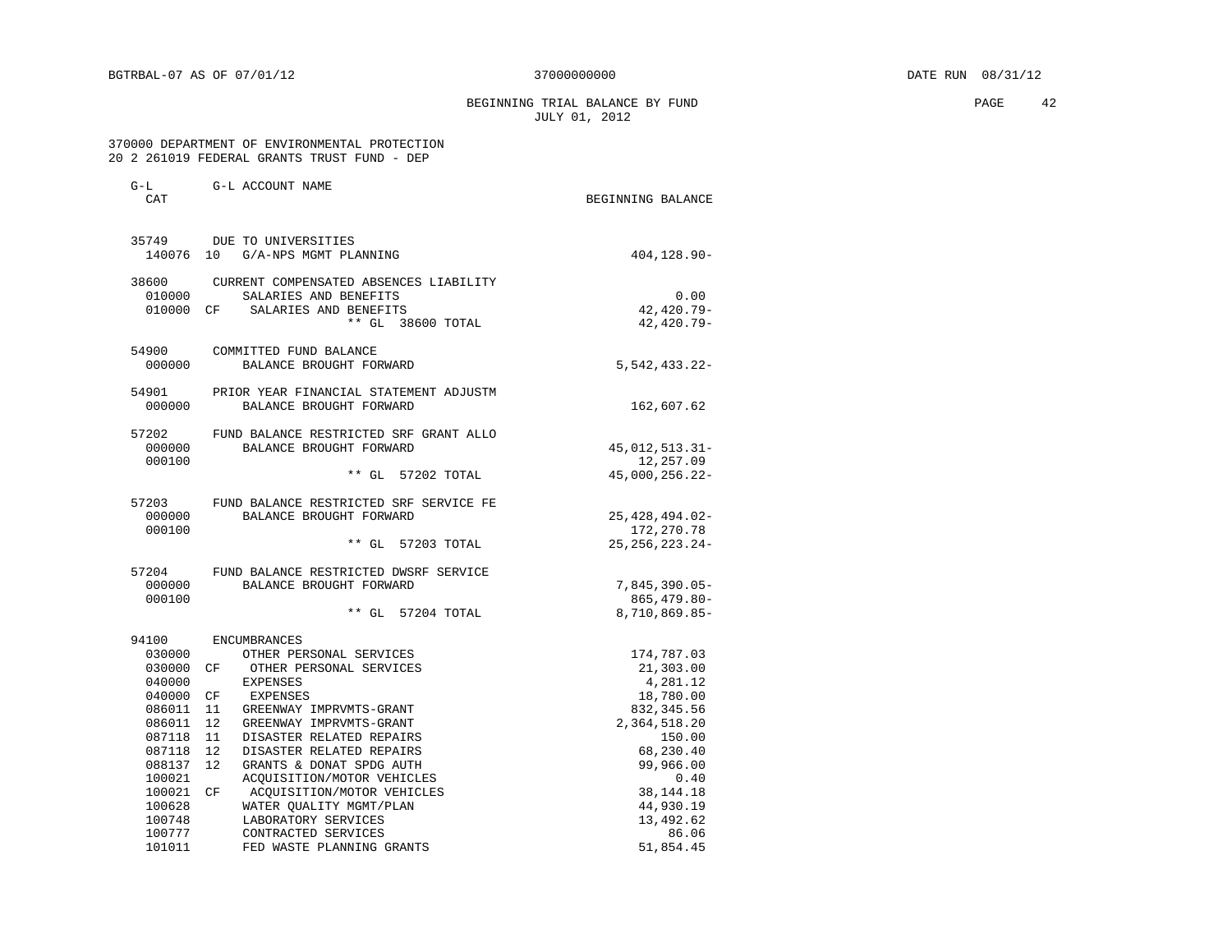#### BEGINNING TRIAL BALANCE BY FUND **PAGE** 43 JULY 01, 2012

#### 370000 DEPARTMENT OF ENVIRONMENTAL PROTECTION 20 2 261019 FEDERAL GRANTS TRUST FUND - DEP

G-L G-L ACCOUNT NAME

| CAT    |                   |                                        | BEGINNING BALANCE |                  |
|--------|-------------------|----------------------------------------|-------------------|------------------|
| 101196 |                   | AMERICORPS                             |                   | 17,345.46        |
| 101494 |                   | HAZARDOUS WASTE SITE REST              |                   | 92,761.52        |
| 102080 |                   | MARINE RESEARCH GRANTS                 |                   | 489, 397.46      |
| 102080 | CF                | MARINE RESEARCH GRANTS                 |                   | 29,756.00        |
| 109950 |                   | WETLANDS PROTECTION                    |                   | 72,255.00        |
| 140001 | 09                | FED LAND/WATER CONSV/GRNTS             |                   | 522, 512.38      |
| 140001 | 10                | FED LAND/WATER CONSV/GRNTS             |                   | 278, 145.49      |
| 140001 | 11                | FED LAND/WATER CONSV/GRNTS             |                   | 1,062,280.34     |
| 140001 | 12                | FED LAND/WATER CONSV/GRNTS             |                   | 1,755,447.83     |
| 140061 | 10                | FLORIDA CZM PROGRAM                    |                   | 451,782.99       |
| 140061 | 11                | FLORIDA CZM PROGRAM                    |                   | 1,412,547.00     |
| 140061 | 12                | FLORIDA CZM PROGRAM                    |                   | 396,590.46       |
| 140076 | 10                | G/A-NPS MGMT PLANNING                  |                   | 4,831,085.43     |
| 140076 | 11                | G/A-NPS MGMT PLANNING                  |                   | 8,521,319.10     |
| 140076 | $12 \overline{ }$ | G/A-NPS MGMT PLANNING                  |                   | 8,572,492.44     |
| 140122 | 11                | CLEAN MARINA                           |                   | 971,383.04       |
| 140122 | 12                | CLEAN MARINA                           |                   | 314, 204.53      |
| 140185 | 09                | NAT'L REC TRAIL GRANTS                 |                   | 92,250.00        |
| 140185 | 10                | NAT'L REC TRAIL GRANTS                 |                   | 2,387,727.88     |
| 140185 | 11                | NAT'L REC TRAIL GRANTS                 |                   | 2,502,552.35     |
| 140185 | 12                | NAT'L REC TRAIL GRANTS                 |                   | 3,056,437.57     |
| 143276 | 10                | SMALL CO WASTEWTR TRMT GNT             |                   | 1,407,504.00     |
| 143276 | 11                | SMALL CO WASTEWTR TRMT GNT             |                   | 10,880,000.00    |
| 143276 | 12                | SMALL CO WASTEWTR TRMT GNT             |                   | 7,628,325.43     |
|        |                   | ** GL<br>94100 TOTAL                   |                   | 61, 478, 972. 91 |
| 98100  |                   | BUDGETARY FND BAL RESERVED/ENCUMBRANCE |                   |                  |
| 030000 |                   | OTHER PERSONAL SERVICES                |                   | 174,787.03-      |
| 030000 | CF                | OTHER PERSONAL SERVICES                |                   | $21, 303.00 -$   |
| 040000 |                   | <b>EXPENSES</b>                        |                   | $4,281.12-$      |
| 040000 | CF                | EXPENSES                               |                   | $18,780.00 -$    |
| 086011 | 11                | GREENWAY IMPRVMTS-GRANT                |                   | 832, 345.56-     |
| 086011 | 12                | GREENWAY IMPRVMTS-GRANT                |                   | $2,364,518.20-$  |
| 087118 | 11                | DISASTER RELATED REPAIRS               |                   | $150.00 -$       |
| 087118 | 12                | DISASTER RELATED REPAIRS               |                   | $68, 230.40 -$   |
| 088137 | 12                | GRANTS & DONAT SPDG AUTH               |                   | $99,966.00 -$    |
| 100021 |                   | ACQUISITION/MOTOR VEHICLES             |                   | $0.40 -$         |
| 100021 | CF                | ACQUISITION/MOTOR VEHICLES             |                   | 38, 144. 18 -    |
| 100628 |                   | WATER OUALITY MGMT/PLAN                |                   | 44,930.19-       |
| 100748 |                   | LABORATORY SERVICES                    |                   | $13,492.62-$     |
| 100777 |                   | CONTRACTED SERVICES                    |                   | $86.06 -$        |
| 101011 |                   | FED WASTE PLANNING GRANTS              |                   | 51,854.45-       |
| 101196 |                   | AMERICORPS                             |                   | 17,345.46-       |

 101494 HAZARDOUS WASTE SITE REST 92,761.52- 102080 MARINE RESEARCH GRANTS 489,397.46- 102080 CF MARINE RESEARCH GRANTS 29,756.00-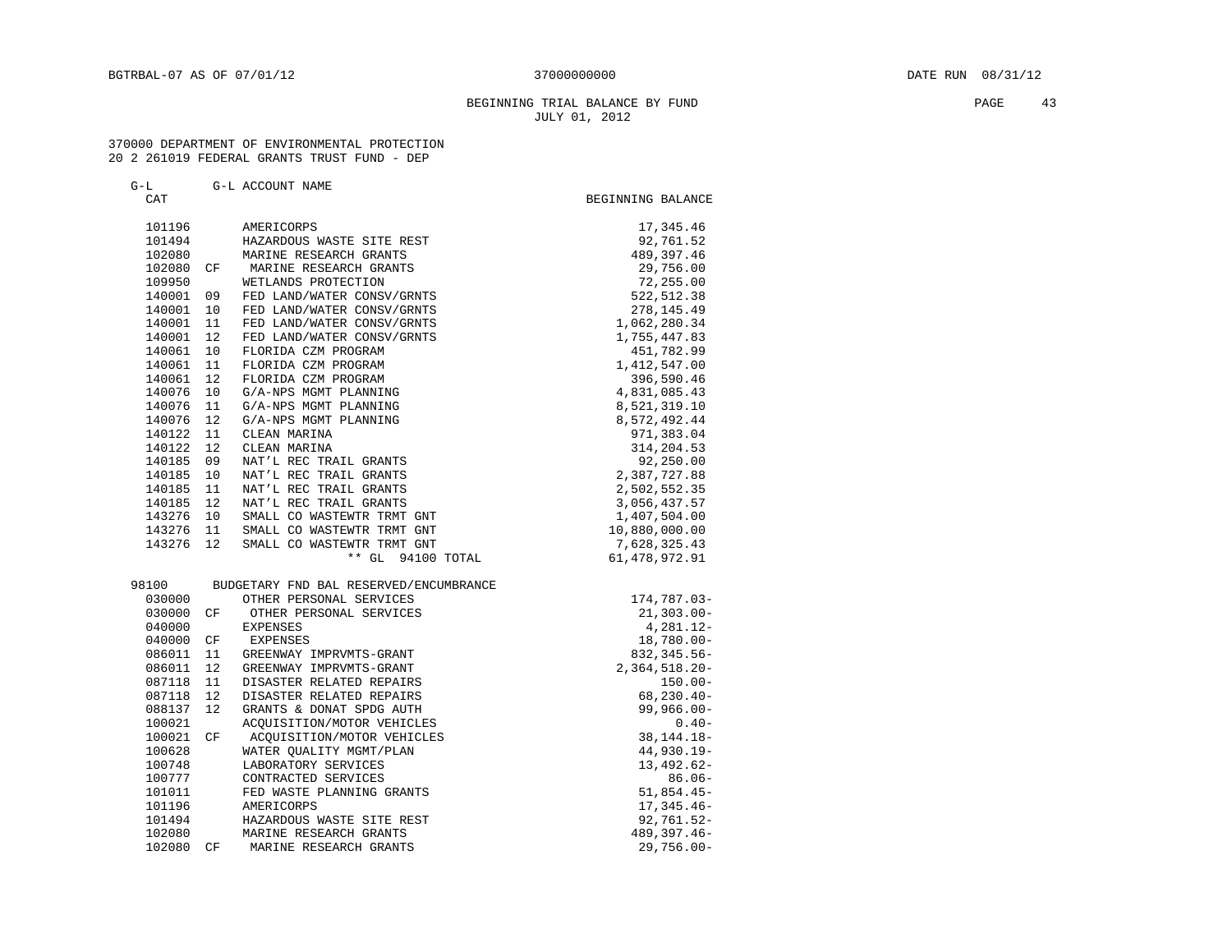## BEGINNING TRIAL BALANCE BY FUND **PAGE 44** JULY 01, 2012

| $G-L$<br>CAT |    | G-L ACCOUNT NAME           | BEGINNING BALANCE |
|--------------|----|----------------------------|-------------------|
| 109950       |    | WETLANDS PROTECTION        | $72, 255.00 -$    |
| 140001       | 09 | FED LAND/WATER CONSV/GRNTS | $522, 512.38 -$   |
| 140001       | 10 | FED LAND/WATER CONSV/GRNTS | $278, 145.49 -$   |
| 140001       | 11 | FED LAND/WATER CONSV/GRNTS | $1,062,280.34-$   |
| 140001       | 12 | FED LAND/WATER CONSV/GRNTS | $1,755,447.83-$   |
| 140061       | 10 | FLORIDA CZM PROGRAM        | 451,782.99-       |
| 140061       | 11 | FLORIDA CZM PROGRAM        | $1,412,547.00-$   |
| 140061       | 12 | FLORIDA CZM PROGRAM        | $396.590.46 -$    |
| 140076       | 10 | G/A-NPS MGMT PLANNING      | 4,831,085.43-     |
| 140076       | 11 | G/A-NPS MGMT PLANNING      | $8,521,319.10 -$  |
| 140076       | 12 | G/A-NPS MGMT PLANNING      | $8,572,492.44-$   |
| 140122       | 11 | CLEAN MARINA               | $971, 383.04 -$   |
| 140122       | 12 | CLEAN MARINA               | $314, 204.53 -$   |
| 140185       | 09 | NAT'L REC TRAIL GRANTS     | $92,250.00 -$     |
| 140185       | 10 | NAT'L REC TRAIL GRANTS     | 2,387,727.88-     |
| 140185       | 11 | NAT'L REC TRAIL GRANTS     | $2,502,552.35-$   |
| 140185       | 12 | NAT'L REC TRAIL GRANTS     | $3,056,437.57-$   |
| 143276       | 10 | SMALL CO WASTEWTR TRMT GNT | $1,407,504.00 -$  |
| 143276       | 11 | SMALL CO WASTEWTR TRMT GNT | $10,880,000.00-$  |
| 143276       | 12 | SMALL CO WASTEWTR TRMT GNT | 7,628,325.43-     |
|              |    | ** GL 98100 TOTAL          | 61, 478, 972. 91- |
| 99100        |    | BUDGETARY FUND BALANCE     |                   |
| 000000       |    | BALANCE BROUGHT FORWARD    | 0.00              |

\*\*\* FUND TOTAL 0.00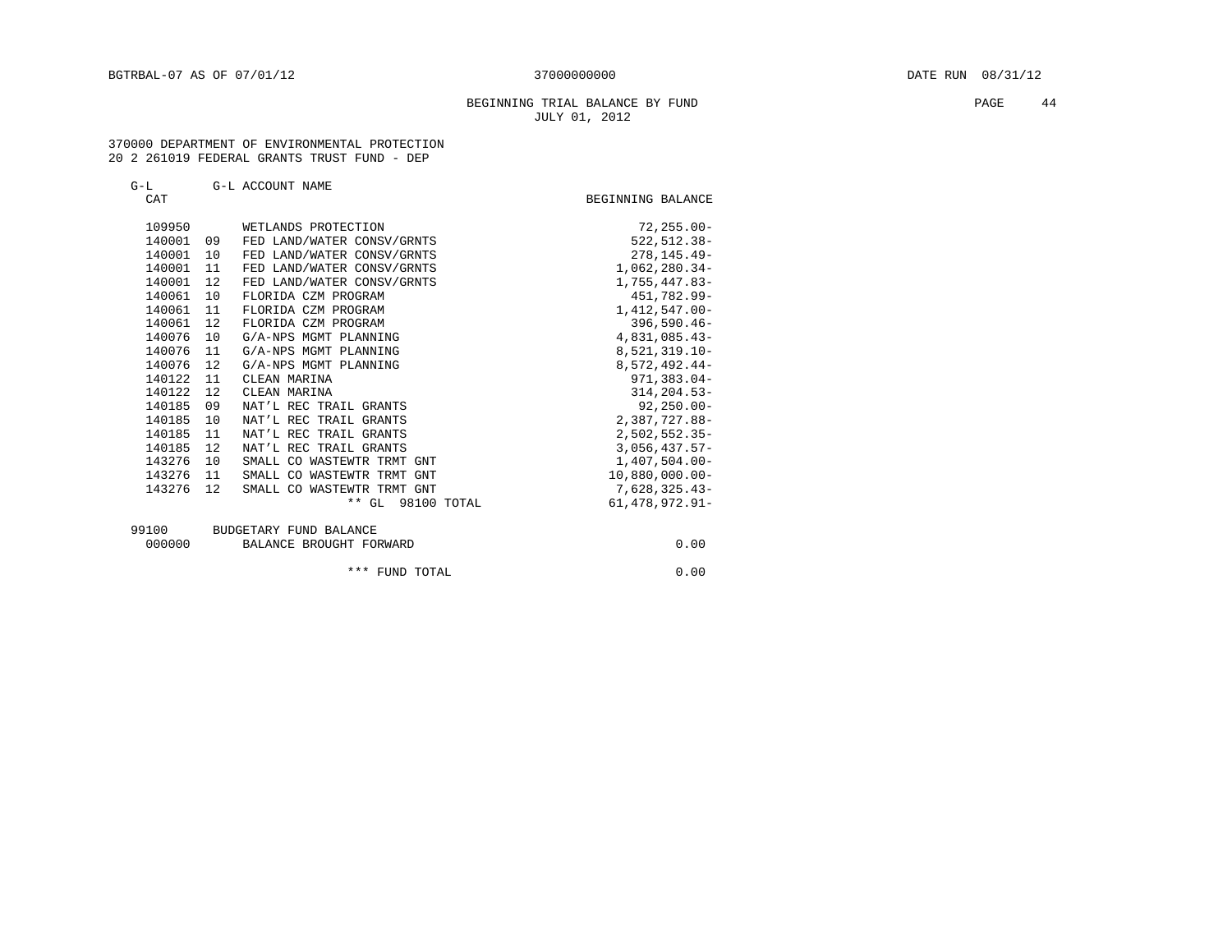BEGINNING TRIAL BALANCE BY FUND **EXAMPLE 2008** PAGE 45 JULY 01, 2012

 370000 DEPARTMENT OF ENVIRONMENTAL PROTECTION 20 2 267001 FORFEITED PROPERTY TRUST FUND

| $G-L$<br>CAT    | G-L ACCOUNT NAME                                                  | BEGINNING BALANCE |
|-----------------|-------------------------------------------------------------------|-------------------|
| 12100<br>000000 | UNRELEASED CASH IN STATE TREASURY<br>BALANCE BROUGHT FORWARD      | 0.00              |
| 14100<br>000000 | POOLED INVESTMENTS WITH STATE TREASURY<br>BALANCE BROUGHT FORWARD | 0.00              |
| 54900<br>000000 | COMMITTED FUND BALANCE<br>BALANCE BROUGHT FORWARD                 | 0.00              |
|                 | ***<br>FUND TOTAL                                                 | 0.00              |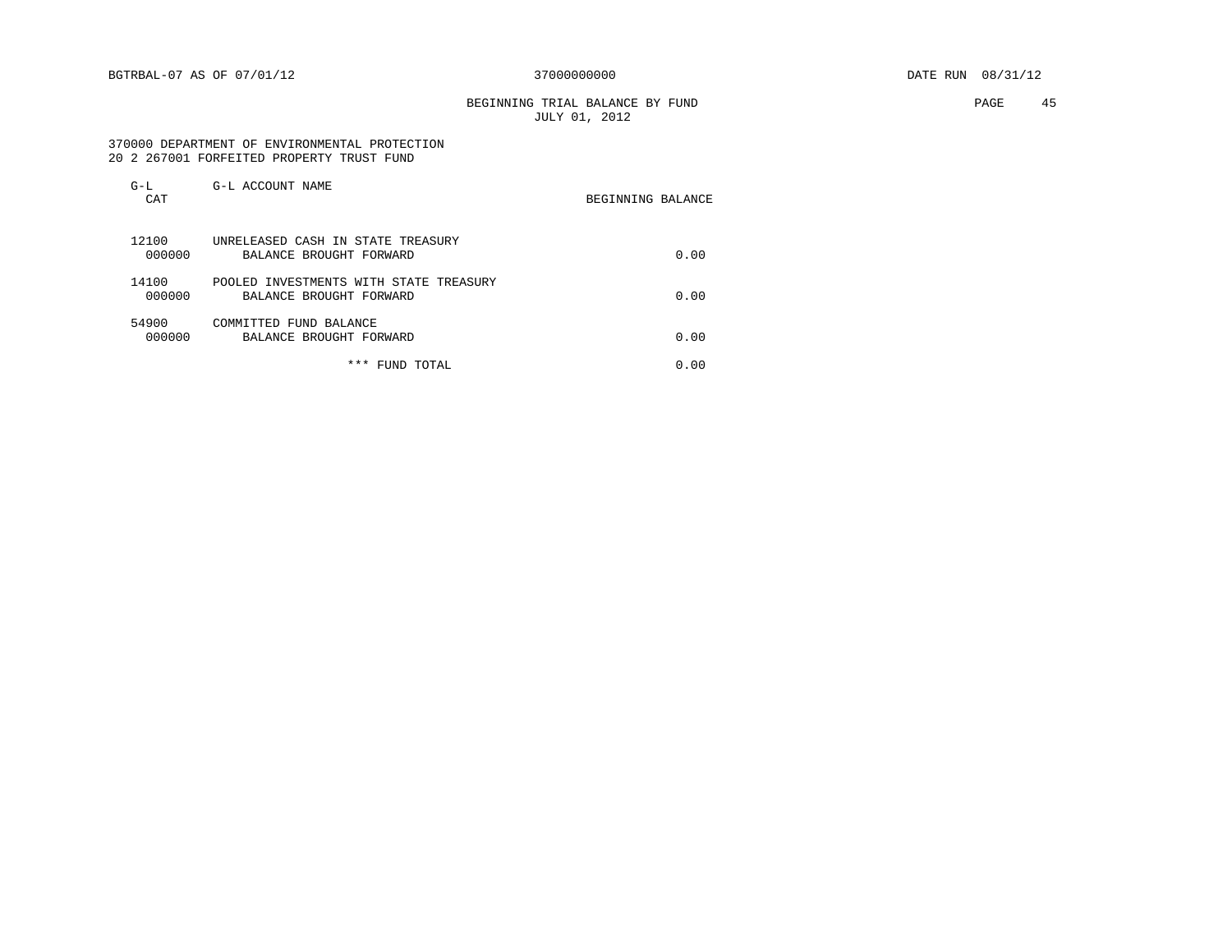BEGINNING TRIAL BALANCE BY FUND **PAGE 46** JULY 01, 2012

 370000 DEPARTMENT OF ENVIRONMENTAL PROTECTION 20 2 332011 FLORIDA PRESERVATION 2000 TRUST FUND

| $G-L$<br>CAT    | G-L ACCOUNT NAME                                             | BEGINNING BALANCE |
|-----------------|--------------------------------------------------------------|-------------------|
| 12100<br>000000 | UNRELEASED CASH IN STATE TREASURY<br>BALANCE BROUGHT FORWARD | 4,150.00          |
| 54900<br>000000 | COMMITTED FUND BALANCE<br>BALANCE BROUGHT FORWARD            | $4,150.00 -$      |
|                 | ***<br>FUND TOTAL                                            | 0.00              |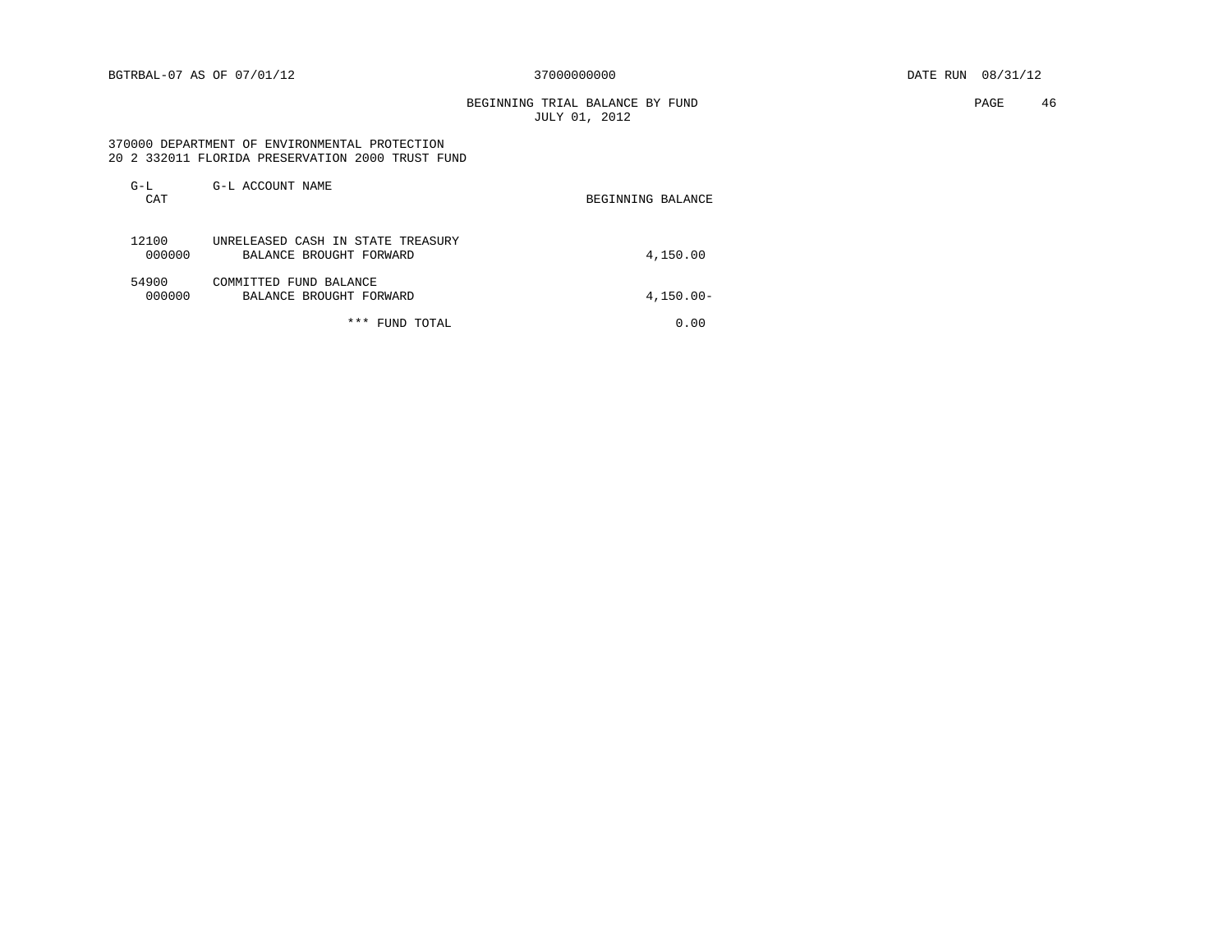BEGINNING TRIAL BALANCE BY FUND **EXAMPLE 19** PAGE 47 JULY 01, 2012

| G-L<br>CAT                                    | G-L ACCOUNT NAME                                                  | BEGINNING BALANCE                                                |
|-----------------------------------------------|-------------------------------------------------------------------|------------------------------------------------------------------|
| 11100<br>040000                               | CASH ON HAND<br><b>EXPENSES</b>                                   | 0.00                                                             |
| 11109<br>040000                               | PETTY CASH 370002 TAMPA<br><b>EXPENSES</b>                        | 0.00                                                             |
| 12100<br>000000                               | UNRELEASED CASH IN STATE TREASURY<br>BALANCE BROUGHT FORWARD      | 129,514.84                                                       |
| 14100<br>000000                               | POOLED INVESTMENTS WITH STATE TREASURY<br>BALANCE BROUGHT FORWARD | 1,483,510.94                                                     |
| 15100<br>001905                               | ACCOUNTS RECEIVABLE                                               | 0.00                                                             |
| 15301<br>000500                               | DUE FROM INTEREST EARNINGS INVESTMENTS                            | 3,537.53                                                         |
| 16200<br>001903                               | DUE FROM STATE FUNDS, WITHIN DEPART.                              | 30,884.30                                                        |
| 16300<br>001000<br>001500<br>001510<br>001903 | DUE FROM OTHER DEPARTMENTS<br>** GL 16300 TOTAL                   | 24,997.92<br>248,733.25<br>50,972.20<br>450,877.75<br>775,581.12 |
| 16502<br>000800<br>001905                     | DUE FROM COUNTIES<br>** GL 16502 TOTAL                            | 5,727.08<br>27,930.98<br>33,658.06                               |
| 16503<br>001905                               | DUE FROM MUNICIPALITIES                                           | 10,094.00                                                        |
| 16504<br>001905                               | DUE FROM OTH ST POLITICAL SUBDIVISIONS                            | 1,961.84                                                         |
| 16700<br>001903                               | DUE FROM COMPONENT UNIT/PRIMARY                                   | 126,065.52                                                       |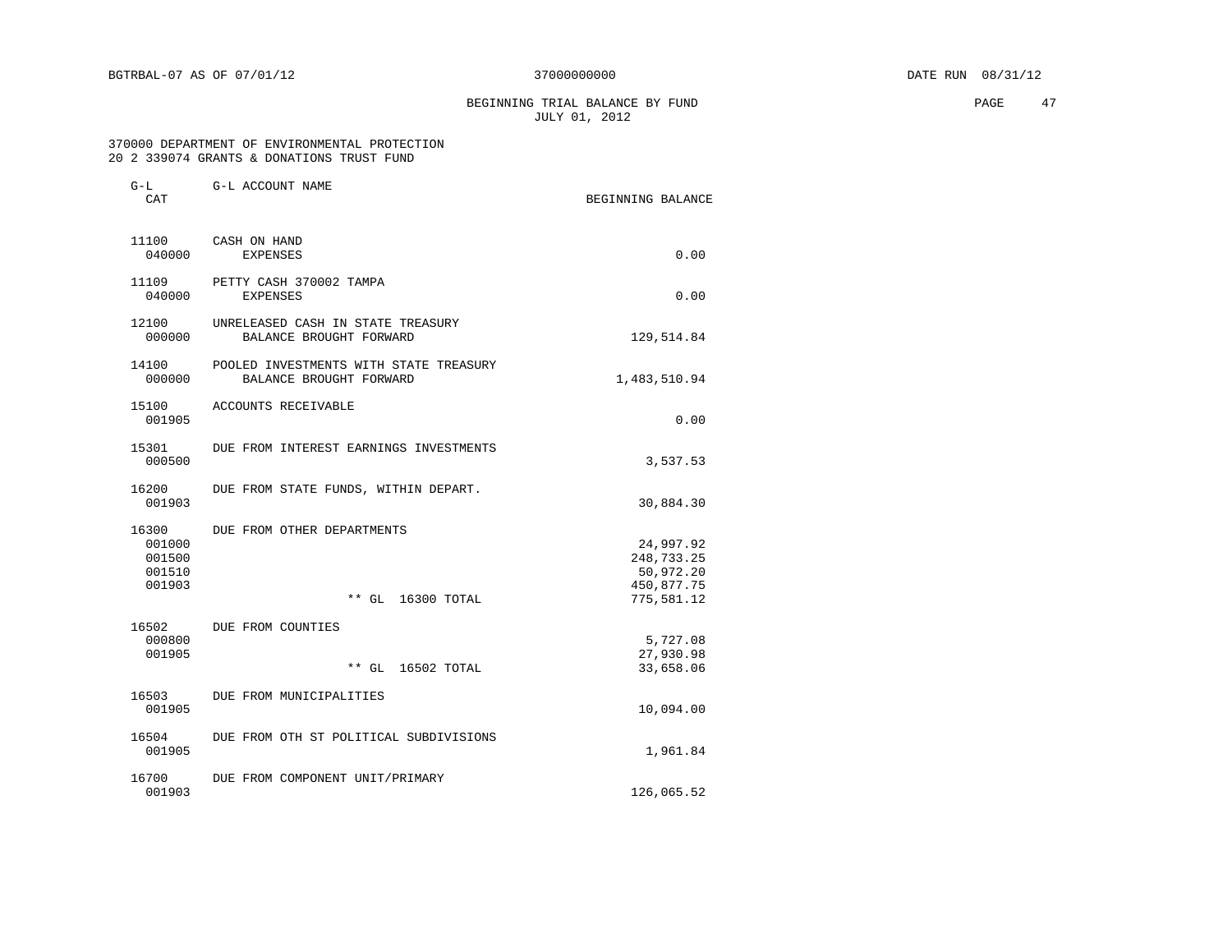G-L G-L ACCOUNT NAME

# BEGINNING TRIAL BALANCE BY FUND **PAGE** 48 JULY 01, 2012

| CAT       |                                                     | BEGINNING BALANCE           |
|-----------|-----------------------------------------------------|-----------------------------|
| 17700     | OVERHEAD APPLIED                                    |                             |
| 102080    | MARINE RESEARCH GRANTS                              | 0.00                        |
| 25800     | ADVANCES TO COMPONENT UNITS                         |                             |
| 220020    | REFUND STATE REVENUES                               | 99,475.00                   |
| 31100     | <b>ACCOUNTS PAYABLE</b>                             |                             |
| 040000    | <b>EXPENSES</b>                                     | 0.00                        |
| 040000    | CF<br>EXPENSES                                      | $810.11 -$                  |
| 088137    | GRANTS & DONAT SPDG AUTH<br>12                      | 17,202.78-                  |
| 100628    | WATER QUALITY MGMT/PLAN                             | 0.00                        |
| 100628    | СF<br>WATER OUALITY MGMT/PLAN                       | $100.00 -$                  |
| 100777    | CONTRACTED SERVICES                                 | 0.00                        |
| 100777    | CONTRACTED SERVICES<br>CF                           | $892.93-$                   |
| 102080    | MARINE RESEARCH GRANTS                              | 0.00                        |
| 102080    | MARINE RESEARCH GRANTS<br>CF                        | $56.06 -$                   |
| 108037    | G/A-DEEPWATER HORIZON/SO                            | 0.00                        |
| 108037 CF | G/A-DEEPWATER HORIZON/SO                            | $2,418.00 -$                |
| 140076    | 08<br>G/A-NPS MGMT PLANNING                         | 194,566.64-                 |
|           | ** GL 31100 TOTAL                                   | 216,046.52-                 |
| 32100     | ACCRUED SALARIES AND WAGES                          |                             |
| 030000    | OTHER PERSONAL SERVICES                             | 0.00                        |
| 030000    | OTHER PERSONAL SERVICES<br>CF                       | $9,562.71 -$                |
| 088137    | 12<br>GRANTS & DONAT SPDG AUTH                      | $1,179.35-$                 |
| 100592    | DISBURSE DONATIONS                                  | 0.00                        |
| 100592    | DISBURSE DONATIONS<br>CF                            | $2,604.42-$                 |
| 100628    | WATER OUALITY MGMT/PLAN                             | 0.00                        |
| 100628    | CF                                                  | $937.52 -$                  |
|           | WATER QUALITY MGMT/PLAN                             |                             |
| 102080    | MARINE RESEARCH GRANTS                              | 0.00                        |
| 102080    | MARINE RESEARCH GRANTS<br>CF                        | $3,369.72-$                 |
| 108037    | G/A-DEEPWATER HORIZON/SO                            | 0.00                        |
| 108037    | CF<br>G/A-DEEPWATER HORIZON/SO<br>** GL 32100 TOTAL | $4,766.03-$<br>$22,419.75-$ |
| 35200     | DUE TO STATE FUNDS, WITHIN DEPARTMENT               |                             |
| 000100    |                                                     | 0.00                        |
| 108037    |                                                     | 0.00                        |
|           | G/A-DEEPWATER HORIZON/SO                            |                             |
| 108037    | G/A-DEEPWATER HORIZON/SO<br>CF                      | $27,808.87-$                |
|           | ** GL 35200 TOTAL                                   | $27,808.87-$                |
| 35300     | DUE TO OTHER DEPARTMENTS                            |                             |
| 180140    | TR/DFS/RISK MANAGEMENT INS                          | 391,074.62-                 |
| 310403    | ASSESSMENT ON INVESTMENTS-DEPARTMENTAL USE          | $188.10 -$                  |
|           | $**$ GL<br>35300 TOTAL                              | 391,262.72-                 |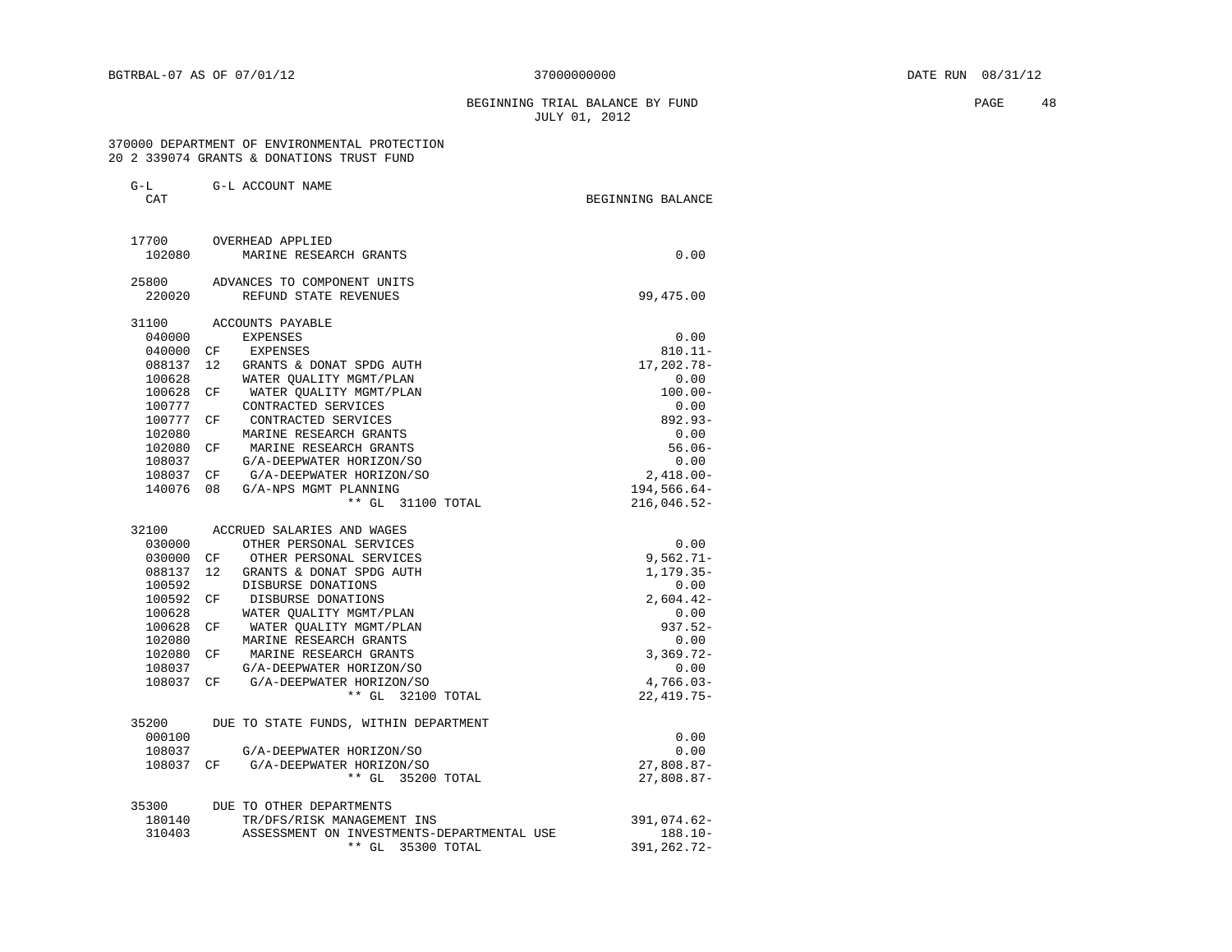#### BEGINNING TRIAL BALANCE BY FUND **PAGE 49** JULY 01, 2012

| $G-L$<br>CAT     | G-L ACCOUNT NAME                                      | BEGINNING BALANCE            |
|------------------|-------------------------------------------------------|------------------------------|
| 35500            | DUE TO OTHER GOVERNMENTAL UNITS                       |                              |
| 040000           | <b>EXPENSES</b>                                       | 0.00                         |
| 040000 CF        | EXPENSES                                              | $446.59-$                    |
| 143276           | 07<br>SMALL CO WASTEWTR TRMT GNT<br>** GL 35500 TOTAL | 0.00<br>$446.59-$            |
| 35600            | DUE TO GENERAL REVENUE                                |                              |
| 108037           | G/A-DEEPWATER HORIZON/SO                              | 0.00                         |
| 108037 CF        | G/A-DEEPWATER HORIZON/SO                              | $12, 362.30 -$               |
| 310322           | SERVICE CHARGE TO GEN REV<br>** GL 35600 TOTAL        | 14,555.36-<br>$26, 917.66 -$ |
| 38800            | UNEARNED REVENUE - CURRENT                            |                              |
| 000700           |                                                       | 0.00                         |
| 000800           |                                                       | $236, 227.41 -$              |
| 001903           |                                                       | 494, 467. 75-                |
| 001905           |                                                       | $262,049.82-$                |
|                  | ** GL 38800 TOTAL                                     | 992,744.98-                  |
| 38900<br>001905  | DEFERRED REVENUES                                     | 0.00                         |
|                  |                                                       |                              |
| 54900            | COMMITTED FUND BALANCE                                |                              |
| 000000           | BALANCE BROUGHT FORWARD                               | 991,241.06-                  |
| 54901            | PRIOR YEAR FINANCIAL STATEMENT ADJUSTM                |                              |
| 000000           | BALANCE BROUGHT FORWARD                               | $25, 395.00 -$               |
| 55100            | FUND BALANCE RESERVED FOR ENCUMBRANCES                |                              |
| 100628           | WATER QUALITY MGMT/PLAN                               | 0.00                         |
| 55500            | FB RESERVED FOR LONG-TERM RECEIVABLES                 |                              |
| 001800<br>002300 |                                                       | 0.00<br>0.00                 |
| 140061           | 04<br>FLORIDA CZM PROGRAM                             | 0.00                         |
| 140076           | G/A-NPS MGMT PLANNING                                 | 0.00                         |
| 140076           | G/A-NPS MGMT PLANNING<br>04                           | 0.00                         |
| 140076           | G/A-NPS MGMT PLANNING<br>05                           | 0.00                         |
| 140076           | G/A-NPS MGMT PLANNING<br>08                           | 0.00                         |
| 140150           | 02<br>SO FL STRM WATR/FLOOD MIT                       | 0.00                         |
| 140185           | NAT'L REC TRAIL GRANTS<br>01                          | 0.00                         |
| 143276           | SMALL CO WASTEWTR TRMT GNT<br>06                      | 0.00                         |
| 220030           | REFUND NONSTATE REVENUES                              | 0.00                         |
|                  | $**$ GL<br>55500 TOTAL                                | 0.00                         |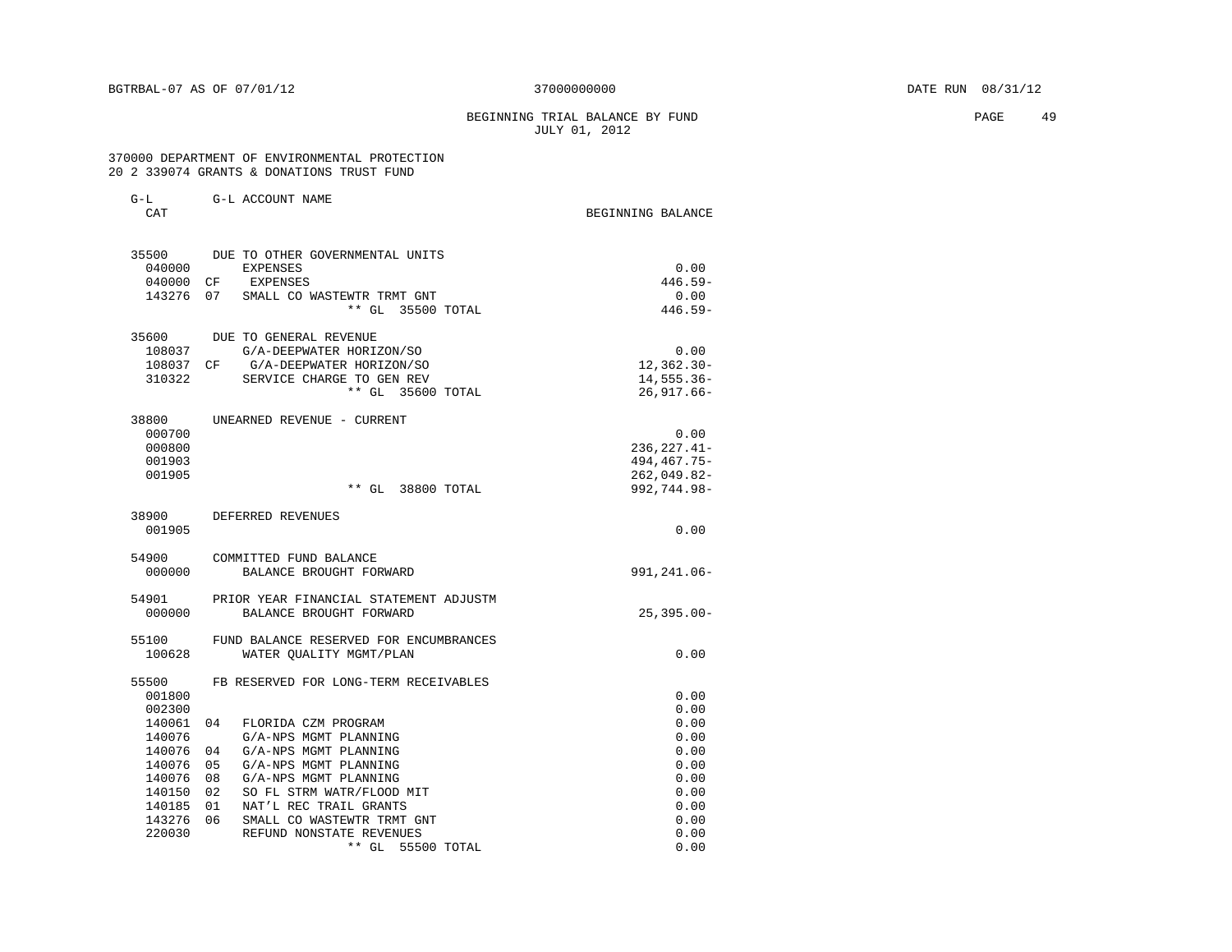BEGINNING TRIAL BALANCE BY FUND **EXAMPLE 1999** PAGE 50 JULY 01, 2012

| $G-L$<br>CAT                                                                                                                                      | G-L ACCOUNT NAME                                                                                                                                                                                                                                                                                                                                                                                                                                           | BEGINNING BALANCE                                                                                                                                                                                         |
|---------------------------------------------------------------------------------------------------------------------------------------------------|------------------------------------------------------------------------------------------------------------------------------------------------------------------------------------------------------------------------------------------------------------------------------------------------------------------------------------------------------------------------------------------------------------------------------------------------------------|-----------------------------------------------------------------------------------------------------------------------------------------------------------------------------------------------------------|
| 55501<br>000100                                                                                                                                   | GENERAL LEDGER NAME NOT ON FILE                                                                                                                                                                                                                                                                                                                                                                                                                            | 0.00                                                                                                                                                                                                      |
| 55502<br>000100                                                                                                                                   | GENERAL LEDGER NAME NOT ON FILE                                                                                                                                                                                                                                                                                                                                                                                                                            | 0.00                                                                                                                                                                                                      |
| 55503<br>000100                                                                                                                                   | GENERAL LEDGER NAME NOT ON FILE                                                                                                                                                                                                                                                                                                                                                                                                                            | 0.00                                                                                                                                                                                                      |
| 55901<br>000000                                                                                                                                   | GENERAL LEDGER NAME NOT ON FILE<br>BALANCE BROUGHT FORWARD                                                                                                                                                                                                                                                                                                                                                                                                 | 0.00                                                                                                                                                                                                      |
| 55909<br>000000                                                                                                                                   | GENERAL LEDGER NAME NOT ON FILE<br>BALANCE BROUGHT FORWARD                                                                                                                                                                                                                                                                                                                                                                                                 | 0.00                                                                                                                                                                                                      |
| 55910<br>000000                                                                                                                                   | GENERAL LEDGER NAME NOT ON FILE<br>BALANCE BROUGHT FORWARD                                                                                                                                                                                                                                                                                                                                                                                                 | 0.00                                                                                                                                                                                                      |
| 94100<br>040000<br>060000<br>080158<br>086011<br>088137<br>088137<br>088963<br>088963<br>100628<br>100777<br>140076<br>140076<br>140076<br>140122 | <b>ENCUMBRANCES</b><br><b>EXPENSES</b><br>OPERATING CAPITAL OUTLAY<br>07<br>FL KEYS OVERSEAS HERIT TR<br>GREENWAY IMPRVMTS-GRANT<br>07<br>11<br>GRANTS & DONAT SPDG AUTH<br>12<br>GRANTS & DONAT SPDG AUTH<br>06<br>DOT MITIGATION<br>07<br>DOT MITIGATION<br>WATER QUALITY MGMT/PLAN<br>CONTRACTED SERVICES<br>G/A-NPS MGMT PLANNING<br>08<br>09<br>G/A-NPS MGMT PLANNING<br>G/A-NPS MGMT PLANNING<br>11<br>11<br>CLEAN MARINA<br>$***$ GL<br>94100 TOTAL | 2,218.50<br>9,647.00<br>637,845.06<br>5,493,451.16<br>21,022.59<br>252, 267.63<br>74,056.48<br>34,438.89<br>161,900.00<br>1,047.79<br>253,832.96<br>376,489.35<br>137,862.59<br>53,693.34<br>7,509,773.34 |
| 98100<br>040000<br>060000<br>080158<br>086011<br>088137<br>088137<br>088963<br>088963<br>100628                                                   | BUDGETARY FND BAL RESERVED/ENCUMBRANCE<br><b>EXPENSES</b><br>OPERATING CAPITAL OUTLAY<br>FL KEYS OVERSEAS HERIT TR<br>07<br>07<br>GREENWAY IMPRVMTS-GRANT<br>GRANTS & DONAT SPDG AUTH<br>11<br>12<br>GRANTS & DONAT SPDG AUTH<br>06<br>DOT MITIGATION<br>07<br>DOT MITIGATION<br>WATER QUALITY MGMT/PLAN                                                                                                                                                   | $2,218.50-$<br>$9,647.00 -$<br>$637,845.06 -$<br>$5,493,451.16-$<br>$21,022.59-$<br>$252, 267.63 -$<br>74,056.48-<br>34,438.89-<br>$161,900.00 -$                                                         |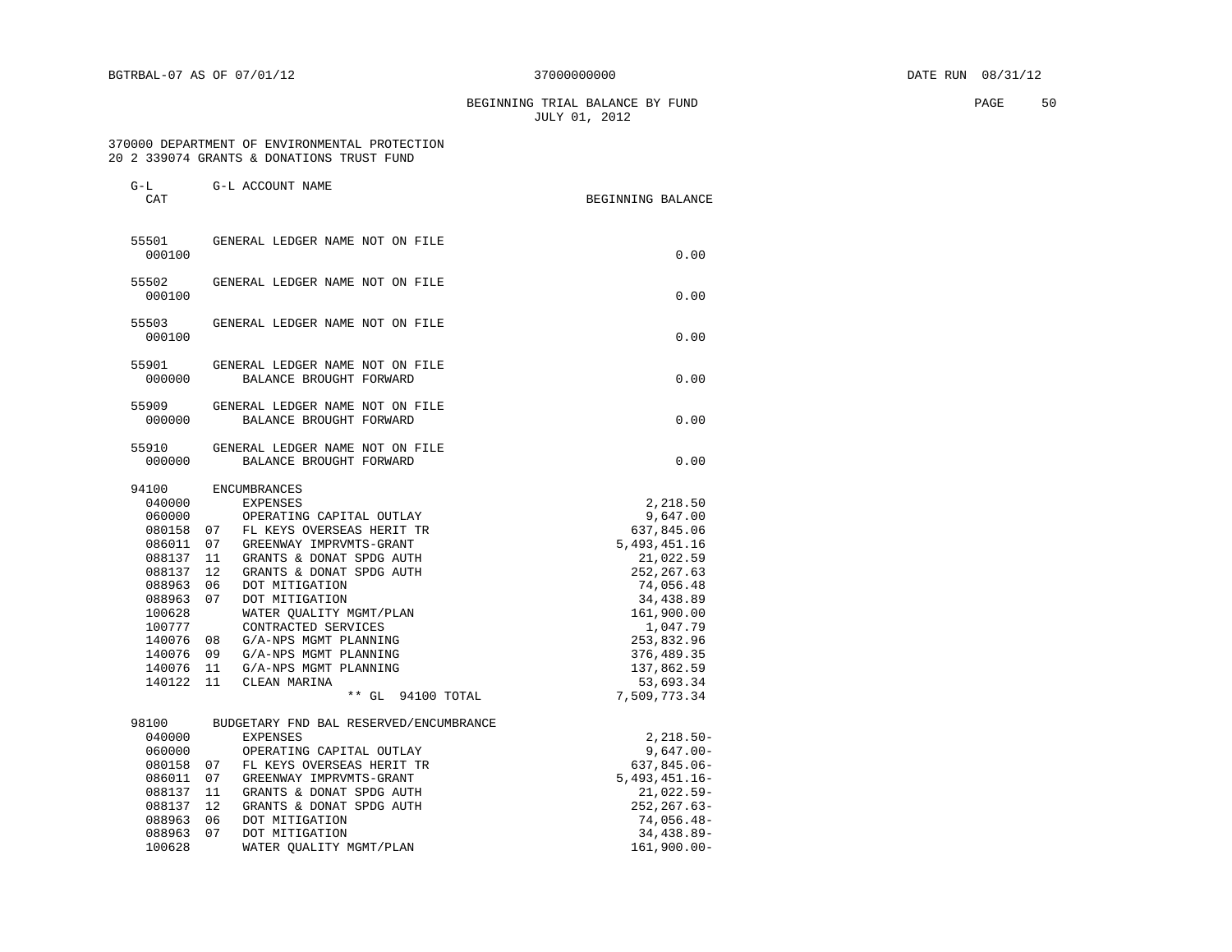# BEGINNING TRIAL BALANCE BY FUND **PAGE** 51 JULY 01, 2012

 370000 DEPARTMENT OF ENVIRONMENTAL PROTECTION 20 2 339074 GRANTS & DONATIONS TRUST FUND

| $G-L$<br>CAT                                             | G-L ACCOUNT NAME                                                                                                                                                    | BEGINNING BALANCE                                                                     |
|----------------------------------------------------------|---------------------------------------------------------------------------------------------------------------------------------------------------------------------|---------------------------------------------------------------------------------------|
| 100777<br>105501<br>140076<br>140076<br>140076<br>140122 | CONTRACTED SERVICES<br>G/A-COASTAL MGT REORMNTS<br>G/A-NPS MGMT PLANNING<br>08<br>09<br>G/A-NPS MGMT PLANNING<br>-11<br>G/A-NPS MGMT PLANNING<br>11<br>CLEAN MARINA | $1,047.79-$<br>0.00<br>$253,832.96 -$<br>$376,489.35-$<br>137,862.59-<br>$53,693.34-$ |
|                                                          | $***$<br>98100 TOTAL<br>GL.                                                                                                                                         | $7,509,773.34-$                                                                       |

\*\*\* FUND TOTAL 0.00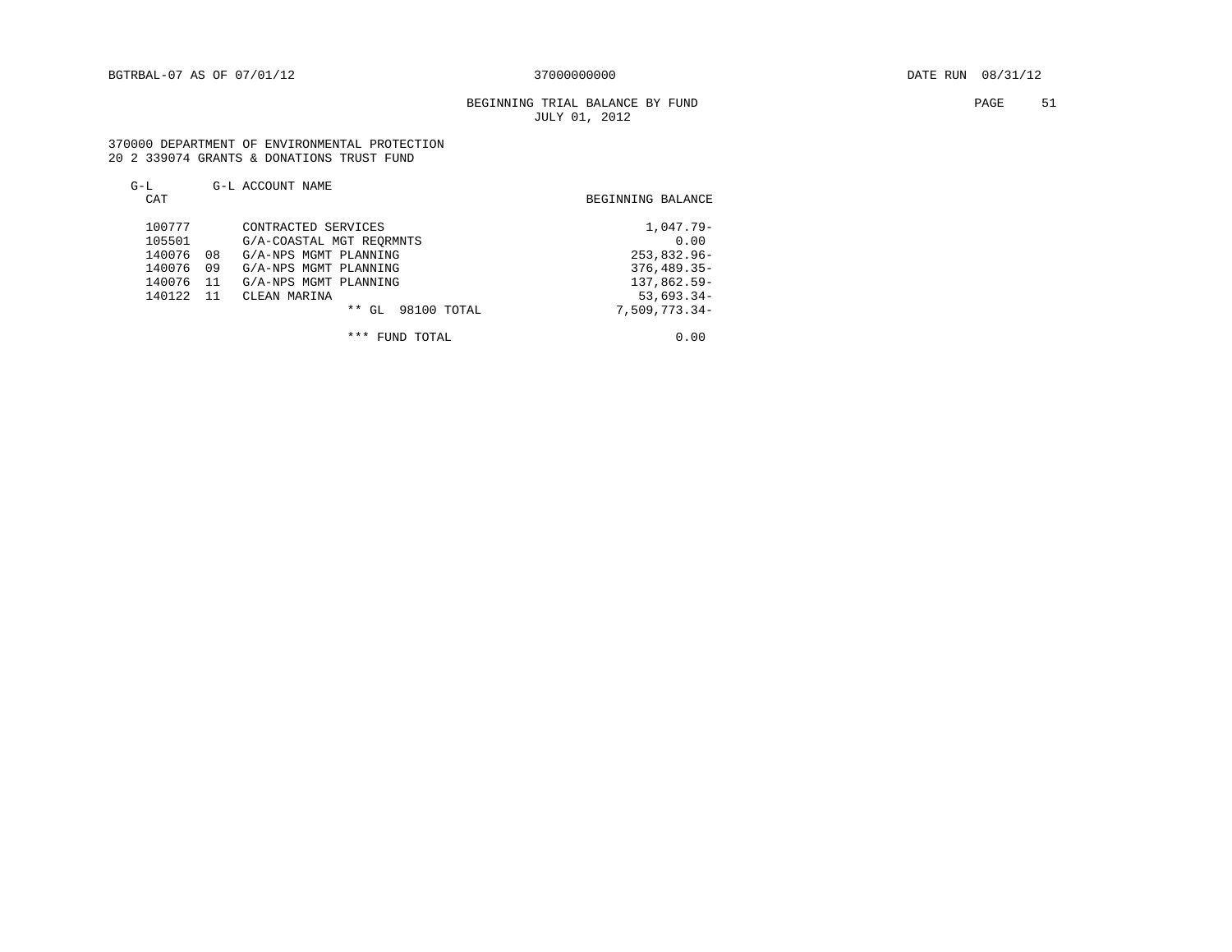BEGINNING TRIAL BALANCE BY FUND **EXAMPLE 1999** PAGE 52 JULY 01, 2012

 370000 DEPARTMENT OF ENVIRONMENTAL PROTECTION 20 2 348013 FL FOREVER TF SERIES 2004 2ND & SERIES 2006 1ST

| $G-L$<br>CAT    | G-L ACCOUNT NAME                                             | BEGINNING BALANCE |
|-----------------|--------------------------------------------------------------|-------------------|
| 11100<br>084108 | CASH ON HAND<br>06 LAND ACO, ENVIR/UNIO, STW                 | 0.00              |
| 12100<br>000000 | UNRELEASED CASH IN STATE TREASURY<br>BALANCE BROUGHT FORWARD | 0.00              |
| 54900<br>000000 | COMMITTED FUND BALANCE<br>BALANCE BROUGHT FORWARD            | 0.00              |
|                 | * * *<br>FUND TOTAL                                          | 0.00              |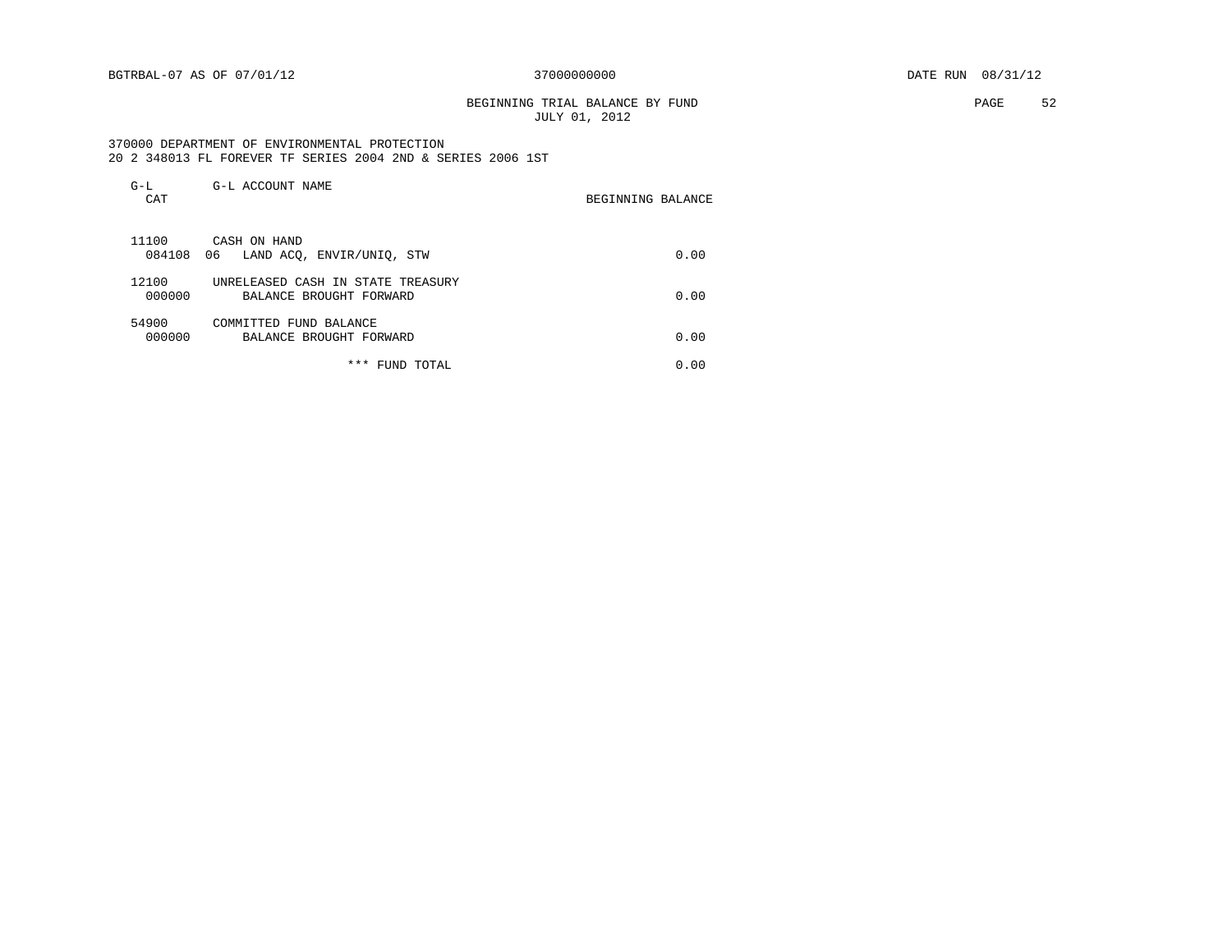BEGINNING TRIAL BALANCE BY FUND **EXAMPLE 1999** PAGE 53 JULY 01, 2012

## 370000 DEPARTMENT OF ENVIRONMENTAL PROTECTION 20 2 348014 FL FOREVER NON-BOND FUNDING SOURCES

| $G-L$<br>CAT    | G-L ACCOUNT NAME                                                              | BEGINNING BALANCE |
|-----------------|-------------------------------------------------------------------------------|-------------------|
|                 | 12100 UNRELEASED CASH IN STATE TREASURY<br>000000 BALANCE BROUGHT FORWARD     | 0.00              |
| 000000          | 14100 POOLED INVESTMENTS WITH STATE TREASURY<br>BALANCE BROUGHT FORWARD       | 53,848,095.93     |
| 15301<br>000500 | DUE FROM INTEREST EARNINGS INVESTMENTS                                        | 102,069.69        |
| 001800          | 16300 DUE FROM OTHER DEPARTMENTS                                              | 397, 375.00       |
| 31100           | ACCOUNTS PAYABLE<br>084108 09 LAND ACQ, ENVIR/UNIQ, STW                       | $600.00 -$        |
| 32100           | ACCRUED SALARIES AND WAGES<br>084108 09 LAND ACQ, ENVIR/UNIQ, STW             | $3.633.78-$       |
| 310403          | 35300 DUE TO OTHER DEPARTMENTS<br>ASSESSMENT ON INVESTMENTS-DEPARTMENTAL USE  | $5.427.34-$       |
|                 | 54900 COMMITTED FUND BALANCE<br>000000 BALANCE BROUGHT FORWARD                | 54, 337, 879.50-  |
| 94100           | ENCUMBRANCES<br>084108 09 LAND ACQ, ENVIR/UNIQ, STW                           | 1,091,282.45      |
| 98100           | BUDGETARY FND BAL RESERVED/ENCUMBRANCE<br>084108 09 LAND ACQ, ENVIR/UNIQ, STW | 1,091,282.45-     |
|                 | *** FUND TOTAL                                                                | 0.00              |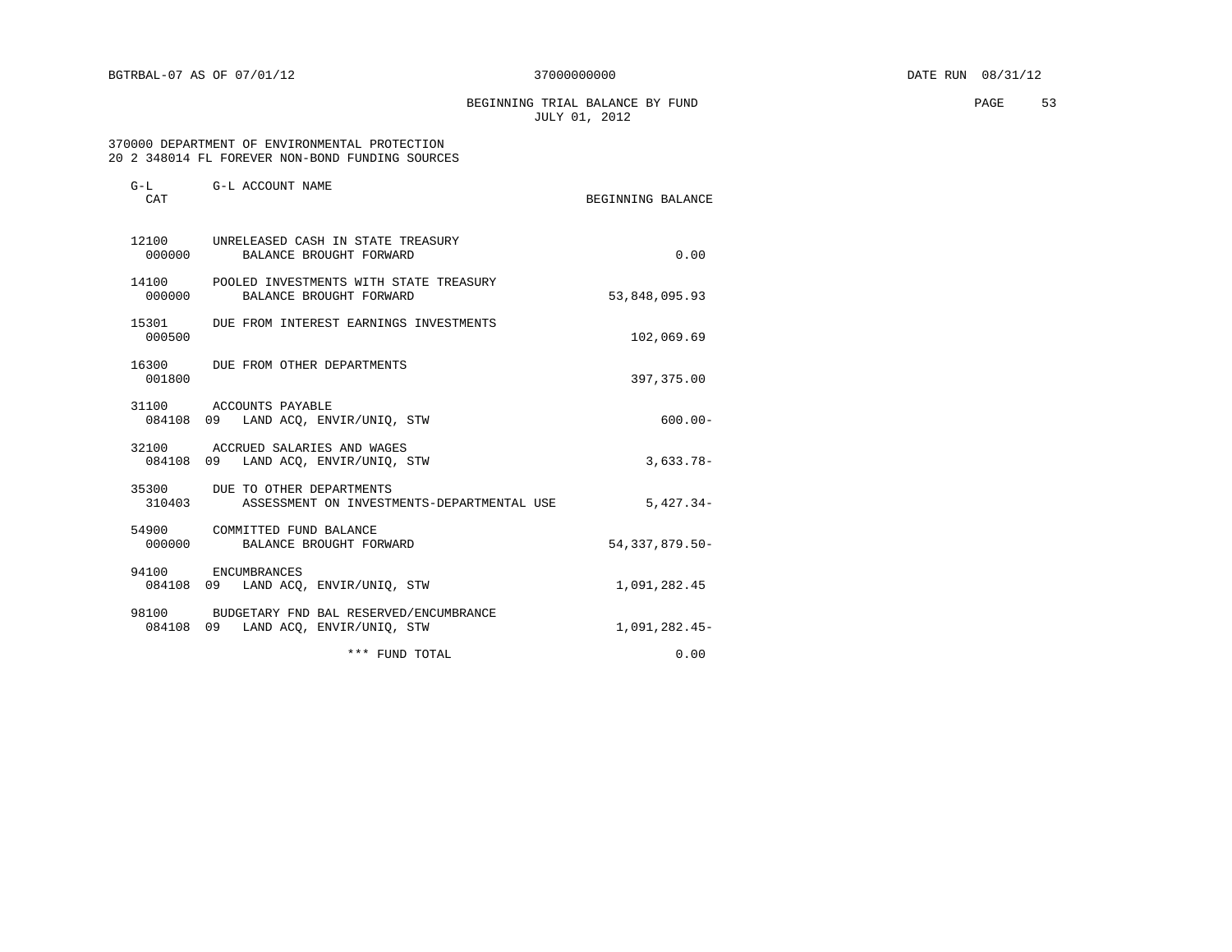BEGINNING TRIAL BALANCE BY FUND **EXAMPLE 19** PAGE 54 JULY 01, 2012

 370000 DEPARTMENT OF ENVIRONMENTAL PROTECTION 20 2 348015 FL FOREVER TF SERIES 2006-ISSUE 2

| $G-L$<br>CAT    | G-L ACCOUNT NAME                                             | BEGINNING BALANCE |
|-----------------|--------------------------------------------------------------|-------------------|
| 12100<br>000000 | UNRELEASED CASH IN STATE TREASURY<br>BALANCE BROUGHT FORWARD | 0.00              |
| 54900<br>000000 | COMMITTED FUND BALANCE<br>BALANCE BROUGHT FORWARD            | 0.00              |
|                 | *** FUND TOTAL                                               | 0.00              |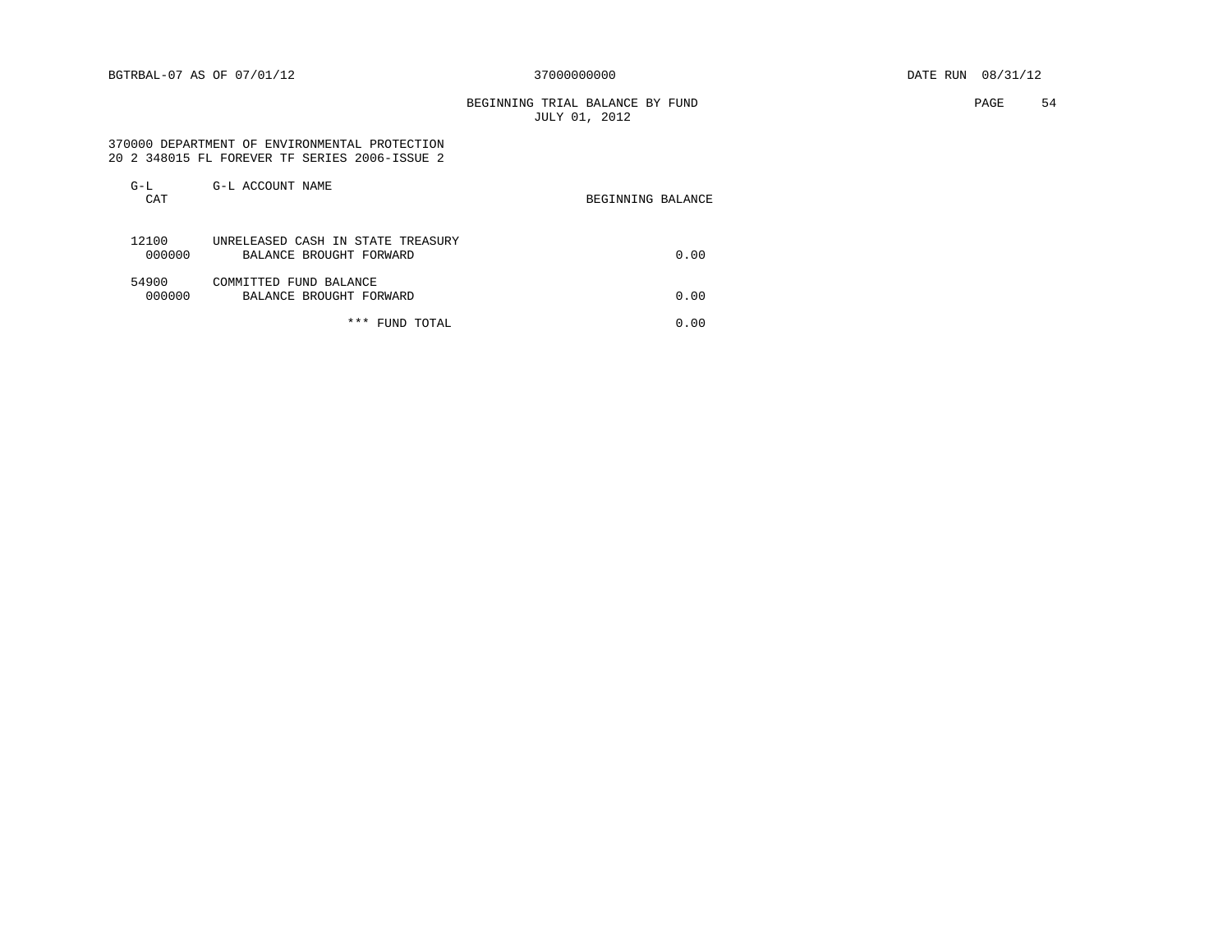BEGINNING TRIAL BALANCE BY FUND **EXAMPLE 1999** PAGE 55 JULY 01, 2012

 370000 DEPARTMENT OF ENVIRONMENTAL PROTECTION 20 2 348016 FL FOREVER SERIES 2008-ISSUE 1/2006 ISSUE-3

| $G-L$<br>CAT | G-L ACCOUNT NAME                                                            | BEGINNING BALANCE |
|--------------|-----------------------------------------------------------------------------|-------------------|
| 12100        | UNRELEASED CASH IN STATE TREASURY<br>000000<br>BALANCE BROUGHT FORWARD      | 0.00              |
| 14100        | POOLED INVESTMENTS WITH STATE TREASURY<br>000000<br>BALANCE BROUGHT FORWARD | 0.00              |
| 54900        | COMMITTED FUND BALANCE<br>000000<br>BALANCE BROUGHT FORWARD                 | 0.00              |
|              | *** FUND TOTAL                                                              | 0.00              |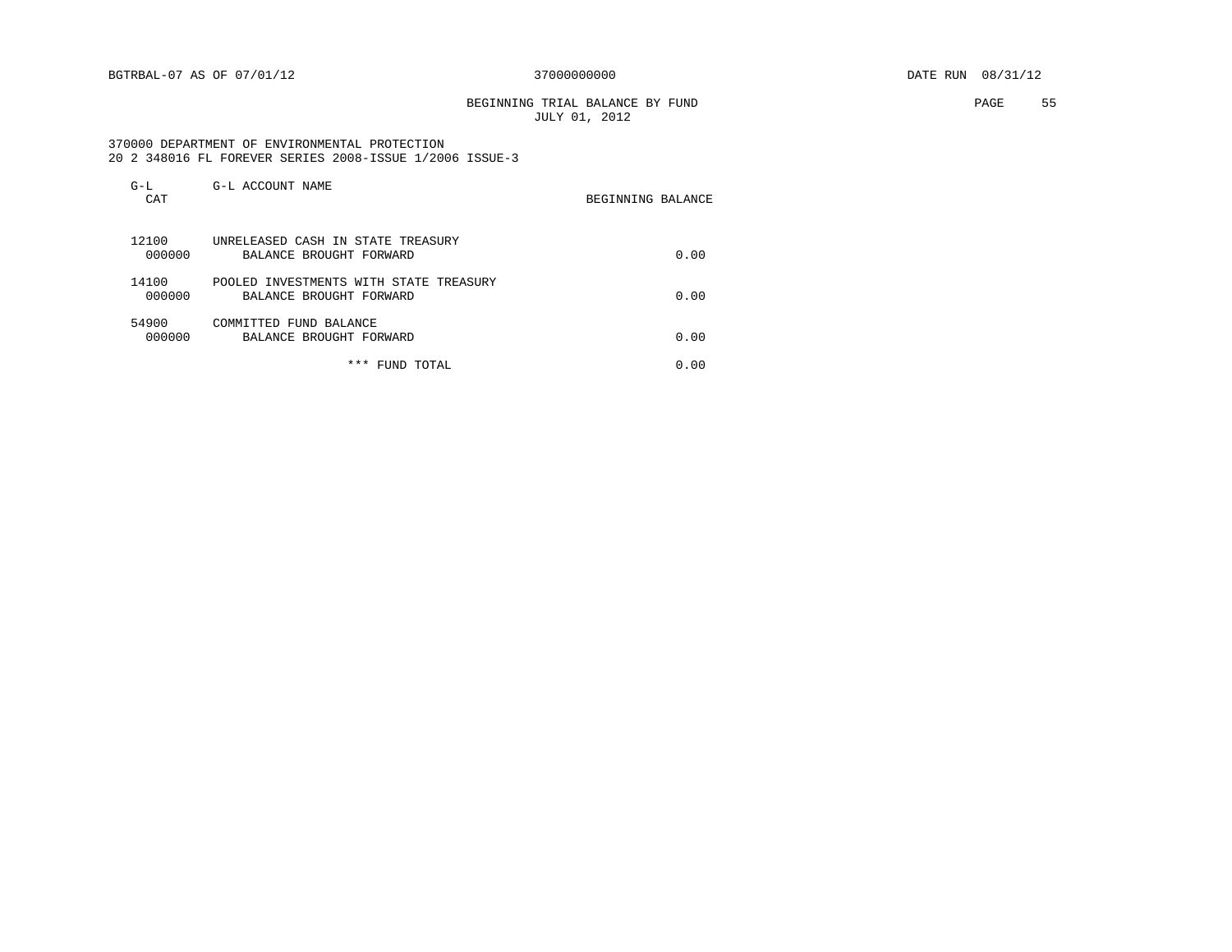BGTRBAL-07 AS OF 07/01/12 37000000000 DATE RUN 08/31/12

BEGINNING TRIAL BALANCE BY FUND **EXAMPLE 1999** PAGE 56 JULY 01, 2012

 370000 DEPARTMENT OF ENVIRONMENTAL PROTECTION 20 2 348017 FLORIDA FOREVER SERIES 2008 - 2ND ISSUE

| G-L<br>CAT      | G-L ACCOUNT NAME                                             | BEGINNING BALANCE |
|-----------------|--------------------------------------------------------------|-------------------|
| 12100<br>000000 | UNRELEASED CASH IN STATE TREASURY<br>BALANCE BROUGHT FORWARD | 0.00              |
| 54900<br>000000 | COMMITTED FUND BALANCE<br>BALANCE BROUGHT FORWARD            | 0.00              |
|                 | ***<br>FUND TOTAL                                            | 0.00              |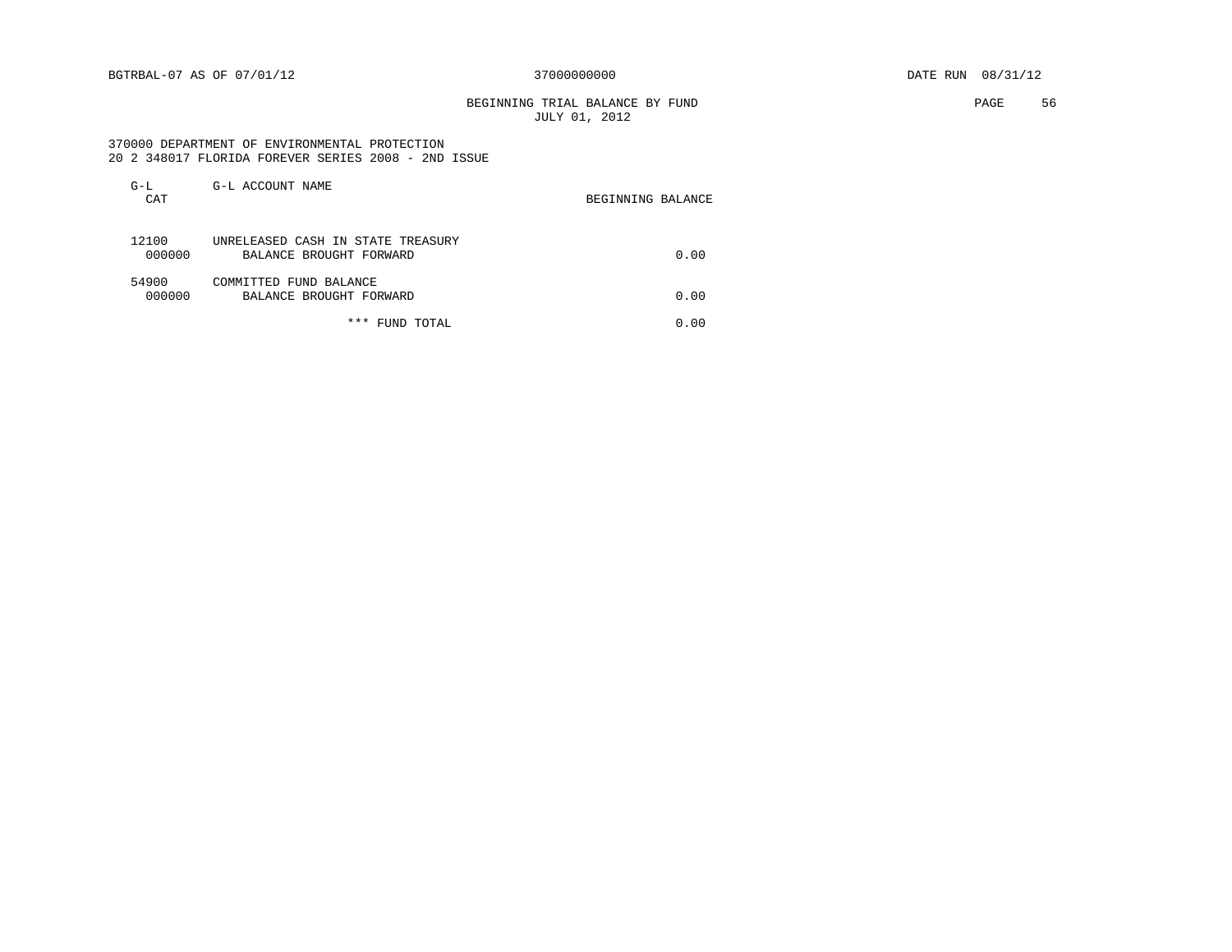BEGINNING TRIAL BALANCE BY FUND **EXAMPLE 1999** PAGE 57 JULY 01, 2012

 370000 DEPARTMENT OF ENVIRONMENTAL PROTECTION 20 2 348018 FL FOREVER TF SER 2008 ISS3/SER2009 ISS1

| G-L<br>CAT      | G-L ACCOUNT NAME                                             | BEGINNING BALANCE |
|-----------------|--------------------------------------------------------------|-------------------|
| 12100<br>000000 | UNRELEASED CASH IN STATE TREASURY<br>BALANCE BROUGHT FORWARD | 0.00              |
| 54900<br>000000 | COMMITTED FUND BALANCE<br>BALANCE BROUGHT FORWARD            | 0.00              |
|                 | * * *<br>FUND TOTAL                                          | 0.00              |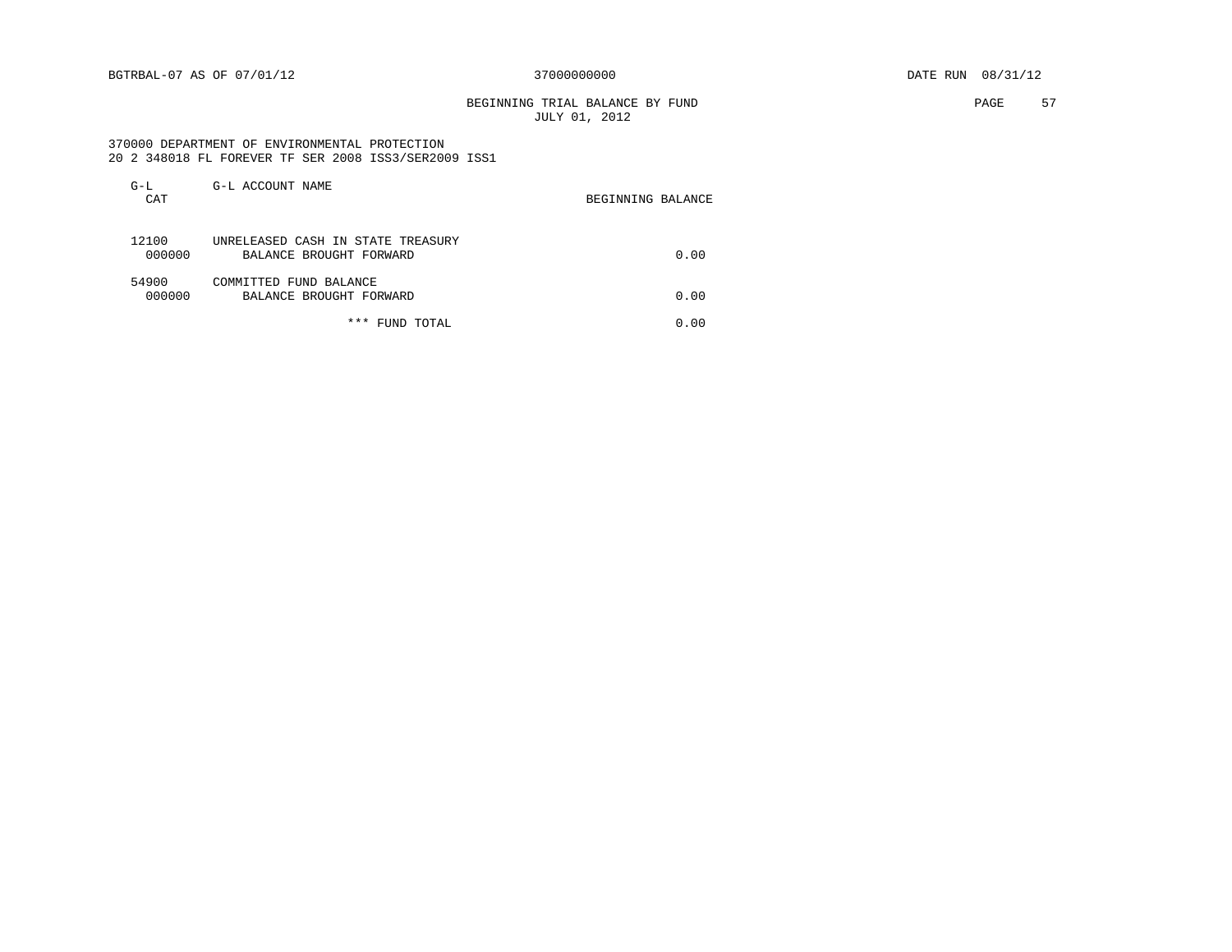BGTRBAL-07 AS OF 07/01/12 37000000000 DATE RUN 08/31/12

 BEGINNING TRIAL BALANCE BY FUND PAGE 58 JULY 01, 2012

## 370000 DEPARTMENT OF ENVIRONMENTAL PROTECTION 20 2 348019 FL FOREVER SERIES 2009 ISSUE 2 - TAX EXEMPT

| $G-L$<br>CAT    | G-L ACCOUNT NAME                                                  | BEGINNING BALANCE |
|-----------------|-------------------------------------------------------------------|-------------------|
| 12100<br>000000 | UNRELEASED CASH IN STATE TREASURY<br>BALANCE BROUGHT FORWARD      | 0.00              |
| 14100<br>000000 | POOLED INVESTMENTS WITH STATE TREASURY<br>BALANCE BROUGHT FORWARD | 0.00              |
| 54900<br>000000 | COMMITTED FUND BALANCE<br>BALANCE BROUGHT FORWARD                 | 0.00              |
|                 | ***<br>FUND TOTAL                                                 | 0.00              |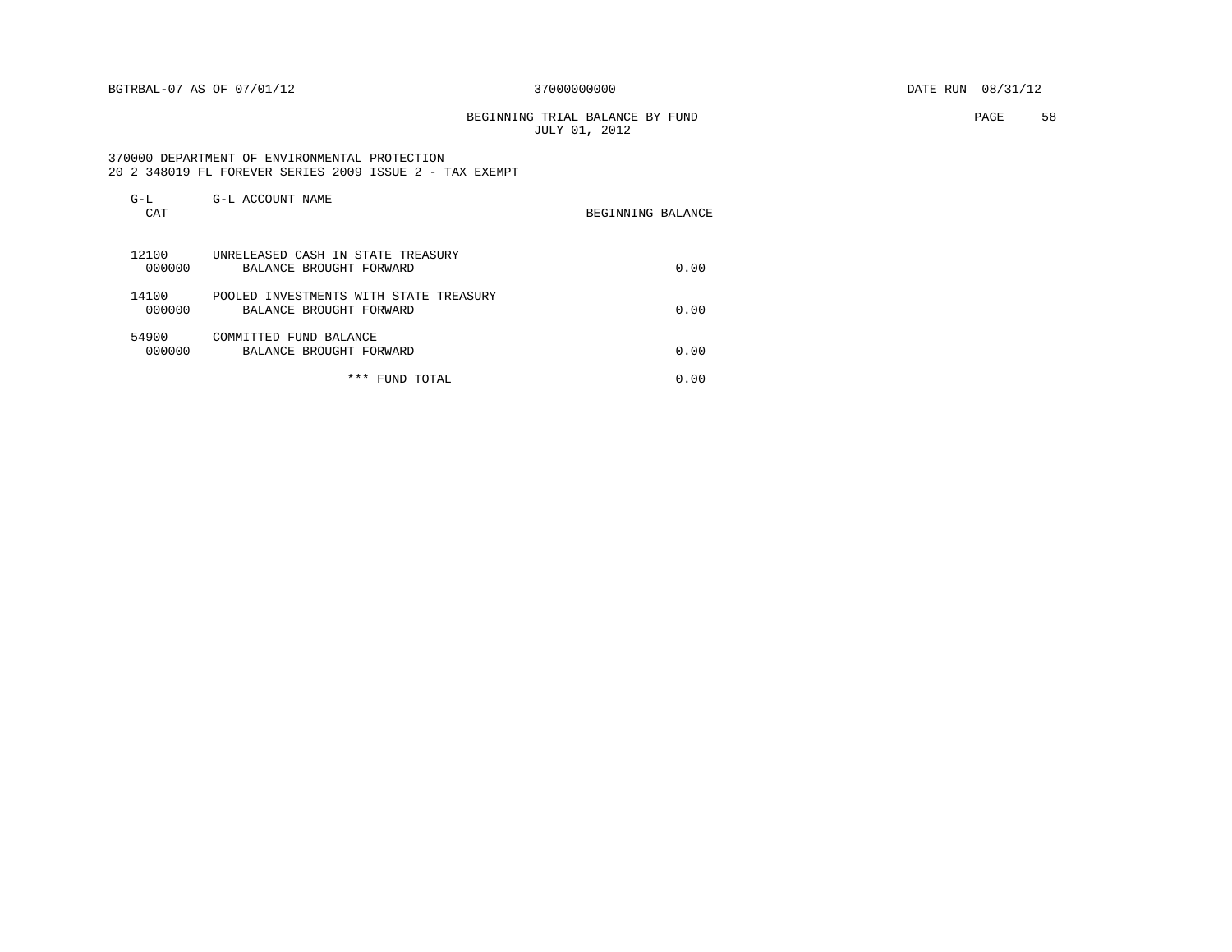BEGINNING TRIAL BALANCE BY FUND PAGE 59 JULY 01, 2012

 370000 DEPARTMENT OF ENVIRONMENTAL PROTECTION 20 2 348020 FL FOREVER SERIES 2009 ISSUE 3 - BUILD AMERICA

| $G-L$<br>CAT                                                  | G-L ACCOUNT NAME                                                                                                                                                                                                                                          | BEGINNING BALANCE                                                                                             |
|---------------------------------------------------------------|-----------------------------------------------------------------------------------------------------------------------------------------------------------------------------------------------------------------------------------------------------------|---------------------------------------------------------------------------------------------------------------|
| 12100<br>000000                                               | UNRELEASED CASH IN STATE TREASURY<br>BALANCE BROUGHT FORWARD                                                                                                                                                                                              | 0.00                                                                                                          |
| 14100<br>000000                                               | POOLED INVESTMENTS WITH STATE TREASURY<br>BALANCE BROUGHT FORWARD                                                                                                                                                                                         | 66, 910, 178.25                                                                                               |
| 15301<br>000500                                               | DUE FROM INTEREST EARNINGS INVESTMENTS                                                                                                                                                                                                                    | 126,559.92                                                                                                    |
| 31100                                                         | ACCOUNTS PAYABLE<br>083045 09 LAND ACQUISITION<br>084108 09 LAND ACQ, ENVIR/UNIQ, STW<br>** GL 31100 TOTAL                                                                                                                                                | $2,002.33-$<br>$36, 139.56 -$<br>38, 141.89-                                                                  |
| 35200<br>181057                                               | DUE TO STATE FUNDS, WITHIN DEPARTMENT<br>TR/AGENCIES/FLA FOREVER                                                                                                                                                                                          | $5,900.00-$                                                                                                   |
| 35300<br>310403                                               | DUE TO OTHER DEPARTMENTS<br>084108 09 LAND ACQ, ENVIR/UNIQ, STW<br>ASSESSMENT ON INVESTMENTS-DEPARTMENTAL USE<br>** GL 35300 TOTAL                                                                                                                        | 41,773.64-<br>6,729.56-<br>$48,503.20 -$                                                                      |
| 35700<br>140124 09                                            | DUE TO COMPONENT UNIT/PRIMARY<br>AID/WMD-LAND ACOUISITION                                                                                                                                                                                                 | $965, 288.35 -$                                                                                               |
| 54900<br>000000                                               | COMMITTED FUND BALANCE<br>BALANCE BROUGHT FORWARD                                                                                                                                                                                                         | 66,788,505.82-                                                                                                |
| 54901<br>000000                                               | PRIOR YEAR FINANCIAL STATEMENT ADJUSTM<br>BALANCE BROUGHT FORWARD                                                                                                                                                                                         | 809,601.09                                                                                                    |
| 94100<br>080111 09<br>080111 11<br>083045<br>140002<br>140124 | ENCUMBRANCES<br>ACQ/RAILROAD RIGHTS OF WAY<br>ACO/RAILROAD RIGHTS OF WAY<br>08 LAND ACQUISITION<br>083045 09 LAND ACQUISITION<br>084108 09 LAND ACQ, ENVIR/UNIQ, STW<br>11 FL RECR DEV ASST GRANTS<br>09<br>AID/WMD-LAND ACOUISITION<br>** GL 94100 TOTAL | 13,568.75<br>10,862.15<br>4,700.00<br>41,382.24<br>711,619.43<br>300,000.00<br>12,577,927.62<br>13,660,060.19 |
| 98100<br>080111 09<br>080111<br>083045                        | BUDGETARY FND BAL RESERVED/ENCUMBRANCE<br>ACO/RAILROAD RIGHTS OF WAY<br>11<br>ACO/RAILROAD RIGHTS OF WAY<br>08<br>LAND ACQUISITION                                                                                                                        | $13,568.75-$<br>$10,862.15-$<br>$4,700.00-$                                                                   |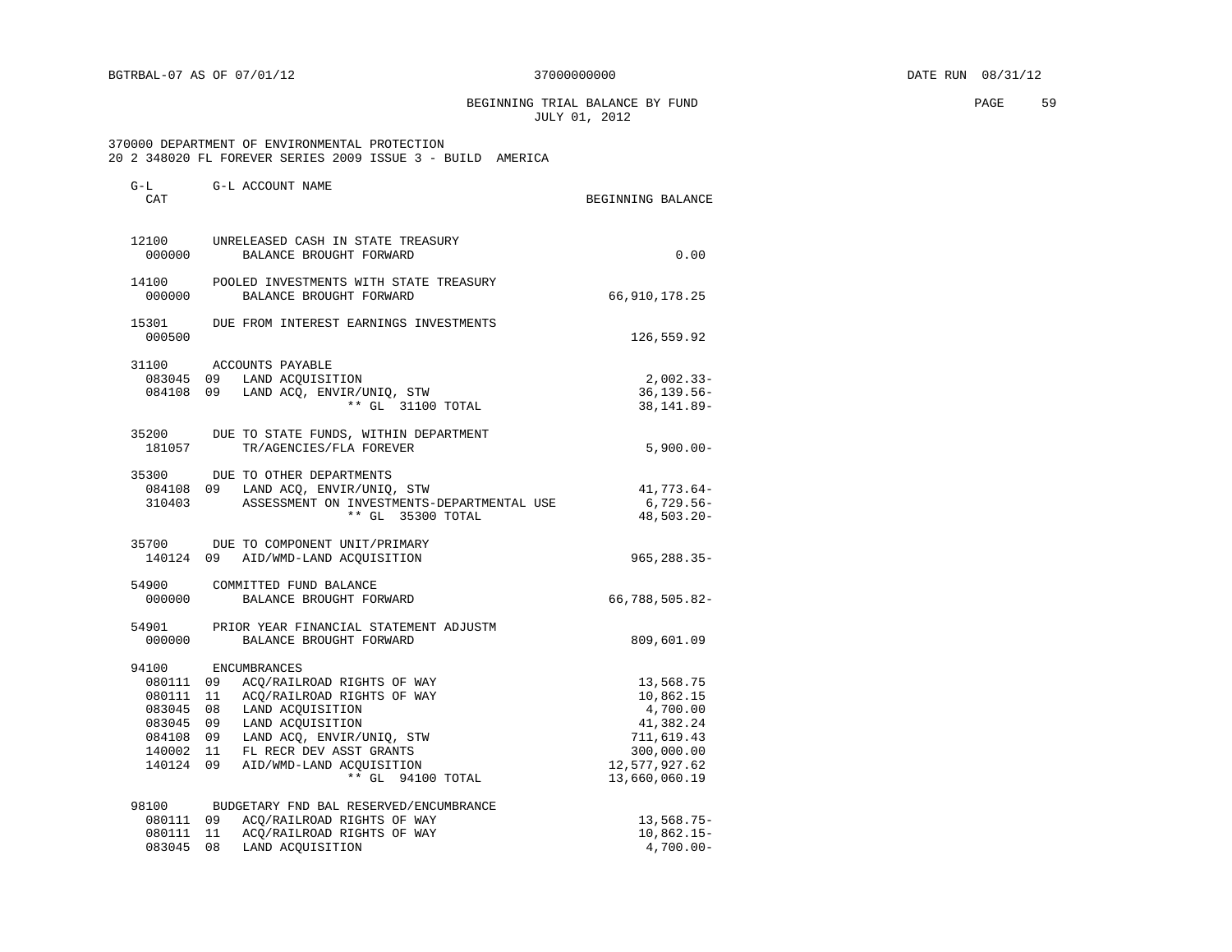# BEGINNING TRIAL BALANCE BY FUND **EXAMPLE 1999** PAGE 60 JULY 01, 2012

 370000 DEPARTMENT OF ENVIRONMENTAL PROTECTION 20 2 348020 FL FOREVER SERIES 2009 ISSUE 3 - BUILD AMERICA

| $G-L$<br>CAT                         | G-L ACCOUNT NAME                                                                                                                         | BEGINNING BALANCE                                                                                  |
|--------------------------------------|------------------------------------------------------------------------------------------------------------------------------------------|----------------------------------------------------------------------------------------------------|
| 083045<br>084108<br>140002<br>140124 | LAND ACOUISITION<br>09<br>LAND ACO, ENVIR/UNIO, STW<br>09<br>FL RECR DEV ASST GRANTS<br>-11<br>AID/WMD-LAND ACOUISITION<br>09<br>$**$ GL | $41,382.24-$<br>711,619.43-<br>$300,000.00 -$<br>12,577,927.62-<br>$13,660,060.19-$<br>98100 TOTAL |

\*\*\* FUND TOTAL 0.00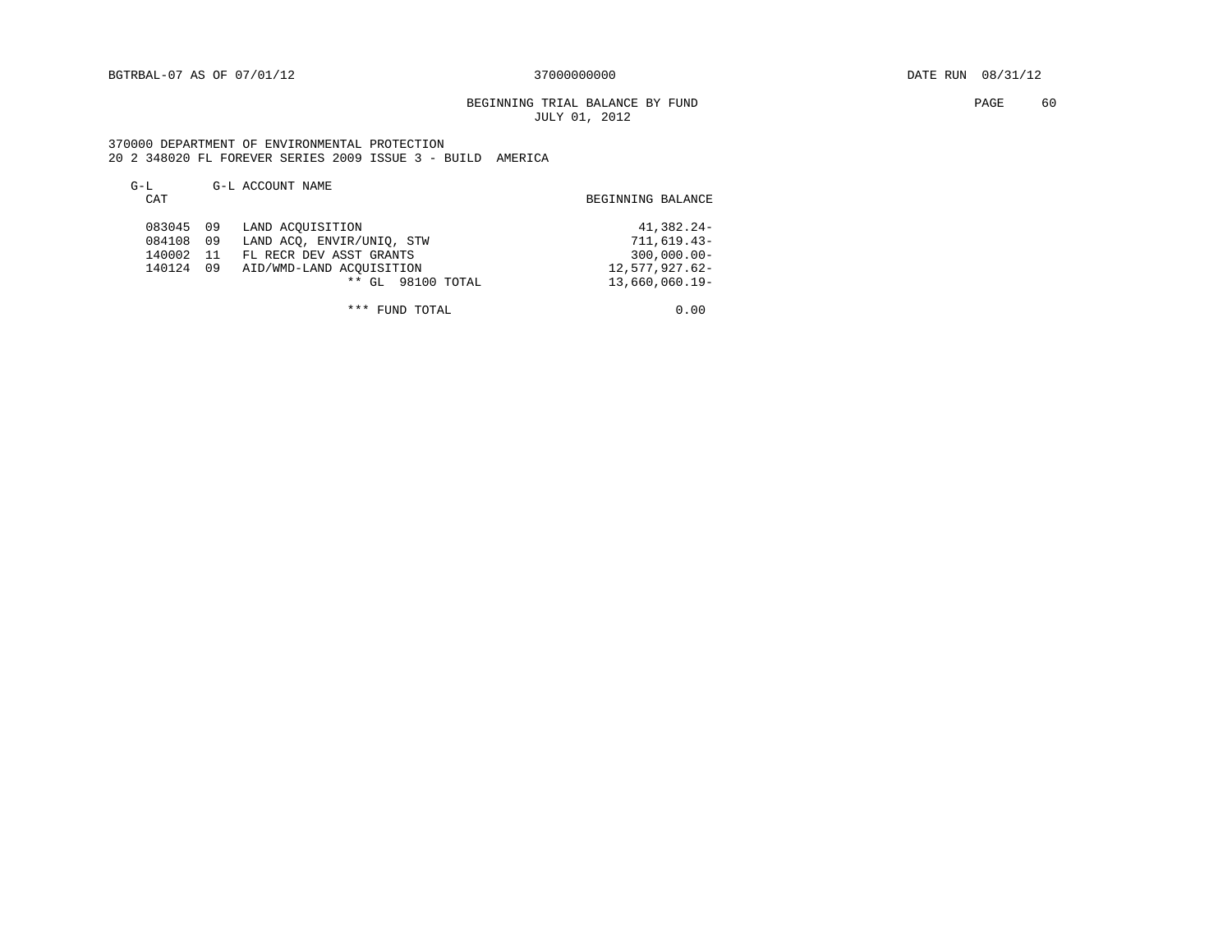BEGINNING TRIAL BALANCE BY FUND **EXAMPLE 1** PAGE 61 JULY 01, 2012

 370000 DEPARTMENT OF ENVIRONMENTAL PROTECTION 20 2 349001 FLORIDA FOREVER PROGRAM TRUST FUND

| $G-L$<br>CAT                                        | G-L ACCOUNT NAME                                                                                                                                                                                            | BEGINNING BALANCE                                                                  |
|-----------------------------------------------------|-------------------------------------------------------------------------------------------------------------------------------------------------------------------------------------------------------------|------------------------------------------------------------------------------------|
| 000000                                              | 12100 UNRELEASED CASH IN STATE TREASURY<br>BALANCE BROUGHT FORWARD                                                                                                                                          | 0.00                                                                               |
| 16200<br>001500                                     | DUE FROM STATE FUNDS, WITHIN DEPART.                                                                                                                                                                        | 5,900.00                                                                           |
| 31100<br>084110 09                                  | ACCOUNTS PAYABLE<br>WORKING WATERFRONTS PRGRAM                                                                                                                                                              | $5,900.00 -$                                                                       |
| 54900<br>000000                                     | COMMITTED FUND BALANCE<br>BALANCE BROUGHT FORWARD                                                                                                                                                           | 0.00                                                                               |
| 94100<br>084108 09<br>084108<br>084110 09<br>084110 | ENCUMBRANCES<br>LAND ACQ, ENVIR/UNIQ, STW<br>11<br>LAND ACO, ENVIR/UNIO, STW<br>WORKING WATERFRONTS PRGRAM<br>11 WORKING WATERFRONTS PRGRAM<br>** GL 94100 TOTAL                                            | 14,517,210.32<br>2,918,896.38<br>259, 327.82<br>1,764,322.43<br>19, 459, 756.95    |
| 98100<br>084108<br>084108<br>084110<br>084110       | BUDGETARY FND BAL RESERVED/ENCUMBRANCE<br>09<br>LAND ACO, ENVIR/UNIO, STW<br>LAND ACQ, ENVIR/UNIQ, STW<br>- 11<br>09<br>WORKING WATERFRONTS PRGRAM<br>11<br>WORKING WATERFRONTS PRGRAM<br>** GL 98100 TOTAL | 14,517,210.32-<br>2,918,896.38-<br>259, 327.82-<br>1,764,322.43-<br>19,459,756.95- |
|                                                     | *** FUND TOTAL                                                                                                                                                                                              | 0.00                                                                               |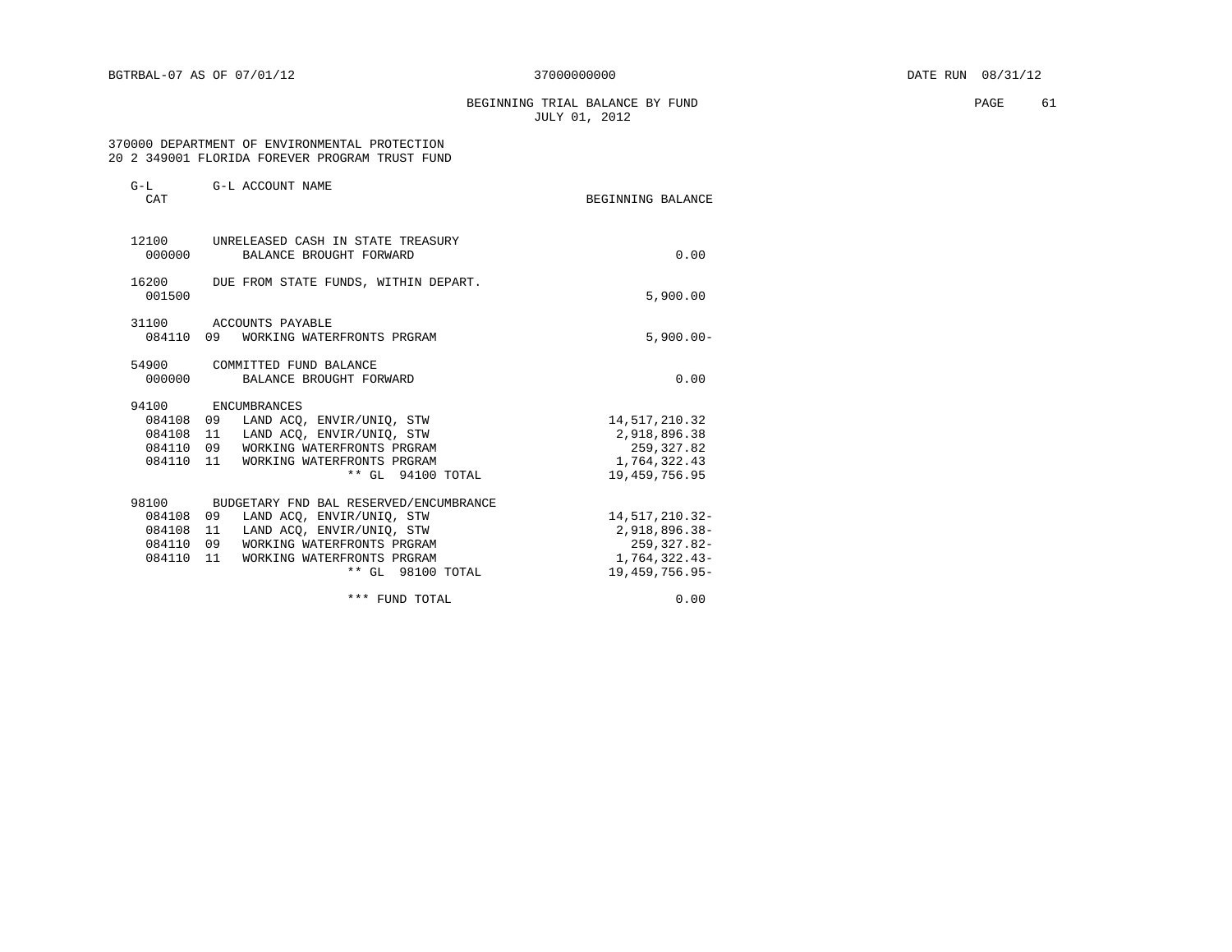BEGINNING TRIAL BALANCE BY FUND **EXAMPLE 1999** PAGE 62 JULY 01, 2012

## 370000 DEPARTMENT OF ENVIRONMENTAL PROTECTION 20 2 408001 INTERNAL IMPROVEMENT TRUST FUND

| $G-L$<br>CAT     | G-L ACCOUNT NAME                                                  | BEGINNING BALANCE             |
|------------------|-------------------------------------------------------------------|-------------------------------|
| 11199<br>002100  | CASH IN TRANSIT AT STATE TREASURY                                 | 9,001.62                      |
| 002500           |                                                                   | 630.12                        |
|                  | ** GL<br>11199 TOTAL                                              | 9,631.74                      |
| 12100<br>000000  | UNRELEASED CASH IN STATE TREASURY<br>BALANCE BROUGHT FORWARD      | 222,657.96                    |
| 14100<br>000000  | POOLED INVESTMENTS WITH STATE TREASURY<br>BALANCE BROUGHT FORWARD | 11,561,169.00                 |
| 15102            | DUE FROM INDIVIDUALS AND BUSINESS FIRM                            |                               |
| 000100           |                                                                   | 15,626.33                     |
| 000500           |                                                                   | 16, 491.75                    |
| 001200           |                                                                   | 2,701.44                      |
| 001801           |                                                                   | 2,000.00                      |
| 002100           |                                                                   | 1,067,518.54                  |
|                  | $***$ GL<br>15102 TOTAL                                           | 1,104,338.06                  |
| 15103            | DUE FROM INDIVIDUALS AND BUSINESS BAD                             |                               |
| 000500           |                                                                   | 1,012.41                      |
| 001202           |                                                                   | 388.55                        |
| 002100           |                                                                   | 7,328.64                      |
| 002500           |                                                                   | 259.75                        |
|                  | $***$ GL<br>15103 TOTAL                                           | 8,989.35                      |
| 15301            | DUE FROM INTEREST EARNINGS INVESTMENTS                            |                               |
| 000500           |                                                                   | 22, 233. 12                   |
| 15900            | ALLOWANCE FOR UNCOLLECTIBLES                                      |                               |
| 000100           |                                                                   | $2,587.33-$                   |
| 000500<br>001200 |                                                                   | $16, 145.52 -$<br>$2,701.44-$ |
| 001202           |                                                                   | $388.55 -$                    |
| 001801           |                                                                   | $1,000.00-$                   |
| 002100           |                                                                   | $721, 465.87 -$               |
| 002500           |                                                                   | $259.75-$                     |
|                  | $***$ GL<br>15900 TOTAL                                           | 744,548.46-                   |
| 16500            | DUE FROM OTHER GOVERNMENTAL UNITS                                 |                               |
| 000100           |                                                                   | 225.00                        |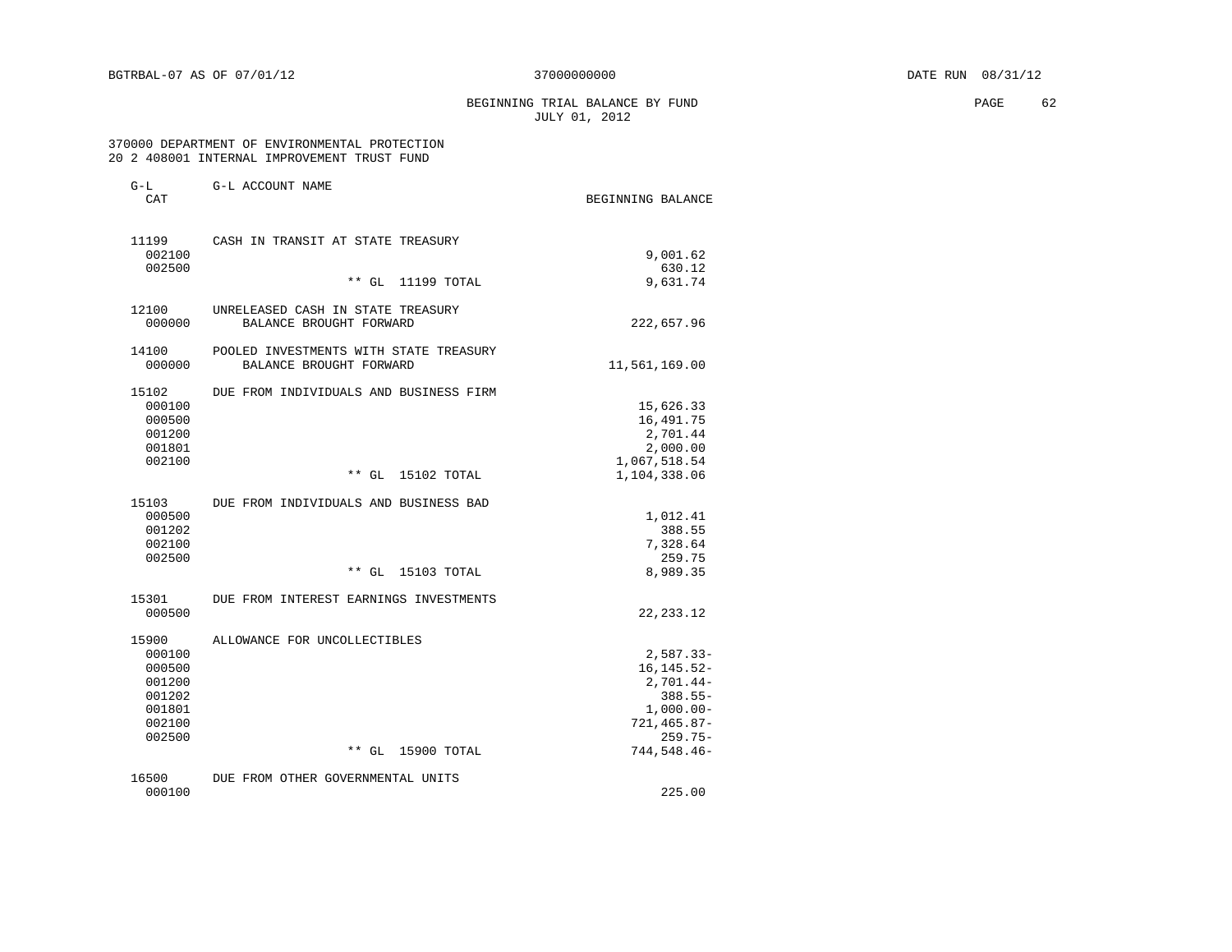BEGINNING TRIAL BALANCE BY FUND **PAGE** 63 JULY 01, 2012

## 370000 DEPARTMENT OF ENVIRONMENTAL PROTECTION 20 2 408001 INTERNAL IMPROVEMENT TRUST FUND

| G-L<br>CAT                                                                                     | G-L ACCOUNT NAME                                                                                                                                                                                                              | BEGINNING BALANCE                                                                                                     |
|------------------------------------------------------------------------------------------------|-------------------------------------------------------------------------------------------------------------------------------------------------------------------------------------------------------------------------------|-----------------------------------------------------------------------------------------------------------------------|
| 16502<br>001800                                                                                | DUE FROM COUNTIES                                                                                                                                                                                                             | 79.32                                                                                                                 |
| 25300<br>002100                                                                                | LOANS/NOTES REC FROM OTHER GOVERNMENTS                                                                                                                                                                                        | 511, 543.34                                                                                                           |
| 31100<br>030000<br>030000<br>040000<br>040000 CF<br>100777<br>100777 CF<br>101496<br>101496 CF | ACCOUNTS PAYABLE<br>OTHER PERSONAL SERVICES<br>CF<br>OTHER PERSONAL SERVICES<br>EXPENSES<br>EXPENSES<br>CONTRACTED SERVICES<br>CONTRACTED SERVICES<br>STATE LANDS STEWARDSHIP<br>STATE LANDS STEWARDSHIP<br>** GL 31100 TOTAL | 0.00<br>$95,618.09 -$<br>$616.63-$<br>$12, 120.57 -$<br>0.00<br>58,237.30-<br>0.00<br>$58,380.40 -$<br>$224,972.99 -$ |
| 31300<br>000100                                                                                | CONSTRUCTION CONTRACTS PAYABLE                                                                                                                                                                                                | 0.00                                                                                                                  |
| 33101<br>001800                                                                                | DEPOSITS PAYABLE ESCROW                                                                                                                                                                                                       | 0.00                                                                                                                  |
| 35200<br>001200                                                                                | DUE TO STATE FUNDS, WITHIN DEPARTMENT                                                                                                                                                                                         | 0.00                                                                                                                  |
| 35300<br>040000<br>040000 CF<br>310403                                                         | DUE TO OTHER DEPARTMENTS<br><b>EXPENSES</b><br>EXPENSES<br>ASSESSMENT ON INVESTMENTS-DEPARTMENTAL USE<br>** GL 35300 TOTAL                                                                                                    | $6.69-$<br>$1,206.67-$<br>$1,182.20 -$<br>$2,395.56-$                                                                 |
| 35600<br>310228<br>310322                                                                      | DUE TO GENERAL REVENUE<br>PAYMENT OF SALES TAX<br>SERVICE CHARGE TO GEN REV<br>** GL 35600 TOTAL                                                                                                                              | 49, 248. 79 -<br>423, 270. 30-<br>$472, 519.09 -$                                                                     |
| 38600<br>010000<br>010000                                                                      | CURRENT COMPENSATED ABSENCES LIABILITY<br>SALARIES AND BENEFITS<br>CF<br>SALARIES AND BENEFITS<br>** GL 38600 TOTAL                                                                                                           | 0.00<br>$8,670.75-$<br>$8,670.75-$                                                                                    |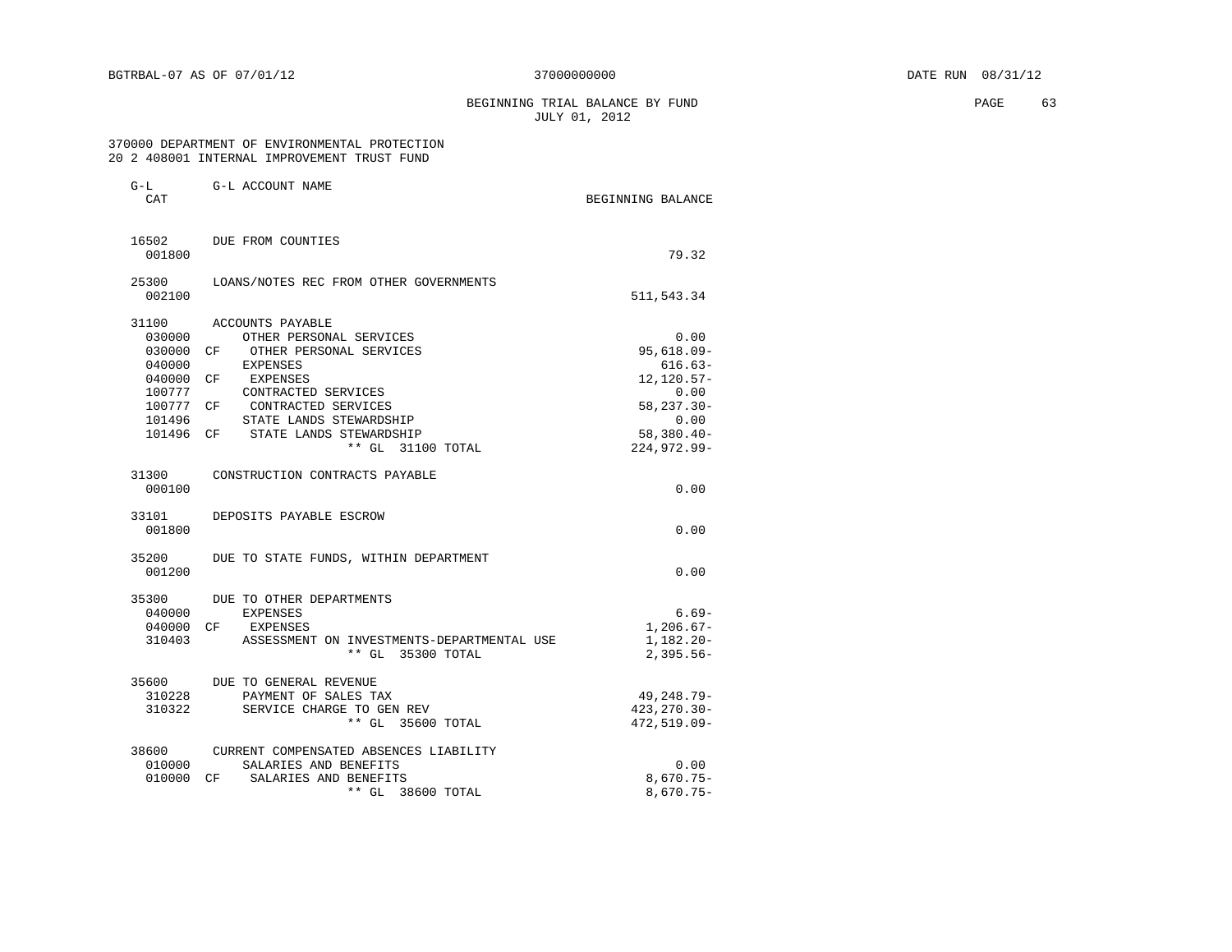BEGINNING TRIAL BALANCE BY FUND **EXAMPLE 1999** PAGE 64 JULY 01, 2012

 370000 DEPARTMENT OF ENVIRONMENTAL PROTECTION 20 2 408001 INTERNAL IMPROVEMENT TRUST FUND

| $G-L$<br>CAT                                                         | G-L ACCOUNT NAME                                                                                                                                                                                            | BEGINNING BALANCE                                                                                                      |
|----------------------------------------------------------------------|-------------------------------------------------------------------------------------------------------------------------------------------------------------------------------------------------------------|------------------------------------------------------------------------------------------------------------------------|
| 48900<br>002100                                                      | DEFERRED REVENUE - LONG TERM                                                                                                                                                                                | $511, 543.34 -$                                                                                                        |
| 54900<br>000000                                                      | COMMITTED FUND BALANCE<br>BALANCE BROUGHT FORWARD                                                                                                                                                           | 11, 476, 216.70-                                                                                                       |
| 55100<br>100021                                                      | FUND BALANCE RESERVED FOR ENCUMBRANCES<br>ACOUISITION/MOTOR VEHICLES                                                                                                                                        | 0.00                                                                                                                   |
| 55920<br>000000                                                      | GENERAL LEDGER NAME NOT ON FILE<br>BALANCE BROUGHT FORWARD                                                                                                                                                  | 0.00                                                                                                                   |
| 94100<br>030000<br>040000<br>100777<br>101496                        | <b>ENCUMBRANCES</b><br>OTHER PERSONAL SERVICES<br>EXPENSES<br>088964 10 TOTAL MAX DAILY LOADS<br>CONTRACTED SERVICES<br>STATE LANDS STEWARDSHIP<br>103207 RICO DISTRIBUTION OF SALES<br>** GL 94100 TOTAL   | 80,204.07<br>10,587.10<br>500,000.00<br>18,671.09<br>54,713.60<br>226,037.00<br>890, 212.86                            |
| 98100<br>030000<br>040000<br>088964 10<br>100777<br>101496<br>103207 | BUDGETARY FND BAL RESERVED/ENCUMBRANCE<br>OTHER PERSONAL SERVICES<br>EXPENSES<br>TOTAL MAX DAILY LOADS<br>CONTRACTED SERVICES<br>STATE LANDS STEWARDSHIP<br>RICO DISTRIBUTION OF SALES<br>** GL 98100 TOTAL | $80, 204.07 -$<br>$10,587.10 -$<br>$500,000.00$ -<br>$18,671.09 -$<br>$54, 713.60 -$<br>$226,037.00 -$<br>890, 212.86- |
|                                                                      | *** FUND TOTAL                                                                                                                                                                                              | 0.00                                                                                                                   |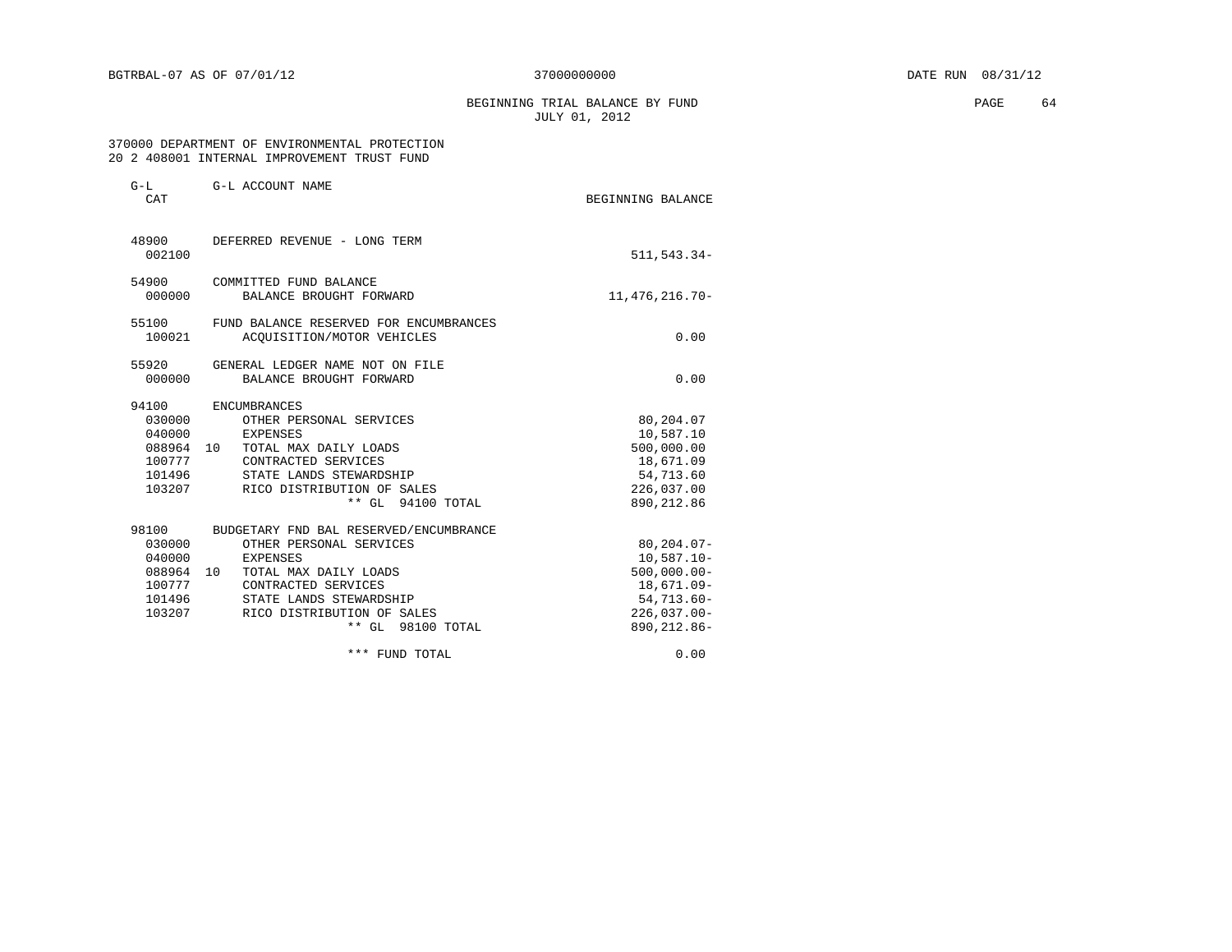BEGINNING TRIAL BALANCE BY FUND PAGE 65 JULY 01, 2012

 370000 DEPARTMENT OF ENVIRONMENTAL PROTECTION 20 2 423001 LAND ACQUISITION TRUST FUND

| G-L<br>CAT                                                                  | G-L ACCOUNT NAME                                                                                                   | BEGINNING BALANCE                                                                     |
|-----------------------------------------------------------------------------|--------------------------------------------------------------------------------------------------------------------|---------------------------------------------------------------------------------------|
| 11100<br>040000                                                             | CASH ON HAND<br><b>EXPENSES</b>                                                                                    | 0.00                                                                                  |
| 12100<br>000000                                                             | UNRELEASED CASH IN STATE TREASURY<br>BALANCE BROUGHT FORWARD                                                       | 12,075,577.65                                                                         |
| 14100<br>000000                                                             | POOLED INVESTMENTS WITH STATE TREASURY<br>BALANCE BROUGHT FORWARD                                                  | 63, 215, 549. 27                                                                      |
| 15101<br>001800                                                             | DUE FROM EMPLOYEES                                                                                                 | 3,379.85                                                                              |
| 15102<br>001204                                                             | DUE FROM INDIVIDUALS AND BUSINESS FIRM                                                                             | 262.85                                                                                |
| 15103<br>001202<br>001801                                                   | DUE FROM INDIVIDUALS AND BUSINESS BAD                                                                              | 15.00<br>47.28                                                                        |
|                                                                             | ** GL<br>15103 TOTAL                                                                                               | 62.28                                                                                 |
| 15301<br>000500                                                             | DUE FROM INTEREST EARNINGS INVESTMENTS                                                                             | 59,732.23                                                                             |
| 15900<br>001202<br>001800<br>001801                                         | ALLOWANCE FOR UNCOLLECTIBLES<br>$***$ GL<br>15900 TOTAL                                                            | $15.00 -$<br>$1, 103.71 -$<br>$47.28 -$<br>1,165.99-                                  |
| 16200<br>000100<br>000400<br>001801<br>001904<br>002100<br>010000<br>010000 | DUE FROM STATE FUNDS, WITHIN DEPART.<br>SALARIES AND BENEFITS<br>SALARIES AND BENEFITS<br>CF.<br>** GL 16200 TOTAL | 28,031.33<br>138.00<br>68.34<br>23.45<br>116,212.70<br>0.00<br>7,883.20<br>152,357.02 |
| 16300<br>000500<br>001500<br>001600<br>002900                               | DUE FROM OTHER DEPARTMENTS<br>** GL<br>16300 TOTAL                                                                 | 11,340.89<br>3,582.34<br>569, 154.33<br>783.84<br>584,861.40                          |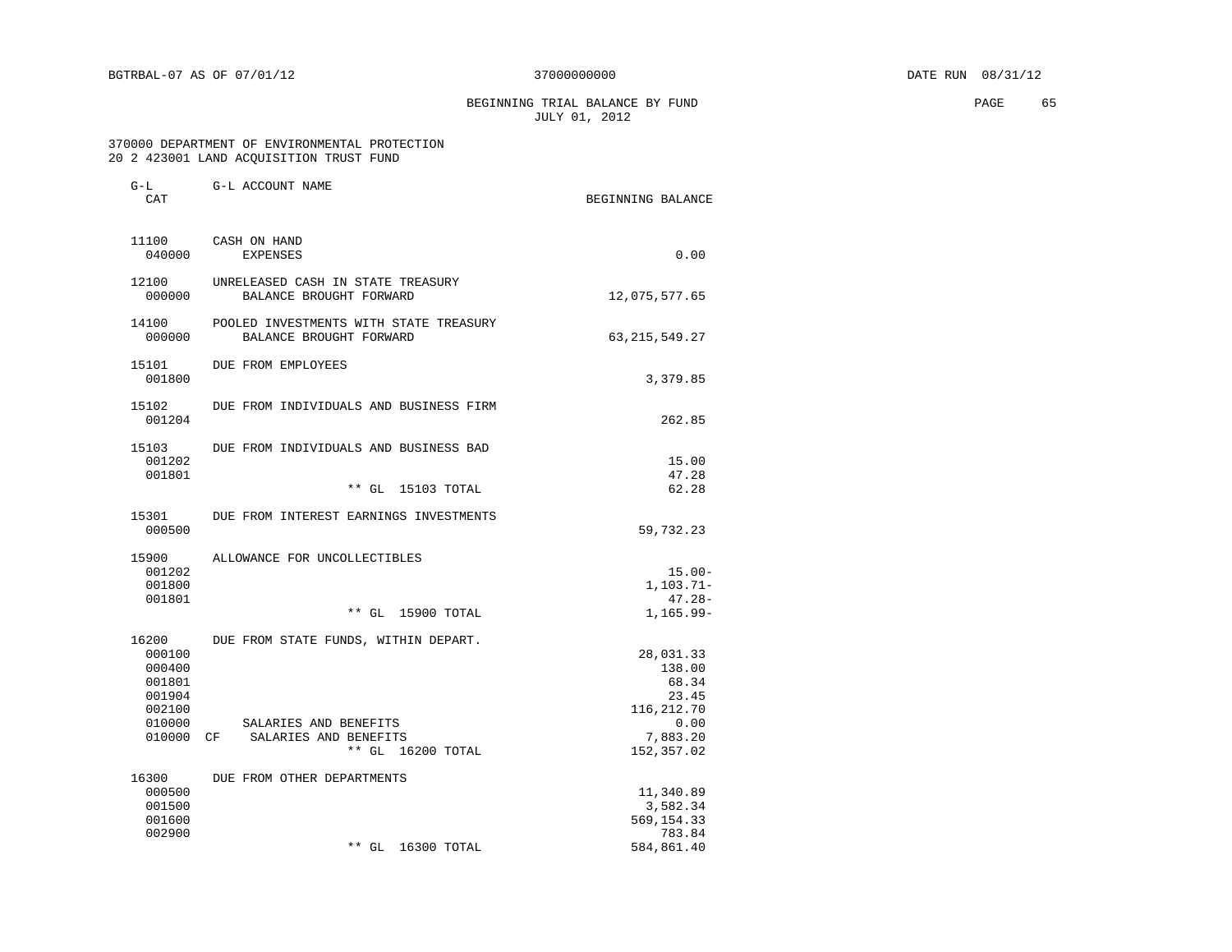## BEGINNING TRIAL BALANCE BY FUND **EXAMPLE 1999** PAGE 66 JULY 01, 2012

 370000 DEPARTMENT OF ENVIRONMENTAL PROTECTION 20 2 423001 LAND ACQUISITION TRUST FUND

| G-L<br>CAT |     | G-L ACCOUNT NAME                       | BEGINNING BALANCE |
|------------|-----|----------------------------------------|-------------------|
| 25500      |     | ADVANCES TO OTHER GOVERNMENTS/ENTITIES |                   |
| 080148     | 07  | LAKE OKEECHOBEE                        | 142,353.00        |
| 080148     | 08  | LAKE OKEECHOBEE                        | 975,050.00        |
| 080148     |     | 09 LAKE OKEECHOBEE                     | 224,950.00        |
| 083643     |     | 07 MAIN/REP/CONST-STATEWIDE            | 551,466.50        |
|            |     | ** GL 25500 TOTAL                      | 1,893,819.50      |
| 31100      |     | ACCOUNTS PAYABLE                       |                   |
| 030000     |     | OTHER PERSONAL SERVICES                | 0.00              |
| 030000     | CF  | OTHER PERSONAL SERVICES                | $9,528.25 -$      |
| 040000     |     | EXPENSES                               | 678.29            |
| 040000     | СF  | EXPENSES                               | $42, 106.26 -$    |
| 083643     |     | 06 MAIN/REP/CONST-STATEWIDE            | $7,317.35-$       |
| 083643     | 08  | MAIN/REP/CONST-STATEWIDE               | $55,677.40-$      |
| 083643     | 09  | MAIN/REP/CONST-STATEWIDE               | $3,481.48-$       |
| 088130     | 12  | REMOVE ACCESS BARRIERS-STW             | $23, 169.99 -$    |
| 088964     | 12  | TOTAL MAX DAILY LOADS                  | $9,768.37-$       |
| 100777     |     | CONTRACTED SERVICES                    | 0.00              |
| 100777     | CF  | CONTRACTED SERVICES                    | $2,513.56-$       |
| 102080     |     | MARINE RESEARCH GRANTS                 | 0.00              |
| 102080     | CF. | MARINE RESEARCH GRANTS                 | $701.47 -$        |
| 102275     |     | OPER & MAINT OF PATROL VEH             | 0.00              |
| 102275     | CF  | OPER & MAINT OF PATROL VEH             | 872.77-           |
| 102331     |     | OVERTIME                               | 0.00              |
| 105006     |     | LAND USE PROCEEDS DISBURSE             | 0.00              |
| 105006     | CF  | LAND USE PROCEEDS DISBURSE             | $3,051.15-$       |
|            |     | ** GL 31100 TOTAL                      | 157,509.76-       |
| 32100      |     | ACCRUED SALARIES AND WAGES             |                   |
| 010000     |     | SALARIES AND BENEFITS                  | 0.00              |
| 010000     | CF  | SALARIES AND BENEFITS                  | 101,748.06-       |
| 030000     |     | OTHER PERSONAL SERVICES                | $5,000.00-$       |
| 030000     |     | CF OTHER PERSONAL SERVICES             | 45, 228.95-       |
| 083643     | 08  | MAIN/REP/CONST-STATEWIDE               | $1,863.63-$       |
| 088964     | 12  | TOTAL MAX DAILY LOADS                  | 18,804.37-        |
| 102080     |     | MARINE RESEARCH GRANTS                 | 0.00              |
| 102080     | CF. | MARINE RESEARCH GRANTS                 | $1,379.72-$       |
| 102331     |     | OVERTIME                               | 0.00              |
| 102331     | CF. | OVERTIME                               | $5,440.23-$       |
| 103290     |     | SALARY INCENTIVE PAYMENTS              | 0.00              |
| 103290     | СF  | SALARY INCENTIVE PAYMENTS              | $7,741.66-$       |

103290 CF SALARY INCENTIVE PAYMENTS 7,741.66-<br>\*\* GL 32100 TOTAL 187,206.62-\*\* GL 32100 TOTAL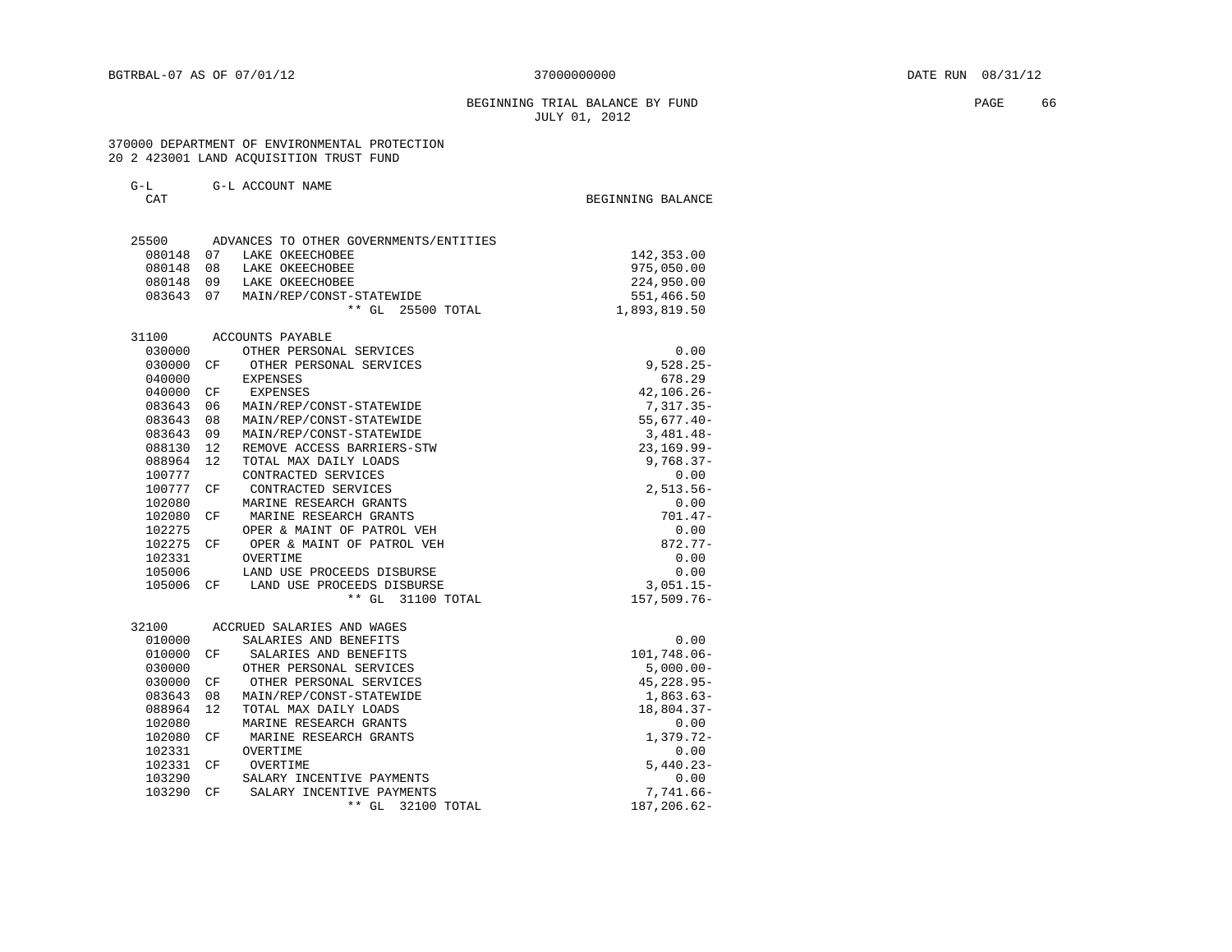## BEGINNING TRIAL BALANCE BY FUND **EXAMPLE 1999** PAGE 67 JULY 01, 2012

 370000 DEPARTMENT OF ENVIRONMENTAL PROTECTION 20 2 423001 LAND ACQUISITION TRUST FUND

| G-L ACCOUNT NAME | $G-L$ |  |  |  |
|------------------|-------|--|--|--|
|------------------|-------|--|--|--|

| <b>CAT</b> |                                              | BEGINNING BALANCE |
|------------|----------------------------------------------|-------------------|
|            | 35300 DUE TO OTHER DEPARTMENTS               |                   |
| 030000     | OTHER PERSONAL SERVICES                      | 0.00              |
| 030000     | OTHER PERSONAL SERVICES<br>CF.               | $333.56-$         |
| 040000     | <b>EXPENSES</b>                              | $678.29 -$        |
| 040000     | CF<br>EXPENSES                               | $31,758.97 -$     |
| 088964     | TOTAL MAX DAILY LOADS<br>12                  | $787.50 -$        |
| 100777     | CONTRACTED SERVICES                          | 0.00              |
| 100777     | CONTRACTED SERVICES<br>CF                    | $122.76-$         |
| 102080     | MARINE RESEARCH GRANTS                       | 0.00              |
| 102080 CF  | MARINE RESEARCH GRANTS                       | $360.95 -$        |
| 310403     | ASSESSMENT ON INVESTMENTS-DEPARTMENTAL USE   | 3,176.13-         |
|            | ** GL 35300 TOTAL                            | $37, 218.16 -$    |
|            | 35400 DUE TO FEDERAL GOVERNMENT              |                   |
|            | 030000 CF OTHER PERSONAL SERVICES            | 0.00              |
|            | 35500 DUE TO OTHER GOVERNMENTAL UNITS        |                   |
| 040000     | EXPENSES                                     | 0.00              |
|            | 040000 CF EXPENSES                           | $21.27-$          |
|            | ** GL 35500 TOTAL                            | $21.27-$          |
|            | 35600 DUE TO GENERAL REVENUE                 |                   |
| 310322     | SERVICE CHARGE TO GEN REV                    | 23,783.12-        |
|            | 38600 CURRENT COMPENSATED ABSENCES LIABILITY |                   |
|            | 010000 SALARIES AND BENEFITS                 | 0.00              |
|            | 010000 CF SALARIES AND BENEFITS              | 48, 243. 11-      |
|            | ** GL 38600 TOTAL                            | 48, 243. 11-      |
|            | 54900 COMMITTED FUND BALANCE                 |                   |
| 000000     | BALANCE BROUGHT FORWARD                      | $77,530,686.77-$  |
| 54901      | PRIOR YEAR FINANCIAL STATEMENT ADJUSTM       |                   |
| 000000     | BALANCE BROUGHT FORWARD                      | 232.75            |
| 55100      | FUND BALANCE RESERVED FOR ENCUMBRANCES       |                   |
| 100027     | GROUND WTR/MONITOR NETWRK                    | 0.00              |
| 55500      | FB RESERVED FOR LONG-TERM RECEIVABLES        |                   |
| 080945     | PARK DEVELOPMENT                             | 0.00              |
| 080945     | 01 PARK DEVELOPMENT                          | 0.00              |
| 088140     | FACILITY REPAIR NEEDS-STW                    | 0.00              |

140898 01 CATEGORY NAME NOT ON TITLE FILE 60.00

\*\* GL 55500 TOTAL 0.00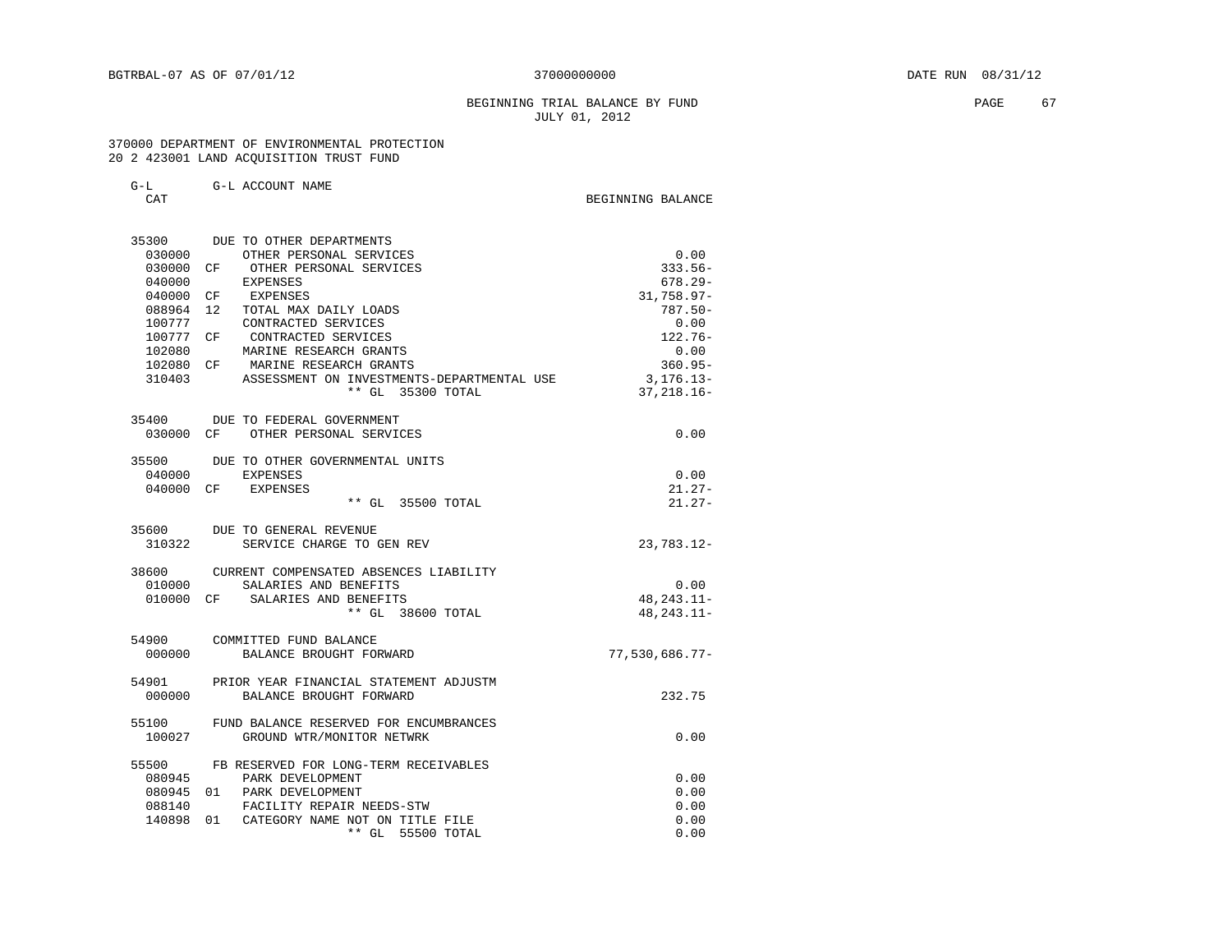## BEGINNING TRIAL BALANCE BY FUND PAGE 68 JULY 01, 2012

 370000 DEPARTMENT OF ENVIRONMENTAL PROTECTION 20 2 423001 LAND ACQUISITION TRUST FUND

G-L G-L ACCOUNT NAME

CAT BEGINNING BALANCE

| 94100  |    | <b>ENCUMBRANCES</b>                    |                |
|--------|----|----------------------------------------|----------------|
| 030000 |    | OTHER PERSONAL SERVICES                | 32,605.84      |
| 040000 |    | EXPENSES                               | 38,831.21      |
| 040000 | СF | EXPENSES                               | 7,752.58       |
| 060000 |    | OPERATING CAPITAL OUTLAY               | 1,115.00       |
| 080158 | 12 | FL KEYS OVERSEAS HERIT TR              | 14,658.00      |
| 083643 | 06 | MAIN/REP/CONST-STATEWIDE               | 14,599.00      |
| 083643 | 08 | MAIN/REP/CONST-STATEWIDE               | 847,697.54     |
| 083643 | 09 | MAIN/REP/CONST-STATEWIDE               | 372,084.88     |
| 083657 | 07 | APALACHICOLA ENV LEARN CTR             | 8,144.66       |
| 088130 | 12 | REMOVE ACCESS BARRIERS-STW             | 103,517.54     |
| 088140 | 10 | FACILITY REPAIR NEEDS-STW              | 28,831.00      |
| 088964 | 11 | TOTAL MAX DAILY LOADS                  | 250,706.03     |
| 088964 | 12 | TOTAL MAX DAILY LOADS                  | 653,932.44     |
| 100777 |    | CONTRACTED SERVICES                    | 2,810.70       |
| 102080 |    | MARINE RESEARCH GRANTS                 | 583.53         |
| 102151 |    | MGT/WTR CONTROL STRUCTURES             | 64,715.03      |
| 105006 |    | LAND USE PROCEEDS DISBURSE             | 3,051.15       |
| 105006 | CF | LAND USE PROCEEDS DISBURSE             | 1,800.00       |
|        |    | $**$ GL<br>94100 TOTAL                 | 2,447,436.13   |
|        |    |                                        |                |
| 98100  |    | BUDGETARY FND BAL RESERVED/ENCUMBRANCE |                |
| 030000 |    | OTHER PERSONAL SERVICES                | $32,605.84-$   |
| 040000 |    | <b>EXPENSES</b>                        | 38,831.21-     |
| 040000 | СF | EXPENSES                               | $7,752.58-$    |
| 060000 |    | OPERATING CAPITAL OUTLAY               | $1,115.00 -$   |
| 080158 | 12 | FL KEYS OVERSEAS HERIT TR              | $14,658.00 -$  |
| 083643 | 06 | MAIN/REP/CONST-STATEWIDE               | $14,599.00 -$  |
| 083643 | 08 | MAIN/REP/CONST-STATEWIDE               | 847,697.54-    |
| 083643 | 09 | MAIN/REP/CONST-STATEWIDE               | 372,084.88-    |
| 083657 | 07 | APALACHICOLA ENV LEARN CTR             | 8,144.66-      |
| 088130 | 12 | REMOVE ACCESS BARRIERS-STW             | 103,517.54-    |
| 088140 | 10 | FACILITY REPAIR NEEDS-STW              | 28,831.00-     |
| 088964 | 11 | TOTAL MAX DAILY LOADS                  | 250,706.03-    |
| 088964 | 12 | TOTAL MAX DAILY LOADS                  | 653,932.44-    |
| 100777 |    | CONTRACTED SERVICES                    | $2,810.70 -$   |
| 102080 |    | MARINE RESEARCH GRANTS                 | $583.53-$      |
| 102151 |    | MGT/WTR CONTROL STRUCTURES             | $64, 715.03 -$ |
| 105006 |    | LAND USE PROCEEDS DISBURSE             | $3,051.15-$    |
| 105006 | CF | LAND USE PROCEEDS DISBURSE             | $1,800.00-$    |
|        |    | ** GL 98100 TOTAL                      | 2,447,436.13-  |
|        |    |                                        |                |
|        |    | *** FUND TOTAL                         | 0.00           |
|        |    |                                        |                |
|        |    |                                        |                |
|        |    |                                        |                |
|        |    |                                        |                |
|        |    |                                        |                |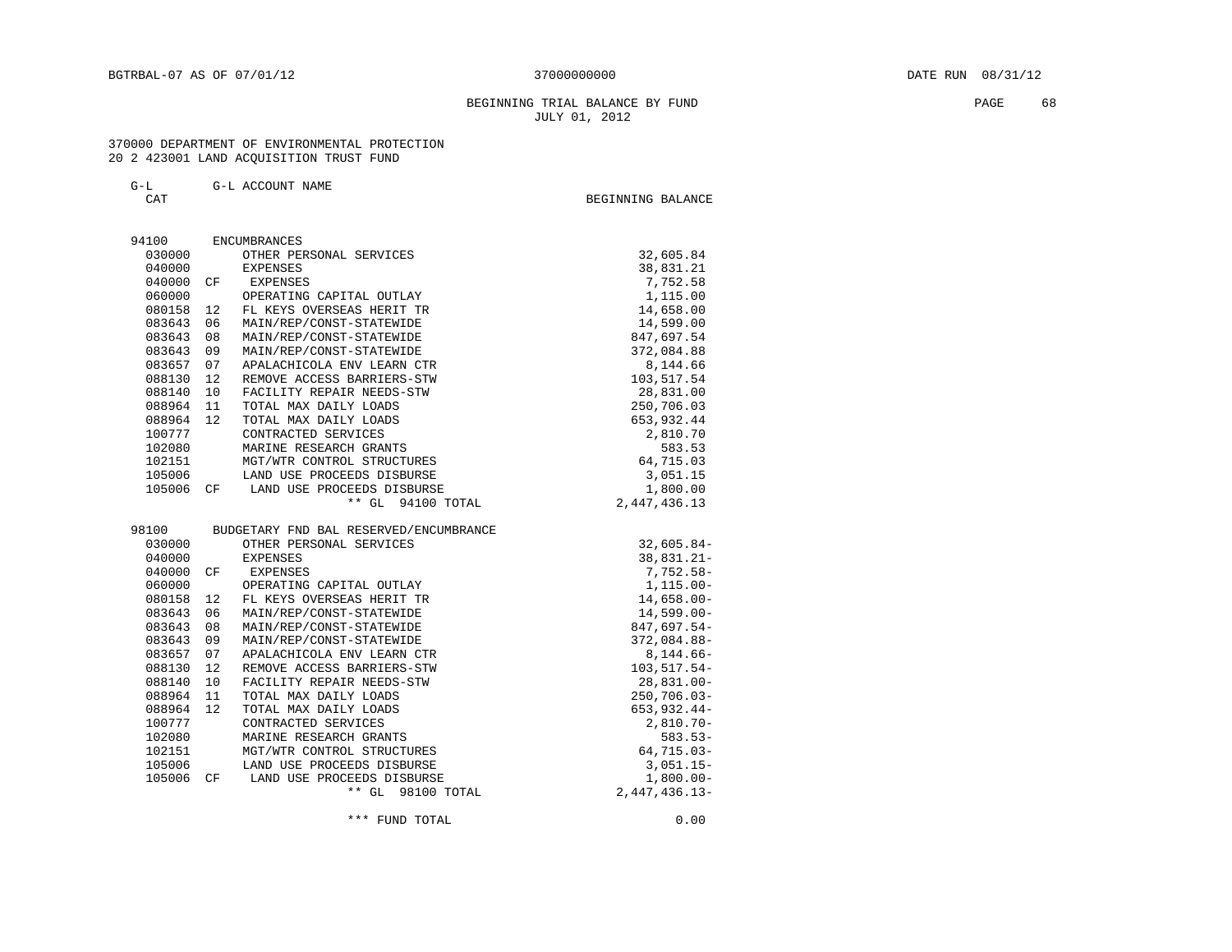BEGINNING TRIAL BALANCE BY FUND PAGE 69 JULY 01, 2012

## 370000 DEPARTMENT OF ENVIRONMENTAL PROTECTION 20 2 499001 MINERALS TRUST FUND

| G-L<br>CAT                             | G-L ACCOUNT NAME                                                                                                                                                | BEGINNING BALANCE                                          |
|----------------------------------------|-----------------------------------------------------------------------------------------------------------------------------------------------------------------|------------------------------------------------------------|
| 12100<br>000000                        | UNRELEASED CASH IN STATE TREASURY<br>BALANCE BROUGHT FORWARD                                                                                                    | 51,230.19                                                  |
| 14100<br>000000                        | POOLED INVESTMENTS WITH STATE TREASURY<br>BALANCE BROUGHT FORWARD                                                                                               | 1,577,334.71                                               |
| 15101<br>001800                        | DUE FROM EMPLOYEES                                                                                                                                              | 1,781.02                                                   |
| 15301<br>000500                        | DUE FROM INTEREST EARNINGS INVESTMENTS                                                                                                                          | 3,038.51                                                   |
| 15900<br>001800                        | ALLOWANCE FOR UNCOLLECTIBLES                                                                                                                                    | 1,781.02-                                                  |
| 16300<br>001500                        | DUE FROM OTHER DEPARTMENTS                                                                                                                                      | 299,591.94                                                 |
| 31100<br>060000<br>100777              | ACCOUNTS PAYABLE<br>OPERATING CAPITAL OUTLAY<br>060000 CF OPERATING CAPITAL OUTLAY<br>CONTRACTED SERVICES<br>100777 CF CONTRACTED SERVICES<br>** GL 31100 TOTAL | 0.00<br>$5.150.00 -$<br>0.00<br>$729.21 -$<br>$5,879.21 -$ |
| 030000                                 | 32100 ACCRUED SALARIES AND WAGES<br>OTHER PERSONAL SERVICES<br>030000 CF OTHER PERSONAL SERVICES<br>** GL 32100 TOTAL                                           | 0.00<br>$742.13-$<br>$742.13-$                             |
| 35300<br>310403                        | DUE TO OTHER DEPARTMENTS<br>ASSESSMENT ON INVESTMENTS-DEPARTMENTAL USE                                                                                          | $161.56-$                                                  |
| 35600<br>310322                        | DUE TO GENERAL REVENUE<br>SERVICE CHARGE TO GEN REV                                                                                                             | $2,889.50-$                                                |
| 54900<br>000000                        | COMMITTED FUND BALANCE<br>BALANCE BROUGHT FORWARD                                                                                                               | 1,921,522.95-                                              |
| 94100<br>060000<br>060000 CF<br>100777 | ENCUMBRANCES<br>OPERATING CAPITAL OUTLAY<br>OPERATING CAPITAL OUTLAY<br>CONTRACTED SERVICES<br>** GL<br>94100 TOTAL                                             | 5,150.00<br>13,945.61<br>3,679.79<br>22,775.40             |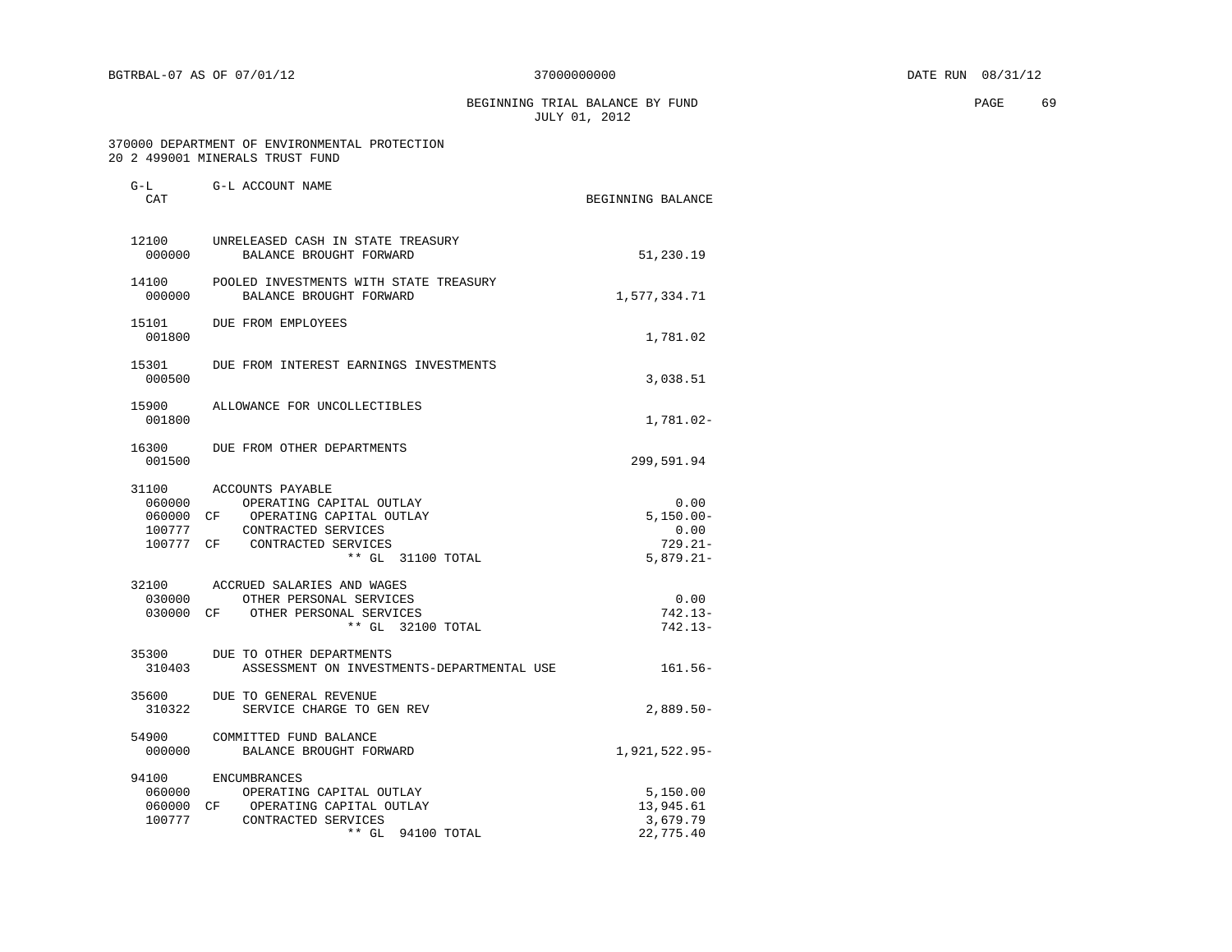# BEGINNING TRIAL BALANCE BY FUND **PAGE 70** JULY 01, 2012

 370000 DEPARTMENT OF ENVIRONMENTAL PROTECTION 20 2 499001 MINERALS TRUST FUND

| $G-L$<br>CAT                        | G-L ACCOUNT NAME                                                                                                                                    | BEGINNING BALANCE                                           |
|-------------------------------------|-----------------------------------------------------------------------------------------------------------------------------------------------------|-------------------------------------------------------------|
| 98100<br>060000<br>060000<br>100777 | BUDGETARY FND BAL RESERVED/ENCUMBRANCE<br>OPERATING CAPITAL OUTLAY<br>OPERATING CAPITAL OUTLAY<br>CΕ<br>CONTRACTED SERVICES<br>** GL<br>98100 TOTAL | $5,150.00 -$<br>$13,945.61-$<br>$3,679.79-$<br>$22,775.40-$ |

\*\*\* FUND TOTAL 0.00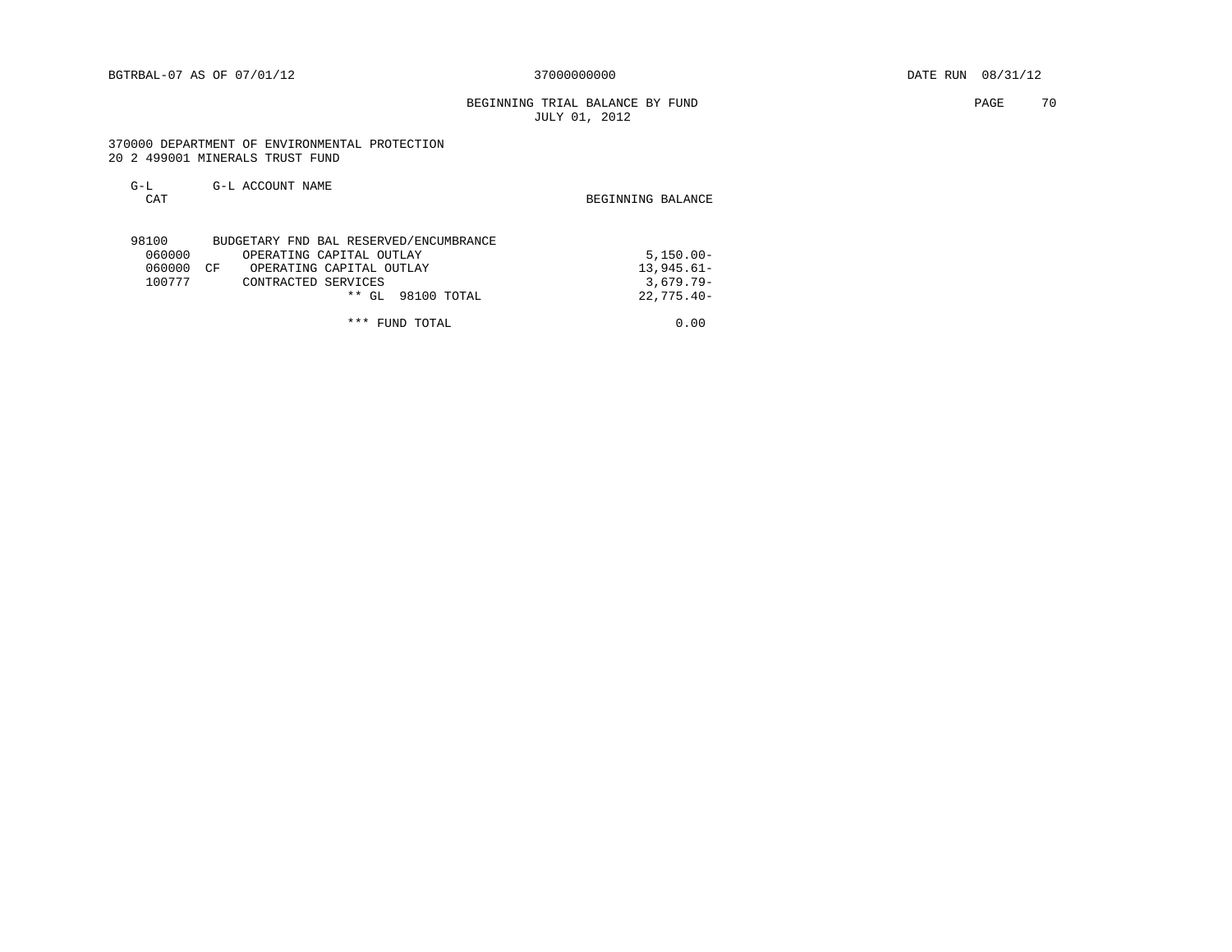G-L G-L ACCOUNT NAME

BEGINNING TRIAL BALANCE BY FUND **PAGE** 71 JULY 01, 2012

 370000 DEPARTMENT OF ENVIRONMENTAL PROTECTION 20 2 506002 NONMANDATORY LAND RECLAMATION TRUST FUND

| CAT    |                                                | BEGINNING BALANCE |
|--------|------------------------------------------------|-------------------|
| 12100  | UNRELEASED CASH IN STATE TREASURY              |                   |
| 000000 | BALANCE BROUGHT FORWARD                        | 29,429.23         |
| 14100  | POOLED INVESTMENTS WITH STATE TREASURY         |                   |
| 000000 | BALANCE BROUGHT FORWARD                        | 44, 185, 152.97   |
| 15301  | DUE FROM INTEREST EARNINGS INVESTMENTS         |                   |
| 000500 |                                                | 85,704.91         |
| 19900  | OTHER CURRENT ASSETS                           |                   |
| 080889 | NON-MANDATORY LAND RECLAIM                     | 0.00              |
| 31100  | ACCOUNTS PAYABLE                               |                   |
| 040000 | EXPENSES                                       | 49.90             |
| 040000 | CF<br>EXPENSES                                 | 10,214.02-        |
| 080888 | 11<br>MULBERRY/PINEY PT CLEANUP                | 924,867.12-       |
| 080888 | $12 \overline{ }$<br>MULBERRY/PINEY PT CLEANUP | $3,430.45-$       |
| 080889 | 05<br>NON-MANDATORY LAND RECLAIM               | $2,954.49-$       |
| 080889 | NON-MANDATORY LAND RECLAIM<br>06               | $222, 248.79 -$   |
| 080889 | 07<br>NON-MANDATORY LAND RECLAIM               | $764,675.75-$     |
| 080889 | 09<br>NON-MANDATORY LAND RECLAIM               | $760, 923.15 -$   |
| 104070 | HABITAT RESTORATION                            | 0.00              |
| 104070 | CF<br>HABITAT RESTORATION                      | $9,075.00 -$      |
|        | ** GL 31100 TOTAL                              | $2,698,338.87-$   |
| 32100  | ACCRUED SALARIES AND WAGES                     |                   |
| 030000 | OTHER PERSONAL SERVICES                        | 0.00              |
| 030000 | OTHER PERSONAL SERVICES<br>CF                  | $1,166.40-$       |
| 104070 | HABITAT RESTORATION                            | 0.00              |
| 104070 | CF.<br>HABITAT RESTORATION                     | 1,740.88-         |
|        | $**$ GL<br>32100 TOTAL                         | $2,907.28 -$      |
| 33101  | DEPOSITS PAYABLE ESCROW                        |                   |
| 002700 |                                                | $8,525.00 -$      |
| 35300  | DUE TO OTHER DEPARTMENTS                       |                   |
| 040000 | <b>EXPENSES</b>                                | $49.90 -$         |
| 040000 | CF<br>EXPENSES                                 | $633.83-$         |
| 310403 | ASSESSMENT ON INVESTMENTS-DEPARTMENTAL USE     | $4,557.18-$       |
|        | ** GL 35300 TOTAL                              | $5,240.91 -$      |
| 35500  | DUE TO OTHER GOVERNMENTAL UNITS                |                   |
| 040000 | <b>EXPENSES</b>                                | 0.00              |
| 040000 | <b>EXPENSES</b><br>CF                          | $2,889.43-$       |
|        | $**$ GL<br>35500 TOTAL                         | $2,889.43-$       |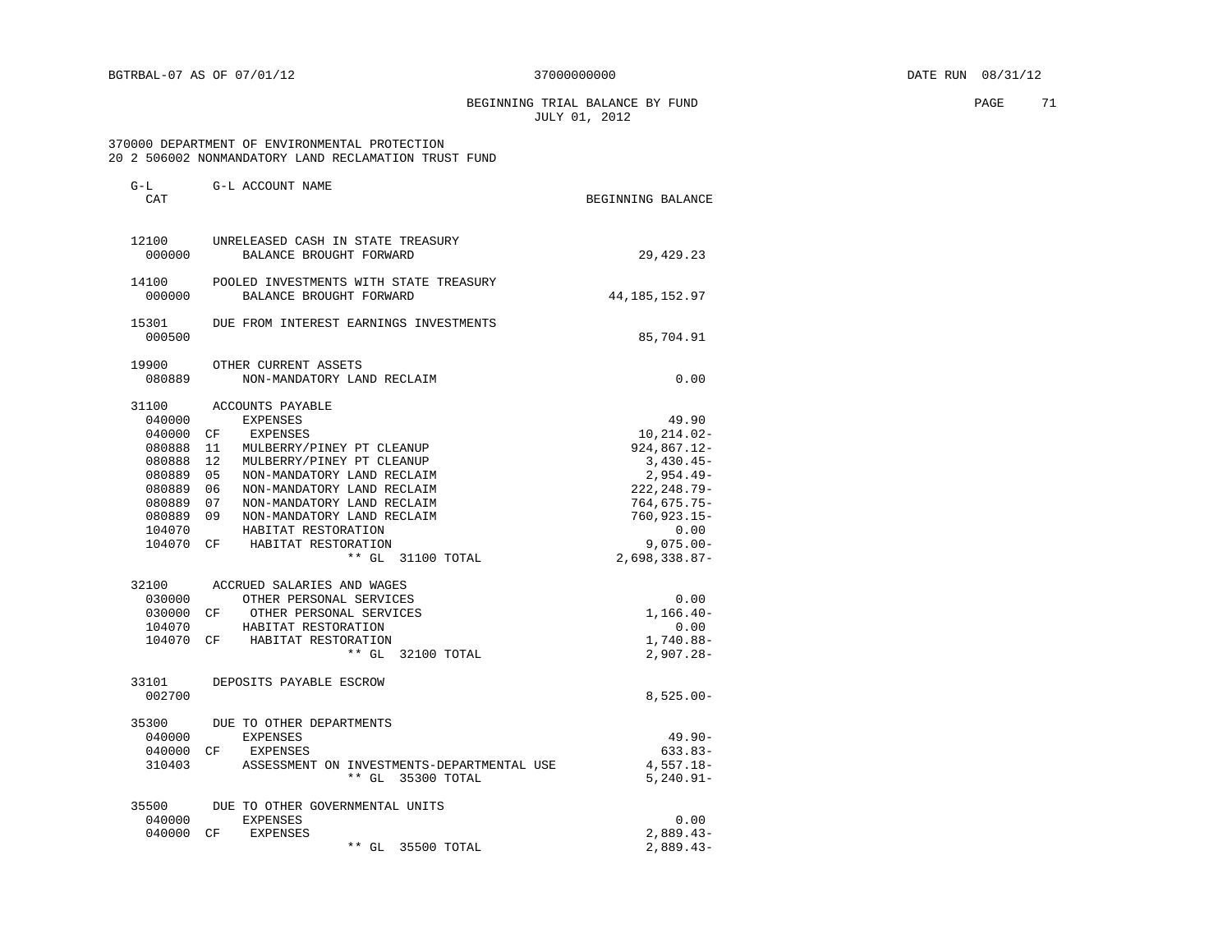G-L G-L ACCOUNT NAME

BEGINNING TRIAL BALANCE BY FUND **PAGE** 72 JULY 01, 2012

 370000 DEPARTMENT OF ENVIRONMENTAL PROTECTION 20 2 506002 NONMANDATORY LAND RECLAMATION TRUST FUND

| CAT             |                                                     | BEGINNING BALANCE  |
|-----------------|-----------------------------------------------------|--------------------|
| 35600<br>310322 | DUE TO GENERAL REVENUE<br>SERVICE CHARGE TO GEN REV | 19,139.90-         |
| 54900           | COMMITTED FUND BALANCE                              |                    |
| 000000          | BALANCE BROUGHT FORWARD                             | 42,120,048.82-     |
| 54901<br>000000 | PRIOR YEAR FINANCIAL STATEMENT ADJUSTM              |                    |
|                 | BALANCE BROUGHT FORWARD                             | 556,803.10         |
| 55500           | FB RESERVED FOR LONG-TERM RECEIVABLES               |                    |
| 080889          | 04<br>NON-MANDATORY LAND RECLAIM                    | 0.00               |
| 94100           | <b>ENCUMBRANCES</b>                                 |                    |
| 040000          | <b>EXPENSES</b>                                     | 4,928.94           |
| 080888          | 11<br>MULBERRY/PINEY PT CLEANUP                     | 12,573,828.23      |
| 080888          | 12<br>MULBERRY/PINEY PT CLEANUP                     | 151, 275.41        |
| 080889          | 05<br>NON-MANDATORY LAND RECLAIM                    | 187,282.30         |
| 080889          | 06<br>NON-MANDATORY LAND RECLAIM                    | 4,751,249.32       |
| 080889          | 07<br>NON-MANDATORY LAND RECLAIM                    | 3, 235, 324. 25    |
| 080889          | 08<br>NON-MANDATORY LAND RECLAIM                    | 1,000,000.00       |
| 080889          | 09<br>NON-MANDATORY LAND RECLAIM                    | 6,439,076.85       |
| 104070          | HABITAT RESTORATION                                 | 15,241.60          |
|                 | $**$ GL<br>94100 TOTAL                              | 28, 358, 206.90    |
| 98100           | BUDGETARY FND BAL RESERVED/ENCUMBRANCE              |                    |
| 040000          | <b>EXPENSES</b>                                     | $4,928.94-$        |
| 080888          | MULBERRY/PINEY PT CLEANUP<br>11                     | 12,573,828.23-     |
| 080888          | 12<br>MULBERRY/PINEY PT CLEANUP                     | 151, 275. 41-      |
| 080889          | 05<br>NON-MANDATORY LAND RECLAIM                    | 187, 282.30-       |
| 080889          | 06<br>NON-MANDATORY LAND RECLAIM                    | 4,751,249.32-      |
| 080889          | 07<br>NON-MANDATORY LAND RECLAIM                    | $3, 235, 324.25 -$ |
| 080889          | 08<br>NON-MANDATORY LAND RECLAIM                    | $1,000,000.00-$    |
| 080889          | NON-MANDATORY LAND RECLAIM<br>09                    | $6,439,076.85-$    |
| 104070          | HABITAT RESTORATION                                 | $15, 241.60 -$     |
|                 | $***$ GL<br>98100 TOTAL                             | 28, 358, 206.90-   |
|                 | *** FUND TOTAL                                      | 0.00               |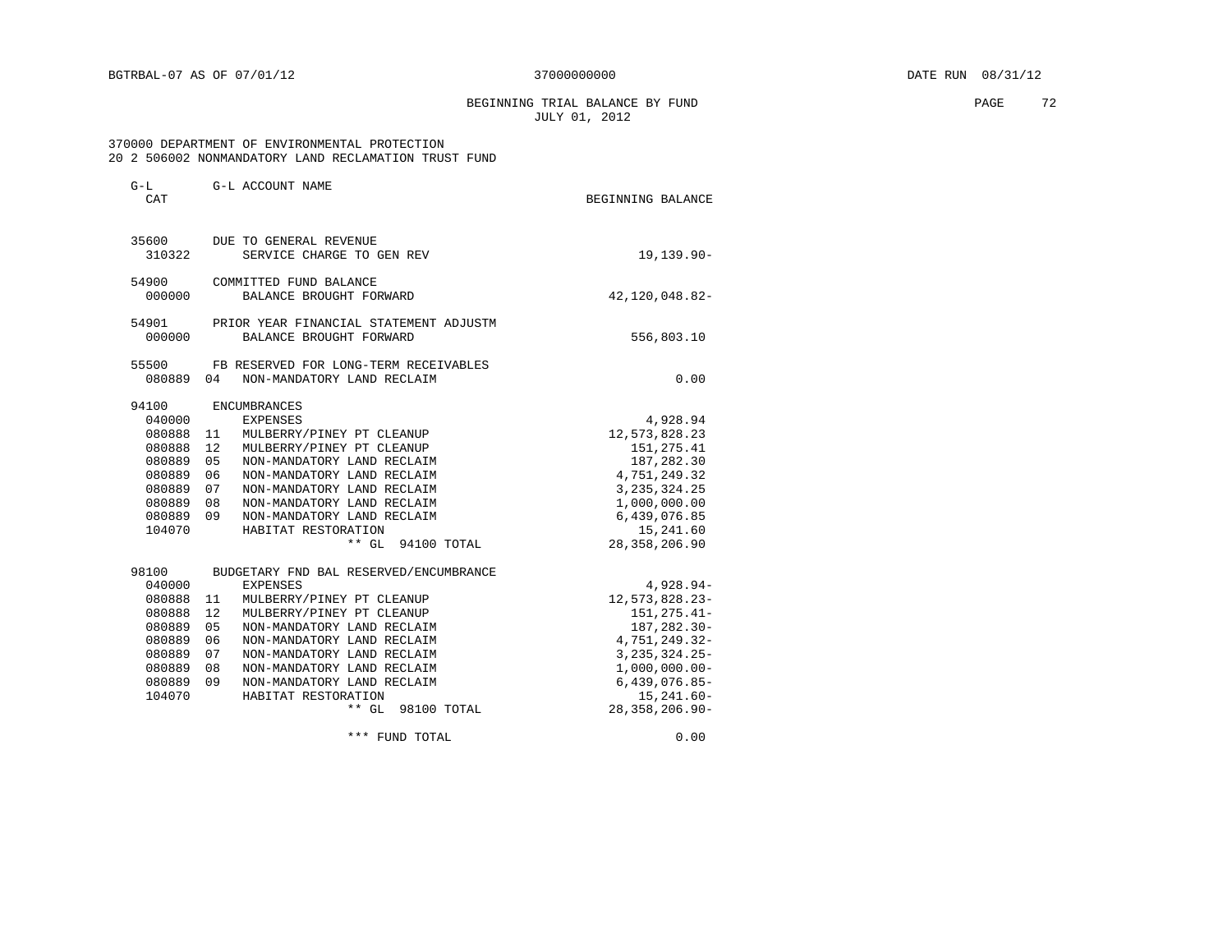BEGINNING TRIAL BALANCE BY FUND PAGE 73 JULY 01, 2012

# 370000 DEPARTMENT OF ENVIRONMENTAL PROTECTION 20 2 526001 FLORIDA PERMIT FEE TRUST FUND

| $G-L$<br>CAT                        | G-L ACCOUNT NAME                                                                       | BEGINNING BALANCE                                           |
|-------------------------------------|----------------------------------------------------------------------------------------|-------------------------------------------------------------|
| 11199<br>000000<br>000200           | CASH IN TRANSIT AT STATE TREASURY<br>BALANCE BROUGHT FORWARD<br>$**$ GL<br>11199 TOTAL | 0.00<br>11,717.85<br>11,717.85                              |
| 12100<br>000000                     | UNRELEASED CASH IN STATE TREASURY<br>BALANCE BROUGHT FORWARD                           | 373, 272. 25                                                |
| 14100<br>000000                     | POOLED INVESTMENTS WITH STATE TREASURY<br>BALANCE BROUGHT FORWARD                      | 2,264,146.06                                                |
| 15101<br>001800                     | DUE FROM EMPLOYEES                                                                     | 469.70                                                      |
| 15102<br>000200<br>001200           | DUE FROM INDIVIDUALS AND BUSINESS FIRM<br>** GL 15102 TOTAL                            | 12,646.75<br>11,460.00<br>24,106.75                         |
| 15103<br>000200<br>001202           | DUE FROM INDIVIDUALS AND BUSINESS BAD<br>** GL 15103 TOTAL                             | 2,900.00<br>212.50<br>3,112.50                              |
| 15301<br>000500                     | DUE FROM INTEREST EARNINGS INVESTMENTS                                                 | 5,096.53                                                    |
| 15900<br>000200<br>001200<br>001202 | ALLOWANCE FOR UNCOLLECTIBLES<br>** GL 15900 TOTAL                                      | $15,711.75-$<br>$10,750.00 -$<br>$157.50 -$<br>$26,619.25-$ |
| 16200<br>000200<br>001200           | DUE FROM STATE FUNDS, WITHIN DEPART.                                                   | 3,035.00<br>710.00                                          |
| 010000<br>010000                    | SALARIES AND BENEFITS<br>SALARIES AND BENEFITS<br>CF<br>** GL 16200 TOTAL              | 0.00<br>2,151.54<br>5,896.54                                |
| 16300<br>000200                     | DUE FROM OTHER DEPARTMENTS                                                             | 200.00                                                      |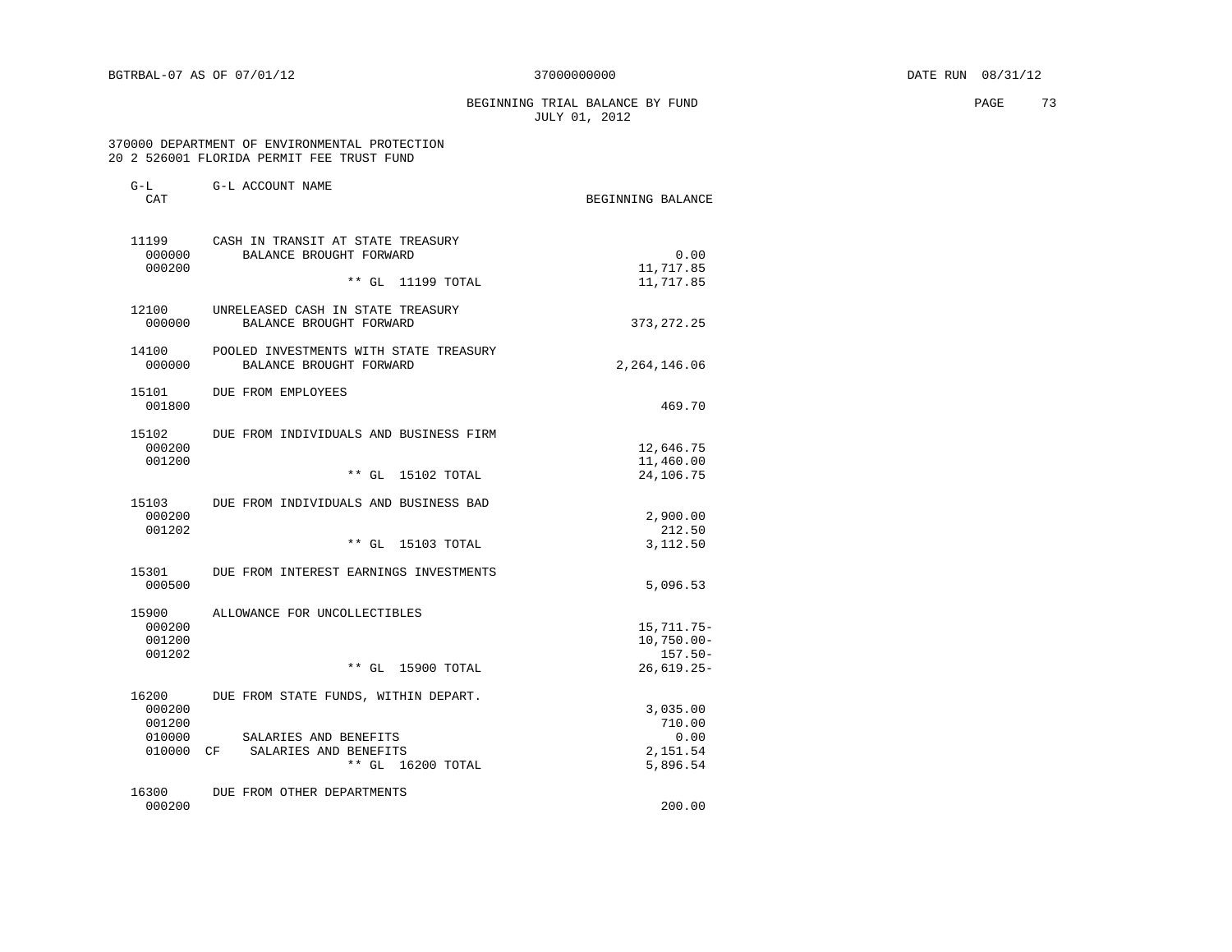# BEGINNING TRIAL BALANCE BY FUND **PAGE 74** JULY 01, 2012

 370000 DEPARTMENT OF ENVIRONMENTAL PROTECTION 20 2 526001 FLORIDA PERMIT FEE TRUST FUND

| $G-L$<br>CAT    | G-L ACCOUNT NAME                                                | BEGINNING BALANCE           |
|-----------------|-----------------------------------------------------------------|-----------------------------|
| 16502<br>000200 | DUE FROM COUNTIES                                               | 22,395.00                   |
| 31100           | ACCOUNTS PAYABLE                                                |                             |
| 040000          | EXPENSES                                                        | 2,138.89                    |
| 040000 CF       | EXPENSES                                                        | $22,981.21 -$               |
|                 | 100774 NAT'L POLLUT/ELIMINATION                                 | 0.00                        |
|                 | 100774 CF NAT'L POLLUT/ELIMINATION<br>** GL 31100 TOTAL         | 1,880.95-<br>$22, 723.27 -$ |
|                 | 32100 ACCRUED SALARIES AND WAGES                                |                             |
| 100774          | NAT'L POLLUT/ELIMINATION                                        | 0.00                        |
|                 | 100774 CF NAT'L POLLUT/ELIMINATION                              | $7,157.76 -$                |
|                 | ** GL 32100 TOTAL                                               | $7,157.76 -$                |
| 35200<br>000200 | DUE TO STATE FUNDS, WITHIN DEPARTMENT                           | $4,340.00 -$                |
|                 |                                                                 |                             |
| 35300           | DUE TO OTHER DEPARTMENTS                                        |                             |
| 040000          | <b>EXPENSES</b>                                                 | $2,153.48-$                 |
| 040000 CF       | EXPENSES                                                        | $2.753.30 -$                |
| 100774          | NAT'L POLLUT/ELIMINATION                                        | 0.00                        |
| 100774 CF       | NAT'L POLLUT/ELIMINATION                                        | $131.85-$                   |
| 100777          | CONTRACTED SERVICES                                             | 0.00                        |
| 100777 CF       | CONTRACTED SERVICES                                             | 58.28-                      |
| 310403          | ASSESSMENT ON INVESTMENTS-DEPARTMENTAL USE<br>** GL 35300 TOTAL | $270.99 -$<br>$5.367.90 -$  |
| 35600           | DUE TO GENERAL REVENUE                                          |                             |
| 310322          | SERVICE CHARGE TO GEN REV                                       | 170,461.02-                 |
| 35700           | DUE TO COMPONENT UNIT/PRIMARY                                   |                             |
|                 | 050251 CF G/A-WMD PERMITTING ASSIST                             | 0.00                        |
|                 | 38600 CURRENT COMPENSATED ABSENCES LIABILITY                    |                             |
| 010000          | SALARIES AND BENEFITS                                           | 0.00                        |
|                 | 010000 CF SALARIES AND BENEFITS                                 | $30, 240.04 -$              |
|                 | ** GL 38600 TOTAL                                               | $30, 240.04 -$              |
| 38800           | UNEARNED REVENUE - CURRENT                                      |                             |
| 000100          |                                                                 | 141,924.99-                 |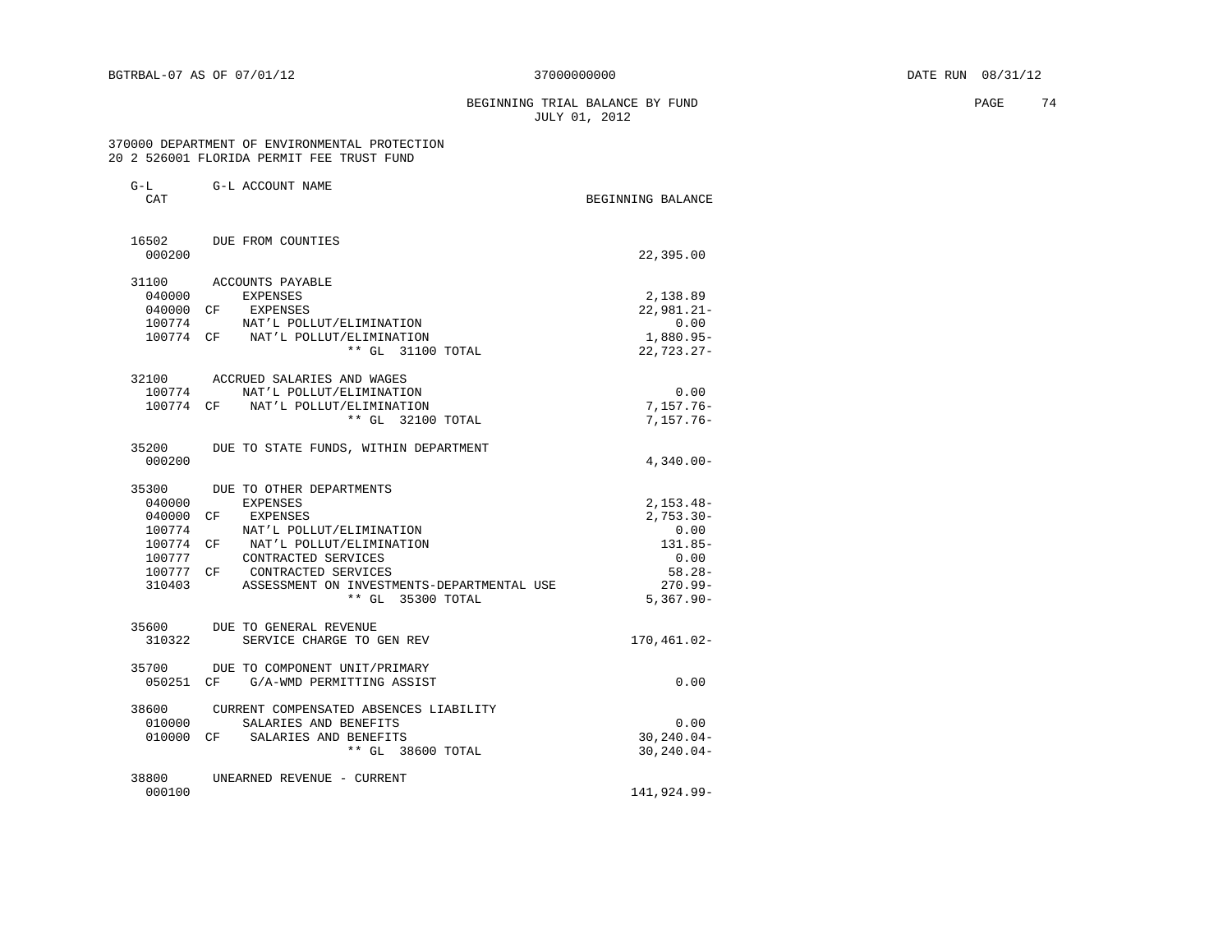# BEGINNING TRIAL BALANCE BY FUND **PAGE 75** JULY 01, 2012

 370000 DEPARTMENT OF ENVIRONMENTAL PROTECTION 20 2 526001 FLORIDA PERMIT FEE TRUST FUND

| $G-L$<br>CAT                        | G-L ACCOUNT NAME                                                                                                           | BEGINNING BALANCE                                             |
|-------------------------------------|----------------------------------------------------------------------------------------------------------------------------|---------------------------------------------------------------|
| 000000<br>000100                    | 38900 DEFERRED REVENUES<br>BALANCE BROUGHT FORWARD<br>** GL 38900 TOTAL                                                    | 0.00<br>0.00<br>0.00                                          |
| 49900<br>102204                     | OTHER LONG-TERM LIABILITIES<br>INTEGRATED DATABASE/REG AP                                                                  | 0.00                                                          |
| 54900<br>000000                     | COMMITTED FUND BALANCE<br>BALANCE BROUGHT FORWARD                                                                          | 2,301,558.95-                                                 |
| 54901<br>000000                     | PRIOR YEAR FINANCIAL STATEMENT ADJUSTM<br>BALANCE BROUGHT FORWARD                                                          | $20.00 -$                                                     |
| 040000<br>102204                    | 55100 FUND BALANCE RESERVED FOR ENCUMBRANCES<br>EXPENSES<br>INTEGRATED DATABASE/REG AP<br>** GL 55100 TOTAL                | 0.00<br>0.00<br>0.00                                          |
| 94100<br>040000                     | ENCUMBRANCES<br>EXPENSES<br>100774 NAT'L POLLUT/ELIMINATION<br>100777 CONTRACTED SERVICES<br>** GL 94100 TOTAL             | 20,879.13<br>9,020.89<br>1,469.43<br>31, 369.45               |
| 98100<br>040000<br>100774<br>100777 | BUDGETARY FND BAL RESERVED/ENCUMBRANCE<br>EXPENSES<br>NAT'L POLLUT/ELIMINATION<br>CONTRACTED SERVICES<br>** GL 98100 TOTAL | $20,879.13-$<br>$9,020.89 -$<br>$1,469.43-$<br>$31, 369.45 -$ |
|                                     | *** FUND TOTAL                                                                                                             | 0.00                                                          |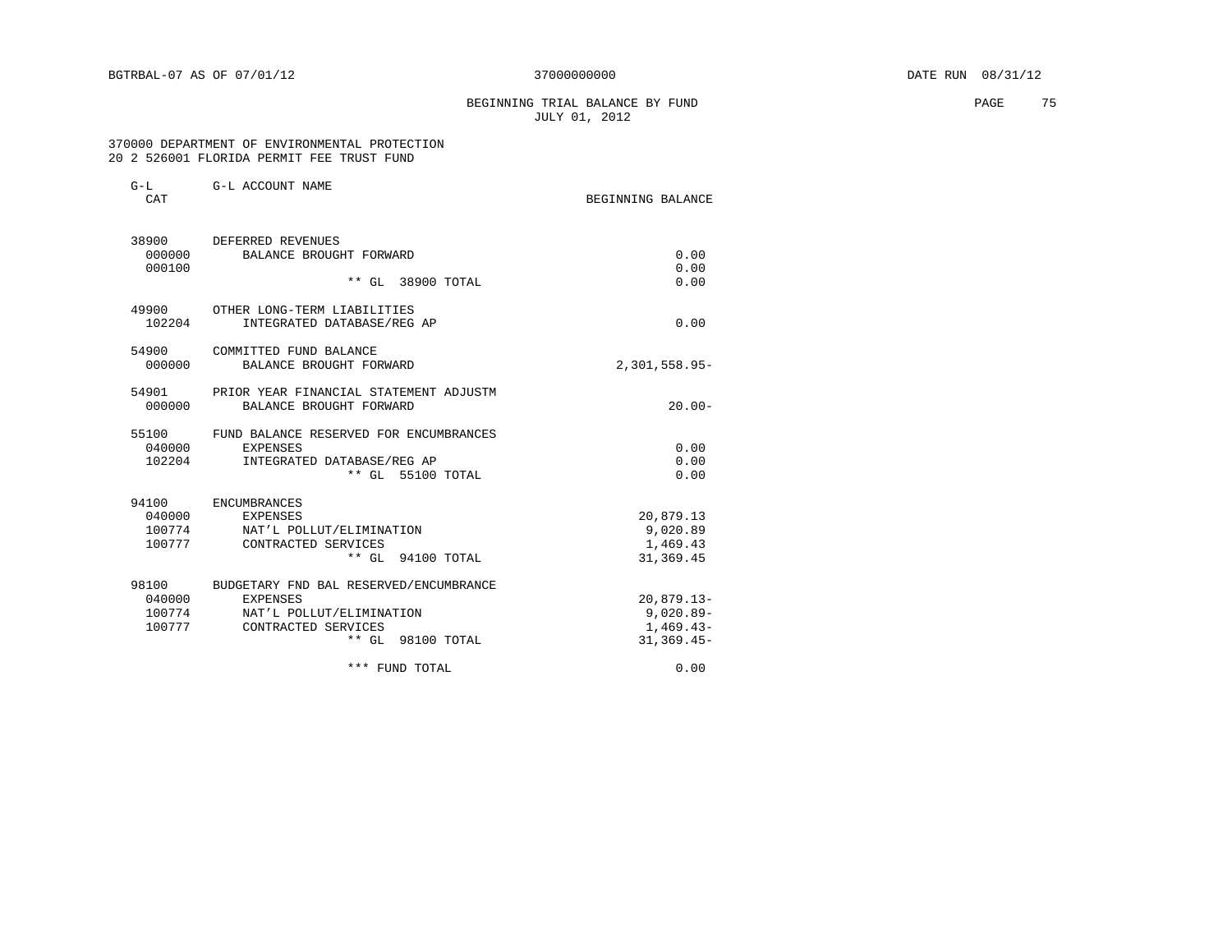BEGINNING TRIAL BALANCE BY FUND **PAGE 76** JULY 01, 2012

 370000 DEPARTMENT OF ENVIRONMENTAL PROTECTION 20 2 603001 WATER PROTECTION AND SUSTAINABILITY PROGRAM TF

| G-L<br>CAT      | G-L ACCOUNT NAME                                                                                                                                                                                          | BEGINNING BALANCE                                                           |
|-----------------|-----------------------------------------------------------------------------------------------------------------------------------------------------------------------------------------------------------|-----------------------------------------------------------------------------|
| 12100<br>000000 | UNRELEASED CASH IN STATE TREASURY<br>BALANCE BROUGHT FORWARD                                                                                                                                              | 0.00                                                                        |
| 14100<br>000000 | POOLED INVESTMENTS WITH STATE TREASURY<br>BALANCE BROUGHT FORWARD                                                                                                                                         | 26, 332, 775. 74                                                            |
| 15301<br>000500 | DUE FROM INTEREST EARNINGS INVESTMENTS                                                                                                                                                                    | 50,458.31                                                                   |
| 16700<br>000500 | DUE FROM COMPONENT UNIT/PRIMARY                                                                                                                                                                           | 35, 356.39                                                                  |
| 25800           | ADVANCES TO COMPONENT UNITS<br>140008 07 G/A-SUR WATER IMP PROJ<br>149931 06 G/A WMD ALTERN WATER SUPP<br>149931 07 G/A WMD ALTERN WATER SUPP<br>149931 08 G/A WMD ALTERN WATER SUPP<br>** GL 25800 TOTAL | 104,875.00<br>540,000.00<br>6,846,027.40<br>4,090,739.75<br>11,581,642.15   |
| 35300<br>310403 | DUE TO OTHER DEPARTMENTS<br>ASSESSMENT ON INVESTMENTS-DEPARTMENTAL USE                                                                                                                                    | $2,683.01-$                                                                 |
| 35600<br>310322 | DUE TO GENERAL REVENUE<br>SERVICE CHARGE TO GEN REV                                                                                                                                                       | 11,885.29-                                                                  |
| 38901<br>000500 | DEFERRED REVENUE LONG TERM RECEIVABLES                                                                                                                                                                    | $29, 279.83 -$                                                              |
| 54900<br>000000 | COMMITTED FUND BALANCE<br>BALANCE BROUGHT FORWARD                                                                                                                                                         | $37,956,384.46-$                                                            |
| 94100<br>149931 | ENCUMBRANCES<br>140008 07 G/A-SUR WATER IMP PROJ<br>149931 08 G/A WMD ALTERN WATER SUPP<br>09 G/A WMD ALTERN WATER SUPP<br>** GL 94100 TOTAL                                                              | 2,461,083.76<br>20,054,596.94<br>3,837,539.52<br>26, 353, 220. 22           |
|                 | 98100 BUDGETARY FND BAL RESERVED/ENCUMBRANCE<br>140008 07 G/A-SUR WATER IMP PROJ<br>149931 08 G/A WMD ALTERN WATER SUPP<br>149931 09 G/A WMD ALTERN WATER SUPP<br>$***$ GL<br>98100 TOTAL                 | $2,461,083.76-$<br>$20,054,596.94-$<br>$3,837,539.52-$<br>26, 353, 220. 22- |
|                 | *** FUND TOTAL                                                                                                                                                                                            | 0.00                                                                        |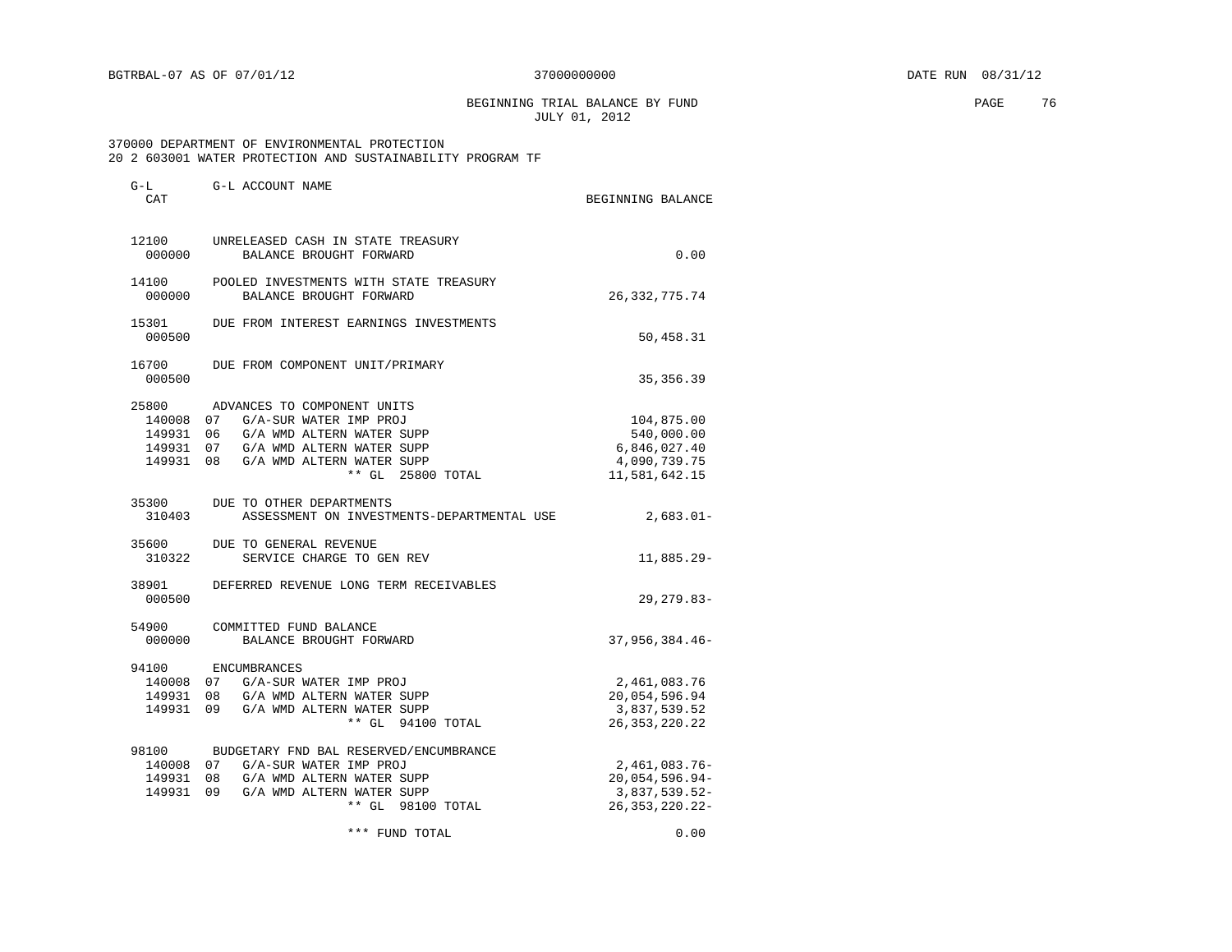BEGINNING TRIAL BALANCE BY FUND **PAGE** 77 JULY 01, 2012

# 370000 DEPARTMENT OF ENVIRONMENTAL PROTECTION 20 2 644001 SOLID WASTE MANAGEMENT TRUST FUND

| $G-L$<br>CAT                        | G-L ACCOUNT NAME                                                                | BEGINNING BALANCE                    |
|-------------------------------------|---------------------------------------------------------------------------------|--------------------------------------|
| 12100<br>000000                     | UNRELEASED CASH IN STATE TREASURY<br>BALANCE BROUGHT FORWARD                    | 65,549.42                            |
| 14100<br>000000                     | POOLED INVESTMENTS WITH STATE TREASURY<br>BALANCE BROUGHT FORWARD               | 7,343,529.55                         |
| 15102<br>001801                     | DUE FROM INDIVIDUALS AND BUSINESS FIRM                                          | 500.00                               |
| 15103<br>000200                     | DUE FROM INDIVIDUALS AND BUSINESS BAD                                           | 35.00                                |
| 001202                              | $***$ GL<br>15103 TOTAL                                                         | 15.00<br>50.00                       |
| 15301<br>000500                     | DUE FROM INTEREST EARNINGS INVESTMENTS                                          | 14,011.25                            |
| 15900<br>000200<br>001202<br>001801 | ALLOWANCE FOR UNCOLLECTIBLES                                                    | $35.00 -$<br>$15.00 -$<br>$500.00 -$ |
|                                     | ** GL 15900 TOTAL                                                               | $550.00 -$                           |
| 16200<br>000200<br>010000           | DUE FROM STATE FUNDS, WITHIN DEPART.<br>SALARIES AND BENEFITS                   | 105.00<br>0.00                       |
| 010000                              | CF.<br>SALARIES AND BENEFITS<br>** GL 16200 TOTAL                               | 8,970.28<br>9,075.28                 |
| 16300<br>001600                     | DUE FROM OTHER DEPARTMENTS                                                      | 1,404,610.61                         |
| 31100<br>030000                     | ACCOUNTS PAYABLE<br>OTHER PERSONAL SERVICES                                     | 0.00                                 |
| 030000<br>040000                    | OTHER PERSONAL SERVICES<br>CF.<br><b>EXPENSES</b>                               | $86.06 -$<br>0.00                    |
| 040000<br>050068                    | EXPENSES<br>CF.<br>$G/A-SWIX$                                                   | $5,428.25-$<br>0.00                  |
| 050068                              | G/A-SWIX<br>CF<br>$**$ GL<br>31100 TOTAL                                        | $5,000.00 -$<br>$10, 514.31 -$       |
| 32100                               | ACCRUED SALARIES AND WAGES                                                      |                                      |
| 010000<br>010000<br>030000          | SALARIES AND BENEFITS<br>SALARIES AND BENEFITS<br>CF<br>OTHER PERSONAL SERVICES | 0.00<br>$1.896.66 -$<br>0.00         |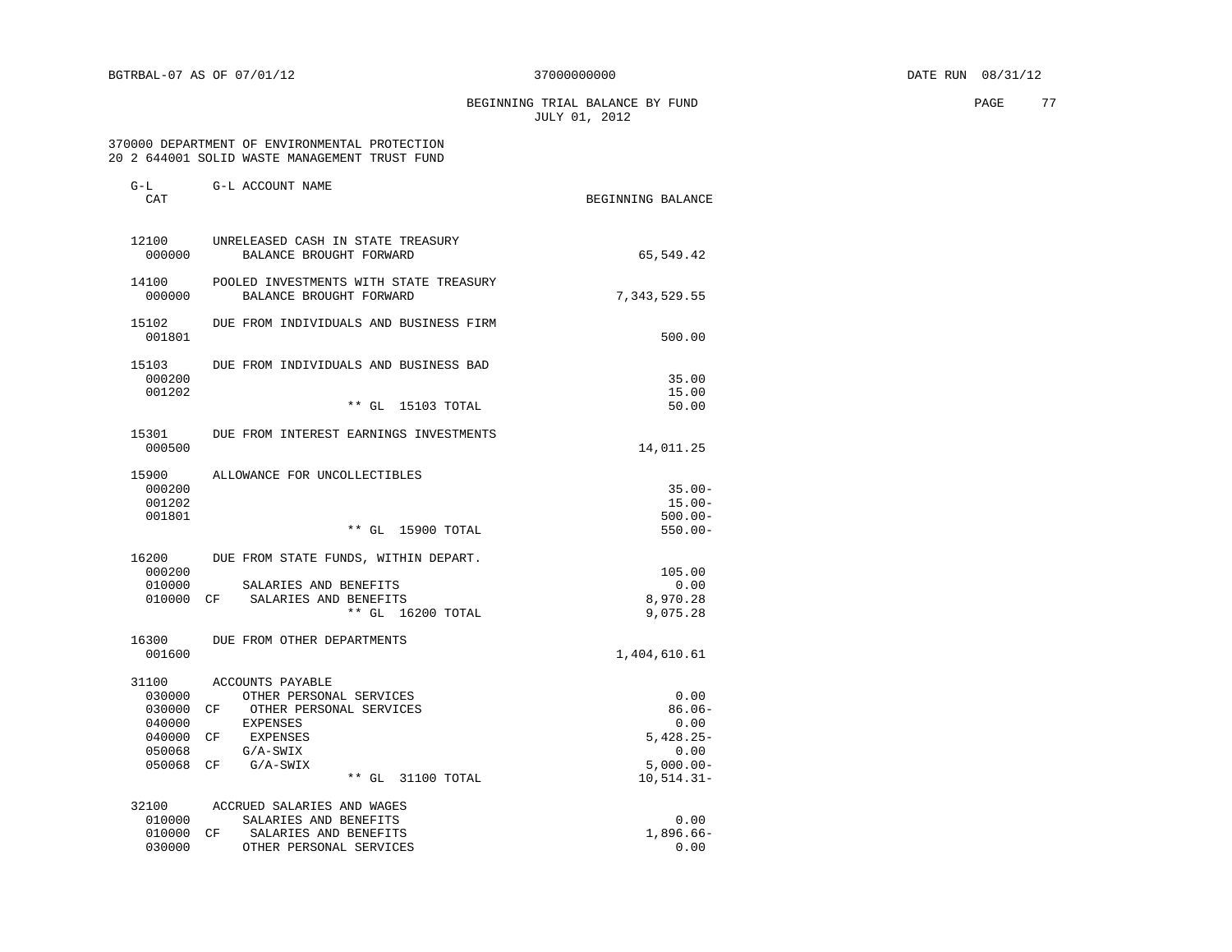# BEGINNING TRIAL BALANCE BY FUND **PAGE** 78 JULY 01, 2012

## 370000 DEPARTMENT OF ENVIRONMENTAL PROTECTION 20 2 644001 SOLID WASTE MANAGEMENT TRUST FUND

| $G-L$<br><b>CAT</b> | G-L ACCOUNT NAME                                         | BEGINNING BALANCE      |
|---------------------|----------------------------------------------------------|------------------------|
|                     |                                                          |                        |
| 030000              | CF<br>OTHER PERSONAL SERVICES<br>** GL 32100 TOTAL       | $258.31-$              |
|                     |                                                          | $2,154.97-$            |
| 35300               | DUE TO OTHER DEPARTMENTS                                 |                        |
| 030000              | OTHER PERSONAL SERVICES                                  | 0.00                   |
| 030000              | OTHER PERSONAL SERVICES<br>CF                            | $35.96 -$              |
| 040000              | <b>EXPENSES</b>                                          | 0.00                   |
| 040000              | CF<br>EXPENSES                                           | 1,441.22-              |
| 310403              | ASSESSMENT ON INVESTMENTS-DEPARTMENTAL USE               | $745.01 -$             |
|                     | ** GL 35300 TOTAL                                        | $2,222.19-$            |
| 35500               | DUE TO OTHER GOVERNMENTAL UNITS                          |                        |
| 101495              | HAZARDOUS WASTE COMPL/EDUC                               | 0.00                   |
|                     | 101495 CF HAZARDOUS WASTE COMPL/EDUC                     | $75,062.51 -$          |
| 140134 09           | SOLID WASTE MANAGEMENT                                   | $13,920.00 -$          |
| 140134 12           | SOLID WASTE MANAGEMENT                                   | $66,013.51-$           |
|                     | ** GL 35500 TOTAL                                        | 154,996.02-            |
| 38600               | CURRENT COMPENSATED ABSENCES LIABILITY                   |                        |
| 010000              | SALARIES AND BENEFITS                                    | 0.00                   |
|                     | 010000 CF SALARIES AND BENEFITS                          | $10,970.00 -$          |
|                     | ** GL 38600 TOTAL                                        | $10,970.00 -$          |
| 54900               | COMMITTED FUND BALANCE                                   |                        |
| 000000              | BALANCE BROUGHT FORWARD                                  | $8,655,918.62-$        |
|                     |                                                          |                        |
| 55500<br>030000     | FB RESERVED FOR LONG-TERM RECEIVABLES                    | 0.00                   |
| 050068              | OTHER PERSONAL SERVICES<br>$G/A-SWIX$                    | 0.00                   |
|                     | ** GL<br>55500 TOTAL                                     | 0.00                   |
|                     |                                                          |                        |
| 94100               | <b>ENCUMBRANCES</b>                                      |                        |
| 030000              | OTHER PERSONAL SERVICES                                  | 15,610.95              |
| 040000              | <b>EXPENSES</b>                                          | 12,782.67              |
| 050068              | $G/A-SWIX$                                               | 5,000.00               |
| 086000<br>086000    | 08<br>WASTE TIRE ABATEMENT<br>09<br>WASTE TIRE ABATEMENT | 19,726.76<br>18,000.00 |
| 088661              | 08<br>REEF CLEANUP/OSBORNE REEF                          | 1,618,548.10           |
| 100777              | CONTRACTED SERVICES                                      | 1,248.42               |
| 140134              | SOLID WASTE MANAGEMENT<br>09                             | 41,488.00              |
| 140134              | 12<br>SOLID WASTE MANAGEMENT                             | 897, 263.31            |
|                     | $**$ GL<br>94100 TOTAL                                   | 2,629,668.21           |
|                     |                                                          |                        |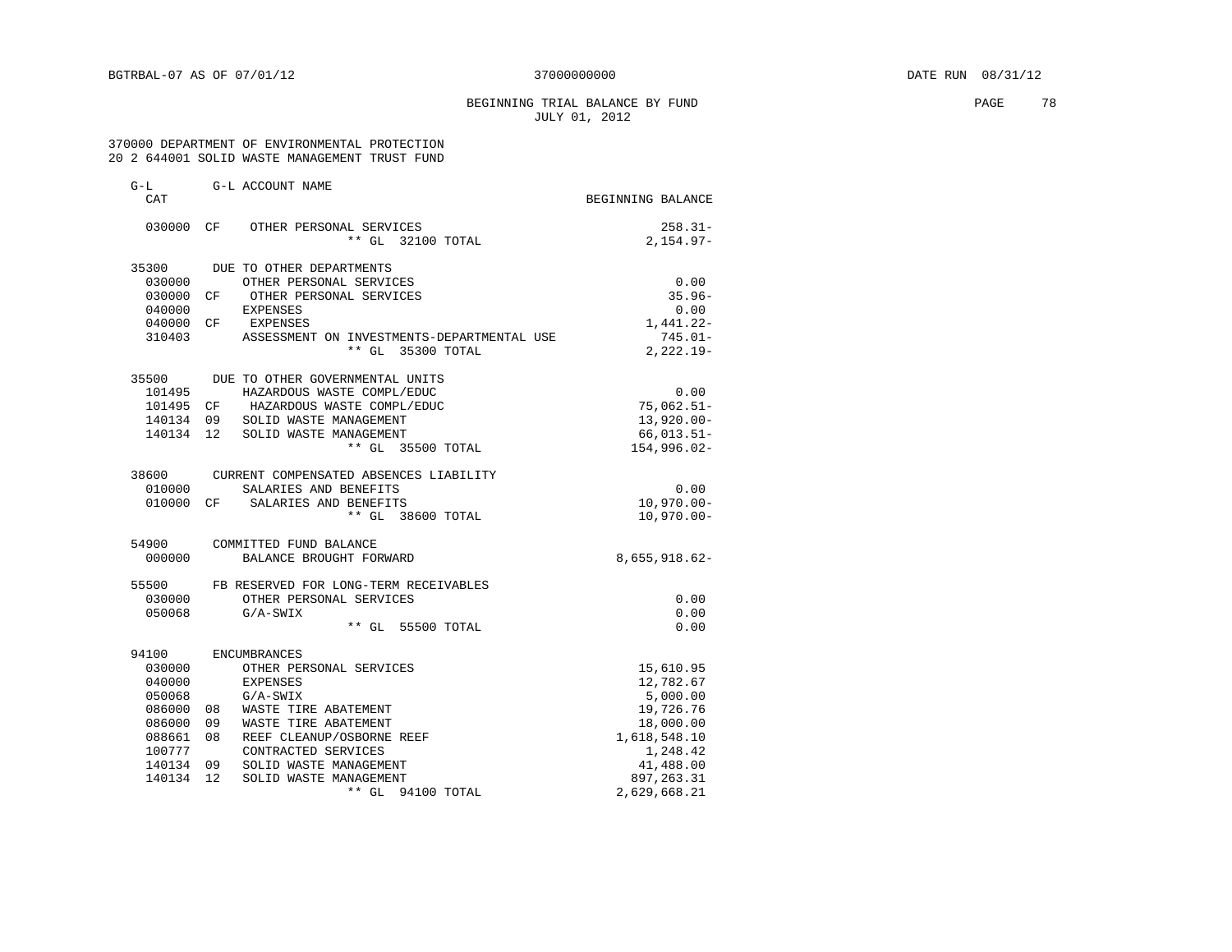# BEGINNING TRIAL BALANCE BY FUND **PAGE** 79 JULY 01, 2012

## 370000 DEPARTMENT OF ENVIRONMENTAL PROTECTION 20 2 644001 SOLID WASTE MANAGEMENT TRUST FUND

| $G-T$ | G-L ACCOUNT NAME |  |
|-------|------------------|--|
|       |                  |  |

| CAT    |                                        | BEGINNING BALANCE |
|--------|----------------------------------------|-------------------|
| 98100  | BUDGETARY FND BAL RESERVED/ENCUMBRANCE |                   |
| 030000 | OTHER PERSONAL SERVICES                | $15.610.95 -$     |
| 040000 | EXPENSES                               | 12,782.67-        |
| 050068 | $G/A-SWIX$                             | $5,000.00 -$      |
| 086000 | 08<br>WASTE TIRE ABATEMENT             | $19.726.76 -$     |
| 086000 | 09<br>WASTE TIRE ABATEMENT             | $18,000.00 -$     |
| 088661 | 08<br>REEF CLEANUP/OSBORNE REEF        | $1.618.548.10-$   |
| 100777 | CONTRACTED SERVICES                    | $1,248.42-$       |
| 140134 | 09<br>SOLID WASTE MANAGEMENT           | $41,488,00-$      |
| 140134 | 12<br>SOLID WASTE MANAGEMENT           | $897, 263.31 -$   |
|        | * *<br>GL<br>98100 TOTAL               | $2,629,668.21-$   |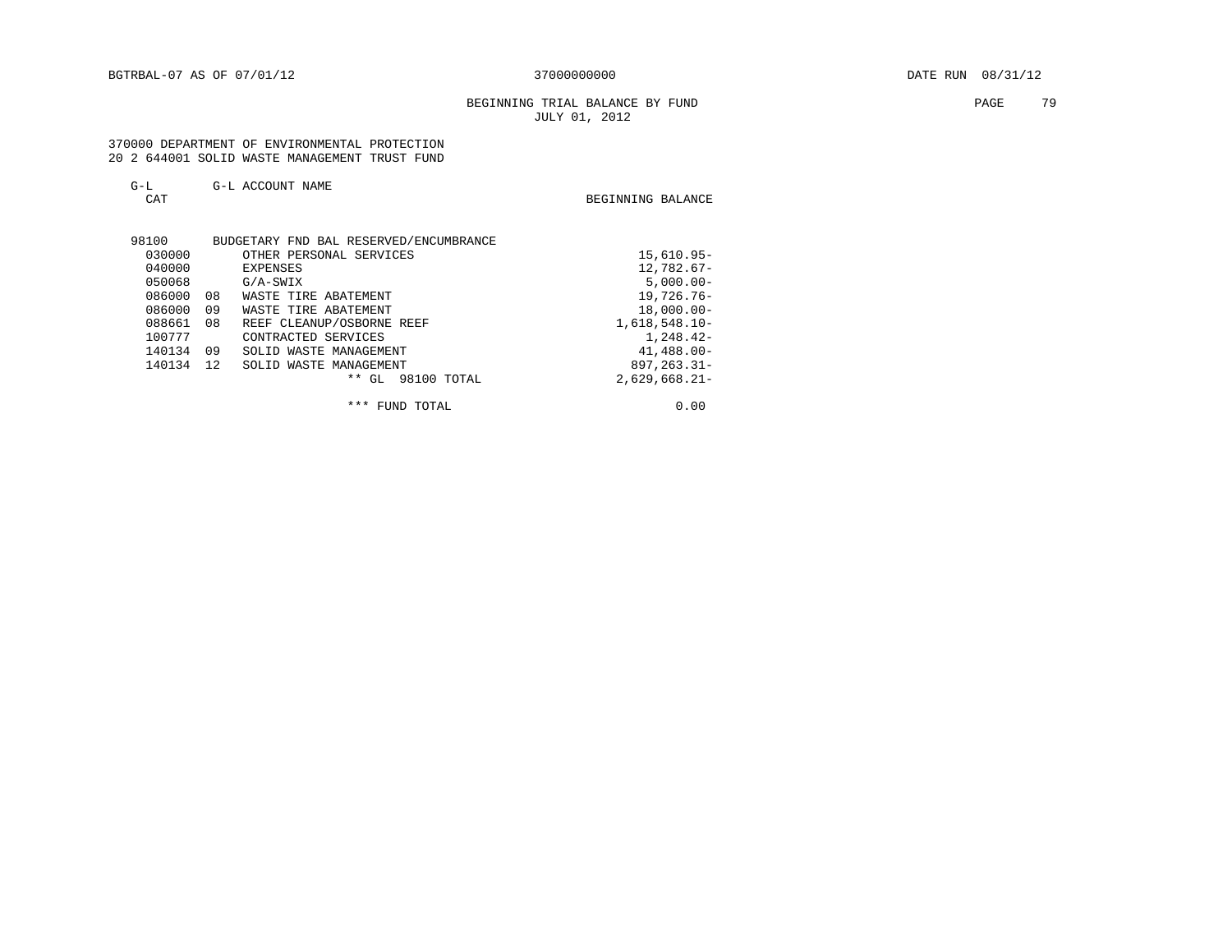BEGINNING TRIAL BALANCE BY FUND **PAGE 80** JULY 01, 2012

 370000 DEPARTMENT OF ENVIRONMENTAL PROTECTION 20 2 661001 WASTEWATER TREATMENT & STORMWATER MGT REV LOAN T

| G-L<br>CAT                   | G-L ACCOUNT NAME                                                                                                                               | BEGINNING BALANCE                                                  |
|------------------------------|------------------------------------------------------------------------------------------------------------------------------------------------|--------------------------------------------------------------------|
| 12100<br>000000              | UNRELEASED CASH IN STATE TREASURY<br>BALANCE BROUGHT FORWARD                                                                                   | 215,278.59                                                         |
| 14100<br>000000              | POOLED INVESTMENTS WITH STATE TREASURY<br>BALANCE BROUGHT FORWARD                                                                              | 232, 393, 736.77                                                   |
| 15301<br>000500              | DUE FROM INTEREST EARNINGS INVESTMENTS                                                                                                         | 444, 117.68                                                        |
| 15400<br>002300              | LOANS AND NOTES RECEIVABLE                                                                                                                     | 68,733,858.00                                                      |
| 25300<br>002300              | LOANS/NOTES REC FROM OTHER GOVERNMENTS                                                                                                         | 770,467,490.95                                                     |
| 35300<br>220030<br>310403    | DUE TO OTHER DEPARTMENTS<br>REFUND NONSTATE REVENUES<br>ASSESSMENT ON INVESTMENTS-DEPARTMENTAL USE<br>** GL 35300 TOTAL                        | 0.00<br>23,615.04-<br>$23,615.04-$                                 |
| 35500<br>140131 05           | DUE TO OTHER GOVERNMENTAL UNITS<br>WASTEWATER TREAT FAC CONST                                                                                  | 0.00                                                               |
| 54900<br>000000              | COMMITTED FUND BALANCE<br>BALANCE BROUGHT FORWARD                                                                                              | 0.00                                                               |
| 54901<br>000000              | PRIOR YEAR FINANCIAL STATEMENT ADJUSTM<br>BALANCE BROUGHT FORWARD                                                                              | 0.00                                                               |
| 55500<br>002300              | FB RESERVED FOR LONG-TERM RECEIVABLES                                                                                                          | 0.00                                                               |
| 55901<br>000000              | GENERAL LEDGER NAME NOT ON FILE<br>BALANCE BROUGHT FORWARD                                                                                     | 0.00                                                               |
| 57200<br>000000              | RESTRICTED BY FEDERAL GOVERNMENT<br>BALANCE BROUGHT FORWARD                                                                                    | 1,072,230,866.95-                                                  |
| 94100<br>140131 12<br>140132 | ENCUMBRANCES<br>140131 11 WASTEWATER TREAT FAC CONST<br>WASTEWATER TREAT FAC CONST<br>10<br>WSTWTR TREAT CONST-FED STM<br>** GL<br>94100 TOTAL | 82,936,257.26<br>18,832,864.74<br>1,380,456.00<br>103, 149, 578.00 |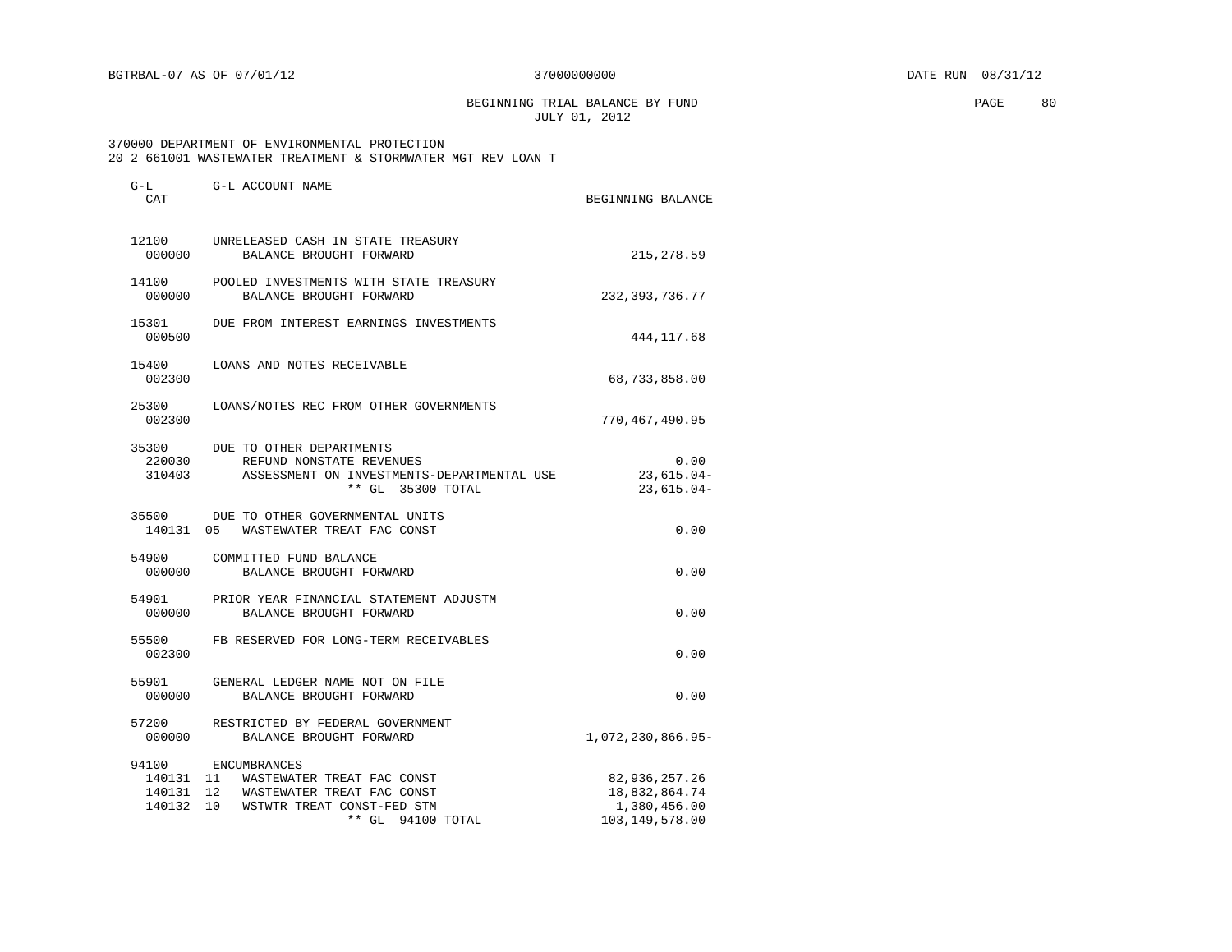BGTRBAL-07 AS OF 07/01/12 37000000000 DATE RUN 08/31/12

BEGINNING TRIAL BALANCE BY FUND **PAGE 81** JULY 01, 2012

 370000 DEPARTMENT OF ENVIRONMENTAL PROTECTION 20 2 661001 WASTEWATER TREATMENT & STORMWATER MGT REV LOAN T

| $G-L$<br><b>CAT</b> | G-L ACCOUNT NAME                       | BEGINNING BALANCE    |
|---------------------|----------------------------------------|----------------------|
| 98100               | BUDGETARY FND BAL RESERVED/ENCUMBRANCE |                      |
| 140131              | - 11<br>WASTEWATER TREAT FAC CONST     | $82,936,257.26-$     |
| 140131              | 12<br>WASTEWATER TREAT FAC CONST       | 18,832,864.74-       |
| 140132              | 10<br>WSTWTR TREAT CONST-FED STM       | $1,380,456.00 -$     |
|                     | ** GL<br>98100 TOTAL                   | $103, 149, 578.00 -$ |

\*\*\* FUND TOTAL 0.00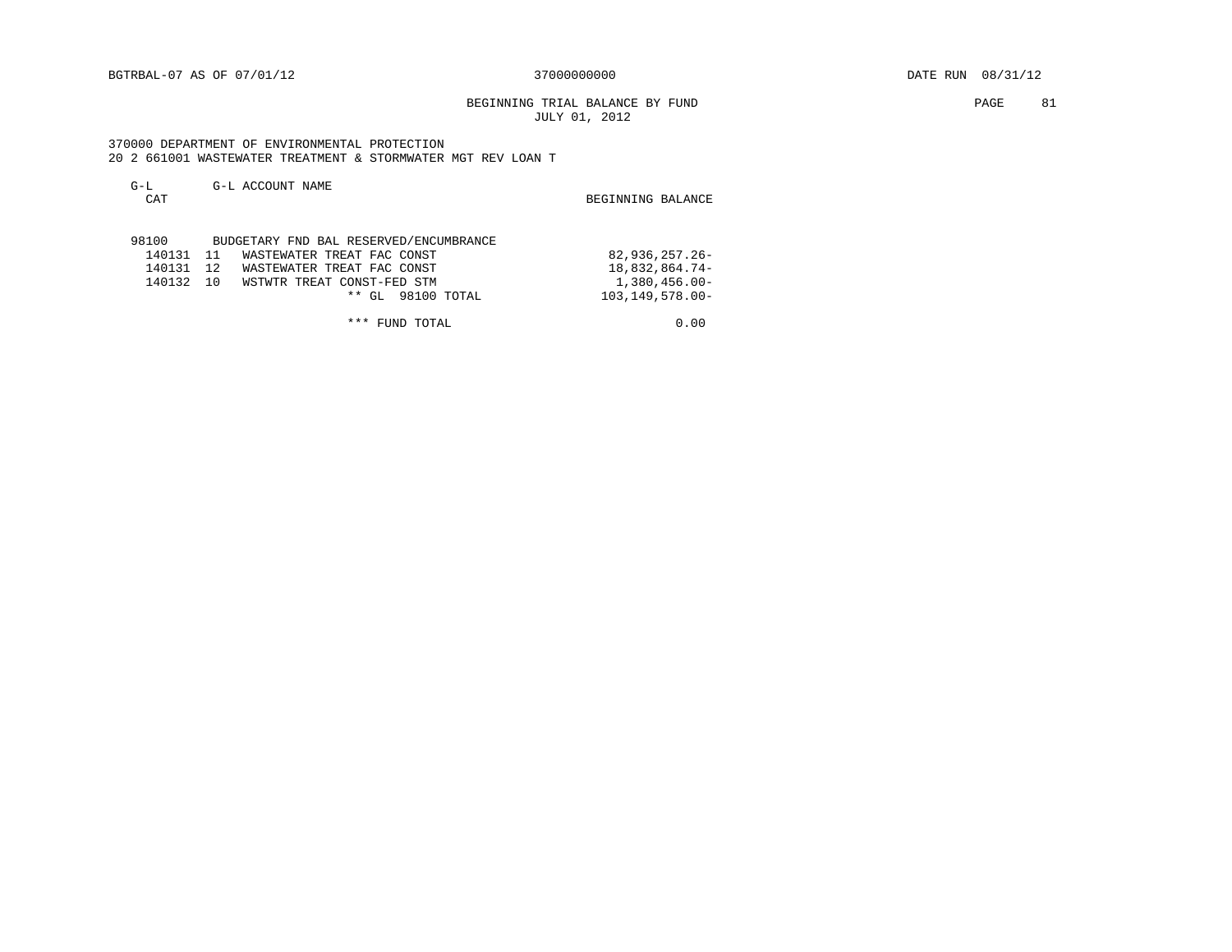BEGINNING TRIAL BALANCE BY FUND **EXAMPLE 1999** PAGE 82 JULY 01, 2012

| $G-L$<br>CAT     | G-L ACCOUNT NAME                                                                                               | BEGINNING BALANCE                    |
|------------------|----------------------------------------------------------------------------------------------------------------|--------------------------------------|
| 11100            | CASH ON HAND<br>040000 EXPENSES                                                                                | 0.00                                 |
|                  | 11101 GENERAL LEDGER NAME NOT ON FILE<br>040000 EXPENSES                                                       | 0.00                                 |
| 101198           | 11111 GENERAL LEDGER NAME NOT ON FILE<br>OUTSOURCING<br>105006 LAND USE PROCEEDS DISBURSE<br>** GL 11111 TOTAL | 0.00<br>0.00<br>0.00                 |
| 000000           | 11150 CASH ON HAND - PARK CHANGE FUNDS STPKS<br>BALANCE BROUGHT FORWARD                                        | 49,402.00                            |
| 000100<br>000400 | 11199 CASH IN TRANSIT AT STATE TREASURY<br>** GL 11199 TOTAL                                                   | 449, 192. 34<br>0.00<br>449, 192. 34 |
| 000000           | 11200 CASH IN BANK<br>BALANCE BROUGHT FORWARD                                                                  | 0.00                                 |
| 000000           | 11201 CASH PARK BANK ACCOUNTS<br>BALANCE BROUGHT FORWARD                                                       | 217,489.51                           |
| 000000           | 11202 CASH REVOLVING FUNDS - MULTIPLE<br>BALANCE BROUGHT FORWARD                                               | 100,598.00                           |
| 000000           | 11207 GENERAL LEDGER NAME NOT ON FILE<br>BALANCE BROUGHT FORWARD                                               | 0.00                                 |
| 000000           | 12100 UNRELEASED CASH IN STATE TREASURY<br>BALANCE BROUGHT FORWARD                                             | 278,018.03                           |
| 000000           | 14100 POOLED INVESTMENTS WITH STATE TREASURY<br>BALANCE BROUGHT FORWARD                                        | 3,420,773.79                         |
| 000000           | 14107 RESTRICTED SPTF BLDG DEMOLITION<br>BALANCE BROUGHT FORWARD                                               | 0.00                                 |
| 15101<br>001800  | DUE FROM EMPLOYEES                                                                                             | 2,097.70                             |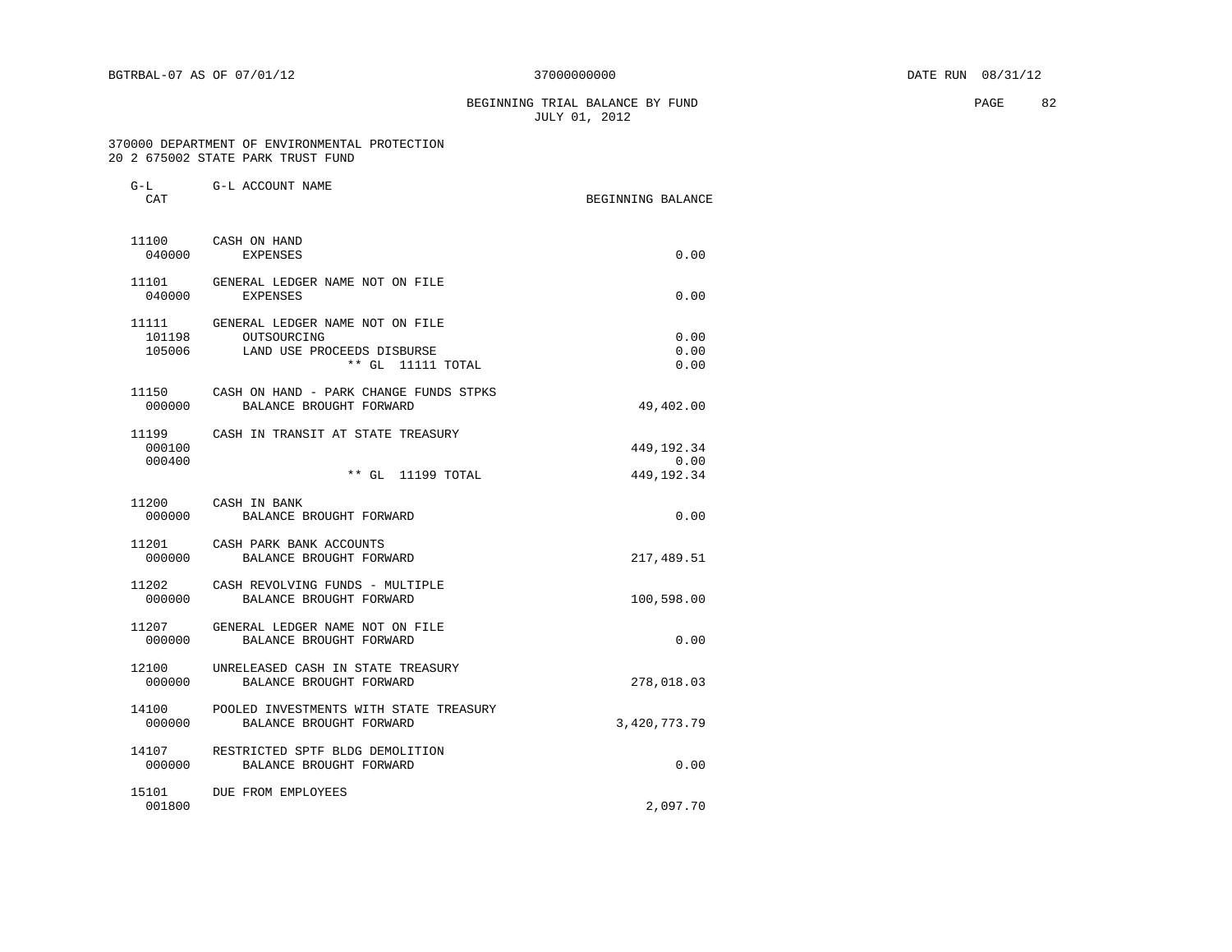# BEGINNING TRIAL BALANCE BY FUND **EXAMPLE 2008** PAGE 83 JULY 01, 2012

| $G-L$<br><b>CAT</b>                           | G-L ACCOUNT NAME                                                                                                     | BEGINNING BALANCE                                             |
|-----------------------------------------------|----------------------------------------------------------------------------------------------------------------------|---------------------------------------------------------------|
| 15102<br>000100<br>001200<br>001800<br>001801 | DUE FROM INDIVIDUALS AND BUSINESS FIRM                                                                               | 208, 411.87<br>0.00<br>253.81<br>10,000.00                    |
|                                               | $***$ GL<br>15102 TOTAL                                                                                              | 218,665.68                                                    |
| 15103<br>000100<br>001202                     | DUE FROM INDIVIDUALS AND BUSINESS BAD                                                                                | 11,463.63<br>1,708.27                                         |
|                                               | $***$ GL<br>15103 TOTAL                                                                                              | 13,171.90                                                     |
| 15104<br>001202<br>001800<br>001801<br>002102 | DUE FROM CONCESSION OPERATORS                                                                                        | 9,012.63<br>25,200.00<br>4,500.00<br>335,305.10               |
|                                               | $**$ GL<br>15104 TOTAL                                                                                               | 374,017.73                                                    |
| 15301<br>000500                               | DUE FROM INTEREST EARNINGS INVESTMENTS                                                                               | 5,066.68                                                      |
| 15900<br>000100<br>001202<br>001800<br>002102 | ALLOWANCE FOR UNCOLLECTIBLES                                                                                         | $7,091.62-$<br>$10,405.90 -$<br>$25,815.56 -$<br>$2,705.10 -$ |
|                                               | $***$ GL<br>15900 TOTAL                                                                                              | $46,018.18-$                                                  |
| 16200<br>000100<br>010000<br>010000           | DUE FROM STATE FUNDS, WITHIN DEPART.<br>SALARIES AND BENEFITS<br>SALARIES AND BENEFITS<br>CF<br>** GL 16200 TOTAL    | 3,394.80<br>0.00<br>2,774.62<br>6,169.42                      |
| 16300<br>002900                               | DUE FROM OTHER DEPARTMENTS                                                                                           | 409.75                                                        |
| 16900<br>000100                               | DUE FROM CLEARING FUND                                                                                               | 0.00                                                          |
| 17102<br>000000<br>105006                     | INVENTORIES PARTS AND MAINT SHOP<br>BALANCE BROUGHT FORWARD<br>LAND USE PROCEEDS DISBURSE<br>$***$ GL<br>17102 TOTAL | $97.77 -$<br>97.77<br>0.00                                    |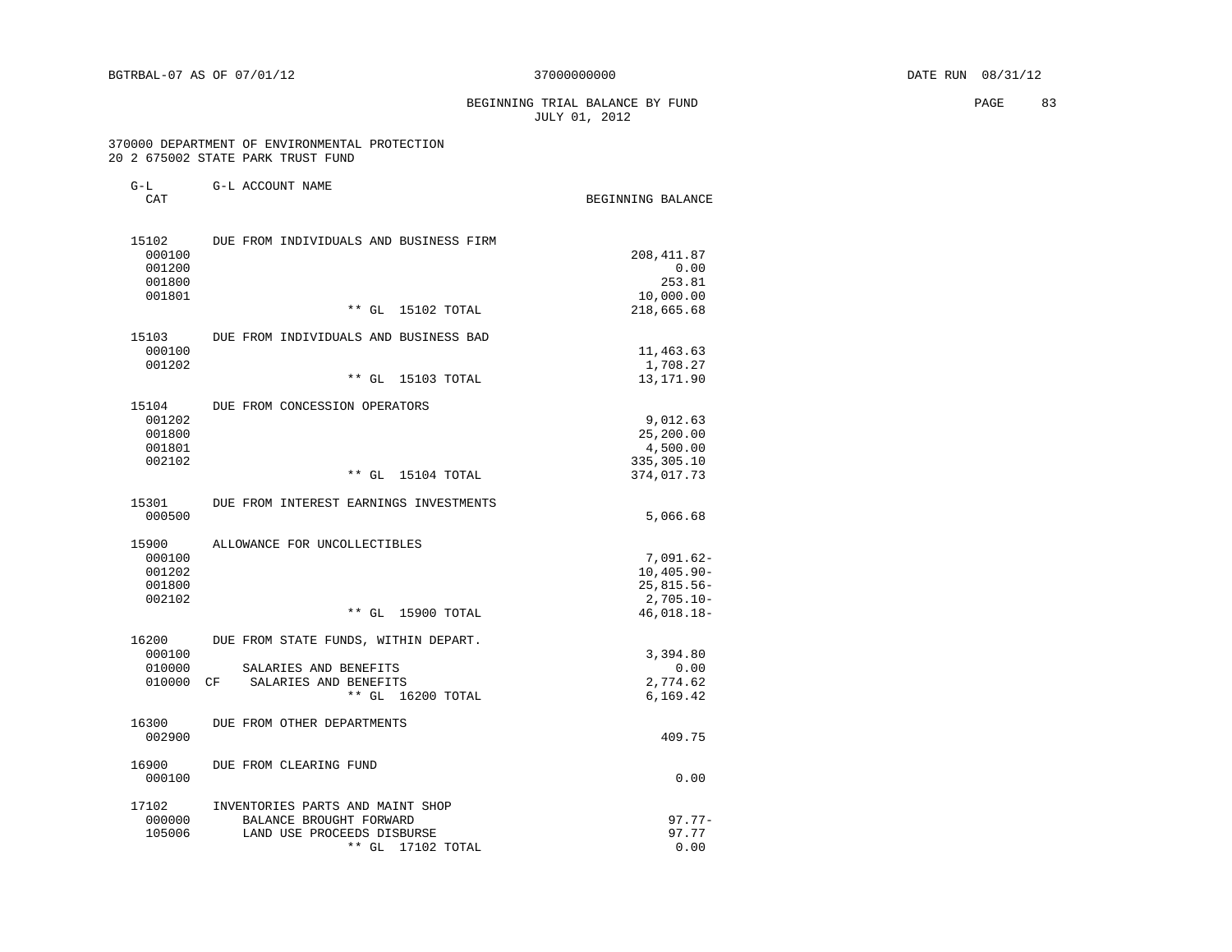# BEGINNING TRIAL BALANCE BY FUND **PAGE 84** JULY 01, 2012

| $G-L$<br>CAT     | G-L ACCOUNT NAME                                 | BEGINNING BALANCE          |
|------------------|--------------------------------------------------|----------------------------|
|                  |                                                  |                            |
| 17103            | INVENTORIES SIGN SHOP                            |                            |
| 000000           | BALANCE BROUGHT FORWARD                          | $4,681.78-$                |
| 040000           | EXPENSES                                         | 4,681.78                   |
|                  | ** GL 17103 TOTAL                                | 0.00                       |
| 17104            | INVENTORIES GASOLINE                             |                            |
| 000000           | BALANCE BROUGHT FORWARD                          | 7,208.33                   |
| 040000           | <b>EXPENSES</b>                                  | 9,956.38                   |
|                  | ** GL 17104 TOTAL                                | 17,164.71                  |
| 17105            | INVENTORIES MOTOR OILS                           |                            |
| 000000           | BALANCE BROUGHT FORWARD                          | 2,492.93                   |
| 040000           | EXPENSES                                         | 12,723.00                  |
|                  | $**$ GL<br>17105 TOTAL                           | 15, 215.93                 |
| 17106            | INVENTORIES MISC FUELS AND LUBE                  |                            |
| 000000           | BALANCE BROUGHT FORWARD                          | 702.38                     |
| 040000           | EXPENSES                                         | 21,627.13                  |
|                  | ** GL 17106 TOTAL                                | 22,329.51                  |
| 17108            | INVENTORIES HERBICIDES                           |                            |
| 000000           | BALANCE BROUGHT FORWARD                          | 114,957.46                 |
| 040000           | EXPENSES                                         | $20,755.51 -$              |
|                  | ** GL 17108 TOTAL                                | 94,201.95                  |
| 17200            | GOODS PURCHASED FOR RESALE                       |                            |
| 000000           | BALANCE BROUGHT FORWARD                          | 1,100,711.26               |
| 040000           | <b>EXPENSES</b>                                  | $602, 255.77 -$            |
|                  | ** GL 17200 TOTAL                                | 498, 455.49                |
| 31100            | ACCOUNTS PAYABLE                                 |                            |
| 000100           |                                                  | 24, 212.50-                |
| 010000           | CF<br>SALARIES AND BENEFITS                      | 0.00                       |
| 030000           | OTHER PERSONAL SERVICES                          | 0.00                       |
| 030000<br>040000 | OTHER PERSONAL SERVICES<br>СF<br><b>EXPENSES</b> | $7,206.67-$                |
| 040000           | CF<br>EXPENSES                                   | 4,205.06<br>$307,971.91 -$ |
| 060000           | OPERATING CAPITAL OUTLAY                         | 0.00                       |
| 060000           | СF<br>OPERATING CAPITAL OUTLAY                   | $1,095.00 -$               |
| 100592           | DISBURSE DONATIONS                               | 0.00                       |
| 100592           | DISBURSE DONATIONS<br>CF                         | $1,917.37-$                |
| 101198           | OUTSOURCING                                      | 0.00                       |
| 101198           | CF<br>OUTSOURCING                                | $158, 269.51 -$            |
| 102903           | PURCHASES FOR RESALE                             | 0.00                       |
| 102903           | PURCHASES FOR RESALE<br>CF                       | $3,074.76-$                |
|                  | $**$ GL<br>31100 TOTAL                           | 499,542.66-                |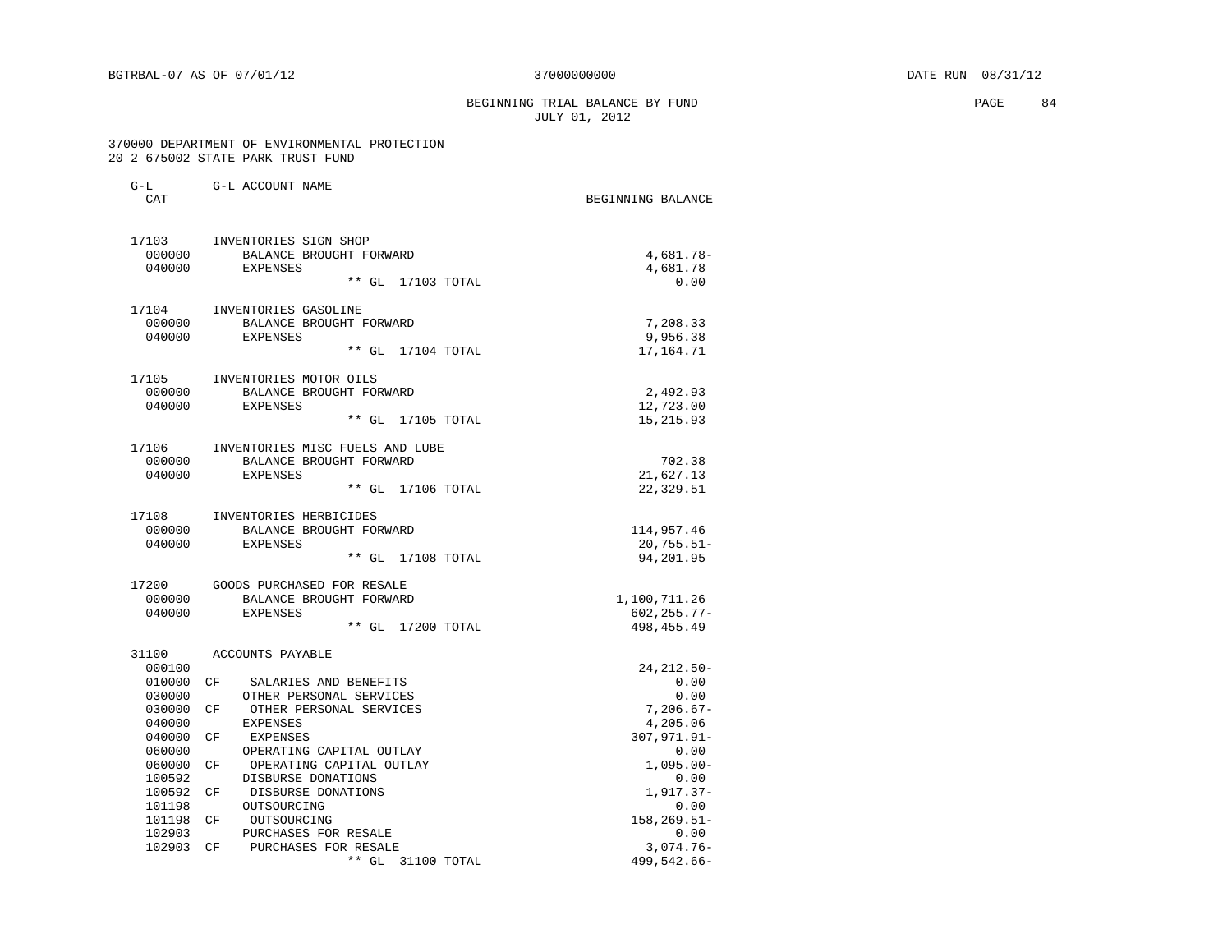G-L G-L ACCOUNT NAME

## BEGINNING TRIAL BALANCE BY FUND **EXAMPLE 1999** PAGE 85 JULY 01, 2012

| CAT    |                                            | BEGINNING BALANCE |
|--------|--------------------------------------------|-------------------|
|        |                                            |                   |
| 32100  | ACCRUED SALARIES AND WAGES                 |                   |
| 010000 | SALARIES AND BENEFITS                      | 0.00              |
| 010000 | SALARIES AND BENEFITS<br>CF                | $5,447.14-$       |
| 030000 | OTHER PERSONAL SERVICES                    | 0.00              |
| 030000 | OTHER PERSONAL SERVICES<br>СF              | 176,232.09-       |
| 040000 | <b>EXPENSES</b>                            | 0.00              |
| 040000 | CF<br>EXPENSES                             | $5.73-$           |
| 100592 | DISBURSE DONATIONS                         | 0.00              |
| 100592 | CF<br>DISBURSE DONATIONS                   | 1,870.22-         |
| 101198 | OUTSOURCING                                | 0.00              |
| 101198 | OUTSOURCING<br>СF                          | 101,836.03-       |
| 102334 | CONTRL OF INVASIVE EXOTICS                 | 0.00              |
| 102334 | CONTRL OF INVASIVE EXOTICS<br>CF           | $2,270.20 -$      |
|        | ** GL<br>32100 TOTAL                       | 287,661.41-       |
| 33100  | DEPOSITS PAYABLE                           |                   |
| 002700 |                                            | 0.00              |
| 33101  | DEPOSITS PAYABLE ESCROW                    |                   |
| 002700 |                                            | $98,000.00 -$     |
| 35200  | DUE TO STATE FUNDS, WITHIN DEPARTMENT      |                   |
| 000100 |                                            | 144,473.82-       |
| 35300  | DUE TO OTHER DEPARTMENTS                   |                   |
| 010000 | CF<br>SALARIES AND BENEFITS                | 0.00              |
| 030000 | OTHER PERSONAL SERVICES                    | 0.00              |
| 030000 | OTHER PERSONAL SERVICES<br>СF              | $50.84-$          |
| 040000 | <b>EXPENSES</b>                            | $4,205.06-$       |
| 040000 | CF<br>EXPENSES                             | 34,814.73-        |
| 101198 | OUTSOURCING                                | 0.00              |
| 101198 | OUTSOURCING<br>CF                          | 1,401.82-         |
| 310403 | ASSESSMENT ON INVESTMENTS-DEPARTMENTAL USE | $269.41-$         |
|        | ** GL 35300 TOTAL                          | 40,741.86-        |
| 35400  | DUE TO FEDERAL GOVERNMENT                  |                   |
| 000700 |                                            | 0.00              |
| 35500  | DUE TO OTHER GOVERNMENTAL UNITS            |                   |
| 040000 | <b>EXPENSES</b>                            | 0.00              |
| 040000 | EXPENSES<br>CF                             | 56,575.38-        |
| 100590 | DISTRIB OF SURCHARGE FEES                  | 0.00              |
| 100590 | DISTRIB OF SURCHARGE FEES<br>CF            | 55, 175.96-       |
| 101198 | OUTSOURCING                                | 0.00              |
| 101198 | CF<br>OUTSOURCING                          | $1,335.46-$       |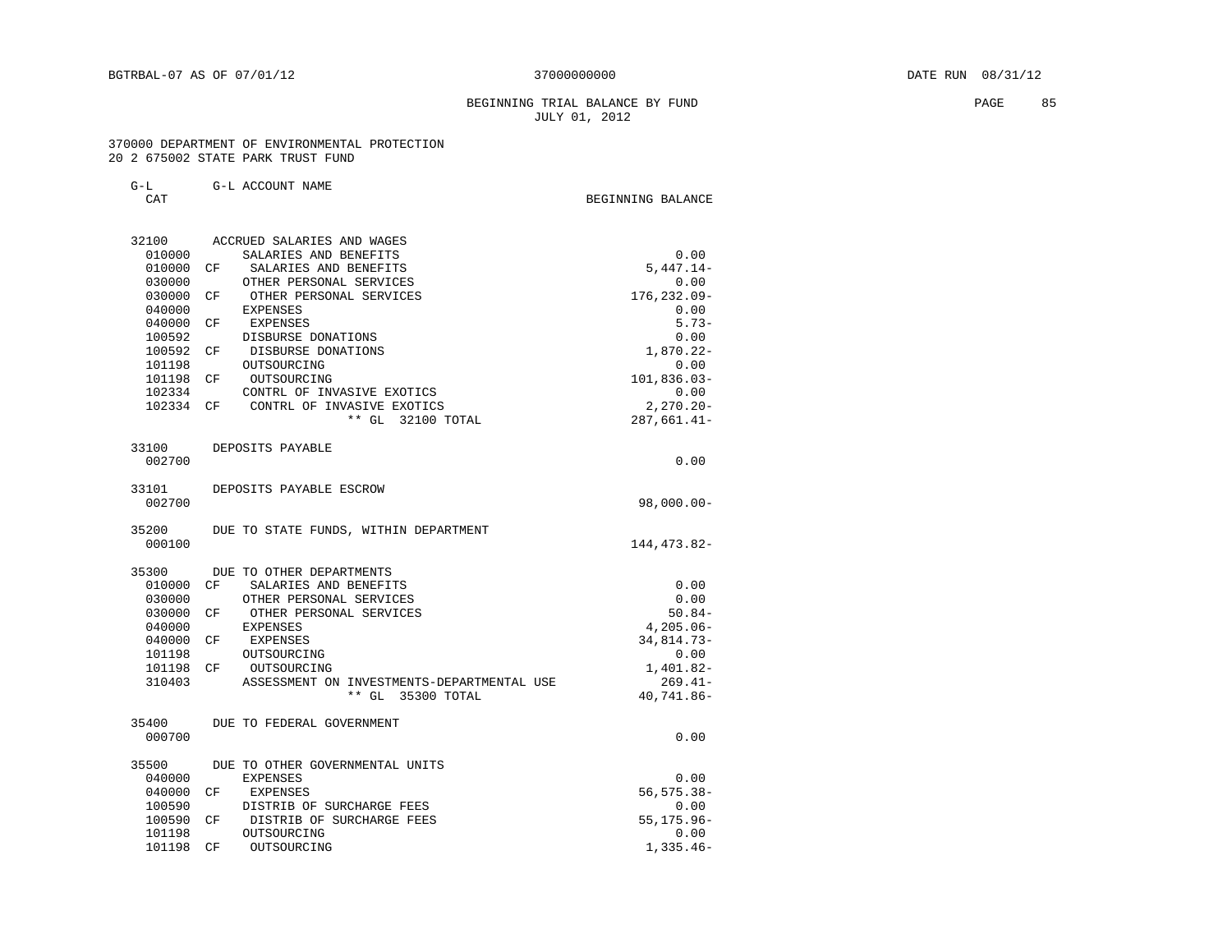# BEGINNING TRIAL BALANCE BY FUND **PAGE 86** JULY 01, 2012

| $G-L$<br><b>CAT</b> | G-L ACCOUNT NAME                              | BEGINNING BALANCE       |
|---------------------|-----------------------------------------------|-------------------------|
|                     |                                               |                         |
| 310228              | PAYMENT OF SALES TAX                          | $52,438.90 -$           |
|                     | ** GL 35500 TOTAL                             | $165, 525.70 -$         |
|                     | 35600 DUE TO GENERAL REVENUE                  |                         |
| 310228              | PAYMENT OF SALES TAX                          | $245,685.89-$           |
| 310322              | SERVICE CHARGE TO GEN REV                     | 1,062,247.89-           |
|                     | ** GL 35600 TOTAL                             | 1,307,933.78-           |
|                     | 38600 CURRENT COMPENSATED ABSENCES LIABILITY  |                         |
| 010000              | SALARIES AND BENEFITS                         | 0.00                    |
|                     | 010000 CF SALARIES AND BENEFITS               | $32,678.04-$            |
|                     | ** GL 38600 TOTAL                             | $32,678.04-$            |
| 54900               | COMMITTED FUND BALANCE                        |                         |
| 000000              | BALANCE BROUGHT FORWARD                       | $2,525,834.02-$         |
| 54901               | PRIOR YEAR FINANCIAL STATEMENT ADJUSTM        |                         |
| 000000              | BALANCE BROUGHT FORWARD                       | 13,336.94               |
|                     | 55200 FUND BALANCE RESERVED FOR INVENTORIES   |                         |
| 000000              | BALANCE BROUGHT FORWARD                       | 0.00                    |
| 040000              | EXPENSES                                      | 0.00                    |
|                     | ** GL 55200 TOTAL                             | 0.00                    |
|                     | 55500 FB RESERVED FOR LONG-TERM RECEIVABLES   |                         |
| 030000              | OTHER PERSONAL SERVICES                       | 0.00                    |
| 040000              | <b>EXPENSES</b>                               | 0.00                    |
| 101198              | OUTSOURCING                                   | 0.00                    |
|                     | ** GL 55500 TOTAL                             | 0.00                    |
| 56100               | NONSPENDABLE - INVENTORIES AND PREPAID        |                         |
| 000000              | BALANCE BROUGHT FORWARD                       | 289,154.71              |
| 040000              | <b>EXPENSES</b>                               | $936, 522.30 -$         |
|                     | ** GL 56100 TOTAL                             | $647, 367.59 -$         |
| 94100               | ENCUMBRANCES                                  |                         |
| 030000              | OTHER PERSONAL SERVICES                       | 11,675.54               |
| 040000              | <b>EXPENSES</b>                               | 84,880.45               |
| 100592<br>101198    | DISBURSE DONATIONS<br>OUTSOURCING             | 1,042.31<br>253, 286.27 |
|                     |                                               | 2,760.00                |
| 102903              | 101198 CF OUTSOURCING<br>PURCHASES FOR RESALE | 3,871.11                |
| 105006              | LAND USE PROCEEDS DISBURSE                    | 2,884.00                |
|                     | $**$ GL<br>94100 TOTAL                        | 360, 399.68             |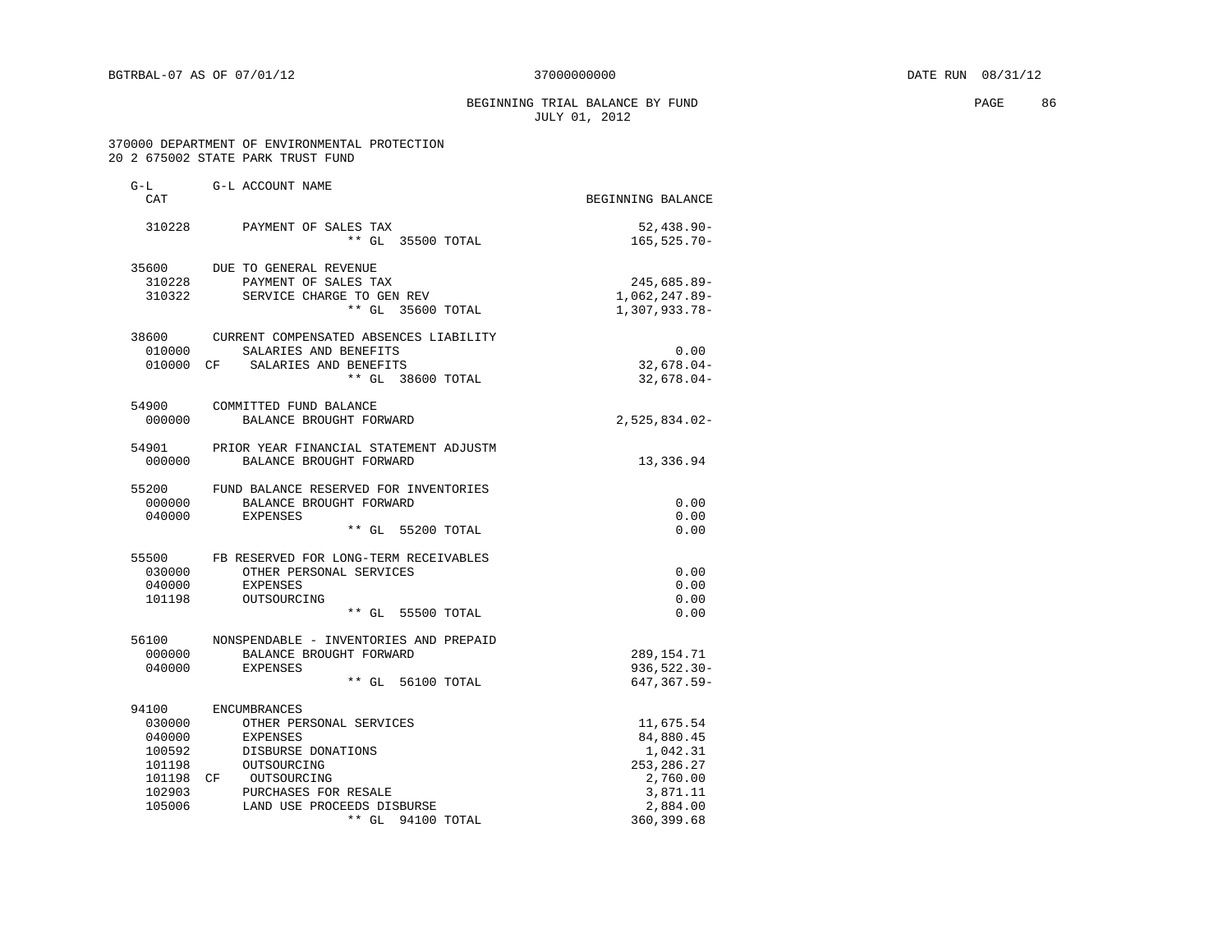# BEGINNING TRIAL BALANCE BY FUND **PAGE 87** JULY 01, 2012

| $G-L$<br><b>CAT</b> | G-L ACCOUNT NAME                       | BEGINNING BALANCE |
|---------------------|----------------------------------------|-------------------|
| 98100               | BUDGETARY FND BAL RESERVED/ENCUMBRANCE |                   |
| 030000              | OTHER PERSONAL SERVICES                | 11,675.54-        |
| 040000              | <b>EXPENSES</b>                        | 84,880.45-        |
| 100592              | DISBURSE DONATIONS                     | $1,042.31-$       |
| 101198              | OUTSOURCING                            | $253, 286.27 -$   |
| 101198              | CF<br>OUTSOURCING                      | $2.760.00 -$      |
| 102903              | PURCHASES FOR RESALE                   | $3.871.11 -$      |
| 105006              | LAND USE PROCEEDS DISBURSE             | $2,884.00-$       |
|                     | * *<br>98100 TOTAL<br>GL               | $360, 399.68 -$   |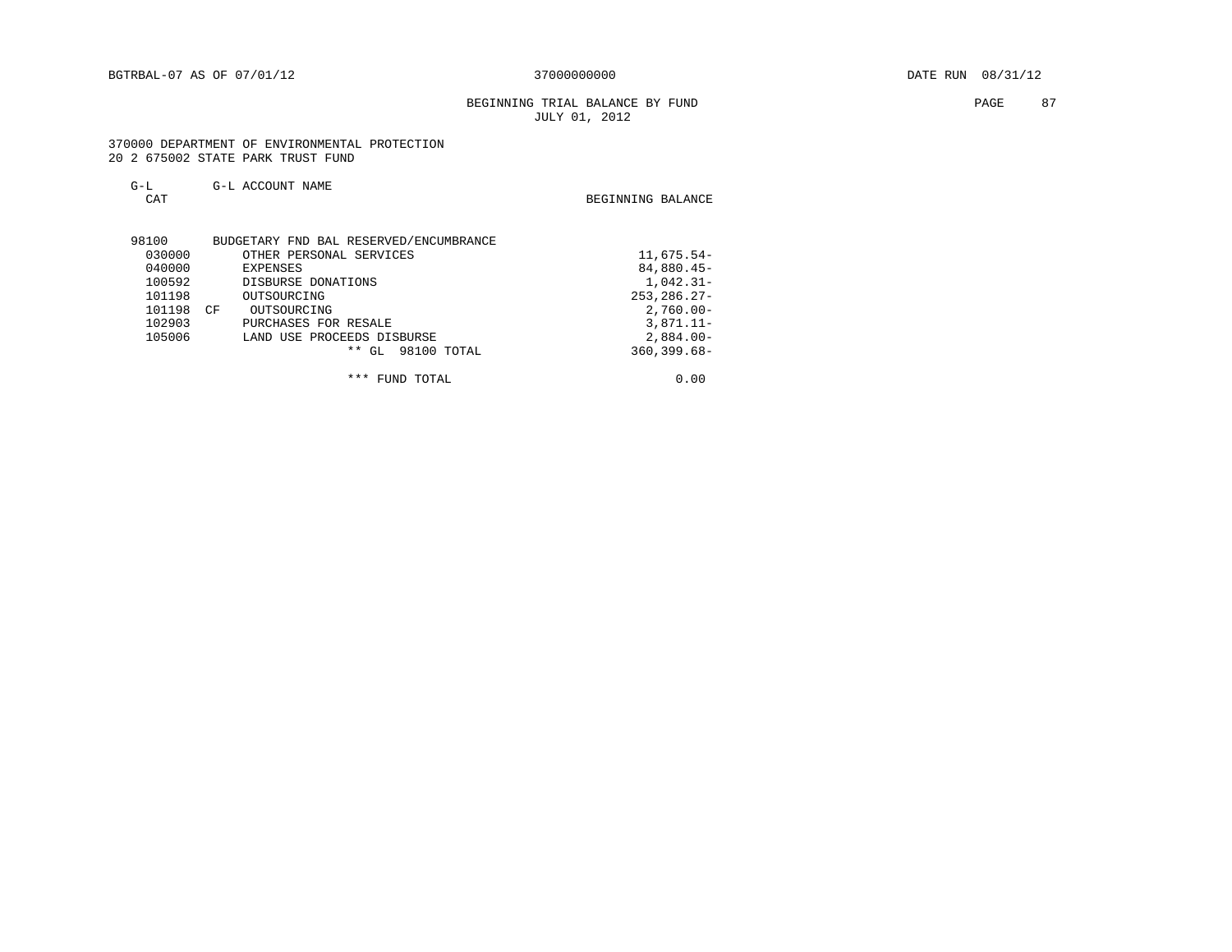BEGINNING TRIAL BALANCE BY FUND **EXAMPLE 2008** PAGE 88 JULY 01, 2012

 370000 DEPARTMENT OF ENVIRONMENTAL PROTECTION 20 2 776001 WATER MANAGEMENT LAND TRUST FUND

| $G-L$<br><b>CAT</b>                                                               | G-L ACCOUNT NAME                                                                                                                                                                                                                                                                                               | BEGINNING BALANCE                                                                                                              |
|-----------------------------------------------------------------------------------|----------------------------------------------------------------------------------------------------------------------------------------------------------------------------------------------------------------------------------------------------------------------------------------------------------------|--------------------------------------------------------------------------------------------------------------------------------|
| 12100<br>000000                                                                   | UNRELEASED CASH IN STATE TREASURY<br>BALANCE BROUGHT FORWARD                                                                                                                                                                                                                                                   | 0.00                                                                                                                           |
| 14100<br>000000                                                                   | POOLED INVESTMENTS WITH STATE TREASURY<br>BALANCE BROUGHT FORWARD                                                                                                                                                                                                                                              | 47, 479, 992.93                                                                                                                |
| 15301<br>000500                                                                   | DUE FROM INTEREST EARNINGS INVESTMENTS                                                                                                                                                                                                                                                                         | 92,042.25                                                                                                                      |
| 16300<br>001600                                                                   | DUE FROM OTHER DEPARTMENTS                                                                                                                                                                                                                                                                                     | 1,232,189.79                                                                                                                   |
| 16700<br>000500                                                                   | DUE FROM COMPONENT UNIT/PRIMARY                                                                                                                                                                                                                                                                                | 27.80                                                                                                                          |
| 25800<br>141116 01                                                                | ADVANCES TO COMPONENT UNITS<br>STW RESTORATION PROJECTS                                                                                                                                                                                                                                                        | 54,888.40                                                                                                                      |
| 35300<br>310403                                                                   | DUE TO OTHER DEPARTMENTS<br>ASSESSMENT ON INVESTMENTS-DEPARTMENTAL USE                                                                                                                                                                                                                                         | $4,894.15-$                                                                                                                    |
| 35700<br>050158<br>050158<br>050251<br>050251<br>051328<br>140124 11<br>140124 12 | DUE TO COMPONENT UNIT/PRIMARY<br>G/A-SRWMD-ENV RES PERMIT<br>G/A-SRWMD-ENV RES PERMIT<br>CF<br>G/A-WMD PERMITTING ASSIST<br>G/A-WMD PERMITTING ASSIST<br>CF<br>G/A-WMD-WETLAND PROTECTION<br>051328 CF G/A-WMD-WETLAND PROTECTION<br>AID/WMD-LAND ACOUISITION<br>AID/WMD-LAND ACOUISITION<br>** GL 35700 TOTAL | 0.00<br>$339,750.00 -$<br>0.00<br>49,871.16-<br>0.00<br>$185, 250.00 -$<br>1,748,587.25-<br>$2,311,846.64-$<br>$4,635,305.05-$ |
| 54900<br>000000                                                                   | COMMITTED FUND BALANCE<br>BALANCE BROUGHT FORWARD                                                                                                                                                                                                                                                              | 33,813,500.18-                                                                                                                 |
| 54901<br>000000                                                                   | PRIOR YEAR FINANCIAL STATEMENT ADJUSTM<br>BALANCE BROUGHT FORWARD                                                                                                                                                                                                                                              | 3,018,520.46                                                                                                                   |
| 080588<br>141116 01                                                               | 55500 FB RESERVED FOR LONG-TERM RECEIVABLES<br>98<br>AID WTR MGT DST-LAND ACO<br>STW RESTORATION PROJECTS<br>$***$ GL<br>55500 TOTAL                                                                                                                                                                           | 0.00<br>0.00<br>0.00                                                                                                           |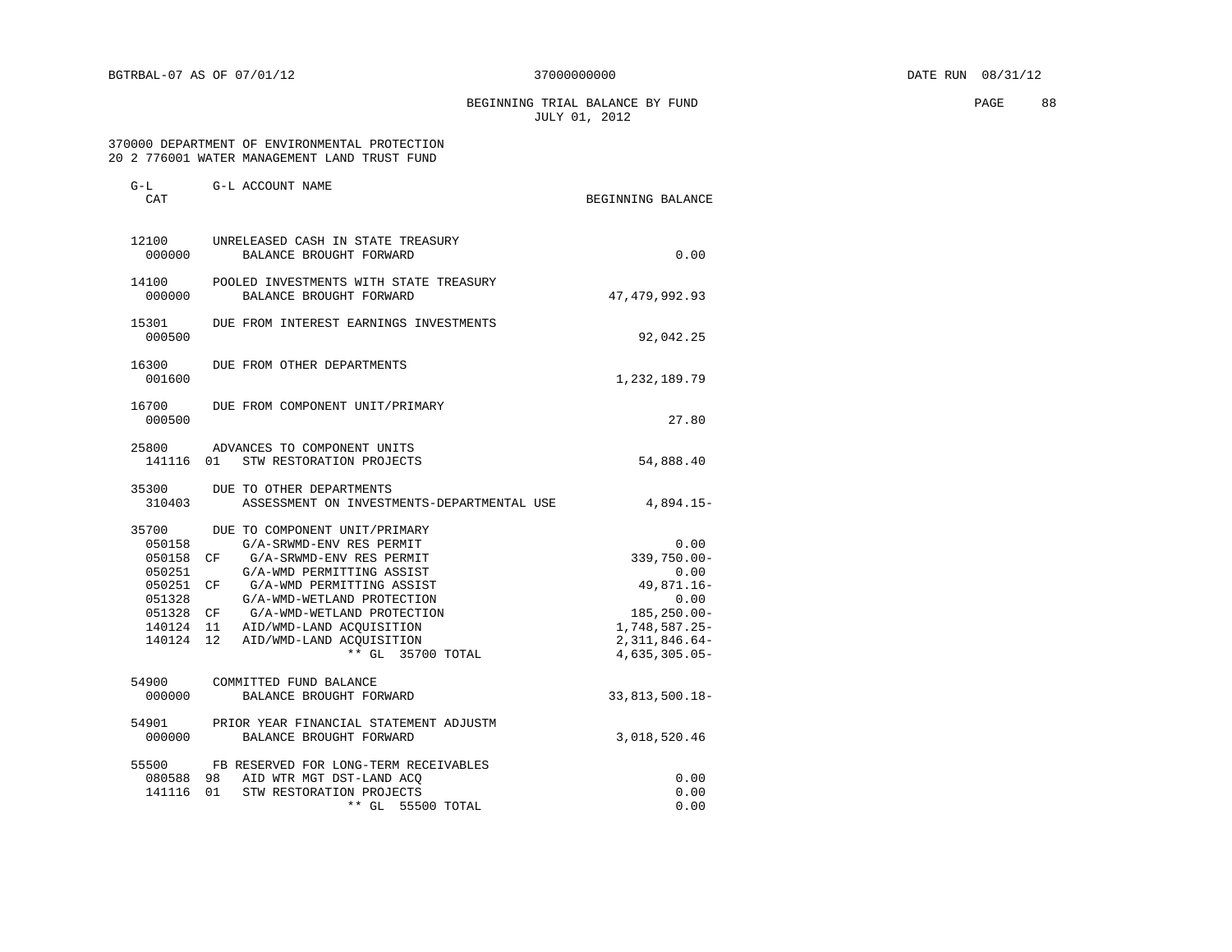BEGINNING TRIAL BALANCE BY FUND **EXAMPLE 19** PAGE 89 JULY 01, 2012

 370000 DEPARTMENT OF ENVIRONMENTAL PROTECTION 20 2 776001 WATER MANAGEMENT LAND TRUST FUND

| $G-L$<br>CAT | G-L ACCOUNT NAME                       | BEGINNING BALANCE |
|--------------|----------------------------------------|-------------------|
| 55903        | GENERAL LEDGER NAME NOT ON FILE        |                   |
| 000000       | BALANCE BROUGHT FORWARD                | 0.00              |
| 57302        | FUND BALANCE RESTRICTED DEBT SERVICE   |                   |
| 000000       | BALANCE BROUGHT FORWARD                | 13, 423, 962. 25- |
| 94100        | ENCUMBRANCES                           |                   |
|              | 140124 11 AID/WMD-LAND ACQUISITION     | 3,586,928.05      |
| 140124       | 12<br>AID/WMD-LAND ACOUISITION         | 12,661,028.17     |
|              | ** GL 94100 TOTAL                      | 16, 247, 956. 22  |
| 98100        | BUDGETARY FND BAL RESERVED/ENCUMBRANCE |                   |
| 140124 11    | AID/WMD-LAND ACOUISITION               | $3,586,928.05-$   |
| 140124       | 12<br>AID/WMD-LAND ACOUISITION         | 12,661,028.17-    |
|              | ** GL 98100 TOTAL                      | 16, 247, 956. 22- |
|              | ***<br>FUND TOTAL                      | 0.00              |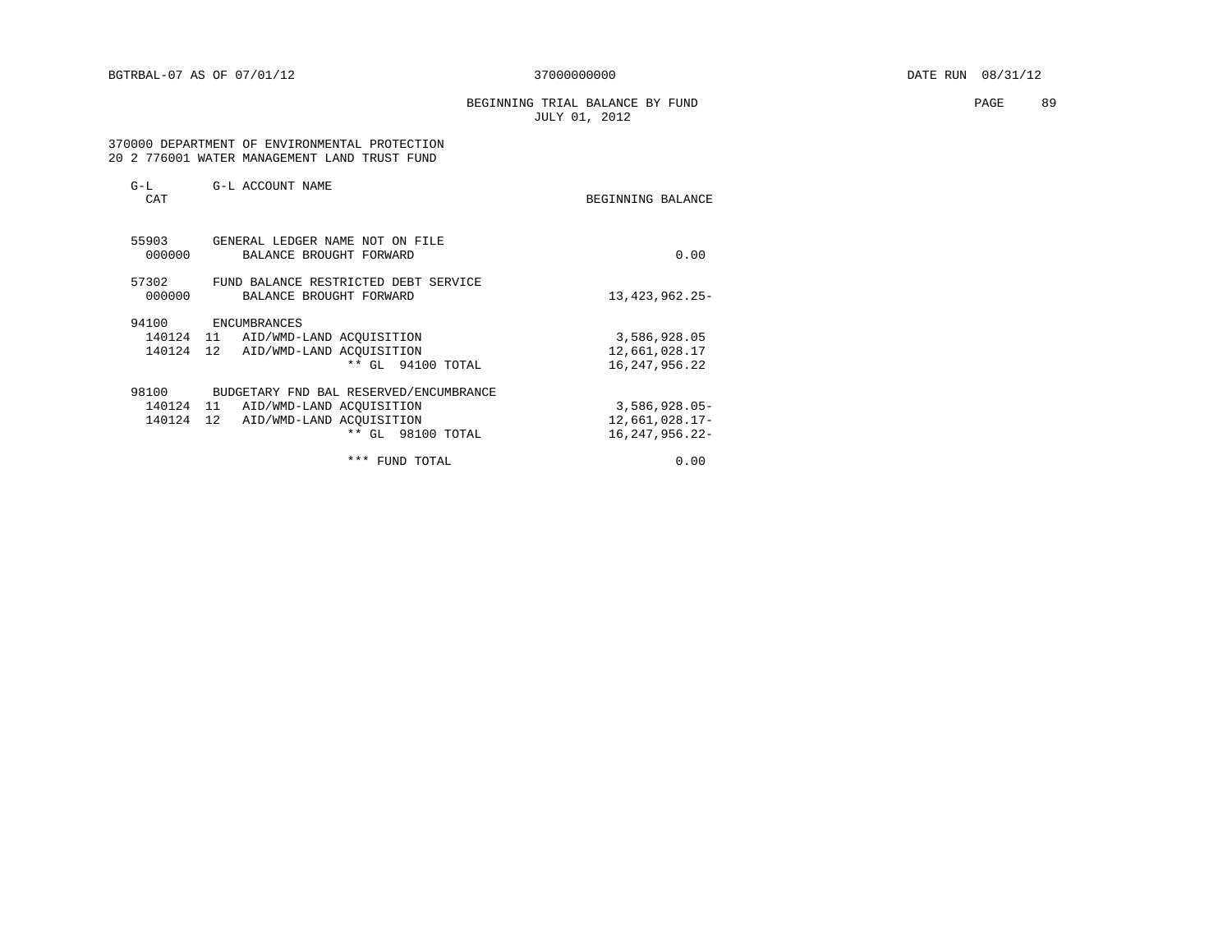BEGINNING TRIAL BALANCE BY FUND **EXAMPLE 1998** PAGE 90 JULY 01, 2012

 370000 DEPARTMENT OF ENVIRONMENTAL PROTECTION 20 2 780001 WATER QUALITY ASSURANCE TRUST FUND

| $G-L$<br>CAT                                            | G-L ACCOUNT NAME                                                  | BEGINNING BALANCE                                                                                |
|---------------------------------------------------------|-------------------------------------------------------------------|--------------------------------------------------------------------------------------------------|
| 11199<br>000200                                         | CASH IN TRANSIT AT STATE TREASURY                                 | 150.00                                                                                           |
| 12100<br>000000                                         | UNRELEASED CASH IN STATE TREASURY<br>BALANCE BROUGHT FORWARD      | 144,831.30                                                                                       |
| 14100<br>000000                                         | POOLED INVESTMENTS WITH STATE TREASURY<br>BALANCE BROUGHT FORWARD | 31, 233, 448.67                                                                                  |
| 15102<br>000200<br>001200<br>001202<br>001800<br>001801 | DUE FROM INDIVIDUALS AND BUSINESS FIRM<br>** GL<br>15102 TOTAL    | 39,817.25<br>22,987.42<br>21,849.00<br>1,344.66<br>250,467.94<br>336, 466.27                     |
| 15103<br>000100<br>000200<br>001202                     | DUE FROM INDIVIDUALS AND BUSINESS BAD<br>** GL<br>15103 TOTAL     | 250.00<br>250.00<br>190.00<br>690.00                                                             |
| 15301<br>000500                                         | DUE FROM INTEREST EARNINGS INVESTMENTS                            | 60,298.75                                                                                        |
| 15900<br>000100<br>000200<br>001200<br>001202<br>001801 | ALLOWANCE FOR UNCOLLECTIBLES<br>$**$ GL<br>15900 TOTAL            | $100.00 -$<br>$39,692.25 -$<br>$20,987.42-$<br>$21,879.00 -$<br>250, 467. 94-<br>$333, 126.61 -$ |
| 16200<br>000200                                         | DUE FROM STATE FUNDS, WITHIN DEPART.                              | 10,576.00                                                                                        |
| 16300<br>001600                                         | DUE FROM OTHER DEPARTMENTS                                        | 2,522,872.63                                                                                     |
| 16502<br>001800                                         | DUE FROM COUNTIES                                                 | 143.75                                                                                           |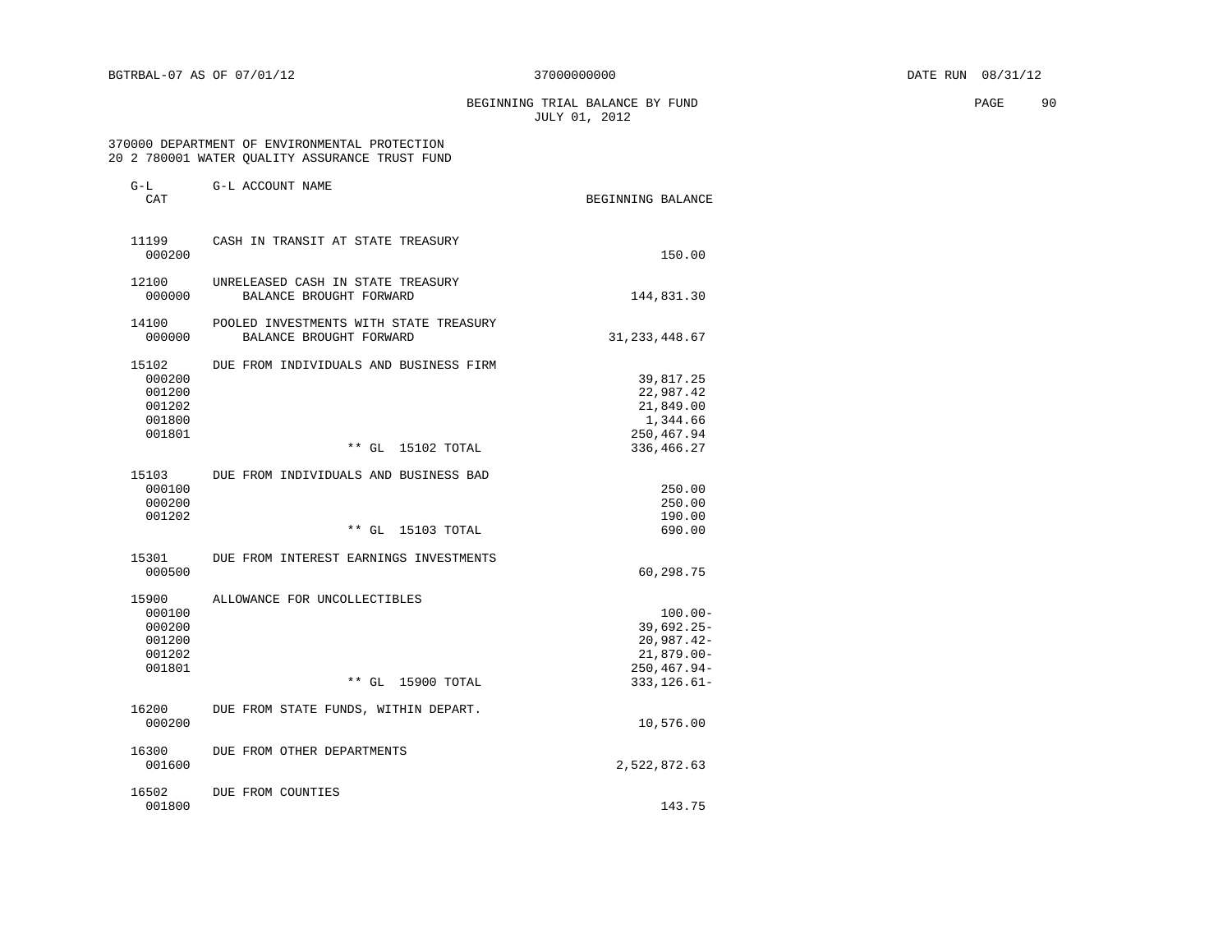# BEGINNING TRIAL BALANCE BY FUND **PAGE** 91 JULY 01, 2012

### 370000 DEPARTMENT OF ENVIRONMENTAL PROTECTION 20 2 780001 WATER QUALITY ASSURANCE TRUST FUND

| G-L<br>CAT |    | G-L ACCOUNT NAME                  | BEGINNING BALANCE |
|------------|----|-----------------------------------|-------------------|
|            |    | 25800 ADVANCES TO COMPONENT UNITS |                   |
| 088964 08  |    | TOTAL MAX DAILY LOADS             | 136,873.89        |
| 31100      |    | ACCOUNTS PAYABLE                  |                   |
| 010000     |    | SALARIES AND BENEFITS             | 0.00              |
| 030000     |    | OTHER PERSONAL SERVICES           | 0.00              |
| 030000     | CF | OTHER PERSONAL SERVICES           | $4,947.28-$       |
| 040000     |    | EXPENSES                          | 464.14            |
| 040000     | CF | EXPENSES                          | 19,973.90-        |
| 050840     |    | G/A-LOCAL HAZ WASTE COL           | 0.00              |
| 050840     | CF | G/A-LOCAL HAZ WASTE COL           | 4,988.59-         |
| 080524     | 11 | DRY CLEAN/SITE CLEANUP            | $86,346.96 -$     |
| 080524     | 12 | DRY CLEAN/SITE CLEANUP            | 131, 437.82-      |
| 088502     | 11 | HAZARD WASTE/SITE CLEANUP         | 646, 964.35-      |
| 088502     | 12 | HAZARD WASTE/SITE CLEANUP         | 32, 261.92-       |
| 088964     | 08 | TOTAL MAX DAILY LOADS             | 197,550.22-       |
| 100027     |    | GROUND WTR/MONITOR NETWRK         | 0.00              |
| 100027     | CF | GROUND WTR/MONITOR NETWRK         | $7,199.43-$       |
| 100777     |    | CONTRACTED SERVICES               | 0.00              |
| 100777     | CF | CONTRACTED SERVICES               | $7,582.42-$       |
| 101492     |    | HAZARDOUS WASTE CLEANUP           | 1,592.38          |
| 101492     | CF | HAZARDOUS WASTE CLEANUP           | $63,932.30 -$     |
| 104134     |    | WATER WELL CLEANUP                | 0.00              |
| 104134 CF  |    | WATER WELL CLEANUP                | $25,848.81-$      |
| 140699     | 08 | CASCADES PARK REMEDIATION         | $35,922.98 -$     |
|            |    | ** GL 31100 TOTAL                 | $1,262,900.46-$   |
| 32100      |    | ACCRUED SALARIES AND WAGES        |                   |
| 010000     |    | SALARIES AND BENEFITS             | 0.00              |
| 010000     | CF | SALARIES AND BENEFITS             | $360.76 -$        |
| 030000     |    | OTHER PERSONAL SERVICES           | 0.00              |
| 030000     | CF | OTHER PERSONAL SERVICES           | $4,599.81-$       |
| 100027     |    | GROUND WTR/MONITOR NETWRK         | 0.00              |
| 100027     | CF | GROUND WTR/MONITOR NETWRK         | $37,866.91 -$     |
| 101492     |    | HAZARDOUS WASTE CLEANUP           | 0.00              |
| 101492     | CF | HAZARDOUS WASTE CLEANUP           | $7,702.33-$       |
|            |    | ** GL 32100 TOTAL                 | $50, 529.81 -$    |

| 35200     | DUE TO STATE FUNDS, WITHIN DEPARTMENT |               |
|-----------|---------------------------------------|---------------|
| 001801    |                                       | 0.00          |
| 100027    | GROUND WTR/MONITOR NETWRK             | 0.00          |
| 100027 CF | GROUND WTR/MONITOR NETWRK             | $30.884.30 -$ |
|           | ** GL 35200 TOTAL                     | $30.884.30 -$ |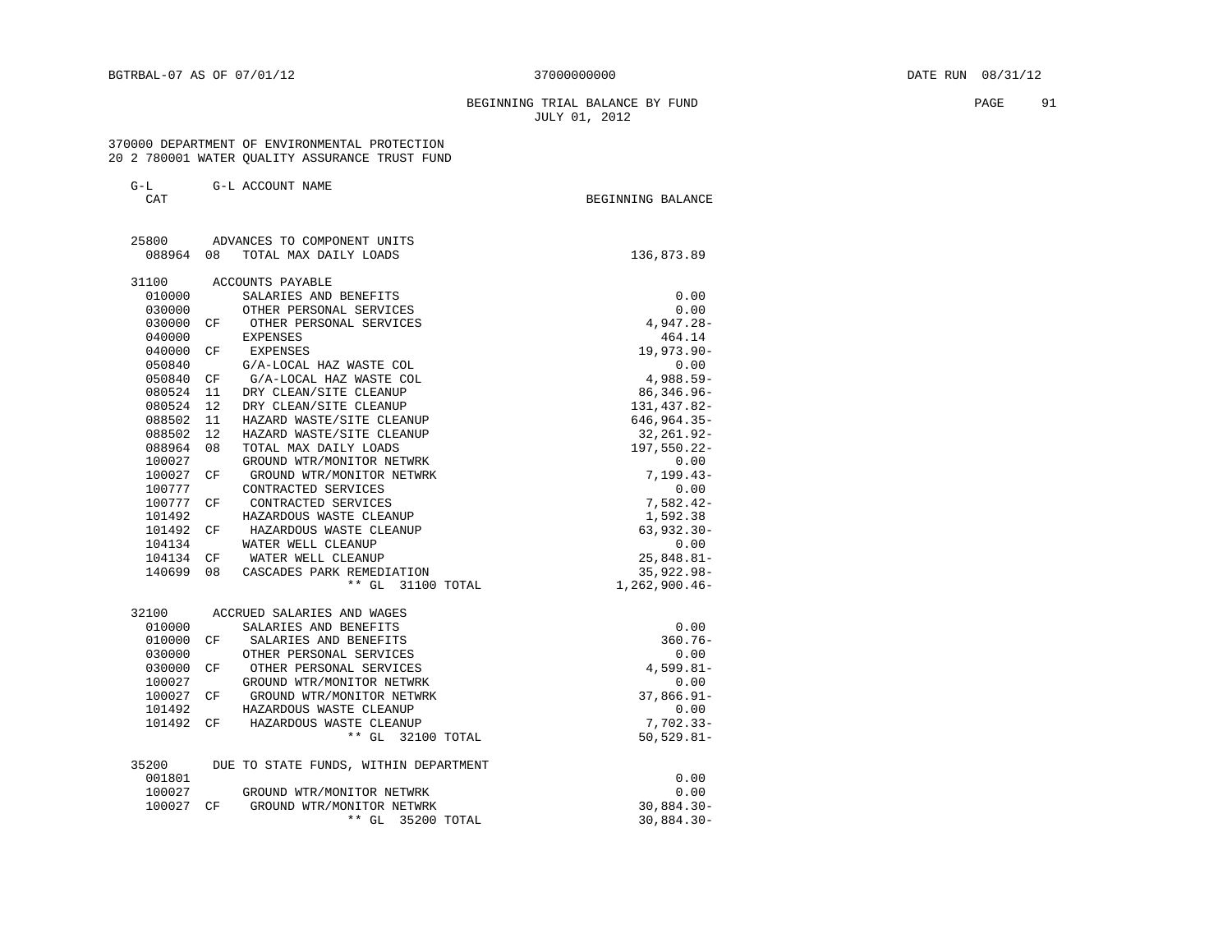### BEGINNING TRIAL BALANCE BY FUND **EXAMPLE 1998** PAGE 92 JULY 01, 2012

#### 370000 DEPARTMENT OF ENVIRONMENTAL PROTECTION 20 2 780001 WATER QUALITY ASSURANCE TRUST FUND

| G-L ACCOUNT NAME | $G-L$ |  |  |  |
|------------------|-------|--|--|--|
|------------------|-------|--|--|--|

CAT CAT CAT SERVER AND RESERVE ASSESSED. THE SERVER OF STREET AND RESERVE BALANCE

 35300 DUE TO OTHER DEPARTMENTS 040000 EXPENSES 464.14-<br>040000 CF EXPENSES 12,535.84-040000 CF EXPENSES 12,535.84-<br>088964 08 TOTAL MAX DAILY LOADS 1208.16- 088964 08 TOTAL MAX DAILY LOADS 228.16- 101492 HAZARDOUS WASTE CLEANUP 1,592.38- 101492 CF HAZARDOUS WASTE CLEANUP 0.00 104134 WATER WELL CLEANUP 0.00 104134 CF WATER WELL CLEANUP 104134 CF WATER WELL CLEANUP 310403 ASSESSMENT ON INVESTMENTS-DEPARTMENTAL USE 3,206.26-<br>+\* GL 35300 TOTAL 177.875.05- $**$  GL 35300 TOTAL 35400 DUE TO FEDERAL GOVERNMENT 088502 12 HAZARD WASTE/SITE CLEANUP 58,445.34-35500 DUE TO OTHER GOVERNMENTAL UNITS

| 35500  |     | DUE TO OIHER GOVERNMENTAL UNITS        |                 |
|--------|-----|----------------------------------------|-----------------|
| 040000 |     | EXPENSES                               | 0.00            |
| 040000 |     | CF EXPENSES                            | $537.78 -$      |
| 050840 |     | G/A-LOCAL HAZ WASTE COL                | 0.00            |
| 050840 |     | CF G/A-LOCAL HAZ WASTE COL             | 135,780.33-     |
| 088964 | 08  | TOTAL MAX DAILY LOADS                  | $53,074.77-$    |
| 100027 |     | GROUND WTR/MONITOR NETWRK              | 0.00            |
| 100027 | CF  | GROUND WTR/MONITOR NETWRK              | $2,437.16-$     |
| 101492 |     | HAZARDOUS WASTE CLEANUP                | 0.00            |
| 101492 | CF  | HAZARDOUS WASTE CLEANUP                | $62, 937.50 -$  |
| 104134 |     | WATER WELL CLEANUP                     | 0.00            |
| 104134 | CF. | WATER WELL CLEANUP                     | $182, 925.25 -$ |
| 140076 | 06  | G/A-NPS MGMT PLANNING                  | 0.00            |
| 140076 | 08  | G/A-NPS MGMT PLANNING                  | $114,753.08-$   |
|        |     | ** GL 35500 TOTAL                      | $552, 445.87 -$ |
|        |     | 35600 DUE TO GENERAL REVENUE           |                 |
| 310322 |     | SERVICE CHARGE TO GEN REV              | $26,585.04-$    |
| 35700  |     | DUE TO COMPONENT UNIT/PRIMARY          |                 |
| 100027 |     | GROUND WTR/MONITOR NETWRK              | 0.00            |
|        |     | 100027 CF GROUND WTR/MONITOR NETWRK    | $109,094.01-$   |
|        |     | $**$ GL<br>35700 TOTAL                 | $109.094.01-$   |
| 38600  |     | CURRENT COMPENSATED ABSENCES LIABILITY |                 |
| 010000 |     | SALARIES AND BENEFITS                  | 0.00            |
| 010000 | CF  | SALARIES AND BENEFITS                  | $1,323.95-$     |
|        |     | ** GL 38600 TOTAL                      | $1,323.95-$     |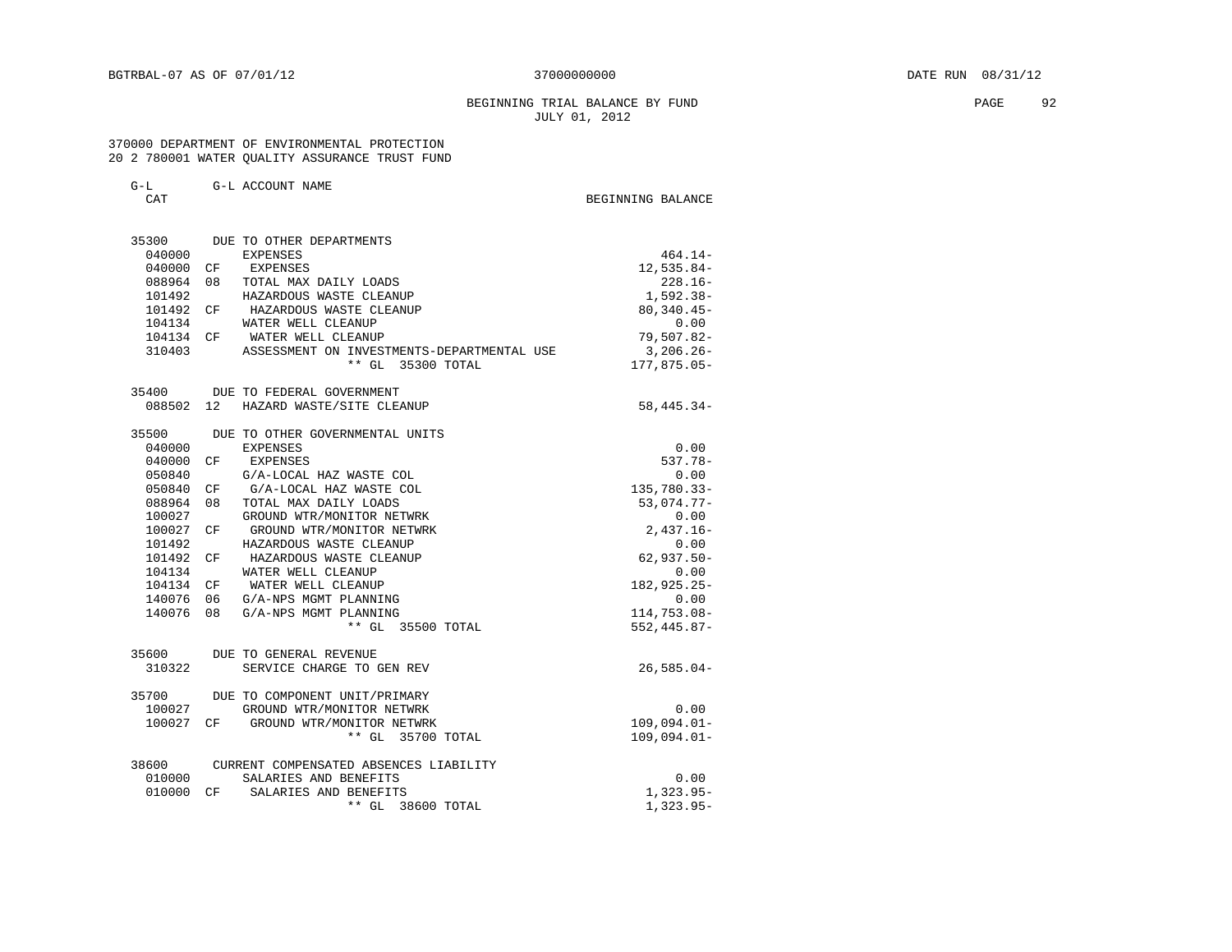BEGINNING TRIAL BALANCE BY FUND **EXAMPLE 1998** PAGE 93 JULY 01, 2012

# 370000 DEPARTMENT OF ENVIRONMENTAL PROTECTION 20 2 780001 WATER QUALITY ASSURANCE TRUST FUND

| $G-L$<br>CAT                                            | G-L ACCOUNT NAME                                                                                                                                                 | BEGINNING BALANCE                                                          |
|---------------------------------------------------------|------------------------------------------------------------------------------------------------------------------------------------------------------------------|----------------------------------------------------------------------------|
| 54900<br>000000                                         | COMMITTED FUND BALANCE<br>BALANCE BROUGHT FORWARD                                                                                                                | $31, 283, 538.44 -$                                                        |
| 54901<br>000000                                         | PRIOR YEAR FINANCIAL STATEMENT ADJUSTM<br>BALANCE BROUGHT FORWARD                                                                                                | 1,898,087.96                                                               |
| 55100<br>101492                                         | FUND BALANCE RESERVED FOR ENCUMBRANCES<br>HAZARDOUS WASTE CLEANUP                                                                                                | 0.00                                                                       |
| 55500<br>030000                                         | FB RESERVED FOR LONG-TERM RECEIVABLES<br>OTHER PERSONAL SERVICES                                                                                                 | 0.00                                                                       |
| 55907<br>000000                                         | GENERAL LEDGER NAME NOT ON FILE<br>BALANCE BROUGHT FORWARD                                                                                                       | 0.00                                                                       |
| 55908<br>000000                                         | GENERAL LEDGER NAME NOT ON FILE<br>BALANCE BROUGHT FORWARD                                                                                                       | 0.00                                                                       |
| 55912<br>000000                                         | GENERAL LEDGER NAME NOT ON FILE<br>BALANCE BROUGHT FORWARD                                                                                                       | 0.00                                                                       |
| 55919<br>000000                                         | GENERAL LEDGER NAME NOT ON FILE<br>BALANCE BROUGHT FORWARD                                                                                                       | 0.00                                                                       |
| 57404<br>000000                                         | FUND BALANCE RESTRICTED OPERATOR CERTI<br>BALANCE BROUGHT FORWARD                                                                                                | $2,457,690.34-$                                                            |
| 94100<br>030000<br>040000<br>050840<br>080524<br>080524 | ENCUMBRANCES<br>OTHER PERSONAL SERVICES<br>EXPENSES<br>G/A-LOCAL HAZ WASTE COL<br>DRY CLEAN/SITE CLEANUP<br>10<br>11<br>DRY CLEAN/SITE CLEANUP                   | 15,736.44<br>52,937.27<br>123,394.38<br>40.00<br>404,208.70                |
| 080524<br>088502<br>088502<br>088964<br>088964          | 12<br>DRY CLEAN/SITE CLEANUP<br>11<br>HAZARD WASTE/SITE CLEANUP<br>12<br>HAZARD WASTE/SITE CLEANUP<br>08<br>TOTAL MAX DAILY LOADS<br>TOTAL MAX DAILY LOADS<br>09 | 3,012,710.07<br>700,175.37<br>2,911,280.16<br>3,209,436.31<br>3,670,822.98 |
| 100027<br>100777<br>101492<br>103000<br>104134          | GROUND WTR/MONITOR NETWRK<br>CONTRACTED SERVICES<br>HAZARDOUS WASTE CLEANUP<br>DRYCLEANING CONTAM CLEANUP<br>WATER WELL CLEANUP                                  | 186,168.00<br>10,183.28<br>224, 246.88<br>35, 231.97<br>33,825.70          |
| 140076<br>140076                                        | 08<br>G/A-NPS MGMT PLANNING<br>09<br>G/A-NPS MGMT PLANNING                                                                                                       | 4,045,080.87<br>2,342,364.87                                               |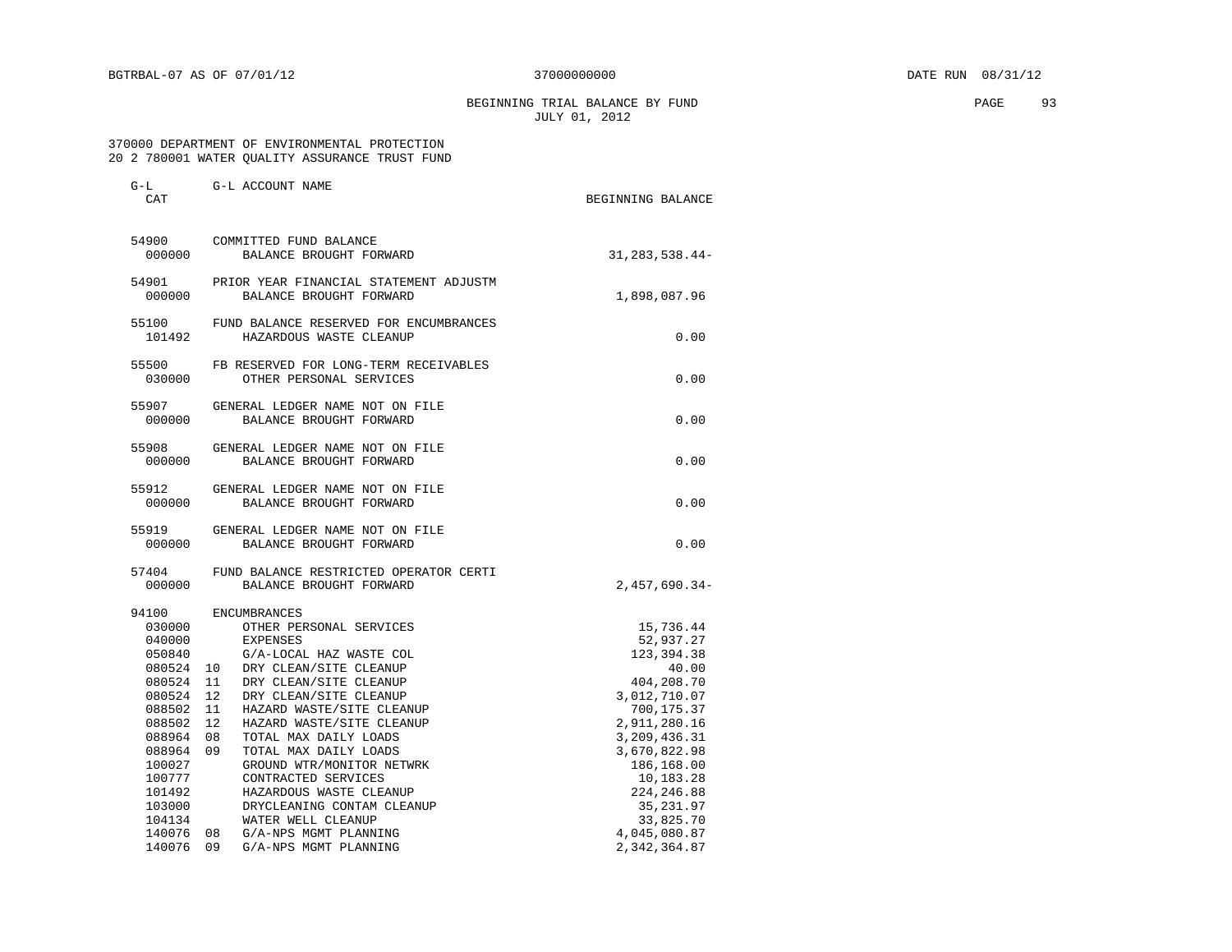# BEGINNING TRIAL BALANCE BY FUND **PAGE** 94 JULY 01, 2012

 370000 DEPARTMENT OF ENVIRONMENTAL PROTECTION 20 2 780001 WATER QUALITY ASSURANCE TRUST FUND

| $G-L$  |    | G-L ACCOUNT NAME                       |                   |                  |
|--------|----|----------------------------------------|-------------------|------------------|
| CAT    |    |                                        | BEGINNING BALANCE |                  |
| 140076 | 10 | G/A-NPS MGMT PLANNING                  |                   | 808,684.00       |
| 140076 | 11 | G/A-NPS MGMT PLANNING                  |                   | 2,379,613.07     |
| 140076 | 12 | G/A-NPS MGMT PLANNING                  |                   | 1,547,389.61     |
|        |    | ** GL 94100 TOTAL                      | 25, 713, 529.93   |                  |
|        |    |                                        |                   |                  |
| 98100  |    | BUDGETARY FND BAL RESERVED/ENCUMBRANCE |                   |                  |
| 030000 |    | OTHER PERSONAL SERVICES                |                   | 15,736.44-       |
| 040000 |    | EXPENSES                               |                   | $52.937.27 -$    |
| 050840 |    | G/A-LOCAL HAZ WASTE COL                |                   | 123, 394. 38-    |
| 080524 | 10 | DRY CLEAN/SITE CLEANUP                 |                   | $40.00 -$        |
| 080524 | 11 | DRY CLEAN/SITE CLEANUP                 |                   | $404, 208.70 -$  |
| 080524 | 12 | DRY CLEAN/SITE CLEANUP                 |                   | 3,012,710.07-    |
| 088502 | 11 | HAZARD WASTE/SITE CLEANUP              |                   | $700, 175.37 -$  |
| 088502 | 12 | HAZARD WASTE/SITE CLEANUP              |                   | 2,911,280.16-    |
| 088964 | 08 | TOTAL MAX DAILY LOADS                  |                   | $3,209,436.31-$  |
| 088964 | 09 | TOTAL MAX DAILY LOADS                  |                   | 3,670,822.98-    |
| 100027 |    | GROUND WTR/MONITOR NETWRK              |                   | 186, 168.00-     |
| 100777 |    | CONTRACTED SERVICES                    |                   | $10, 183.28 -$   |
| 101492 |    | HAZARDOUS WASTE CLEANUP                |                   | 224, 246.88-     |
| 103000 |    | DRYCLEANING CONTAM CLEANUP             |                   | $35, 231.97 -$   |
| 104134 |    | WATER WELL CLEANUP                     |                   | $33,825.70 -$    |
| 140076 | 08 | G/A-NPS MGMT PLANNING                  |                   | 4,045,080.87-    |
| 140076 | 09 | G/A-NPS MGMT PLANNING                  |                   | $2,342,364.87-$  |
| 140076 | 10 | G/A-NPS MGMT PLANNING                  |                   | $808,684.00 -$   |
| 140076 | 11 | G/A-NPS MGMT PLANNING                  |                   | $2,379,613.07-$  |
| 140076 | 12 | G/A-NPS MGMT PLANNING                  |                   | $1,547,389.61-$  |
|        |    | $**$ GL<br>98100 TOTAL                 |                   | 25, 713, 529.93- |
| 99100  |    | BUDGETARY FUND BALANCE                 |                   |                  |
| 000000 |    | BALANCE BROUGHT FORWARD                |                   | 0.00             |
|        |    | *** FUND TOTAL                         |                   | 0.00             |
|        |    |                                        |                   |                  |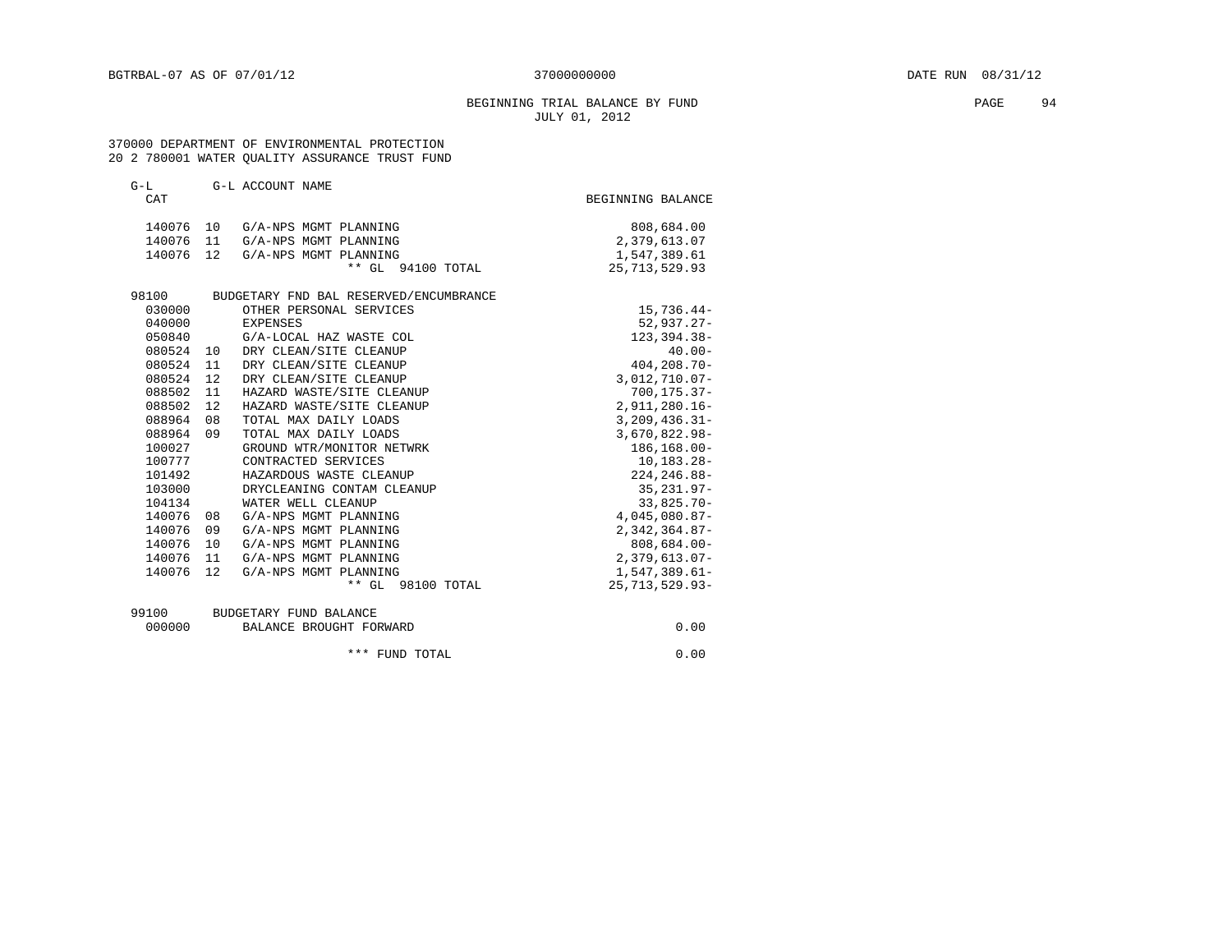BEGINNING TRIAL BALANCE BY FUND **EXAMPLE 1998** PAGE 95 JULY 01, 2012

## 370000 DEPARTMENT OF ENVIRONMENTAL PROTECTION 20 2 890001 LAKE OKEECHOBEE PROTECTION TRUST FUND

| $G-L$<br>CAT    | G-L ACCOUNT NAME                                             | BEGINNING BALANCE |
|-----------------|--------------------------------------------------------------|-------------------|
| 12100<br>000000 | UNRELEASED CASH IN STATE TREASURY<br>BALANCE BROUGHT FORWARD | 0.00              |
| 54900<br>000000 | COMMITTED FUND BALANCE<br>BALANCE BROUGHT FORWARD            | 0.00              |
|                 | * * *<br>FUND TOTAL                                          | 0.00              |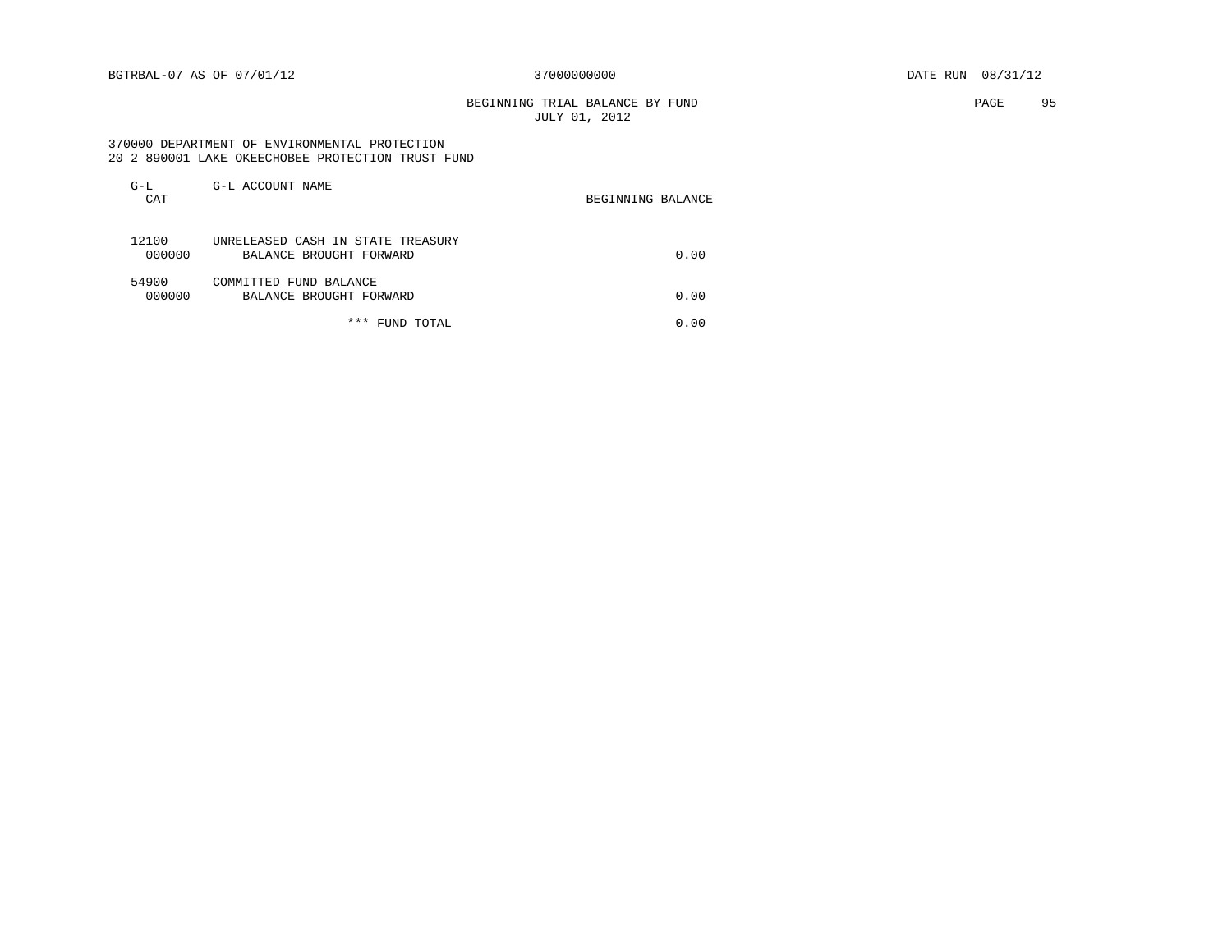# BEGINNING TRIAL BALANCE BY FUND **PAGE 96** JULY 01, 2012

 370000 DEPARTMENT OF ENVIRONMENTAL PROTECTION 20 8 000339 LOCAL FD NATURAL RESRCE DAMAGE

| $G-L$<br>CAT | G-L ACCOUNT NAME           | BEGINNING BALANCE |
|--------------|----------------------------|-------------------|
| 38800        | UNEARNED REVENUE - CURRENT |                   |
| 000000       | BALANCE BROUGHT FORWARD    | 0.00              |
| 000500       |                            | 0.00              |
| 000700       |                            | 0.00              |
| 001100       |                            | 0.00              |
| 040000       | EXPENSES                   | 0.00              |
|              | 38800 TOTAL<br>$***$<br>GL | 0.00              |
|              | ***<br>FUND TOTAL          | 0.00              |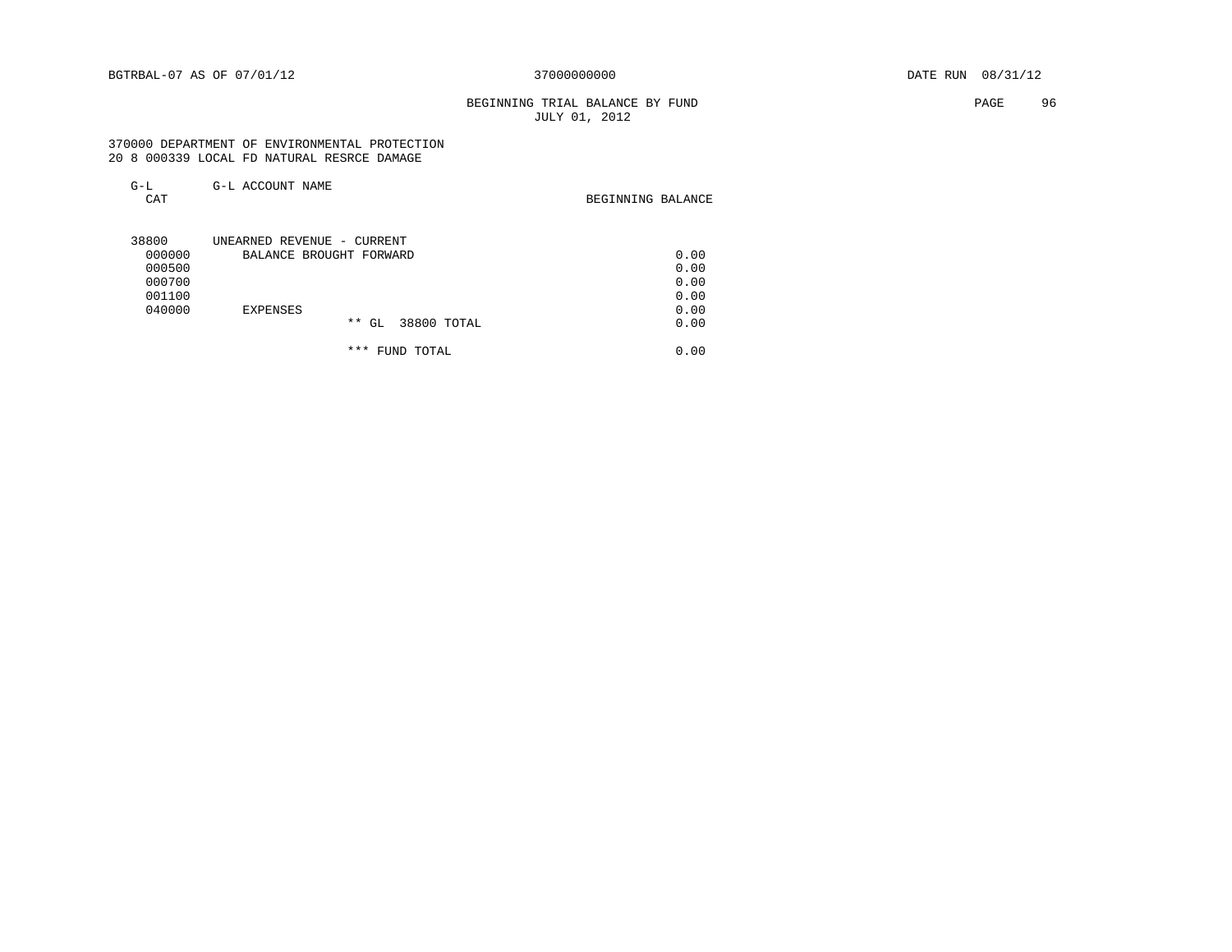BEGINNING TRIAL BALANCE BY FUND **PAGE 97** JULY 01, 2012

 370000 DEPARTMENT OF ENVIRONMENTAL PROTECTION 25 8 002115 NORTHWEST FL WTR MGMNT DIST

| G-L<br>CAT      | G-L ACCOUNT NAME                                                          | BEGINNING BALANCE |
|-----------------|---------------------------------------------------------------------------|-------------------|
| 11200<br>000000 | CASH IN BANK<br>BALANCE BROUGHT FORWARD                                   | 320,061.00        |
| 000000          | 14200 INVESTMENTS WITH STATE BOARD OF ADM.<br>BALANCE BROUGHT FORWARD     | 77,530,615.00     |
|                 | 15100 ACCOUNTS RECEIVABLE<br>000000 BALANCE BROUGHT FORWARD               | 17,051.00         |
|                 | 16500 DUE FROM OTHER GOVERNMENTAL UNITS<br>000000 BALANCE BROUGHT FORWARD | 1,206,162.00      |
| 000000          | 16700 DUE FROM COMPONENT UNIT/PRIMARY<br>BALANCE BROUGHT FORWARD          | 2,086,423.00      |
|                 | 19100 PREPAID ITEMS<br>000000 BALANCE BROUGHT FORWARD                     | 1,175.00          |
|                 | 19200 DEPOSITS<br>000000 BALANCE BROUGHT FORWARD                          | 7,233.00          |
|                 | 27100 LAND AND LAND IMPROVEMENTS<br>000000 BALANCE BROUGHT FORWARD        | 174,074,900.00    |
| 27200<br>000000 | BUILDINGS AND BUILDING IMPROVEMENTS<br>BALANCE BROUGHT FORWARD            | 2,691,195.00      |
| 000000          | 27300 ACC DEPR - BUILDINGS & BUILDING IMPROV<br>BALANCE BROUGHT FORWARD   | $914, 413.00 -$   |
| 27400<br>000000 | INFRASTRUCTURE AND OTHER IMPROVEMENTS<br>BALANCE BROUGHT FORWARD          | 1,663,935.00      |
| 27500<br>000000 | ACC DEPR - INFRASTRUCTURE & OTHER IMPR<br>BALANCE BROUGHT FORWARD         | $80,660.00 -$     |
| 000000          | 27600 FURNITURE AND EQUIPMENT<br>BALANCE BROUGHT FORWARD                  | 5,327,623.00      |
| 27700<br>000000 | ACC DEPR - FURNITURE & EQUIPMENT<br>BALANCE BROUGHT FORWARD               | $3,758,806.00 -$  |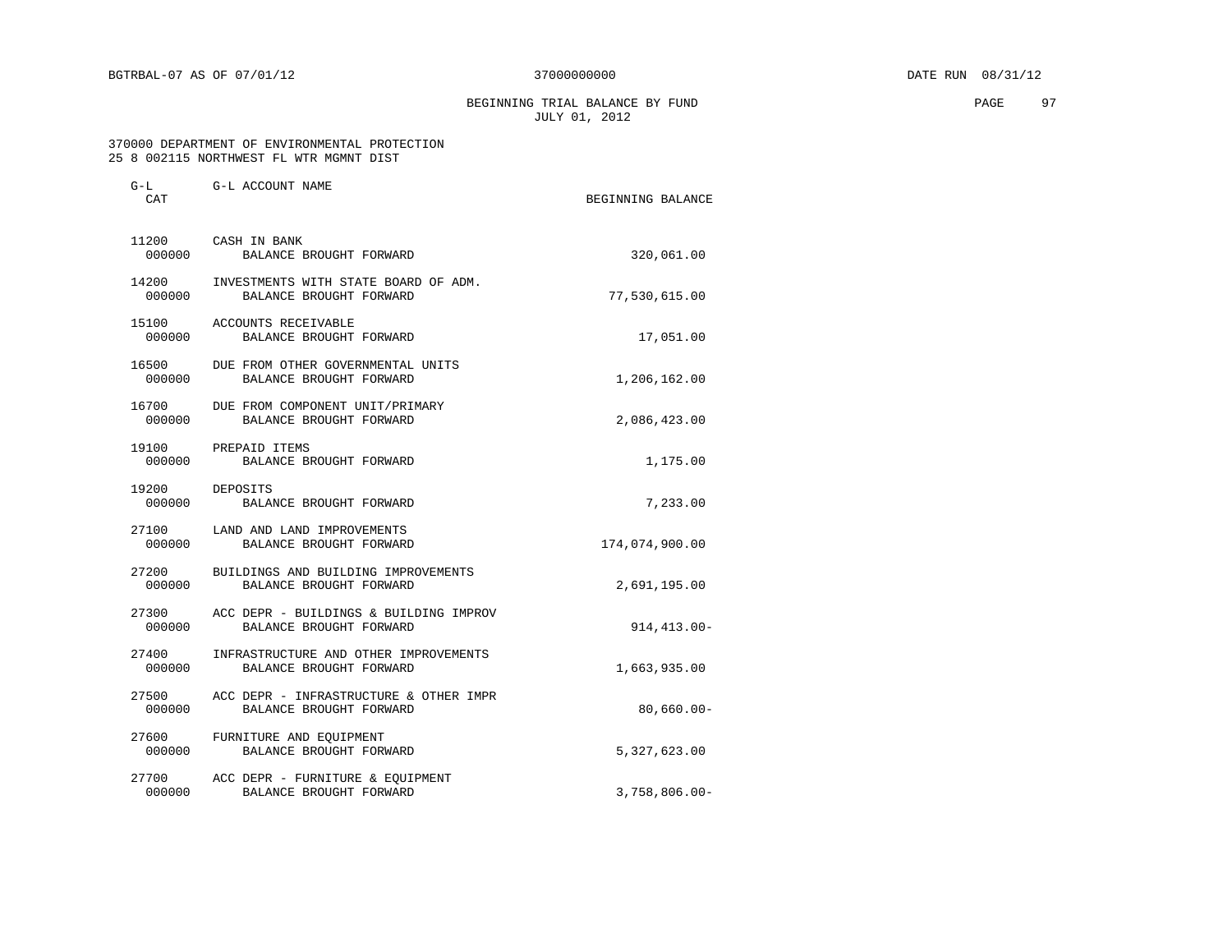BEGINNING TRIAL BALANCE BY FUND **EXAMPLE 198** PAGE 98 JULY 01, 2012

 370000 DEPARTMENT OF ENVIRONMENTAL PROTECTION 25 8 002115 NORTHWEST FL WTR MGMNT DIST

| $G-L$<br><b>CAT</b> | G-L ACCOUNT NAME                                                  | BEGINNING BALANCE   |
|---------------------|-------------------------------------------------------------------|---------------------|
| 000000 0000         | 27800 CONSTRUCTION WORK IN PROGRESS<br>BALANCE BROUGHT FORWARD    | 126,375.00          |
| 31100<br>000000     | ACCOUNTS PAYABLE<br>BALANCE BROUGHT FORWARD                       | 1,782,756.00-       |
| 000000              | 33100 DEPOSITS PAYABLE<br>BALANCE BROUGHT FORWARD                 | $74.059.00 -$       |
| 38600<br>000000     | CURRENT COMPENSATED ABSENCES LIABILITY<br>BALANCE BROUGHT FORWARD | $643,358.00 -$      |
| 38800<br>000000     | UNEARNED REVENUE - CURRENT<br>BALANCE BROUGHT FORWARD             | $27, 202, 703.00 -$ |
| 49900<br>000000     | OTHER LONG-TERM LIABILITIES<br>BALANCE BROUGHT FORWARD            | 14,844.00-          |
| 53600<br>000000     | INVESTED IN CAPITAL ASSETS NET OF RELA<br>BALANCE BROUGHT FORWARD | 179, 130, 149, 00-  |
| 53800<br>000000     | OTHER RESTRICTED<br>BALANCE BROUGHT FORWARD                       | $4,348,866.00 -$    |
| 54900<br>000000     | COMMITTED FUND BALANCE<br>BALANCE BROUGHT FORWARD                 | 47,102,134.00-      |
|                     | *** FUND TOTAL                                                    | 0.00                |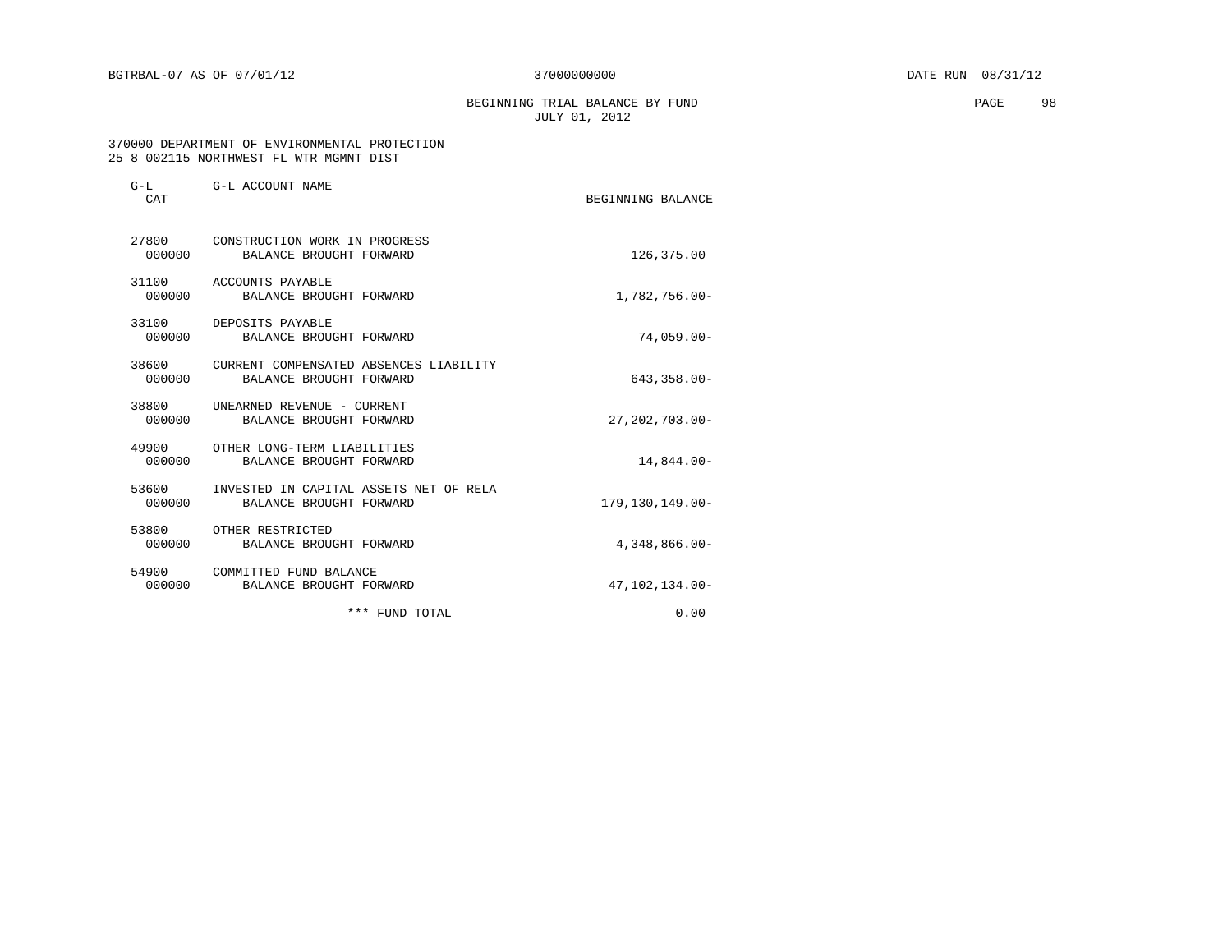BEGINNING TRIAL BALANCE BY FUND **EXAMPLE 199** PAGE 99 JULY 01, 2012

 370000 DEPARTMENT OF ENVIRONMENTAL PROTECTION 25 8 002215 SUWANNEE RIVER WTR MGMNT DIST

| $G-L$<br>CAT    | G-L ACCOUNT NAME                                                               | BEGINNING BALANCE |
|-----------------|--------------------------------------------------------------------------------|-------------------|
|                 | 11200 CASH IN BANK<br>000000 BALANCE BROUGHT FORWARD                           | 820,645.00        |
| 000000          | 14100 POOLED INVESTMENTS WITH STATE TREASURY<br>BALANCE BROUGHT FORWARD        | 49, 325, 961.00   |
|                 | 14200 INVESTMENTS WITH STATE BOARD OF ADM.<br>000000 BALANCE BROUGHT FORWARD   | 921,909.00        |
| 000000          | 15100 ACCOUNTS RECEIVABLE<br>BALANCE BROUGHT FORWARD                           | 1,977.00          |
|                 | 15300 INTEREST AND DIVIDENDS RECEIVABLE<br>000000 BALANCE BROUGHT FORWARD      | 833,608.00        |
| 000000          | 16500 DUE FROM OTHER GOVERNMENTAL UNITS<br>BALANCE BROUGHT FORWARD             | 39,023.00         |
|                 | 16700 DUE FROM COMPONENT UNIT/PRIMARY<br>000000 BALANCE BROUGHT FORWARD        | 912,960.00        |
| 000000          | 19100 PREPAID ITEMS<br>BALANCE BROUGHT FORWARD                                 | 10,058.00         |
|                 | 27100 LAND AND LAND IMPROVEMENTS<br>000000 BALANCE BROUGHT FORWARD             | 213, 336, 372.00  |
| 000000          | 27200 BUILDINGS AND BUILDING IMPROVEMENTS<br>BALANCE BROUGHT FORWARD           | 6,219,491.00      |
|                 | 27300 ACC DEPR - BUILDINGS & BUILDING IMPROV<br>000000 BALANCE BROUGHT FORWARD | 1,518,169.00-     |
| 27400           | INFRASTRUCTURE AND OTHER IMPROVEMENTS<br>000000 BALANCE BROUGHT FORWARD        | 26,392.00         |
| 000000          | 27500 ACC DEPR - INFRASTRUCTURE & OTHER IMPR<br>BALANCE BROUGHT FORWARD        | $26, 392.00 -$    |
| 27600<br>000000 | FURNITURE AND EQUIPMENT<br>BALANCE BROUGHT FORWARD                             | 2,296,787.00      |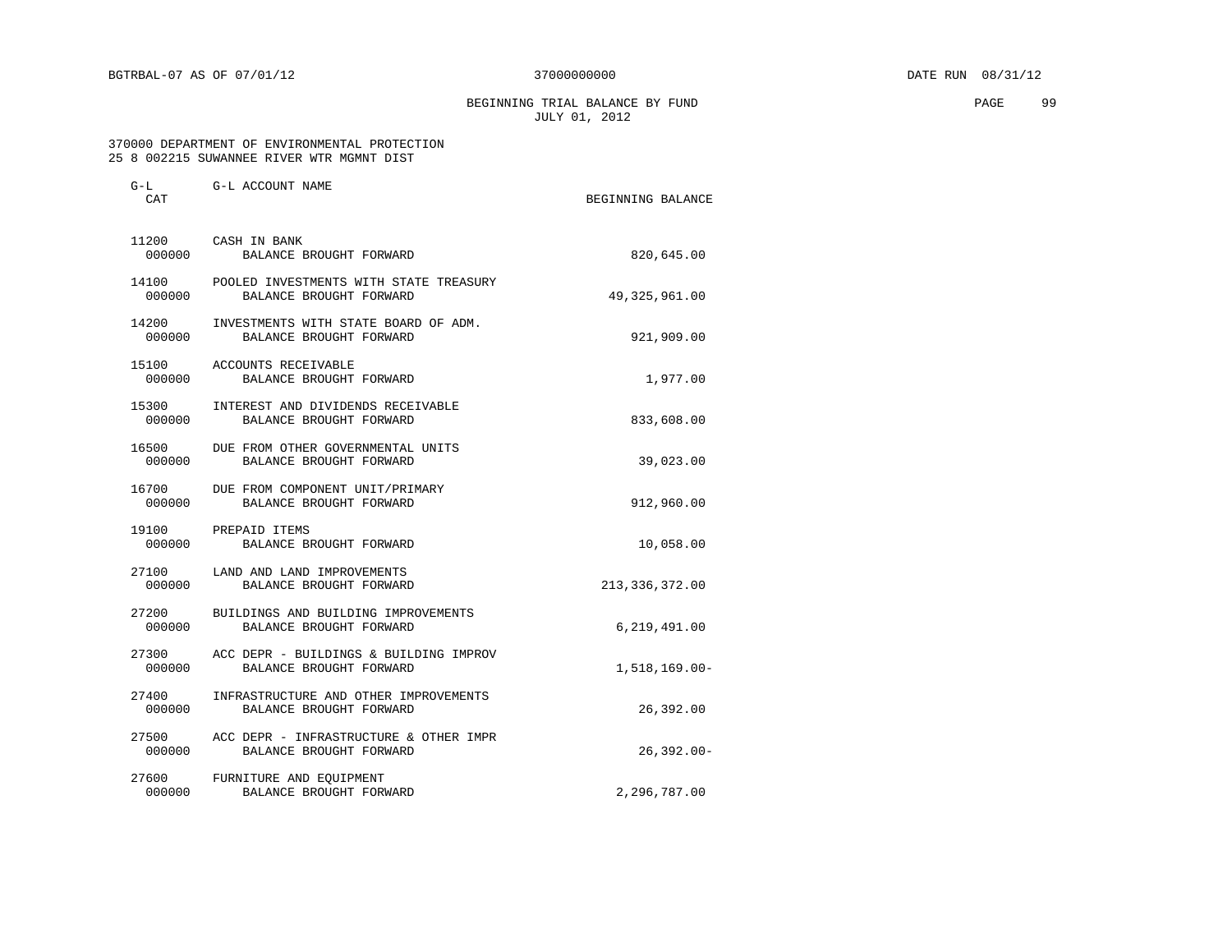BEGINNING TRIAL BALANCE BY FUND **PAGE 100** JULY 01, 2012

 370000 DEPARTMENT OF ENVIRONMENTAL PROTECTION 25 8 002215 SUWANNEE RIVER WTR MGMNT DIST

| $G-L$<br>CAT    | G-L ACCOUNT NAME                                                  | BEGINNING BALANCE |
|-----------------|-------------------------------------------------------------------|-------------------|
| 000000          | 27700 ACC DEPR - FURNITURE & EQUIPMENT<br>BALANCE BROUGHT FORWARD | $1,806,399.00 -$  |
| 000000          | 31100 ACCOUNTS PAYABLE<br>BALANCE BROUGHT FORWARD                 | $1,698,583.00-$   |
| 38600<br>000000 | CURRENT COMPENSATED ABSENCES LIABILITY<br>BALANCE BROUGHT FORWARD | $512, 323.00 -$   |
| 38800<br>000000 | UNEARNED REVENUE - CURRENT<br>BALANCE BROUGHT FORWARD             | $6,357,880.00 -$  |
| 49900<br>000000 | OTHER LONG-TERM LIABILITIES<br>BALANCE BROUGHT FORWARD            | $45, 235, 00 -$   |
| 53600<br>000000 | INVESTED IN CAPITAL ASSETS NET OF RELA<br>BALANCE BROUGHT FORWARD | 218,528,082.00-   |
| 53800<br>000000 | OTHER RESTRICTED<br>BALANCE BROUGHT FORWARD                       | $6,831,214.00-$   |
| 54900<br>000000 | COMMITTED FUND BALANCE<br>BALANCE BROUGHT FORWARD                 | $37,420,906,00 -$ |
|                 | *** FUND TOTAL                                                    | 0.00              |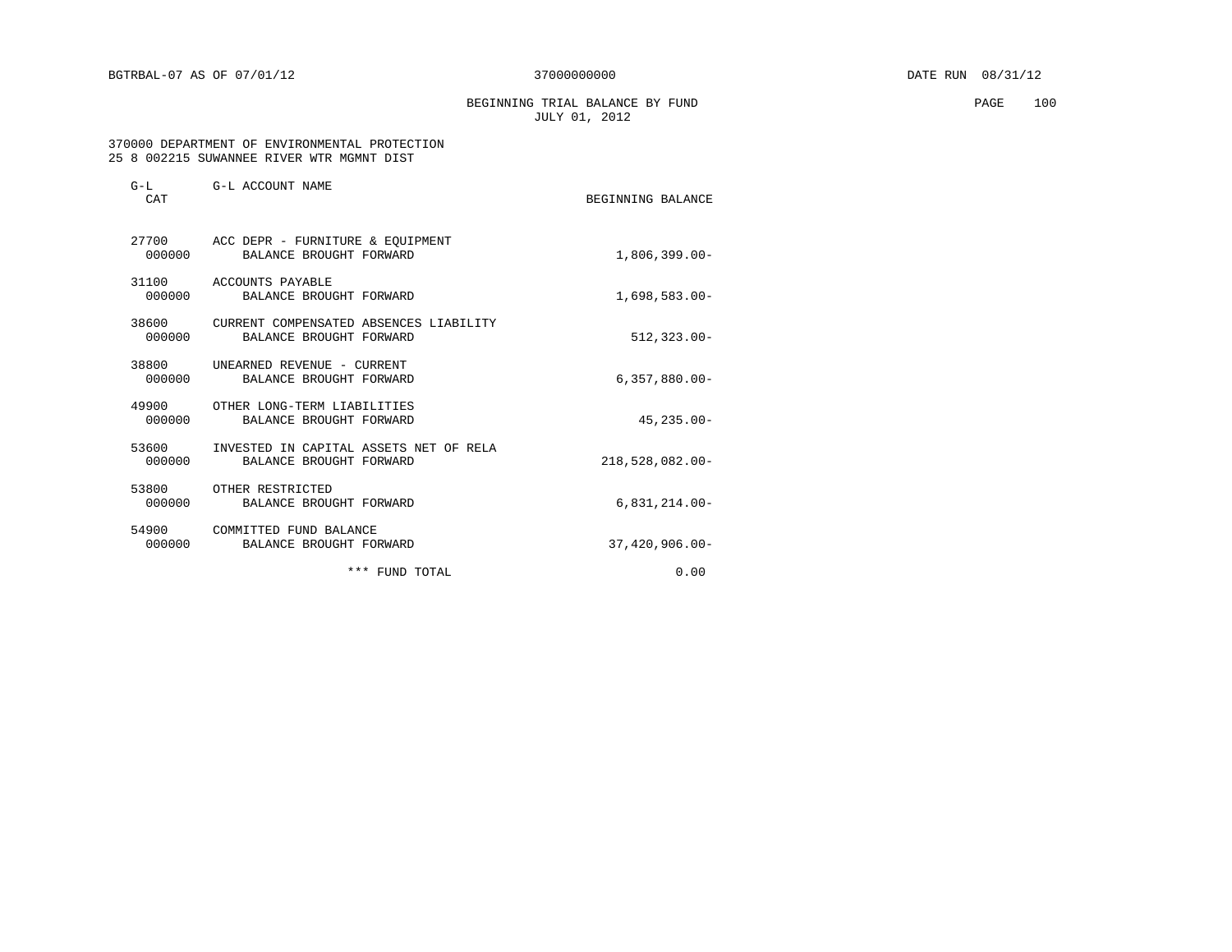BEGINNING TRIAL BALANCE BY FUND PAGE 101 JULY 01, 2012

 370000 DEPARTMENT OF ENVIRONMENTAL PROTECTION 25 8 002315 ST JOHNS WTR MGMNT DIST

| $G-L$<br><b>CAT</b> | G-L ACCOUNT NAME                                                            | BEGINNING BALANCE |
|---------------------|-----------------------------------------------------------------------------|-------------------|
| 000000              | 11100 CASH ON HAND<br>BALANCE BROUGHT FORWARD                               | 1,140.00          |
| 000000              | 11200 CASH IN BANK<br>BALANCE BROUGHT FORWARD                               | 2,461,597.00      |
| 14200<br>000000     | INVESTMENTS WITH STATE BOARD OF ADM.<br>BALANCE BROUGHT FORWARD             | 10,874,611.00     |
| 000000              | 14700 OTHER INVESTMENTS<br>BALANCE BROUGHT FORWARD                          | 196,864,988.00    |
| 000000              | 15100 ACCOUNTS RECEIVABLE<br>BALANCE BROUGHT FORWARD                        | 540,349.00        |
| 000000              | 16500 DUE FROM OTHER GOVERNMENTAL UNITS<br>BALANCE BROUGHT FORWARD          | 1,953,752.00      |
|                     | 16700 DUE FROM COMPONENT UNIT/PRIMARY<br>000000 BALANCE BROUGHT FORWARD     | 2,786,155.00      |
|                     | 17100 SUPPLY INVENTORY<br>000000 BALANCE BROUGHT FORWARD                    | 342,194.00        |
| 000000              | 19100 PREPAID ITEMS<br>BALANCE BROUGHT FORWARD                              | 190,579.00        |
| 000000              | 19900 OTHER CURRENT ASSETS<br>BALANCE BROUGHT FORWARD                       | 212,011.00        |
| 27100               | LAND AND LAND IMPROVEMENTS<br>000000 BALANCE BROUGHT FORWARD                | 969, 378, 930.00  |
|                     | 27200 BUILDINGS AND BUILDING IMPROVEMENTS<br>000000 BALANCE BROUGHT FORWARD | 36,506,546.00     |
| 27300<br>000000     | ACC DEPR - BUILDINGS & BUILDING IMPROV<br>BALANCE BROUGHT FORWARD           | 11,595,215.00-    |
| 27400<br>000000     | INFRASTRUCTURE AND OTHER IMPROVEMENTS<br>BALANCE BROUGHT FORWARD            | 147,605,188.00    |
|                     |                                                                             |                   |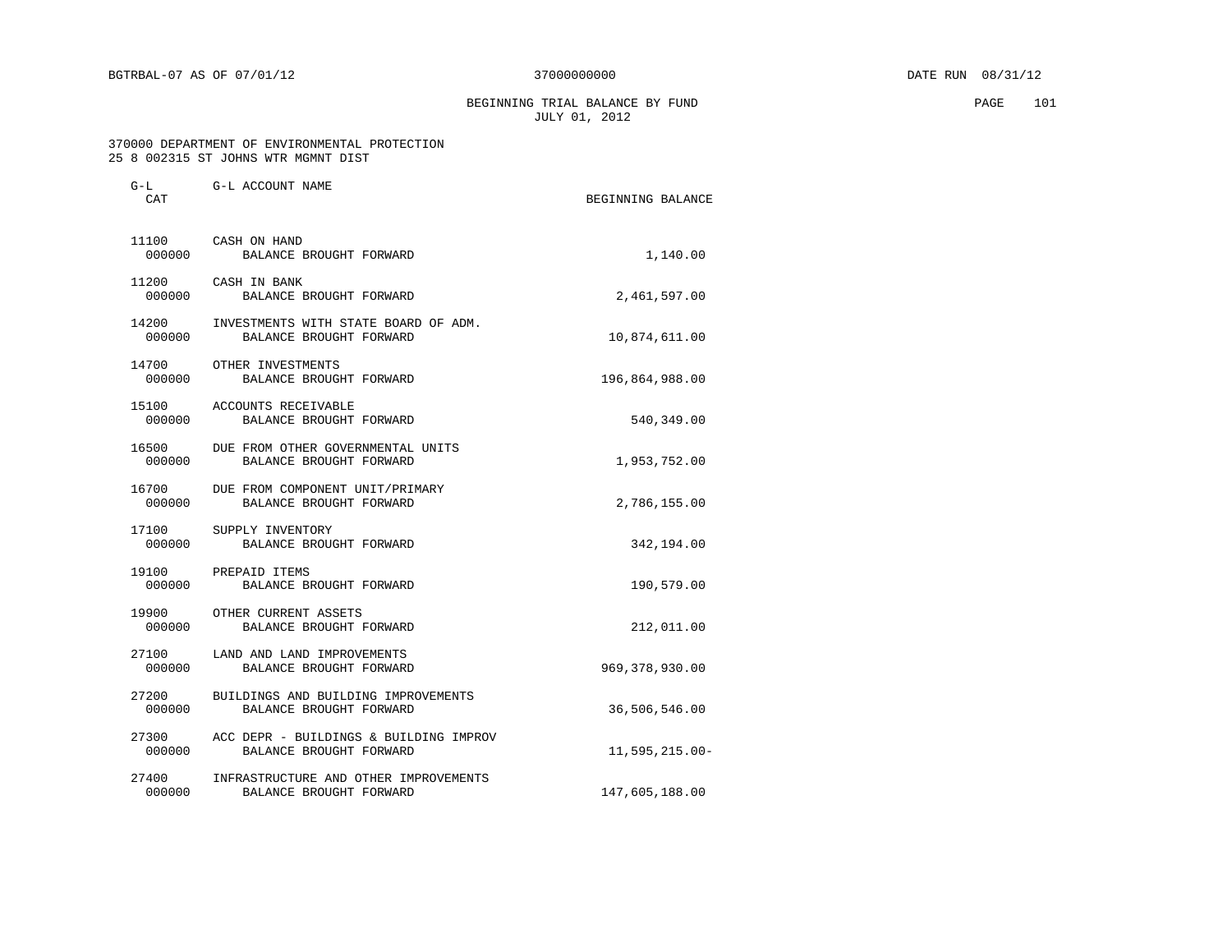BEGINNING TRIAL BALANCE BY FUND **EXAMPLE 102** JULY 01, 2012

 370000 DEPARTMENT OF ENVIRONMENTAL PROTECTION 25 8 002315 ST JOHNS WTR MGMNT DIST

| $G-L$<br>CAT | G-L ACCOUNT NAME                                                         | BEGINNING BALANCE |
|--------------|--------------------------------------------------------------------------|-------------------|
| 000000       | 27500 ACC DEPR - INFRASTRUCTURE & OTHER IMPR<br>BALANCE BROUGHT FORWARD  | 38,782,240.00-    |
| 000000       | 27600 FURNITURE AND EQUIPMENT<br>BALANCE BROUGHT FORWARD                 | 37,615,578.00     |
|              | 27700 ACC DEPR - FURNITURE & EQUIPMENT<br>000000 BALANCE BROUGHT FORWARD | $27,654,899.00 -$ |
| 000000       | 27800 CONSTRUCTION WORK IN PROGRESS<br>BALANCE BROUGHT FORWARD           | 1,291,888.00      |
|              | 28800 OTHER CAPITAL ASSETS<br>000000 BALANCE BROUGHT FORWARD             | 4,930,135.00      |
|              | 28900 ACC DEPR - OTHER CAPITAL ASSETS<br>000000 BALANCE BROUGHT FORWARD  | $3,131,608.00 -$  |
|              | 31100 ACCOUNTS PAYABLE<br>000000 BALANCE BROUGHT FORWARD                 | 13,920,485.00-    |
| 000000       | 31400 CLAIMS PAYABLE<br>BALANCE BROUGHT FORWARD                          | $1,475,000.00-$   |
|              | 32900 ACCRUED INTEREST PAYABLE<br>000000 BALANCE BROUGHT FORWARD         | $262,528.00 -$    |
| 000000       | 35700 DUE TO COMPONENT UNIT/PRIMARY<br>BALANCE BROUGHT FORWARD           | $73,805.00 -$     |
| 000000       | 37100 CURRENT BONDS PAYABLE<br>BALANCE BROUGHT FORWARD                   | $5,475,000.00$ -  |
| 000000       | 38600 CURRENT COMPENSATED ABSENCES LIABILITY<br>BALANCE BROUGHT FORWARD  | $442,993.00 -$    |
| 000000       | 38900 DEFERRED REVENUES<br>BALANCE BROUGHT FORWARD                       | $12,769,529.00 -$ |
| 000000       | 46100 BONDS PAYABLE<br>BALANCE BROUGHT FORWARD                           | $23,765,000.00 -$ |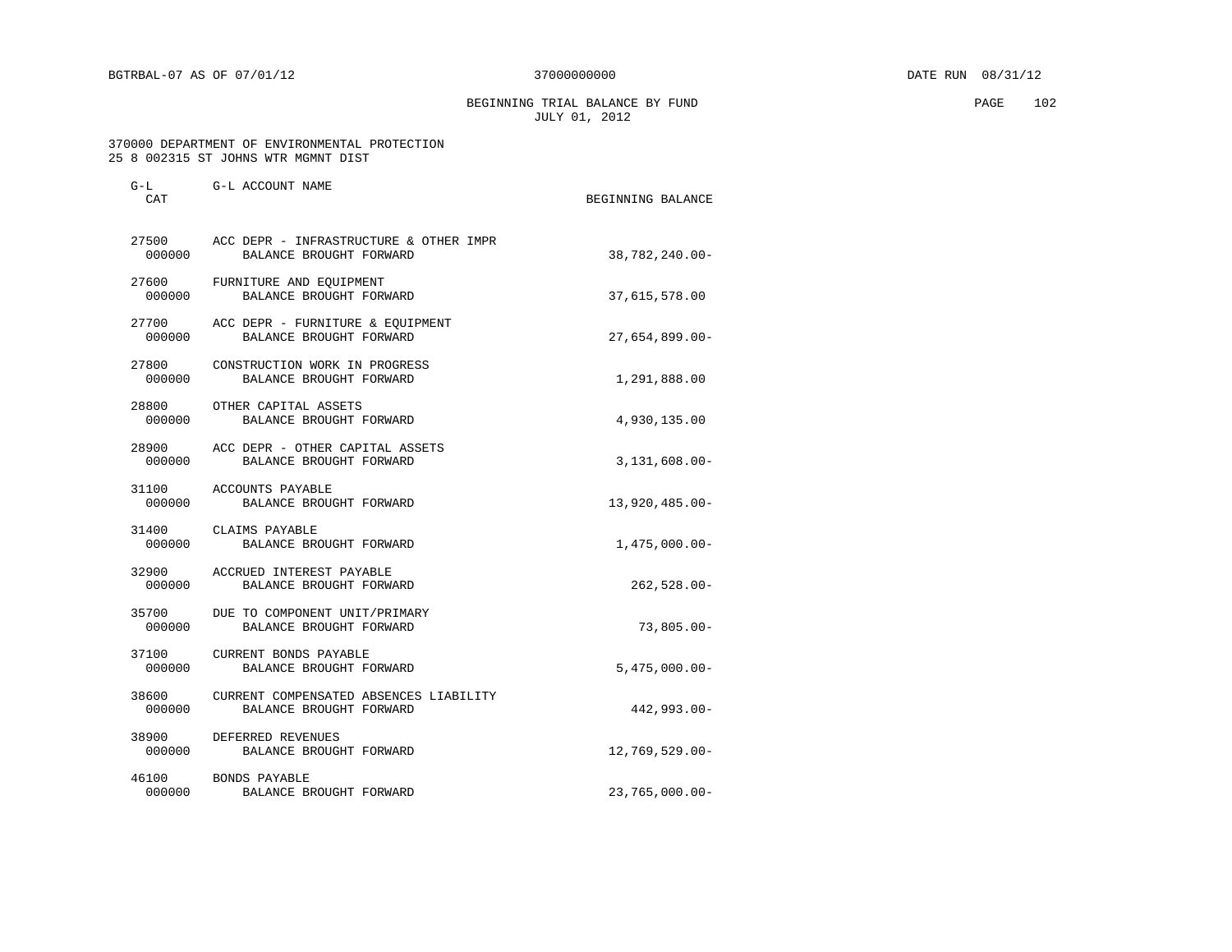BEGINNING TRIAL BALANCE BY FUND **PAGE** 103 JULY 01, 2012

 370000 DEPARTMENT OF ENVIRONMENTAL PROTECTION 25 8 002315 ST JOHNS WTR MGMNT DIST

| $G-L$<br><b>CAT</b> | G-L ACCOUNT NAME                                                     | BEGINNING BALANCE    |
|---------------------|----------------------------------------------------------------------|----------------------|
| 46300<br>000000     | UNAMORTIZED PREMIUMS - BONDS PAYABLE<br>BALANCE BROUGHT FORWARD      | $197,629.00 -$       |
| 48600<br>000000     | COMPENSATED ABSENCES LIABILITY<br>BALANCE BROUGHT FORWARD            | $5,448,756.00 -$     |
| 49900<br>000000     | OTHER LONG-TERM LIABILITIES<br>BALANCE BROUGHT FORWARD               | $3,393,571.00 -$     |
| 53600<br>000000     | IN CAPITAL ASSETS NET OF RELA<br>INVESTED<br>BALANCE BROUGHT FORWARD | $1,086,938,685.00 -$ |
| 53800<br>000000     | OTHER RESTRICTED<br>BALANCE BROUGHT FORWARD                          | 26,861,772.00-       |
| 54900<br>000000     | COMMITTED FUND BALANCE<br>BALANCE BROUGHT FORWARD                    | 151,366,926.00-      |
|                     | ***<br>FUND TOTAL                                                    | 0.00                 |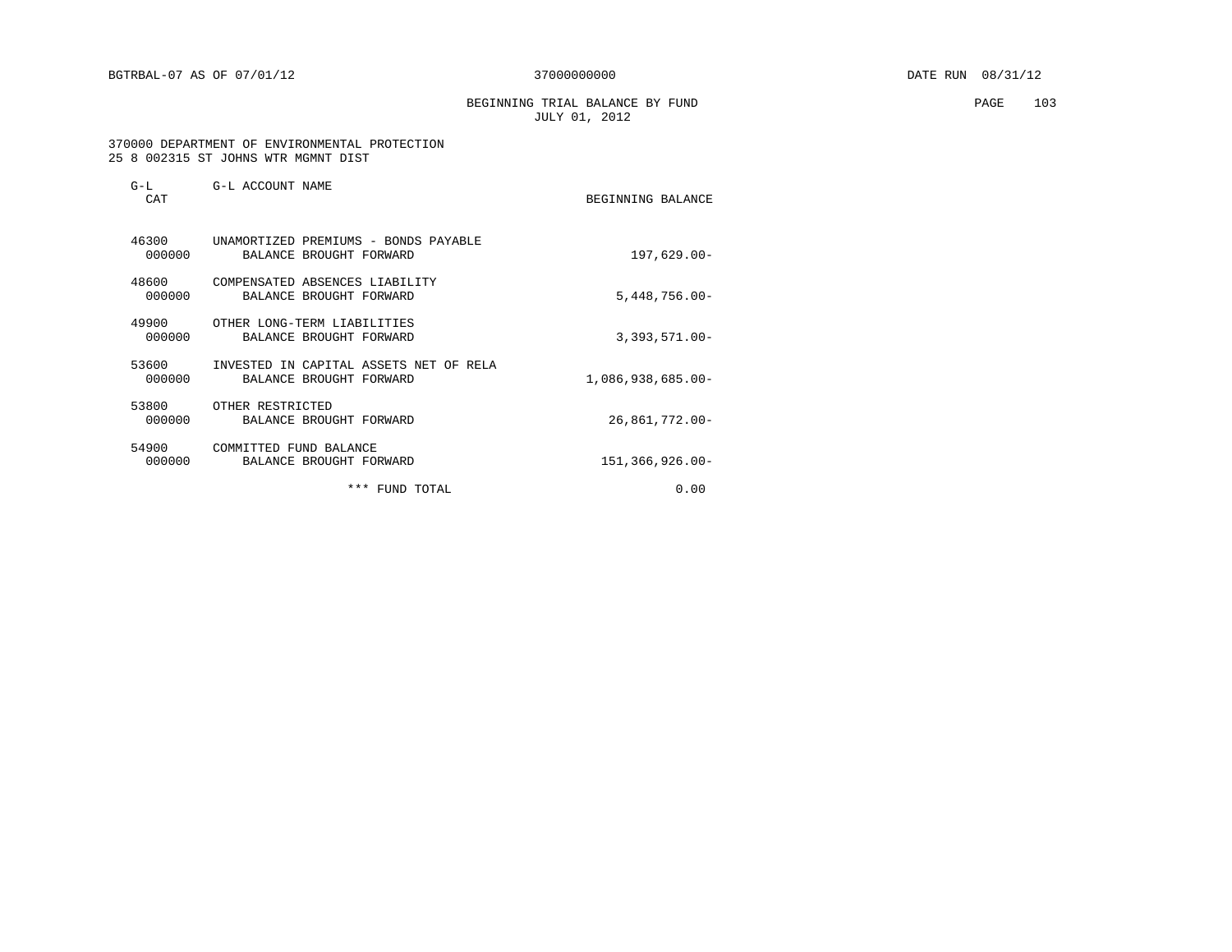BEGINNING TRIAL BALANCE BY FUND **PAGE** 104 JULY 01, 2012

 370000 DEPARTMENT OF ENVIRONMENTAL PROTECTION 25 8 002415 SOUTHWEST FL WTR MGMNT DIST

| G-L<br>CAT      | G-L ACCOUNT NAME                                                             | BEGINNING BALANCE |
|-----------------|------------------------------------------------------------------------------|-------------------|
| 11100           | CASH ON HAND<br>000000 BALANCE BROUGHT FORWARD                               | 1,250.00          |
| 000000          | 11200 CASH IN BANK<br>BALANCE BROUGHT FORWARD                                | 16,503,913.00     |
|                 | 14200 INVESTMENTS WITH STATE BOARD OF ADM.<br>000000 BALANCE BROUGHT FORWARD | 233, 187, 663.00  |
| 000000          | 14700 OTHER INVESTMENTS<br>BALANCE BROUGHT FORWARD                           | 100,635,491.00    |
| 000000          | 15300 INTEREST AND DIVIDENDS RECEIVABLE<br>BALANCE BROUGHT FORWARD           | 1,114,434.00      |
| 000000          | 16500 DUE FROM OTHER GOVERNMENTAL UNITS<br>BALANCE BROUGHT FORWARD           | 4,523,023.00      |
| 000000          | 16700 DUE FROM COMPONENT UNIT/PRIMARY<br>BALANCE BROUGHT FORWARD             | 4,614,456.00      |
| 000000          | 17100 SUPPLY INVENTORY<br>BALANCE BROUGHT FORWARD                            | 40,754.00         |
| 000000          | 19200 DEPOSITS<br>BALANCE BROUGHT FORWARD                                    | 30,000.00         |
| 000000          | 19900 OTHER CURRENT ASSETS<br>BALANCE BROUGHT FORWARD                        | 165,843.00        |
| 000000          | 22700 RESTRICTED OTHER INVESTMENTS<br>BALANCE BROUGHT FORWARD                | 355,660,463.00    |
|                 | 27100 LAND AND LAND IMPROVEMENTS<br>000000 BALANCE BROUGHT FORWARD           | 711,957,574.00    |
| 000000          | 27200 BUILDINGS AND BUILDING IMPROVEMENTS<br>BALANCE BROUGHT FORWARD         | 38,094,749.00     |
| 27300<br>000000 | ACC DEPR - BUILDINGS & BUILDING IMPROV<br>BALANCE BROUGHT FORWARD            | $10,893,176.00 -$ |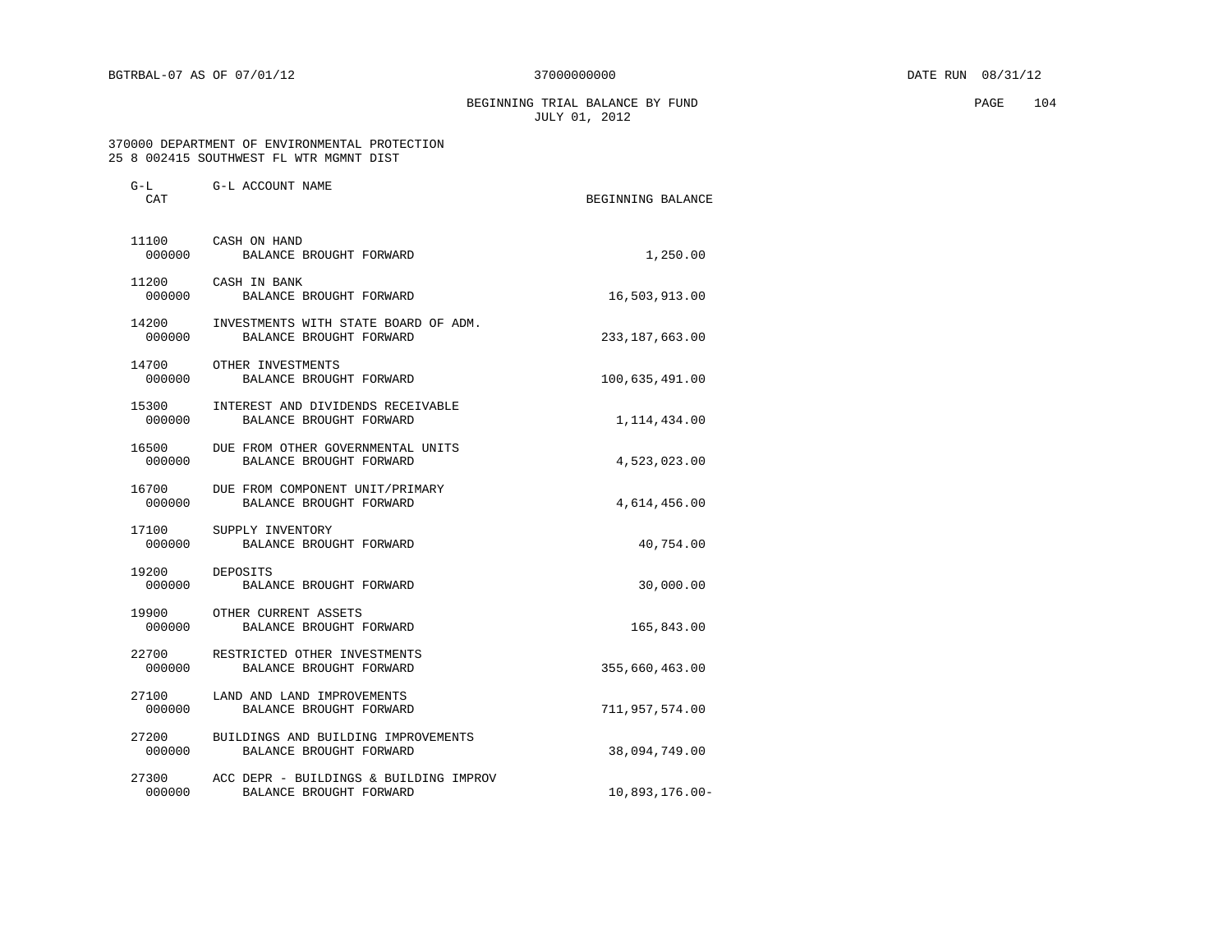BEGINNING TRIAL BALANCE BY FUND PAGE 105 JULY 01, 2012

 370000 DEPARTMENT OF ENVIRONMENTAL PROTECTION 25 8 002415 SOUTHWEST FL WTR MGMNT DIST

| G-L<br>CAT      | G-L ACCOUNT NAME                                                  | BEGINNING BALANCE   |
|-----------------|-------------------------------------------------------------------|---------------------|
| 27400<br>000000 | INFRASTRUCTURE AND OTHER IMPROVEMENTS<br>BALANCE BROUGHT FORWARD  | 124,504,374.00      |
| 27500<br>000000 | ACC DEPR - INFRASTRUCTURE & OTHER IMPR<br>BALANCE BROUGHT FORWARD | $53,499,005.00 -$   |
| 27600<br>000000 | FURNITURE AND EQUIPMENT<br>BALANCE BROUGHT FORWARD                | 33, 337, 062.00     |
| 000000          | 27700 ACC DEPR - FURNITURE & EQUIPMENT<br>BALANCE BROUGHT FORWARD | 21,810,390.00-      |
| 27800<br>000000 | CONSTRUCTION WORK IN PROGRESS<br>BALANCE BROUGHT FORWARD          | 26, 257, 764.00     |
| 28800<br>000000 | OTHER CAPITAL ASSETS<br>BALANCE BROUGHT FORWARD                   | 22,358,179.00       |
| 28900<br>000000 | ACC DEPR - OTHER CAPITAL ASSETS<br>BALANCE BROUGHT FORWARD        | 12,931,372.00-      |
| 31100<br>000000 | ACCOUNTS PAYABLE<br>BALANCE BROUGHT FORWARD                       | 34,720,029.00-      |
| 31300<br>000000 | CONSTRUCTION CONTRACTS PAYABLE<br>BALANCE BROUGHT FORWARD         | $1,070,200.00 -$    |
| 32100<br>000000 | ACCRUED SALARIES AND WAGES<br>BALANCE BROUGHT FORWARD             | $2,608,040.00 -$    |
| 32900<br>000000 | ACCRUED INTEREST PAYABLE<br>BALANCE BROUGHT FORWARD               | 227,817.00-         |
| 35700<br>000000 | DUE TO COMPONENT UNIT/PRIMARY<br>BALANCE BROUGHT FORWARD          | $1,040.00 -$        |
| 38600<br>000000 | CURRENT COMPENSATED ABSENCES LIABILITY<br>BALANCE BROUGHT FORWARD | 581,908.00-         |
| 38800<br>000000 | UNEARNED REVENUE - CURRENT<br>BALANCE BROUGHT FORWARD             | $37, 269, 098.00 -$ |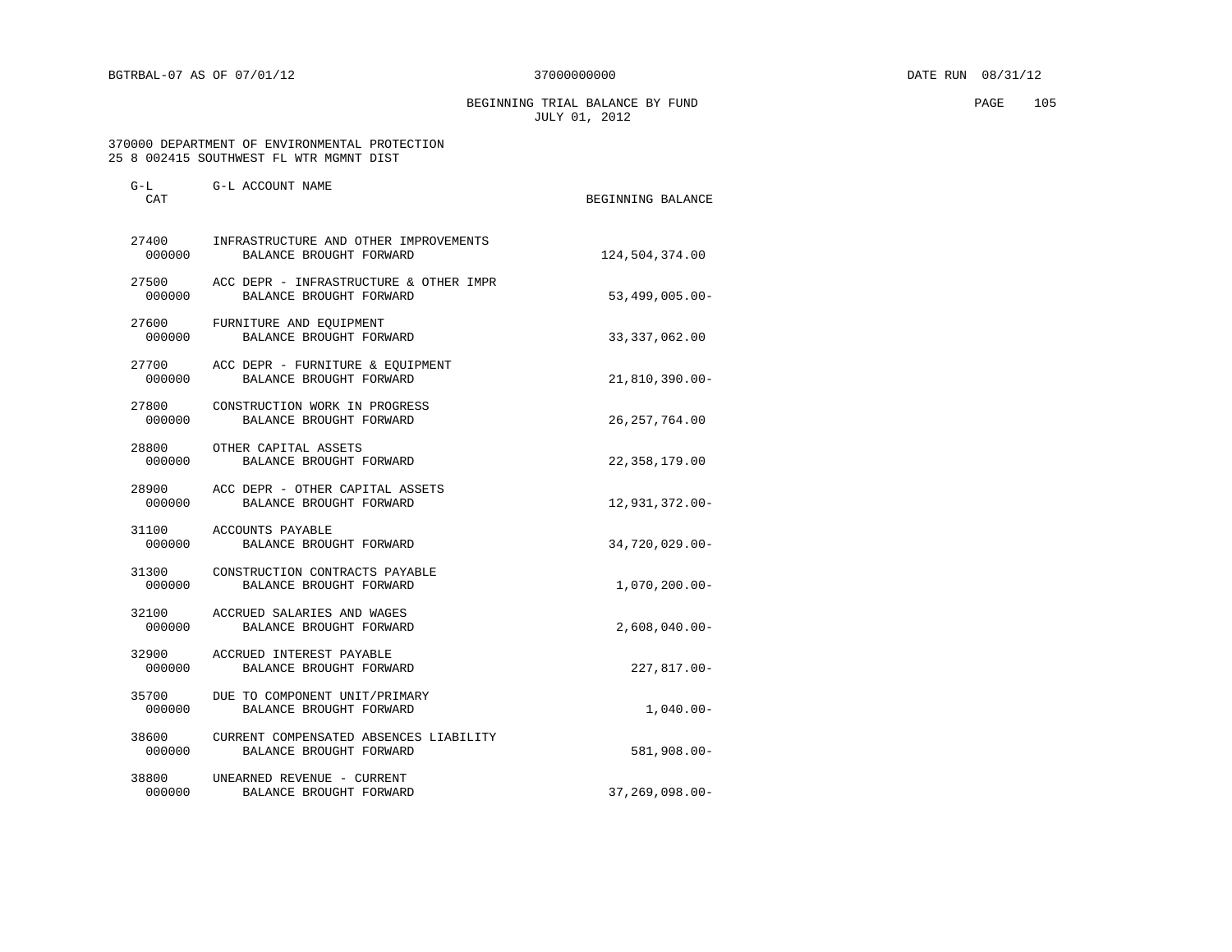BEGINNING TRIAL BALANCE BY FUND **EXAMPLE 106** PAGE 106 JULY 01, 2012

 370000 DEPARTMENT OF ENVIRONMENTAL PROTECTION 25 8 002415 SOUTHWEST FL WTR MGMNT DIST

| $G-L$<br><b>CAT</b> | G-L ACCOUNT NAME                                                  | BEGINNING BALANCE  |
|---------------------|-------------------------------------------------------------------|--------------------|
| 39900<br>000000     | OTHER CURRENT LIABILITIES<br>BALANCE BROUGHT FORWARD              | $70,599,474.00 -$  |
| 48600<br>000000     | COMPENSATED ABSENCES LIABILITY<br>BALANCE BROUGHT FORWARD         | $5, 237, 169.00 -$ |
| 49900<br>000000     | OTHER LONG-TERM LIABILITIES<br>BALANCE BROUGHT FORWARD            | $6,029,733.00-$    |
| 53600<br>000000     | INVESTED IN CAPITAL ASSETS NET OF RELA<br>BALANCE BROUGHT FORWARD | 857, 375, 759.00-  |
| 53800<br>000000     | OTHER RESTRICTED<br>BALANCE BROUGHT FORWARD                       | 285, 544, 515.00-  |
| 54900<br>000000     | COMMITTED FUND BALANCE<br>BALANCE BROUGHT FORWARD                 | $272,588,267.00 -$ |
|                     | $***$<br>FUND TOTAL                                               | 0.00               |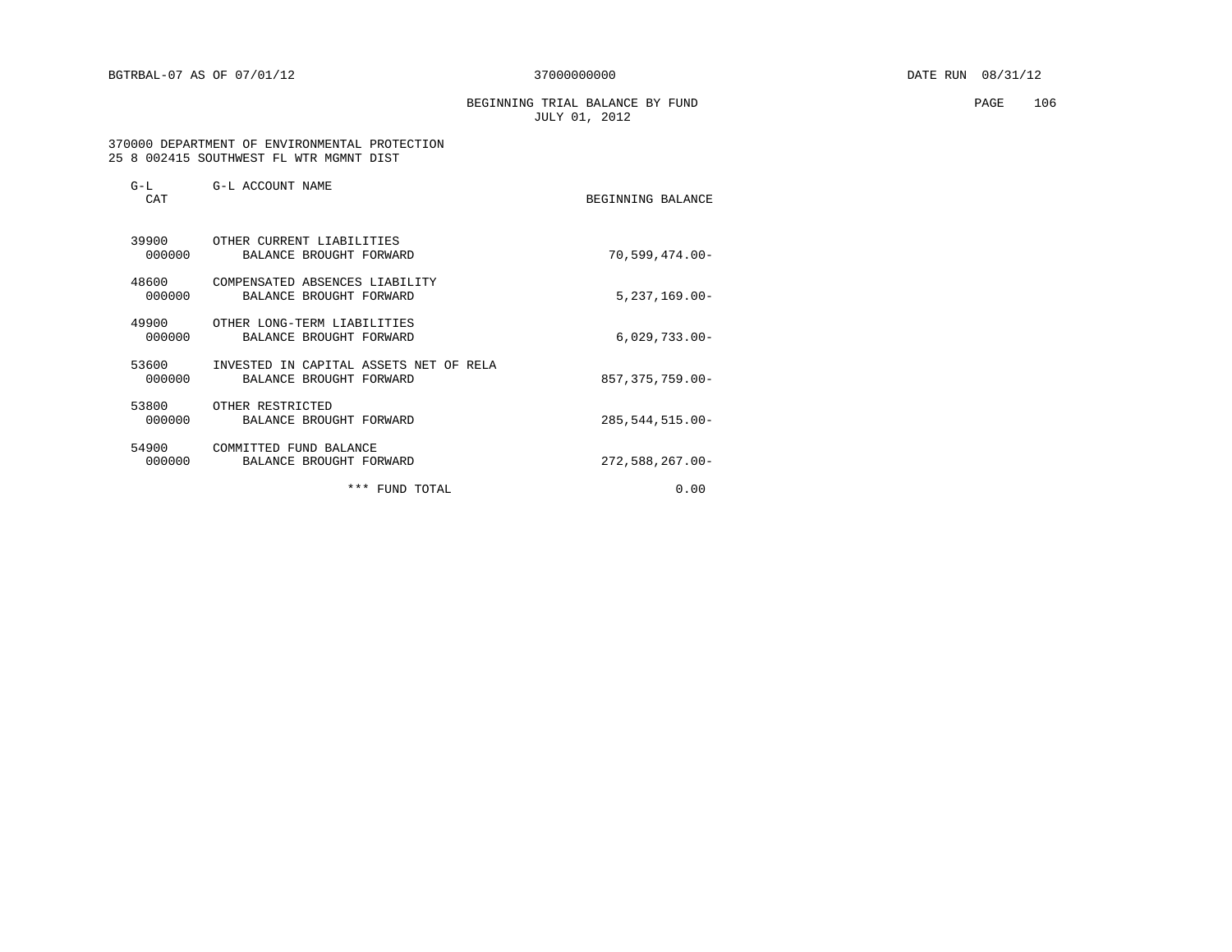BEGINNING TRIAL BALANCE BY FUND **PAGE** 107 JULY 01, 2012

 370000 DEPARTMENT OF ENVIRONMENTAL PROTECTION 25 8 002515 SOUTH FL WTR MGMNT DIST

| CAT             | G-L G-L ACCOUNT NAME                                               | BEGINNING BALANCE |
|-----------------|--------------------------------------------------------------------|-------------------|
| 000000          | 11100 CASH ON HAND<br>BALANCE BROUGHT FORWARD                      | 5,975.00          |
| 11200<br>000000 | CASH IN BANK<br>BALANCE BROUGHT FORWARD                            | 104,535,578.00    |
| 000000          | 11400 CASH WITH FISCAL AGENTS<br>BALANCE BROUGHT FORWARD           | 107, 716, 738.00  |
| 14200<br>000000 | INVESTMENTS WITH STATE BOARD OF ADM.<br>BALANCE BROUGHT FORWARD    | 32,966,036.00     |
| 14700<br>000000 | OTHER INVESTMENTS<br>BALANCE BROUGHT FORWARD                       | 195,418,878.00    |
| 15100<br>000000 | ACCOUNTS RECEIVABLE<br>BALANCE BROUGHT FORWARD                     | 1,716,285.00      |
| 000000          | 16500 DUE FROM OTHER GOVERNMENTAL UNITS<br>BALANCE BROUGHT FORWARD | 8,494,461.00      |
| 16700<br>000000 | DUE FROM COMPONENT UNIT/PRIMARY<br>BALANCE BROUGHT FORWARD         | 14,793,355.00     |
| 17100<br>000000 | SUPPLY INVENTORY<br>BALANCE BROUGHT FORWARD                        | 5,870,185.00      |
| 000000          | 19100 PREPAID ITEMS<br>BALANCE BROUGHT FORWARD                     | 539,584.00        |
| 000000          | 19900 OTHER CURRENT ASSETS<br>BALANCE BROUGHT FORWARD              | 4,802,599.00      |
| 22700<br>000000 | RESTRICTED OTHER INVESTMENTS<br>BALANCE BROUGHT FORWARD            | 184, 573, 950.00  |
| 27100<br>000000 | LAND AND LAND IMPROVEMENTS<br>BALANCE BROUGHT FORWARD              | 3,160,988,473.00  |
| 27200<br>000000 | BUILDINGS AND BUILDING IMPROVEMENTS<br>BALANCE BROUGHT FORWARD     | 122, 459, 471.00  |
|                 |                                                                    |                   |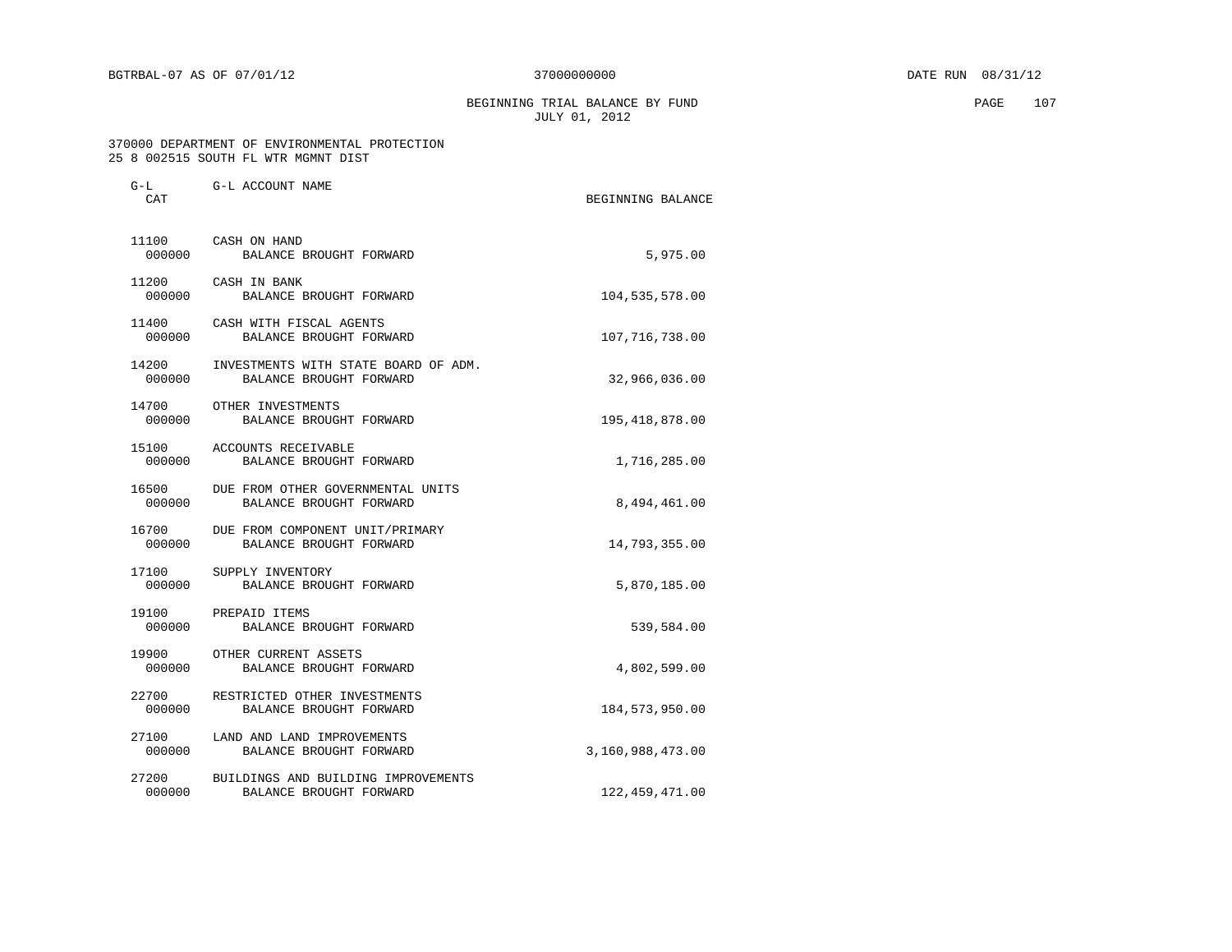BEGINNING TRIAL BALANCE BY FUND **EXAMPLE 108** PAGE 108 JULY 01, 2012

 370000 DEPARTMENT OF ENVIRONMENTAL PROTECTION 25 8 002515 SOUTH FL WTR MGMNT DIST

| G-L<br><b>CAT</b> | G-L ACCOUNT NAME                                                        | BEGINNING BALANCE   |
|-------------------|-------------------------------------------------------------------------|---------------------|
| 27300<br>000000   | ACC DEPR - BUILDINGS & BUILDING IMPROV<br>BALANCE BROUGHT FORWARD       | 40, 174, 116.00-    |
| 27400<br>000000   | INFRASTRUCTURE AND OTHER IMPROVEMENTS<br>BALANCE BROUGHT FORWARD        | 628,559,415.00      |
| 000000            | 27500 ACC DEPR - INFRASTRUCTURE & OTHER IMPR<br>BALANCE BROUGHT FORWARD | 142,744,856.00-     |
| 000000            | 27600 FURNITURE AND EQUIPMENT<br>BALANCE BROUGHT FORWARD                | 133,905,485.00      |
| 000000            | 27700 ACC DEPR - FURNITURE & EOUIPMENT<br>BALANCE BROUGHT FORWARD       | $83, 140, 558.00 -$ |
| 27800<br>000000   | CONSTRUCTION WORK IN PROGRESS<br>BALANCE BROUGHT FORWARD                | 830,540,679.00      |
| 28800<br>000000   | OTHER CAPITAL ASSETS<br>BALANCE BROUGHT FORWARD                         | 39,054,851.00       |
| 28900<br>000000   | ACC DEPR - OTHER CAPITAL ASSETS<br>BALANCE BROUGHT FORWARD              | $16,730,901.00 -$   |
| 31100<br>000000   | ACCOUNTS PAYABLE<br>BALANCE BROUGHT FORWARD                             | $65,382,920.00 -$   |
| 31500             | CURRENT INSURANCE LIABILITY<br>000000 BALANCE BROUGHT FORWARD           | $2,825,443.00-$     |
| 35500<br>000000   | DUE TO OTHER GOVERNMENTAL UNITS<br>BALANCE BROUGHT FORWARD              | $1,498,919.00 -$    |
| 37100<br>000000   | CURRENT BONDS PAYABLE<br>BALANCE BROUGHT FORWARD                        | $5,655,000.00-$     |
| 37200<br>000000   | CURRENT CERTIFICATES OF PARTICIPATION<br>BALANCE BROUGHT FORWARD        | $10, 135, 000.00 -$ |
| 38600<br>000000   | CURRENT COMPENSATED ABSENCES LIABILITY<br>BALANCE BROUGHT FORWARD       | $10,010,200.00 -$   |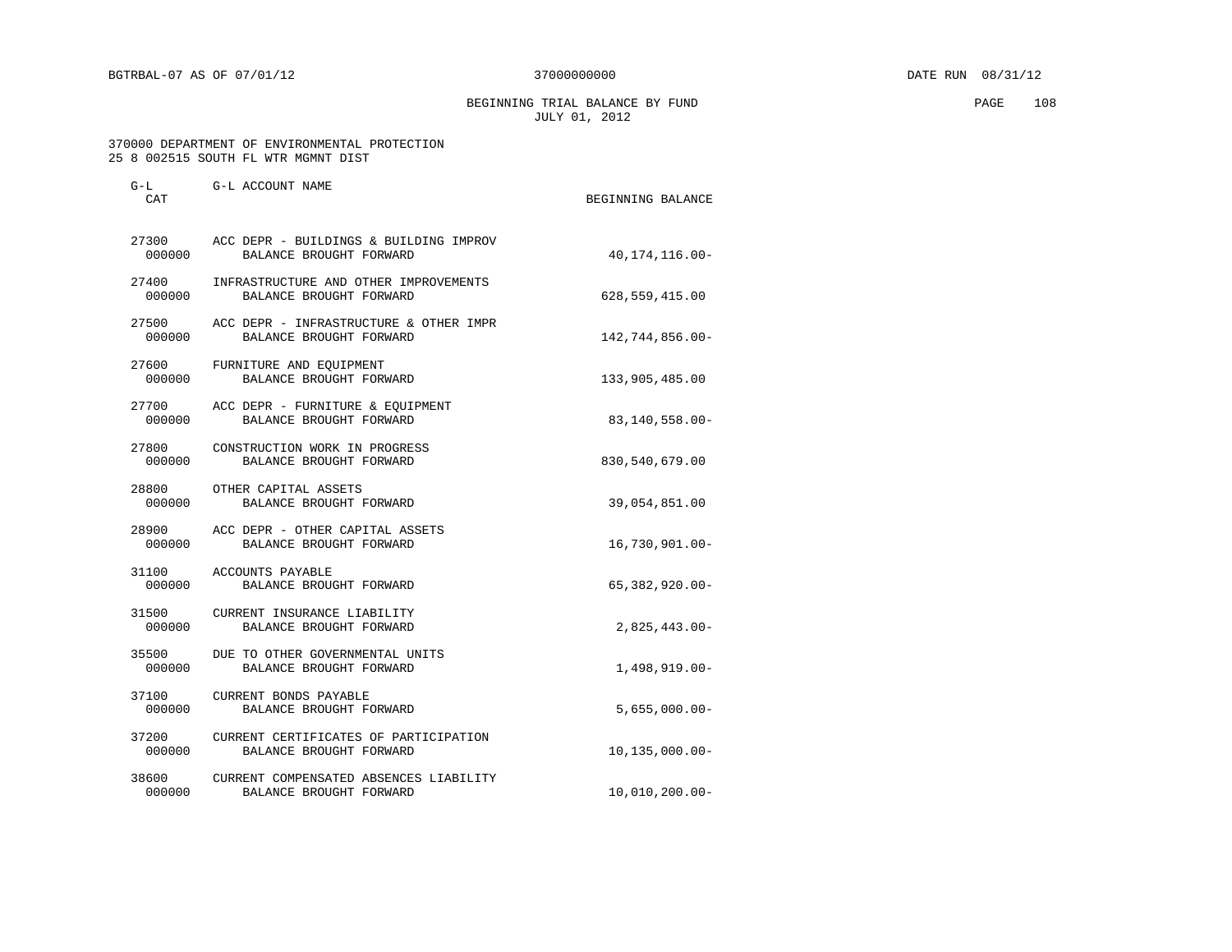BEGINNING TRIAL BALANCE BY FUND PAGE 109 JULY 01, 2012

 370000 DEPARTMENT OF ENVIRONMENTAL PROTECTION 25 8 002515 SOUTH FL WTR MGMNT DIST

| 25 8 002515 SOUTH FL WIR MGMNI DIST |                                                                   |                      |
|-------------------------------------|-------------------------------------------------------------------|----------------------|
| $G-L$<br>CAT                        | G-L ACCOUNT NAME                                                  | BEGINNING BALANCE    |
| 000000                              | 38800 UNEARNED REVENUE - CURRENT<br>BALANCE BROUGHT FORWARD       | $500,000.00 -$       |
| 000000                              | 46100 BONDS PAYABLE<br>BALANCE BROUGHT FORWARD                    | $25,090,000.00 -$    |
| 000000                              | 46200 CERTIFICATES OF PARTICIPATION<br>BALANCE BROUGHT FORWARD    | $500, 220, 000.00 -$ |
| 46300<br>000000                     | UNAMORTIZED PREMIUMS - BONDS PAYABLE<br>BALANCE BROUGHT FORWARD   | $353, 466.00 -$      |
| 46600<br>000000                     | UNAMORTIZED PREMIUMS/DISCOUNTS - COP<br>BALANCE BROUGHT FORWARD   | $17,698,493.00-$     |
| 48600<br>000000                     | COMPENSATED ABSENCES LIABILITY<br>BALANCE BROUGHT FORWARD         | $6,815,800.00 -$     |
| 000000                              | 49800 LONG-TERM INSURANCE LIABILITY<br>BALANCE BROUGHT FORWARD    | $4, 258, 376.00 -$   |
| 49900<br>000000                     | OTHER LONG-TERM LIABILITIES<br>BALANCE BROUGHT FORWARD            | 19,784,444.00-       |
| 53600<br>000000                     | INVESTED IN CAPITAL ASSETS NET OF RELA<br>BALANCE BROUGHT FORWARD | 4, 157, 311, 051.00- |
| 53800<br>000000                     | OTHER RESTRICTED<br>BALANCE BROUGHT FORWARD                       | $368, 276, 895.00 -$ |
| 000000                              | 54900 COMMITTED FUND BALANCE<br>BALANCE BROUGHT FORWARD           | $98, 335, 560.00 -$  |

\*\*\* FUND TOTAL 0.00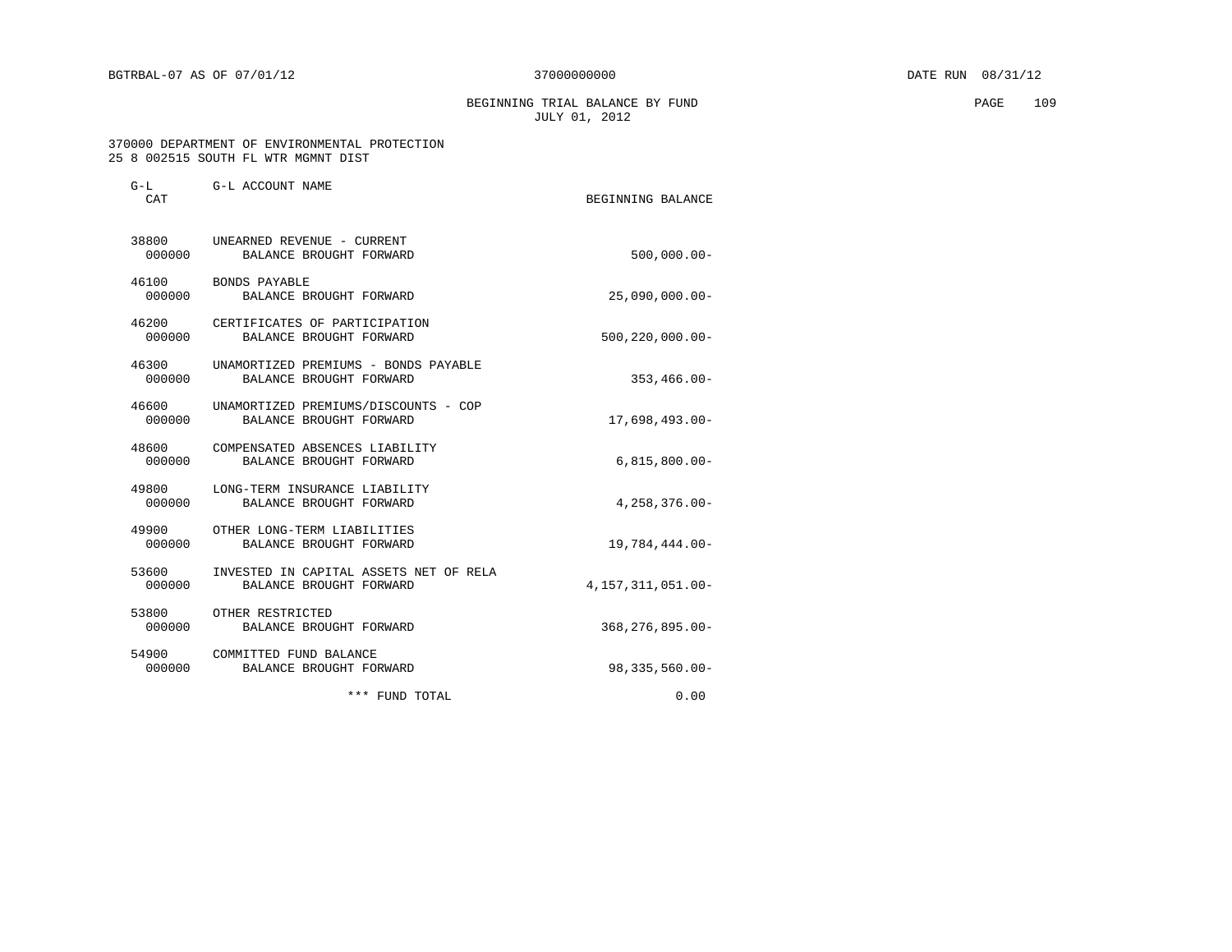# BEGINNING TRIAL BALANCE BY FUND **PAGE** 110 JULY 01, 2012

 370000 DEPARTMENT OF ENVIRONMENTAL PROTECTION 30 2 221001 SAVE OUR EVERGLADES TRUST FUND-P2000 1991

| $G-L$<br>CAT    | G-L ACCOUNT NAME                                             | BEGINNING BALANCE |
|-----------------|--------------------------------------------------------------|-------------------|
| 12100<br>000000 | UNRELEASED CASH IN STATE TREASURY<br>BALANCE BROUGHT FORWARD | 0.00              |
| 54900<br>000000 | COMMITTED FUND BALANCE<br>BALANCE BROUGHT FORWARD            | 0.00              |
|                 | ***<br>FUND TOTAL                                            | 0.00              |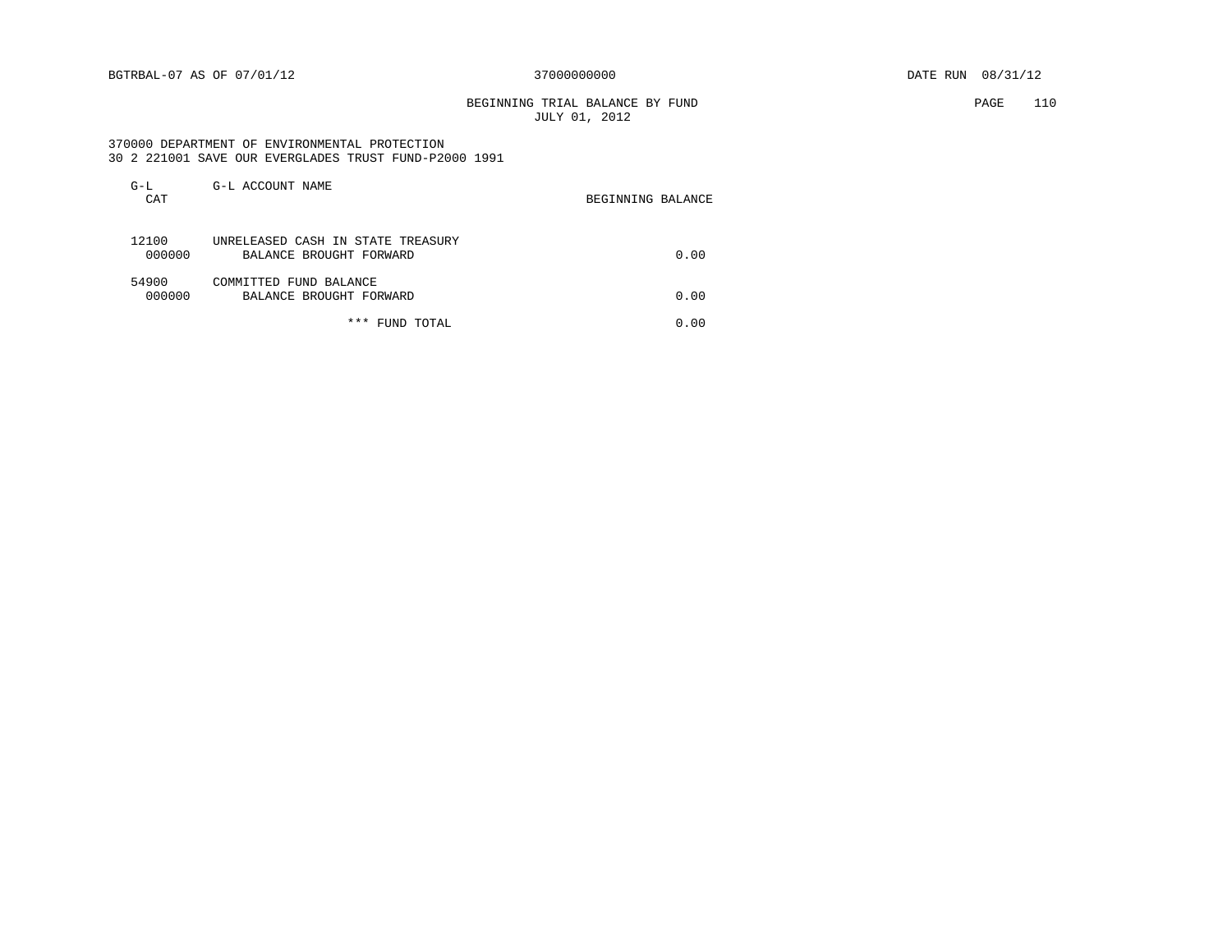# BEGINNING TRIAL BALANCE BY FUND PAGE 111 JULY 01, 2012

 370000 DEPARTMENT OF ENVIRONMENTAL PROTECTION 30 2 221002 SAVE OUR EVERGLADES TRUST FUND-P2000 1992

| $G-L$<br>CAT    | G-L ACCOUNT NAME                                             | BEGINNING BALANCE |
|-----------------|--------------------------------------------------------------|-------------------|
| 12100<br>000000 | UNRELEASED CASH IN STATE TREASURY<br>BALANCE BROUGHT FORWARD | 0.00              |
| 54900<br>000000 | COMMITTED FUND BALANCE<br>BALANCE BROUGHT FORWARD            | 0.00              |
|                 | ***<br>FUND TOTAL                                            | 0.00              |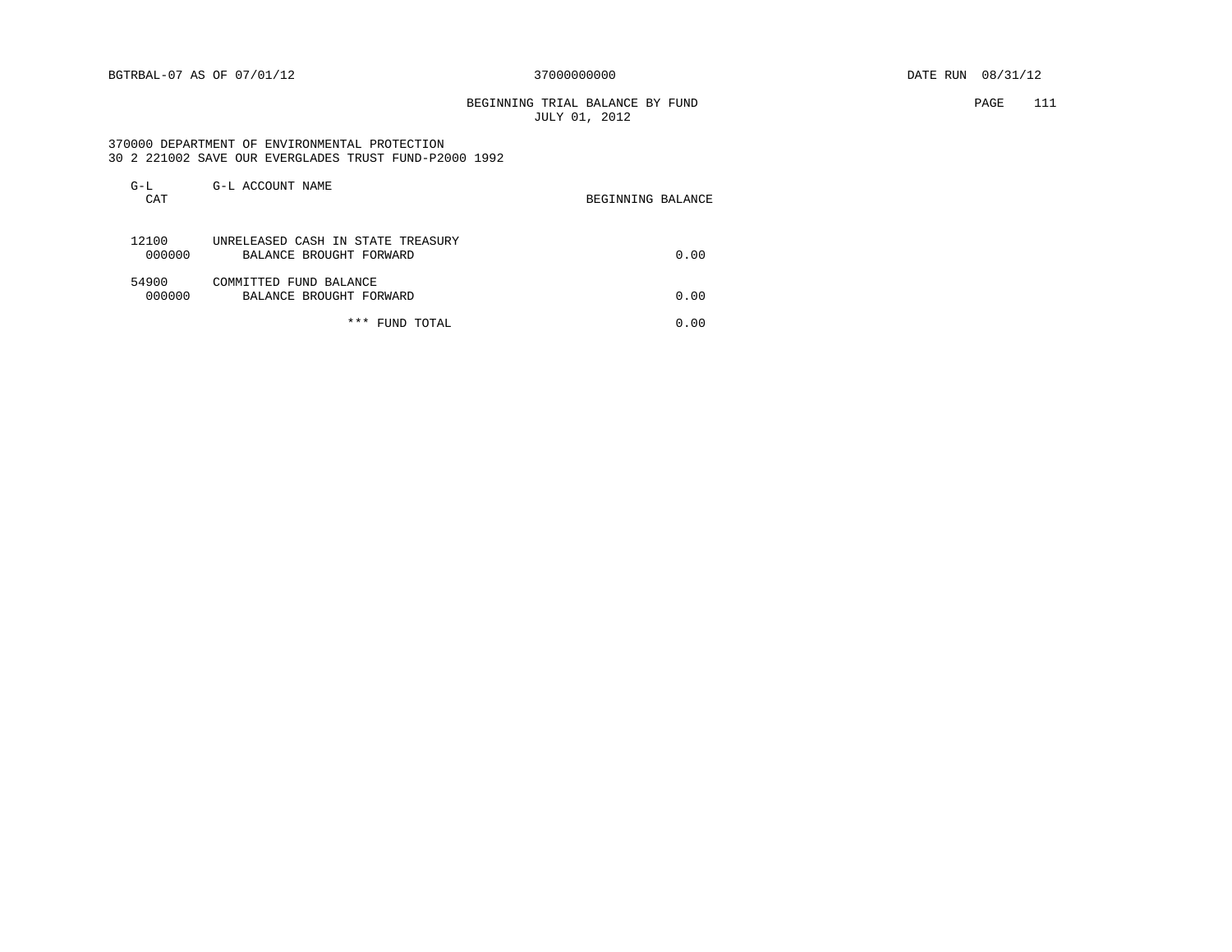# BEGINNING TRIAL BALANCE BY FUND PAGE 112 JULY 01, 2012

 370000 DEPARTMENT OF ENVIRONMENTAL PROTECTION 30 2 221003 SAVE OUR EVERGLADES TRUST FUND-P2000 1993

| $G-L$<br>CAT    | G-L ACCOUNT NAME                                             | BEGINNING BALANCE |
|-----------------|--------------------------------------------------------------|-------------------|
| 12100<br>000000 | UNRELEASED CASH IN STATE TREASURY<br>BALANCE BROUGHT FORWARD | 0.00              |
| 54900<br>000000 | COMMITTED FUND BALANCE<br>BALANCE BROUGHT FORWARD            | 0.00              |
|                 | ***<br>FUND TOTAL                                            | 0.00              |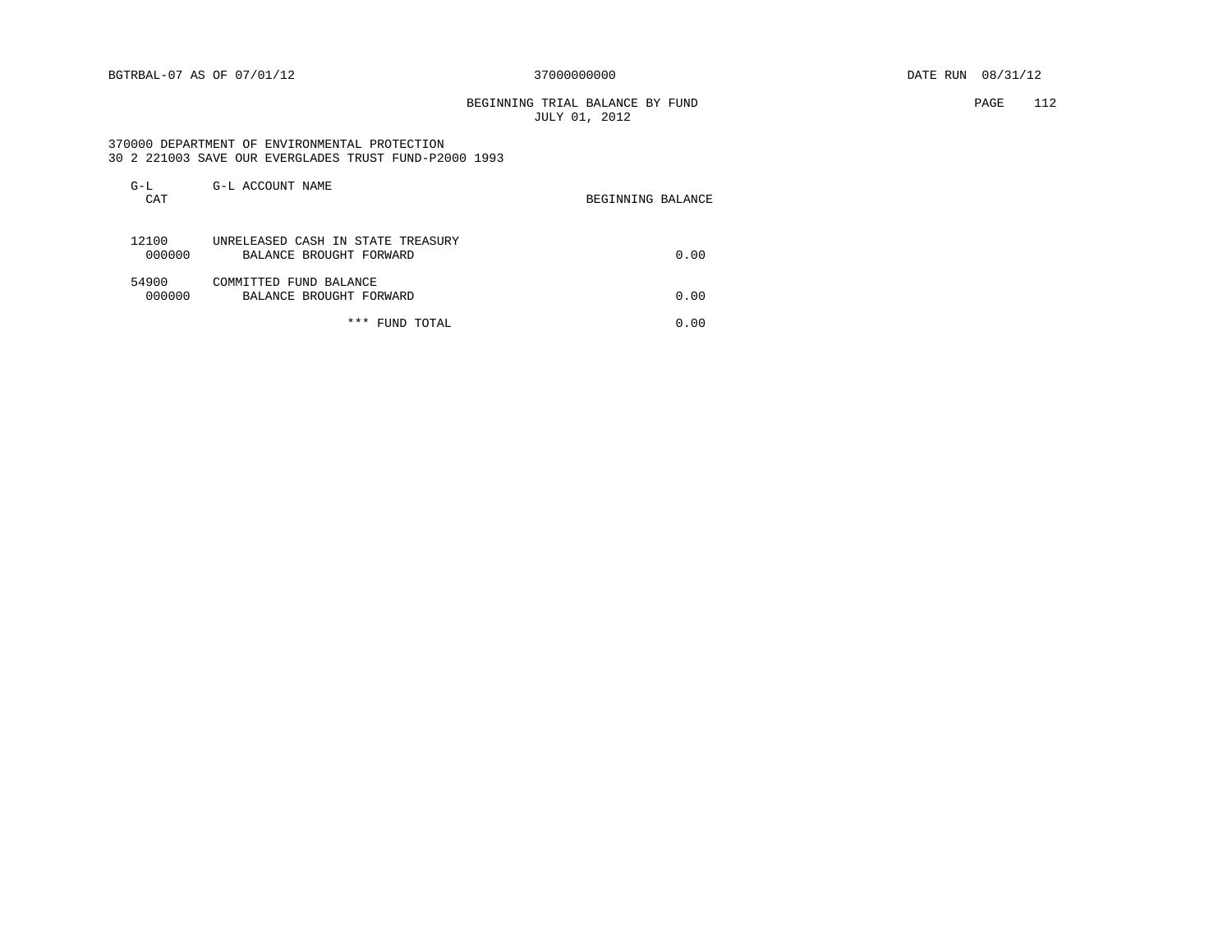# BEGINNING TRIAL BALANCE BY FUND PAGE 113 JULY 01, 2012

 370000 DEPARTMENT OF ENVIRONMENTAL PROTECTION 30 2 221004 SAVE OUR EVERGLADES TRUST FUND-P2000 1994

| $G-L$<br>CAT    | G-L ACCOUNT NAME                                             | BEGINNING BALANCE |
|-----------------|--------------------------------------------------------------|-------------------|
| 12100<br>000000 | UNRELEASED CASH IN STATE TREASURY<br>BALANCE BROUGHT FORWARD | 0.00              |
| 54900<br>000000 | COMMITTED FUND BALANCE<br>BALANCE BROUGHT FORWARD            | 0.00              |
|                 | ***<br>FUND TOTAL                                            | 0.00              |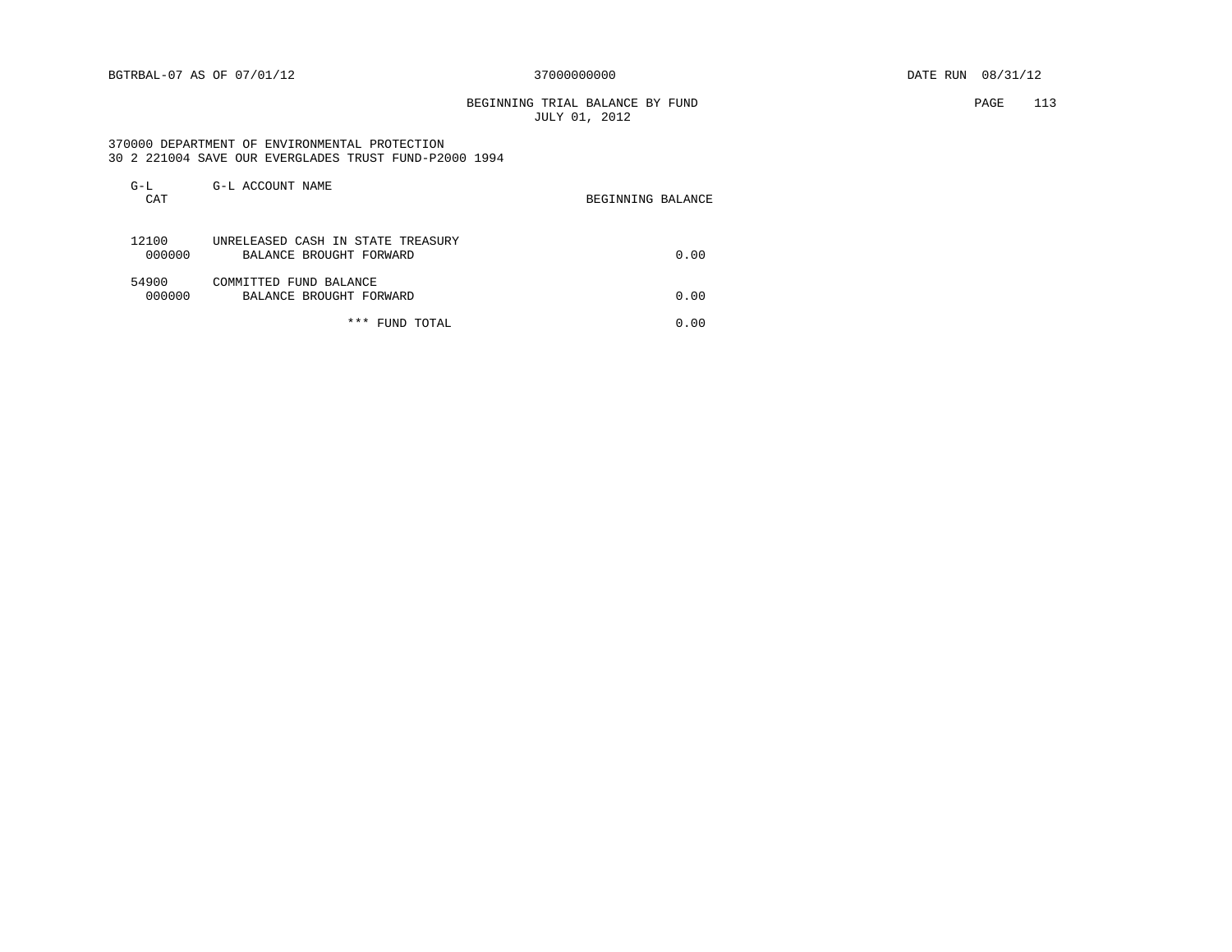# BEGINNING TRIAL BALANCE BY FUND **PAGE** 114 JULY 01, 2012

 370000 DEPARTMENT OF ENVIRONMENTAL PROTECTION 30 2 221005 SAVE OUR EVERGLADES TRUST FUND-P2000 1995

| $G-L$<br>CAT    | G-L ACCOUNT NAME                                             | BEGINNING BALANCE |
|-----------------|--------------------------------------------------------------|-------------------|
| 12100<br>000000 | UNRELEASED CASH IN STATE TREASURY<br>BALANCE BROUGHT FORWARD | 0.00              |
| 54900<br>000000 | COMMITTED FUND BALANCE<br>BALANCE BROUGHT FORWARD            | 0.00              |
|                 | ***<br>FUND TOTAL                                            | 0.00              |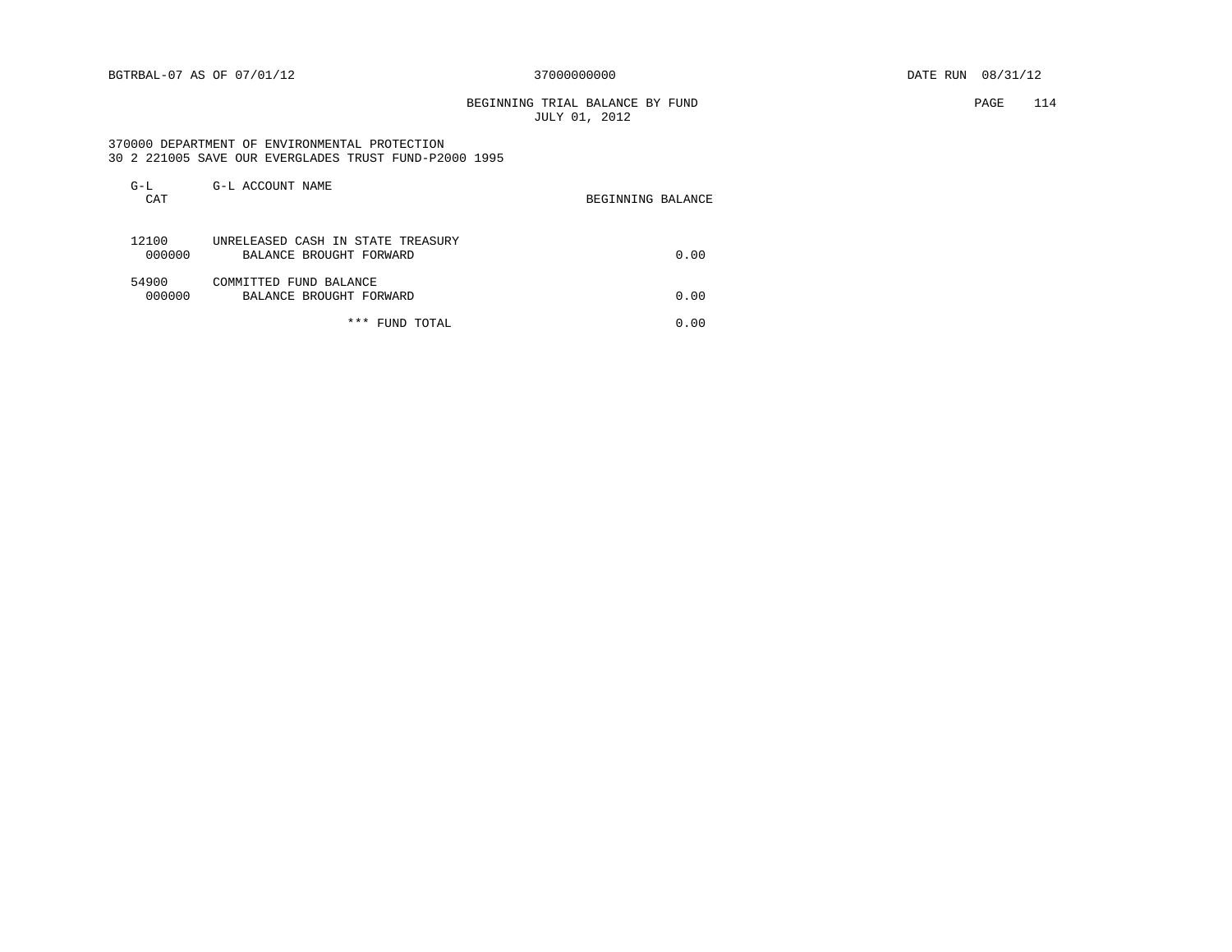# BEGINNING TRIAL BALANCE BY FUND PAGE 115 JULY 01, 2012

 370000 DEPARTMENT OF ENVIRONMENTAL PROTECTION 30 2 221006 SAVE OUR EVERGLADES TRUST FUND-P2000 1996

| $G-L$<br>CAT    | G-L ACCOUNT NAME                                             | BEGINNING BALANCE |
|-----------------|--------------------------------------------------------------|-------------------|
| 12100<br>000000 | UNRELEASED CASH IN STATE TREASURY<br>BALANCE BROUGHT FORWARD | 0.00              |
| 54900<br>000000 | COMMITTED FUND BALANCE<br>BALANCE BROUGHT FORWARD            | 0.00              |
|                 | ***<br>FUND TOTAL                                            | 0.00              |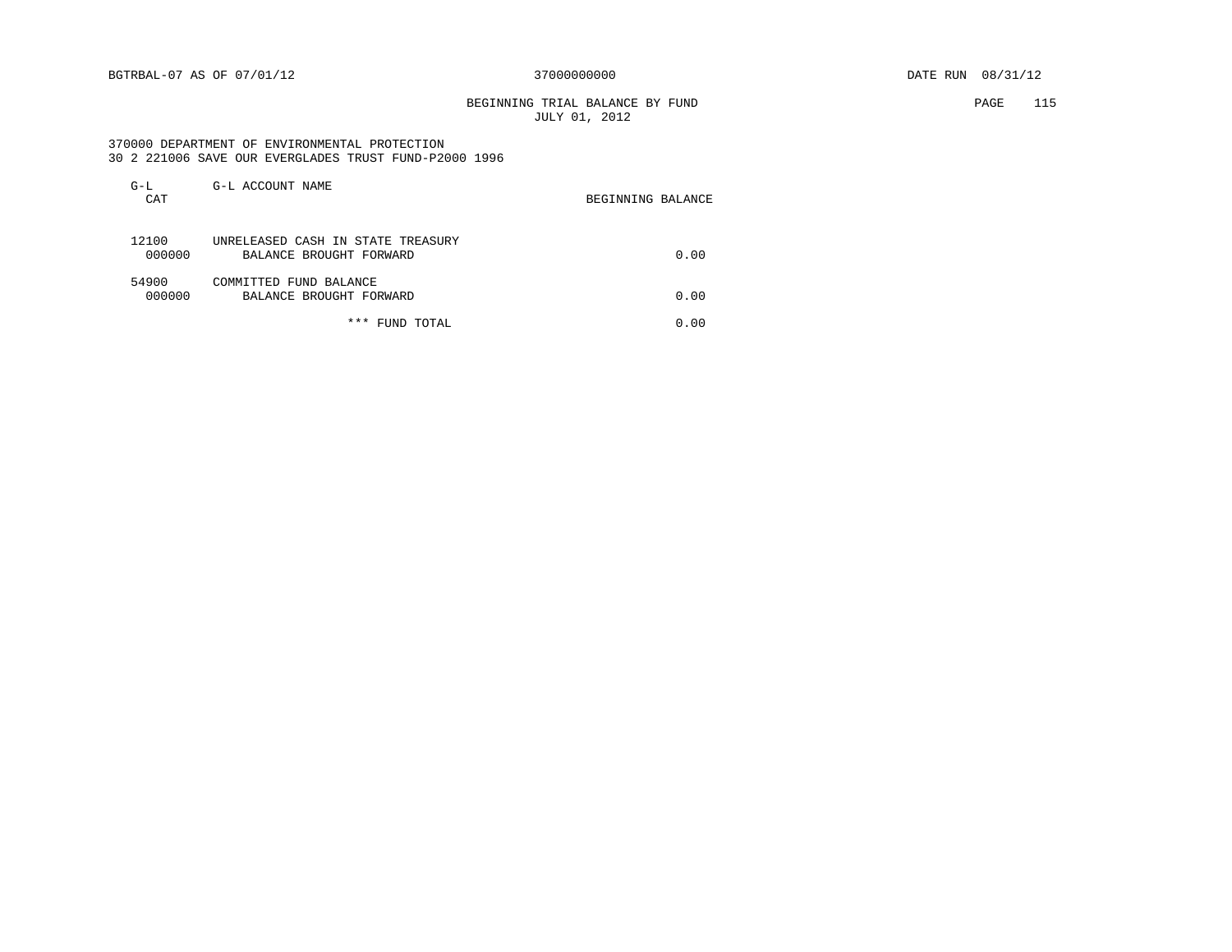BGTRBAL-07 AS OF 07/01/12 37000000000 DATE RUN 08/31/12

#### BEGINNING TRIAL BALANCE BY FUND **PAGE** 116 JULY 01, 2012

 370000 DEPARTMENT OF ENVIRONMENTAL PROTECTION 30 2 221007 SAVE OUR EVERGLADES TRUST FUND-P2000 1997

| $G-L$<br>CAT    | G-L ACCOUNT NAME                                             | BEGINNING BALANCE |
|-----------------|--------------------------------------------------------------|-------------------|
| 12100<br>000000 | UNRELEASED CASH IN STATE TREASURY<br>BALANCE BROUGHT FORWARD | 0.00              |
| 54900<br>000000 | COMMITTED FUND BALANCE<br>BALANCE BROUGHT FORWARD            | 0.00              |
|                 | * * *<br>FUND TOTAL                                          | 0.00              |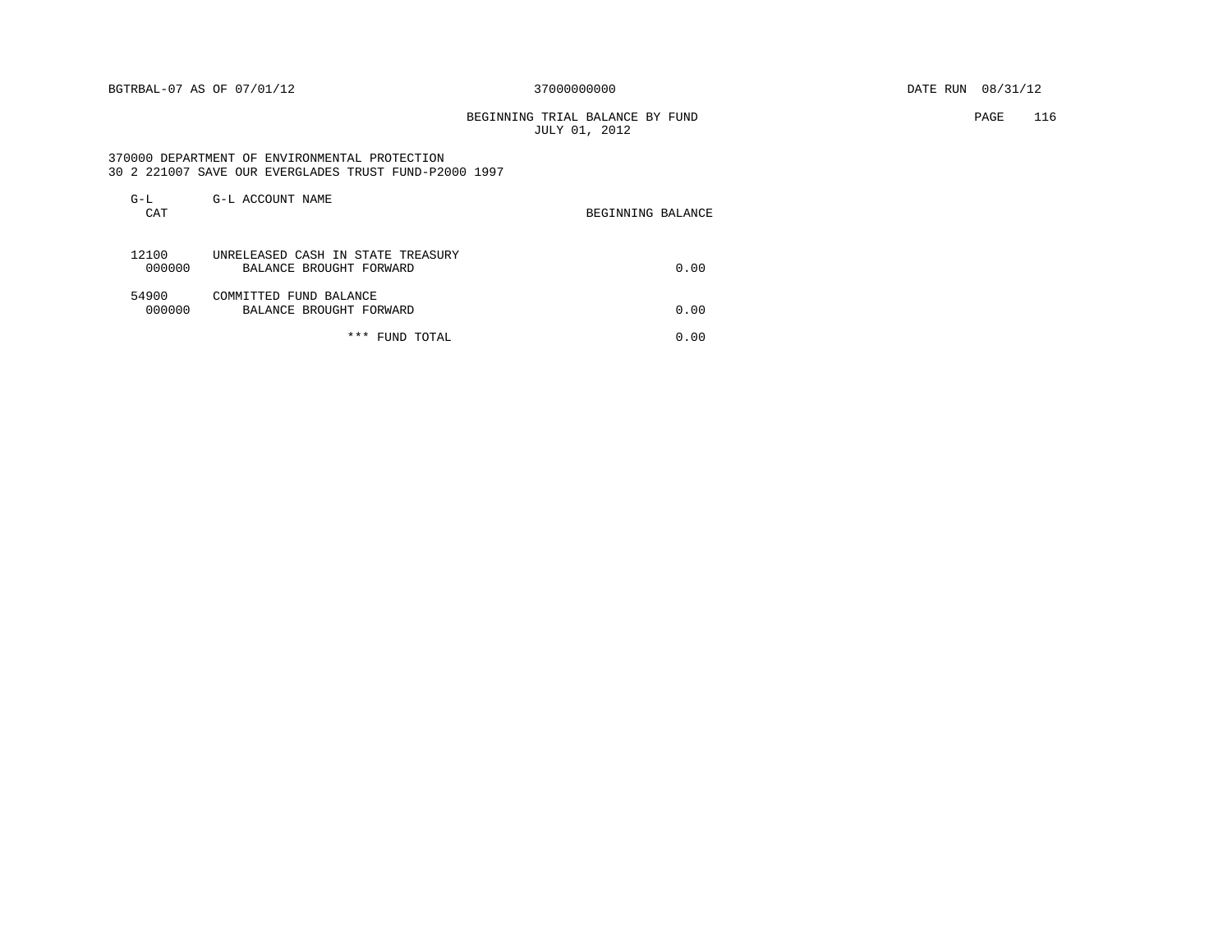# BEGINNING TRIAL BALANCE BY FUND **PAGE** 117 JULY 01, 2012

 370000 DEPARTMENT OF ENVIRONMENTAL PROTECTION 30 2 221008 SAVE OUR EVERGLADES TRUST FUND-P2000 1998

| G-L<br>CAT      | G-L ACCOUNT NAME                                  | BEGINNING BALANCE |
|-----------------|---------------------------------------------------|-------------------|
| 54900<br>000000 | COMMITTED FUND BALANCE<br>BALANCE BROUGHT FORWARD | 0.00              |

\*\*\* FUND TOTAL 0.00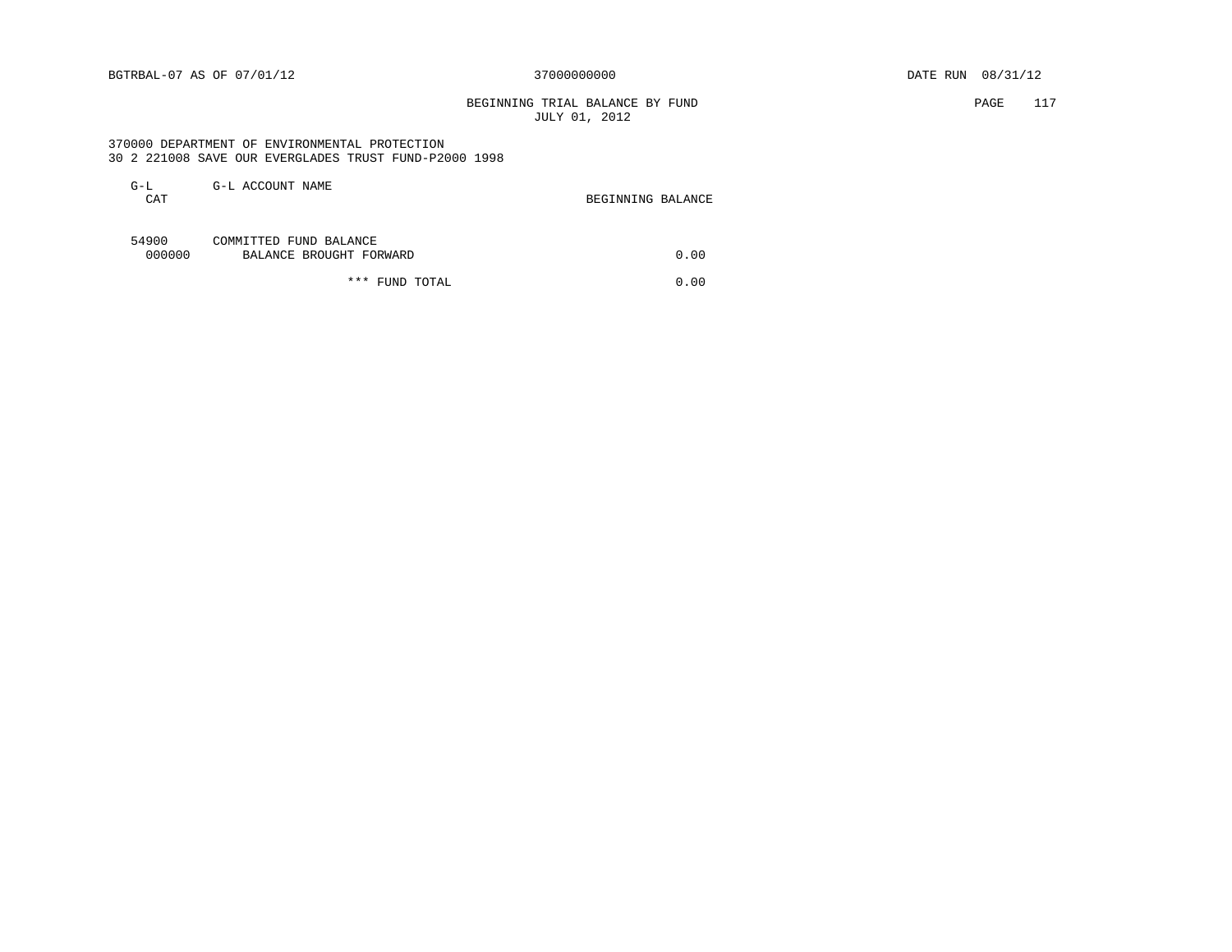# BEGINNING TRIAL BALANCE BY FUND PAGE 118 JULY 01, 2012

 370000 DEPARTMENT OF ENVIRONMENTAL PROTECTION 30 2 221009 SAVE OUR EVERGLADES TRUST FUND-P2000 1999

| $G-L$<br>CAT    | G-L ACCOUNT NAME                                             | BEGINNING BALANCE |
|-----------------|--------------------------------------------------------------|-------------------|
| 12100<br>000000 | UNRELEASED CASH IN STATE TREASURY<br>BALANCE BROUGHT FORWARD | 0.00              |
| 54900<br>000000 | COMMITTED FUND BALANCE<br>BALANCE BROUGHT FORWARD            | 0.00              |
|                 | ***<br>FUND TOTAL                                            | 0.00              |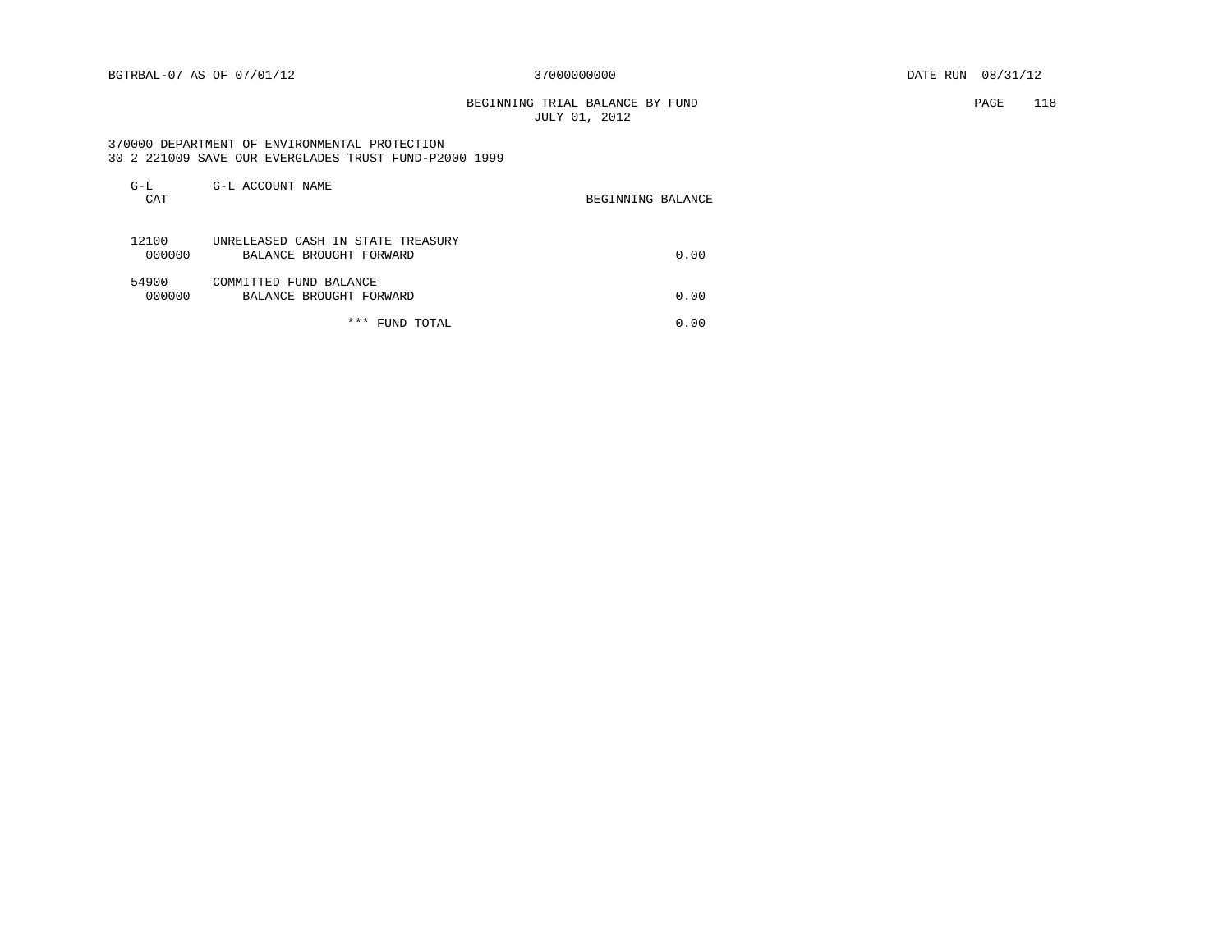# BEGINNING TRIAL BALANCE BY FUND PAGE 119 JULY 01, 2012

 370000 DEPARTMENT OF ENVIRONMENTAL PROTECTION 30 2 221010 SAVE OUR EVERGLADES TRUST FUND-P2000 2000

| $G-L$<br>CAT    | G-L ACCOUNT NAME                                             | BEGINNING BALANCE |
|-----------------|--------------------------------------------------------------|-------------------|
| 12100<br>000000 | UNRELEASED CASH IN STATE TREASURY<br>BALANCE BROUGHT FORWARD | 0.00              |
| 54900<br>000000 | COMMITTED FUND BALANCE<br>BALANCE BROUGHT FORWARD            | 0.00              |
|                 | ***<br>FUND TOTAL                                            | 0.00              |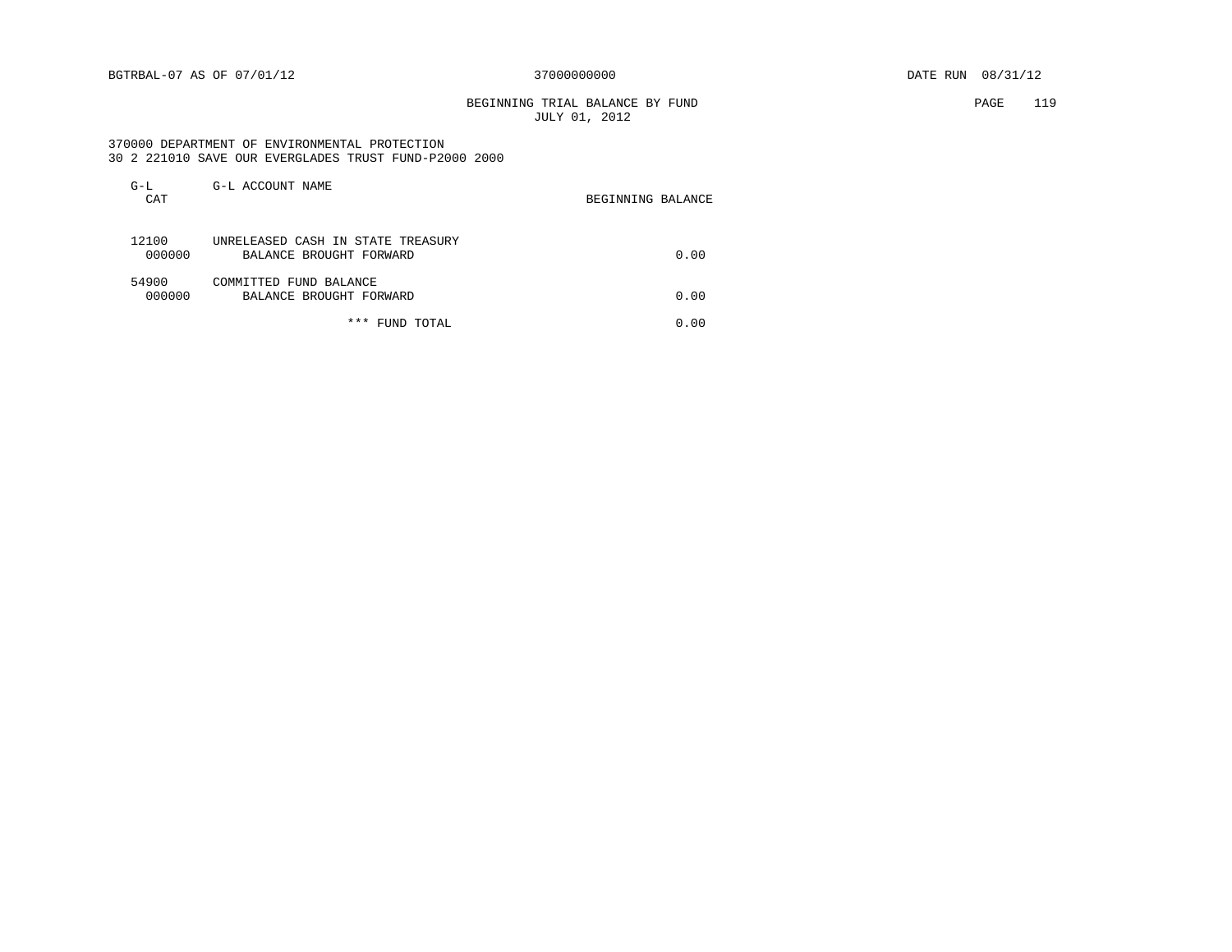# BEGINNING TRIAL BALANCE BY FUND PAGE 120 JULY 01, 2012

 370000 DEPARTMENT OF ENVIRONMENTAL PROTECTION 30 2 221011 SAVE OUR EVERGLADES TF-SOE BOND SERIES 2006

| $G-L$<br>CAT    | G-L ACCOUNT NAME                                             | BEGINNING BALANCE |
|-----------------|--------------------------------------------------------------|-------------------|
| 12100<br>000000 | UNRELEASED CASH IN STATE TREASURY<br>BALANCE BROUGHT FORWARD | 0.00              |
| 54900<br>000000 | COMMITTED FUND BALANCE<br>BALANCE BROUGHT FORWARD            | 0.00              |
|                 | ***<br>FUND TOTAL                                            | 0.00              |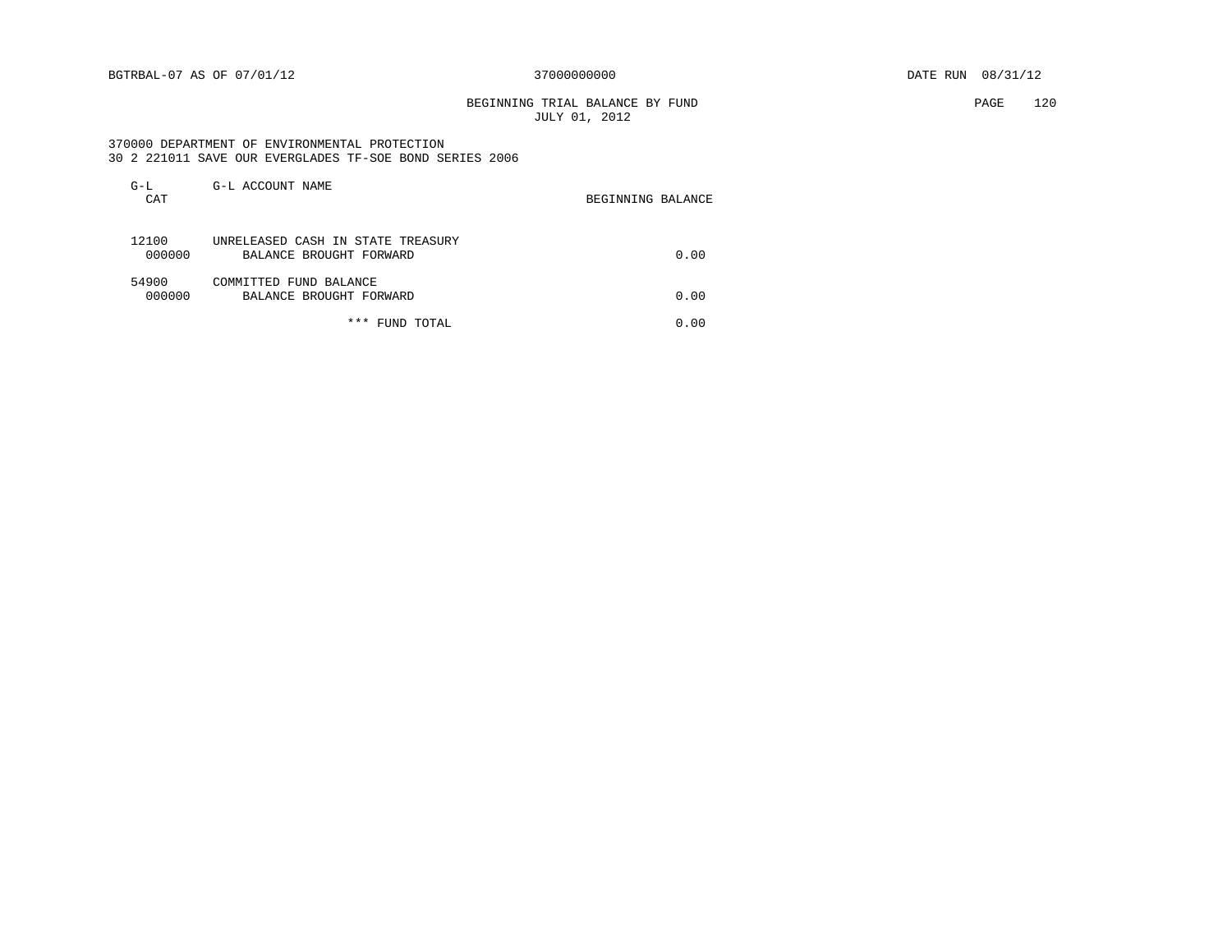BEGINNING TRIAL BALANCE BY FUND PAGE 121 JULY 01, 2012

 370000 DEPARTMENT OF ENVIRONMENTAL PROTECTION 30 2 221101 SAVE OUR EVERGLADES TRUST FUND-FL FOREVER 2001

| G-L<br>CAT      | G-L ACCOUNT NAME                                  | BEGINNING BALANCE |
|-----------------|---------------------------------------------------|-------------------|
| 54900<br>000000 | COMMITTED FUND BALANCE<br>BALANCE BROUGHT FORWARD | 0.00              |

\*\*\* FUND TOTAL 0.00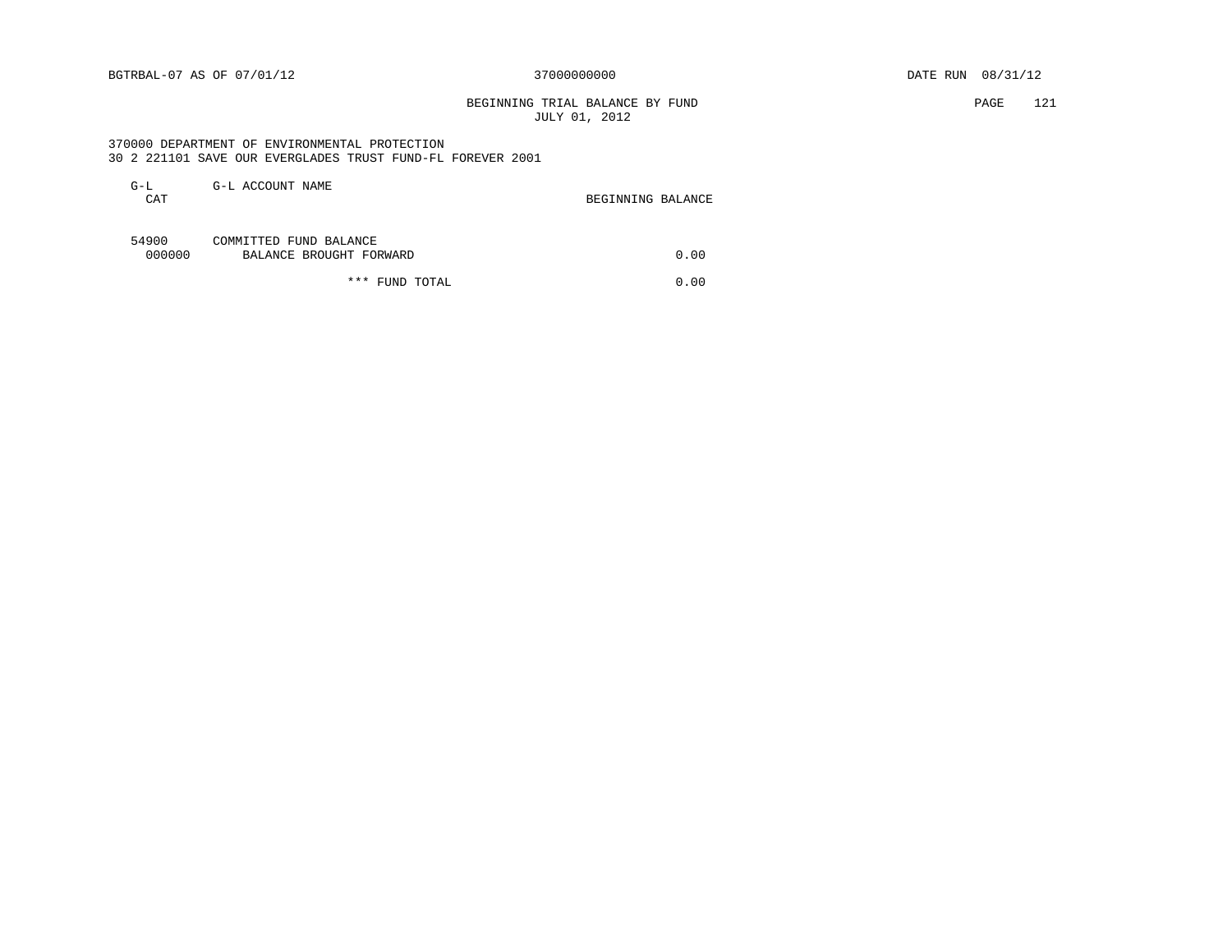BEGINNING TRIAL BALANCE BY FUND PAGE 122 JULY 01, 2012

 370000 DEPARTMENT OF ENVIRONMENTAL PROTECTION 30 2 221102 SAVE OUR EVERGLADES TF

| $G-L$<br>CAT | G-L ACCOUNT NAME                                                            | BEGINNING BALANCE |
|--------------|-----------------------------------------------------------------------------|-------------------|
| 12100        | UNRELEASED CASH IN STATE TREASURY<br>000000<br>BALANCE BROUGHT FORWARD      | 0.00              |
| 14100        | POOLED INVESTMENTS WITH STATE TREASURY<br>000000<br>BALANCE BROUGHT FORWARD | 0.00              |
| 54900        | COMMITTED FUND BALANCE<br>000000<br>BALANCE BROUGHT FORWARD                 | 0.00              |
|              | *** FUND TOTAL                                                              | 0.00              |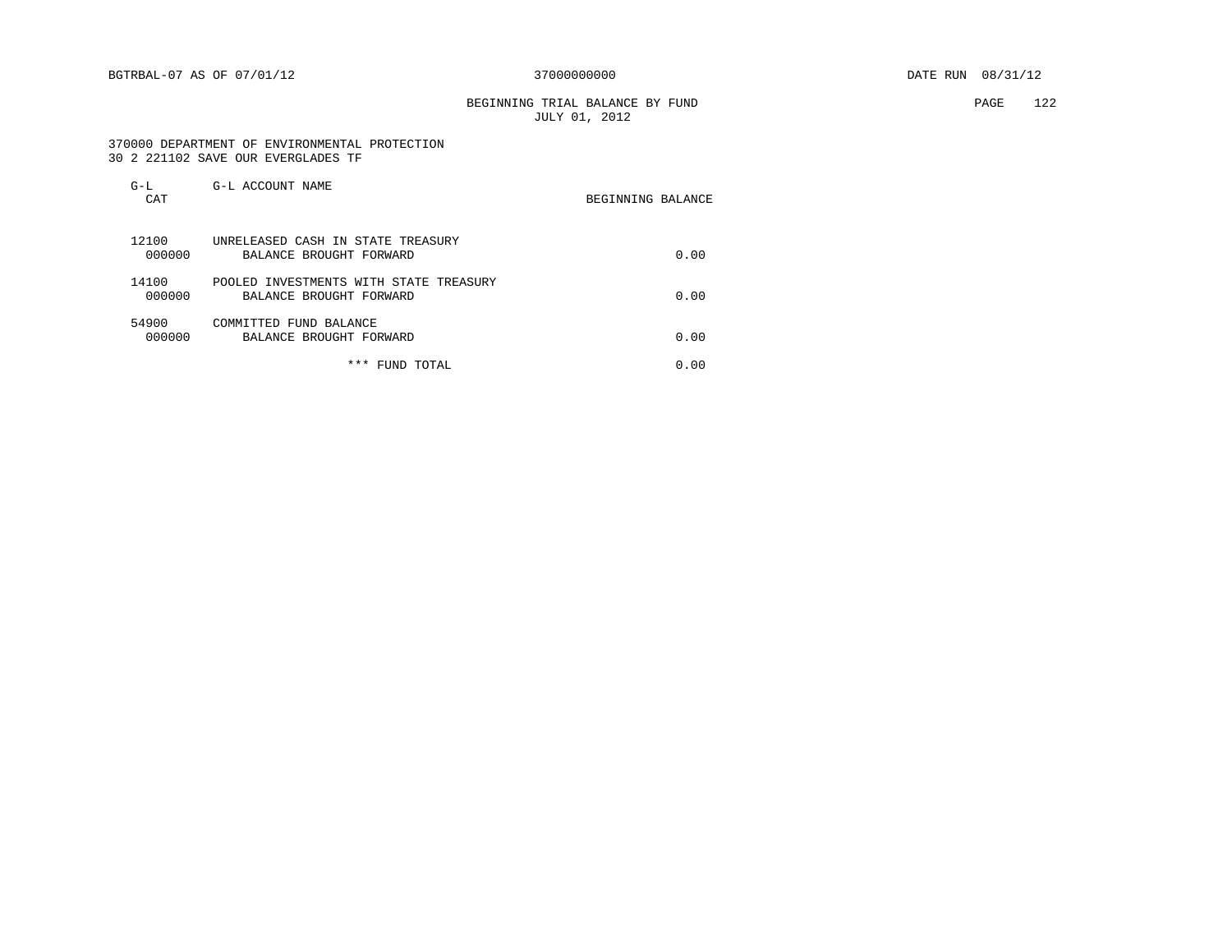BEGINNING TRIAL BALANCE BY FUND PAGE 123 JULY 01, 2012

 370000 DEPARTMENT OF ENVIRONMENTAL PROTECTION 30 2 221201 SAVE OUR EVERGLADES TRUST FUND-GEN REV CONTRIB

| $G-L$<br>CAT    | G-L ACCOUNT NAME                                                  | BEGINNING BALANCE |
|-----------------|-------------------------------------------------------------------|-------------------|
| 12100<br>000000 | UNRELEASED CASH IN STATE TREASURY<br>BALANCE BROUGHT FORWARD      | 0.00              |
| 14100<br>000000 | POOLED INVESTMENTS WITH STATE TREASURY<br>BALANCE BROUGHT FORWARD | 0.00              |
| 54900<br>000000 | COMMITTED FUND BALANCE<br>BALANCE BROUGHT FORWARD                 | 0.00              |
|                 | * * *<br>FUND TOTAL                                               | 0.00              |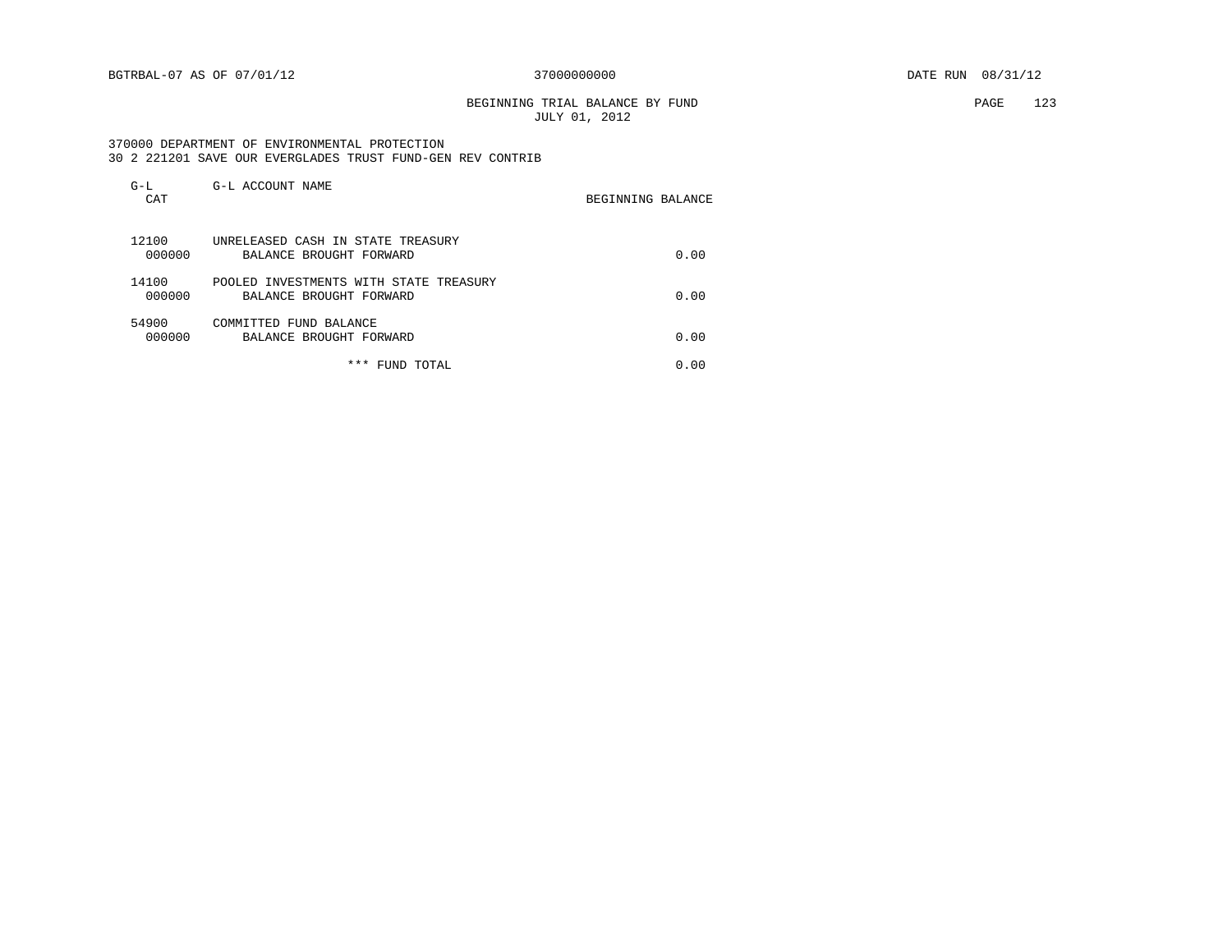BEGINNING TRIAL BALANCE BY FUND PAGE 124 JULY 01, 2012

 370000 DEPARTMENT OF ENVIRONMENTAL PROTECTION 30 2 332001 FLORIDA PRESERVATION 2000 TRUST FUND-SERIES 1991

| $G-L$<br>CAT | G-L ACCOUNT NAME                                                            | BEGINNING BALANCE |
|--------------|-----------------------------------------------------------------------------|-------------------|
| 12100        | UNRELEASED CASH IN STATE TREASURY<br>000000<br>BALANCE BROUGHT FORWARD      | 0.00              |
| 14100        | POOLED INVESTMENTS WITH STATE TREASURY<br>000000<br>BALANCE BROUGHT FORWARD | 0.00              |
| 54900        | COMMITTED FUND BALANCE<br>000000<br>BALANCE BROUGHT FORWARD                 | 0.00              |
|              | *** FUND TOTAL                                                              | 0.00              |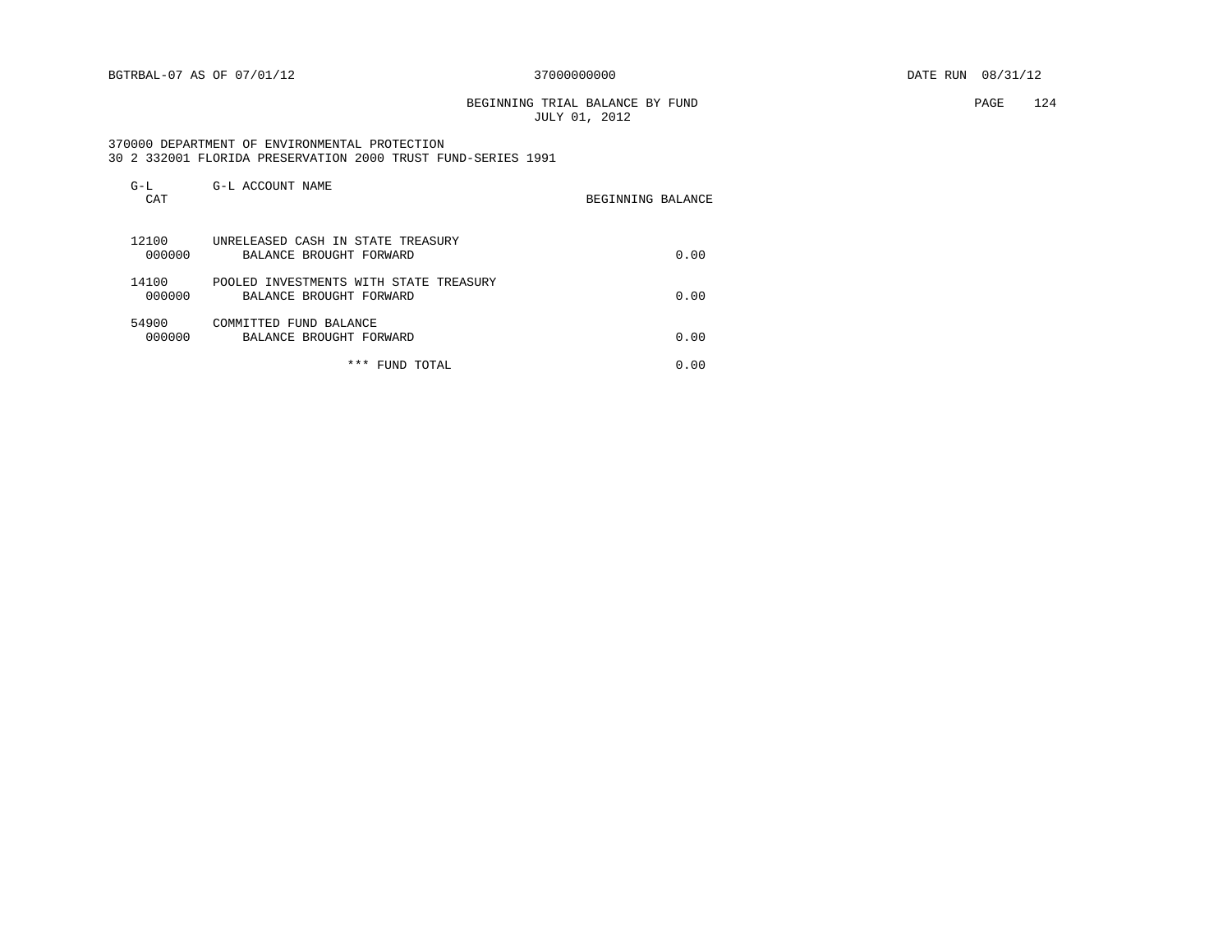BEGINNING TRIAL BALANCE BY FUND PAGE 125 JULY 01, 2012

 370000 DEPARTMENT OF ENVIRONMENTAL PROTECTION 30 2 332002 FLORIDA PRESERVATION 2000 TRUST FUND-SERIES 1992

| $G-L$<br>CAT    | G-L ACCOUNT NAME                                                  | BEGINNING BALANCE |
|-----------------|-------------------------------------------------------------------|-------------------|
| 12100<br>000000 | UNRELEASED CASH IN STATE TREASURY<br>BALANCE BROUGHT FORWARD      | 0.00              |
| 14100<br>000000 | POOLED INVESTMENTS WITH STATE TREASURY<br>BALANCE BROUGHT FORWARD | 0.00              |
| 54900<br>000000 | COMMITTED FUND BALANCE<br>BALANCE BROUGHT FORWARD                 | 0.00              |
|                 | * * *<br>FUND TOTAL                                               | 0.00              |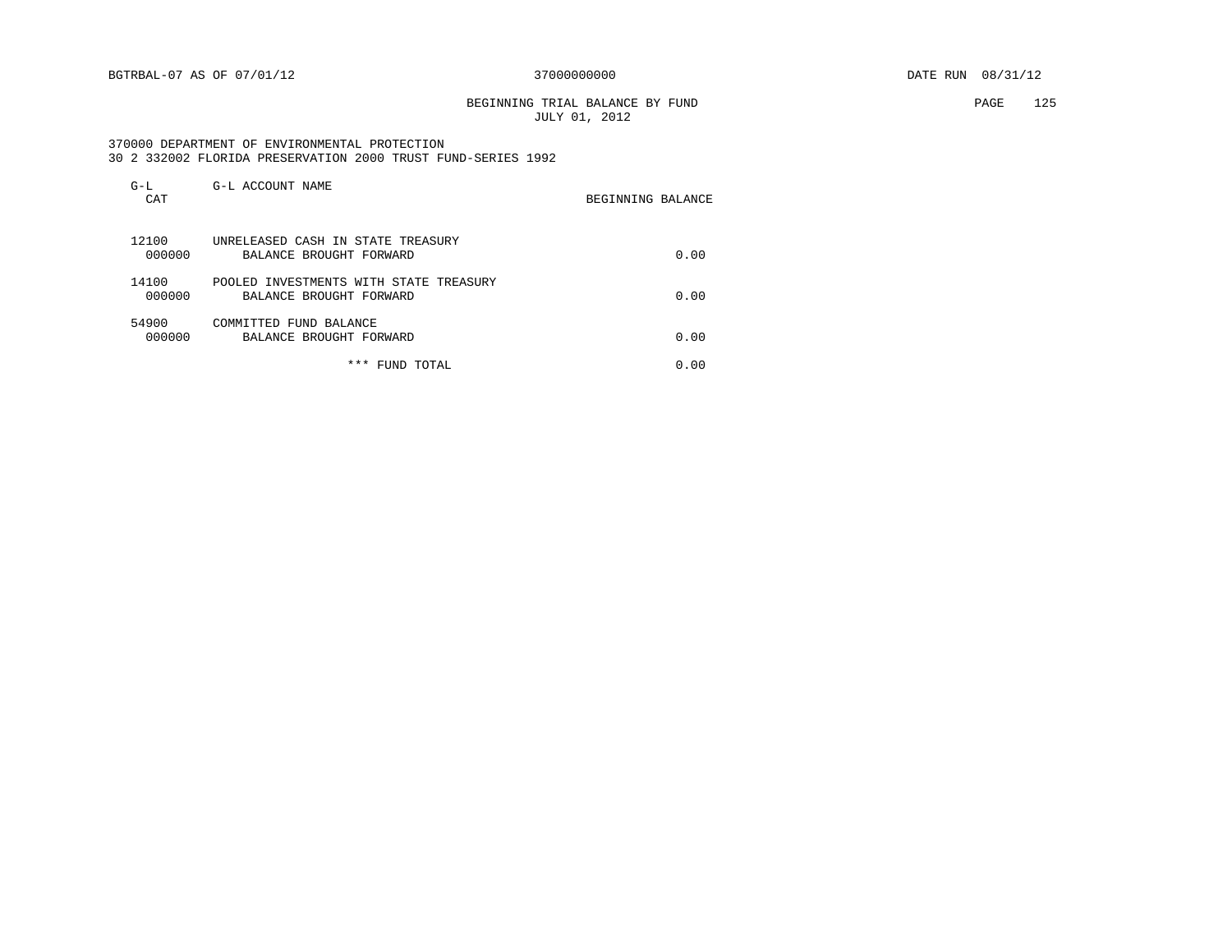BEGINNING TRIAL BALANCE BY FUND PAGE 126 JULY 01, 2012

 370000 DEPARTMENT OF ENVIRONMENTAL PROTECTION 30 2 332003 FLORIDA PRESERVATION 2000 TRUST FUND-SERIES 1993

| $G-L$<br>CAT    | G-L ACCOUNT NAME                                                  | BEGINNING BALANCE |
|-----------------|-------------------------------------------------------------------|-------------------|
| 12100<br>000000 | UNRELEASED CASH IN STATE TREASURY<br>BALANCE BROUGHT FORWARD      | 0.00              |
| 14100<br>000000 | POOLED INVESTMENTS WITH STATE TREASURY<br>BALANCE BROUGHT FORWARD | 0.00              |
| 54900<br>000000 | COMMITTED FUND BALANCE<br>BALANCE BROUGHT FORWARD                 | 0.00              |
|                 | * * *<br>FUND TOTAL                                               | 0.00              |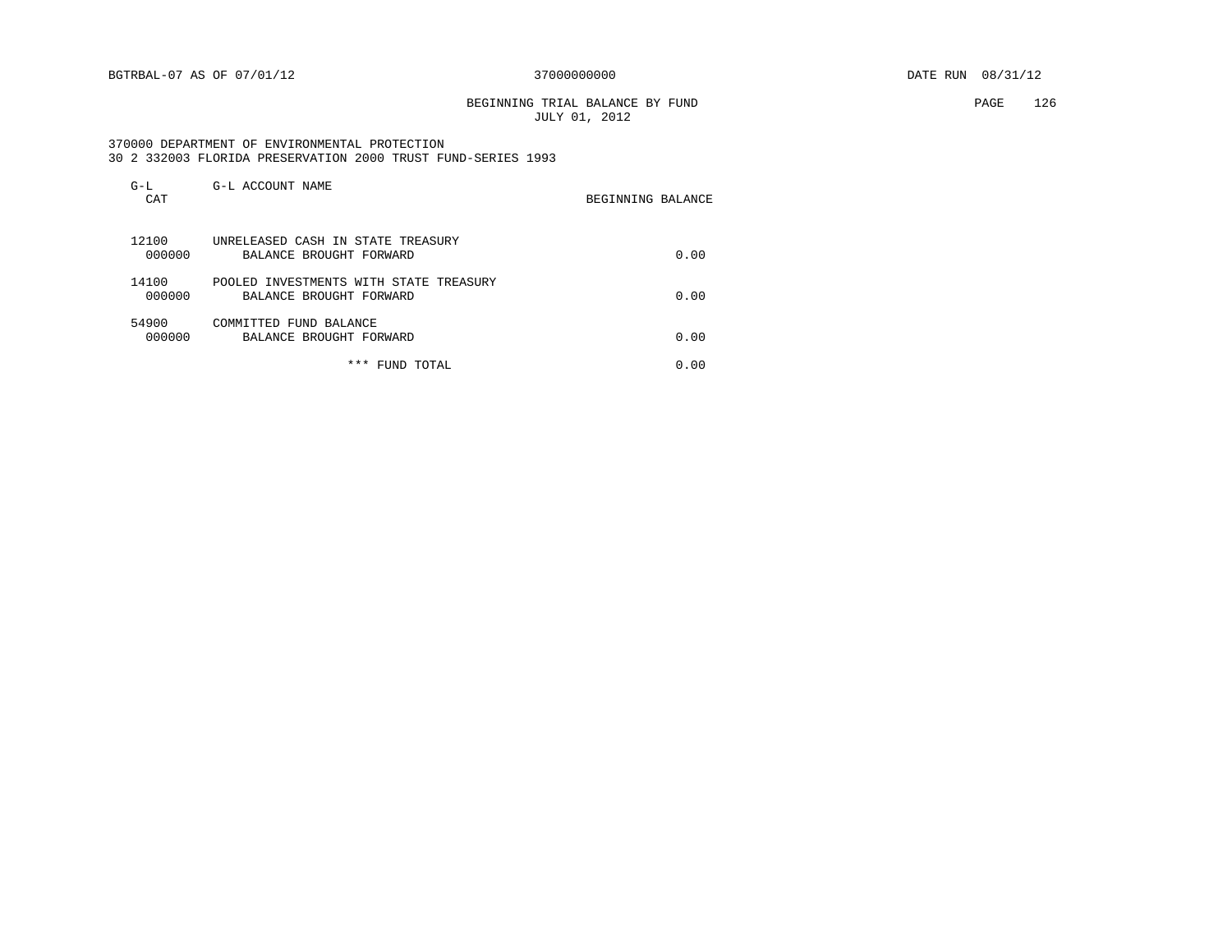BEGINNING TRIAL BALANCE BY FUND **PAGE** 127 JULY 01, 2012

 370000 DEPARTMENT OF ENVIRONMENTAL PROTECTION 30 2 332004 FLORIDA PRESERVATION 2000 TRUST FUND-SERIES 1994

| $G-L$<br>CAT | G-L ACCOUNT NAME                                                            | BEGINNING BALANCE |
|--------------|-----------------------------------------------------------------------------|-------------------|
| 12100        | UNRELEASED CASH IN STATE TREASURY<br>000000<br>BALANCE BROUGHT FORWARD      | 0.00              |
| 14100        | POOLED INVESTMENTS WITH STATE TREASURY<br>000000<br>BALANCE BROUGHT FORWARD | 0.00              |
| 54900        | COMMITTED FUND BALANCE<br>000000<br>BALANCE BROUGHT FORWARD                 | 0.00              |
|              | *** FUND TOTAL                                                              | 0.00              |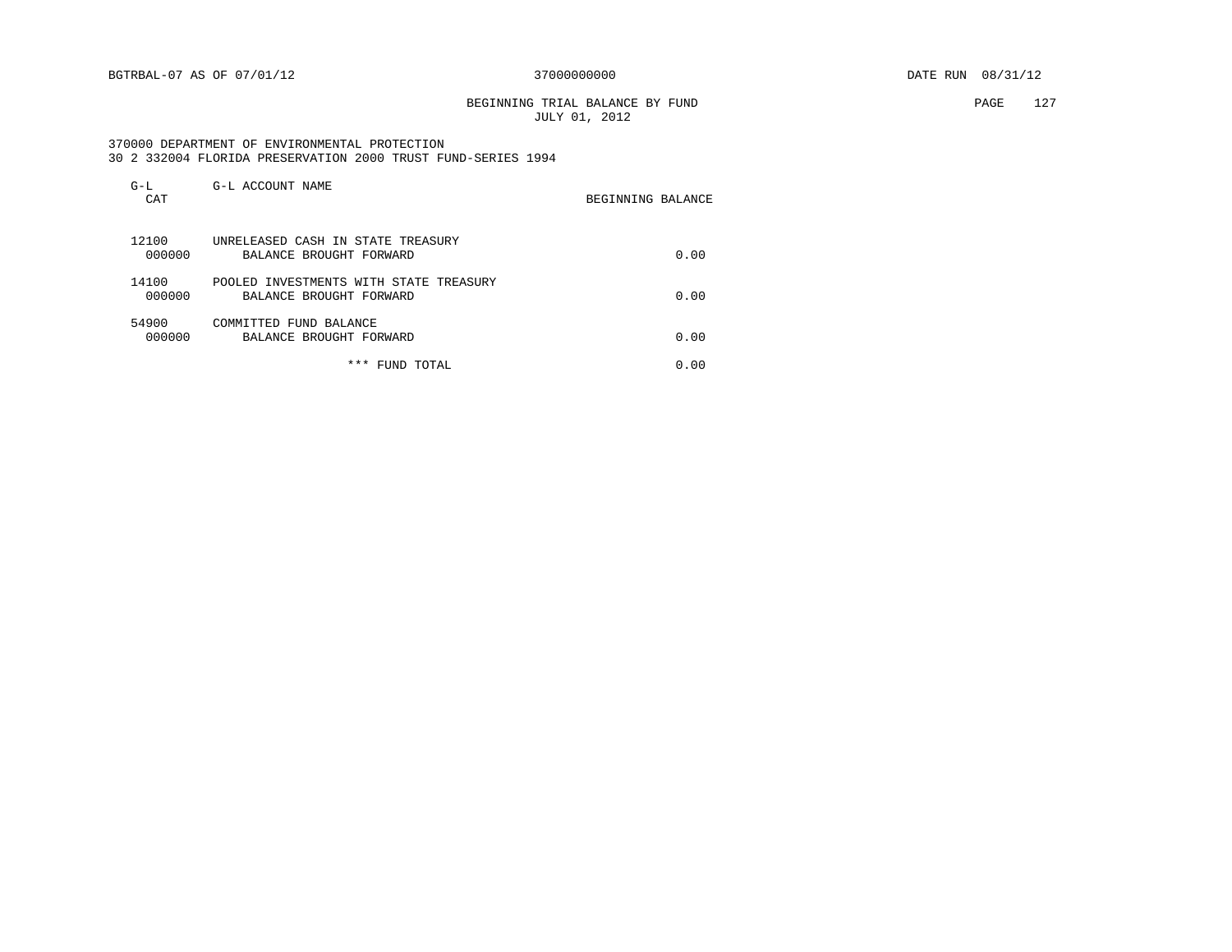BEGINNING TRIAL BALANCE BY FUND PAGE 128 JULY 01, 2012

 370000 DEPARTMENT OF ENVIRONMENTAL PROTECTION 30 2 332005 FLORIDA PRESERVATION 2000 TRUST FUND-SERIES 1995

| $G-L$<br>CAT    | G-L ACCOUNT NAME                                                  | BEGINNING BALANCE |
|-----------------|-------------------------------------------------------------------|-------------------|
| 12100<br>000000 | UNRELEASED CASH IN STATE TREASURY<br>BALANCE BROUGHT FORWARD      | 0.00              |
| 14100<br>000000 | POOLED INVESTMENTS WITH STATE TREASURY<br>BALANCE BROUGHT FORWARD | 0.00              |
| 54900<br>000000 | COMMITTED FUND BALANCE<br>BALANCE BROUGHT FORWARD                 | 0.00              |
|                 | * * *<br>FUND TOTAL                                               | 0.00              |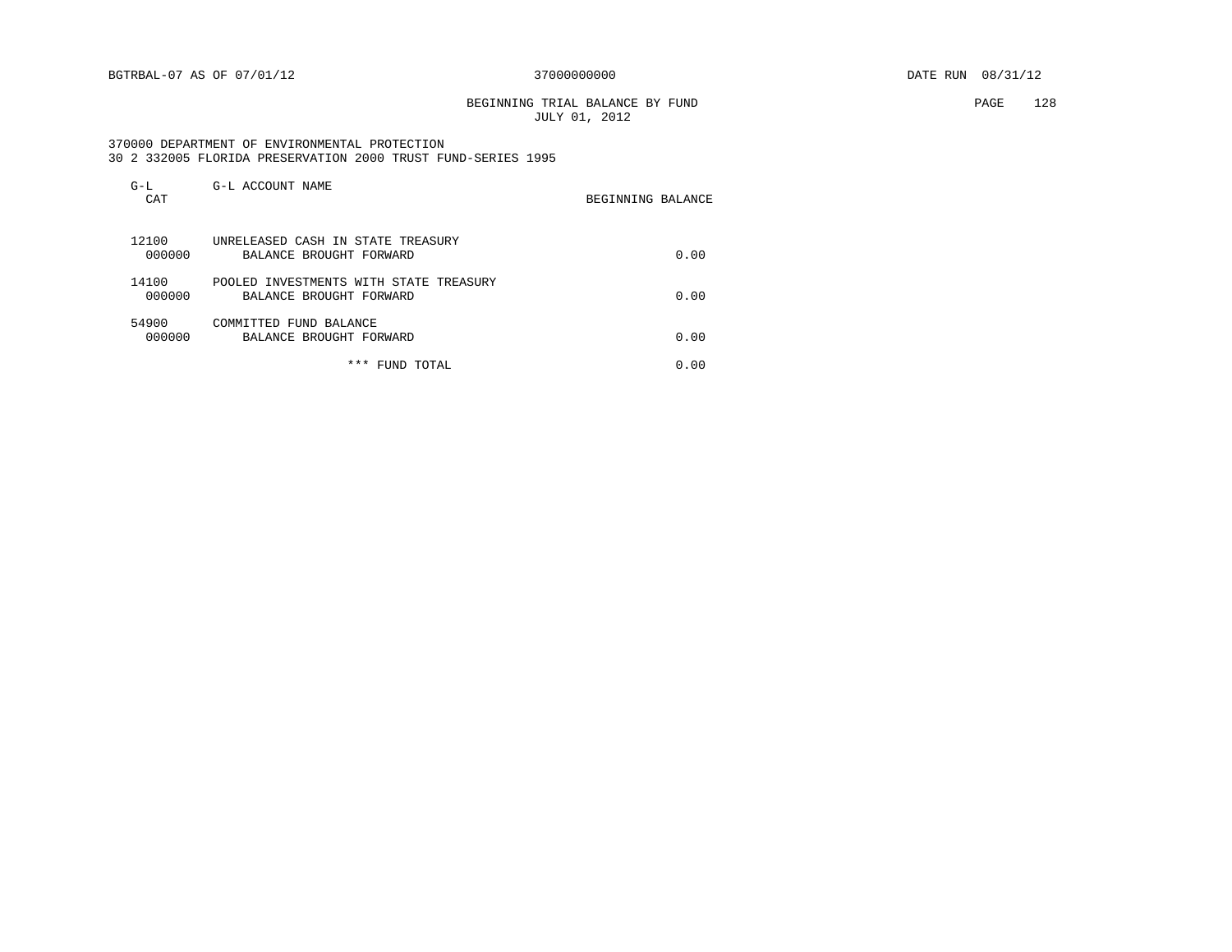BEGINNING TRIAL BALANCE BY FUND PAGE 129 JULY 01, 2012

 370000 DEPARTMENT OF ENVIRONMENTAL PROTECTION 30 2 332006 FLORIDA PRESERVATION 2000 TRUST FUND-SERIES 1996

| $G-L$<br>CAT | G-L ACCOUNT NAME                                                            | BEGINNING BALANCE |
|--------------|-----------------------------------------------------------------------------|-------------------|
| 12100        | UNRELEASED CASH IN STATE TREASURY<br>000000<br>BALANCE BROUGHT FORWARD      | 0.00              |
| 14100        | POOLED INVESTMENTS WITH STATE TREASURY<br>000000<br>BALANCE BROUGHT FORWARD | 0.00              |
| 54900        | COMMITTED FUND BALANCE<br>000000<br>BALANCE BROUGHT FORWARD                 | 0.00              |
|              | *** FUND TOTAL                                                              | 0.00              |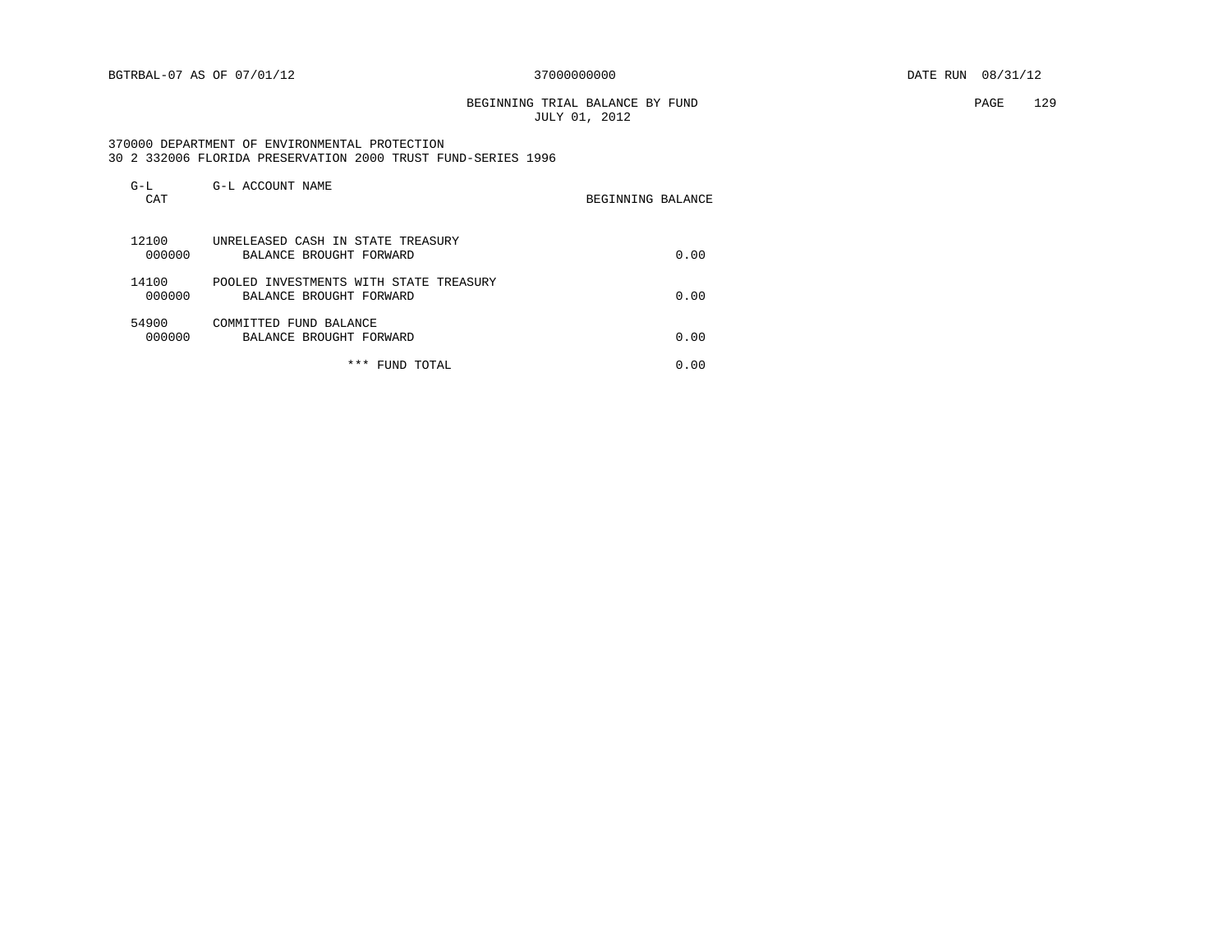BEGINNING TRIAL BALANCE BY FUND PAGE 130 JULY 01, 2012

 370000 DEPARTMENT OF ENVIRONMENTAL PROTECTION 30 2 332007 FLORIDA PRESERVATION 2000 TRUST FUND-SERIES 1997

| $G-L$<br>CAT | G-L ACCOUNT NAME                                                            | BEGINNING BALANCE |
|--------------|-----------------------------------------------------------------------------|-------------------|
| 12100        | UNRELEASED CASH IN STATE TREASURY<br>000000<br>BALANCE BROUGHT FORWARD      | 0.00              |
| 14100        | POOLED INVESTMENTS WITH STATE TREASURY<br>000000<br>BALANCE BROUGHT FORWARD | 0.00              |
| 54900        | COMMITTED FUND BALANCE<br>000000<br>BALANCE BROUGHT FORWARD                 | 0.00              |
|              | *** FUND TOTAL                                                              | 0.00              |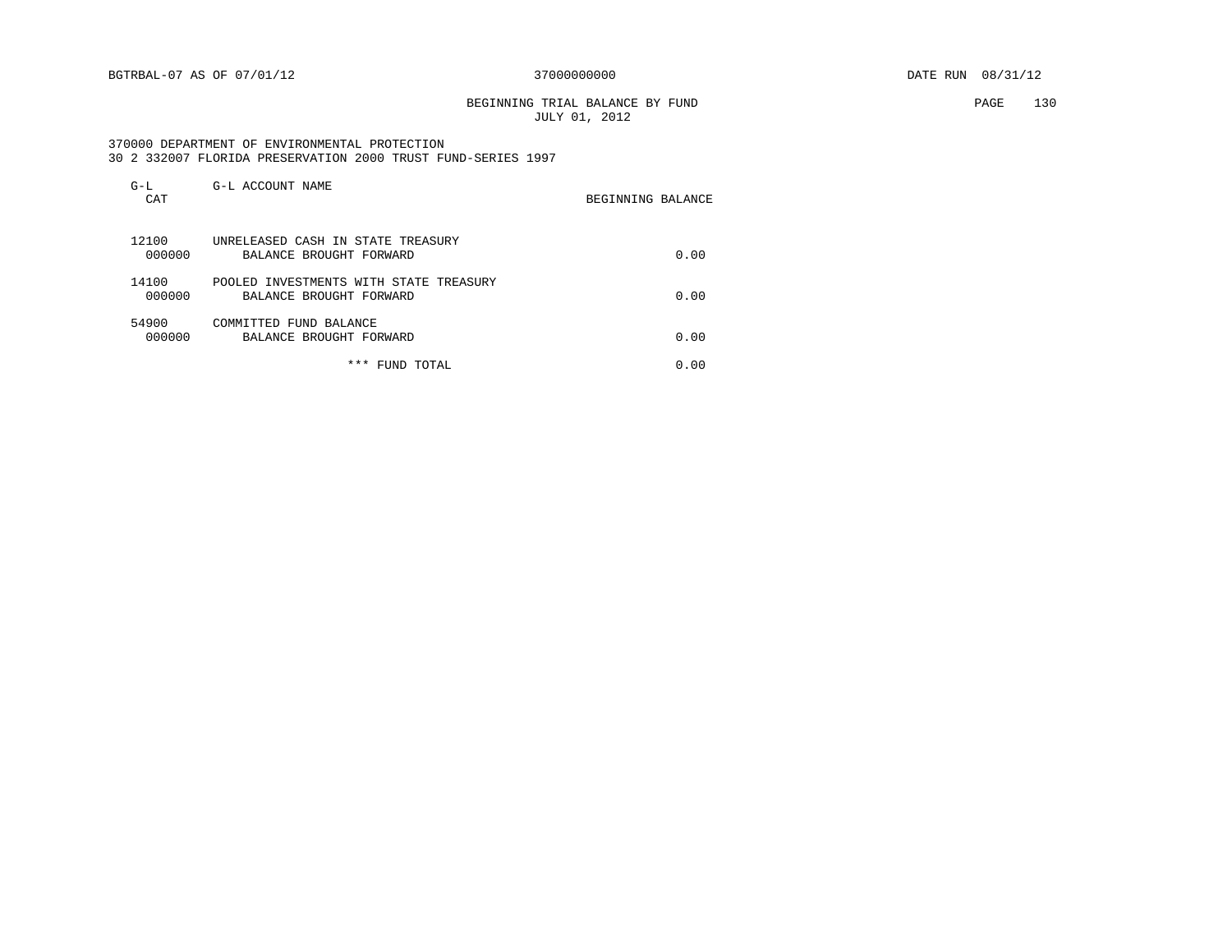BEGINNING TRIAL BALANCE BY FUND PAGE 131 JULY 01, 2012

 370000 DEPARTMENT OF ENVIRONMENTAL PROTECTION 30 2 332008 FLORIDA PRESERVATION 2000 TRUST FUND-SERIES 1998

| $G-L$<br>CAT | G-L ACCOUNT NAME                                                            | BEGINNING BALANCE |
|--------------|-----------------------------------------------------------------------------|-------------------|
| 12100        | UNRELEASED CASH IN STATE TREASURY<br>000000<br>BALANCE BROUGHT FORWARD      | 0.00              |
| 14100        | POOLED INVESTMENTS WITH STATE TREASURY<br>000000<br>BALANCE BROUGHT FORWARD | 0.00              |
| 54900        | COMMITTED FUND BALANCE<br>000000<br>BALANCE BROUGHT FORWARD                 | 0.00              |
|              | *** FUND TOTAL                                                              | 0.00              |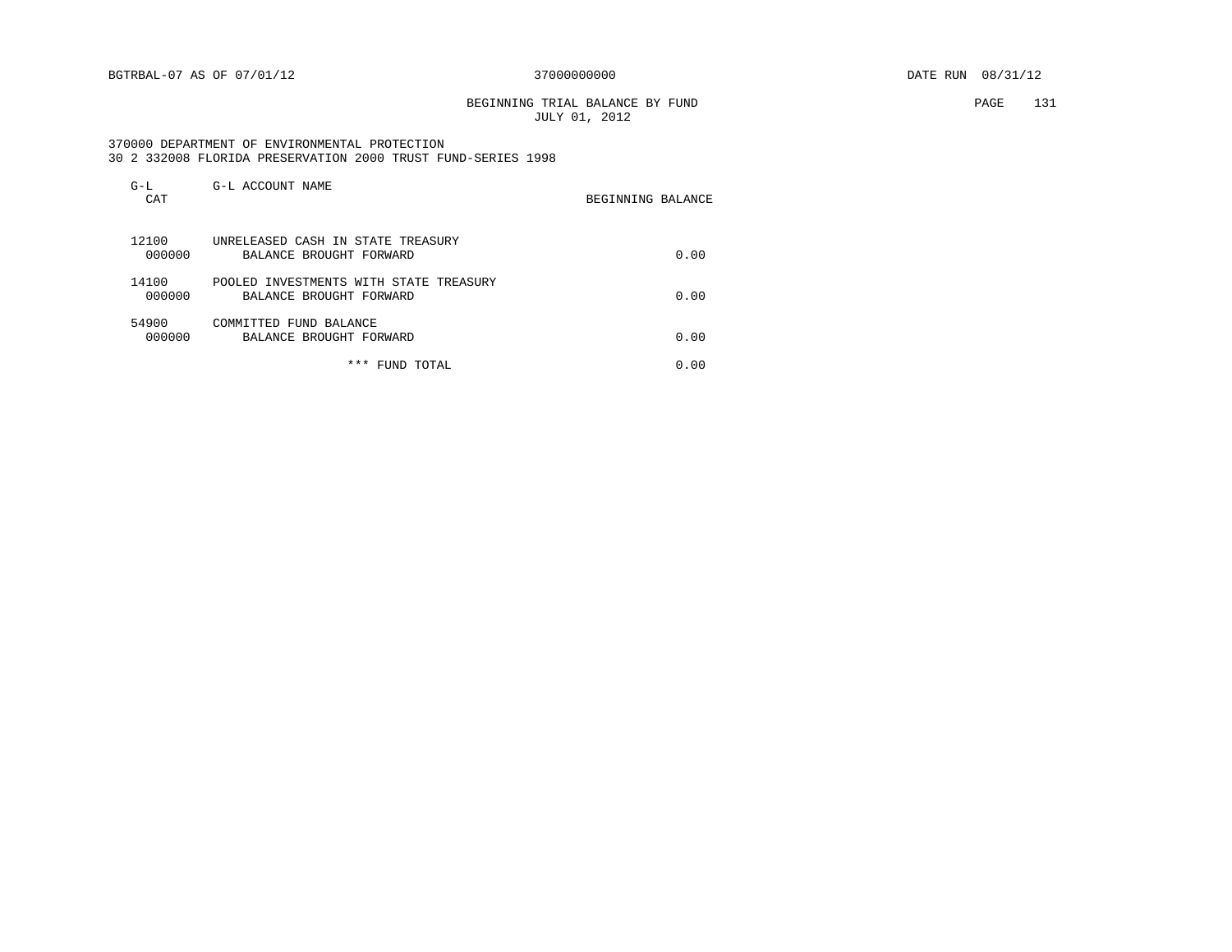BEGINNING TRIAL BALANCE BY FUND **EXAMPLE 132** JULY 01, 2012

 370000 DEPARTMENT OF ENVIRONMENTAL PROTECTION 30 2 332009 FLORIDA PRESERVATION 2000 TRUST FUND-SERIES 1999

| $G-L$<br>CAT    | G-L ACCOUNT NAME                                                  | BEGINNING BALANCE |
|-----------------|-------------------------------------------------------------------|-------------------|
| 12100<br>000000 | UNRELEASED CASH IN STATE TREASURY<br>BALANCE BROUGHT FORWARD      | 0.00              |
| 14100<br>000000 | POOLED INVESTMENTS WITH STATE TREASURY<br>BALANCE BROUGHT FORWARD | 0.00              |
| 54900<br>000000 | COMMITTED FUND BALANCE<br>BALANCE BROUGHT FORWARD                 | 0.00              |
|                 | * * *<br>FUND TOTAL                                               | 0.00              |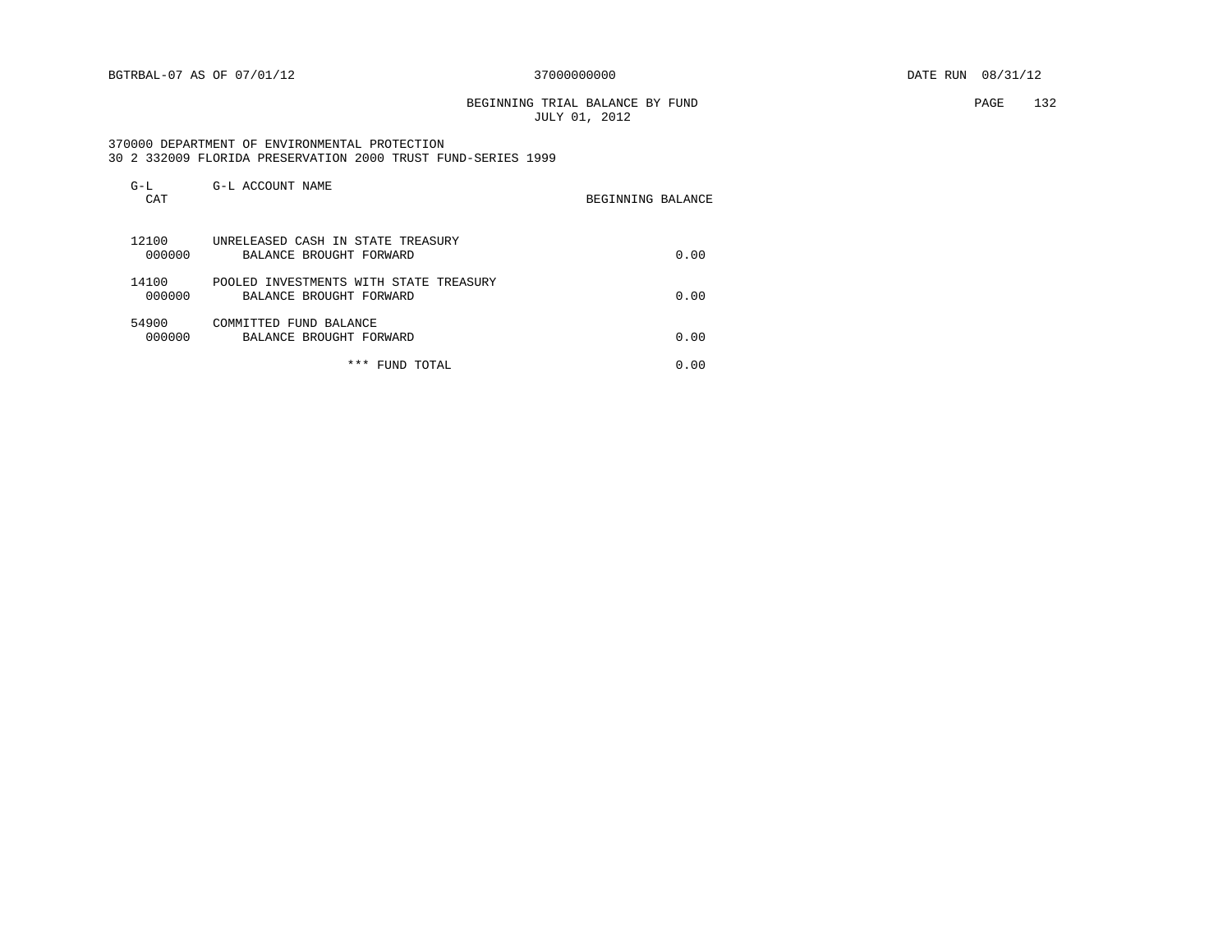BEGINNING TRIAL BALANCE BY FUND PAGE 133 JULY 01, 2012

 370000 DEPARTMENT OF ENVIRONMENTAL PROTECTION 30 2 332010 FLORIDA PRESERVATION 2000 TRUST FUND-SERIES 2000

| $G-L$<br>CAT    | G-L ACCOUNT NAME                                                  | BEGINNING BALANCE |
|-----------------|-------------------------------------------------------------------|-------------------|
| 12100<br>000000 | UNRELEASED CASH IN STATE TREASURY<br>BALANCE BROUGHT FORWARD      | 0.00              |
| 14100<br>000000 | POOLED INVESTMENTS WITH STATE TREASURY<br>BALANCE BROUGHT FORWARD | 0.00              |
| 54900<br>000000 | COMMITTED FUND BALANCE<br>BALANCE BROUGHT FORWARD                 | 0.00              |
|                 | * * *<br>FUND TOTAL                                               | 0.00              |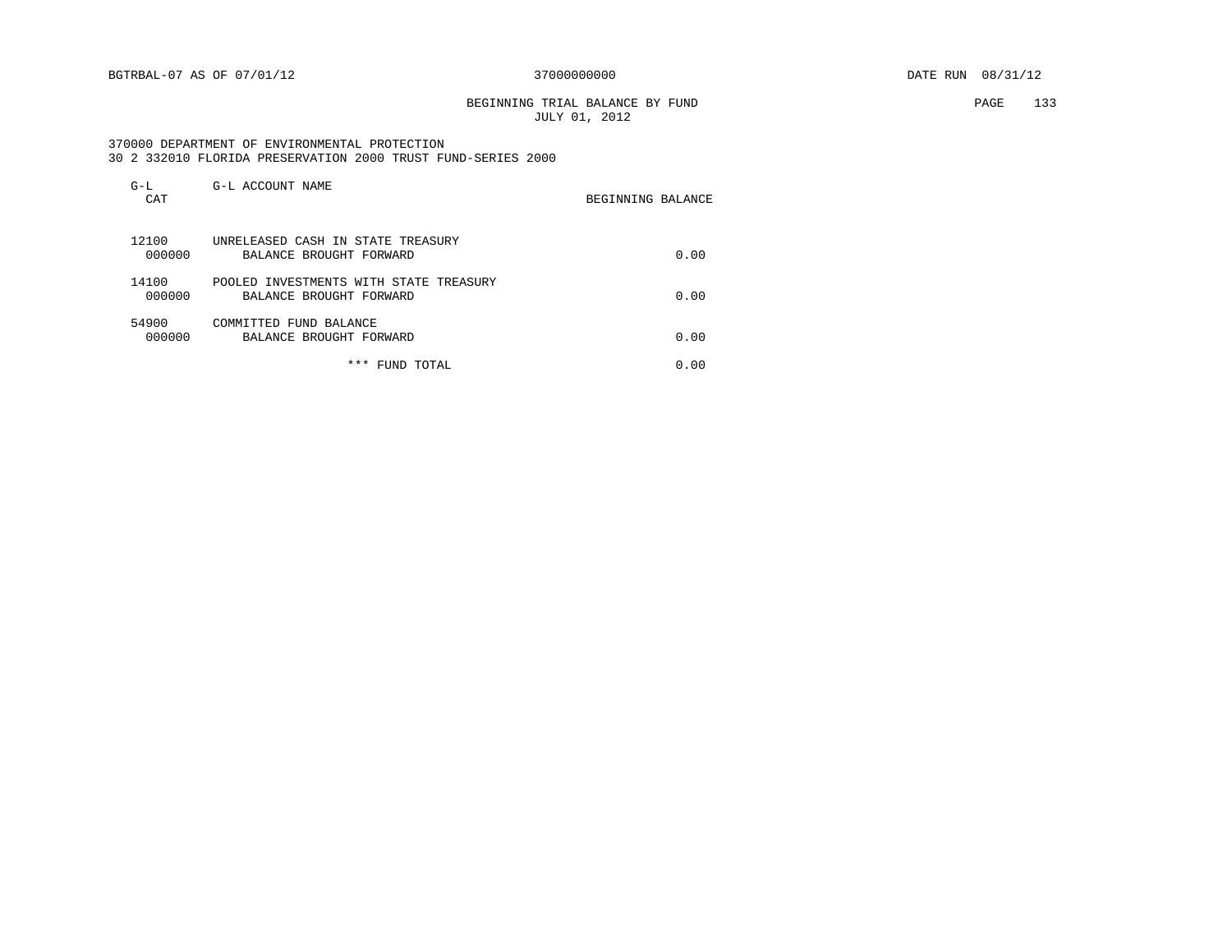BEGINNING TRIAL BALANCE BY FUND PAGE 134 JULY 01, 2012

 370000 DEPARTMENT OF ENVIRONMENTAL PROTECTION 30 2 348001 FLORIDA FOREVER SERIES 2001

| $G-L$<br>CAT    | G-L ACCOUNT NAME                                                  | BEGINNING BALANCE |
|-----------------|-------------------------------------------------------------------|-------------------|
| 12100<br>000000 | UNRELEASED CASH IN STATE TREASURY<br>BALANCE BROUGHT FORWARD      | 0.00              |
| 14100<br>000000 | POOLED INVESTMENTS WITH STATE TREASURY<br>BALANCE BROUGHT FORWARD | 0.00              |
| 54900<br>000000 | COMMITTED FUND BALANCE<br>BALANCE BROUGHT FORWARD                 | 0.00              |
|                 | * * *<br>FUND TOTAL                                               | 0.00              |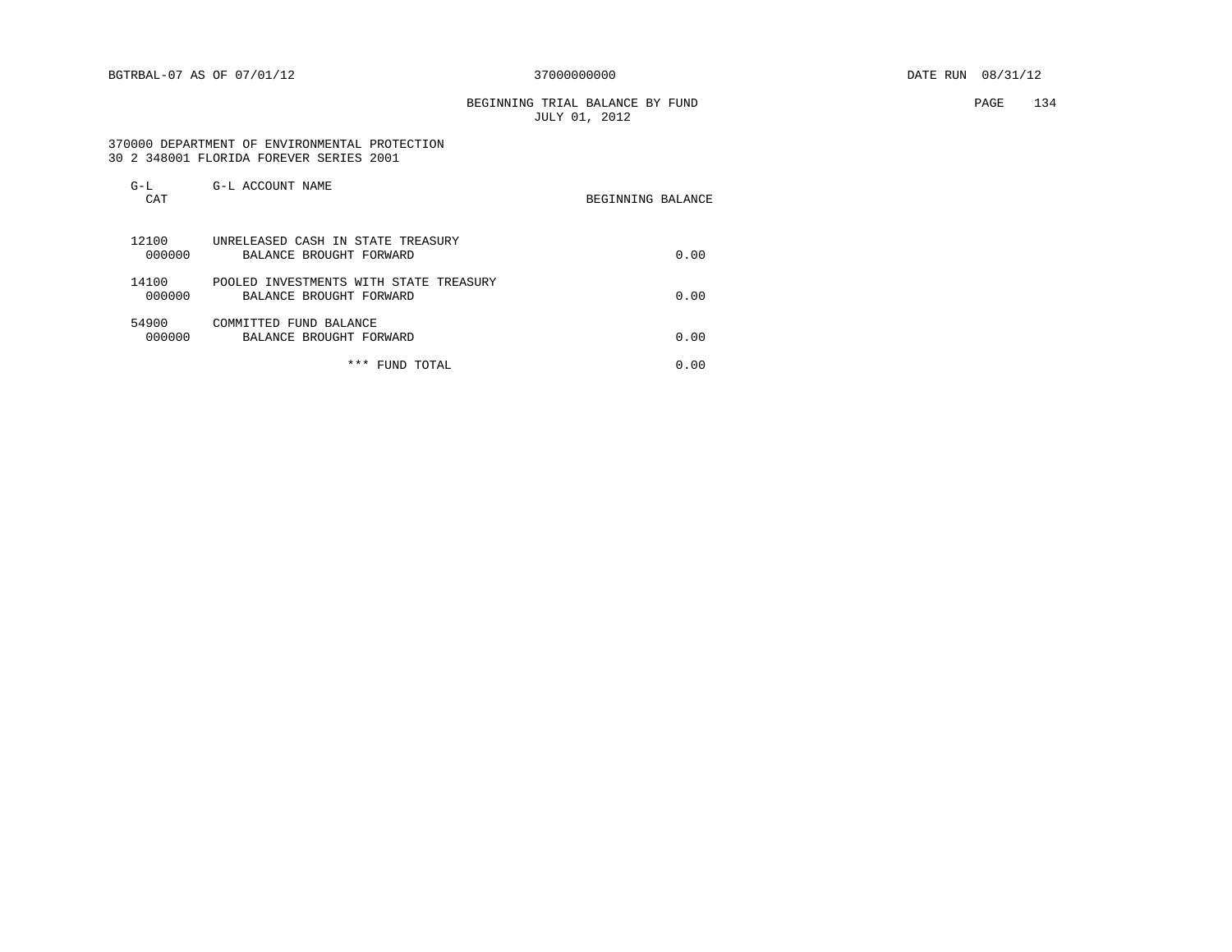BEGINNING TRIAL BALANCE BY FUND PAGE 135 JULY 01, 2012

 370000 DEPARTMENT OF ENVIRONMENTAL PROTECTION 30 2 348002 FLORIDA FOREVER SERIES 2002

| $G-L$<br>CAT    | G-L ACCOUNT NAME                                                  | BEGINNING BALANCE |
|-----------------|-------------------------------------------------------------------|-------------------|
| 12100<br>000000 | UNRELEASED CASH IN STATE TREASURY<br>BALANCE BROUGHT FORWARD      | 0.00              |
| 14100<br>000000 | POOLED INVESTMENTS WITH STATE TREASURY<br>BALANCE BROUGHT FORWARD | 0.00              |
| 54900<br>000000 | COMMITTED FUND BALANCE<br>BALANCE BROUGHT FORWARD                 | 0.00              |
|                 | * * *<br>FUND TOTAL                                               | 0.00              |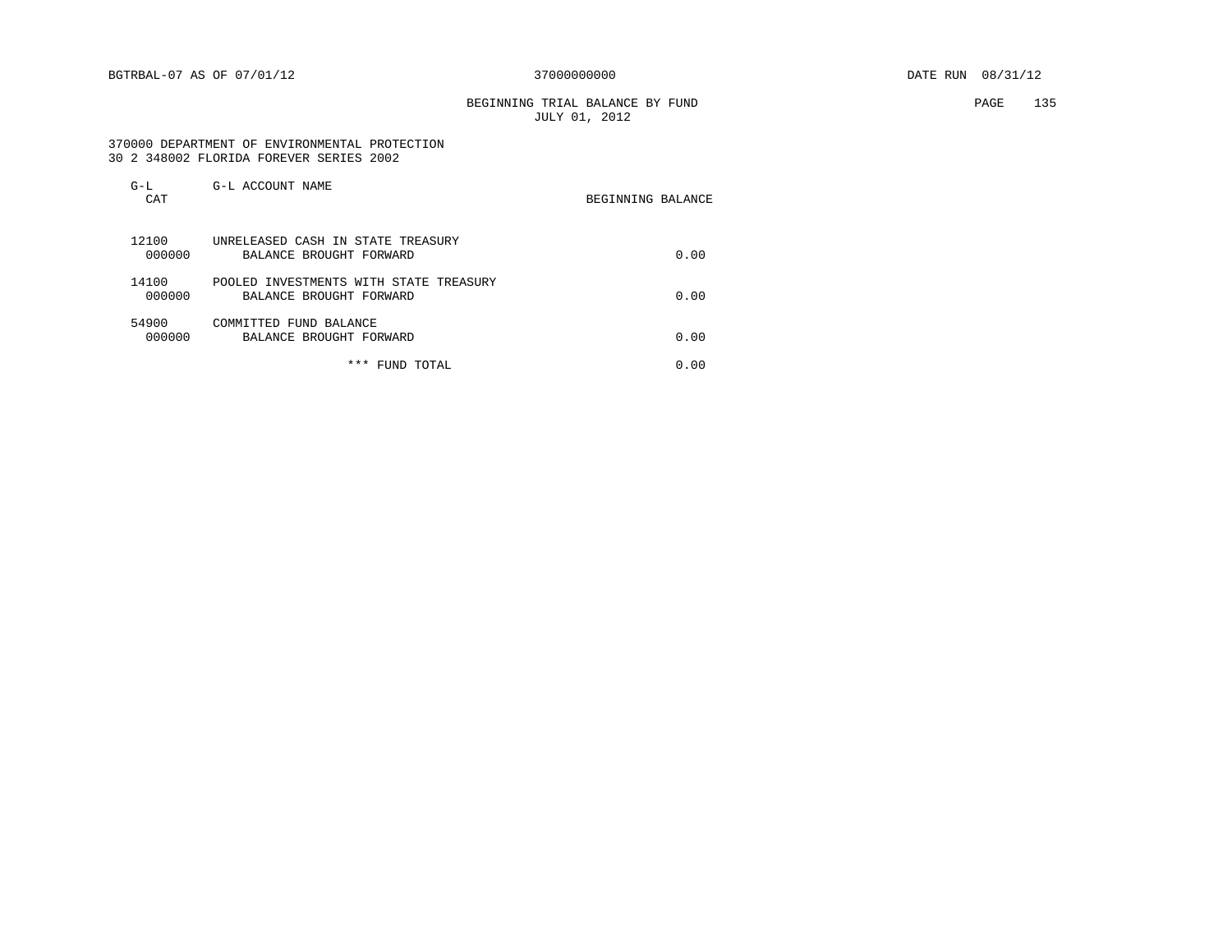BEGINNING TRIAL BALANCE BY FUND PAGE 136 JULY 01, 2012

 370000 DEPARTMENT OF ENVIRONMENTAL PROTECTION 30 2 348003 FLORIDA FOREVER SERIES 2003

| $G-L$<br>CAT    | G-L ACCOUNT NAME                                                  | BEGINNING BALANCE |
|-----------------|-------------------------------------------------------------------|-------------------|
| 12100<br>000000 | UNRELEASED CASH IN STATE TREASURY<br>BALANCE BROUGHT FORWARD      | 0.00              |
| 14100<br>000000 | POOLED INVESTMENTS WITH STATE TREASURY<br>BALANCE BROUGHT FORWARD | 0.00              |
| 54900<br>000000 | COMMITTED FUND BALANCE<br>BALANCE BROUGHT FORWARD                 | 0.00              |
|                 | * * *<br>FUND TOTAL                                               | 0.00              |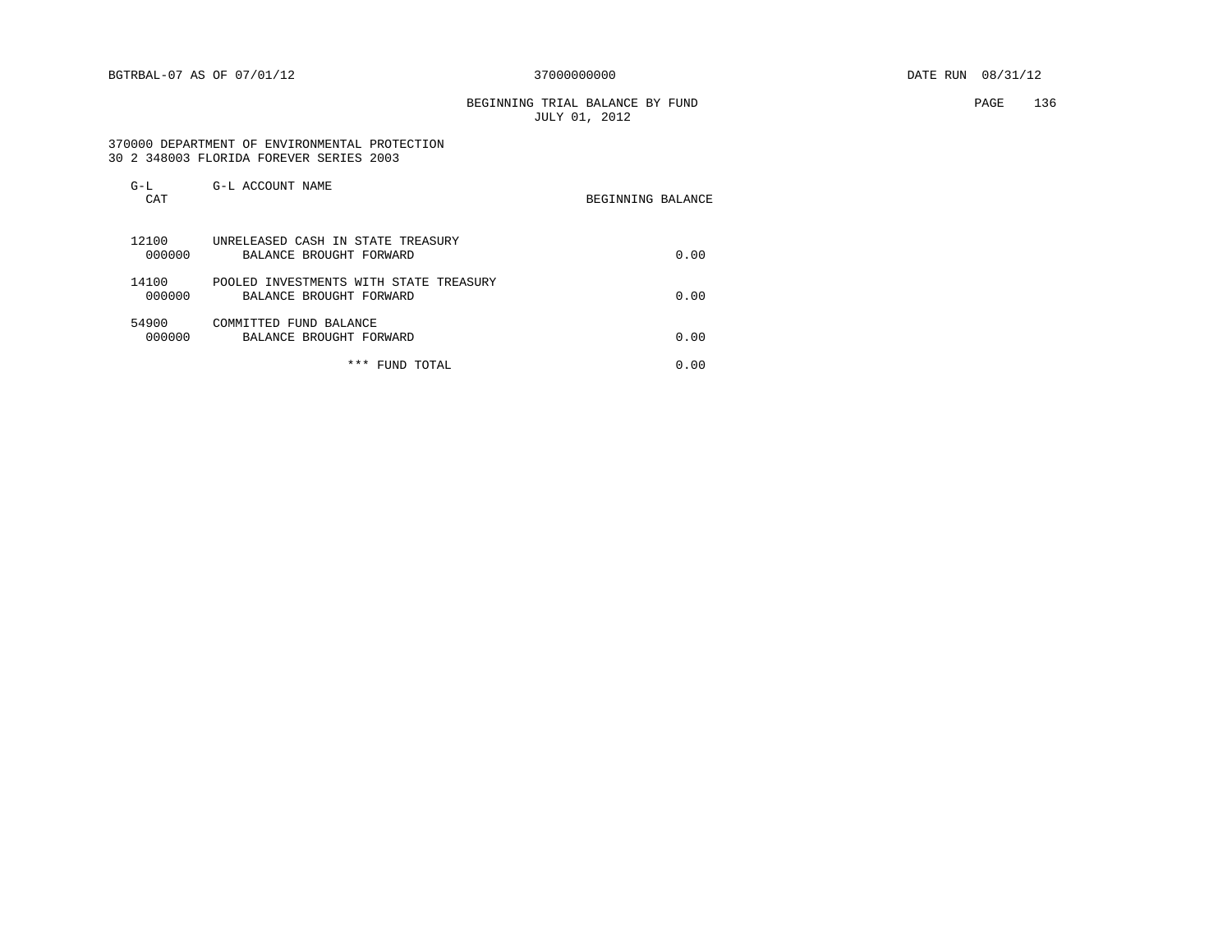BEGINNING TRIAL BALANCE BY FUND **PAGE** 137 JULY 01, 2012

#### 370000 DEPARTMENT OF ENVIRONMENTAL PROTECTION 30 2 348005 FLORIDA FOREVER-GEN REV FUNDING

| $G-L$<br>CAT    | G-L ACCOUNT NAME                                             | BEGINNING BALANCE |
|-----------------|--------------------------------------------------------------|-------------------|
| 12100<br>000000 | UNRELEASED CASH IN STATE TREASURY<br>BALANCE BROUGHT FORWARD | 0.00              |
| 54900<br>000000 | COMMITTED FUND BALANCE<br>BALANCE BROUGHT FORWARD            | 0.00              |
|                 | *** FUND TOTAL                                               | 0.00              |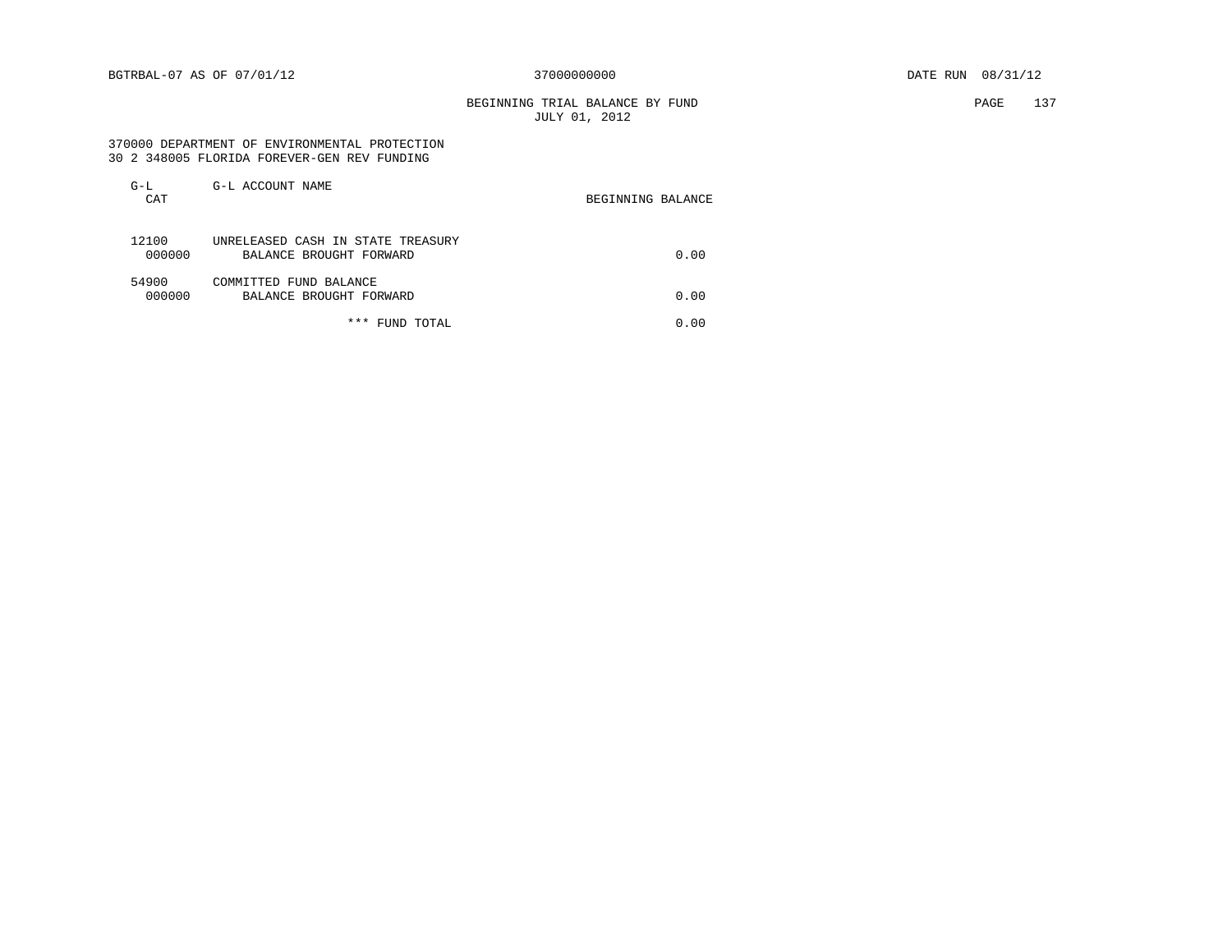BEGINNING TRIAL BALANCE BY FUND PAGE 138 JULY 01, 2012

 370000 DEPARTMENT OF ENVIRONMENTAL PROTECTION 30 2 348006 FLORIDA FOREVER TRUST FUND SERIES P1999

| G-L<br>CAT      | G-L ACCOUNT NAME                                             | BEGINNING BALANCE |
|-----------------|--------------------------------------------------------------|-------------------|
| 12100<br>000000 | UNRELEASED CASH IN STATE TREASURY<br>BALANCE BROUGHT FORWARD | 0.00              |
| 54900<br>000000 | COMMITTED FUND BALANCE<br>BALANCE BROUGHT FORWARD            | 0.00              |
|                 | * * *<br>FUND TOTAL                                          | 0.00              |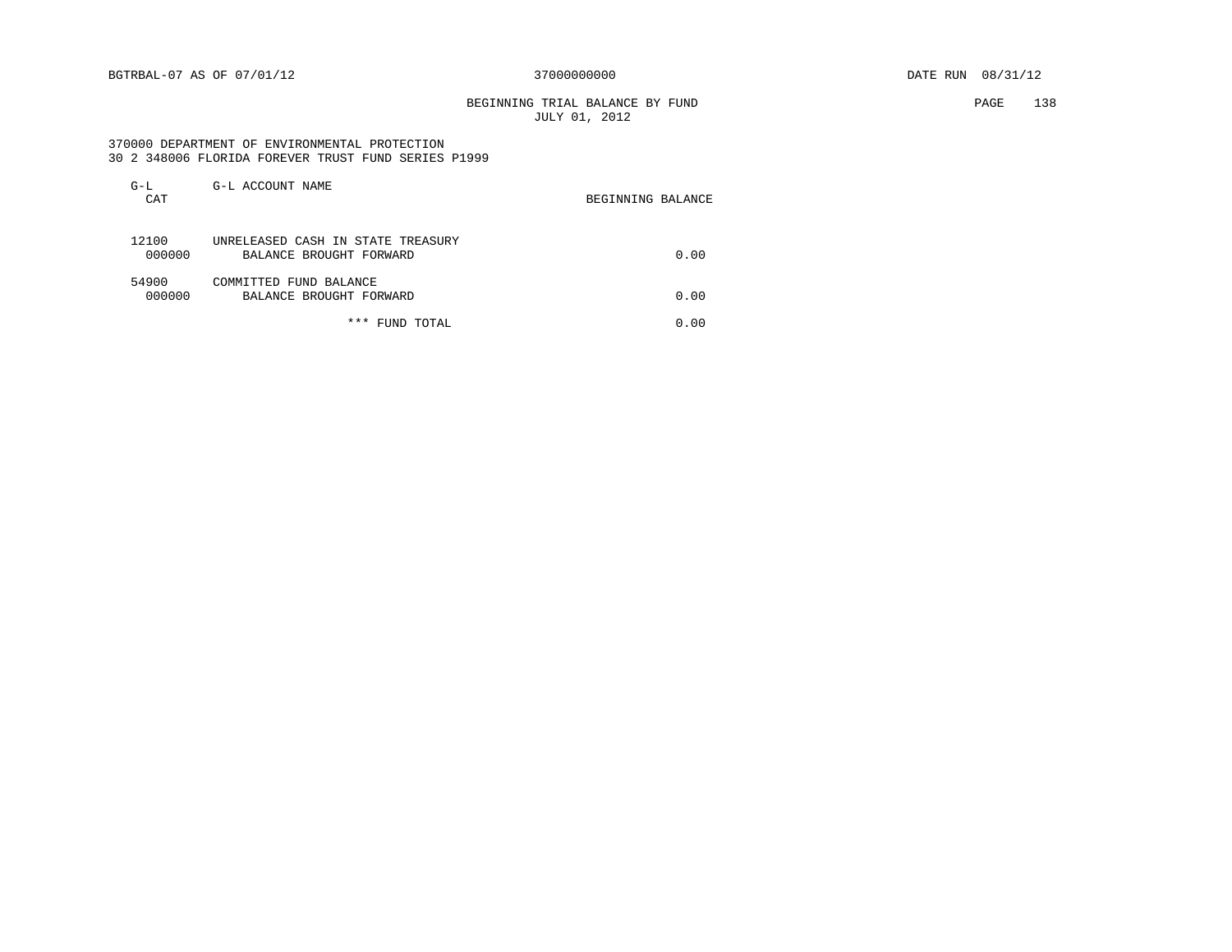BEGINNING TRIAL BALANCE BY FUND PAGE 139 JULY 01, 2012

 370000 DEPARTMENT OF ENVIRONMENTAL PROTECTION 30 2 348007 FLORIDA FOREVER TRUST FUND SERIES P2000

| $G-L$<br>CAT    | G-L ACCOUNT NAME                                             | BEGINNING BALANCE |
|-----------------|--------------------------------------------------------------|-------------------|
| 12100<br>000000 | UNRELEASED CASH IN STATE TREASURY<br>BALANCE BROUGHT FORWARD | 0.00              |
| 54900<br>000000 | COMMITTED FUND BALANCE<br>BALANCE BROUGHT FORWARD            | 0.00              |
|                 | ***<br>FUND TOTAL                                            | 0.00              |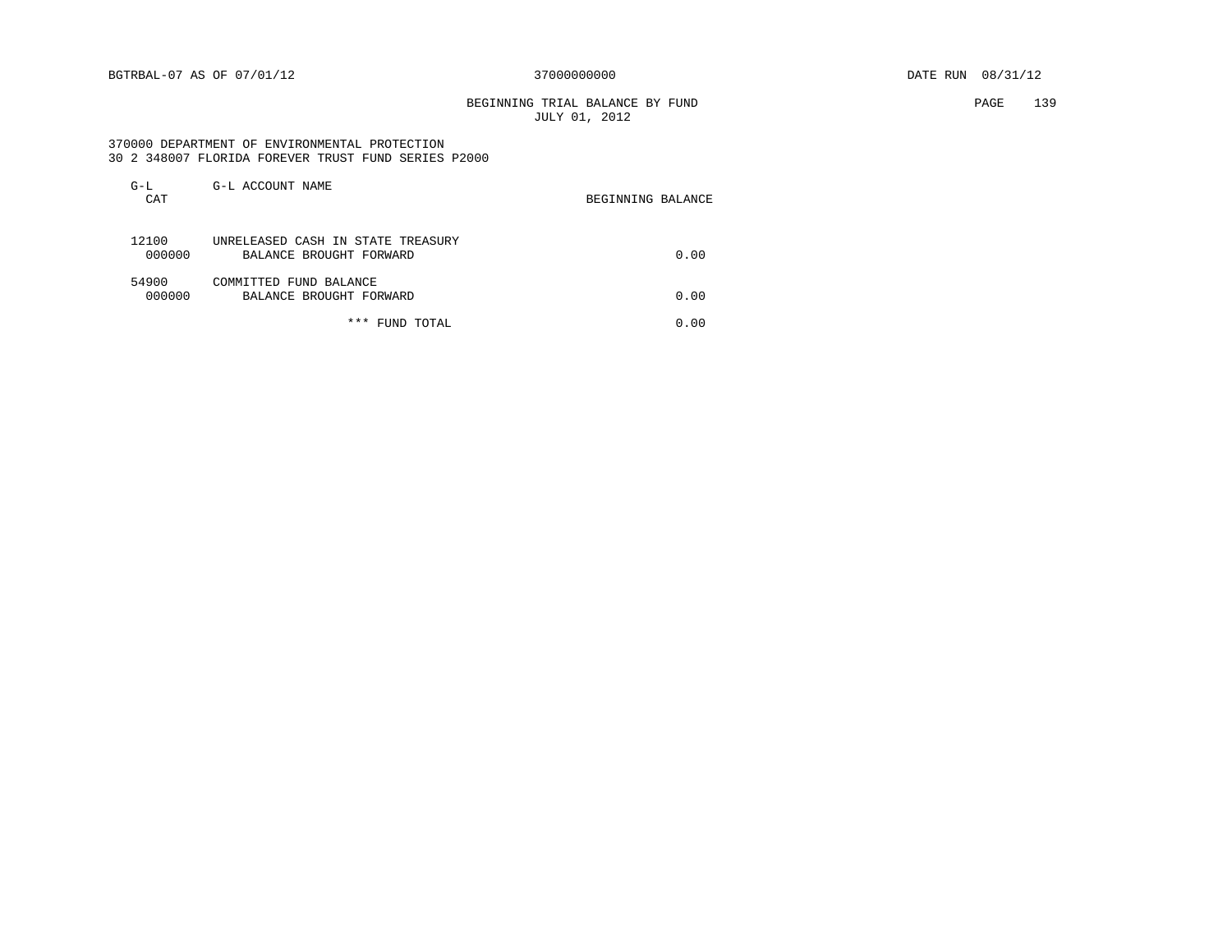BEGINNING TRIAL BALANCE BY FUND **PAGE** 140 JULY 01, 2012

# 370000 DEPARTMENT OF ENVIRONMENTAL PROTECTION 30 2 348009 FL FOREVER SERIES 2003-ISSUE 2

| $G-L$<br>CAT    | G-L ACCOUNT NAME                                             | BEGINNING BALANCE |
|-----------------|--------------------------------------------------------------|-------------------|
| 12100<br>000000 | UNRELEASED CASH IN STATE TREASURY<br>BALANCE BROUGHT FORWARD | 0.00              |
| 54900<br>000000 | COMMITTED FUND BALANCE<br>BALANCE BROUGHT FORWARD            | 0.00              |
|                 | ***<br>FUND TOTAL                                            | 0.00              |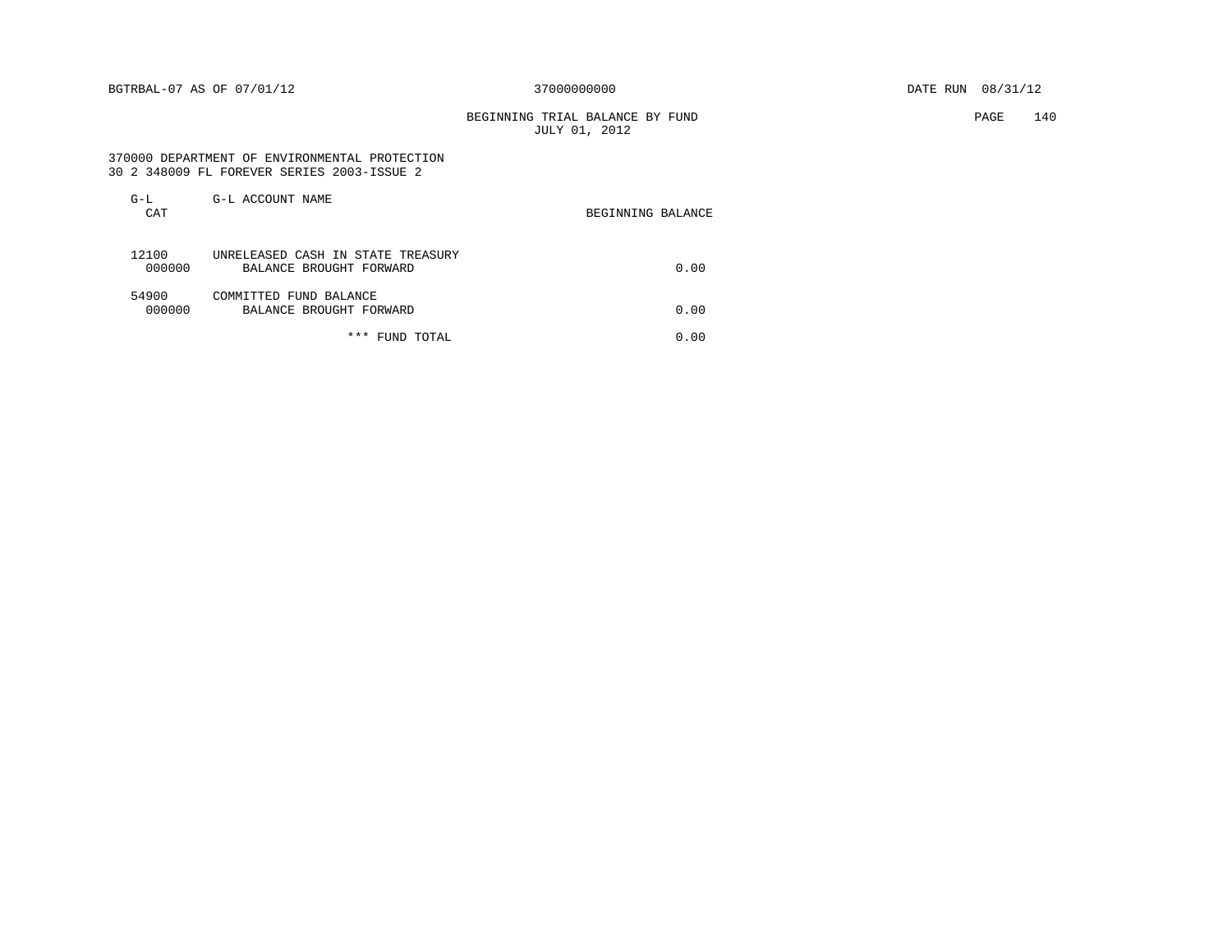BEGINNING TRIAL BALANCE BY FUND **EXAMPLE 141** JULY 01, 2012

 370000 DEPARTMENT OF ENVIRONMENTAL PROTECTION 30 2 348010 FL FOREVER SERIES 03-ISSUE 3 & SERIES O4-ISSUE 1

| $G-L$<br>CAT    | G-L ACCOUNT NAME                                             | BEGINNING BALANCE |
|-----------------|--------------------------------------------------------------|-------------------|
| 12100<br>000000 | UNRELEASED CASH IN STATE TREASURY<br>BALANCE BROUGHT FORWARD | 0.00              |
| 22200<br>084108 | RESTRICTED CASH IN BANK<br>05 LAND ACO, ENVIR/UNIO, STW      | 0.00              |
| 54900<br>000000 | COMMITTED FUND BALANCE<br>BALANCE BROUGHT FORWARD            | 0.00              |
|                 | * * *<br>FUND TOTAL                                          | 0.00              |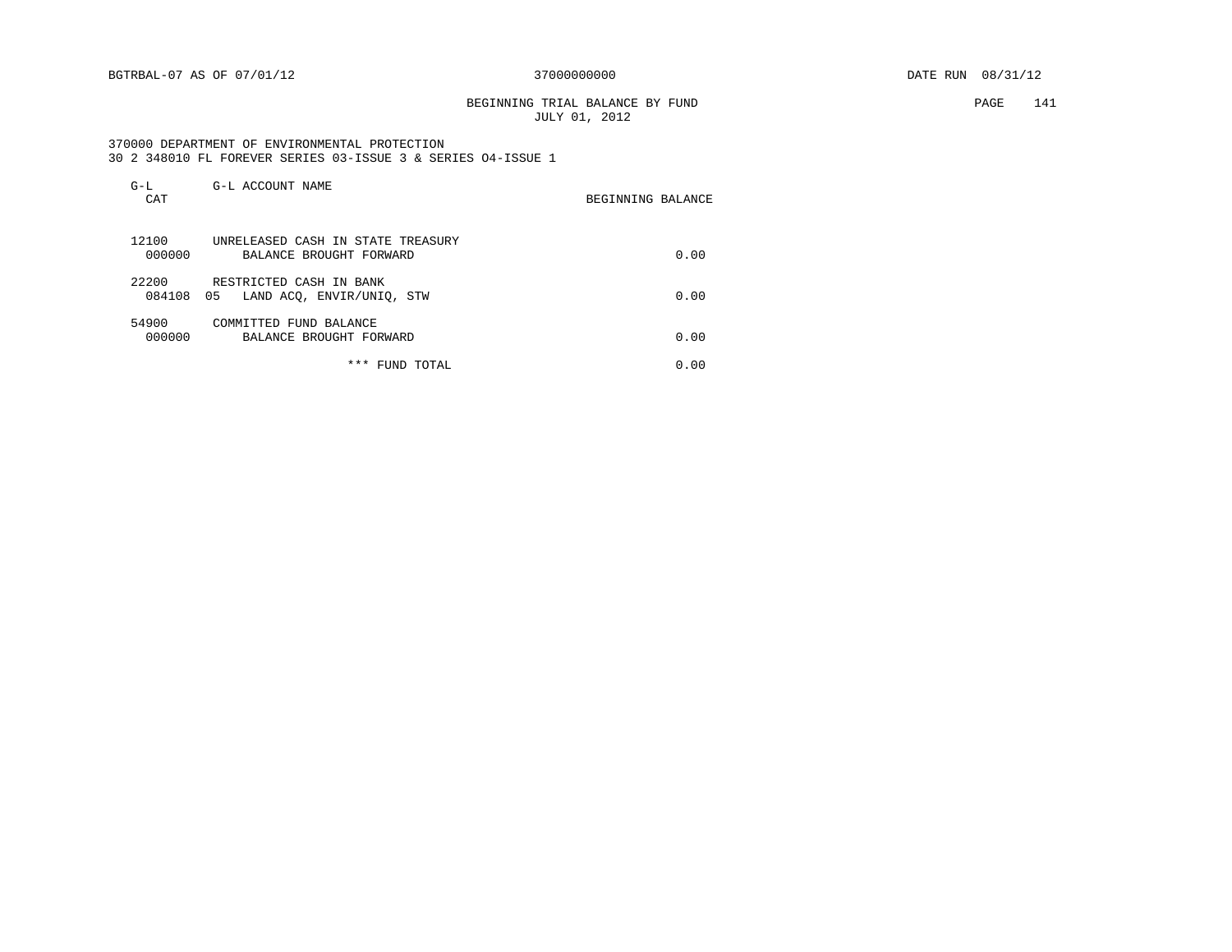BEGINNING TRIAL BALANCE BY FUND **PAGE** 142 JULY 01, 2012

#### 370000 DEPARTMENT OF ENVIRONMENTAL PROTECTION 30 2 348011 FL FOREVER SERIES 2001-2ND ISSUE

| $G-L$<br>CAT    | G-L ACCOUNT NAME                                                  | BEGINNING BALANCE |      |
|-----------------|-------------------------------------------------------------------|-------------------|------|
| 12100<br>000000 | UNRELEASED CASH IN STATE TREASURY<br>BALANCE BROUGHT FORWARD      |                   | 0.00 |
| 14100<br>000000 | POOLED INVESTMENTS WITH STATE TREASURY<br>BALANCE BROUGHT FORWARD |                   | 0.00 |
| 54900<br>000000 | COMMITTED FUND BALANCE<br>BALANCE BROUGHT FORWARD                 |                   | 0.00 |
|                 | * * *<br>FUND TOTAL                                               |                   | 0.00 |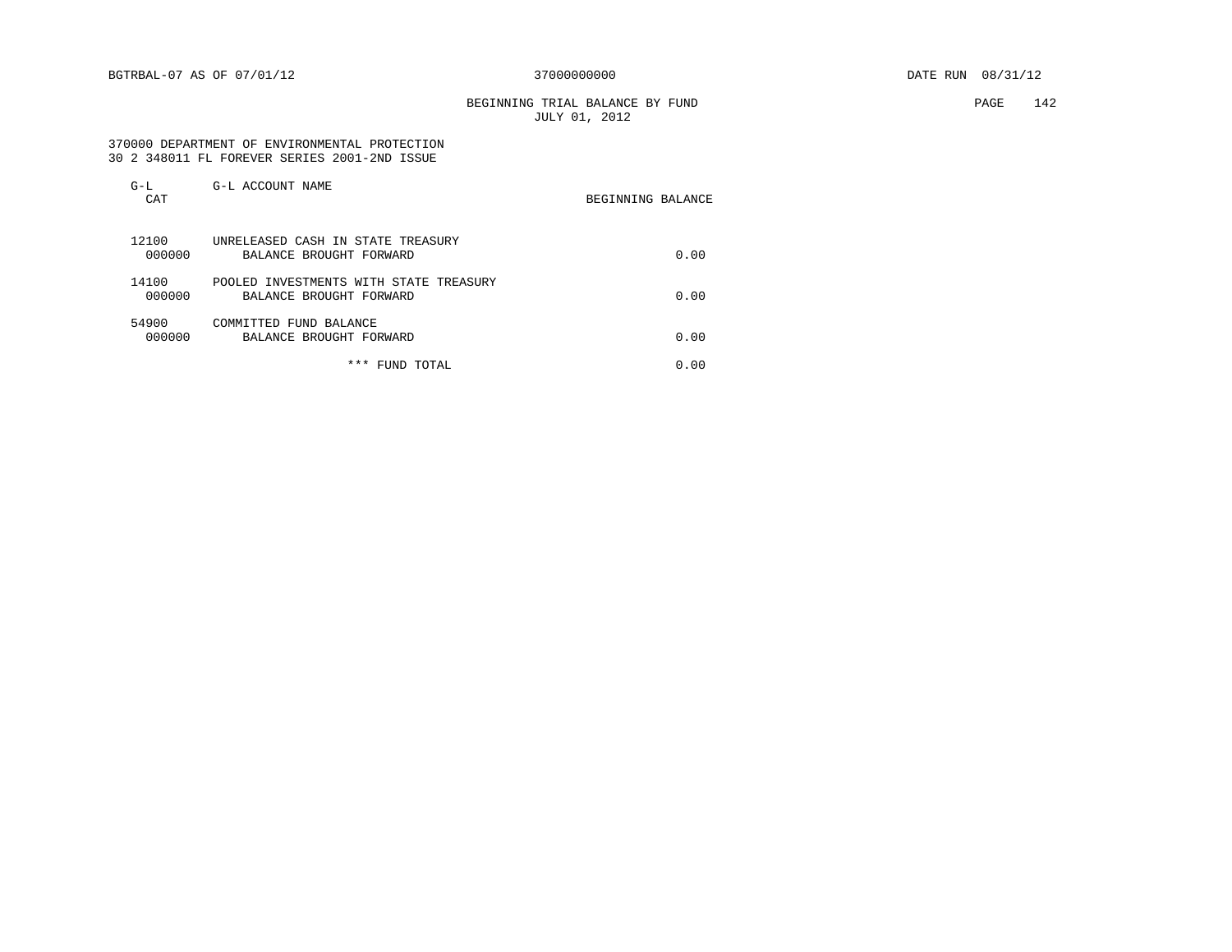BEGINNING TRIAL BALANCE BY FUND **PAGE** 143 JULY 01, 2012

# 370000 DEPARTMENT OF ENVIRONMENTAL PROTECTION 30 2 348021 FLORIDA FOREVER SERIES 2001-3RD

| $G-L$<br>CAT    | G-L ACCOUNT NAME                                                  | BEGINNING BALANCE |
|-----------------|-------------------------------------------------------------------|-------------------|
| 12100<br>000000 | UNRELEASED CASH IN STATE TREASURY<br>BALANCE BROUGHT FORWARD      | 0.00              |
| 14100<br>000000 | POOLED INVESTMENTS WITH STATE TREASURY<br>BALANCE BROUGHT FORWARD | 0.00              |
| 54900<br>000000 | COMMITTED FUND BALANCE<br>BALANCE BROUGHT FORWARD                 | 0.00              |
|                 | * * *<br>FUND TOTAL                                               | 0.00              |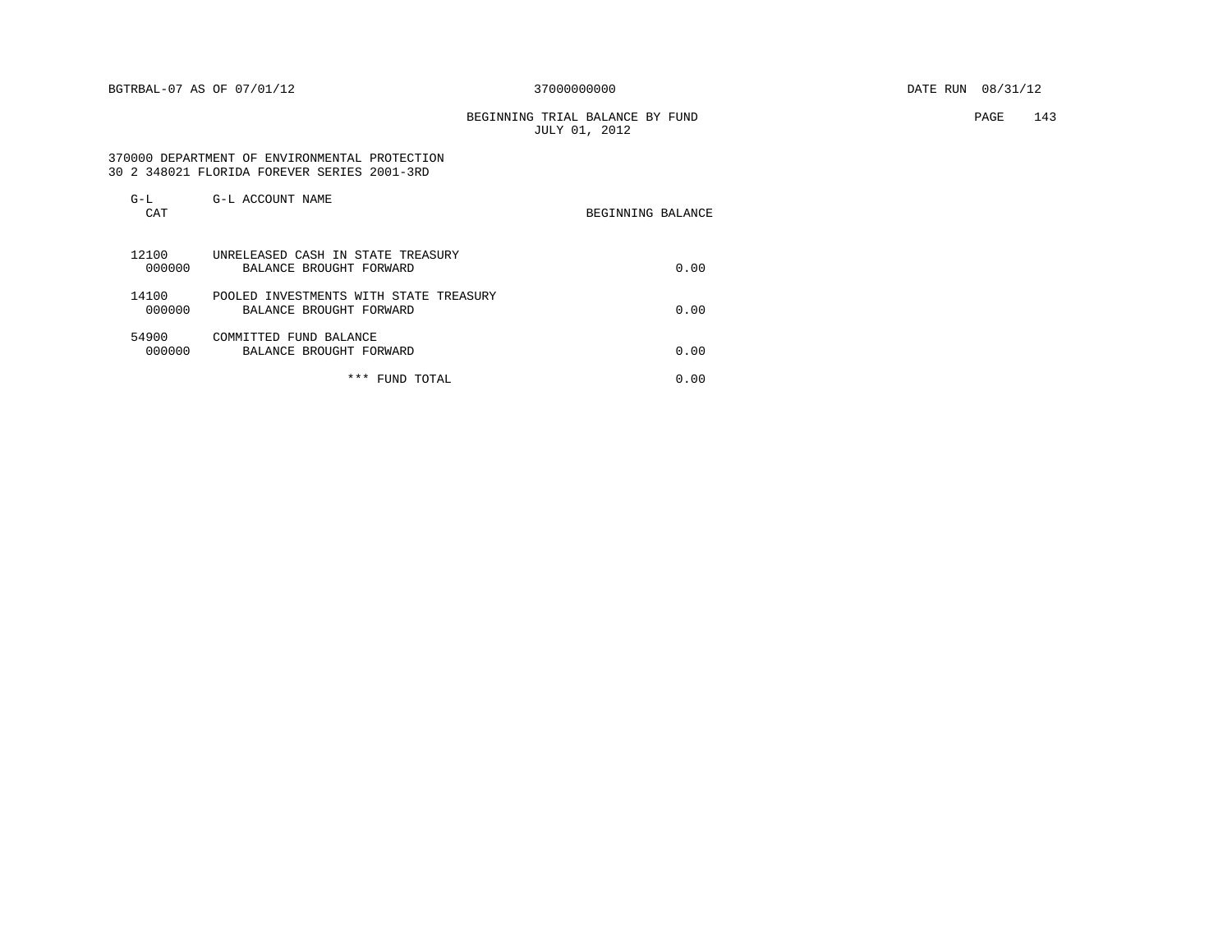BEGINNING TRIAL BALANCE BY FUND **PAGE** 144 JULY 01, 2012

 370000 DEPARTMENT OF ENVIRONMENTAL PROTECTION 30 2 348022 FL FOREVER TF SERIES 2002-ISSUE 2

| $G-L$<br>CAT    | G-L ACCOUNT NAME                                                  | BEGINNING BALANCE |
|-----------------|-------------------------------------------------------------------|-------------------|
| 12100<br>000000 | UNRELEASED CASH IN STATE TREASURY<br>BALANCE BROUGHT FORWARD      | 0.00              |
| 14100<br>000000 | POOLED INVESTMENTS WITH STATE TREASURY<br>BALANCE BROUGHT FORWARD | 0.00              |
| 54900<br>000000 | COMMITTED FUND BALANCE<br>BALANCE BROUGHT FORWARD                 | 0.00              |
|                 | * * *<br>FUND TOTAL                                               | 0.00              |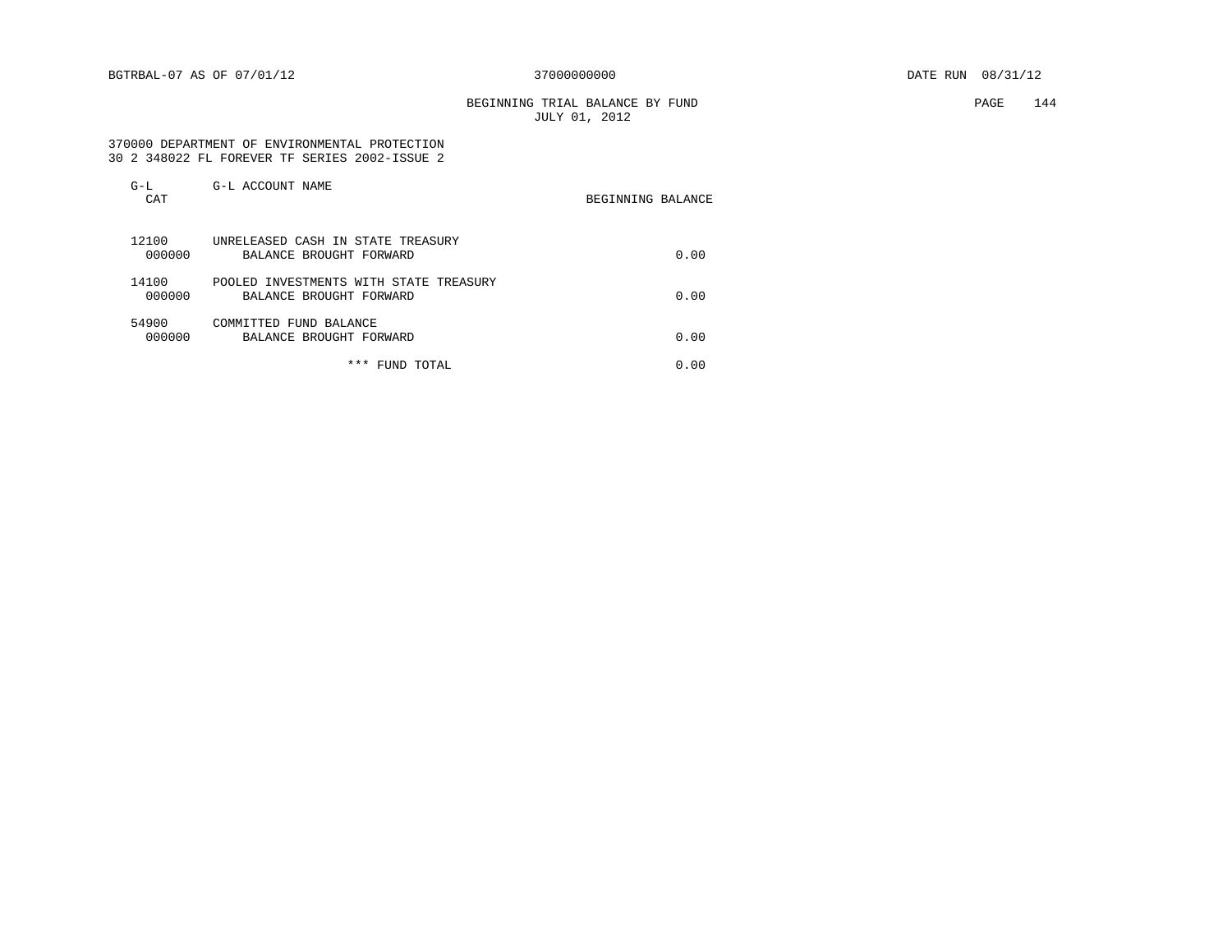BEGINNING TRIAL BALANCE BY FUND **PAGE** 145 JULY 01, 2012

## 370000 DEPARTMENT OF ENVIRONMENTAL PROTECTION 60 2 792010 WORKING CAPITAL TRUST FUND

| $G-L$<br>CAT    | G-L ACCOUNT NAME                                                  | BEGINNING BALANCE |
|-----------------|-------------------------------------------------------------------|-------------------|
|                 |                                                                   |                   |
| 12100<br>000000 | UNRELEASED CASH IN STATE TREASURY<br>BALANCE BROUGHT FORWARD      | 2,380.62          |
| 14100<br>000000 | POOLED INVESTMENTS WITH STATE TREASURY<br>BALANCE BROUGHT FORWARD | 1,571,723.25      |
| 15301<br>000500 | DUE FROM INTEREST EARNINGS INVESTMENTS                            | 1,509.33          |
| 26700           | LEASEHOLD IMPROVEMENTS                                            |                   |
| 000000          | BALANCE BROUGHT FORWARD                                           | 0.00              |
| 210014          | OTHER DATA PROCESSING SVCS                                        | 0.00              |
|                 | ** GL 26700 TOTAL                                                 | 0.00              |
| 27200           | BUILDINGS AND BUILDING IMPROVEMENTS                               |                   |
| 000000          | BALANCE BROUGHT FORWARD                                           | 139,672.00-       |
| 210014          | OTHER DATA PROCESSING SVCS                                        | 139,672.00        |
|                 | ** GL 27200 TOTAL                                                 | 0.00              |
| 27600           | FURNITURE AND EQUIPMENT                                           |                   |
| 000000          | BALANCE BROUGHT FORWARD                                           | 577,218.39        |
| 010000          | SALARIES AND BENEFITS                                             | 2,906.98          |
| 040000          | EXPENSES                                                          | 94,701.99         |
| 040000          | CF<br>EXPENSES                                                    | $781.74-$         |
| 060000          | OPERATING CAPITAL OUTLAY                                          | 4,657,182.25      |
| 060000          | OPERATING CAPITAL OUTLAY<br>CF                                    | 198,871.24-       |
| 080945          | PARK DEVELOPMENT                                                  | 132,267.05        |
| 088140          | FACILITY REPAIR NEEDS-STW                                         | 471,560.93        |
| 088964          | TOTAL MAX DAILY LOADS                                             | 3,422.08          |
| 100014          | ACQ & REPLACE PATROL VEH                                          | 44, 118.30        |
| 100021          | ACQUISITION/MOTOR VEHICLES                                        | 89,124.76         |
| 100027          | GROUND WTR/MONITOR NETWRK                                         | 75,594.35         |
| 100039          | WMD LAB SUPPORT                                                   | 177,938.79        |
| 100050          | EVERGLADES LAB SUPPORT                                            | 199,238.14        |
| 100628          | WATER QUALITY MGMT/PLAN                                           | 148,352.90        |
| 101011          | FED WASTE PLANNING GRANTS                                         | 26,428.02         |
| 101492          | HAZARDOUS WASTE CLEANUP                                           | 195,605.86        |
| 101494          | HAZARDOUS WASTE SITE REST                                         | 25,875.65         |
| 102204          | INTEGRATED DATABASE/REG AP                                        | 1,182,147.75      |
| 102576          | PMTS FOR RESTOR & DAMAGE                                          | 2,295.00          |
| 104132          | UNDERGROUND TANK CLEANUP                                          | 508, 271.52       |
| 104134          | WATER WELL CLEANUP                                                | 3,871.53          |
| 105006          | LAND USE PROCEEDS DISBURSE<br>BEACH PROJECTS - STW                | 967.11            |
| 140126          |                                                                   | 4,832.00          |
| 210014          | OTHER DATA PROCESSING SVCS                                        | 2,035,497.46      |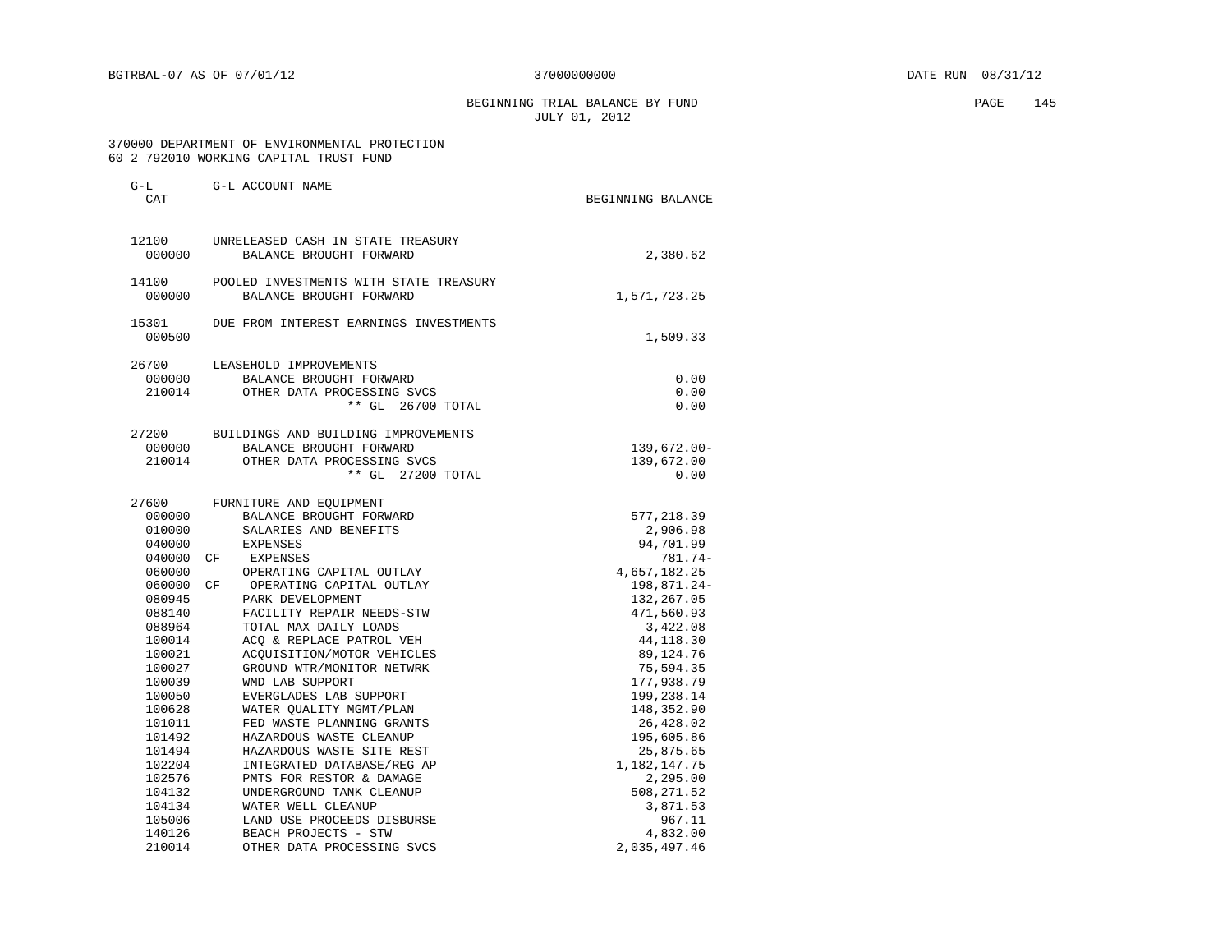# BEGINNING TRIAL BALANCE BY FUND **PAGE** 146 JULY 01, 2012

#### 370000 DEPARTMENT OF ENVIRONMENTAL PROTECTION 60 2 792010 WORKING CAPITAL TRUST FUND

| $G-L$<br>CAT | G-L ACCOUNT NAME                 | BEGINNING BALANCE |
|--------------|----------------------------------|-------------------|
| 210014 CF    | OTHER DATA PROCESSING SVCS       | 89,701.86-        |
| 990000       | CATEGORY NAME NOT ON TITLE FILE  | 36,122.98         |
|              | $***$ GL<br>27600 TOTAL          | 10,406,186.95     |
| 27700        | ACC DEPR - FURNITURE & EQUIPMENT |                   |
| 000000       | BALANCE BROUGHT FORWARD          | $88,927.73-$      |
| 010000       | SALARIES AND BENEFITS            | $2,906.98 -$      |
| 040000       | <b>EXPENSES</b>                  | $46,052.00 -$     |
| 060000       | OPERATING CAPITAL OUTLAY         | $3,415,459.85-$   |
| 080945       | PARK DEVELOPMENT                 | $82,572.10 -$     |
| 088140       | FACILITY REPAIR NEEDS-STW        | 188,085.46-       |
| 088964       | TOTAL MAX DAILY LOADS            | $3,193.88-$       |
| 100014       | ACO & REPLACE PATROL VEH         | $26, 715.90 -$    |
| 100021       | ACOUISITION/MOTOR VEHICLES       | $81,725.11-$      |
| 100027       | GROUND WTR/MONITOR NETWRK        | 64,770.89-        |
| 100039       | WMD LAB SUPPORT                  | 134,851.68-       |
| 100050       | EVERGLADES LAB SUPPORT           | 182, 233.98-      |
| 100628       | WATER QUALITY MGMT/PLAN          | $107,085.45-$     |
| 101011       | FED WASTE PLANNING GRANTS        | $26,428.02-$      |
| 101492       | HAZARDOUS WASTE CLEANUP          | $164, 269.03 -$   |
| 101494       | HAZARDOUS WASTE SITE REST        | $13,369.06 -$     |
| 102204       | INTEGRATED DATABASE/REG AP       | $1,079,394.73-$   |
| 102576       | PMTS FOR RESTOR & DAMAGE         | $2,295.00-$       |
| 104132       | UNDERGROUND TANK CLEANUP         | 374,558.56-       |
| 104134       | WATER WELL CLEANUP               | $1,570.10 -$      |
| 105006       | LAND USE PROCEEDS DISBURSE       | $443.25 -$        |
| 140126       | BEACH PROJECTS - STW             | $4,832.00-$       |
| 210014       | OTHER DATA PROCESSING SVCS       | 1,088,394.32-     |
| 990000       | CATEGORY NAME NOT ON TITLE FILE  | 36, 122.98-       |
|              | ** GL 27700 TOTAL                | $7,216,258.06 -$  |
| 28200        | LIBRARY RESOURCES                |                   |
| 060000       | OPERATING CAPITAL OUTLAY         | 545.00            |
| 28300        | ACC DEPR - LIBRARY RESOURCES     |                   |
| 060000       | OPERATING CAPITAL OUTLAY         | $545.00 -$        |
| 28800        | OTHER CAPITAL ASSETS             |                   |
| 000000       | BALANCE BROUGHT FORWARD          | 0.00              |
| 040000       | <b>EXPENSES</b>                  | 165,835.00        |
| 100629       | DRINK WATER IMPRV-FED STM        | 96,000.00         |
| 101496       | STATE LANDS STEWARDSHIP          | 10,000.00         |
| 104146       | WASTE TIRE ABATEMENT PROG        | 9,167.00          |
| 140076       | G/A-NPS MGMT PLANNING            | 159,000.00        |
| 210014       | OTHER DATA PROCESSING SVCS       | 59,998.00         |
|              | $**$ GL<br>28800 TOTAL           | 500,000.00        |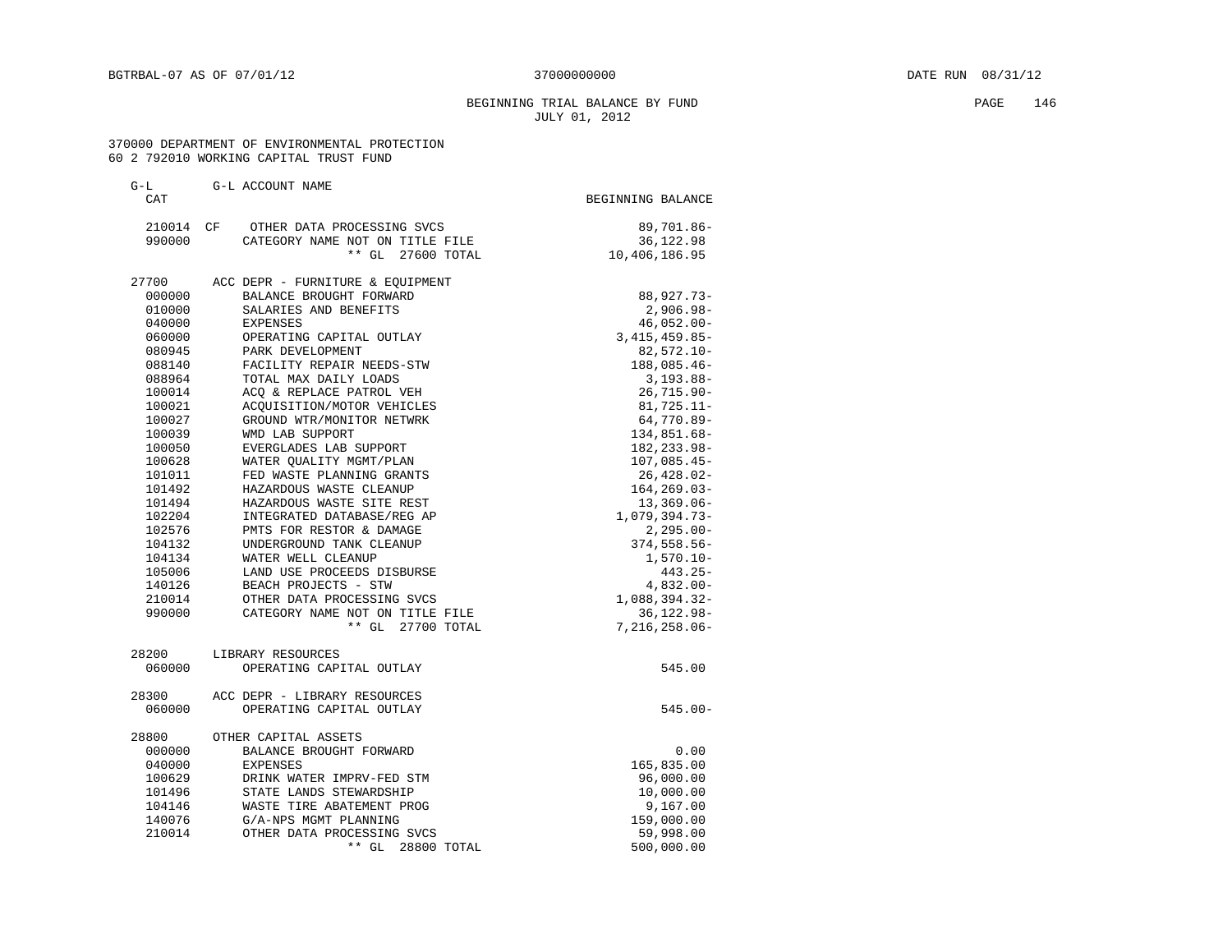## BEGINNING TRIAL BALANCE BY FUND **EXAMPLE 147** JULY 01, 2012

#### 370000 DEPARTMENT OF ENVIRONMENTAL PROTECTION 60 2 792010 WORKING CAPITAL TRUST FUND

| $G-L$<br>CAT | G-L ACCOUNT NAME                                                | BEGINNING BALANCE             |
|--------------|-----------------------------------------------------------------|-------------------------------|
| 28900        | ACC DEPR - OTHER CAPITAL ASSETS                                 |                               |
| 040000       | <b>EXPENSES</b>                                                 | $77,389.04-$                  |
| 100629       | DRINK WATER IMPRV-FED STM                                       | $44,800.00-$                  |
| 101496       | STATE LANDS STEWARDSHIP                                         | 4,666.65-                     |
| 104146       | WASTE TIRE ABATEMENT PROG<br>G/A-NPS MGMT PLANNING              | 4,277.84-                     |
| 140076       |                                                                 | $74, 200.00 -$                |
|              | 210014 OTHER DATA PROCESSING SVCS<br>** GL 28900 TOTAL          | $27,999.16 -$<br>233, 332.69- |
| 31100        | ACCOUNTS PAYABLE                                                |                               |
| 030000       | OTHER PERSONAL SERVICES                                         | 2.35                          |
| 030000 CF    | OTHER PERSONAL SERVICES                                         | $61,760.43-$                  |
| 040000       | <b>EXPENSES</b>                                                 | $347.16-$                     |
| 040000       | CF<br>EXPENSES                                                  | $613.61 -$                    |
| 100777       | CONTRACTED SERVICES                                             | 0.00                          |
| 100777 CF    | CONTRACTED SERVICES                                             | 130, 273.50-                  |
| 210014       | OTHER DATA PROCESSING SVCS                                      | 84,321.40-                    |
| 210014 CF    | OTHER DATA PROCESSING SVCS<br>$***$ GL<br>31100 TOTAL           | 172,375.86-<br>$449,689.61-$  |
|              |                                                                 |                               |
| 32100        | ACCRUED SALARIES AND WAGES                                      |                               |
| 010000       | SALARIES AND BENEFITS                                           | 0.00                          |
| 010000 CF    | SALARIES AND BENEFITS                                           | $2,653.11-$                   |
| 030000       | OTHER PERSONAL SERVICES                                         | 0.00                          |
| 030000 CF    | OTHER PERSONAL SERVICES<br>** GL 32100 TOTAL                    | $16,087.07 -$<br>18,740.18-   |
|              |                                                                 |                               |
| 35300        | DUE TO OTHER DEPARTMENTS                                        |                               |
| 030000       | OTHER PERSONAL SERVICES                                         | $2.35-$                       |
| 030000       | OTHER PERSONAL SERVICES<br>CF                                   | $42.67-$                      |
| 040000       | <b>EXPENSES</b>                                                 | 347.16                        |
| 040000 CF    | EXPENSES                                                        | $4, 196.69 -$                 |
| 210014       | OTHER DATA PROCESSING SVCS                                      | 84,321.40                     |
| 210014 CF    | OTHER DATA PROCESSING SVCS                                      | 289,656.79-                   |
| 310403       | ASSESSMENT ON INVESTMENTS-DEPARTMENTAL USE<br>** GL 35300 TOTAL | $80.25 -$<br>209, 310.19-     |
| 35600        | DUE TO GENERAL REVENUE                                          |                               |
| 310322       | SERVICE CHARGE TO GEN REV                                       | $354.88 -$                    |
| 38600        | CURRENT COMPENSATED ABSENCES LIABILITY                          |                               |
| 000000       | BALANCE BROUGHT FORWARD                                         | 16,101.15                     |
| 010000       | SALARIES AND BENEFITS                                           | 139, 120.82-                  |

010000 CF SALARIES AND BENEFITS 14,428.96-<br>\*\* GL 38600 TOTAL 137,448.63-\*\* GL 38600 TOTAL 137,448.63-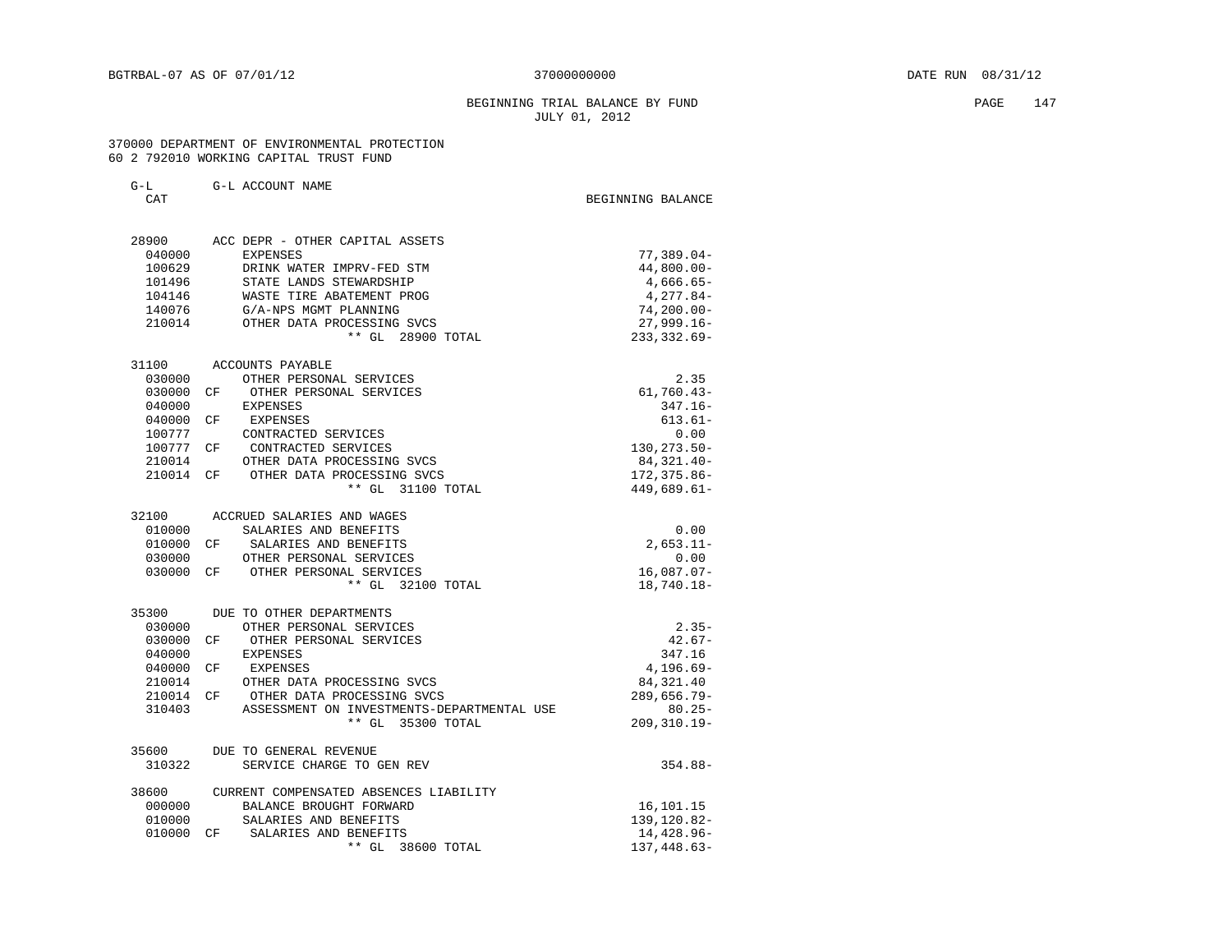# BEGINNING TRIAL BALANCE BY FUND **EXAMPLE 148** JULY 01, 2012

#### 370000 DEPARTMENT OF ENVIRONMENTAL PROTECTION 60 2 792010 WORKING CAPITAL TRUST FUND

| G-L<br>CAT | G-L ACCOUNT NAME                           | BEGINNING BALANCE |
|------------|--------------------------------------------|-------------------|
|            |                                            |                   |
| 48600      | COMPENSATED ABSENCES LIABILITY             |                   |
| 000000     | BALANCE BROUGHT FORWARD                    | $404, 819.21 -$   |
| 010000     | SALARIES AND BENEFITS                      | 0.00              |
|            | ** GL 48600 TOTAL                          | 404,819.21-       |
| 51100      | GENERAL LEDGER NAME NOT ON FILE            |                   |
| 000000     | BALANCE BROUGHT FORWARD                    | 7,420,997.74      |
| 040000     | EXPENSES                                   | $29,562.30 -$     |
| 060000     | OPERATING CAPITAL OUTLAY                   | $3,564,287.91-$   |
| 080945     | PARK DEVELOPMENT                           | $168, 310.73 -$   |
| 088140     | FACILITY REPAIR NEEDS-STW                  | 400,789.67-       |
| 100014     | ACO & REPLACE PATROL VEH                   | $30,533.89 -$     |
| 100021     | ACQUISITION/MOTOR VEHICLES                 | $772, 184.15 -$   |
| 100027     | GROUND WTR/MONITOR NETWRK                  | 26,045.34-        |
| 100039     | WMD LAB SUPPORT                            | 109, 375. 46-     |
| 100050     | EVERGLADES LAB SUPPORT                     | 55,895.79-        |
| 100628     | WATER QUALITY MGMT/PLAN                    | 178,806.95-       |
| 101011     | FED WASTE PLANNING GRANTS                  | 14,876.22-        |
| 101492     | HAZARDOUS WASTE CLEANUP                    | $175,841.47-$     |
| 101494     | HAZARDOUS WASTE SITE REST                  | 32,084.55-        |
| 102204     | INTEGRATED DATABASE/REG AP                 | $725,896.73-$     |
| 102576     | PMTS FOR RESTOR & DAMAGE                   | 628.48-           |
| 104070     | HABITAT RESTORATION                        | $1,820.91 -$      |
| 104132     | UNDERGROUND TANK CLEANUP                   | $380,057.94 -$    |
| 104134     | UNDERGROUP<br>WATER WELL CLEANUP           | $3,333.91-$       |
| 109831     | GRANT & AID MAJOR DISASTER 04-05 HURR IVAN | $4,722.00-$       |
| 140126     | BEACH PROJECTS - STW                       | $2,335.57-$       |
| 210014     | OTHER DATA PROCESSING SVCS                 | 743,607.77-       |
|            | ** GL 51100 TOTAL                          | 0.00              |
| 53600      | INVESTED IN CAPITAL ASSETS NET OF RELA     |                   |
| 000000     | BALANCE BROUGHT FORWARD                    | $3,456,596.20 -$  |
| 53900      | NET ASSETS UNRESTRICTED                    |                   |
| 000000     | BALANCE BROUGHT FORWARD                    | $355, 250.50 -$   |
| 94100      | <b>ENCUMBRANCES</b>                        |                   |
| 030000     | OTHER PERSONAL SERVICES                    | 74,075.86         |
| 040000     | EXPENSES                                   | 5,169.86          |
| 100777     | CONTRACTED SERVICES                        | 121,949.97        |
| 210014     | OTHER DATA PROCESSING SVCS                 | 167,034.71        |
| 210014 CF  | OTHER DATA PROCESSING SVCS                 | 29,065.75         |
|            | $**$ GL<br>94100 TOTAL                     | 397,296.15        |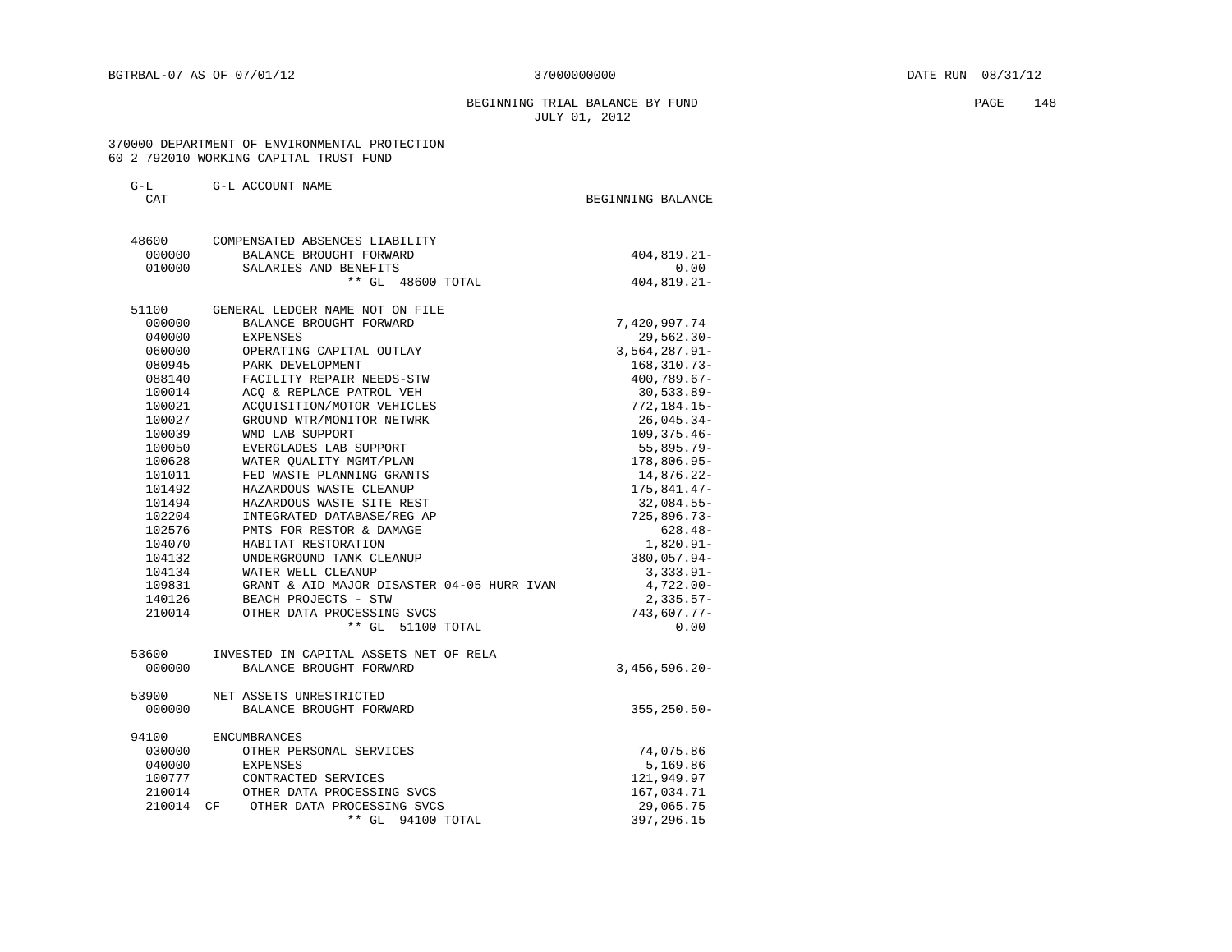# BEGINNING TRIAL BALANCE BY FUND **EXAMPLE 149** PAGE 149 JULY 01, 2012

 370000 DEPARTMENT OF ENVIRONMENTAL PROTECTION 60 2 792010 WORKING CAPITAL TRUST FUND

| $G-L$<br>CAT | G-L ACCOUNT NAME                       | BEGINNING BALANCE |
|--------------|----------------------------------------|-------------------|
| 98100        | BUDGETARY FND BAL RESERVED/ENCUMBRANCE |                   |
| 030000       | OTHER PERSONAL SERVICES                | 74,075.86-        |
| 040000       | <b>EXPENSES</b>                        | $5,169.86 -$      |
| 100777       | CONTRACTED SERVICES                    | $121,949.97-$     |
| 210014       | OTHER DATA PROCESSING SVCS             | $167,034.71-$     |
| 210014       | CF<br>OTHER DATA PROCESSING SVCS       | $29,065.75-$      |
|              | 98100 TOTAL<br>$**$ GL                 | $397, 296.15 -$   |
|              | ***<br>FUND TOTAL                      | 0.00              |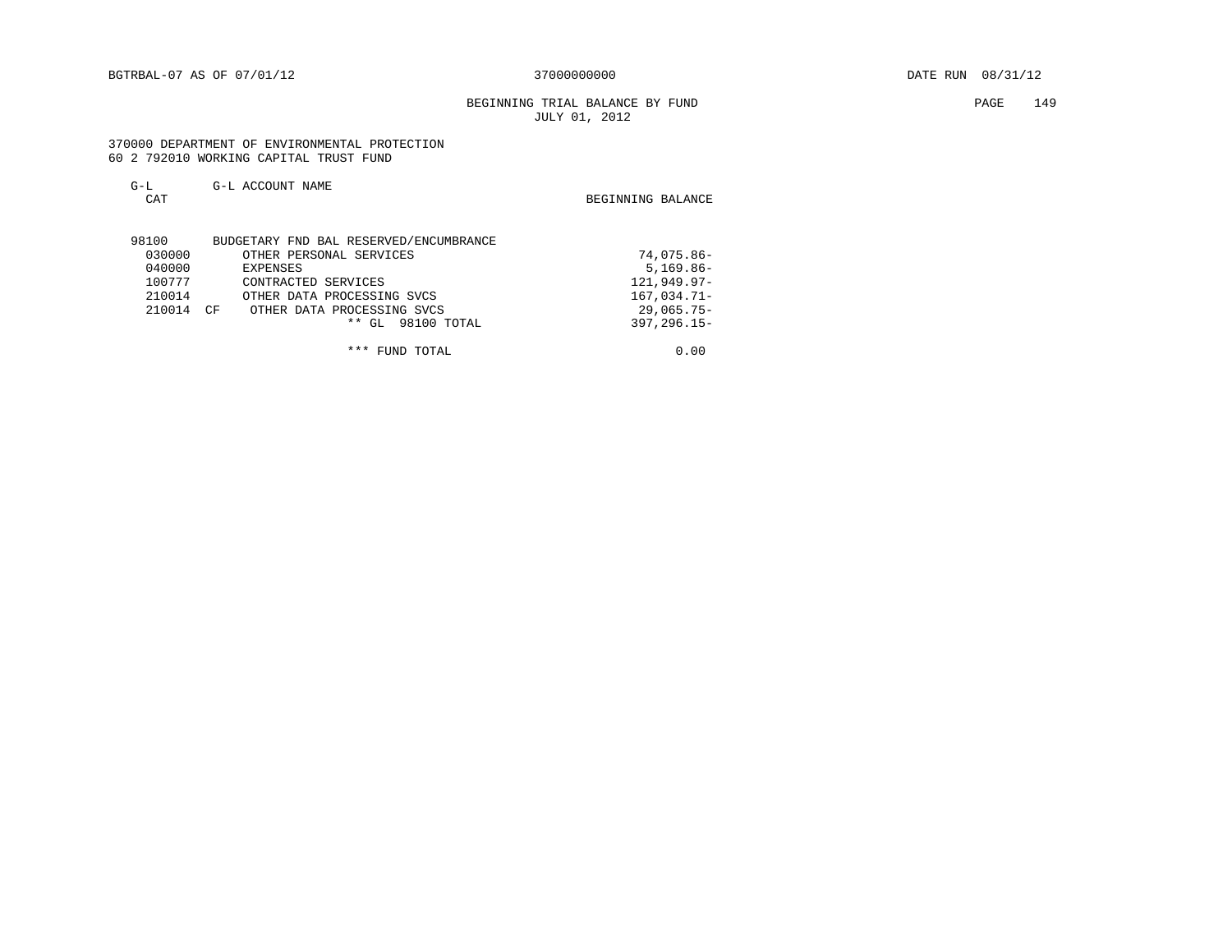# BEGINNING TRIAL BALANCE BY FUND PAGE 150 JULY 01, 2012

 370000 DEPARTMENT OF ENVIRONMENTAL PROTECTION 74 2 605999 SALARY CLEARING TRUST FUND-FLAIR USE ONLY

| $G-L$<br>CAT    | G-L ACCOUNT NAME                                             | BEGINNING BALANCE |
|-----------------|--------------------------------------------------------------|-------------------|
| 12100<br>000000 | UNRELEASED CASH IN STATE TREASURY<br>BALANCE BROUGHT FORWARD | 0.00              |
| 54900<br>000000 | COMMITTED FUND BALANCE<br>BALANCE BROUGHT FORWARD            | 0.00              |
|                 | ***<br>FUND TOTAL                                            | 0.00              |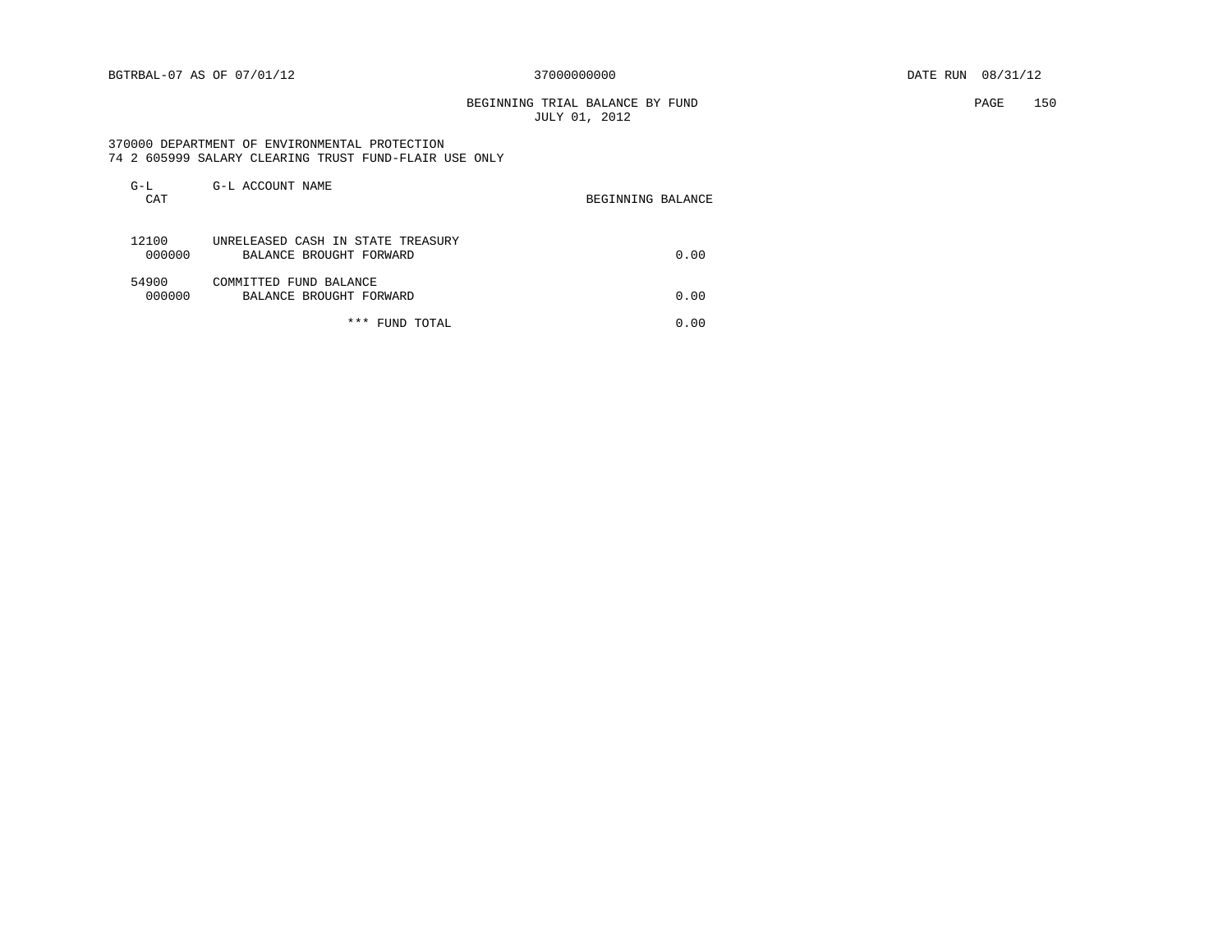# BEGINNING TRIAL BALANCE BY FUND PAGE 151 JULY 01, 2012

 370000 DEPARTMENT OF ENVIRONMENTAL PROTECTION 74 8 000286 RVL FD INVESTIGATIVE

| G-L<br>CAT      | G-L ACCOUNT NAME                                                 | BEGINNING BALANCE |
|-----------------|------------------------------------------------------------------|-------------------|
| 16800<br>000000 | DUE FROM STATE FUNDS - REVOLVING FUND<br>BALANCE BROUGHT FORWARD | 0.00              |
|                 | *** FUND TOTAL                                                   | 0.00              |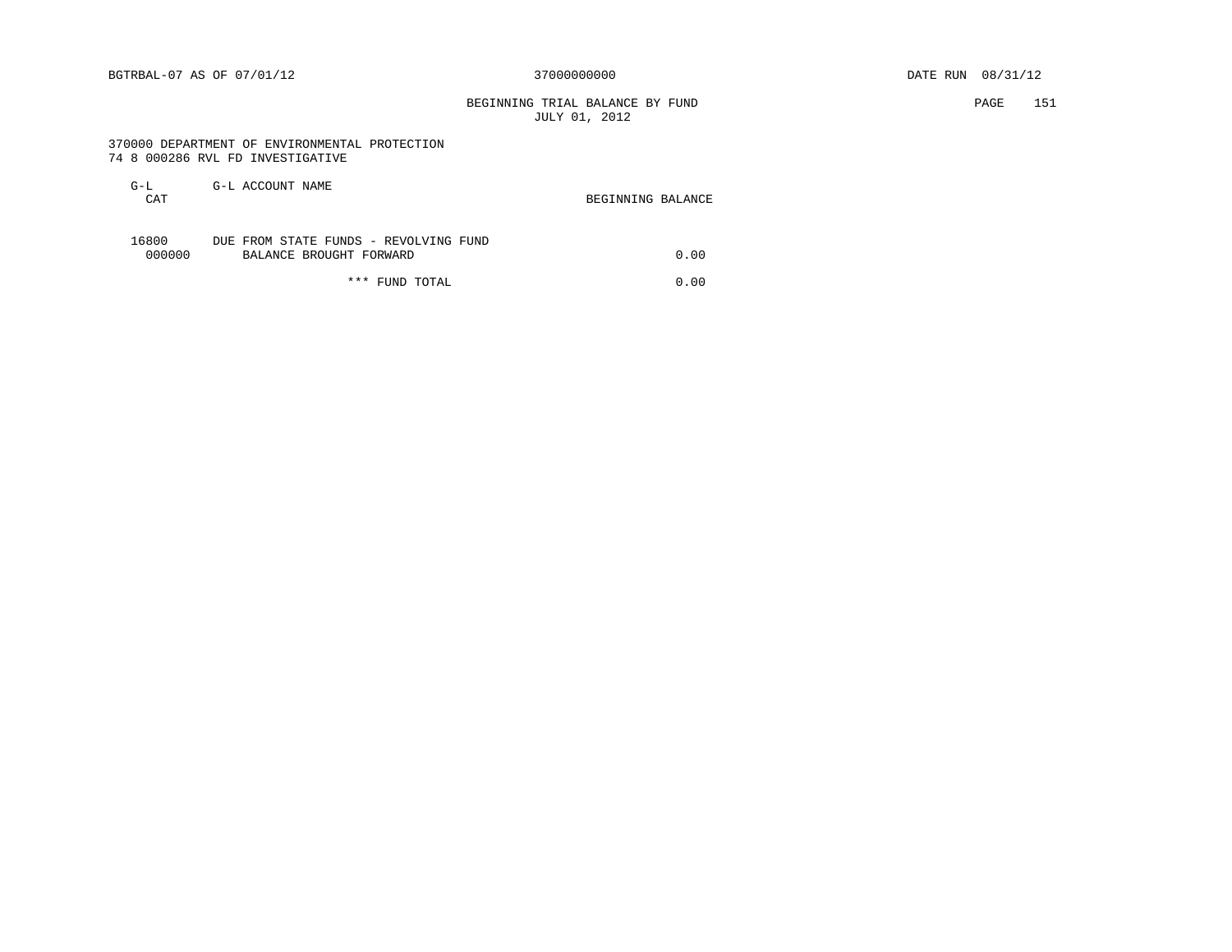# BEGINNING TRIAL BALANCE BY FUND PAGE 152 JULY 01, 2012

 370000 DEPARTMENT OF ENVIRONMENTAL PROTECTION 74 8 000339 LOCAL FD NATURAL RESRCE DAMAGE

| G-L<br>CAT | G-L ACCOUNT NAME           | BEGINNING BALANCE |
|------------|----------------------------|-------------------|
| 38800      | UNEARNED REVENUE - CURRENT |                   |
| 001100     |                            | 0.00              |
| 180000     | TRANSFERS                  | 0.00              |
|            | 38800 TOTAL<br>** GL       | 0.00              |

\*\*\* FUND TOTAL 0.00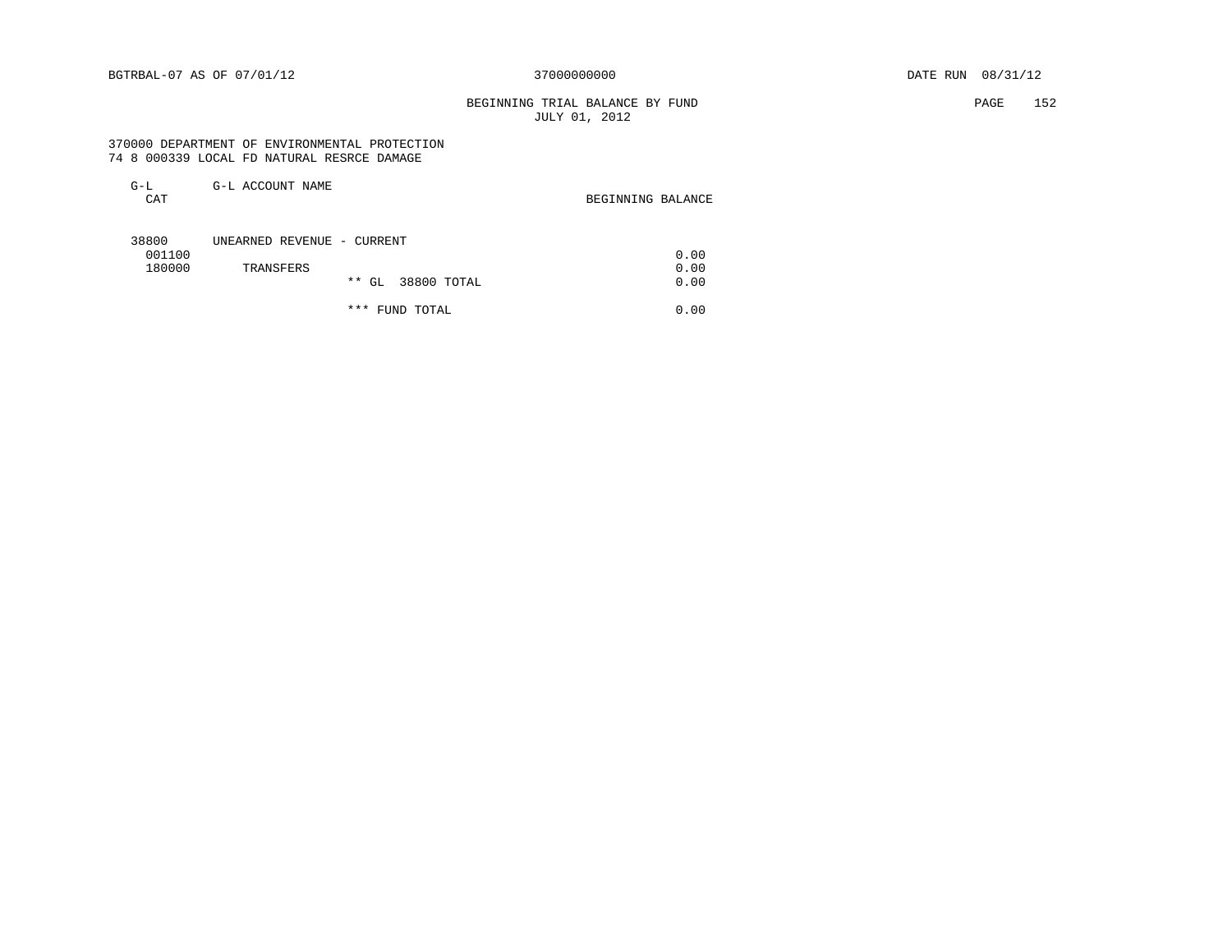BEGINNING TRIAL BALANCE BY FUND PAGE 153 JULY 01, 2012

 370000 DEPARTMENT OF ENVIRONMENTAL PROTECTION 74 8 000905 RVL FD ADMINISTRATIVE

| G-L<br>CAT      | G-L ACCOUNT NAME                                                 | BEGINNING BALANCE |
|-----------------|------------------------------------------------------------------|-------------------|
| 16800<br>000000 | DUE FROM STATE FUNDS - REVOLVING FUND<br>BALANCE BROUGHT FORWARD | 0.00              |
|                 | *** FUND TOTAL                                                   | 0.00              |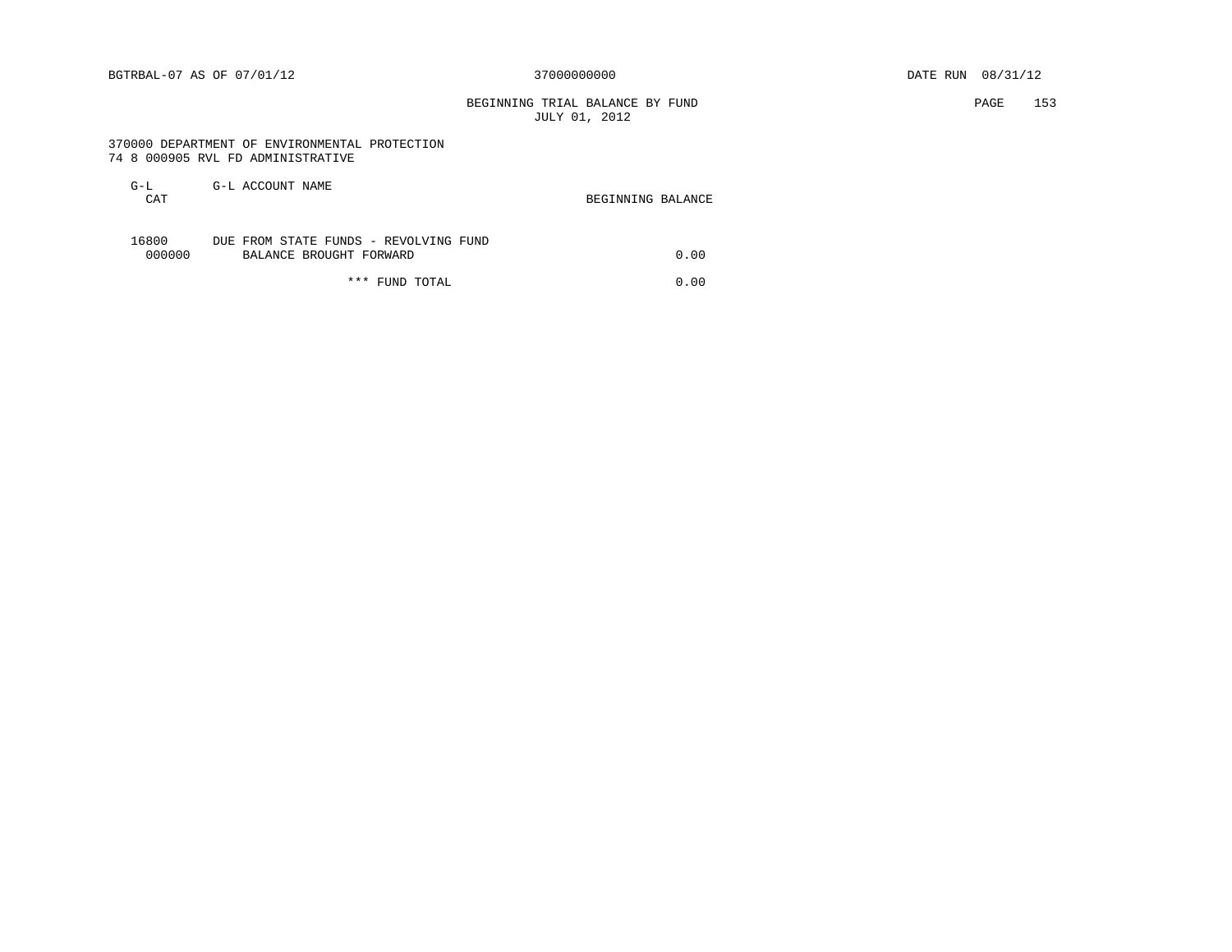BEGINNING TRIAL BALANCE BY FUND PAGE 154 JULY 01, 2012

 370000 DEPARTMENT OF ENVIRONMENTAL PROTECTION 74 8 131001 RVL FD CONSERVATION AND RECREACTIONAL LANDS

| $G-L$<br>CAT    | G-L ACCOUNT NAME                                                 | BEGINNING BALANCE |
|-----------------|------------------------------------------------------------------|-------------------|
| 16800<br>000000 | DUE FROM STATE FUNDS - REVOLVING FUND<br>BALANCE BROUGHT FORWARD | 0.00              |

\*\*\* FUND TOTAL 0.00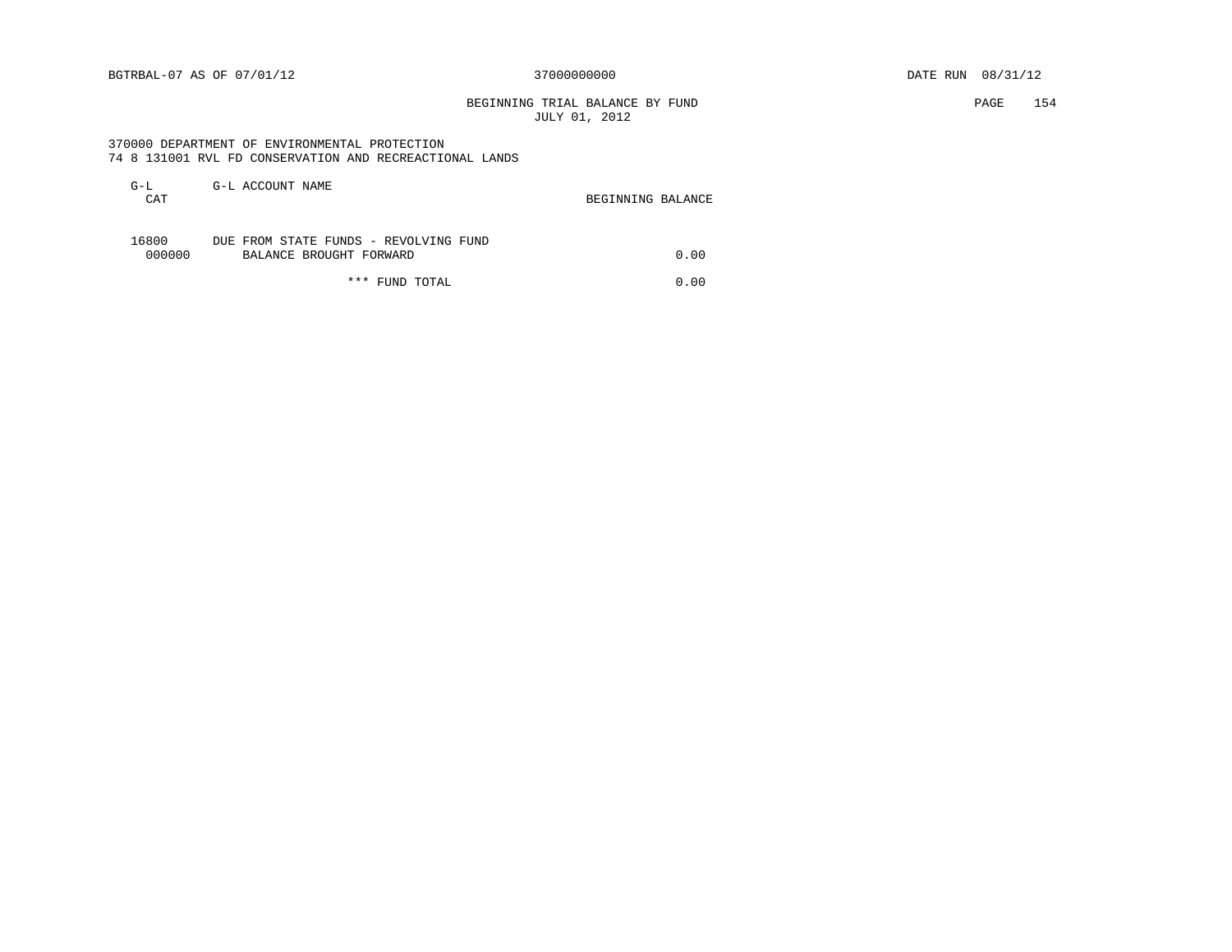BEGINNING TRIAL BALANCE BY FUND PAGE 155 JULY 01, 2012

 370000 DEPARTMENT OF ENVIRONMENTAL PROTECTION 74 8 675002 RVL FD STATE PARK

| G-L<br>CAT      | G-L ACCOUNT NAME                                                 | BEGINNING BALANCE |
|-----------------|------------------------------------------------------------------|-------------------|
| 16800<br>000000 | DUE FROM STATE FUNDS - REVOLVING FUND<br>BALANCE BROUGHT FORWARD | 0.00              |
|                 | *** FUND TOTAL                                                   | 0.00              |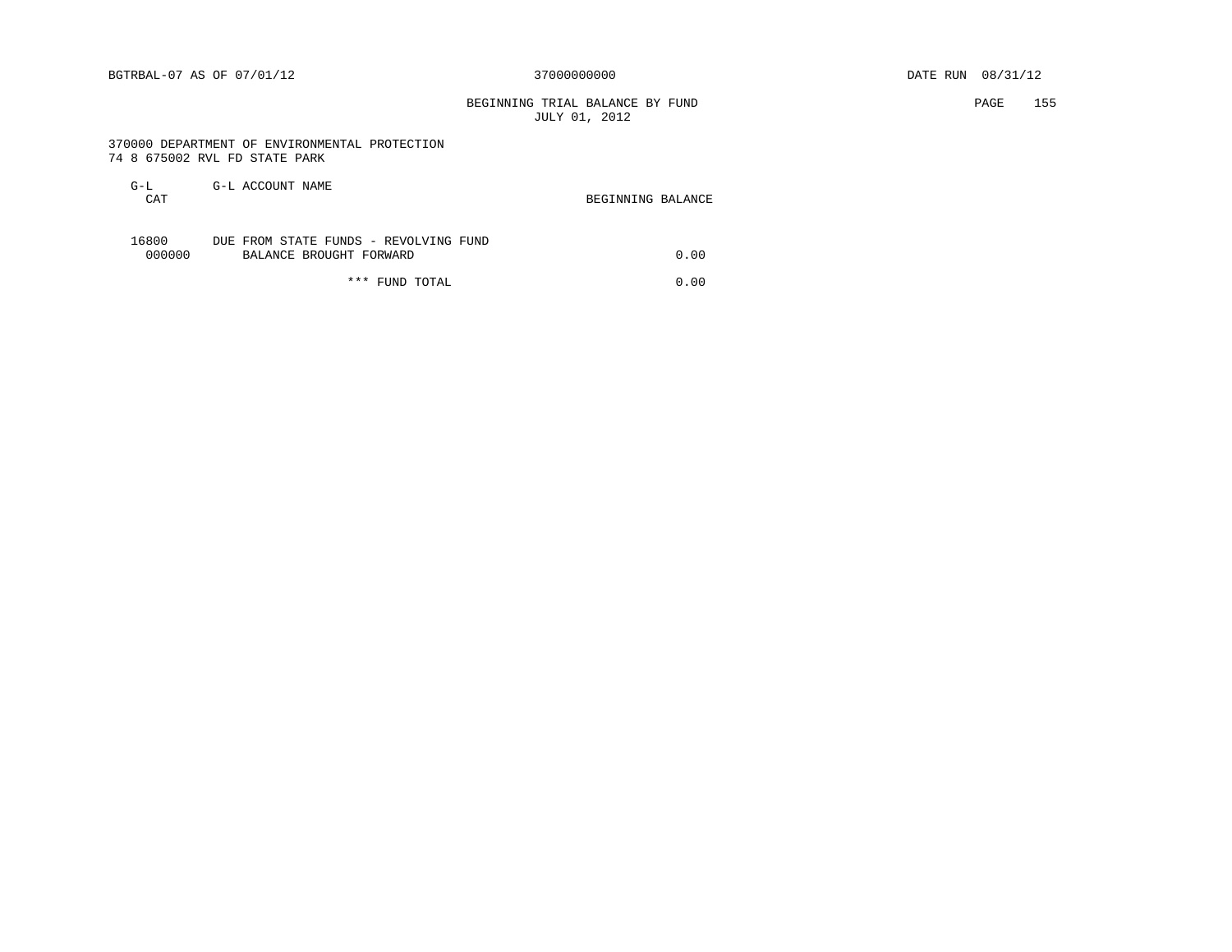# BEGINNING TRIAL BALANCE BY FUND PAGE 156 JULY 01, 2012

 370000 DEPARTMENT OF ENVIRONMENTAL PROTECTION 74 8 675003 RVL FD WAKULLA SPRGS LODGE

| G-L<br>CAT      | G-L ACCOUNT NAME                                                 | BEGINNING BALANCE |
|-----------------|------------------------------------------------------------------|-------------------|
| 16800<br>000000 | DUE FROM STATE FUNDS - REVOLVING FUND<br>BALANCE BROUGHT FORWARD | 0.00              |
|                 | *** FUND TOTAL                                                   | 0.00              |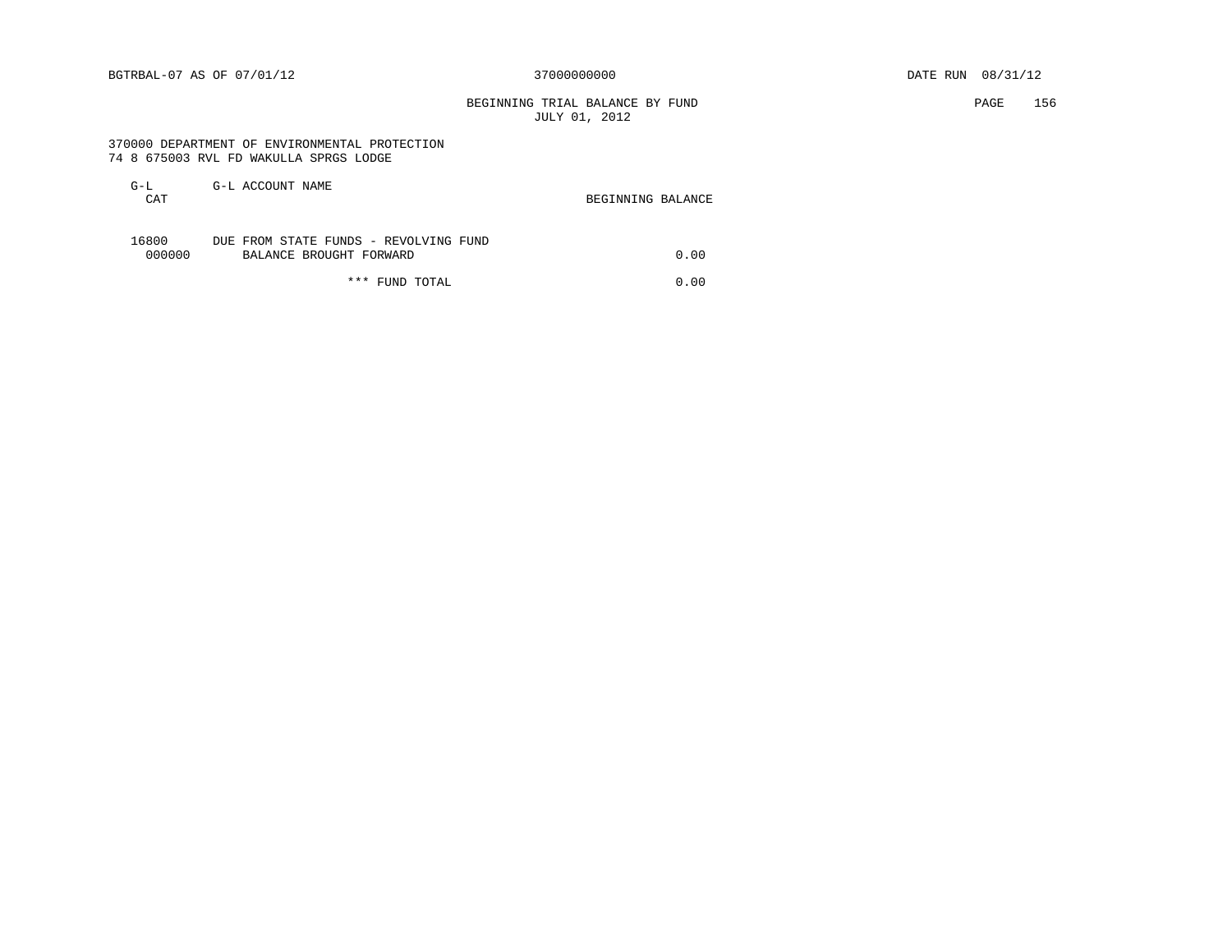BEGINNING TRIAL BALANCE BY FUND **EXAMPLE 157** JULY 01, 2012

 370000 DEPARTMENT OF ENVIRONMENTAL PROTECTION 74 8 675004 RVL FD WEEKI WACHEE SPRINGS SP

| G-L<br>CAT      | G-L ACCOUNT NAME                                                 | BEGINNING BALANCE |
|-----------------|------------------------------------------------------------------|-------------------|
| 16800<br>000000 | DUE FROM STATE FUNDS - REVOLVING FUND<br>BALANCE BROUGHT FORWARD | 0.00              |

\*\*\* FUND TOTAL 0.00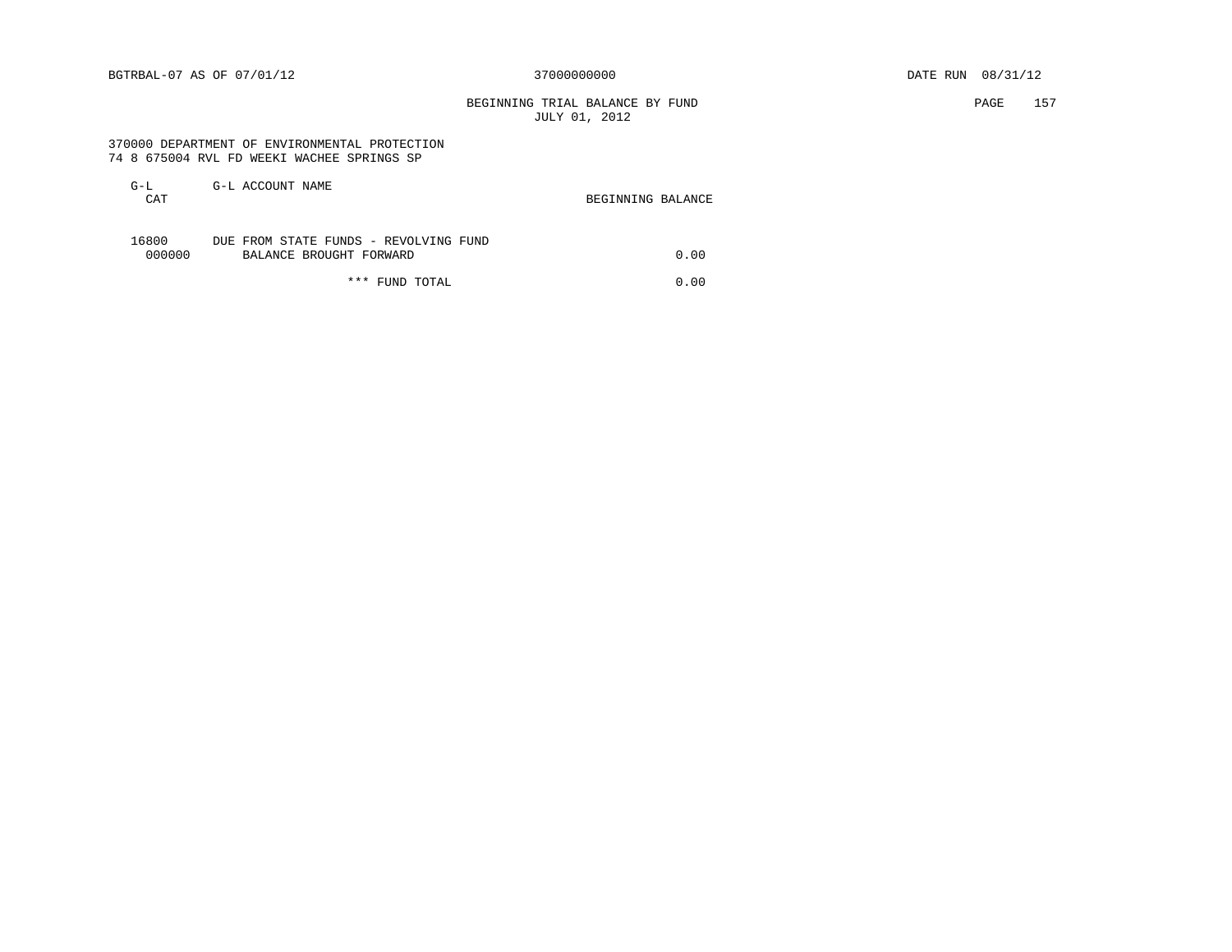# BEGINNING TRIAL BALANCE BY FUND PAGE 158 JULY 01, 2012

| $G-L$<br>CAT     | G-L ACCOUNT NAME                                        |                                     |
|------------------|---------------------------------------------------------|-------------------------------------|
|                  |                                                         | BEGINNING BALANCE                   |
| 26400            | WORKS OF ART & HISTORICAL TREASURES-DE                  |                                     |
| 080945           | PARK DEVELOPMENT                                        | 424,081.00                          |
| 088140           | FACILITY REPAIR NEEDS-STW                               | 31,581.00                           |
|                  | ** GL 26400 TOTAL                                       | 455,662.00                          |
| 26500            | ACC DEPR -WORKS OF ART & HISTORICAL T                   |                                     |
| 080945           | PARK DEVELOPMENT                                        | $86,069.52-$                        |
| 26600            | ART & HISTORICAL TREASURES - NONDEPREC                  |                                     |
| 000000           | BALANCE BROUGHT FORWARD                                 | 1,161,045.18                        |
| 060000           | OPERATING CAPITAL OUTLAY                                | 44,754.64                           |
| 080945           | PARK DEVELOPMENT                                        | $31,581.00 -$                       |
| 088130<br>088140 | REMOVE ACCESS BARRIERS-STW<br>FACILITY REPAIR NEEDS-STW | $4,902.00 -$                        |
|                  | ** GL 26600 TOTAL                                       | 31,581.00<br>1,200,897.82           |
|                  |                                                         |                                     |
| 26700            | LEASEHOLD IMPROVEMENTS                                  |                                     |
| 040000           | <b>EXPENSES</b>                                         | 1,475.00                            |
| 083753           | REP/RENO-LAB CMPLX-LEON CO                              | 202,925.50                          |
| 088137           | GRANTS & DONAT SPDG AUTH                                | 6,529.00                            |
| 100628           | WATER OUALITY MGMT/PLAN<br>** GL 26700 TOTAL            | 19,240.00<br>230,169.50             |
|                  |                                                         |                                     |
| 26800            | ACC DEPR - LEASEHOLD IMPROVEMENTS                       |                                     |
| 040000           | EXPENSES                                                | $368.70 -$                          |
| 083753           | REP/RENO-LAB CMPLX-LEON CO                              | $50,731.50 -$                       |
| 088137           | GRANTS & DONAT SPDG AUTH                                | $1,660.25-$                         |
| 100628           | WATER QUALITY MGMT/PLAN<br>** GL 26800 TOTAL            | $4,809.90 -$<br>$57, 570.35 -$      |
|                  |                                                         |                                     |
| 27100            | LAND AND LAND IMPROVEMENTS                              |                                     |
| 000000           | BALANCE BROUGHT FORWARD                                 | 2,880,038,174.11                    |
| 002100<br>040000 | EXPENSES                                                | $20,900,725.72-$                    |
| 080000           | FIXED CAPITAL OUTLAY                                    | 7,544,116.45<br>$17, 200, 000.00 -$ |
| 080111           | ACQ/RAILROAD RIGHTS OF WAY                              | 30, 912, 266.67                     |
| 080126           | HISTORIC STRUC REN                                      | 7,900,000.00                        |
| 080224           | CATEGORY NAME NOT ON TITLE FILE                         | $418,636.44-$                       |
| 080225           | CATEGORY NAME NOT ON TITLE FILE                         | 432,361.24-                         |
| 080226           | CATEGORY NAME NOT ON TITLE FILE                         | $205,000.00 -$                      |
| 080588           | AID WTR MGT DST-LAND ACQ                                | 534,458.45                          |
| 080895           | LAKE JESUP RESTORATION                                  | 2,404,151.00-                       |
| 080896           | CATEGORY NAME NOT ON TITLE FILE                         | $3,760,061.40-$                     |
| 080897           | DEPARMENT CORRECTION                                    | $330, 468.75 -$                     |
| 080945           | PARK DEVELOPMENT                                        | 54.00                               |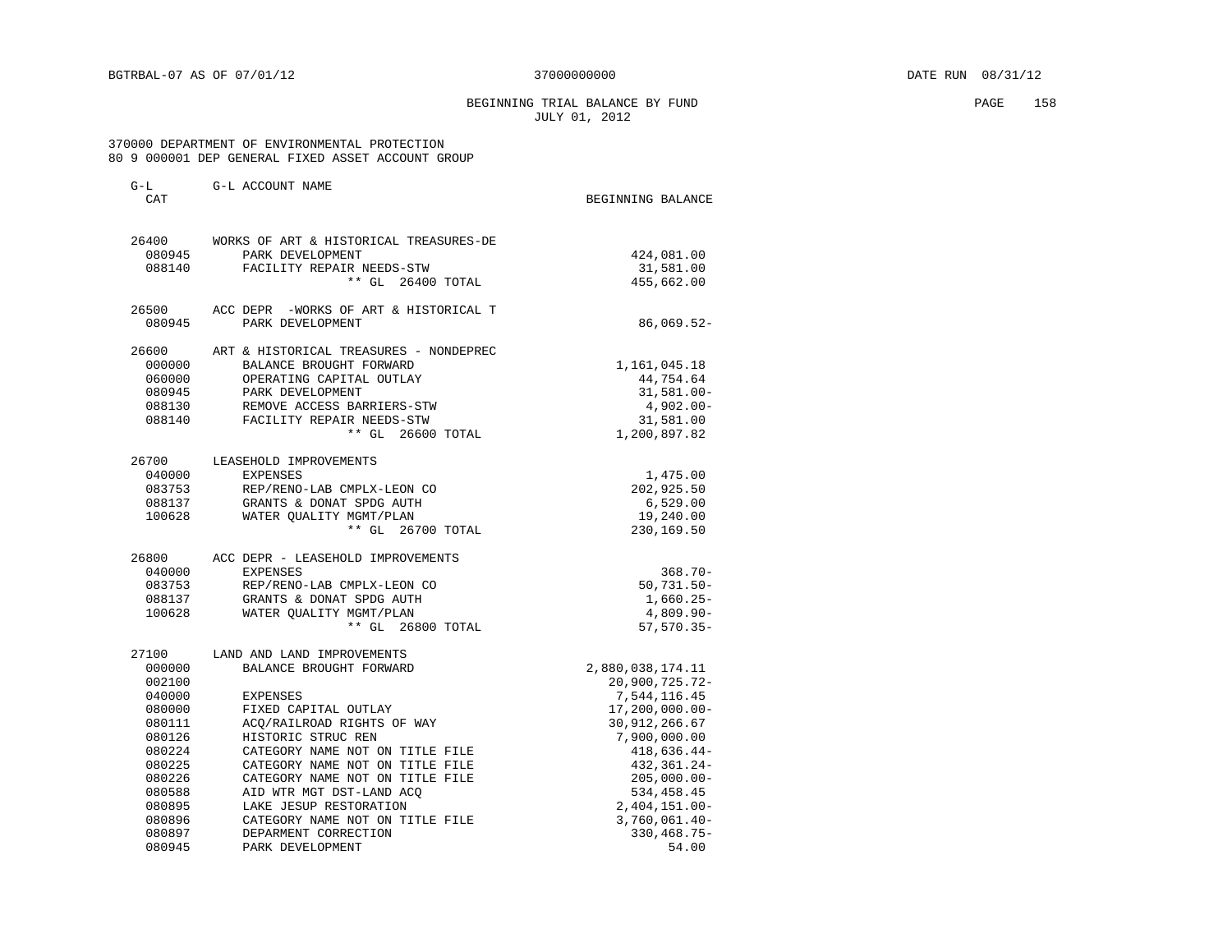# BEGINNING TRIAL BALANCE BY FUND PAGE 159 JULY 01, 2012

| $G-L$  | G-L ACCOUNT NAME                            |                    |
|--------|---------------------------------------------|--------------------|
| CAT    |                                             | BEGINNING BALANCE  |
| 083045 | LAND ACQUISITION                            | 55,859,702.21      |
| 084107 | LAND ACO/BABCOCK RANCH                      | 309, 404, 572.05   |
| 084108 | LAND ACO, ENVIR/UNIO, STW                   | 1,597,531,178.44   |
| 085894 | CATEGORY NAME NOT ON TITLE FILE             | 7,471,425.11-      |
| 085895 | SAVE OUR COAST ACO PRG                      | 9,833,426.01       |
| 087000 | EVERGLADES LAND ACOTN                       | 5,625,435.00       |
| 087109 | FT. GEORGE ISLAND PARK DEV                  | $1,880.52-$        |
| 088137 | GRANTS & DONAT SPDG AUTH                    | 92,026.12          |
| 100777 | CONTRACTED SERVICES                         | 2,979.70           |
| 101496 | STATE LANDS STEWARDSHIP                     | 3,052,174.95       |
| 103882 | CAMA/CARL MANAGEMENT FUNDS                  | 234,870.50         |
| 104920 | FLORIDA FOREVER                             | $662.00 -$         |
| 140124 | AID/WMD-LAND ACOUISITION                    | $25,404.82-$       |
| 140812 | CATEGORY NAME NOT ON TITLE FILE             | 26,230.00          |
| 180000 | TRANSFERS                                   | $6, 281, 236.00 -$ |
| 310018 | DIST OF DONATE ORG-PASS IT ON LIC PLATE FUN | $58,000.00 -$      |
|        | ** GL 27100 TOTAL                           | 4,849,101,651.66   |
| 27200  | BUILDINGS AND BUILDING IMPROVEMENTS         |                    |
| 000000 | BALANCE BROUGHT FORWARD                     | 72, 345, 389.53    |
| 030000 | OTHER PERSONAL SERVICES                     | 282.44             |
| 040000 | <b>EXPENSES</b>                             | 1,992,849.50       |
| 060000 | OPERATING CAPITAL OUTLAY                    | 8, 223, 503. 27    |
| 080012 | HIGHLANDS HAMMOCK ST PARK                   | 593, 459.26        |
| 080039 | STATE PARK FACILITY IMPROV                  | 1,905,416.68       |
| 080111 | ACQ/RAILROAD RIGHTS OF WAY                  | 139,000.00         |
| 080126 | HISTORIC STRUC REN                          | 1,395,616.86       |
| 080127 | STW CAMPGROUND REPRS/RENOV                  | 20,039.67          |
| 080136 | ICHETUCKNEE SPRINGS ST PK                   | 370,724.95         |
| 080143 | NORTH PENINSULA SRA                         | 59,655.89          |
| 080152 | TRAILS DEVELOPMENT-STW                      | 2,517,497.00       |
| 080154 | GREENWAYS DEVELOPMENT-STW                   | 601,966.00         |
| 080156 | <b>BALD POINT</b>                           | 115,549.56         |
| 080158 | FL KEYS OVERSEAS HERIT TR                   | 149,000.00         |
| 080202 | STEPHEN FOSTER PARK DEV                     | 449,848.00         |
| 080205 | COLT CREEK STATE PARK DEV                   | 483, 155.54        |
| 080563 | RESOURCE RESTORATION                        | 3,792.00           |
| 080775 | PARK CABIN CONTRUCTION                      | 1,103,639.36       |
| 080945 | PARK DEVELOPMENT                            | 21, 325, 044.80    |
| 080947 | LETCHWORTH MDS SP                           | 123, 274.40        |
| 080956 | FACILITIES REPAIR & MAINT                   | 61,720.95          |
| 083045 | LAND ACOUISITION                            | 12, 260, 934.25    |
| 083643 | MAIN/REP/CONST-STATEWIDE                    | 4,827,236.07       |
| 084108 | LAND ACQ, ENVIR/UNIQ, STW                   | $107,868.30-$      |
| 085045 | JON DICKEN/ST PARK                          | 802,000.00         |
| 085048 | DEVELOP/ST PRKS-STW-BAS AM                  | 484,768.31         |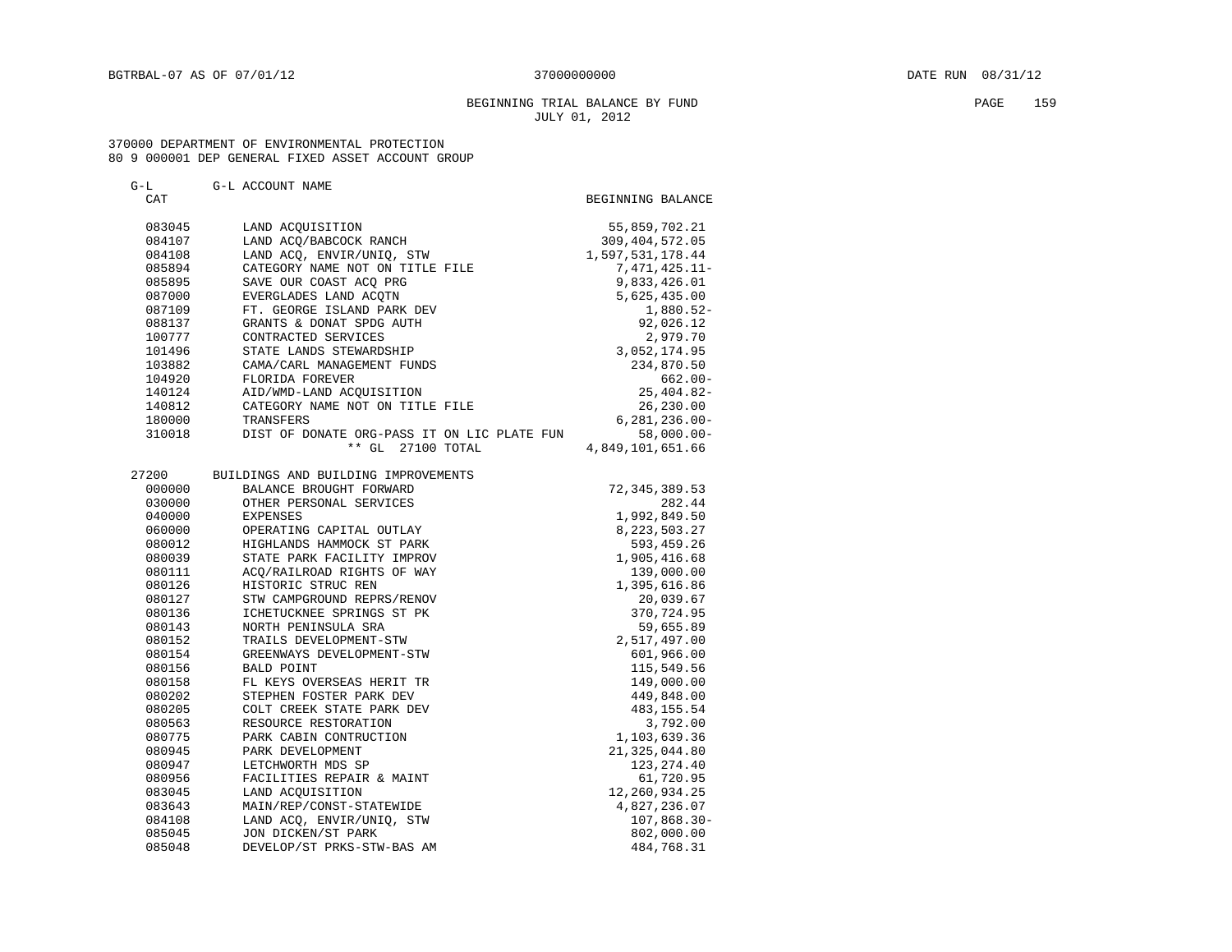G-L G-L ACCOUNT NAME

## BEGINNING TRIAL BALANCE BY FUND PAGE 160 JULY 01, 2012

| ີ      | G H TOCOON T MARR                           |                   |
|--------|---------------------------------------------|-------------------|
| CAT    |                                             | BEGINNING BALANCE |
| 085049 | ALAFIA RIV/-RECRE DEVELOPM                  | 453, 416.00       |
| 085051 | PARKS MAINTENANCE & REPAIR                  | 192,230.00        |
| 085054 | TOPSAIL HILL REPAIRS                        | 169,580.10        |
| 085060 | ATLANTIC RIDGE STATE PARK                   | 349, 428.76       |
| 086011 | GREENWAY IMPRVMTS-GRANT                     | 98,000.00         |
| 087109 | FT. GEORGE ISLAND PARK DEV                  | 208, 295.80       |
| 087113 | ANCLOTE KEY STATE PARK DEV                  | 40,800.00         |
| 087118 | DISASTER RELATED REPAIRS                    | 2,055,807.84      |
| 087122 | TALBOT ISLAND ST PARK DEV                   | 314,500.00        |
| 087303 | PASCO COUNTY - PARK DEV                     | 58,849.00         |
| 087736 | PARK DEVL-HOMOSASSA SPRGS                   | 172,955.00        |
| 087832 | SILVER RIVER PARK DEV                       | 1,026,414.80      |
| 087833 | CAMP HELEN DEVELOPMENT                      | 229,416.00        |
| 087880 | WEKIWA SPRINGS PARK DEV                     | 380,218.00        |
| 087937 | PARTNERSHIP/PARKS/ST MATCH                  | 307,022.45        |
| 087939 | PARTNERSHIP IN CAMA                         | 138,720.00        |
| 087979 | CATEGORY NAME NOT ON TITLE FILE             | 320,000.00        |
| 087985 | CATEGORY NAME NOT ON TITLE FILE             | $169, 123.00 -$   |
| 088130 | REMOVE ACCESS BARRIERS-STW                  | 1,408,580.64      |
| 088137 | GRANTS & DONAT SPDG AUTH                    | 7,691,540.38      |
| 088140 | FACILITY REPAIR NEEDS-STW                   | 39, 747, 215.04   |
| 088154 | RENO/REPLAC-SEWAGE SYSTEM                   | 1,809,550.93      |
| 088964 | TOTAL MAX DAILY LOADS                       | 1,686.32          |
| 100212 | OPERATIONAL INCENTIVES PRG                  | 12,589.10         |
| 100592 | DISBURSE DONATIONS                          | 19, 184. 72       |
| 100718 | LAND MANAGEMENT                             | 23,006.00         |
| 101198 | OUTSOURCING                                 | 11,589.32         |
| 101201 | LITTLE PINE ISLAND                          | 1,665.00          |
| 101492 | HAZARDOUS WASTE CLEANUP                     | 108,030.97        |
| 102057 | INTERIM MGT/C.A.R.L.                        | 18,737.64         |
| 102080 | MARINE RESEARCH GRANTS                      | 104,058.93        |
| 102151 | MGT/WTR CONTROL STRUCTURES                  | 7,000.00          |
| 102334 | CONTRL OF INVASIVE EXOTICS                  | $10,000.00 -$     |
| 103886 | GREENWAYS CARL MGMT FUND                    | 372,901.66        |
| 103889 | INTERIM LAND MGMT/CARL                      | 1,002,729.55      |
| 104070 | HABITAT RESTORATION                         | 63,840.00         |
| 104132 | UNDERGROUND TANK CLEANUP                    | $9,044.22-$       |
| 109845 | GRANTS AND AIDS - 2005 HURRICANES - STATE O | 9,720.25          |
| 109923 | $G/A-M/D$ 98-99-GEORGES-SO                  | 122,570.68        |
| 140122 | CLEAN MARINA                                | 4,400.00          |
| 143266 | POLLUTION RESTOR/G & A                      | 361.00            |
|        | ** GL<br>27200 TOTAL                        | 191, 115, 940.65  |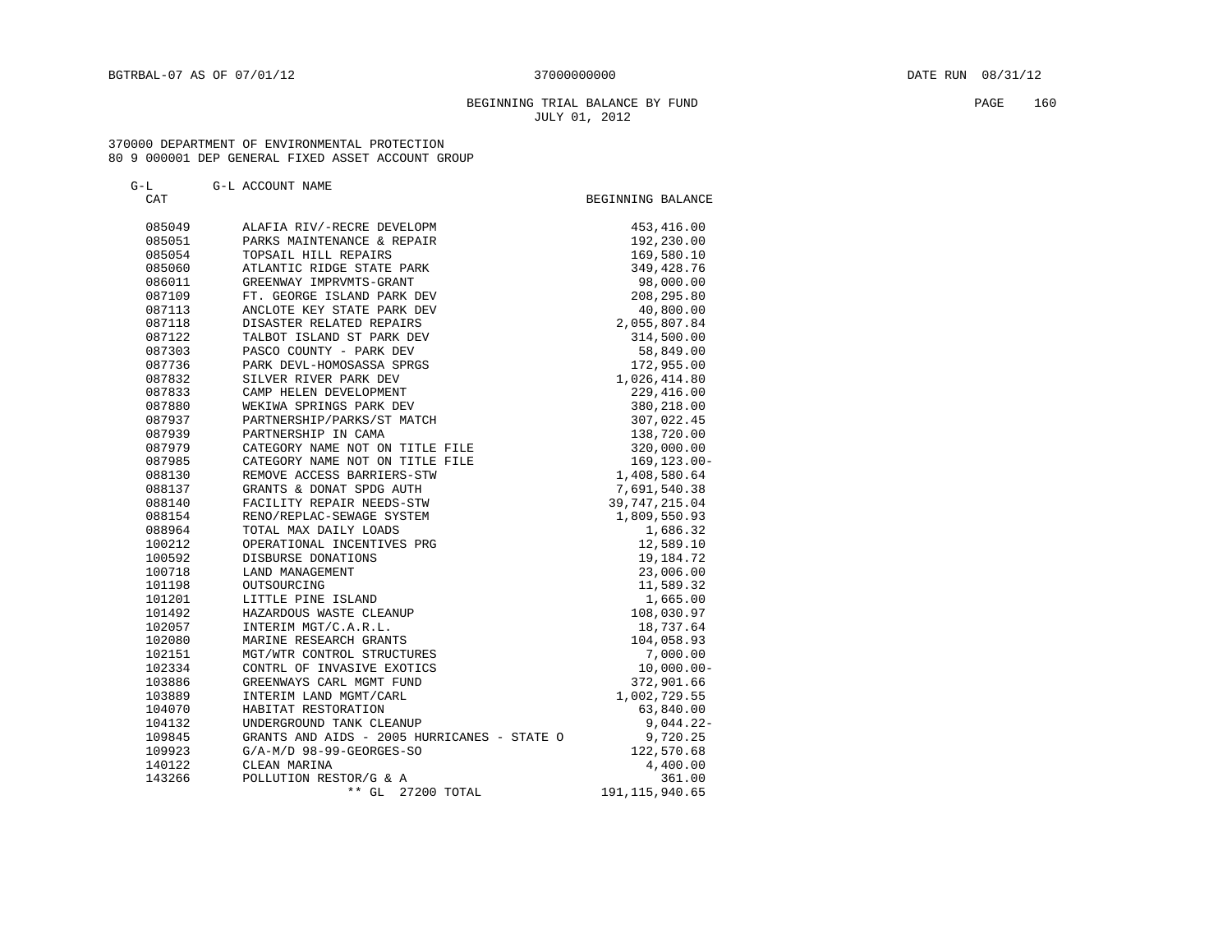# BEGINNING TRIAL BALANCE BY FUND **PAGE** 161 JULY 01, 2012

#### 370000 DEPARTMENT OF ENVIRONMENTAL PROTECTION 80 9 000001 DEP GENERAL FIXED ASSET ACCOUNT GROUP

#### G-L G-L ACCOUNT NAME

BEGINNING BALANCE

| 27300  | ACC DEPR - BUILDINGS & BUILDING IMPROV |                   |
|--------|----------------------------------------|-------------------|
| 000000 | BALANCE BROUGHT FORWARD                | 48, 514, 738. 41- |
| 040000 | <b>EXPENSES</b>                        | $957, 132.90 -$   |
| 060000 | OPERATING CAPITAL OUTLAY               | 3, 713, 112. 47-  |
| 080000 | FIXED CAPITAL OUTLAY                   | 1,671,768.82-     |
| 080012 | HIGHLANDS HAMMOCK ST PARK              | 34, 325. 28-      |
| 080039 | STATE PARK FACILITY IMPROV             | $92, 202.42 -$    |
| 080111 | ACQ/RAILROAD RIGHTS OF WAY             | $3,637.50-$       |
| 080126 | HISTORIC STRUC REN                     | $62, 348.29 -$    |
| 080136 | ICHETUCKNEE SPRINGS ST PK              | 66,730.44-        |
| 080143 | NORTH PENINSULA SRA                    | $28,833.54-$      |
| 080152 | TRAILS DEVELOPMENT-STW                 | $465, 332.55 -$   |
| 080154 | GREENWAYS DEVELOPMENT-STW              | 76,702.72-        |
| 080156 | BALD POINT                             | 53,785.93-        |
| 080158 | FL KEYS OVERSEAS HERIT TR              | $36,491.11-$      |
| 080202 | STEPHEN FOSTER PARK DEV                | $109,650.06 -$    |
| 080205 | COLT CREEK STATE PARK DEV              | $15,816.35-$      |
| 080227 | SEBASTIAN RIVER BUFFER PRE             | $8,199.42-$       |
| 080775 | PARK CABIN CONTRUCTION                 | $259, 934.21 -$   |
| 080886 | CATEGORY NAME NOT ON TITLE FILE        | $80,076.83 -$     |
| 080912 | CATEGORY NAME NOT ON TITLE FILE        | 344,854.98-       |
| 080945 | PARK DEVELOPMENT                       | $5,606,235.43-$   |
| 080947 | LETCHWORTH MDS SP                      | $11,025.31-$      |
| 083045 | LAND ACOUISITION                       | 654,630.08-       |
| 083643 | MAIN/REP/CONST-STATEWIDE               | $273,061.03-$     |
| 084108 | LAND ACQ, ENVIR/UNIQ, STW              | 470,744.92-       |
| 084885 | CRITICAL REP & CODE CORREC             | 18,857.52-        |
| 085045 | JON DICKEN/ST PARK                     | $36,758.48 -$     |
| 085048 | DEVELOP/ST PRKS-STW-BAS AM             | $261, 473.47 -$   |
| 085049 | ALAFIA RIV/-RECRE DEVELOPM             | 141,372.72-       |
| 085051 | PARKS MAINTENANCE & REPAIR             | 39,716.66-        |
| 085052 | CATEGORY NAME NOT ON TITLE FILE        | $301, 950.94 -$   |
| 085054 | TOPSAIL HILL REPAIRS                   | $218, 123.65 -$   |
| 085058 | LAKE LOUISA DEVELOPMENT                | $2,431.62-$       |
| 085060 | ATLANTIC RIDGE STATE PARK              | 12, 136.95-       |
| 086011 | GREENWAY IMPRVMTS-GRANT                | $10, 266.52 -$    |
| 087113 | ANCLOTE KEY STATE PARK DEV             | $9,519.72 -$      |
| 087118 | DISASTER RELATED REPAIRS               | $245, 166.09 -$   |
| 087122 | TALBOT ISLAND ST PARK DEV              | 72,284.82-        |
| 087303 | PASCO COUNTY - PARK DEV                | $23,735.48-$      |
| 087736 | PARK DEVL-HOMOSASSA SPRGS              | 41,977.66-        |
| 087832 | SILVER RIVER PARK DEV                  | $258,980.18 -$    |
| 087833 | CAMP HELEN DEVELOPMENT                 | $132,610.52-$     |
| 087880 | WEKIWA SPRINGS PARK DEV                | $107, 247.20 -$   |
| 087935 | CATEGORY NAME NOT ON TITLE FILE        | $5,508.00 -$      |
|        |                                        |                   |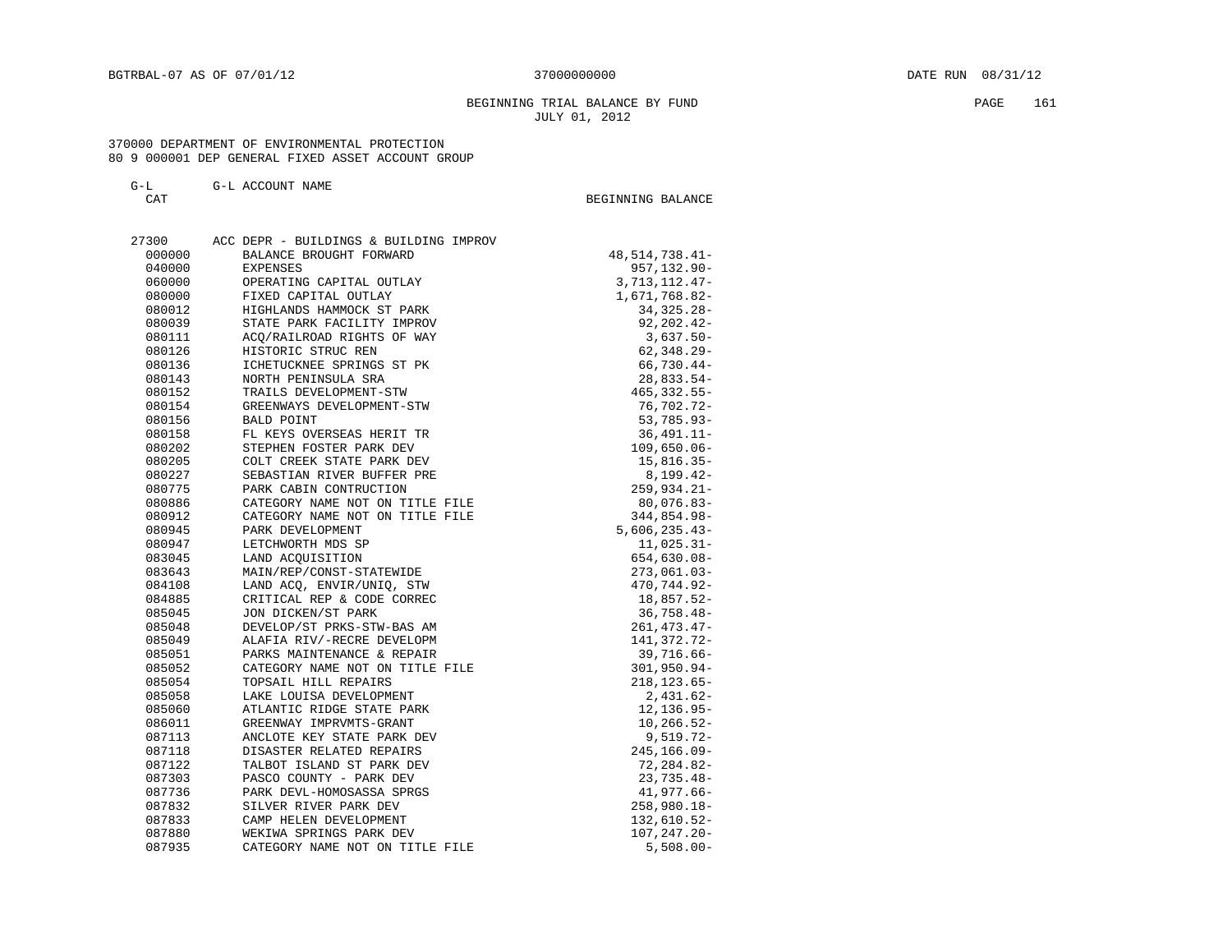# BEGINNING TRIAL BALANCE BY FUND **PAGE** 162 JULY 01, 2012

#### 370000 DEPARTMENT OF ENVIRONMENTAL PROTECTION 80 9 000001 DEP GENERAL FIXED ASSET ACCOUNT GROUP

| $G-L$  | G-L ACCOUNT NAME                            |                   |
|--------|---------------------------------------------|-------------------|
| CAT    |                                             | BEGINNING BALANCE |
| 087937 | PARTNERSHIP/PARKS/ST MATCH                  | $40, 350.18 -$    |
| 087979 | CATEGORY NAME NOT ON TITLE FILE             | $72,688.32-$      |
| 088130 | REMOVE ACCESS BARRIERS-STW                  | $266, 991.61 -$   |
| 088137 | GRANTS & DONAT SPDG AUTH                    | $1,050,148.65-$   |
| 088140 | FACILITY REPAIR NEEDS-STW                   | $6,562,072.77-$   |
| 088154 | RENO/REPLAC-SEWAGE SYSTEM                   | 483,839.97-       |
| 088943 | CATEGORY NAME NOT ON TITLE FILE             | $33,332.64-$      |
| 088964 | TOTAL MAX DAILY LOADS                       | 151.74-           |
| 100212 | OPERATIONAL INCENTIVES PRG                  | 2,276.38-         |
| 100592 | DISBURSE DONATIONS                          | $6,635.16-$       |
| 100718 | LAND MANAGEMENT                             | $5,023.39 -$      |
| 101198 | OUTSOURCING                                 | $705.78 -$        |
| 101201 | LITTLE PINE ISLAND                          | $443.76-$         |
| 101492 | HAZARDOUS WASTE CLEANUP                     | $26, 330.01 -$    |
| 102057 | INTERIM MGT/C.A.R.L.                        | 15,013.84-        |
| 102080 | MARINE RESEARCH GRANTS                      | $24,084.16-$      |
| 102151 | MGT/WTR CONTROL STRUCTURES                  | $1,050.21-$       |
| 102334 | CONTRL OF INVASIVE EXOTICS                  | $823.98 -$        |
| 103886 | GREENWAYS CARL MGMT FUND                    | $53,927.41-$      |
| 103889 | INTERIM LAND MGMT/CARL                      | $373, 972.63 -$   |
| 104070 | HABITAT RESTORATION                         | $9,669.78-$       |
| 104132 | UNDERGROUND TANK CLEANUP                    | $758.40-$         |
| 105006 | LAND USE PROCEEDS DISBURSE                  | $930.15 -$        |
| 105268 | G/A-HURRICANE OPAL                          | $948.70 -$        |
| 109845 | GRANTS AND AIDS - 2005 HURRICANES - STATE O | $1,513.69-$       |
| 109923 | G/A-M/D 98-99-GEORGES-SO                    | $37,354.60-$      |
| 140122 | CLEAN MARINA                                | $1,619.07-$       |
| 143266 | POLLUTION RESTOR/G & A                      | $10,588.02 -$     |
| 800000 | SPECIAL EXPENSES                            | $74, 255.49 -$    |
|        | ** GL 27300 TOTAL                           | 74,708,989.69-    |
| 27400  | INFRASTRUCTURE AND OTHER IMPROVEMENTS       |                   |
| 000000 | BALANCE BROUGHT FORWARD                     | 83,876,470.18     |
| 030000 | OTHER PERSONAL SERVICES                     | 198,924.07        |
| 040000 | <b>EXPENSES</b>                             | 731,722.54        |
| 060000 | OPERATING CAPITAL OUTLAY                    | 4, 273, 480.63    |
| 080012 | HIGHLANDS HAMMOCK ST PARK                   | 747,577.79        |
| 080039 | STATE PARK FACILITY IMPROV                  | 2,105,726.36      |
| 080111 | ACO/RAILROAD RIGHTS OF WAY                  | 1,500.00          |
| 080126 | HISTORIC STRUC REN                          | 14,474.00         |
| 080143 | NORTH PENINSULA SRA                         | 190,894.13        |
| 080149 | ST. LUCIE/SEABRANCH PARK                    | 2,697.00          |
| 080151 | YBOR CITY STATE MUSEUM                      | 30, 316.45        |
| 080152 | TRAILS DEVELOPMENT-STW                      | 4,966,819.66      |
| 080154 | GREENWAYS DEVELOPMENT-STW                   | 969, 266.29       |

080156 BALD POINT 332,000.00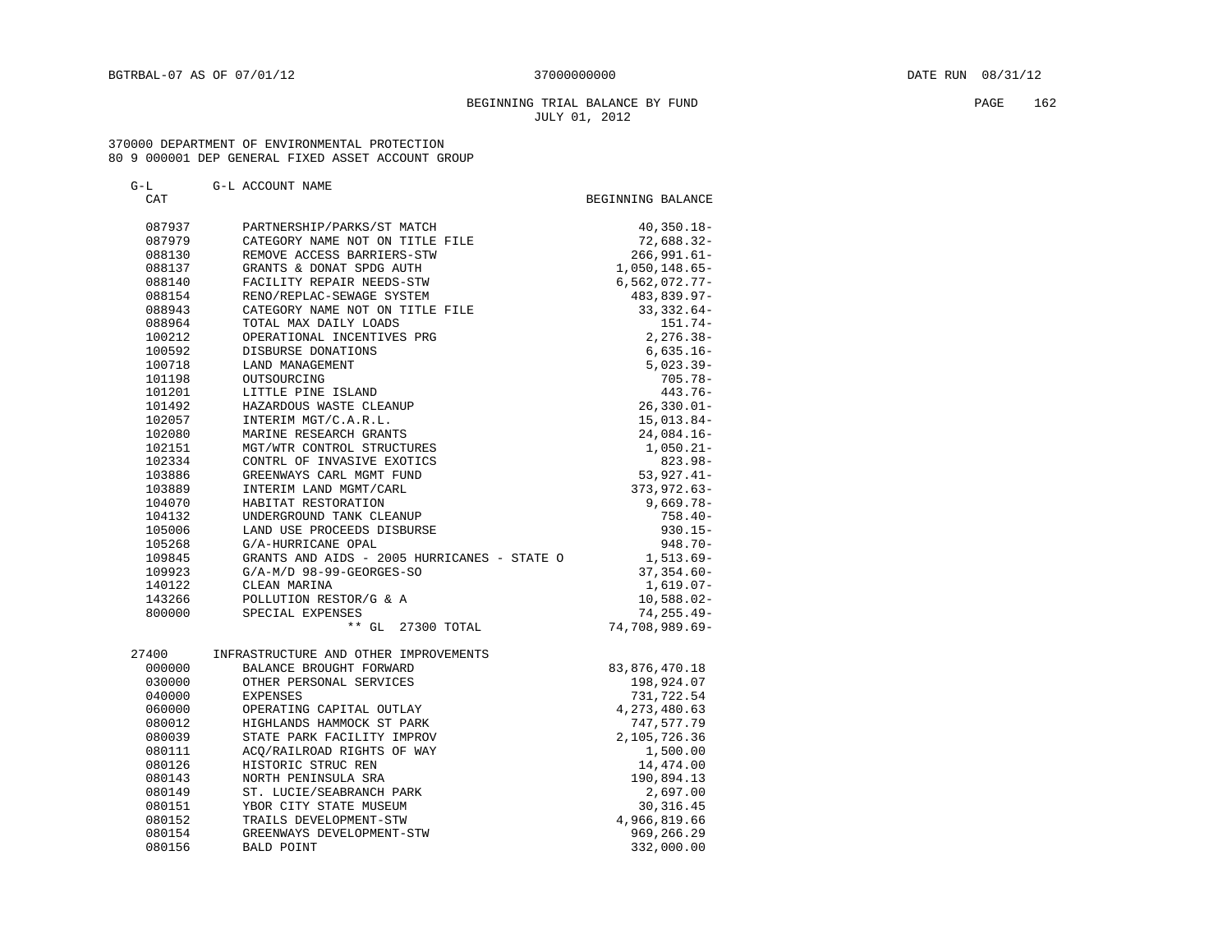G-L G-L ACCOUNT NAME

# BEGINNING TRIAL BALANCE BY FUND **PAGE** 163 JULY 01, 2012

| CAT    |                                             | BEGINNING BALANCE |
|--------|---------------------------------------------|-------------------|
| 080158 | FL KEYS OVERSEAS HERIT TR                   | 30,478.00         |
| 080159 | CONST/IMPROV/INGLIS LOCK                    | 562, 119.92       |
| 080202 | STEPHEN FOSTER PARK DEV                     | 754,910.00        |
| 080205 | COLT CREEK STATE PARK DEV                   | 1,492,844.46      |
| 080563 | RESOURCE RESTORATION                        | 283,013.74        |
| 080775 | PARK CABIN CONTRUCTION                      | 1,967,122.97      |
| 080945 | PARK DEVELOPMENT                            | 21,923,527.28     |
| 080947 | LETCHWORTH MDS SP                           | 288,674.10        |
| 080956 | FACILITIES REPAIR & MAINT                   | 2,373,541.07      |
| 083045 | LAND ACQUISITION                            | 907,480.50        |
| 083643 | MAIN/REP/CONST-STATEWIDE                    | 2,447,742.00      |
| 084108 | LAND ACO, ENVIR/UNIO, STW                   | 237,083.30        |
| 084205 | MITIGATION-POLK CO PKY                      | 1,296.49          |
| 084554 | FANNING SPRINGS MAINT                       | 521,004.33        |
| 084736 | RAINBOW SPRGS/PLNG & DES                    | 189,359.66        |
| 085045 | JON DICKEN/ST PARK                          | 1,572,647.58      |
| 085048 | DEVELOP/ST PRKS-STW-BAS AM                  | 589,660.11        |
| 085049 | ALAFIA RIV/-RECRE DEVELOPM                  | 898,529.00        |
| 085051 | PARKS MAINTENANCE & REPAIR                  | 399,461.64        |
| 085058 | LAKE LOUISA DEVELOPMENT                     | 21,640.00         |
| 085060 | ATLANTIC RIDGE STATE PARK                   | 97,800.00         |
| 085572 | INGLIS MAIN DAM/REPAIR/IMP                  | 1,664,462.37      |
| 086011 | GREENWAY IMPRVMTS-GRANT                     | 973, 513.49       |
| 086215 | FCO IMP INGLIS LOCK/MANTEE IMP KIRPTCK/BUCK | 630, 331.22       |
| 087107 | MYAKKA STATE PARK DEVELOPMENT               | 514, 337.11       |
| 087113 | ANCLOTE KEY STATE PARK DEV                  | 400,361.58        |
| 087118 | DISASTER RELATED REPAIRS                    | 6,616,299.98      |
| 087120 | BUCKMAN/WATER/CONTROL/STRUC                 | 184,098.00        |
| 087123 | SUWANNEE RIV WILDERNESS TR                  | 183, 325.05       |
| 087736 | PARK DEVL-HOMOSASSA SPRGS                   | 566,875.96        |
| 087832 | SILVER RIVER PARK DEV                       | 370,122.86        |
| 087833 | CAMP HELEN DEVELOPMENT                      | 1,010,392.46      |
| 087834 | SAVANNAS STATE RESERVE DEV                  | 905,402.41        |
| 087880 | WEKIWA SPRINGS PARK DEV                     | 2,455.00          |
| 087937 | PARTNERSHIP/PARKS/ST MATCH                  | 90,683.91         |
| 087939 | PARTNERSHIP IN CAMA                         | 873, 126.27       |
| 087979 | CATEGORY NAME NOT ON TITLE FILE             | 25,193.00         |
| 088130 | REMOVE ACCESS BARRIERS-STW                  | 759,473.70        |
| 088135 | REC AND PARKS - ARRA 2009                   | $527.354.18 -$    |
| 088137 | GRANTS & DONAT SPDG AUTH                    | 4,370,352.63      |
| 088140 | FACILITY REPAIR NEEDS-STW                   | 40, 424, 900. 54  |
| 088154 | RENO/REPLAC-SEWAGE SYSTEM                   | 6,082,363.99      |
| 100027 | GROUND WTR/MONITOR NETWRK                   | 1,135.00          |
| 100212 | OPERATIONAL INCENTIVES PRG                  | 6,333.08          |
| 100592 | DISBURSE DONATIONS                          | 13, 415.55        |
| 100628 | WATER OUALITY MGMT/PLAN                     | 1,046.90          |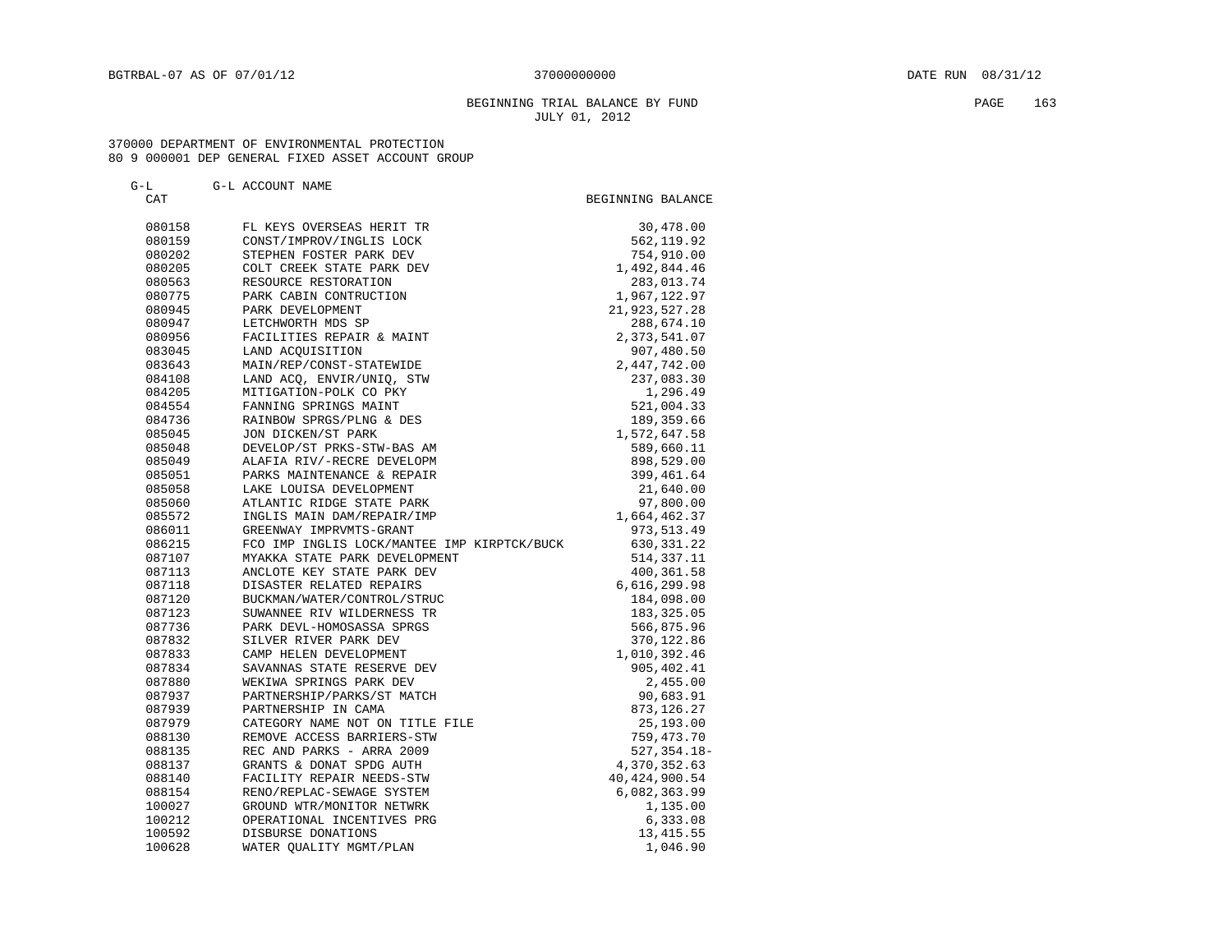## BEGINNING TRIAL BALANCE BY FUND **PAGE 164** JULY 01, 2012

| $G-L$            | G-L ACCOUNT NAME                                                   |                                |
|------------------|--------------------------------------------------------------------|--------------------------------|
| CAT              |                                                                    | BEGINNING BALANCE              |
| 100718           | LAND MANAGEMENT                                                    | 13,282.15                      |
| 100777           | CONTRACTED SERVICES                                                | 38.00                          |
| 101198           | OUTSOURCING                                                        | 9,202.51                       |
| 101496           | STATE LANDS STEWARDSHIP                                            | 5,580.00                       |
| 102057           | INTERIM MGT/C.A.R.L.                                               | 11,000.00                      |
| 102080           | MARINE RESEARCH GRANTS                                             | 312,500.42                     |
| 102151           | MGT/WTR CONTROL STRUCTURES                                         | 15,633.14                      |
| 103882           | CAMA/CARL MANAGEMENT FUNDS                                         | 9,700.00                       |
| 103886           | GREENWAYS CARL MGMT FUND                                           | 952,805.23                     |
| 103889           | INTERIM LAND MGMT/CARL                                             | 33,287.06                      |
| 104070           | HABITAT RESTORATION                                                | 6,510.00                       |
| 104132           | UNDERGROUND TANK CLEANUP                                           | 7,690.00                       |
| 109923           | G/A-M/D 98-99-GEORGES-SO                                           | 201,408.26                     |
| 143266           | POLLUTION RESTOR/G & A                                             | 4,740.00                       |
|                  | ** GL 27400 TOTAL                                                  | 203, 727, 829.90               |
| 27500            | ACC DEPR - INFRASTRUCTURE & OTHER IMPR                             |                                |
| 000000           | BALANCE BROUGHT FORWARD                                            | 53, 449, 505.86-               |
| 030000           | OTHER PERSONAL SERVICES                                            | 91,804.42-                     |
| 040000           | <b>EXPENSES</b>                                                    | 482, 433.97-                   |
| 060000           | OPERATING CAPITAL OUTLAY                                           | 2, 207, 448.14-                |
| 080000           | FIXED CAPITAL OUTLAY                                               | $3,162,592.24-$                |
| 080012           | HIGHLANDS HAMMOCK ST PARK                                          | 40,791.41-                     |
| 080039           | STATE PARK FACILITY IMPROV                                         | $396, 325.80 -$                |
| 080111           | ACO/RAILROAD RIGHTS OF WAY                                         | $643.75-$                      |
| 080126           | HISTORIC STRUC REN                                                 | $175.56-$                      |
| 080143           | NORTH PENINSULA SRA                                                | 65,863.47-                     |
| 080151           | YBOR CITY STATE MUSEUM                                             | $10,484.56-$                   |
| 080152           | TRAILS DEVELOPMENT-STW                                             | 1,691,820.98-                  |
| 080154           | GREENWAYS DEVELOPMENT-STW                                          | 220, 121.55-                   |
| 080156           | BALD POINT                                                         | 145,241.28-                    |
| 080158           | FL KEYS OVERSEAS HERIT TR                                          | $1,016.01-$                    |
| 080159           | CONST/IMPROV/INGLIS LOCK                                           | 48,991.48-                     |
| 080202           | STEPHEN FOSTER PARK DEV                                            | 454, 143. 57-                  |
| 080205           | COLT CREEK STATE PARK DEV                                          | $91,568.29 -$                  |
| 080227           | SEBASTIAN RIVER BUFFER PRE                                         | $1,306.00 -$                   |
| 080563           | RESOURCE RESTORATION                                               | 89, 711. 75-                   |
| 080775           | PARK CABIN CONTRUCTION                                             | 173,715.44-                    |
| 080945           | PARK DEVELOPMENT                                                   | 12, 436, 112. 42-              |
| 080947           | LETCHWORTH MDS SP                                                  | 42,782.85-                     |
| 080956           | FACILITIES REPAIR & MAINT                                          | $358,669.76-$                  |
| 080967<br>081711 | CATEGORY NAME NOT ON TITLE FILE<br>CATEGORY NAME NOT ON TITLE FILE | 183, 326.96-                   |
| 083045           | LAND ACOUISITION                                                   | $251, 252.13 -$                |
| 083643           | MAIN/REP/CONST-STATEWIDE                                           | $220, 434.27 -$<br>556,831.92- |
| 084108           | LAND ACQ, ENVIR/UNIQ, STW                                          | 12, 162. 48-                   |
|                  |                                                                    |                                |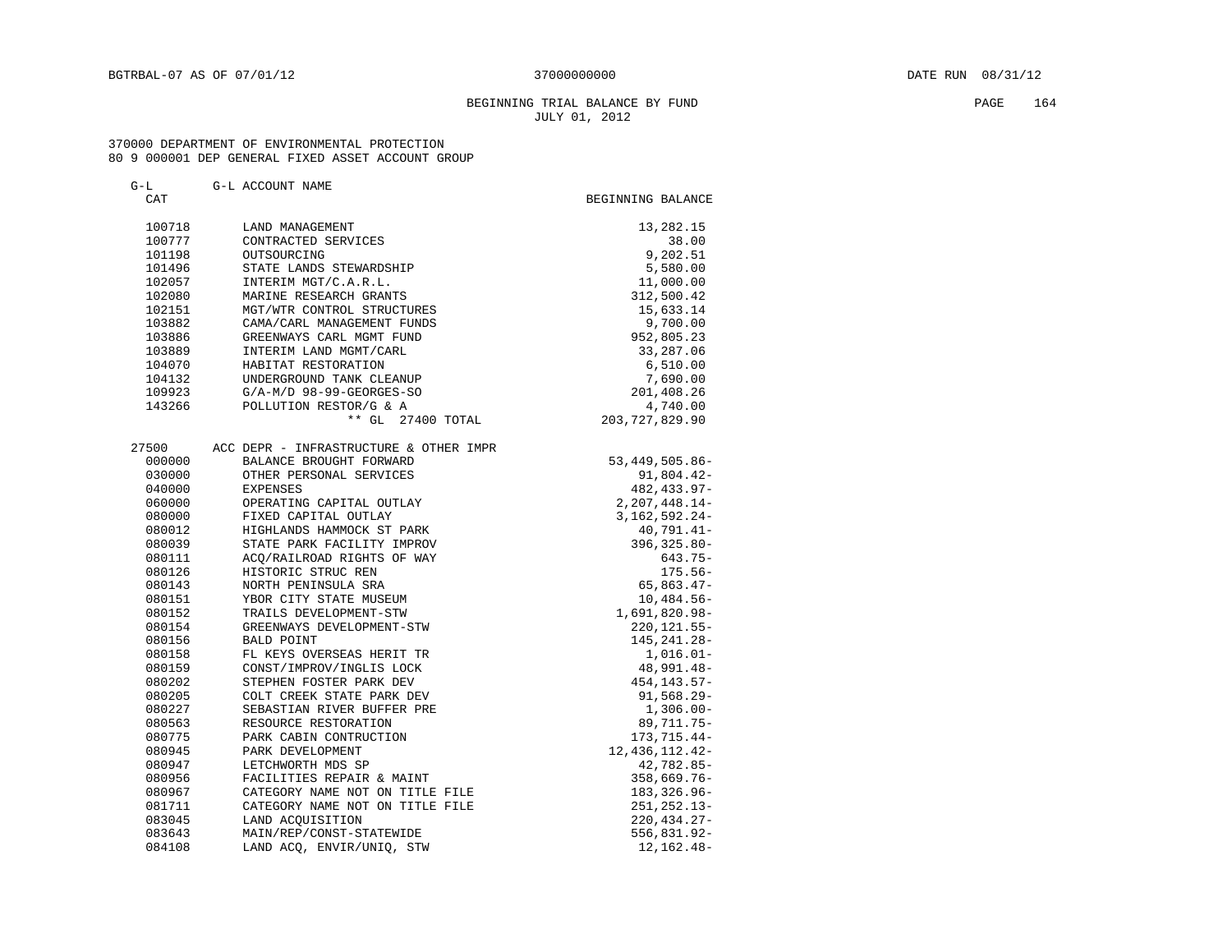# BEGINNING TRIAL BALANCE BY FUND PAGE 165 JULY 01, 2012

| $\sim$<br>$\rightarrow$ $-$ | G-L ACCOUNT<br>NAME |                   |  |
|-----------------------------|---------------------|-------------------|--|
| ጣአጥ                         |                     | BEGINNING BALANCE |  |

| 084205 | MITIGATION-POLK CO PKY                      | $788.64-$       |
|--------|---------------------------------------------|-----------------|
| 084554 | FANNING SPRINGS MAINT                       | $160, 261.54 -$ |
| 084736 | RAINBOW SPRGS/PLNG & DES                    | 79,761.24-      |
| 084885 | CRITICAL REP & CODE CORREC                  | 104,320.08-     |
| 085045 | JON DICKEN/ST PARK                          | $57,663.76 -$   |
| 085046 | CATEGORY NAME NOT ON TITLE FILE             | 681.82-         |
| 085048 | DEVELOP/ST PRKS-STW-BAS AM                  | $393, 534.01 -$ |
| 085049 | ALAFIA RIV/-RECRE DEVELOPM                  | $269,558.40-$   |
| 085051 | PARKS MAINTENANCE & REPAIR                  | $378,545.62-$   |
| 085058 | LAKE LOUISA DEVELOPMENT                     | $21,640.00 -$   |
| 085060 | ATLANTIC RIDGE STATE PARK                   | $7,396.05 -$    |
| 085572 | INGLIS MAIN DAM/REPAIR/IMP                  | 122,408.52-     |
| 086011 | GREENWAY IMPRVMTS-GRANT                     | 294,617.30-     |
| 086215 | FCO IMP INGLIS LOCK/MANTEE IMP KIRPTCK/BUCK | $42,022.28-$    |
| 087103 | CATEGORY NAME NOT ON TITLE FILE             | $8,910.73-$     |
| 087107 | MYAKKA STATE PARK DEVELOPMENT               | 411, 469.80-    |
| 087113 | ANCLOTE KEY STATE PARK DEV                  | 192, 186.51-    |
| 087118 | DISASTER RELATED REPAIRS                    | 1,376,102.61-   |
| 087120 | BUCKMAN/WATER/CONTROL/STRUC                 | 48,325.68-      |
| 087123 | SUWANNEE RIV WILDERNESS TR                  | $36,669.51-$    |
| 087736 | PARK DEVL-HOMOSASSA SPRGS                   | 139, 179. 40-   |
| 087832 | SILVER RIVER PARK DEV                       | 183, 110. 23-   |
| 087833 | CAMP HELEN DEVELOPMENT                      | $530,052.30 -$  |
| 087834 | SAVANNAS STATE RESERVE DEV                  | $265, 526.35 -$ |
| 087877 | CATEGORY NAME NOT ON TITLE FILE             | 1,842.84-       |
| 087880 | WEKIWA SPRINGS PARK DEV                     | $2,455.00 -$    |
| 087886 | CATEGORY NAME NOT ON TITLE FILE             | $115,920.44-$   |
| 087937 | PARTNERSHIP/PARKS/ST MATCH                  | $45,069.39 -$   |
| 087979 | CATEGORY NAME NOT ON TITLE FILE             | $70,572.90 -$   |
| 087985 | CATEGORY NAME NOT ON TITLE FILE             | $368, 498.55 -$ |
| 088130 | REMOVE ACCESS BARRIERS-STW                  | $261, 352.51 -$ |
| 088137 | GRANTS & DONAT SPDG AUTH                    | $1,657,853.30-$ |
| 088140 | FACILITY REPAIR NEEDS-STW                   | 12,644,124.93-  |
| 088154 | RENO/REPLAC-SEWAGE SYSTEM                   | 3,405,871.38-   |
| 088943 | CATEGORY NAME NOT ON TITLE FILE             | 28,980.00-      |
| 100027 | GROUND WTR/MONITOR NETWRK                   | $406.78 -$      |
| 100212 | OPERATIONAL INCENTIVES PRG                  | $1,328.49-$     |
| 100592 | DISBURSE DONATIONS                          | $8,801.48-$     |
| 100628 | WATER OUALITY MGMT/PLAN                     | $671.68 -$      |
| 100718 | LAND MANAGEMENT                             | $1,749.75-$     |
| 101198 | OUTSOURCING                                 | $2,531.01-$     |
| 101492 | HAZARDOUS WASTE CLEANUP                     | 183,821.84-     |
| 101496 | STATE LANDS STEWARDSHIP                     | $837.00 -$      |
| 102057 | INTERIM MGT/C.A.R.L.                        | $5,583.32-$     |
| 102080 | MARINE RESEARCH GRANTS                      | $50, 146.62 -$  |
| 102151 | MGT/WTR CONTROL STRUCTURES                  | $8,564.47-$     |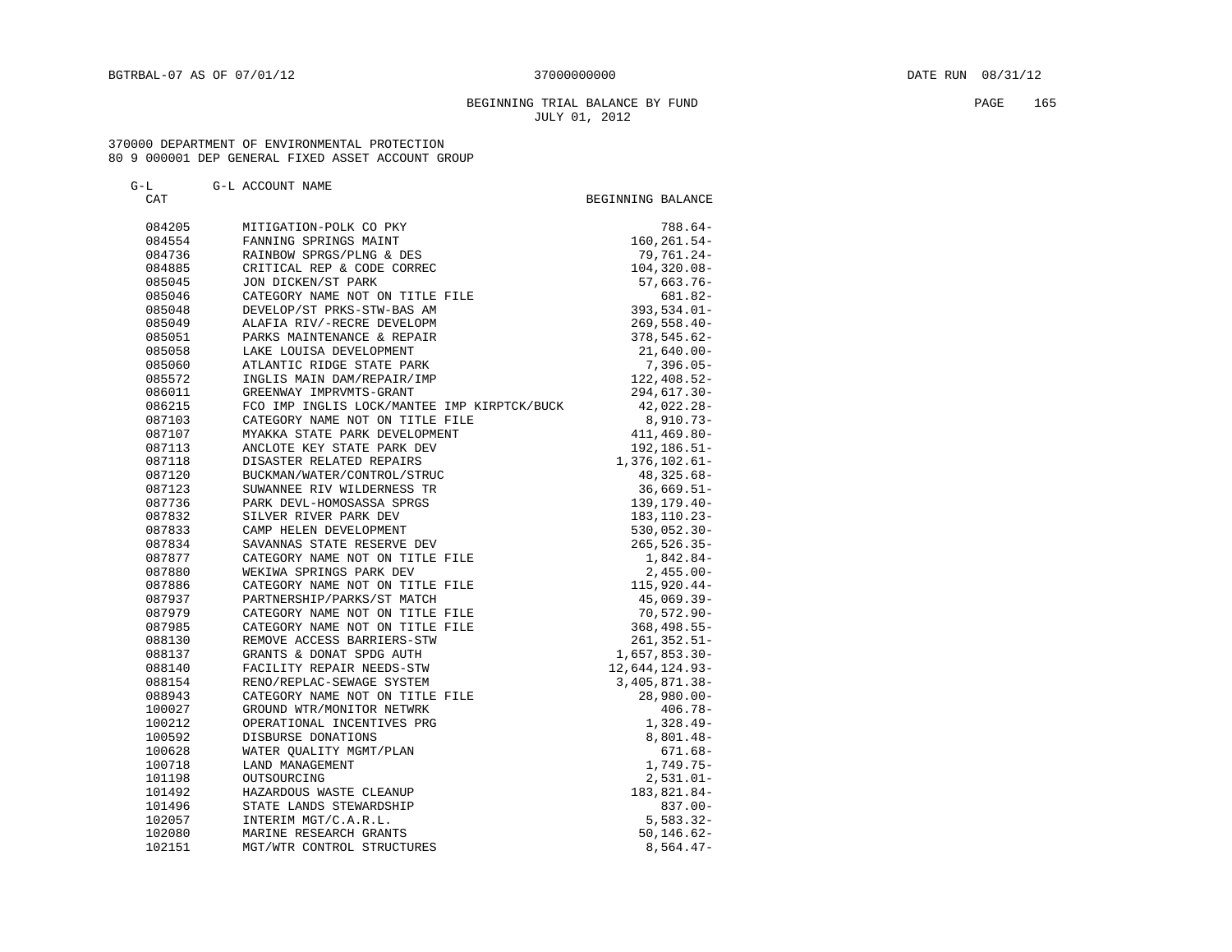# BEGINNING TRIAL BALANCE BY FUND **EXAMPLE 166** PAGE 166 JULY 01, 2012

| $G-L$            | G-L ACCOUNT NAME                                     |                   |
|------------------|------------------------------------------------------|-------------------|
| CAT              |                                                      | BEGINNING BALANCE |
|                  |                                                      |                   |
| 103882           | CAMA/CARL MANAGEMENT FUNDS                           | $2,329.02-$       |
| 103886           | GREENWAYS CARL MGMT FUND                             | 234,516.46-       |
| 103889           | INTERIM LAND MGMT/CARL                               | 28,624.73-        |
| 104070           | HABITAT RESTORATION                                  | $2,332.70-$       |
| 104132           | UNDERGROUND TANK CLEANUP                             | $3,204.25-$       |
| 105006           | LAND USE PROCEEDS DISBURSE                           | $3,130.00 -$      |
| 109923           | G/A-M/D 98-99-GEORGES-SO                             | $107,417.60-$     |
| 143266           | POLLUTION RESTOR/G & A                               | $2,468.75-$       |
|                  | ** GL 27500 TOTAL                                    | 101, 263, 017.89- |
| 27600            | FURNITURE AND EOUIPMENT                              |                   |
| 000000           | BALANCE BROUGHT FORWARD                              | 98,750,752.69     |
| 001800           |                                                      | 447,408.40-       |
| 002500           |                                                      | 15,707.55-        |
| 002900           |                                                      | $5,230,808.96 -$  |
| 010000           | SALARIES AND BENEFITS                                | $2,906.98 -$      |
| 030000           | OTHER PERSONAL SERVICES                              | $306, 211.06 -$   |
| 040000           | <b>EXPENSES</b>                                      | 268,080.77        |
| 050251           | G/A-WMD PERMITTING ASSIST                            | $10,085.50 -$     |
| 050840           | G/A-LOCAL HAZ WASTE COL                              | $8,066.17-$       |
| 060000           | OPERATING CAPITAL OUTLAY                             | 17,902,127.62-    |
| 080000           | FIXED CAPITAL OUTLAY                                 | $4,592.00 -$      |
| 080012           | HIGHLANDS HAMMOCK ST PARK                            | 26,725.00         |
| 080039           | STATE PARK FACILITY IMPROV                           | 609,185.19        |
| 080126           | HISTORIC STRUC REN                                   | 35,270.68         |
| 080134           | INVASIVE EXOTICS/GREENWAYS                           | 14,032.41         |
| 080145           | CATEGORY NAME NOT ON TITLE FILE                      | 3,797.39          |
| 080152           | TRAILS DEVELOPMENT-STW                               | 35,027.05         |
| 080201           | CATEGORY NAME NOT ON TITLE FILE                      | $1,872.00 -$      |
|                  |                                                      |                   |
| 080202<br>080205 | STEPHEN FOSTER PARK DEV<br>COLT CREEK STATE PARK DEV | $1,872.00 -$      |
|                  |                                                      | 24,000.00         |
| 080524           | DRY CLEAN/SITE CLEANUP                               | 2,922,851.61      |
| 080563           | RESOURCE RESTORATION                                 | 2,045,379.17      |
| 080775           | PARK CABIN CONTRUCTION                               | 53,728.92         |
| 080888           | MULBERRY/PINEY PT CLEANUP                            | 8,792.37          |
| 080889           | NON-MANDATORY LAND RECLAIM                           | 72,799.08         |
| 080890           | NOAA - NPS GRANTS                                    | 4,522.00          |
| 080905           | THE GROVE - LAND PURCHASE                            | $32, 125.76 -$    |
| 080945           | PARK DEVELOPMENT                                     | 1,053,418.89      |
| 080956           | FACILITIES REPAIR & MAINT                            | 24,927.40         |
| 080967           | CATEGORY NAME NOT ON TITLE FILE                      | $17,552.87-$      |
| 083045           | LAND ACOUISITION                                     | 135,538.14        |
| 083266           | POLLUTION REST/CAP OUTLAY                            | $105,047.77-$     |
| 083643           | MAIN/REP/CONST-STATEWIDE                             | 120,075.91        |
| 083753           | REP/RENO-LAB CMPLX-LEON CO                           | 642,931.81        |
| 083899           | NAVARRE BCH STATE PARK DEV                           | 31,714.28         |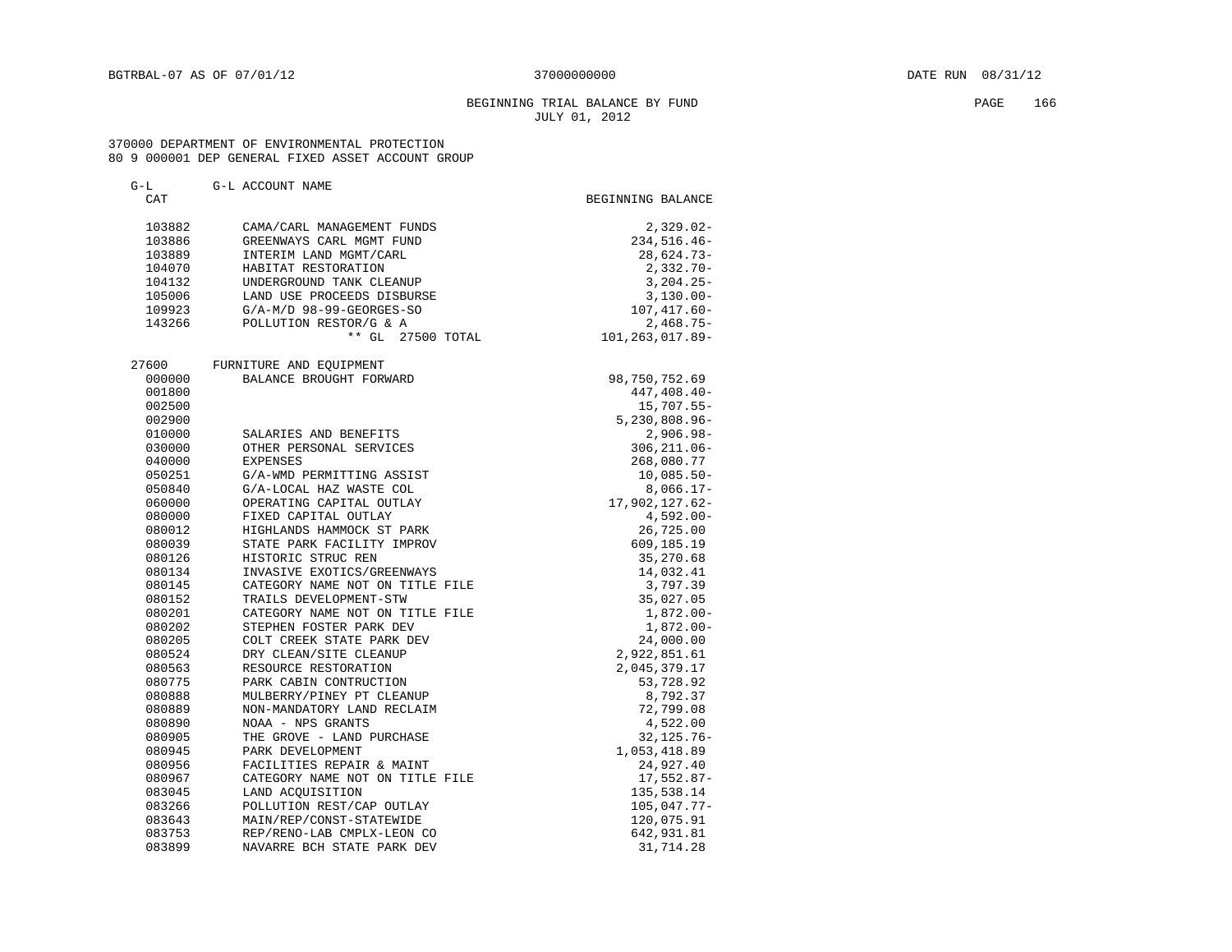G-L G-L ACCOUNT NAME

## BEGINNING TRIAL BALANCE BY FUND **PAGE** 167 JULY 01, 2012

| CAT    |                                             | BEGINNING BALANCE |
|--------|---------------------------------------------|-------------------|
| 084108 | LAND ACQ, ENVIR/UNIQ, STW                   | 34,250.10         |
| 084205 | MITIGATION-POLK CO PKY                      | 67,660.81         |
| 085045 | JON DICKEN/ST PARK                          | 2,509.76          |
| 085048 | DEVELOP/ST PRKS-STW-BAS AM                  | $14, 235.00 -$    |
| 085051 | PARKS MAINTENANCE & REPAIR                  | $4,335.00 -$      |
| 085055 | CATEGORY NAME NOT ON TITLE FILE             | $1,949.00 -$      |
| 085060 | ATLANTIC RIDGE STATE PARK                   | 6,113.11          |
| 085655 | BAY RESTORATION                             | 16,244.60         |
| 086011 | GREENWAY IMPRVMTS-GRANT                     | $4,316.00-$       |
| 086215 | FCO IMP INGLIS LOCK/MANTEE IMP KIRPTCK/BUCK | 153,406.28        |
| 087118 | DISASTER RELATED REPAIRS                    | 84, 328. 23       |
| 087120 | BUCKMAN/WATER/CONTROL/STRUC                 | 166,952.22        |
| 087736 | PARK DEVL-HOMOSASSA SPRGS                   | 64,634.85         |
| 087773 | CATEGORY NAME NOT ON TITLE FILE             | $4,303.00 -$      |
| 087832 | SILVER RIVER PARK DEV                       | 3,561.50          |
| 087886 | CATEGORY NAME NOT ON TITLE FILE             | $942.74-$         |
| 087888 | PETRO TANKS/PREAPPROVALS                    | 55, 911, 502.97   |
| 087937 | PARTNERSHIP/PARKS/ST MATCH                  | 98,341.53         |
| 088130 | REMOVE ACCESS BARRIERS-STW                  | 155,883.49        |
| 088137 | GRANTS & DONAT SPDG AUTH                    | 504,246.83        |
| 088140 | FACILITY REPAIR NEEDS-STW                   | 1,553,366.19      |
| 088154 | RENO/REPLAC-SEWAGE SYSTEM                   | 39,734.00-        |
| 088502 | HAZARD WASTE/SITE CLEANUP                   | 242,383.09        |
| 088964 | TOTAL MAX DAILY LOADS                       | 1,404,246.48      |
| 100014 | ACO & REPLACE PATROL VEH                    | 3,362,097.40      |
| 100021 | ACOUISITION/MOTOR VEHICLES                  | 7,272,608.70      |
| 100027 | GROUND WTR/MONITOR NETWRK                   | 1,099,521.24      |
| 100029 | STG TK COMPL VERIFICATION                   | $273, 365.09 -$   |
| 100039 | WMD LAB SUPPORT                             | 134, 343. 17-     |
| 100050 | EVERGLADES LAB SUPPORT                      | $508,662.82-$     |
| 100088 | SPECIAL STUDIES                             | 114,511.47        |
| 100212 | OPERATIONAL INCENTIVES PRG                  | 277,983.61        |
| 100591 | SUBMERGED RES DAMAGED REST                  | 21,885.00         |
| 100592 | DISBURSE DONATIONS                          | 507,167.62        |
| 100628 | WATER OUALITY MGMT/PLAN                     | 3,470,029.52      |
| 100629 | DRINK WATER IMPRV-FED STM                   | 122,349.12        |
| 100718 | LAND MANAGEMENT                             | 1,655,241.15      |
| 100748 | LABORATORY SERVICES                         | 3,630.00          |
| 100774 | NAT'L POLLUT/ELIMINATION                    | 12,823.01         |
| 100777 | CONTRACTED SERVICES                         | $102,907.69-$     |
| 100840 | CATEGORY NAME NOT ON TITLE FILE             | $10,061.99 -$     |
| 100851 | DOMESTIC SECURITY                           | 288,796.32        |
| 100998 | CATEGORY NAME NOT ON TITLE FILE             | 15,000.00         |
| 101011 | FED WASTE PLANNING GRANTS                   | 610,904.89        |
| 101196 | AMERICORPS                                  | 4,728.26          |
| 101198 | OUTSOURCING                                 | 4,281.00          |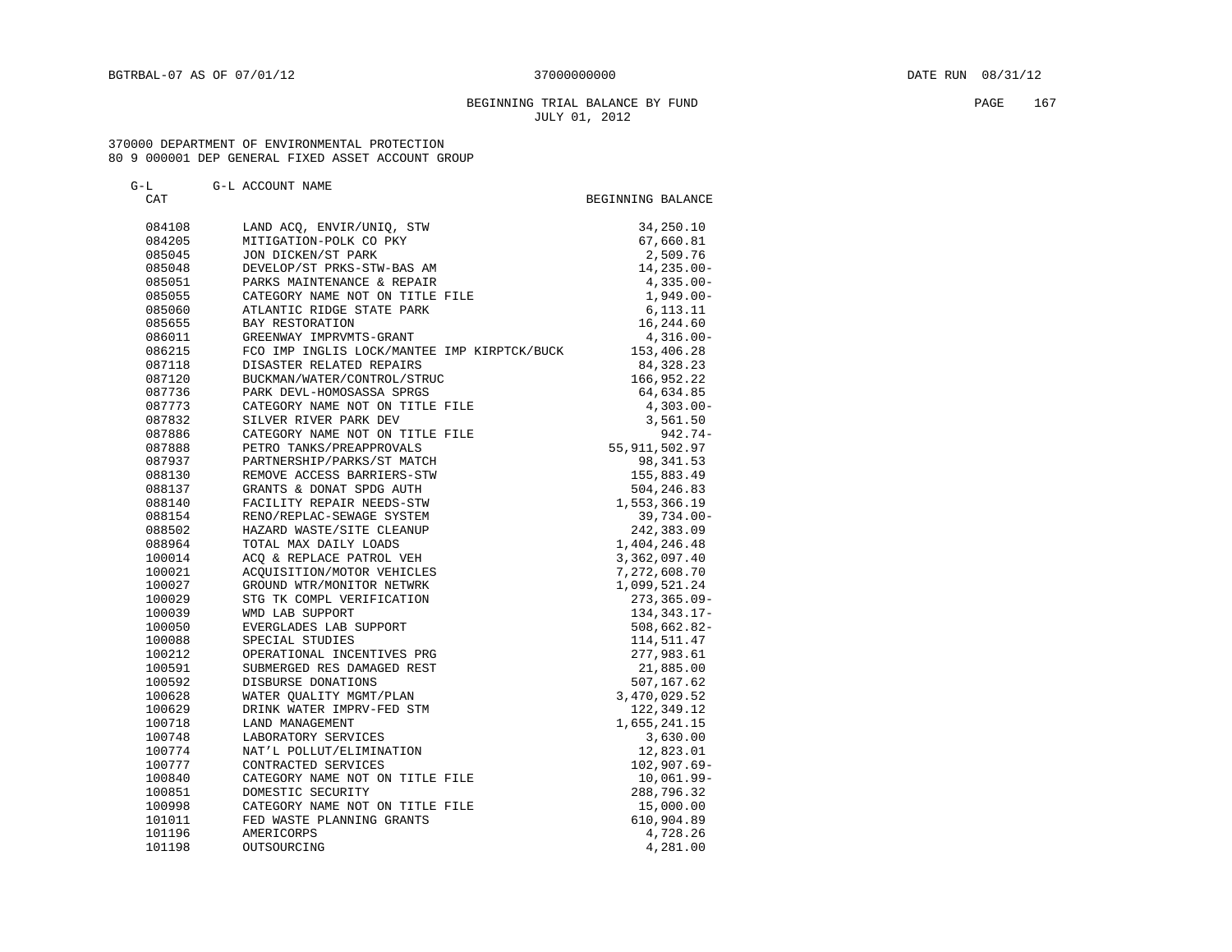# BEGINNING TRIAL BALANCE BY FUND PAGE 168 JULY 01, 2012

| $\sim$<br>$\rightarrow$ $-$ | G-L ACCOUNT<br>NAME |                   |  |
|-----------------------------|---------------------|-------------------|--|
| ጣአጥ                         |                     | BEGINNING BALANCE |  |

| 101201 | LITTLE PINE ISLAND                         | 136,033.03       |
|--------|--------------------------------------------|------------------|
| 101492 | HAZARDOUS WASTE CLEANUP                    | 438,397.13-      |
| 101494 | HAZARDOUS WASTE SITE REST                  | $223, 343.14 -$  |
| 101495 | HAZARDOUS WASTE COMPL/EDUC                 | 5,738.00         |
| 102022 | CATEGORY NAME NOT ON TITLE FILE            | $12,028.56-$     |
| 102057 | INTERIM MGT/C.A.R.L.                       | $38,672.46 -$    |
| 102080 | MARINE RESEARCH GRANTS                     | 1,222,505.11     |
| 102151 | MGT/WTR CONTROL STRUCTURES                 | 305,664.80       |
| 102204 | INTEGRATED DATABASE/REG AP                 | 103,441.89       |
| 102205 | NATURAL AREAS INVENTORY                    | $2,060.80 -$     |
| 102275 | OPER & MAINT OF PATROL VEH                 | 84,646.25        |
| 102334 | CONTRL OF INVASIVE EXOTICS                 | 39, 427. 44      |
| 102345 | OYSTER PLANTING                            | $4,365.96 -$     |
| 102576 | PMTS FOR RESTOR & DAMAGE                   | 74,843.28        |
| 102577 | DRUM REMOVAL AND DISPOSAL                  | 30,675.25        |
| 102590 | POLLUTION REST CONTRACTS                   | 45,032.89-       |
| 102903 | PURCHASES FOR RESALE                       | 107,281.98       |
| 103000 | DRYCLEANING CONTAM CLEANUP                 | 628,954.14       |
| 103241 | RISK MANAGEMENT INSURANCE                  | 6,000.00         |
| 103736 | CATEGORY NAME NOT ON TITLE FILE            | $20,788.45-$     |
| 103843 | TOPOGRAPHIC MAPPING                        | $74, 453.81 -$   |
| 103882 | CAMA/CARL MANAGEMENT FUNDS                 | 330, 211.09      |
| 103886 | GREENWAYS CARL MGMT FUND                   | 2,910,756.56     |
| 103889 | INTERIM LAND MGMT/CARL                     | 4, 285, 377.92   |
| 104070 | HABITAT RESTORATION                        | 181, 191.68      |
| 104132 | UNDERGROUND TANK CLEANUP                   | 4, 575, 313. 52- |
| 104134 | WATER WELL CLEANUP                         | 163,843.98-      |
| 104146 | WASTE TIRE ABATEMENT PROG                  | $36, 783.65 -$   |
| 104163 | PETROLEUM CLEANUP AUDITS                   | 34,107.77        |
| 104195 | CATEGORY NAME NOT ON TITLE FILE            | $7,175.00 -$     |
| 104298 | CATEGORY NAME NOT ON TITLE FILE            | $9,988.85-$      |
| 104920 | FLORIDA FOREVER                            | 110.05           |
| 105006 | LAND USE PROCEEDS DISBURSE                 | 1,360,291.03     |
| 105256 | G/A-HURRICANE ANDREW REL                   | 51,446.14-       |
| 105268 | G/A-HURRICANE OPAL                         | 195,894.64-      |
| 105556 | OCEANS/COASTAL RESOURCES                   | 26,404.50        |
| 105710 | STATE FAIR                                 | $4,750.00 -$     |
| 107877 | CATEGORY NAME NOT ON TITLE FILE            | 12,754.54-       |
| 108037 | G/A-DEEPWATER HORIZON/SO                   | 7,556.93         |
| 108040 | G/A-DEEPWATER/NRDA/SO                      | 36,948.00        |
| 109823 | $G/A-M/D$ EL NINO #1204-SO                 | $15,803.00 -$    |
| 109825 | G/A-MD-WILDFIRES/97-98-OP                  | $5,775.41-$      |
| 109827 | G/A MAJOR DISASTER 04-05-HURICANE CHARLEY  | 150, 211.22      |
| 109829 | G/A-M/D 2004-05 HURR FRANCES-E/O 04-192 ST | 109,800.50       |
| 109831 | GRANT & AID MAJOR DISASTER 04-05 HURR IVAN | 5,112.00         |
| 109839 | G/A-HURRICANES 04-ST OPER                  | 124,140.70       |
|        |                                            |                  |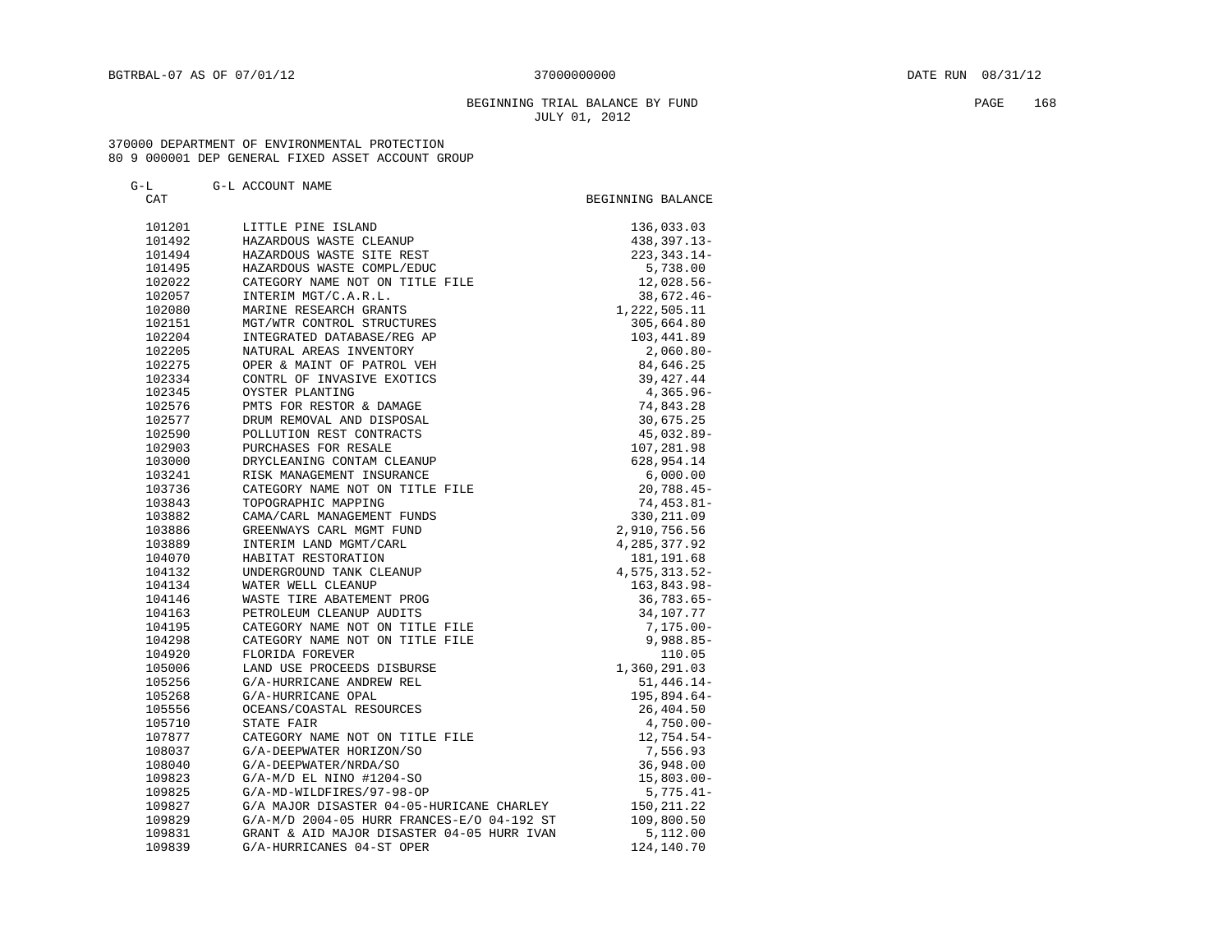## BEGINNING TRIAL BALANCE BY FUND PAGE 169 JULY 01, 2012

| $G-L$            | G-L ACCOUNT NAME                                                   |                              |
|------------------|--------------------------------------------------------------------|------------------------------|
| CAT              |                                                                    | BEGINNING BALANCE            |
|                  |                                                                    |                              |
| 109845           | GRANTS AND AIDS - 2005 HURRICANES - STATE O<br>WETLANDS PROTECTION | 283,816.88-                  |
| 109950           |                                                                    | 117,783.20-                  |
| 109951           | BOATING SAFETY EDUC PROG                                           | $39,608.00 -$                |
| 140076           | G/A-NPS MGMT PLANNING                                              | 139,612.34                   |
| 140122           | CLEAN MARINA                                                       | 36,743.45                    |
| 140126           | BEACH PROJECTS - STW                                               | 302,238.97                   |
| 140185           | NAT'L REC TRAIL GRANTS                                             | 21, 158. 24                  |
| 143266           | POLLUTION RESTOR/G & A                                             | 1,423.25<br>81,711.45        |
| 149930           | G/A-HURRICANES 04-ALG                                              |                              |
| 210014           | OTHER DATA PROCESSING SVCS                                         | 19,283.04-                   |
| 800000<br>990000 | SPECIAL EXPENSES<br>CATEGORY NAME NOT ON TITLE FILE                | $5,122.04-$<br>$314,688.51-$ |
|                  | $***$ GL                                                           |                              |
|                  | 27600 TOTAL                                                        | 167, 182, 546. 19            |
| 27700            | ACC DEPR - FURNITURE & EQUIPMENT                                   |                              |
| 000000           | BALANCE BROUGHT FORWARD                                            | 1,400,070.78-                |
| 001800           |                                                                    | 225,731.10                   |
| 002500           |                                                                    | 15,707.55                    |
| 002900           |                                                                    | 3,973,013.28                 |
| 030000           | OTHER PERSONAL SERVICES                                            | 83,758.78                    |
| 040000           | <b>EXPENSES</b>                                                    | 741,708.83-                  |
| 060000           | OPERATING CAPITAL OUTLAY                                           | 29,567,810.55-               |
| 080000           | FIXED CAPITAL OUTLAY                                               | 34, 447. 72-                 |
| 080012           | HIGHLANDS HAMMOCK ST PARK                                          | $2,449.70-$                  |
| 080039           | STATE PARK FACILITY IMPROV                                         | $57, 316.11 -$               |
| 080126           | HISTORIC STRUC REN                                                 | $16,956.92-$                 |
| 080134           | INVASIVE EXOTICS/GREENWAYS                                         | $20,656.46-$                 |
| 080145           | CATEGORY NAME NOT ON TITLE FILE                                    | $2,040.78-$                  |
| 080152           | TRAILS DEVELOPMENT-STW                                             | $16, 425.32 -$               |
| 080153           | CATEGORY NAME NOT ON TITLE FILE                                    | $91, 333.19 -$               |
| 080205           | COLT CREEK STATE PARK DEV                                          | $2,200.00-$                  |
| 080524           | DRY CLEAN/SITE CLEANUP                                             | $2,307,696.60 -$             |
| 080563           | RESOURCE RESTORATION                                               | 796,196.99-                  |
| 080775           | PARK CABIN CONTRUCTION                                             | 44,172.70-                   |
| 080888           | MULBERRY/PINEY PT CLEANUP                                          | $8,792.37-$                  |
| 080889           | NON-MANDATORY LAND RECLAIM                                         | $56,676.81-$                 |
| 080890           | NOAA - NPS GRANTS                                                  | $2,210.56-$                  |
| 080905           | THE GROVE - LAND PURCHASE                                          | $36,761.69 -$                |
| 080945           | PARK DEVELOPMENT                                                   | $872, 370.08 -$              |
| 080956           | FACILITIES REPAIR & MAINT                                          | $6, 563.58 -$                |
| 083045           | LAND ACQUISITION                                                   | $61,896.25-$                 |
| 083266           | POLLUTION REST/CAP OUTLAY                                          | $63,865.76 -$                |
| 083643           | MAIN/REP/CONST-STATEWIDE                                           | $61, 167.16 -$               |
| 083753           | REP/RENO-LAB CMPLX-LEON CO                                         | $132,891.70-$                |
| 083899           | NAVARRE BCH STATE PARK DEV                                         | $30,870.16 -$                |
| 084108           | LAND ACQ, ENVIR/UNIQ, STW                                          | $12,528.04-$                 |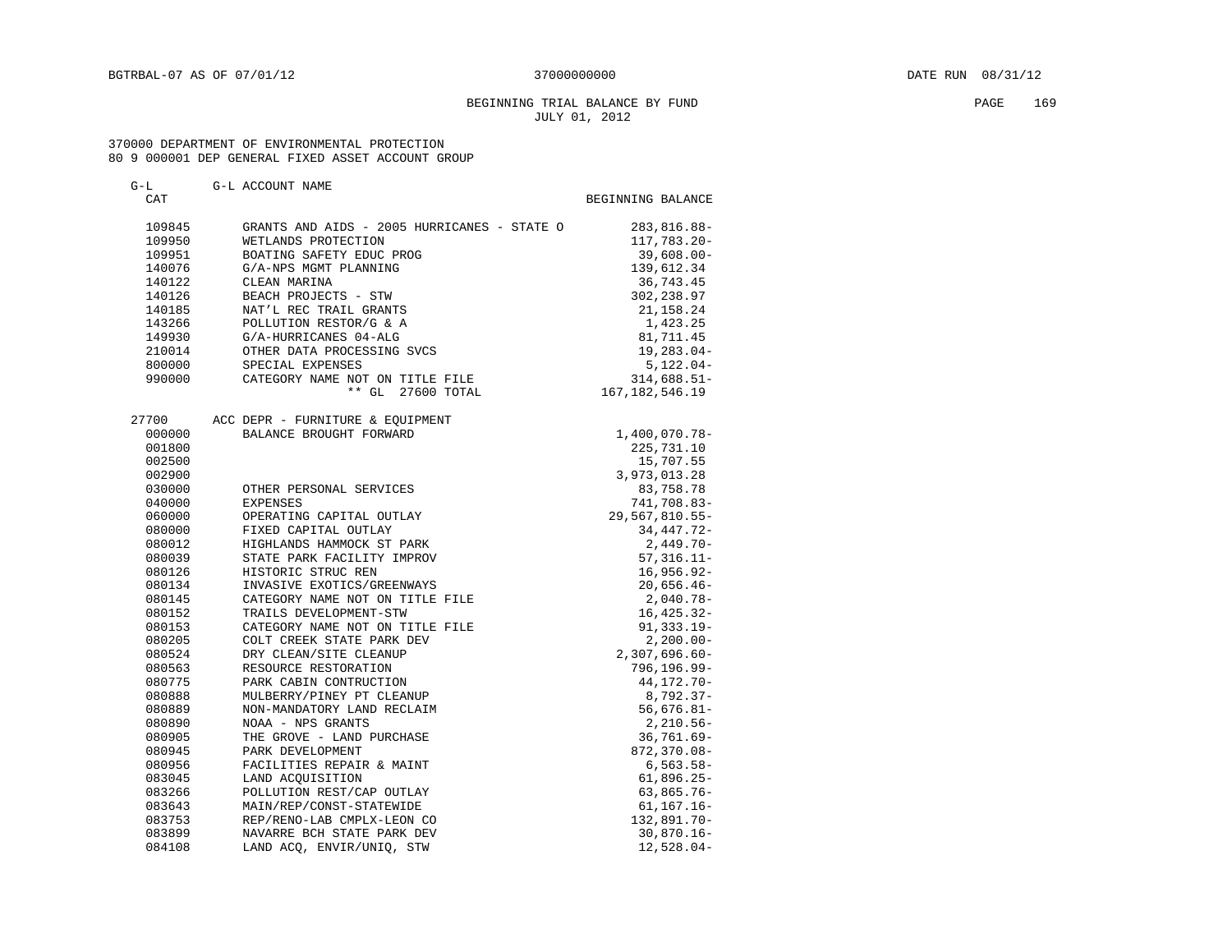## BEGINNING TRIAL BALANCE BY FUND **PAGE** 170 JULY 01, 2012

| $G-L$  | G-L ACCOUNT NAME                            |                    |
|--------|---------------------------------------------|--------------------|
| CAT    |                                             | BEGINNING BALANCE  |
| 084205 | MITIGATION-POLK CO PKY                      | 12,089.88-         |
| 085045 | JON DICKEN/ST PARK                          | $690.36 -$         |
| 085048 | DEVELOP/ST PRKS-STW-BAS AM                  | $40,647.00 -$      |
| 085060 | ATLANTIC RIDGE STATE PARK                   | $1,438.15-$        |
| 085063 | CATEGORY NAME NOT ON TITLE FILE             | $940.20 -$         |
| 085655 | BAY RESTORATION                             | $32,800.10 -$      |
| 086012 | CATEGORY NAME NOT ON TITLE FILE             | 1,249.86-          |
| 086215 | FCO IMP INGLIS LOCK/MANTEE IMP KIRPTCK/BUCK | $92,809.83 -$      |
| 087118 | DISASTER RELATED REPAIRS                    | 36,981.29-         |
| 087120 | BUCKMAN/WATER/CONTROL/STRUC                 | $67,504.51-$       |
| 087736 | PARK DEVL-HOMOSASSA SPRGS                   | 65,837.04-         |
| 087773 | CATEGORY NAME NOT ON TITLE FILE             | $1,179.00 -$       |
| 087832 | SILVER RIVER PARK DEV                       | $4, 106.54 -$      |
| 087888 | PETRO TANKS/PREAPPROVALS                    | 49,869,626.27-     |
| 087930 | CATEGORY NAME NOT ON TITLE FILE             | $4,964.98-$        |
| 087937 | PARTNERSHIP/PARKS/ST MATCH                  | $66,750.50 -$      |
| 088130 | REMOVE ACCESS BARRIERS-STW                  | 145,669.44-        |
| 088137 | GRANTS & DONAT SPDG AUTH                    | $208, 713.26 -$    |
| 088140 | FACILITY REPAIR NEEDS-STW                   | $1,032,463.89-$    |
| 088154 | RENO/REPLAC-SEWAGE SYSTEM                   | 11,310.88-         |
| 088502 | HAZARD WASTE/SITE CLEANUP                   | 223,700.19-        |
| 088964 | TOTAL MAX DAILY LOADS                       | $709, 116.93 -$    |
| 100014 | ACO & REPLACE PATROL VEH                    | 4,422,894.96-      |
| 100021 | ACQUISITION/MOTOR VEHICLES                  | $8, 207, 827.60 -$ |
| 100027 | GROUND WTR/MONITOR NETWRK                   | $990,079.39 -$     |
| 100029 | STG TK COMPL VERIFICATION                   | 150,844.46-        |
| 100039 | WMD LAB SUPPORT                             | 148,700.98-        |
| 100050 | EVERGLADES LAB SUPPORT                      | $66, 230.95 -$     |
| 100088 | SPECIAL STUDIES                             | $69,008.85 -$      |
| 100212 | OPERATIONAL INCENTIVES PRG                  | 195, 377.64-       |
| 100591 | SUBMERGED RES DAMAGED REST                  | $3,961.65-$        |
| 100592 | DISBURSE DONATIONS                          | 473, 495.86-       |
| 100628 | WATER OUALITY MGMT/PLAN                     | $3,229,993.67-$    |
| 100629 | DRINK WATER IMPRV-FED STM                   | 39,130.88-         |
| 100718 | LAND MANAGEMENT                             | 402,820.97-        |
| 100748 | LABORATORY SERVICES                         | $322.72-$          |
| 100774 | NAT'L POLLUT/ELIMINATION                    | $12,543.37-$       |
| 100777 | CONTRACTED SERVICES                         | 83,396.00          |
| 100840 | CATEGORY NAME NOT ON TITLE FILE             | $54,905.97 -$      |
| 100851 | DOMESTIC SECURITY                           | 145,062.28-        |
| 100998 | CATEGORY NAME NOT ON TITLE FILE             | $100,056.08 -$     |
| 101011 | FED WASTE PLANNING GRANTS                   | $513, 274.37 -$    |
| 101196 | AMERICORPS                                  | 4,728.26-          |
| 101198 | OUTSOURCING                                 | $340.77 -$         |
| 101201 | LITTLE PINE ISLAND                          | $90,788.29 -$      |
| 101492 | HAZARDOUS WASTE CLEANUP                     | 1,458,012.15-      |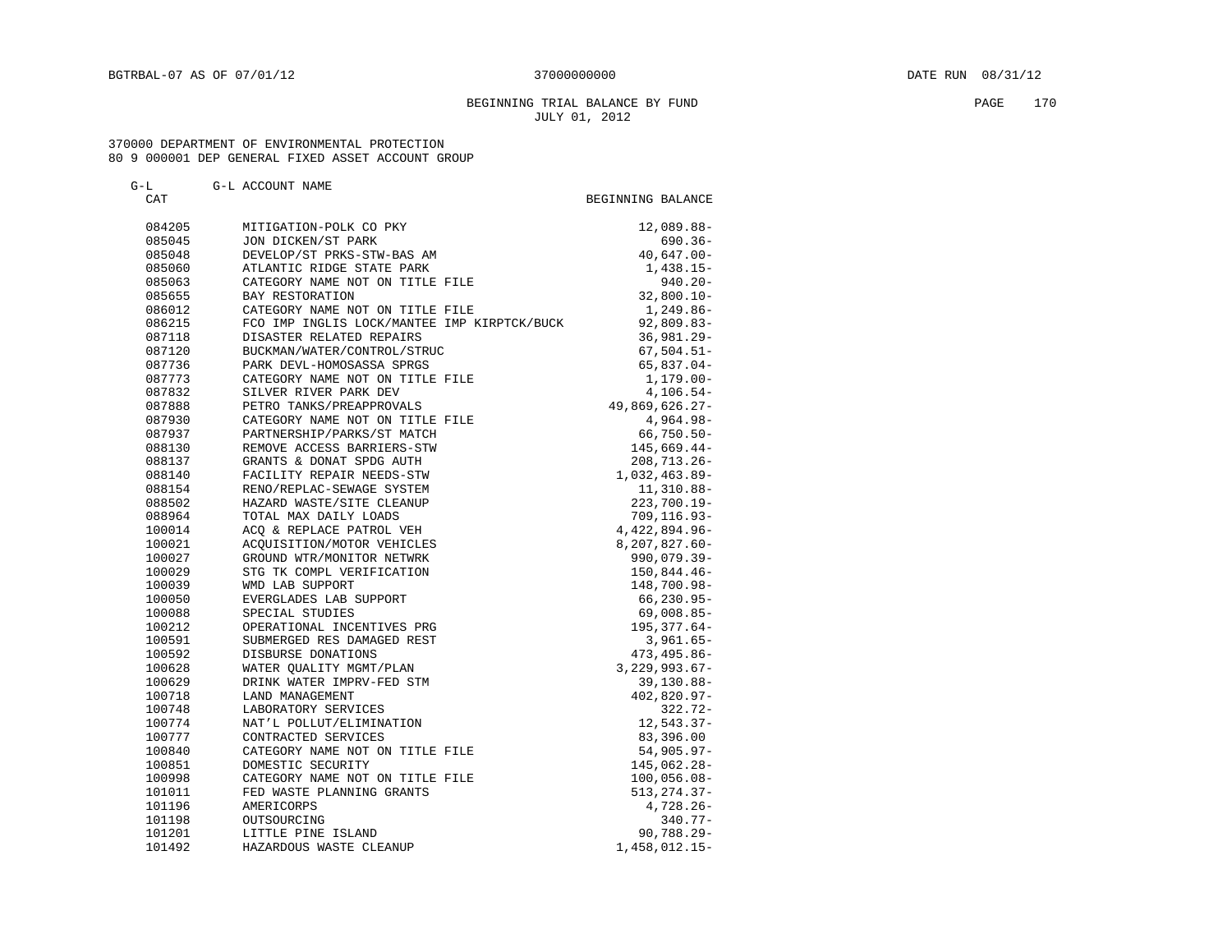G-L G-L ACCOUNT NAME

# BEGINNING TRIAL BALANCE BY FUND PAGE 171 JULY 01, 2012

| CAT    |                                             | BEGINNING BALANCE |
|--------|---------------------------------------------|-------------------|
| 101494 | HAZARDOUS WASTE SITE REST                   | $50,811.56 -$     |
| 101495 | HAZARDOUS WASTE COMPL/EDUC                  | $1,529.00-$       |
| 102057 | INTERIM MGT/C.A.R.L.                        | $83,413.04-$      |
| 102080 | MARINE RESEARCH GRANTS                      | 883,872.23-       |
| 102151 | MGT/WTR CONTROL STRUCTURES                  | 183,651.01-       |
| 102204 | INTEGRATED DATABASE/REG AP                  | 101,498.76-       |
| 102275 | OPER & MAINT OF PATROL VEH                  | $54,827.60-$      |
| 102334 | CONTRL OF INVASIVE EXOTICS                  | $49,089.41-$      |
| 102576 | PMTS FOR RESTOR & DAMAGE                    | 39,771.36-        |
| 102577 | DRUM REMOVAL AND DISPOSAL                   | $13,310.25-$      |
| 102590 | POLLUTION REST CONTRACTS                    | $51,936.83-$      |
| 102903 | PURCHASES FOR RESALE                        | $30,556.25-$      |
| 103000 | DRYCLEANING CONTAM CLEANUP                  | $972,003.53 -$    |
| 103241 | RISK MANAGEMENT INSURANCE                   | $6,000.00-$       |
| 103843 | TOPOGRAPHIC MAPPING                         | 4,373.24-         |
| 103882 | CAMA/CARL MANAGEMENT FUNDS                  | $98,558.47-$      |
| 103886 | GREENWAYS CARL MGMT FUND                    | 1,161,267.45-     |
| 103889 | INTERIM LAND MGMT/CARL                      | $5,424,546.91-$   |
| 104070 | HABITAT RESTORATION                         | $88,306.17 -$     |
| 104132 | UNDERGROUND TANK CLEANUP                    | $2,567,809.09-$   |
| 104134 | WATER WELL CLEANUP                          | $27, 353.67 -$    |
| 104146 | WASTE TIRE ABATEMENT PROG                   | $56, 230.98 -$    |
| 104163 | PETROLEUM CLEANUP AUDITS                    | $37,806.69 -$     |
| 104195 | CATEGORY NAME NOT ON TITLE FILE             | $2,607.00 -$      |
| 104298 | CATEGORY NAME NOT ON TITLE FILE             | $10,450.00 -$     |
| 104920 | FLORIDA FOREVER                             | $50,752.51 -$     |
| 105006 | LAND USE PROCEEDS DISBURSE                  | 688, 133. 77-     |
| 105256 | G/A-HURRICANE ANDREW REL                    | $11,840.00 -$     |
| 105268 | G/A-HURRICANE OPAL                          | $110,807.54-$     |
| 105556 | OCEANS/COASTAL RESOURCES                    | $18,046.75-$      |
| 107877 | CATEGORY NAME NOT ON TITLE FILE             | $1,585.08-$       |
| 108040 | G/A-DEEPWATER/NRDA/SO                       | $1,868.11-$       |
| 109821 | G/A-M/D EL-NINO #1195-SO                    | $248.04-$         |
| 109825 | G/A-MD-WILDFIRES/97-98-OP                   | $8,342.10 -$      |
| 109827 | G/A MAJOR DISASTER 04-05-HURICANE CHARLEY   | $99,523.28 -$     |
| 109829 | G/A-M/D 2004-05 HURR FRANCES-E/O 04-192 ST  | $69,600.44-$      |
| 109831 | GRANT & AID MAJOR DISASTER 04-05 HURR IVAN  | $2,044.08-$       |
| 109839 | G/A-HURRICANES 04-ST OPER                   | 111,361.16-       |
| 109845 | GRANTS AND AIDS - 2005 HURRICANES - STATE O | 133,476.93        |
| 109950 | WETLANDS PROTECTION                         | 17, 111.00-       |
| 109951 | BOATING SAFETY EDUC PROG                    | $799.95 -$        |
| 140076 | G/A-NPS MGMT PLANNING                       | $55, 296.59 -$    |
| 140122 | CLEAN MARINA                                | $35,079.33-$      |
| 140126 | BEACH PROJECTS - STW                        | 168, 207.58-      |
| 140185 | NAT'L REC TRAIL GRANTS                      | $6,746.09 -$      |
| 143266 | POLLUTION RESTOR/G & A                      | $25,541.30 -$     |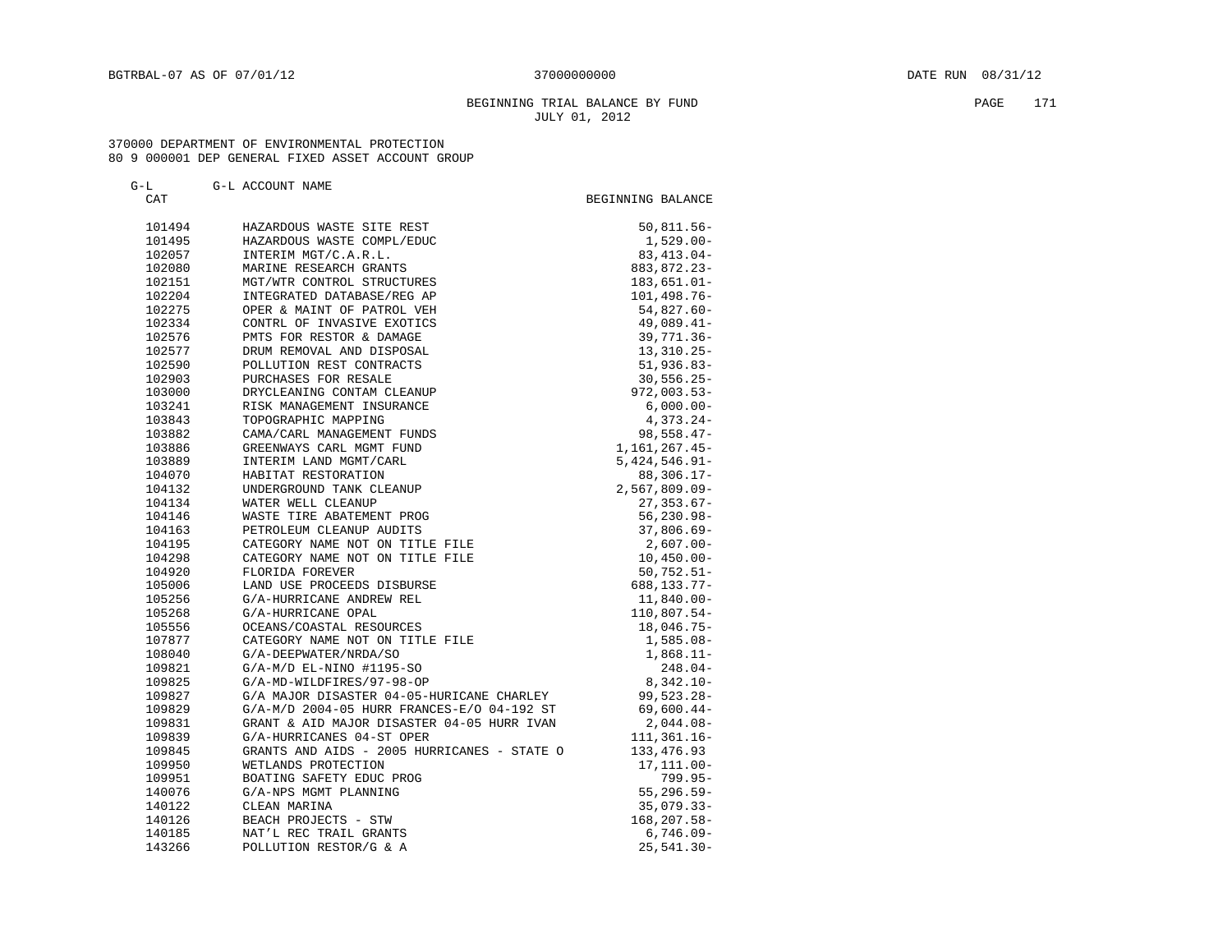# BEGINNING TRIAL BALANCE BY FUND **PAGE** 172 JULY 01, 2012

| $G-L$  | G-L ACCOUNT NAME                |                    |
|--------|---------------------------------|--------------------|
| CAT    |                                 | BEGINNING BALANCE  |
| 149930 | G/A-HURRICANES 04-ALG           | 38, 131.92-        |
| 210014 | OTHER DATA PROCESSING SVCS      | $507.32 -$         |
| 990000 | CATEGORY NAME NOT ON TITLE FILE | 355,820.50-        |
|        | ** GL 27700 TOTAL               | 119, 222, 960. 33- |
|        |                                 |                    |
| 27800  | CONSTRUCTION WORK IN PROGRESS   |                    |
| 000000 | BALANCE BROUGHT FORWARD         | 24,578,059.82      |
| 030000 | OTHER PERSONAL SERVICES         | $2,445,029.96 -$   |
| 040000 | <b>EXPENSES</b>                 | $91, 951.09 -$     |
| 060000 | OPERATING CAPITAL OUTLAY        | $109, 181.11 -$    |
| 080000 | FIXED CAPITAL OUTLAY            | $6,781.42-$        |
| 080039 | STATE PARK FACILITY IMPROV      | 1,516,718.19       |
| 080111 | ACO/RAILROAD RIGHTS OF WAY      | 1,136,793.69-      |
| 080126 | HISTORIC STRUC REN              | 2, 174, 138.22     |
| 080127 | STW CAMPGROUND REPRS/RENOV      | 390,802.43         |
| 080135 | GRAYTON BCH SRA                 | $1,650.00 -$       |
| 080136 | ICHETUCKNEE SPRINGS ST PK       | $25,490.00 -$      |
| 080137 | CATEGORY NAME NOT ON TITLE FILE | 50,560.00          |
| 080140 | CATEGORY NAME NOT ON TITLE FILE | 245,000.00         |
| 080141 | MACARTHUR BEACH                 | 653,852.24         |
| 080143 | NORTH PENINSULA SRA             | 198,665.87         |
| 080144 | CATEGORY NAME NOT ON TITLE FILE | 964, 944. 38       |
| 080145 | CATEGORY NAME NOT ON TITLE FILE | 408,531.50         |
| 080147 | CATEGORY NAME NOT ON TITLE FILE | 499,272.50         |
| 080149 | ST. LUCIE/SEABRANCH PARK        | 563, 416.52        |
| 080152 | TRAILS DEVELOPMENT-STW          | $591, 516.15 -$    |
| 080153 | CATEGORY NAME NOT ON TITLE FILE | 172,890.90-        |
| 080154 | GREENWAYS DEVELOPMENT-STW       | 1,887,242.66-      |
| 080156 | BALD POINT                      | 2,831,811.85       |
| 080158 | FL KEYS OVERSEAS HERIT TR       | 6,407,144.18       |
| 080159 | CONST/IMPROV/INGLIS LOCK        | 0.00               |
| 080201 | CATEGORY NAME NOT ON TITLE FILE | 459,295.09         |
| 080202 | STEPHEN FOSTER PARK DEV         | 412,403.66-        |
| 080205 | COLT CREEK STATE PARK DEV       | 0.00               |
| 080228 | CATEGORY NAME NOT ON TITLE FILE | 292,500.97-        |
| 080345 | CATEGORY NAME NOT ON TITLE FILE | $18,482.67-$       |
| 080446 | NAVARRE ST PK/04 HURRICANE      | $5,372,465.06-$    |
| 080561 | ANASATASIA SRA/PARK DEVELP      | 735,957.50         |
| 080563 | RESOURCE RESTORATION            | 12,500.00          |
| 080565 | ST. ANDREWS SRA DEVELOPMNT      | 1,099,733.42       |
| 080775 | PARK CABIN CONTRUCTION          | 1,689,010.66       |
| 080945 | PARK DEVELOPMENT                | $9,636,049.09 -$   |
| 080947 | LETCHWORTH MDS SP               | 29,898.92-         |
| 080954 | FT. MOSE HISTORIC SITE          | 712,076.78         |
| 080956 | FACILITIES REPAIR & MAINT       | 871,597.98         |
| 081170 | CATEGORY NAME NOT ON TITLE FILE | $563, 794.60 -$    |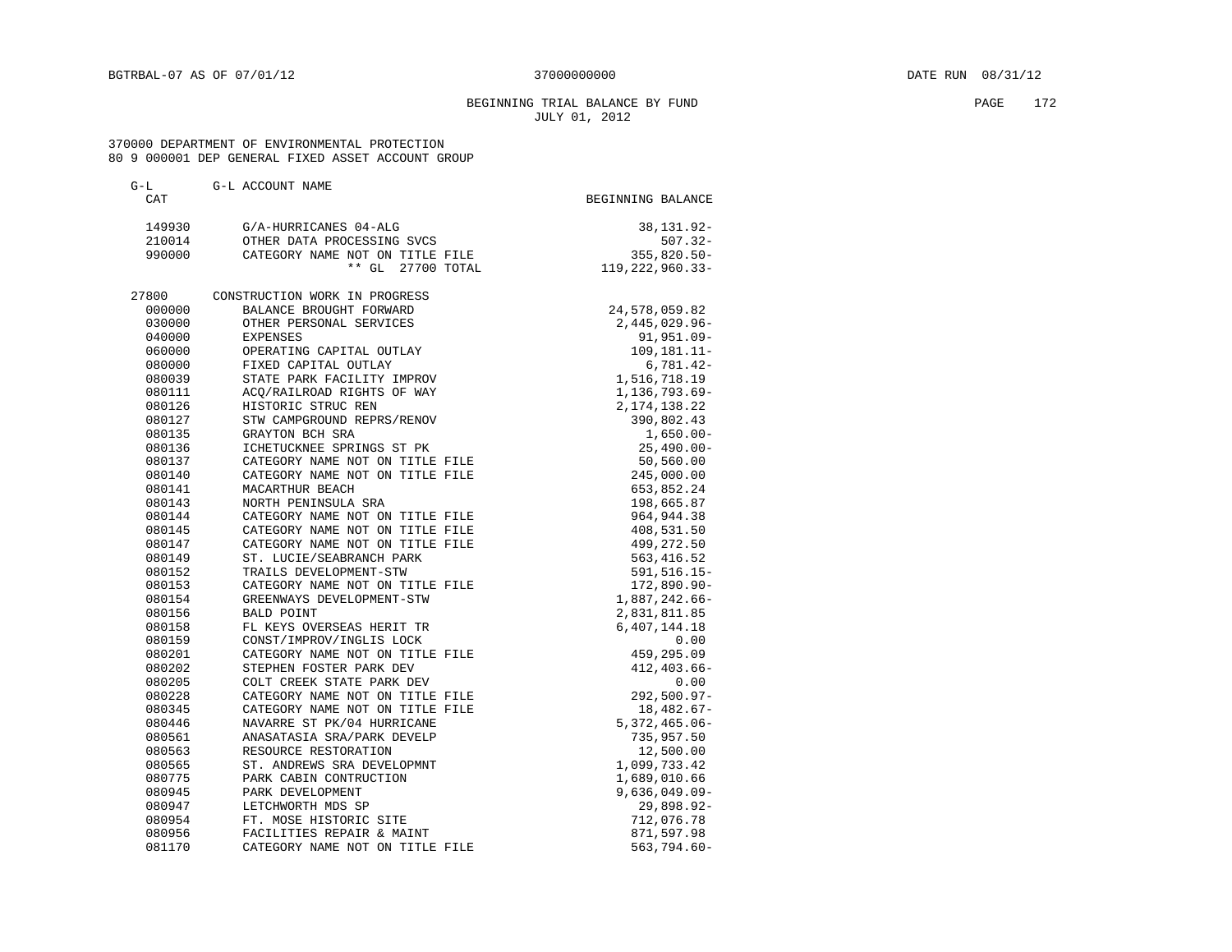G-L G-L ACCOUNT NAME

# BEGINNING TRIAL BALANCE BY FUND **PAGE** 173 JULY 01, 2012

| CAT              |                                                              | BEGINNING BALANCE              |
|------------------|--------------------------------------------------------------|--------------------------------|
| 081711           | CATEGORY NAME NOT ON TITLE FILE                              | $109,856.00 -$                 |
| 083045           | LAND ACQUISITION                                             | $111,799.11-$                  |
| 083643           | MAIN/REP/CONST-STATEWIDE                                     | 5,058,156.85                   |
| 083657           | APALACHICOLA ENV LEARN CTR                                   | 3,064,075.94                   |
| 083753           | REP/RENO-LAB CMPLX-LEON CO                                   | 129,575.54                     |
| 083899           | NAVARRE BCH STATE PARK DEV                                   | 4, 461, 859.13                 |
| 084108           | LAND ACO, ENVIR/UNIO, STW                                    | 2,857,016.49                   |
| 084554           | FANNING SPRINGS MAINT                                        | 207,211.09-                    |
| 084736           | RAINBOW SPRGS/PLNG & DES                                     | 951,064.77                     |
| 084739           | RAINBOW SPRINGS STATE PARK                                   | 1,810,796.02                   |
| 084885           | CRITICAL REP & CODE CORREC                                   | 66,535.58-                     |
| 085045           | JON DICKEN/ST PARK                                           | 1, 213, 871. 77                |
| 085047           | JOHN/LLOYD ST PRK-PICNIC P                                   | 0.00                           |
| 085048           | DEVELOP/ST PRKS-STW-BAS AM                                   | $676, 227.90 -$                |
| 085049           | ALAFIA RIV/-RECRE DEVELOPM                                   | 322,441.68                     |
| 085051           | PARKS MAINTENANCE & REPAIR                                   | $776, 293.81 -$                |
| 085054           | TOPSAIL HILL REPAIRS                                         | $23,759.20 -$                  |
| 085058           | LAKE LOUISA DEVELOPMENT                                      | 2,364,677.12                   |
| 085060           | ATLANTIC RIDGE STATE PARK                                    | 46,658.13                      |
| 085064           | RENOVATE PARK CABINS-STW                                     | $46,333.91 -$                  |
| 085071           | GUANA RIVER STATE PARK DEV                                   | 938,371.48                     |
| 085572           | INGLIS MAIN DAM/REPAIR/IMP                                   | 431,768.83                     |
| 085655           | BAY RESTORATION                                              | 412,994.00                     |
| 086011           | GREENWAY IMPRVMTS-GRANT                                      | 2,799,212.96                   |
| 086215           | FCO IMP INGLIS LOCK/MANTEE IMP KIRPTCK/BUCK                  | 361, 307.03                    |
| 087107           | MYAKKA STATE PARK DEVELOPMENT                                | 1,433,812.36                   |
| 087109           | FT. GEORGE ISLAND PARK DEV                                   | 61,999.83-                     |
| 087111           | CATEGORY NAME NOT ON TITLE FILE                              | 564,476.89                     |
| 087113           | ANCLOTE KEY STATE PARK DEV                                   | $163, 951.13 -$                |
| 087115           | CATEGORY NAME NOT ON TITLE FILE                              | 210,433.06                     |
| 087118           | DISASTER RELATED REPAIRS                                     | 523,805.91                     |
| 087122           | TALBOT ISLAND ST PARK DEV                                    | 864,619.61                     |
| 087123           | SUWANNEE RIV WILDERNESS TR                                   | 2,430,838.81                   |
| 087131           | CATEGORY NAME NOT ON TITLE FILE                              | 282, 199. 15                   |
| 087303           | PASCO COUNTY - PARK DEV                                      | 312,206.00                     |
| 087704           | OLETA RIVER - PARK IMPROV.                                   | 345, 154.42                    |
| 087736<br>087773 | PARK DEVL-HOMOSASSA SPRGS<br>CATEGORY NAME NOT ON TITLE FILE | 88,860.78-                     |
|                  | SILVER RIVER PARK DEV                                        | $6, 215.85 -$<br>1,201,915.87- |
| 087832           | CAMP HELEN DEVELOPMENT                                       |                                |
| 087833<br>087834 | SAVANNAS STATE RESERVE DEV                                   | 180,624.71<br>$39,084.99 -$    |
| 087937           | PARTNERSHIP/PARKS/ST MATCH                                   | 499,819.83-                    |
| 087939           | PARTNERSHIP IN CAMA                                          | $88,720.00 -$                  |
| 087979           | CATEGORY NAME NOT ON TITLE FILE                              | $92, 961.18 -$                 |
| 088083           | CATEGORY NAME NOT ON TITLE FILE                              | 688,063.92-                    |
| 088130           | REMOVE ACCESS BARRIERS-STW                                   | 1,636,722.01                   |
|                  |                                                              |                                |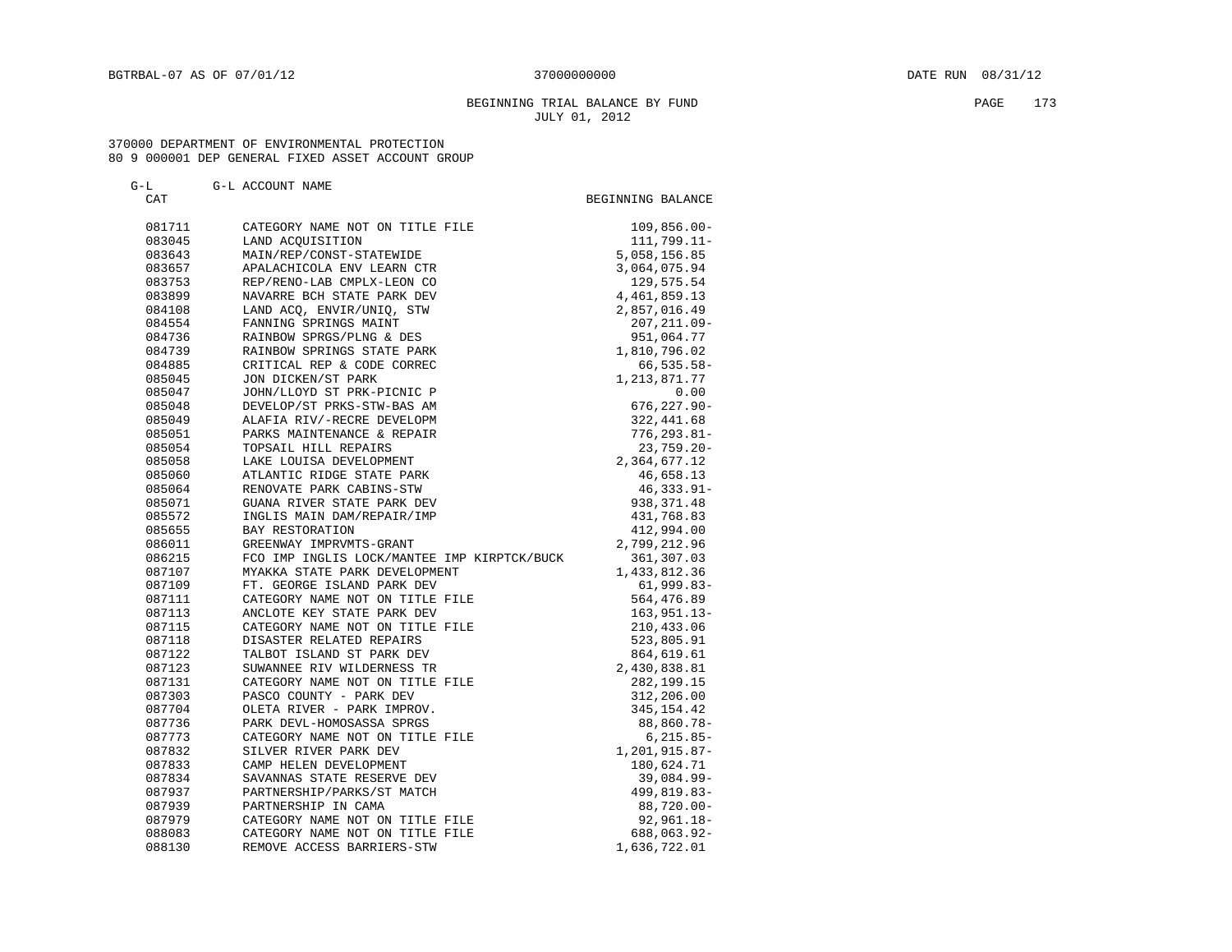# BEGINNING TRIAL BALANCE BY FUND **PAGE** 174 JULY 01, 2012

| $G-L$      | G-L ACCOUNT NAME                      |                   |
|------------|---------------------------------------|-------------------|
| <b>CAT</b> |                                       | BEGINNING BALANCE |
| 088135     | REC AND PARKS - ARRA 2009             | 726,779.80        |
| 088137     | GRANTS & DONAT SPDG AUTH              | 1, 275, 712. 31-  |
| 088140     | FACILITY REPAIR NEEDS-STW             | 12,775,638.34-    |
| 088154     | RENO/REPLAC-SEWAGE SYSTEM             | 588,703.05        |
| 088763     | ENVIRON SITE RESTORATION              | 212, 371.56       |
| 100039     | WMD LAB SUPPORT                       | 1,232.00          |
| 100718     | LAND MANAGEMENT                       | 79,192.97         |
| 100748     | LABORATORY SERVICES                   | 21,563.66         |
| 100777     | CONTRACTED SERVICES                   | 9,500.00          |
| 101198     | OUTSOURCING                           | 115,000.00        |
| 102080     | MARINE RESEARCH GRANTS                | 12,242.34         |
| 103886     | GREENWAYS CARL MGMT FUND              | 259,814.45        |
| 103889     | INTERIM LAND MGMT/CARL                | 291,530.72        |
| 105006     | LAND USE PROCEEDS DISBURSE            | 482.61            |
| 800000     | SPECIAL EXPENSES                      | 47,932.81-        |
|            | ** GL 27800 TOTAL                     | 43, 547, 227. 57  |
| 28200      | LIBRARY RESOURCES                     |                   |
| 000000     | BALANCE BROUGHT FORWARD               | 38, 355. 43       |
| 040000     | <b>EXPENSES</b>                       | $617.75-$         |
| 060000     | OPERATING CAPITAL OUTLAY              | $7,315.72-$       |
| 088140     | FACILITY REPAIR NEEDS-STW             | $6,500.00 -$      |
| 100027     | GROUND WTR/MONITOR NETWRK             | $385.20 -$        |
| 100039     | WMD LAB SUPPORT                       | $558.86-$         |
| 100628     | WATER OUALITY MGMT/PLAN               | $869.73-$         |
| 100647     | CATEGORY NAME NOT ON TITLE FILE       | $558.00 -$        |
| 101494     | HAZARDOUS WASTE SITE REST             | $418.20 -$        |
| 104132     | UNDERGROUND TANK CLEANUP              | $236.10 -$        |
| 109950     | WETLANDS PROTECTION                   | $260.85 -$        |
|            | ** GL 28200 TOTAL                     | 20,635.02         |
| 28300      | ACC DEPR - LIBRARY RESOURCES          |                   |
| 000000     | BALANCE BROUGHT FORWARD               | 14,748.74-        |
| 040000     | EXPENSES                              | $66.70 -$         |
| 060000     | OPERATING CAPITAL OUTLAY              | $2,797.15-$       |
| 100628     | WATER QUALITY MGMT/PLAN               | $340.01 -$        |
|            | ** GL 28300 TOTAL                     | 17,952.60-        |
| 28800      | OTHER CAPITAL ASSETS                  |                   |
| 000000     | BALANCE BROUGHT FORWARD               | 4,200.00          |
| 060000     | OPERATING CAPITAL OUTLAY              | 11,871.64         |
| 100628     | WATER QUALITY MGMT/PLAN               | 2,757.04          |
| 100718     | LAND MANAGEMENT                       | 11,024.47         |
|            | $^{\star\;\star\;}$ GL<br>28800 TOTAL | 29,853.15         |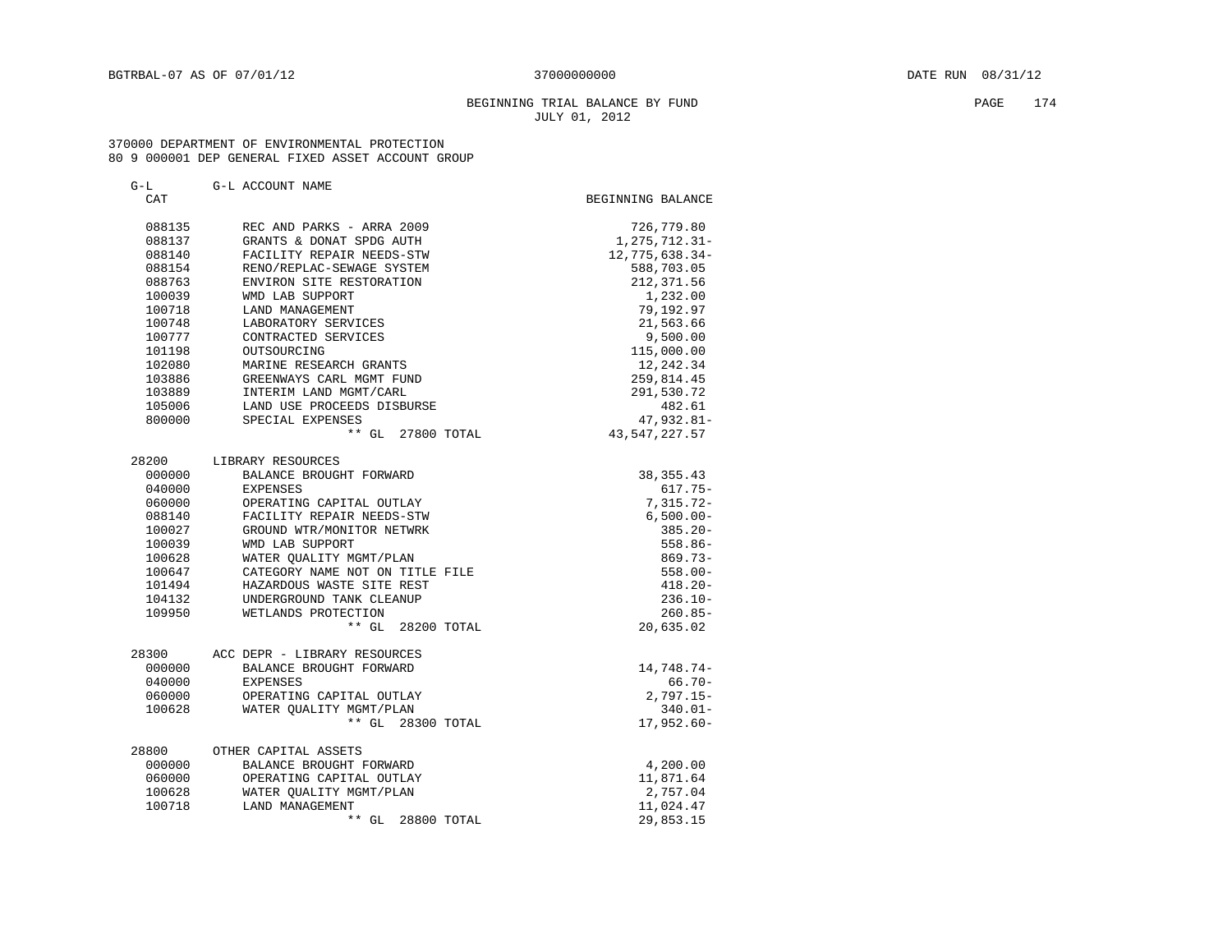# BEGINNING TRIAL BALANCE BY FUND PAGE 175 JULY 01, 2012

 370000 DEPARTMENT OF ENVIRONMENTAL PROTECTION 80 9 000001 DEP GENERAL FIXED ASSET ACCOUNT GROUP

| $G-L$<br>CAT | G-L ACCOUNT NAME                | BEGINNING BALANCE    |
|--------------|---------------------------------|----------------------|
| 28900        | ACC DEPR - OTHER CAPITAL ASSETS |                      |
| 000000       | BALANCE BROUGHT FORWARD         | $2,200.00-$          |
| 060000       | OPERATING CAPITAL OUTLAY        | $7.735.29 -$         |
| 100628       | WATER OUALITY MGMT/PLAN         | 1,121.82-            |
| 100718       | LAND MANAGEMENT                 | $4,542.12-$          |
|              | $***$<br>28900 TOTAL<br>GL.     | $15, 599.23 -$       |
| 54900        | COMMITTED FUND BALANCE          |                      |
| 000000       | BALANCE BROUGHT FORWARD         | 5, 161, 240, 253.85- |
|              |                                 |                      |

\*\*\* FUND TOTAL 0.00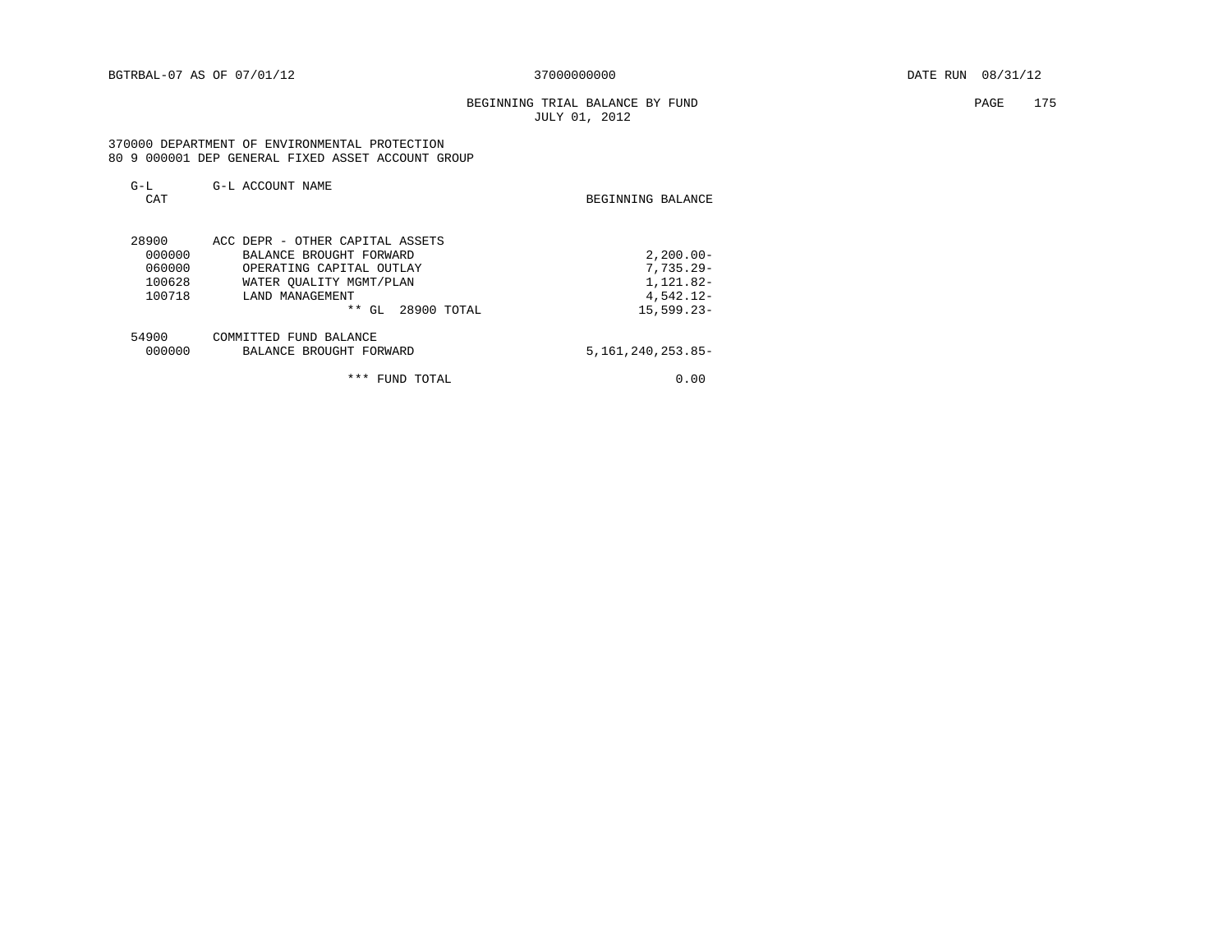BEGINNING TRIAL BALANCE BY FUND **PAGE** 176 JULY 01, 2012

 370000 DEPARTMENT OF ENVIRONMENTAL PROTECTION 90 9 009090 GENERAL LONG TERM DEBT ACCOUNT GROUP DEP

| $G-L$<br>CAT    | G-L ACCOUNT NAME                                                  | BEGINNING BALANCE |
|-----------------|-------------------------------------------------------------------|-------------------|
| 38600<br>000000 | CURRENT COMPENSATED ABSENCES LIABILITY<br>BALANCE BROUGHT FORWARD | $5,074,914.63-$   |
| 45600<br>000000 | DUE TO FEDERAL - ARBITRAGE<br>BALANCE BROUGHT FORWARD             | 0.00              |
| 48600<br>000000 | COMPENSATED ABSENCES LIABILITY<br>BALANCE BROUGHT FORWARD         | 17, 413, 908. 13- |
| 49900<br>000000 | OTHER LONG-TERM LIABILITIES<br>BALANCE BROUGHT FORWARD            | $22,500,000.00$ - |
| 54900<br>000000 | COMMITTED FUND BALANCE<br>BALANCE BROUGHT FORWARD                 | 44,988,822.76     |
|                 | ***<br>FUND TOTAL                                                 | 0.00 E            |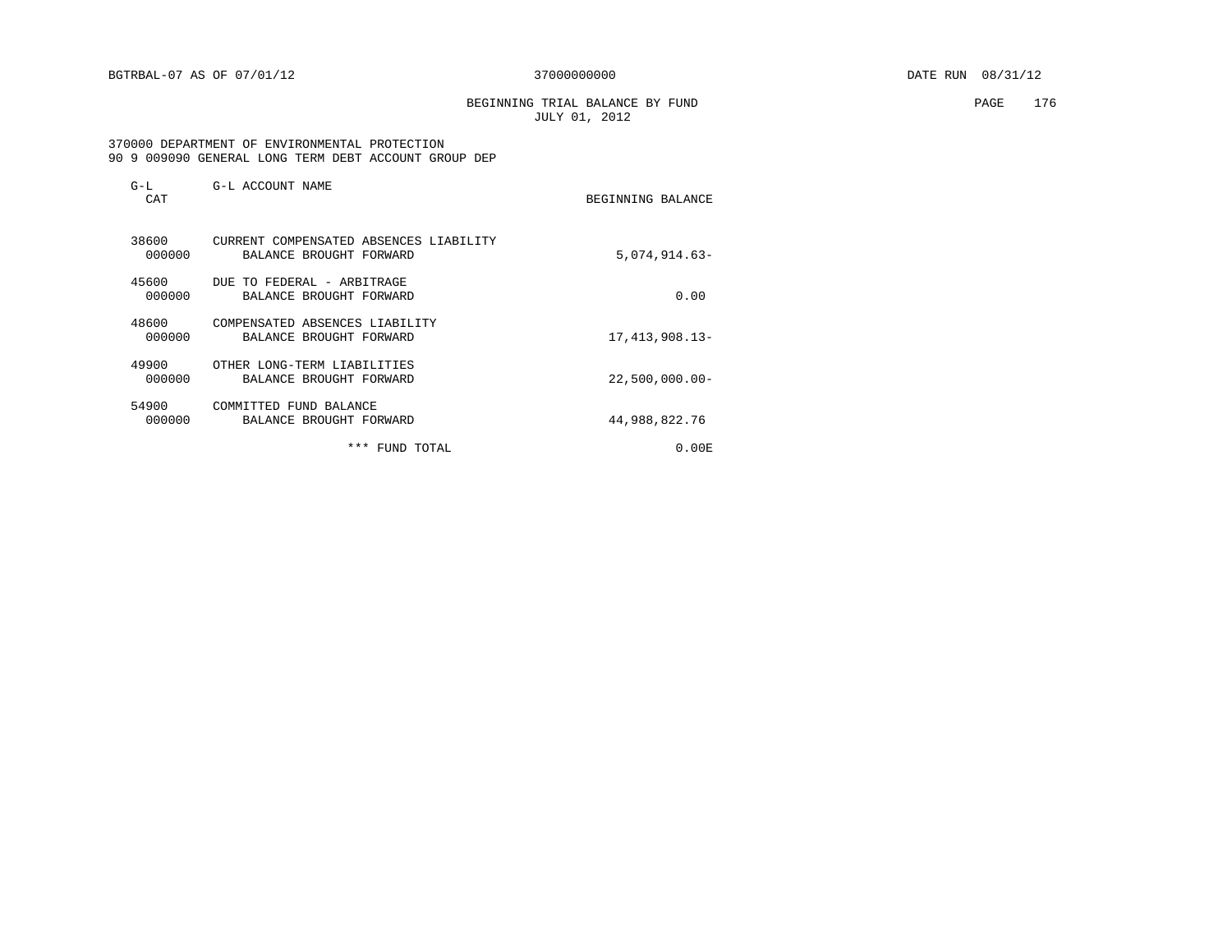# **Schedule IA - Part I: Examination of Regulatory Fees**

**Department**: Environmental Protection

**Regulatory Service to or Oversight of Businesses or Professions Program**: Water Resource Management

1. What recent operational efficiencies have been achieved to either decrease costs or improve services? If costs have been reduced, how much money has been saved during the fiscal year?

**The department's water resource management regulatory programs have historically and continuously self-evaluated to determine better, more efficient and cost-effective ways to implement their statutorily mandated responsibilities. Below are some examples among many such efficiencies:** 

- **a. Technical assistance provided to all small drinking water and wastewater facilities (the vast majority of regulated facilities) through contracted site visits by qualified facility operators who provide professional guidance on treatment, operation and management improvements; financial systems; regulatory changes; and other issues oriented toward resolving noncompliance and promoting continuing compliance.**
- **b. Environmental Resource Permit "Self-Certification," an online process that enables owners who wish to construct small, single-family docks to certify that they are exempt from permitting or determine if a permit is required. This application was modified in 2008 to include the ability for the Department to verify that the activity also qualifies for a federal permit under Section 404 of the Clean Water Act and Section 10 of the Rivers and Harbors Act of 1899 under the State Programmatic General Permit (SPGP) issued to the Department by the U.S. Army Corps of Engineers (USACE). In 2010, this process was expanded to include construction of a single-family dock with a boat lift, add a boat lift to a single-family dock, place riprap in front of a seawall and to repair or replace single-family docks.**
- **c. Environmental Resource Permit "10/2 Self-Certification," an online process to certify use of a General Permit for a Stormwater Management System serving less than 10 acres total project area and less than 2 acres impervious surface.**
- **d. ERP Data-share, an online application to exchange data with other agencies having regulatory responsibilities for related activities in the same areas.**
- **e. The Florida Wetland Restoration Information Center, a web portal to facilitate the ecological restoration of wetlands and their associated uplands.**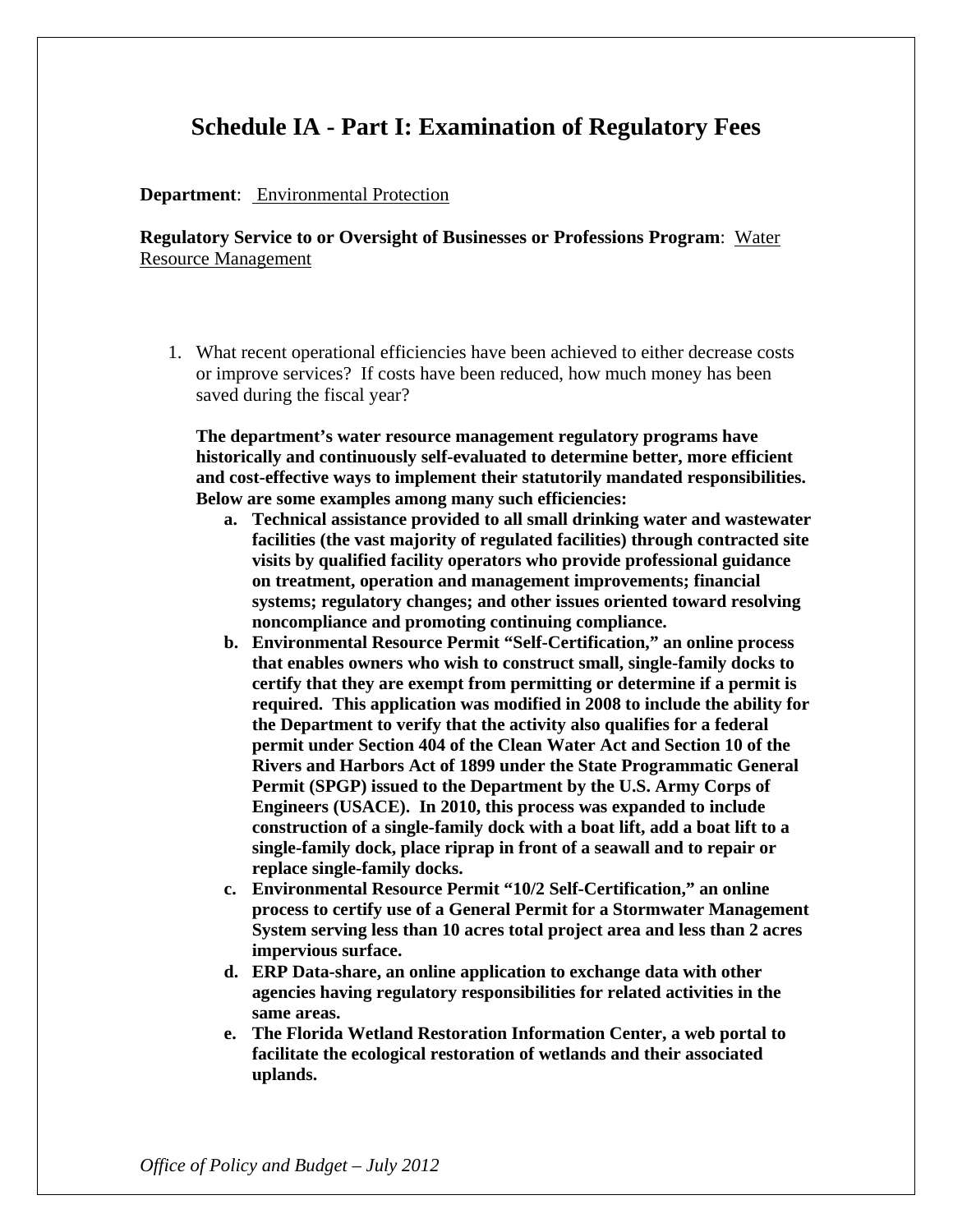- **f. Water Data Central, an online portal to the programs, data, environmental reports, and other useful information about water available from the department and its partner environmental and public health agencies, which can be used by regulated entities to prepare permit applications and improve compliance.**
- **g. Wastewater "E2-DMR," an online discharge monitoring reporting system to allow facilities to electronically report monthly monitoring data.**
- **h. Handheld electronic devices to allow regulatory inspectors to enter and upload inspection results from the field.**
- **i. General and generic permits for various activities, including drinking water distribution systems, wastewater collection systems, petroleum cleanup sites, concrete batch plants, citrus packing facilities, certain industrial and construction site stormwater discharges. These permits streamline the regulatory process by establishing uniform requirements for like facilities, simplifying permit applications by the regulated community and processing by the agency.**
- **j. Online data applications for Beach Erosion Control Project Monitoring, Regional Coastal Monitoring, and Reconnaissance Offshore Sand Search to help local governments and other entities make management decisions about beach management activities, including hurricane recovery.**
- **k. "StormTracker," an online management system for the department and regulated drinking water and wastewater systems to share information about emergency situations, especially hurricanes and other weather events, and to enhance emergency response and recovery.**
- **l. The NPDES Stormwater program has developed and implemented a web-based application that allows users to submit NPDES Stormwater documents online. The application is called Interactive Notice of Intent (iNOI) and it allows applicants to complete, save, edit and submit the following forms on-line:** 
	- **i. Notice of Intent to use Generic Permit for Stormwater Discharge from Large and Small Construction Activities (Large > 5 acres / Small <5 >1 acre);**
	- **ii. Notice of Intent to use Multi-Sector Generic Permit for Stormwater Discharge Associated with Industrial Activity;**
	- **iii. No Exposure Certification for Exclusion from NPDES Stormwater Permitting; and**
	- **iv. NPDES Stormwater Notice of Termination. In addition, it allows payment of NPDES Stormwater permit fees online using a credit card.**

**The water resource management program will continue to develop and implement efficiency measures aimed at improving water quality, public health and resource protection, with an emphasis on encouraging compliance and streamlining the burden on regulated entities. However, these regulatory improvements do not necessarily reduce the burden on the department. And, when they do, the resources freed up must be deployed to better accomplish other statutory obligations.**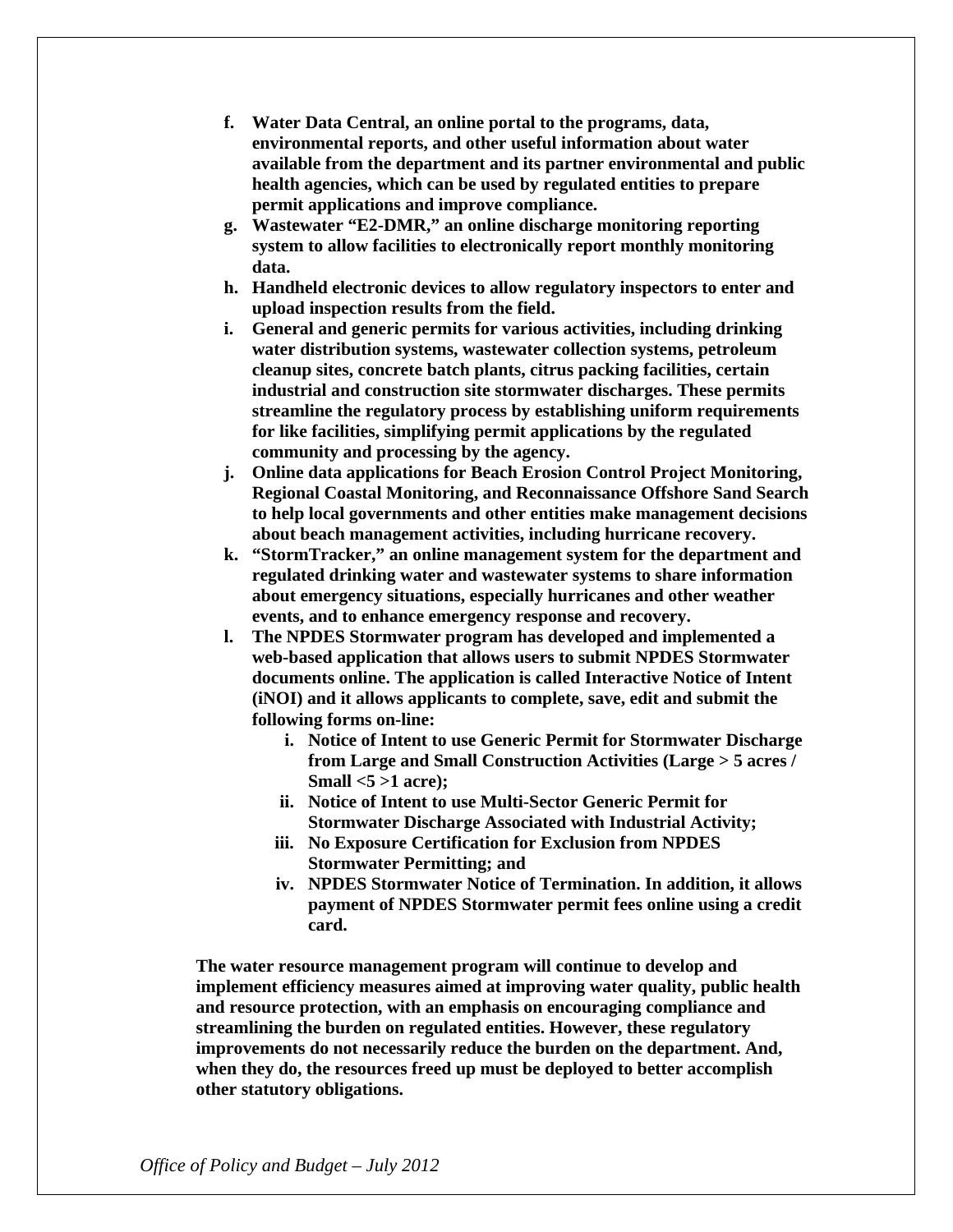2. What additional operational efficiencies are planned? What are the estimated savings associated with these efficiencies during the next fiscal year?

**The Water Resource Management program is commencing a compliance review of "Self-Cert" activities that have been constructed to determine if they are being constructed in conformance with the terms and conditions of the applicant's certification, and to compare compliance to similar activities that were constructed following submittal of a written application or notice to the Department. Data collected from these compliance reviews will then be used in considering adding more activities to the self-certification process.** 

**Staff in the Water Resource Management program also have been working closely with the USACE in the reissuance of the SPGP, including expanding its applicability to include the geographical territory of the Northwest Florida Water Management District (NWFWMD). The ability for the Department to verify qualification for the applicable USACE permits for the activities covered by the SPGP saves considerable time, expense, and resources for applicants who need such permits.** 

**DEP IT staff working with Water Resource Management staff developed an application known as Enterprise Self-Service Authorization (ESSA) which drew from the experience gained through ERP "Self-cert". ESSA has superseded and incorporated ERP "Self-cert" and includes other authorizations such as those currently processed through iNOI, and allows online submittal of various forms and reports . The public may also pay annual wastewater, stormwater and annual drinking water operating license fees, apply for grants, submit reports and more at http://www.fldepportan.com/go/. ESSA will continued to be expanded to include more online authorizations as resources are available.** 

3. Is the regulatory activity an appropriate function that the agency should continue at its current level?

**Yes.**

4. Are the fees charged for the regulatory service or oversight to businesses or professions based on revenue projections that are prepared using generally accepted governmental accounting procedures or official estimates by the Revenue Estimating Conference, if applicable?

**No. The department's regulatory fees, including those of the water resource management program, are based on statutory requirements, including fee caps and other mandates and limitations on what types of fees may be assessed and how much may be assessed. Fees must, by law, be adopted through public rulemaking and are thus subject to public input, including input from regulated entities, to which the department must be responsive. Ch. 2008-150, L.O.F., directed that all fees authorized under ch. 403 and Part IV ch. 373, F.S. be**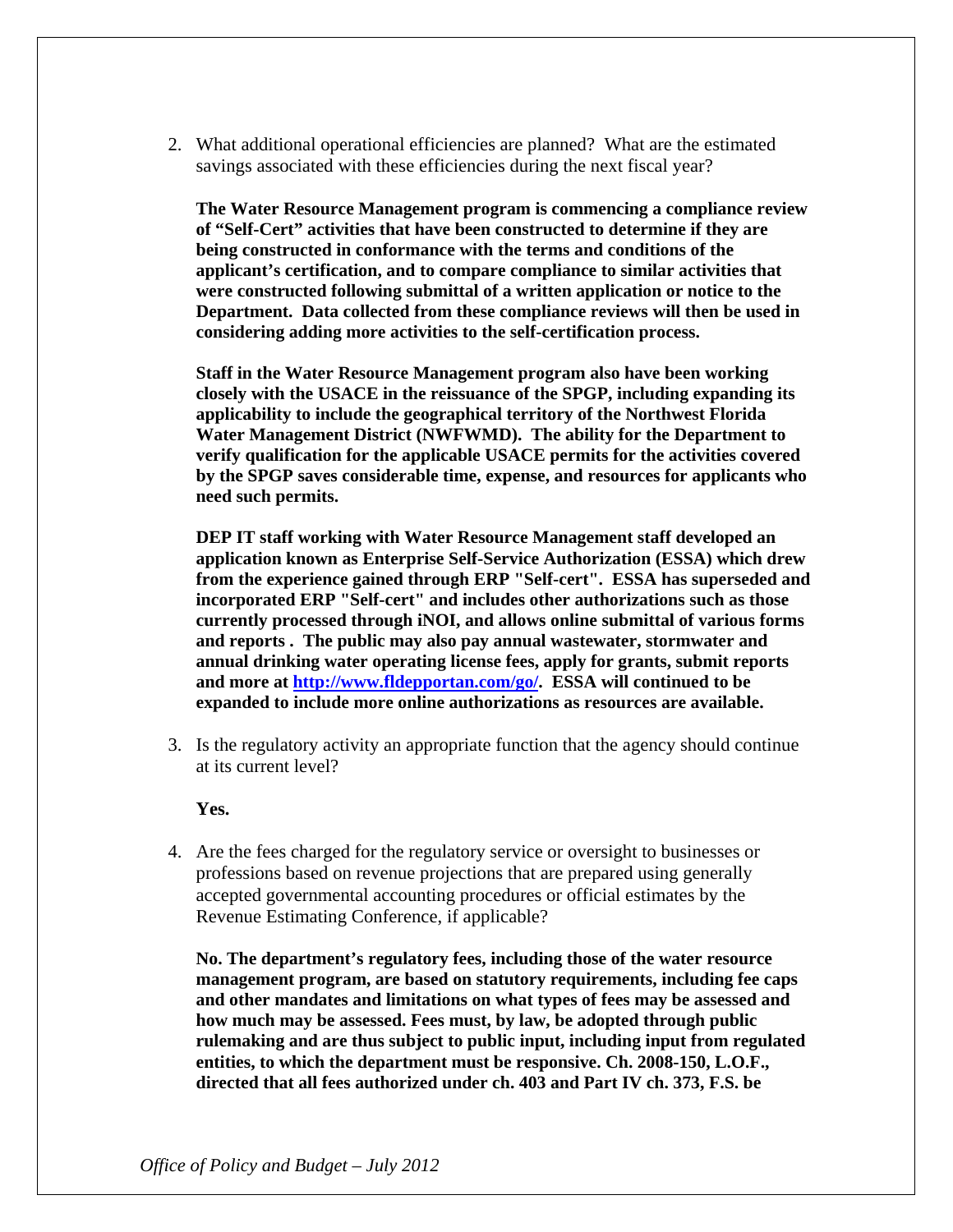**reviewed at least once every 5 years and adjusted, as necessary, to reflect changes in the Consumer Price Index or similar inflation indicator.** 

5. Are the fees charged for the regulatory service or oversight to businesses or professions adequate to cover both direct and indirect costs of providing the regulatory service or oversight?

**Generally and collectively speaking, the answer is no. With the exception of two components of the overall water resource management regulatory program, Florida law does not explicitly authorize or require the individual programs to assess fees adequate to cover the full direct and indirect costs of providing comprehensive regulatory services. In some cases, existing statutory authority prevents or inhibits total regulatory costs from being recouped.** 

**The first exception is the requirement in s. 403.0885(1), F.S., which states: "It is the specific intent of the Legislature that permit fees charged by the department for processing of federally approved NPDES permits be adequate to cover the entire cost to the department of program management, for reviewing and acting upon any permit application, and to cover the cost of surveillance and other field services of any permits issued pursuant to this section."** 

**The referenced federal NPDES program addresses surface water discharges from domestic and industrial wastewater facilities and discharges from certain stormwater management systems. These discharges represent a limited segment of the regulated universe (the vast majority of discharges in Florida are to groundwater); thus, while this federally delegated segment of the regulatory program is self-sufficient based on fees, the majority of the wastewater and stormwater regulatory programs are not self-sufficient.** 

**The second exception is the licensing fee required of drinking water and wastewater treatment operators, for which the department has an operator certification program (a tiny component of the overall water resource management program). Section 403.871, F.S., requires the department, by rule, "to establish fees to be paid by persons seeking licensure or license renewal to cover the entire cost to the department of administering ss. 403.865-403.876."** 

**Other water regulatory programs (non-NPDES wastewater, underground injection, drinking water, environmental resources, wetlands protection, mine reclamation, oil and gas, coastal construction, joint-coastal construction) have varying statutory mandates. Some of the governing statutes for the programs allow fees to recoup the cost of processing permits but not the costs of the compliance, enforcement, monitoring, technical assistance, and administrative activities that make up the bulk of the regulatory program. Another establishes that fees "shall not exceed the cost…for processing, monitoring, and inspecting for compliance," but does not account for the transition from the construction phase to the perpetual operational phase of certain regulated sites. The primary governing authority for most water regulatory programs, s. 403.087, F.S., requires fees to be charged "in an amount sufficient, to the greatest extent**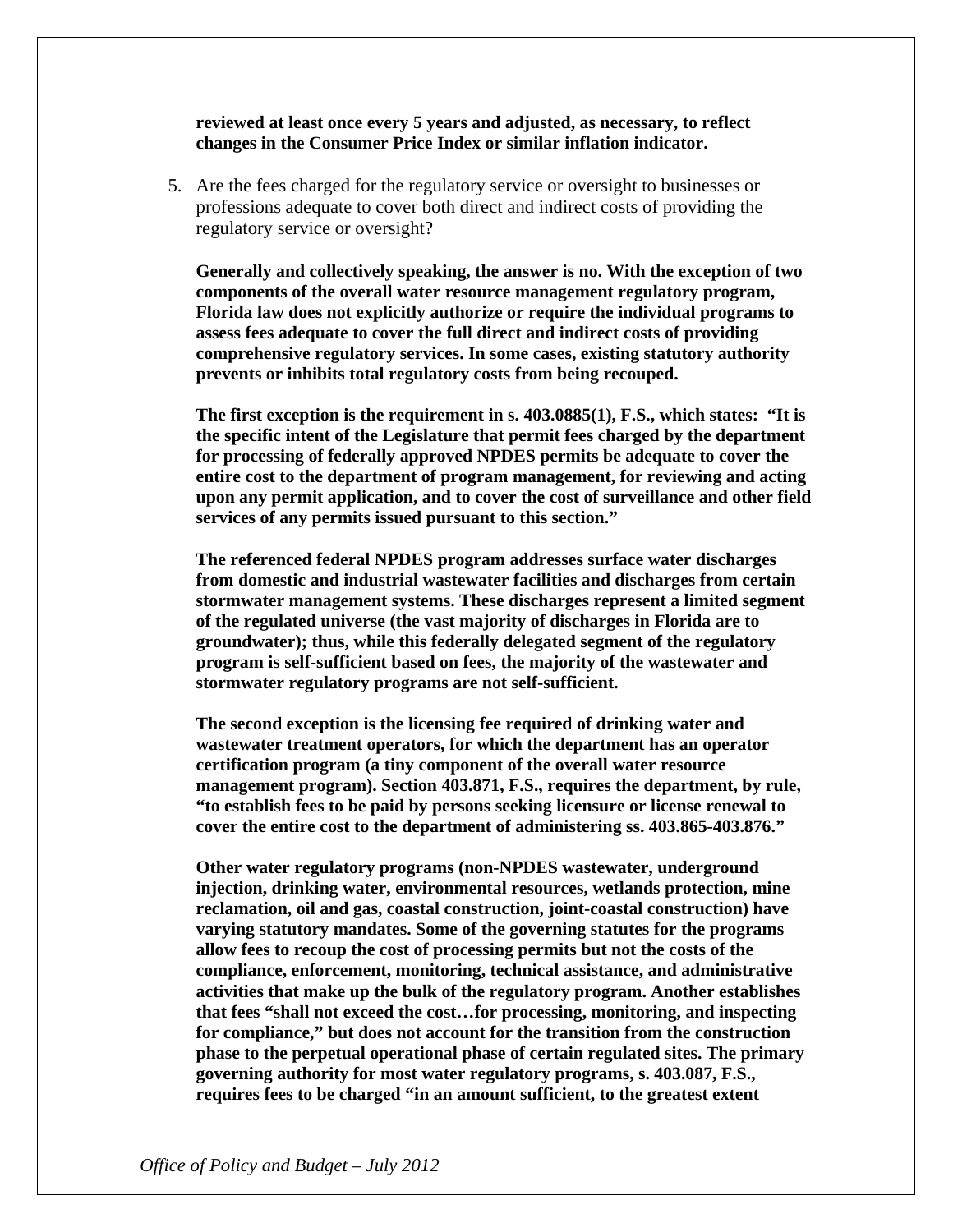**possible" to cover the bulk of regulatory program costs, but then establishes limiting fee caps (unchanged for years) and requirements to set fees on sliding scales based on various factors (size, impact, or other circumstances) that inhibit the possibility of adopting "self-sufficient" fees.** 

**Compounding the lack of clear authority noted above is very clear language in s. 218.075, F.S., requiring the department to waive or reduce (to no more than \$100) regulatory fees for certain "disadvantaged" local governments. This requirement exists despite the fact that these facilities are among the most numerous and often are the most difficult, time consuming and expensive to permit.** 

**Ch. 2008-150, L.O.F., directed that certain Environment Resource Permit and Drinking Water fees be increased, rulemaking completed April 21, 2009, (ex. ERP General Permits from \$100 to \$250) or new fees added (ex. verification of exemption under the ERP program \$0 to \$100) and that all fees authorized under ch. 403 and Part IV ch. 373, F.S. be reviewed at least once every 5 years (review of ERP and DW fees to be conducted immediately) and adjusted, as necessary, to reflect changes in the Consumer Price Index or similar inflation indicator. However, this authority does not override existing fee caps or the provisions if s. 218.075, F.S., discussed above.** 

**One final consideration is that permit fees that are not mandated to recover all costs, as discussed above, have been established to not be overly burdensome to the public. For example, activities regulated under part IV of chapter 373, F.S., include those proposed by private residential single-family property owners (to do such things as fill wetlands, build docks, and construct seawalls); if full cost recovery was required, the fees for those permits would be prohibitively expensive to many homeowners.** 

6. Are the fees charged for the regulatory service or oversight to businesses or professions reasonable and do they take into account differences between the types of professions or businesses that are regulated? For example, do fees reflect the amount of time required to conduct inspections by using a sliding scale for annual fees based on the size of the regulated business; or do fees provide a financial incentive for regulated entities to maintain compliance with state standards by assessing a re-inspection fee if violations are found at initial inspection?

**As noted in previous answers, water resource management regulatory fees are mandated by statute, must be publicly adopted by rule, and in all cases are required to be based on no more than the cost to implement all or part of a given regulatory program and to use sliding scales to account for differences among regulated entities. Thus, what is "reasonable" has been defined statutorily.** 

7. If the fees charged for the regulatory services or oversight to businesses or professions are **not** adequate to cover direct and indirect program costs provide either: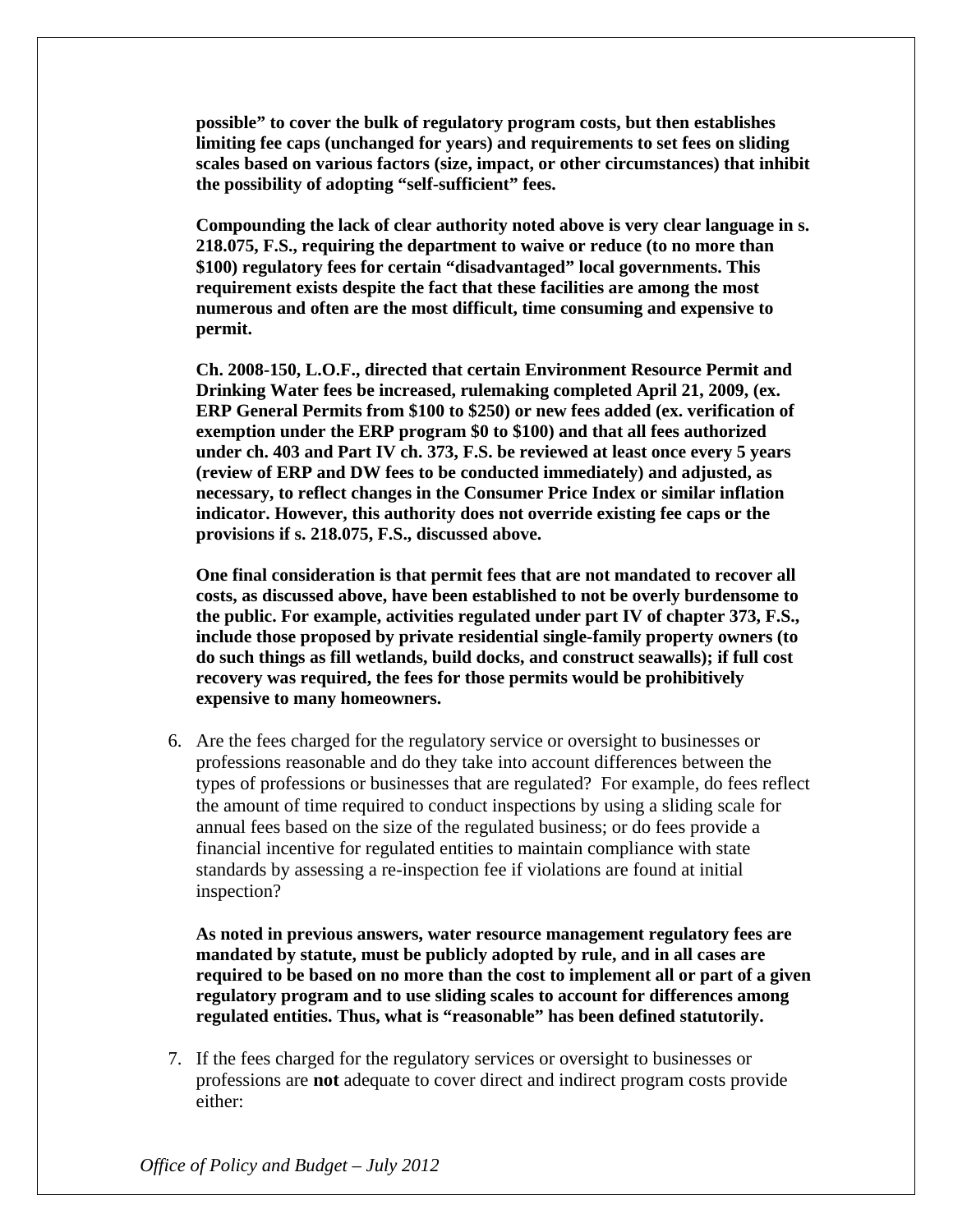- a. information regarding alternatives for realigning revenues or costs to make the regulatory service or program totally self-sufficient, including any statutory changes that are necessary to implement the alternative; or
- b. demonstrate that the service or program provides substantial benefits to the public which justify a partial subsidy from other state funds, specifically describing the benefits to the general public (statements such as 'providing consumer benefits' or 'promoting health, safety and welfare' are not sufficient justification). For example, the program produces a range of benefits to the general public, including pollution reduction, wildlife preservation, and improved drinking water supply. Alternatively, the agency can demonstrate that requiring self-sufficiency would put the regulated entity at an unfair advantage. For example, raising fees sufficiently to cover program costs would require so high an assessment as to damage its competitive position with similar entities in other states.

**Based on previous department assessments, it is estimated that the overall water resource management regulatory program recoups no more than 20-25% of the total cost to implement the field evaluations; permit review and processing; compliance inspections; technical and managerial assistance; water quality monitoring, data gathering, entry, and tracking; and administrative services that are integral to the regulatory program. Historically, the costs not covered by permit fee revenues have been supported by a variety of other revenue streams, including federal funding, state trust funds and general revenues, all as determined appropriate and necessary by the legislature.** 

**The presumptive basis for underwriting the cost of water resource management regulatory programs predominately with non-fee revenues is three-fold:** 

- **a. Keep permit fees relatively low, especially for the vast majority of the regulated universe, which comprises small facilities, average and poorer local governments, and individual property owners that could not afford to pay the actual cost of their regulatory (pollution control) impact to the state;**
- **b. Ensure that permit fees, in fact, pay only a limited part of the cost of regulation so that there is no perception that regulated entities are "buying" their permits or otherwise influencing permitting, compliance and enforcement decisions; and**
- **c. Regulation does, in fact, provide an enormous overall public good and a variety of specific, essential public benefits that warrant a significant state subsidy. Among these public benefits are:** 
	- **i. Protection of the ground water and surface water sources of drinking water by rigorously restricting the discharges of pollutants from domestic and industrial wastewater facilities, stormwater systems, and various construction-related alterations of Florida's surface water systems (rivers, lakes, streams, wetlands, estuaries);**
	- **ii. Assurance that the drinking water delivered by Florida's more than 6,000 public water systems is treated and maintained to adopted**

*Office of Policy and Budget – July 2012*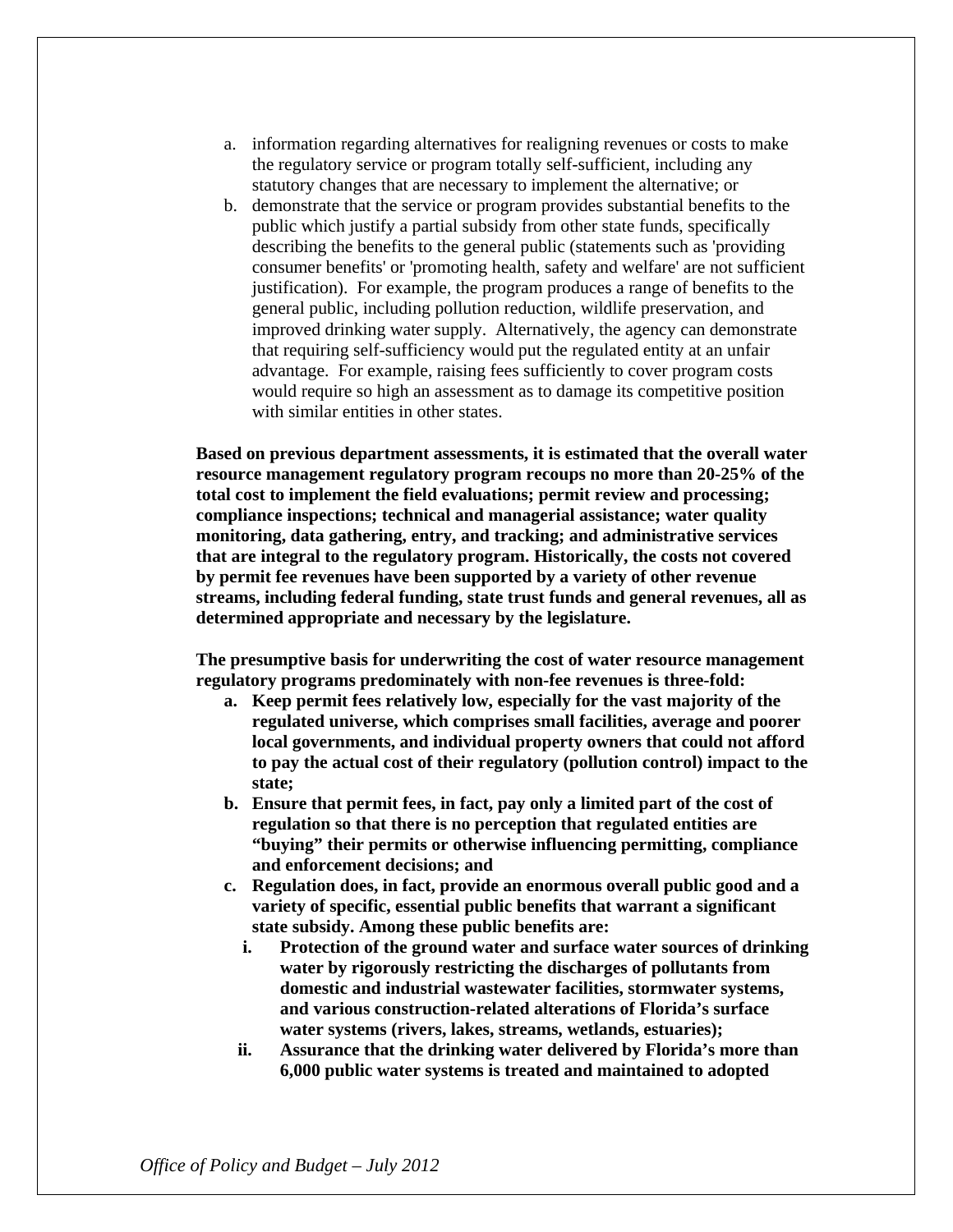**public health and aesthetic standards so as to prevent waterborne diseases and nuisance complaints;** 

- **iii. Protection of Florida's water quality and unique natural ecosystems, including the habitats for aquatic and wetland-dependent wildlife, that are, among other values, essential to Florida's agricultural, recreational and tourist economies;**
- **iv. Assurance that coastal construction activities do not destroy Florida's beach and dune system, exacerbate erosion, and harm the natural habitats that are, among other values, essential to Florida's recreational and tourist economies;**
- **v. Assurance that mining activities, particularly phosphate mining activities that dominate the landscape in Southwest Florida, do not degrade water quality, undermine water quantity (flows and levels) or destroy habitat without effective mitigation and post-mining restoration;**
- **vi. Assurance that impoundments and wastes associated with phosphate mining and chemical processing are constructed, operated, maintained and closed in a manner that protects environmental resources as well as public health and safety.**
- **vii. Assurance that oil and gas activities are conducted in a manner that are consistent with public safety, protections of environmental resources, and protection of mineral rights.**
- **viii. Oversight, through regulatory requirements, and promotion of reuse of highly treated domestic wastewater for beneficial purposes (urban and agricultural irrigation, ground water recharge, wetland rehydration, industrial cooling water, etc.) in a manner that protects public health and conserves fresh water supplies for other purposes—more than 600 million gallons every day or nearly 40% of all domestic wastewater; and**
- **ix. Restoration of America's Everglades, Lake Okeechobee, the Lower St. Johns River, and other critical natural resources.**

**Regardless of the public good associated with water quality, water quantity, wildlife habitat, beach and dune, and public health protection, if there exists a desire to have regulatory fees pay the entire cost of water resource regulatory activities, then all statutory language authorizing fees must be revised to consistently reflect that mandate and must not include arbitrary fee caps that undermine the requirement. Furthermore, statutory language providing for the waiver and reduction of fees for certain "disadvantaged" local governments, such as that in s. 218.075, F.S., must be eliminated or the department must be explicitly authorized to surcharge other permit applicants to compensate for the revenue loss. Such language would have to explicitly establish the scope of the regulatory activities it intended to support (for example, field evaluations, permit review and processing, compliance inspections; technical and managerial assistance; water quality monitoring, data gathering, entry, and tracking; and administrative services) and any other conditions relative to the assessment of fees. Explicit statutory language is essential to support the public rulemaking the department would have to undertake to raise its water resource management regulatory fees. Absent such clear statutory language, previous rulemaking to**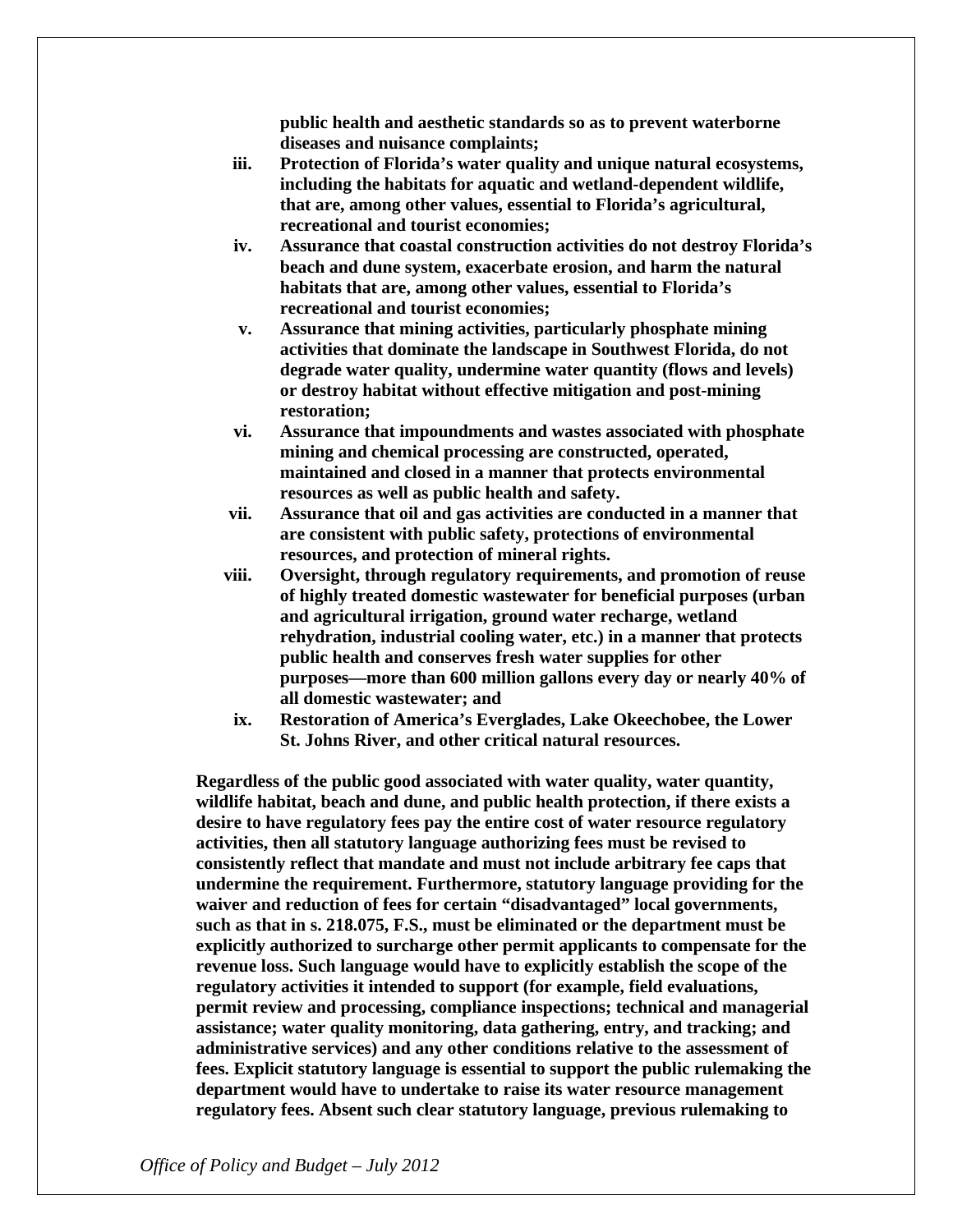**raise fees has been extremely challenging, even unsuccessful. Furthermore, the longstanding public policy direction to the department has generally been to keep fees low. As noted previously, current fees pay for 20-25% of the regulatory costs, depending on when fees were last adjusted; thus, fees would have to be increased, on average, some 400-500%. Ch. 2008-150, L.O.F., directed that certain Environment Resource Permit and Drinking Water fees be increased (ex. ERP General Permits from \$100 to \$250) or new fees added (ex. verification of exemption under the ERP program \$0 to \$100) and that all fees authorized under ch. 403 and Part IV ch. 373, F.S. be reviewed at least once every 5 years (review of ERP and DW fees to be conducted immediately) and adjusted, as necessary, to reflect changes in the Consumer Price Index or similar inflation indicator. While this authority should make rulemaking to increase some of the Department's fees somewhat less difficult, this authority does not override existing fee caps or the provisions if s. 218.075, F.S., discussed above nor did it require or even allow full cost recovery. Rather the adjustment to reflect the CPI merely returned those permit application fees to the same relative cost as when those fees were last adjusted.** 

8. If the regulatory program is not self-sufficient and provides a public benefit using state subsidization, please provide a plan for reducing the state subsidy.

**Ch. 2008-150, L.O.F., directed that certain Environment Resource Permit and Drinking Water fees be increased (ex. ERP General Permits from \$100 to \$250) or new fees added (ex. verification of exemption under the ERP program \$0 to \$100) and that all fees authorized under ch. 403 and Part IV ch. 373, F.S. be reviewed at least once every 5 years (review of ERP and DW fees to be conducted immediately) and adjusted, as necessary, to reflect changes in the Consumer Price Index or similar inflation indicator. The required ERP and Drinking Water rulemaking was completed on April 21, 2009, however, it is highly doubtful that the increased fees will, in the near term, generate a significant increase in permit fee revenue due to the continued impact of the economy on the development projects that generate permit application fees (e.g. slow economy equals fewer permit applications equals lower permit fee income even when permit fees have been raised to account for the CPI). One would anticipate a significant increase in permit fee revenue once the economy rebounds but that event is neither predictable nor under the control of the regulatory programs.**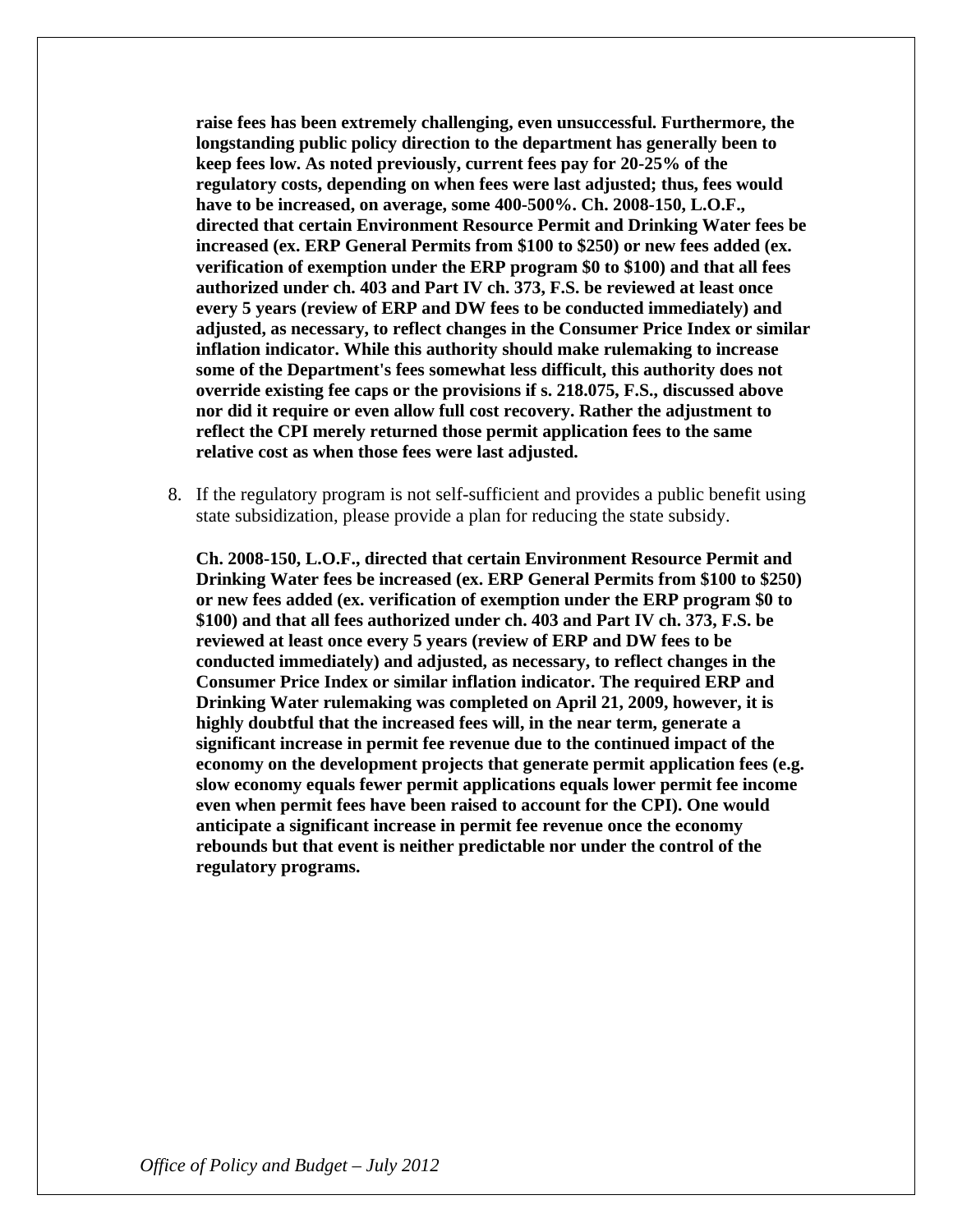## **Examination of Regulatory Fees - Part II**

**Department:** Environmental Protection

**Regulatory Service to or Oversight of Business or Profession Program:** Water Resource Management

**Does Florida Statutes require the regulatory program to be financially self-sufficient? (Yes or No and F.S.):** Generally, no. Only two subprograms are expressly required to be self-sufficient (governed by s. 403.0885, F.S., for NPDES, and 403.871, F.S., for operator certification).

**What percent of the regulatory cost is currently subsidized? (0 to 100%)** - Approximately 80%

**If the program is subsidized from other state funds, what is the source(s)?** - Multiple trust funds and General Revenue

**What is the current annual amount of the subsidy?** Approximately \$49 million statewide, including district budget entity; approximately \$17 million for HQ budget entity only.

| Service / Product Regulated                                                                    | Specific Fee Title                               | Statutory Authority for<br>Fee | Maximum Fee<br>Authorized<br>(cap)(1)                               | Year of Last<br>Statutory<br><b>Revision to Fee</b> | Is Fee Set by<br>Rule? (Yes<br>or No) | <b>Current Fee</b><br>Assessed(2)                                             | Fund Fee Deposited in<br>(indicate General Revenue or<br>Specific Trust Fund) |
|------------------------------------------------------------------------------------------------|--------------------------------------------------|--------------------------------|---------------------------------------------------------------------|-----------------------------------------------------|---------------------------------------|-------------------------------------------------------------------------------|-------------------------------------------------------------------------------|
| Water and wastewater                                                                           | <b>Operator Certification</b>                    |                                |                                                                     |                                                     |                                       |                                                                               | <b>Water Quality Assurance Trust</b>                                          |
| treatment operator licenses                                                                    | Program                                          | 403.871, F.S.                  | \$100                                                               | 2001                                                | Yes                                   | $$20-100$                                                                     | Fund                                                                          |
| Underground disposal of                                                                        | Underground Injection                            |                                |                                                                     |                                                     |                                       |                                                                               |                                                                               |
| treated wastewater via wells                                                                   | Control                                          | 403.087, F.S.                  | \$12,500                                                            | 1991                                                | Yes                                   | \$25-12,500                                                                   | <b>Permit Fee Trust Fund</b>                                                  |
| Coastal construction activities Permitting                                                     | <b>Coastal Construction</b><br>and Joint Coastal | 161.0535, F.S.                 | No dollar fee<br>cap; limited to<br>cost to<br>process<br>permits   | pre-1988                                            | Yes                                   | \$150-maximum<br>varies<br>depending on<br>structure size<br>(calculated fee) | Permit Fee Trust Fund                                                         |
| Domestic wastewater                                                                            |                                                  |                                |                                                                     |                                                     |                                       |                                                                               |                                                                               |
| management systems,                                                                            | Domestic Wastewater,                             | 403,0885 and                   |                                                                     |                                                     |                                       |                                                                               |                                                                               |
| including reuse                                                                                | including annual fees                            | 403.087, F.S.                  | \$7,500                                                             | 1993                                                | Yes                                   | \$100-7,500                                                                   | Permit Fee Trust Fund                                                         |
| Alteration of surface water<br>flows, including wetlands                                       | Environmental<br><b>Resource Permitting</b>      | 373.109                        | No dollar fee<br>cap; limited to<br>undefined<br>regulatory<br>cost | 2009                                                | Yes                                   | \$50-10,000                                                                   | Permit Fee Trust Fund                                                         |
| Dredging and filling in<br>Northwest Florida only (being<br>phased out by the fall of<br>2010) | Dredge & Fill                                    | 403.087 and<br>373.4145, F.S.  | \$4,000                                                             | 2009                                                | Yes                                   | \$50-4000                                                                     | Permit Fee Trust Fund                                                         |
| Public water systems<br>(drinking water)                                                       | <b>Drinking Water</b>                            | 403.087, F.S.                  | \$7,500                                                             | 2009                                                | Yes                                   | \$50-7,500                                                                    | Permit Fee Trust Fund                                                         |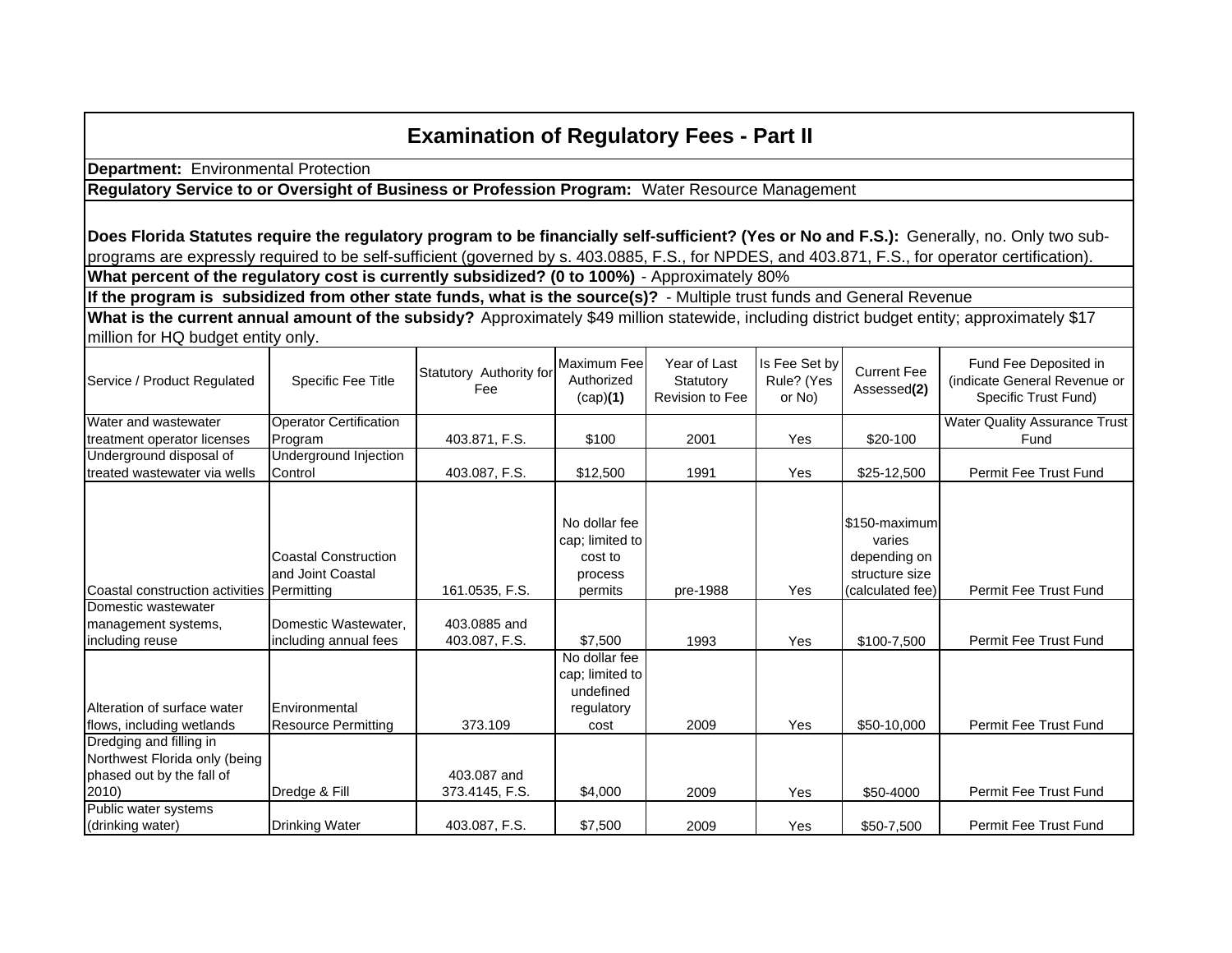|                                                                      |                                                                |                               | No dollar fee<br>cap; limited to                          |                                            |     |                |                            |
|----------------------------------------------------------------------|----------------------------------------------------------------|-------------------------------|-----------------------------------------------------------|--------------------------------------------|-----|----------------|----------------------------|
|                                                                      |                                                                |                               | regulatory                                                |                                            |     | Fee set based  |                            |
| Stormwater treatment areas                                           |                                                                | 373,1502 and                  | cost; some                                                |                                            |     | on cumulative  |                            |
| in Everglades                                                        | <b>EFA &amp; CERPRA</b>                                        | 373.4592, F.S.                | "no fee"                                                  | 2001                                       | No  | activity       | Permit Fee Trust Fund      |
|                                                                      | Industrial Wastewater.                                         | 403,0885 and                  |                                                           |                                            |     |                |                            |
| Industrial wastewater systems including annual fees                  |                                                                | 403.087, F.S.                 | \$7,500                                                   | 1993                                       | Yes | \$100-7,500    | Permit Fee Trust Fund      |
| Phosphogypsum stack                                                  | Phosphogypsum                                                  |                               |                                                           |                                            |     |                |                            |
| systems (industrial                                                  | Management, including                                          | 403.0885 and                  |                                                           | 1993                                       |     |                | Permit Fee Trust Fund      |
| wastewater)                                                          | annaul wastewater fees                                         | 403.087, F.S.                 | \$7,500<br>No dollar fee                                  |                                            | Yes | \$50-7,500     |                            |
| Point sources of stormwater                                          | <b>NPDES Stormwater.</b><br>including annual fees              | 403,0885 and<br>403.087, F.S. | cap; limited to<br>regulatory<br>cost                     | 2007                                       | Yes | \$100-\$56,020 | Permit Fee Trust Fund      |
| Oil & Gas well drilling                                              | Oil & Gas Drilling<br>Permit Application Fee                   | 377.24, F.S.                  | \$2,000.00                                                | These fees are<br>only revised by<br>rule. | Yes | \$2,000.00     | <b>Minerals Trust Fund</b> |
| Oil & Gas well drilling                                              | <b>Drilling Permit</b><br><b>Extension Fee</b>                 | 377.24, F.S.                  | \$1,000.00                                                | These fees are<br>only revised by<br>rule. | Yes | \$1,000.00     | <b>Minerals Trust Fund</b> |
| Operation of Oil & Gas<br>production, injection, or<br>disposal well | <b>Operating Permit</b><br><b>Application Fee</b>              | 377.24, F.S.                  | \$2,000.00                                                | These fees are<br>only revised by<br>rule. | Yes | \$2,000.00     | <b>Minerals Trust Fund</b> |
| Operation of Oil & Gas<br>production, injection, or<br>disposal well | <b>Operating Permit</b><br><b>Recertification Fee</b>          | 377.24, F.S.                  | \$2,000.00                                                | These fees are<br>only revised by<br>rule. | Yes | \$2,000.00     | <b>Minerals Trust Fund</b> |
| Oil & Gas Geophysical<br>Exploration                                 | Geophysical Permit<br><b>Application Fee</b>                   | 377.2408(1), F.S.             | \$500.00                                                  | These fees are<br>only revised by<br>rule. | Yes | \$500.00       | <b>Minerals Trust Fund</b> |
| Oil & Gas Geophysical<br>Exploration                                 | Geophysical Permit<br><b>Extension Fee</b>                     | 377.2408(1), F.S.             | \$500.00                                                  | These fees are<br>only revised by<br>rule. | Yes | \$500.00       | <b>Minerals Trust Fund</b> |
| Oversight of Geophysical<br>Inspectors                               | <b>Observer Coordinator</b><br>Fee                             | 377.2408(1), F.S.             | \$1,000.00                                                | These fees are<br>only revised by<br>rule. | Yes | \$1,000.00     | <b>Minerals Trust Fund</b> |
| Financial security coverage<br>for Oil & Gas Well                    | First year trust fund<br>surety coverage for Oil<br>& Gas well | 377.2425(1)(b)1, F.S.         | Authorized to<br>adjust for<br>inflation bi-<br>annually. | These fees are<br>only revised by<br>rule. | Yes | \$7.135.00     | Minerals Trust Fund        |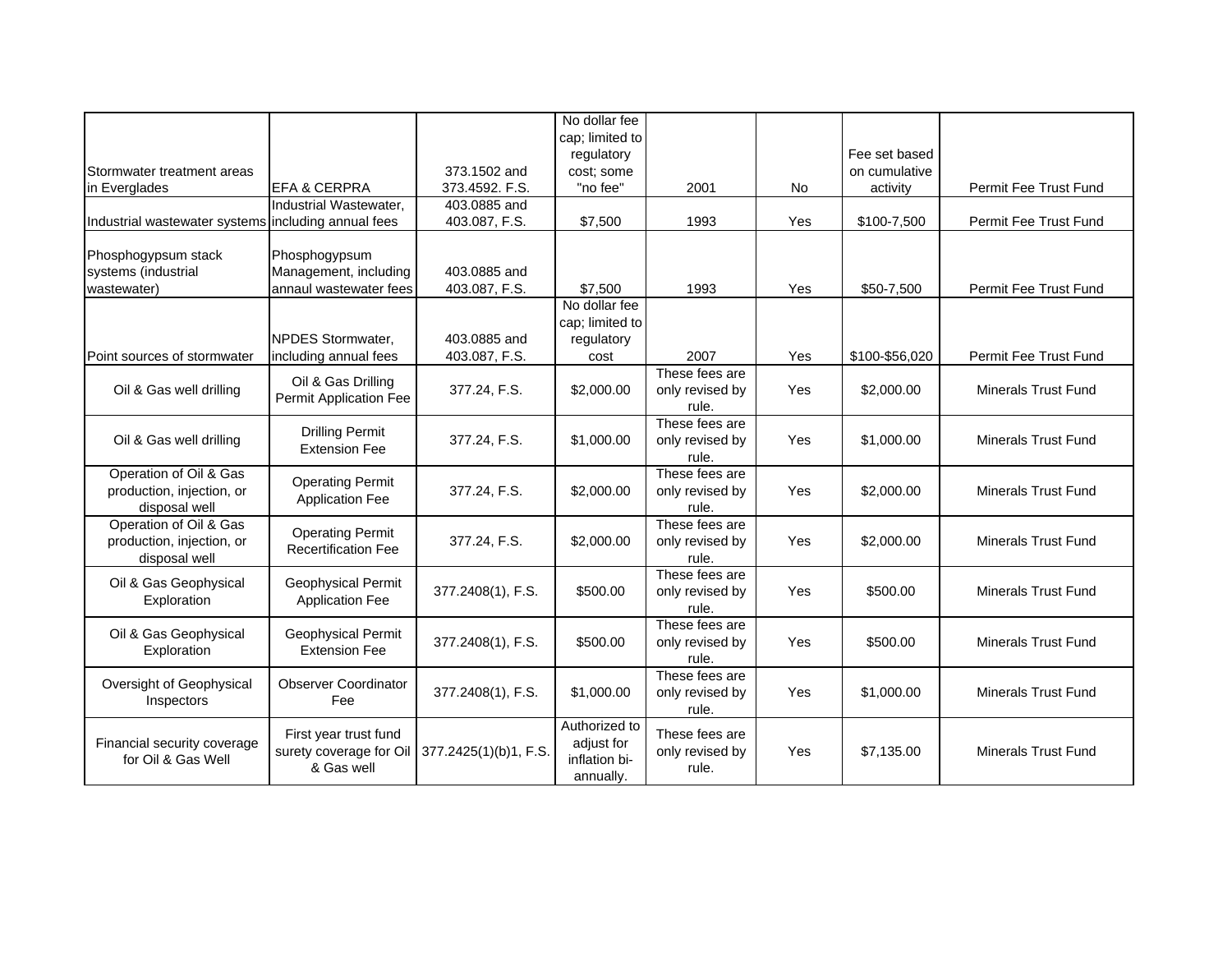| <b>Blanket financial security</b><br>coverage for multiple Oil &                                                                                                        | Annual Maximum<br>surety coverage for | 377.2425(1)(b)3, F.S.      | annually.<br>Authorized to<br>adjust for<br>inflation bi- | These fees are<br>only revised by          | Yes | \$53,514.00        | Minerals Trust Fund |  |
|-------------------------------------------------------------------------------------------------------------------------------------------------------------------------|---------------------------------------|----------------------------|-----------------------------------------------------------|--------------------------------------------|-----|--------------------|---------------------|--|
| Gas wells                                                                                                                                                               | multiple Oil & Gas wells              |                            | annually.                                                 | rule.                                      |     |                    |                     |  |
| <b>Violation Fees</b>                                                                                                                                                   | <b>Violation Fees</b>                 | 377.40 and 377.41,<br>F.S. | Based on<br>Damage                                        | These fees are<br>only revised by<br>rule. | Yes | Based on<br>Damage | Minerals Trust Fund |  |
|                                                                                                                                                                         |                                       |                            | <b>NOTES</b>                                              |                                            |     |                    |                     |  |
| $(1)$ Certain fees may be pro-rated upward for longer term permits, but these are not common.                                                                           |                                       |                            |                                                           |                                            |     |                    |                     |  |
| (2) Fees are subject to the waiver and reduction provisions of s. 218.075, F.S., which limits fees for defined "disadvantaged" local governments to no more than \$100. |                                       |                            |                                                           |                                            |     |                    |                     |  |
| (3) Pursuant to ch. 2008-150, L.O.F., all fees authorized under ch. 403 and Part IV ch. 373, F.S., are being reviewed for an increase based, at minimum, on the CPI.    |                                       |                            |                                                           |                                            |     |                    |                     |  |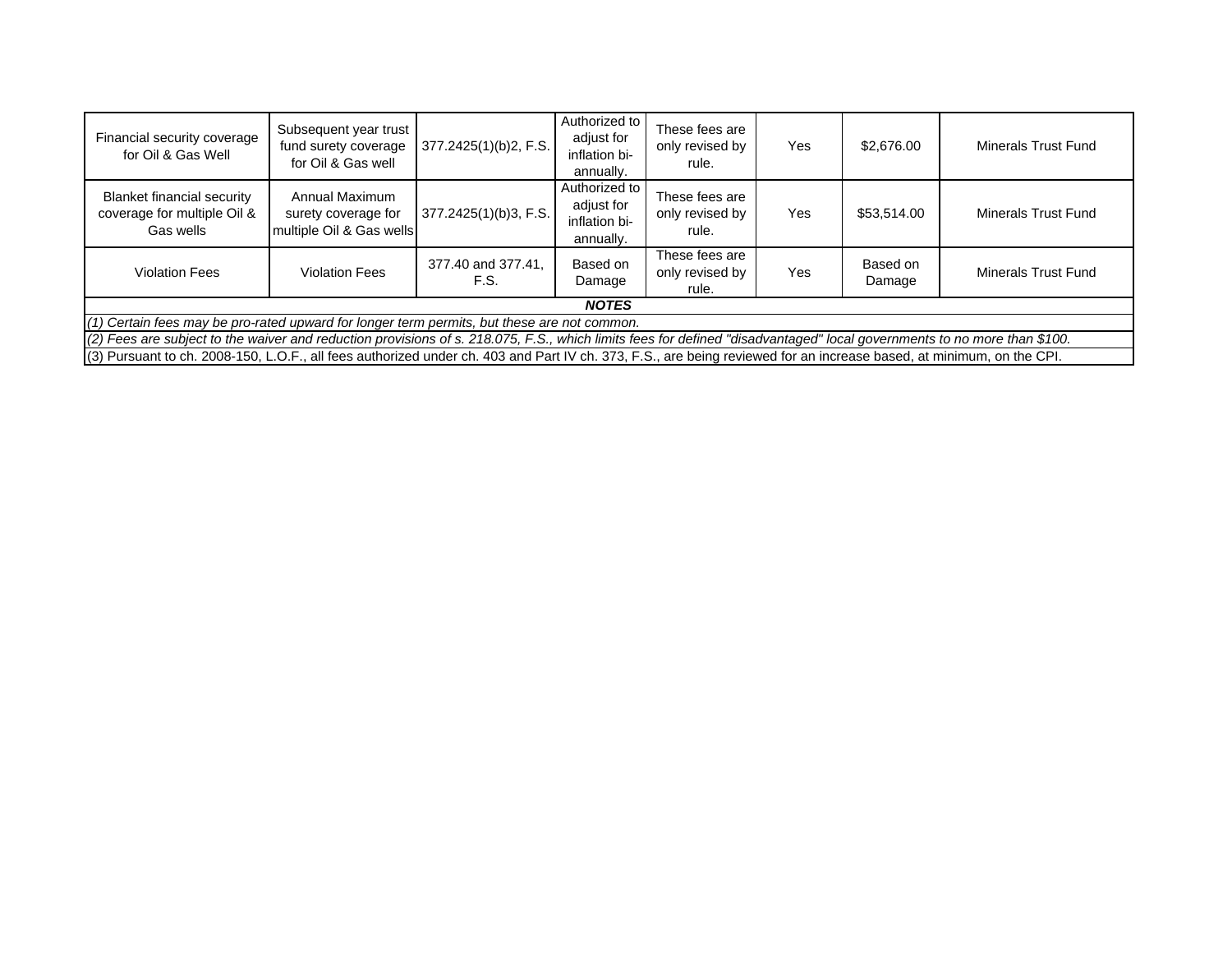## **Schedule IA - Part I: Examination of Regulatory Fees**

#### **Department**: Environmental Protection

### **Regulatory Service to or Oversight of Businesses or Professions Program**: Storage Tank Regulation

1. What recent operational efficiencies have been achieved to either decrease costs or improve services? If costs have been reduced, how much money has been saved during the fiscal year?

**Starting in 2011 the Department began accepting business and personal checks electronically. Since 2008 the Department has accepted online payments from only Visa and Master Card. This feature allows account owners to easily view their invoice and tank inventory and pay registration fees online. There are no cost savings involved as the Department pays for all transaction fees incurred.** 

2. What additional operational efficiencies are planned? What are the estimated savings associated with these efficiencies during the next fiscal year?

**The Division of Waste Management is rolling out the Enterprise Self-Service Authorizations (ESSA) Application for the Storage Tank Registration Section. The Division continues to seek out, evaluate and develop new and innovative ways to ensure the protection of Florida's environment. As our world becomes more complex and environmental challenges increase, it is critical that the Division maintain a proactive rather than reactive approach toward planning and decision-making. To that end, the Division of Waste Management continually seeks out opportunities to efficiently integrate new technology, more effective problem solving techniques, while making maximum use of existing resources.**

3. Is the regulatory activity an appropriate function that the agency should continue at its current level?

#### **Yes**

4. Are the fees charged for the regulatory service or oversight to businesses or professions based on revenue projections that are prepared using generally accepted governmental accounting procedures or official estimates by the Revenue Estimating Conference, if applicable?

**No, set by statute.**

*Office of Policy and Budget – July 2012*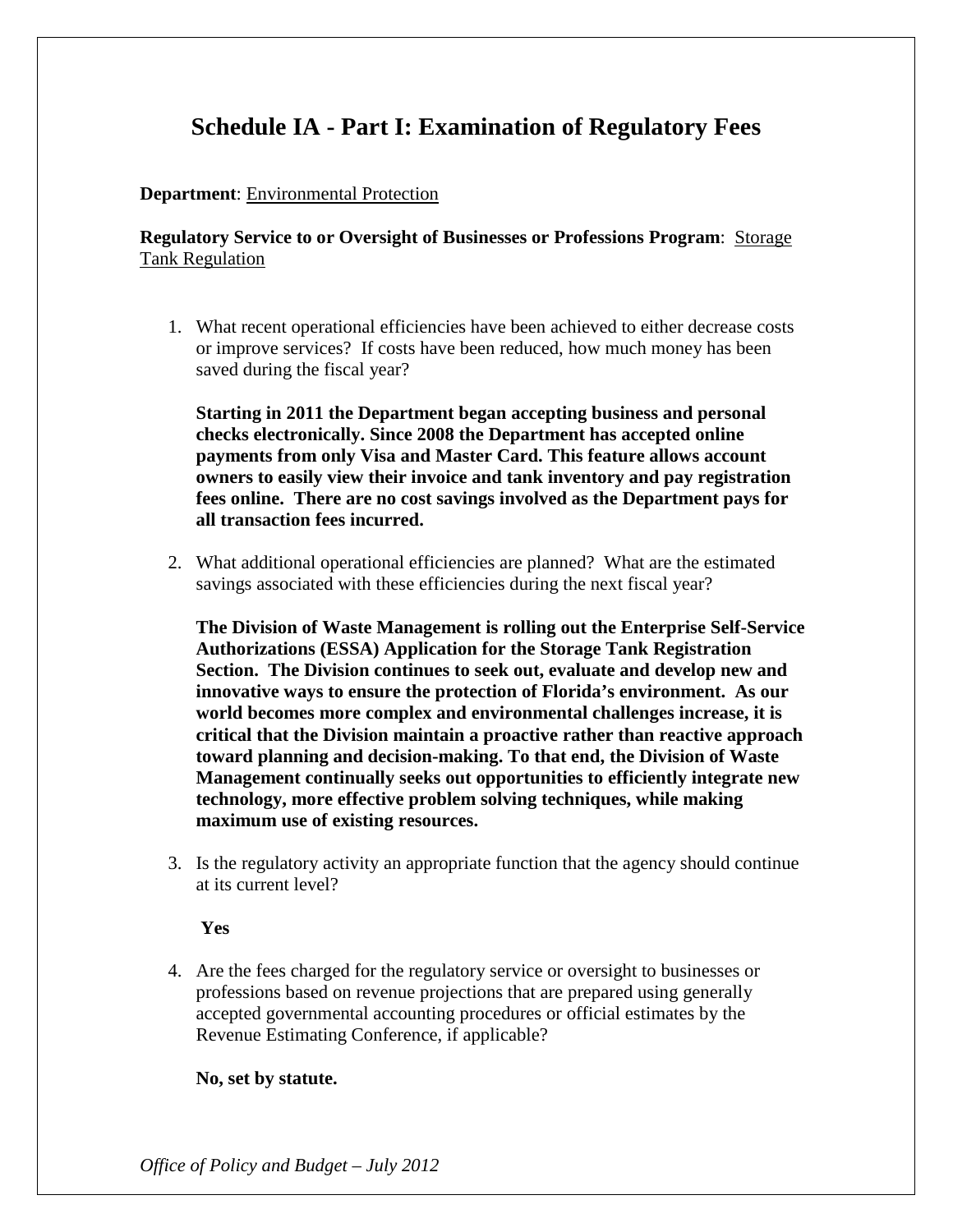5. Are the fees charged for the regulatory service or oversight to businesses or professions adequate to cover both direct and indirect costs of providing the regulatory service or oversight?

**No. While the fees collected cover the costs associated with the registration process, other revenue sources within the Inland Protection Trust Fund are used in accordance with statutory guidelines to cover costs incurred in the compliance verification and inspection process. These other revenue sources include excise taxes on petroleum product pollutants levied in accordance with s. 206.9935 F.S., and interest earnings on the investment of idle cash.**

6. Are the fees charged for the regulatory service or oversight to businesses or professions reasonable and do they take into account differences between the types of professions or businesses that are regulated? For example, do fees reflect the amount of time required to conduct inspections by using a sliding scale for annual fees based on the size of the regulated business; or do fees provide a financial incentive for regulated entities to maintain compliance with state standards by assessing a re-inspection fee if violations are found at initial inspection?

#### **Yes. For example, there are larger fees for larger tanks.**

- 7. If the fees charged for the regulatory services or oversight to businesses or professions are **not** adequate to cover direct and indirect program costs provide either:
	- a) information regarding alternatives for realigning revenues or costs to make the regulatory service or program totally self-sufficient, including any statutory changes that are necessary to implement the alternative; or
	- b) demonstrate that the service or program provides substantial benefits to the public which justify a partial subsidy from other state funds, specifically describing the benefits to the general public (statements such as 'providing consumer benefits' or 'promoting health, safety and welfare' are not sufficient justification). For example, the program produces a range of benefits to the general public, including pollution reduction, wildlife preservation, and improved drinking water supply. Alternatively, the agency can demonstrate that requiring self-sufficiency would put the regulated entity at an unfair advantage. For example, raising fees sufficiently to cover program costs would require so high an assessment as to damage its competitive position with similar entities in other states.

**Public benefits from storage tank regulation are related to the fact that Florida relies on groundwater for about 92 percent of its drinking water needs. All new and replacement storage tank systems now must have secondary containment. All remaining single-wall systems should have replaced their systems with secondary containment by 2010.**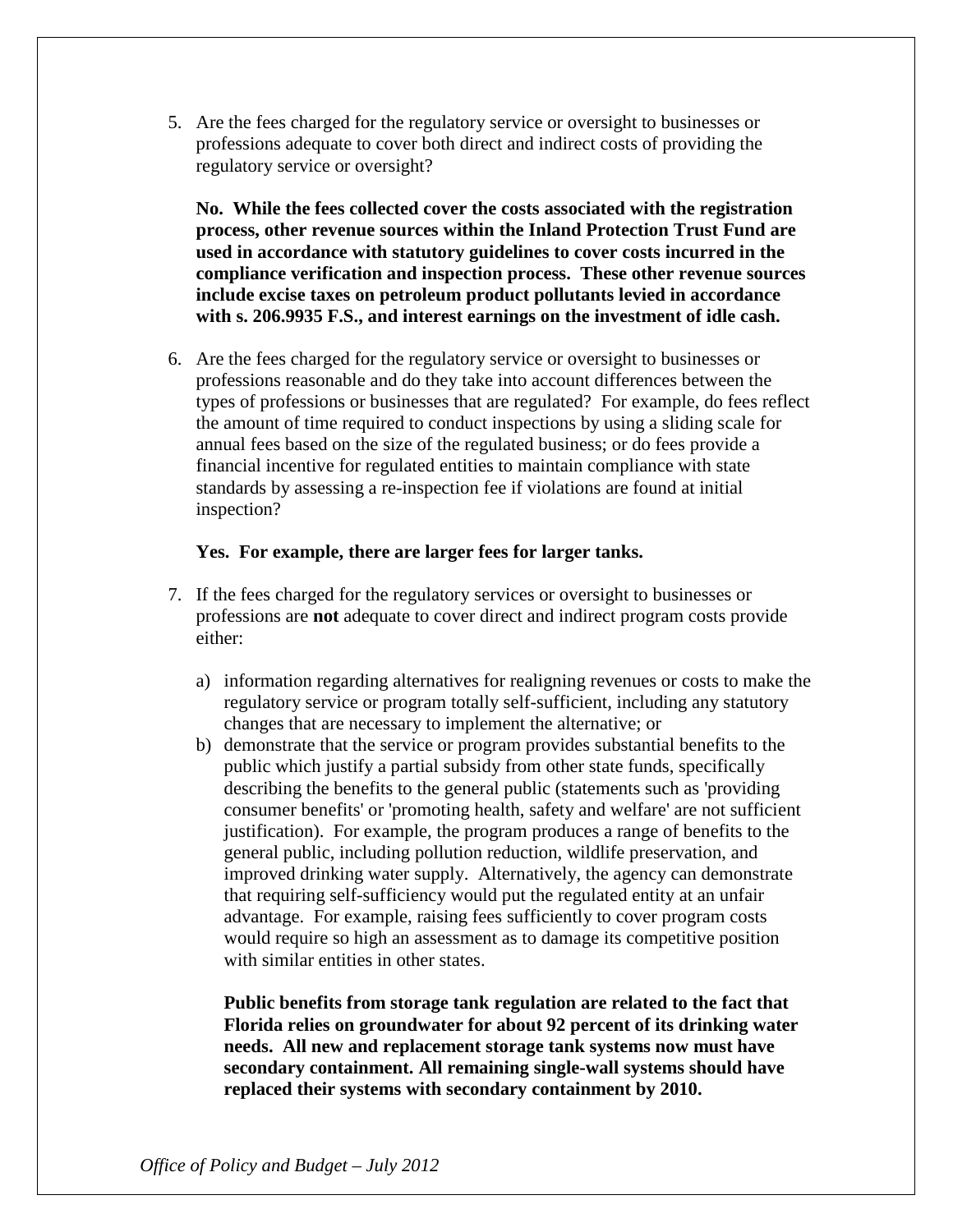**However, there have been two extensions granted by the Legislature allowing tank upgrades to continue through September 30, 2011. These stringent rules and the resulting public benefits are ensured through the registration and inspections of facilities along with the other work carried out through the Storage Tank Regulation Program.**

8. If the regulatory program is not self-sufficient and provides a public benefit using state subsidization, please provide a plan for reducing the state subsidy.

**The regulatory program is not self-sufficient, provides a public benefit, and is subsidized by excise taxes on petroleum product pollutants levied in accordance with s. 206.9935 F.S., and interest earnings on the investment of idle cash in the trust fund established to support this regulatory program. This program is not subsidized by General Revenue.**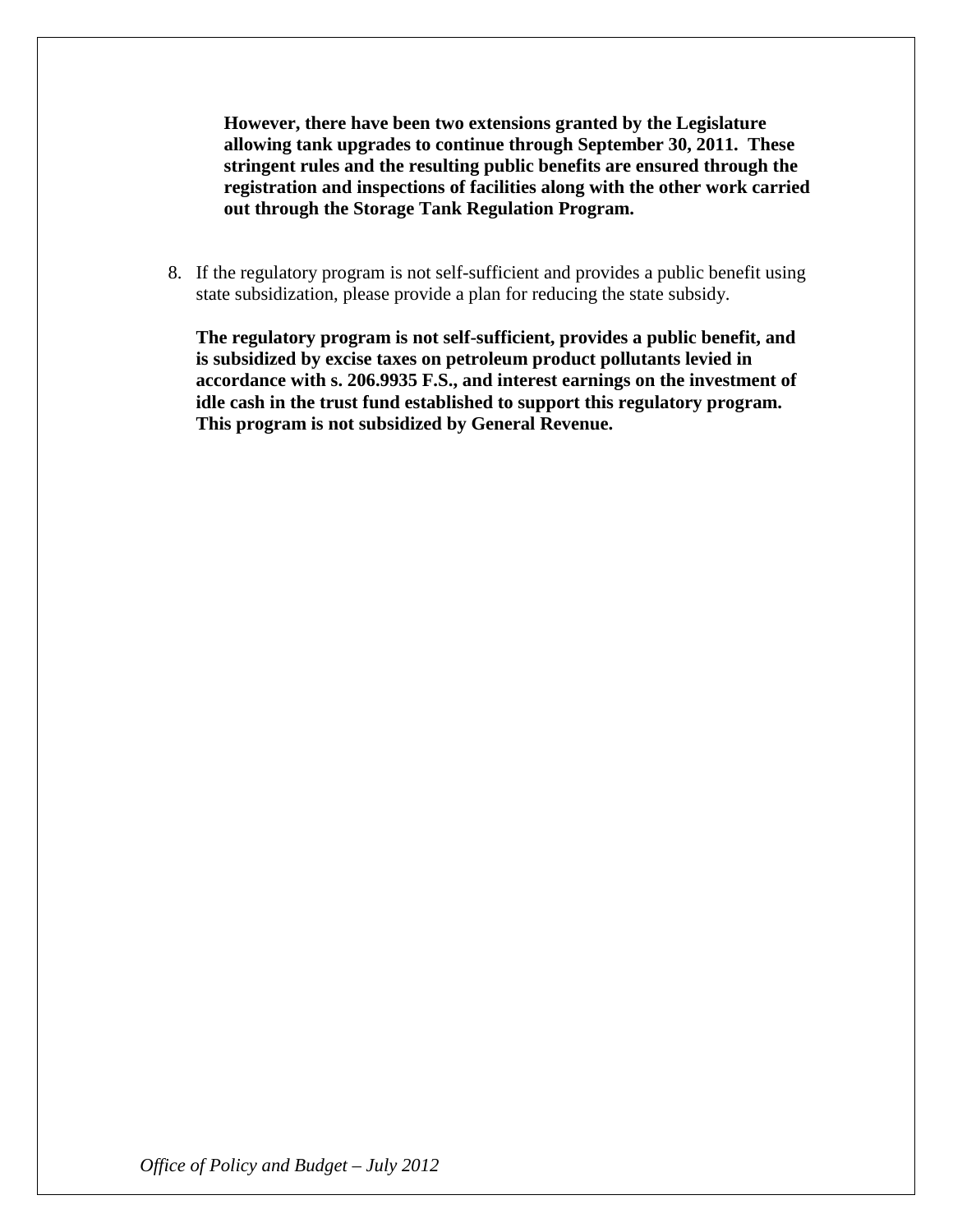# **Schedule IA - Part I: Examination of Regulatory Fees**

**Department**: Environmental Protection

**Regulatory Service to or Oversight of Businesses or Professions Program**: Solid Waste Regulation

1. What recent operational efficiencies have been achieved to either decrease costs or improve services? If costs have been reduced, how much money has been saved during the fiscal year?

**The Division of Waste Management continues to seek out, evaluate and develop new and innovative ways to ensure the protection of Florida's environment. As our world becomes more complex and environmental challenges increase, it is critical that the Division maintain a proactive rather than reactive approach toward planning and decision-making. To that end, the Division of Waste Management continually seeks out opportunities to efficiently integrate new technology, more effective problem solving techniques, while making maximum use of existing resources.**

2. What additional operational efficiencies are planned? What are the estimated savings associated with these efficiencies during the next fiscal year?

### **Additional operational efficiencies are being evaluated. Associated savings from them will be realized in future fiscal years.**

3. Is the regulatory activity an appropriate function that the agency should continue at its current level?

**Yes.**

4. Are the fees charged for the regulatory service or oversight to businesses or professions based on revenue projections that are prepared using generally accepted governmental accounting procedures or official estimates by the Revenue Estimating Conference, if applicable?

### **No, set by statute and rule.**

5. Are the fees charged for the regulatory service or oversight to businesses or professions adequate to cover both direct and indirect costs of providing the regulatory service or oversight?

**No. The direct and indirect costs associated with the solid waste permitting process as well as surveillance, other field services and related support**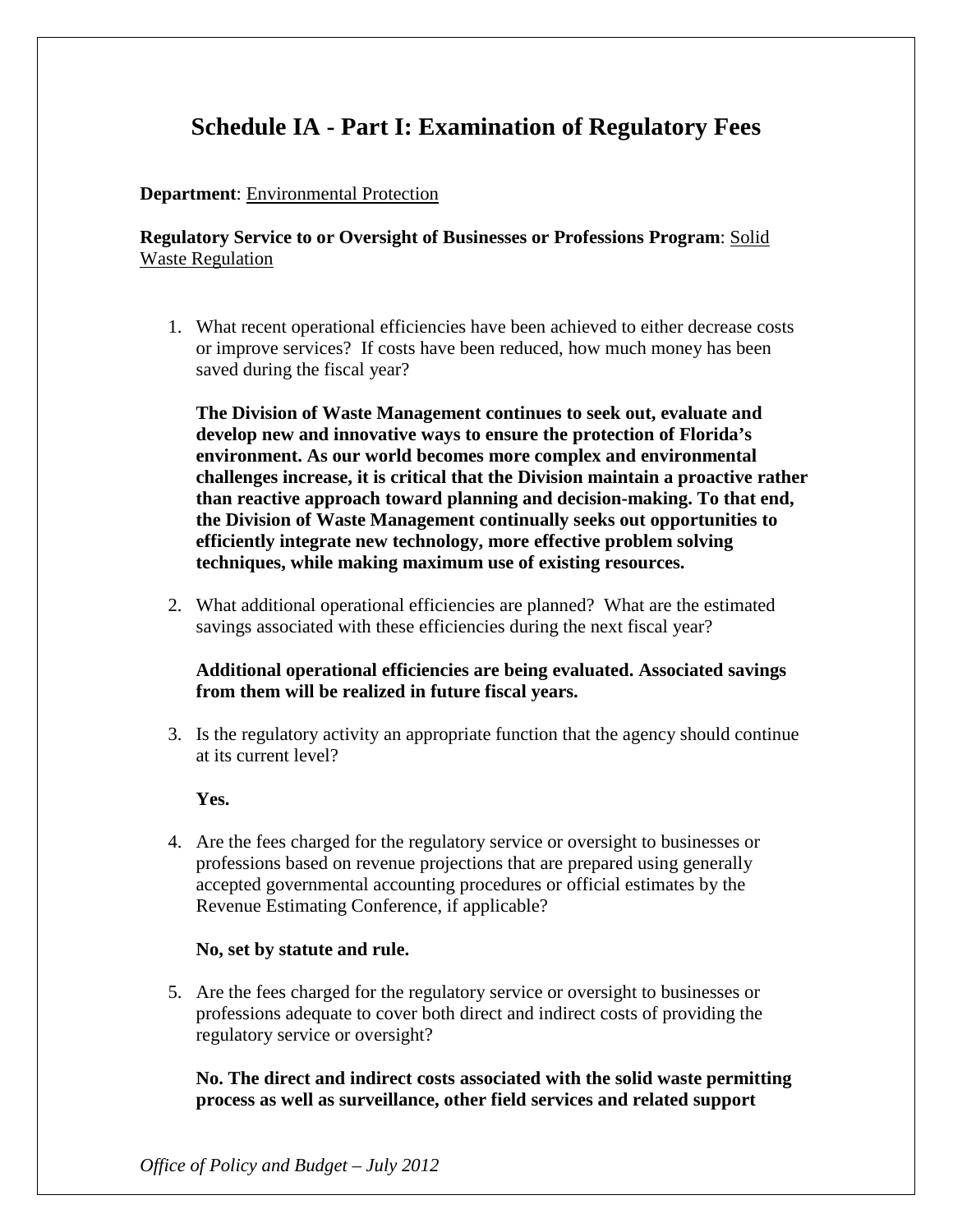**activities required by Ch. 403.087(6)(a) , F.S., are covered by both permit fees and other revenues collected into the Solid Waste Management and Permit Fee Trust Funds. For the Solid Waste Management Trust Fund, these other revenue sources include waste tire fees, used oil transportation, and recycling or collector registration fees, collected pursuant to Sections 403.718, 403.759, and 403.7186, F.S., respectively. Other revenue sources utilized in addition to the Permit Fee Trust Fund and the Solid Waste Management Trust Fund include fines, forfeitures and judgments. The program is also supported by interest earnings on the investment of idle cash in both funds.**

6. Are the fees charged for the regulatory service or oversight to businesses or professions reasonable and do they take into account differences between the types of professions or businesses that are regulated? For example, do fees reflect the amount of time required to conduct inspections by using a sliding scale for annual fees based on the size of the regulated business; or do fees provide a financial incentive for regulated entities to maintain compliance with state standards by assessing a re-inspection fee if violations are found at initial inspection?

**Yes. The fees do take into account differences between the types of businesses that are regulated. For example, there are lower fees (\$6,000) for a Class III landfill that accepts construction and demolition debris than for permits (\$10,000) to construct large Class I landfills. Fees for construction permit for solid waste composting facilities are \$5,000. Some minor facilities are eligible for General Permits costing as much as \$100.**

- 7. If the fees charged for the regulatory services or oversight to businesses or professions are **not** adequate to cover direct and indirect program costs provide either:
	- a) information regarding alternatives for realigning revenues or costs to make the regulatory service or program totally self-sufficient, including any statutory changes that are necessary to implement the alternative; or
	- b) demonstrate that the service or program provides substantial benefits to the public which justify a partial subsidy from other state funds, specifically describing the benefits to the general public (statements such as 'providing consumer benefits' or 'promoting health, safety and welfare' are not sufficient justification). For example, the program produces a range of benefits to the general public, including pollution reduction, wildlife preservation, and improved drinking water supply. Alternatively, the agency can demonstrate that requiring self-sufficiency would put the regulated entity at an unfair advantage. For example, raising fees sufficiently to cover program costs would require so high an assessment as to damage its competitive position with similar entities in other states.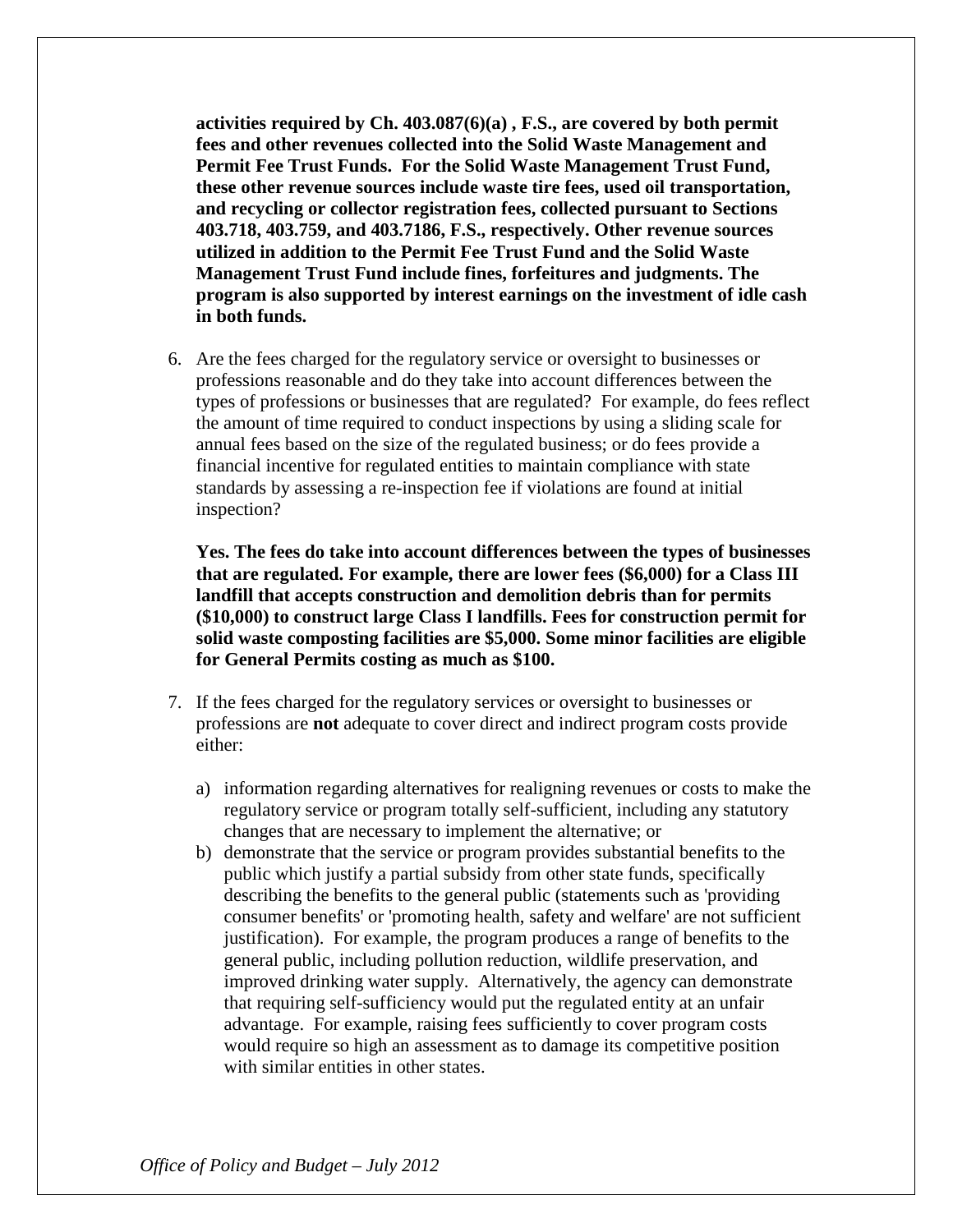**The public benefits of the Solid Waste Regulation Program are evidenced by the fact that the Department receives numerous requests to use various solid waste materials as products or raw materials in the manufacturing of other products rather than dispose of them in landfills. Examples of some solid wastes that have been proposed for use are: (1) recovered screen material (RSM) from processing construction and demolition debris; (2) Waste-to-Energy (WTE) ash from combusting municipal solid waste (MSW); (3) coal ash from power plants; (4) wood ash; (5) street sweepings; (6) sand blasting media; and (7) metal shredder residue (MSR).** 

**Reusing these heretofore disposable waste products results in a wide range of public benefits, including a diminished need for additional landfill space, a lessening of groundwater and soil contamination, and a reduction in the depletion of our state and nation's valuable natural resources. Applicants who wish to initiate alternative uses of solid waste materials must demonstrate that the proposed use of these wastes will not cause ground water or surface water contamination in concentrations above the Department's standards or criteria. Usually the applicant also needs to show that the proposed use will not pose an unacceptable human health risk. On occasion, the Industrial Byproducts Exemption of Section 403.7045(1) (f), Florida Statutes may apply.**

8. If the regulatory program is not self-sufficient and provides a public benefit using state subsidization, please provide a plan for reducing the state subsidy.

**The regulatory program is not self-sufficient, provides a public benefit, and is subsidized by other fees on products, e.g., waste tire fees, and deposited into trust funds established to support this regulatory program. This program is not subsidized by General Revenue.**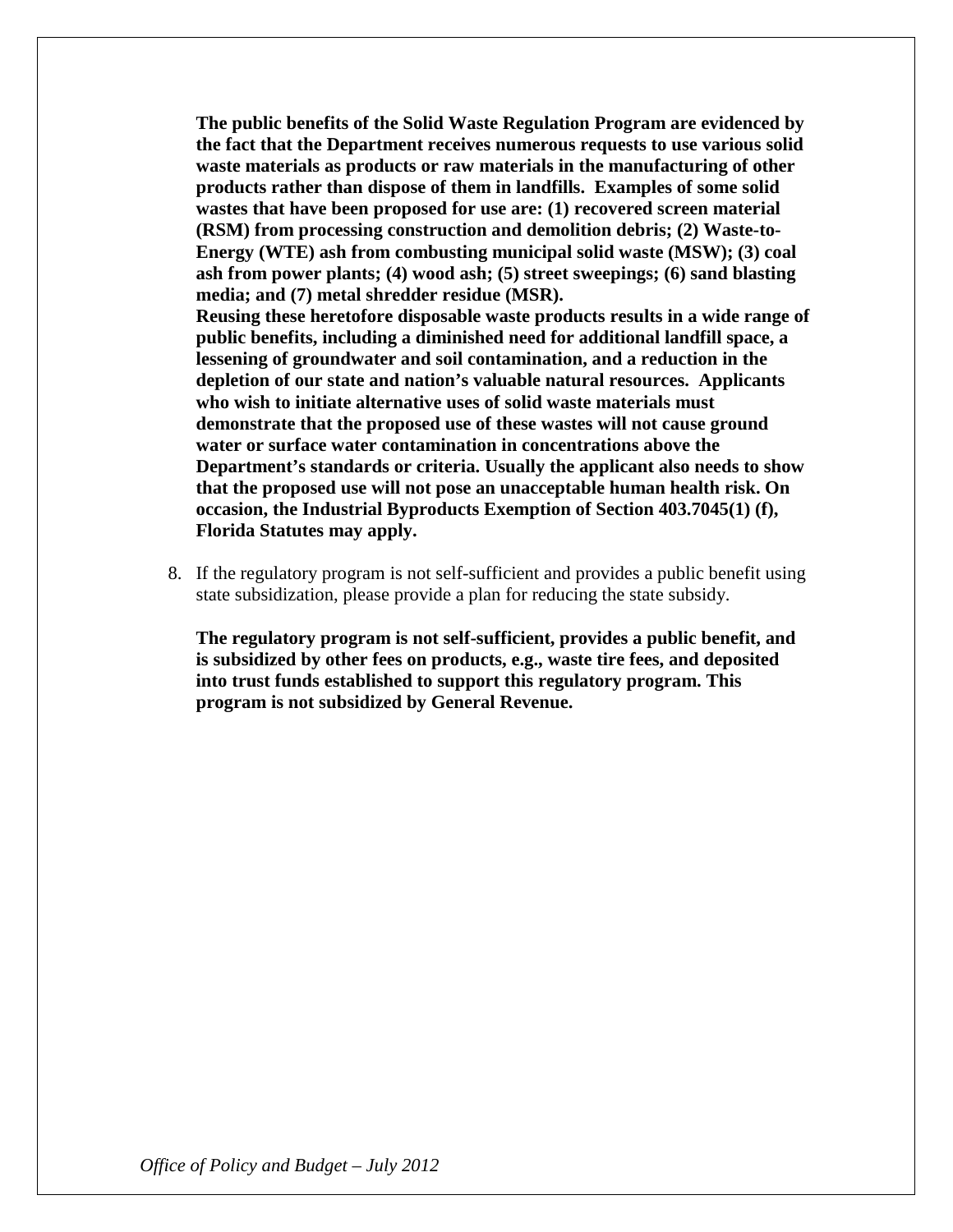|                                                                                                                                             |                                                                                                                                                                                                                                                                                                               | <b>Schedule IA - Part II: Examination of Regulatory Fees</b> |                  |      |           |                                           |                                     |  |  |  |  |
|---------------------------------------------------------------------------------------------------------------------------------------------|---------------------------------------------------------------------------------------------------------------------------------------------------------------------------------------------------------------------------------------------------------------------------------------------------------------|--------------------------------------------------------------|------------------|------|-----------|-------------------------------------------|-------------------------------------|--|--|--|--|
| Department: Environmental Protection                                                                                                        |                                                                                                                                                                                                                                                                                                               |                                                              |                  |      |           |                                           |                                     |  |  |  |  |
| Regulatory Service to or Oversight of Business or Profession Program: Storage Tank Registration and Regulation                              |                                                                                                                                                                                                                                                                                                               |                                                              |                  |      |           |                                           |                                     |  |  |  |  |
| Does Florida Statutes require the regulatory program to be financially self-sufficient? (Yes or No and F.S.): No                            |                                                                                                                                                                                                                                                                                                               |                                                              |                  |      |           |                                           |                                     |  |  |  |  |
| What percent of the regulatory cost is currently subsidized? (0 to 100%) 100%                                                               |                                                                                                                                                                                                                                                                                                               |                                                              |                  |      |           |                                           |                                     |  |  |  |  |
|                                                                                                                                             |                                                                                                                                                                                                                                                                                                               |                                                              |                  |      |           |                                           |                                     |  |  |  |  |
| If the program is subsidized from other state funds, what is the source(s)? 80 cent/barrel tax on petroleum products produced or transporte |                                                                                                                                                                                                                                                                                                               |                                                              |                  |      |           |                                           |                                     |  |  |  |  |
| What is the current annual amount of the subsidy? \$7,000,000 budgeted for SFY 2012-2013 for Storage Tank Regulation                        |                                                                                                                                                                                                                                                                                                               |                                                              |                  |      |           |                                           |                                     |  |  |  |  |
| Service/Product Regulated                                                                                                                   | Year of Last<br>Is Fee Set by<br>Fund Fee Deposited in<br>Maximum Fee<br><b>Statutory Authority for</b><br><b>Current Fee</b><br>Specific Fee Title<br>Rule? (Yes<br>(indicate General Revenue or<br>Authorized<br>Statutory<br>Fee<br>Assessed<br>Revision to Fee<br>or No)<br>Specific Trust Fund)<br>(cap) |                                                              |                  |      |           |                                           |                                     |  |  |  |  |
| Underground Storage Tank<br>Registration                                                                                                    | UST Initial Registration Chapter 376.303, F.S. \$50/tank<br>Fees                                                                                                                                                                                                                                              |                                                              |                  | 1989 | <b>No</b> | \$50/tank                                 | Inland Protection Trust Fund        |  |  |  |  |
| <b>Underground Storage Tank</b><br>Registration                                                                                             | <b>UST Replacement</b><br><b>Registration Fees</b>                                                                                                                                                                                                                                                            | Chapter 376.303, F.S. \$25/tank                              |                  | 1989 | <b>No</b> | \$25/tank                                 | <b>Inland Protection Trust Fund</b> |  |  |  |  |
| <b>Underground Storage Tank</b>                                                                                                             | <b>UST Annual Renewal</b>                                                                                                                                                                                                                                                                                     | Chapter 376.303, F.S. \$25/tank                              |                  | 1986 | <b>No</b> | \$25/tank                                 | <b>Inland Protection Trust Fund</b> |  |  |  |  |
| Registration                                                                                                                                | <b>Registration Fees</b>                                                                                                                                                                                                                                                                                      |                                                              |                  |      |           |                                           |                                     |  |  |  |  |
| <b>Underground Storage Tank</b>                                                                                                             | <b>UST Late Registration</b>                                                                                                                                                                                                                                                                                  | Chapter 376.303, F.S. \$20/tank                              |                  | 1986 | No        | \$20/tank                                 | Inland Protection Trust Fund        |  |  |  |  |
| Registration                                                                                                                                | Fees                                                                                                                                                                                                                                                                                                          |                                                              |                  |      |           |                                           |                                     |  |  |  |  |
| Shop-fabricated                                                                                                                             | <b>AST Initial Registration</b>                                                                                                                                                                                                                                                                               | Chapter 376.303, F.S. \$50/tank                              |                  | 1986 | <b>No</b> | \$50/tank                                 | Inland Protection Trust Fund        |  |  |  |  |
| Aboveground Storage Tank<br>Registration                                                                                                    | Fees                                                                                                                                                                                                                                                                                                          |                                                              |                  |      |           |                                           |                                     |  |  |  |  |
| Shop-fabricated                                                                                                                             | <b>AST Replacement</b>                                                                                                                                                                                                                                                                                        | Chapter 376.303, F.S. \$25/tank                              |                  | 1989 | No        | \$25/tank                                 | <b>Inland Protection Trust Fund</b> |  |  |  |  |
| Aboveground Storage Tank                                                                                                                    | <b>Registration Fees</b>                                                                                                                                                                                                                                                                                      |                                                              |                  |      |           |                                           |                                     |  |  |  |  |
| Registration                                                                                                                                |                                                                                                                                                                                                                                                                                                               |                                                              |                  |      |           |                                           |                                     |  |  |  |  |
| Shop-fabricated<br>Aboveground Storage Tank<br>Registration                                                                                 | <b>AST Annual Renewal</b><br><b>Registration Fees</b>                                                                                                                                                                                                                                                         | Chapter 376.303, F.S. \$25/tank                              |                  | 1986 | <b>No</b> | \$25/tank                                 | Inland Protection Trust Fund        |  |  |  |  |
| Shop-fabricated<br>Aboveground Storage Tank<br>Registration                                                                                 | <b>AST Late Registration</b><br>Fees                                                                                                                                                                                                                                                                          | Chapter 376.303, F.S. \$20/tank                              |                  | 1986 | <b>No</b> | \$20/tank                                 | Inland Protection Trust Fund        |  |  |  |  |
| Field-erected Aboveground                                                                                                                   | <b>AST Initial Registration</b>                                                                                                                                                                                                                                                                               | Chapter 376.303, F.S. \$50/tank                              |                  | 1986 | <b>No</b> | \$50/tank                                 | Inland Protection Trust Fund        |  |  |  |  |
| Storage Tank Registration                                                                                                                   | Fees                                                                                                                                                                                                                                                                                                          |                                                              |                  |      |           |                                           |                                     |  |  |  |  |
| Field-erected Aboveground                                                                                                                   | <b>AST Replacement</b>                                                                                                                                                                                                                                                                                        | Chapter 376.303, F.S. \$25/tank                              |                  | 1989 | <b>No</b> | \$25/tank                                 | Inland Protection Trust Fund        |  |  |  |  |
| Storage Tank Registration                                                                                                                   | <b>Registration Fees</b>                                                                                                                                                                                                                                                                                      |                                                              |                  |      |           |                                           |                                     |  |  |  |  |
| Field-erected Aboveground<br><b>Storage Tank Registration</b>                                                                               | <b>AST Annual Renewal</b><br><b>Registration Fees</b>                                                                                                                                                                                                                                                         | Chapter 376.303, F.S. \$1,000/tank,                          | \$5,000/facility | 1986 | <b>No</b> | \$1/10,000<br>gallons storage<br>capacity | Inland Protection Trust Fund        |  |  |  |  |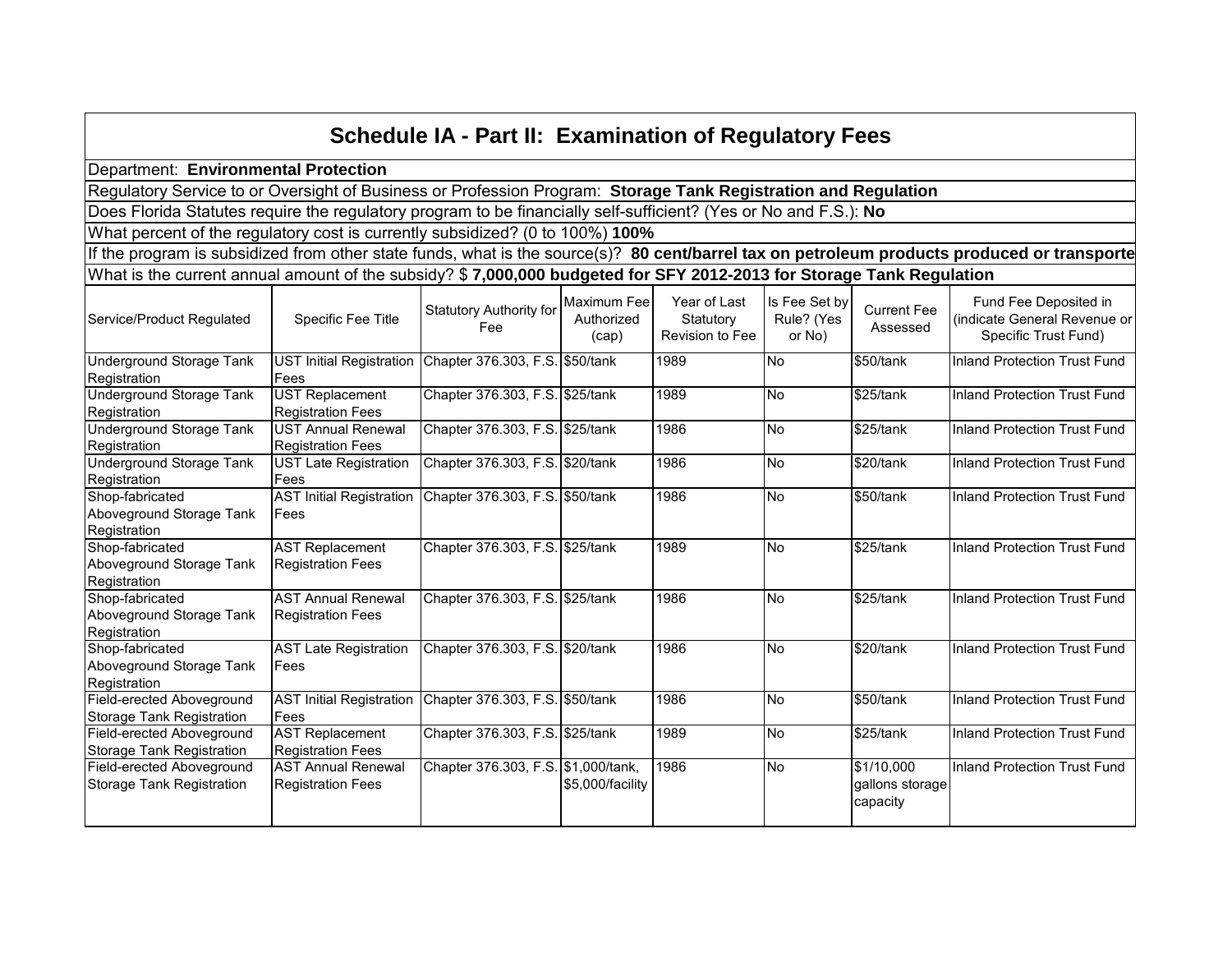| Field-erected Aboveground  | <b>AST Late Registration</b> | Chapter 376.303, F.S. \$20/tank  |                  | 1986 | <b>No</b> | \$20/tank                  | Inland Protection Trust Fund   |
|----------------------------|------------------------------|----------------------------------|------------------|------|-----------|----------------------------|--------------------------------|
| Storage Tank Registration  | Fees                         |                                  |                  |      |           |                            |                                |
| Aboveground Hazardous      | Hazardous Substance          | Chapter 376.303, F.S. \$50/tank  |                  | 1998 | INo.      | \$50/tank                  | <b>Water Quality Assurance</b> |
| Substance Tanks and        | Tanks and                    |                                  |                  |      |           |                            | <b>Trust Fund</b>              |
| Compression Vessels        | <b>Compression Vessels</b>   |                                  |                  |      |           |                            |                                |
|                            | Initial Registration Fees    |                                  |                  |      |           |                            |                                |
|                            |                              |                                  |                  |      |           |                            |                                |
| Aboveground Hazardous      | Hazardous Substance          | Chapter 376.303, F.S. \$25/tank, |                  | 1998 | INo.      | \$1/10.000                 | <b>Water Quality Assurance</b> |
| Substance Tanks and        | Tanks and                    |                                  | \$2.500/facility |      |           | gallons storage Trust Fund |                                |
| <b>Compression Vessels</b> | <b>Compression Vessels</b>   |                                  |                  |      |           | capacity                   |                                |
|                            | Annual Renewal               |                                  |                  |      |           |                            |                                |
|                            | <b>Registration Fees</b>     |                                  |                  |      |           |                            |                                |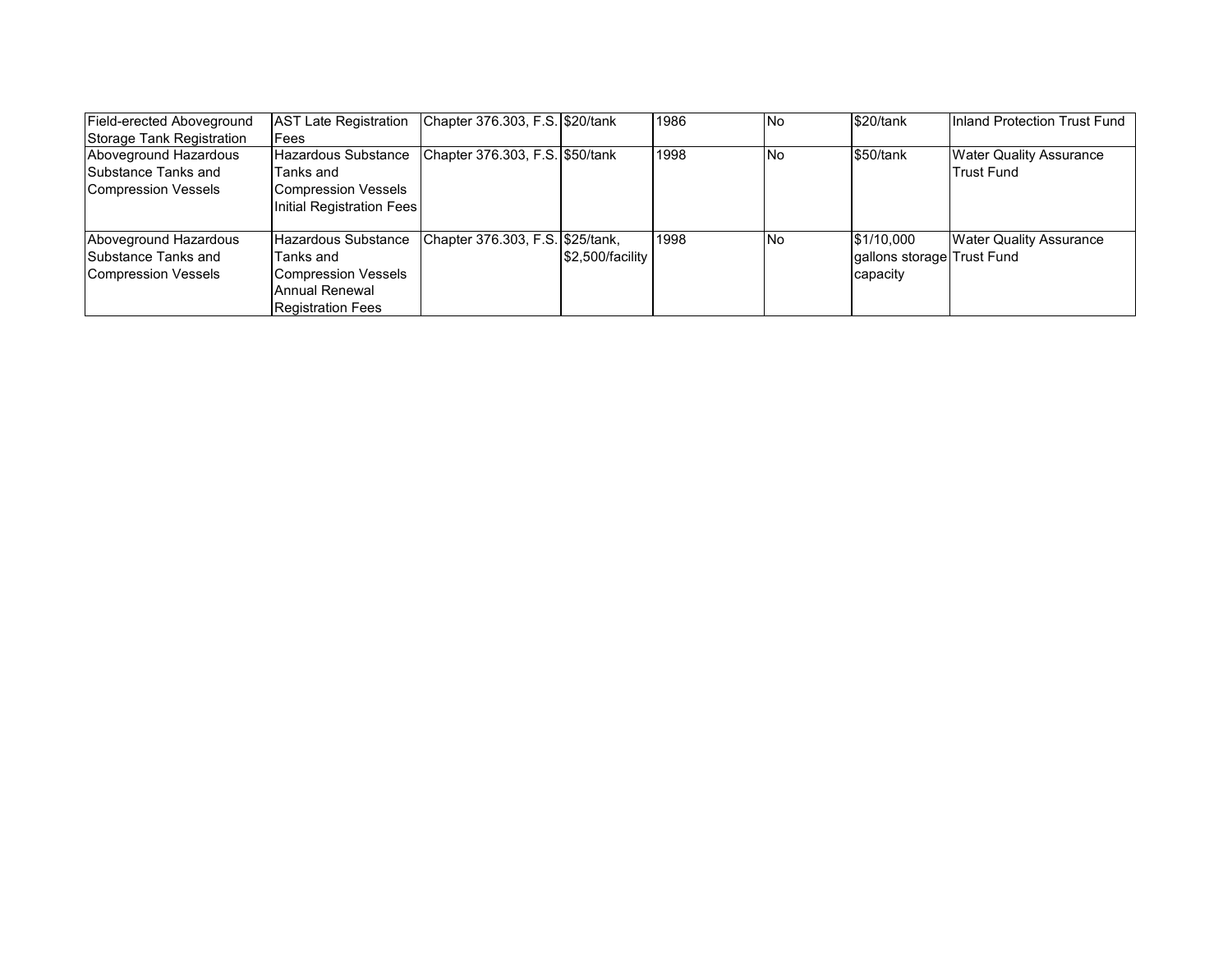## **Examination of Regulatory Fees - Part II**

Department: **Environmental Protection**

Regulatory Service to or Oversight of Business or Profession Program: **Solid Waste Regulation**

Does Florida Statutes require the regulatory program to be financially self-sufficient? (Yes or No and F.S.): **No**

What percent of the regulatory cost is currently subsidized? (0 to 100%) **100%**

If the program is subsidized from other state funds, what is the source(s)? **Excise taxes on pollutants deposited in the Water Quality Assurance Trust Fund and the \$1 fee on each tire sold in Florida deposited in the Solid Waste Management Trust Fund**

What is the current annual amount of the subsidy?

| Service / Product Regulated        | Specific Fee Title                                                                         | Statutory Authority for<br>Fee | Maximum Fee<br>Authorized<br>(cap) | Year of Last<br>Statutory<br>Revision to Fee | Is Fee Set by Current Fee<br>Rule? (Yes<br>or No)             | Assessed | Fund Fee Deposited in<br>(indicate General Revenue or<br>Specific Trust Fund) |
|------------------------------------|--------------------------------------------------------------------------------------------|--------------------------------|------------------------------------|----------------------------------------------|---------------------------------------------------------------|----------|-------------------------------------------------------------------------------|
| Solid Waste Construction<br>Permit | Construction of Class I facility                                                           | Chapter 403.087, F.S. \$10,000 |                                    | 1991                                         | Yes, by<br>statute and<br>rule (Ch 62-<br>701.315,<br>F.A.C.) | \$10,000 | Permit Fee Trust Fund                                                         |
| Solid Waste Construction<br>Permit | Construction of Class III facility<br>(C&D, yard trash, paper, furniture,<br>$etc.$ )      | Chapter 403.087, F.S. \$6,000  |                                    | 1991                                         | Yes, by<br>statute and<br>rule (Ch 62-<br>701.315.<br>F.A.C.) | \$6,000  | Permit Fee Trust Fund                                                         |
| Solid Waste Construction<br>Permit | Construction of manure or yard trash Chapter 403.087, F.S. \$10,000<br>composting facility |                                |                                    | 1991                                         | Yes, by<br>statute and<br>rule (Ch 62-<br>701.315,<br>F.A.C.) | \$2,000  | Permit Fee Trust Fund                                                         |
| Solid Waste Construction<br>Permit | Construction of solid waste<br>composting facility                                         | Chapter 403.087, F.S. \$10,000 |                                    | 1991                                         | Yes, by<br>statute and<br>rule (Ch 62-<br>701.315,<br>F.A.C.) | \$5,000  | Permit Fee Trust Fund                                                         |
| Solid Waste Construction<br>Permit | Construction of waste tire processing Chapter 403.087, F.S. \$1,250<br>facility            |                                |                                    | 1991                                         | Yes, by<br>statute and<br>rule (Ch 62-<br>711.530,<br>F.A.C.) | \$1,250  | Solid Waste Management<br><b>Trust Fund</b>                                   |
| Solid Waste Construction<br>Permit | Construction of small waste tire<br>processing facility                                    | Chapter 403.087, F.S. \$500    |                                    | 1991                                         | Yes, by<br>statute and<br>rule (Ch 62-<br>711.530,<br>F.A.C.) | \$500    | Solid Waste Management<br><b>Trust Fund</b>                                   |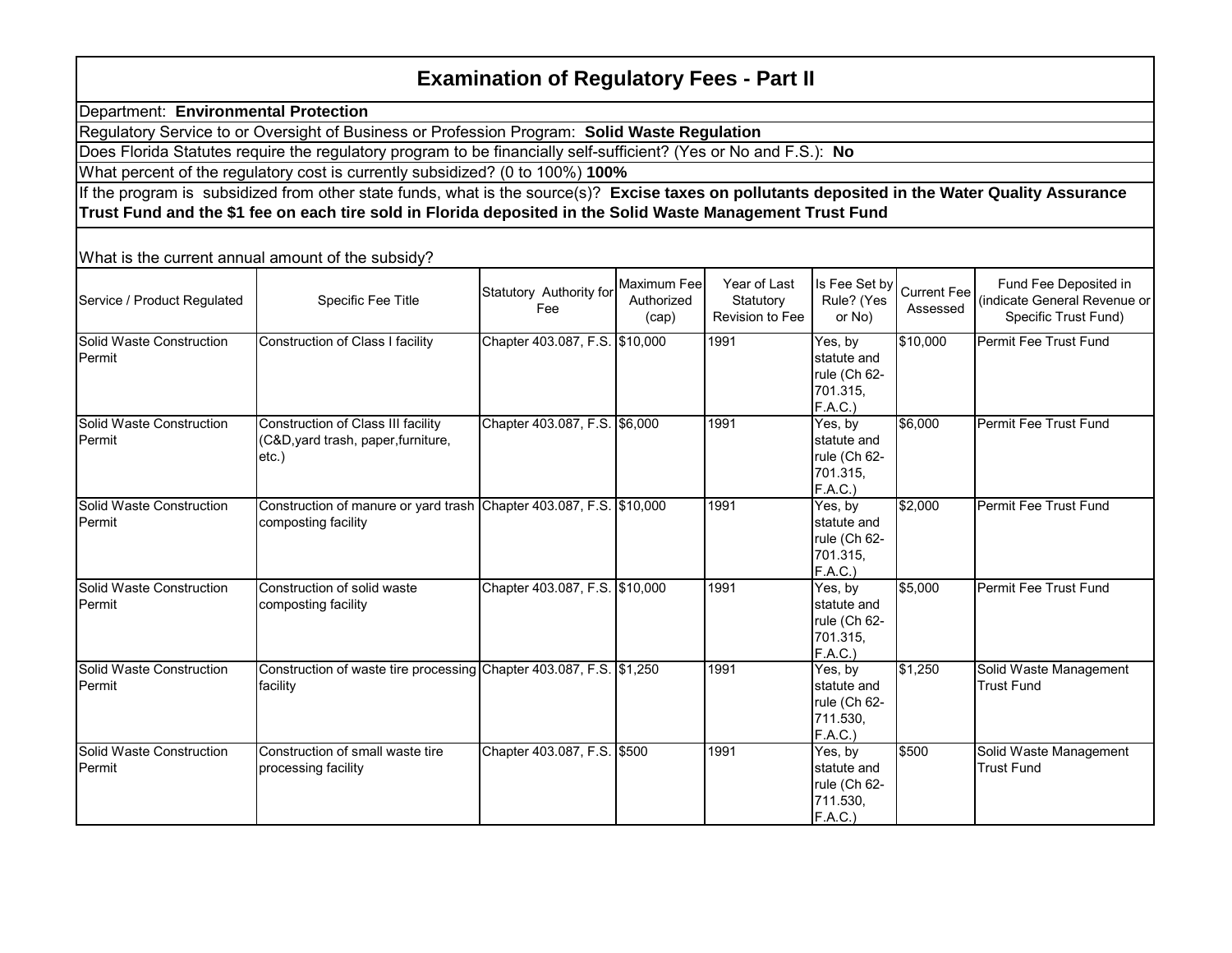| Solid Waste Construction<br>Permit                           | Waste tire collection facility                                                                                                 | Chapter 403.087, F.S. \$500    | 1991 | Yes, by<br>statute and<br>rule (Ch 62-<br>711.530,<br>F.A.C.) | \$500    | Solid Waste Management<br><b>Trust Fund</b> |
|--------------------------------------------------------------|--------------------------------------------------------------------------------------------------------------------------------|--------------------------------|------|---------------------------------------------------------------|----------|---------------------------------------------|
| Solid Waste Construction<br>Permit                           | Construction of all other solid waste<br>facilities                                                                            | Chapter 403.087, F.S. \$10,000 | 1991 | Yes, by<br>statute and<br>rule (Ch 62-<br>701.315,<br>F.A.C.) | \$1,000  | Permit Fee Trust Fund                       |
| Solid Waste Construction<br>Permit                           | Construction/operation of waste<br>processing facility                                                                         | Chapter 403.087, F.S. \$10,000 | 1993 | Yes, by<br>statute and<br>rule (Ch 62-<br>701.315,<br>F.A.C.) | \$2,000  | Permit Fee Trust Fund                       |
| Solid Waste Construction<br>Permit                           | Construct/operate/close a<br>construction and demolition debris<br>disposal facility including facilities<br>that also recycle | Chapter 403.087, F.S. \$10,000 | 1996 | Yes, by<br>statute and<br>rule (Ch 62-<br>701.315,<br>F.A.C.) | \$2,500  | Permit Fee Trust Fund                       |
| Solid Waste Operation Permit Operation of Class I facility   |                                                                                                                                | Chapter 403.087, F.S. \$10,000 | 1991 | Yes, by<br>statute and<br>rule (Ch 62-<br>701.315,<br>F.A.C.) | \$10,000 | Permit Fee Trust Fund                       |
| Solid Waste Operation Permit Operation of Class III facility | (C&D, yard trash, paper, furniture,<br>etc.)                                                                                   | Chapter 403.087, F.S. \$10,000 | 1996 | Yes, by<br>statute and<br>rule (Ch 62-<br>701.315,<br>F.A.C.) | \$4,000  | Permit Fee Trust Fund                       |
|                                                              | Solid Waste Operation Permit Operation of manure or yard trash<br>composting facility                                          | Chapter 403.087, F.S. \$10,000 | 1991 | Yes, by<br>statute and<br>rule (Ch 62-<br>701.315,<br>F.A.C.) | \$1,000  | Permit Fee Trust Fund                       |
|                                                              | Solid Waste Operation Permit Operation of solid waste composting<br>facility                                                   | Chapter 403.087, F.S. \$10,000 | 1993 | Yes, by<br>statute and<br>rule (Ch 62-<br>701.315,<br>F.A.C.) | \$3,000  | Permit Fee Trust Fund                       |
|                                                              | Solid Waste Operation Permit Operation all other solid waste<br>facilities                                                     | Chapter 403.087, F.S. \$10,000 | 1991 | Yes, by<br>statute and<br>rule (Ch 62-<br>701.315,<br>F.A.C.) | \$500    | Permit Fee Trust Fund                       |
| Solid Waste Closure Permit                                   | Closure of Class I facility                                                                                                    | Chapter 403.087, F.S. \$7,500  | 1991 | Yes, by<br>statute and<br>rule (Ch 62-<br>701.315,<br>F.A.C.) | \$7,500  | Permit Fee Trust Fund                       |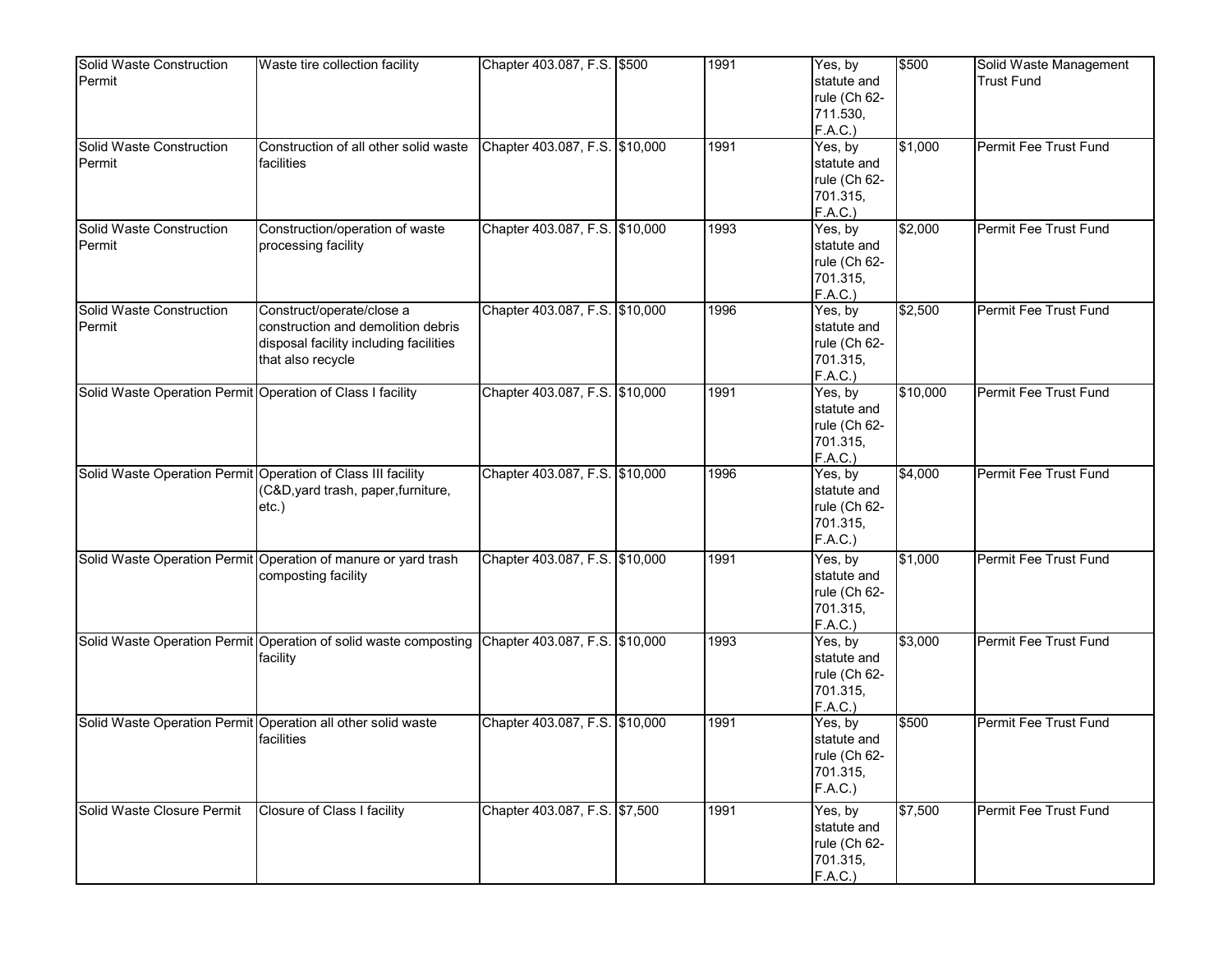| Solid Waste Closure Permit                                | Closure of Class III facility (C&D, yard Chapter 403.087, F.S. \$7,500<br>trash, paper, furniture, etc.) |                                | 1991 | $\overline{Yes}$ , by<br>statute and<br>rule (Ch 62-<br>701.315,<br>F.A.C.) | \$4,000 | Permit Fee Trust Fund                       |
|-----------------------------------------------------------|----------------------------------------------------------------------------------------------------------|--------------------------------|------|-----------------------------------------------------------------------------|---------|---------------------------------------------|
| Solid Waste Closure Permit                                | Closure of landfill that involves only<br>long-term care (10-yr duration)                                | Chapter 403.087, F.S. \$7,500  | 1993 | Yes, by<br>statute and<br>rule (Ch 62-<br>701.315,<br>F.A.C.)               | \$2,000 | Permit Fee Trust Fund                       |
| Solid Waste Renewal Permit                                | Renewal permit of a waste<br>processing facility that does not<br>involve additional construction        | Chapter 403.087, F.S. \$10,000 | 1993 | Yes, by<br>statute and<br>rule (Ch 62-<br>701.315,<br>F.A.C.)               | \$1,000 | Permit Fee Trust Fund                       |
| Solid Waste Renewal Permit                                | Renewal permit for C&D facility                                                                          | Chapter 403.087, F.S. \$10,000 | 1996 | Yes, by<br>statute and<br>rule (Ch 62-<br>701.315,<br>F.A.C.)               | \$1,000 | Permit Fee Trust Fund                       |
| Solid Waste Renewal Permit                                | Renewal permit involving only long-<br>term care                                                         | Chapter 403.087, F.S. \$10,000 | 1996 | Yes, by<br>statute and<br>rule (Ch 62-<br>701.315,<br>F.A.C.)               | \$250   | Permit Fee Trust Fund                       |
| Solid Waste General Permit                                | General Permit for yard trash<br>disposal facility                                                       | Chapter 403.087, F.S. \$100    | 1996 | Yes, by<br>statute and<br>rule (Ch 62-<br>701.315,<br>F.A.C.)               | \$100   | Permit Fee Trust Fund                       |
| Solid Waste General Permit                                | General Permit for indoor waste<br>processing facility.                                                  | Chapter 403.087, F.S. \$100    | 1991 | Yes, by<br>statute and<br>rule (Ch 62-<br>701.315,<br>F.A.C.)               | \$100   | Permit Fee Trust Fund                       |
| Solid Waste General Permit                                | General Permit for waste tire mobile<br>processing equipment                                             | Chapter 403.087, F.S. \$100    | 1993 | Yes, by<br>statute and<br>rule (Ch 62-<br>711.530,<br>F.A.C.)               | \$100   | Solid Waste Management<br><b>Trust Fund</b> |
| <b>Alternate Procedures</b>                               | Request for alternate procedures for<br>landfills                                                        | Chapter 403.087, F.S.          | 1993 | Yes, by<br>statute and<br>rule (Ch 62-<br>701.315,<br>F.A.C.)               | \$2,000 | Permit Fee Trust Fund                       |
| Research, Development and<br><b>Demonstration Permits</b> | Three-year duration RD&D permits                                                                         | Chapter 403.087, F.S. \$3,000  | 1993 | Yes, by<br>statute and<br>rule (Ch 62-<br>701.315,<br>F.A.C.)               | \$1,000 | Permit Fee Trust Fund                       |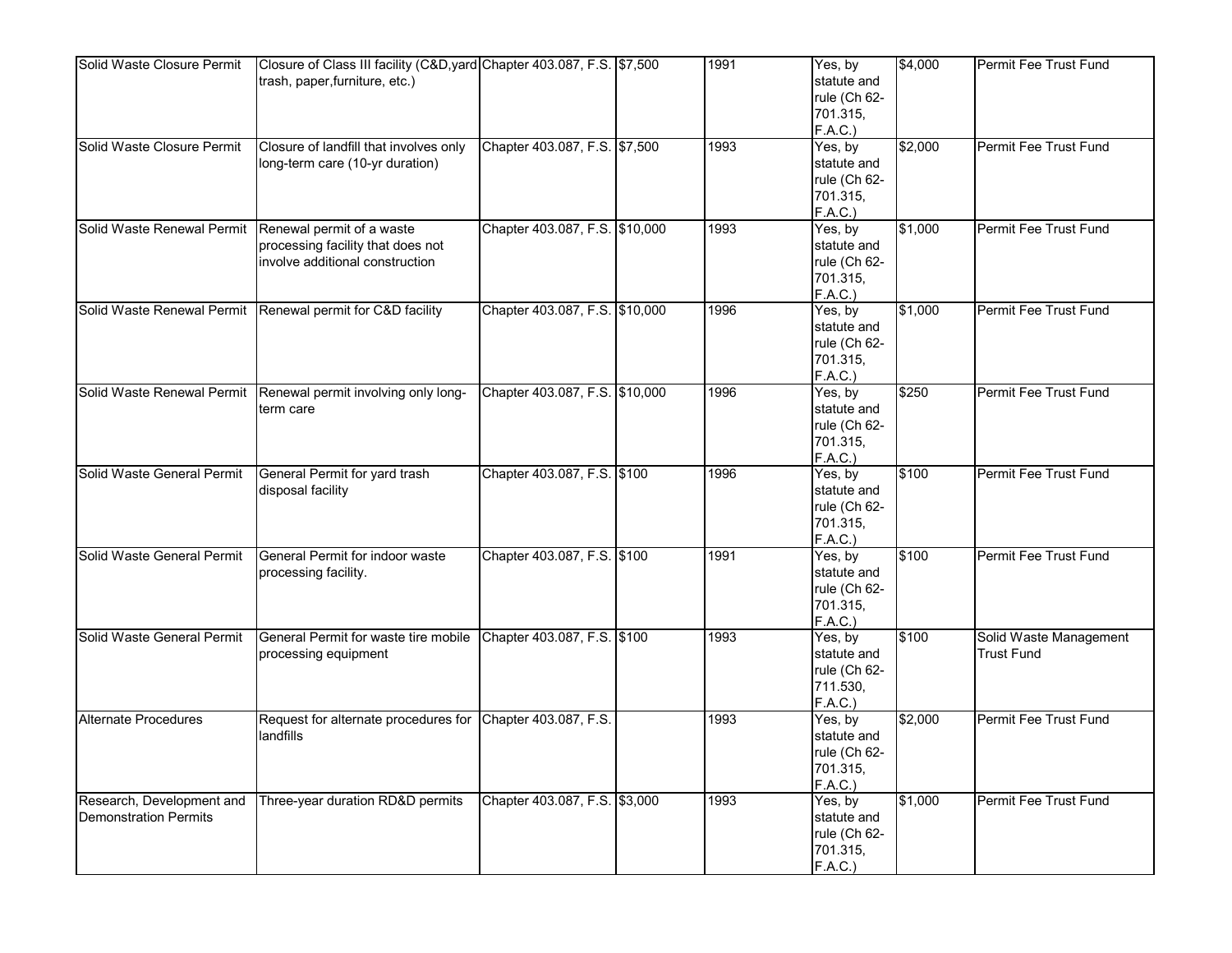# **Schedule IA - Part I: Examination of Regulatory Fees**

#### **Department**: Environmental Protection

**Regulatory Service to or Oversight of Businesses or Professions Program**: Air Resource Permits

1. What recent operational efficiencies have been achieved to either decrease costs or improve services? If costs have been reduced, how much money has been saved during the fiscal year?

**During Fiscal Year 2012, DARM focused on analyzing existing processes for potential improvements and non-core activities that can be reduced or eliminated. DARM improved the Air General Permit registration process by allowing for electronic submittals and fee payments through the Department's ESSA portal. DARM likewise automated its asbestos fee payment process. These automations both include built-in logic and on-line help, which will reduce DARM staff time to process the registrations, ensure a consistent and transparent process for applicants, and provide more consistent and accurate data. In addition, electronic payments will eliminate the need for manual processing.** 

**Also, by reducing non-core activities, DARM has reduced the need for FTE and OPS staff. Two OPS positions have been eliminated over the course of the last year for a savings of approximately \$22,000 annually and several vacant FTE positions were not filled for an additional savings of approximately \$406,000 in salary and benefits.**

2. What additional operational efficiencies are planned? What are the estimated savings associated with these efficiencies during the next fiscal year?

**DARM is committed to the continual improvement of operational efficiencies in administration, permitting/compliance, and air monitoring. As DARM makes these improvements it will continue to assess staffing and workload needs. With this in mind, noncritical vacancies will remain unfilled for predicted savings of approximately \$385,000. Grants to approved local programs have already been reduced to reflect efficiency gains and will result in a savings of approximately \$1,165,000. The estimated total savings is \$1,545,950.** 

3. Is the regulatory activity an appropriate function that the agency should continue at its current level?

**Yes. Air resource permits, which are required by the federal Clean Air Act (CAA), are issued and processed for the major and minor sources of air pollution in the state. If DEP fails to meet its obligations under the CAA, the**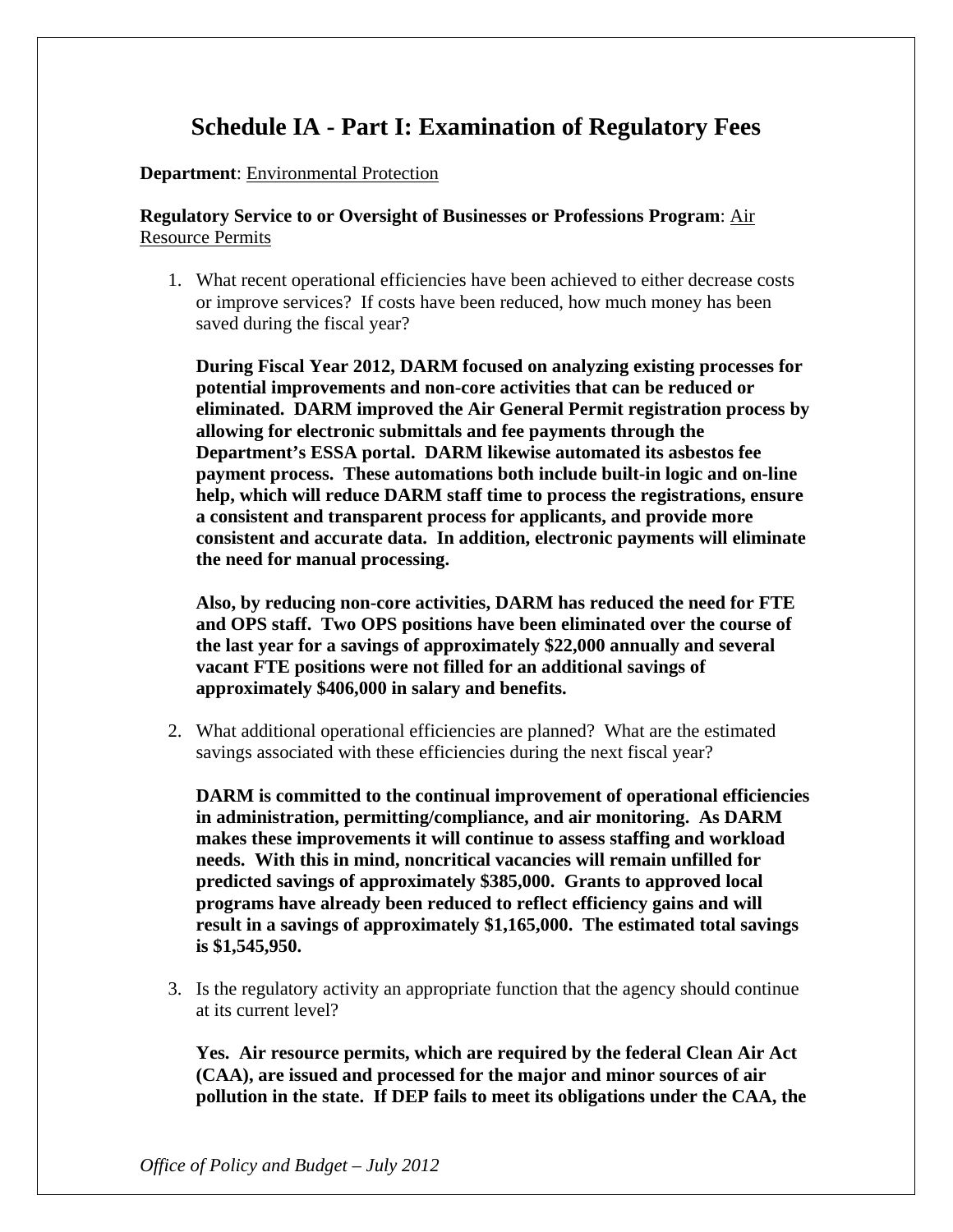**state would be in violation of Sections 110 and 502 of the Act and subject to sanctions that reduce Florida's federal highway funds. Florida is currently in attainment with all of the National Ambient Air Quality Standards (NAAQS) with the exception of the Lead (Pb) Standard. EPA recently strengthened the air quality standard for Lead, which resulted in the change in our attainment status in a small area in Hillsborough County based on the emissions from a single source. DARM timely submitted its plan to EPA to ensure that the area will be back in attainment well within the time allowed under the Clean Air Act. The attainment plan consists of several permit commitments for the facility to make modifications, adhere to emission limits, and make operational changes that will dramatically reduce its lead emissions.** 

4. Are the fees charged for the regulatory service or oversight to businesses or professions based on revenue projections that are prepared using generally accepted governmental accounting procedures or official estimates by the Revenue Estimating Conference, if applicable?

**Yes.** 

5. Are the fees charged for the regulatory service or oversight to businesses or professions adequate to cover both direct and indirect costs of providing the regulatory service or oversight?

**Yes.** 

6. Are the fees charged for the regulatory service or oversight to businesses or professions reasonable and do they take into account differences between the types of professions or businesses that are regulated? For example, do fees reflect the amount of time required to conduct inspections by using a sliding scale for annual fees based on the size of the regulated business; or do fees provide a financial incentive for regulated entities to maintain compliance with state standards by assessing a re-inspection fee if violations are found at initial inspection?

**Yes. The air permit fees correlate with the permitted sources' air emissions. Typically, the larger the source, the larger the fee. Thus, Florida sources have the monetary incentive to emit less. For Florida's major emitters, i.e., "Title V sources," the Legislature established an adjustable fee factor to multiply against each ton of regulated pollutants that the source is permitted to emit.** *See* **§403.0872, Fla. Stat. (2012). Certain downward adjustments can be taken into account if the source emits less than it is allowed to. An even more reasonable approach would be to multiply the fee factor by the tons of regulated pollutants** *actually* **emitted as opposed to the adjusted amount of the pollutants** *allowed to be* **emitted, which the division is looking into.**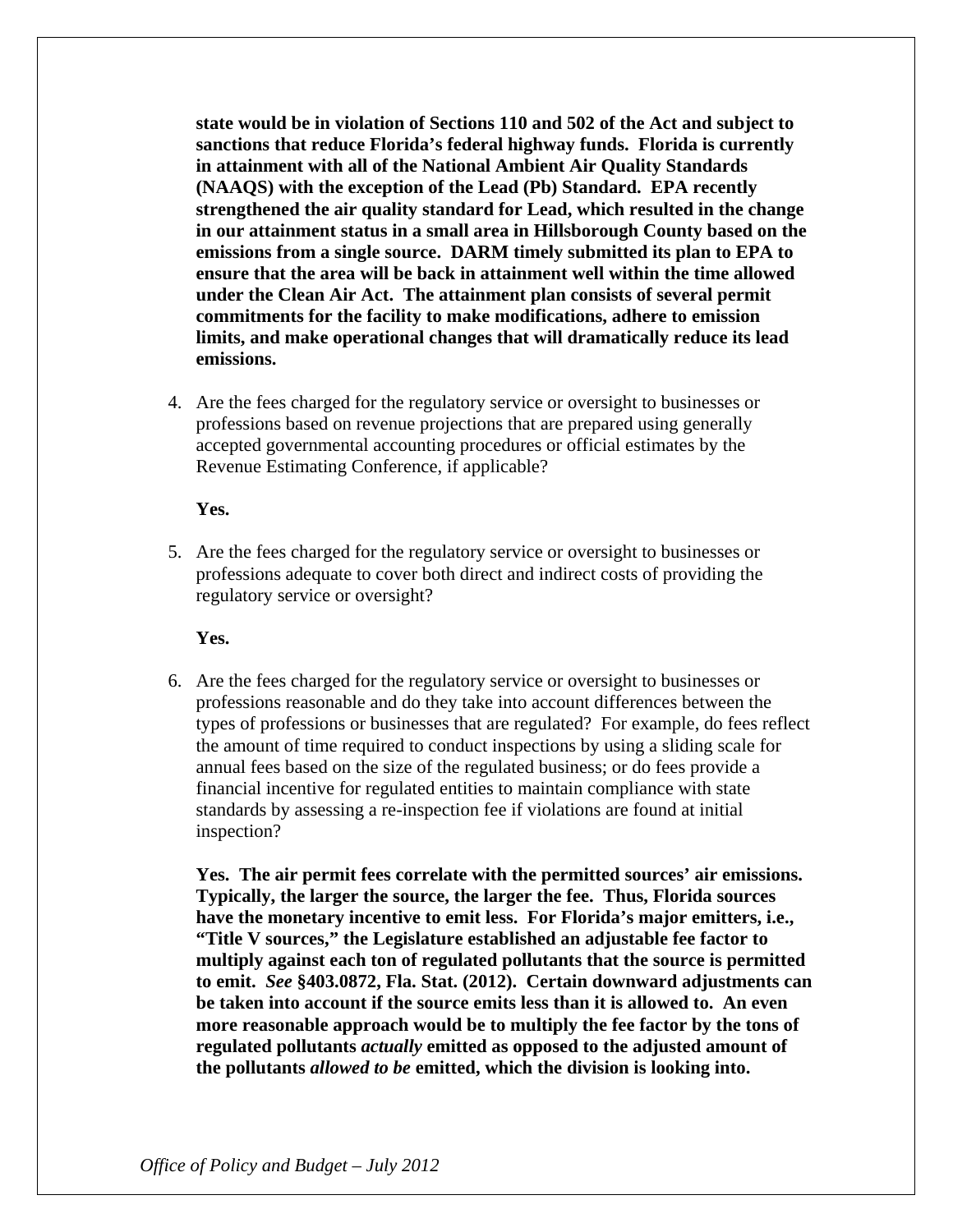- 7. If the fees charged for the regulatory services or oversight to businesses or professions are **not** adequate to cover direct and indirect program costs provide either:
	- a) information regarding alternatives for realigning revenues or costs to make the regulatory service or program totally self-sufficient, including any statutory changes that are necessary to implement the alternative; or
	- b) demonstrate that the service or program provides substantial benefits to the public which justify a partial subsidy from other state funds, specifically describing the benefits to the general public (statements such as 'providing consumer benefits' or 'promoting health, safety and welfare' are not sufficient justification). For example, the program produces a range of benefits to the general public, including pollution reduction, wildlife preservation, and improved drinking water supply. Alternatively, the agency can demonstrate that requiring self-sufficiency would put the regulated entity at an unfair advantage. For example, raising fees sufficiently to cover program costs would require so high an assessment as to damage its competitive position with similar entities in other states.
- 8. If the regulatory program is not self-sufficient and provides a public benefit using state subsidization, please provide a plan for reducing the state subsidy.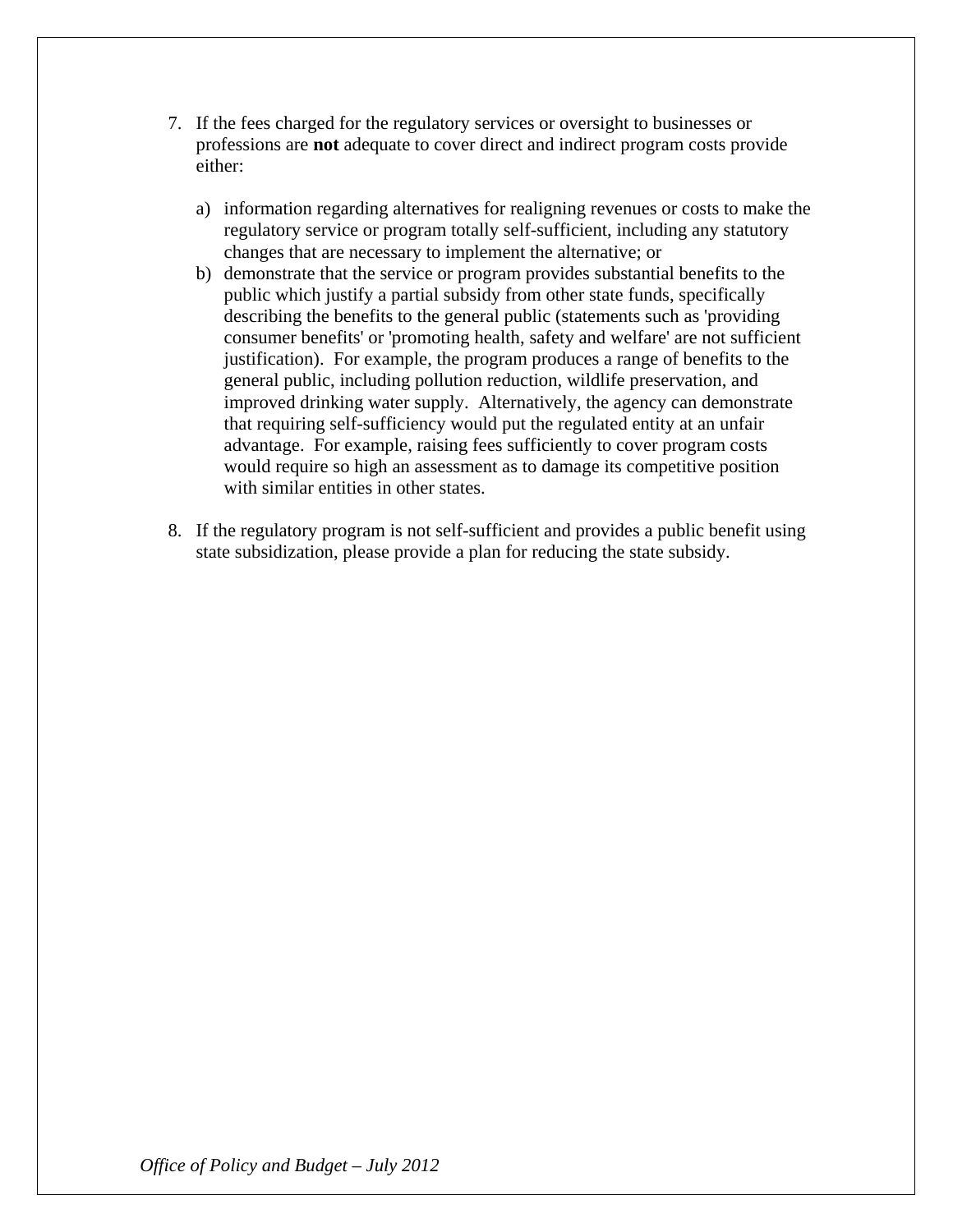|                                                                                                                                                     |                                                                                                                                                                                                                                                                                                                      | <b>Schedule IA - Part II: Examination of Regulatory Fees</b> |         |          |           |         |                              |  |  |  |
|-----------------------------------------------------------------------------------------------------------------------------------------------------|----------------------------------------------------------------------------------------------------------------------------------------------------------------------------------------------------------------------------------------------------------------------------------------------------------------------|--------------------------------------------------------------|---------|----------|-----------|---------|------------------------------|--|--|--|
| Department: Environmental Protection                                                                                                                |                                                                                                                                                                                                                                                                                                                      |                                                              |         |          |           |         |                              |  |  |  |
| Regulatory Service to or Oversight of Business or Profession Program: Air Compliance Assurance and Air Resource Permits                             |                                                                                                                                                                                                                                                                                                                      |                                                              |         |          |           |         |                              |  |  |  |
| Does Florida Statutes require the regulatory program to be financially self-sufficient? (Yes or No and F.S.): Yes.                                  |                                                                                                                                                                                                                                                                                                                      |                                                              |         |          |           |         |                              |  |  |  |
| What percent of the regulatory cost is currently subsidized? (0 to 100%) 0%                                                                         |                                                                                                                                                                                                                                                                                                                      |                                                              |         |          |           |         |                              |  |  |  |
| If the program is subsidized from other state funds, what is the source(s)?                                                                         |                                                                                                                                                                                                                                                                                                                      |                                                              |         |          |           |         |                              |  |  |  |
| What is the current annual amount of the subsidy? \$ 0                                                                                              |                                                                                                                                                                                                                                                                                                                      |                                                              |         |          |           |         |                              |  |  |  |
| Service/Product Regulated                                                                                                                           | <b>Maximum Fee</b><br>Year of Last<br>Is Fee Set by<br>Fund Fee Deposited in<br><b>Statutory Authority for</b><br><b>Current Fee</b><br>Rule? (Yes<br>(indicate General Revenue or<br>Specific Fee Title<br>Authorized<br>Statutory<br>Fee<br>Assessed<br>Revision to Fee<br>or No)<br>Specific Trust Fund)<br>(cap) |                                                              |         |          |           |         |                              |  |  |  |
| <b>Air Construction Permit Fees</b>                                                                                                                 |                                                                                                                                                                                                                                                                                                                      |                                                              |         |          |           |         |                              |  |  |  |
|                                                                                                                                                     | PSD or NAA<br><b>Construction Permit</b>                                                                                                                                                                                                                                                                             | s.403.087(6)(a) 5.A.                                         | \$7,500 | 1-Jul-92 | Yes. 62-4 | \$7,500 | Permit Fee Trust Fund        |  |  |  |
|                                                                                                                                                     | Source emitting 100 tpy<br>or more and not PSD<br>or NAA construction<br>permit<br>Source emitting 50 tpy                                                                                                                                                                                                            | s.403.087(6)(a) 5.A.                                         | \$7,500 | 1-Jul-92 | Yes. 62-4 | \$5,000 | <b>Permit Fee Trust Fund</b> |  |  |  |
|                                                                                                                                                     | but less than 100tpy<br>construction permit                                                                                                                                                                                                                                                                          | s.403.087(6)(a) 5.A.                                         | \$7,500 | 1-Jul-92 | Yes. 62-4 | \$4,500 | Permit Fee Trust Fund        |  |  |  |
|                                                                                                                                                     | Source emitting 25 tpy<br>but less than 50 tpy<br>construction permit<br>Source emitting 5 tpy                                                                                                                                                                                                                       | s.403.087(6)(a) 5.A.                                         | \$7,500 | 1-Jul-92 | Yes. 62-4 | \$2,000 | Permit Fee Trust Fund        |  |  |  |
|                                                                                                                                                     | but less than 25 tpy<br>construction permit                                                                                                                                                                                                                                                                          | s.403.087(6)(a) 5.A.                                         | \$7,500 | 1-Jul-92 | Yes. 62-4 | \$1,000 | Permit Fee Trust Fund        |  |  |  |
|                                                                                                                                                     | Source less than 5 tpy<br>construction permits                                                                                                                                                                                                                                                                       | s.403.087(6)(a) 5.A.                                         | \$7,500 | 1-Jul-92 | Yes. 62-4 | \$250   | Permit Fee Trust Fund        |  |  |  |
|                                                                                                                                                     | <b>Minor Modifications</b>                                                                                                                                                                                                                                                                                           | s.403.087(6)(a) 7.C.                                         | \$7,500 | 1-Jul-92 | Yes. 62-4 | \$250   | <b>Permit Fee Trust Fund</b> |  |  |  |
| Minor modiifications<br>permit fees less than<br>1-Jul-92<br>\$300<br>\$7,500<br>Yes. 62-4<br>\$50<br>Permit Fee Trust Fund<br>s.403.087(6)(a) 7.C. |                                                                                                                                                                                                                                                                                                                      |                                                              |         |          |           |         |                              |  |  |  |
| <b>Air Operation Permit Fees</b>                                                                                                                    |                                                                                                                                                                                                                                                                                                                      |                                                              |         |          |           |         |                              |  |  |  |
|                                                                                                                                                     | Minor Source-stack<br>sample operating<br>permits                                                                                                                                                                                                                                                                    | s.403.087(6)(a) 7.C.                                         | \$4,000 | 1-Jul-92 | Yes. 62-4 | \$1,500 | <b>Permit Fee Trust Fund</b> |  |  |  |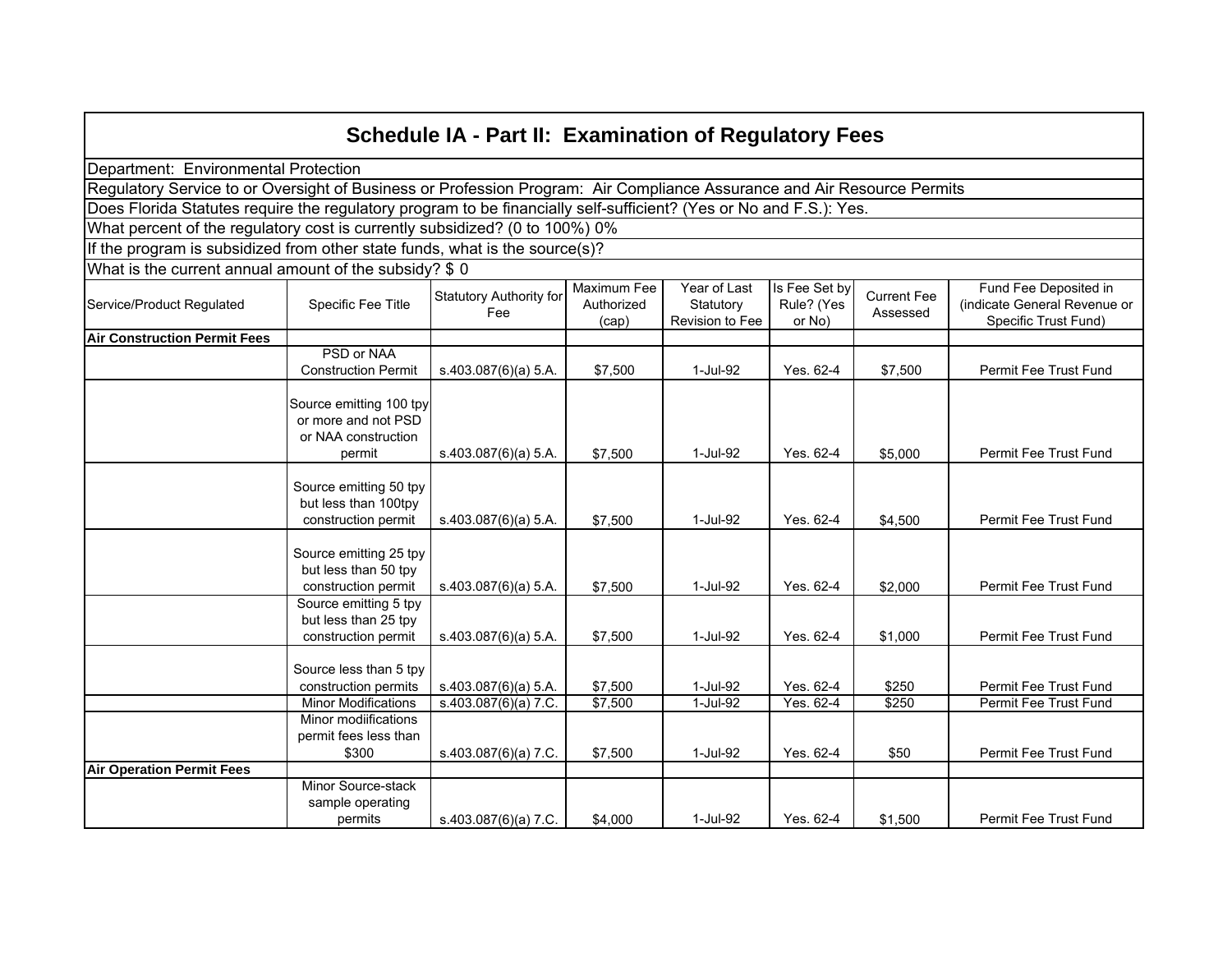|                                        | Minor Source-stack       |                      |         |          |           |         |                       |
|----------------------------------------|--------------------------|----------------------|---------|----------|-----------|---------|-----------------------|
|                                        | sample Federally         |                      |         |          |           |         |                       |
|                                        | <b>Enforceable State</b> |                      |         |          |           |         |                       |
|                                        | Operating                |                      |         |          |           |         |                       |
|                                        | Permits(FESOPs)          | s.403.087(6)(a) 7.C. | \$4,000 | 1-Jul-92 | Yes. 62-4 | \$1,500 | Permit Fee Trust Fund |
|                                        | Minor Source-other       |                      |         |          |           |         |                       |
|                                        | sample                   | s.403.087(6)(a) 7.C. | \$4,000 | 1-Jul-92 | Yes. 62-4 | \$1,000 | Permit Fee Trust Fund |
|                                        | Minor Source-other       |                      |         |          |           |         |                       |
|                                        | sample Federally         |                      |         |          |           |         |                       |
|                                        | Enforceable State        |                      |         |          |           |         |                       |
|                                        | Operating                |                      |         |          |           |         |                       |
|                                        | Permits(FESOPs)          | s.403.087(6)(a) 7.C. | \$4,000 | 1-Jul-92 | Yes. 62-4 | \$1,000 | Permit Fee Trust Fund |
|                                        | Minor Source-No          |                      |         |          |           |         |                       |
|                                        | Sample                   | s.403.087(6)(a) 7.C. | \$4,000 | 1-Jul-92 | Yes. 62-4 | \$750   | Permit Fee Trust Fund |
|                                        | Minor Source-No          |                      |         |          |           |         |                       |
|                                        | Sample Federally         |                      |         |          |           |         |                       |
|                                        | Enforceable State        |                      |         |          |           |         |                       |
|                                        | Operating                |                      |         |          |           |         |                       |
|                                        | Permits(FESOPs)          | s.403.087(6)(a) 7.C. | \$4,000 | 1-Jul-92 | Yes. 62-4 | \$750   | Permit Fee Trust Fund |
| <b>Other Air Permit Fees</b>           |                          |                      |         |          |           |         |                       |
|                                        | Transfer of Ownership    | s.403.087(6)(a) 7.C. | \$50    | 1-Jul-92 | Yes. 62-4 | \$50    | Permit Fee Trust Fund |
|                                        |                          |                      |         |          |           |         |                       |
|                                        | Variance from            |                      |         |          |           |         |                       |
|                                        | Permitting Standards or  |                      |         |          |           |         |                       |
|                                        | conditions               | s. 403.201(4)        | \$2,000 | 1-Jul-92 | Yes. 62-4 | \$2,000 | Permit Fee Trust Fund |
|                                        |                          |                      |         |          |           |         |                       |
| <b>Air General Permit Registration</b> |                          |                      |         |          |           |         |                       |
| Fees (Non-Title V)                     |                          |                      |         |          |           |         |                       |
|                                        | Non Title V General      |                      |         |          |           |         |                       |
|                                        | Permit (no PE            |                      |         |          |           |         |                       |
|                                        | <b>REQUIRED)</b>         | s.403.087(6)(a) 7.C. | \$100   | 1-Jul-92 | Yes. 62-4 | \$100   | Permit Fee Trust Fund |
|                                        | Non Title V General      |                      |         |          |           |         |                       |
|                                        | Permit (PE               |                      |         |          |           |         |                       |
|                                        | <b>REQUIRED)</b>         | s.403.087(6)(a) 7.C. | \$500   | 1-Jul-92 | Yes. 62-4 | \$250   | Permit Fee Trust Fund |
| <b>Title V Annual Emission Fees</b>    |                          |                      |         |          |           |         |                       |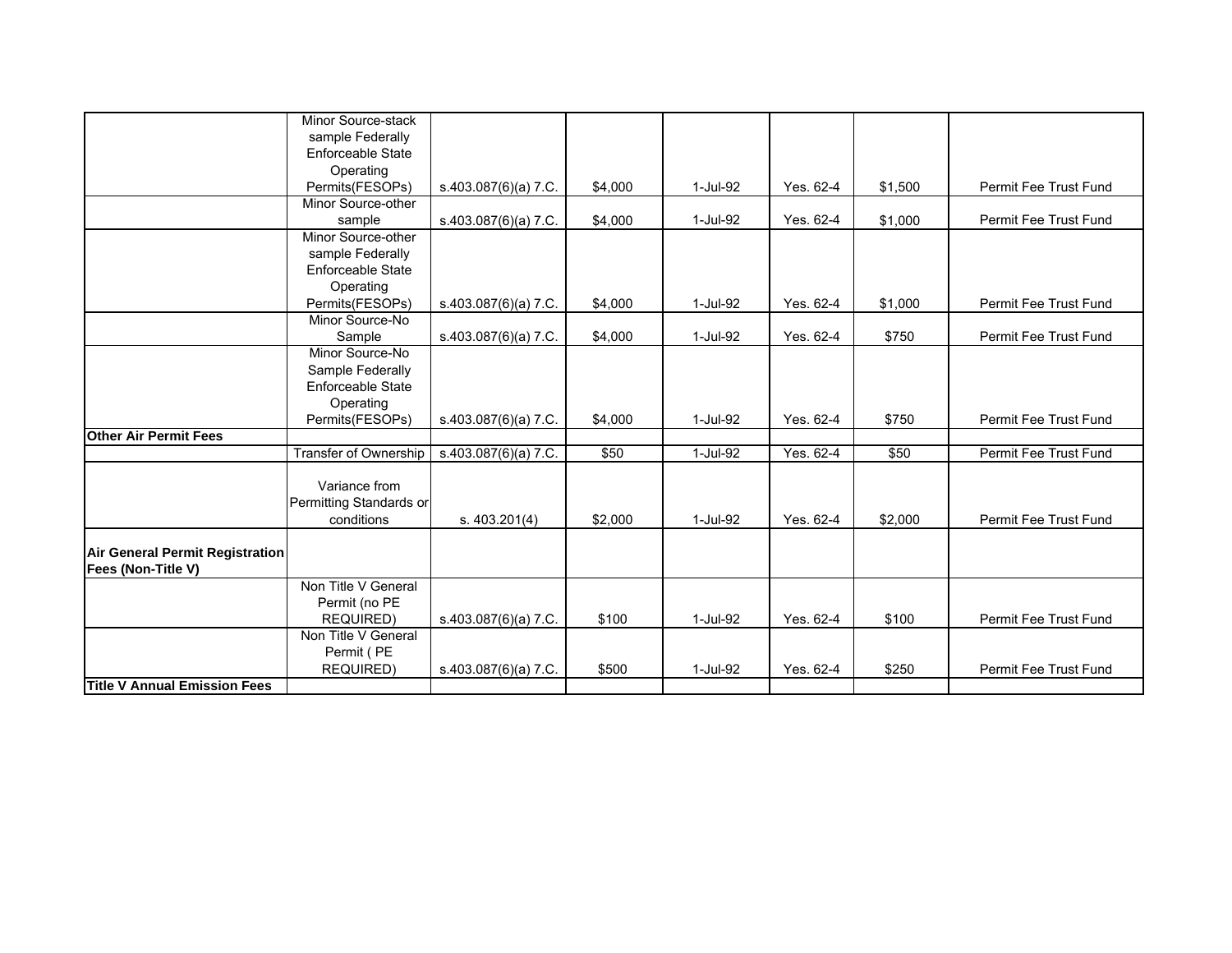|                                                                                                                                                      | Title V Major Source<br><b>Annual Emission Fee</b>                                                                                                   | s.403.0872 (11) | \$35 per ton of<br>each regulated<br>pollutant (up to<br>4000 tons)<br>calculated &<br>submitted<br>annually.<br>Excludes CO<br>and<br>Greenhouse<br>Gases (GHG)    | 12-Dec-08 | Yes, 62-<br>213.205 | each regulated<br>pollutant (up to<br>4000 tons)<br>calculated &<br>submitted<br>annually.<br>Excludes CO<br>and<br>Greenhouse<br>Gases (GHG)     | \$30 per ton of   Air Pollution Control Trust Fund |
|------------------------------------------------------------------------------------------------------------------------------------------------------|------------------------------------------------------------------------------------------------------------------------------------------------------|-----------------|---------------------------------------------------------------------------------------------------------------------------------------------------------------------|-----------|---------------------|---------------------------------------------------------------------------------------------------------------------------------------------------|----------------------------------------------------|
| <b>Tag Fee</b>                                                                                                                                       |                                                                                                                                                      |                 |                                                                                                                                                                     |           |                     |                                                                                                                                                   |                                                    |
| Used only for purposes of air<br>pollution control pursuant to<br>chapter 403, F.S.                                                                  | Motor Vehicle License<br>Fees "Tag Fees" used<br>for air pollution control<br>by DEP and any<br>"approved local air<br>pollution control<br>program" | s. 320.03(6)    | A<br>nonrefundable<br>fee of \$1 shall<br>be<br>charged on<br>every<br>license<br>registration<br>sold,<br>transferred, or<br>replaced.                             |           | <b>No</b>           | A<br>nonrefundable<br>fee of \$1 shall<br>be<br>charged on<br>every<br>license<br>registration<br>sold,<br>transferred, or<br>replaced.           | Air Pollution Control Trust Fund                   |
| <b>Asbestos Notification Fees</b>                                                                                                                    |                                                                                                                                                      |                 |                                                                                                                                                                     |           |                     |                                                                                                                                                   |                                                    |
| Any structure that contains<br>regulated asbestos containg<br>materials (RACM) and is<br>scheduled for removal by a<br>licensed asbestos contractor. | Asbestos removal<br>program inspection and<br>notification fee                                                                                       | s. 376.60       | Inspection and<br>notification fee.<br>not to exceed<br>\$300 for a<br>small<br>business as<br>defined in s.<br>288.703(1), or<br>\$1,000 for any<br>other project, | 9-Feb-99  | Yes, 62-257         | notification fee,<br>not to exceed<br>\$300 for a<br>small<br>business as<br>defined in s.<br>288.703(1), or<br>\$1,000 for any<br>other project, | Inspection and Air Pollution Control Trust Fund    |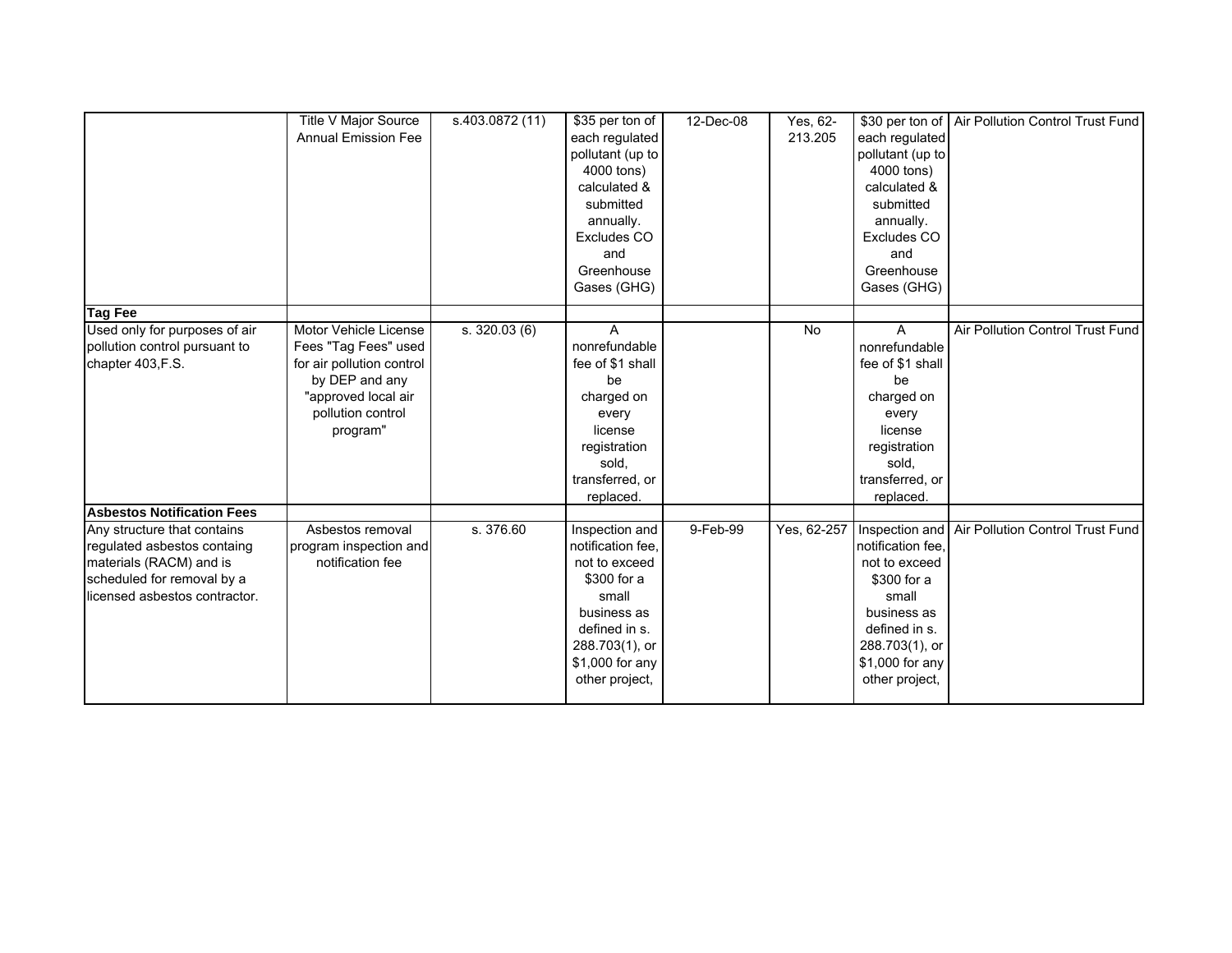## **Schedule IA - Part I: Examination of Regulatory Fees**

**Department**: Environmental Protection

**Regulatory Service to or Oversight of Businesses or Professions Program**: One-Stop Permitting for power plants, transmission lines, and natural gas pipelines.

1. What recent operational efficiencies have been achieved to either decrease costs or improve services? If costs have been reduced, how much money has been saved during the fiscal year?

**The Siting Coordination Office (SCO) makes every effort to assign workload to staff that possess the most relevant experience, ensuring that the processes that have been developed for specific assignments are utilized to eliminate duplication. Much of the SCO's workload is driven by stringent statutory and rule timelines, and efficiencies have been gained by creating processes that streamline reoccurring activities.** 

- **The SCO was committed to reduce operational expenses by 9% during fiscal year 2011-2012, and surpassed the goal reverting \$9,807, which is approximately 23% of the approved budget.**
- **SCO's Administrative Assistant III position was eliminated, which resulted in a recurring cost savings of approximately \$66,000.**
- **Documents are received and distributed electronically, saving mail and copy costs for both the state of Florida and the customers that the SCO serves. A dedicated SCO email address (sco@dep.state.fl.us) was created to receive submittals from applicants.**
- **The SCO began implementing its general conditions that streamline the regulatory process by establishing uniform requirements for like facilities. Uniform general conditions provide consistency for licensees that have multiple SCO certifications, and promote consistent regulatory oversight throughout the state of Florida. Implementation of more streamlined conditions may ultimately result in a reduction of modification related fees.**
- **The SCO developed a template for the DEP District Environmental Resource Permitting Sections to use when notifying applicants of when the ERP review has been completed and construction can begin. Providing this consistency across district offices improves service**
- **Repealed rules identified as unnecessary or unduly burdensome.**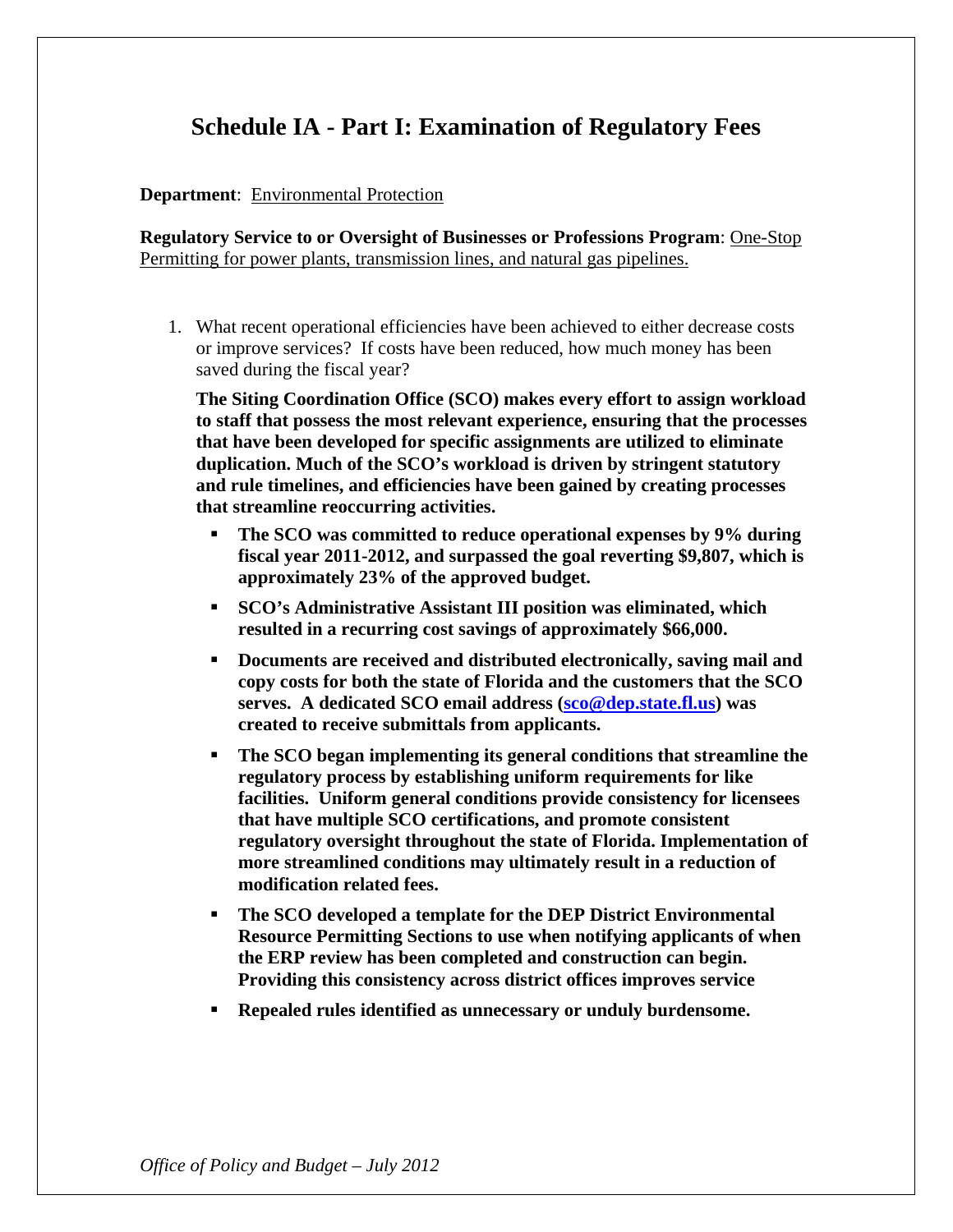2. What additional operational efficiencies are planned? What are the estimated savings associated with these efficiencies during the next fiscal year?

**SCO is committed to the continual improvement of operational efficiencies in administration of the Siting process. Areas of opportunity for operational efficiencies include assessing electronic storage options, streamlining general conditions for certifications, and amending unnecessary regulatory rules.** 

3. Is the regulatory activity an appropriate function that the agency should continue at its current level?

**Yes.** 

4. Are the fees charged for the regulatory service or oversight to businesses or professions based on revenue projections that are prepared using generally accepted governmental accounting procedures or official estimates by the Revenue Estimating Conference, if applicable?

**No. The SCO fees are based on fee caps set by Florida Statute and fee schedules that are set by applicable Florida Administrative Code. Fees are assessed for each siting application received and thus, revenues are dependent on the number and type of applications submitted. The law does not authorize the assessment of annual fees based on revenue needs. The statutory fee structures developed for this regulatory service was established approximately 20 years ago (in 1992), and does not take normal inflationary adjustments into consideration.** 

5. Are the fees charged for the regulatory service or oversight to businesses or professions adequate to cover both direct and indirect costs of providing the regulatory service or oversight?

**Yes. Fees are adequate to cover the initial cost of reviewing and processing site certification applications, and for ongoing oversight.** 

6. Are the fees charged for the regulatory service or oversight to businesses or professions reasonable and do they take into account differences between the types of professions or businesses that are regulated? For example, do fees reflect the amount of time required to conduct inspections by using a sliding scale for annual fees based on the size of the regulated business; or do fees provide a financial incentive for regulated entities to maintain compliance with state standards by assessing a re-inspection fee if violations are found at initial inspection?

**Sliding scales exist within the applicable rules; however, the fees cannot exceed the fee caps. The fees charged for the regulatory service are based on a sliding scale related to the size, type, ultimate site capacity, increase in generating capacity, the number and size of local governments affected, and miles of transmission line proposed. The amount of annual budget allocated to the SCO is not based on the number of applications under SCO oversight,**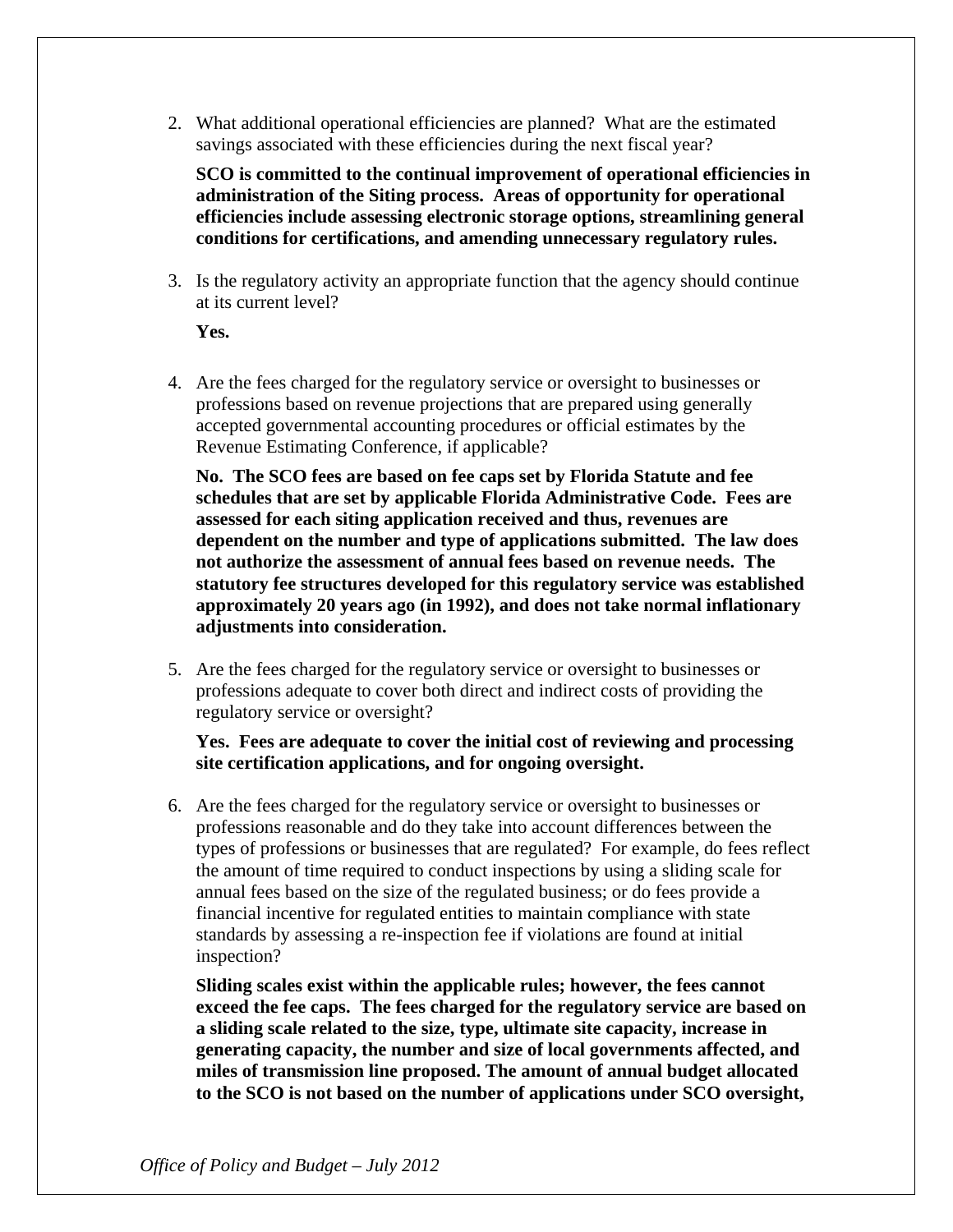### **nor the number of applications submitted for processing, it is simply an appropriation set by the Florida Legislature.**

- 7. If the fees charged for the regulatory services or oversight to businesses or professions are **not** adequate to cover direct and indirect program costs provide either:
	- a) information regarding alternatives for realigning revenues or costs to make the regulatory service or program totally self-sufficient, including any statutory changes that are necessary to implement the alternative; or
	- b) demonstrate that the service or program provides substantial benefits to the public which justify a partial subsidy from other state funds, specifically describing the benefits to the general public (statements such as 'providing consumer benefits' or 'promoting health, safety and welfare' are not sufficient justification). For example, the program produces a range of benefits to the general public, including pollution reduction, wildlife preservation, and improved drinking water supply. Alternatively, the agency can demonstrate that requiring self-sufficiency would put the regulated entity at an unfair advantage. For example, raising fees sufficiently to cover program costs would require so high an assessment as to damage its competitive position with similar entities in other states.

**Fees are adequate to cover the initial costs of the siting application review and modifications to the certification. The SCO is making organizational efficiency improvements in order to reduce the cost of other post-certification activities.** 

8. If the regulatory program is not self-sufficient and provides a public benefit using state subsidization, please provide a plan for reducing the state subsidy.

**N/A**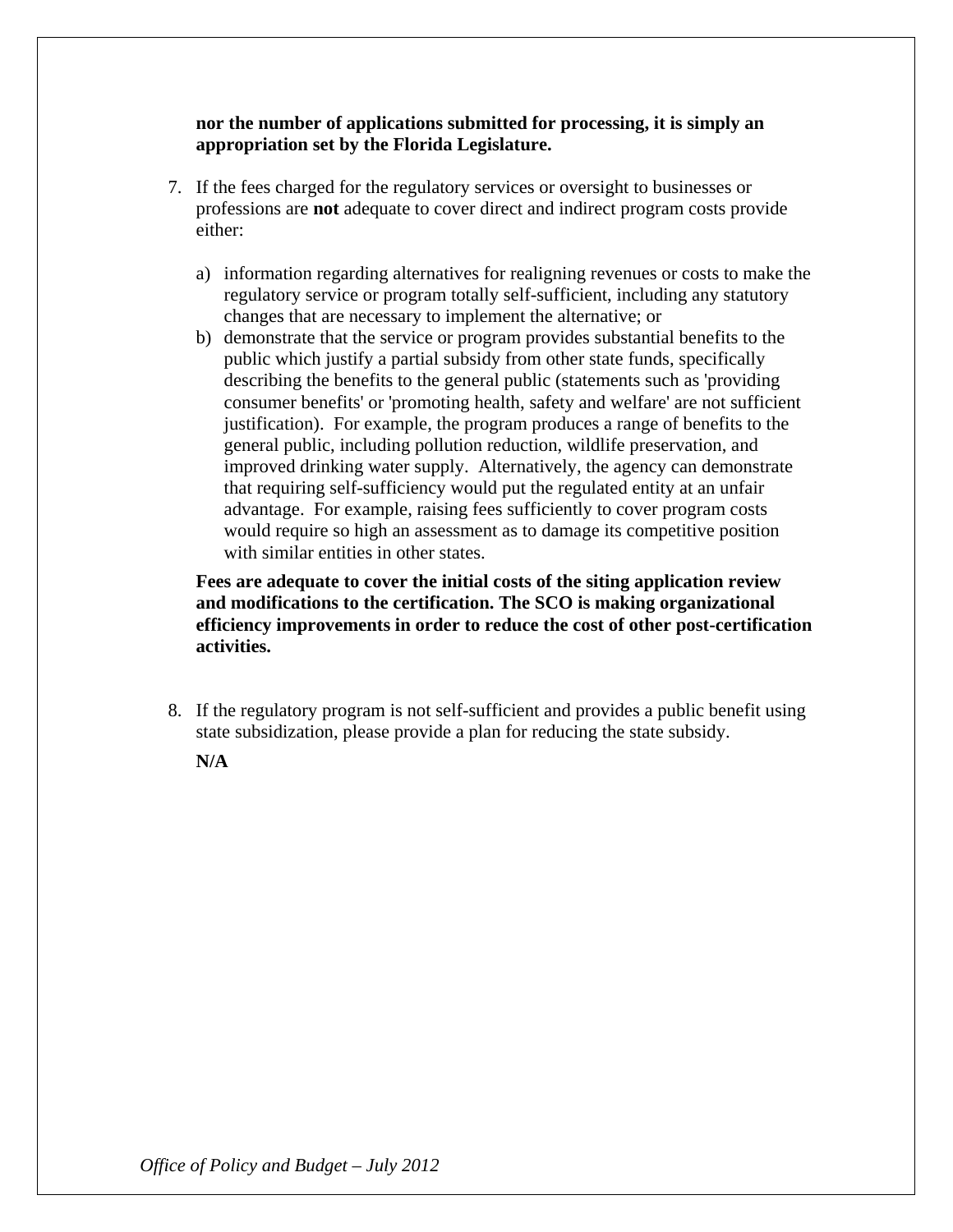# **Schedule IA - Part II: Examination of Regulatory Fees**

Department: **DEP - Siting Coordination Office**

Regulatory Service to or Oversight of Business or Profession Program: **One-Stop Permitting for power plants, transmission lines, and natural gas pipelines**

Does Florida Statutes require the regulatory program to be financially self-sufficient? (Yes or No and F.S.): **No**

What percent of the regulatory cost is currently subsidized? (0 to 100%) **0%**

If the program is subsidized from other state funds, what is the source(s)?

What is the current annual amount of the subsidy? \$ **0**

| Service/Product Regulated            | <b>Specific Fee Title</b>    | <b>Statutory</b><br><b>Authority for</b><br>Fee | <b>Maximum</b><br>Fee<br><b>Authorized</b><br>(cap) | <b>Year of Last</b><br><b>Statutory</b><br><b>Revision to Fee</b> | <b>Is Fee Set</b><br>by Rule?<br>(Yes or No) | <b>Current Fee</b><br><b>Assessed</b>                                                                                                   | <b>Fund Fee Deposited in</b><br>(indicate General Revenue<br>or Specific Trust Fund) |
|--------------------------------------|------------------------------|-------------------------------------------------|-----------------------------------------------------|-------------------------------------------------------------------|----------------------------------------------|-----------------------------------------------------------------------------------------------------------------------------------------|--------------------------------------------------------------------------------------|
| Electrical Power Plant Siting        | Notice of Intent             | 403.518(1)                                      | \$2,500                                             | 1992                                                              | ves                                          | \$2,500                                                                                                                                 | Permit Fee Trust Fund                                                                |
| Electrical Power Plant Siting        | Applications                 | 403.518(2)                                      | \$200,000                                           | 1992                                                              | ves                                          | $$100,000 - $200,000,$<br>based on a sliding<br>scale related to the<br>type, size and<br>associated linear<br>facilities of powerplant | Permit Fee Trust Fund                                                                |
| <b>Electrical Power Plant Siting</b> | Modifications                | 403.518(3)(a)                                   | \$30,000                                            | 2006                                                              | ves                                          | $$10,000 -$<br>\$30,000 varies<br>depending on number<br>of agencies involved                                                           | Permit Fee Trust Fund                                                                |
| <b>Electrical Power Plant Siting</b> | Supplemental<br>Applications | 403.518(4)                                      | \$75,000                                            | 1992                                                              | ves                                          | \$50,000 - \$75,000<br>based on a sliding<br>scale related to the<br>type, size and<br>associated linear<br>facilities of powerplant    | Permit Fee Trust Fund                                                                |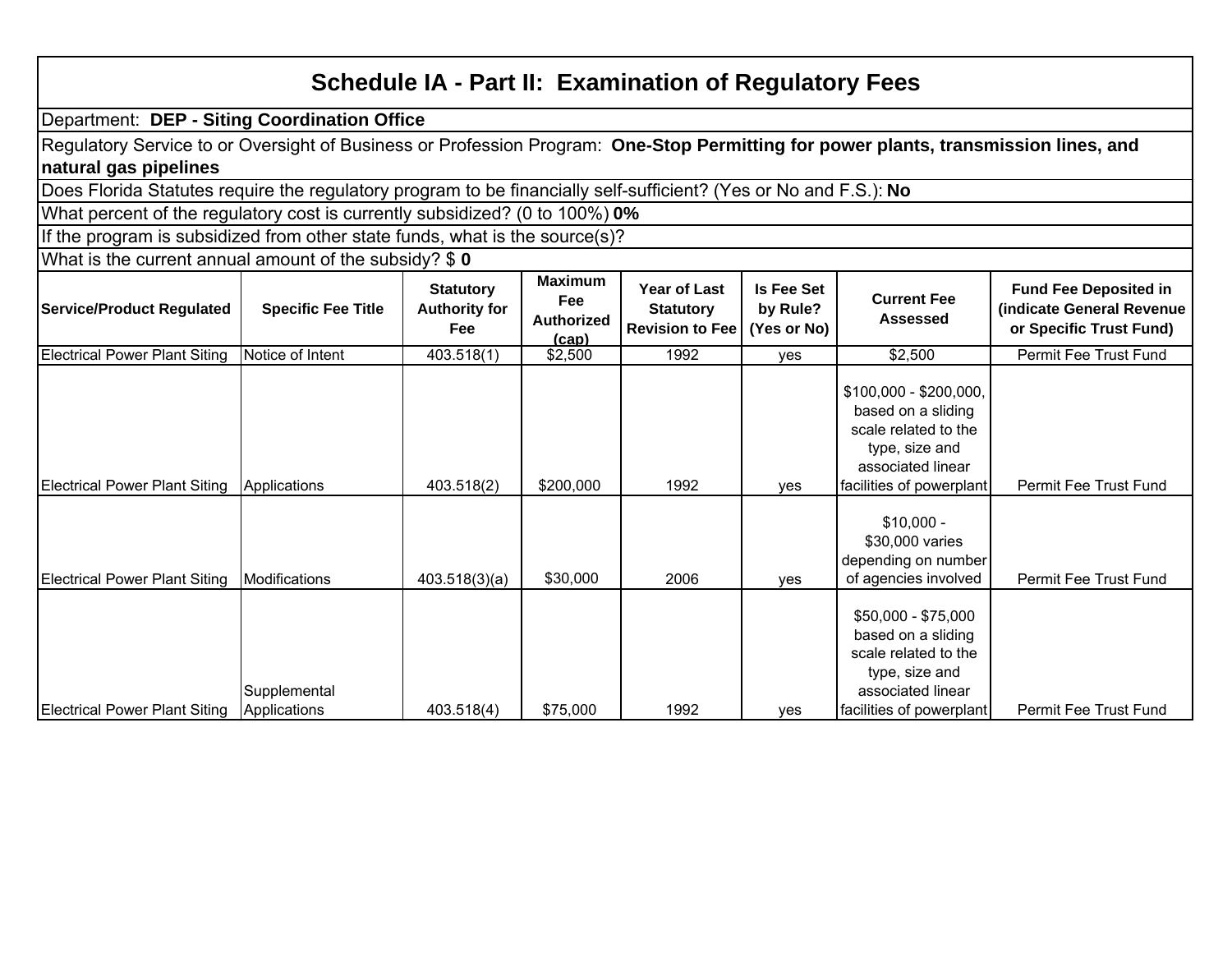| <b>Electrical Power Plant Siting</b> | <b>Existing Site</b><br>Applications                                     | 403.518(5)     | \$200,000 | 1992 | yes | $$100,000 - $200,000,$<br>based on a sliding<br>scale related to the<br>type, size and<br>associated linear<br>facilities of powerplant                                          | Permit Fee Trust Fund |
|--------------------------------------|--------------------------------------------------------------------------|----------------|-----------|------|-----|----------------------------------------------------------------------------------------------------------------------------------------------------------------------------------|-----------------------|
| <b>Electrical Power Plant Siting</b> | <b>Alternate Corridors</b>                                               | 403.518(6)     | no cap    | 2006 | no  | \$750 per mile located<br>within an existing right-<br>of-way, or \$1,000 per<br>mile not located within<br>a right-of-way                                                       | Permit Fee Trust Fund |
| <b>Transmission Line Siting</b>      | Applications                                                             | 403.5365(1)(a) | no cap    | 1992 | no  | \$100,000 plus \$750<br>per mile of Trans. Line<br>located within an<br>existing right-of-way,<br>or \$1,000 per mile of<br>Trans. Line not<br>located within a right-<br>of-way | Permit Fee Trust Fund |
| Transmission Line Siting             | Amendments<br>(only if a corridor<br>alignment change is<br>proposed)    | 403.5365(2)(b) | no cap    | 1992 | yes | \$2,000 plus \$750 per<br>mile                                                                                                                                                   | Permit Fee Trust Fund |
| <b>Transmission Line Siting</b>      | <b>Modifications</b><br>(with no corridor<br>alignment changes)          | 403.5365(3)(a) | \$4,000   | 1992 | no  | \$4,000                                                                                                                                                                          | Permit Fee Trust Fund |
| <b>Transmission Line Siting</b>      | Modifications<br>(only if a corridor<br>alignment change is<br>proposed) | 403.5365(3)(b) | \$10,000  | 1992 | yes | \$1,000 per mile of<br>realignment plus<br>\$7,000 for Trans.<br>Lines between 230kV<br>and 500kV, or<br>\$10,000 for Trans.<br>Lines of 500kV and<br>greater                    | Permit Fee Trust Fund |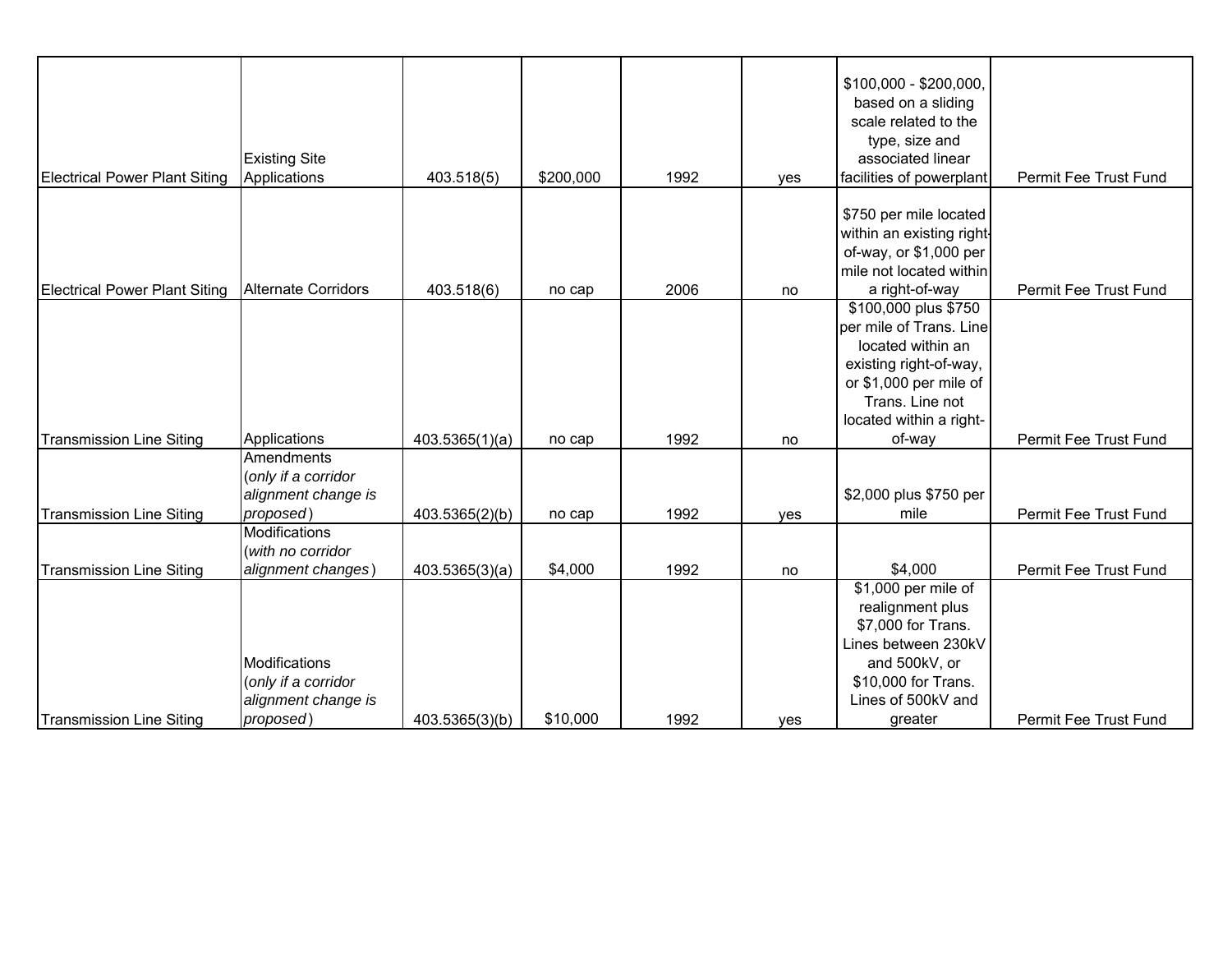|                          |                        |                |           |      |    | \$240,000 plus \$500    |                       |
|--------------------------|------------------------|----------------|-----------|------|----|-------------------------|-----------------------|
|                          |                        |                |           |      |    | per mile of pipeline    |                       |
|                          |                        |                |           |      |    | located within an       |                       |
|                          |                        |                |           |      |    | existing right-of-way,  |                       |
|                          |                        |                |           |      |    | or \$1,000 per mile of  |                       |
| Natural Gas Transmission |                        |                |           |      |    | pipeline not located    |                       |
| <b>Pipeline Siting</b>   | Applications           | 403.9421(1)    | \$890,000 | 1992 | no | within a right-of-way   | Permit Fee Trust Fund |
|                          | Postcertification      |                |           |      |    |                         |                       |
| Natural Gas Transmission | Review (pipelines less |                |           |      |    |                         |                       |
| <b>Pipeline Siting</b>   | than 50 miles long)    | 403.9421(2)(a) | \$75,000  | 1992 | no | \$75,000                | Permit Fee Trust Fund |
|                          | Postcertification      |                |           |      |    |                         |                       |
|                          | Review (pipelines      |                |           |      |    |                         |                       |
| Natural Gas Transmission | between 50 and 150     |                |           |      |    |                         |                       |
| <b>Pipeline Siting</b>   | miles long)            | 403.9421(2)(b) | \$125,000 | 1992 | no | \$125,000               | Permit Fee Trust Fund |
|                          | Postcertification      |                |           |      |    |                         |                       |
|                          | Review (pipelines      |                |           |      |    |                         |                       |
| Natural Gas Transmission | greater than 150 miles |                |           |      |    |                         |                       |
| <b>Pipeline Siting</b>   | long)                  | 403.9421(2)(c) | \$175,000 | 1992 | no | \$175,000               | Permit Fee Trust Fund |
|                          |                        |                |           |      |    | \$5,000 plus \$500 per  |                       |
|                          |                        |                |           |      |    | mile of pipeline        |                       |
|                          |                        |                |           |      |    | located within an       |                       |
|                          | Amendments             |                |           |      |    | existing right-of-way,  |                       |
|                          | (only if a corridor    |                |           |      |    | or \$1,000 per mile of  |                       |
| Natural Gas Transmission | alignment change is    |                |           |      |    | pipeline not located    |                       |
| <b>Pipeline Siting</b>   | proposed)              | 403.9421(3)(a) | no cap    | 1992 | no | within a right-of-way   | Permit Fee Trust Fund |
|                          | <b>Modifications</b>   |                |           |      |    |                         |                       |
| Natural Gas Transmission | (with no corridor      |                |           |      |    |                         |                       |
| <b>Pipeline Siting</b>   | alignment changes)     | 403.9421(4)(a) | \$10,000  | 1992 | no | \$10,000                | Permit Fee Trust Fund |
|                          |                        |                |           |      |    | \$10,000 plus \$500 per |                       |
|                          |                        |                |           |      |    | mile of pipeline        |                       |
|                          |                        |                |           |      |    | located within an       |                       |
|                          | Modifications          |                |           |      |    | existing right-of-way,  |                       |
|                          | (only if a corridor    |                |           |      |    | or \$1,000 per mile of  |                       |
| Natural Gas Transmission | alignment change is    |                |           |      |    | pipeline not located    |                       |
| <b>Pipeline Siting</b>   | proposed)              | 403.9421(4)(b) | no cap    | 1992 | no | within a right-of-way   | Permit Fee Trust Fund |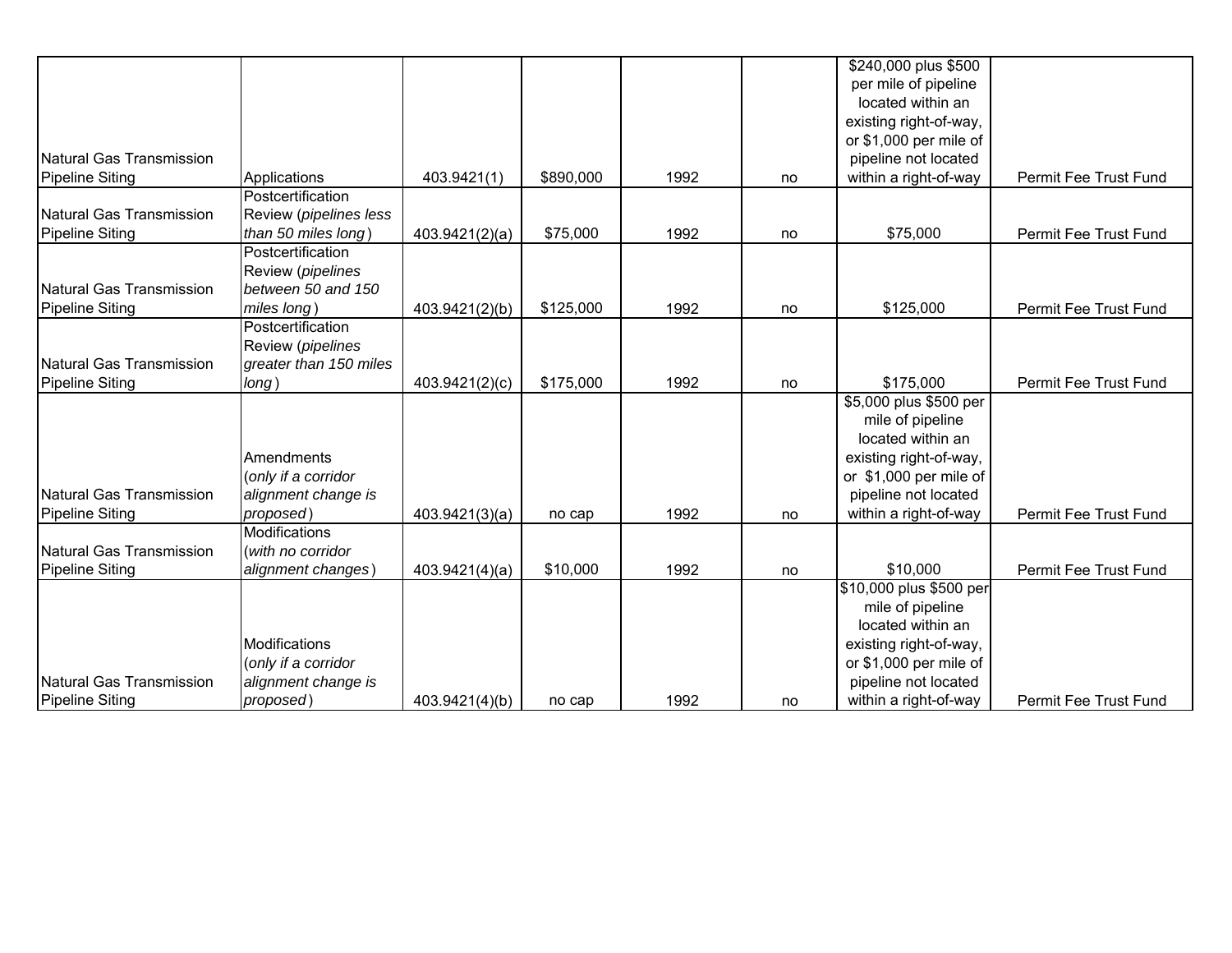#### **DEPARTMENT OF ENVIRONMENTAL PROTECTION ADMINISTRATIVE TRUST FUND (10-2-021024) 5% TRUST FUND RESERVE NARRATIVE FOR FY2013-2014 LBR**

THIS FUND IS EXEMPT FROM THE 5 PERCENT TRUST FUND RESERVE REQUIREMENT AS IT IS THE DEPARTMENT'S ADMINISTRATIVE TRUST FUND AND ITS' REVENUE SOURCES ARE ASSESSMENTS TO OTHER ENTITIES WITHIN THE DEPARTMENT.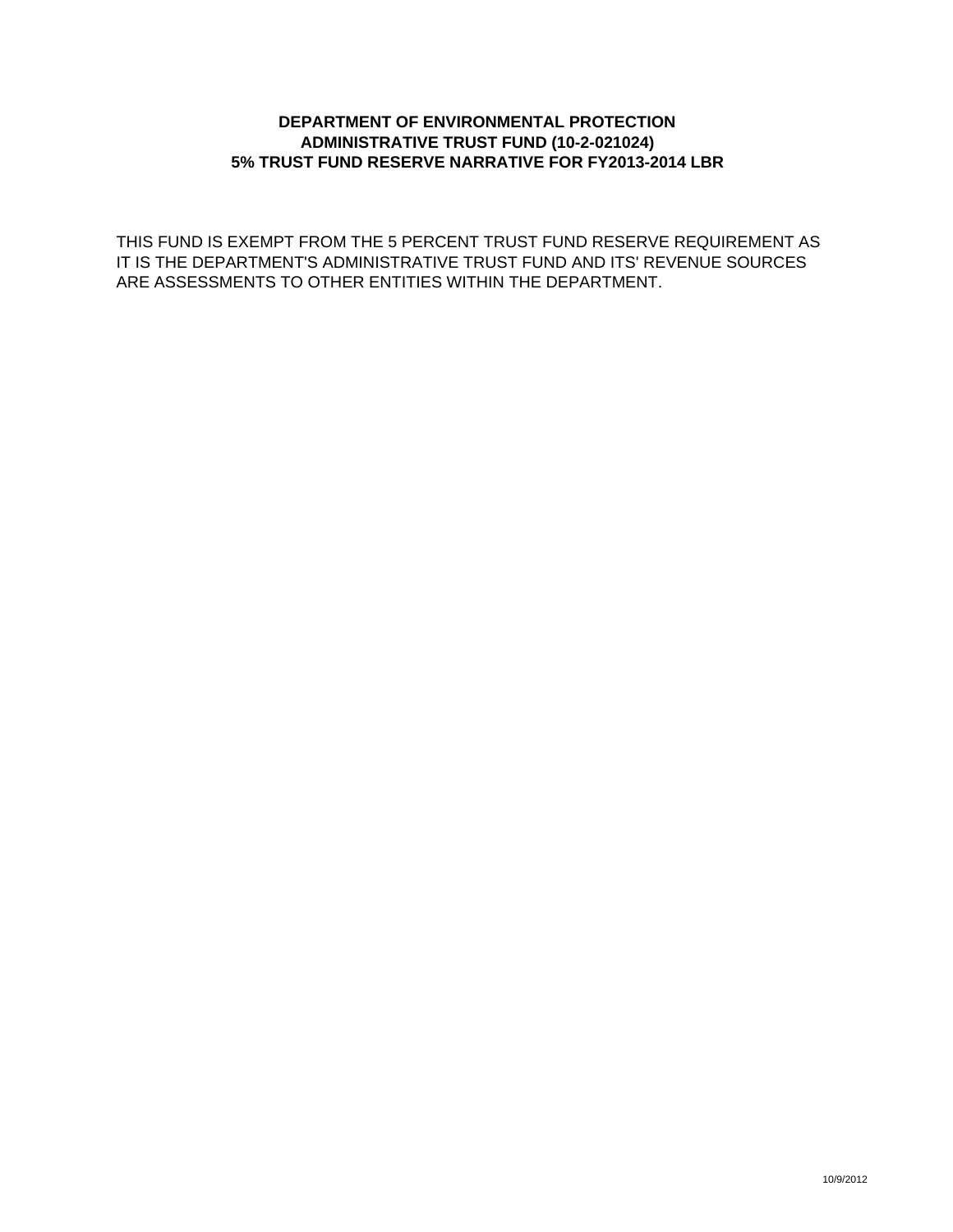### Department of Environmental Protection Administrative Trust Fund 2-021

### Revenue Estimates Explanation:

- The estimates for intra-agency transfers are based on the Administrative Trust Fund Cost Allocation Plan, which is based on the cash transfer required to support Legislative Budget Request appropriations less any cash balance forward from the previous year.
- An adjustment is made to the cost allocation plan revenues to reflect the final General Appropriations Act.
- The estimated interest revenue is based on prior year earnings and the remaining cash balance in the trust fund. These estimates are amended quarterly when the trust fund status review is performed.
- Indirect revenue is deposited in the Grants and Donations Trust Fund and the Federal Grants Trust Fund and funds the transfers from these to the Administrative Trust Fund in accordance with the Administrative Trust Fund cost allocation plan.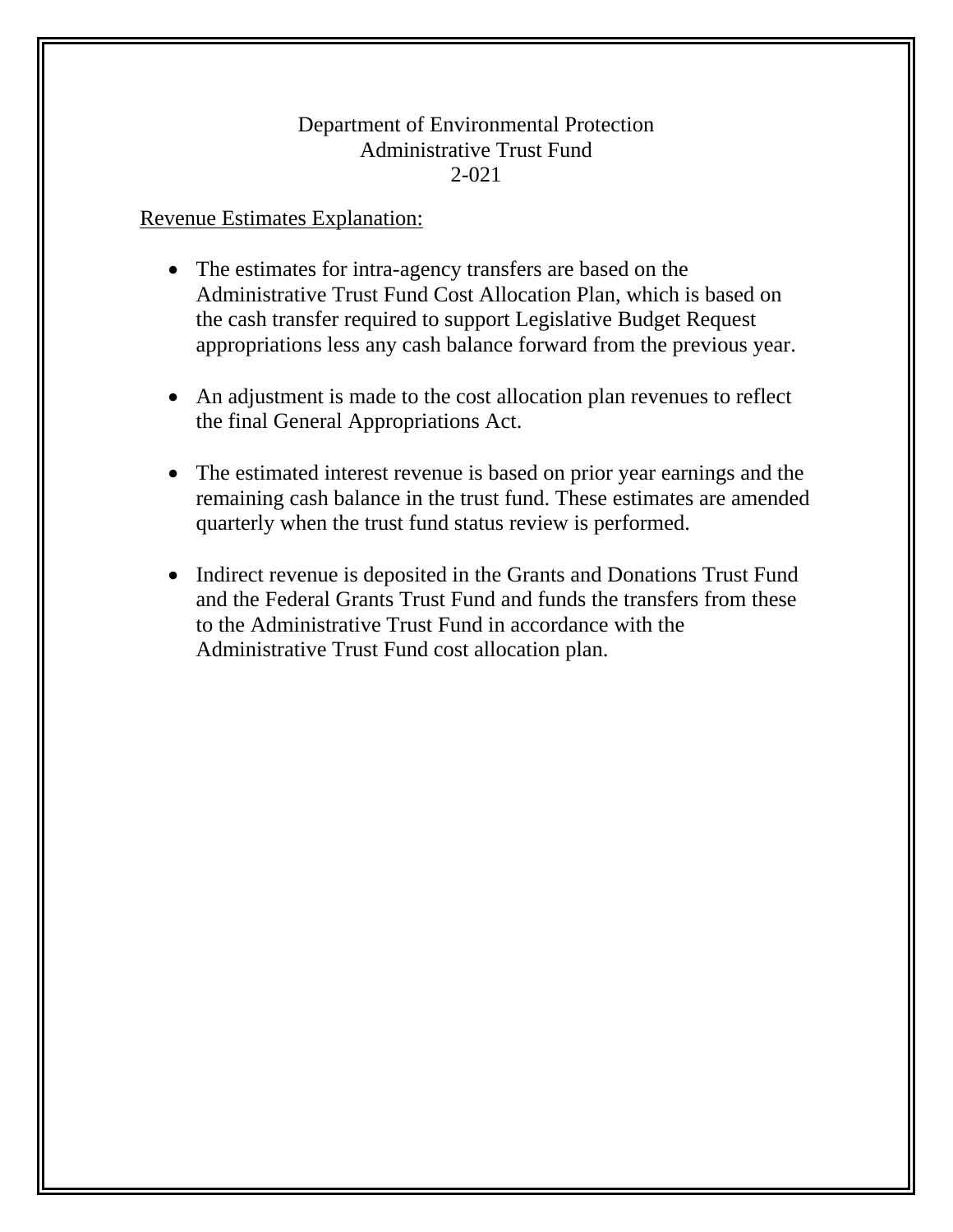### Department of Environmental Protection Explanations for Adjustments in Schedule I Section III Administrative Trust Fund 2-021

Some entries may be necessary to reconcile the Trust Fund Schedule I to the FLAIR system. The Schedule I is a budgeting tool developed on a year-toyear appropriations basis, whereas entries in the FLAIR system are made on an accrual basis in accordance with Generally Accepted Accounting Principles.

- Prior Year September Operating Reversions \$15,354: This records the impact of reversions of certified forward operating appropriations that occurred on September 30, 2011. The reversion of funds means that appropriations previously made from the trust fund will not be expended, and the available fund balance must thus be increased by the amount of those reversions.
- Current Year September Operating Reversions \$369: This records the impact of reversions of certified forward operating appropriations that occurred on September 30, 2012. The reversion of funds means that appropriations previously made from the trust fund will not be expended, and the available fund balance must thus be increased by the amount of those reversions.
- **Statewide Financial Statement Adjustment \$256:** This adjustment is necessary to record prior year financial statement adjustments to the beginning balance made by the Department of Financial Services (DFS).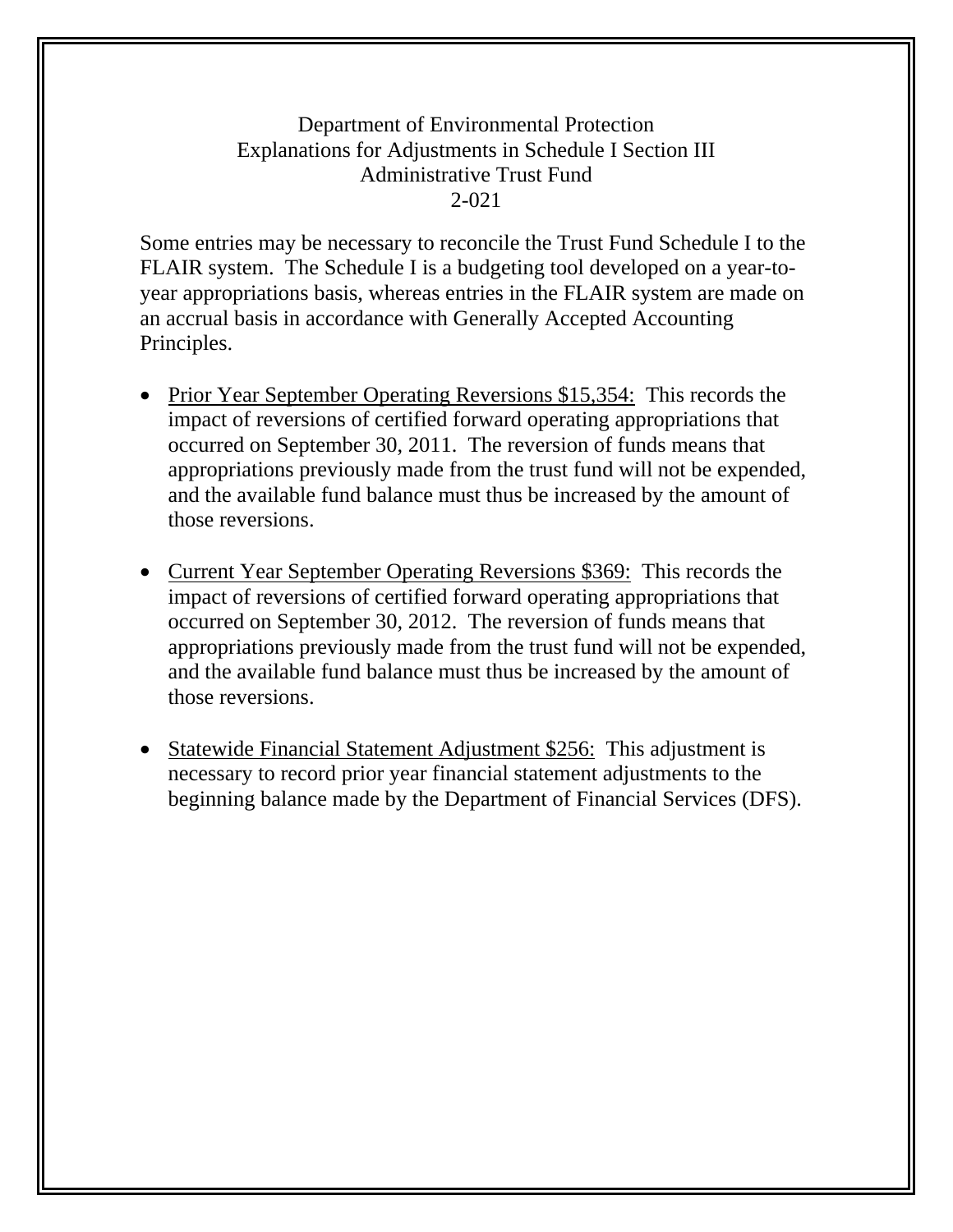#### **Executive Office of the GovernorInter-Agency Transfers Reported on Schedule I Agency Name Environmental Protection**

List all transfers totaling \$100,000 or more. Provide the applicable agency name and fund number, the categories used for both the transfer in and the transfer out, and the amount of the transfer for each of the fiscal years indicated, as well as the name of the person at the other agency who confirmed the amount of the transfer and the date of the confirmation. If transferred in/out to the General Revenue Fund, do not include on this form; however, on Schedule I be sure to include "To GR" or "From GR" in the description field.

| <b>Fund Name and Number:</b>                                                                          | Administrative Trust Fund - 2021                      |                          |                          |                          |                                                       |                          |
|-------------------------------------------------------------------------------------------------------|-------------------------------------------------------|--------------------------|--------------------------|--------------------------|-------------------------------------------------------|--------------------------|
| <b>Transfers In</b><br>(Provide Agency and Fund Number Received From)                                 | <b>Transfer In</b><br>Revenue<br>Category             | Amount<br>FY 11-12 (A01) | Amount<br>FY 12-13 (A02) | Amount<br>FY 13-14 (A03) | <b>Transfer Out</b><br><b>Expenditure</b><br>Category | <b>Confirmed By/Date</b> |
|                                                                                                       |                                                       |                          |                          |                          |                                                       |                          |
|                                                                                                       |                                                       |                          |                          |                          |                                                       |                          |
|                                                                                                       |                                                       |                          |                          |                          |                                                       |                          |
|                                                                                                       |                                                       |                          |                          |                          |                                                       |                          |
|                                                                                                       |                                                       |                          |                          |                          |                                                       |                          |
|                                                                                                       |                                                       |                          |                          |                          |                                                       |                          |
|                                                                                                       |                                                       |                          |                          |                          |                                                       |                          |
|                                                                                                       |                                                       |                          |                          |                          |                                                       |                          |
| <b>Transfers Out (Operating and Non-Operating)</b><br>(Provide Agency and Fund Number Transferred To) | <b>Transfer Out</b><br><b>Expenditure</b><br>Category |                          |                          |                          | <b>Transfer In</b><br>Revenue<br>Category             | <b>Confirmed By/Date</b> |
| DMS - 729700-20-2-510150                                                                              | 100565                                                | 191,684.00               | 477,610.00               | 477,610.00               | 001500                                                | Cindy Wingler 10/5/2012  |
|                                                                                                       |                                                       |                          |                          |                          |                                                       |                          |
|                                                                                                       |                                                       |                          |                          |                          |                                                       |                          |
|                                                                                                       |                                                       |                          |                          |                          |                                                       |                          |
|                                                                                                       |                                                       |                          |                          |                          |                                                       |                          |
|                                                                                                       |                                                       |                          |                          |                          |                                                       |                          |
|                                                                                                       |                                                       |                          |                          |                          |                                                       |                          |
| Office of Policy and Budget - July 2012                                                               |                                                       |                          |                          |                          |                                                       |                          |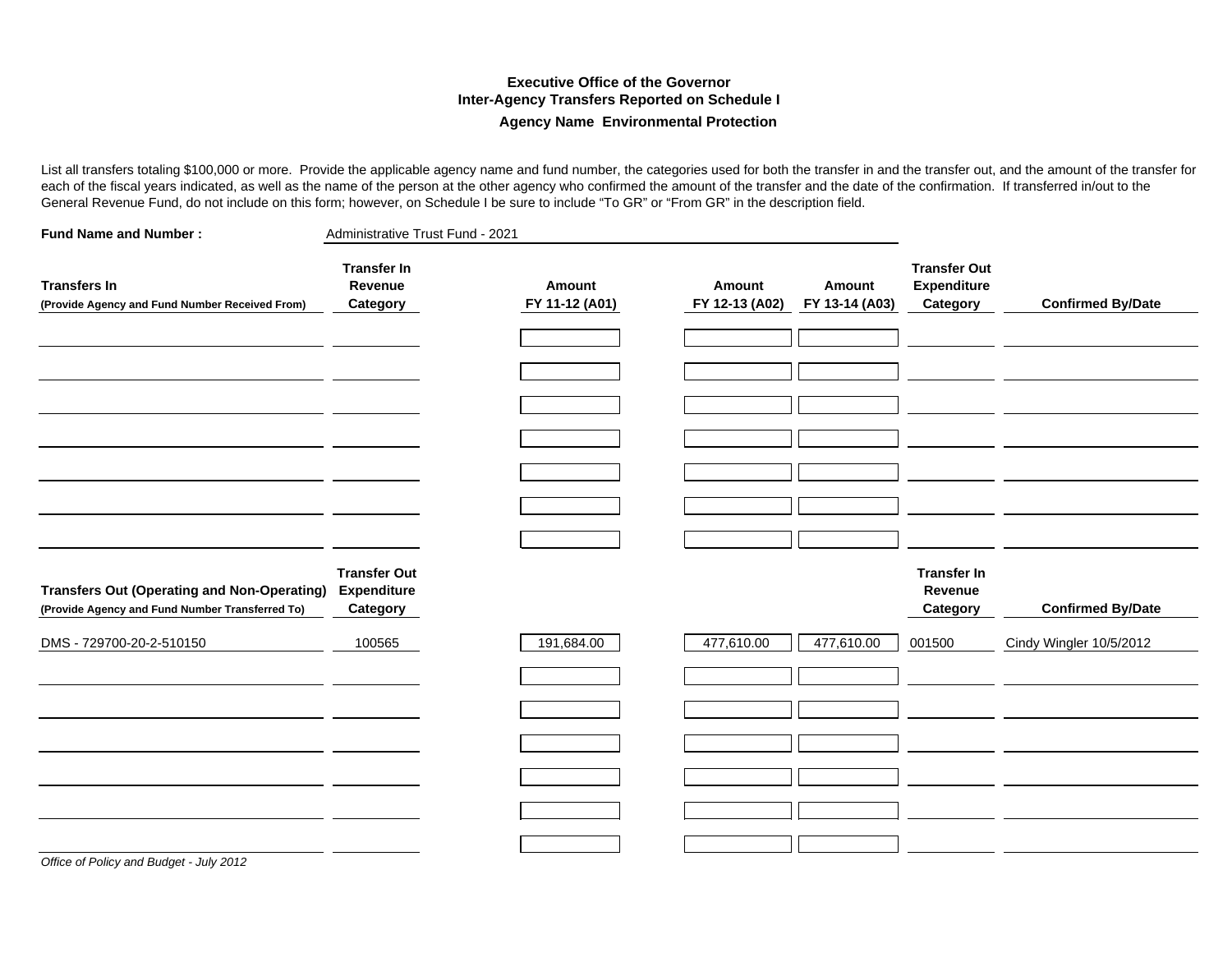### **Distribution of Cost for General Management and Administrative Services**

The administrative costs funded by the Administrative Trust Fund are distributed to all agency programs. The process of allocating these costs begins by adjusting the total Administrative Trust Fund appropriation upward for any additional non-operating costs that must be paid from the fund, and downward to reflect other revenue sources coming into the fund such as interest earnings. The resulting figure is the total amount that is allocated to all agency programs, using the methodologies described below.

For Fiscal Year 2010-2011, costs are allocated based on each budget entity's share of the total agency appropriation in the Salaries and Benefits category. Salaries and Benefits appropriations from the Administrative Trust Fund, the Working Capital Trust Fund, the Environmental Laboratory Trust Fund and the General Revenue fund are excluded from this calculation. Fiscal Year 2010-2011, the Department also temporarily excluded amounts that would have been collected from the Permit Fee Trust Fund, using a different methodology. Permit Fee Trust Fund appropriations in the Salaries and Benefits category were omitted entirely from the pro-rata calculation process, thereby spreading the impact of excluding the Permit Trust Fund across all other funds in the allocation plan.

Beginning with Fiscal Year 2011-2012, a new methodology was adopted that relates more closely to the associated workload in the various administrative entities. Transfers to the Administrative Trust Fund are allocated based on the proportion of total Operating and Fixed Capital Outlay budget requested in each fund, with limited exclusions where necessary. Items excluded include debt service, internal transfers between funds and appropriations in the Drinking Water Revolving Loan Trust Fund and Wastewater Revolving Loan Trust Fund. As with the previous methodology, appropriations from the Administrative Trust Fund, the Working Capital Trust Fund, the Environmental Laboratory Trust Fund and General Revenue were also excluded from the allocation calculation.

For the Department of Environmental Protection, the Administrative Trust Fund serves as a funding source for agency-wide management and operational support services. The majority of funding in the Executive Direction and Support Services Budget Entity within the Administrative Services Program is supported by the Administrative Trust Fund. This budget entity provides overall departmental management and leadership through the Office of the Secretary, the Office of the Inspector General, the Office of General Counsel, the Office of Communications, and others. The budget entity is also home to the Division of Administrative Services, which delivers vital operational services such as Finance and Accounting, Procurement, Facilities Management, Safety and Loss Control, Budgeting and Planning, and Personnel Services. In addition, the Administrative Trust Fund also funds administrative functions in the regulatory District Offices.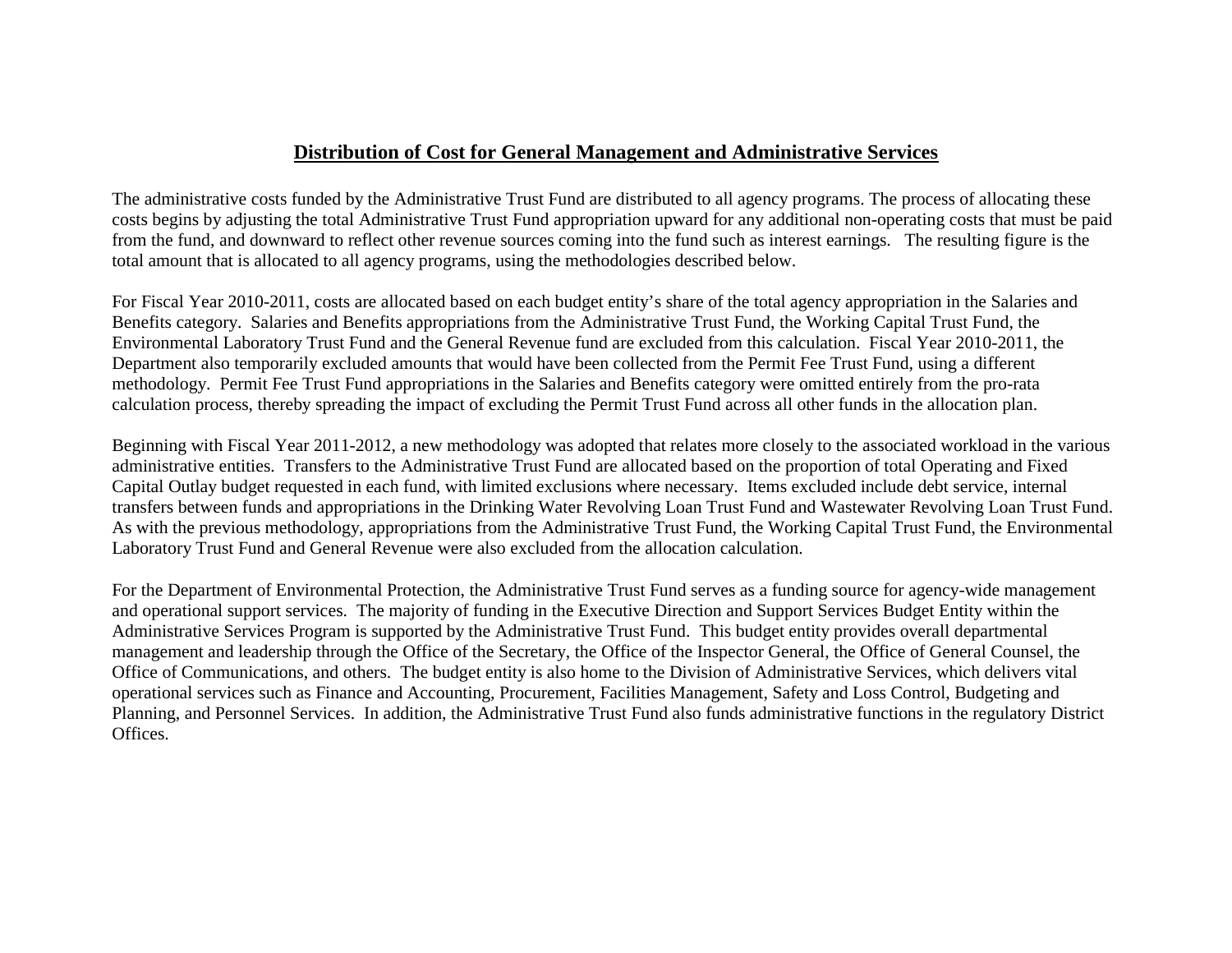## **SCHEDULE IC: RECONCILIATION OF UNRESERVED FUND BALANCE**

| <b>Department Title:</b>                            | <b>Budget Period: 2013 - 2014</b><br>Department of Environmental Protection<br><b>Administrative Trust Fund</b><br>Program: Executive Direction & Support Services - 37 01 00 00<br>$2 - 021$ |                             |                                   |  |  |  |
|-----------------------------------------------------|-----------------------------------------------------------------------------------------------------------------------------------------------------------------------------------------------|-----------------------------|-----------------------------------|--|--|--|
| <b>Trust Fund Title:</b>                            |                                                                                                                                                                                               |                             |                                   |  |  |  |
| <b>Budget Entity:</b>                               |                                                                                                                                                                                               |                             |                                   |  |  |  |
| <b>LAS/PBS Fund Number:</b>                         |                                                                                                                                                                                               |                             |                                   |  |  |  |
|                                                     |                                                                                                                                                                                               |                             |                                   |  |  |  |
|                                                     | <b>Balance as of</b><br>6/30/2012                                                                                                                                                             | SWFS*<br><b>Adjustments</b> | <b>Adjusted</b><br><b>Balance</b> |  |  |  |
| <b>Chief Financial Officer's (CFO) Cash Balance</b> | 81,665.38 (A)                                                                                                                                                                                 |                             | 81,665.38                         |  |  |  |
| ADD: Other Cash (See Instructions)                  | 150.00(B)                                                                                                                                                                                     |                             | 150.00                            |  |  |  |
| ADD: Investments                                    | $1,240,316.09$ (C)                                                                                                                                                                            |                             | 1,240,316.09                      |  |  |  |
| ADD: Outstanding Accounts Receivable                | 4,136.97 (D)                                                                                                                                                                                  |                             | 4,136.97                          |  |  |  |
| ADD:                                                | (E)                                                                                                                                                                                           |                             | 0.00                              |  |  |  |
| <b>Total Cash plus Accounts Receivable</b>          | $1,326,268.44$ <sub>(F)</sub>                                                                                                                                                                 |                             | 1,326,268.44                      |  |  |  |
| LESS Allowances for Uncollectibles                  | (G)                                                                                                                                                                                           |                             |                                   |  |  |  |
| LESS Approved "A" Certified Forwards                | $311,906.95$ <sub>(H)</sub>                                                                                                                                                                   |                             | 311,906.95                        |  |  |  |
| Approved "B" Certified Forwards                     | $3,917.38$ <sub>(H)</sub>                                                                                                                                                                     |                             | 3,917.38                          |  |  |  |
| Approved "FCO" Certified Forwards                   | (H)                                                                                                                                                                                           |                             |                                   |  |  |  |
| LESS: Other Accounts Payable (Nonoperating)         | $891.19$ (I)                                                                                                                                                                                  |                             | 891.19                            |  |  |  |
|                                                     | (J)                                                                                                                                                                                           |                             |                                   |  |  |  |
| <b>Unreserved Fund Balance, 07/01/12</b>            | $1,009,552.92$ <sub>(K)</sub>                                                                                                                                                                 |                             | $1,009,552.92$ **                 |  |  |  |

**\*SWFS = Statewide Financial Statement** 

**\*\* This amount should agree with Line I, Section IV of the Schedule I for the most recent completed fiscal year and Line A for the following year.**

*Office of Policy and Budget - July 2012*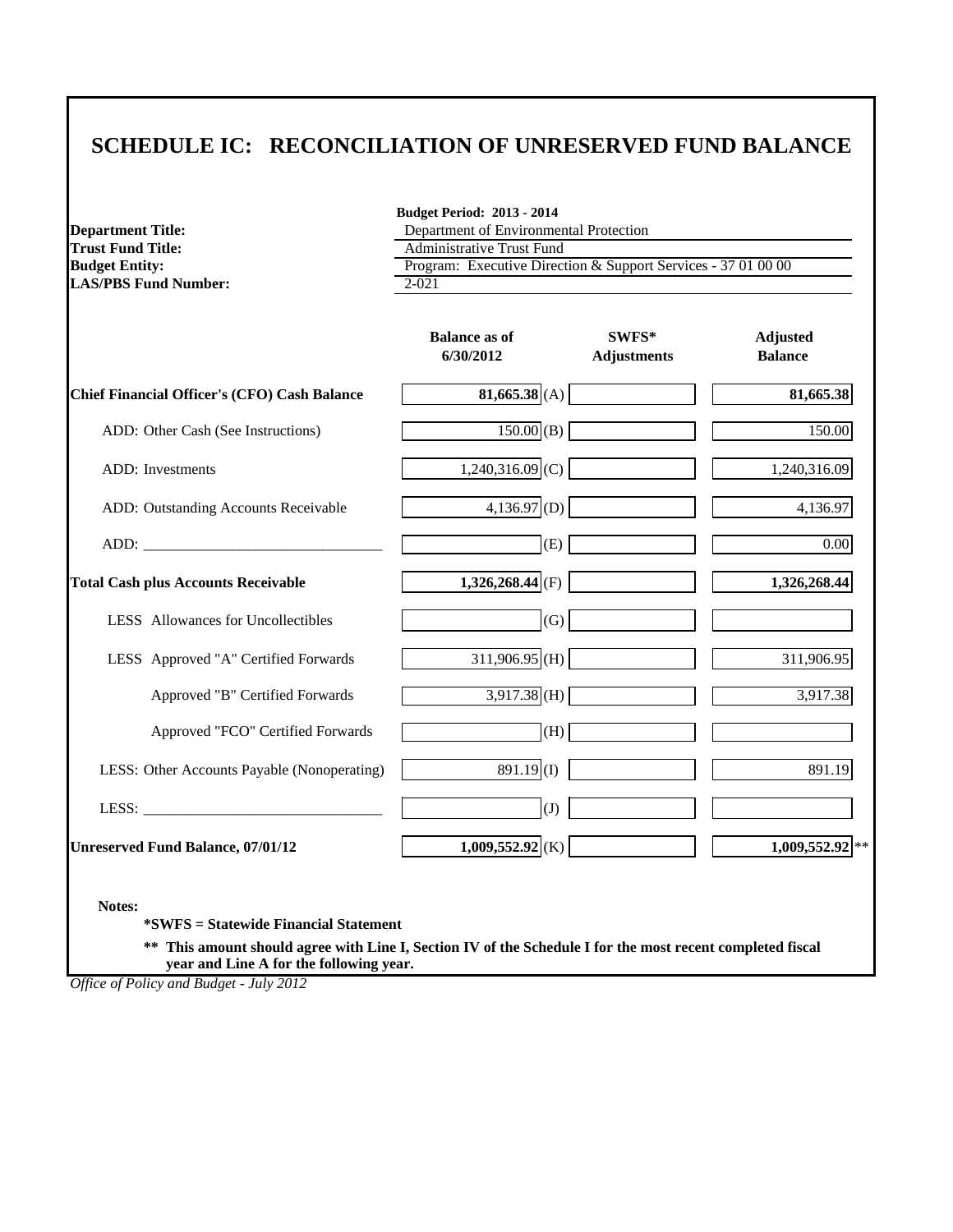## **RECONCILIATION: BEGINNING TRIAL BALANCE TO SCHEDULE I and IC**

|                                          | <b>Budget Period: 2013 - 2014</b>                                    |                                 |
|------------------------------------------|----------------------------------------------------------------------|---------------------------------|
| <b>Department Title:</b>                 | Department of Environmental Protection                               |                                 |
| <b>Trust Fund Title:</b>                 | <b>Administrative Trust Fund</b>                                     |                                 |
| <b>LAS/PBS Fund Number:</b>              | $2 - 021$                                                            |                                 |
| <b>BEGINNING TRIAL BALANCE:</b>          |                                                                      |                                 |
|                                          | <b>Total Fund Balance Per FLAIR Trial Balance, 07/01/12</b>          |                                 |
|                                          | Total all GLC's 5XXXX for governmental funds;                        | $\overline{(1,013,470.30)}$ (A) |
|                                          | GLC 539XX for proprietary and fiduciary funds                        |                                 |
|                                          | <b>Subtract Nonspendable Fund Balance (GLC 56XXX)</b>                | (B)                             |
|                                          | <b>Add/Subtract Statewide Financial Statement (SWFS)Adjustments:</b> |                                 |
|                                          | SWFS Adjustment # and Description                                    | (C)                             |
|                                          | SWFS Adjustment # and Description                                    | (C)                             |
|                                          | <b>Add/Subtract Other Adjustment(s):</b>                             |                                 |
|                                          | Approved "B" Carry Forward (Encumbrances) per LAS/PBS                | 3,917.38<br>(D)                 |
|                                          | Approved "C" Carry Forward Total (FCO) per LAS/PBS                   | (D)                             |
|                                          | A/P not C/F-Operating Categories                                     | (D)                             |
|                                          |                                                                      | (D)                             |
|                                          |                                                                      | (D)                             |
|                                          |                                                                      | (D)                             |
| <b>ADJUSTED BEGINNING TRIAL BALANCE:</b> |                                                                      | $(1,009,552.92)$ <sub>(E)</sub> |
|                                          | UNRESERVED FUND BALANCE, SCHEDULE IC (Line I)                        | 1,009,552.92<br>(F)             |
| <b>DIFFERENCE:</b>                       |                                                                      | $(G)$ *<br>0.00                 |
|                                          |                                                                      |                                 |
| *SHOULD EQUAL ZERO.                      |                                                                      |                                 |
|                                          |                                                                      |                                 |
|                                          |                                                                      |                                 |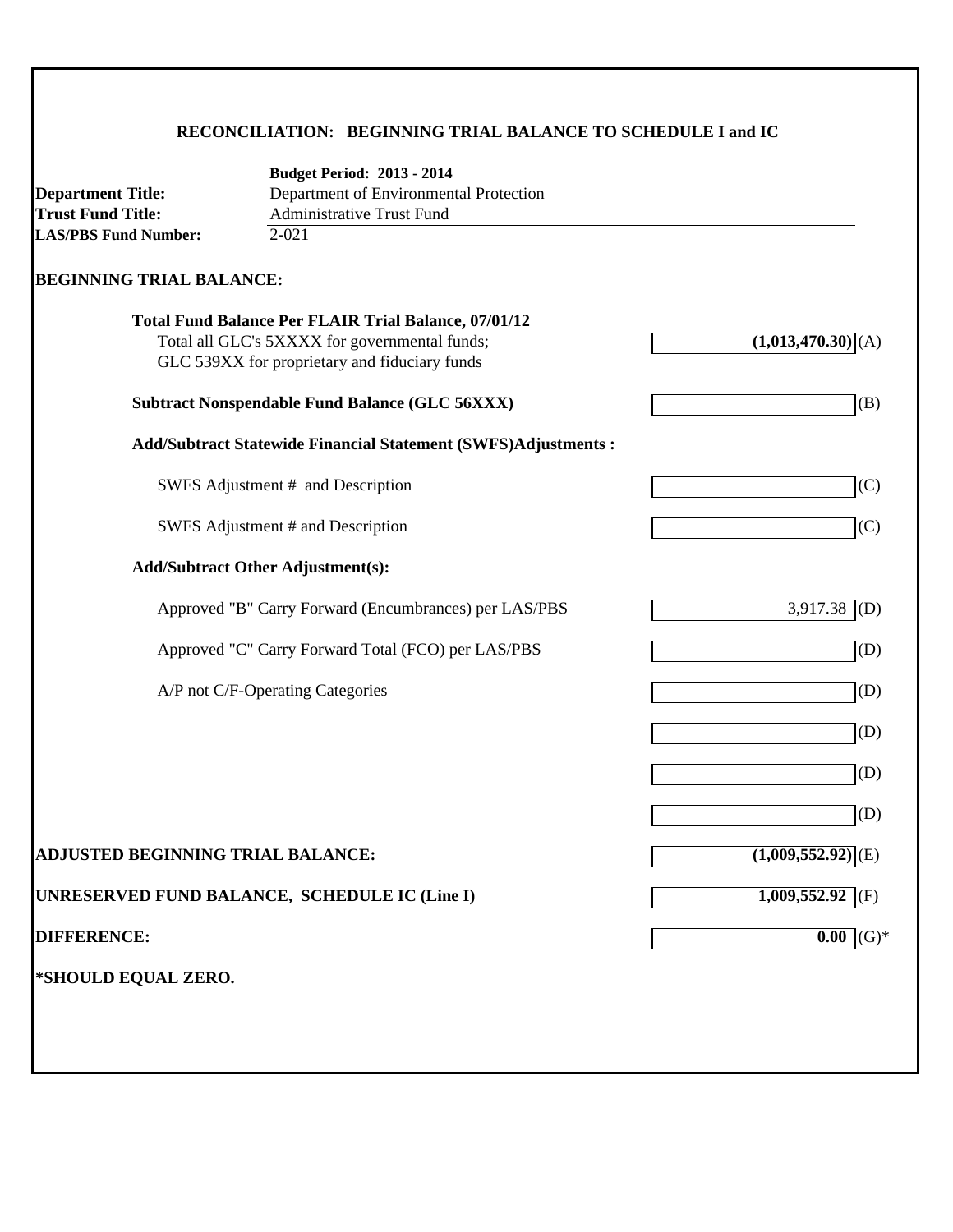### **DEPARTMENT OF ENVIRONMENTAL PROTECTION AIR POLLUTION CONTROL TRUST FUND (20-2-035001) 5% TRUST FUND RESERVE NARRATIVE FOR FY2013-2014 LBR**

|                                                  |        | FY 2012/2013 |
|--------------------------------------------------|--------|--------------|
| <b>TOTAL PROJECTED REVENUE</b>                   |        | 27,881,141   |
| LESS EXCLUDED PROJECTED REVENUE - FEDERAL GRANTS |        | 2,010,000    |
| <b>LESS EXCLUDED LEGISLATIVE APPROPRIATIONS:</b> |        |              |
| DIST TO COUNTY-MOTOR VEHICLE REG PROCEEDS        | 100180 | 7,325,936    |
| ASBESTOS REMOVAL PROGRAM FEE                     | 100195 | 150,000      |
| <b>RISK MANAGEMENT INSURANCE</b>                 | 103241 | 40,684       |
| TRANSFER-DMS/HR SERVICES/STW CONTRACT            | 107040 | 63,507       |
| <b>TRANSFER TO GENERAL REVENUE/SWCAP</b>         | 180200 | 15,000       |
| TRANSFER-WORKING CAPITAL TRUST FUND              | 180222 | 966,479      |
| TRANSFER-ADMINISTRATIVE TRUST FUND               | 185080 | 1,082,539    |
| TRANSFER-ENVIRONMENTAL LAB TRUST FUND            | 185083 | 187,991      |
| SERVICE CHARGE TO GENERAL REVENUE                | 310322 | 984,485      |
| DFS/ASSESSMENT ON INVESTMENT                     | 310403 | 13,000       |
| TOTAL EXCLUDED LEGISLATIVE APPROPRIATIONS        |        | 10,829,621   |
| <b>BALANCE</b>                                   |        | 15,041,520   |
| <b>5% TRUST FUND RESERVE</b>                     | S      | 752,076      |

No fee increases, reductions in services, etc., were required as a result of establishing this reserve.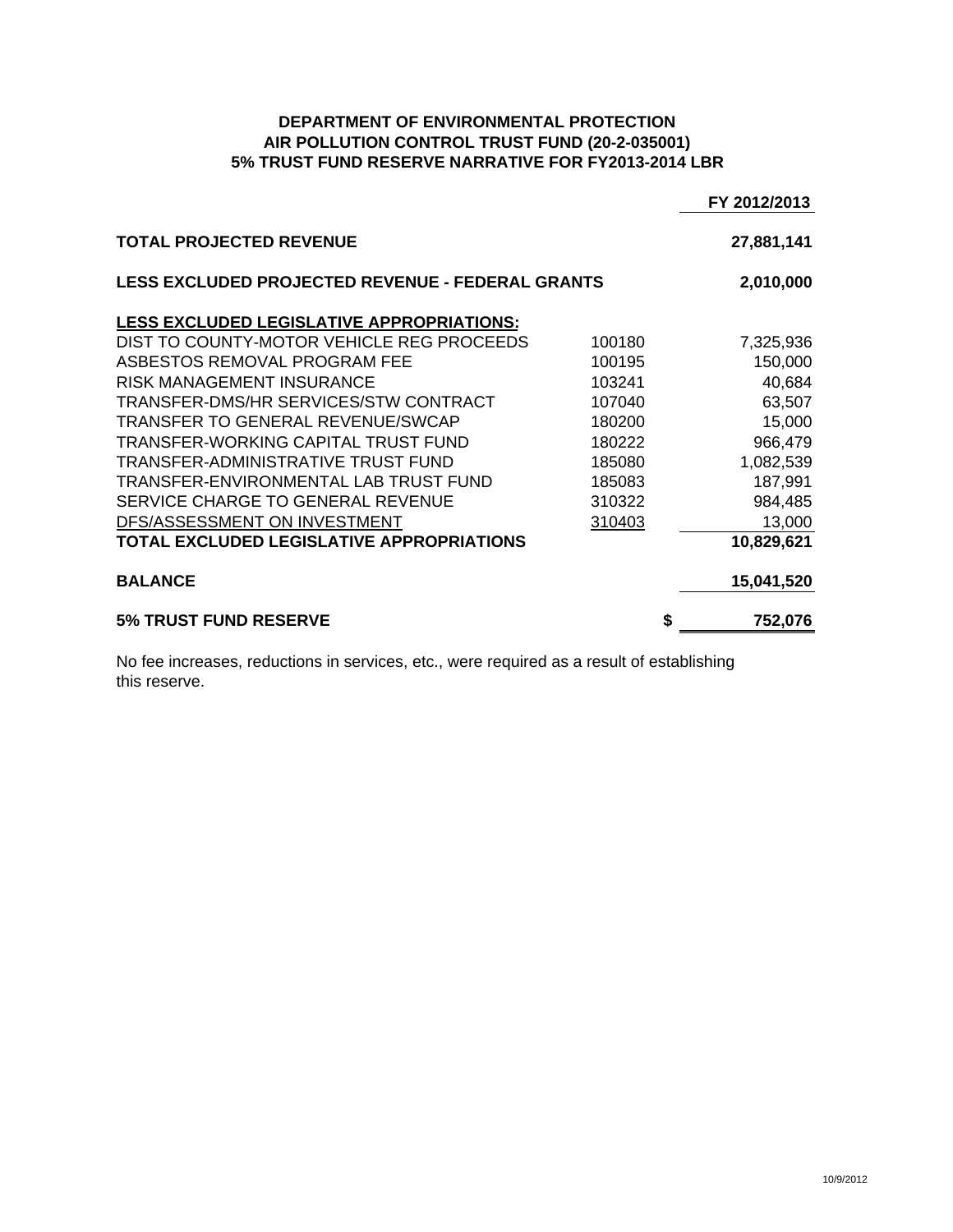## Department of Environmental Protection Air Pollution Control Trust Fund 2-035

## Revenue Estimates Explanation:

.

- Revenue estimates were based on trend analyses prepared in consultation with program areas. Revenues historically have remained fairly constant. Atypical peaks or valleys in previous years were taken into consideration in preparing revenue estimates.
- The estimated interest revenue is based on prior year earnings and the remaining cash balance in the trust fund. These estimates are amended quarterly when the trust fund status review is performed.
- Grant revenue estimates are based on anticipated Federal grant agreements. There will always be differences in the grant receipts due to the indirect revenue and timing because of the  $10/1 - 9/30$  federal fiscal year.
- Sections 502 (b) & (d) of the Clean Air Act & Section 403.0872, F.S., require that Title V permit fees be used exclusively for Title V program costs. The reserve represents the cumulative excess of Title V revenues over Title V program costs since the inception of the program.
- Section 376.60, F.S., asbestos removal program inspection and notification fee. Any fee collected must be deposited in the asbestos program account in the Air Pollution Control Trust Fund to be used by the Department to administer its asbestos removal program.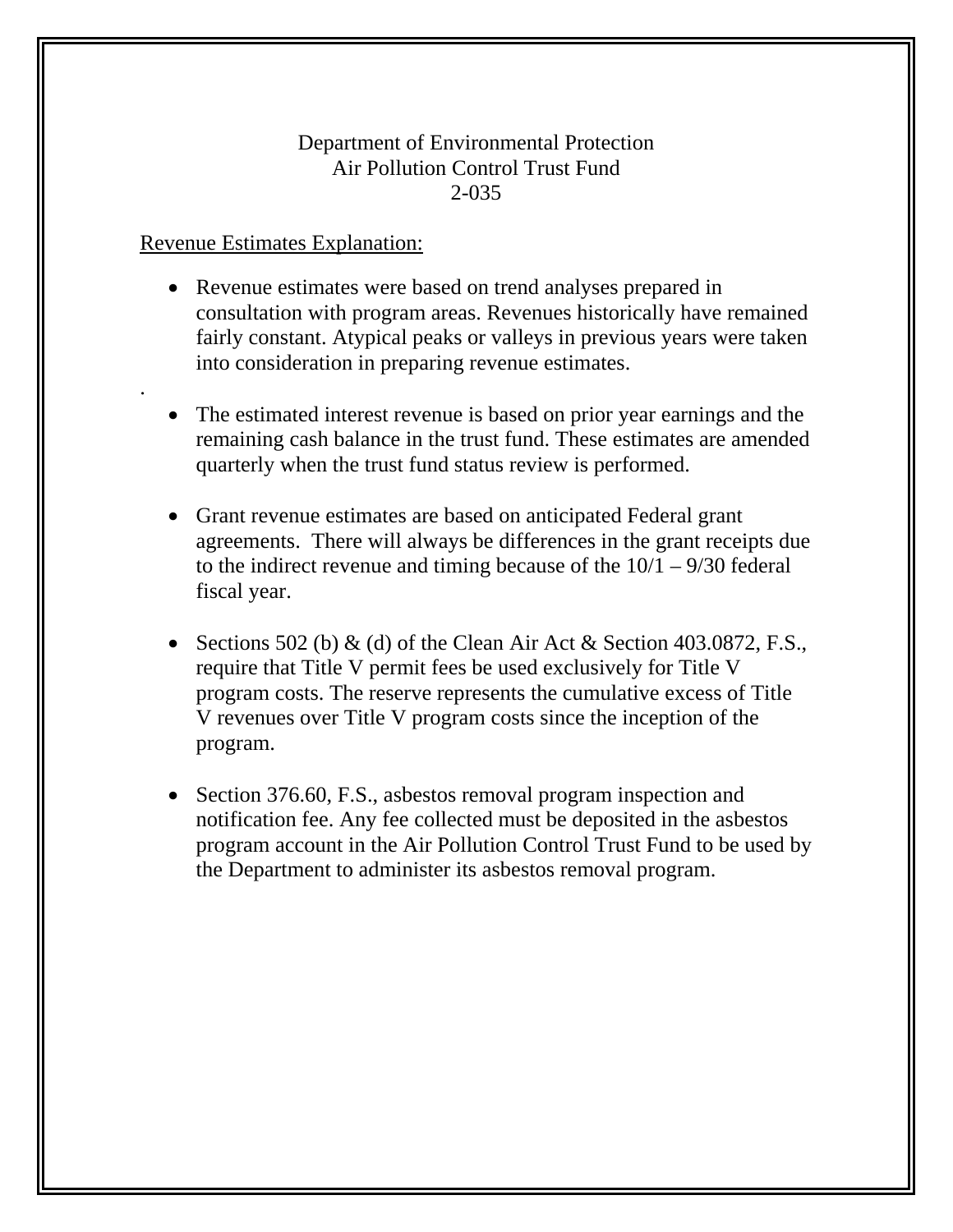# Department of Environmental Protection Explanations for Adjustments in Schedule I Section III Air Pollution Control Trust Fund 2-035

Some entries may be necessary to reconcile the Trust Fund Schedule I to the FLAIR system. The Schedule I is a budgeting tool developed on a year-toyear appropriations basis, whereas the entries in the FLAIR system are made on an accrual basis in accordance with Generally Accepted Accounting Principles.

- Fund Balance Reserved Title V:  $(\$4,143,849)$ : This represents the net impact to the fund of adjusting the amount reserved for the Title V Program pursuant to F.S. 403.0873.
- Prior Year September Operating Reversions \$341,971: This records the impact of reversions of certified forward operating appropriations that occurred on September 30, 2011. The reversion of funds means that appropriations previously made from the trust fund will not be expended, and the available fund balance must thus be increased by the amount of those reversions.
- Current Year September Operating Reversions \$343,396: This records the impact of reversions of certified forward operating appropriations that occurred on September 30, 2012. The reversion of funds means that appropriations previously made from the trust fund will not be expended, and the available fund balance must thus be increased by the amount of those reversions.
- Statewide Financial Statement Adjustment \$597,885: This adjustment is necessary to record prior year financial statement adjustments to the beginning balance made by the Department of Financial Services (DFS).
- Adjustment to Line A  $(\$440,513)$ : This adjustment is necessary to record approved certified/carry forward amounts for encumbrances as of the end of the previous fiscal year.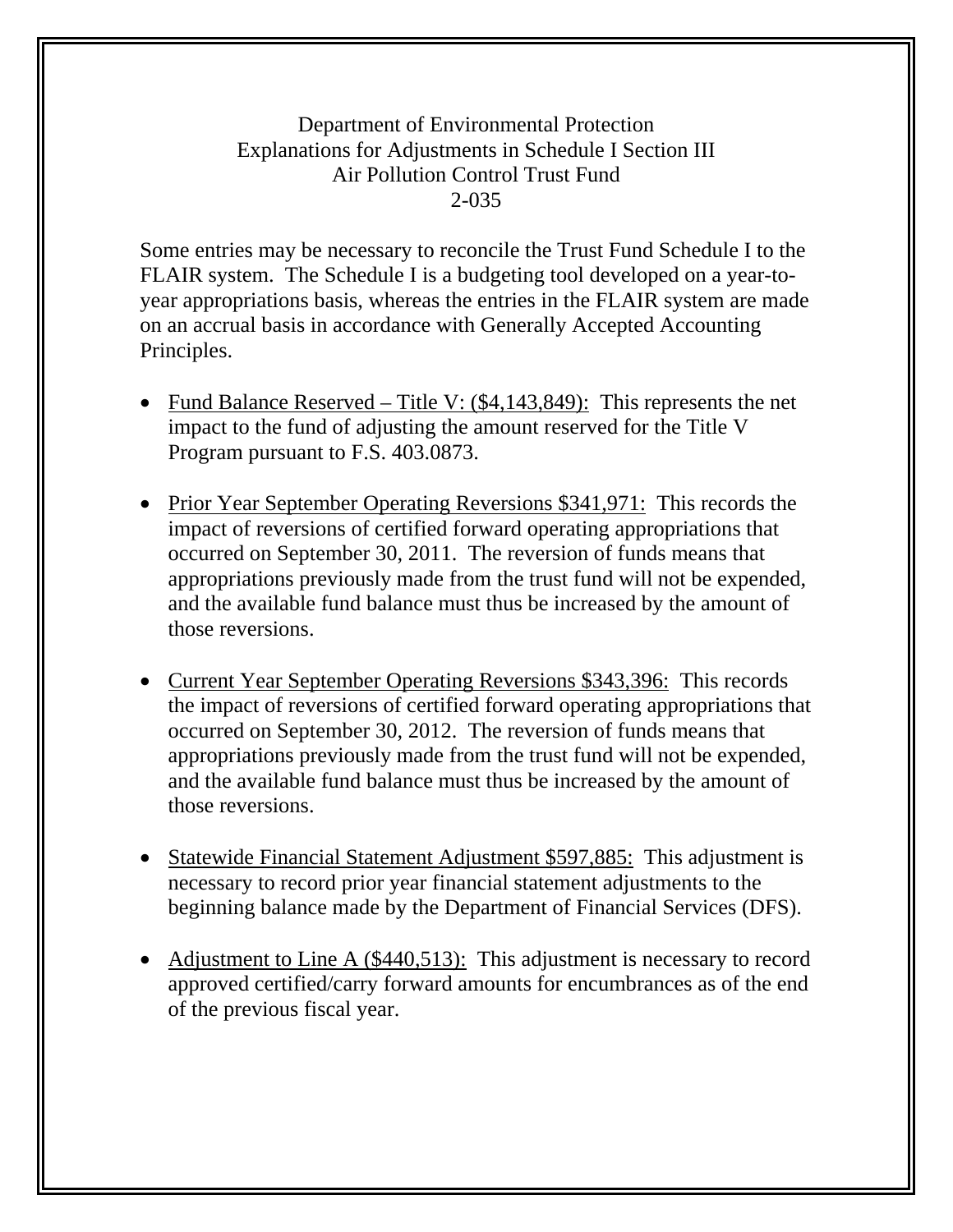#### **Executive Office of the GovernorInter-Agency Transfers Reported on Schedule I Agency Name Environmental Protection**

List all transfers totaling \$100,000 or more. Provide the applicable agency name and fund number, the categories used for both the transfer in and the transfer out, and the amount of the transfer for each of the fiscal years indicated, as well as the name of the person at the other agency who confirmed the amount of the transfer and the date of the confirmation. If transferred in/out to the General Revenue Fund, do not include on this form; however, on Schedule I be sure to include "To GR" or "From GR" in the description field.

| <b>Fund Name and Number:</b>                                                                          | Air Pollution Control Trust Fund - 2035        |                          |                          |                          |                                                       |                             |
|-------------------------------------------------------------------------------------------------------|------------------------------------------------|--------------------------|--------------------------|--------------------------|-------------------------------------------------------|-----------------------------|
| <b>Transfers In</b><br>(Provide Agency and Fund Number Received From)                                 | <b>Transfer In</b><br>Revenue<br>Category      | Amount<br>FY 11-12 (A01) | Amount<br>FY 12-13 (A02) | Amount<br>FY 13-14 (A03) | <b>Transfer Out</b><br><b>Expenditure</b><br>Category | <b>Confirmed By/Date</b>    |
| DHSMV - 760000-20-2-488001                                                                            | 001600                                         | 19,290,968.13            | 19,400,000.00            | 19,500,000.00            | 181245                                                | Jim Lewandowski 10/10/12012 |
|                                                                                                       |                                                |                          |                          |                          |                                                       |                             |
|                                                                                                       |                                                |                          |                          |                          |                                                       |                             |
|                                                                                                       |                                                |                          |                          |                          |                                                       |                             |
|                                                                                                       |                                                |                          |                          |                          |                                                       |                             |
| <b>Transfers Out (Operating and Non-Operating)</b><br>(Provide Agency and Fund Number Transferred To) | <b>Transfer Out</b><br>Expenditure<br>Category |                          |                          |                          | <b>Transfer In</b><br>Revenue<br>Category             | <b>Confirmed By/Date</b>    |
|                                                                                                       |                                                |                          |                          |                          |                                                       |                             |
|                                                                                                       |                                                |                          |                          |                          |                                                       |                             |
|                                                                                                       |                                                |                          |                          |                          |                                                       |                             |
|                                                                                                       |                                                |                          |                          |                          |                                                       |                             |
|                                                                                                       |                                                |                          |                          |                          |                                                       |                             |
| Office of Policy and Budget - July 2012                                                               |                                                |                          |                          |                          |                                                       |                             |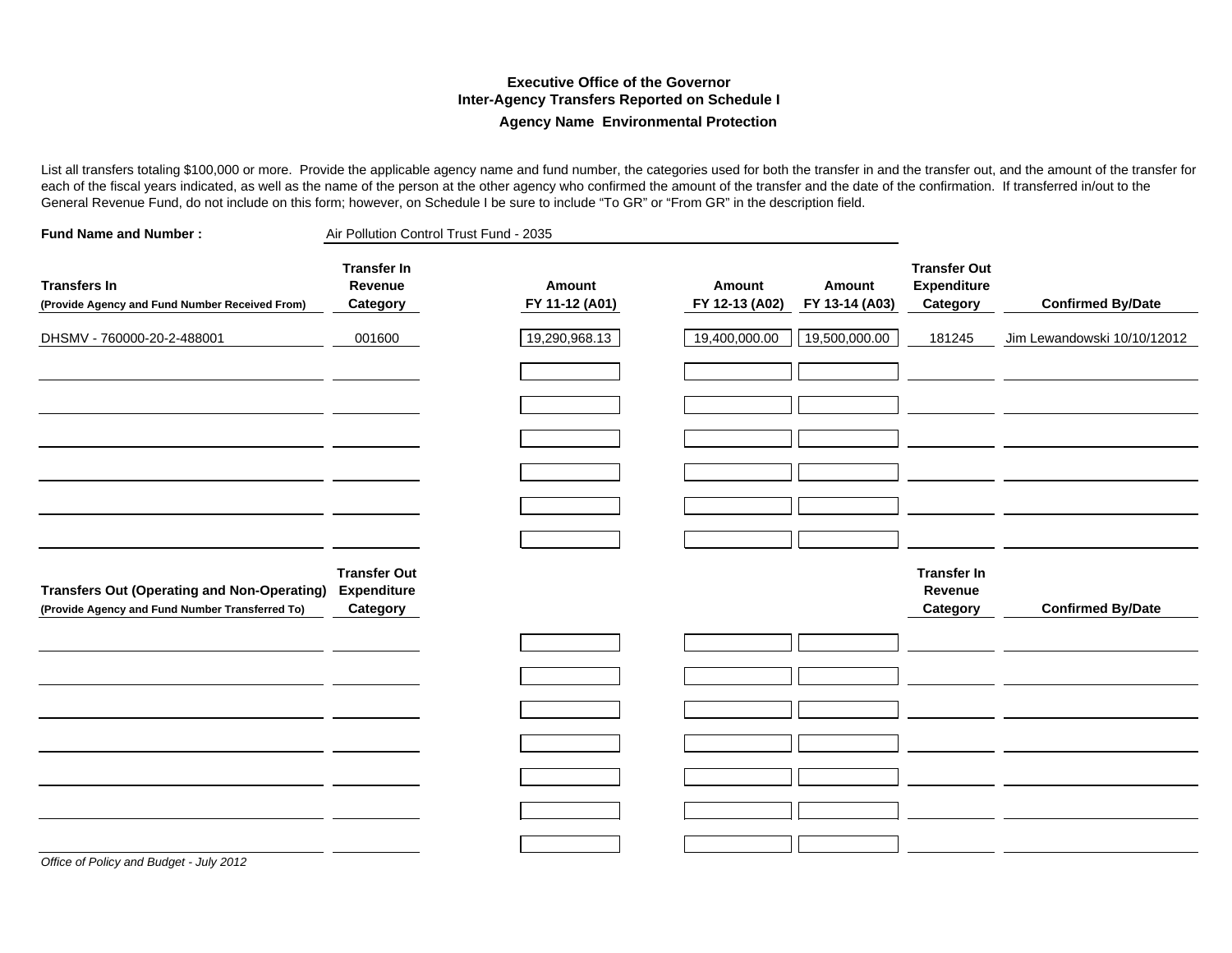#### **SCHEDULE 1A: DETAIL OF FEES AND RELATED PROGRAM COSTS**

| Department:                                                                                                                                | 37       | <b>Environmental Protection</b>                                                               | <b>Budget Period: 2013-14</b> |                |  |  |  |  |
|--------------------------------------------------------------------------------------------------------------------------------------------|----------|-----------------------------------------------------------------------------------------------|-------------------------------|----------------|--|--|--|--|
| Program:                                                                                                                                   | 37550000 | PRG: Air Resources Management                                                                 |                               |                |  |  |  |  |
| Fund:                                                                                                                                      | 2035     | Air Pollution Control TF                                                                      |                               |                |  |  |  |  |
| <b>Specific Authority:</b>                                                                                                                 |          | Section 320.03, 376.60, 403.0872 and 403.0873 Florida Statutes                                |                               |                |  |  |  |  |
| <b>Purpose of Fees Collected:</b>                                                                                                          |          | To provide funding for mobile surface air pollution monitoring and control programs, odor     |                               |                |  |  |  |  |
|                                                                                                                                            |          | and toxic air pollutant identification; monitoring and control activities; & other stationary |                               |                |  |  |  |  |
|                                                                                                                                            |          | source program activities                                                                     |                               |                |  |  |  |  |
| Type of Fee or Program: (Check ONE Box and answer questions as indicated.)                                                                 |          |                                                                                               |                               |                |  |  |  |  |
| Regulatory services or oversight to businesses or professions. (Complete Sections I, II, and III and attach                                |          |                                                                                               |                               |                |  |  |  |  |
| X Examination of Regulatory Fees Form - Part I and II.)                                                                                    |          |                                                                                               |                               |                |  |  |  |  |
| Non-regulatory fees authorized to cover full cost of conducting a specific program or service. (Complete<br>Sections I, II, and III only.) |          |                                                                                               |                               |                |  |  |  |  |
|                                                                                                                                            |          |                                                                                               |                               |                |  |  |  |  |
| <b>SECTION I - FEE COLLECTION</b>                                                                                                          |          | <b>ACTUAL</b>                                                                                 | <b>ESTIMATED</b>              | <b>REQUEST</b> |  |  |  |  |
|                                                                                                                                            |          | <u>FY 2011 - 12</u>                                                                           | FY 2012 - 13                  | FY 2013 - 14   |  |  |  |  |
| Receipts:                                                                                                                                  |          |                                                                                               |                               |                |  |  |  |  |
| Lics/Permits Title V                                                                                                                       |          | 6,578,542                                                                                     | 6,076,141                     | 4,654,185      |  |  |  |  |
| <b>Lics/Permits Asbestos</b>                                                                                                               |          | 95,603                                                                                        | 95,000                        | 95,000         |  |  |  |  |
|                                                                                                                                            |          |                                                                                               |                               |                |  |  |  |  |
|                                                                                                                                            |          |                                                                                               |                               |                |  |  |  |  |
|                                                                                                                                            |          |                                                                                               |                               |                |  |  |  |  |
| <b>Total Fee Collection to Line (A) - Section III</b>                                                                                      |          | 6,674,145                                                                                     | 6,171,141                     | 4,749,185      |  |  |  |  |
| <b>SECTION II - FULL COSTS</b>                                                                                                             |          |                                                                                               |                               |                |  |  |  |  |
| Direct Costs:                                                                                                                              |          |                                                                                               |                               |                |  |  |  |  |
| <b>Salaries and Benefits</b>                                                                                                               |          | 10,490,304                                                                                    | 11,058,259                    | 10,986,700     |  |  |  |  |
| <b>Other Personal Services</b>                                                                                                             |          | 3,767,931                                                                                     | 5,641,217                     | 5,641,217      |  |  |  |  |
| Expenses                                                                                                                                   |          | 1,575,623                                                                                     | 2,324,030                     | 2,180,440      |  |  |  |  |
| <b>Operating Capital Outlay</b>                                                                                                            |          | 101,671                                                                                       | 485,987                       | 485,987        |  |  |  |  |
| G/A & Special Categories                                                                                                                   |          | 7,611,303                                                                                     | 7,626,071                     | 7,625,363      |  |  |  |  |
|                                                                                                                                            |          |                                                                                               |                               |                |  |  |  |  |
| Indirect Costs Charged to Trust Fund                                                                                                       |          | 2,167,067                                                                                     | 2,265,009                     | 2,250,775      |  |  |  |  |
| <b>Total Full Costs to Line (B) - Section III</b>                                                                                          |          | 25,713,899                                                                                    | 29,400,573                    | 29,170,482     |  |  |  |  |
| <b>Basis Used:</b>                                                                                                                         |          | Indirect cost: Tr/Admin. TF/Tr to WC for data center, TR Environ Labs,                        |                               |                |  |  |  |  |
|                                                                                                                                            |          | Assessment on investments and Tr GR/SWCAP                                                     |                               |                |  |  |  |  |
| <b>SECTION III - SUMMARY</b>                                                                                                               |          |                                                                                               |                               |                |  |  |  |  |
| <b>TOTAL SECTION I</b>                                                                                                                     | (A)      | 6,674,145                                                                                     | 6,171,141                     | 4,749,185      |  |  |  |  |
| <b>TOTAL SECTION II</b>                                                                                                                    | (B)      | 25,713,899                                                                                    | 29,400,573                    | 29,170,482     |  |  |  |  |
| <b>TOTAL - Surplus/Deficit</b>                                                                                                             | (C)      | (19,039,754)                                                                                  | (23, 229, 432)                | (24, 421, 297) |  |  |  |  |
| <b>EXPLANATION of LINE C:</b>                                                                                                              |          |                                                                                               |                               |                |  |  |  |  |

This program is also supported by Federal Grants, interest earnings on investments, and miscellaneous charges. The fund also has a carry forward balance in the prior, current and request years.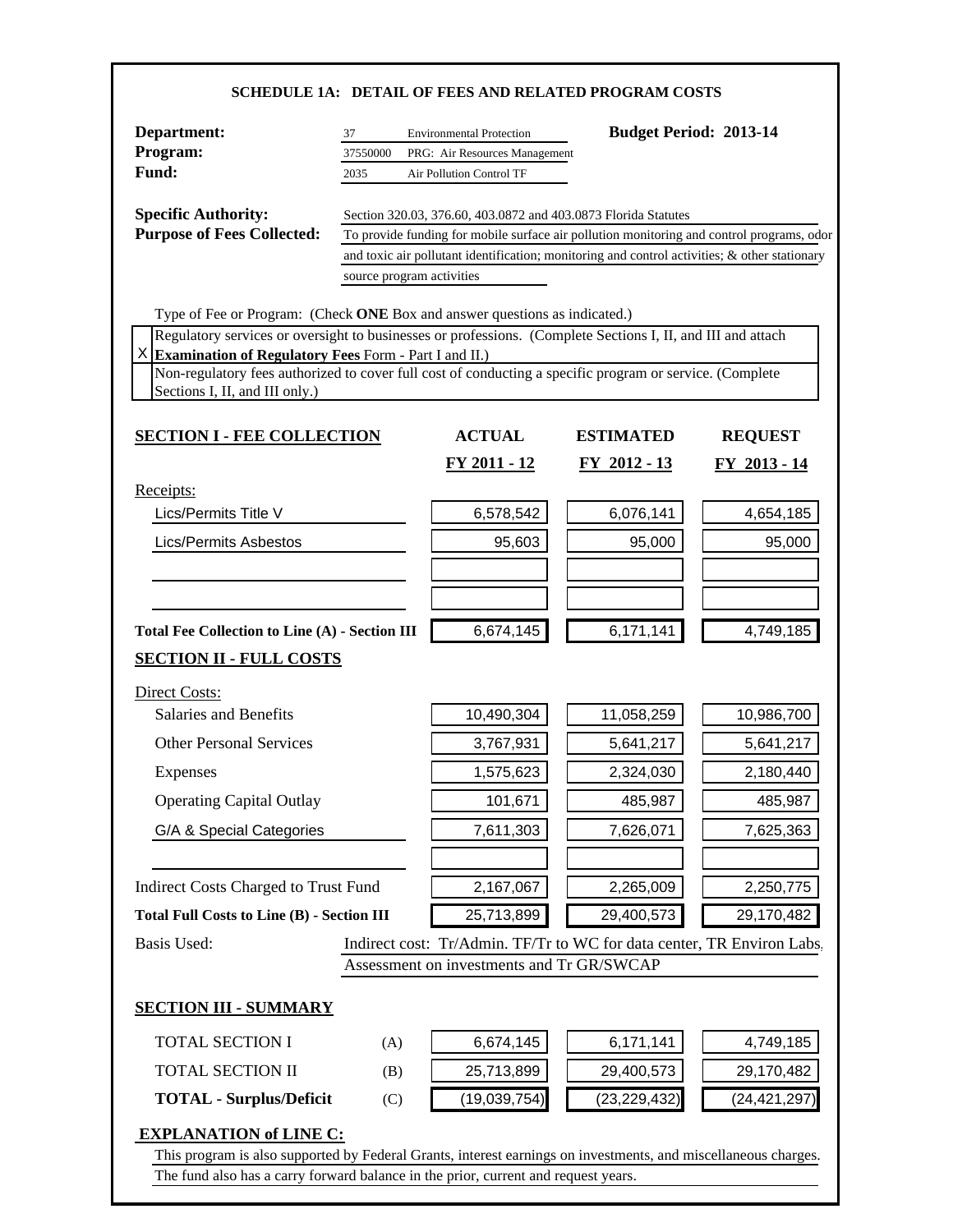# **SCHEDULE IC: RECONCILIATION OF UNRESERVED FUND BALANCE**

|                                                                                                                                                                                                                                | <b>Budget Period: 2013 - 2014</b>                                          |                                              |                                   |  |  |
|--------------------------------------------------------------------------------------------------------------------------------------------------------------------------------------------------------------------------------|----------------------------------------------------------------------------|----------------------------------------------|-----------------------------------|--|--|
| <b>Department Title:</b><br><b>Trust Fund Title:</b>                                                                                                                                                                           | Department of Environmental Protection<br>Air Pollution Control Trust Fund |                                              |                                   |  |  |
| <b>Budget Entity:</b>                                                                                                                                                                                                          |                                                                            | Program: Air Resource Management 37 55 00 00 |                                   |  |  |
| <b>LAS/PBS Fund Number:</b>                                                                                                                                                                                                    | $2 - 035$                                                                  |                                              |                                   |  |  |
|                                                                                                                                                                                                                                |                                                                            |                                              |                                   |  |  |
|                                                                                                                                                                                                                                | <b>Balance as of</b><br>6/30/2012                                          | SWFS*<br><b>Adjustments</b>                  | <b>Adjusted</b><br><b>Balance</b> |  |  |
| Chief Financial Officer's (CFO) Cash Balance                                                                                                                                                                                   | 272,322.43                                                                 | (A)                                          | 272,322.43                        |  |  |
| ADD: Other Cash (See Instructions)                                                                                                                                                                                             |                                                                            | (B)                                          |                                   |  |  |
| <b>ADD</b> : Investments                                                                                                                                                                                                       | 14,064,009.73                                                              | (C)                                          | 14,064,009.73                     |  |  |
| ADD: Outstanding Accounts Receivable                                                                                                                                                                                           | 662,514.00                                                                 | (D)                                          | 662,514.00                        |  |  |
| ADD: The contract of the contract of the contract of the contract of the contract of the contract of the contract of the contract of the contract of the contract of the contract of the contract of the contract of the contr |                                                                            | (E)                                          |                                   |  |  |
| <b>Total Cash plus Accounts Receivable</b>                                                                                                                                                                                     | 14,998,846.16                                                              | (F)<br>$\blacksquare$                        | 14,998,846.16                     |  |  |
| LESS Allowances for Uncollectibles                                                                                                                                                                                             | 8,393.50                                                                   | (G)                                          | 8,393.50                          |  |  |
| LESS Approved "A" Certified Forwards                                                                                                                                                                                           | 2,402,067.51                                                               | (H)                                          | 2,402,067.51                      |  |  |
| Approved "B" Certified Forwards                                                                                                                                                                                                |                                                                            | (H)                                          |                                   |  |  |
| Approved "FCO" Certified Forwards                                                                                                                                                                                              |                                                                            | (H)                                          |                                   |  |  |
| LESS: Other Accounts Payable (Nonoperating)                                                                                                                                                                                    | 237,638.85                                                                 | (I)                                          | 237,638.85                        |  |  |
| LESS: Title V Program Reserve                                                                                                                                                                                                  | 4,143,849.00                                                               | (J)                                          | 4,143,849.00                      |  |  |
| <b>Unreserved Fund Balance, 07/01/2012</b>                                                                                                                                                                                     | 8,206,897.30                                                               | (K)                                          | 8,206,897.30 **                   |  |  |

**Notes:**

**\*SWFS = Statewide Financial Statement** 

**\*\* This amount should agree with Line I, Section IV of the Schedule I for the most recent completed fiscal year and Line A for the following year.**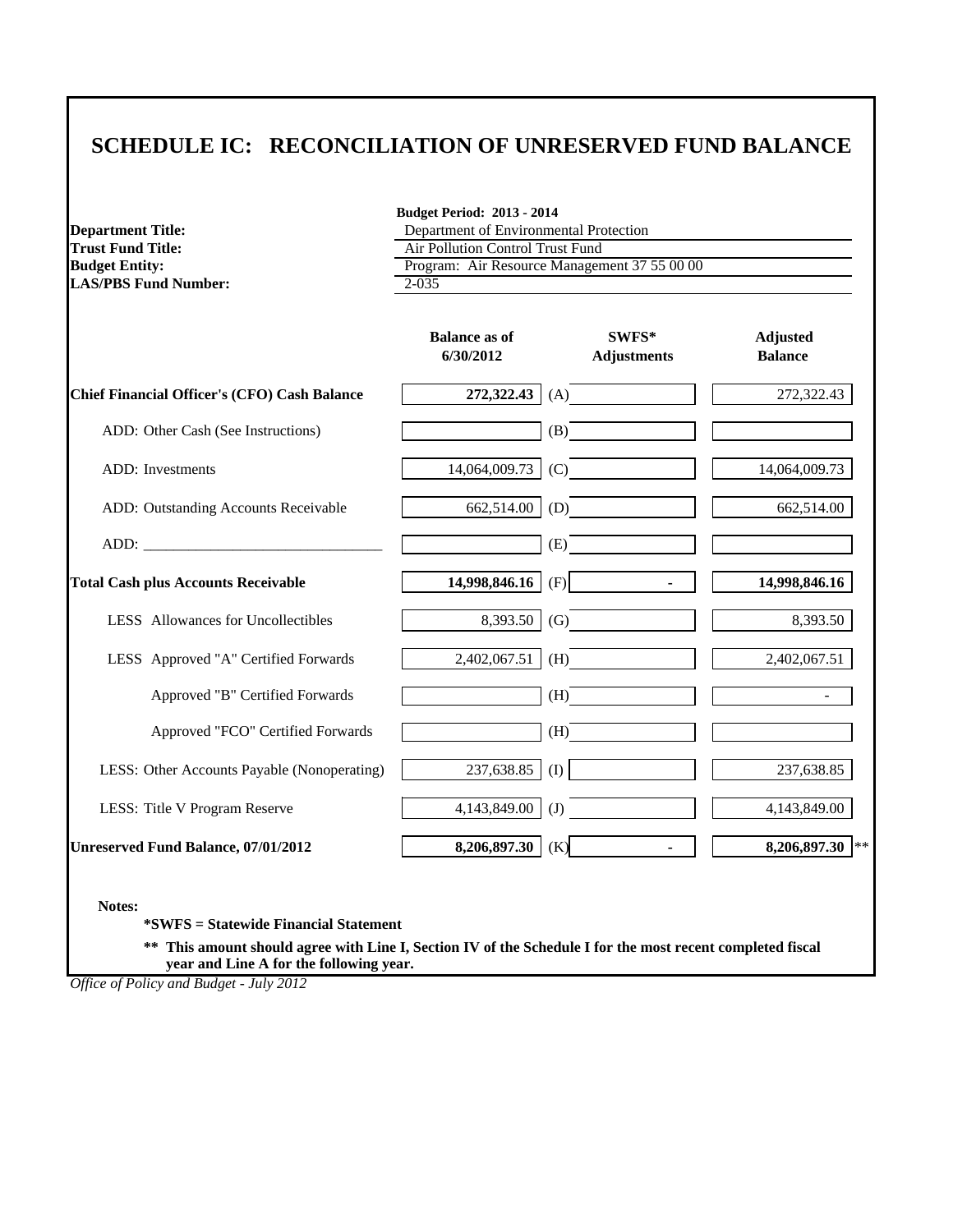# **RECONCILIATION: BEGINNING TRIAL BALANCE TO SCHEDULE I and IC**

|                                          | <b>Budget Period: 2013 - 2014</b>                                    |                                    |
|------------------------------------------|----------------------------------------------------------------------|------------------------------------|
| <b>Department Title:</b>                 | Department of Environmental Protection                               |                                    |
| <b>Trust Fund Title:</b>                 | <b>Air Pollution Control Trust Fund</b>                              |                                    |
| <b>LAS/PBS Fund Number:</b>              | $2 - 035$                                                            |                                    |
| <b>BEGINNING TRIAL BALANCE:</b>          |                                                                      |                                    |
|                                          | <b>Total Fund Balance Per FLAIR Trial Balance, 07/01/12</b>          |                                    |
|                                          | Total all GLC's 5XXXX for governmental funds;                        | $(12,350,746.30)$ (A)              |
|                                          | GLC 539XX for proprietary and fiduciary funds                        |                                    |
|                                          | <b>Subtract Nonspendable Fund Balance (GLC 56XXX)</b>                | (B)                                |
|                                          | <b>Add/Subtract Statewide Financial Statement (SWFS)Adjustments:</b> |                                    |
|                                          | SWFS Adjustment # and Description                                    | (C)                                |
|                                          | SWFS Adjustment # and Description                                    | (C)                                |
|                                          | <b>Add/Subtract Other Adjustment(s):</b>                             |                                    |
|                                          | Approved "B" Carry Forward (Encumbrances) per LAS/PBS                | (D)                                |
|                                          | Approved "C" Carry Forward Total (FCO) per LAS/PBS                   | (D)                                |
|                                          | A/P not C/F-Operating Categories                                     | (D)                                |
|                                          | Title V Program Reserve                                              | 4,143,849.00 (D)                   |
|                                          |                                                                      | (D)                                |
|                                          |                                                                      | (D)                                |
| <b>ADJUSTED BEGINNING TRIAL BALANCE:</b> |                                                                      | $(8,206,897.30)$ <sup>(E)</sup>    |
|                                          | UNRESERVED FUND BALANCE, SCHEDULE IC (Line I)                        | $8,206,897.30$ (F)                 |
| <b>DIFFERENCE:</b>                       |                                                                      | $\overline{0.00}$ (G) <sup>*</sup> |
| *SHOULD EQUAL ZERO.                      |                                                                      |                                    |
|                                          |                                                                      |                                    |
|                                          |                                                                      |                                    |
|                                          |                                                                      |                                    |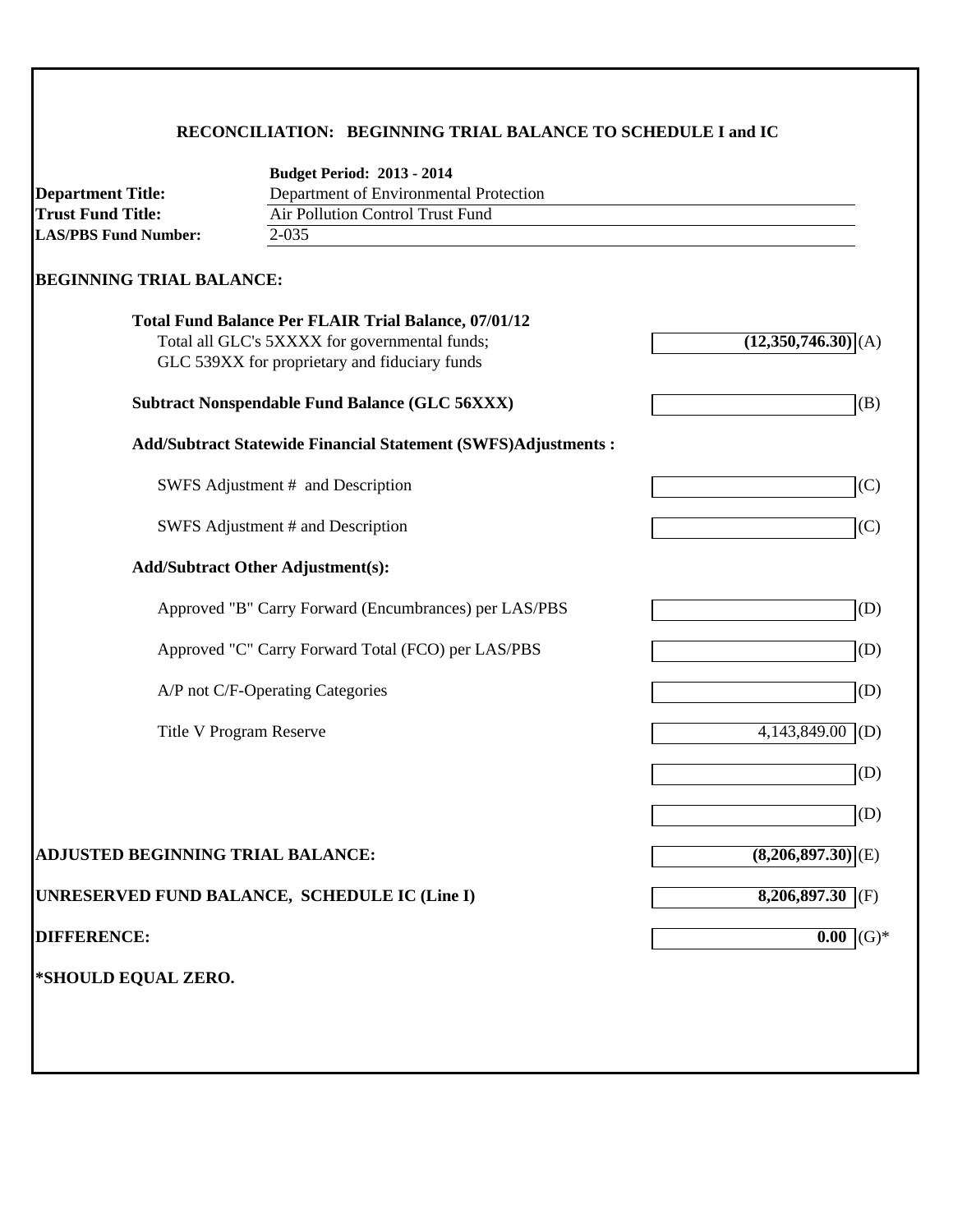### **DEPARTMENT OF ENVIRONMENTAL PROTECTION DRINKING WATER REVOLVING LOAN TRUST FUND (20-2-044001) 5% TRUST FUND RESERVE NARRATIVE FOR FY2013 -2014 LBR**

THIS FUND IS EXEMPT FROM THE 5 PERCENT TRUST FUND RESERVE REQUIREMENT AS ITS REVENUE SOURCES RESULT ENTIRELY FROM FEDERAL GRANTS OR THE STATE'S MATCHING SHARE FOR THOSE FEDERAL GRANT FUNDS AND INTEREST EARNED THEREON. FEDERAL GRANT FUNDS AND THE STATE'S MATCHING FUNDS ARE LOANED TO LOCAL GOVERNMENT ENTITIES. THOSE GRANT FUNDS ARE THEN REPAID BACK TO THE DEPARTMENT BY THE LOCAL GOVERNMENT ENTITIES AND ARE THEN LOANED OUT TO OTHER LOCAL GOVERNMENT ENTITIES.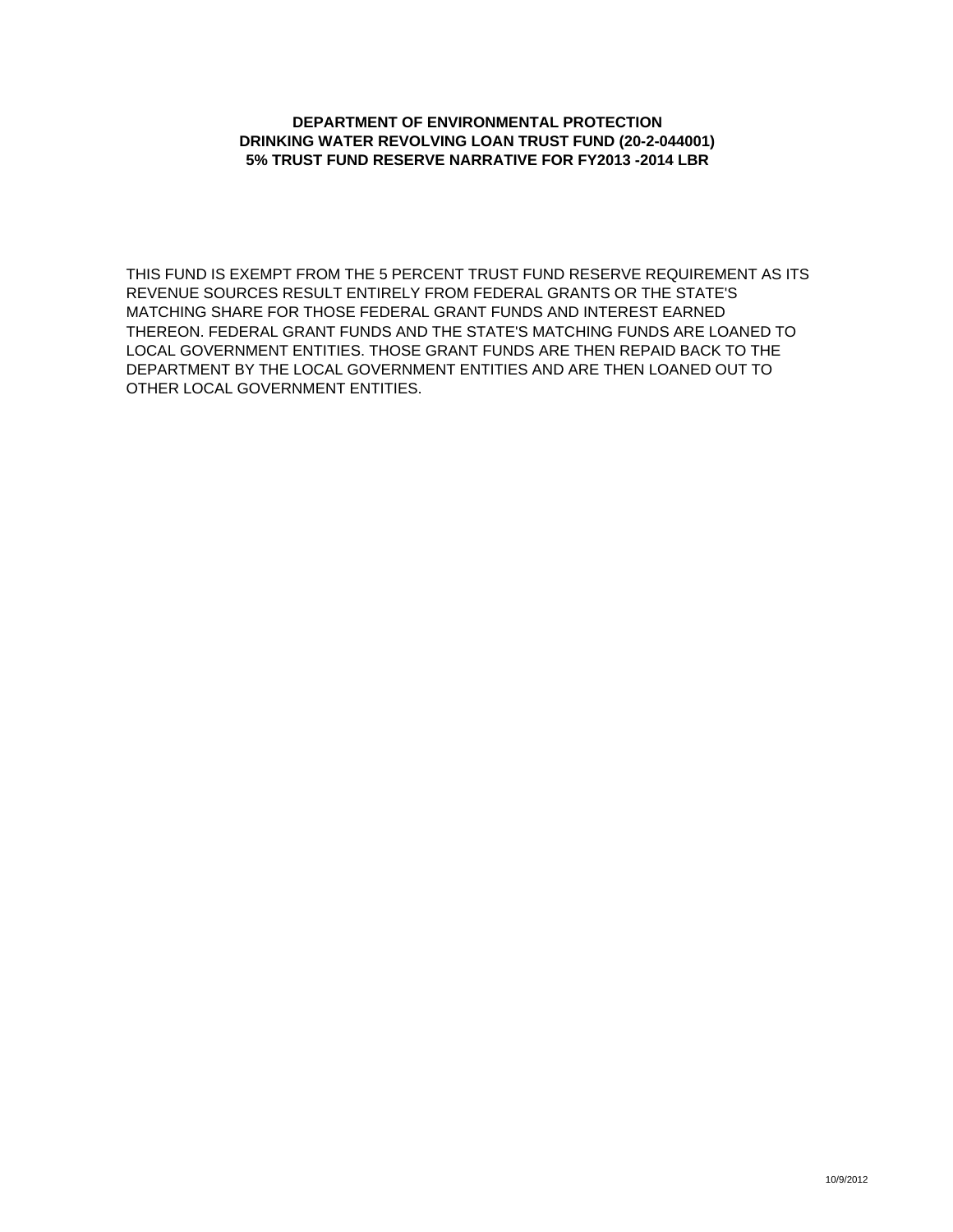# Department of Environmental Protection Drinking Water Revolving Loan Trust Fund 2-044

# Revenue Estimates Explanation:

- The grant revenue projections in the Drinking Water Revolving Loan Trust Fund are based on anticipated federal grant awards. The revenue projections for repayment of loans are based on a loan payment schedule.
- The estimated interest revenue is based on prior year earnings and the remaining cash balance in the trust fund. These estimates are amended quarterly when the trust fund status review is performed.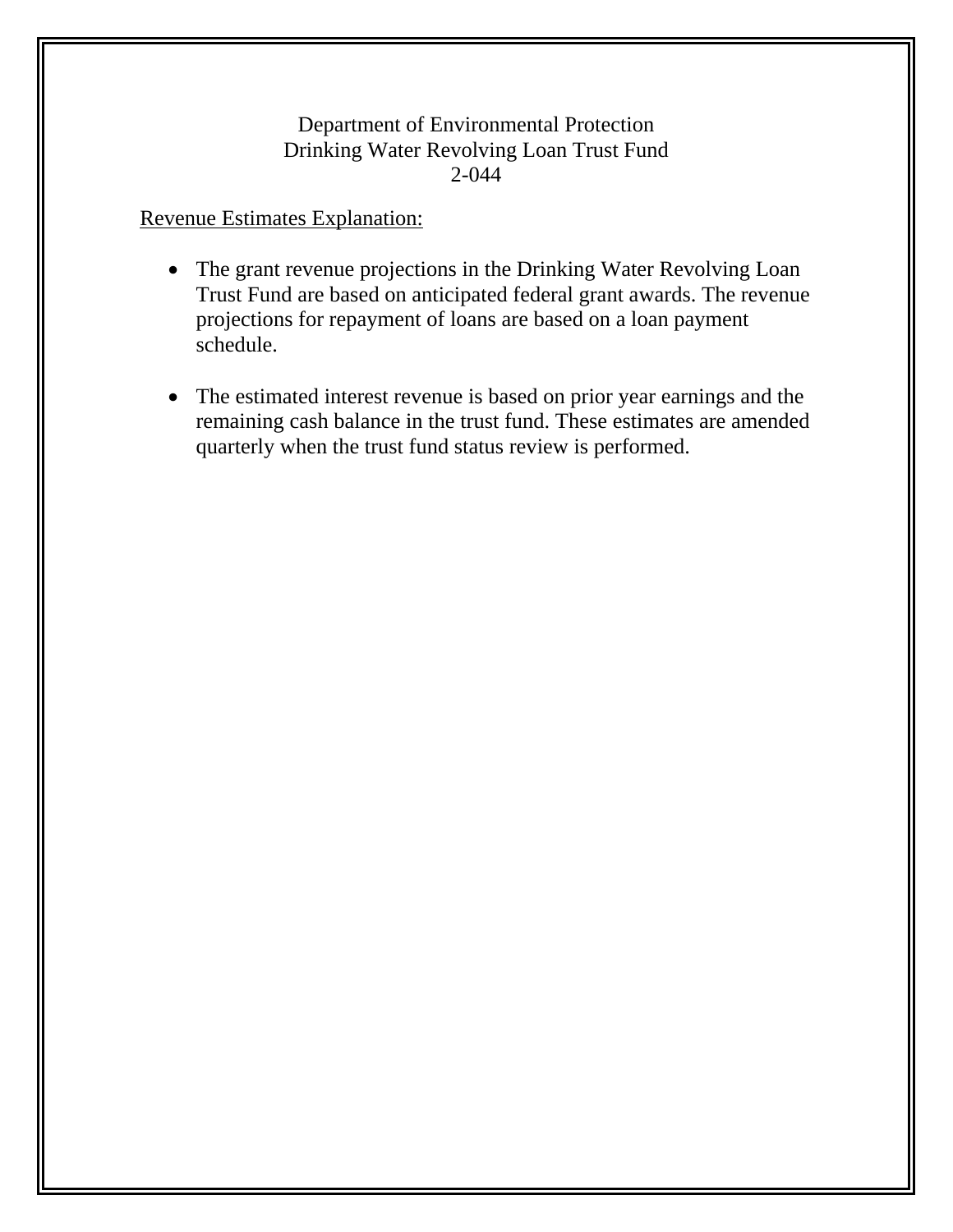# Department of Environmental Protection Explanations for Adjustments in Schedule I Section III Drinking Water Revolving Loan Trust Fund 2-044

Some entries may be necessary to reconcile the Trust Fund Schedule I to the FLAIR system. The Schedule I is a budgeting tool developed on a year-to-year appropriations basis, whereas the entries in the FLAIR system are made on an accrual basis in accordance with Generally Accepted Accounting Principles.

- Adjustment to Line A (\$153,173,060): This adjustment is necessary to record approved certified/carry forward amounts for encumbrances as of the end of the previous fiscal year.
- Fixed Capital Outlay Reversions \$8,968,710: This records the impact of reversions of prior year fixed capital outlay appropriations that occurred on June 30, 2012. The reversion of funds means that appropriations previously made from the fund will not be expended, and the available fund balance must thus be increased by the amount of those reversions.
- Adjustment to Line A-Loan Repayments Current Receivable (\$30,534,400): This adjusts the beginning balance for loan repayments that had been recorded as receivable in FY 2010-11, to be repaid in FY 2011-12. The revenues resulting from these repayments are recorded as revenue and closed into the long-term receivable in the final analysis for FY 2011-12 and must therefore be adjusted out to avoid double counting.
- Adjustment to Line A-Loan Repayments Long Term Receivables (\$318,618,166): The long-term nature of the repayment schedule necessitates that the benefit of such repayments to the fund not be shown until such time as those repayments are actually received. This amount represents the impact to the beginning fund balance.
- DWSRF Grant Award Available to Draw \$23,697,821: This adjustment indicates the balance of federal grant awards that will be available to be drawn down to fund unexpended appropriations. Grant revenue is typically drawn down on a reimbursement basis after expenditures have been made.
- American Recovery & Reinvestment Act Award Available to Draw \$1,851,025: This adjustment indicates the balance of the federal grant award that will be available to be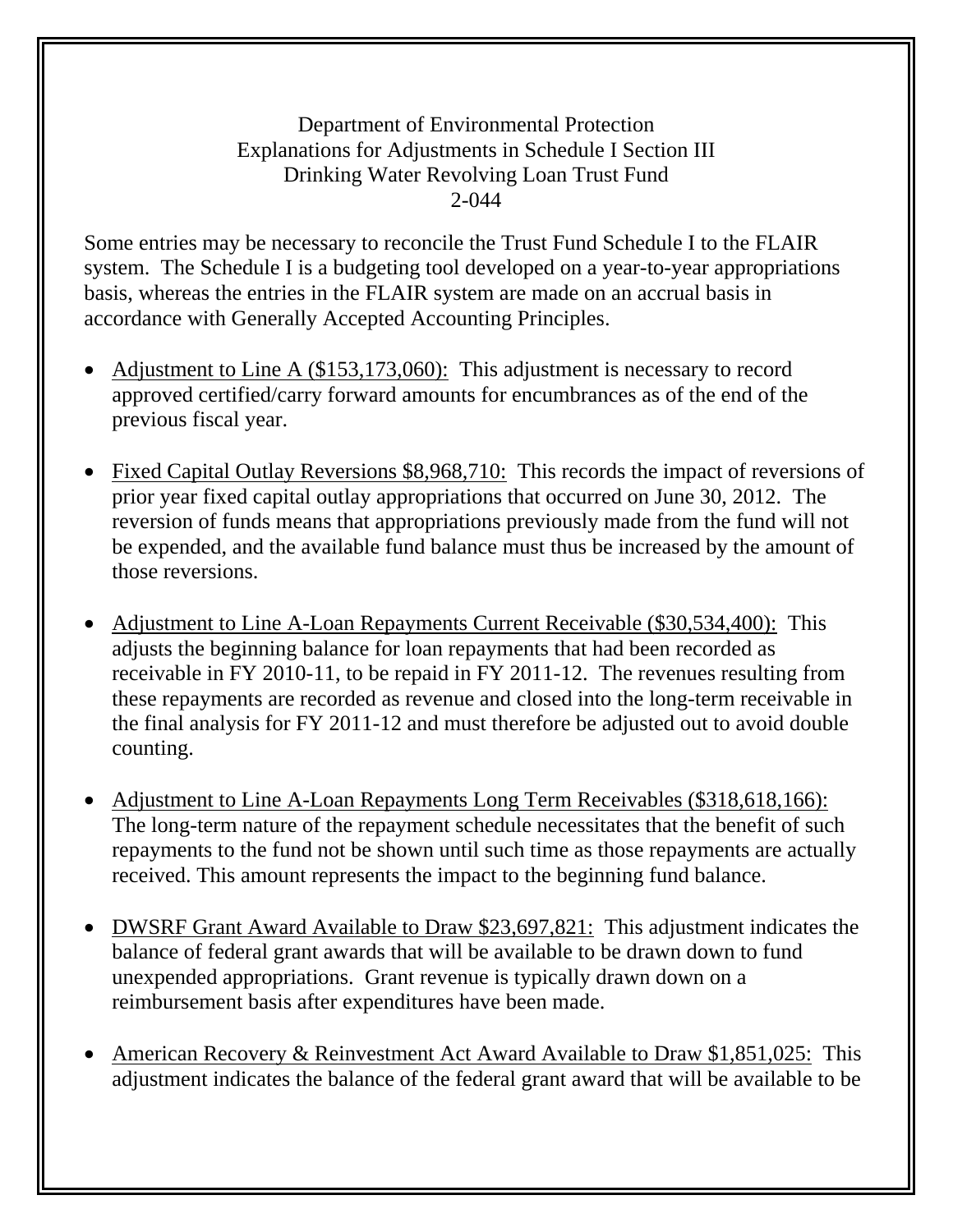drawn down to fund unexpended appropriations. Grant revenue is typically drawn down on a reimbursement basis after expenditures have been made.

• DWSRF Match Available to be Transferred \$309,188; \$6,843,210: This adjustment indicates the balance of state match appropriations in other funds that will be available to be transferred to fund unexpended appropriations. Match revenue is typically transferred as needed to meet grant award requirements.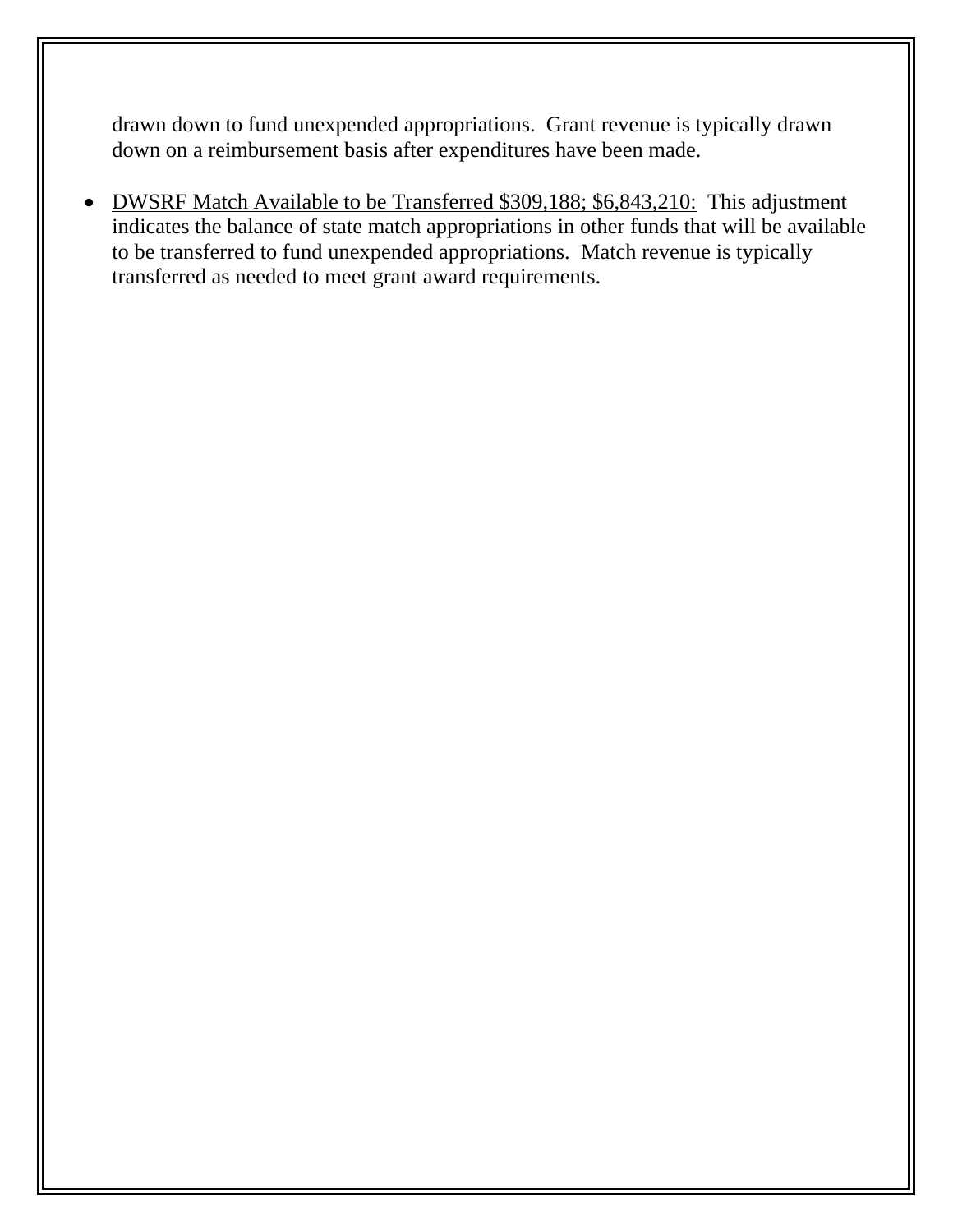# **SCHEDULE IC: RECONCILIATION OF UNRESERVED FUND BALANCE**

| <b>Department Title:</b><br><b>Trust Fund Title:</b><br><b>Budget Entity:</b><br><b>LAS/PBS Fund Number:</b> | <b>Budget Period: 2013 - 2014</b><br>Department of Environmental Protection<br>Drinking Water Revolving Loan Trust Fund<br>Program: Water Resource Management - 37 35 00 00<br>$2 - 044$ |                             |                                   |  |
|--------------------------------------------------------------------------------------------------------------|------------------------------------------------------------------------------------------------------------------------------------------------------------------------------------------|-----------------------------|-----------------------------------|--|
|                                                                                                              | <b>Balance as of</b><br>6/30/2012                                                                                                                                                        | SWFS*<br><b>Adjustments</b> | <b>Adjusted</b><br><b>Balance</b> |  |
| <b>Chief Financial Officer's (CFO) Cash Balance</b>                                                          | 58,839.12                                                                                                                                                                                | (A)                         | 58,839.12                         |  |
| ADD: Other Cash (See Instructions)                                                                           |                                                                                                                                                                                          | (B)                         |                                   |  |
| <b>ADD</b> : Investments                                                                                     | 111,741,558.32                                                                                                                                                                           | (C)                         | 111,741,558.32                    |  |
| ADD: Outstanding Accounts Receivable                                                                         | 20,347,327.49                                                                                                                                                                            | (D)                         | 20, 347, 327. 49                  |  |
| ADD: Anticipated Grant Receivables                                                                           | 25,548,846.00                                                                                                                                                                            | (E)                         | 25,548,846.00                     |  |
| ADD: State Match Balance Available to Transfer                                                               | 7,152,398.00                                                                                                                                                                             | (E)                         | 7,152,398.00                      |  |
| <b>Total Cash plus Accounts Receivable</b>                                                                   | 164,848,968.93                                                                                                                                                                           | (F)                         | 164,848,968.93                    |  |
| LESS Allowances for Uncollectibles                                                                           |                                                                                                                                                                                          | (G)                         |                                   |  |
| LESS Approved "A" Certified Forwards                                                                         |                                                                                                                                                                                          | (H)                         |                                   |  |
| Approved "B" Certified Forwards                                                                              |                                                                                                                                                                                          | (H)                         | $\overline{a}$                    |  |
| Approved "FCO" Certified Forwards                                                                            | 164,836,790.00                                                                                                                                                                           | (H)                         | 164,836,790.00                    |  |
| LESS: Other Accounts Payable (Nonoperating)                                                                  | 12,178.48                                                                                                                                                                                | (I)                         | 12,178.48                         |  |
| LESS:                                                                                                        |                                                                                                                                                                                          | (J)                         |                                   |  |
| Unreserved Fund Balance, 07/01/2012                                                                          | 0.45                                                                                                                                                                                     | (K)<br>$\blacksquare$       | $0.45$ **                         |  |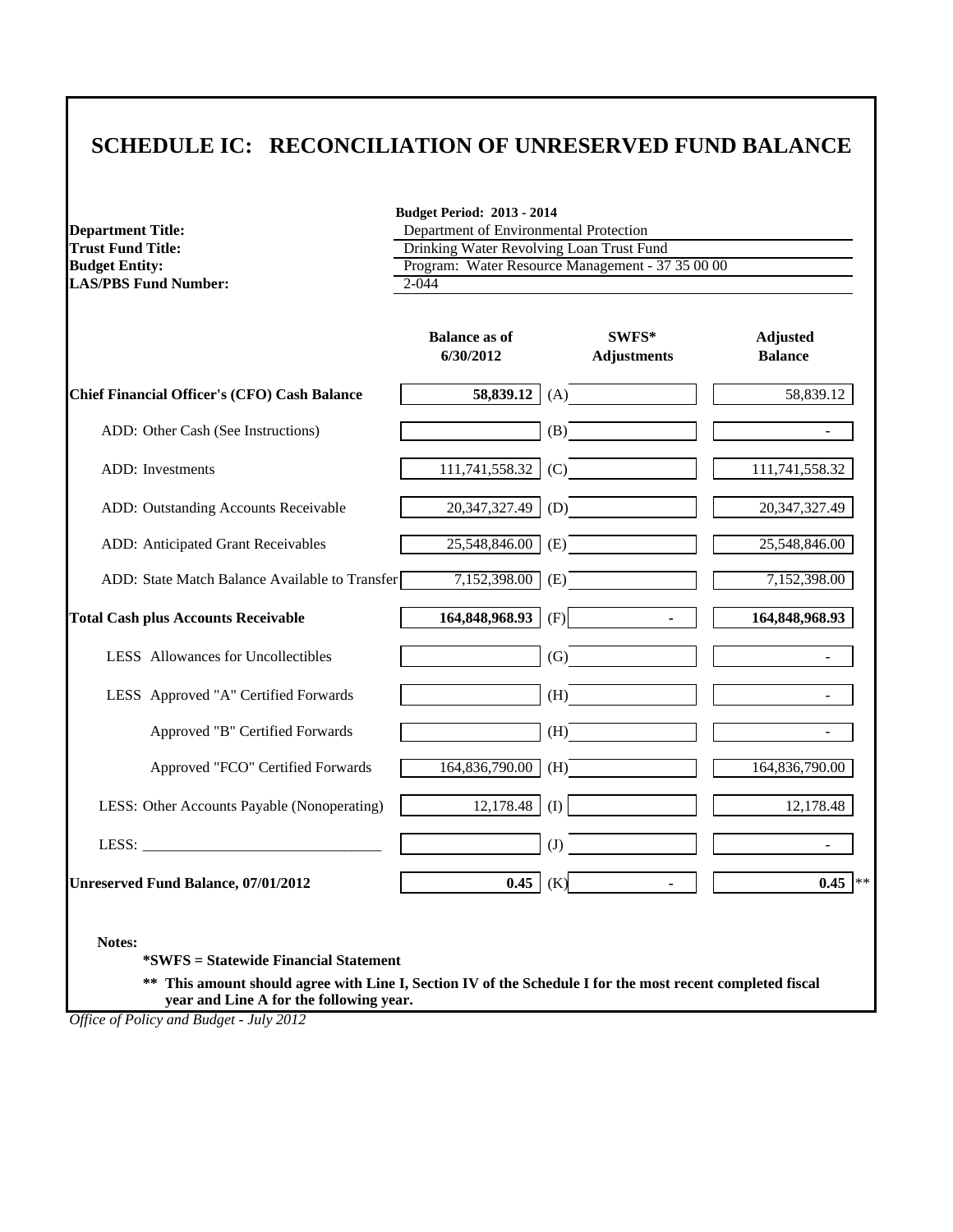## **RECONCILIATION: BEGINNING TRIAL BALANCE TO SCHEDULE I and IC**

|                                   | <b>Budget Period: 2013 - 2014</b>                                                              |                         |
|-----------------------------------|------------------------------------------------------------------------------------------------|-------------------------|
| <b>Department Title:</b>          | Department of Environmental Protection                                                         |                         |
| <b>Trust Fund Title:</b>          | Drinking Water Revolving Loan Trust Fund                                                       |                         |
| <b>LAS/PBS Fund Number:</b>       | $2 - 044$                                                                                      |                         |
| <b>BEGINNING TRIAL BALANCE:</b>   |                                                                                                |                         |
|                                   | <b>Total Fund Balance Per FLAIR Trial Balance, 07/01/12</b>                                    |                         |
|                                   | Total all GLC's 5XXXX for governmental funds;<br>GLC 539XX for proprietary and fiduciary funds | $(511,818,916.71)$ (A)  |
|                                   | <b>Subtract Nonspendable Fund Balance (GLC 56XXX)</b>                                          | $344,757,219.26$ (B)    |
|                                   | <b>Add/Subtract Statewide Financial Statement (SWFS)Adjustments:</b>                           |                         |
|                                   | SWFS Adjustment # and Description                                                              | (C)                     |
|                                   | SWFS Adjustment # and Description                                                              | (C)                     |
|                                   | <b>Add/Subtract Other Adjustment(s):</b>                                                       |                         |
|                                   | Approved "B" Carry Forward (Encumbrances) per LAS/PBS                                          | (D)                     |
|                                   | Approved "C" Carry Forward Total (FCO) per LAS/PBS                                             | $164,836,790.00$ (D)    |
|                                   | <b>Estimated Grant Receivables</b>                                                             | $(25,548,846.00)$ (D)   |
|                                   | <b>State Match Available to Transfer</b>                                                       | $(7,152,398.00)$ (D)    |
|                                   | FY 2012/13 Loan Repayments recorded in Flair as<br>FY 2011/12 Accounts Receivable              | 34,926,151.00<br>(D)    |
|                                   |                                                                                                |                         |
| ADJUSTED BEGINNING TRIAL BALANCE: |                                                                                                | $(0.45)$ <sup>(E)</sup> |
|                                   | UNRESERVED FUND BALANCE, SCHEDULE IC (Line K)                                                  | $0.45$ (F)              |
| <b>DIFFERENCE:</b>                |                                                                                                | 0.00<br>$(G)*$          |
| *SHOULD EQUAL ZERO.               |                                                                                                |                         |
|                                   |                                                                                                |                         |
|                                   |                                                                                                |                         |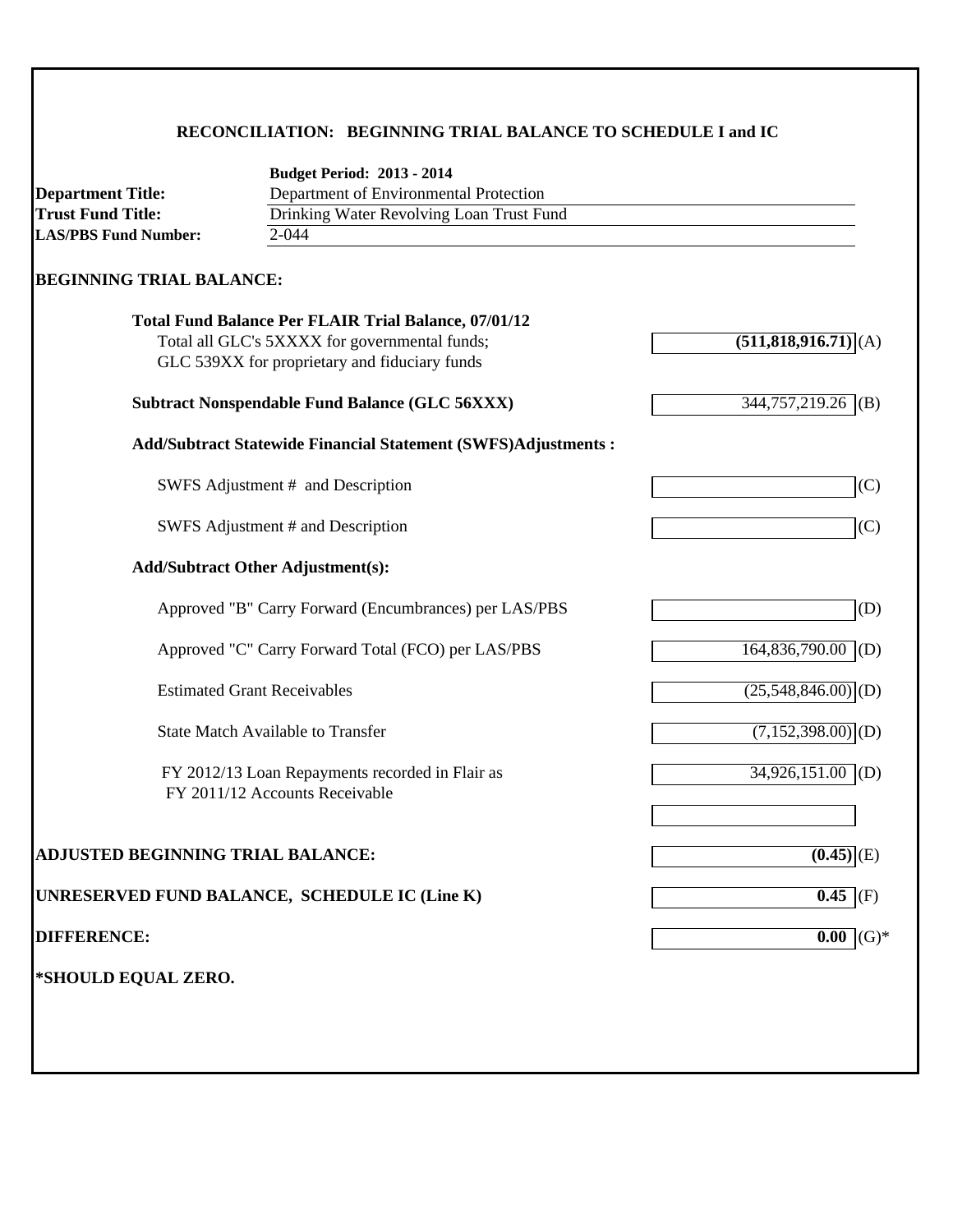### **DEPARTMENT OF ENVIRONMENTAL PROTECTION ENVIRONMENTAL LAB TRUST FUND (20-2-050001) 5% TRUST FUND RESERVE NARRATIVE FOR FY2013-2014 LBR**

THIS FUND IS EXEMPT FROM THE 5 PERCENT TRUST FUND RESERVE REQUIREMENT AS IT IS AN INTERNAL SERVICE FUND ESTABLISHED FOR THE PROVISION OF LABORATORY SERVICES AND ITS' REVENUE SOURCES ARE CHARGES AND ASSESSMENTS TO OTHER STATE ENTITIES AND TO OTHER ENTITIES WITHIN THE DEPARTMENT.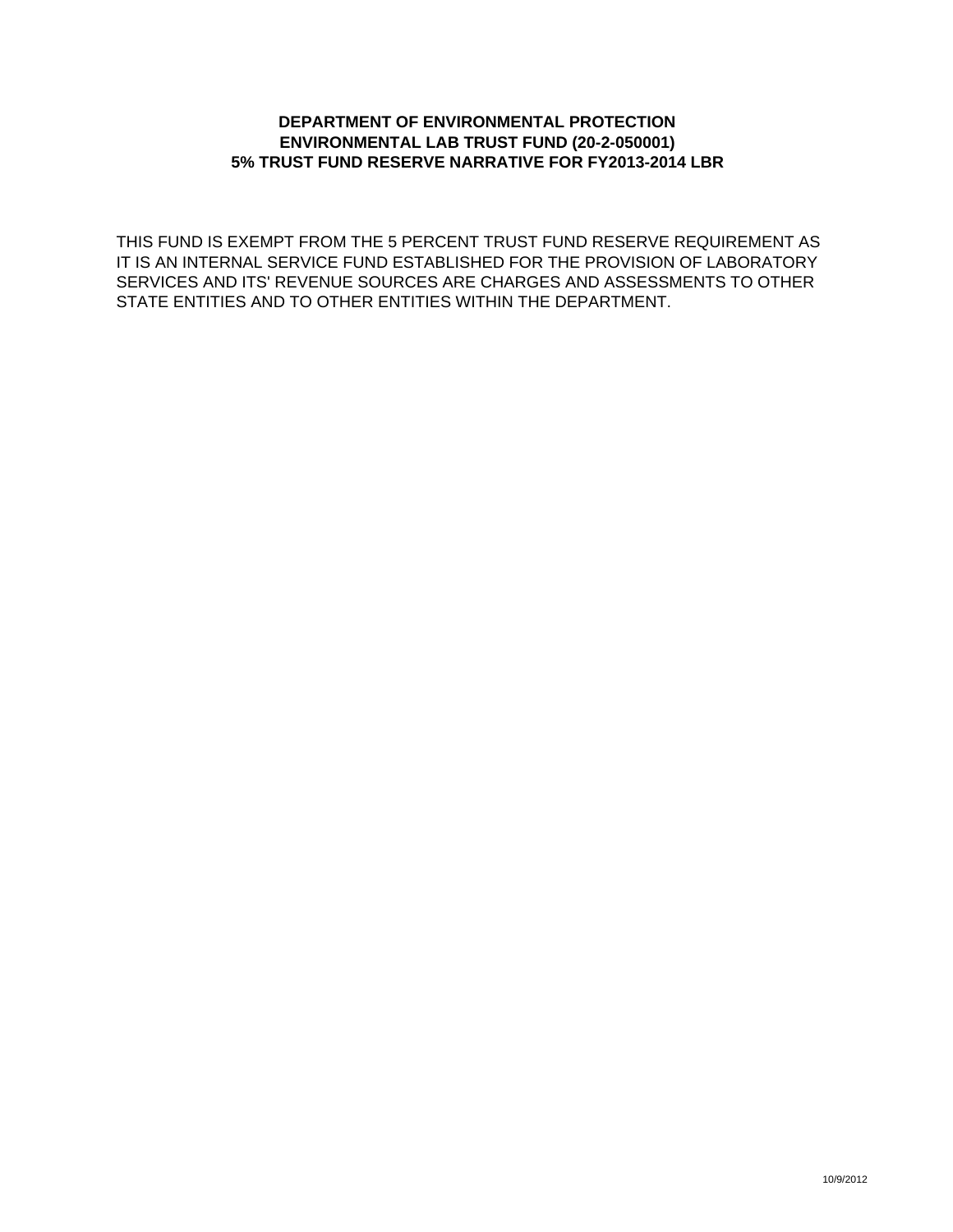### Department of Environmental Protection Environmental Lab Trust Fund 2-050

### Revenue Estimates Explanation:

- The estimates for intra-agency transfers are based on the Environmental Lab Trust Fund Cost Allocation Plan, which is based on the cash transfer required to support the fund.
- The estimated interest revenue is based on prior year earnings and the remaining cash balance in the trust fund. These estimates are amended quarterly when the trust fund status review is performed.
- Sales of Goods and Services revenues are based on trend analyses prepared in consultation with the program areas. Revenues historically have remained fairly constant. Atypical peaks or valleys in previous years were taken into consideration.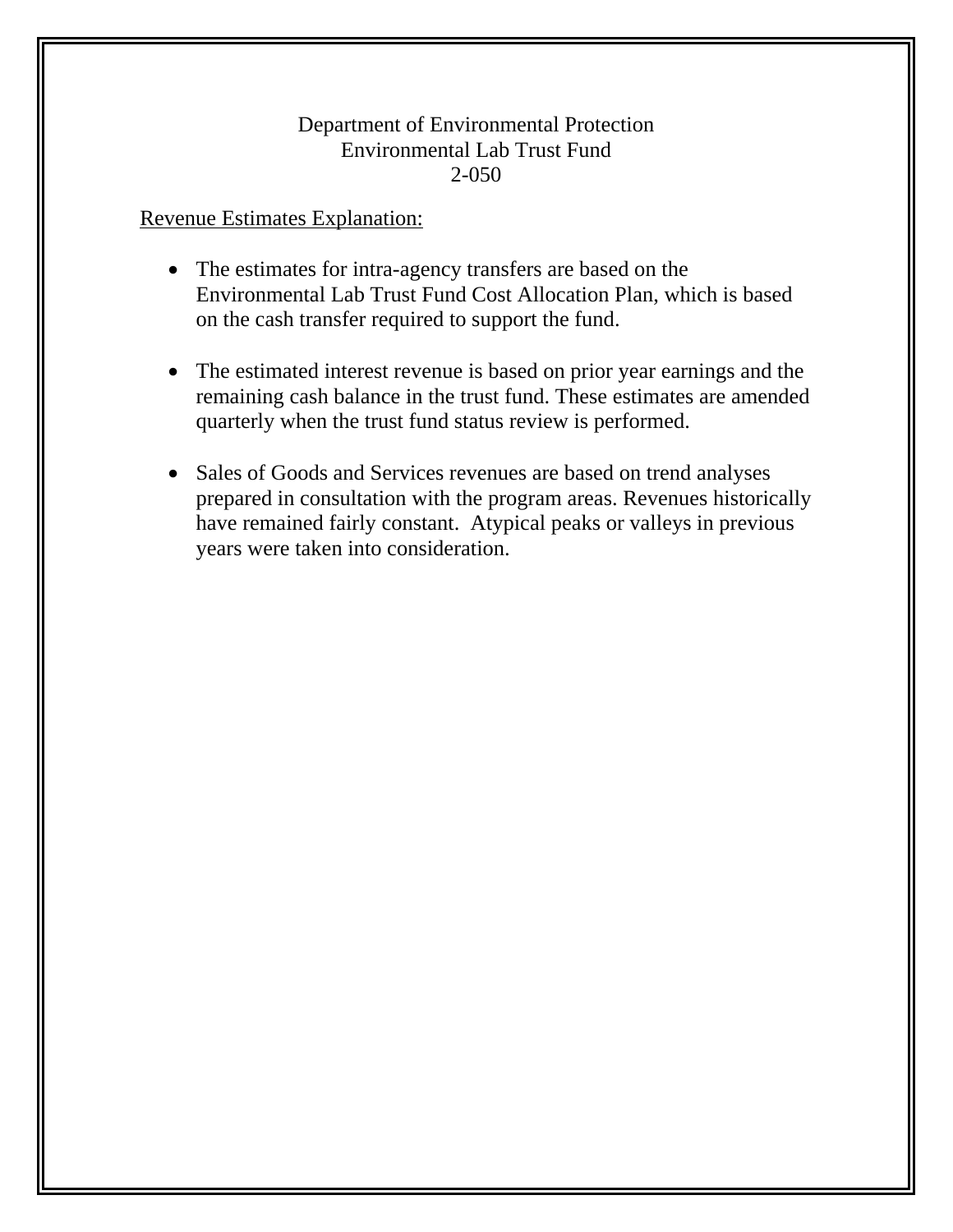## Department of Environmental Protection Explanations for Adjustments in Schedule I Section III Environmental Lab Trust Fund 2-050

Some entries may be necessary to reconcile the Trust Fund Schedule I to the FLAIR system. The Schedule I is a budgeting tool developed on a year-toyear appropriations basis, whereas entries in the FLAIR system are made on an accrual basis in accordance with Generally Accepted Accounting Principles.

• Current Year September Operating Reversions \$1,921: This records the impact of reversions of certified forward operating appropriations that occurred on September 30, 2012. The reversion of funds means that appropriations previously made from the trust fund will not be expended, and the available fund balance must thus be increased by the amount of those reversions.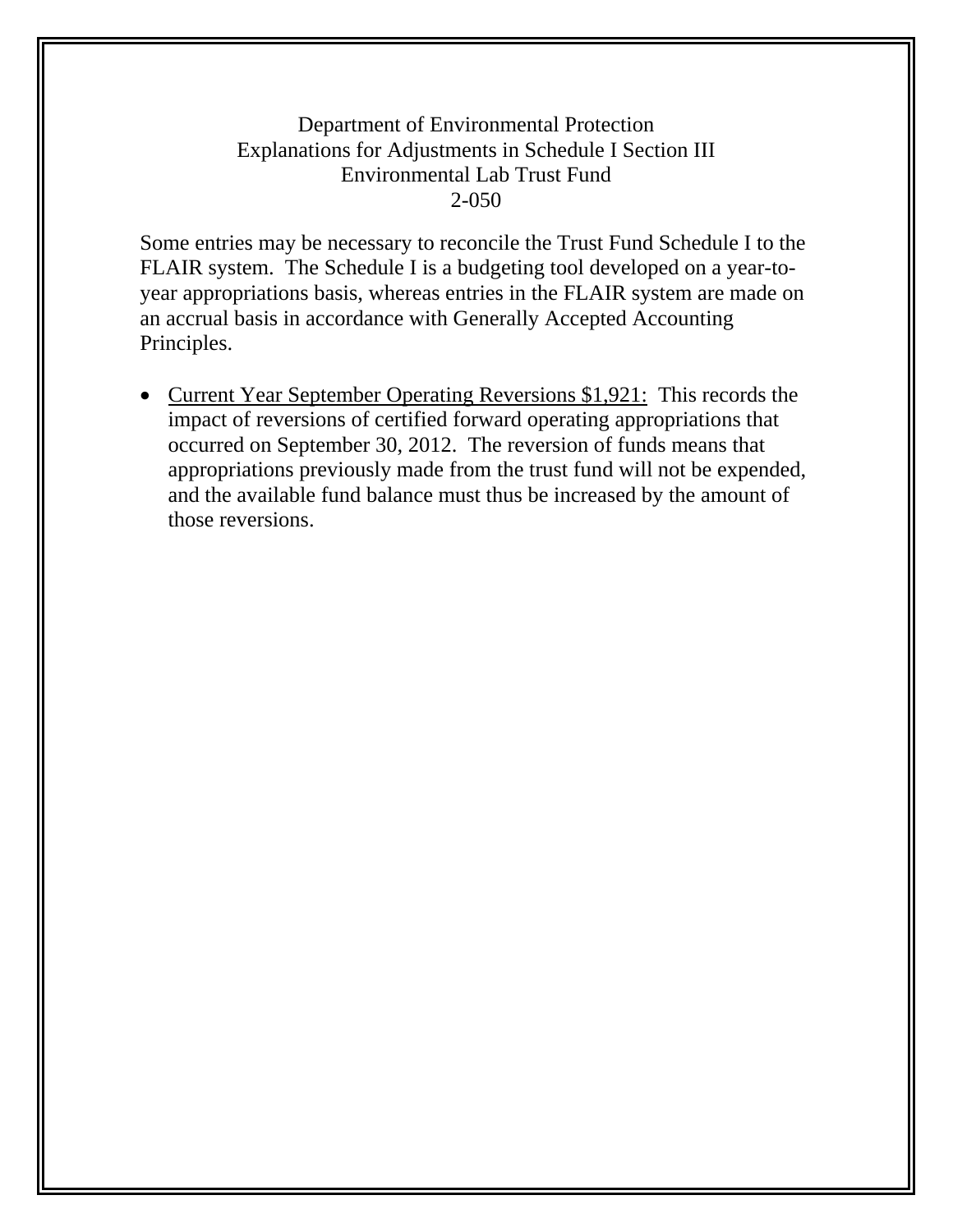# **SCHEDULE IC: RECONCILIATION OF UNRESERVED FUND BALANCE**

| <b>Department Title:</b>                            | <b>Budget Period: 2013 - 2014</b><br>Department of Environmental Protection |                             |                                   |  |  |
|-----------------------------------------------------|-----------------------------------------------------------------------------|-----------------------------|-----------------------------------|--|--|
| <b>Trust Fund Title:</b>                            | <b>Environmental Lab Trust Fund</b>                                         |                             |                                   |  |  |
| <b>Budget Entity:</b>                               | Program: Environmental Assessment and Restoration 37 30 00 00               |                             |                                   |  |  |
| <b>LAS/PBS Fund Number:</b>                         | 2-050                                                                       |                             |                                   |  |  |
|                                                     | <b>Balance as of</b><br>6/30/2012                                           | SWFS*<br><b>Adjustments</b> | <b>Adjusted</b><br><b>Balance</b> |  |  |
| <b>Chief Financial Officer's (CFO) Cash Balance</b> | $30,450.65$ (A)                                                             |                             | 30,450.65                         |  |  |
| ADD: Other Cash (See Instructions)                  | (B)                                                                         |                             |                                   |  |  |
| ADD: Investments                                    | $716,177.40$ <sub>(C)</sub>                                                 |                             | 716,177.40                        |  |  |
| ADD: Outstanding Accounts Receivable                | $44,087.28$ <sub>(D)</sub>                                                  |                             | 44,087.28                         |  |  |
|                                                     | (E)                                                                         |                             |                                   |  |  |
| <b>Total Cash plus Accounts Receivable</b>          | $790,715.33$ <sub>(F)</sub>                                                 |                             | 790,715.33                        |  |  |
| LESS Allowances for Uncollectibles                  | (G)                                                                         |                             |                                   |  |  |
| LESS Approved "A" Certified Forwards                | $114,989.69$ (H)                                                            |                             | 114,989.69                        |  |  |
| Approved "B" Certified Forwards                     | $0.00$ (H)                                                                  |                             | 0.00                              |  |  |
| Approved "FCO" Certified Forwards                   | (H)                                                                         |                             |                                   |  |  |
| LESS: Other Accounts Payable (Nonoperating)         | $(0.52)$ (I)                                                                |                             | (0.52)                            |  |  |
|                                                     | $(\mathrm{J})$                                                              |                             |                                   |  |  |
| <b>Unreserved Fund Balance, 07/01/12</b>            | 675,726.16 $(K)$                                                            |                             | 675,726.16 **                     |  |  |

**\*SWFS = Statewide Financial Statement** 

**\*\* This amount should agree with Line I, Section IV of the Schedule I for the most recent completed fiscal year and Line A for the following year.**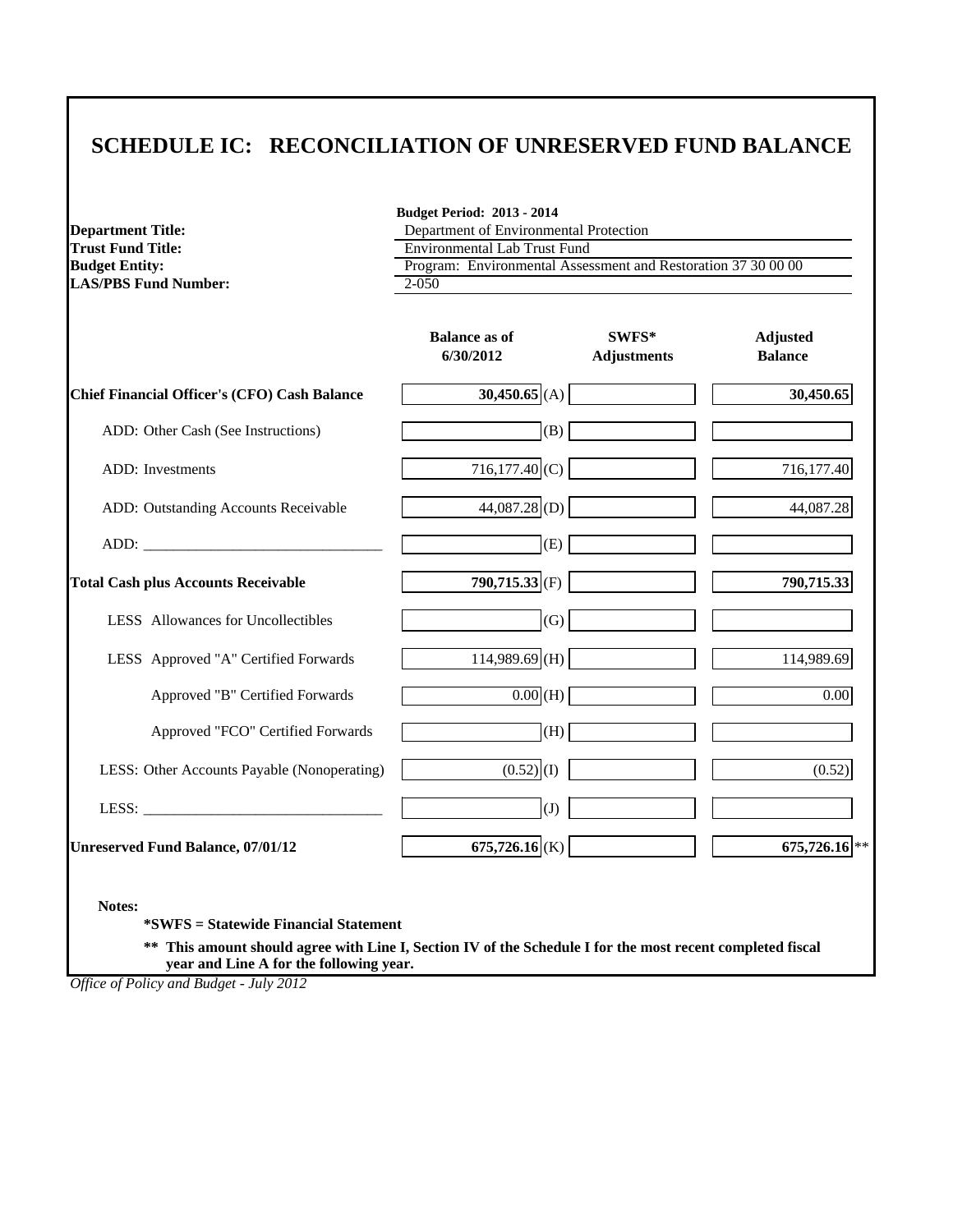### **RECONCILIATION: BEGINNING TRIAL BALANCE TO SCHEDULE I and IC**

|                                          | <b>Budget Period: 2013 - 2014</b>                                    |                                |
|------------------------------------------|----------------------------------------------------------------------|--------------------------------|
| <b>Department Title:</b>                 | Department of Environmental Protection                               |                                |
| <b>Trust Fund Title:</b>                 | <b>Environmental Lab Trust Fund</b>                                  |                                |
| <b>LAS/PBS Fund Number:</b>              | $2 - 050$                                                            |                                |
| <b>BEGINNING TRIAL BALANCE:</b>          |                                                                      |                                |
|                                          | <b>Total Fund Balance Per FLAIR Trial Balance, 07/01/12</b>          |                                |
|                                          | Total all GLC's 5XXXX for governmental funds;                        | $\overline{(675,726.16)}$ (A)  |
|                                          | GLC 539XX for proprietary and fiduciary funds                        |                                |
|                                          | <b>Subtract Nonspendable Fund Balance (GLC 56XXX)</b>                | (B)                            |
|                                          | <b>Add/Subtract Statewide Financial Statement (SWFS)Adjustments:</b> |                                |
|                                          | SWFS Adjustment # and Description                                    | (C)                            |
|                                          | SWFS Adjustment # and Description                                    | (C)                            |
|                                          | <b>Add/Subtract Other Adjustment(s):</b>                             |                                |
|                                          | Approved "B" Carry Forward (Encumbrances) per LAS/PBS                | (D)                            |
|                                          | Approved "C" Carry Forward Total (FCO) per LAS/PBS                   | (D)                            |
|                                          | A/P not C/F-Operating Categories                                     | (D)                            |
|                                          |                                                                      | (D)                            |
|                                          |                                                                      | (D)                            |
|                                          |                                                                      | (D)                            |
| <b>ADJUSTED BEGINNING TRIAL BALANCE:</b> |                                                                      | $(675, 726.16)$ <sub>(E)</sub> |
|                                          | UNRESERVED FUND BALANCE, SCHEDULE IC (Line I)                        | $675,726.16$ (F)               |
| <b>DIFFERENCE:</b>                       |                                                                      | $0.00$ (G)*                    |
| *SHOULD EQUAL ZERO.                      |                                                                      |                                |
|                                          |                                                                      |                                |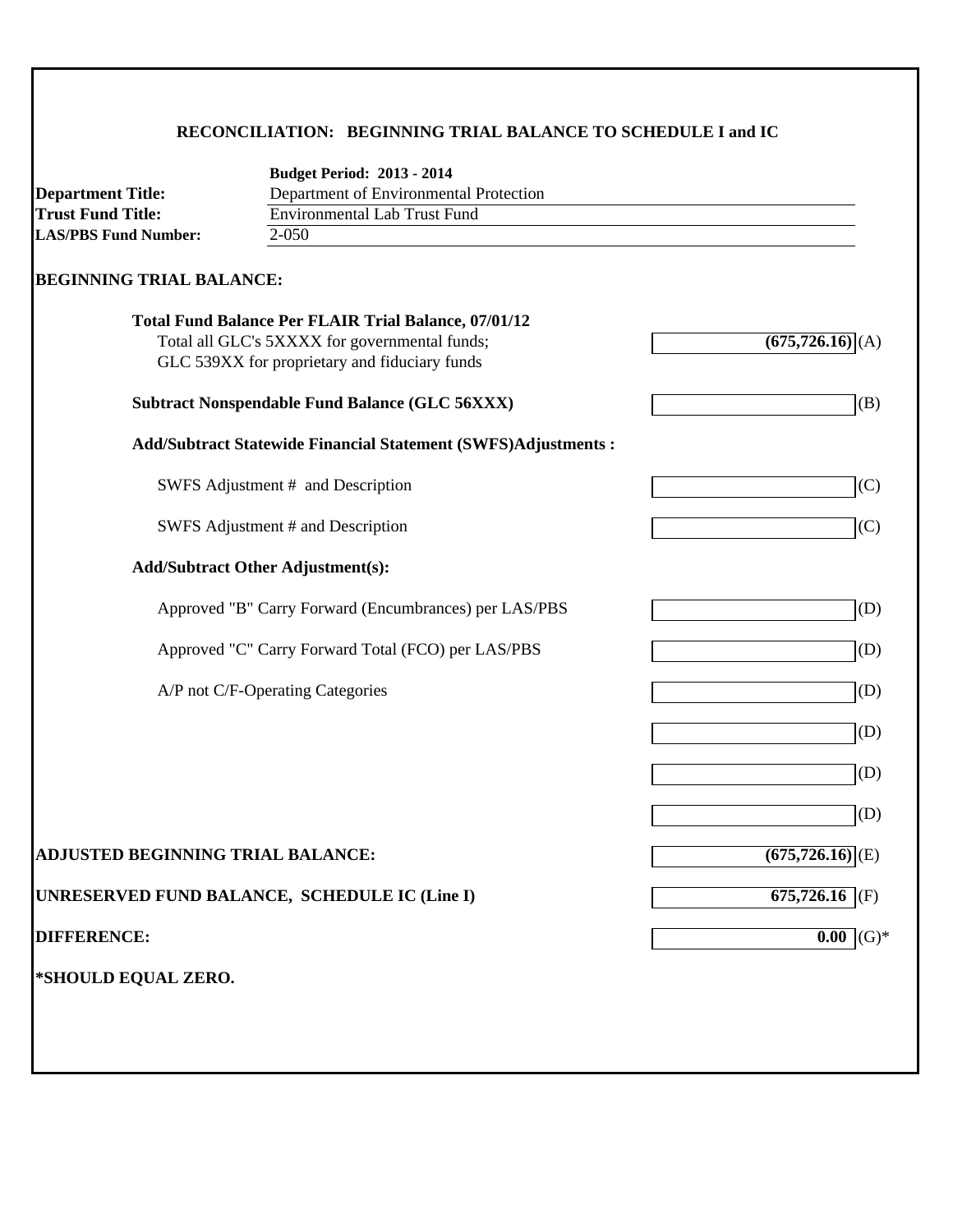### **DEPARTMENT OF ENVIRONMENTAL PROTECTION COASTAL PROTECTION TRUST FUND (20-2-099001) 5% TRUST FUND RESERVE NARRATIVE FOR FY2013-2014 LBR**

|                                                  |        | FY 2012/2013 |
|--------------------------------------------------|--------|--------------|
| <b>TOTAL PROJECTED REVENUE</b>                   |        | 24,609,943   |
| LESS EXCLUDED LEGISLATIVE APPROPRIATIONS:        |        |              |
| TRANSFER-FWCC-MARINE PATROL OPERATIONS           | 105553 | 12,033,224   |
| TRANSFER-DMS/HR SERVICES/STW CONTRACT            | 107040 | 6,925        |
| TRANSFER-WORKING CAPITAL TRUST FUND              | 180222 | 91,511       |
| TRANSFER-ADMINISTRATIVE TRUST FUND               | 185080 | 773,883      |
| SERVICE CHARGE TO GENERAL REVENUE                | 310322 | 16,256       |
| DFS/ASSESSMENT ON INVESTMENT                     | 310403 | 6,800        |
| <b>TOTAL EXCLUDED LEGISLATIVE APPROPRIATIONS</b> |        | 12,928,599   |
| <b>BALANCE</b>                                   |        | 11,681,344   |
| <b>5% TRUST FUND RESERVE</b>                     | \$     | 584,067      |

No fee increases, reductions in services, etc., were required as a result of establishing this reserve.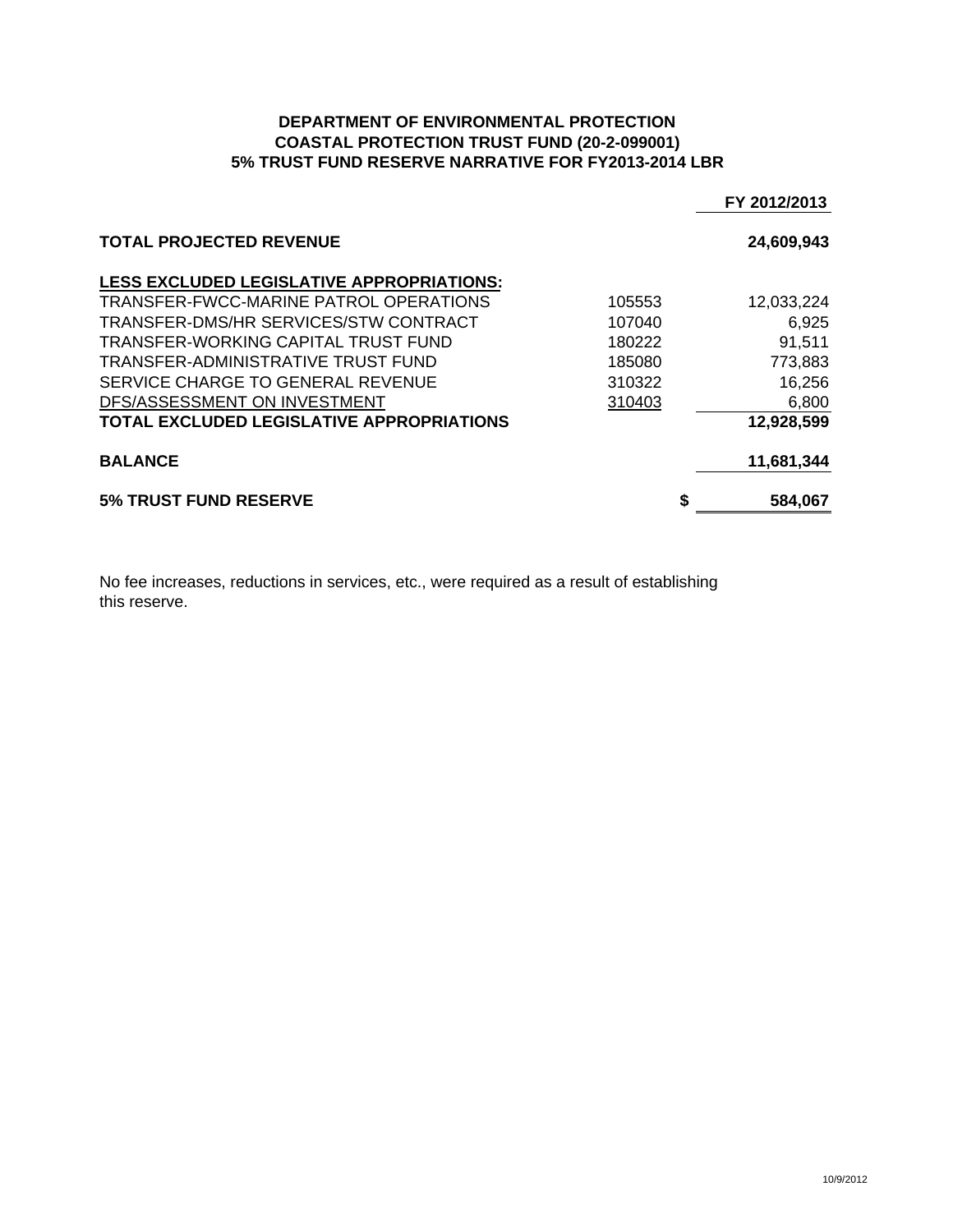### Department of Environmental Protection Coastal Protection Trust Fund 2-099

### Revenue Estimates Explanation:

- The Pollutant Tax revenue received from the Department of Revenue and the Department of Highway Safety and Motor Vehicles in the Coastal Protection Trust Fund is projected based on figures from the latest Revenue Estimating Conference.
- The transfer from the Inland Protection Trust Fund is \$8 million or 2.5%, whichever is greater, of the projected Pollutant Tax revenue from the Department of Revenue deposited in the Inland Protection Trust Fund.
- The estimated interest revenue is based on prior year earnings and the remaining cash balance in the trust fund. These estimates are amended quarterly when the trust fund status review is performed.
- Revenue estimates for the Natural Resource Damage Revenues are based on historical trend with a conservative estimate of future revenues due to the unpredictable nature of natural resource damage recoveries.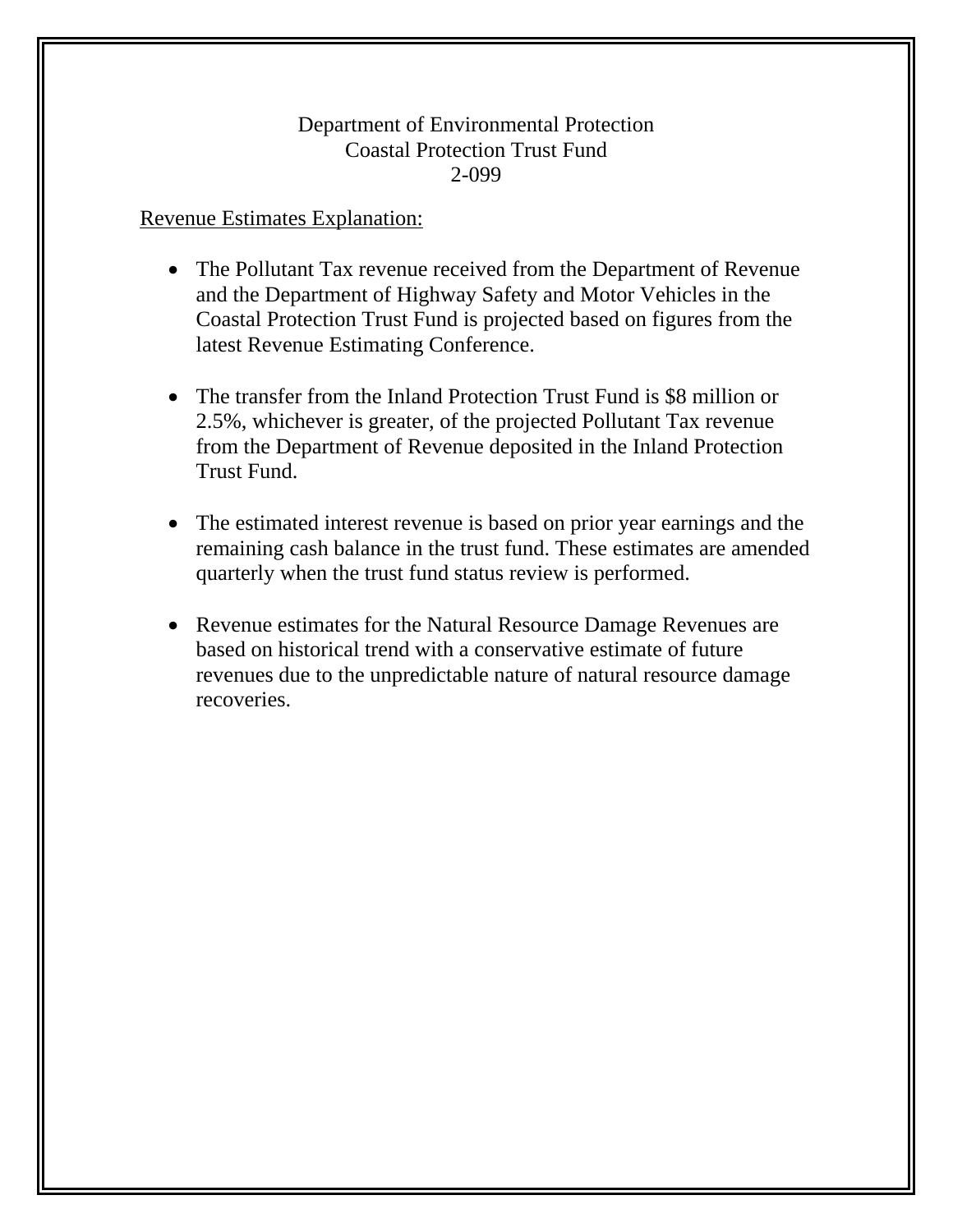## Department of Environmental Protection Explanations for Adjustments in Schedule I Section III Coastal Protection Trust Fund 2-099

Some entries may be necessary to reconcile the Trust Fund Schedule I to the FLAIR system. The Schedule I is a budgeting tool developed on a year-toyear appropriations basis, whereas the entries in the FLAIR system are made on an accrual basis in accordance with Generally Accepted Accounting Principles.

- Prior Year September Operating Reversions \$7,826: This records the impact of reversions of certified forward operating appropriations that occurred on September 30, 2011. The reversion of funds means that appropriations previously made from the trust fund will not be expended, and the available fund balance must thus be increased by the amount of those reversions.
- Current Year September Operating Reversions \$54,956: This records the impact of reversions of certified forward operating appropriations that occurred on September 30, 2012. The reversion of funds means that appropriations previously made from the trust fund will not be expended, and the available fund balance must thus be increased by the amount of those reversions.
- Adjustment to Line A (\$69,139): This adjustment is necessary to record approved certified/carry forward amounts for encumbrances as of the end of the previous fiscal year.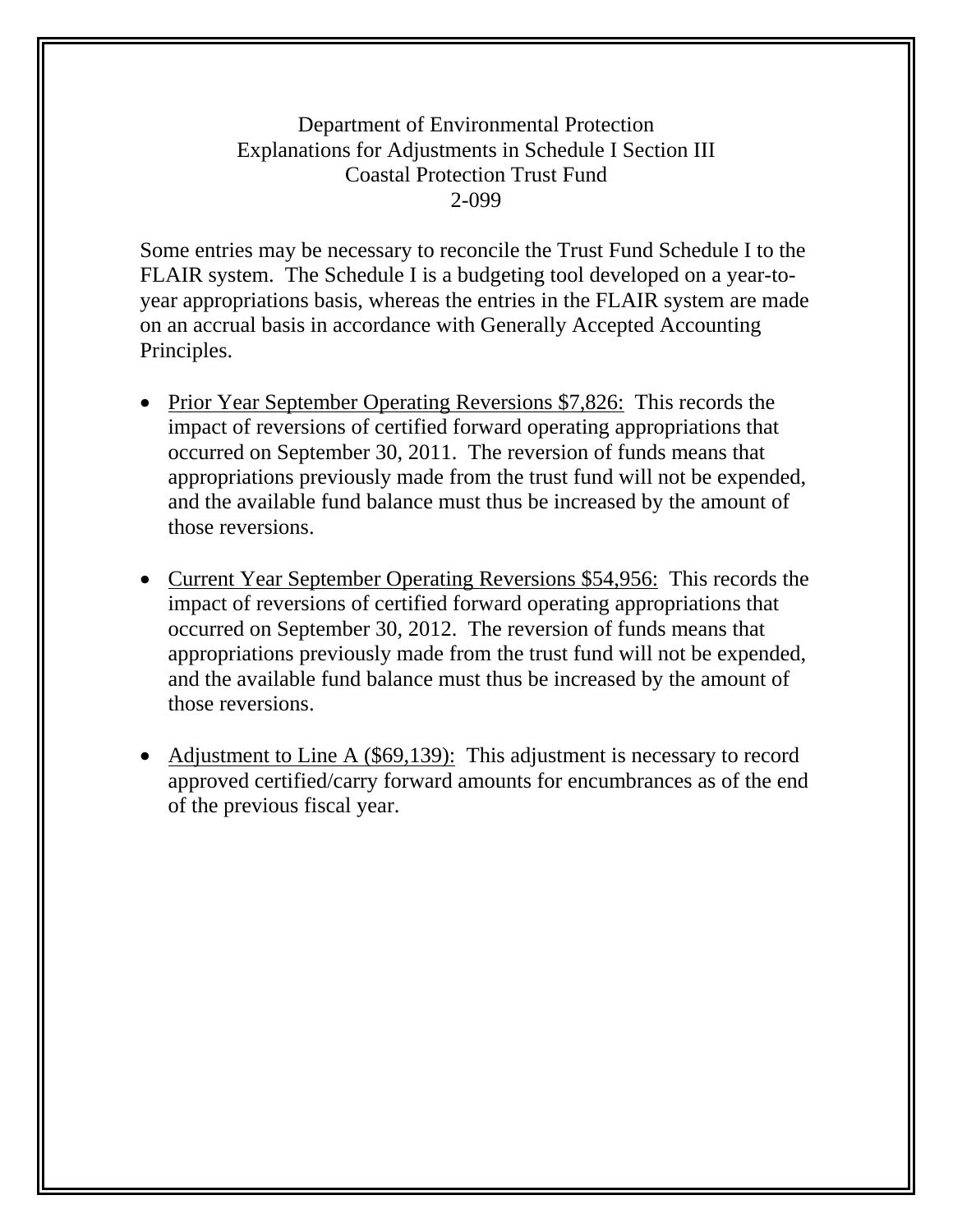#### **Executive Office of the GovernorInter-Agency Transfers Reported on Schedule I Agency Name Environmental Protection**

List all transfers totaling \$100,000 or more. Provide the applicable agency name and fund number, the categories used for both the transfer in and the transfer out, and the amount of the transfer for each of the fiscal years indicated, as well as the name of the person at the other agency who confirmed the amount of the transfer and the date of the confirmation. If transferred in/out to the General Revenue Fund, do not include on this form; however, on Schedule I be sure to include "To GR" or "From GR" in the description field.

| <b>Fund Name and Number:</b>                                                                          |                                                       | Coastal Protection Trust Fund - 2099 |                          |                          |                                                       |                            |
|-------------------------------------------------------------------------------------------------------|-------------------------------------------------------|--------------------------------------|--------------------------|--------------------------|-------------------------------------------------------|----------------------------|
| <b>Transfers In</b><br>(Provide Agency and Fund Number Received From)                                 | <b>Transfer In</b><br>Revenue<br>Category             | Amount<br>FY 11-12 (A01)             | Amount<br>FY 12-13 (A02) | Amount<br>FY 13-14 (A03) | <b>Transfer Out</b><br><b>Expenditure</b><br>Category | <b>Confirmed By/Date</b>   |
| DHSMV - 760000-20-2-319001                                                                            | 001600                                                | 1,038,334.94                         | 1,131,000.00             | 1,131,000.00             | 310002                                                | Jim Lewandowski 10/10/2012 |
| DOR - 730000-20-2-544001                                                                              | 001600                                                | 5,549,849.30                         | 5,610,000.00             | 5,720,000.00             | 310352                                                | Joe Young 10/9/2012        |
|                                                                                                       |                                                       |                                      |                          |                          |                                                       |                            |
|                                                                                                       |                                                       |                                      |                          |                          |                                                       |                            |
|                                                                                                       |                                                       |                                      |                          |                          |                                                       |                            |
|                                                                                                       |                                                       |                                      |                          |                          |                                                       |                            |
|                                                                                                       |                                                       |                                      |                          |                          |                                                       |                            |
| <b>Transfers Out (Operating and Non-Operating)</b><br>(Provide Agency and Fund Number Transferred To) | <b>Transfer Out</b><br><b>Expenditure</b><br>Category |                                      |                          |                          | <b>Transfer In</b><br>Revenue<br>Category             | <b>Confirmed By/Date</b>   |
| FWCC - 770000-20-2-467001                                                                             | 105553                                                | 11,197,242.00                        | 12,033,224.00            | 12,033,224.00            | 001500                                                | Linda Grove 10/10/2012     |
| FWCC - 770000-20-2-467001                                                                             | 108041                                                | 465,212.16                           | 529,986.00               | $\blacksquare$           | 001500                                                | Linda Grove 10/10/2012     |
| FWCC - 770000-20-2-467001                                                                             | 108040                                                | 60,906.88                            |                          |                          | 001500                                                | Linda Grove 10/10/2012     |
|                                                                                                       |                                                       |                                      |                          |                          |                                                       |                            |
|                                                                                                       |                                                       |                                      |                          |                          |                                                       |                            |
|                                                                                                       |                                                       |                                      |                          |                          |                                                       |                            |
|                                                                                                       |                                                       |                                      |                          |                          |                                                       |                            |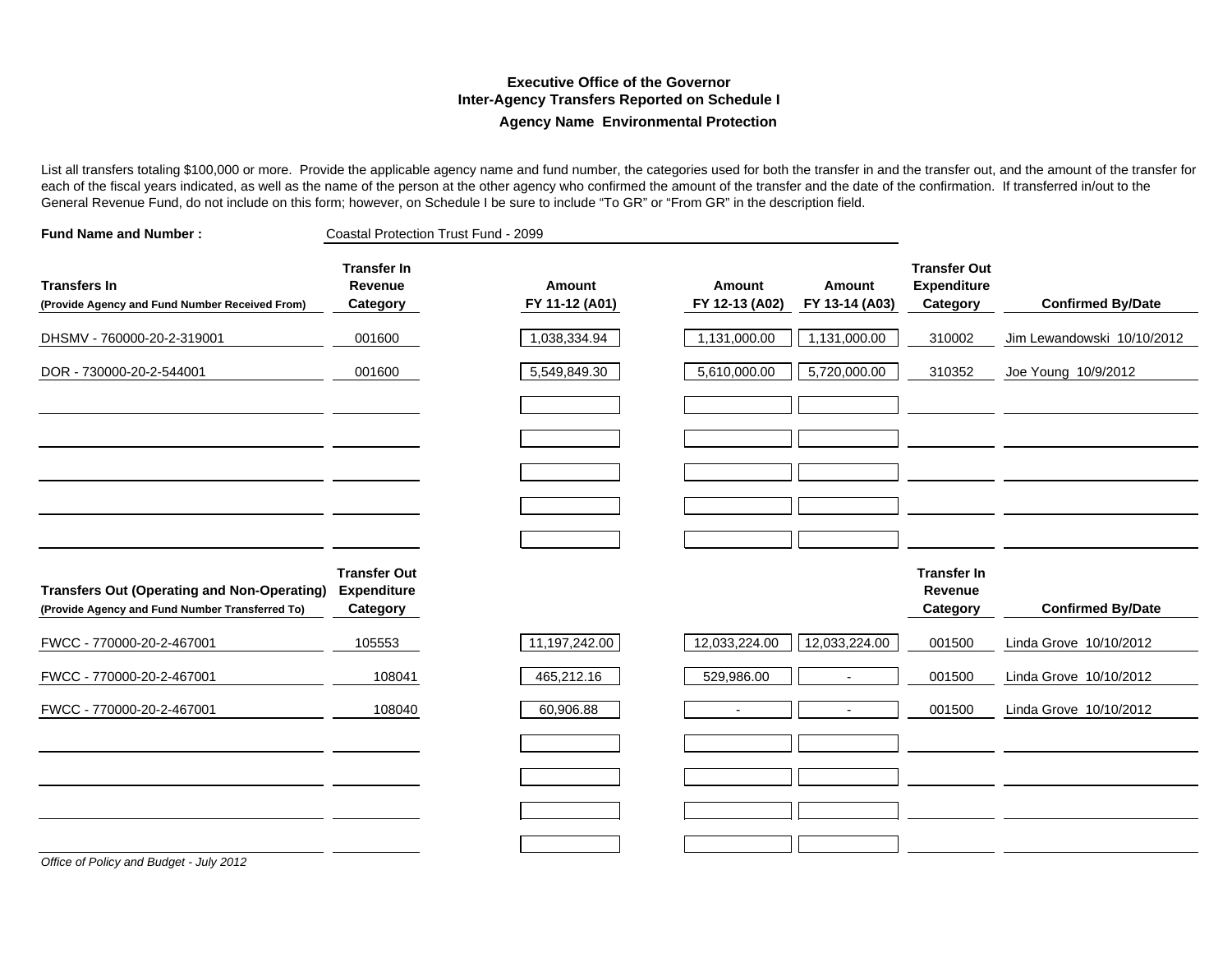# **SCHEDULE IC: RECONCILIATION OF UNRESERVED FUND BALANCE**

| <b>Department Title:</b><br><b>Trust Fund Title:</b> | Department of Environmental Protection<br><b>Coastal Protection Trust Fund</b> |                             |                                   |  |  |  |
|------------------------------------------------------|--------------------------------------------------------------------------------|-----------------------------|-----------------------------------|--|--|--|
| <b>Budget Entity:</b><br><b>LAS/PBS Fund Number:</b> | Program: Executive Direction & Support Services - 37 01 00 00<br>$2 - 099$     |                             |                                   |  |  |  |
|                                                      |                                                                                |                             |                                   |  |  |  |
|                                                      | <b>Balance as of</b><br>6/30/2012                                              | SWFS*<br><b>Adjustments</b> | <b>Adjusted</b><br><b>Balance</b> |  |  |  |
| <b>Chief Financial Officer's (CFO) Cash Balance</b>  | 78,462.78(A)                                                                   |                             | 78,462.78                         |  |  |  |
| ADD: Other Cash (See Instructions)                   | (B)                                                                            |                             |                                   |  |  |  |
| ADD: Investments                                     | $6,116,515.63$ (C)                                                             |                             | 6,116,515.63                      |  |  |  |
| ADD: Outstanding Accounts Receivable                 | $1,126,178.28$ (D)                                                             |                             | 1,126,178.28                      |  |  |  |
| ADD: Anticipated Revenue-BP Deepwater Horizon        | $100,000,000.00$ (E)                                                           |                             | 100,000,000.00                    |  |  |  |
| <b>Total Cash plus Accounts Receivable</b>           | $107,321,156.69$ <sub>(F)</sub>                                                |                             | 107,321,156.69                    |  |  |  |
| LESS: Allowances for Uncollectibles                  | $230,110.30$ (G)                                                               |                             | 230,110.30                        |  |  |  |
| LESS: Approved "A" Certified Forwards                | 274,044.66 (H)                                                                 |                             | 274,044.66                        |  |  |  |
| Approved "B" Certified Forwards                      | (H)                                                                            |                             |                                   |  |  |  |
| Approved "FCO" Certified Forwards                    | $100,000,000.00$ (H)                                                           |                             | 100,000,000.00                    |  |  |  |
| LESS: Other Accounts Payable (Nonoperating)          | 4,534,329.29 (I)                                                               |                             | 4,534,329.29                      |  |  |  |
| LESS: $\frac{1}{2}$                                  | (J)                                                                            |                             |                                   |  |  |  |
| <b>Unreserved Fund Balance, 07/01/12</b>             | $2,282,672.44$ <sub>(K)</sub>                                                  |                             | 2,282,672.44                      |  |  |  |
|                                                      |                                                                                |                             |                                   |  |  |  |
| Notes:<br>*SWFS = Statewide Financial Statement      |                                                                                |                             |                                   |  |  |  |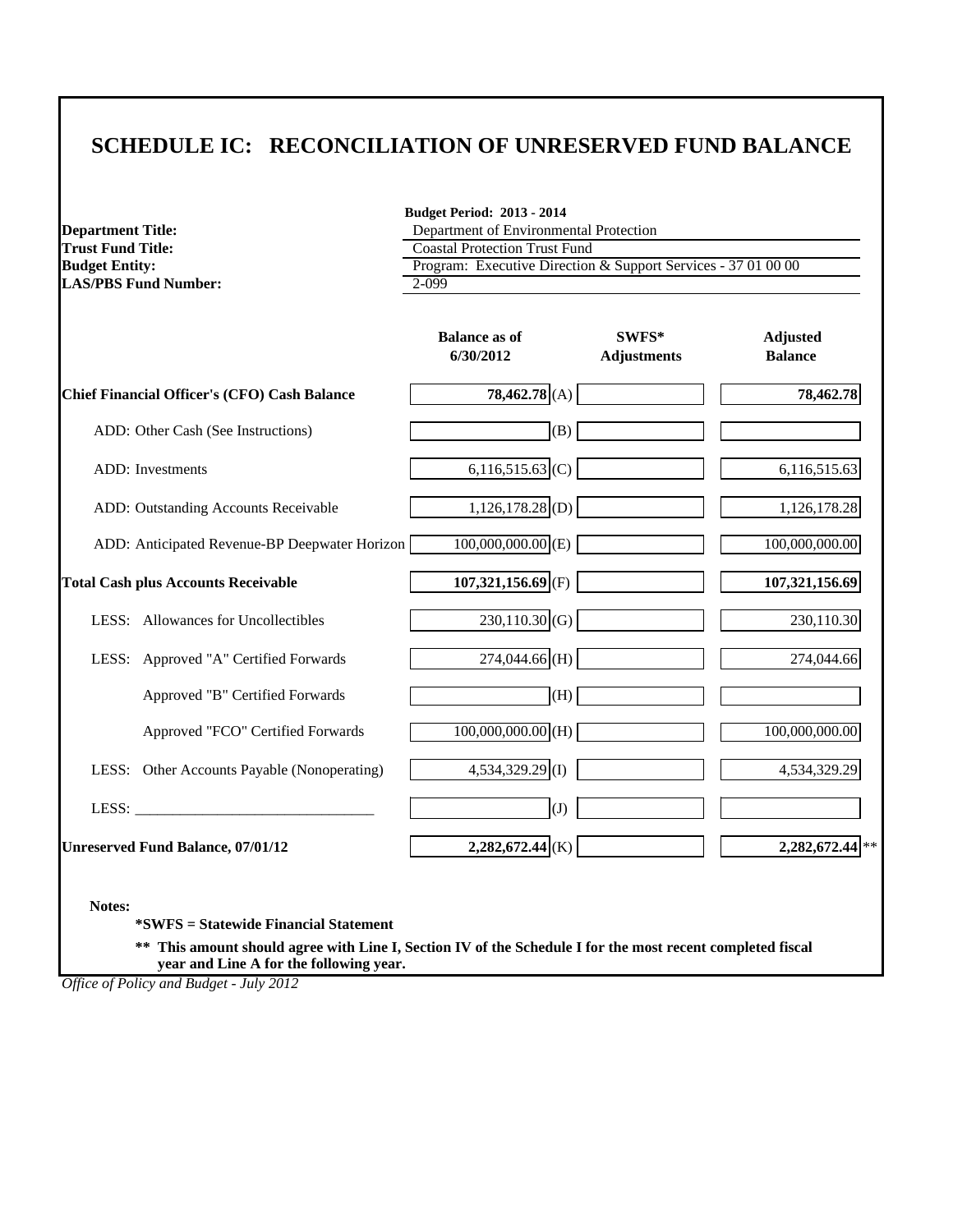## **RECONCILIATION: BEGINNING TRIAL BALANCE TO SCHEDULE I and IC**

| <b>Budget Period: 2013 - 2014</b>      |                                                                                                                                                                                                                                                                                                                                                                                                                                                                                                                                                                                                                                                                                                                                                                                                      |
|----------------------------------------|------------------------------------------------------------------------------------------------------------------------------------------------------------------------------------------------------------------------------------------------------------------------------------------------------------------------------------------------------------------------------------------------------------------------------------------------------------------------------------------------------------------------------------------------------------------------------------------------------------------------------------------------------------------------------------------------------------------------------------------------------------------------------------------------------|
| Department of Environmental Protection |                                                                                                                                                                                                                                                                                                                                                                                                                                                                                                                                                                                                                                                                                                                                                                                                      |
|                                        |                                                                                                                                                                                                                                                                                                                                                                                                                                                                                                                                                                                                                                                                                                                                                                                                      |
|                                        |                                                                                                                                                                                                                                                                                                                                                                                                                                                                                                                                                                                                                                                                                                                                                                                                      |
|                                        |                                                                                                                                                                                                                                                                                                                                                                                                                                                                                                                                                                                                                                                                                                                                                                                                      |
|                                        |                                                                                                                                                                                                                                                                                                                                                                                                                                                                                                                                                                                                                                                                                                                                                                                                      |
|                                        | $(2,282,672.44)$ (A)                                                                                                                                                                                                                                                                                                                                                                                                                                                                                                                                                                                                                                                                                                                                                                                 |
|                                        |                                                                                                                                                                                                                                                                                                                                                                                                                                                                                                                                                                                                                                                                                                                                                                                                      |
|                                        | (B)                                                                                                                                                                                                                                                                                                                                                                                                                                                                                                                                                                                                                                                                                                                                                                                                  |
|                                        |                                                                                                                                                                                                                                                                                                                                                                                                                                                                                                                                                                                                                                                                                                                                                                                                      |
|                                        | (C)                                                                                                                                                                                                                                                                                                                                                                                                                                                                                                                                                                                                                                                                                                                                                                                                  |
|                                        | (C)                                                                                                                                                                                                                                                                                                                                                                                                                                                                                                                                                                                                                                                                                                                                                                                                  |
|                                        |                                                                                                                                                                                                                                                                                                                                                                                                                                                                                                                                                                                                                                                                                                                                                                                                      |
|                                        | (D)                                                                                                                                                                                                                                                                                                                                                                                                                                                                                                                                                                                                                                                                                                                                                                                                  |
|                                        | 100,000,000.00<br>(D)                                                                                                                                                                                                                                                                                                                                                                                                                                                                                                                                                                                                                                                                                                                                                                                |
|                                        | (D)                                                                                                                                                                                                                                                                                                                                                                                                                                                                                                                                                                                                                                                                                                                                                                                                  |
|                                        | $(100,000,000,000)$ (D)                                                                                                                                                                                                                                                                                                                                                                                                                                                                                                                                                                                                                                                                                                                                                                              |
|                                        | (D)                                                                                                                                                                                                                                                                                                                                                                                                                                                                                                                                                                                                                                                                                                                                                                                                  |
|                                        | (D)                                                                                                                                                                                                                                                                                                                                                                                                                                                                                                                                                                                                                                                                                                                                                                                                  |
|                                        | $(2,282,672.44)$ <sup>(E)</sup>                                                                                                                                                                                                                                                                                                                                                                                                                                                                                                                                                                                                                                                                                                                                                                      |
|                                        | $2,282,672.44$ (F)                                                                                                                                                                                                                                                                                                                                                                                                                                                                                                                                                                                                                                                                                                                                                                                   |
|                                        | 0.00<br>$(G)*$                                                                                                                                                                                                                                                                                                                                                                                                                                                                                                                                                                                                                                                                                                                                                                                       |
|                                        |                                                                                                                                                                                                                                                                                                                                                                                                                                                                                                                                                                                                                                                                                                                                                                                                      |
|                                        |                                                                                                                                                                                                                                                                                                                                                                                                                                                                                                                                                                                                                                                                                                                                                                                                      |
|                                        | <b>Coastal Protection Trust Fund</b><br>2-099<br><b>BEGINNING TRIAL BALANCE:</b><br><b>Total Fund Balance Per FLAIR Trial Balance, 07/01/12</b><br>Total all GLC's 5XXXX for governmental funds;<br>GLC 539XX for proprietary and fiduciary funds<br><b>Subtract Nonspendable Fund Balance (GLC 56XXX)</b><br><b>Add/Subtract Statewide Financial Statement (SWFS)Adjustments:</b><br>SWFS Adjustment # and Description<br>SWFS Adjustment # and Description<br><b>Add/Subtract Other Adjustment(s):</b><br>Approved "B" Carry Forward (Encumbrances) per LAS/PBS<br>Approved "C" Carry Forward Total (FCO) per LAS/PBS<br>A/P not C/F-Operating Categories<br>Anticipated Revenue-BP Deepwater Horizon<br><b>ADJUSTED BEGINNING TRIAL BALANCE:</b><br>UNRESERVED FUND BALANCE, SCHEDULE IC (Line I) |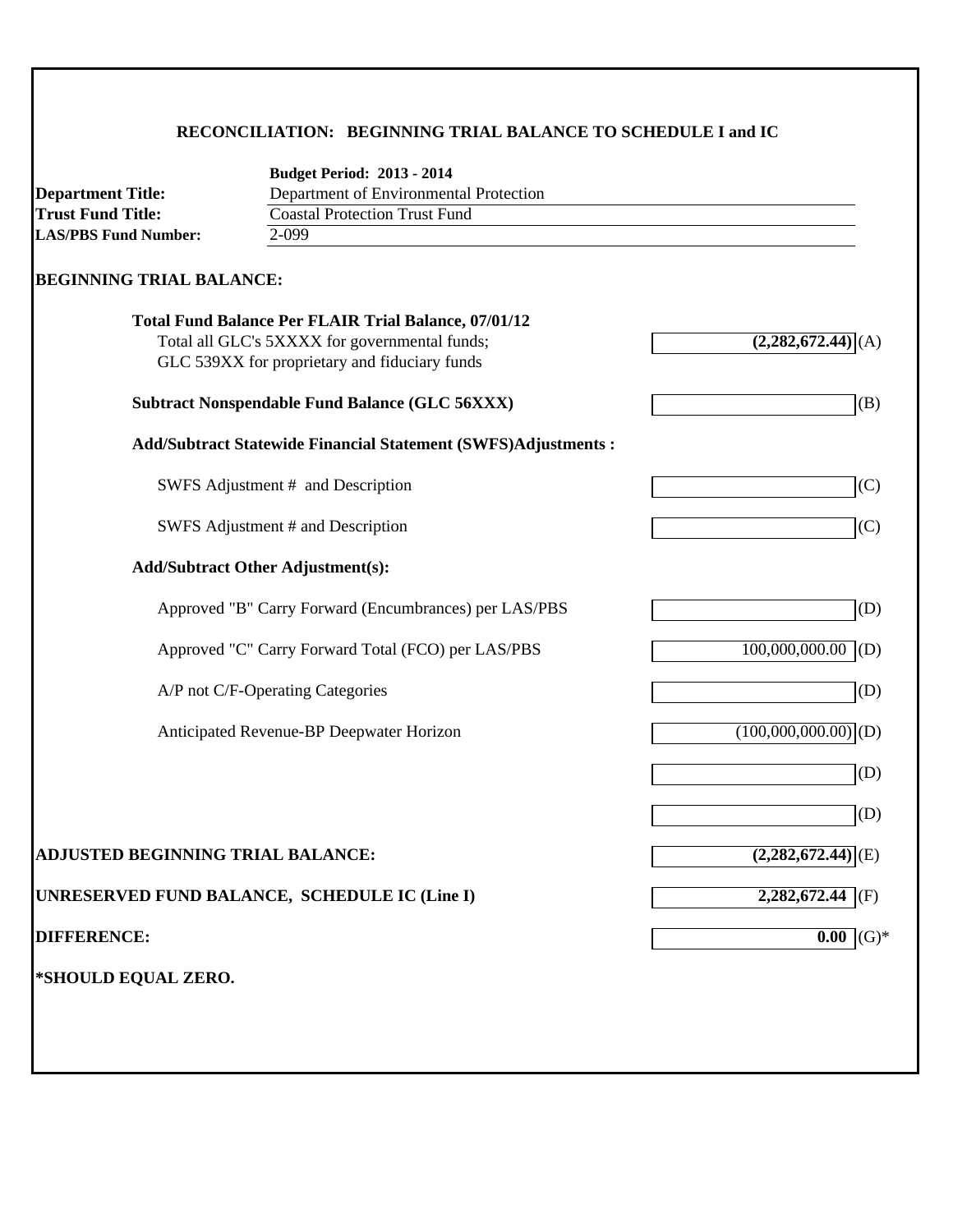### **DEPARTMENT OF ENVIRONMENTAL PROTECTION CONSERVATION AND RECREATION LANDS TRUST FUND (20-2-131001) 5% TRUST FUND RESERVE NARRATIVE FOR FY2013-2014 LBR**

|                                                  |        | FY 2012/2013 |
|--------------------------------------------------|--------|--------------|
| <b>TOTAL PROJECTED REVENUE</b>                   |        | 53,750,000   |
| <b>LESS EXCLUDED LEGISLATIVE APPROPRIATIONS:</b> |        |              |
| TRANSFER-DACS/PLANT INDUSTRY TRUST FUND          | 100724 | 240,000      |
| <b>RISK MANAGEMENT INSURANCE</b>                 | 103241 | 998,425      |
| LAND MANAGEMENT-TRANSFER TO DACS                 | 103894 | 14,678,468   |
| LAND MANAGEMENT-TRANSFER TO FWCC                 | 103898 | 12,362,672   |
| TRANSFER-DEPT OF STATE-HISTORICAL SITES          | 103978 | 4,910,483    |
| TRANSFER-DMS/HR SERVICES/STW CONTRACT            | 107040 | 19,134       |
| <b>PAYABLE TO-FWCC/DOC STAMPS</b>                | 181172 | 5,062,000    |
| TRANSFER-ADMINISTRATIVE TRUST FUND               | 185080 | 1,693,275    |
| SERVICE CHARGE TO GENERAL REVENUE                | 310322 | 34,160       |
| DFS/ASSESSMENT ON INVESTMENT                     | 310403 | 23,000       |
| TOTAL EXCLUDED LEGISLATIVE APPROPRIATIONS        |        | 40,021,617   |
| <b>BALANCE</b>                                   |        | 13,728,383   |
| <b>5% TRUST FUND RESERVE</b>                     |        | 686,419      |

No fee increases, reductions in services, etc., were required as a result of establishing this reserve.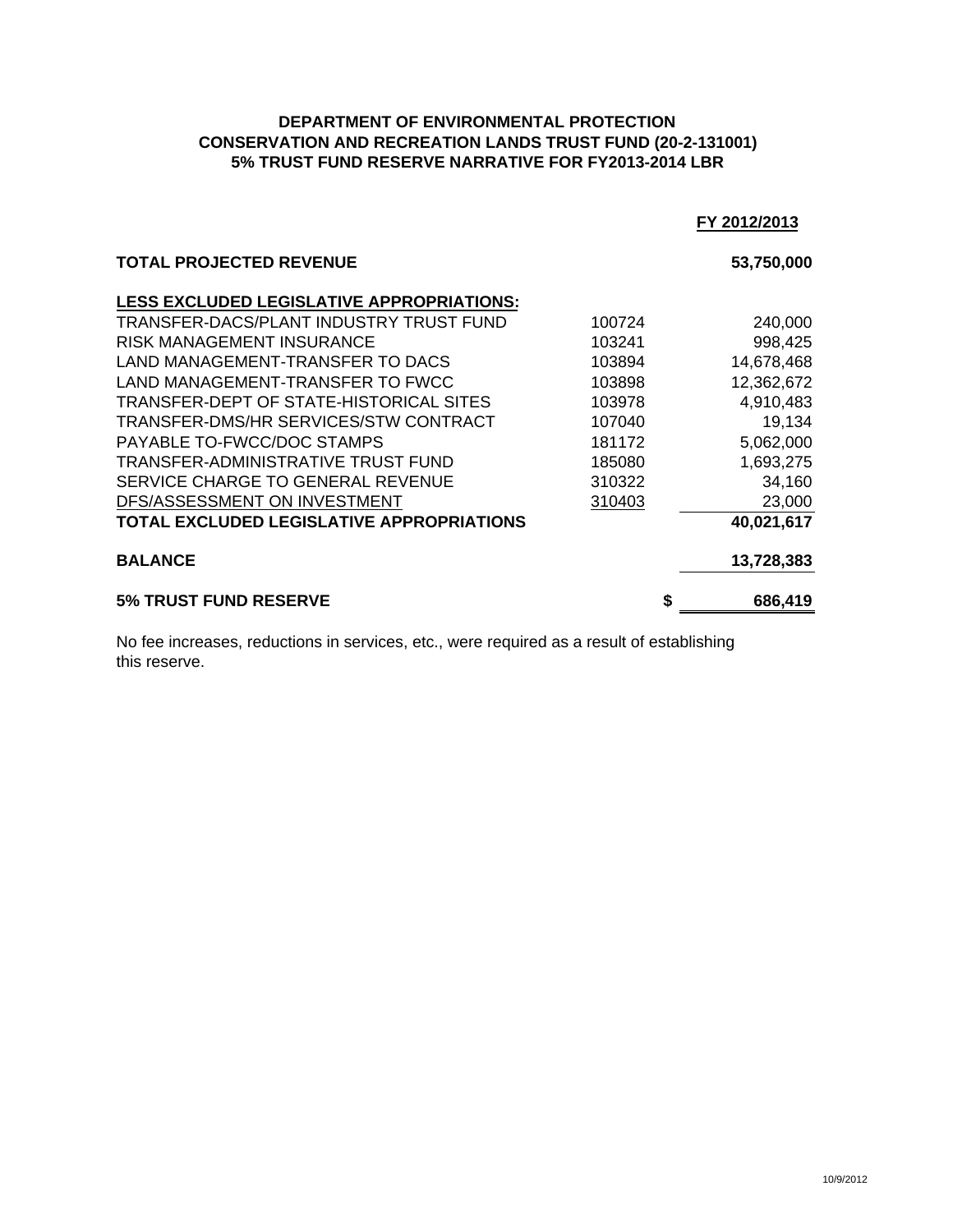## Department of Environmental Protection Conservation and Recreation Lands Trust Fund 2-131

# Revenue Estimates Explanation:

- The Documentary Stamp Tax revenue and Severance Tax received from the Department of Revenue are projected using the figures from the latest Revenue Estimating Conference.
- The estimated interest revenue is based on prior year earnings and the remaining cash balance in the trust fund. These estimates are amended quarterly when the trust fund status review is performed.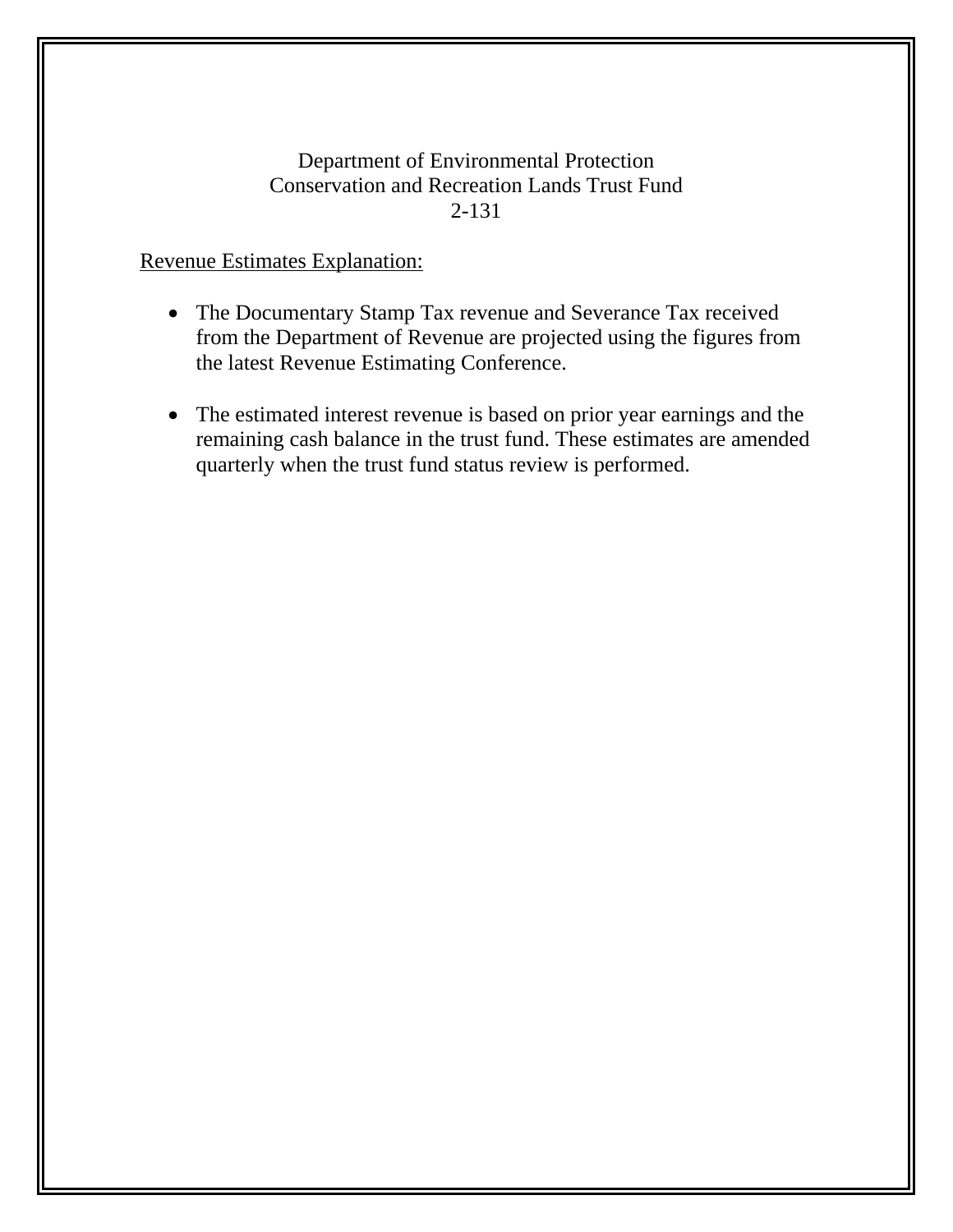## Department of Environmental Protection Explanations for Adjustments in Schedule I Section III Conservation and Recreation Lands Trust Fund 2- 131

Some entries may be necessary to reconcile the Trust Fund Schedule I to the FLAIR system. The Schedule I is a budgeting tool developed on a year-to-year appropriations basis, whereas the entries in the FLAIR system are made on an accrual basis in accordance with Generally Accepted Accounting Principles.

- Adjustment to Line A (\$8,126,723): This adjustment is necessary to record approved certified/carry forward amounts for encumbrances as of the end of the previous fiscal year.
- Current Year September Operating Reversions \$6,978: This records the impact of reversions of certified forward operating appropriations that occurred on September 30, 2012. The reversion of funds means that appropriations previously made from the trust fund will not be expended, and the available fund balance must thus be increased by the amount of those reversions.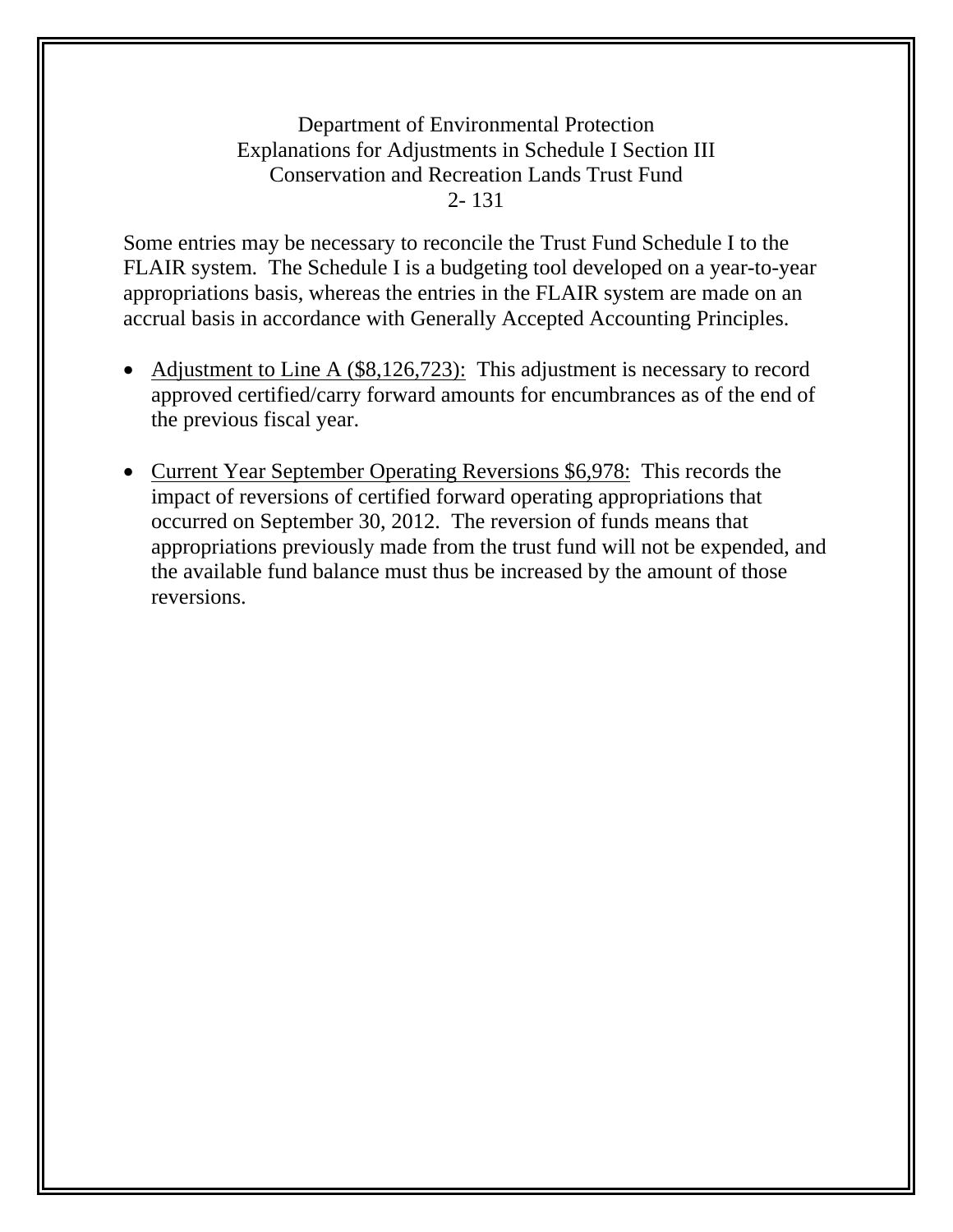#### **Executive Office of the GovernorInter-Agency Transfers Reported on Schedule I Agency Name Environmental Protection**

List all transfers totaling \$100,000 or more. Provide the applicable agency name and fund number, the categories used for both the transfer in and the transfer out, and the amount of the transfer for each of the fiscal years indicated, as well as the name of the person at the other agency who confirmed the amount of the transfer and the date of the confirmation. If transferred in/out to the General Revenue Fund, do not include on this form; however, on Schedule I be sure to include "To GR" or "From GR" in the description field.

| <b>Fund Name and Number:</b>                                                                          | Conservation and Recreation Lands Trust Fund - 2131   |                          |                                 |                          |                                                       |                           |  |
|-------------------------------------------------------------------------------------------------------|-------------------------------------------------------|--------------------------|---------------------------------|--------------------------|-------------------------------------------------------|---------------------------|--|
| <b>Transfers In</b><br>(Provide Agency and Fund Number Received From)                                 | <b>Transfer In</b><br>Revenue<br>Category             | Amount<br>FY 11-12 (A01) | <b>Amount</b><br>FY 12-13 (A02) | Amount<br>FY 13-14 (A03) | <b>Transfer Out</b><br><b>Expenditure</b><br>Category | <b>Confirmed By/Date</b>  |  |
| DOR - 730000-20-2-636001                                                                              | 001600                                                | 8,628,664.54             | 7,900,000.00                    | 8,300,000.00             | 310133                                                | Joe Young 10/9/2012       |  |
| DOR - 730000-20-2-166001                                                                              | 001600                                                | 40,604,354.38            | 45,400,000.00                   | 48,300,000.00            | 315065                                                | Joe Young 10/9/2012       |  |
|                                                                                                       |                                                       |                          |                                 |                          |                                                       |                           |  |
|                                                                                                       |                                                       |                          |                                 |                          |                                                       |                           |  |
|                                                                                                       |                                                       |                          |                                 |                          |                                                       |                           |  |
|                                                                                                       |                                                       |                          |                                 |                          |                                                       |                           |  |
|                                                                                                       |                                                       |                          |                                 |                          |                                                       |                           |  |
| <b>Transfers Out (Operating and Non-Operating)</b><br>(Provide Agency and Fund Number Transferred To) | <b>Transfer Out</b><br><b>Expenditure</b><br>Category |                          |                                 |                          | <b>Transfer In</b><br>Revenue<br>Category             | <b>Confirmed By/Date</b>  |  |
| DOS - 450000-20-2-339085                                                                              | 103978                                                | 4,910,483.00             | 4,910,483.00                    | 5,360,000.00             | 001500                                                | Johanna Vogel 10/11/2012  |  |
| FWCC - 770000-20-2-931001                                                                             | 103894                                                | 12,362,672.00            | 12,362,672.00                   | 13,014,024.00            | 001500                                                | Linda Grove 10/11/2012    |  |
| FWCC - 770000-10-2-672002                                                                             | 181172                                                | 4,527,385.50             | 5,062,000.00                    | 5,385,000.00             | 001600                                                | Linda Grove 10/10/2012    |  |
| DACS - 420000-20-2 931001                                                                             | 103895                                                | $\sim$                   | 14,678,468.00                   | 16,456,112.00            | 001500                                                | Thomas Poucher 10/12/2012 |  |
|                                                                                                       |                                                       |                          |                                 |                          |                                                       |                           |  |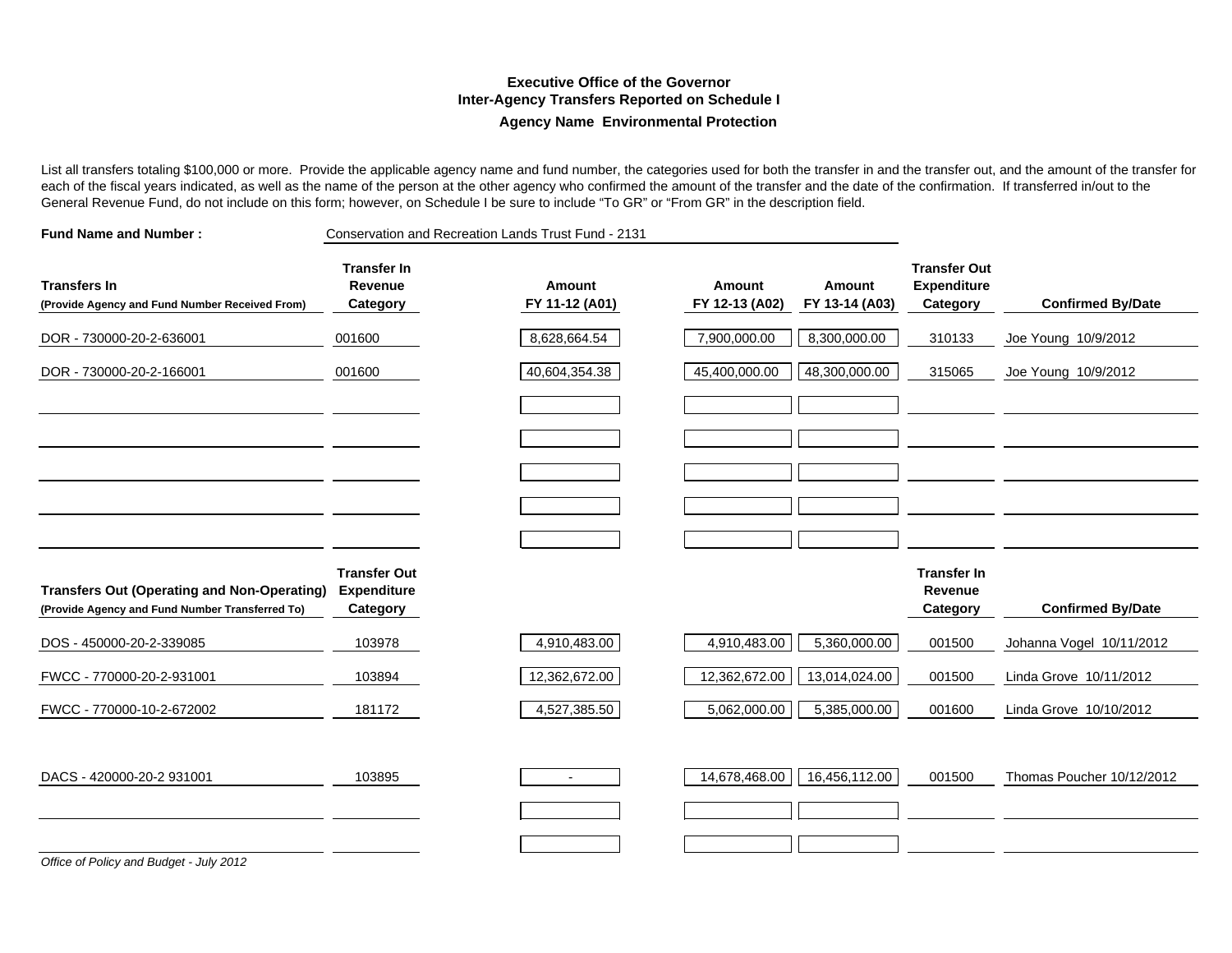# **SCHEDULE IC: RECONCILIATION OF UNRESERVED FUND BALANCE**

| <b>Department Title:</b>                            | <b>Budget Period: 2013 - 2014</b><br>Department of Environmental Protection |  |                                   |  |  |  |
|-----------------------------------------------------|-----------------------------------------------------------------------------|--|-----------------------------------|--|--|--|
| <b>Trust Fund Title:</b>                            | <b>Conservation And Recreation Lands Trust Fund</b>                         |  |                                   |  |  |  |
| <b>Budget Entity:</b>                               | Program: State Lands 37 10 00 00                                            |  |                                   |  |  |  |
| <b>LAS/PBS Fund Number:</b>                         | 2-131                                                                       |  |                                   |  |  |  |
|                                                     | <b>Balance as of</b><br>SWFS*<br>6/30/2012<br><b>Adjustments</b>            |  | <b>Adjusted</b><br><b>Balance</b> |  |  |  |
| <b>Chief Financial Officer's (CFO) Cash Balance</b> | 58,940.82 $(A)$                                                             |  | 58,940.82                         |  |  |  |
| ADD: Other Cash (See Instructions)                  | 151,000.00(B)                                                               |  | 151,000.00                        |  |  |  |
| ADD: Investments                                    | $14,700,768.27$ <sub>(C)</sub>                                              |  | 14,700,768.27                     |  |  |  |
| ADD: Outstanding Accounts Receivable                | $1,059,667.45$ <sub>(D)</sub>                                               |  | 1,059,667.45                      |  |  |  |
|                                                     | (E)                                                                         |  | $0.00\,$                          |  |  |  |
| <b>Total Cash plus Accounts Receivable</b>          | $15,970,376.54$ <sub>(F)</sub>                                              |  | 15,970,376.54                     |  |  |  |
| LESS Allowances for Uncollectibles                  | (G)                                                                         |  |                                   |  |  |  |
| LESS Approved "A" Certified Forwards                | $303,011.86$ <sub>(H)</sub>                                                 |  | 303,011.86                        |  |  |  |
| Approved "B" Certified Forwards                     | $30,607.00$ (H)                                                             |  | 30,607.00                         |  |  |  |
| Approved "FCO" Certified Forwards                   | $5,544,478.21$ (H)                                                          |  |                                   |  |  |  |
| LESS: Other Accounts Payable (Nonoperating)         | $122,459.36$ (I)                                                            |  | 122,459.36                        |  |  |  |
|                                                     | (J)                                                                         |  |                                   |  |  |  |
| <b>Unreserved Fund Balance, 07/01/12</b>            | $9,969,820.11$ (K)                                                          |  | $9,969,820.11$ **                 |  |  |  |

**\*SWFS = Statewide Financial Statement** 

**\*\* This amount should agree with Line I, Section IV of the Schedule I for the most recent completed fiscal year and Line A for the following year.**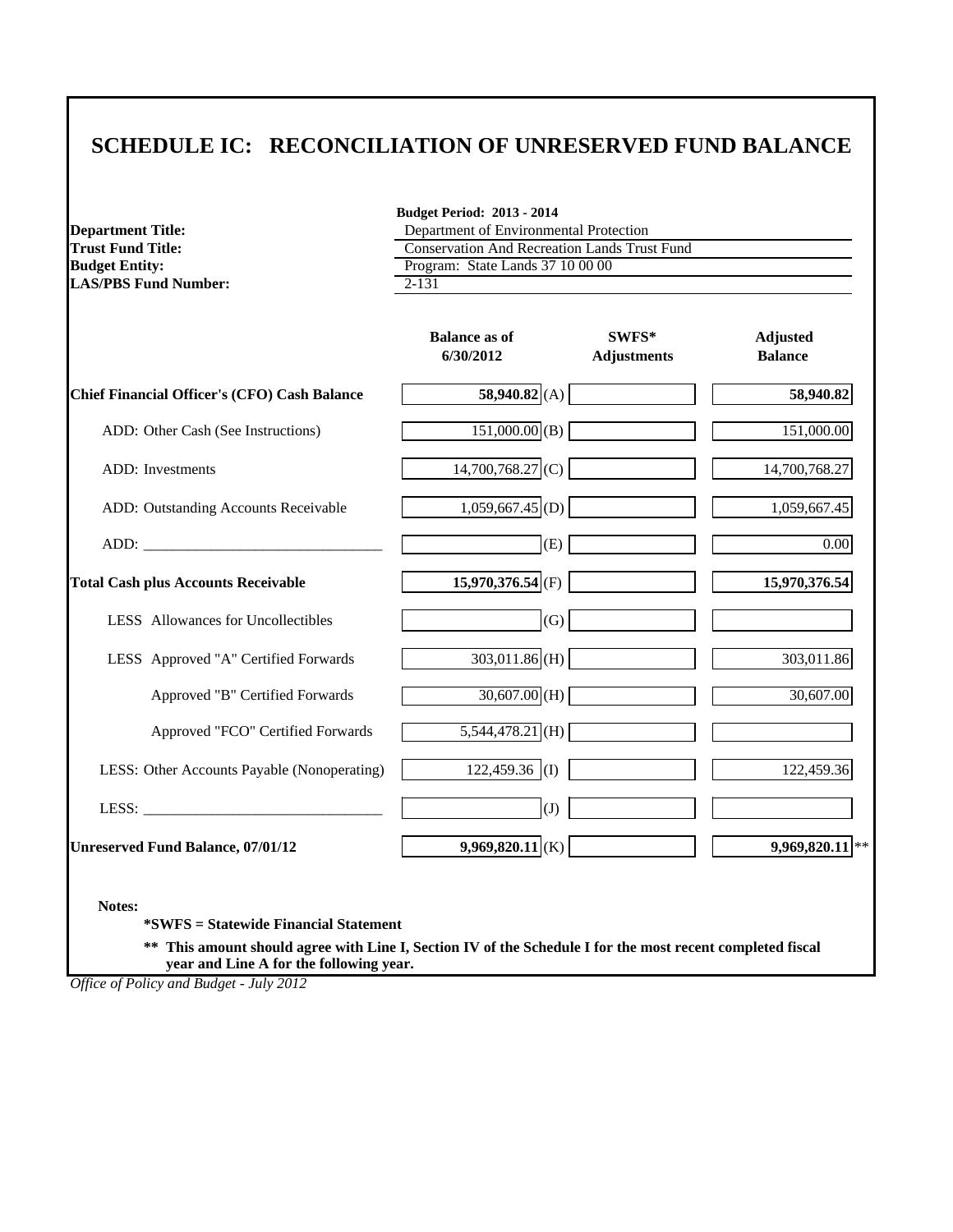### **RECONCILIATION: BEGINNING TRIAL BALANCE TO SCHEDULE I and IC**

|                                          | <b>Budget Period: 2013 - 2014</b>                                    |                                  |  |  |  |
|------------------------------------------|----------------------------------------------------------------------|----------------------------------|--|--|--|
| <b>Department Title:</b>                 | Department of Environmental Protection                               |                                  |  |  |  |
| <b>Trust Fund Title:</b>                 | <b>Conservation And Recreation Lands Trust Fund</b>                  |                                  |  |  |  |
| <b>LAS/PBS Fund Number:</b>              | $2 - 131$                                                            |                                  |  |  |  |
| <b>BEGINNING TRIAL BALANCE:</b>          |                                                                      |                                  |  |  |  |
|                                          | <b>Total Fund Balance Per FLAIR Trial Balance, 07/01/12</b>          |                                  |  |  |  |
|                                          | Total all GLC's 5XXXX for governmental funds;                        | $\overline{(15,167,992.32)}$ (A) |  |  |  |
|                                          | GLC 539XX for proprietary and fiduciary funds                        |                                  |  |  |  |
|                                          | <b>Subtract Nonspendable Fund Balance (GLC 56XXX)</b>                | (B)                              |  |  |  |
|                                          | <b>Add/Subtract Statewide Financial Statement (SWFS)Adjustments:</b> |                                  |  |  |  |
|                                          | SWFS Adjustment # and Description                                    | (C)                              |  |  |  |
|                                          | SWFS Adjustment # and Description                                    | (C)                              |  |  |  |
|                                          | <b>Add/Subtract Other Adjustment(s):</b>                             |                                  |  |  |  |
|                                          | Approved "B" Carry Forward (Encumbrances) per LAS/PBS                | 30,607.00<br>(D)                 |  |  |  |
|                                          | Approved "C" Carry Forward Total (FCO) per LAS/PBS                   | 5,167,565.21<br>(D)              |  |  |  |
|                                          | A/P not C/F-Operating Categories                                     | (D)                              |  |  |  |
|                                          |                                                                      | (D)                              |  |  |  |
|                                          |                                                                      | (D)                              |  |  |  |
|                                          |                                                                      | (D)                              |  |  |  |
| <b>ADJUSTED BEGINNING TRIAL BALANCE:</b> |                                                                      | $(9,969,820.11)$ <sup>(E)</sup>  |  |  |  |
|                                          | UNRESERVED FUND BALANCE, SCHEDULE IC (Line I)                        | $9,969,820.11$ (F)               |  |  |  |
| <b>DIFFERENCE:</b>                       |                                                                      | $\overline{0.00}$ (G)*           |  |  |  |
| *SHOULD EQUAL ZERO.                      |                                                                      |                                  |  |  |  |
|                                          |                                                                      |                                  |  |  |  |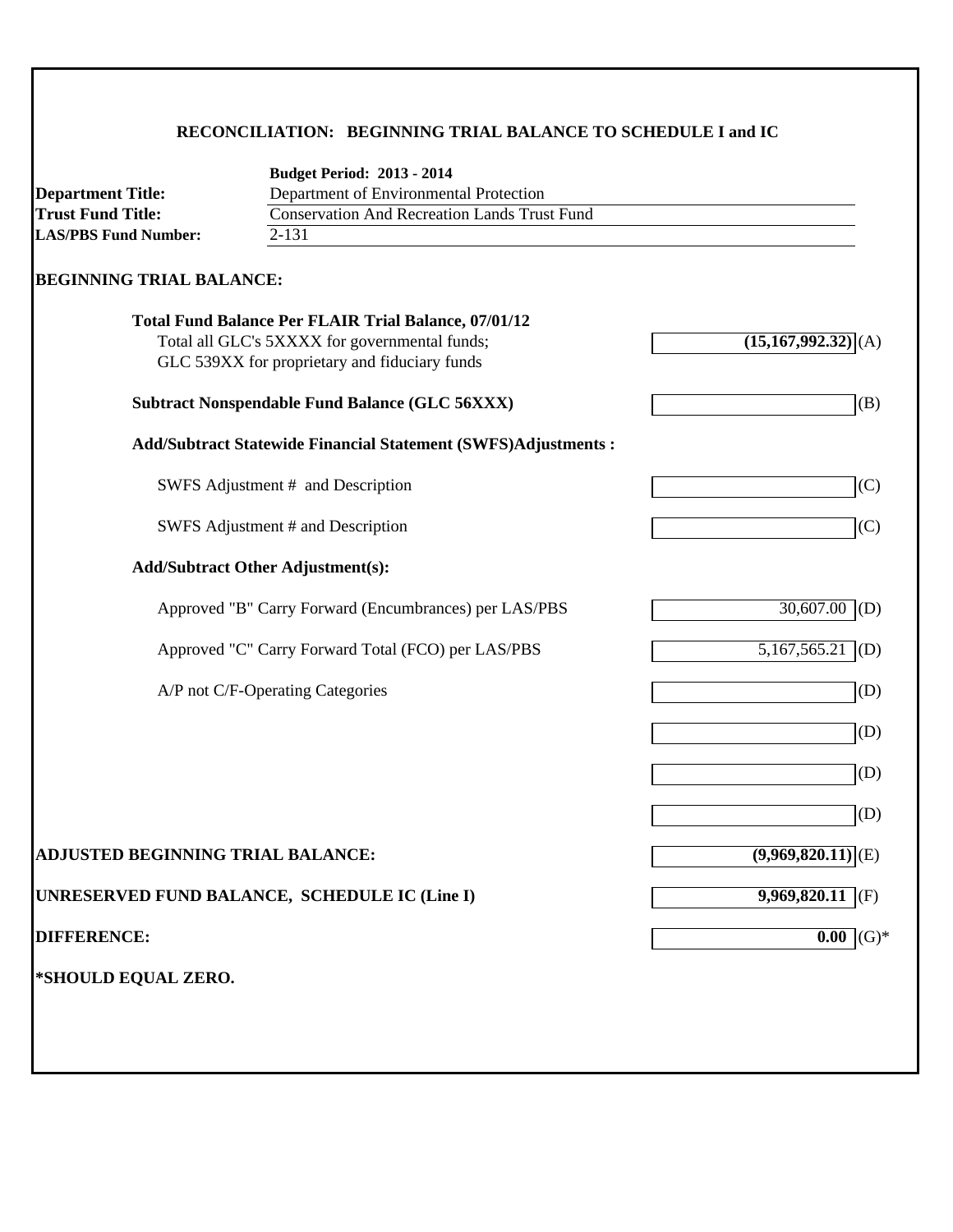### **DEPARTMENT OF ENVIRONMENTAL PROTECTION ECOSYSTEM MANAGEMENT & RESTORATION TRUST FUND (20-2-193001) 5% TRUST FUND RESERVE NARRATIVE FOR FY2013-2014 LBR**

|                                                  |        | FY 2012/2013 |
|--------------------------------------------------|--------|--------------|
| <b>TOTAL PROJECTED REVENUE</b>                   |        | 12,700,000   |
| <b>LESS EXCLUDED LEGISLATIVE APPROPRIATIONS:</b> |        |              |
| <b>RISK MANAGEMENT INSURANCE</b>                 | 103241 | 94,825       |
| TRANSFER - DMS/HR SERVICES/STW CONTRACT          | 107040 | 48,283       |
| <b>TRANSFER - ADMINISTRATIVE TRUST FUND</b>      | 185080 | 497,171      |
| TRANSFER - ENVIRONMENTAL LAB TRUST FUND          | 185083 | 997,595      |
| SERVICE CHARGE TO GENERAL REVENUE                | 310322 | 310,000      |
| DFS/ASSESSMENT ON INVESTMENTS                    | 310403 | 125,000      |
| TOTAL EXCLUDED LEGISLATIVE APPROPRIATIONS        |        | 2,072,874    |
| <b>BALANCE</b>                                   |        | 10,627,126   |
| <b>5% TRUST FUND RESERVE</b>                     | S      | 5,313,563    |

No fee increases, reductions in services, etc., were required as a result of establishing this reserve.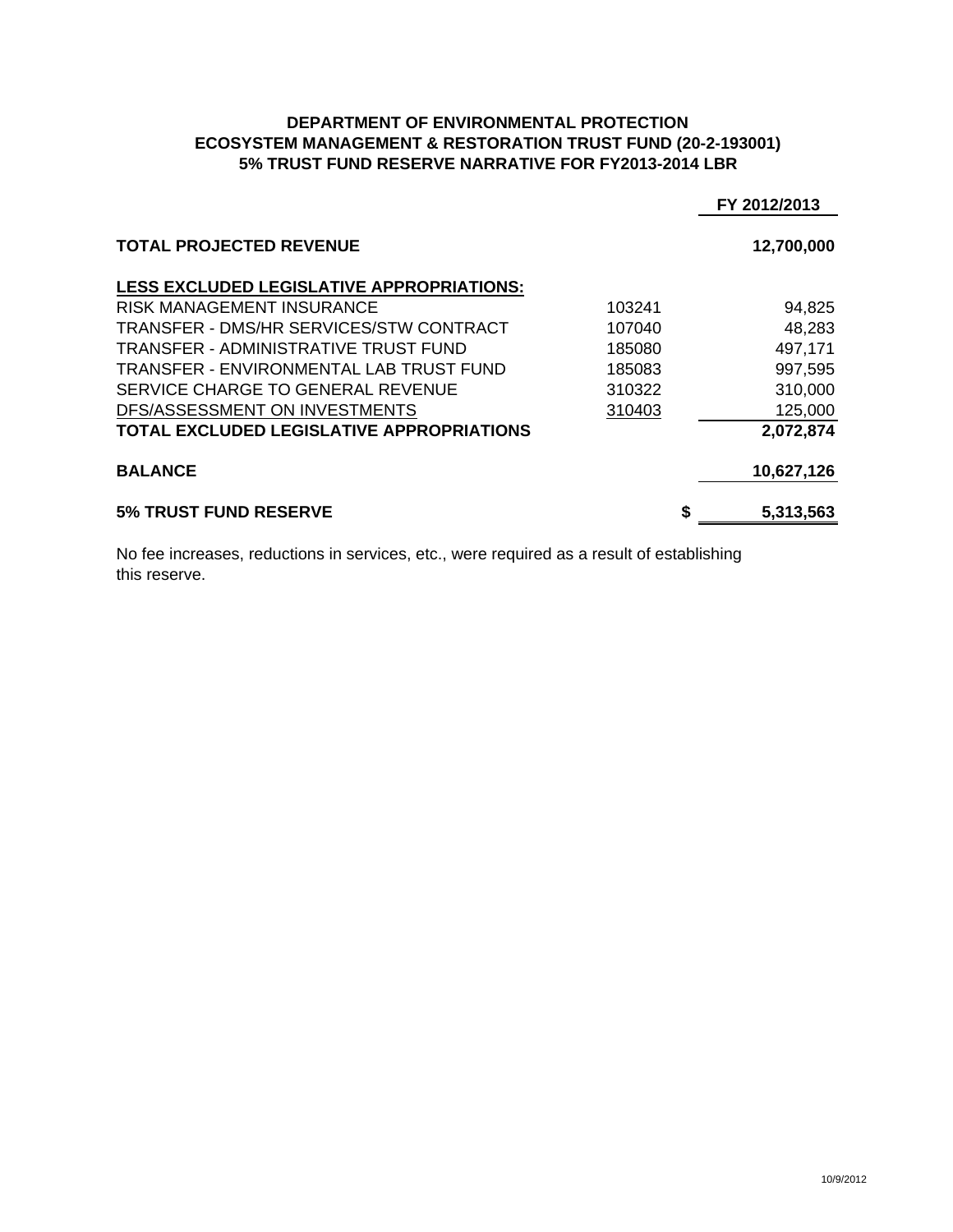# Department of Environmental Protection Ecosystem Management and Restoration Trust Fund 2-193

### Revenue Estimates Explanation:

- The Documentary Stamp Tax revenue received from the Department of Revenue is projected based on figures from the latest Revenue Estimating Conference.
- The Fines & Forfeitures revenue is projected based on trend analyses prepared in consultation with program areas.
- The estimated interest revenue is based on prior year earnings and the remaining cash balance in the trust fund. These estimates are amended quarterly when the trust fund status review is performed.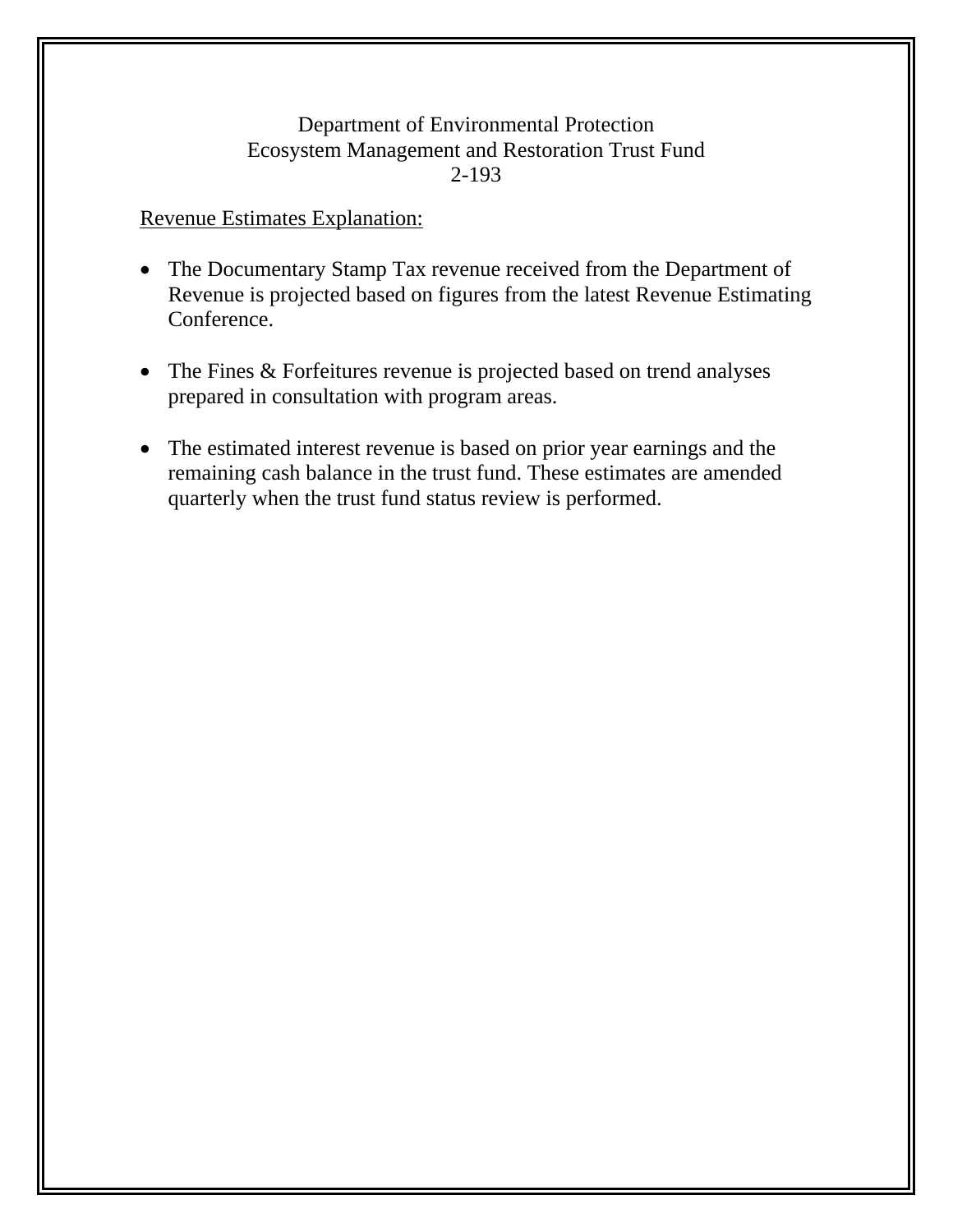Department of Environmental Protection Explanations for Adjustments in Schedule I Section III Ecosystem Management and Restoration Trust Fund 2-193

Some entries may be necessary to reconcile the Trust Fund Schedule I to the FLAIR system. The Schedule I is a budgeting tool developed on a year-toyear appropriations basis, whereas the entries in the FLAIR system are made on an accrual basis in accordance with Generally Accepted Accounting Principles.

- Adjustment to Line A (\$92,932,727): This adjustment is necessary to record approved certified/carry forward amounts for encumbrances as of the end of the previous fiscal year.
- Other Adjustment to Line A (\$60,117,740): This adjustment is necessary to record the impact to expenditures in the current year for long term contract advances made in prior years.
- Fixed Capital Outlay Reversions \$11,535,291: This records the impact of reversions of prior year fixed capital outlay appropriations that occurred on June 30, 2012. The reversion of funds means that appropriations previously made from the fund will not be expended, and the available fund balance must thus be increased by the amount of those reversions.
- Prior Year September Operating Reversions \$74: This records the impact of reversions of certified forward operating appropriations that occurred on September 30, 2011. The reversion of funds means that appropriations previously made from the trust fund will not be expended, and the available fund balance must thus be increased by the amount of those reversions.
- Current Year September Operating Reversions \$14,216: This records the impact of reversions of certified forward operating appropriations that occurred on September 30, 2012. The reversion of funds means that appropriations previously made from the trust fund will not be expended, and the available fund balance must thus be increased by the amount of those reversions.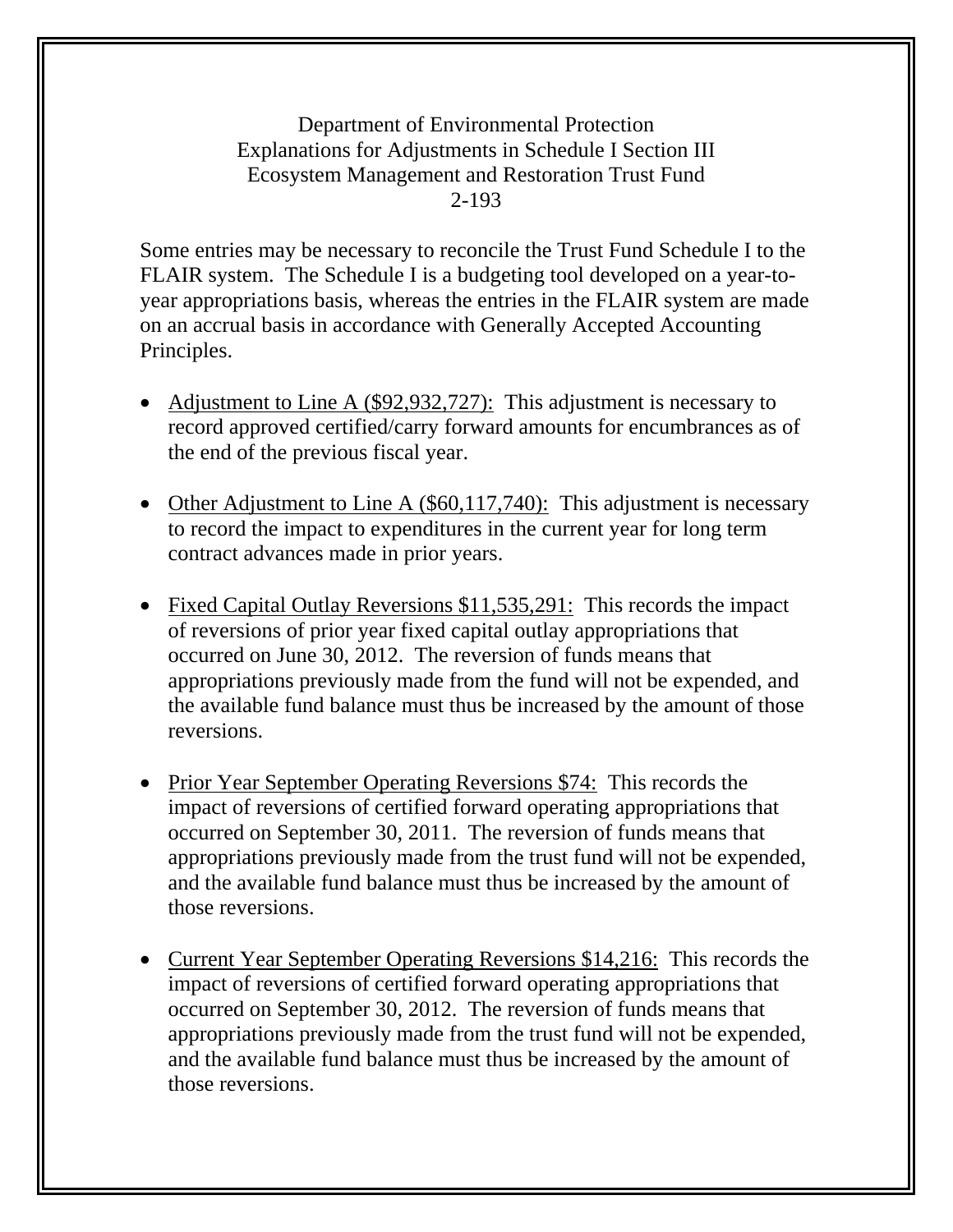- Fund Balance Restricted Court Order Restoration Projects (\$502,190): This represents the net impact to the fund of adjusting the amount reserved for court ordered restoration projects.
- Fund Balance Restricted Reef Groundings (\$1,259,942): This represents the net impact to the fund of adjusting the amount reserved for reef grounding projects.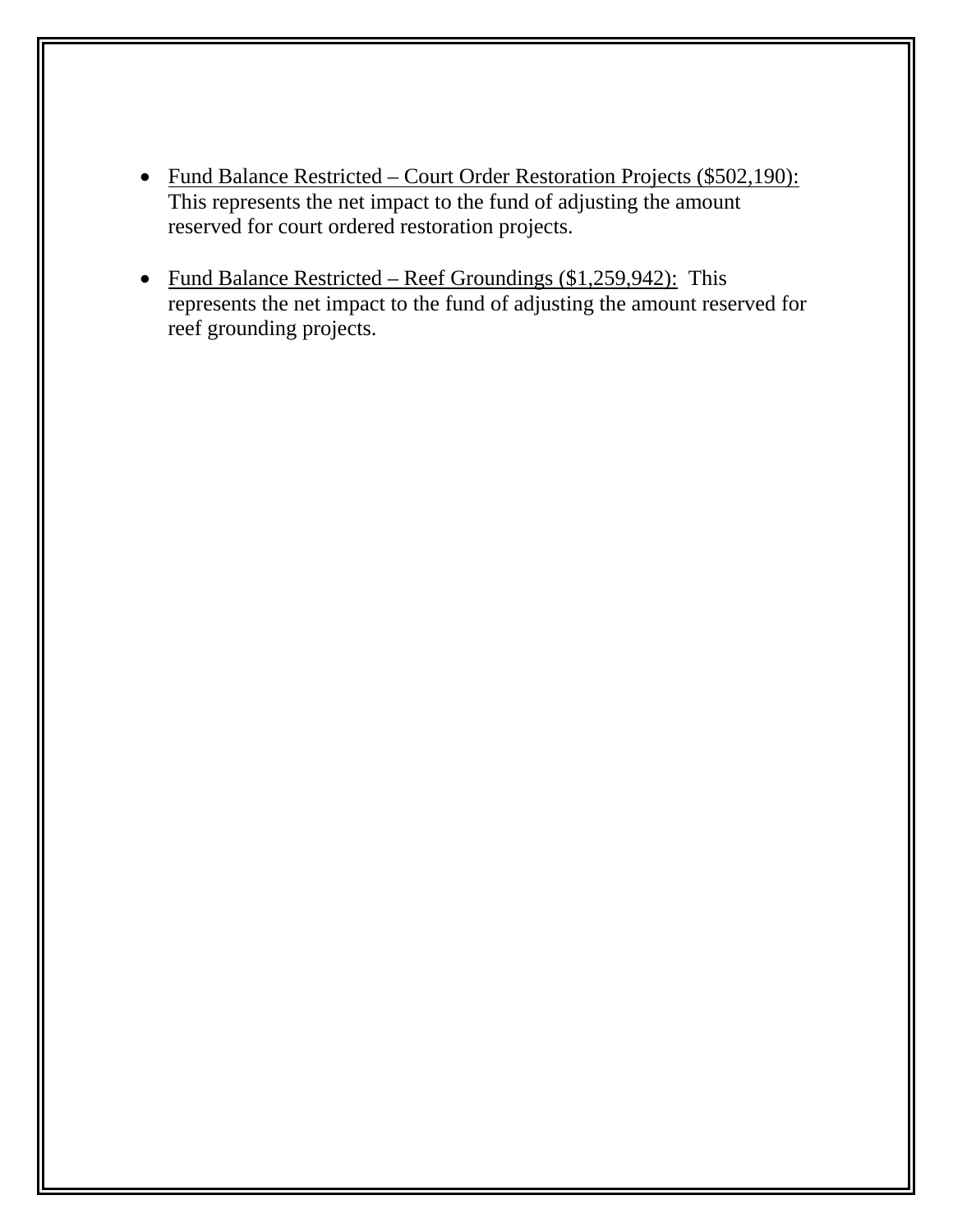#### **Executive Office of the GovernorInter-Agency Transfers Reported on Schedule I Agency Name Environmental Protection**

List all transfers totaling \$100,000 or more. Provide the applicable agency name and fund number, the categories used for both the transfer in and the transfer out, and the amount of the transfer for each of the fiscal years indicated, as well as the name of the person at the other agency who confirmed the amount of the transfer and the date of the confirmation. If transferred in/out to the General Revenue Fund, do not include on this form; however, on Schedule I be sure to include "To GR" or "From GR" in the description field.

| <b>Fund Name and Number:</b>                                                                          | Ecosystem Mangement and Restoration Trust Fund - 2193 |                          |                          |                          |                                                       |                          |
|-------------------------------------------------------------------------------------------------------|-------------------------------------------------------|--------------------------|--------------------------|--------------------------|-------------------------------------------------------|--------------------------|
| <b>Transfers In</b><br>(Provide Agency and Fund Number Received From)                                 | <b>Transfer In</b><br>Revenue<br>Category             | Amount<br>FY 11-12 (A01) | Amount<br>FY 12-13 (A02) | Amount<br>FY 13-14 (A03) | <b>Transfer Out</b><br><b>Expenditure</b><br>Category | <b>Confirmed By/Date</b> |
| DOR - 730000-20-2-166001                                                                              | 001600                                                | 6,456,424.20             | 8,200,000.00             | 14,700,000.00            | 310173                                                | Joe Young 10/9/2012      |
|                                                                                                       |                                                       |                          |                          |                          |                                                       |                          |
|                                                                                                       |                                                       |                          |                          |                          |                                                       |                          |
|                                                                                                       |                                                       |                          |                          |                          |                                                       |                          |
|                                                                                                       |                                                       |                          |                          |                          |                                                       |                          |
|                                                                                                       |                                                       |                          |                          |                          |                                                       |                          |
| <b>Transfers Out (Operating and Non-Operating)</b><br>(Provide Agency and Fund Number Transferred To) | <b>Transfer Out</b><br><b>Expenditure</b><br>Category |                          |                          |                          | <b>Transfer In</b><br>Revenue<br>Category             | <b>Confirmed By/Date</b> |
|                                                                                                       |                                                       |                          |                          |                          |                                                       |                          |
|                                                                                                       |                                                       |                          |                          |                          |                                                       |                          |
|                                                                                                       |                                                       |                          |                          |                          |                                                       |                          |
|                                                                                                       |                                                       |                          |                          |                          |                                                       |                          |
|                                                                                                       |                                                       |                          |                          |                          |                                                       |                          |
|                                                                                                       |                                                       |                          |                          |                          |                                                       |                          |
| Office of Policy and Budget - July 2012                                                               |                                                       |                          |                          |                          |                                                       |                          |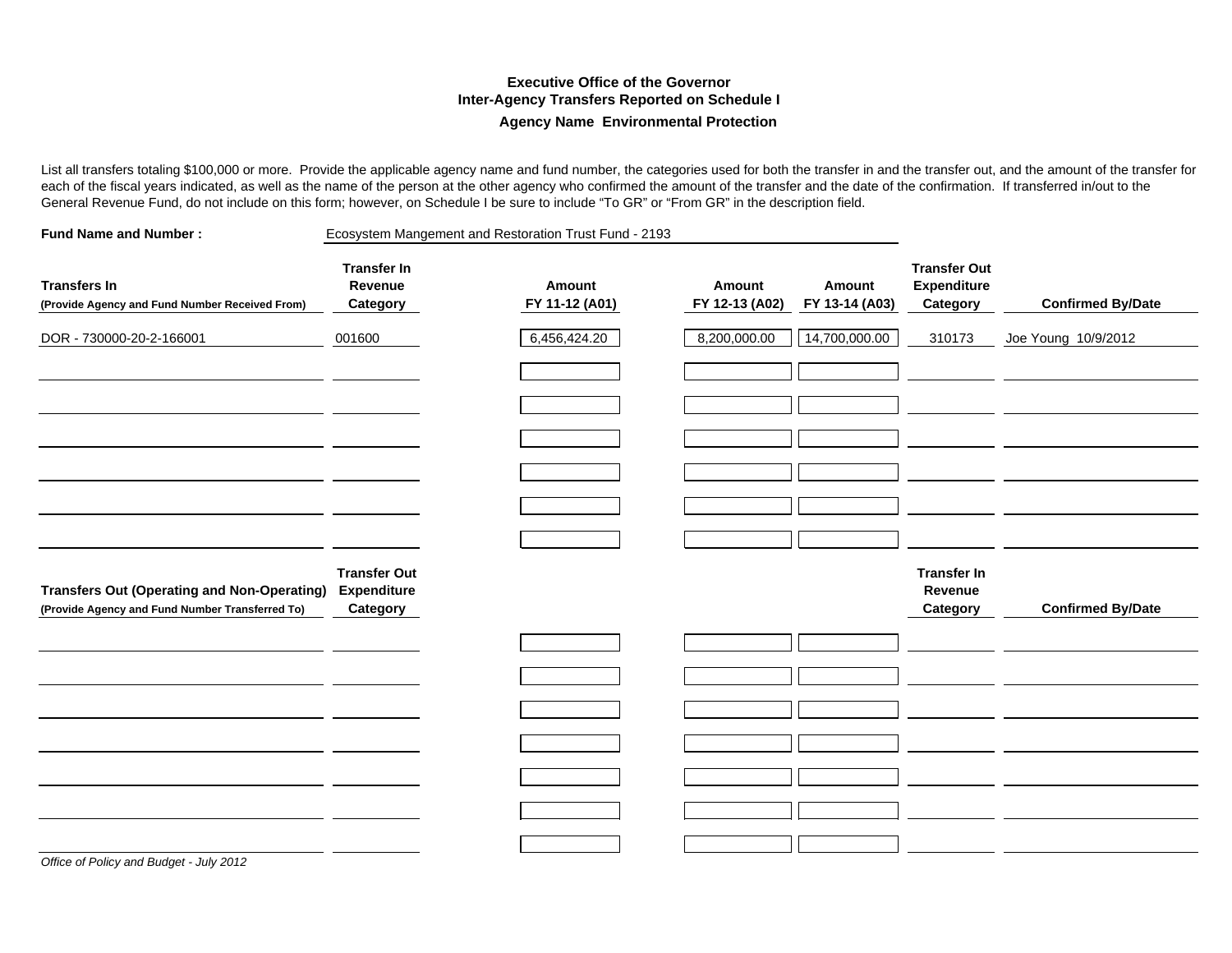| <b>Department Title:</b>                                                                                                                                                                                                       | <b>Budget Period: 2013 - 2014</b><br>Department of Environmental Protection<br>Ecosystem Management & Restoration Trust Fund |                             |                                   |  |  |
|--------------------------------------------------------------------------------------------------------------------------------------------------------------------------------------------------------------------------------|------------------------------------------------------------------------------------------------------------------------------|-----------------------------|-----------------------------------|--|--|
| <b>Trust Fund Title:</b>                                                                                                                                                                                                       |                                                                                                                              |                             |                                   |  |  |
| <b>Budget Entity:</b>                                                                                                                                                                                                          | Program: Water Resource Management - 37 35 00 00                                                                             |                             |                                   |  |  |
| <b>LAS/PBS Fund Number:</b>                                                                                                                                                                                                    | $2 - 193$                                                                                                                    |                             |                                   |  |  |
|                                                                                                                                                                                                                                | <b>Balance as of</b><br>6/30/2012                                                                                            | SWFS*<br><b>Adjustments</b> | <b>Adjusted</b><br><b>Balance</b> |  |  |
| Chief Financial Officer's (CFO) Cash Balance                                                                                                                                                                                   | 74,401.20 (A)                                                                                                                |                             | 74,401.20                         |  |  |
| ADD: Other Cash (See Instructions)                                                                                                                                                                                             | (B)                                                                                                                          |                             |                                   |  |  |
| <b>ADD</b> : Investments                                                                                                                                                                                                       | 79,333,542.11 (C)                                                                                                            |                             | 79,333,542.11                     |  |  |
| ADD: Outstanding Accounts Receivable                                                                                                                                                                                           | $12,460,850.14$ <sub>(D)</sub>                                                                                               |                             | 12,460,850.14                     |  |  |
| ADD: the contract of the contract of the contract of the contract of the contract of the contract of the contract of the contract of the contract of the contract of the contract of the contract of the contract of the contr | (E)                                                                                                                          |                             |                                   |  |  |
| <b>Total Cash plus Accounts Receivable</b>                                                                                                                                                                                     | $91,868,793.45$ <sub>(F)</sub>                                                                                               |                             | 91,868,793.45                     |  |  |
| LESS Allowances for Uncollectibles                                                                                                                                                                                             | $10,845,058.74$ (G)                                                                                                          |                             | 10,845,058.74                     |  |  |
| LESS Approved "A" Certified Forwards                                                                                                                                                                                           | 198,422.89 (H)                                                                                                               |                             | 198,422.89                        |  |  |
| Approved "B" Certified Forwards                                                                                                                                                                                                | (H)                                                                                                                          |                             |                                   |  |  |
| Approved "FCO" Certified Forwards                                                                                                                                                                                              | $65,170,437.98$ <sub>(H)</sub>                                                                                               |                             | 65,170,437.98                     |  |  |
| LESS: Other Accounts Payable (Nonoperating)                                                                                                                                                                                    | 594,867.68 (I)                                                                                                               |                             | 594,867.68                        |  |  |
| LESS: Restricted Court Ordered Restitution                                                                                                                                                                                     | 502,189.98 $(J)$                                                                                                             |                             | 502,189.98                        |  |  |
| LESS: Restricted Reef Groundings                                                                                                                                                                                               | $1,259,941.72$ <sub>(J)</sub>                                                                                                |                             | 1,259,941.72                      |  |  |
| <b>Unreserved Fund Balance, 07/01/12</b>                                                                                                                                                                                       | $13,297,874.46$ <sub>(K)</sub>                                                                                               |                             | 13,297,874.46                     |  |  |

**\*SWFS = Statewide Financial Statement** 

**\*\* This amount should agree with Line I, Section IV of the Schedule I for the most recent completed fiscal year and Line A for the following year.**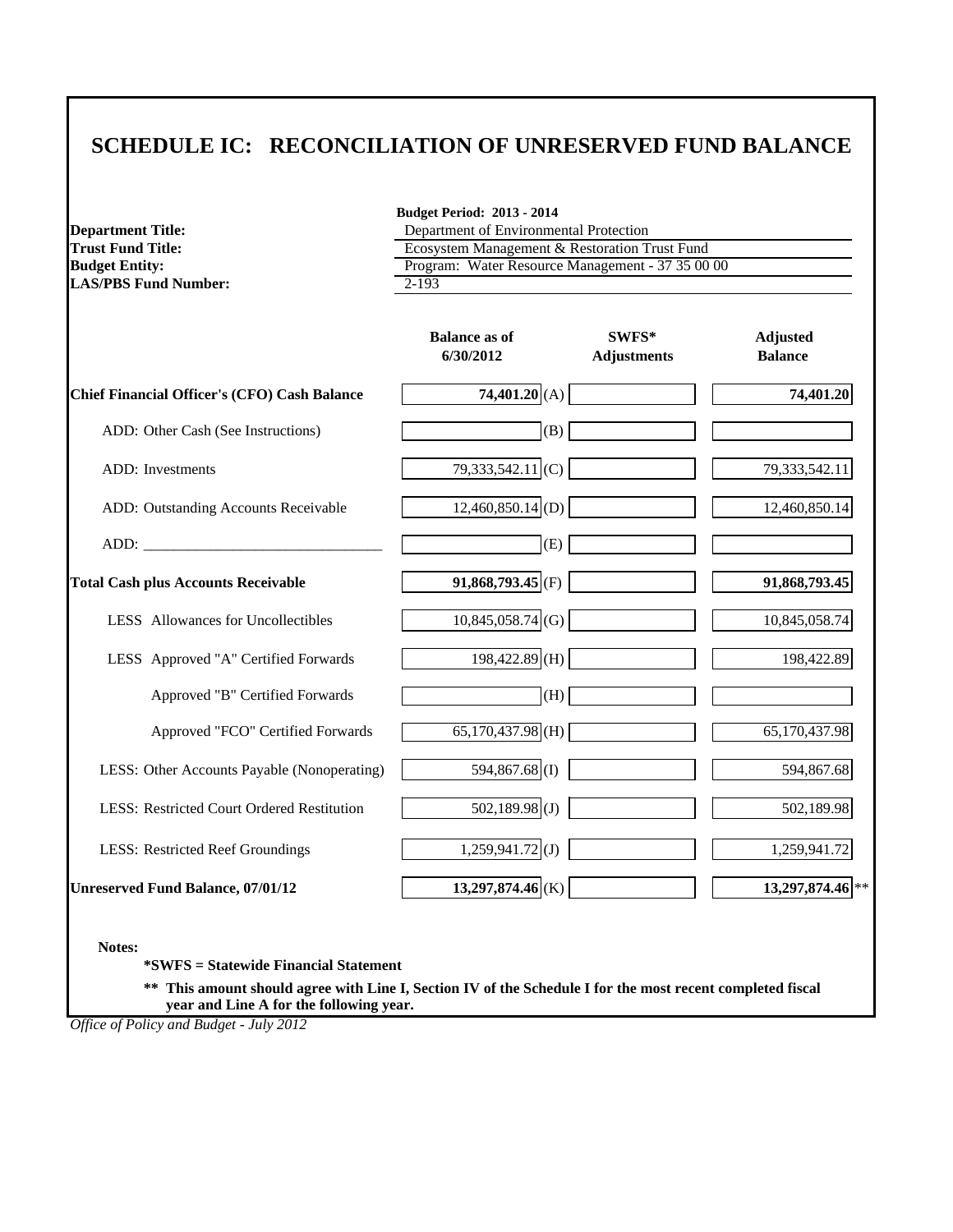#### **RECONCILIATION: BEGINNING TRIAL BALANCE TO SCHEDULE I and IC**

|                                          | <b>Budget Period: 2013 - 2014</b>                                    |                                  |
|------------------------------------------|----------------------------------------------------------------------|----------------------------------|
| <b>Department Title:</b>                 | Department of Environmental Protection                               |                                  |
| <b>Trust Fund Title:</b>                 | <b>Ecosystem Management Trust Fund</b>                               |                                  |
| <b>LAS/PBS Fund Number:</b>              | $2 - 193$                                                            |                                  |
| <b>BEGINNING TRIAL BALANCE:</b>          |                                                                      |                                  |
|                                          | <b>Total Fund Balance Per FLAIR Trial Balance, 07/01/12</b>          |                                  |
|                                          | Total all GLC's 5XXXX for governmental funds;                        | $(119,387,470.41)$ (A)           |
|                                          | GLC 539XX for proprietary and fiduciary funds                        |                                  |
|                                          | <b>Subtract Nonspendable Fund Balance (GLC 56XXX)</b>                | 42,694,330.19<br>(B)             |
|                                          | <b>Add/Subtract Statewide Financial Statement (SWFS)Adjustments:</b> |                                  |
|                                          | SWFS Adjustment # and Description                                    | (C)                              |
|                                          | SWFS Adjustment # and Description                                    | (C)                              |
|                                          | <b>Add/Subtract Other Adjustment(s):</b>                             |                                  |
|                                          | Approved "B" Carry Forward (Encumbrances) per LAS/PBS                | $0.00$ (D)                       |
|                                          | Approved "C" Carry Forward Total (FCO) per LAS/PBS                   | 61,633,134.06 (D)                |
|                                          | A/P not C/F-Operating Categories                                     | (D)                              |
|                                          | <b>Restricted Court Ordered Restitution</b>                          | $502,189.98$ (D)                 |
|                                          | <b>Restricted Reef Groundings</b>                                    | 1,259,941.72<br>(D)              |
|                                          |                                                                      | (D)                              |
| <b>ADJUSTED BEGINNING TRIAL BALANCE:</b> |                                                                      | $(13,297,874.46)$ <sub>(E)</sub> |
|                                          | UNRESERVED FUND BALANCE, SCHEDULE IC (Line I)                        | $13,297,874.46$ (F)              |
| <b>DIFFERENCE:</b>                       |                                                                      | $(G)$ *<br>0.00                  |
| *SHOULD EQUAL ZERO.                      |                                                                      |                                  |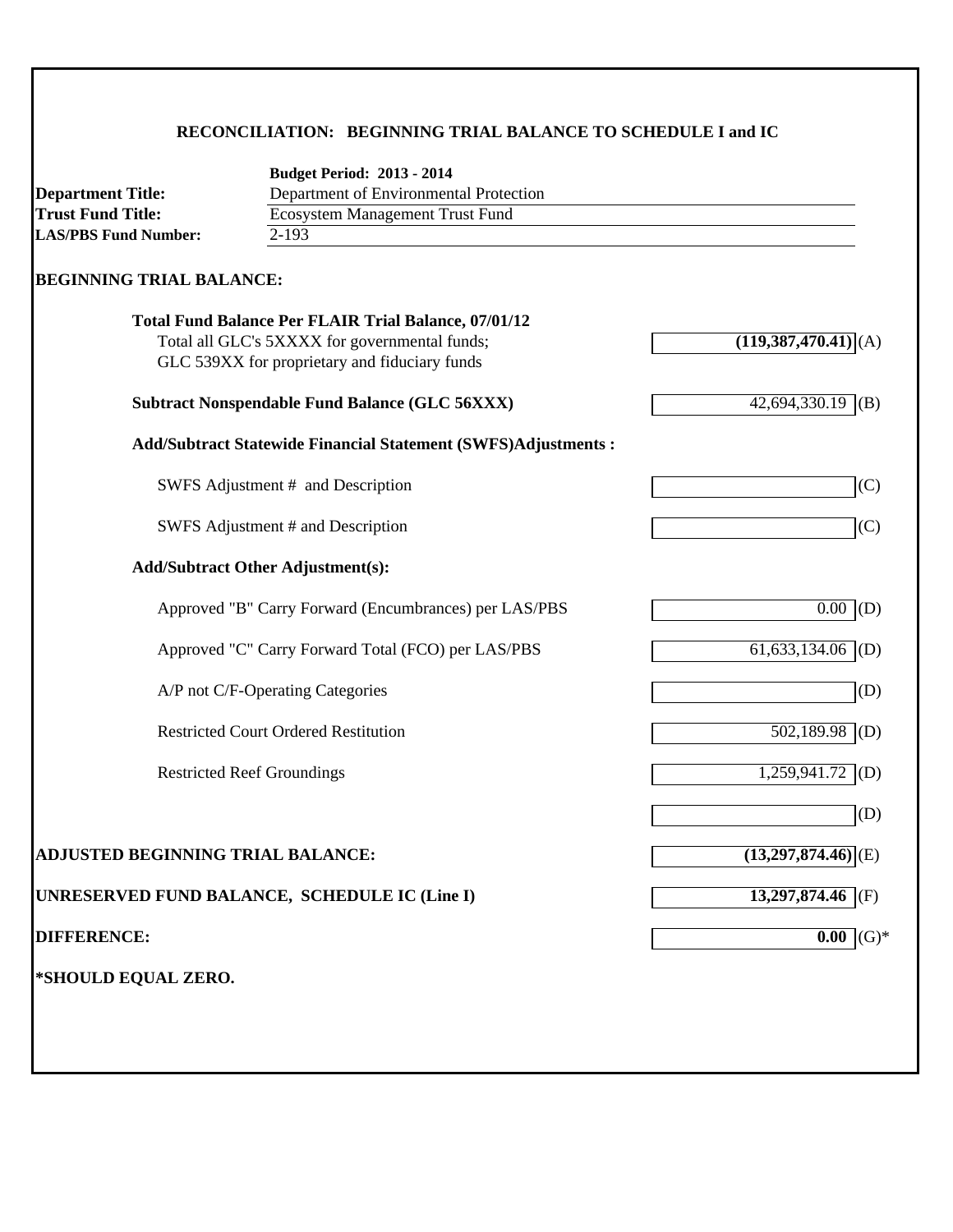#### **DEPARTMENT OF ENVIRONMENTAL PROTECTION INLAND PROTECTION TRUST FUND (20-2-212001) 5% TRUST FUND RESERVE NARRATIVE FOR FY 2013-2014 LBR**

|                                                  |        | FY 2012/2013    |
|--------------------------------------------------|--------|-----------------|
| <b>TOTAL PROJECTED REVENUE</b>                   |        | 194,500,000     |
| LESS EXCLUDED LEGISLATIVE APPROPRIATIONS:        |        |                 |
| INLAND PROTECTION FINANCING CORP-DEBT SERVICE    | 089270 | 8,749,640       |
| RISK MANAGEMENT INSURANCE                        | 103241 | 225,105         |
| TRANSFER-FWCC FOR LAW ENFORCEMENT                | 105552 | 1,957,805       |
| TRANSFER-DMS/HR SERVICES/STW CONTRACT            | 107040 | 50,893          |
| TRANSFER-GENERAL REVENUE FUND                    | 180056 | 8,000,000       |
| TRANSFER-COASTAL PROTECTION TRUST FUND           | 180215 | 8,000,000       |
| TRANSFER-WORKING CAPITAL TRUST FUND              | 180222 | 1,967,313       |
| TRANSFER-ADMINISTRATIVE TRUST FUND               | 185080 | 6,309,938       |
| TRANSFER-ENVIRONMENTAL LAB TRUST FUND            | 185083 | 32,024          |
| SERVICE CHARGE TO GENERAL REVENUE                | 310322 | 218,160         |
| DFS/ASSESSMENT ON INVESTMENT                     | 310403 | 73,000          |
| <b>TOTAL EXCLUDED LEGISLATIVE APPROPRIATIONS</b> |        | 35,583,878      |
| <b>BALANCE</b>                                   |        | 158,916,122     |
| <b>5% TRUST FUND RESERVE</b>                     |        | \$<br>7,945,806 |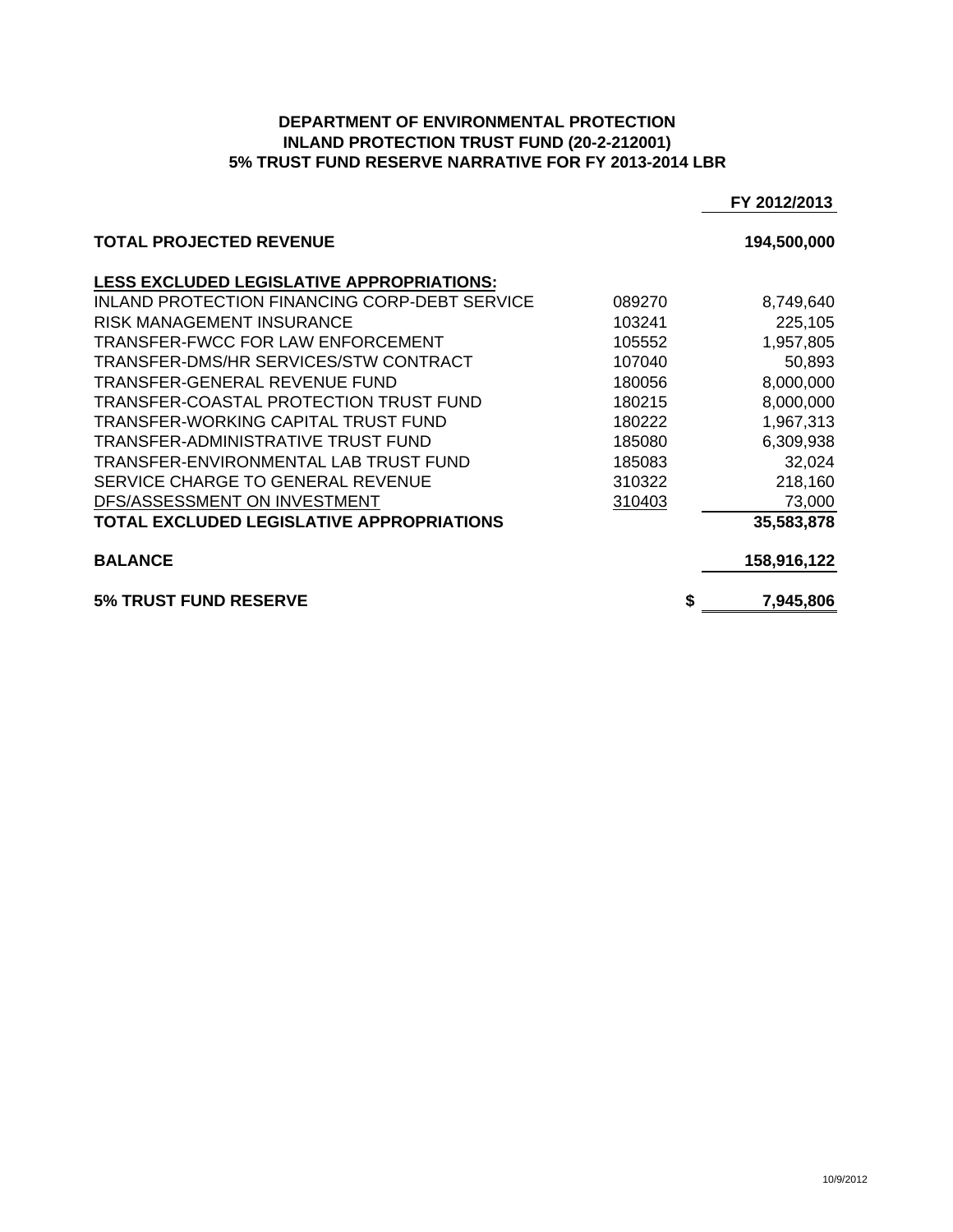#### Department of Environmental Protection Inland Protection Trust Fund 2-212

#### Revenue Estimates Explanation:

- The Licenses & Permits revenue is projected based on trend analyses prepared in consultation with program areas. Revenues historically have remained fairly constant. Atypical peaks or valleys in previous years were taken into consideration in preparing the revenue estimates.
- The estimated interest revenue is based on prior year earnings and the remaining cash balance in the trust fund. These estimates are amended quarterly when the trust fund status review is performed.
- Projected revenue for DOR pollutants tax is based on estimates from the latest Transportation Revenue Estimating Conference.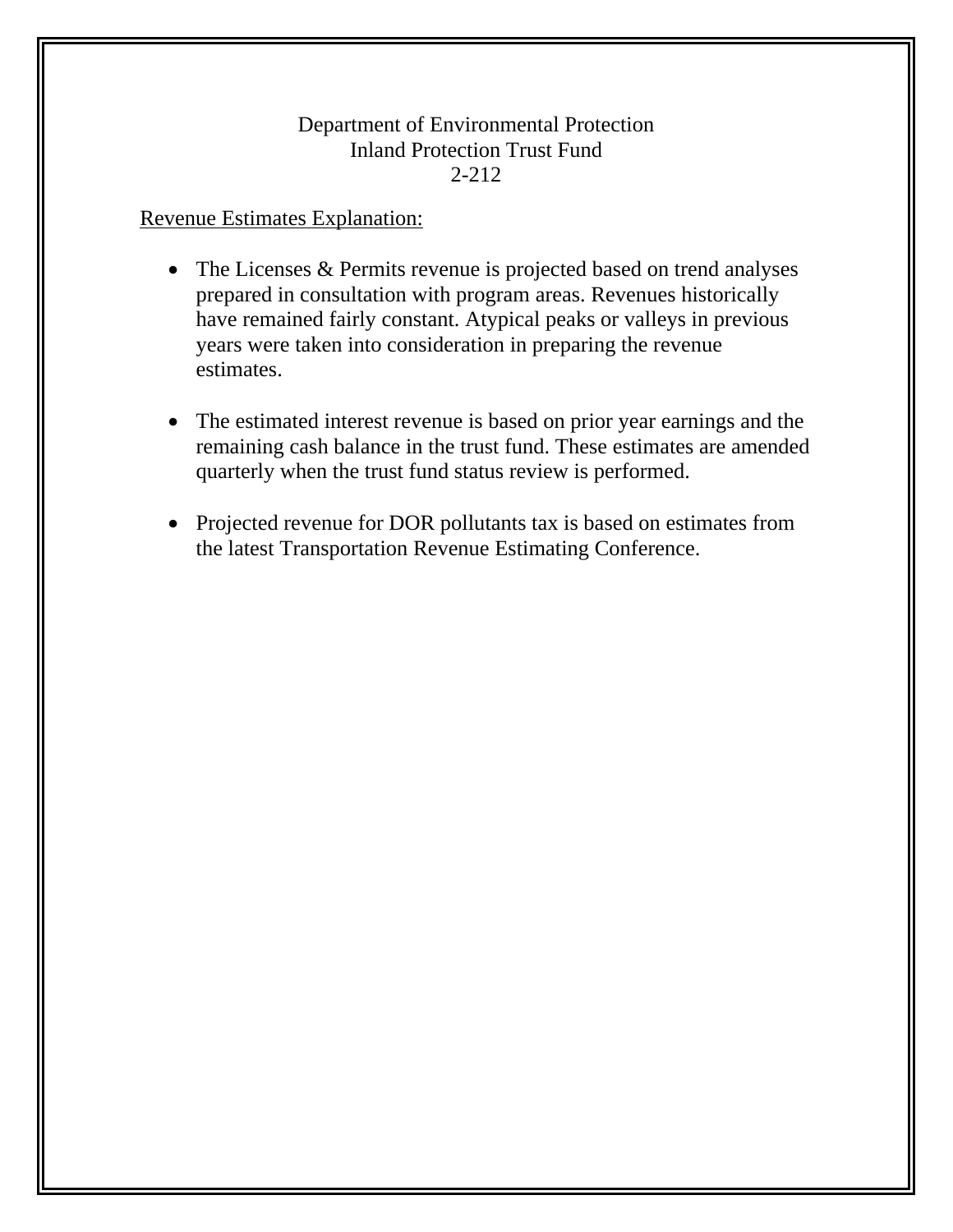Department of Environmental Protection Explanations for Adjustments in Schedule I Section III Inland Protection Trust Fund 2-212

Some entries may be necessary to reconcile the Trust Fund Schedule I to the FLAIR system. The Schedule I is a budgeting tool developed on a year-toyear appropriations basis, whereas the entries in the FLAIR system are made on an accrual basis in accordance with Generally Accepted Accounting Principles.

- Current Year September Operating Reversions \$60,080: This records the impact of reversions of certified forward operating appropriations that occurred on September 30, 2012. The reversion of funds means that appropriations previously made from the trust fund will not be expended, and the available fund balance must thus be increased by the amount of those reversions.
- Prior Year September Operating Reversions \$13: This records the impact of reversions of certified forward operating appropriations that occurred on September 30, 2011. The reversion of funds means that appropriations previously made from the trust fund will not be expended, and the available fund balance must thus be increased by the amount of those reversions.
- Statewide Financial Statement Adjustment \$500,682: This adjustment is necessary to record prior year financial statement adjustments to the beginning balance made by the Department of Financial Services (DFS).
- Adjustment to Line A (\$58,679,731): This adjustment is necessary to record approved certified/carry forward amounts for encumbrances as of the end of the previous fiscal year.
- Fund Balance Restricted Brownfield Areas Loan Guarantee Program (\$5,000,000): These adjustments represent the net impact to the fund of adjusting the amount restricted for the Brownfield Areas Loan Guarantee Program as required by Section 376.86, Florida Statutes.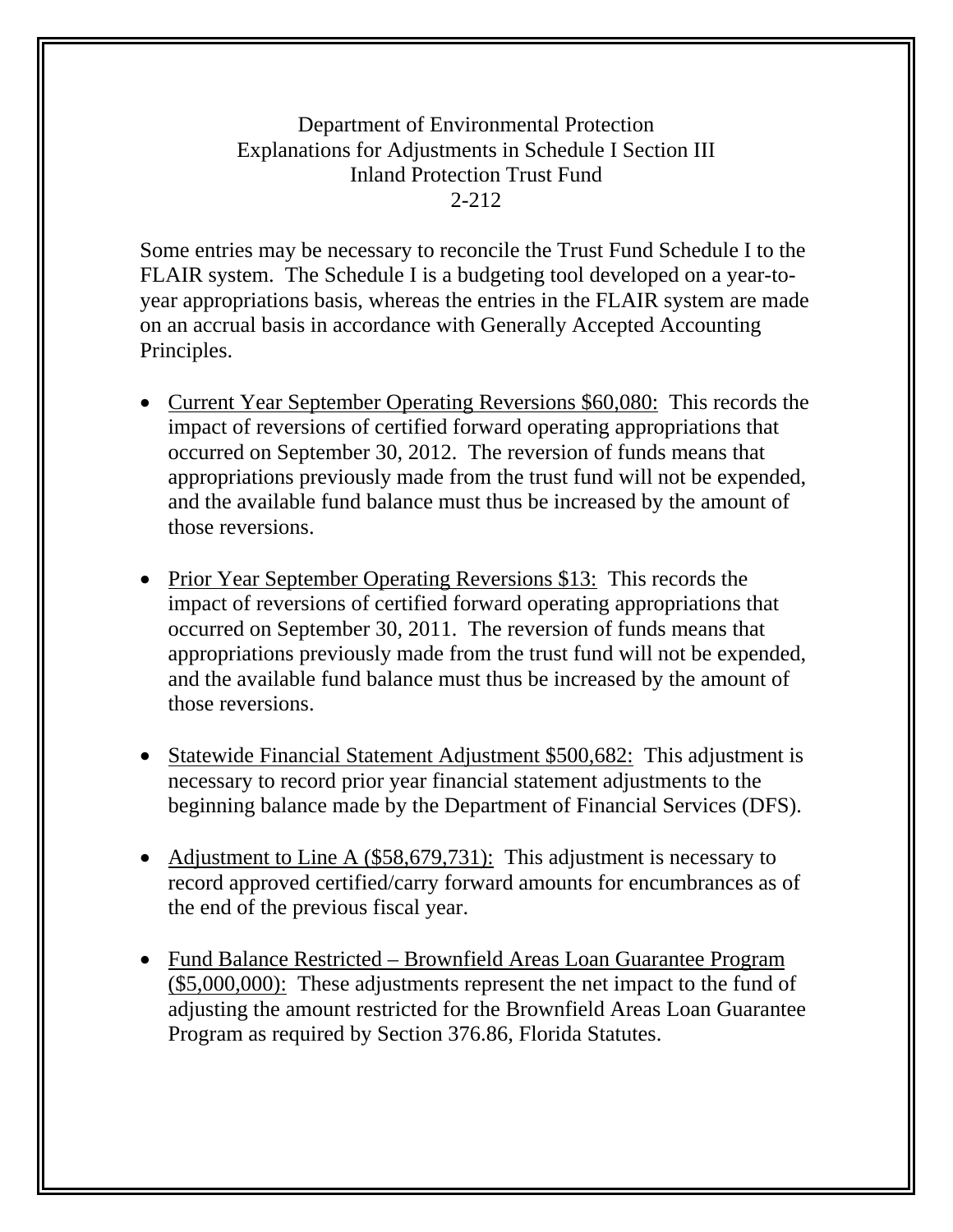#### **Executive Office of the GovernorInter-Agency Transfers Reported on Schedule I Agency Name Environmental Protection**

List all transfers totaling \$100,000 or more. Provide the applicable agency name and fund number, the categories used for both the transfer in and the transfer out, and the amount of the transfer for each of the fiscal years indicated, as well as the name of the person at the other agency who confirmed the amount of the transfer and the date of the confirmation. If transferred in/out to the General Revenue Fund, do not include on this form; however, on Schedule I be sure to include "To GR" or "From GR" in the description field.

| <b>Fund Name and Number:</b>                                                                          | Inland Protection Trust Fund - 2212            |                          |                          |                          |                                                       |                            |
|-------------------------------------------------------------------------------------------------------|------------------------------------------------|--------------------------|--------------------------|--------------------------|-------------------------------------------------------|----------------------------|
| <b>Transfers In</b><br>(Provide Agency and Fund Number Received From)                                 | <b>Transfer In</b><br>Revenue<br>Category      | Amount<br>FY 11-12 (A01) | Amount<br>FY 12-13 (A02) | Amount<br>FY 13-14 (A03) | <b>Transfer Out</b><br><b>Expenditure</b><br>Category | <b>Confirmed By/Date</b>   |
| DOR - 730000-20-2-544001                                                                              | 001600                                         | 189,693,280.64           | 191,700,000.00           | 195,600,000.00           | 310354                                                | Joe Young 10/9/2012        |
|                                                                                                       |                                                |                          |                          |                          |                                                       |                            |
|                                                                                                       |                                                |                          |                          |                          |                                                       |                            |
|                                                                                                       |                                                |                          |                          |                          |                                                       |                            |
|                                                                                                       |                                                |                          |                          |                          |                                                       |                            |
|                                                                                                       |                                                |                          |                          |                          |                                                       |                            |
| <b>Transfers Out (Operating and Non-Operating)</b><br>(Provide Agency and Fund Number Transferred To) | <b>Transfer Out</b><br>Expenditure<br>Category |                          |                          |                          | <b>Transfer In</b><br>Revenue<br>Category             | <b>Confirmed By/Date</b>   |
| SBA - 840000-40-8-000001                                                                              | 089270                                         | 8,969,857.38             | 9,788,015.85             | 9,787,205.00             |                                                       | Janie Knight 10/10/2012    |
| DOH - 640000-20-2-141001                                                                              | 104138                                         | 1,096,403.36             |                          | $\blacksquare$           | 001500                                                | Veronica Bishop 10/10/2012 |
| FWCC - 770000-20-2-467001                                                                             | 105552                                         | $\overline{\phantom{0}}$ | 1,957,805.00             | 1,957,805.00             | 001600                                                | Linda Grove 10/10/2012     |
|                                                                                                       |                                                |                          |                          |                          |                                                       |                            |
|                                                                                                       |                                                |                          |                          |                          |                                                       |                            |
|                                                                                                       |                                                |                          |                          |                          |                                                       |                            |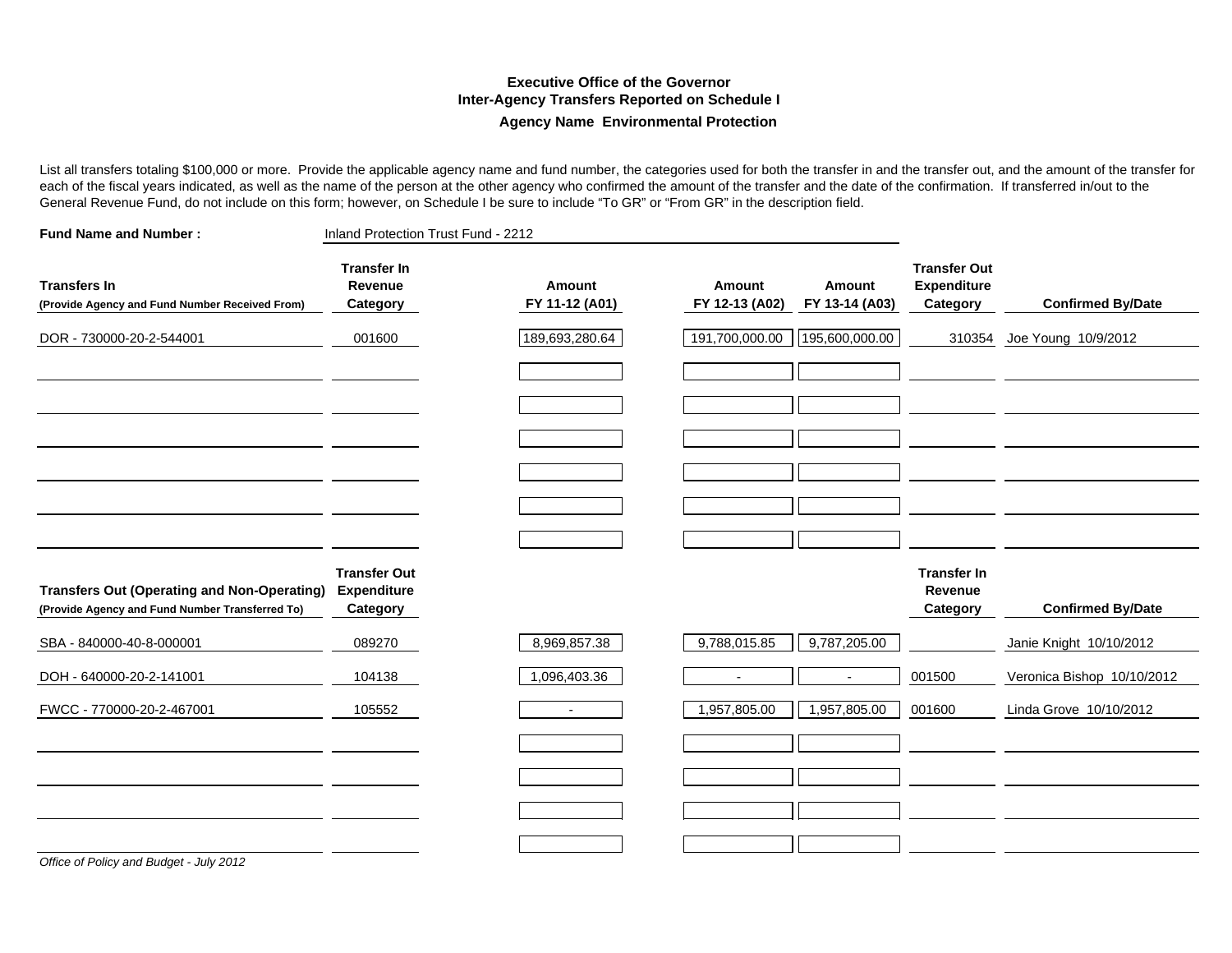| Department:                                                                                                                                                                                                                                          |                                                                                                                                                    | <b>Environmental Protection</b>                | <b>Budget Period: 2013-14</b>                                               |                                                                                                                                               |  |  |
|------------------------------------------------------------------------------------------------------------------------------------------------------------------------------------------------------------------------------------------------------|----------------------------------------------------------------------------------------------------------------------------------------------------|------------------------------------------------|-----------------------------------------------------------------------------|-----------------------------------------------------------------------------------------------------------------------------------------------|--|--|
| Program:                                                                                                                                                                                                                                             |                                                                                                                                                    |                                                |                                                                             |                                                                                                                                               |  |  |
| Fund:                                                                                                                                                                                                                                                |                                                                                                                                                    | <b>Inland Protection Trust Fund</b>            |                                                                             |                                                                                                                                               |  |  |
| <b>Specific Authority:</b>                                                                                                                                                                                                                           | Section 376.3071, Florida Statutes                                                                                                                 |                                                |                                                                             |                                                                                                                                               |  |  |
| <b>Purpose of Fees Collected:</b>                                                                                                                                                                                                                    |                                                                                                                                                    |                                                | Fees are collected to investigate and assess contaminated sites, restore or |                                                                                                                                               |  |  |
|                                                                                                                                                                                                                                                      | replace potable water supplies, cleanup and rehabilitate contaminated sites,<br>maintain and monitor contaminated sites and supervise storage tank |                                                |                                                                             |                                                                                                                                               |  |  |
|                                                                                                                                                                                                                                                      |                                                                                                                                                    | compliance verification program.               |                                                                             |                                                                                                                                               |  |  |
|                                                                                                                                                                                                                                                      |                                                                                                                                                    |                                                |                                                                             |                                                                                                                                               |  |  |
| Type of Fee or Program: (Check ONE Box and answer questions as indicated.)                                                                                                                                                                           |                                                                                                                                                    |                                                |                                                                             |                                                                                                                                               |  |  |
| Regulatory services or oversight to businesses or professions. (Complete Sections I, II, and III and attach<br><b>Examination of Regulatory Fees Form - Part I and II.)</b>                                                                          |                                                                                                                                                    |                                                |                                                                             |                                                                                                                                               |  |  |
| Non-regulatory fees authorized to cover full cost of conducting a specific program or service. (Complete                                                                                                                                             |                                                                                                                                                    |                                                |                                                                             |                                                                                                                                               |  |  |
| Sections I, II, and III only.)                                                                                                                                                                                                                       |                                                                                                                                                    |                                                |                                                                             |                                                                                                                                               |  |  |
|                                                                                                                                                                                                                                                      |                                                                                                                                                    |                                                |                                                                             |                                                                                                                                               |  |  |
| <b>SECTION I - FEE COLLECTION</b>                                                                                                                                                                                                                    |                                                                                                                                                    | <b>ACTUAL</b>                                  | <b>ESTIMATED</b>                                                            | <b>REQUEST</b>                                                                                                                                |  |  |
|                                                                                                                                                                                                                                                      |                                                                                                                                                    | FY 2011-12                                     | FY 2012-13                                                                  | FY 2013-14                                                                                                                                    |  |  |
| Receipts:                                                                                                                                                                                                                                            |                                                                                                                                                    |                                                |                                                                             |                                                                                                                                               |  |  |
| <b>Storage Tank Registration Fees</b>                                                                                                                                                                                                                |                                                                                                                                                    | 1,261,632                                      | 1,200,000                                                                   | 1,200,000                                                                                                                                     |  |  |
| Other Licenses and Permits                                                                                                                                                                                                                           |                                                                                                                                                    | 110,758                                        | 100,000                                                                     | 100,000                                                                                                                                       |  |  |
|                                                                                                                                                                                                                                                      |                                                                                                                                                    |                                                |                                                                             |                                                                                                                                               |  |  |
|                                                                                                                                                                                                                                                      |                                                                                                                                                    |                                                |                                                                             |                                                                                                                                               |  |  |
|                                                                                                                                                                                                                                                      |                                                                                                                                                    |                                                |                                                                             |                                                                                                                                               |  |  |
|                                                                                                                                                                                                                                                      |                                                                                                                                                    |                                                |                                                                             |                                                                                                                                               |  |  |
|                                                                                                                                                                                                                                                      |                                                                                                                                                    | 1,372,390                                      | 1,300,000                                                                   |                                                                                                                                               |  |  |
|                                                                                                                                                                                                                                                      |                                                                                                                                                    |                                                |                                                                             |                                                                                                                                               |  |  |
|                                                                                                                                                                                                                                                      |                                                                                                                                                    |                                                |                                                                             |                                                                                                                                               |  |  |
| Salaries and Benefits                                                                                                                                                                                                                                |                                                                                                                                                    | 8,565,768                                      | 8,558,499                                                                   |                                                                                                                                               |  |  |
| <b>Other Personal Services</b>                                                                                                                                                                                                                       |                                                                                                                                                    | 79,682                                         | 133,780                                                                     |                                                                                                                                               |  |  |
| Expenses                                                                                                                                                                                                                                             |                                                                                                                                                    | 1,878,255                                      | 1,340,054                                                                   |                                                                                                                                               |  |  |
| <b>Operating Capital Outlay</b>                                                                                                                                                                                                                      |                                                                                                                                                    | 7,481                                          | 9,929                                                                       |                                                                                                                                               |  |  |
| <b>Other Operating Costs</b>                                                                                                                                                                                                                         |                                                                                                                                                    | 21,197,063                                     | 22,991,908                                                                  |                                                                                                                                               |  |  |
|                                                                                                                                                                                                                                                      |                                                                                                                                                    |                                                |                                                                             |                                                                                                                                               |  |  |
|                                                                                                                                                                                                                                                      |                                                                                                                                                    | 13,828,482                                     | 16,382,275                                                                  |                                                                                                                                               |  |  |
|                                                                                                                                                                                                                                                      |                                                                                                                                                    | 45,556,731                                     | 49,416,445                                                                  |                                                                                                                                               |  |  |
|                                                                                                                                                                                                                                                      |                                                                                                                                                    |                                                | Indirect costs are a prorated share of transfers to support Administrative  |                                                                                                                                               |  |  |
|                                                                                                                                                                                                                                                      |                                                                                                                                                    |                                                | Trust Fund, Environmental Lab Trust Fund, Working Capital Trust Fund,       |                                                                                                                                               |  |  |
|                                                                                                                                                                                                                                                      |                                                                                                                                                    | General Revenue and assessment on investments. |                                                                             |                                                                                                                                               |  |  |
|                                                                                                                                                                                                                                                      |                                                                                                                                                    |                                                |                                                                             |                                                                                                                                               |  |  |
| Total Fee Collection to Line (A) - Section III<br><b>SECTION II - FULL COSTS</b><br>Direct Costs:<br>Indirect Costs Charged to Trust Fund<br><b>Total Full Costs to Line (B) - Section III</b><br><b>Basis Used:</b><br><b>SECTION III - SUMMARY</b> |                                                                                                                                                    |                                                |                                                                             |                                                                                                                                               |  |  |
| <b>TOTAL SECTION I</b>                                                                                                                                                                                                                               | (A)                                                                                                                                                | 1,372,390                                      | 1,300,000                                                                   |                                                                                                                                               |  |  |
| TOTAL SECTION II<br><b>TOTAL - Surplus/Deficit</b>                                                                                                                                                                                                   | (B)<br>(C)                                                                                                                                         | 45,556,731<br>(44, 184, 341)                   | 49,416,445<br>(48, 116, 445)                                                | 1,300,000<br>8,642,799<br>133,780<br>1,238,000<br>9,929<br>22,676,960<br>9,357,043<br>42,058,511<br>1,300,000<br>42,058,511<br>(40, 758, 511) |  |  |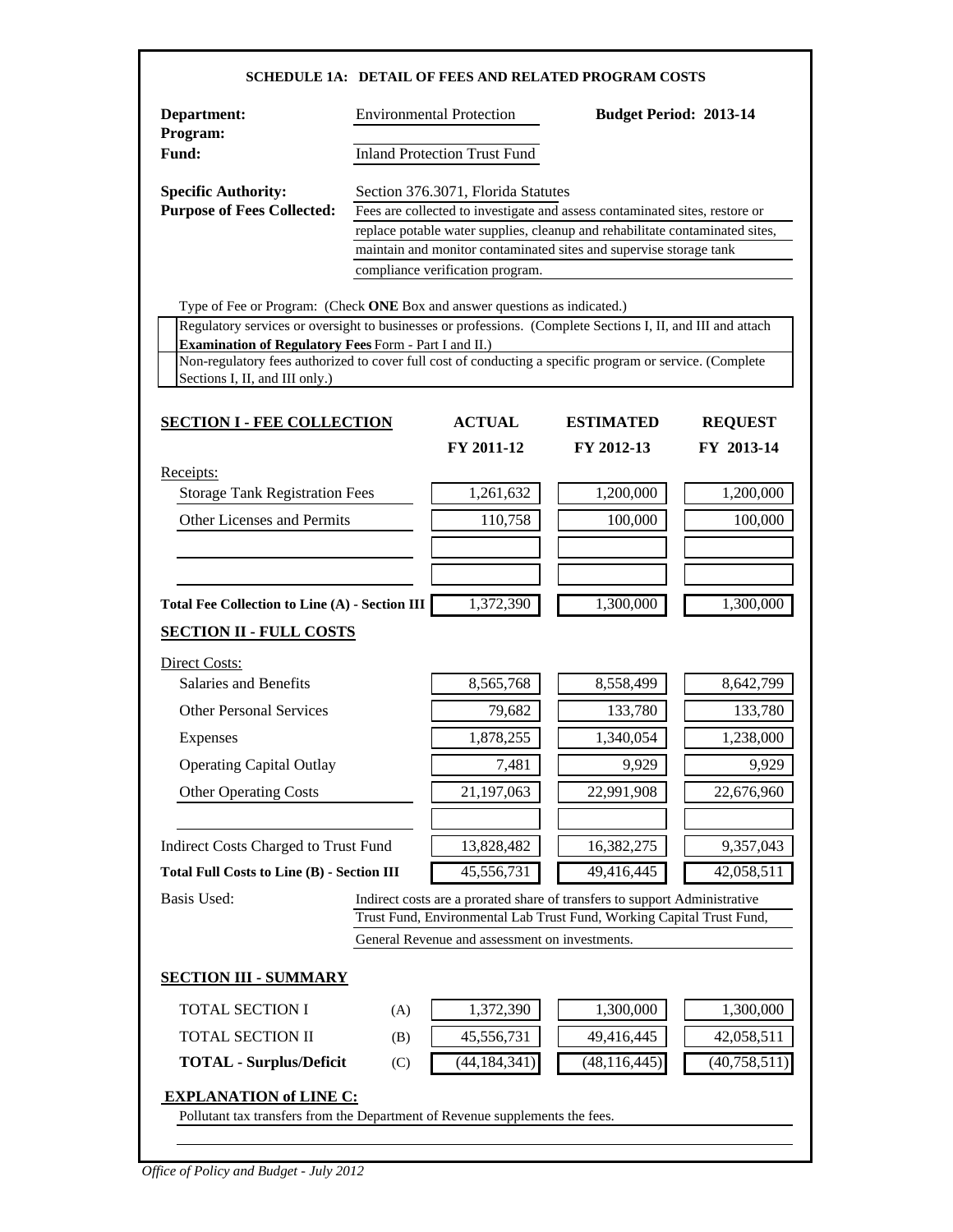|                                                      | <b>Budget Period: 2013 - 2014</b><br>Department of Environmental Protection |                    |                 |  |  |
|------------------------------------------------------|-----------------------------------------------------------------------------|--------------------|-----------------|--|--|
| <b>Department Title:</b><br><b>Trust Fund Title:</b> | <b>Inland Protection Trust Fund</b>                                         |                    |                 |  |  |
| <b>Budget Entity:</b>                                | Program: Waste Management 37 45 00 00                                       |                    |                 |  |  |
| <b>LAS/PBS Fund Number:</b>                          | $2 - 212$                                                                   |                    |                 |  |  |
|                                                      |                                                                             |                    |                 |  |  |
|                                                      | <b>Balance as of</b>                                                        | SWFS*              | <b>Adjusted</b> |  |  |
|                                                      | 6/30/2012                                                                   | <b>Adjustments</b> | <b>Balance</b>  |  |  |
| <b>Chief Financial Officer's (CFO) Cash Balance</b>  | 182,450.90(A)                                                               |                    | 182,450.90      |  |  |
| ADD: Other Cash (See Instructions)                   | $1,025.75$ (B)                                                              |                    | 1,025.75        |  |  |
| <b>ADD</b> : Investments                             | 68,235,239.62 (C)                                                           |                    | 68,235,239.62   |  |  |
| ADD: Outstanding Accounts Receivable                 | $16,985,628.75$ <sub>(D)</sub>                                              |                    | 16,985,628.75   |  |  |
|                                                      | (E)                                                                         |                    |                 |  |  |
| <b>Total Cash plus Accounts Receivable</b>           | 85,404,345.02 (F)                                                           |                    | 85,404,345.02   |  |  |
| LESS Allowances for Uncollectibles                   | 293,940.36 (G)                                                              |                    | 293,940.36      |  |  |
| LESS Approved "A" Certified Forwards                 | $1,472,134.74$ (H)                                                          |                    | 1,472,134.74    |  |  |
| Approved "B" Certified Forwards                      | $8,932.50$ (H)                                                              |                    | 8,932.50        |  |  |
| Approved "FCO" Certified Forwards                    | 73,481,347.19 (H)                                                           |                    | 73,481,347.19   |  |  |
| LESS: Other Accounts Payable (Nonoperating)          | $289,825.17$ (I)                                                            |                    | 289,825.17      |  |  |
| LESS: Brownfield Loan Guarantee                      | $5,000,000.00$ (J)                                                          |                    | 5,000,000.00    |  |  |
| <b>Unreserved Fund Balance, 07/01/12</b>             | $4,858,165.06$ (K)                                                          |                    | 4,858,165.06 ** |  |  |

**Notes:**

**\*SWFS = Statewide Financial Statement** 

**\*\* This amount should agree with Line I, Section IV of the Schedule I for the most recent completed fiscal year and Line A for the following year.**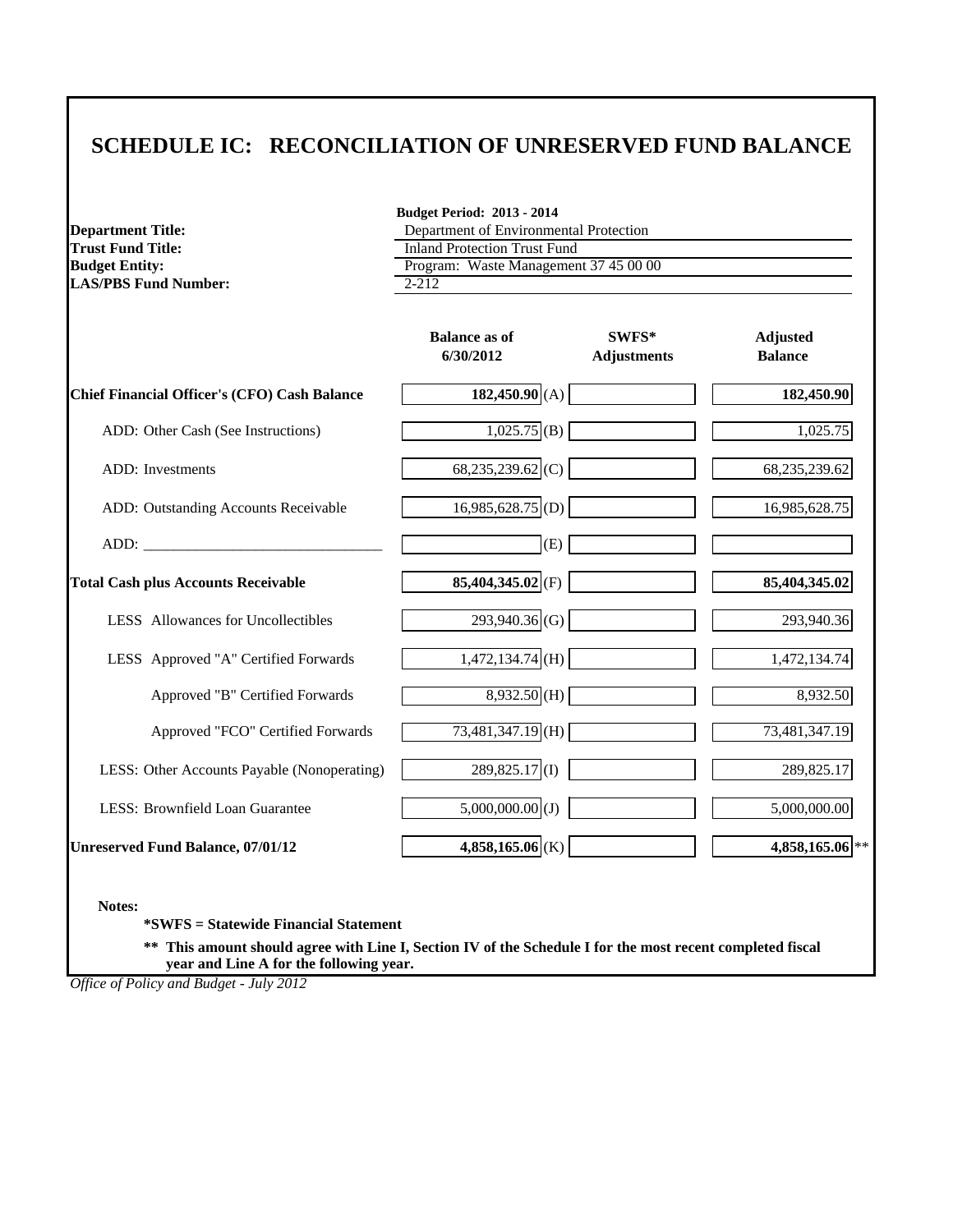# **RECONCILIATION: BEGINNING TRIAL BALANCE TO SCHEDULE I and IC**

|                                          | <b>Budget Period: 2013 - 2014</b>                                    |                                     |
|------------------------------------------|----------------------------------------------------------------------|-------------------------------------|
| <b>Department Title:</b>                 | Department of Environmental Protection                               |                                     |
| <b>Trust Fund Title:</b>                 | <b>Inland Protection Trust Fund</b>                                  |                                     |
| <b>LAS/PBS Fund Number:</b>              | $2 - 212$                                                            |                                     |
| <b>BEGINNING TRIAL BALANCE:</b>          |                                                                      |                                     |
|                                          | <b>Total Fund Balance Per FLAIR Trial Balance, 07/01/12</b>          |                                     |
|                                          | Total all GLC's 5XXXX for governmental funds;                        | $(74,178,470.04)$ (A)               |
|                                          | GLC 539XX for proprietary and fiduciary funds                        |                                     |
|                                          | <b>Subtract Nonspendable Fund Balance (GLC 56XXX)</b>                | (B)                                 |
|                                          | <b>Add/Subtract Statewide Financial Statement (SWFS)Adjustments:</b> |                                     |
|                                          | SWFS Adjustment # and Description                                    | (C)                                 |
|                                          | SWFS Adjustment # and Description                                    | (C)                                 |
|                                          | <b>Add/Subtract Other Adjustment(s):</b>                             |                                     |
|                                          | Approved "B" Carry Forward (Encumbrances) per LAS/PBS                | 8,932.50<br>(D)                     |
|                                          | Approved "C" Carry Forward Total (FCO) per LAS/PBS                   | 64,311,372.48 (D)                   |
|                                          | A/P not C/F-Operating Categories                                     | (D)                                 |
|                                          | Reserve for Brownsfield Area Loan Guarantee Program                  | (D)<br>5,000,000.00                 |
|                                          |                                                                      | (D)                                 |
|                                          |                                                                      | (D)                                 |
| <b>ADJUSTED BEGINNING TRIAL BALANCE:</b> |                                                                      | $(4,858,165.06)$ <sub>(E)</sub>     |
|                                          | UNRESERVED FUND BALANCE, SCHEDULE IC (Line I)                        | $4,858,165.06$ (F)                  |
| <b>DIFFERENCE:</b>                       |                                                                      | $(0.00)$ <sub>(G)<sup>*</sup></sub> |
|                                          |                                                                      |                                     |
| *SHOULD EQUAL ZERO.                      |                                                                      |                                     |
|                                          |                                                                      |                                     |
|                                          |                                                                      |                                     |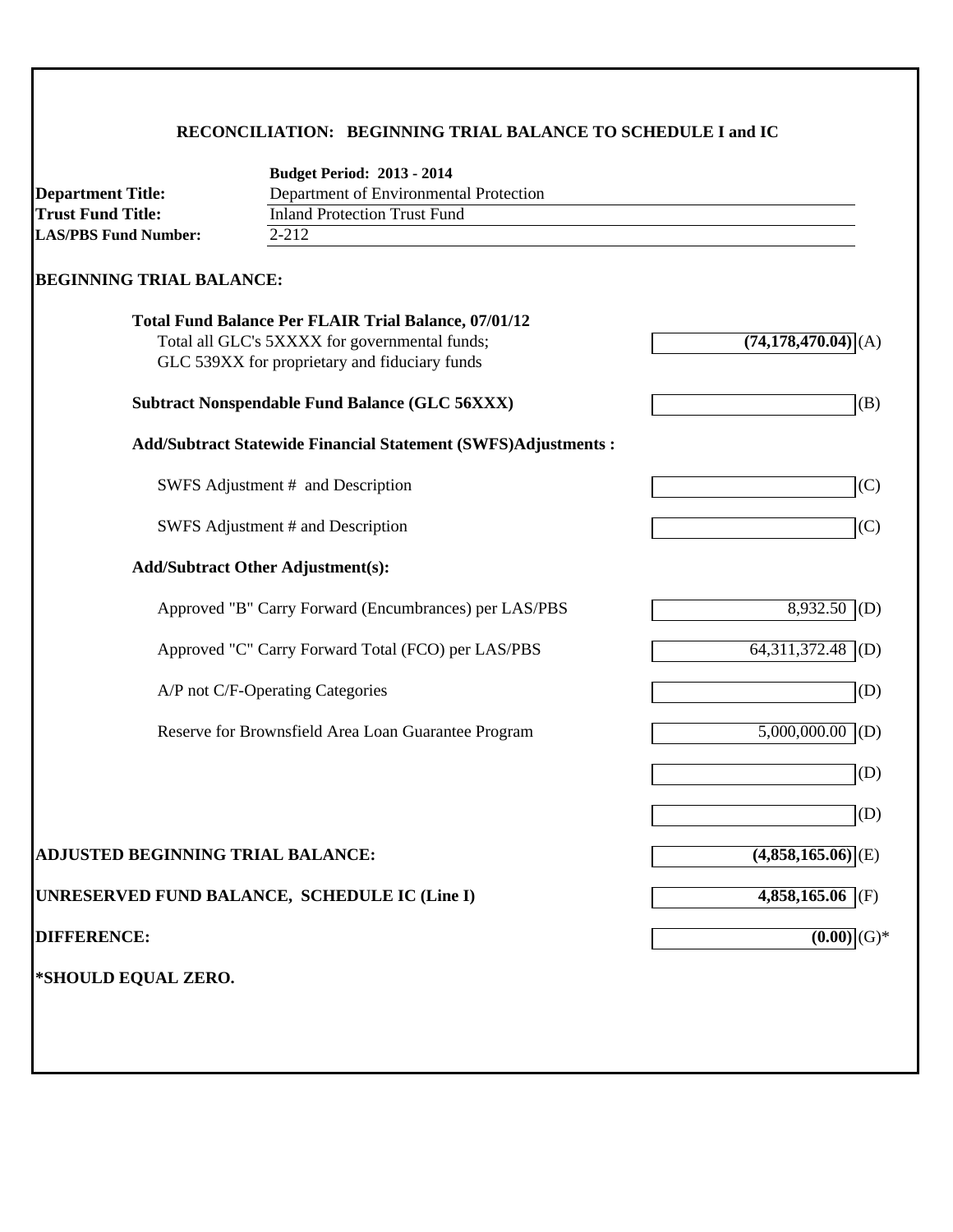#### **DEPARTMENT OF ENVIRONMENTAL PROTECTION SAVE OUR EVERGLADES TRUST FUND (20-2-221XXX) 5% TRUST FUND RESERVE NARRATIVE FOR FY2013-2014 LBR**

This fund is exempt from the 5 Percent Trust Fund Reserve requirement as its revenue sources result entirely from bond proceeds or transfers from other trust funds within the Department or from other state agencies.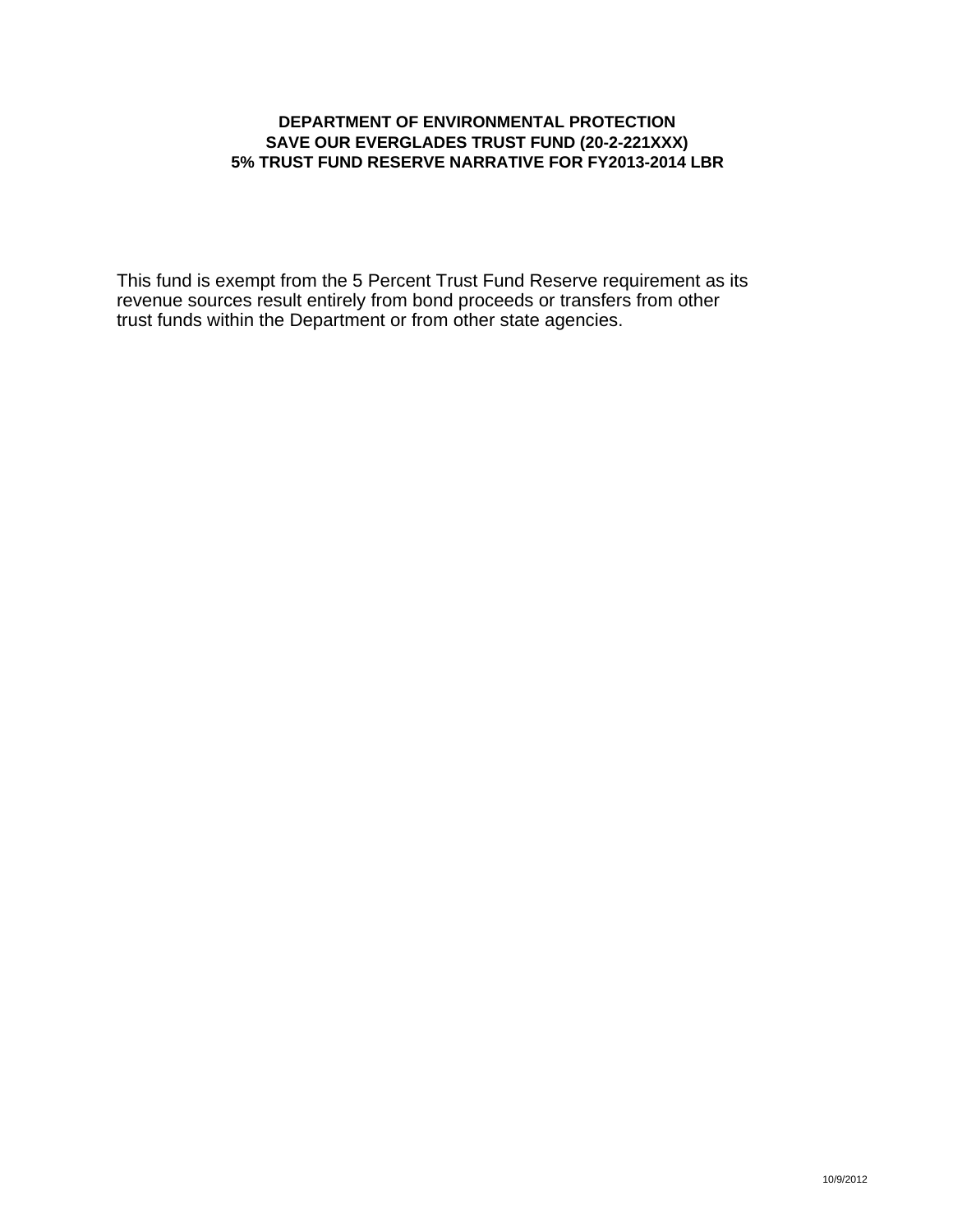#### Department of Environmental Protection Save Our Everglades Trust Fund 2-221

### Revenue Estimates Explanation:

- The revenue for this trust fund is from the sale of Everglades Restoration Bonds not to exceed \$125 million per fiscal year and transfers from other funds.
- Transfers from the Department of Revenue are for debt service. The State Board of Administration supplies the dollar amount needed each year.
- The estimated interest revenue is based on prior year earnings and the remaining cash balance in the trust fund. These estimates are amended quarterly when the trust fund status review is performed.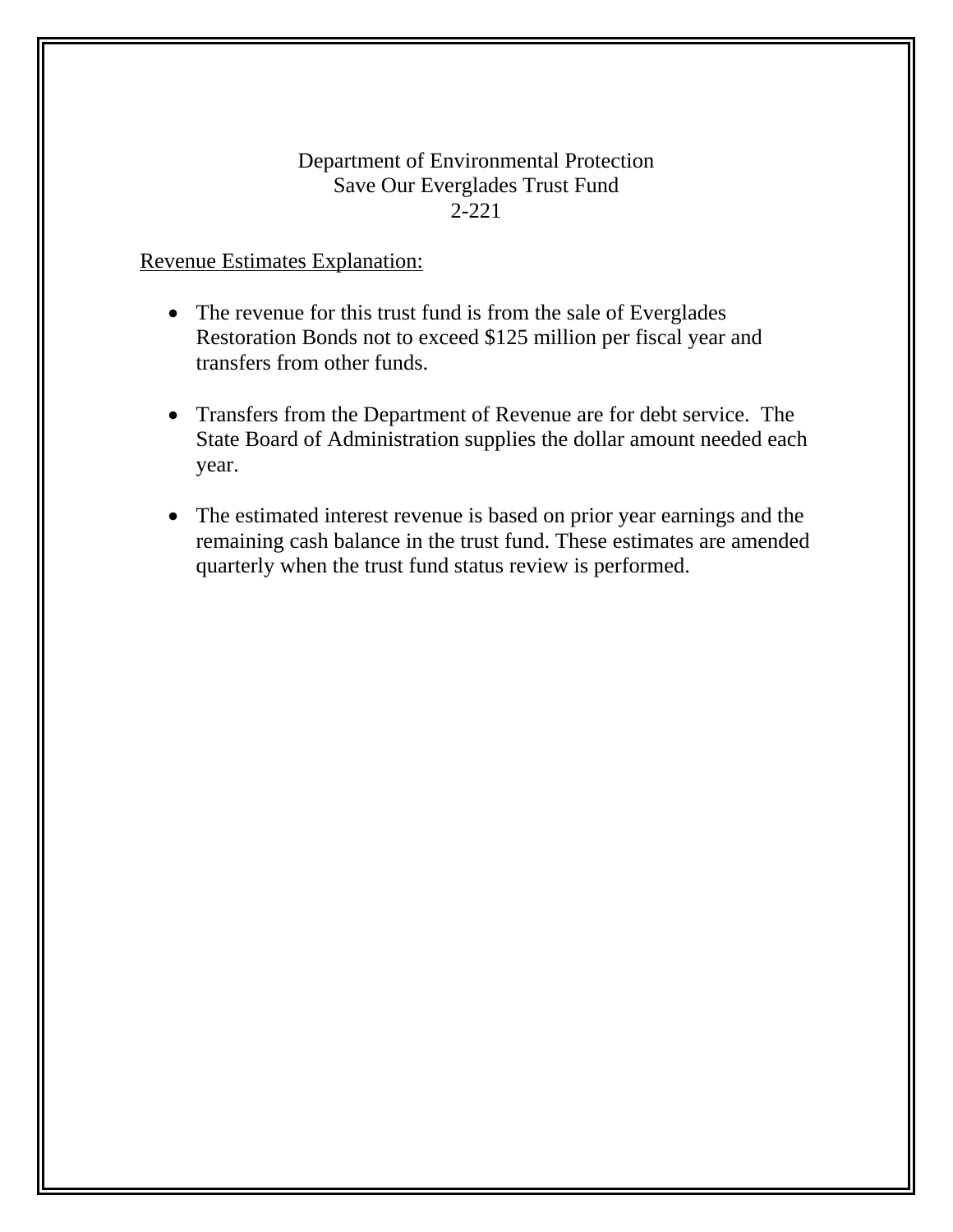# Department of Environmental Protection Explanations for Adjustments in Schedule I Section III Save Our Everglades Trust Fund 2-221

Some entries may be necessary to reconcile the Trust Fund Schedule I to the FLAIR system. The Schedule I is a budgeting tool developed on a year-toyear appropriations basis, whereas the entries in the FLAIR system are made on an accrual basis in accordance with Generally Accepted Accounting Principles.

- Statewide Financial Statement Adjustment \$6,923,135: This adjustment is necessary to record prior year financial statement adjustments to the beginning balance made by the Department of Financial Services (DFS).
- Adjustment to Line A (\$33,567,996): This adjustment is necessary to record approved certified/carry forward amounts for encumbrances as of the end of the previous fiscal year.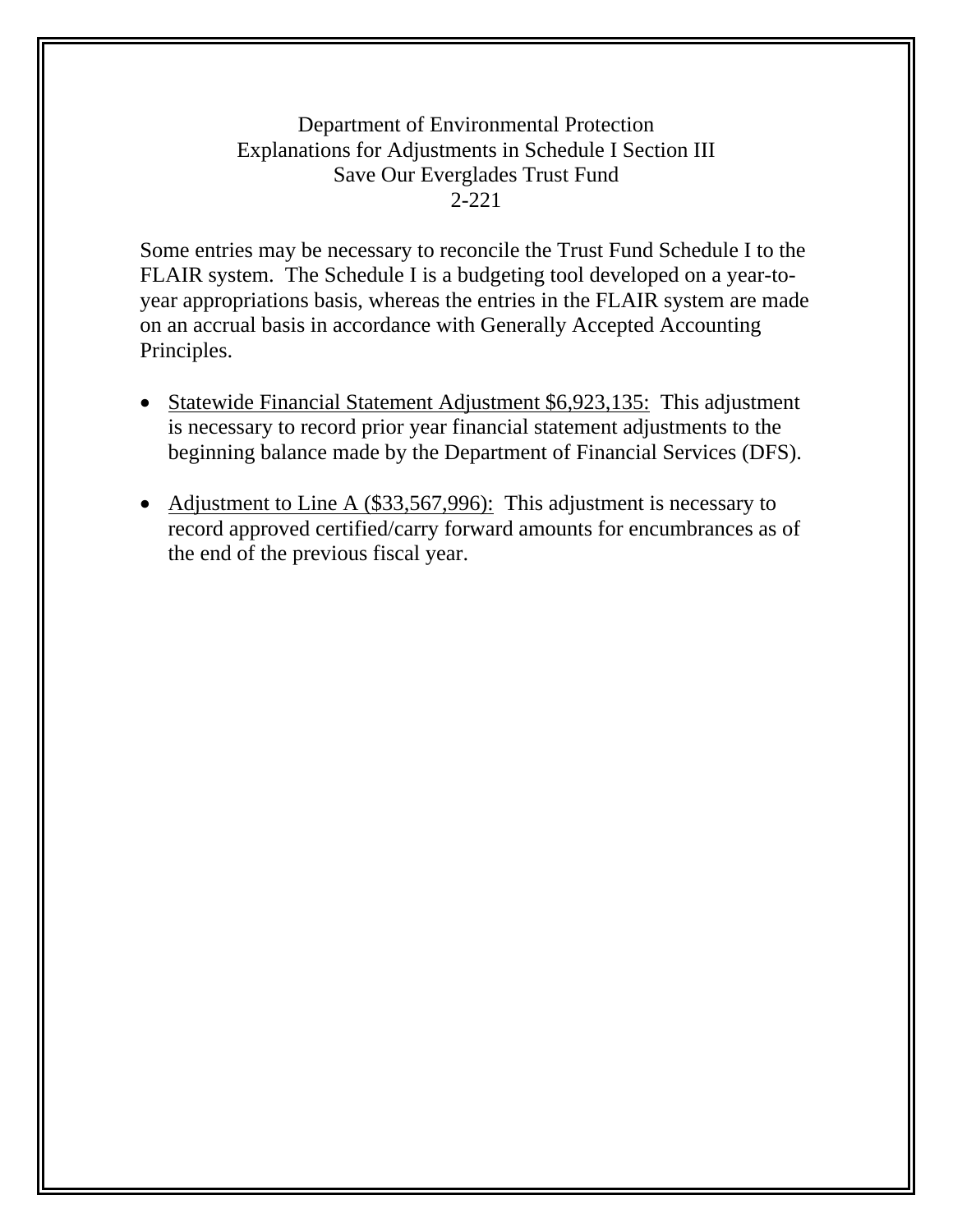#### **Executive Office of the GovernorInter-Agency Transfers Reported on Schedule I Agency Name Environmental Protection**

List all transfers totaling \$100,000 or more. Provide the applicable agency name and fund number, the categories used for both the transfer in and the transfer out, and the amount of the transfer for each of the fiscal years indicated, as well as the name of the person at the other agency who confirmed the amount of the transfer and the date of the confirmation. If transferred in/out to the General Revenue Fund, do not include on this form; however, on Schedule I be sure to include "To GR" or "From GR" in the description field.

| <b>Fund Name and Number:</b>                                                                          | Save our Everglades Trust Fund - 2221                 |                          |                          |                          |                                                |                          |
|-------------------------------------------------------------------------------------------------------|-------------------------------------------------------|--------------------------|--------------------------|--------------------------|------------------------------------------------|--------------------------|
| <b>Transfers In</b><br>(Provide Agency and Fund Number Received From)                                 | <b>Transfer In</b><br>Revenue<br>Category             | Amount<br>FY 11-12 (A01) | Amount<br>FY 12-13 (A02) | Amount<br>FY 13-14 (A03) | <b>Transfer Out</b><br>Expenditure<br>Category | <b>Confirmed By/Date</b> |
| DOR - 730000-20-2-166001                                                                              | 001600                                                | 15,922,925.96            | 17,294,903.80            | 18,757,297.00            | 315133                                         | Joe Young 10/9/2012      |
|                                                                                                       |                                                       |                          |                          |                          |                                                |                          |
|                                                                                                       |                                                       |                          |                          |                          |                                                |                          |
|                                                                                                       |                                                       |                          |                          |                          |                                                |                          |
|                                                                                                       |                                                       |                          |                          |                          |                                                |                          |
| <b>Transfers Out (Operating and Non-Operating)</b><br>(Provide Agency and Fund Number Transferred To) | <b>Transfer Out</b><br><b>Expenditure</b><br>Category |                          |                          |                          | <b>Transfer In</b><br>Revenue<br>Category      | <b>Confirmed By/Date</b> |
|                                                                                                       |                                                       |                          |                          |                          |                                                |                          |
| SBA - 840000-40-2-000001                                                                              | 089080                                                | 15,914,526.47            | 22,003,798.00            | 22,885,817.00            |                                                | Janie Knight             |
|                                                                                                       |                                                       |                          |                          |                          |                                                |                          |
|                                                                                                       |                                                       |                          |                          |                          |                                                |                          |
|                                                                                                       |                                                       |                          |                          |                          |                                                |                          |
|                                                                                                       |                                                       |                          |                          |                          |                                                |                          |
| Office of Policy and Budget - July 2012                                                               |                                                       |                          |                          |                          |                                                |                          |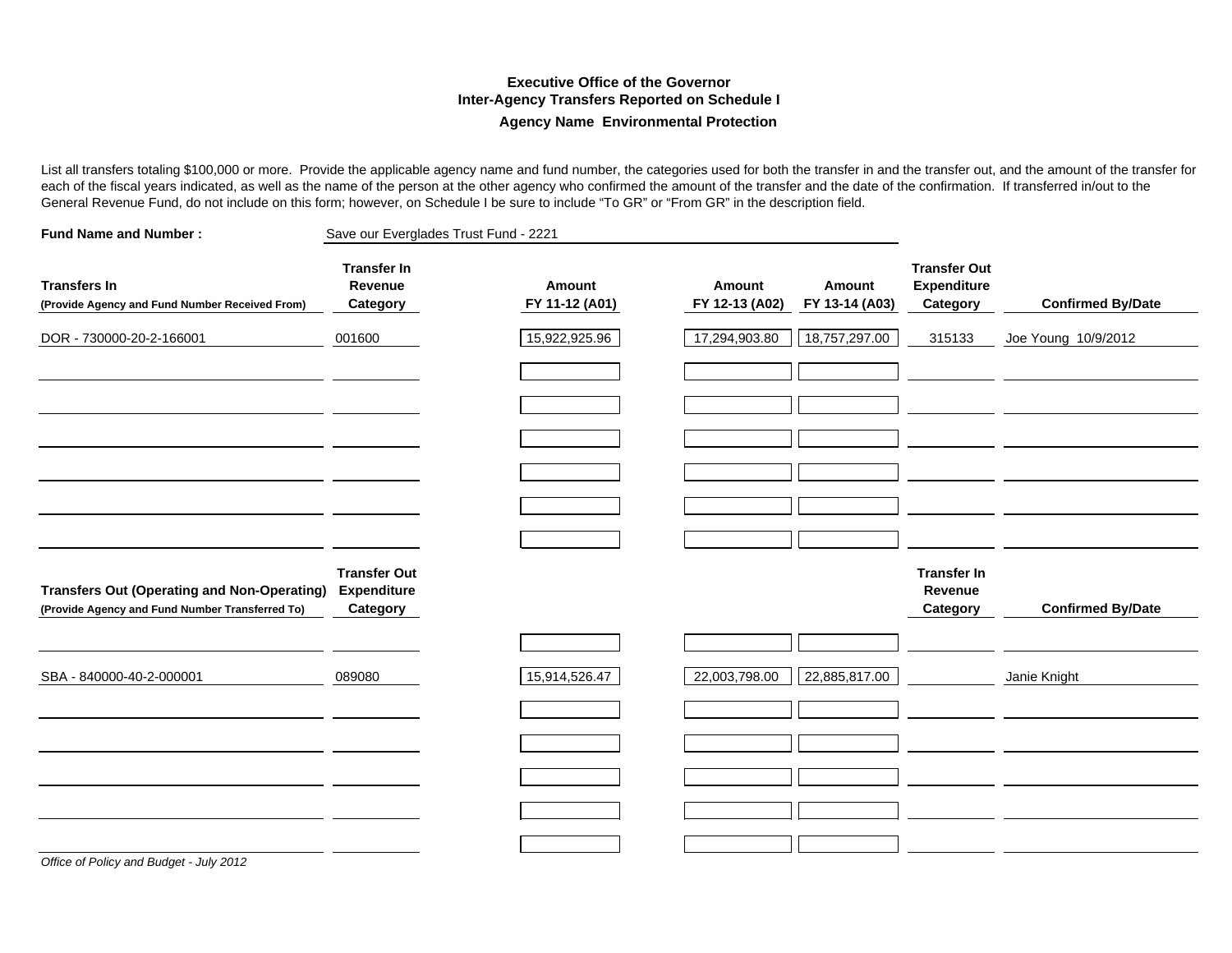| <b>Department Title:</b>                            | <b>Budget Period: 2013 - 2014</b><br>Department of Environmental Protection |                             |                                   |  |  |
|-----------------------------------------------------|-----------------------------------------------------------------------------|-----------------------------|-----------------------------------|--|--|
| <b>Trust Fund Title:</b>                            | Save Our Everglades Trust Fund<br>Program: State Lands 37 10 00 00          |                             |                                   |  |  |
| <b>Budget Entity:</b>                               |                                                                             |                             |                                   |  |  |
| <b>LAS/PBS Fund Number:</b>                         | $2 - 221$                                                                   |                             |                                   |  |  |
|                                                     |                                                                             |                             |                                   |  |  |
|                                                     | <b>Balance as of</b><br>6/30/2012                                           | SWFS*<br><b>Adjustments</b> | <b>Adjusted</b><br><b>Balance</b> |  |  |
| <b>Chief Financial Officer's (CFO) Cash Balance</b> | 0.00(A)                                                                     |                             | 0.00                              |  |  |
| ADD: Other Cash (See Instructions)                  | (B)                                                                         |                             |                                   |  |  |
| ADD: Investments                                    | 36,833,528.69 (C)                                                           |                             | 36,833,528.69                     |  |  |
| ADD: Outstanding Accounts Receivable                | $67,202.54$ (D)                                                             |                             | 67,202.54                         |  |  |
|                                                     | (E)                                                                         |                             |                                   |  |  |
| <b>Total Cash plus Accounts Receivable</b>          | $36,900,731.23$ <sub>(F)</sub>                                              |                             | 36,900,731.23                     |  |  |
| LESS Allowances for Uncollectibles                  | (G)                                                                         |                             |                                   |  |  |
| LESS Approved "A" Certified Forwards                | (H)                                                                         |                             |                                   |  |  |
| Approved "B" Certified Forwards                     | (H)                                                                         |                             |                                   |  |  |
| Approved "FCO" Certified Forwards                   | $34,824,166.46$ (H)                                                         |                             | 34,824,166.46                     |  |  |
| LESS: Other Accounts Payable (Nonoperating)         | $3,573.35$ (I)                                                              |                             | 3,573.35                          |  |  |
|                                                     | $(\mathrm{J})$                                                              |                             |                                   |  |  |
| <b>Unreserved Fund Balance, 07/01/12</b>            | $2,072,991.42$ <sub>(K)</sub>                                               |                             | $2,072,991.42$ **                 |  |  |

**\*SWFS = Statewide Financial Statement** 

**\*\* This amount should agree with Line I, Section IV of the Schedule I for the most recent completed fiscal year and Line A for the following year.**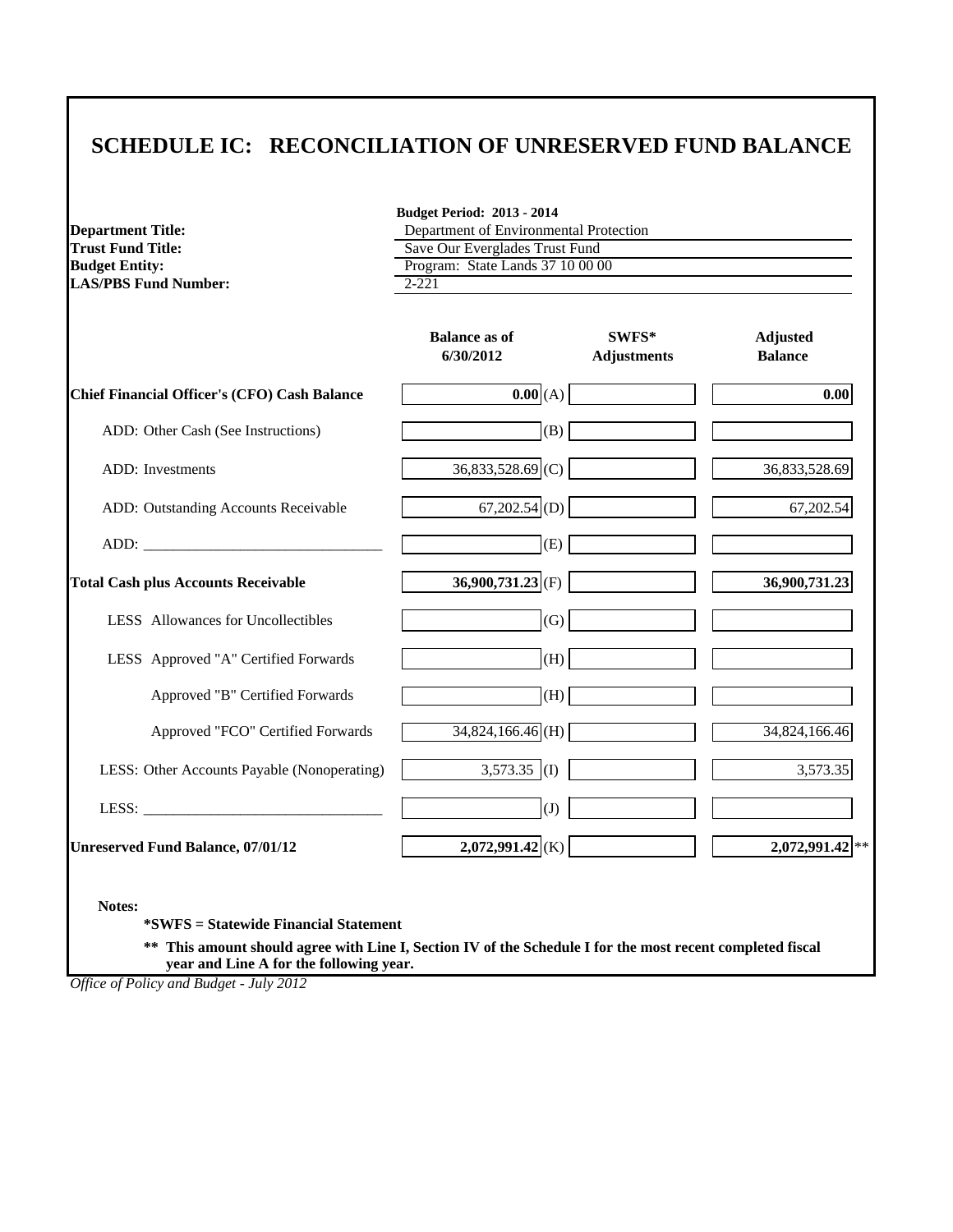#### **RECONCILIATION: BEGINNING TRIAL BALANCE TO SCHEDULE I and IC**

|                                          | <b>Budget Period: 2013 - 2014</b>                                    |                                 |
|------------------------------------------|----------------------------------------------------------------------|---------------------------------|
| <b>Department Title:</b>                 | Department of Environmental Protection                               |                                 |
| <b>Trust Fund Title:</b>                 | Save Our Everglades Trust Fund                                       |                                 |
| <b>LAS/PBS Fund Number:</b>              | $2 - 221$                                                            |                                 |
| <b>BEGINNING TRIAL BALANCE:</b>          |                                                                      |                                 |
|                                          | <b>Total Fund Balance Per FLAIR Trial Balance, 07/01/12</b>          |                                 |
|                                          | Total all GLC's 5XXXX for governmental funds;                        | $(26,959,248.80)$ (A)           |
|                                          | GLC 539XX for proprietary and fiduciary funds                        |                                 |
|                                          | <b>Subtract Nonspendable Fund Balance (GLC 56XXX)</b>                | (B)                             |
|                                          | <b>Add/Subtract Statewide Financial Statement (SWFS)Adjustments:</b> |                                 |
|                                          | SWFS Adjustment # and Description                                    | (C)                             |
|                                          | SWFS Adjustment # and Description                                    | (C)                             |
|                                          | <b>Add/Subtract Other Adjustment(s):</b>                             |                                 |
|                                          | Approved "B" Carry Forward (Encumbrances) per LAS/PBS                | (D)                             |
|                                          | Approved "C" Carry Forward Total (FCO) per LAS/PBS                   | 24,886,257.38 (D)               |
|                                          | A/P not C/F-Operating Categories                                     | (D)                             |
|                                          |                                                                      | (D)                             |
|                                          |                                                                      | (D)                             |
|                                          |                                                                      | (D)                             |
| <b>ADJUSTED BEGINNING TRIAL BALANCE:</b> |                                                                      | $(2,072,991.42)$ <sub>(E)</sub> |
|                                          | UNRESERVED FUND BALANCE, SCHEDULE IC (Line I)                        | $2,072,991.42$ (F)              |
| <b>DIFFERENCE:</b>                       |                                                                      | $(0.\overline{00)}(G)^*$        |
| *SHOULD EQUAL ZERO.                      |                                                                      |                                 |
|                                          |                                                                      |                                 |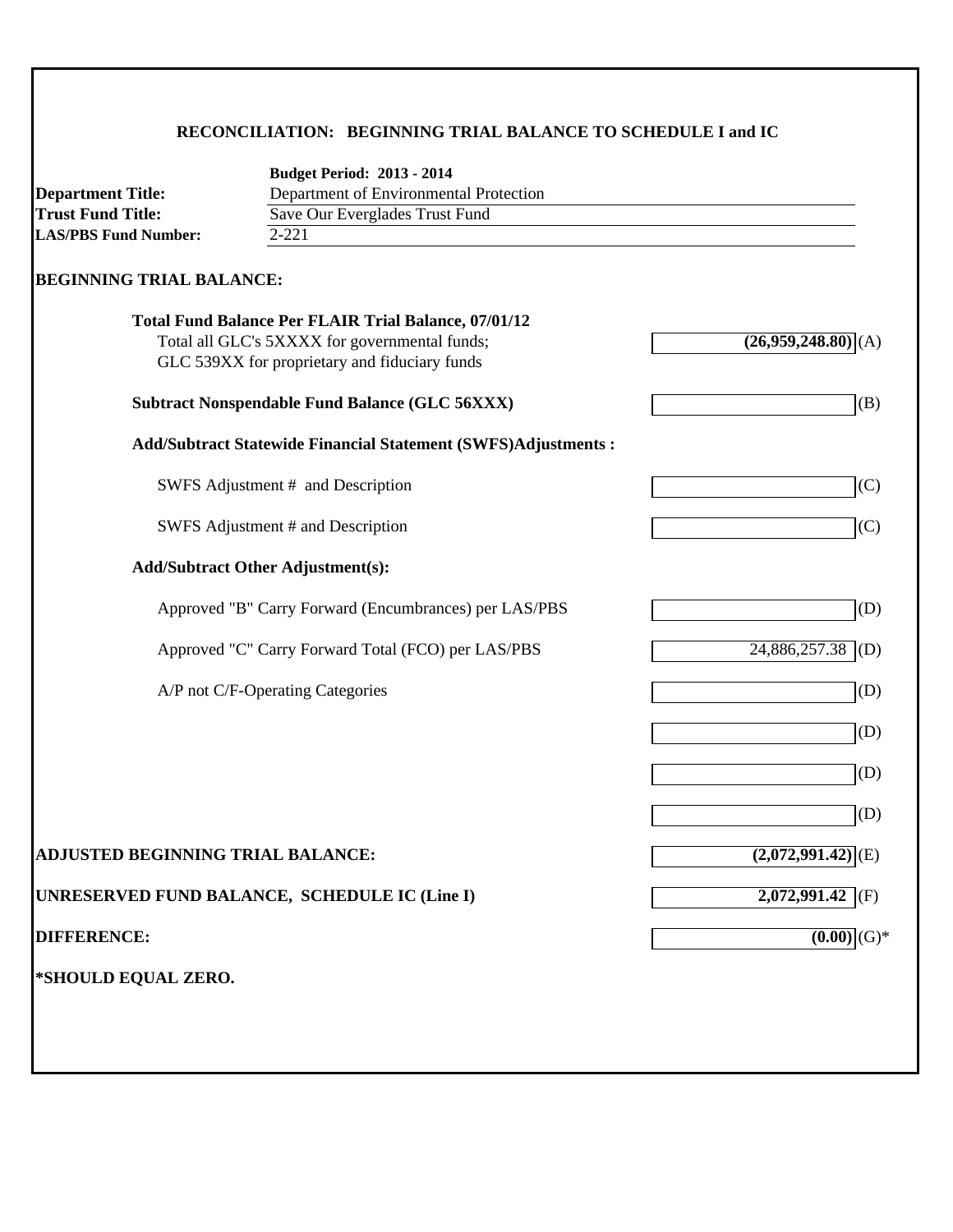#### **DEPARTMENT OF ENVIRONMENTAL PROTECTION FLORIDA COMMUNITIES TRUST FUND (20-2-244001) 5% TRUST FUND RESERVE NARRATIVE FOR FY2013-2014 LBR**

|                                                  |        | FY 2012/2013 |
|--------------------------------------------------|--------|--------------|
| <b>TOTAL PROJECTED REVENUE</b>                   |        | 500          |
| <b>LESS EXCLUDED LEGISLATIVE APPROPRIATIONS:</b> |        |              |
| TRANSFER-GENERAL REVENUE FUND                    | 180056 | 521,455      |
| SERVICE CHARGE TO GENERAL REVENUE (8.0%)         | 310322 | 40           |
| TOTAL EXCLUDED LEGISLATIVE APPROPRIATIONS        |        | 521,495      |
| <b>BALANCE</b>                                   |        | $-520,995$   |
| <b>5% TRUST FUND RESERVE</b>                     |        | ŋ            |

No fee increases, reductions in services, etc., were required as a result of establishing this reserve.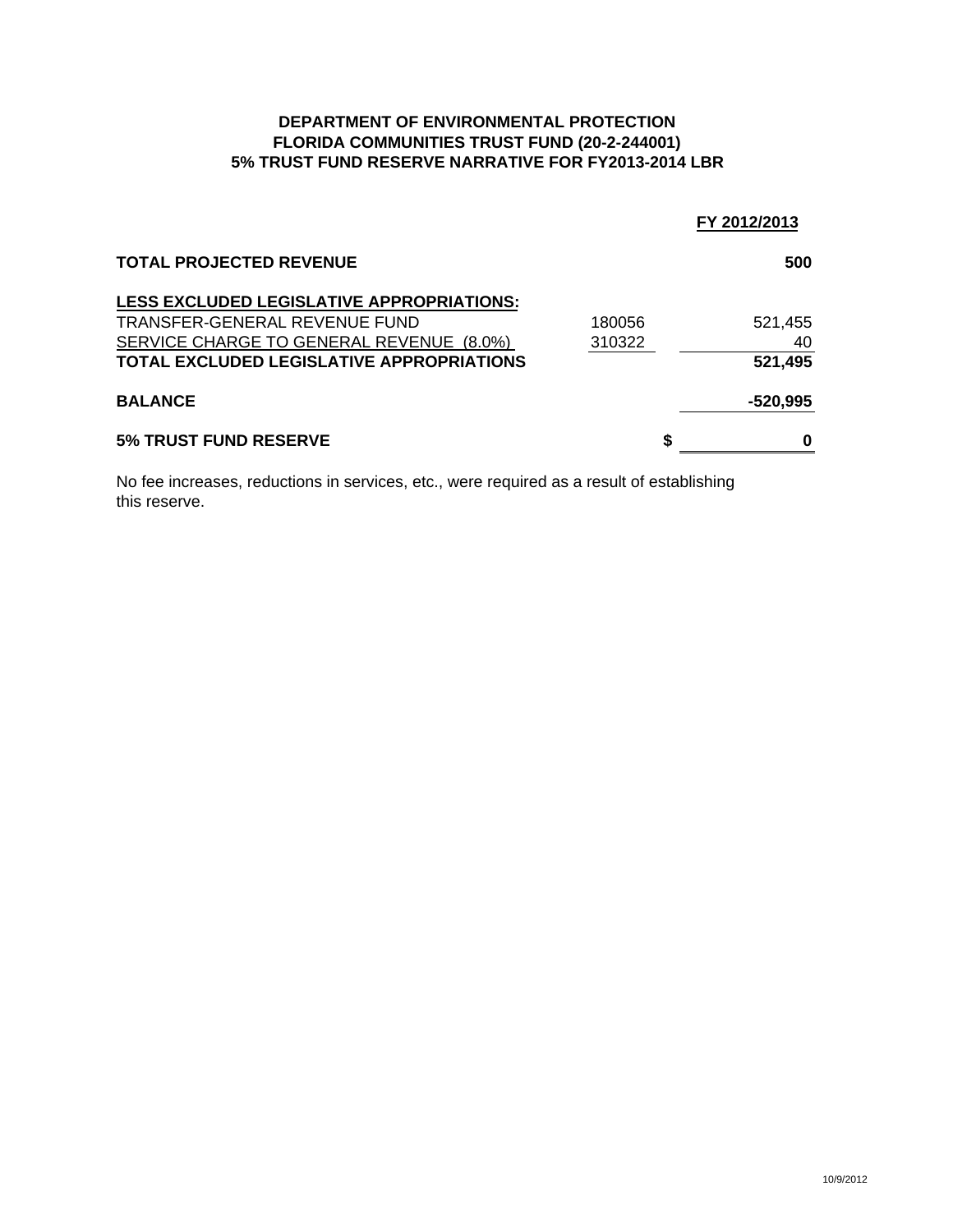# Department of Environmental Protection Florida Communities Trust Fund 2-244

# Revenue Estimates Explanation:

 The estimated interest revenue is based on prior year earnings and the remaining cash balance in the trust fund. These estimates are amended quarterly when the trust fund status review is performed.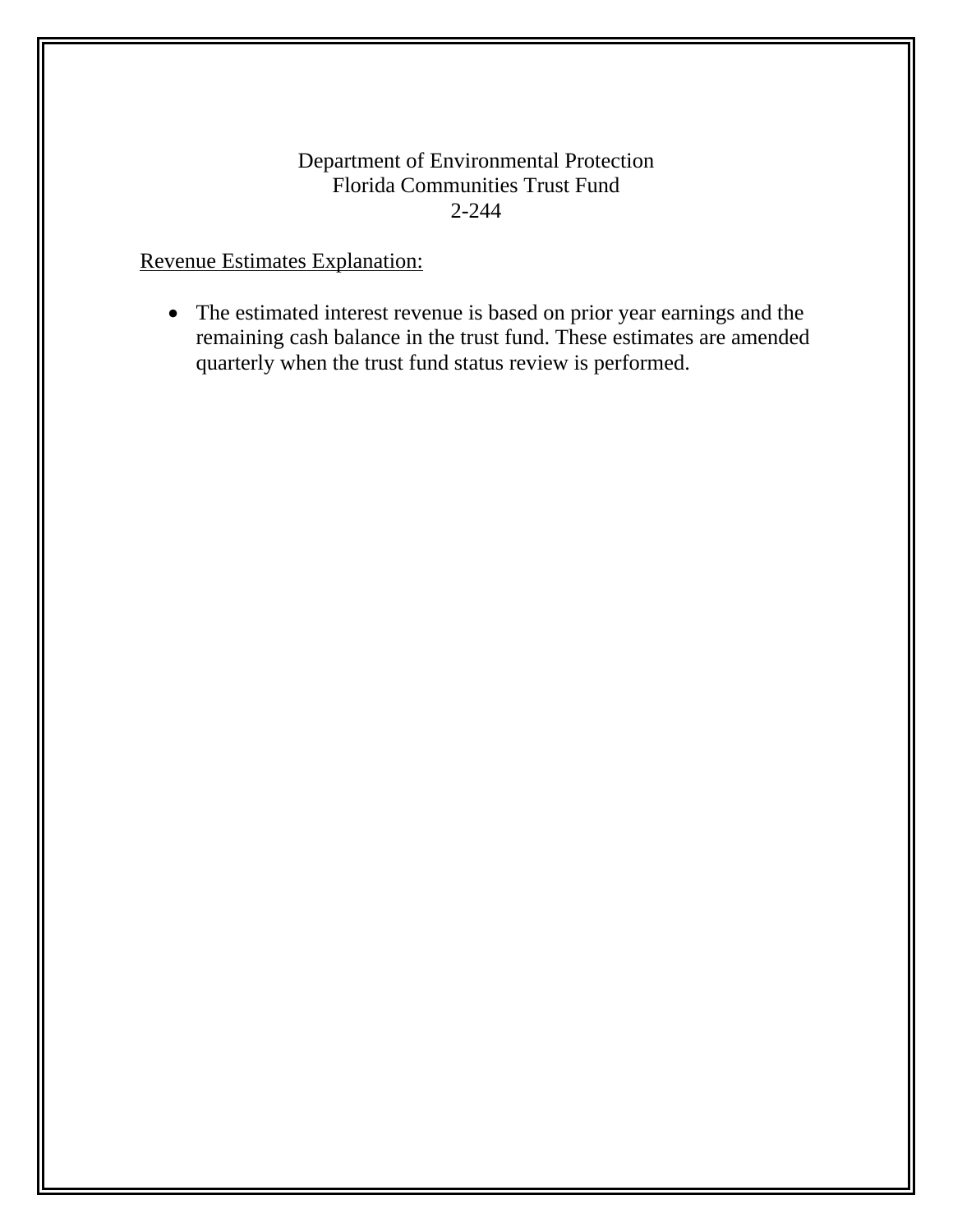#### **Executive Office of the GovernorInter-Agency Transfers Reported on Schedule I Agency Name Environmental Protection**

List all transfers totaling \$100,000 or more. Provide the applicable agency name and fund number, the categories used for both the transfer in and the transfer out, and the amount of the transfer for each of the fiscal years indicated, as well as the name of the person at the other agency who confirmed the amount of the transfer and the date of the confirmation. If transferred in/out to the General Revenue Fund, do not include on this form; however, on Schedule I be sure to include "To GR" or "From GR" in the description field.

| <b>Fund Name and Number:</b>                                                                               | Florida Communities Trust Fund - 2244     |                          |                          |                          |                                                       |                           |
|------------------------------------------------------------------------------------------------------------|-------------------------------------------|--------------------------|--------------------------|--------------------------|-------------------------------------------------------|---------------------------|
| <b>Transfers In</b><br>(Provide Agency and Fund Number Received From)                                      | <b>Transfer In</b><br>Revenue<br>Category | Amount<br>FY 11-12 (A01) | Amount<br>FY 12-13 (A02) | Amount<br>FY 13-14 (A03) | <b>Transfer Out</b><br><b>Expenditure</b><br>Category | <b>Confirmed By/Date</b>  |
| DHSMV - 760000-20-2-488001                                                                                 | 001600                                    | 259,796.25               |                          |                          | 310125                                                | Jim Lewandowski 10/9/2012 |
|                                                                                                            |                                           |                          |                          |                          |                                                       |                           |
|                                                                                                            |                                           |                          |                          |                          |                                                       |                           |
|                                                                                                            |                                           |                          |                          |                          |                                                       |                           |
|                                                                                                            |                                           |                          |                          |                          |                                                       |                           |
|                                                                                                            |                                           |                          |                          |                          |                                                       |                           |
|                                                                                                            |                                           |                          |                          |                          |                                                       |                           |
| Transfers Out (Operating and Non-Operating) Expenditure<br>(Provide Agency and Fund Number Transferred To) | <b>Transfer Out</b><br>Category           |                          |                          |                          | <b>Transfer In</b><br>Revenue<br>Category             | <b>Confirmed By/Date</b>  |
|                                                                                                            |                                           |                          |                          |                          |                                                       |                           |
|                                                                                                            |                                           |                          |                          |                          |                                                       |                           |
|                                                                                                            |                                           |                          |                          |                          |                                                       |                           |
|                                                                                                            |                                           |                          |                          |                          |                                                       |                           |
|                                                                                                            |                                           |                          |                          |                          |                                                       |                           |
|                                                                                                            |                                           |                          |                          |                          |                                                       |                           |
|                                                                                                            |                                           |                          |                          |                          |                                                       |                           |
| Office of Policy and Budget - July 2012                                                                    |                                           |                          |                          |                          |                                                       |                           |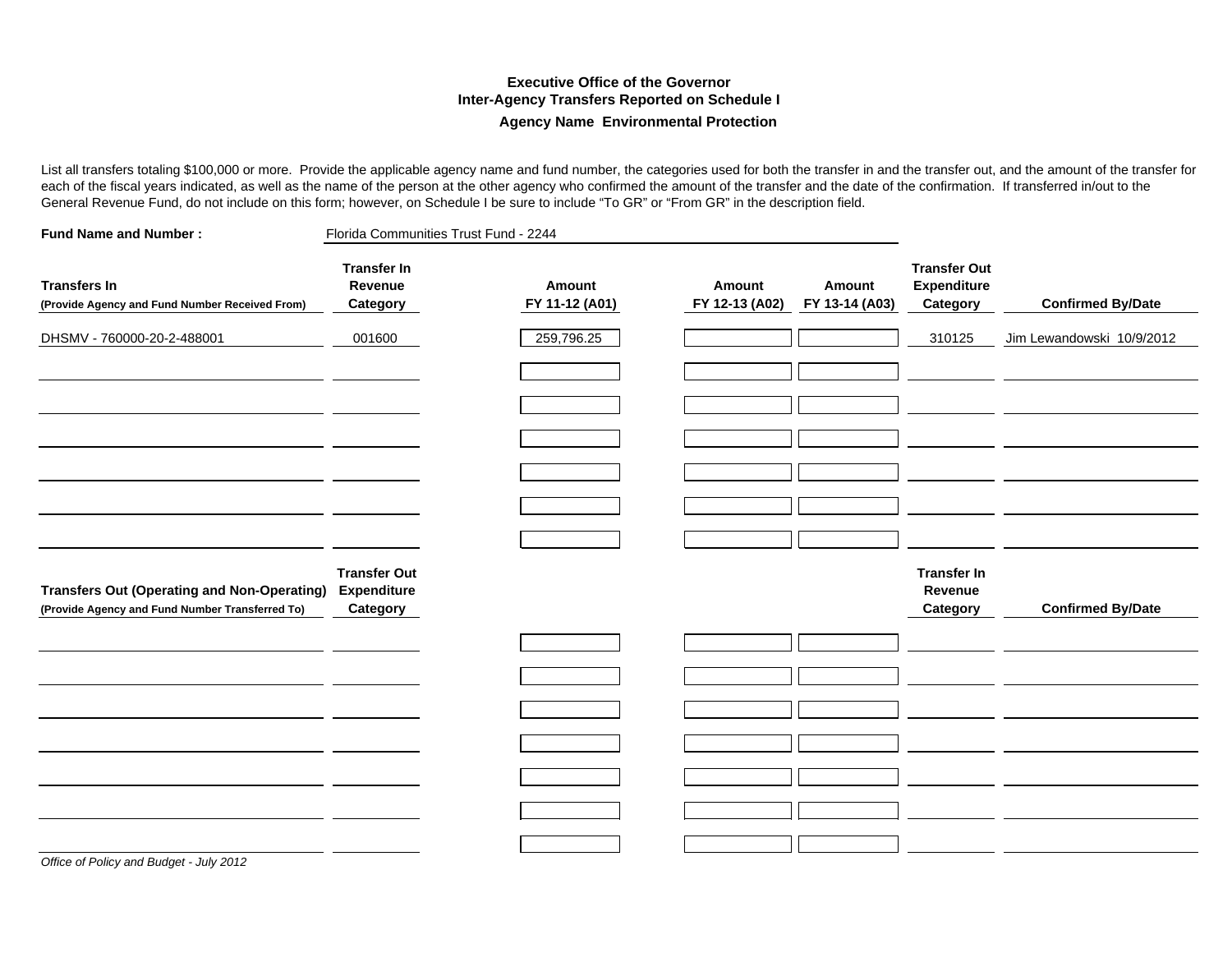| <b>Department Title:</b>                            | <b>Budget Period: 2013 - 2014</b><br>Department of Environmental Protection |                             |                                   |  |  |
|-----------------------------------------------------|-----------------------------------------------------------------------------|-----------------------------|-----------------------------------|--|--|
| <b>Trust Fund Title:</b>                            | <b>Florida Communities Trust Fund</b>                                       |                             |                                   |  |  |
| <b>Budget Entity:</b>                               | Program: State Lands 37 10 00 00                                            |                             |                                   |  |  |
| <b>LAS/PBS Fund Number:</b>                         | $2 - 244$                                                                   |                             |                                   |  |  |
|                                                     | <b>Balance as of</b><br>6/30/2012                                           | SWFS*<br><b>Adjustments</b> | <b>Adjusted</b><br><b>Balance</b> |  |  |
| <b>Chief Financial Officer's (CFO) Cash Balance</b> | 199,760.17 (A)                                                              |                             | 199,760.17                        |  |  |
| ADD: Other Cash (See Instructions)                  | (B)                                                                         |                             |                                   |  |  |
| <b>ADD</b> : Investments                            | $359,802.73$ (C)                                                            |                             | 359,802.73                        |  |  |
| ADD: Outstanding Accounts Receivable                | 47,107.50 (D)                                                               |                             | 47,107.50                         |  |  |
|                                                     | (E)                                                                         |                             |                                   |  |  |
| <b>Total Cash plus Accounts Receivable</b>          | 606,670.40 (F)                                                              |                             | 606,670.40                        |  |  |
| LESS Allowances for Uncollectibles                  | (G)                                                                         |                             |                                   |  |  |
| LESS Approved "A" Certified Forwards                | (H)                                                                         |                             |                                   |  |  |
| Approved "B" Certified Forwards                     | (H)                                                                         |                             |                                   |  |  |
| Approved "FCO" Certified Forwards                   | (H)                                                                         |                             |                                   |  |  |
| LESS: Other Accounts Payable (Nonoperating)         | $8,009.10$ (I)                                                              |                             | 8,009.10                          |  |  |
|                                                     | (J)                                                                         |                             |                                   |  |  |
| <b>Unreserved Fund Balance, 07/01/12</b>            | 598,661.30 (K)                                                              |                             | 598,661.30<br>$\ast$ $\ast$       |  |  |

**\*SWFS = Statewide Financial Statement** 

**\*\* This amount should agree with Line I, Section IV of the Schedule I for the most recent completed fiscal year and Line A for the following year.**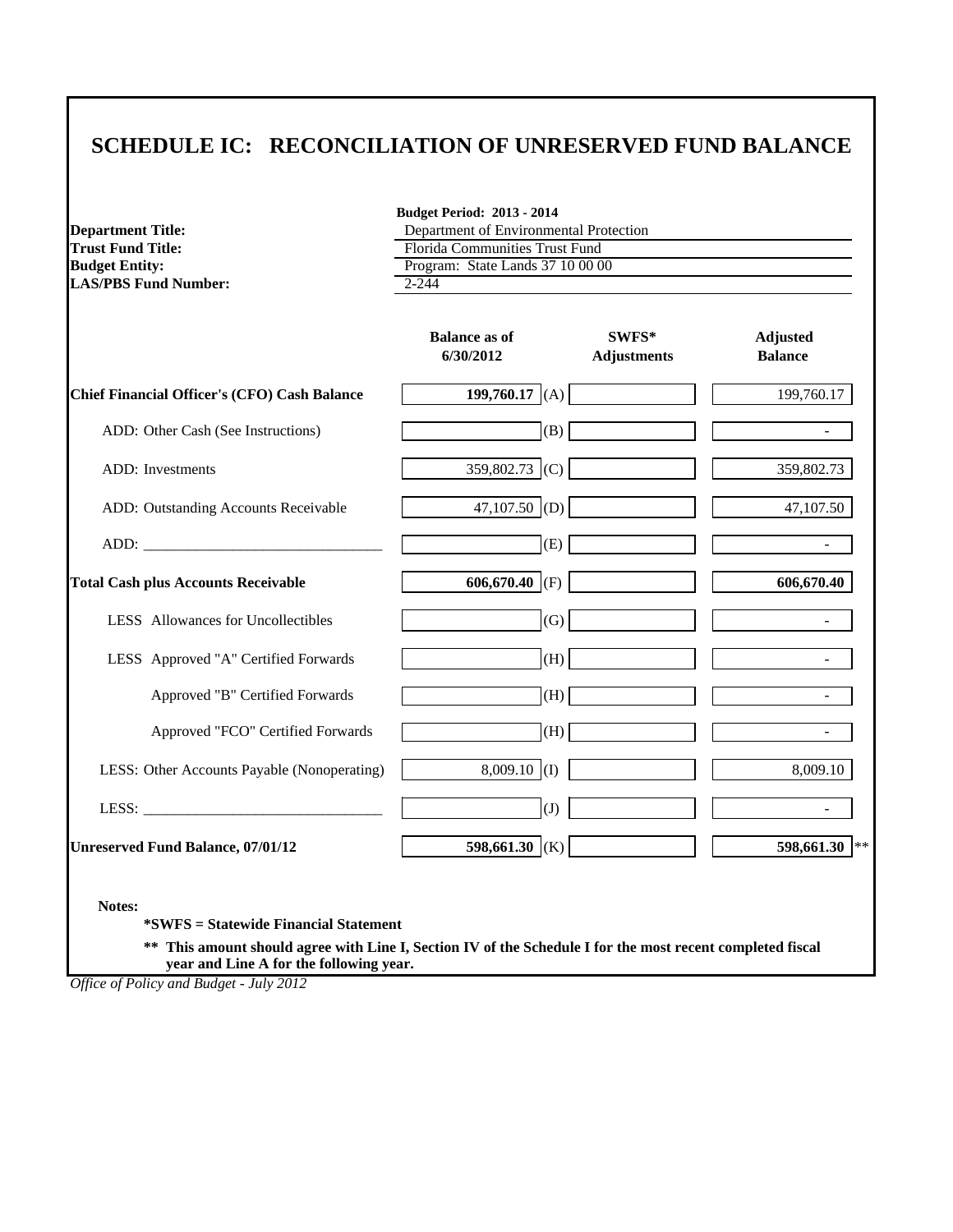#### **RECONCILIATION: BEGINNING TRIAL BALANCE TO SCHEDULE I and IC**

|                                          | <b>Budget Period: 2013 - 2014</b>                                    |                               |  |  |  |
|------------------------------------------|----------------------------------------------------------------------|-------------------------------|--|--|--|
| <b>Department Title:</b>                 | Department of Environmental Protection                               |                               |  |  |  |
| <b>Trust Fund Title:</b>                 | <b>Florida Communities Trust Fund</b>                                |                               |  |  |  |
| <b>LAS/PBS Fund Number:</b>              | $2 - 244$                                                            |                               |  |  |  |
| <b>BEGINNING TRIAL BALANCE:</b>          |                                                                      |                               |  |  |  |
|                                          | <b>Total Fund Balance Per FLAIR Trial Balance, 07/01/12</b>          |                               |  |  |  |
|                                          | Total all GLC's 5XXXX for governmental funds;                        | $(598,661.30)$ (A)            |  |  |  |
|                                          | GLC 539XX for proprietary and fiduciary funds                        |                               |  |  |  |
|                                          | <b>Subtract Nonspendable Fund Balance (GLC 56XXX)</b>                | (B)                           |  |  |  |
|                                          | <b>Add/Subtract Statewide Financial Statement (SWFS)Adjustments:</b> |                               |  |  |  |
|                                          | SWFS Adjustment # and Description                                    | (C)                           |  |  |  |
|                                          | SWFS Adjustment # and Description                                    | (C)                           |  |  |  |
|                                          | <b>Add/Subtract Other Adjustment(s):</b>                             |                               |  |  |  |
|                                          | Approved "B" Carry Forward (Encumbrances) per LAS/PBS                | (D)                           |  |  |  |
|                                          | Approved "C" Carry Forward Total (FCO) per LAS/PBS                   | (D)                           |  |  |  |
|                                          | A/P not C/F-Operating Categories                                     | (D)                           |  |  |  |
|                                          |                                                                      | (D)                           |  |  |  |
|                                          |                                                                      | (D)                           |  |  |  |
|                                          |                                                                      | (D)                           |  |  |  |
| <b>ADJUSTED BEGINNING TRIAL BALANCE:</b> |                                                                      | $(598,661.30)$ <sub>(E)</sub> |  |  |  |
|                                          | UNRESERVED FUND BALANCE, SCHEDULE IC (Line I)                        | $598,661.30$ (F)              |  |  |  |
| <b>DIFFERENCE:</b>                       |                                                                      | $(G)$ *<br>0.00               |  |  |  |
| *SHOULD EQUAL ZERO.                      |                                                                      |                               |  |  |  |
|                                          |                                                                      |                               |  |  |  |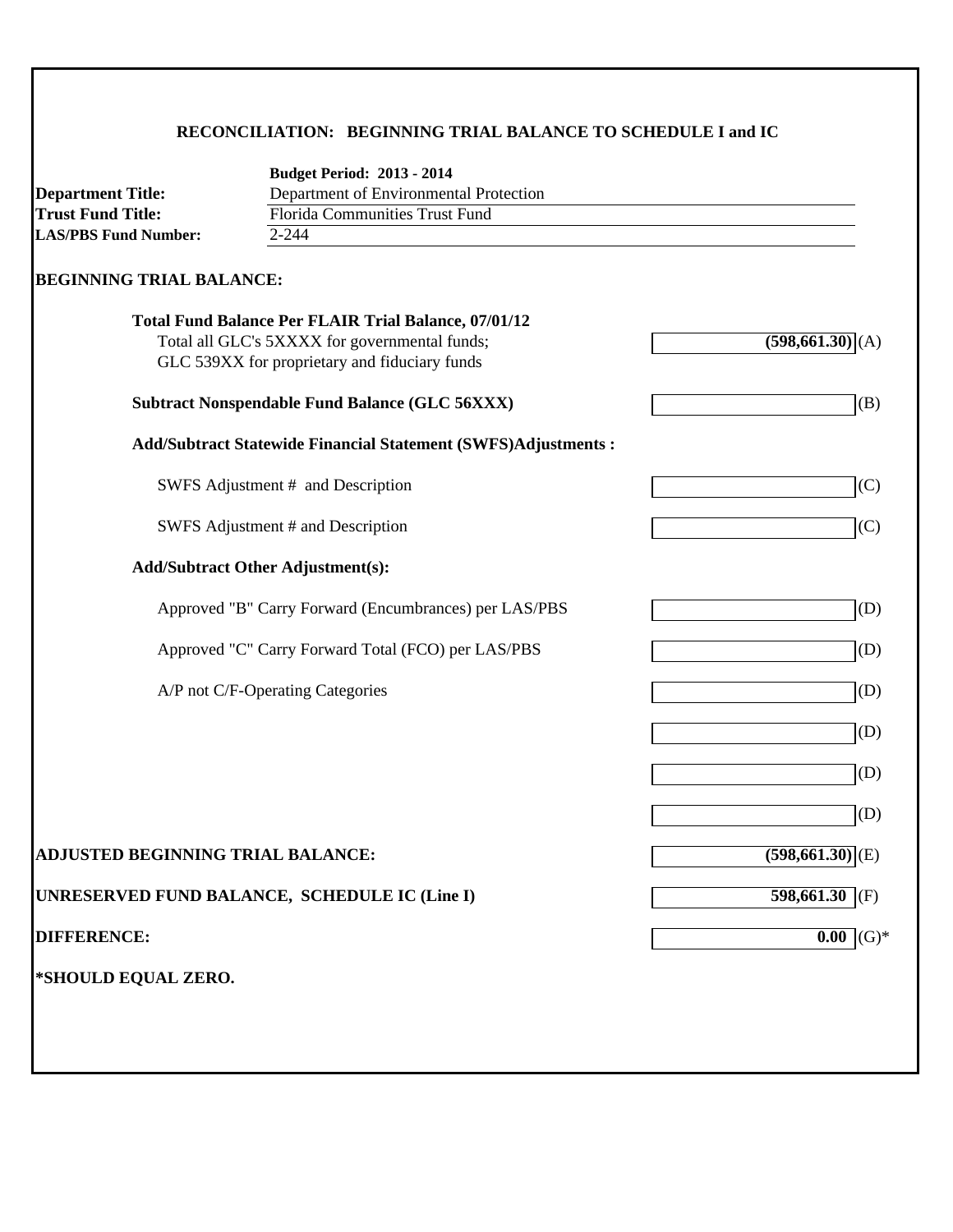#### **DEPARTMENT OF ENVIRONMENTAL PROTECTION FEDERAL GRANTS TRUST FUND (20-2-261019) 5% TRUST FUND RESERVE NARRATIVE FOR FY2013-2014 LBR**

This fund is exempt from the 5 Percent Trust Fund Reserve requirements as its revenue sources result entirely from grants from federal agencies, other state agencies, or other entities.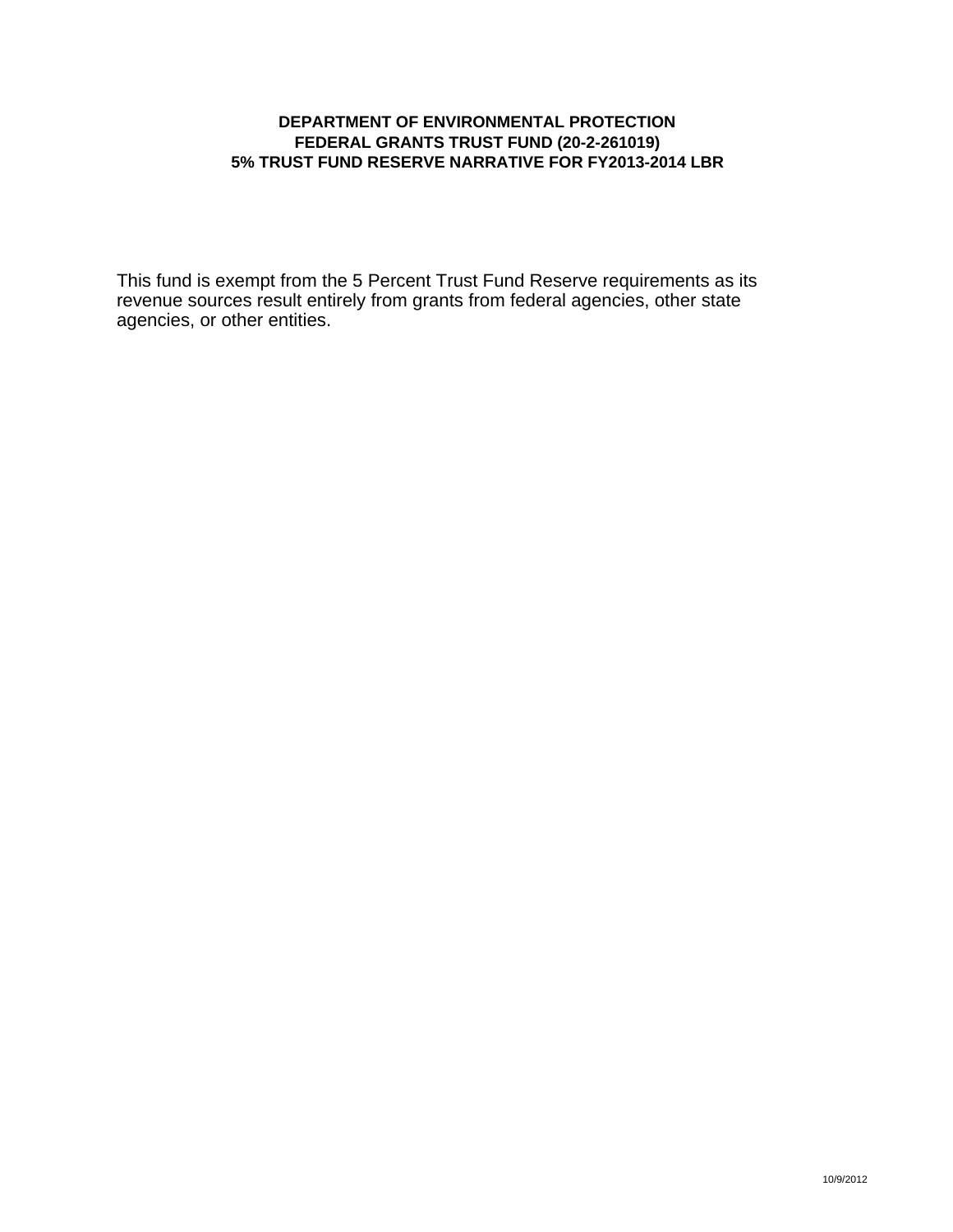#### Department of Environmental Protection Federal Grants Trust Fund 2-261

# Revenue Estimates Explanation:

- Projections for grant revenue are based on anticipated grant awards. Projections for fees and charges revenue are based on historical trends and anticipated loan repayment schedules.
- The estimated interest revenue is based on prior year earnings and the remaining cash balance in the trust fund. These estimates are amended quarterly when the trust fund status review is performed.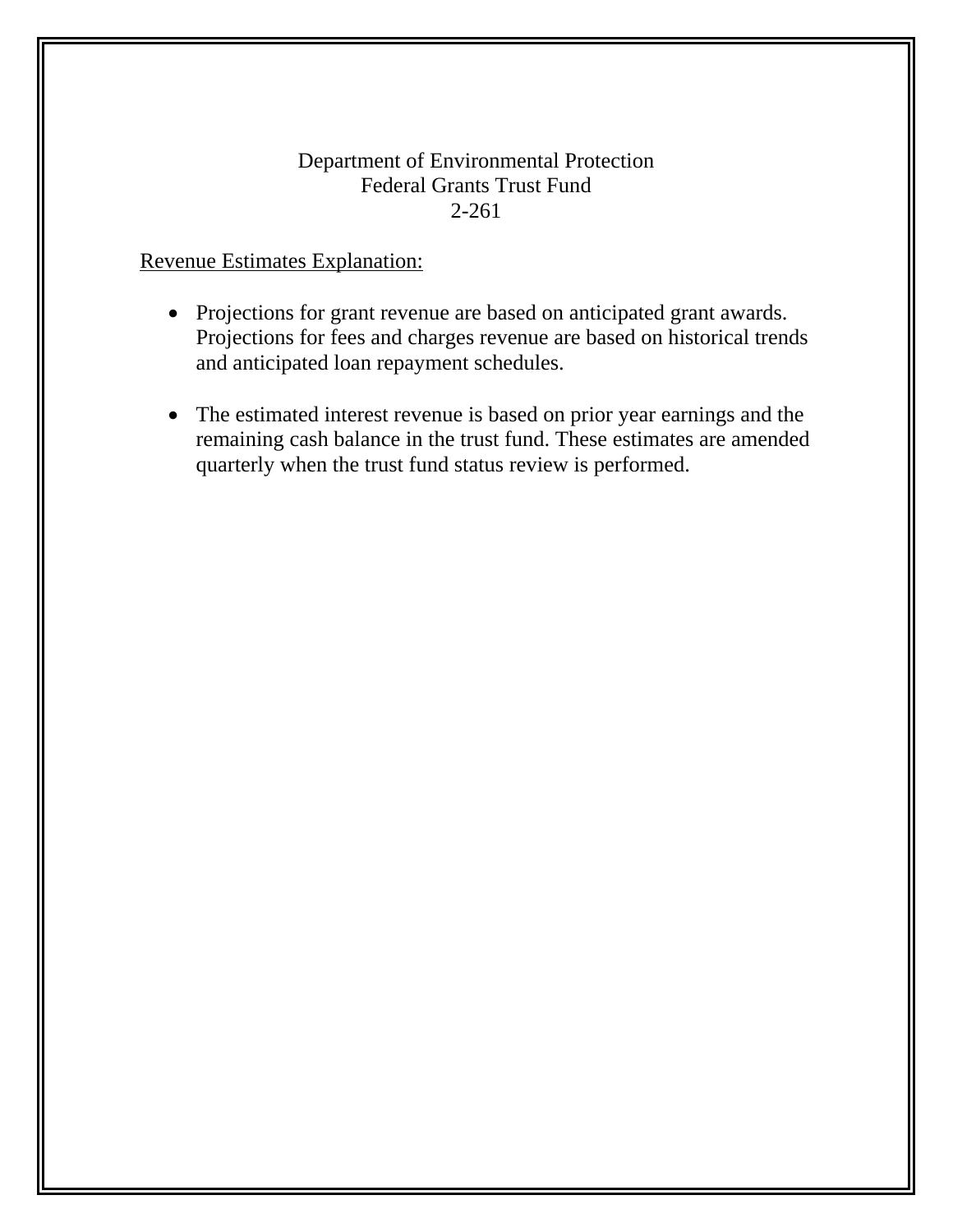# Department of Environmental Protection Explanations for Adjustments in Schedule I Section III Federal Grants Trust Fund 2-261

Some entries may be necessary to reconcile the Trust Fund Schedule I to the FLAIR system. The Schedule I is a budgeting tool developed on a year-toyear appropriations basis, whereas the entries in the FLAIR system are made on an accrual basis in accordance with Generally Accepted Accounting Principles.

- Adjustment to Line A (\$77,316,470): This adjustment is necessary to record approved certified/carry forward amounts for encumbrances as of the end of the previous fiscal year.
- Other Adjustment to Line A (\$4,008,845): This adjustment is necessary to record the impact to expenditures in the current year for long term contract advances made in prior years.
- Fixed Capital Outlay Reversions \$6,581,361; \$2,020,775: This records the impact of reversions of prior year fixed capital outlay appropriations that occurred on February 1, 2012 and June 30, 2012. The reversion of funds means that appropriations previously made from the fund will not be expended, and the available fund balance must thus be increased by the amount of those reversions.
- Prior Year September Operating Reversions \$47,700: This records the impact of reversions of certified forward operating appropriations that occurred on September 30, 2011. The reversion of funds means that appropriations previously made from the trust fund will not be expended, and the available fund balance must thus be increased by the amount of those reversions.
- Current Year September Operating Reversions \$227,248: This records the impact of reversions of certified forward operating appropriations that occurred on September 30, 2012. The reversion of funds means that appropriations previously made from the trust fund will not be expended, and the available fund balance must thus be increased by the amount of those reversions.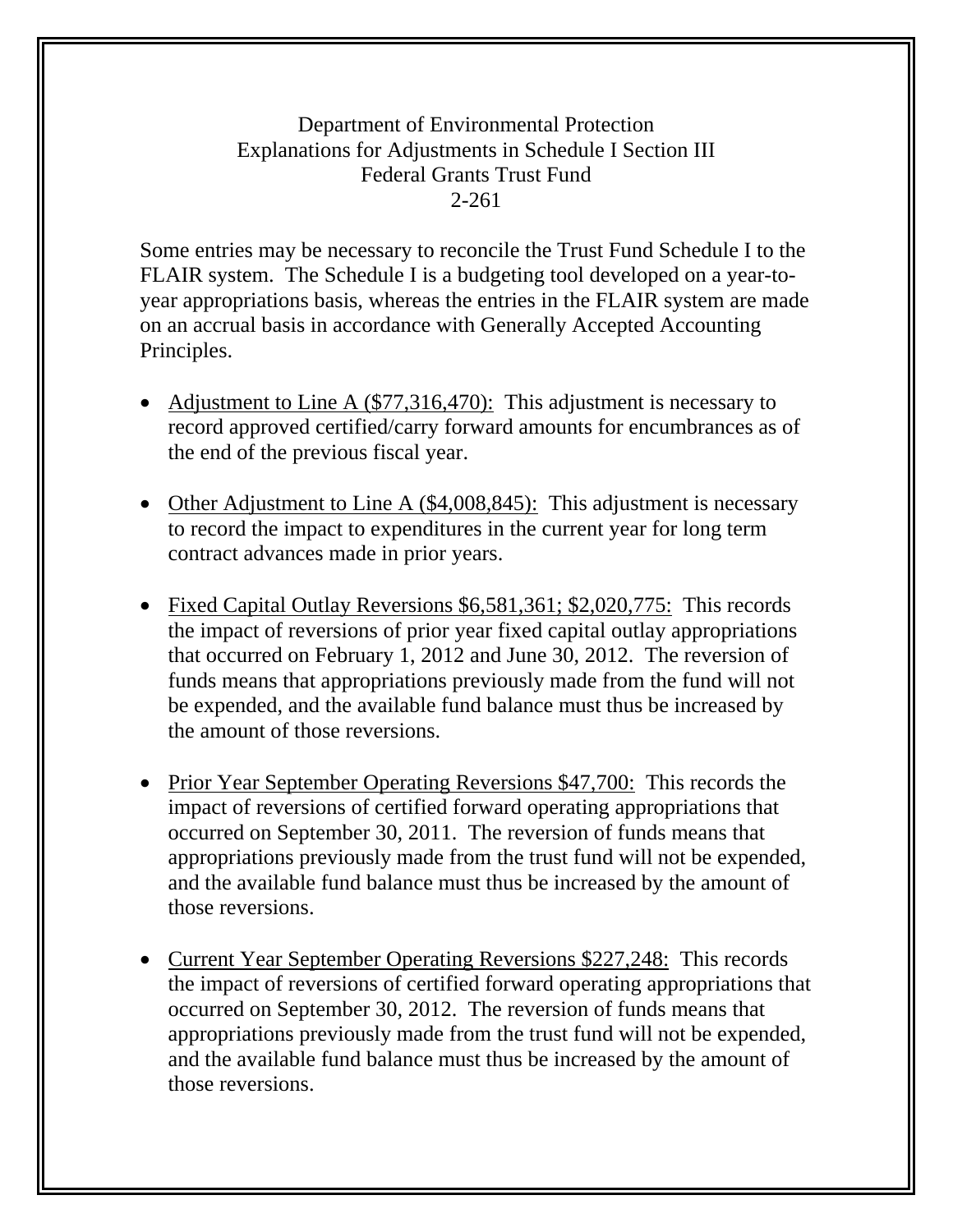- Statewide Financial Statement Adjustment \$148,443: This adjustment is necessary to record prior year financial statement adjustments to the beginning balance made by the Department of Financial Services (DFS).
- Grant Award Available to Draw \$59,970,196: This adjustment indicates the balance of federal grant awards that will be available to be drawn down to fund unexpended appropriations. Grant revenue is typically drawn down on a reimbursement basis after expenditures have been made.
- American Recovery & Reinvestment Act Award Available to Draw \$320,000: This adjustment indicates the balance of the federal grant award that will be available to be drawn down to fund unexpended appropriations. Grant revenue is typically drawn down on a reimbursement basis after expenditures have been made.
- Fund Balance Restricted CWSRF Service Fee (\$24,502,980): This adjustment records the impact of appropriations reserved by the Department in order to align expenditures on a fiscal year basis with expected revenues.
- Fund Balance Restricted DWSRF Service Fee (\$7,471,968): This adjustment records the impact of appropriations reserved by the Department in order to align expenditures on a fiscal year basis with expected revenues.
- Fund Balance Restricted SRF Grant Allocation Fee (\$15,027,530): This adjustment records the impact of appropriations reserved by the Department in order to align expenditures on a fiscal year basis with expected revenues.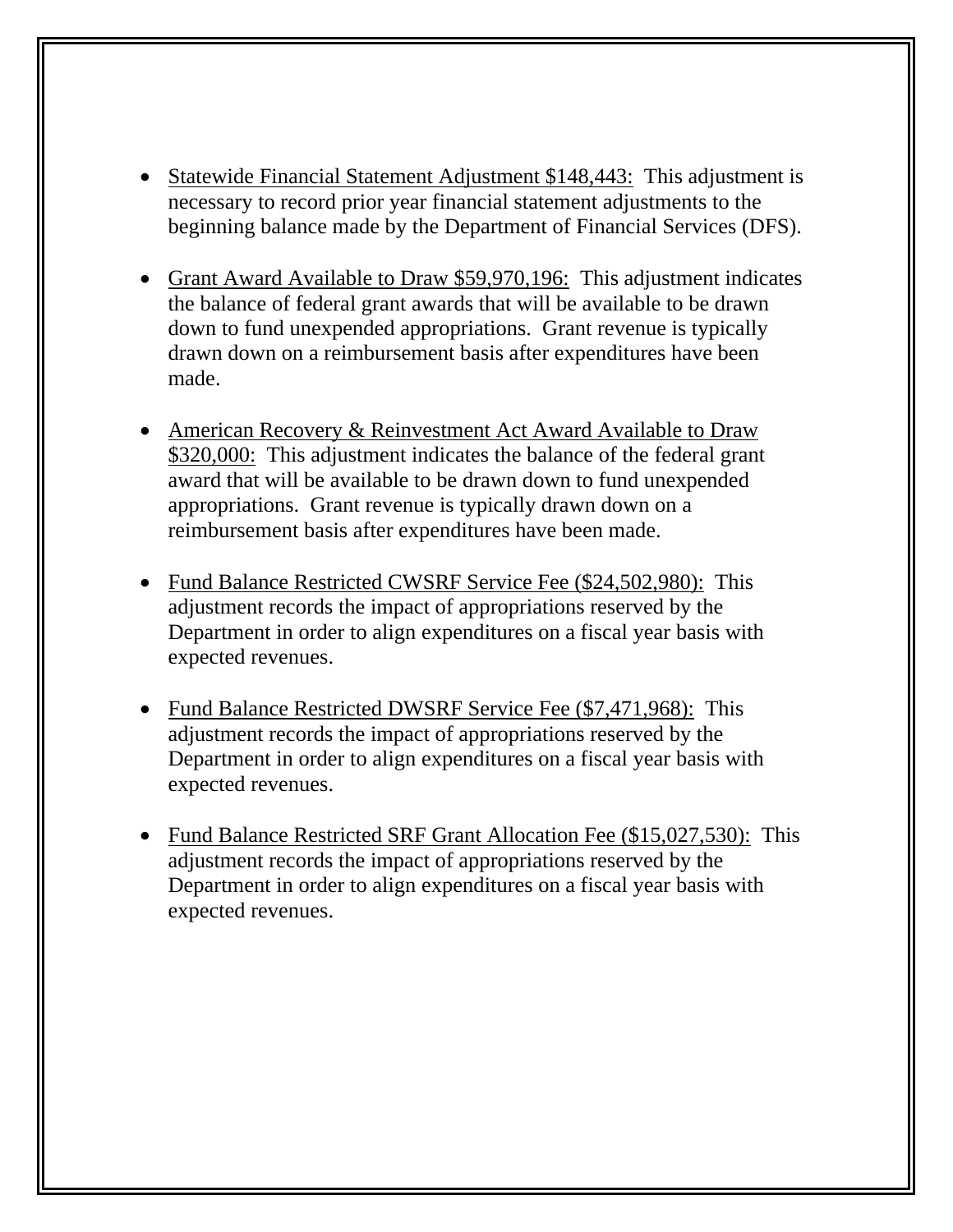#### **Executive Office of the GovernorInter-Agency Transfers Reported on Schedule I Agency Name Environmental Protection**

List all transfers totaling \$100,000 or more. Provide the applicable agency name and fund number, the categories used for both the transfer in and the transfer out, and the amount of the transfer for each of the fiscal years indicated, as well as the name of the person at the other agency who confirmed the amount of the transfer and the date of the confirmation. If transferred in/out to the General Revenue Fund, do not include on this form; however, on Schedule I be sure to include "To GR" or "From GR" in the description field.

| <b>Fund Name and Number:</b>                                                                          | Federal Grants Trust Fund - 2261                      |                          |                          |                          |                                                       |                            |
|-------------------------------------------------------------------------------------------------------|-------------------------------------------------------|--------------------------|--------------------------|--------------------------|-------------------------------------------------------|----------------------------|
| <b>Transfers In</b><br>(Provide Agency and Fund Number Received From)                                 | <b>Transfer In</b><br>Revenue<br>Category             | Amount<br>FY 11-12 (A01) | Amount<br>FY 12-13 (A02) | Amount<br>FY 13-14 (A03) | <b>Transfer Out</b><br><b>Expenditure</b><br>Category | <b>Confirmed By/Date</b>   |
| FWCC - 770000-20-2-261002                                                                             | 001510                                                | 910,219.43               | $\sim$                   | $\overline{\phantom{a}}$ | 108010                                                | Linda Grove 10/10/2012     |
| DOT - 550000-20-2-540001                                                                              |                                                       | 237,842.17               | $\overline{\phantom{a}}$ | $\overline{\phantom{a}}$ | 08XXXX                                                | Cheryl Jones 10/5/2012     |
| EOG - 310000-20-2-750001                                                                              |                                                       | 541,038.38               | $\overline{\phantom{a}}$ | $\blacksquare$           | 109846                                                | Sheri Carrington 10/1/2012 |
|                                                                                                       |                                                       |                          |                          |                          |                                                       |                            |
|                                                                                                       |                                                       |                          |                          |                          |                                                       |                            |
|                                                                                                       |                                                       |                          |                          |                          |                                                       |                            |
|                                                                                                       |                                                       |                          |                          |                          |                                                       |                            |
| <b>Transfers Out (Operating and Non-Operating)</b><br>(Provide Agency and Fund Number Transferred To) | <b>Transfer Out</b><br><b>Expenditure</b><br>Category |                          |                          |                          | <b>Transfer In</b><br>Revenue<br>Category             | <b>Confirmed By/Date</b>   |
| FWCC - 770000-20-2-261002                                                                             | 140061                                                | 195,799.16               | $\blacksquare$           | $\blacksquare$           | 001500                                                | Linda Grove 10/10/2012     |
| DOH - 640000-20-2-141001                                                                              | 140076                                                | 180,811.79               | $\overline{\phantom{a}}$ | $\blacksquare$           | 001500                                                | Veronica Bishop 10/10/2012 |
| DEO - 400000-20-2-339098                                                                              | 140061                                                | 246,494.59               | $\overline{\phantom{a}}$ | $\blacksquare$           | 001500                                                | Marvin Rumsey              |
| EOG - 310000-20-2-750001                                                                              | 220030                                                | 247,985.56               | $\overline{\phantom{a}}$ | $\blacksquare$           | 001500                                                | Sheri Carrington 10/1/2012 |
|                                                                                                       |                                                       |                          |                          |                          |                                                       |                            |
|                                                                                                       |                                                       |                          |                          |                          |                                                       |                            |
|                                                                                                       |                                                       |                          |                          |                          |                                                       |                            |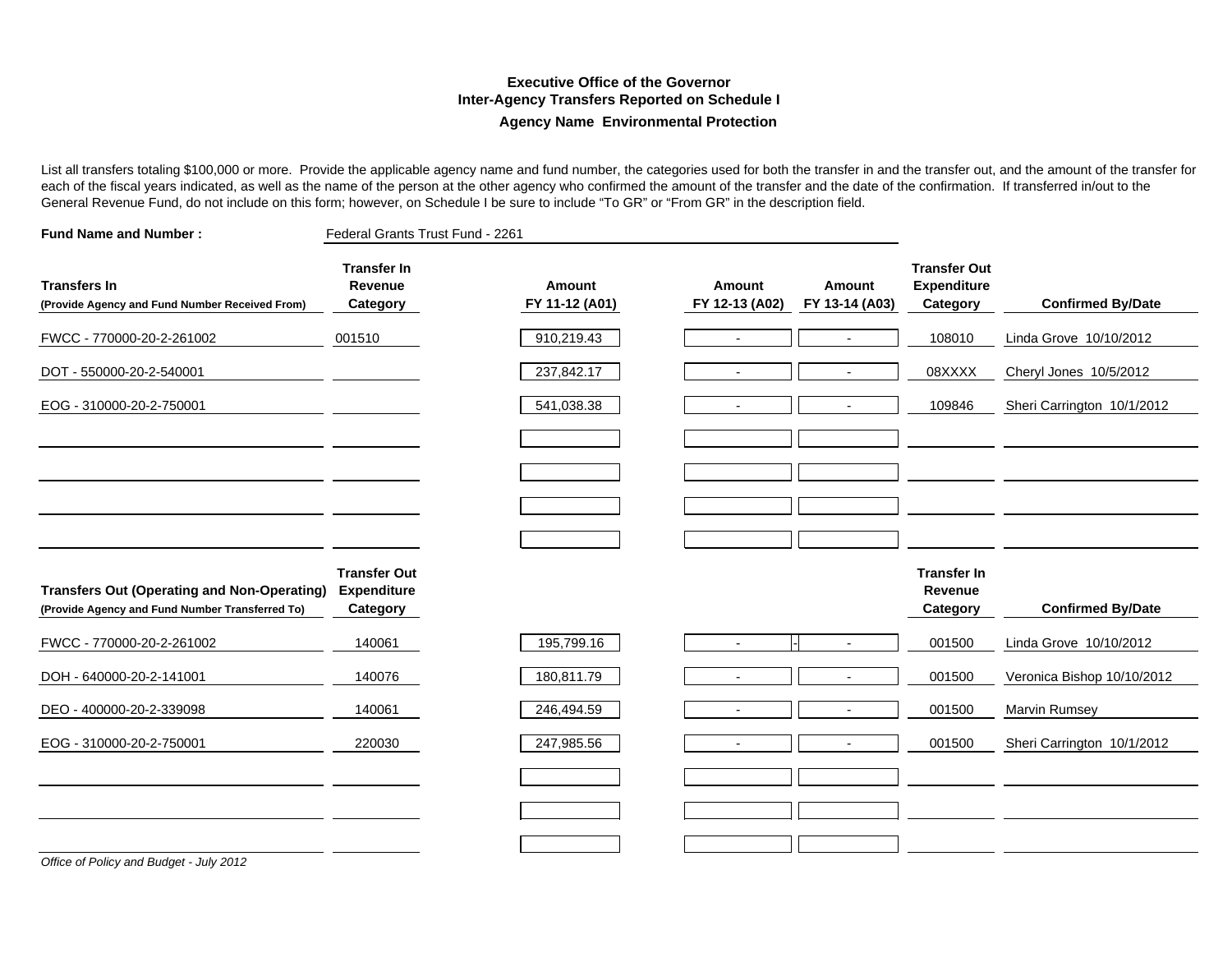**Budget Period: 2013 - 2014**

| <b>Department Title:</b>                                                                  | Department of Environmental Protection |                    |                 |  |  |
|-------------------------------------------------------------------------------------------|----------------------------------------|--------------------|-----------------|--|--|
| <b>Trust Fund Title:</b>                                                                  | <b>Federal Grants Trust Fund</b>       |                    |                 |  |  |
| All Programs: Department of Environmental Protection 37 00 00 00<br><b>Budget Entity:</b> |                                        |                    |                 |  |  |
| <b>LAS/PBS Fund Number:</b>                                                               | 2-261                                  |                    |                 |  |  |
|                                                                                           |                                        |                    |                 |  |  |
|                                                                                           |                                        |                    |                 |  |  |
|                                                                                           | <b>Balance as of</b>                   | SWFS*              | <b>Adjusted</b> |  |  |
|                                                                                           | 6/30/2012                              | <b>Adjustments</b> | <b>Balance</b>  |  |  |
| <b>Chief Financial Officer's (CFO) Cash Balance</b>                                       | $317,116.22$ <sub>(A)</sub>            |                    | 317,116.22      |  |  |
| ADD: Other Cash (See Instructions)                                                        | $15,061.25$ (B)                        |                    | 15,061.25       |  |  |
| <b>ADD</b> : Investments                                                                  | $72,723,045.14$ <sub>(C)</sub>         |                    | 72,723,045.14   |  |  |
| ADD: Outstanding Accounts Receivable                                                      | $10,275,312.99$ (D)                    |                    | 10,275,312.99   |  |  |
| ADD: Anticipated Grant Awards                                                             | $60,290,196.48$ (E)                    |                    | 60,290,196.48   |  |  |
| <b>Total Cash plus Accounts Receivable</b>                                                | $143,620,732.08$ <sub>(F)</sub>        |                    | 143,620,732.08  |  |  |
| LESS Allowances for Uncollectibles                                                        | (G)                                    |                    |                 |  |  |
| LESS Approved "A" Certified Forwards                                                      | $1,424,757.50$ (H)                     |                    | 1,424,757.50    |  |  |
| Approved "B" Certified Forwards                                                           | $107,983.18$ (H)                       |                    | 107,983.18      |  |  |
| Approved "FCO" Certified Forwards                                                         | $90,597,167.38$ (H)                    |                    | 90,597,167.38   |  |  |
| LESS: Other Accounts Payable (Nonoperating)                                               | 79,442.72 <sub>(I)</sub>               |                    | 79,442.72       |  |  |
| LESS: Cleanwater SRF Grant Allocation Fee                                                 | $15,027,530.25$ <sub>(J)</sub>         |                    | 15,027,530.25   |  |  |
| LESS: Cleanwater SRF Service Fee                                                          | 24,502,979.51 (J)                      |                    | 24,502,979.51   |  |  |
| LESS: Drinking Water SRF Service Fee                                                      | $7,471,968.48$ (J)                     |                    | 7,471,968.48    |  |  |
| <b>Unreserved Fund Balance, 07/01/12</b>                                                  | $4,408,903.06$ <sub>(K)</sub>          |                    | 4,408,903.06    |  |  |

**Notes:**

**\*SWFS = Statewide Financial Statement** 

**\*\* This amount should agree with Line I, Section IV of the Schedule I for the most recent completed fiscal year and Line A for the following year.**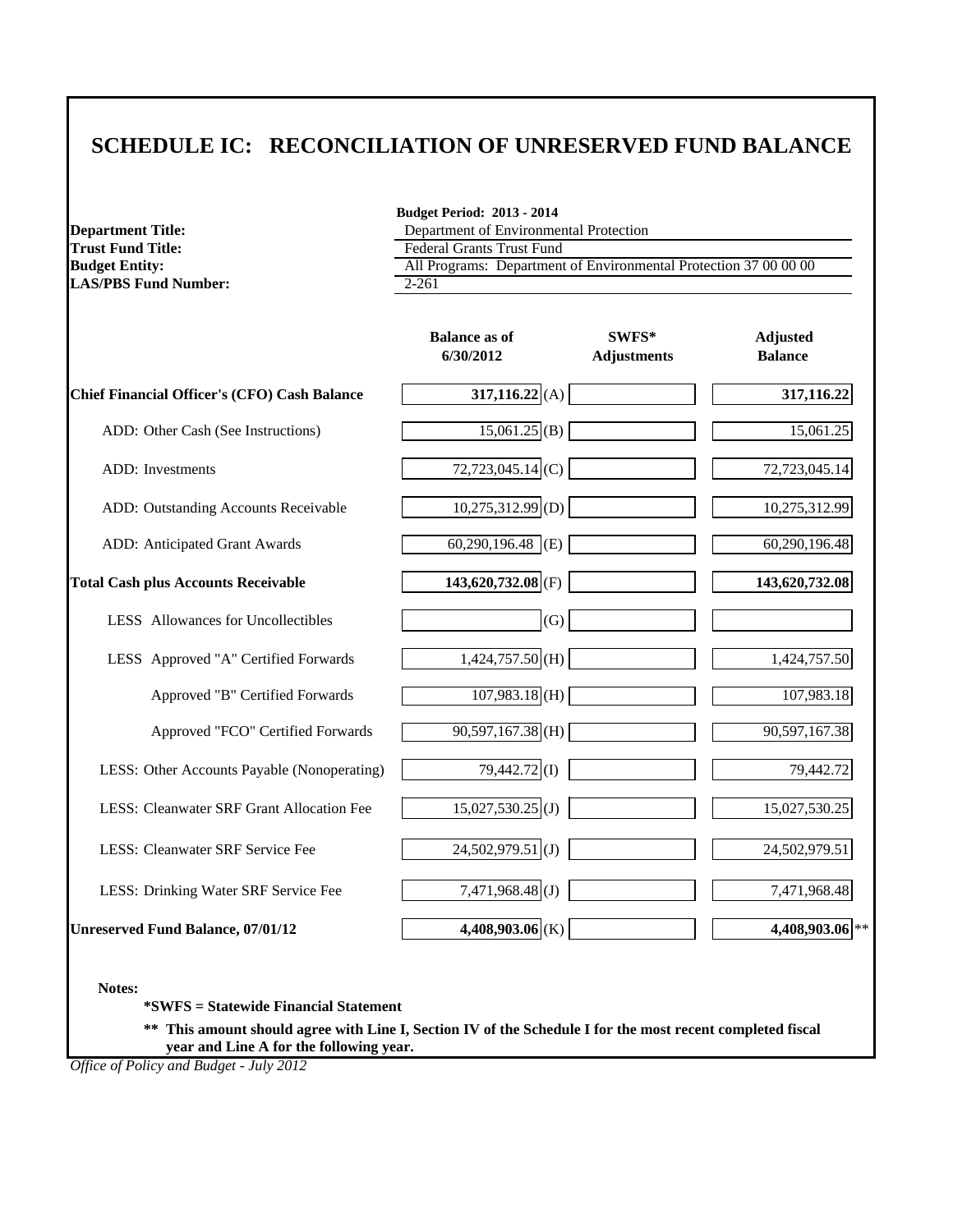### **RECONCILIATION: BEGINNING TRIAL BALANCE TO SCHEDULE I and IC**

|                                   | <b>Budget Period: 2013 - 2014</b>                              |                                  |
|-----------------------------------|----------------------------------------------------------------|----------------------------------|
| <b>Department Title:</b>          | Department of Environmental Protection                         |                                  |
| <b>Trust Fund Title:</b>          | <b>Federal Grants Trust Fund</b>                               |                                  |
| <b>LAS/PBS Fund Number:</b>       | $2 - 261$                                                      |                                  |
| <b>BEGINNING TRIAL BALANCE:</b>   |                                                                |                                  |
|                                   | <b>Total Fund Balance Per FLAIR Trial Balance, 07/01/12</b>    |                                  |
|                                   | Total all GLC's 5XXXX for governmental funds;                  | (84,347,174.91)(A)               |
|                                   | GLC 539XX for proprietary and fiduciary funds                  |                                  |
|                                   | <b>Subtract Nonspendable Fund Balance (GLC 56XXX)</b>          | 4,005,146.79<br>(B)              |
|                                   | Add/Subtract Statewide Financial Statement (SWFS)Adjustments : |                                  |
|                                   | SWFS Adjustment # and Description                              | (C)                              |
|                                   | SWFS Adjustment # and Description                              | (C)                              |
|                                   | <b>Add/Subtract Other Adjustment(s):</b>                       |                                  |
|                                   | Approved "B" Carry Forward (Encumbrances) per LAS/PBS          | $107,983.18$ (D)                 |
|                                   | Approved "C" Carry Forward Total (FCO) per LAS/PBS             | 89,112,860.12 (D)                |
|                                   | A/P not C/F-Operating Categories                               | (D)                              |
|                                   | <b>Anticipated Grant Awards</b>                                | $(60,290,196.48)$ <sup>(D)</sup> |
|                                   | <b>Cleanwater SRF Grant Allocation Fee</b>                     | $15,027,530.25$ (D)              |
|                                   | <b>Cleanwater SRF Service Fee</b>                              | 24,502,979.51 (D)                |
|                                   | Drinking Water SRF Service Fee                                 | 7,471,968.48 (D)                 |
| ADJUSTED BEGINNING TRIAL BALANCE: |                                                                | $(4,408,903.06)$ <sup>(E)</sup>  |
|                                   | UNRESERVED FUND BALANCE, SCHEDULE IC (Line I)                  | $4,408,903.06$ (F)               |
| <b>DIFFERENCE:</b>                |                                                                | $0.00$ (G)*                      |
| *SHOULD EQUAL ZERO.               |                                                                |                                  |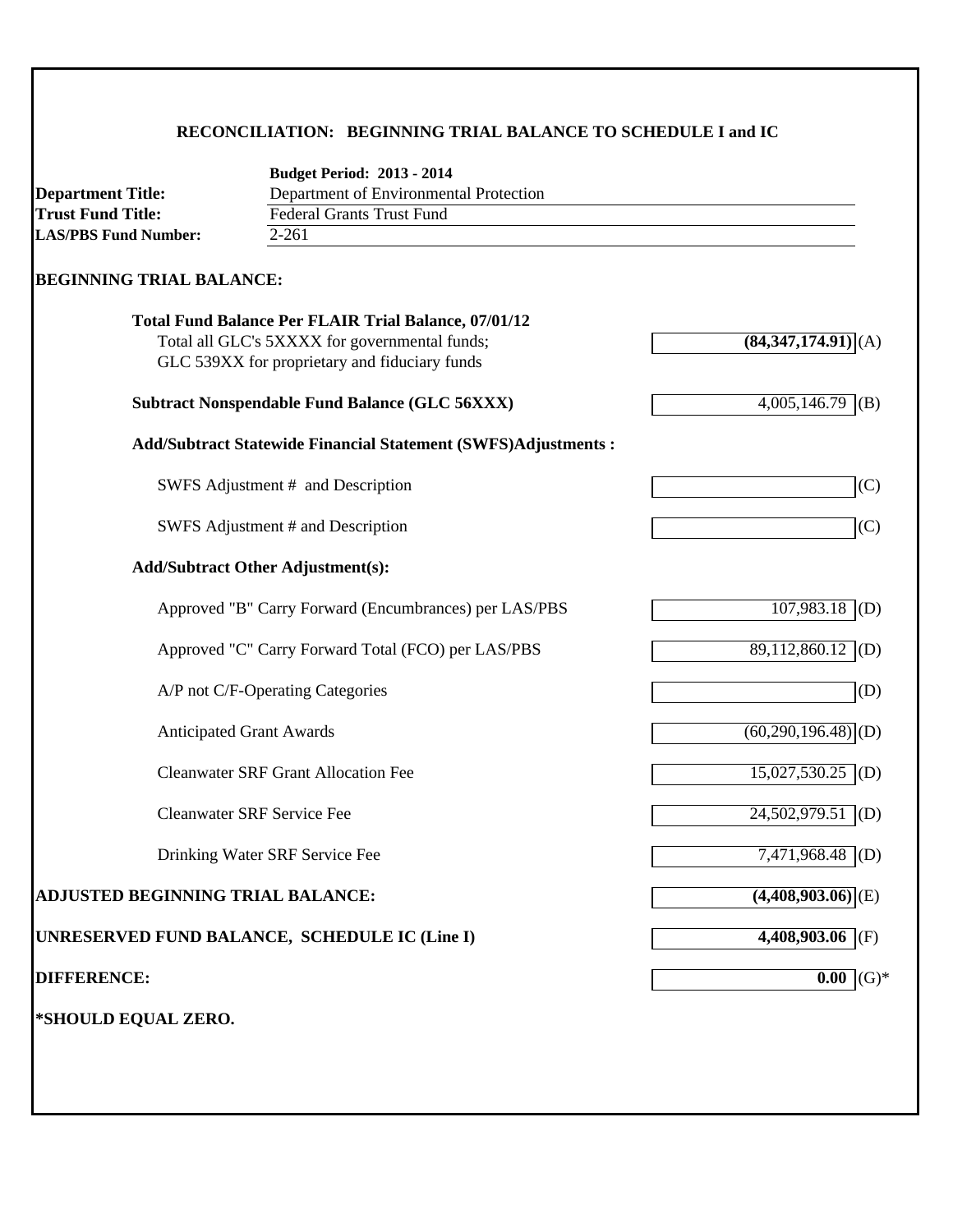#### **DEPARTMENT OF ENVIRONMENTAL PROTECTION FLORIDA PRESERVATION 2000 TRUST FUND (20-2-332XXX) 5% TRUST FUND RESERVE NARRATIVE FOR FY2013-2014 LBR**

This fund is exempt from the 5 Percent Trust Fund Reserve requirement as its revenue sources result entirely from the sale of surplus lands purchased with bond proceeds.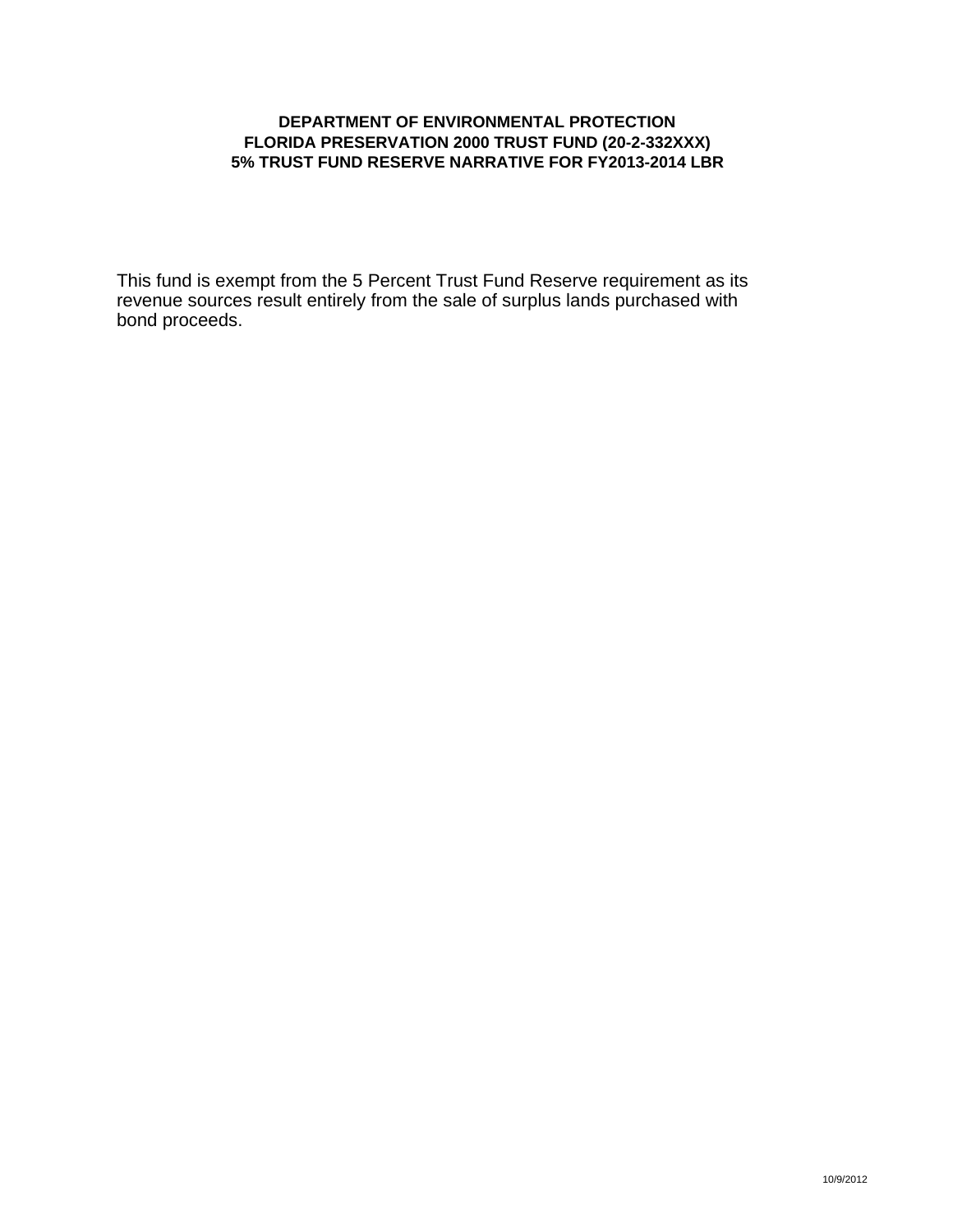#### Department of Environmental Protection Florida Preservation 2000 Trust Fund 2-332

Revenue Estimates Explanation:

 The revenue estimate for this trust fund is from the sale of surplus land. No additional activity is expected.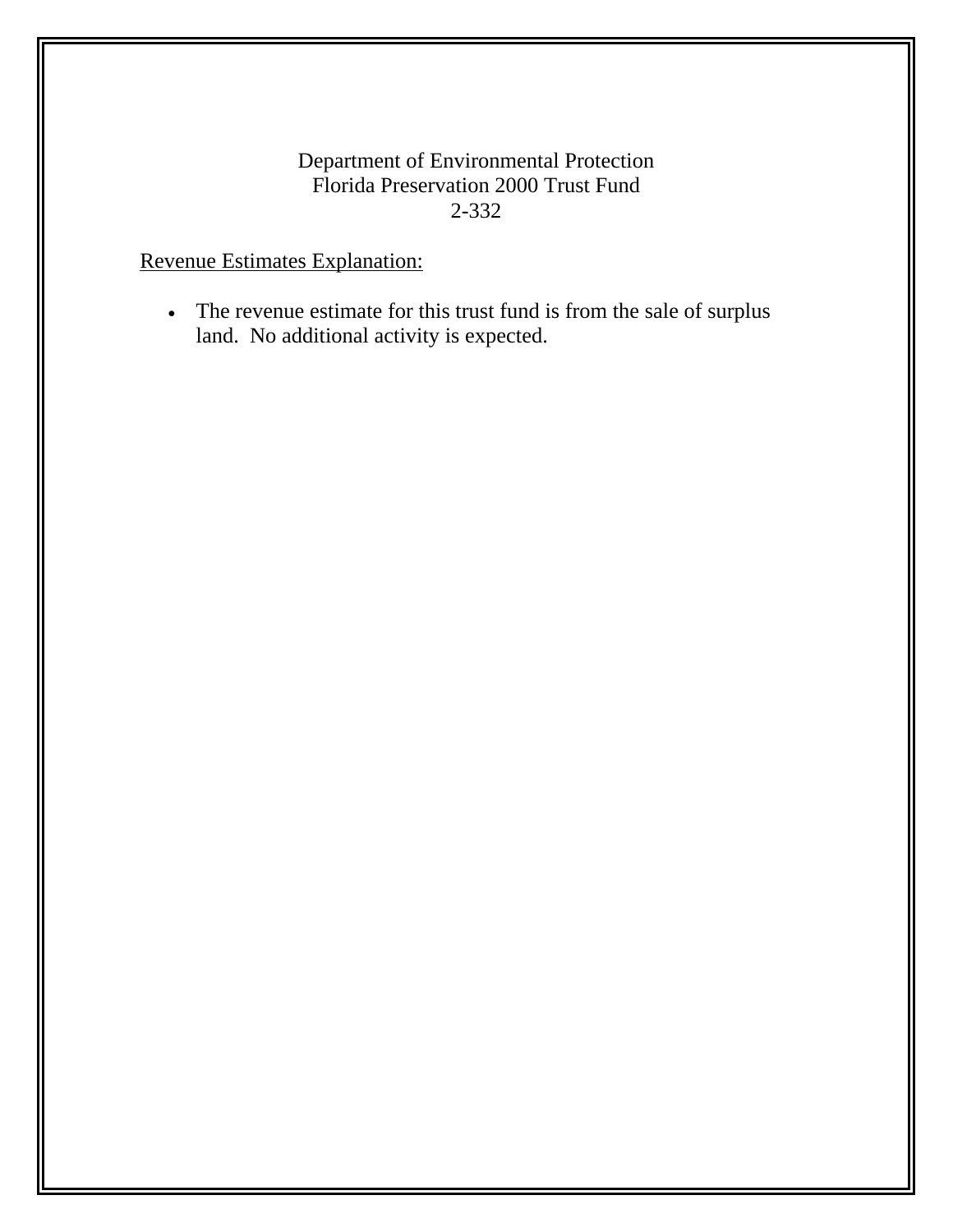| <b>Department Title:</b>                            | <b>Budget Period: 2013 - 2014</b><br>Department of Environmental Protection |                                |                                   |  |  |
|-----------------------------------------------------|-----------------------------------------------------------------------------|--------------------------------|-----------------------------------|--|--|
| <b>Trust Fund Title:</b>                            | Florida Preservation 2000 Trust Fund                                        |                                |                                   |  |  |
| <b>Budget Entity:</b>                               | Program: State Lands 37 10 00 00                                            |                                |                                   |  |  |
| <b>LAS/PBS Fund Number:</b>                         | 2-332                                                                       |                                |                                   |  |  |
|                                                     | <b>Balance as of</b><br>6/30/2012                                           | $SWFS^*$<br><b>Adjustments</b> | <b>Adjusted</b><br><b>Balance</b> |  |  |
| <b>Chief Financial Officer's (CFO) Cash Balance</b> | 4,150.00 (A)                                                                |                                | 4,150.00                          |  |  |
| ADD: Other Cash (See Instructions)                  | (B)                                                                         |                                | $\sim$                            |  |  |
| ADD: Investments                                    | (C)                                                                         |                                |                                   |  |  |
| ADD: Outstanding Accounts Receivable                | (D)                                                                         |                                |                                   |  |  |
|                                                     | (E)                                                                         |                                |                                   |  |  |
| <b>Total Cash plus Accounts Receivable</b>          | 4,150.00 (F)                                                                |                                | 4,150.00                          |  |  |
| LESS Allowances for Uncollectibles                  | (G)                                                                         |                                |                                   |  |  |
| LESS Approved "A" Certified Forwards                | (H)                                                                         |                                |                                   |  |  |
| Approved "B" Certified Forwards                     | (H)                                                                         |                                |                                   |  |  |
| Approved "FCO" Certified Forwards                   | (H)                                                                         |                                |                                   |  |  |
| LESS: Other Accounts Payable (Nonoperating)         | (I)                                                                         |                                |                                   |  |  |
|                                                     | (J)                                                                         |                                |                                   |  |  |
| <b>Unreserved Fund Balance, 07/01/12</b>            | 4,150.00 (K)                                                                |                                | 4,150.00 $ **$                    |  |  |

**\*\* This amount should agree with Line I, Section IV of the Schedule I for the most recent completed fiscal year and Line A for the following year.**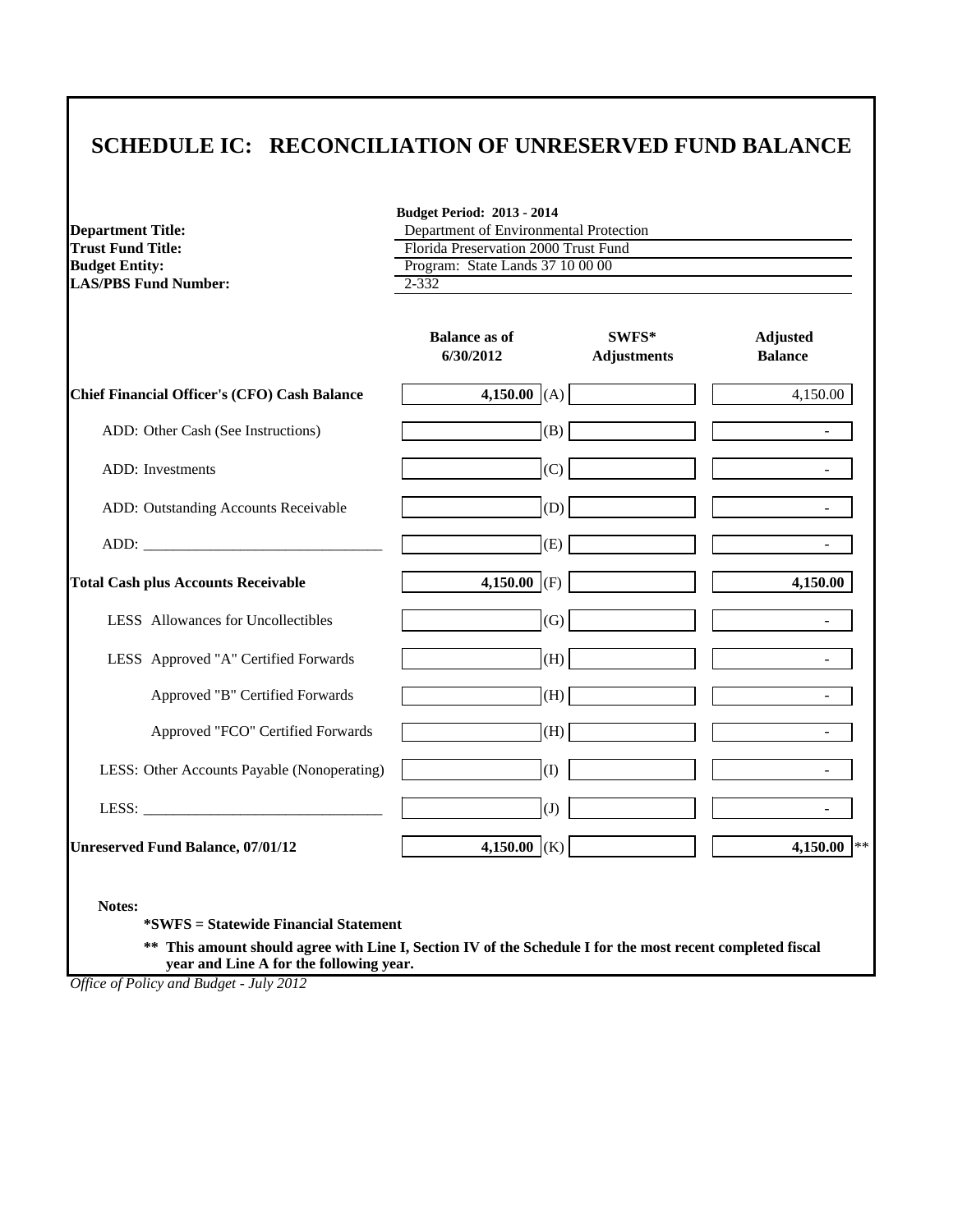#### **RECONCILIATION: BEGINNING TRIAL BALANCE TO SCHEDULE I and IC**

|                                          | <b>Budget Period: 2013 - 2014</b>                                    |                  |  |
|------------------------------------------|----------------------------------------------------------------------|------------------|--|
| <b>Department Title:</b>                 | Department of Environmental Protection                               |                  |  |
| <b>Trust Fund Title:</b>                 | Florida Preservation 2000 Trust Fund                                 |                  |  |
| <b>LAS/PBS Fund Number:</b>              | $2 - 332$                                                            |                  |  |
| <b>BEGINNING TRIAL BALANCE:</b>          |                                                                      |                  |  |
|                                          | <b>Total Fund Balance Per FLAIR Trial Balance, 07/01/12</b>          |                  |  |
|                                          | Total all GLC's 5XXXX for governmental funds;                        | $(4,150.00)$ (A) |  |
|                                          | GLC 539XX for proprietary and fiduciary funds                        |                  |  |
|                                          | <b>Subtract Nonspendable Fund Balance (GLC 56XXX)</b>                | (B)              |  |
|                                          | <b>Add/Subtract Statewide Financial Statement (SWFS)Adjustments:</b> |                  |  |
|                                          | SWFS Adjustment # and Description                                    | (C)              |  |
|                                          | SWFS Adjustment # and Description                                    | (C)              |  |
|                                          | <b>Add/Subtract Other Adjustment(s):</b>                             |                  |  |
|                                          | Approved "B" Carry Forward (Encumbrances) per LAS/PBS                | (D)              |  |
|                                          | Approved "C" Carry Forward Total (FCO) per LAS/PBS                   | (D)              |  |
|                                          | A/P not C/F-Operating Categories                                     | (D)              |  |
|                                          |                                                                      | (D)              |  |
|                                          |                                                                      | (D)              |  |
|                                          |                                                                      | (D)              |  |
| <b>ADJUSTED BEGINNING TRIAL BALANCE:</b> |                                                                      | $(4,150.00)$ (E) |  |
|                                          | UNRESERVED FUND BALANCE, SCHEDULE IC (Line I)                        | $4,150.00$ (F)   |  |
| <b>DIFFERENCE:</b>                       |                                                                      | $(G)*$<br>0.00   |  |
| *SHOULD EQUAL ZERO.                      |                                                                      |                  |  |
|                                          |                                                                      |                  |  |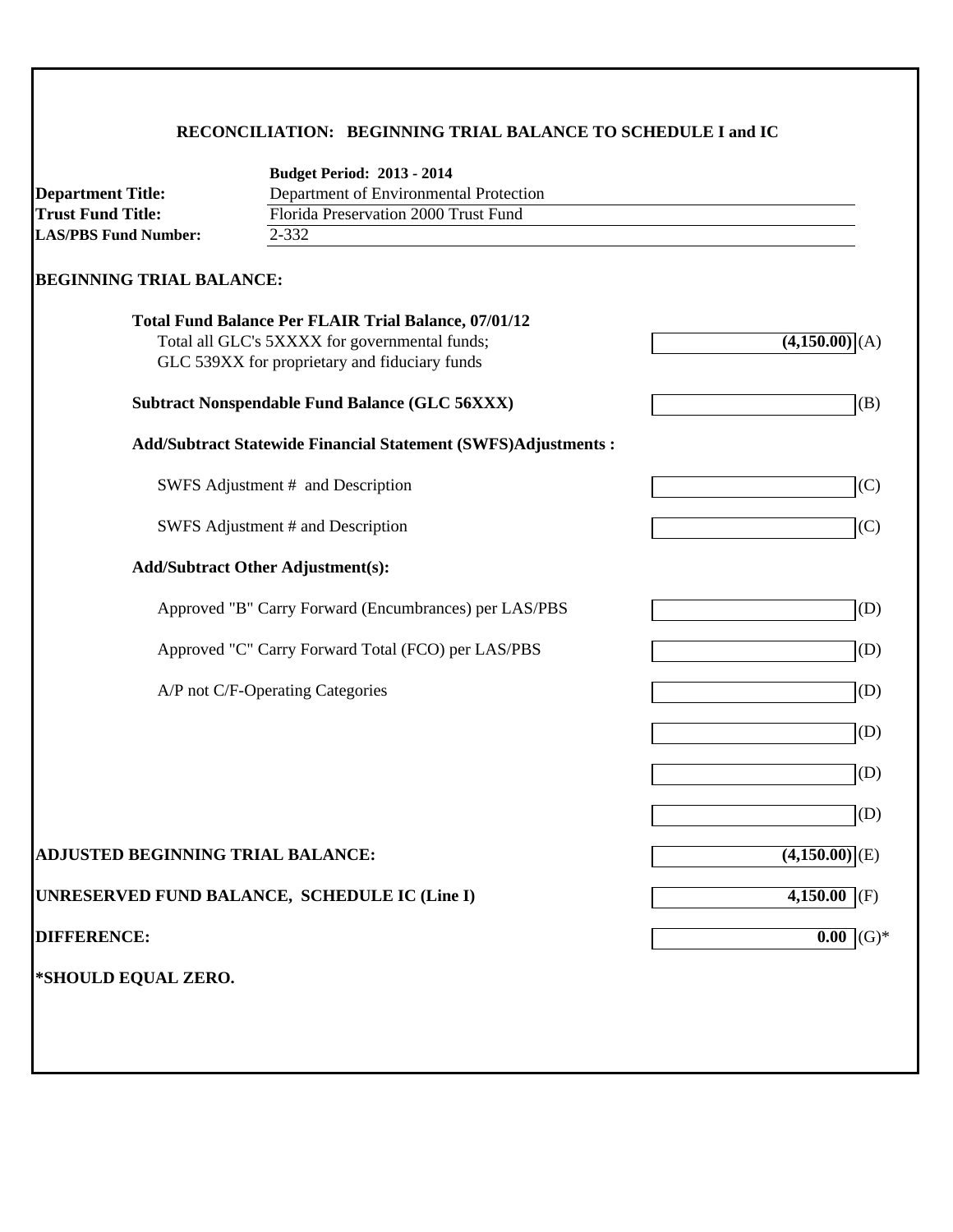#### **DEPARTMENT OF ENVIRONMENTAL PROTECTION GRANTS AND DONATIONS TRUST FUND (20-3-339074) 5% TRUST FUND RESERVE NARRATIVE FOR FY2013-2014 LBR**

This fund is exempt from the 5 Percent Trust Fund Reserve requirements as its revenue sources result entirely from grants from federal agencies, other state agencies, or other entities.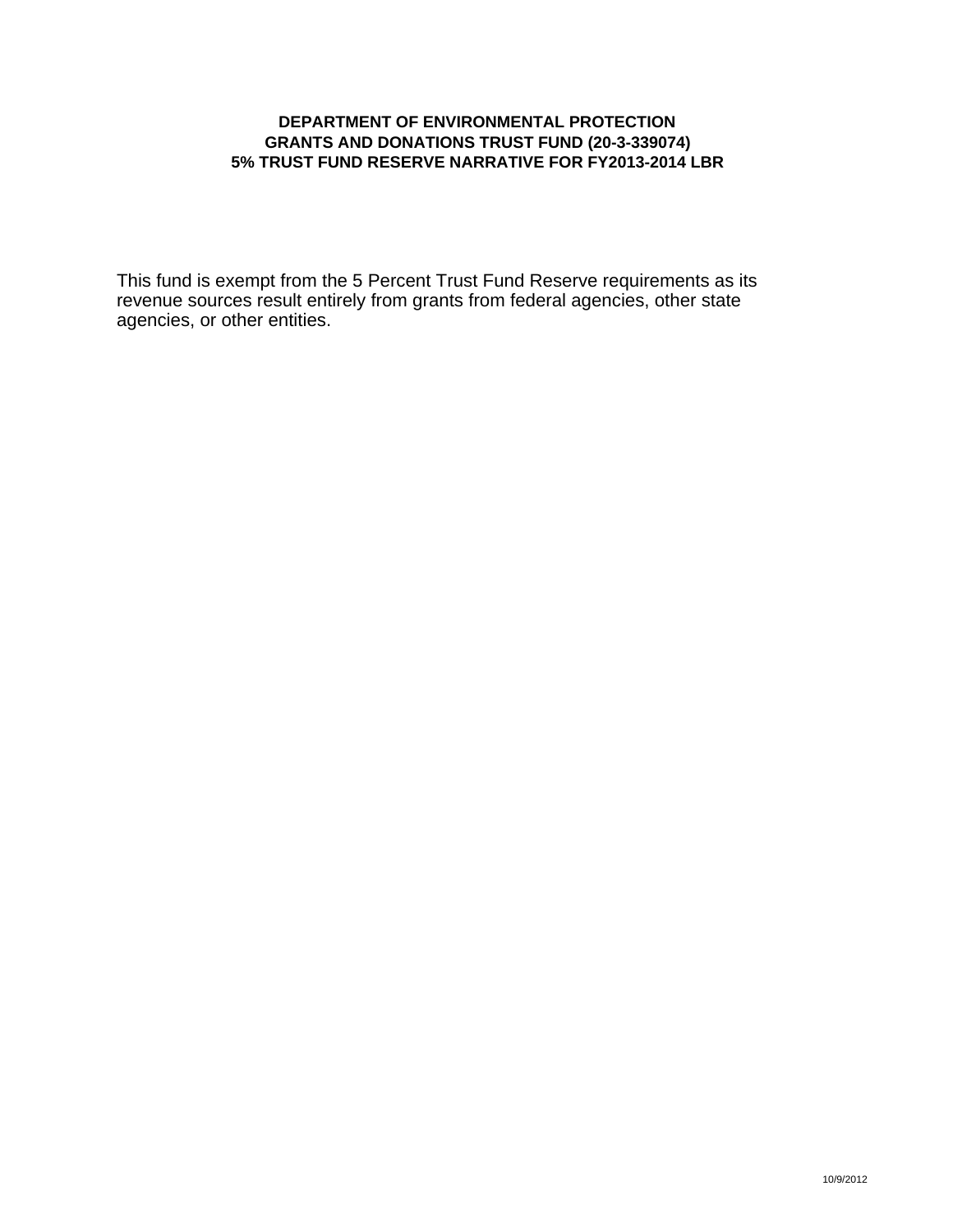#### Department of Environmental Protection Grants & Donations Trust Fund 2-339

# Revenue Estimates Explanation:

- Projections for grant revenue are based on anticipated grant awards.
- The estimated interest revenue is based on prior year earnings and the remaining cash balance in the trust fund. These estimates are amended quarterly when the trust fund status review is performed.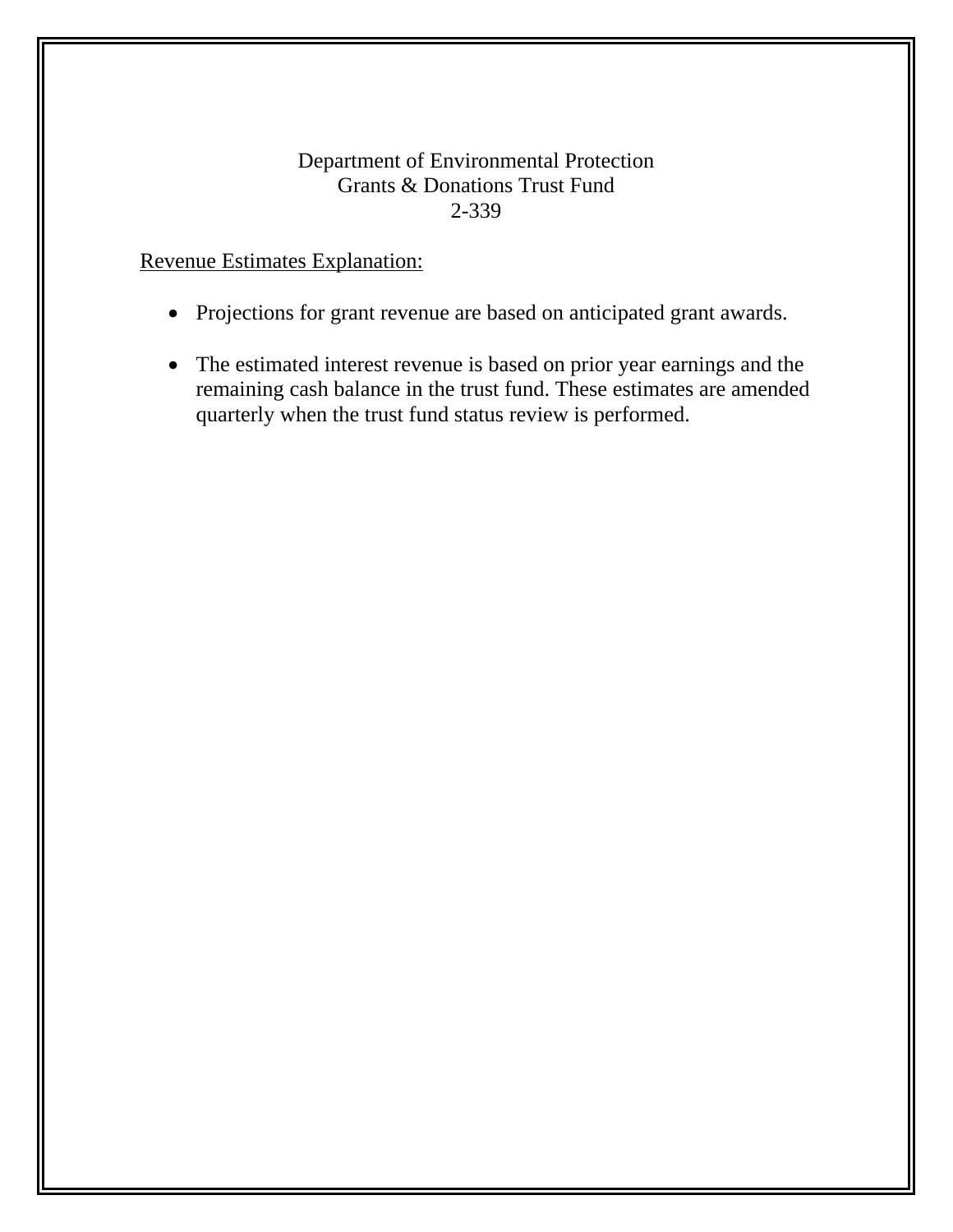# Department of Environmental Protection Explanations for Adjustments in Schedule I Section III Grants and Donations Trust Fund 2-339

Some entries may be necessary to reconcile the Trust Fund Schedule I to the FLAIR system. The Schedule I is a budgeting tool developed on a year-toyear appropriations basis, whereas the entries in the FLAIR system are made on an accrual basis in accordance with Generally Accepted Accounting Principles.

- Adjustment to Line A (\$14,493,455): This adjustment is necessary to record approved certified/carry forward amounts for encumbrances as of the end of the previous fiscal year.
- Other Adjustment to Line A (\$175,000): This adjustment is necessary to record prior year adjustments to the beginning balance made by the Department of Financial Services (DFS).
- Fixed Capital Outlay Reversions \$955,747; \$1,879,335: This records the impact of reversions of prior year fixed capital outlay appropriations that occurred on February 1, 2012 and June 30, 2012. The reversion of funds means that appropriations previously made from the fund will not be expended, and the available fund balance must thus be increased by the amount of those reversions.
- Grant Award Available to Draw \$9,292,919: This adjustment indicates the balance of federal grant awards that will be available to be drawn down to fund unexpended appropriations. Grant revenue is typically drawn down on a reimbursement basis after expenditures have been made.
- Current Year September Operating Reversions \$899: This records the impact of reversions of certified forward operating appropriations that occurred on September 30, 2012. The reversion of funds means that appropriations previously made from the trust fund will not be expended, and the available fund balance must thus be increased by the amount of those reversions.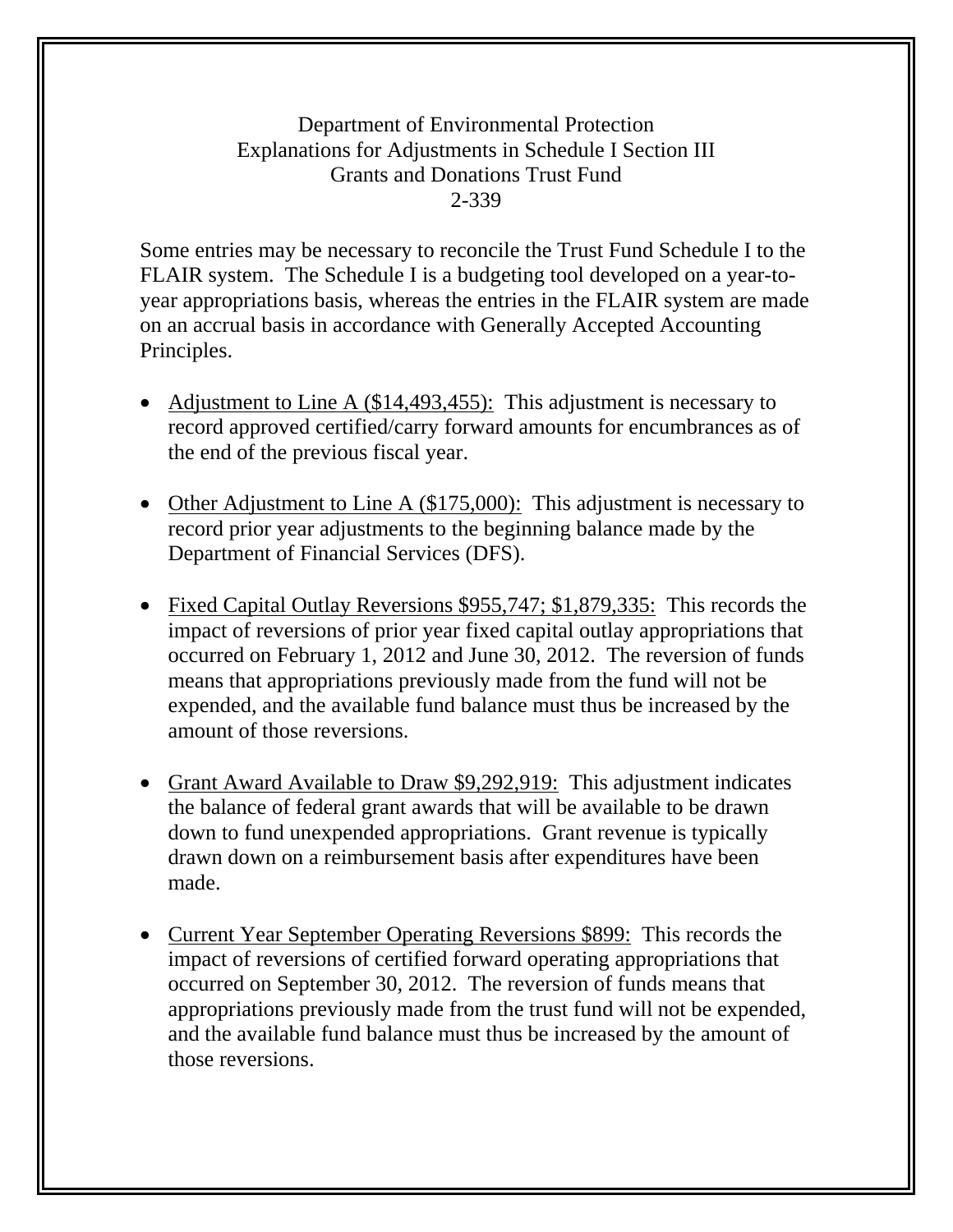#### **Executive Office of the GovernorInter-Agency Transfers Reported on Schedule I Agency Name Environmental Protection**

List all transfers totaling \$100,000 or more. Provide the applicable agency name and fund number, the categories used for both the transfer in and the transfer out, and the amount of the transfer for each of the fiscal years indicated, as well as the name of the person at the other agency who confirmed the amount of the transfer and the date of the confirmation. If transferred in/out to the General Revenue Fund, do not include on this form; however, on Schedule I be sure to include "To GR" or "From GR" in the description field.

| <b>Fund Name and Number:</b>                                                                          |                                                | Grants and Donations Grants Trust Fund - 2339 |                          |                          |                                                       |                            |
|-------------------------------------------------------------------------------------------------------|------------------------------------------------|-----------------------------------------------|--------------------------|--------------------------|-------------------------------------------------------|----------------------------|
| <b>Transfers In</b><br>(Provide Agency and Fund Number Received From)                                 | <b>Transfer In</b><br>Revenue<br>Category      | Amount<br>FY 11-12 (A01)                      | Amount<br>FY 12-13 (A02) | Amount<br>FY 13-14 (A03) | <b>Transfer Out</b><br><b>Expenditure</b><br>Category | <b>Confirmed By/Date</b>   |
| DOT - 550000-10-2-540001                                                                              | 001510                                         | 111,518.46                                    | $\overline{\phantom{a}}$ | $\overline{\phantom{a}}$ | 08XXXX                                                | Cheryl Jones 10/5/2012     |
| EOG - 310000-20-2-339947                                                                              | 001500                                         | 692,592.37                                    |                          | $\blacksquare$           | 108039                                                | Sheri Carrington 10/1/2012 |
| DACS - 420000-20-2-360001                                                                             |                                                | 369,861.55                                    |                          | $\overline{a}$           | 109885                                                | Thomas Poucher 10/10/2012  |
|                                                                                                       |                                                |                                               |                          |                          |                                                       |                            |
|                                                                                                       |                                                |                                               |                          |                          |                                                       |                            |
|                                                                                                       |                                                |                                               |                          |                          |                                                       |                            |
|                                                                                                       |                                                |                                               |                          |                          |                                                       |                            |
| <b>Transfers Out (Operating and Non-Operating)</b><br>(Provide Agency and Fund Number Transferred To) | <b>Transfer Out</b><br>Expenditure<br>Category |                                               |                          |                          | <b>Transfer In</b><br>Revenue<br>Category             | <b>Confirmed By/Date</b>   |
|                                                                                                       |                                                |                                               |                          |                          |                                                       |                            |
|                                                                                                       |                                                |                                               |                          |                          |                                                       |                            |
|                                                                                                       |                                                |                                               |                          |                          |                                                       |                            |
|                                                                                                       |                                                |                                               |                          |                          |                                                       |                            |
|                                                                                                       |                                                |                                               |                          |                          |                                                       |                            |
|                                                                                                       |                                                |                                               |                          |                          |                                                       |                            |
|                                                                                                       |                                                |                                               |                          |                          |                                                       |                            |
| Office of Policy and Budget - July 2012                                                               |                                                |                                               |                          |                          |                                                       |                            |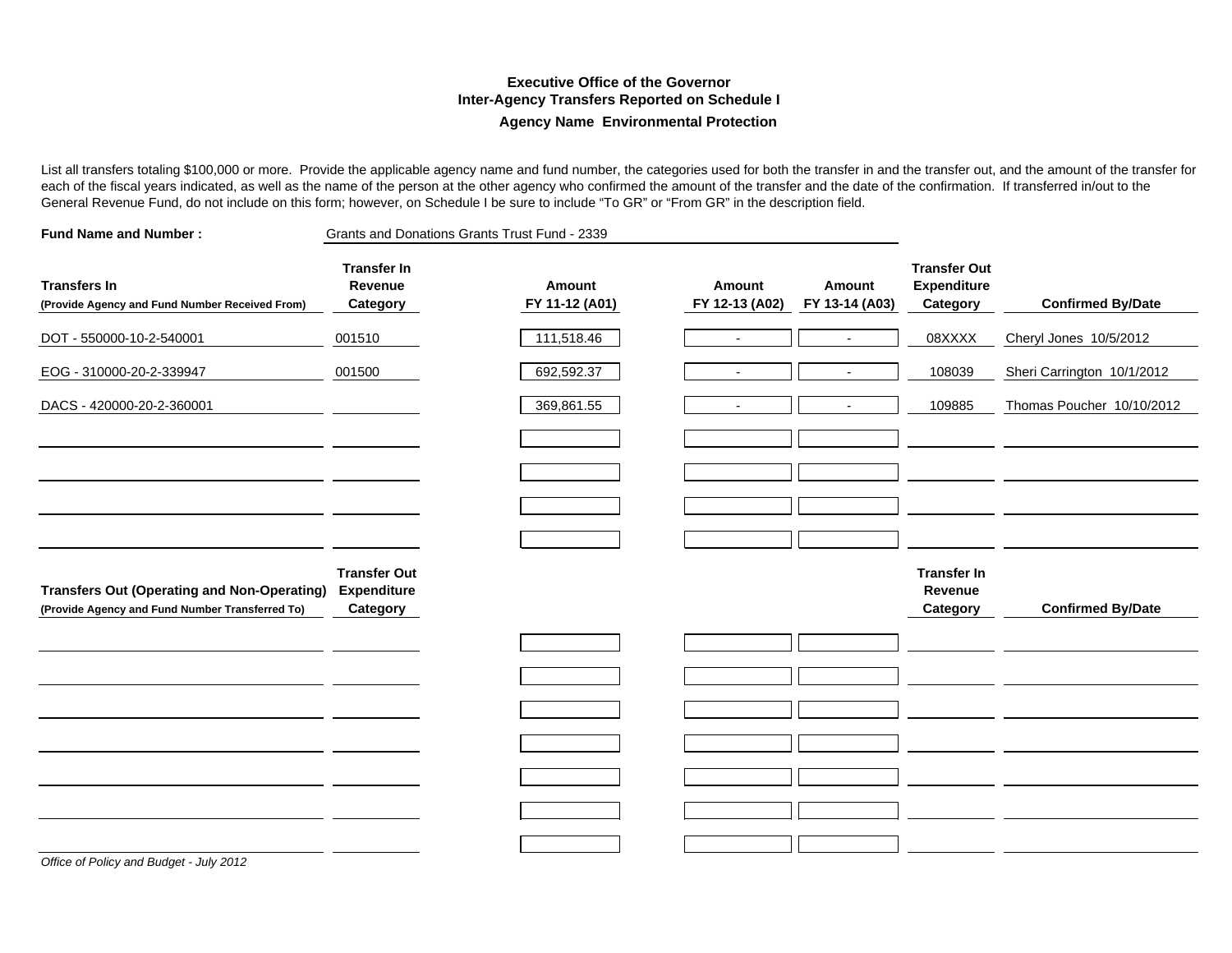| <b>Department Title:</b>                            | <b>Budget Period: 2013 - 2014</b><br>Department of Environmental Protection |                             |                                   |  |
|-----------------------------------------------------|-----------------------------------------------------------------------------|-----------------------------|-----------------------------------|--|
| <b>Trust Fund Title:</b>                            | <b>Grants &amp; Donations Trust Fund</b>                                    |                             |                                   |  |
| <b>Budget Entity:</b>                               | Program: Department of Environmental Protection 37 00 00 00                 |                             |                                   |  |
| <b>LAS/PBS Fund Number:</b>                         | 2-339                                                                       |                             |                                   |  |
|                                                     |                                                                             |                             |                                   |  |
|                                                     | <b>Balance as of</b><br>6/30/2012                                           | SWFS*<br><b>Adjustments</b> | <b>Adjusted</b><br><b>Balance</b> |  |
| <b>Chief Financial Officer's (CFO) Cash Balance</b> | $129,514.84$ <sub>(A)</sub>                                                 |                             | 129,514.84                        |  |
| ADD: Other Cash (See Instructions)                  | (B)                                                                         |                             |                                   |  |
| ADD: Investments                                    | $1,483,510.94$ (C)                                                          |                             | 1,483,510.94                      |  |
| ADD: Outstanding Accounts Receivable                | $981,782.37$ <sub>(D)</sub>                                                 |                             | 981,782.37                        |  |
| ADD: Anticipated Grant Awards                       | $9,292,919.23$ (E)                                                          |                             | 9,292,919.23                      |  |
| <b>Total Cash plus Accounts Receivable</b>          | $11,887,727.38$ <sub>(F)</sub>                                              |                             | 11,887,727.38                     |  |
| LESS Allowances for Uncollectibles                  | (G)                                                                         |                             |                                   |  |
| LESS Approved "A" Certified Forwards                | $66,135.26$ (H)                                                             |                             | 66,135.26                         |  |
| Approved "B" Certified Forwards                     | (H)                                                                         |                             |                                   |  |
| Approved "FCO" Certified Forwards                   | 9,505,868.00 (H)                                                            |                             | 9,505,868.00                      |  |
| LESS: Other Accounts Payable (Nonoperating)         | $1,398,563.06$ <sub>(I)</sub>                                               |                             | 1,398,563.06                      |  |
| LESS:                                               | (J)                                                                         |                             |                                   |  |
| <b>Unreserved Fund Balance, 07/01/12</b>            | $917,161.06$ (K)                                                            |                             | 917,161.06 **                     |  |

**Notes:**

**\*SWFS = Statewide Financial Statement** 

**\*\* This amount should agree with Line I, Section IV of the Schedule I for the most recent completed fiscal year and Line A for the following year.**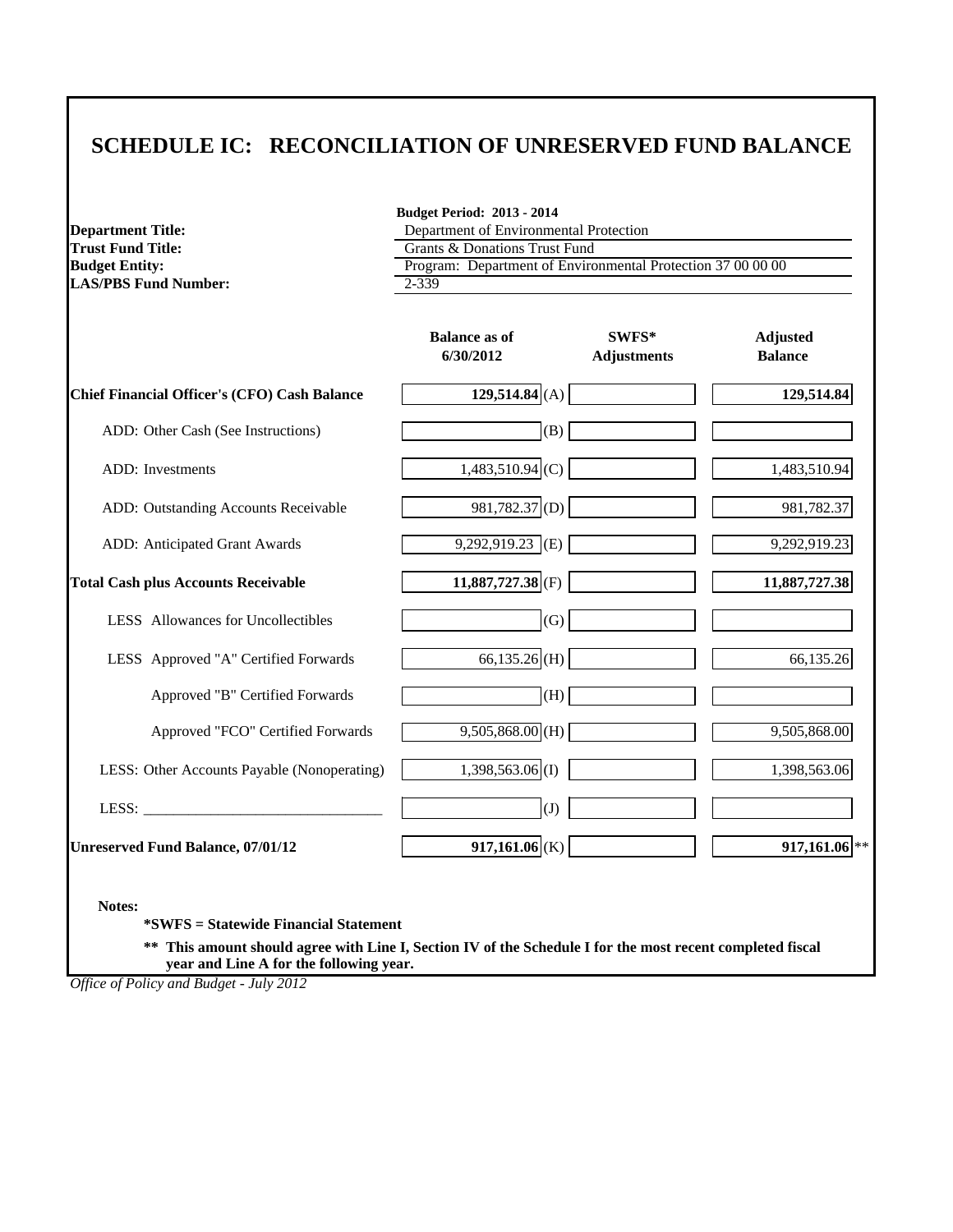### **RECONCILIATION: BEGINNING TRIAL BALANCE TO SCHEDULE I and IC**

|                                          | <b>Budget Period: 2013 - 2014</b>                                    |                                 |
|------------------------------------------|----------------------------------------------------------------------|---------------------------------|
| <b>Department Title:</b>                 | Department of Environmental Protection                               |                                 |
| <b>Trust Fund Title:</b>                 | <b>Grants &amp; Donations Trust Fund</b>                             |                                 |
| <b>LAS/PBS Fund Number:</b>              | 2-339                                                                |                                 |
| <b>BEGINNING TRIAL BALANCE:</b>          |                                                                      |                                 |
|                                          | <b>Total Fund Balance Per FLAIR Trial Balance, 07/01/12</b>          |                                 |
|                                          | Total all GLC's 5XXXX for governmental funds;                        | $(1,016,636.06)$ (A)            |
|                                          | GLC 539XX for proprietary and fiduciary funds                        |                                 |
|                                          | <b>Subtract Nonspendable Fund Balance (GLC 56XXX)</b>                | $\overline{99,47}5.00$ (B)      |
|                                          | <b>Add/Subtract Statewide Financial Statement (SWFS)Adjustments:</b> |                                 |
|                                          | SWFS Adjustment # and Description                                    | (C)                             |
|                                          | SWFS Adjustment # and Description                                    | (C)                             |
|                                          | <b>Add/Subtract Other Adjustment(s):</b>                             |                                 |
|                                          | Approved "B" Carry Forward (Encumbrances) per LAS/PBS                | (D)                             |
|                                          | Approved "C" Carry Forward Total (FCO) per LAS/PBS                   | $9,292,919.23$ (D)              |
|                                          | A/P not C/F-Operating Categories                                     | (D)                             |
|                                          | <b>Anticipated Grant Awards</b>                                      | $(9,292,919.23)$ <sub>(D)</sub> |
|                                          |                                                                      | (D)                             |
|                                          |                                                                      | (D)                             |
| <b>ADJUSTED BEGINNING TRIAL BALANCE:</b> |                                                                      | $(917,161.06)$ <sub>(E)</sub>   |
|                                          | UNRESERVED FUND BALANCE, SCHEDULE IC (Line I)                        | $917,161.06$ (F)                |
| <b>DIFFERENCE:</b>                       |                                                                      | 0.00<br>$(G)*$                  |
| *SHOULD EQUAL ZERO.                      |                                                                      |                                 |
|                                          |                                                                      |                                 |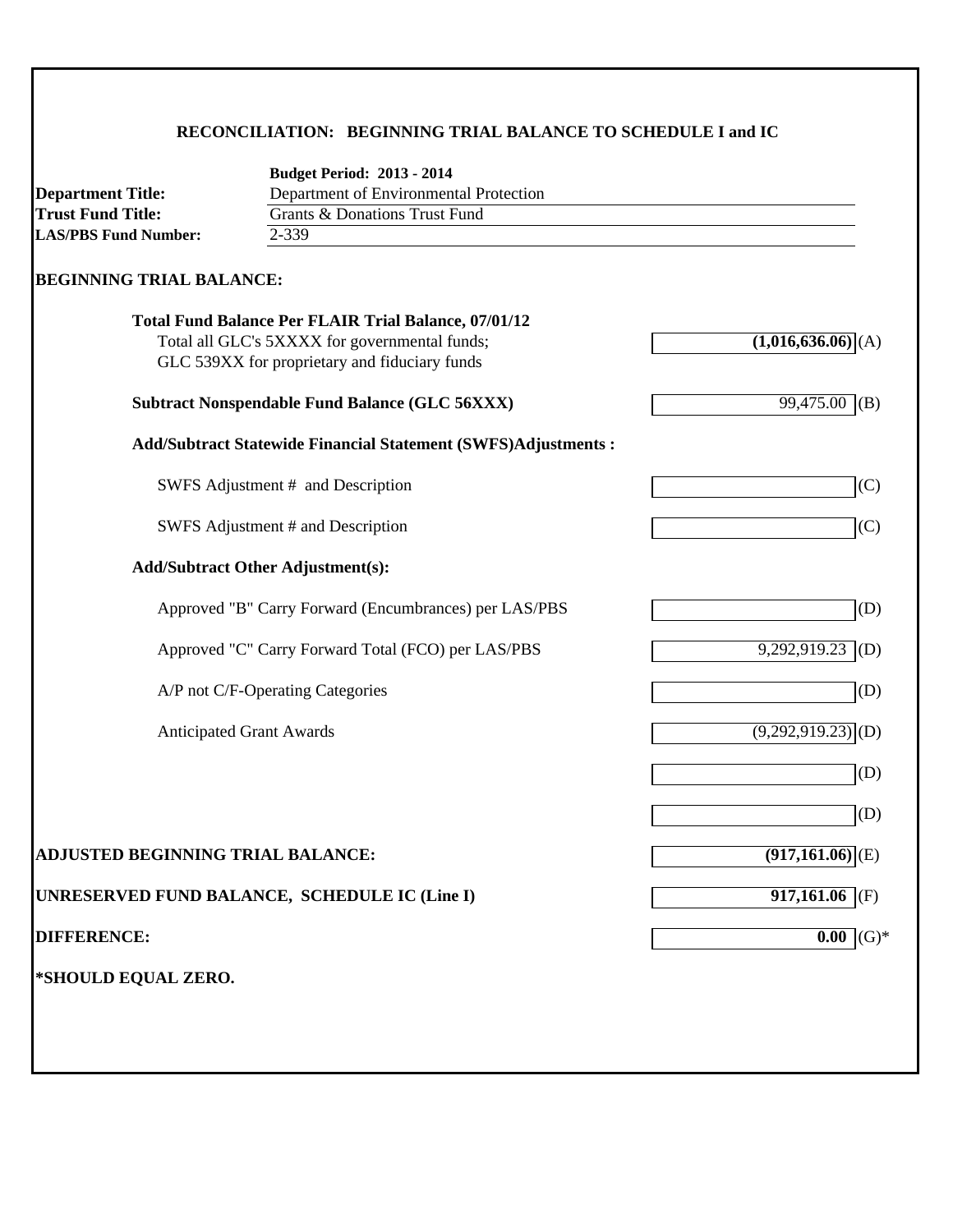### **DEPARTMENT OF ENVIRONMENTAL PROTECTION FLORIDA FOREVER TRUST FUND (20-2-348XXX) 5% TRUST FUND RESERVE NARRATIVE FOR FY2013-2014 LBR**

This fund is exempt from the 5 Percent Trust Fund Reserve requirement as its revenue sources result entirely from bond proceeds or transfers from other trust funds within the Department.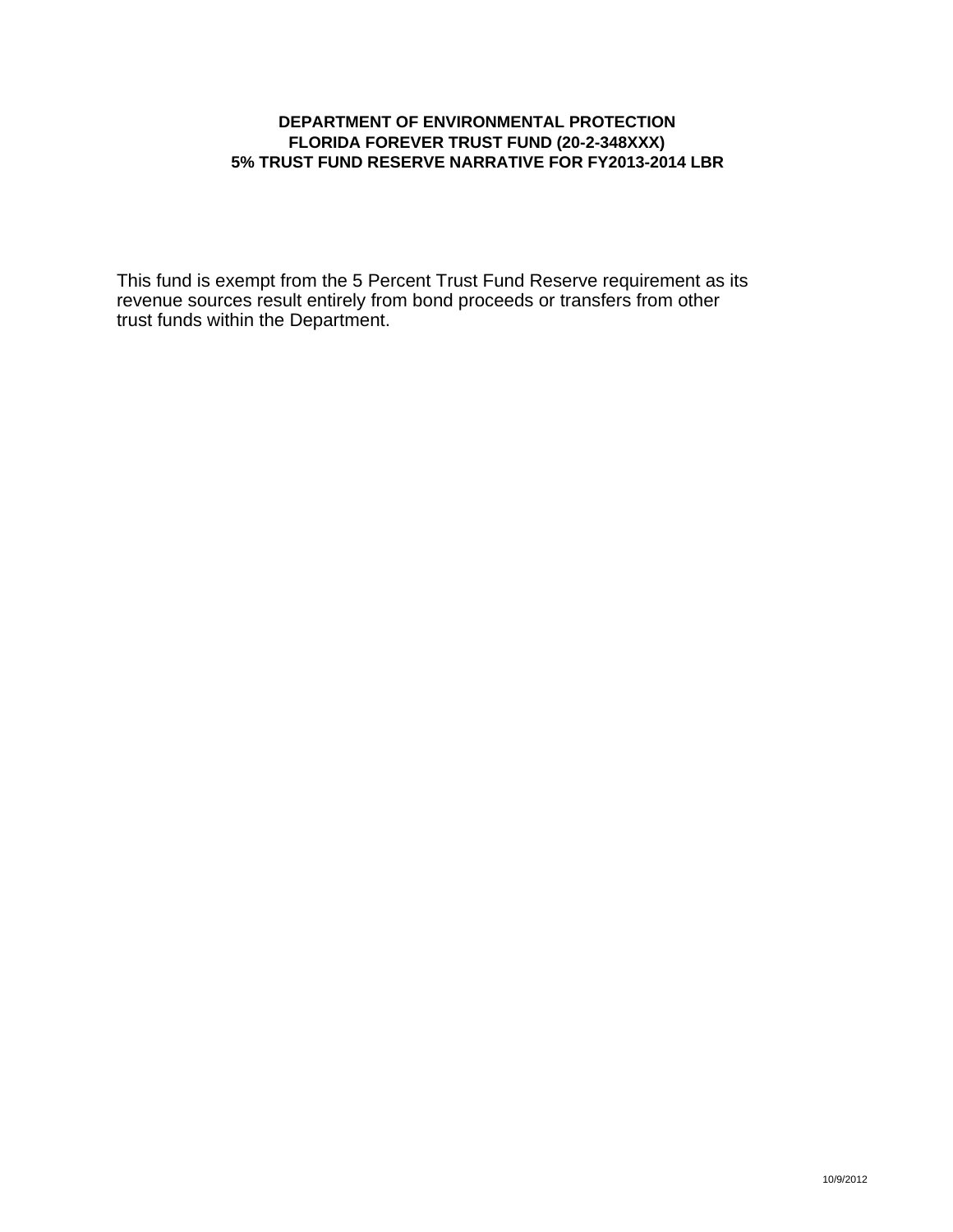### Department of Environmental Protection Florida Forever Trust Fund 2-348

# Revenue Estimates Explanation:

- The primary revenues for this trust fund are from bond sales and transfers from other trust funds.
- The estimated interest revenue is based on prior year earnings and the remaining cash balance in the trust fund. These estimates are amended quarterly when the trust fund status review is performed.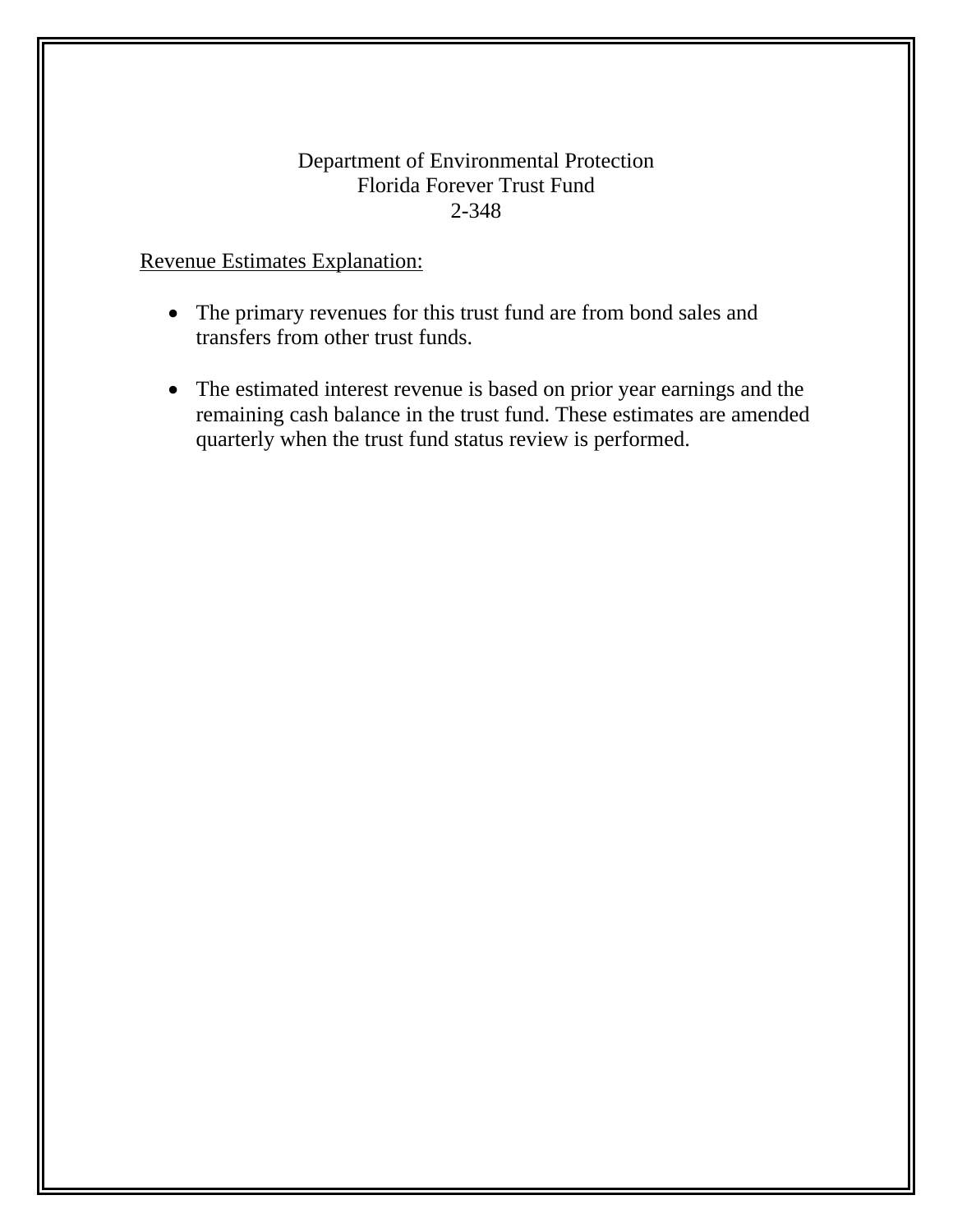## Department of Environmental Protection Explanations for Adjustments in Schedule I Section III Florida Forever Trust Fund 2-348

Some entries may be necessary to reconcile the Trust Fund Schedule I to the FLAIR system. The Schedule I is a budgeting tool developed on a year-toyear appropriations basis, whereas the entries in the FLAIR system are made on an accrual basis in accordance with Generally Accepted Accounting Principles.

- Statewide Financial Statement Adjustment \$809,601: This adjustment is necessary to record prior year financial statement adjustments to the beginning balance made by the Department of Financial Services (DFS).
- Adjustment to Line A (\$104,539,178): This adjustment is necessary to record approved certified/carry forward amounts for encumbrances as of the end of the previous fiscal year.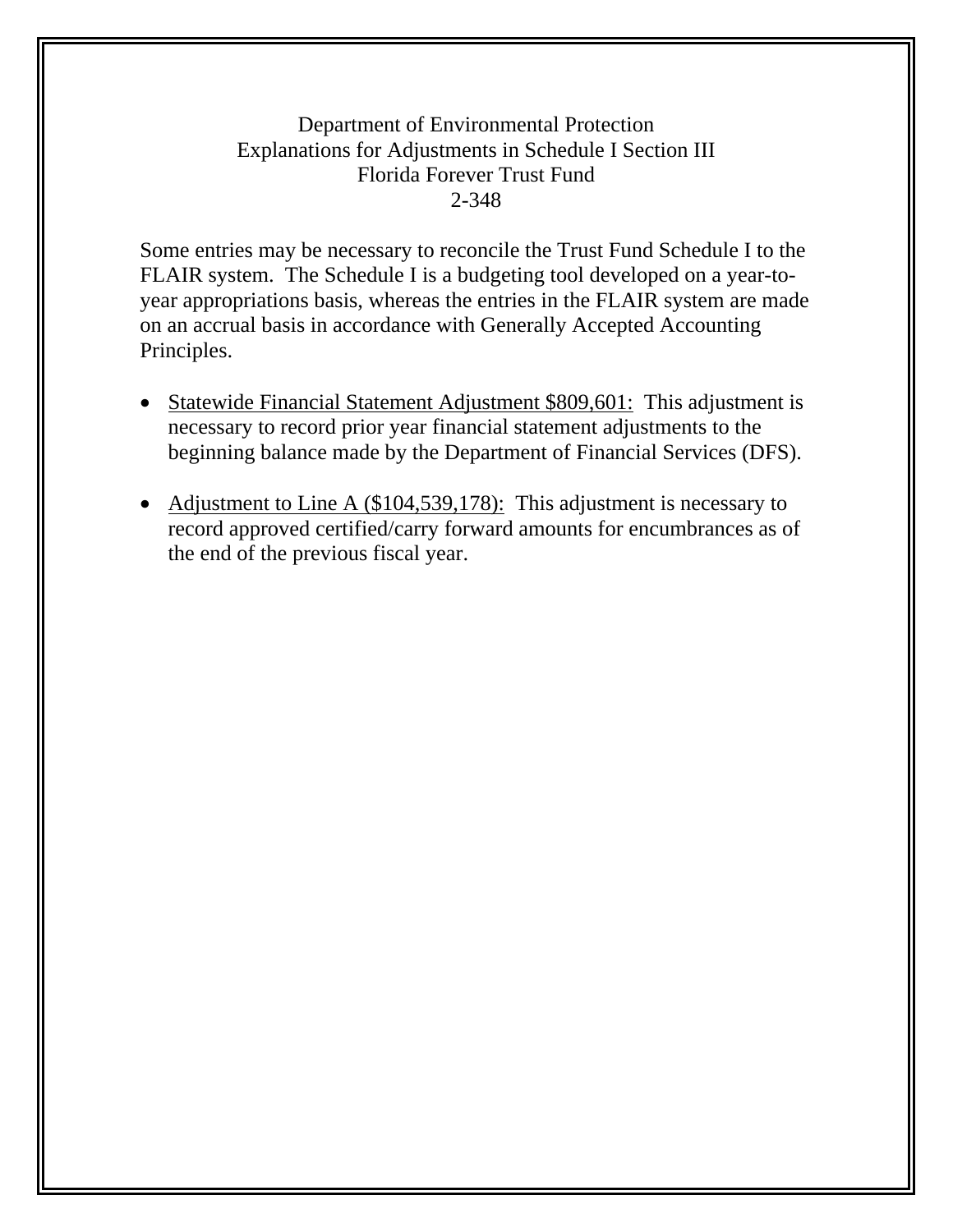#### **Executive Office of the GovernorInter-Agency Transfers Reported on Schedule I Agency Name Environmental Protection**

List all transfers totaling \$100,000 or more. Provide the applicable agency name and fund number, the categories used for both the transfer in and the transfer out, and the amount of the transfer for each of the fiscal years indicated, as well as the name of the person at the other agency who confirmed the amount of the transfer and the date of the confirmation. If transferred in/out to the General Revenue Fund, do not include on this form; however, on Schedule I be sure to include "To GR" or "From GR" in the description field.

| <b>Fund Name and Number:</b>                                                                          | Florida Forever Trust Fund - 2348                     |                          |                                 |                          |                                                |                              |
|-------------------------------------------------------------------------------------------------------|-------------------------------------------------------|--------------------------|---------------------------------|--------------------------|------------------------------------------------|------------------------------|
| <b>Transfers In</b><br>(Provide Agency and Fund Number Received From)                                 | <b>Transfer In</b><br>Revenue<br>Category             | Amount<br>FY 11-12 (A01) | <b>Amount</b><br>FY 12-13 (A02) | Amount<br>FY 13-14 (A03) | <b>Transfer Out</b><br>Expenditure<br>Category | <b>Confirmed By/Date</b>     |
|                                                                                                       |                                                       |                          |                                 |                          |                                                |                              |
|                                                                                                       |                                                       |                          |                                 |                          |                                                |                              |
|                                                                                                       |                                                       |                          |                                 |                          |                                                |                              |
|                                                                                                       |                                                       |                          |                                 |                          |                                                |                              |
|                                                                                                       |                                                       |                          |                                 |                          |                                                |                              |
|                                                                                                       |                                                       |                          |                                 |                          |                                                |                              |
| <b>Transfers Out (Operating and Non-Operating)</b><br>(Provide Agency and Fund Number Transferred To) | <b>Transfer Out</b><br><b>Expenditure</b><br>Category |                          |                                 |                          | <b>Transfer In</b><br>Revenue<br>Category      | <b>Confirmed By/Date</b>     |
| DACS - 420000-20-2-349001                                                                             | 181057                                                | 1,732,837.80             | 3,628,687.57                    | $\blacksquare$           | 001500                                         | Thomas Poucher 10/10/2012    |
| DCA - 520000-20-2-349001                                                                              | 181057                                                | 2,319,285.30             |                                 | $\overline{a}$           | 001600                                         | Sherie Carrington 10/10/2012 |
| FWCC - 770000-20-2-349001                                                                             | 181057                                                | 722,500.00               | 591,529.26                      |                          | 001600                                         | Linda Grove 10/10/2012       |
|                                                                                                       |                                                       |                          |                                 |                          |                                                |                              |
|                                                                                                       |                                                       |                          |                                 |                          |                                                |                              |
|                                                                                                       |                                                       |                          |                                 |                          |                                                |                              |
|                                                                                                       |                                                       |                          |                                 |                          |                                                |                              |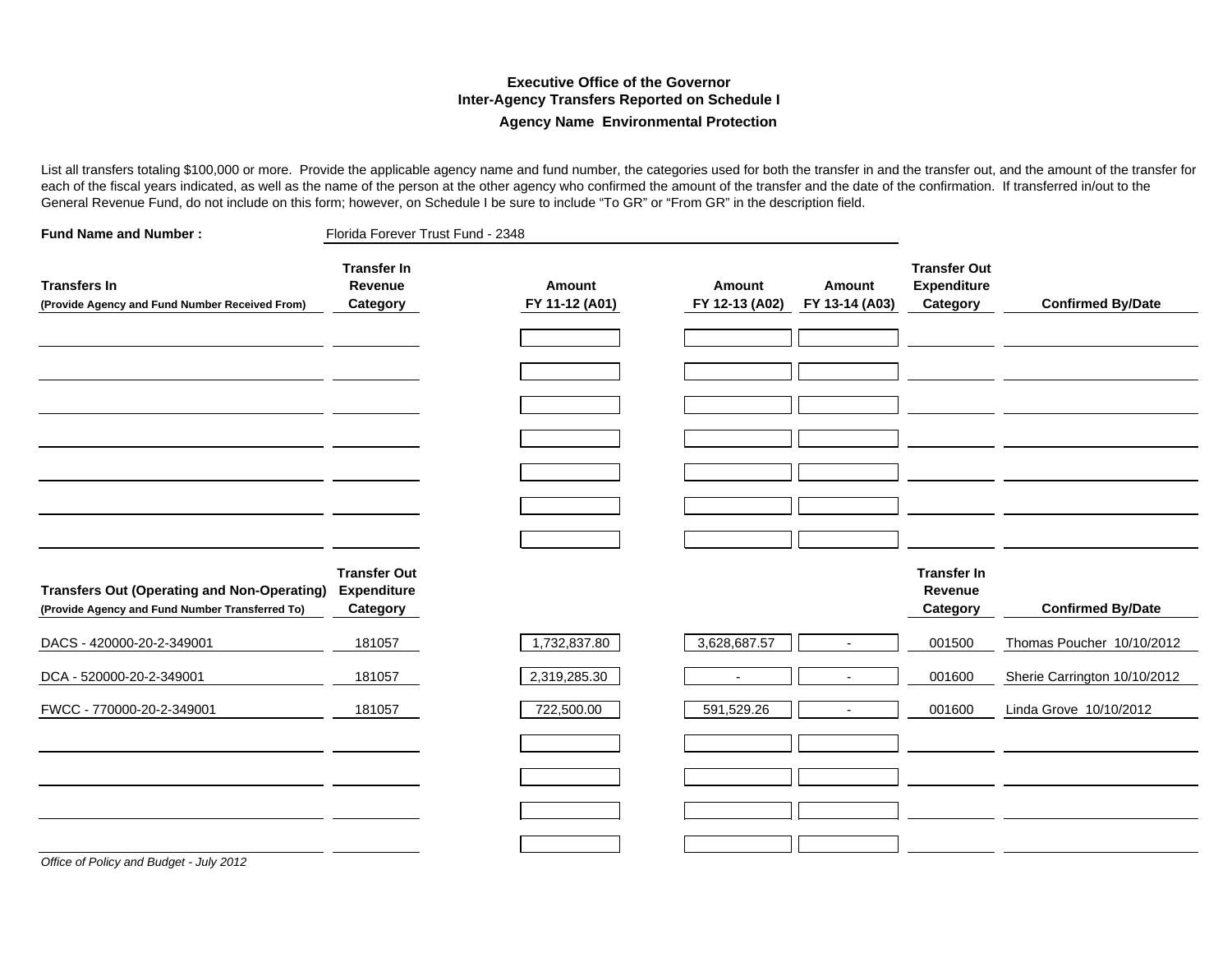## **SCHEDULE IC: RECONCILIATION OF UNRESERVED FUND BALANCE**

| <b>Department Title:</b>                            | <b>Budget Period: 2013 - 2014</b><br>Department of Environmental Protection<br>Florida Forever Trust Fund |                             |                                   |  |  |
|-----------------------------------------------------|-----------------------------------------------------------------------------------------------------------|-----------------------------|-----------------------------------|--|--|
| <b>Trust Fund Title:</b>                            |                                                                                                           |                             |                                   |  |  |
| <b>Budget Entity:</b>                               | Program: State Lands 37 10 00 00                                                                          |                             |                                   |  |  |
| <b>LAS/PBS Fund Number:</b>                         | $2 - 348$                                                                                                 |                             |                                   |  |  |
|                                                     |                                                                                                           |                             |                                   |  |  |
|                                                     | <b>Balance as of</b><br>6/30/2012                                                                         | SWFS*<br><b>Adjustments</b> | <b>Adjusted</b><br><b>Balance</b> |  |  |
| <b>Chief Financial Officer's (CFO) Cash Balance</b> | 0.00(A)                                                                                                   |                             | 0.00                              |  |  |
| ADD: Other Cash (See Instructions)                  | (B)                                                                                                       |                             |                                   |  |  |
| ADD: Investments                                    | 120,758,274.18 (C)                                                                                        |                             | 120,758,274.18                    |  |  |
| ADD: Outstanding Accounts Receivable                | 626,004.61 (D)                                                                                            |                             | 626,004.61                        |  |  |
|                                                     | (E)                                                                                                       |                             |                                   |  |  |
| <b>Total Cash plus Accounts Receivable</b>          | 121,384,278.79 (F)                                                                                        |                             | 121,384,278.79                    |  |  |
| LESS Allowances for Uncollectibles                  | (G)                                                                                                       |                             |                                   |  |  |
| LESS Approved "A" Certified Forwards                | (H)                                                                                                       |                             |                                   |  |  |
| Approved "B" Certified Forwards                     | (H)                                                                                                       |                             |                                   |  |  |
| Approved "FCO" Certified Forwards                   | $85,467,686.35$ (H)                                                                                       |                             | 85,467,686.35                     |  |  |
| LESS: Other Accounts Payable (Nonoperating)         | $18,056.90$ (I)                                                                                           |                             | 18,056.90                         |  |  |
|                                                     | (J)                                                                                                       |                             |                                   |  |  |
| <b>Unreserved Fund Balance, 07/01/12</b>            | 35,898,535.54 (K)                                                                                         |                             | 35,898,535.54 **                  |  |  |

**\*SWFS = Statewide Financial Statement** 

**\*\* This amount should agree with Line I, Section IV of the Schedule I for the most recent completed fiscal year and Line A for the following year.**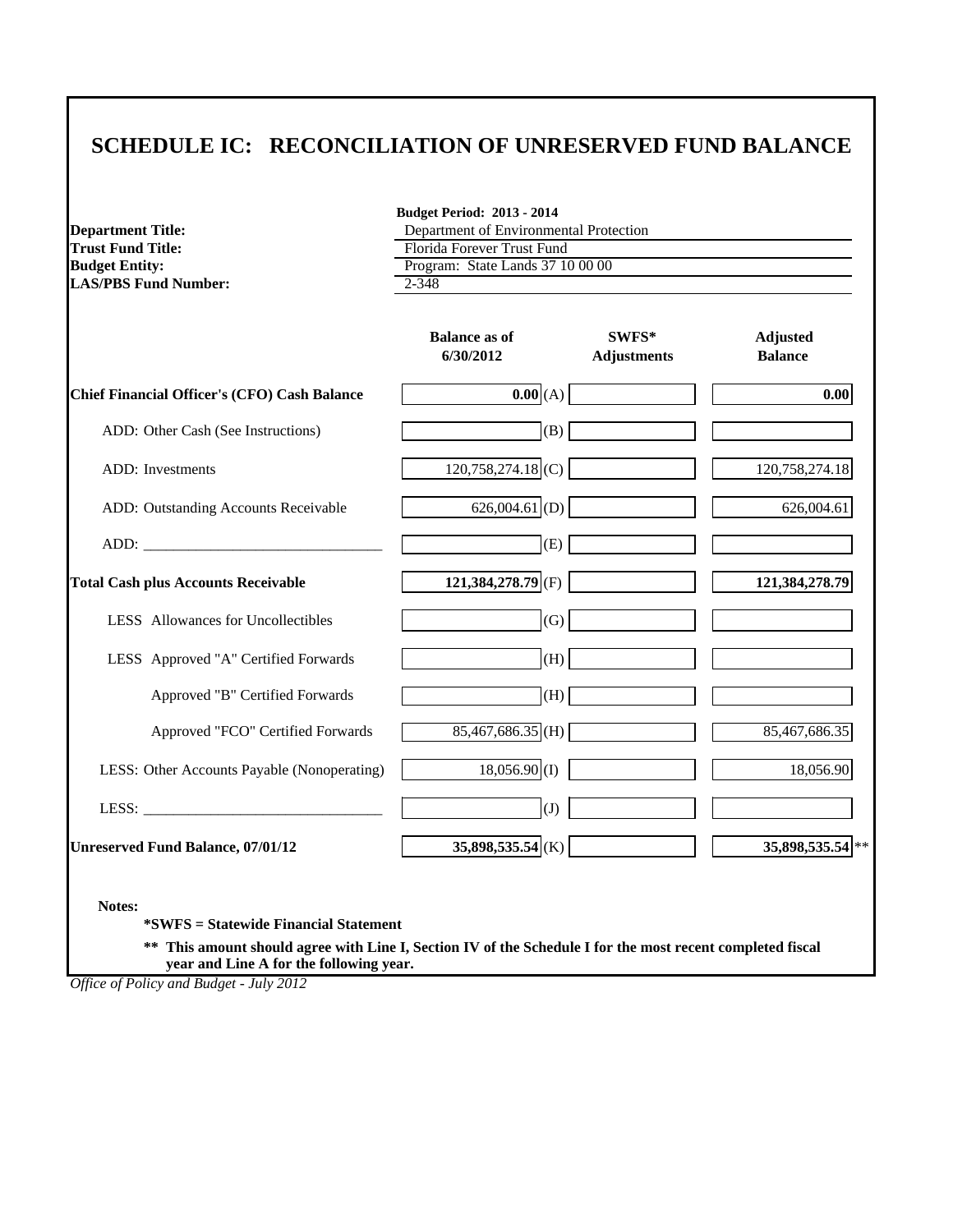### **RECONCILIATION: BEGINNING TRIAL BALANCE TO SCHEDULE I and IC**

|                                          | <b>Budget Period: 2013 - 2014</b>                                    |                                  |
|------------------------------------------|----------------------------------------------------------------------|----------------------------------|
| <b>Department Title:</b>                 | Department of Environmental Protection                               |                                  |
| <b>Trust Fund Title:</b>                 | Florida Forever Trust Fund                                           |                                  |
| <b>LAS/PBS Fund Number:</b>              | $2 - 348$                                                            |                                  |
| <b>BEGINNING TRIAL BALANCE:</b>          |                                                                      |                                  |
|                                          | <b>Total Fund Balance Per FLAIR Trial Balance, 07/01/12</b>          |                                  |
|                                          | Total all GLC's 5XXXX for governmental funds;                        | $(120,316,784.23)$ (A)           |
|                                          | GLC 539XX for proprietary and fiduciary funds                        |                                  |
|                                          | <b>Subtract Nonspendable Fund Balance (GLC 56XXX)</b>                | (B)                              |
|                                          | <b>Add/Subtract Statewide Financial Statement (SWFS)Adjustments:</b> |                                  |
|                                          | SWFS Adjustment # and Description                                    | (C)                              |
|                                          | SWFS Adjustment # and Description                                    | (C)                              |
|                                          | <b>Add/Subtract Other Adjustment(s):</b>                             |                                  |
|                                          | Approved "B" Carry Forward (Encumbrances) per LAS/PBS                | (D)                              |
|                                          | Approved "C" Carry Forward Total (FCO) per LAS/PBS                   | 84,418,248.69<br>(D)             |
|                                          | A/P not C/F-Operating Categories                                     | (D)                              |
|                                          |                                                                      | (D)                              |
|                                          |                                                                      | (D)                              |
|                                          |                                                                      | (D)                              |
| <b>ADJUSTED BEGINNING TRIAL BALANCE:</b> |                                                                      | $(35,898,535.54)$ <sub>(E)</sub> |
|                                          | UNRESERVED FUND BALANCE, SCHEDULE IC (Line I)                        | 35,898,535.54<br>(F)             |
| <b>DIFFERENCE:</b>                       |                                                                      | $(G)$ *<br>0.00                  |
| *SHOULD EQUAL ZERO.                      |                                                                      |                                  |
|                                          |                                                                      |                                  |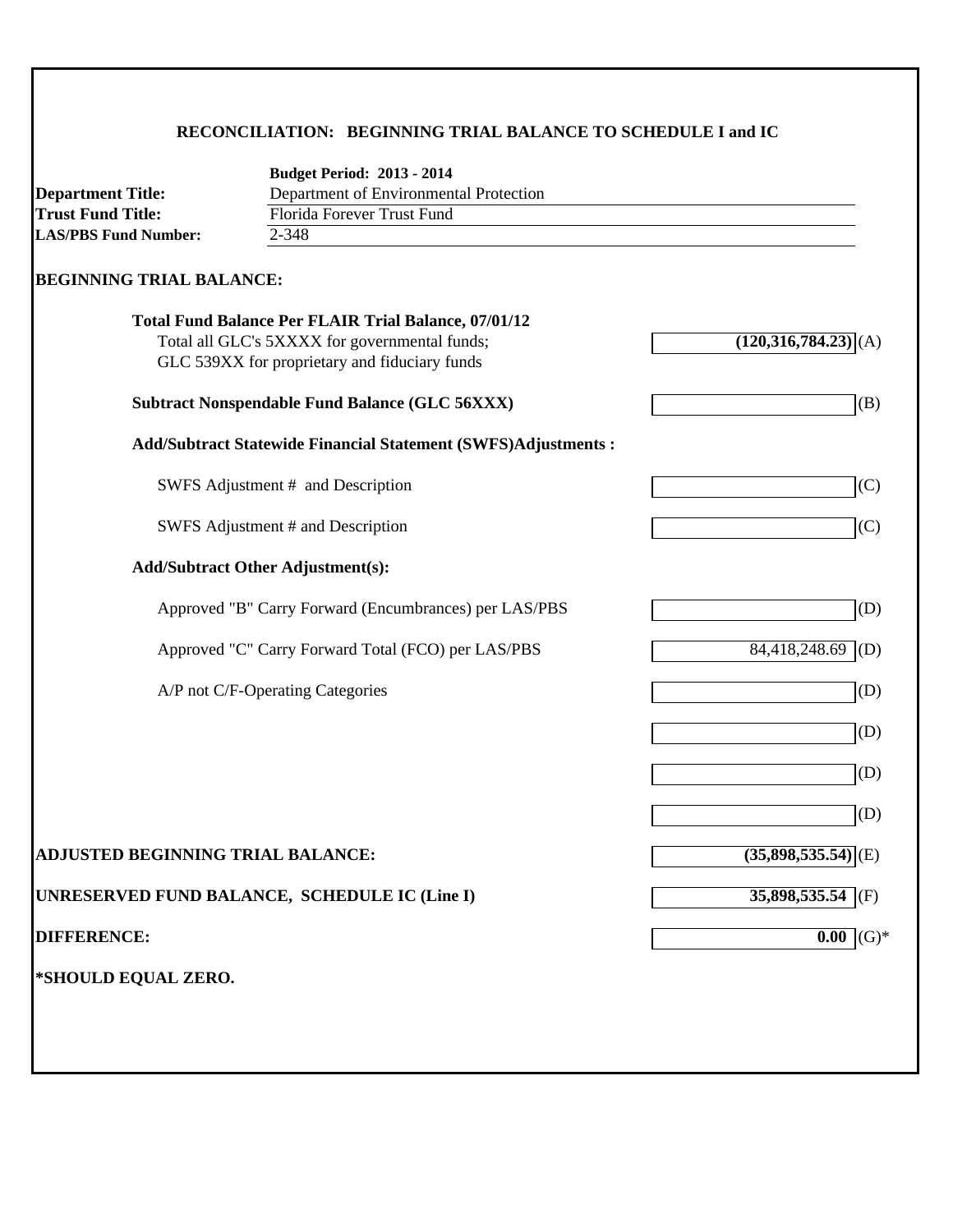### **DEPARTMENT OF ENVIRONMENTAL PROTECTION FLORIDA FOREVER PROGRAM TRUST FUND (20-2-349001) 5% TRUST FUND RESERVE NARRATIVE FOR FY2013-2014 LBR**

This fund is exempt from the 5 Percent Trust Fund Reserve requirement as its revenue sources result entirely from transfers from the Florida Forever Trust Fund within the Department.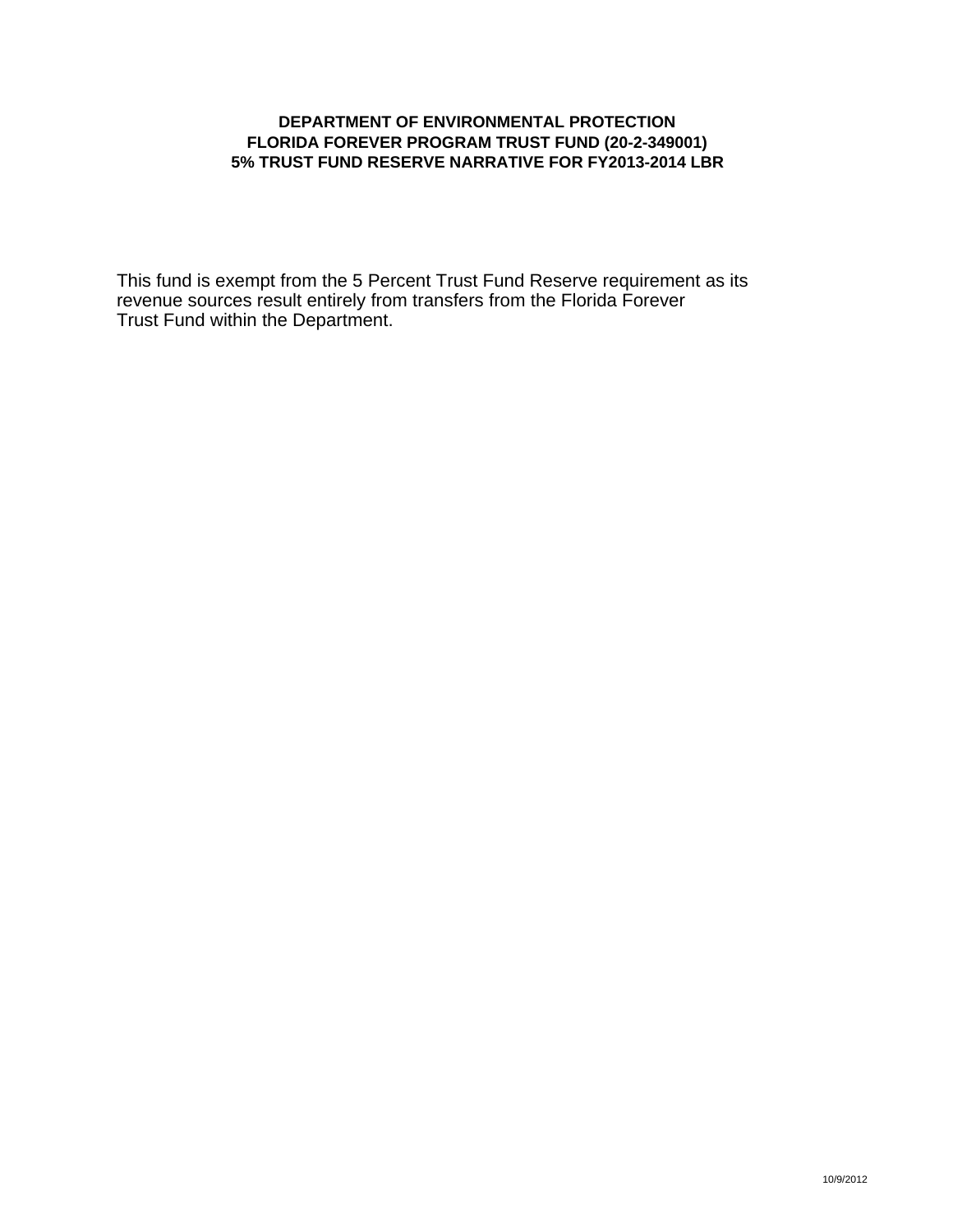## Department of Environmental Protection Florida Forever Program Trust Fund 2-349

# Revenue Estimates Explanation:

• The revenues for this trust fund are from transfers from the Florida Forever Trust Fund.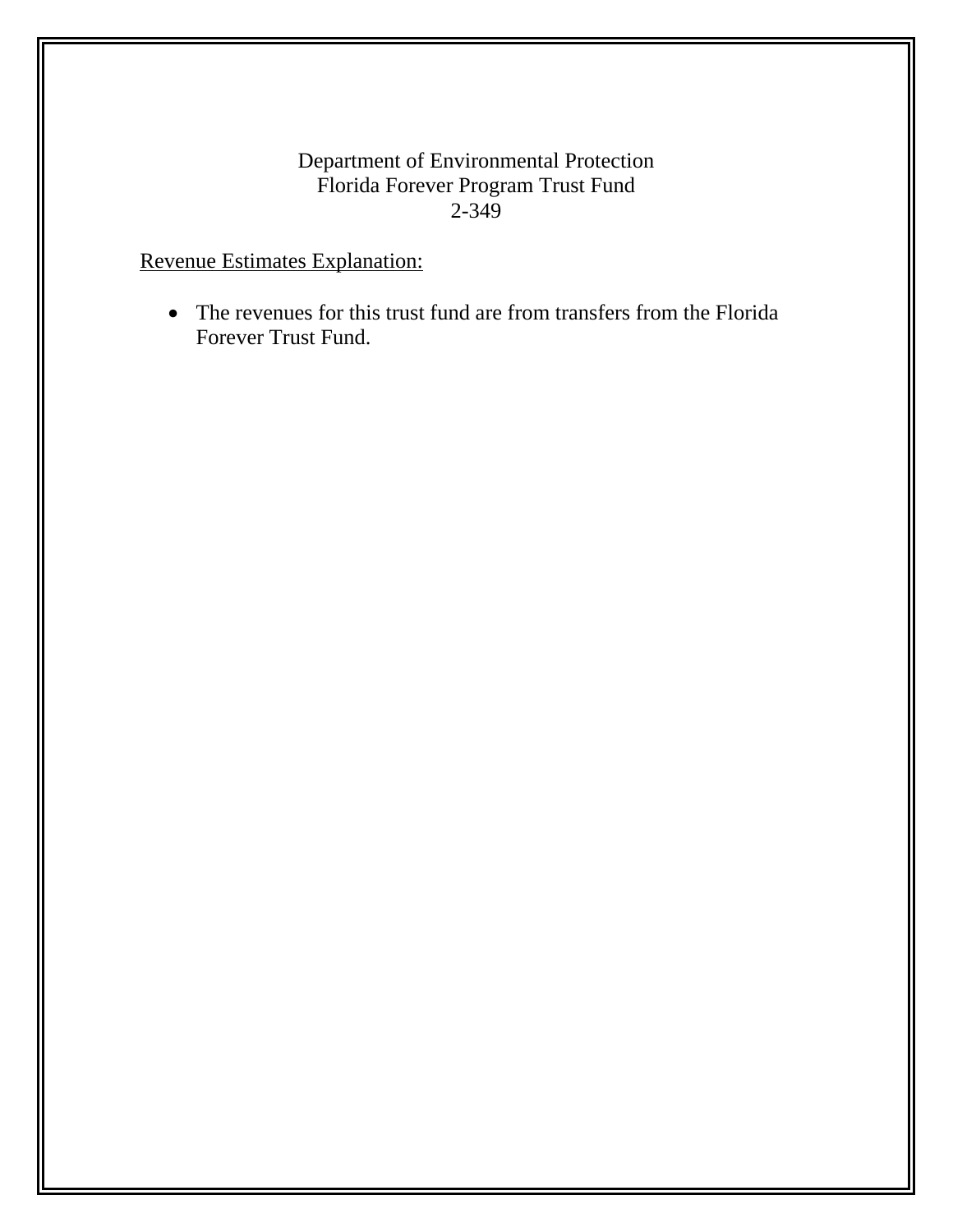# **SCHEDULE IC: RECONCILIATION OF UNRESERVED FUND BALANCE**

| Florida Forever Program Trust Fund<br>Program: State Lands 37 10 00 00<br>$2 - 349$<br><b>Balance as of</b><br>6/30/2012 | SWFS*<br><b>Adjustments</b>                    | <b>Adjusted</b>                                                                                            |
|--------------------------------------------------------------------------------------------------------------------------|------------------------------------------------|------------------------------------------------------------------------------------------------------------|
|                                                                                                                          |                                                |                                                                                                            |
|                                                                                                                          |                                                |                                                                                                            |
|                                                                                                                          |                                                |                                                                                                            |
|                                                                                                                          |                                                | <b>Balance</b>                                                                                             |
|                                                                                                                          |                                                |                                                                                                            |
| (B)                                                                                                                      |                                                |                                                                                                            |
| (C)                                                                                                                      |                                                |                                                                                                            |
| $5,900.00$ (D)                                                                                                           |                                                | 5,900.00                                                                                                   |
| $22,287,438.14$ (E)                                                                                                      |                                                | 22, 287, 438. 14                                                                                           |
| 22,293,338.14 (F)                                                                                                        |                                                | 22,293,338.14                                                                                              |
| (G)                                                                                                                      |                                                |                                                                                                            |
| (H)                                                                                                                      |                                                |                                                                                                            |
| (H)                                                                                                                      |                                                |                                                                                                            |
| $22,293,338.14$ (H)                                                                                                      |                                                | 22, 293, 338. 14                                                                                           |
| (I)                                                                                                                      |                                                |                                                                                                            |
| (J)                                                                                                                      |                                                |                                                                                                            |
| (K)                                                                                                                      |                                                | $\ast\ast$                                                                                                 |
|                                                                                                                          |                                                |                                                                                                            |
|                                                                                                                          |                                                |                                                                                                            |
|                                                                                                                          |                                                |                                                                                                            |
|                                                                                                                          | (A)<br>year and Line A for the following year. | ** This amount should agree with Line I, Section IV of the Schedule I for the most recent completed fiscal |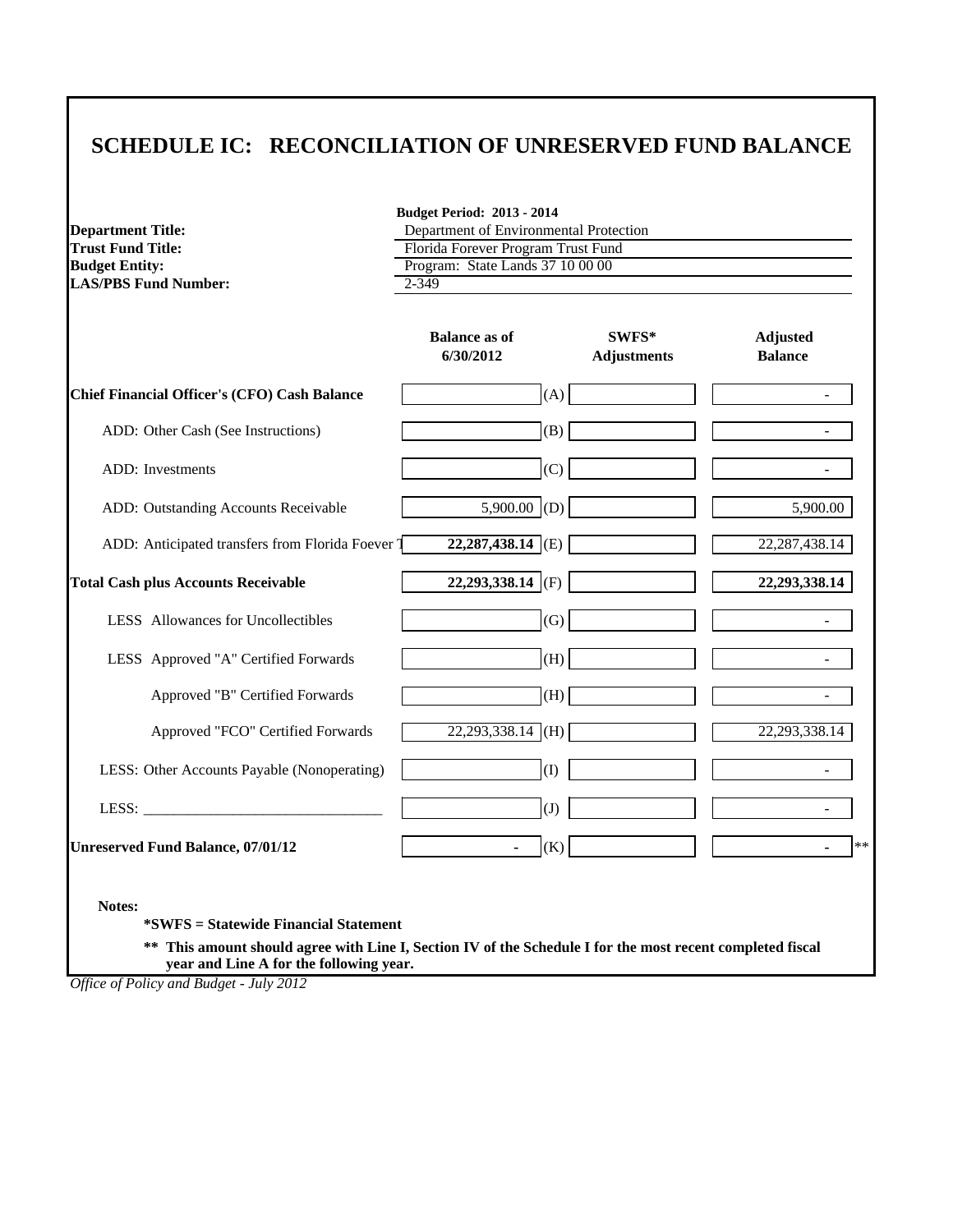### **RECONCILIATION: BEGINNING TRIAL BALANCE TO SCHEDULE I and IC**

|                                           | <b>Budget Period: 2013 - 2014</b>                                    |                         |
|-------------------------------------------|----------------------------------------------------------------------|-------------------------|
| <b>Department Title:</b>                  | Department of Environmental Protection                               |                         |
| <b>Trust Fund Title:</b>                  | Florida Forever Program Trust Fund                                   |                         |
| <b>LAS/PBS Fund Number:</b>               | 2-349                                                                |                         |
| <b>BEGINNING TRIAL BALANCE:</b>           |                                                                      |                         |
|                                           | <b>Total Fund Balance Per FLAIR Trial Balance, 07/01/12</b>          |                         |
|                                           | Total all GLC's 5XXXX for governmental funds;                        | (A)                     |
|                                           | GLC 539XX for proprietary and fiduciary funds                        |                         |
|                                           | <b>Subtract Nonspendable Fund Balance (GLC 56XXX)</b>                | (B)                     |
|                                           | <b>Add/Subtract Statewide Financial Statement (SWFS)Adjustments:</b> |                         |
|                                           | SWFS Adjustment # and Description                                    | (C)                     |
|                                           | SWFS Adjustment # and Description                                    | (C)                     |
|                                           | <b>Add/Subtract Other Adjustment(s):</b>                             |                         |
|                                           | Approved "B" Carry Forward (Encumbrances) per LAS/PBS                | (D)                     |
|                                           | Approved "C" Carry Forward Total (FCO) per LAS/PBS                   | $22,287,438.14$ (D)     |
|                                           | A/P not C/F-Operating Categories                                     | (D)                     |
|                                           | Anticipated transfers from Florida Forever TF                        | $(22, 287, 438.14)$ (D) |
|                                           |                                                                      | (D)                     |
|                                           |                                                                      | (D)                     |
| <b>ADJUSTED BEGINNING TRIAL BALANCE:</b>  |                                                                      | $0.00$ (E)              |
|                                           | UNRESERVED FUND BALANCE, SCHEDULE IC (Line I)                        | $\overline{0.00}$ (F)   |
|                                           |                                                                      | $\overline{0.00}$ (G)*  |
|                                           |                                                                      |                         |
|                                           |                                                                      |                         |
| <b>DIFFERENCE:</b><br>*SHOULD EQUAL ZERO. |                                                                      |                         |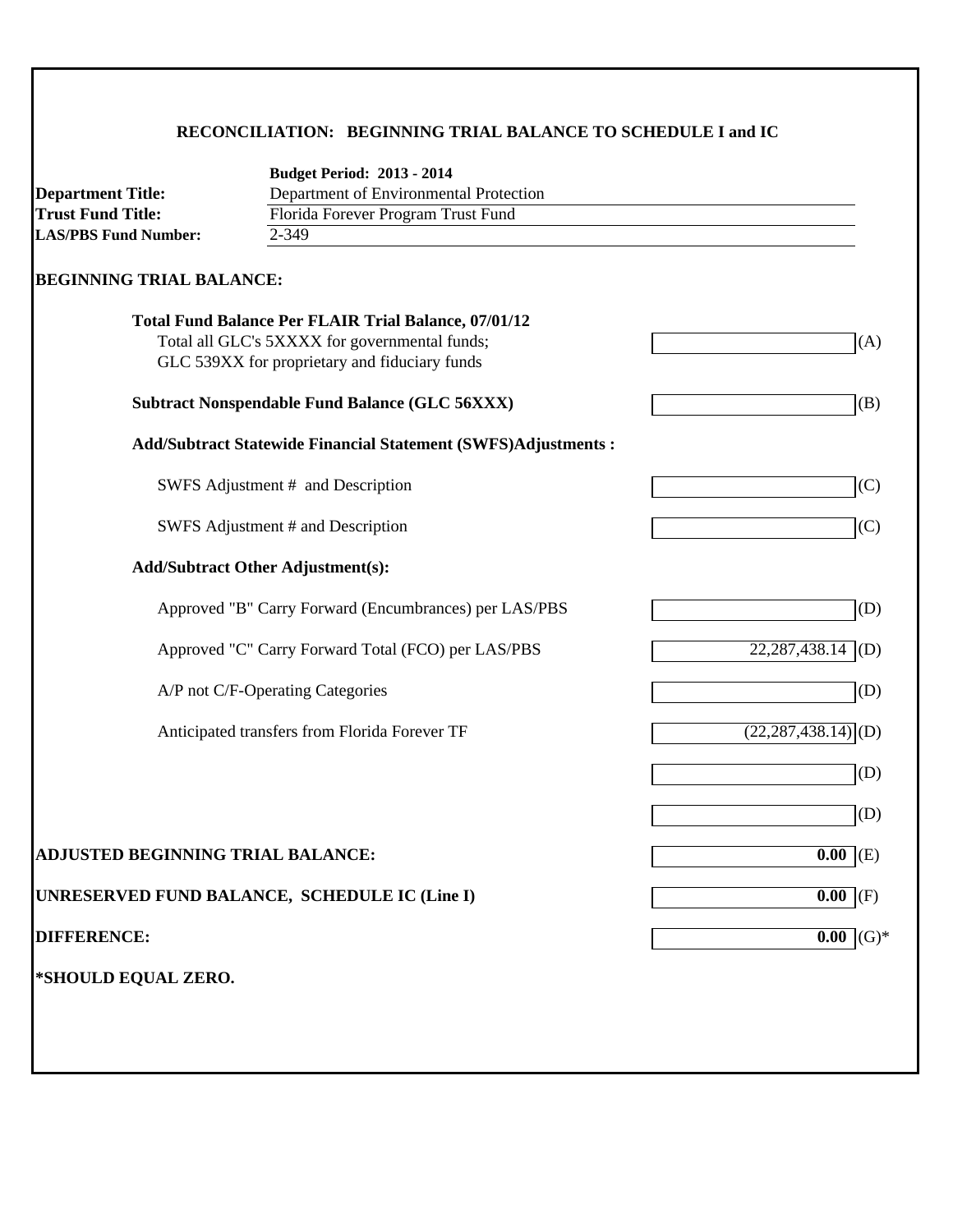### **DEPARTMENT OF ENVIRONMENTAL PROTECTION INTERNAL IMPROVEMENT TRUST FUND (20-2-408001) 5% TRUST FUND RESERVE NARRATIVE FOR FY2013-2014 LBR**

|                                                  |        | FY 2012/2013 |
|--------------------------------------------------|--------|--------------|
| <b>TOTAL PROJECTED REVENUE</b>                   |        | 19,960,900   |
| <b>LESS EXCLUDED LEGISLATIVE APPROPRIATIONS:</b> |        |              |
| RICO DISTRIBUTIONS                               | 103207 | 309,575      |
| <b>RISK MANAGEMENT INSURANCE</b>                 | 103241 | 76,123       |
| TRANSFER-IFAS/LAKEWATCH                          | 105015 | 275,000      |
| TRANSFER-DMS/HR SERVICES/STW CONTRACT            | 107040 | 49,199       |
| TRANSFER-GENERAL REVENUE FUND                    | 180056 | 5,000,000    |
| TRANSFER-WORKING CAPITAL TRUST FUND              | 180222 | 617,600      |
| TRANSFER-ADMINISTRATIVE TRUST FUND               | 185080 | 811,535      |
| <b>PAYMENT OF SALES TAX</b>                      | 310228 | 600,000      |
| SERVICE CHARGE TO GENERAL REVENUE (8.0%)         | 310322 | 1,466,816    |
| DFS/ASSESSMENT ON INVESTMENT                     | 310403 | 10,000       |
| TOTAL EXCLUDED LEGISLATIVE APPROPRIATIONS        |        | 9,215,848    |
| <b>BALANCE</b>                                   |        | 10,745,052   |
| <b>5% TRUST FUND RESERVE</b>                     |        | 537,253      |

No fee increases, reductions in services, etc., were required as a result of establishing this reserve.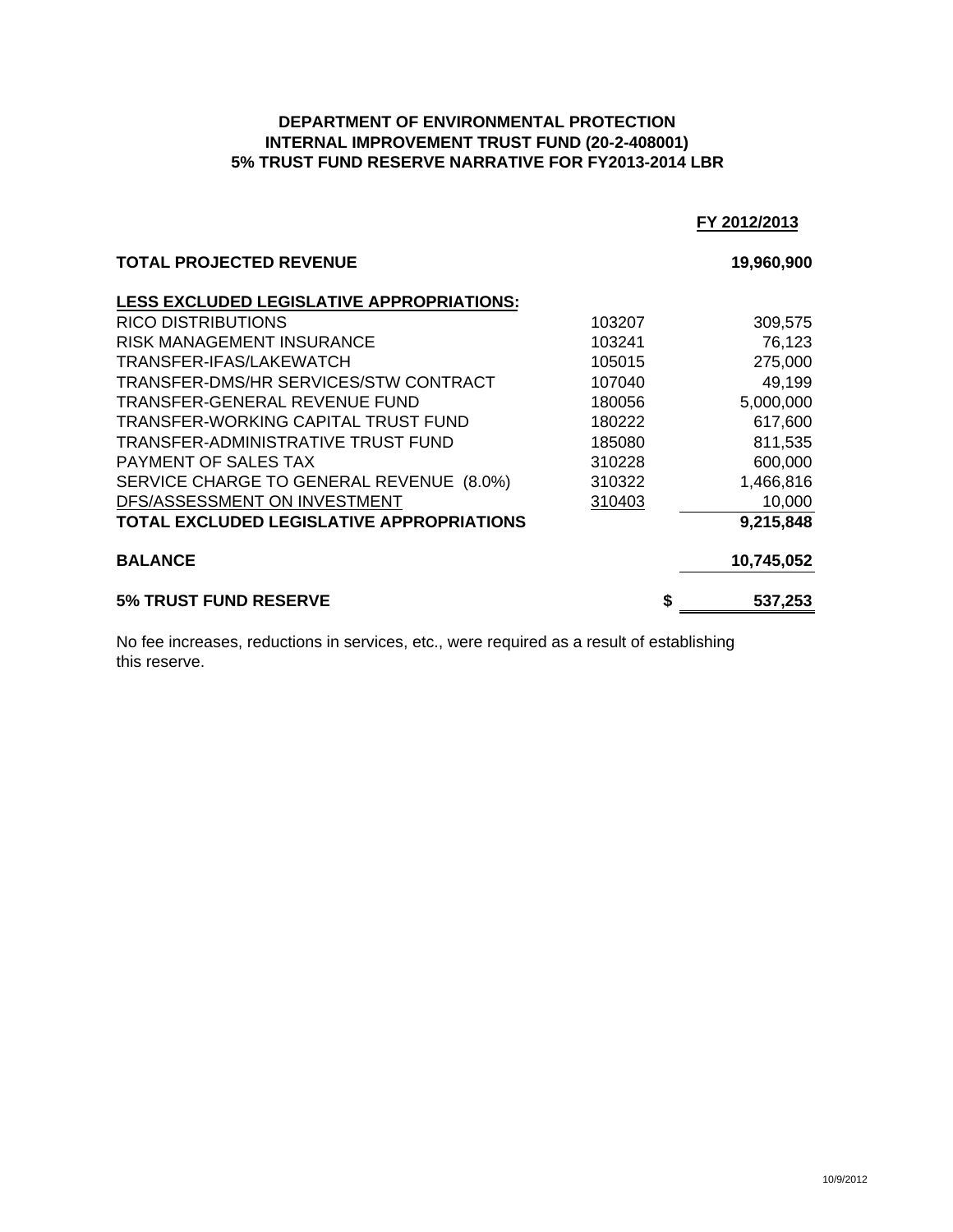### Department of Environmental Protection Internal Improvement Trust Fund 2-408

### Revenue Estimates Explanation:

- The revenues received from fees, charges, sales and leases are based on trend analyses prepared in consultation with the program areas. Revenues historically have remained fairly constant. Atypical peaks or valleys in previous years were taken into consideration in preparing the revenue estimates.
- The estimated interest revenue is based on prior year earnings and the remaining cash balance in the trust fund. These estimates are amended quarterly when the trust fund status review is performed.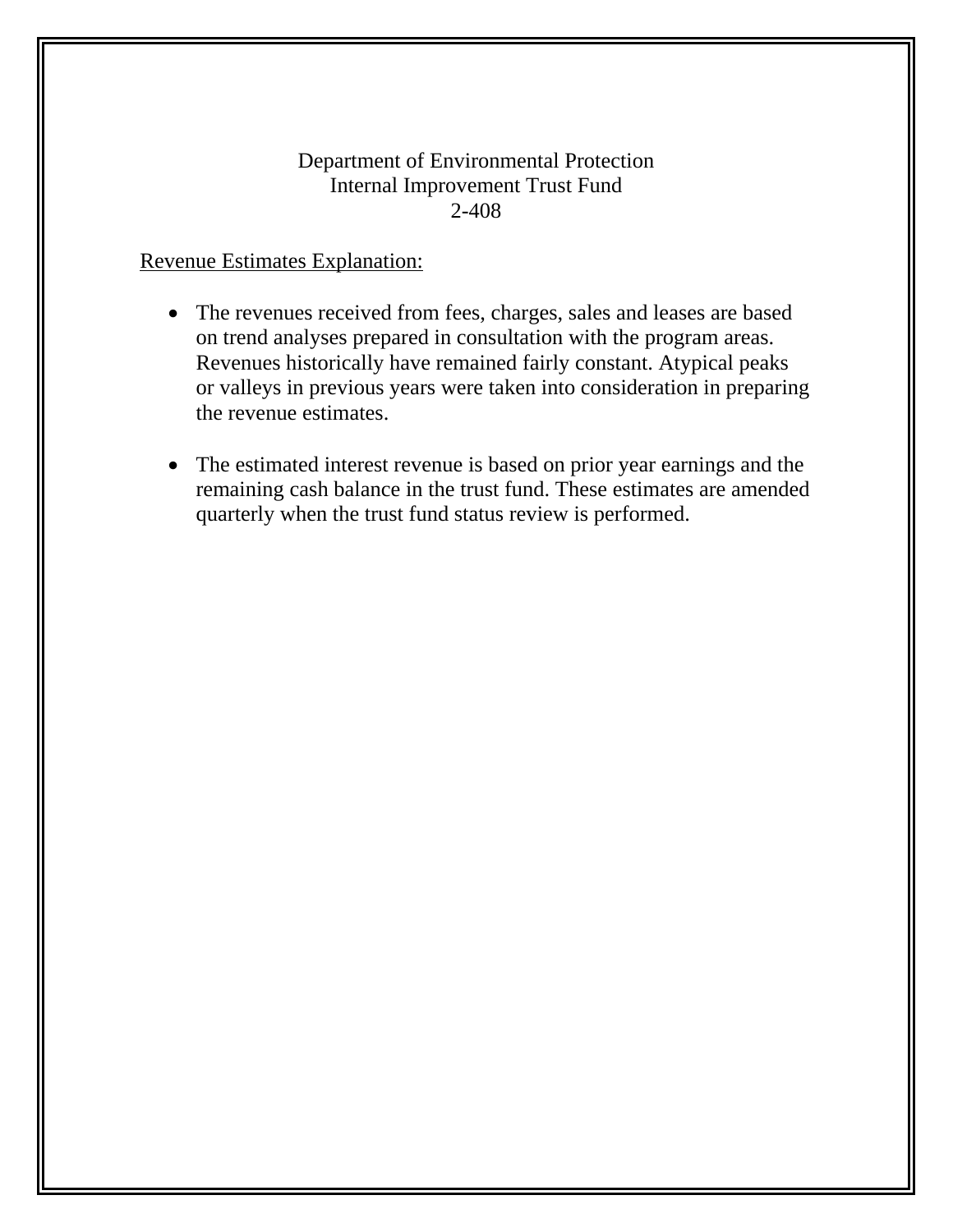Department of Environmental Protection Explanations for Adjustments in Schedule I Section III Internal Improvement Trust Fund 2-408

Some entries may be necessary to reconcile the Trust Fund Schedule I to the FLAIR system. The Schedule I is a budgeting tool developed on a year-toyear appropriations basis, whereas the entries in the FLAIR system are made on an accrual basis in accordance with Generally Accepted Accounting Principles.

- Current Year September Operating Reversions \$534: This records the impact of reversions of certified forward operating appropriations that occurred on September 30, 2012. The reversion of funds means that appropriations previously made from the trust fund will not be expended, and the available fund balance must thus be increased by the amount of those reversions.
- Other Adjustment to Line A \$353,600: This adjustment is necessary to record operating accounts payable not carried forward as of the end of the previous fiscal year.
- Adjustment to Line A (\$500,000): This adjustment is necessary to record approved certified/carry forward amounts for encumbrances as of the end of the previous fiscal year.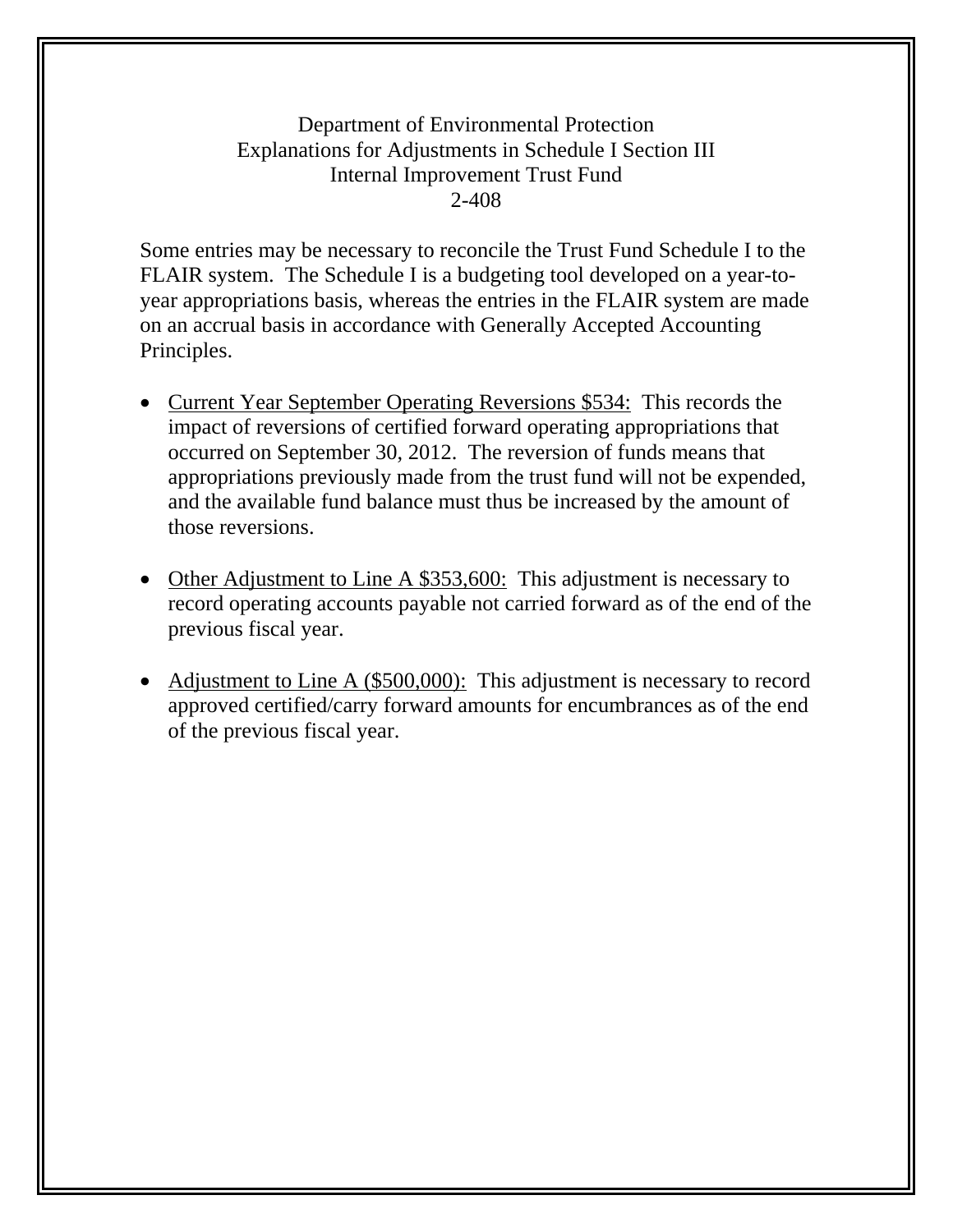# **SCHEDULE IC: RECONCILIATION OF UNRESERVED FUND BALANCE**

| <b>Department Title:</b>                            | <b>Budget Period: 2013 - 2014</b><br>Department of Environmental Protection |                             |                                   |  |  |  |
|-----------------------------------------------------|-----------------------------------------------------------------------------|-----------------------------|-----------------------------------|--|--|--|
| <b>Trust Fund Title:</b>                            | <b>Internal Improvement Trust Fund</b>                                      |                             |                                   |  |  |  |
| <b>Budget Entity:</b>                               | Program: State Lands 37 10 00 00                                            |                             |                                   |  |  |  |
| <b>LAS/PBS Fund Number:</b>                         | 2-408                                                                       |                             |                                   |  |  |  |
|                                                     | <b>Balance as of</b><br>6/30/2012                                           | SWFS*<br><b>Adjustments</b> | <b>Adjusted</b><br><b>Balance</b> |  |  |  |
| <b>Chief Financial Officer's (CFO) Cash Balance</b> | 222,657.96                                                                  | (A)                         | 222,657.96                        |  |  |  |
| ADD: Other Cash (See Instructions)                  | 9,631.74                                                                    | (B)                         | 9,631.74                          |  |  |  |
| ADD: Investments                                    | 11,561,169.00                                                               | (C)                         | 11,561,169.00                     |  |  |  |
| ADD: Outstanding Accounts Receivable                | 1,135,864.85                                                                | (D)                         | 1,135,864.85                      |  |  |  |
|                                                     |                                                                             | (E)                         |                                   |  |  |  |
| <b>Total Cash plus Accounts Receivable</b>          | 12,929,323.55                                                               | (F)<br>$\mathbf{r}$         | 12,929,323.55                     |  |  |  |
| LESS Allowances for Uncollectibles                  | 744,548.46                                                                  | $\rm(G)$                    | 744,548.46                        |  |  |  |
| LESS Approved "A" Certified Forwards                | 234, 233. 78                                                                | (H)                         | 234, 233. 78                      |  |  |  |
| Approved "B" Certified Forwards                     |                                                                             | (H)                         |                                   |  |  |  |
| Approved "FCO" Certified Forwards                   | 500,000.00                                                                  | (H)                         | 500,000.00                        |  |  |  |
| LESS: Other Accounts Payable (Nonoperating)         | 474,324.61                                                                  | (I)                         | 474,324.61                        |  |  |  |
| LESS:                                               |                                                                             | (J)                         |                                   |  |  |  |
| <b>Unreserved Fund Balance, 07/01/2012</b>          | 10,976,216.70                                                               | $\mathbf{a}$ .<br>(K)       | $10,976,216.70$ **                |  |  |  |

**\*\* This amount should agree with Line I, Section IV of the Schedule I for the most recent completed fiscal year and Line A for the following year.**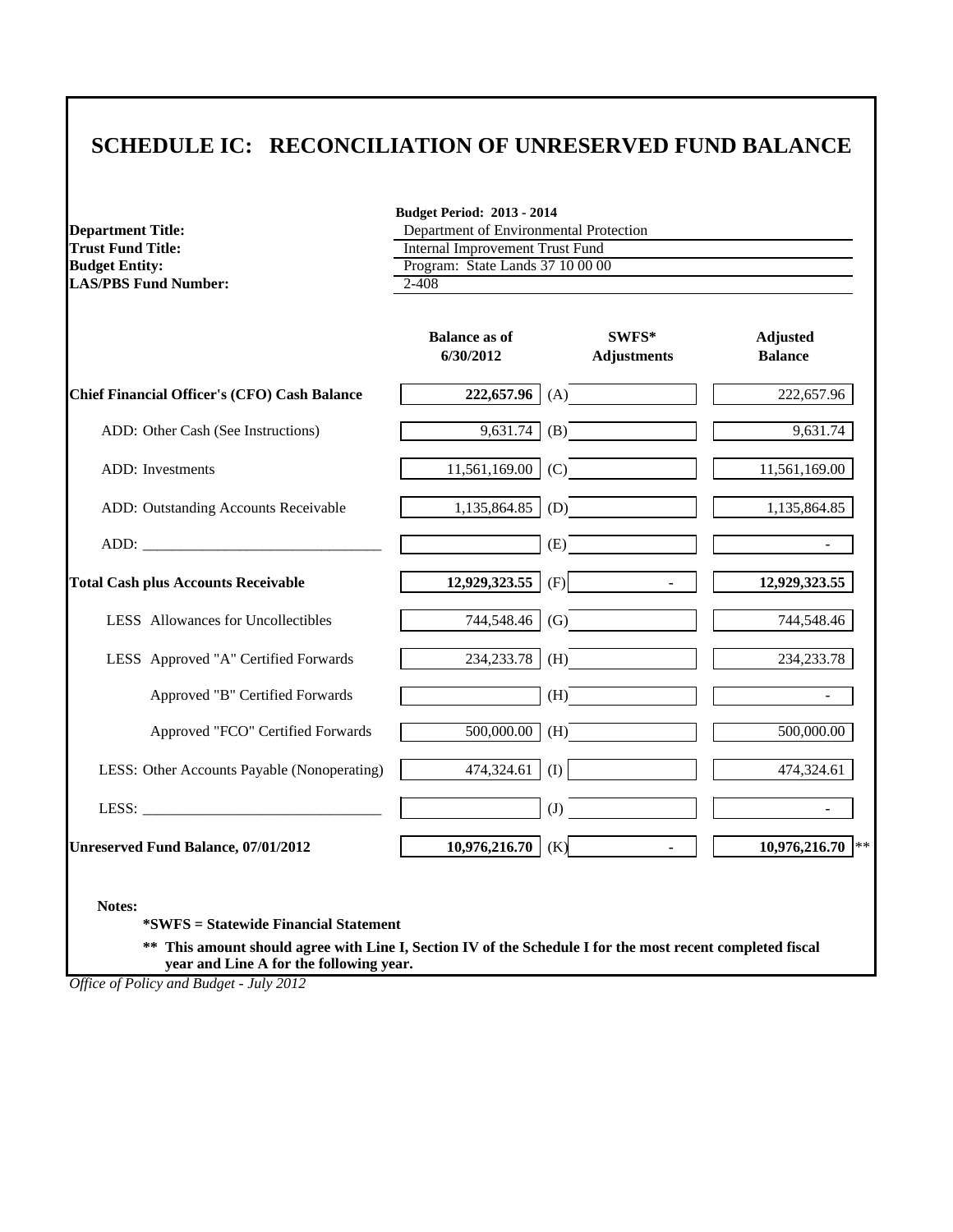### **RECONCILIATION: BEGINNING TRIAL BALANCE TO SCHEDULE I and IC**

|                                          | <b>Budget Period: 2013 - 2014</b>                                    |                                  |
|------------------------------------------|----------------------------------------------------------------------|----------------------------------|
| <b>Department Title:</b>                 | Department of Environmental Protection                               |                                  |
| <b>Trust Fund Title:</b>                 | <b>Internal Improvement Trust Fund</b>                               |                                  |
| <b>LAS/PBS Fund Number:</b>              | 2-408                                                                |                                  |
| <b>BEGINNING TRIAL BALANCE:</b>          |                                                                      |                                  |
|                                          | <b>Total Fund Balance Per FLAIR Trial Balance, 07/01/12</b>          |                                  |
|                                          | Total all GLC's 5XXXX for governmental funds;                        | $\overline{(11,476,216.70)}$ (A) |
|                                          | GLC 539XX for proprietary and fiduciary funds                        |                                  |
|                                          | <b>Subtract Nonspendable Fund Balance (GLC 56XXX)</b>                | (B)                              |
|                                          | <b>Add/Subtract Statewide Financial Statement (SWFS)Adjustments:</b> |                                  |
|                                          | SWFS Adjustment # and Description                                    | (C)                              |
|                                          | SWFS Adjustment # and Description                                    | (C)                              |
|                                          | <b>Add/Subtract Other Adjustment(s):</b>                             |                                  |
|                                          | Approved "B" Carry Forward (Encumbrances) per LAS/PBS                | (D)                              |
|                                          | Approved "C" Carry Forward Total (FCO) per LAS/PBS                   | $500,000.00$ (D)                 |
|                                          | A/P not C/F-Operating Categories                                     | (D)                              |
|                                          |                                                                      | (D)                              |
|                                          |                                                                      | (D)                              |
|                                          |                                                                      | (D)                              |
| <b>ADJUSTED BEGINNING TRIAL BALANCE:</b> |                                                                      | $(10,976,216.70)$ <sub>(E)</sub> |
|                                          | UNRESERVED FUND BALANCE, SCHEDULE IC (Line K)                        | $\overline{10,976,216.70}$ (F)   |
| <b>DIFFERENCE:</b>                       |                                                                      | 0.00<br>$(G)*$                   |
| *SHOULD EQUAL ZERO.                      |                                                                      |                                  |
|                                          |                                                                      |                                  |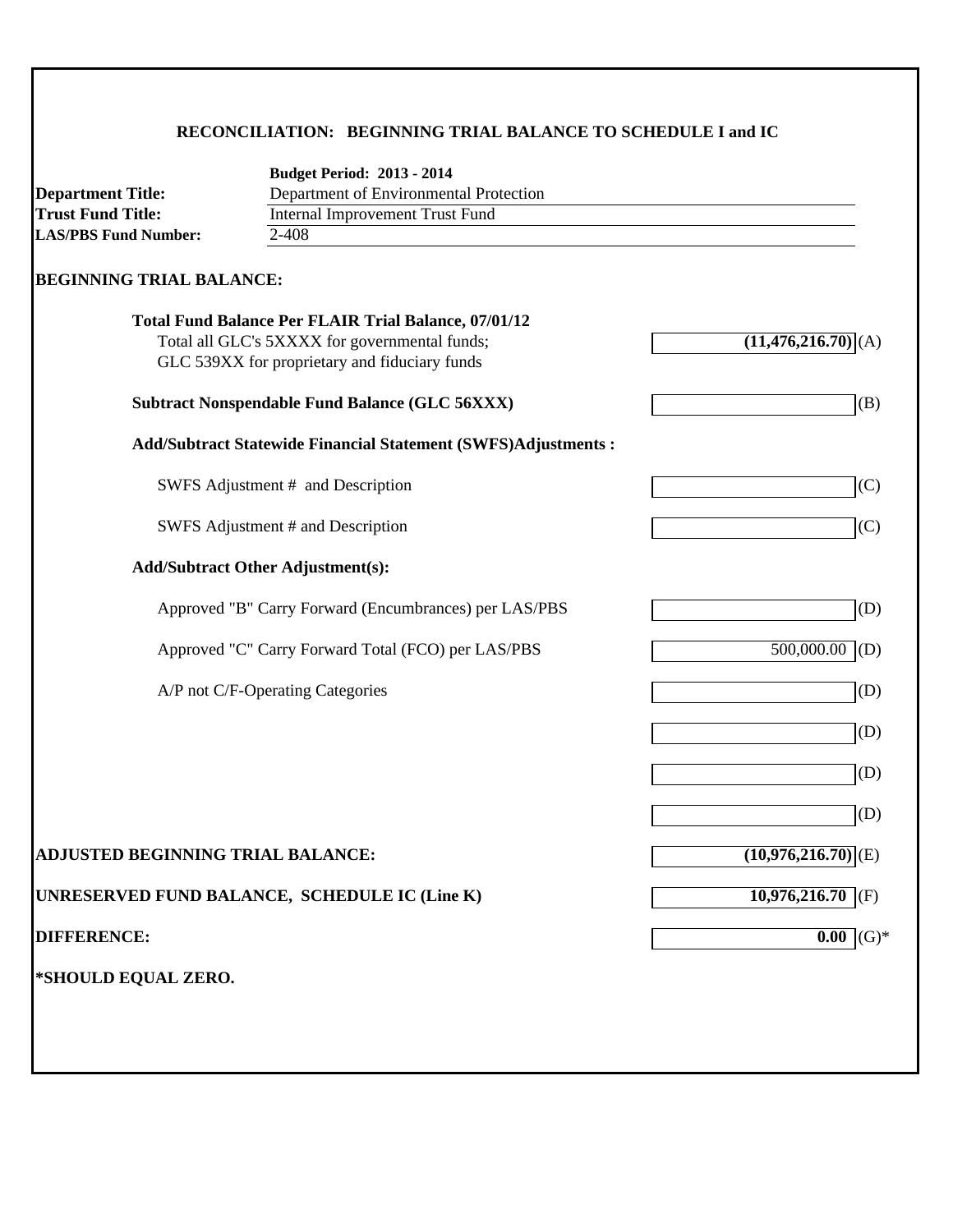### **DEPARTMENT OF ENVIRONMENTAL PROTECTION LAND ACQUISITION TRUST FUND (20-2-423001) 5% TRUST FUND RESERVE NARRATIVE FOR FY2013-2014 LBR**

#### **FY 2012/2013**

| <b>TOTAL PROJECTED REVENUE</b>                     |        | 471,137,523  |
|----------------------------------------------------|--------|--------------|
| LESS EXCLUDED LEGISLATIVE APPROPRIATIONS:          |        |              |
| <b>RISK MANAGEMENT INSURANCE</b>                   | 103241 | 195,131      |
| TRANSFER-FWCC FOR LAW ENFORCEMENT                  | 105552 | 7,360,639    |
| TRANSFER-DMS/HR SERVICES/STW CONTRACT              | 107040 | 47,026       |
| DEBT SERVICE-FL FOREVER/P2000                      | 089070 | 411,257,181  |
| TRANSFER-DRINKING WATER FACILITY CONSTRUCTION      | 140129 | 3,437,200    |
| TRANSFER-WASTEWATER TREATMENT FACILITY CONTRUCTION | 140131 | 6,138,000    |
| <b>TRANSFER-GENERAL REVENUE</b>                    | 180056 | 10,204,349   |
| TRANSFER-WORKING CAPITAL TRUST FUND                | 180222 | 1,966,965    |
| TRANSFER-STATE PARK TF/ OPERATIONS                 | 181071 | 29,885,946   |
| TRANSFER-ADMINISTRATIVE TF                         | 185080 | 2,100,344    |
| TRANSFER-ENVIRONMENTAL LAB TF                      | 185083 | 3,387,876    |
| <b>GENERAL REVENUE SERVICE CHARGES</b>             | 310322 | 52,000       |
| DFS/ASSESSMENT ON INVESTMENT                       | 310403 | 20,000       |
| <b>TOTAL EXCLUDED LEGISLATIVE APPROPRIATIONS</b>   |        | 476,052,657  |
| <b>BALANCE</b>                                     |        | $-4,915,134$ |
| <b>5% TRUST FUND RESERVE</b>                       |        | \$<br>0      |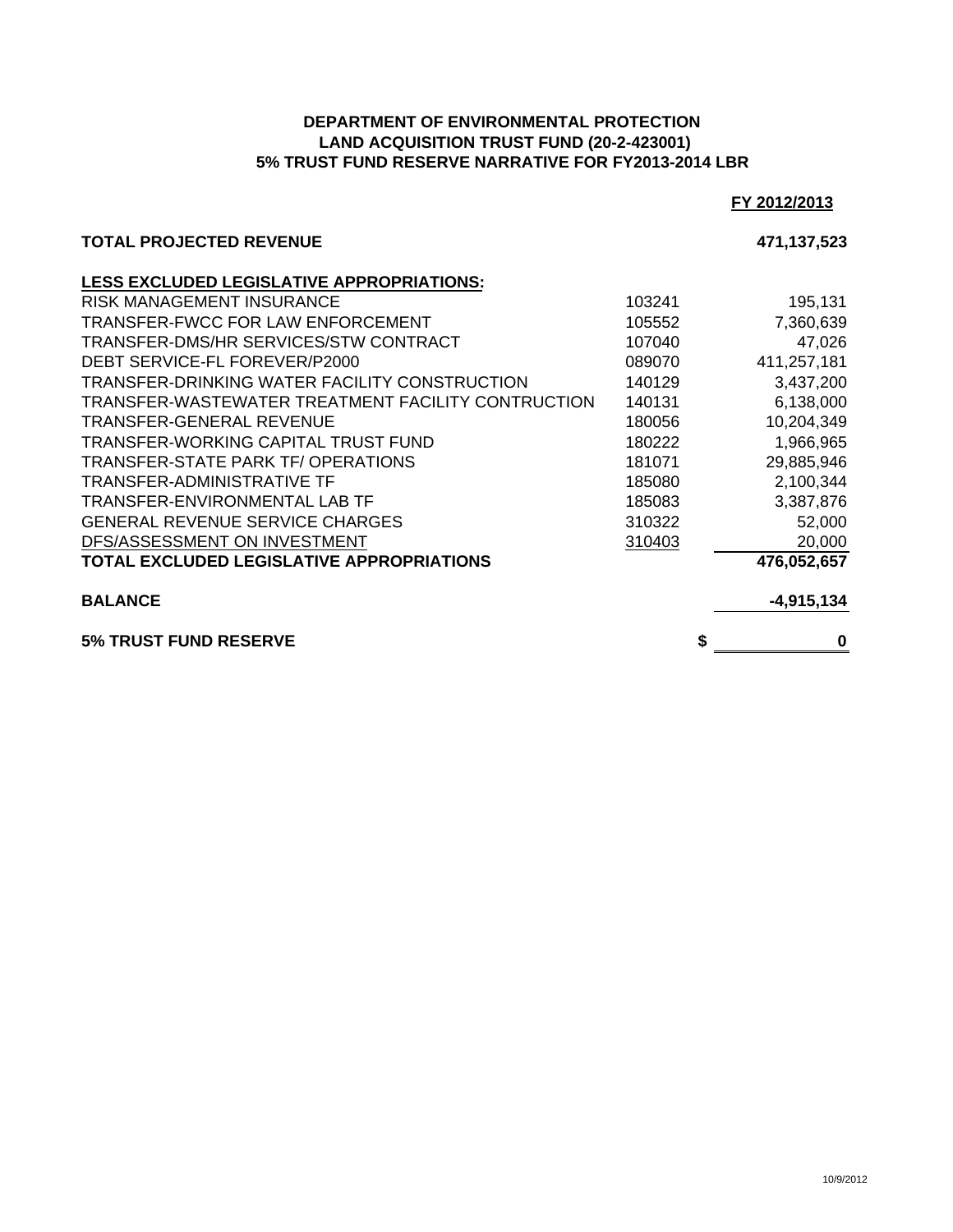### Department of Environmental Protection Land Acquisition Trust Fund 2-423

### Revenue Estimates Explanation:

- The Documentary Stamp Tax received from the Department of Revenue is projected using the figures from the latest Revenue Estimating Conference. Revenue for Debt Service equals the debt service schedule requirements. State Board of Administration supplies the dollar amount needed each year.
- Revenue projections for Fees & Charges were based on trend analyses prepared in consultation with the program areas. Revenues historically have remained fairly constant. Atypical peaks or valleys in previous years were taken into consideration in preparing the revenue estimates.
- The estimated interest revenue is based on prior year earnings and the remaining cash balance in the trust fund. These estimates are amended quarterly when the trust fund status review is performed.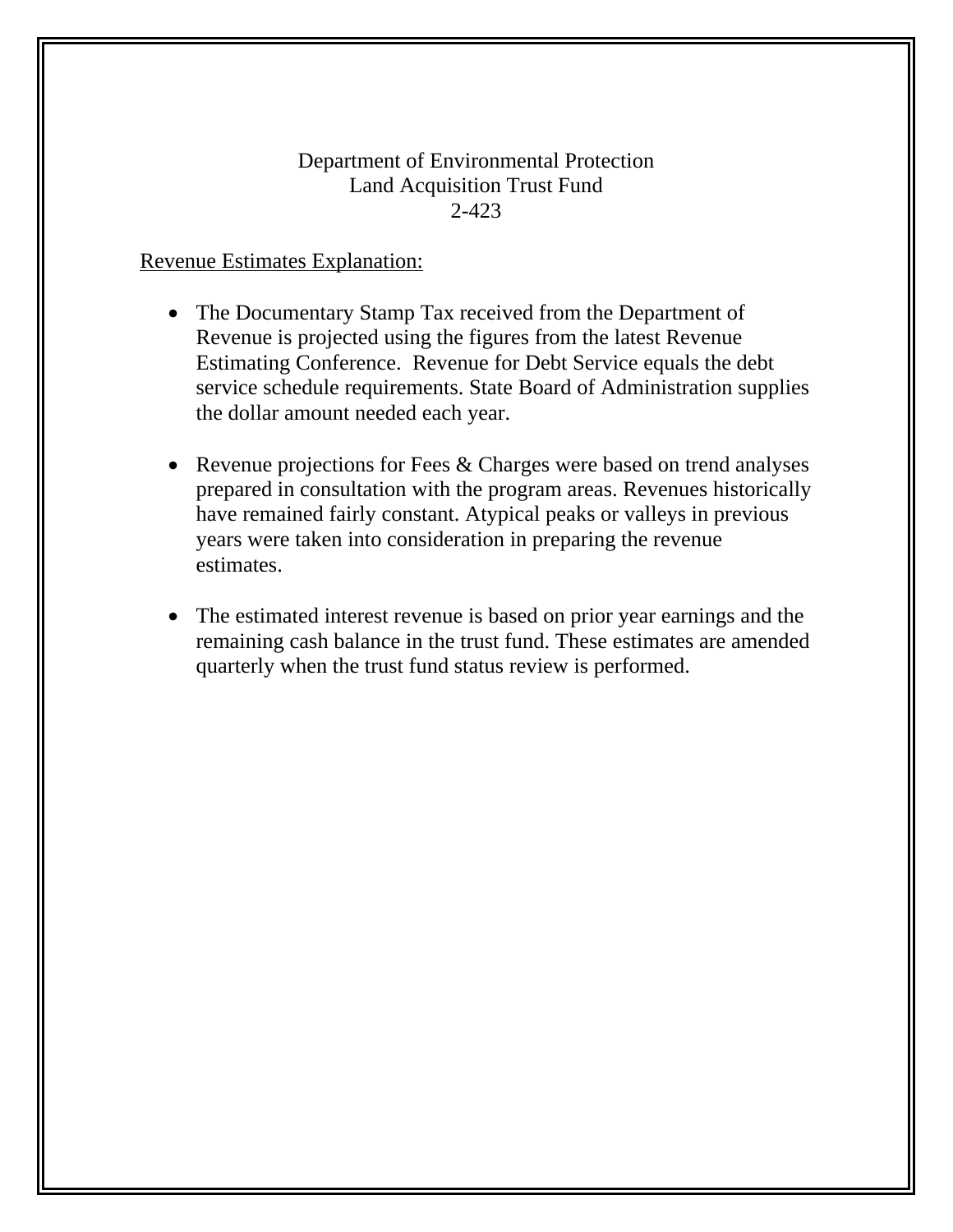### Department of Environmental Protection Explanation for Adjustments in Schedule I Section III Land Acquisition Trust Fund 2-423

Some entries may be necessary to reconcile the Trust Fund Schedule I to the FLAIR system. The Schedule I is a budgeting tool developed on a year-toyear appropriations basis, whereas the entries in the FLAIR system are made on an accrual basis in accordance with Generally Accepted Accounting Principles.

- Current Year September Operating Reversions \$11,874: This records the impact of reversions of certified forward operating appropriations that occurred on September 30, 2012. The reversion of funds means that appropriations previously made from the trust fund will not be expended, and the available fund balance must thus be increased by the amount of those reversions.
- Prior Year September Operating Reversions \$3,742: This records the impact of reversions of certified forward operating appropriations that occurred on September 30, 2011. The reversion of funds means that appropriations previously made from the trust fund will not be expended, and the available fund balance must thus be increased by the amount of those reversions.
- Fixed Capital Outlay Reversions \$500,000; \$243,877: This records the impact of reversions of prior year fixed capital outlay appropriations that occurred on February 1, 2012 and June 30, 2012. The reversion of funds means that appropriations previously made from the fund will not be expended, and the available fund balance must thus be increased by the amount of those reversions.
- Statewide Financial Statement Adjustment \$233: This adjustment is necessary to record prior year financial statement adjustments to the beginning balance made by the Department of Financial Services (DFS).
- Adjustment to Line A (\$19,560,521): This adjustment is necessary to record approved certified/carry forward amounts for encumbrances as of the end of the previous fiscal year.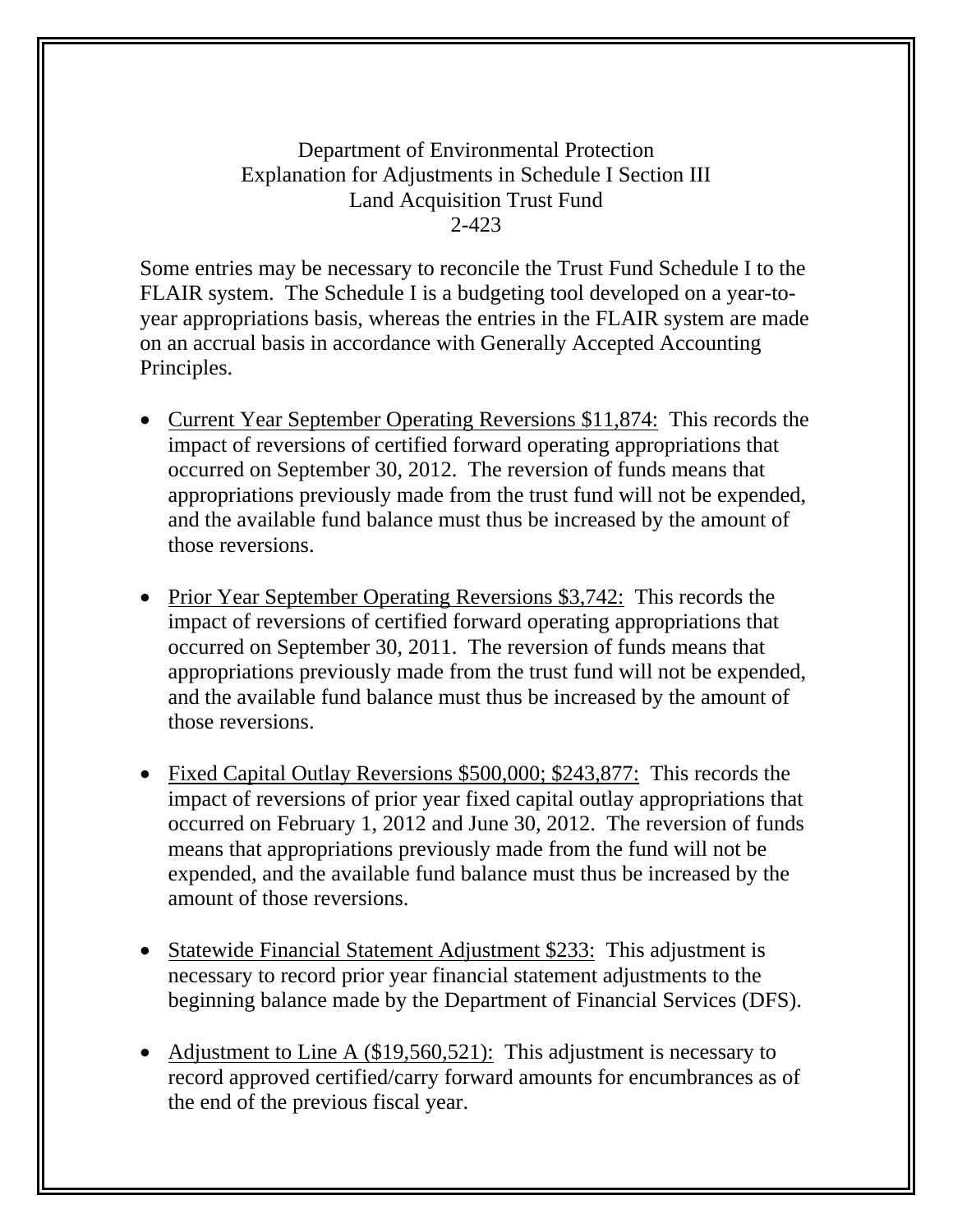• Other Adjustments to Line A  $(3,751,197)$ : This adjustment is necessary to record the impact to expenditures in the current year for long term contract advances made in prior years.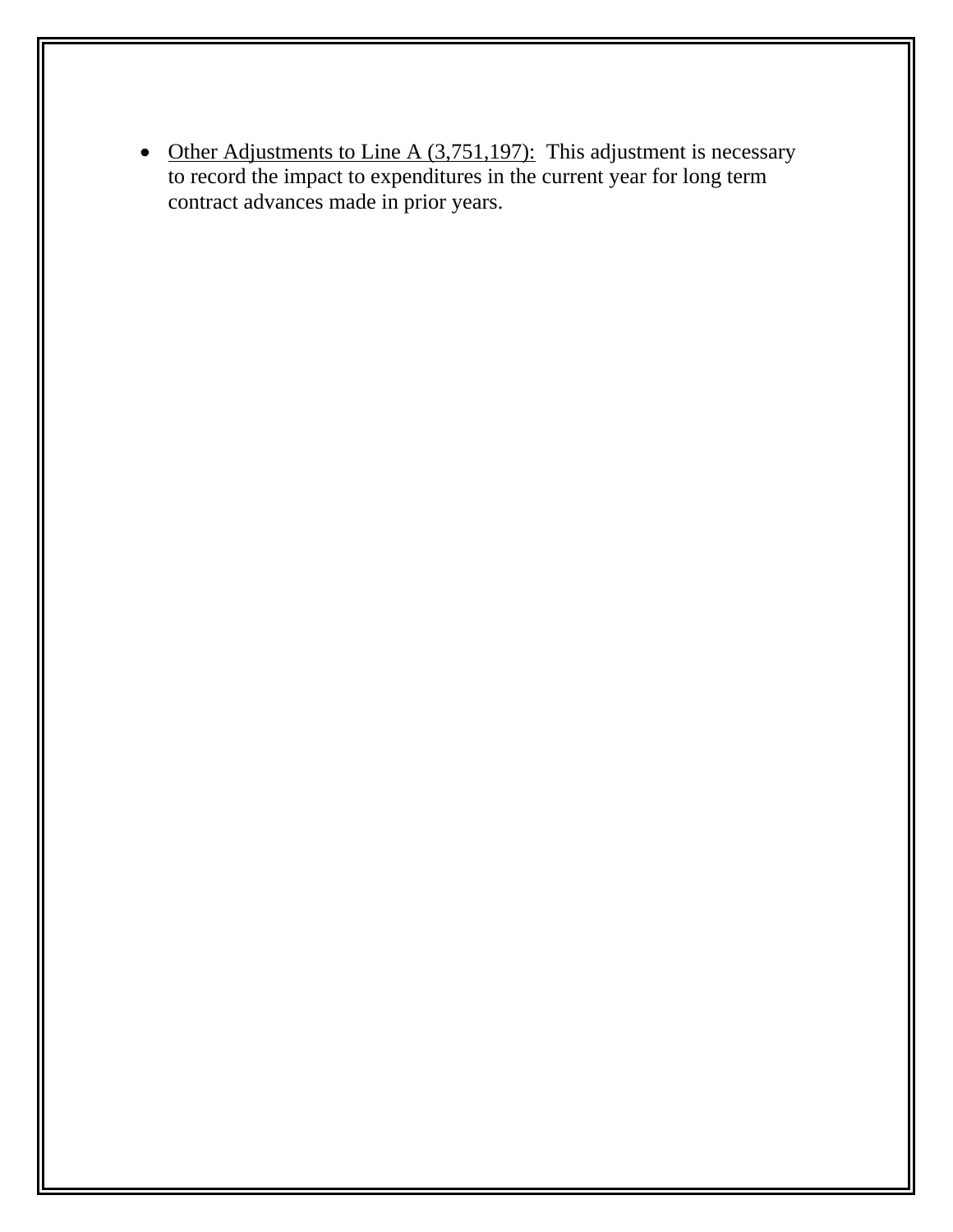#### **Executive Office of the GovernorInter-Agency Transfers Reported on Schedule I Agency Name Environmental Protection**

List all transfers totaling \$100,000 or more. Provide the applicable agency name and fund number, the categories used for both the transfer in and the transfer out, and the amount of the transfer for each of the fiscal years indicated, as well as the name of the person at the other agency who confirmed the amount of the transfer and the date of the confirmation. If transferred in/out to the General Revenue Fund, do not include on this form; however, on Schedule I be sure to include "To GR" or "From GR" in the description field.

| <b>Fund Name and Number:</b>                                                                          | Land Acquisition Trust Fund - 2423                    |                          |                          |                          |                                                       |                          |
|-------------------------------------------------------------------------------------------------------|-------------------------------------------------------|--------------------------|--------------------------|--------------------------|-------------------------------------------------------|--------------------------|
| <b>Transfers In</b><br>(Provide Agency and Fund Number Received From)                                 | <b>Transfer In</b><br>Revenue<br>Category             | Amount<br>FY 11-12 (A01) | Amount<br>FY 12-13 (A02) | Amount<br>FY 13-14 (A03) | <b>Transfer Out</b><br><b>Expenditure</b><br>Category | <b>Confirmed By/Date</b> |
| DOR - 730000-20-2-166001                                                                              | 001600                                                | 499,808,911.18           | 470,467,522.62           | 249,634,056.00           | 310378                                                | Joe Young 10/9/2012      |
|                                                                                                       |                                                       |                          |                          |                          |                                                       |                          |
|                                                                                                       |                                                       |                          |                          |                          |                                                       |                          |
|                                                                                                       |                                                       |                          |                          |                          |                                                       |                          |
| <b>Transfers Out (Operating and Non-Operating)</b><br>(Provide Agency and Fund Number Transferred To) | <b>Transfer Out</b><br><b>Expenditure</b><br>Category |                          |                          |                          | <b>Transfer In</b><br>Revenue<br>Category             | <b>Confirmed By/Date</b> |
| SBA-840000-40-8-000001                                                                                | 089070                                                | 410,250,891.61           | 411,447,360.00           | 154,829,015.00           |                                                       | Janie Knight             |
| FWCC - 770000-20-2-672002                                                                             | 105552                                                | $\overline{a}$           | 7,360,639.00             | 7,360,639.00             | 001600                                                | Linda Grove 10/10/2012   |
|                                                                                                       |                                                       |                          |                          |                          |                                                       |                          |
|                                                                                                       |                                                       |                          |                          |                          |                                                       |                          |
|                                                                                                       |                                                       |                          |                          |                          |                                                       |                          |
|                                                                                                       |                                                       |                          |                          |                          |                                                       |                          |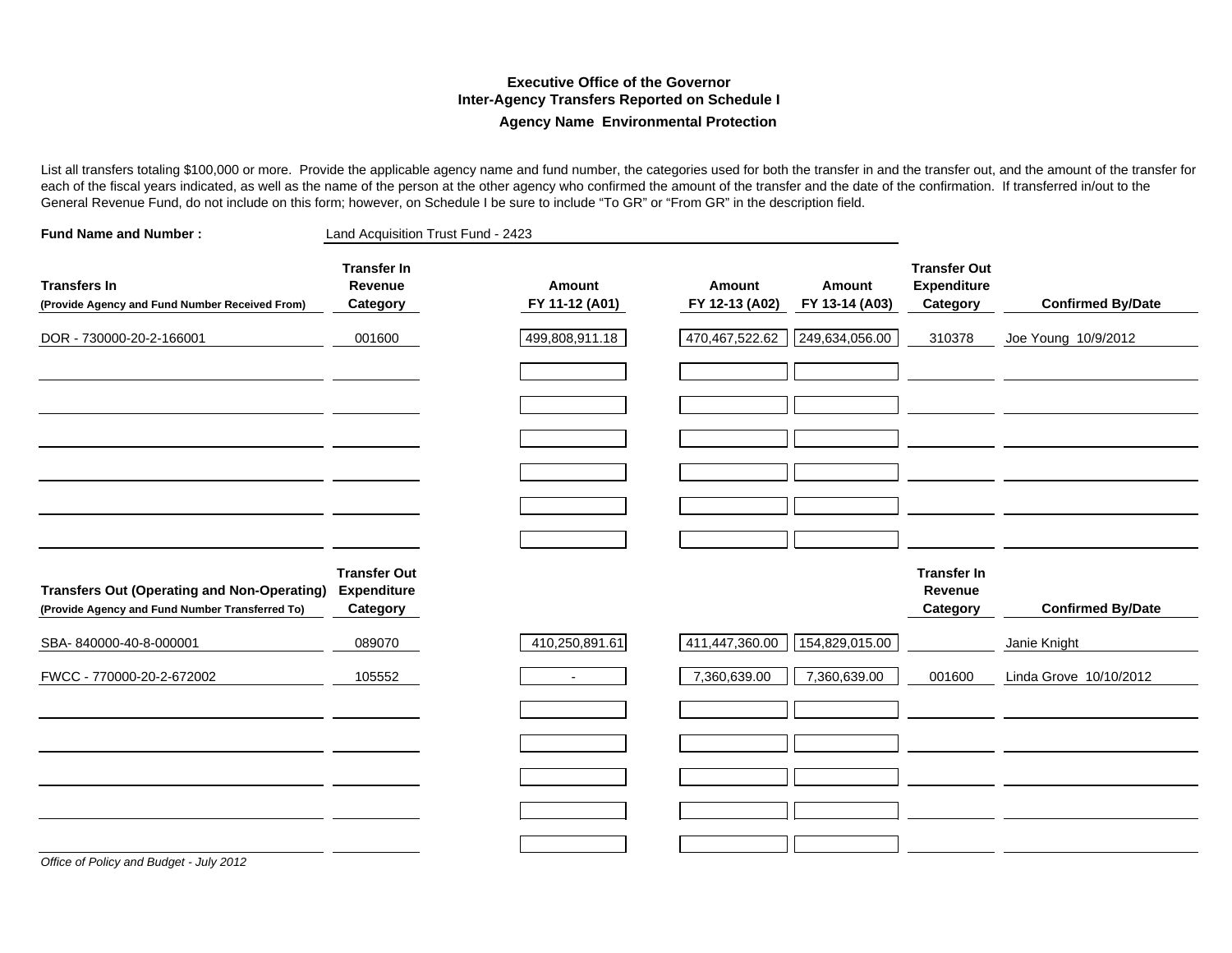## **SCHEDULE IC: RECONCILIATION OF UNRESERVED FUND BALANCE**

|                                                                                                                                                                                                                                | <b>Budget Period: 2013 - 2014</b>                                            |                             |                                   |  |  |
|--------------------------------------------------------------------------------------------------------------------------------------------------------------------------------------------------------------------------------|------------------------------------------------------------------------------|-----------------------------|-----------------------------------|--|--|
| <b>Department Title:</b><br><b>Trust Fund Title:</b>                                                                                                                                                                           | Department of Environmental Protection<br><b>Land Acquisition Trust Fund</b> |                             |                                   |  |  |
| <b>Budget Entity:</b>                                                                                                                                                                                                          | Program: Recreation & Parks 3750 00 00                                       |                             |                                   |  |  |
| <b>LAS/PBS Fund Number:</b>                                                                                                                                                                                                    | $2 - 423$                                                                    |                             |                                   |  |  |
|                                                                                                                                                                                                                                |                                                                              |                             |                                   |  |  |
|                                                                                                                                                                                                                                | <b>Balance as of</b><br>6/30/2012                                            | SWFS*<br><b>Adjustments</b> | <b>Adjusted</b><br><b>Balance</b> |  |  |
| <b>Chief Financial Officer's (CFO) Cash Balance</b>                                                                                                                                                                            | $12,075,577.65$ (A)                                                          |                             | 12,075,577.65                     |  |  |
| ADD: Other Cash (See Instructions)                                                                                                                                                                                             | (B)                                                                          |                             |                                   |  |  |
| ADD: Investments                                                                                                                                                                                                               | 63,215,549.27 (C)                                                            |                             | 63,215,549.27                     |  |  |
| ADD: Outstanding Accounts Receivable                                                                                                                                                                                           | $800,655.63$ (D)                                                             |                             | 800,655.63                        |  |  |
| ADD: The contract of the contract of the contract of the contract of the contract of the contract of the contract of the contract of the contract of the contract of the contract of the contract of the contract of the contr | (E)                                                                          |                             |                                   |  |  |
| <b>Total Cash plus Accounts Receivable</b>                                                                                                                                                                                     | $76,091,782.55$ <sub>(F)</sub>                                               |                             | 76,091,782.55                     |  |  |
| LESS Allowances for Uncollectibles                                                                                                                                                                                             | $1,165.99$ (G)                                                               |                             | 1,165.99                          |  |  |
| LESS Approved "A" Certified Forwards                                                                                                                                                                                           | $306,152.70$ (H)                                                             |                             | 306,152.70                        |  |  |
| Approved "B" Certified Forwards                                                                                                                                                                                                | $9,552.58$ (H)                                                               |                             | 9,552.58                          |  |  |
| Approved "FCO" Certified Forwards                                                                                                                                                                                              | $19,113,293.13$ (H)                                                          |                             | 19,113,293.13                     |  |  |
| LESS: Other Accounts Payable (Nonoperating)                                                                                                                                                                                    | $26,959.25$ <sub>(I)</sub>                                                   |                             | 26,959.25                         |  |  |
|                                                                                                                                                                                                                                | (J)                                                                          |                             |                                   |  |  |
| <b>Unreserved Fund Balance, 07/01/12</b>                                                                                                                                                                                       | $56,634,658.90$ <sub>(K)</sub>                                               |                             | 56,634,658.90 **                  |  |  |

**Notes:**

**\*SWFS = Statewide Financial Statement** 

**\*\* This amount should agree with Line I, Section IV of the Schedule I for the most recent completed fiscal year and Line A for the following year.**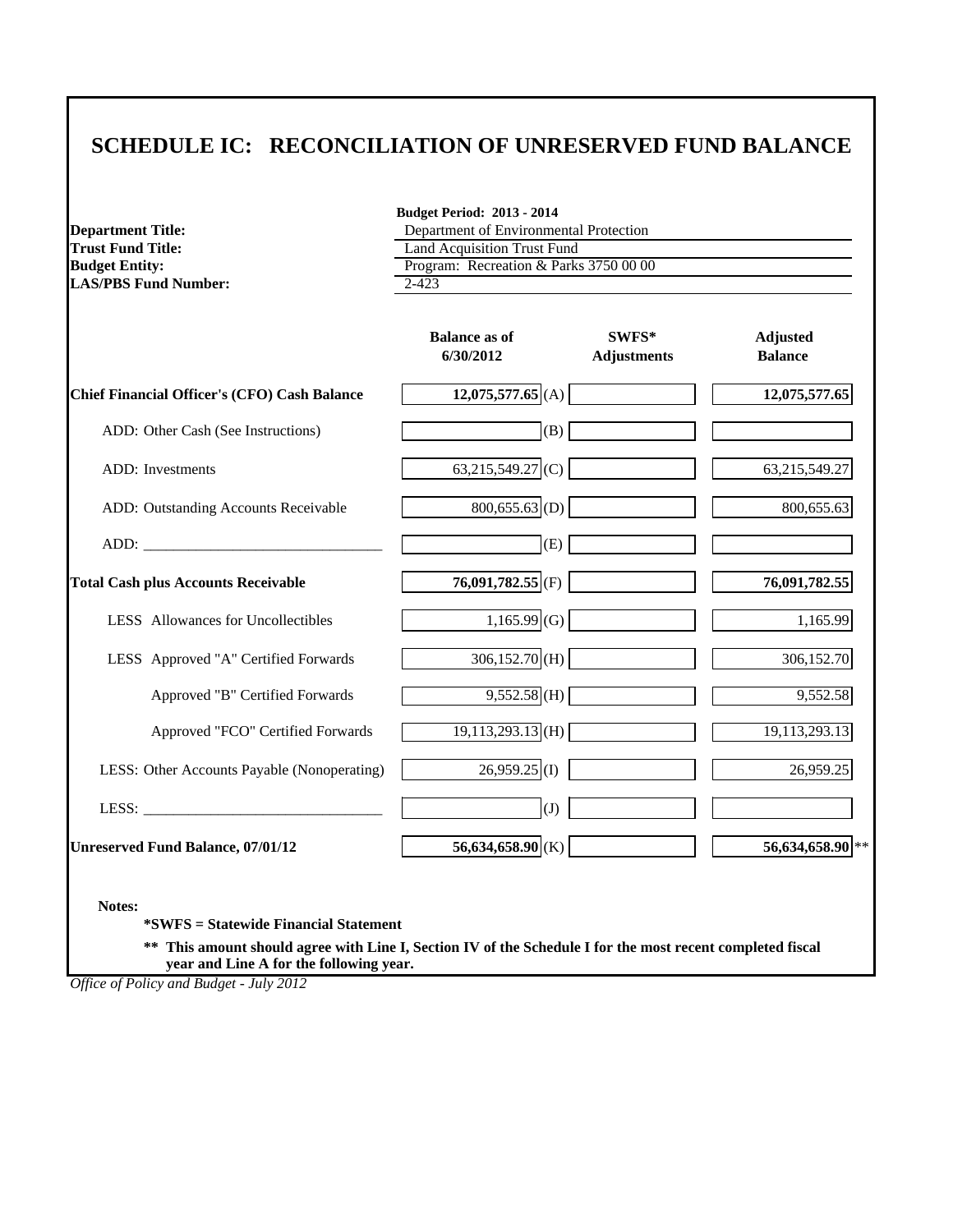### **RECONCILIATION: BEGINNING TRIAL BALANCE TO SCHEDULE I and IC**

|                                   | <b>Budget Period: 2013 - 2014</b>                                    |                                  |
|-----------------------------------|----------------------------------------------------------------------|----------------------------------|
| <b>Department Title:</b>          | Department of Environmental Protection                               |                                  |
| <b>Trust Fund Title:</b>          | <b>Land Acquisition Trust Fund</b>                                   |                                  |
| <b>LAS/PBS Fund Number:</b>       | $2 - 423$                                                            |                                  |
| <b>BEGINNING TRIAL BALANCE:</b>   |                                                                      |                                  |
|                                   | <b>Total Fund Balance Per FLAIR Trial Balance, 07/01/12</b>          |                                  |
|                                   | Total all GLC's 5XXXX for governmental funds;                        | $(77,530,454.02)$ (A)            |
|                                   | GLC 539XX for proprietary and fiduciary funds                        |                                  |
|                                   | <b>Subtract Nonspendable Fund Balance (GLC 56XXX)</b>                | $1,893,819.50$ (B)               |
|                                   | <b>Add/Subtract Statewide Financial Statement (SWFS)Adjustments:</b> |                                  |
|                                   | SWFS Adjustment # and Description                                    | (C)                              |
|                                   | SWFS Adjustment # and Description                                    | (C)                              |
|                                   | <b>Add/Subtract Other Adjustment(s):</b>                             |                                  |
|                                   | Approved "B" Carry Forward (Encumbrances) per LAS/PBS                | 9,552.58<br>(D)                  |
|                                   | Approved "C" Carry Forward Total (FCO) per LAS/PBS                   | $18,992,423.04$ (D)              |
|                                   | A/P not C/F-Operating Categories                                     | (D)                              |
|                                   |                                                                      | (D)                              |
|                                   |                                                                      | (D)                              |
|                                   |                                                                      | (D)                              |
| ADJUSTED BEGINNING TRIAL BALANCE: |                                                                      | $(56,634,658.90)$ <sub>(E)</sub> |
|                                   | UNRESERVED FUND BALANCE, SCHEDULE IC (Line I)                        | $56,634,658.90$ (F)              |
| <b>DIFFERENCE:</b>                |                                                                      | $(G)$ *<br>0.00                  |
|                                   |                                                                      |                                  |
| *SHOULD EQUAL ZERO.               |                                                                      |                                  |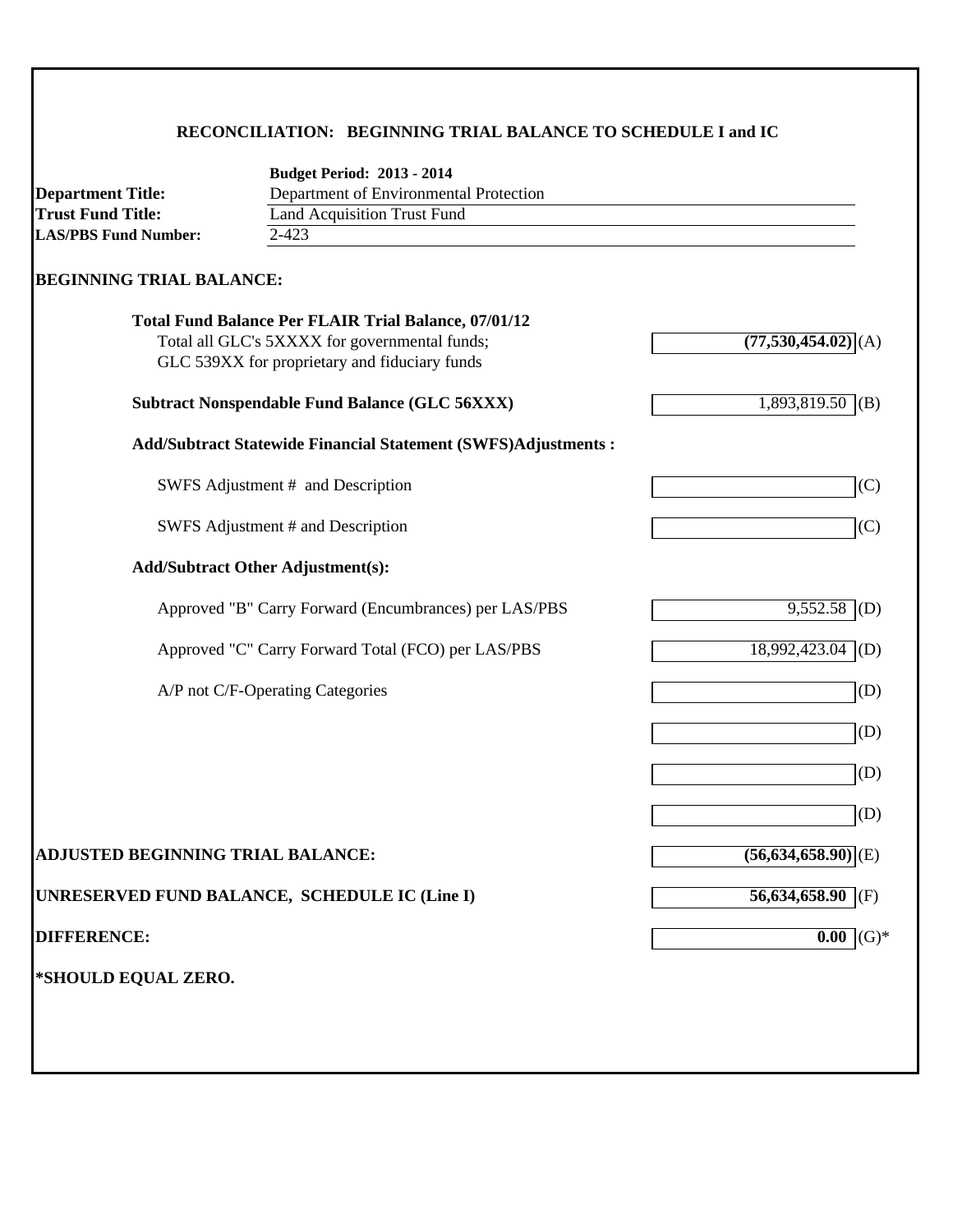### **DEPARTMENT OF ENVIRONMENTAL PROTECTION MINERALS TRUST FUND (20-2-499001) 5% TRUST FUND RESERVE NARRATIVE FOR FY2013-2014 LBR**

This fund is exempt from the 5 Percent Trust Fund Reserve requirement as 50% of its severance tax revenue which is in excess of 150% of appropriations is transferred to the General Revenue Fund. The remaining 50% of the excess is transferred to the Nonmandatory Land Reclamation Trust Fund.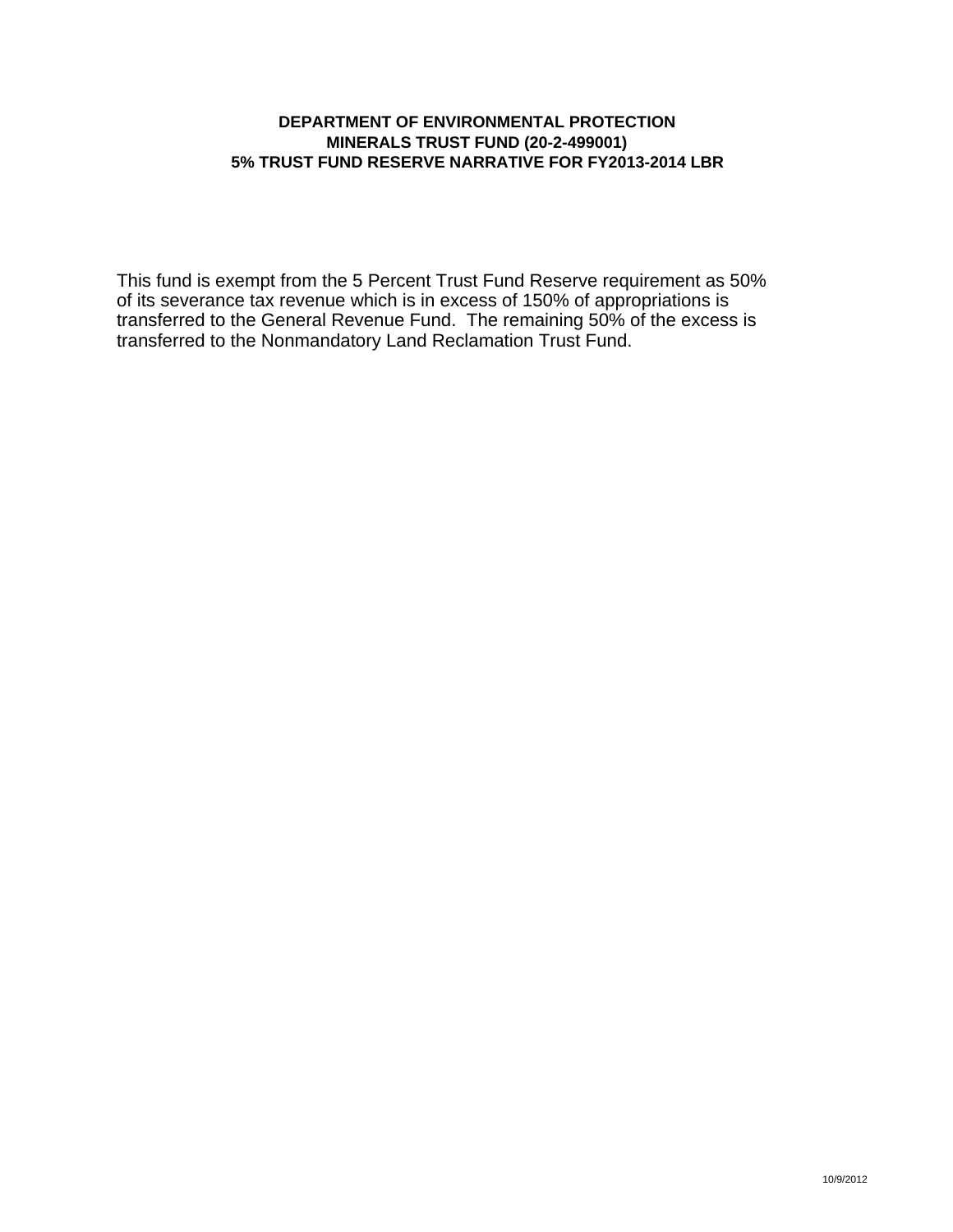### Department of Environmental Protection Minerals Trust Fund 2-499

### Revenue Estimates Explanation:

- The Fees and Charges and Sales of Goods & Services Revenue estimates are based on trend analyses prepared in consultation with the program areas. Revenue historically remains fairly constant. Atypical peaks or valleys in previous years were taken into consideration in preparing revenue estimates.
- The estimated interest revenue is based on prior year earnings and the remaining cash balance in the trust fund. These estimates are amended quarterly when the trust fund status review is performed.
- The revenue received from the Department of Revenue is projected using the figures from the latest Revenue Estimating Conference.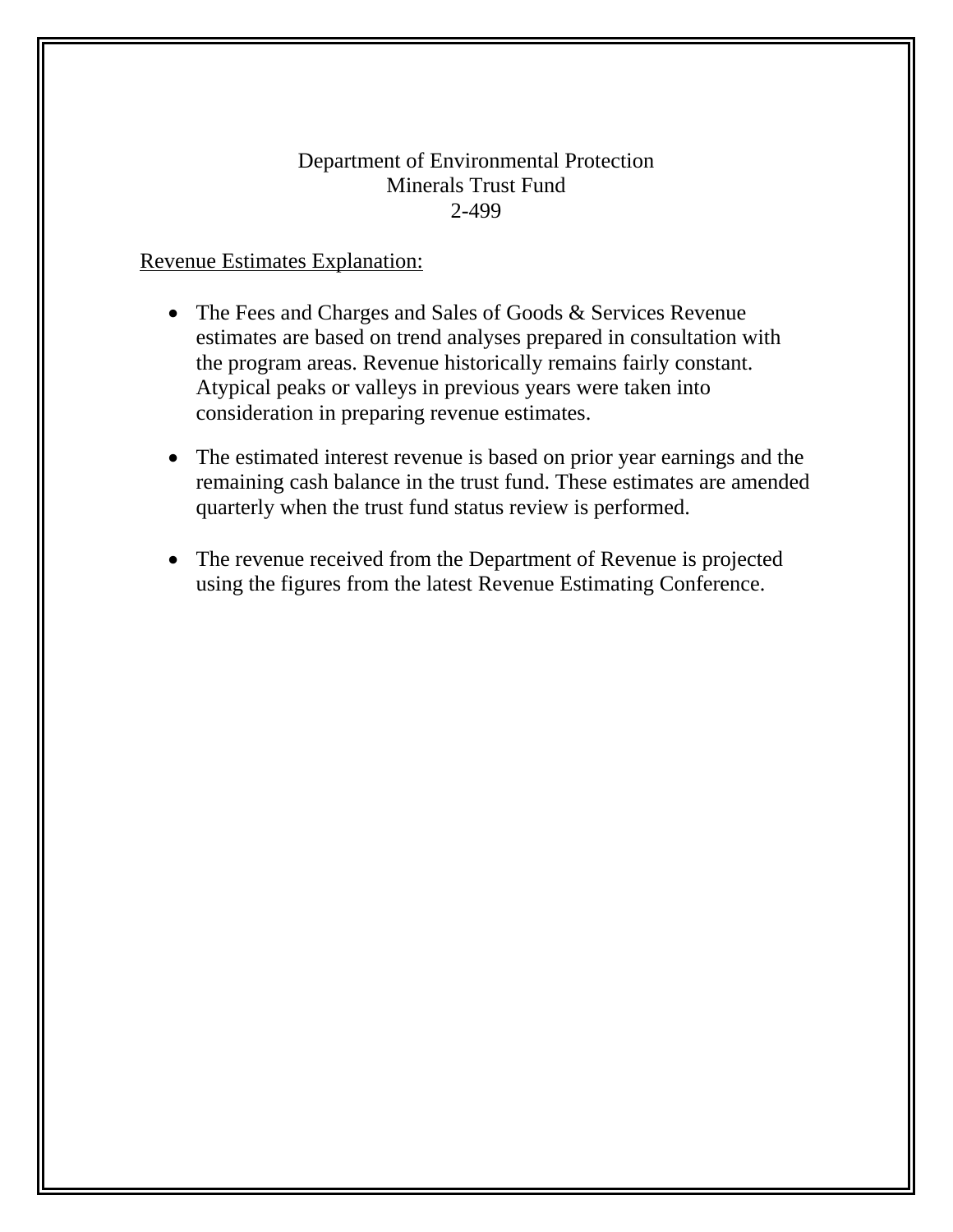#### **Executive Office of the GovernorInter-Agency Transfers Reported on Schedule I Agency Name Environmental Protection**

List all transfers totaling \$100,000 or more. Provide the applicable agency name and fund number, the categories used for both the transfer in and the transfer out, and the amount of the transfer for each of the fiscal years indicated, as well as the name of the person at the other agency who confirmed the amount of the transfer and the date of the confirmation. If transferred in/out to the General Revenue Fund, do not include on this form; however, on Schedule I be sure to include "To GR" or "From GR" in the description field.

| <b>Fund Name and Number:</b>                                                                          | Minerals Trust Fund - 2499                            |                          |                          |                          |                                                |                          |
|-------------------------------------------------------------------------------------------------------|-------------------------------------------------------|--------------------------|--------------------------|--------------------------|------------------------------------------------|--------------------------|
| <b>Transfers In</b><br>(Provide Agency and Fund Number Received From)                                 | <b>Transfer In</b><br>Revenue<br>Category             | Amount<br>FY 11-12 (A01) | Amount<br>FY 12-13 (A02) | Amount<br>FY 13-14 (A03) | <b>Transfer Out</b><br>Expenditure<br>Category | <b>Confirmed By/Date</b> |
| DOR - 730000-20-2-508001                                                                              | 001500                                                | 1,445,348.22             | 1,025,000.00             | 1,025,000.00             | 319385                                         | Joe Young 10/9/2012      |
| DOR - 730000-20-2-636001                                                                              | 001500                                                | 1,652,149.13             | 1,453,000.00             | 1,518,000.00             | 319385                                         | Joe Young 10/9/2012      |
|                                                                                                       |                                                       |                          |                          |                          |                                                |                          |
|                                                                                                       |                                                       |                          |                          |                          |                                                |                          |
|                                                                                                       |                                                       |                          |                          |                          |                                                |                          |
|                                                                                                       |                                                       |                          |                          |                          |                                                |                          |
| <b>Transfers Out (Operating and Non-Operating)</b><br>(Provide Agency and Fund Number Transferred To) | <b>Transfer Out</b><br><b>Expenditure</b><br>Category |                          |                          |                          | <b>Transfer In</b><br>Revenue<br>Category      | <b>Confirmed By/Date</b> |
|                                                                                                       |                                                       |                          |                          |                          |                                                |                          |
|                                                                                                       |                                                       |                          |                          |                          |                                                |                          |
|                                                                                                       |                                                       |                          |                          |                          |                                                |                          |
|                                                                                                       |                                                       |                          |                          |                          |                                                |                          |
|                                                                                                       |                                                       |                          |                          |                          |                                                |                          |
|                                                                                                       |                                                       |                          |                          |                          |                                                |                          |
| Office of Policy and Budget - July 2012                                                               |                                                       |                          |                          |                          |                                                |                          |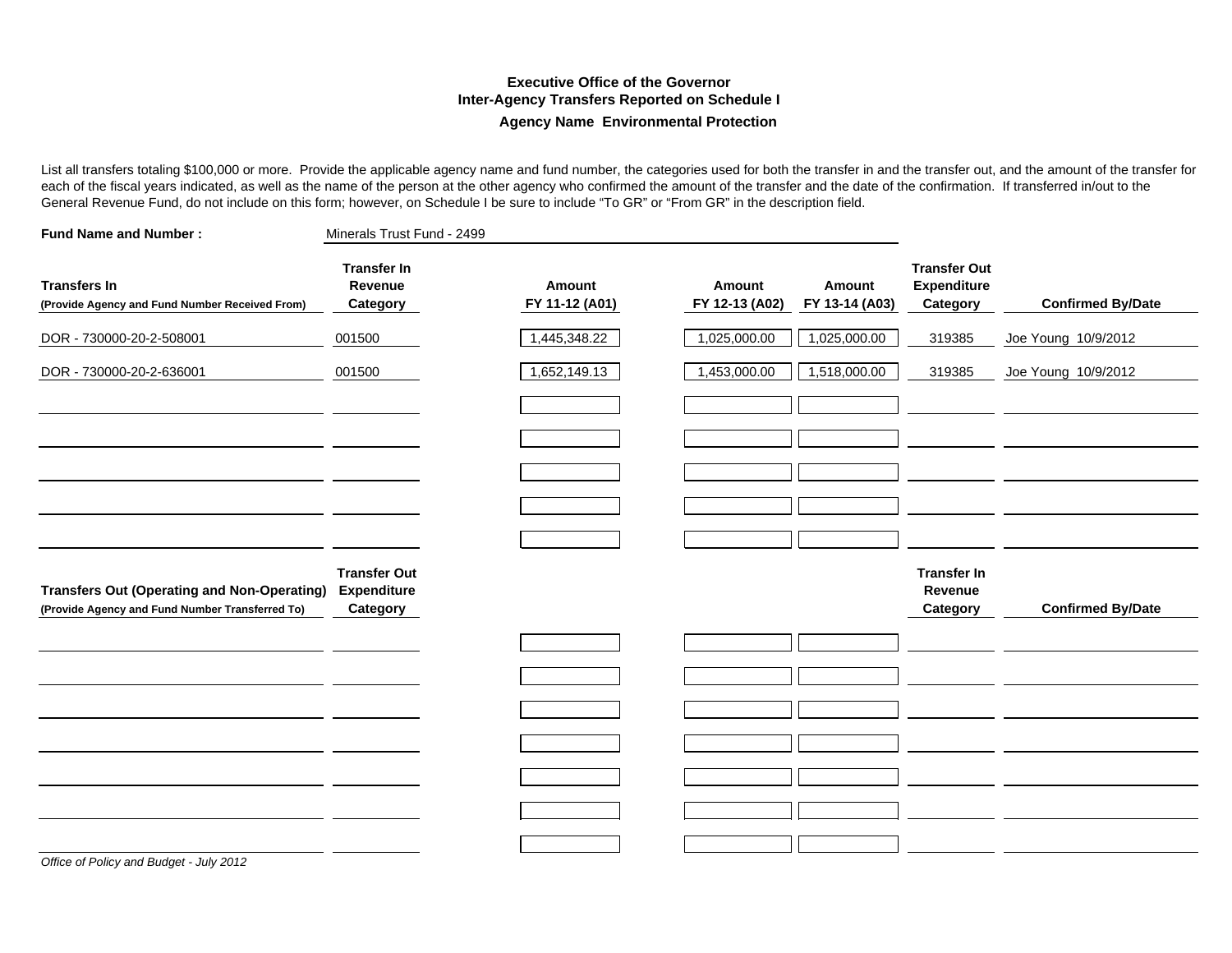# **SCHEDULE IC: RECONCILIATION OF UNRESERVED FUND BALANCE**

| <b>Department Title:</b>                          |                                                                                             | <b>Budget Period: 2013 - 2014</b><br>Department of Environmental Protection |                                   |  |  |
|---------------------------------------------------|---------------------------------------------------------------------------------------------|-----------------------------------------------------------------------------|-----------------------------------|--|--|
| <b>Trust Fund Title:</b><br><b>Budget Entity:</b> | <b>Minerals Trust Fund</b><br>Program: Executive Direction & Support Services - 37 01 00 00 |                                                                             |                                   |  |  |
| <b>LAS/PBS Fund Number:</b>                       | 2-499                                                                                       |                                                                             |                                   |  |  |
|                                                   | <b>Balance as of</b><br>6/30/2012                                                           | SWFS*<br><b>Adjustments</b>                                                 | <b>Adjusted</b><br><b>Balance</b> |  |  |
| Chief Financial Officer's (CFO) Cash Balance      | 51,230.19                                                                                   | (A)                                                                         | 51,230.19                         |  |  |
| ADD: Other Cash (See Instructions)                |                                                                                             | (B)                                                                         |                                   |  |  |
| ADD: Investments                                  | 1,577,334.71                                                                                | (C)                                                                         | 1,577,334.71                      |  |  |
| ADD: Outstanding Accounts Receivable              | 304,411.47                                                                                  | (D)                                                                         | 304,411.47                        |  |  |
|                                                   |                                                                                             | (E)                                                                         |                                   |  |  |
| <b>Total Cash plus Accounts Receivable</b>        | 1,932,976.37                                                                                | (F)<br>$\mathbf{r}$                                                         | 1,932,976.37                      |  |  |
| LESS Allowances for Uncollectibles                | 1,781.02                                                                                    | (G)                                                                         | 1,781.02                          |  |  |
| LESS Approved "A" Certified Forwards              | 6,621.34                                                                                    | (H)                                                                         | 6,621.34                          |  |  |
| Approved "B" Certified Forwards                   | 13,945.61                                                                                   | (H)                                                                         | 13,945.61                         |  |  |
| Approved "FCO" Certified Forwards                 |                                                                                             | (H)                                                                         |                                   |  |  |
| LESS: Other Accounts Payable (Nonoperating)       | 3,051.06                                                                                    | (I)                                                                         | 3,051.06                          |  |  |
|                                                   |                                                                                             | (J)                                                                         |                                   |  |  |
| Unreserved Fund Balance, 07/01/2012               | 1,907,577.34                                                                                | (K)<br>$\sim$                                                               | 1,907,577.34 **                   |  |  |

**\*\* This amount should agree with Line I, Section IV of the Schedule I for the most recent completed fiscal year and Line A for the following year.**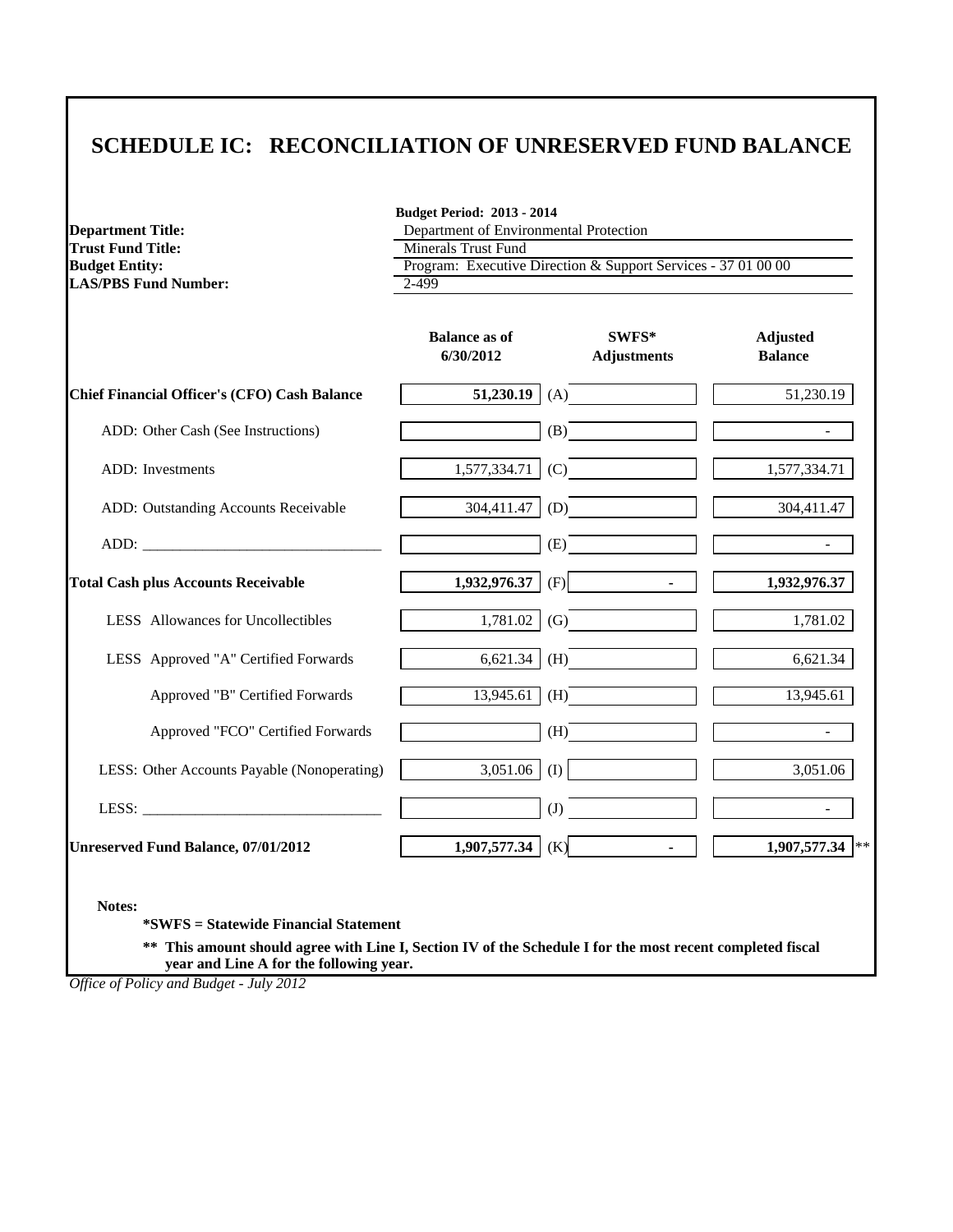### **RECONCILIATION: BEGINNING TRIAL BALANCE TO SCHEDULE I and IC**

|                                          | <b>Budget Period: 2013 - 2014</b>                                    |                                 |
|------------------------------------------|----------------------------------------------------------------------|---------------------------------|
| <b>Department Title:</b>                 | Department of Environmental Protection                               |                                 |
| <b>Trust Fund Title:</b>                 | <b>Minerals Trust Fund</b>                                           |                                 |
| <b>LAS/PBS Fund Number:</b>              | 2-499                                                                |                                 |
| <b>BEGINNING TRIAL BALANCE:</b>          |                                                                      |                                 |
|                                          | <b>Total Fund Balance Per FLAIR Trial Balance, 07/01/12</b>          |                                 |
|                                          | Total all GLC's 5XXXX for governmental funds;                        | $(1,921,522.95)$ (A)            |
|                                          | GLC 539XX for proprietary and fiduciary funds                        |                                 |
|                                          | <b>Subtract Nonspendable Fund Balance (GLC 56XXX)</b>                | (B)                             |
|                                          | <b>Add/Subtract Statewide Financial Statement (SWFS)Adjustments:</b> |                                 |
|                                          | SWFS Adjustment # and Description                                    | (C)                             |
|                                          | SWFS Adjustment # and Description                                    | (C)                             |
|                                          | <b>Add/Subtract Other Adjustment(s):</b>                             |                                 |
|                                          | Approved "B" Carry Forward (Encumbrances) per LAS/PBS                | 13,945.61<br>(D)                |
|                                          | Approved "C" Carry Forward Total (FCO) per LAS/PBS                   | (D)                             |
|                                          | A/P not C/F-Operating Categories                                     | (D)                             |
|                                          |                                                                      | (D)                             |
|                                          |                                                                      | (D)                             |
|                                          |                                                                      | (D)                             |
| <b>ADJUSTED BEGINNING TRIAL BALANCE:</b> |                                                                      | $(1,907,577.34)$ <sup>(E)</sup> |
|                                          | UNRESERVED FUND BALANCE, SCHEDULE IC (Line K)                        | 1,907,577.34<br>(F)             |
| <b>DIFFERENCE:</b>                       |                                                                      | 0.00<br>$(G)$ *                 |
|                                          |                                                                      |                                 |
| *SHOULD EQUAL ZERO.                      |                                                                      |                                 |
|                                          |                                                                      |                                 |
|                                          |                                                                      |                                 |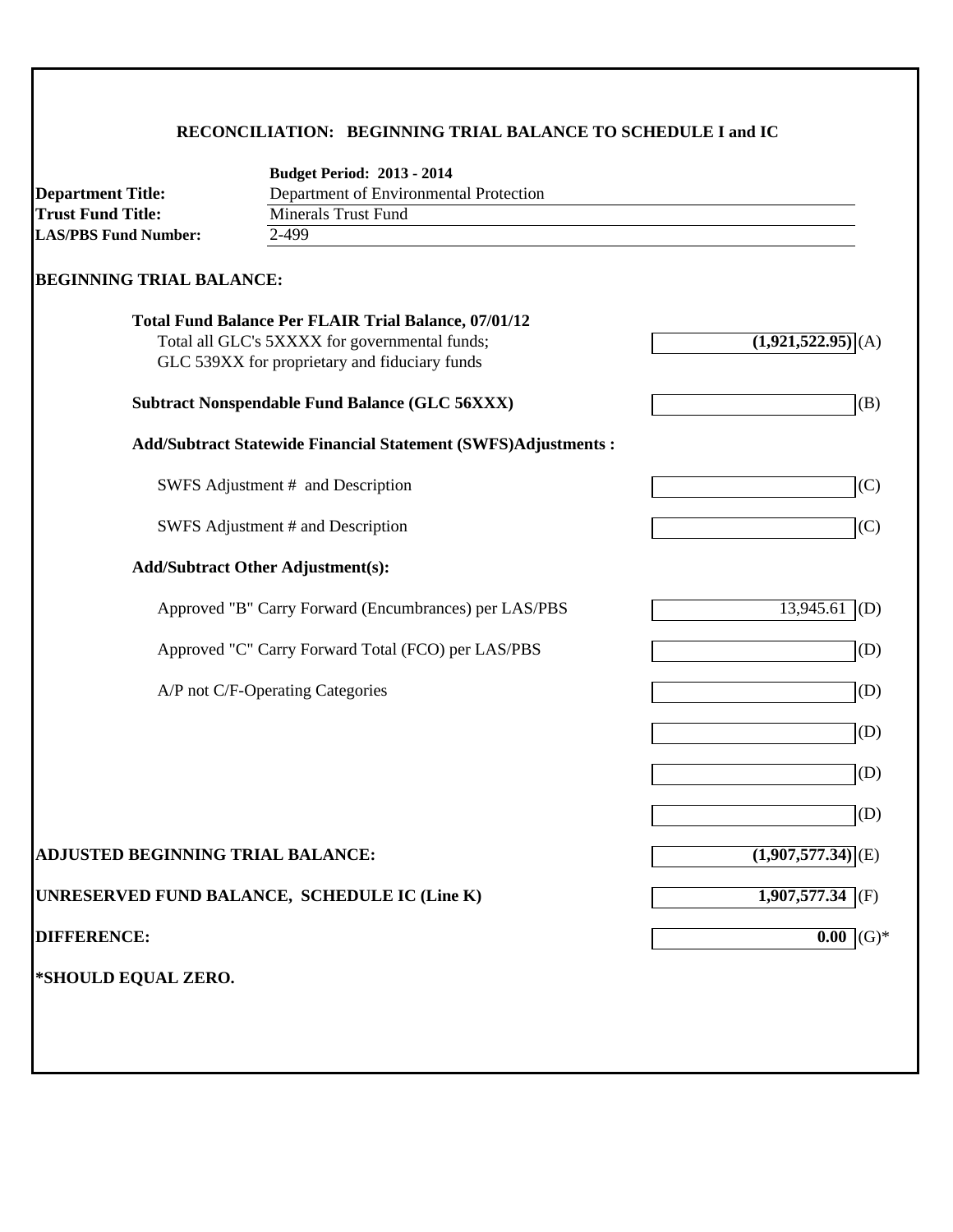### **DEPARTMENT OF ENVIRONMENTAL PROTECTION NONMANDATORY LAND RECLAMATION TRUST FUND (20-2-506002) 5% TRUST FUND RESERVE NARRATIVE FOR FY2013-2014 LBR**

|                                                  |        | FY 2012/2013 |
|--------------------------------------------------|--------|--------------|
| <b>TOTAL PROJECTED REVENUE</b>                   |        | 2,910,000    |
| <b>LESS EXCLUDED LEGISLATIVE APPROPRIATIONS:</b> |        |              |
| <b>RISK MANAGEMENT INSURANCE</b>                 | 103241 | 21,259       |
| TRANSFER-DMS/HR SERVICES/STW CONTRACT            | 107040 | 7,876        |
| TRANSFER-WORKING CAPITAL TRUST FUND              | 180222 | 818,921      |
| TRANSFER-ADMINISTRATIVE TRUST FUND               | 185080 | 83,968       |
| SERVICE CHARGE TO GENERAL REVENUE                | 310322 | 76,000       |
| DFS/ASSESSMENT ON INVESTMENT                     | 310403 | 50,000       |
| <b>TOTAL EXCLUDED LEGISLATIVE APPROPRIATIONS</b> |        | 1,058,024    |
| <b>BALANCE</b>                                   |        | 1,851,976    |
| <b>5% TRUST FUND RESERVE</b>                     |        | \$<br>92,599 |

No fee increases, reductions in services, etc., were required as a result of establishing this reserve.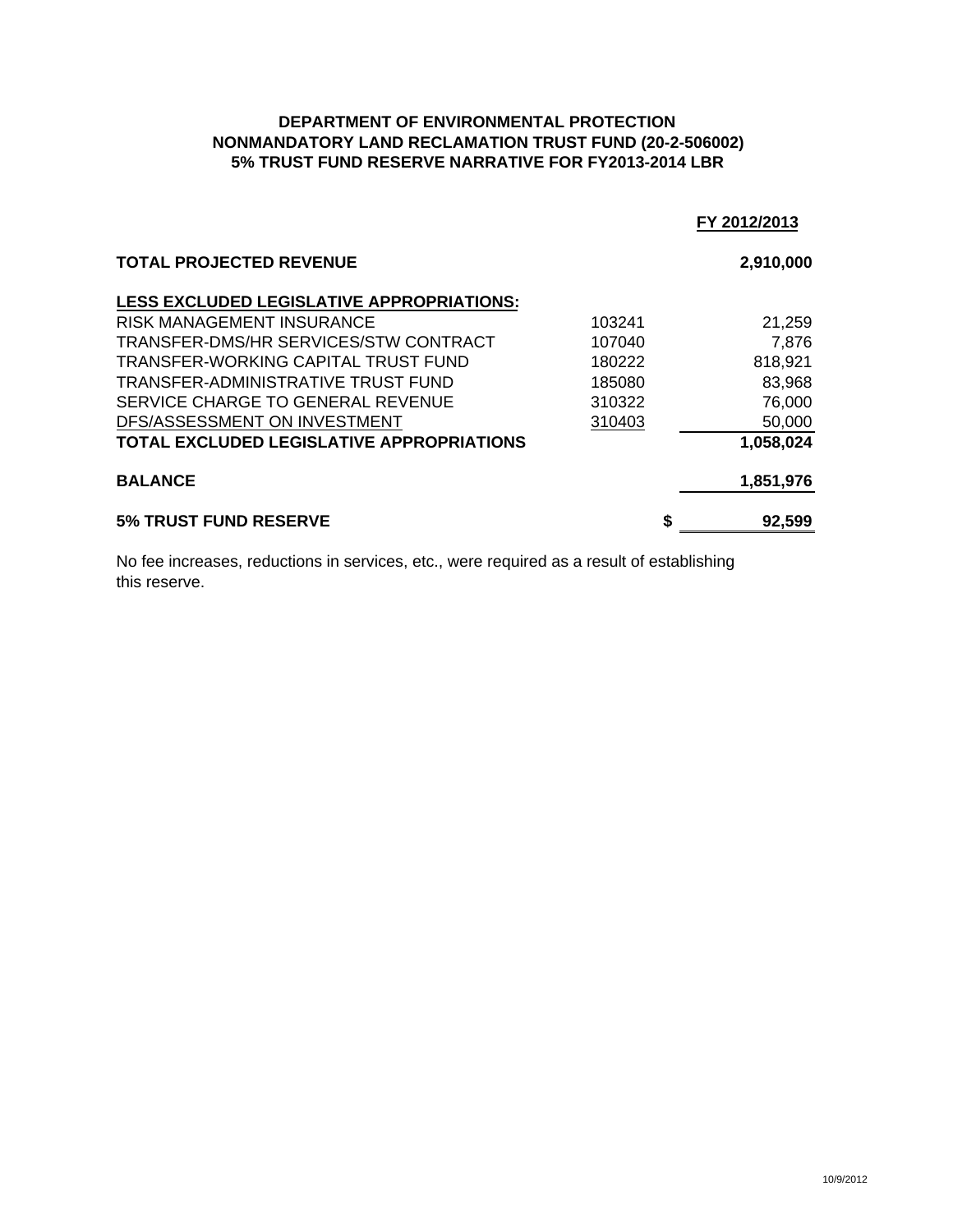### Department of Environmental Protection Nonmandatory Land Reclamation Trust Fund 2-506

# Revenue Estimates Explanation:

- The Phosphate Severance Tax projection is based on the latest Revenue Estimating Conference.
- The estimated interest revenue is based on prior year earnings and the remaining cash balance in the trust fund. These estimates are amended quarterly when the trust fund status review is performed.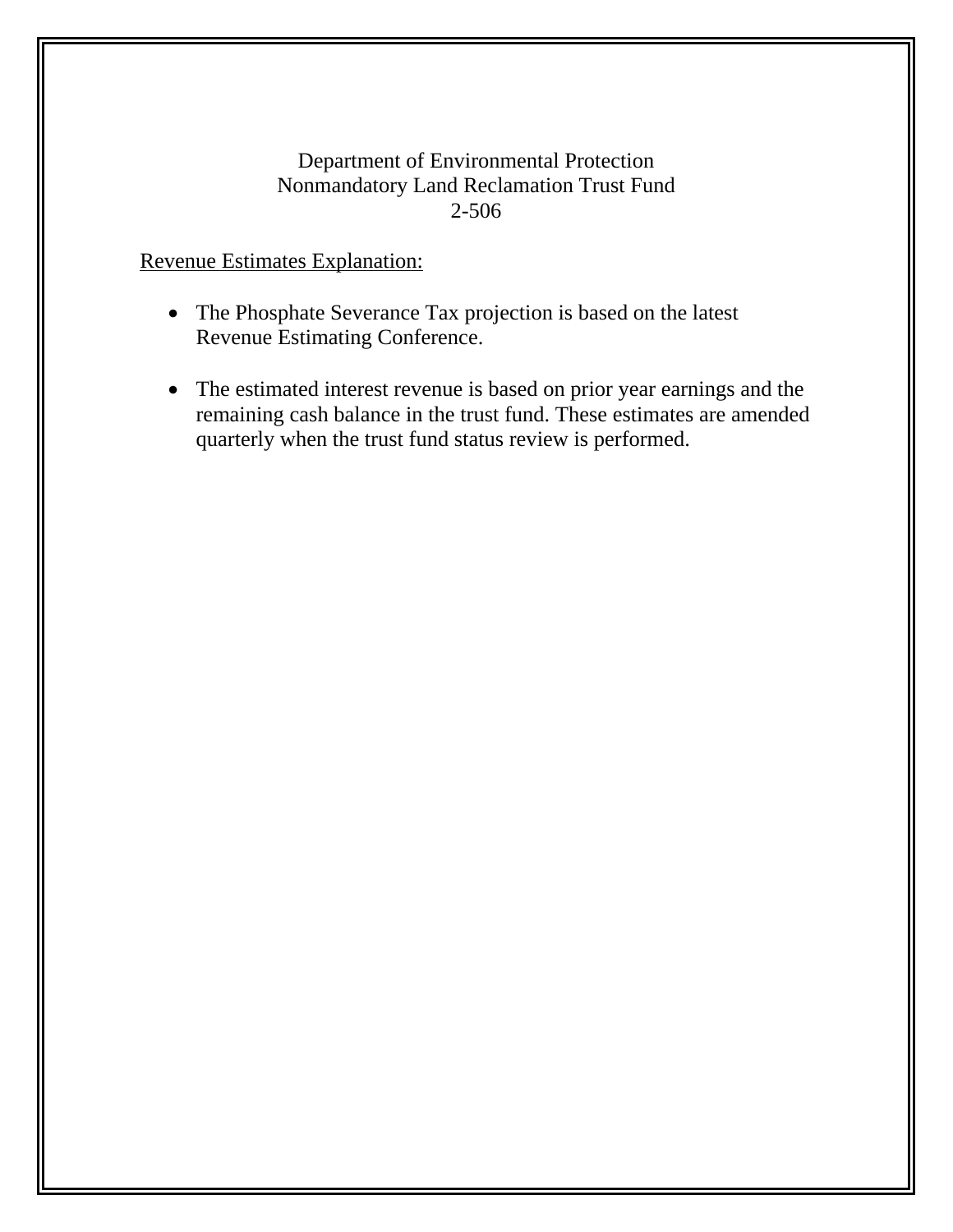## Department of Environmental Protection Explanations for Adjustments in Schedule I Section III Nonmandatory Land Reclamation Trust Fund 2-506

Some entries may be necessary to reconcile the Trust Fund Schedule I to the FLAIR system. The Schedule I is a budgeting tool developed on a year-toyear appropriations basis, whereas the entries in the FLAIR system are made on an accrual basis in accordance with Generally Accepted Accounting Principles.

- Statewide Financial Statement Adjustment \$556,803: This adjustment is necessary to record prior year financial statement adjustments to the beginning balance made by the Department of Financial Services (DFS).
- Adjustment to Line A  $(\$40, 645, 324)$ : This adjustment is necessary to record approved certified/carry forward amounts for encumbrances as of the end of the previous fiscal year.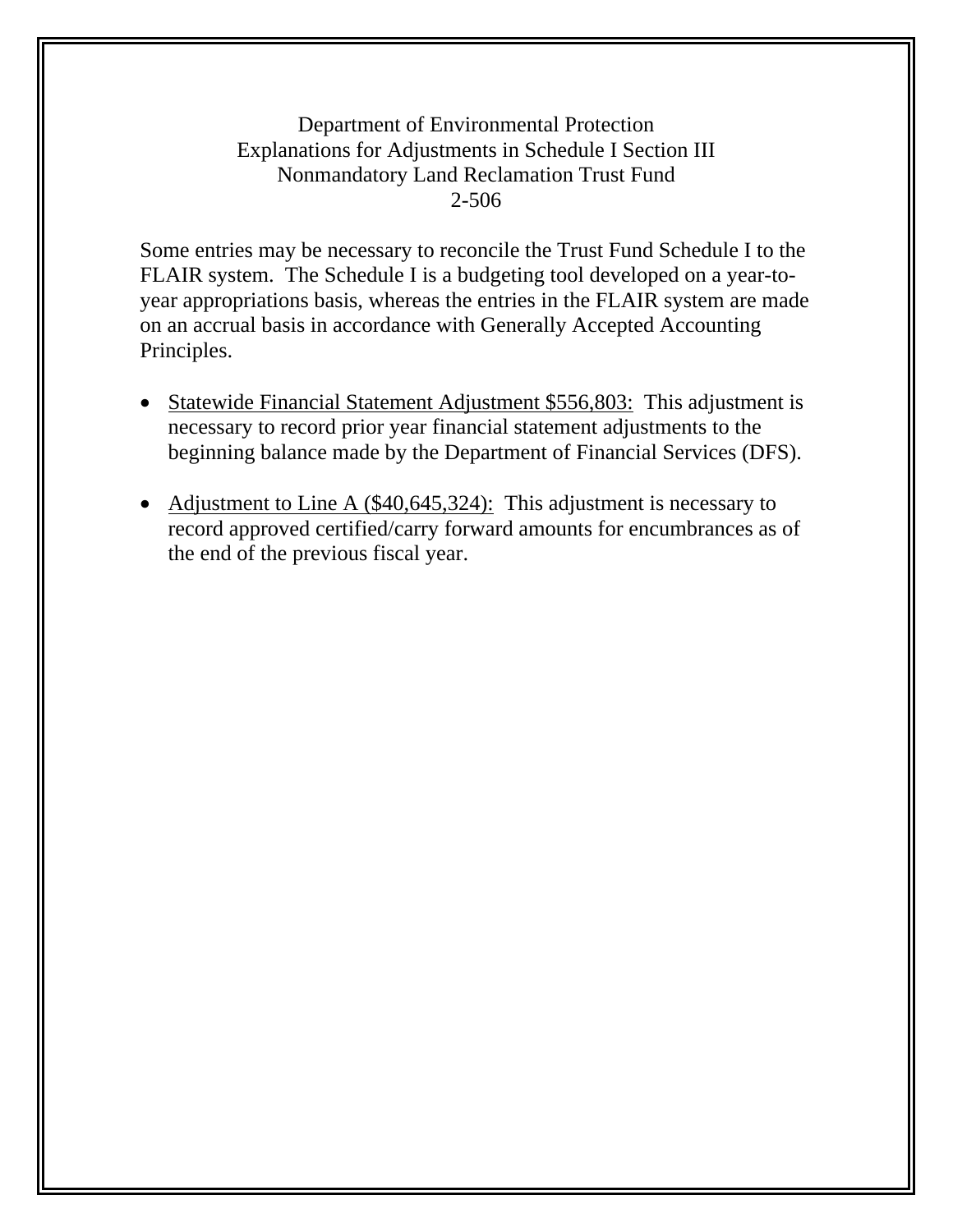#### **Executive Office of the GovernorInter-Agency Transfers Reported on Schedule I Agency Name Environmental Protection**

List all transfers totaling \$100,000 or more. Provide the applicable agency name and fund number, the categories used for both the transfer in and the transfer out, and the amount of the transfer for each of the fiscal years indicated, as well as the name of the person at the other agency who confirmed the amount of the transfer and the date of the confirmation. If transferred in/out to the General Revenue Fund, do not include on this form; however, on Schedule I be sure to include "To GR" or "From GR" in the description field.

| <b>Fund Name and Number:</b>                                                                          |                                                       | Nonmandatory Land Reclamation Trust Fund - 2506 |                          |                          |                                                       |                          |
|-------------------------------------------------------------------------------------------------------|-------------------------------------------------------|-------------------------------------------------|--------------------------|--------------------------|-------------------------------------------------------|--------------------------|
| <b>Transfers In</b><br>(Provide Agency and Fund Number Received From)                                 | <b>Transfer In</b><br>Revenue<br>Category             | Amount<br>FY 11-12 (A01)                        | Amount<br>FY 12-13 (A02) | Amount<br>FY 13-14 (A03) | <b>Transfer Out</b><br><b>Expenditure</b><br>Category | <b>Confirmed By/Date</b> |
| DOR - 730000-20-2-636001                                                                              | 001500                                                | 1,896,366.81                                    | 1,910,000.00             | 2,021,000.00             | 310140                                                | Joe Young 10/9/2012      |
|                                                                                                       |                                                       |                                                 |                          |                          |                                                       |                          |
|                                                                                                       |                                                       |                                                 |                          |                          |                                                       |                          |
|                                                                                                       |                                                       |                                                 |                          |                          |                                                       |                          |
|                                                                                                       |                                                       |                                                 |                          |                          |                                                       |                          |
| <b>Transfers Out (Operating and Non-Operating)</b><br>(Provide Agency and Fund Number Transferred To) | <b>Transfer Out</b><br><b>Expenditure</b><br>Category |                                                 |                          |                          | <b>Transfer In</b><br>Revenue<br>Category             | <b>Confirmed By/Date</b> |
|                                                                                                       |                                                       |                                                 |                          |                          |                                                       |                          |
|                                                                                                       |                                                       |                                                 |                          |                          |                                                       |                          |
|                                                                                                       |                                                       |                                                 |                          |                          |                                                       |                          |
|                                                                                                       |                                                       |                                                 |                          |                          |                                                       |                          |
|                                                                                                       |                                                       |                                                 |                          |                          |                                                       |                          |
| Office of Policy and Budget - July 2012                                                               |                                                       |                                                 |                          |                          |                                                       |                          |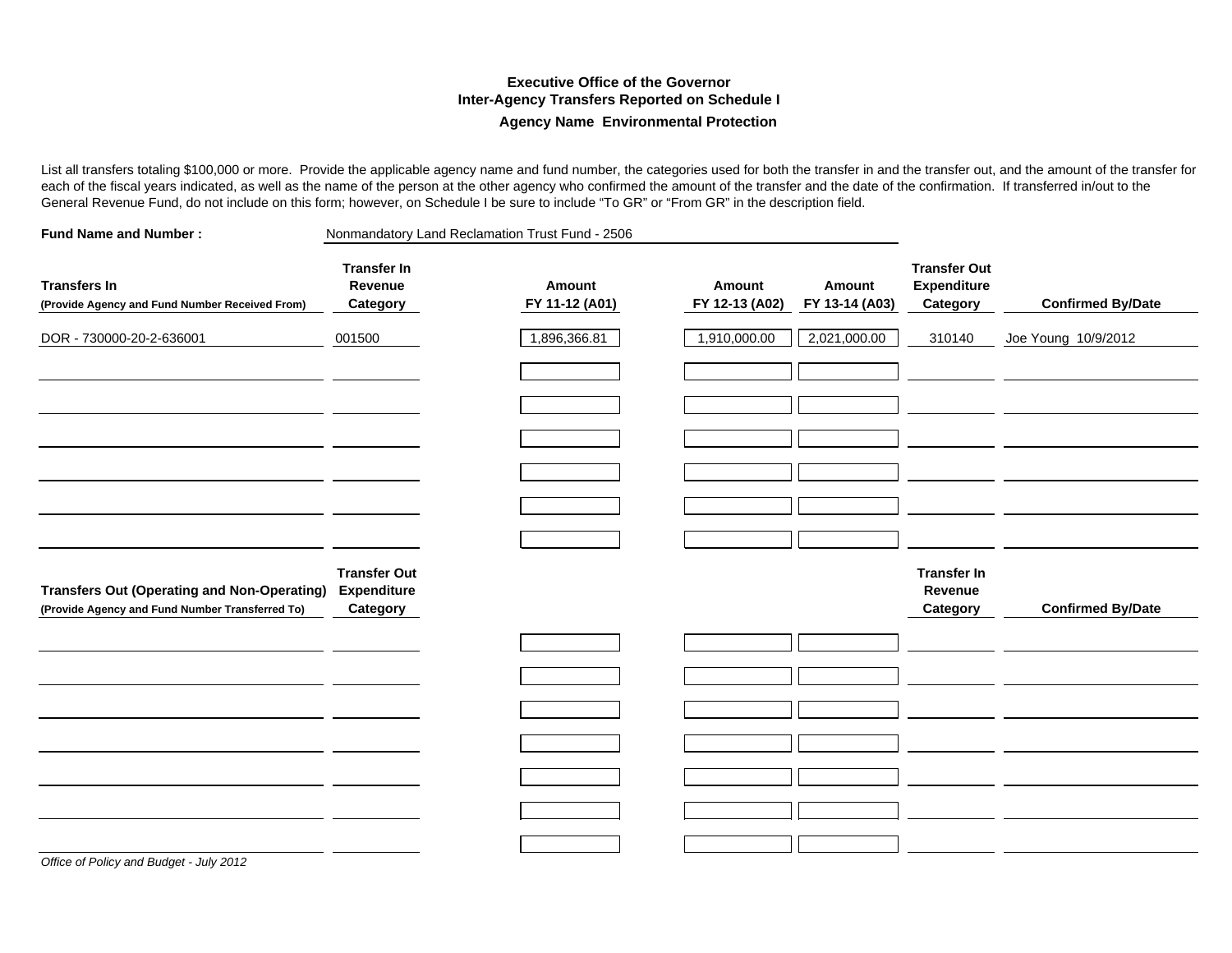# **SCHEDULE IC: RECONCILIATION OF UNRESERVED FUND BALANCE**

| Nonmandatory Land Reclamation Trust Fund<br>Program: Water Resource Mgmt 37 35 00 00<br>SWFS*<br><b>Adjustments</b><br>$29,429.23$ (A)<br>(B)<br>44,185,152.97<br>(C)<br>85,704.91<br>(D) | <b>Adjusted</b><br><b>Balance</b><br>29,429.23<br>44, 185, 152. 97<br>85,704.91 |
|-------------------------------------------------------------------------------------------------------------------------------------------------------------------------------------------|---------------------------------------------------------------------------------|
|                                                                                                                                                                                           |                                                                                 |
|                                                                                                                                                                                           |                                                                                 |
|                                                                                                                                                                                           |                                                                                 |
|                                                                                                                                                                                           |                                                                                 |
|                                                                                                                                                                                           |                                                                                 |
|                                                                                                                                                                                           |                                                                                 |
|                                                                                                                                                                                           |                                                                                 |
|                                                                                                                                                                                           |                                                                                 |
| (E)                                                                                                                                                                                       | $\overline{a}$                                                                  |
| (F)<br>44,300,287.11                                                                                                                                                                      | 44,300,287.11<br>$\blacksquare$                                                 |
| (G)                                                                                                                                                                                       |                                                                                 |
| 25,719.56<br>(H)                                                                                                                                                                          | 25,719.56                                                                       |
| (H)                                                                                                                                                                                       |                                                                                 |
| (H)<br>33,847,136.11                                                                                                                                                                      | 33,847,136.11                                                                   |
| (I)                                                                                                                                                                                       | 32,222.08                                                                       |
| $\rm (J)$                                                                                                                                                                                 |                                                                                 |
|                                                                                                                                                                                           | $10,395,209.36$ **<br>$\mathcal{L}^{\text{max}}$                                |
|                                                                                                                                                                                           | 32,222.08<br>$10,395,209.36$ (K)                                                |

**\*\* This amount should agree with Line I, Section IV of the Schedule I for the most recent completed fiscal year and Line A for the following year.**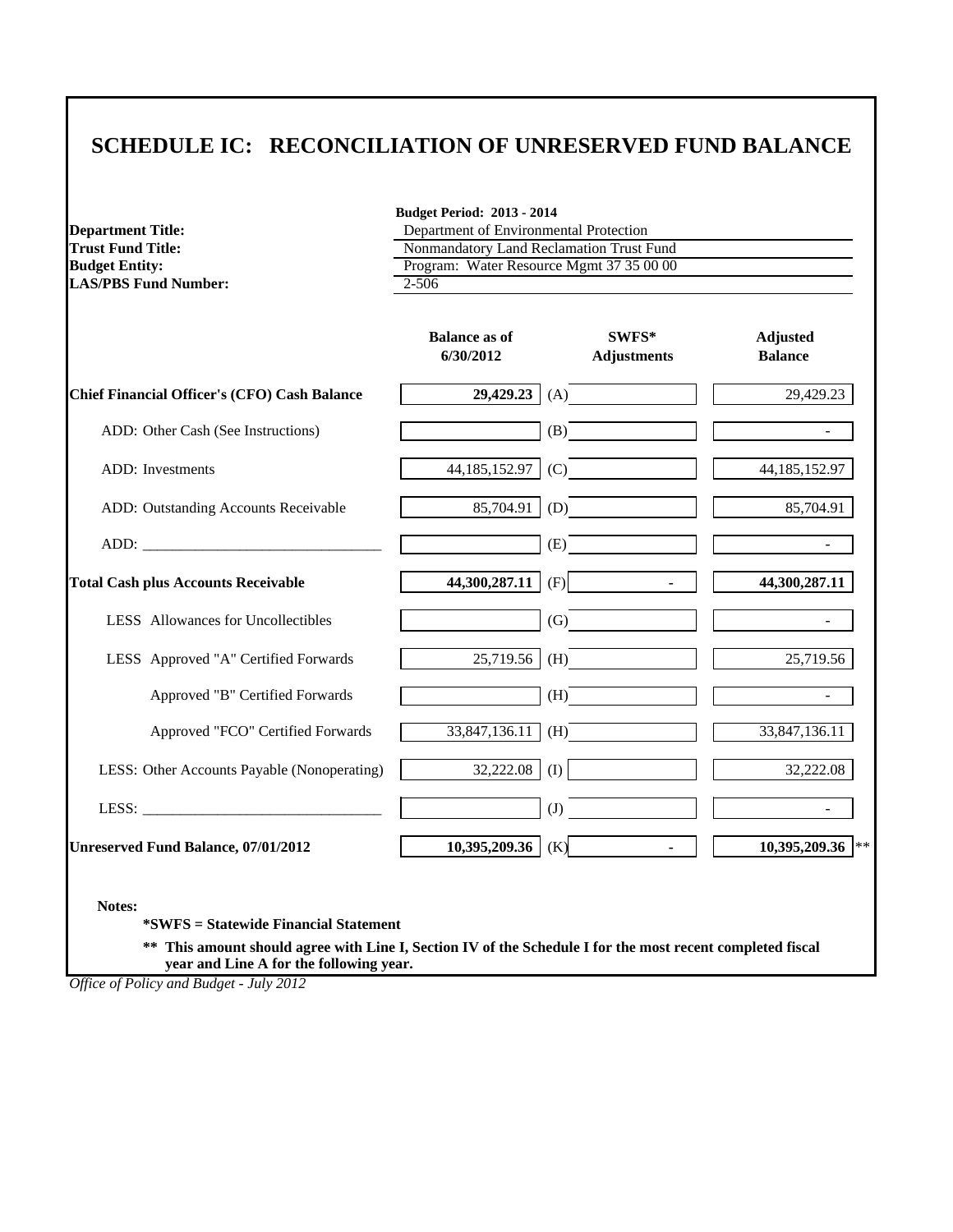### **RECONCILIATION: BEGINNING TRIAL BALANCE TO SCHEDULE I and IC**

| <b>Department Title:</b>                 | <b>Budget Period: 2013 - 2014</b>                                    |                                  |
|------------------------------------------|----------------------------------------------------------------------|----------------------------------|
|                                          | Department of Environmental Protection                               |                                  |
| <b>Trust Fund Title:</b>                 | Nonmandatory Land Reclamation Trust Fund                             |                                  |
| <b>LAS/PBS Fund Number:</b>              | 2-506                                                                |                                  |
| <b>BEGINNING TRIAL BALANCE:</b>          |                                                                      |                                  |
|                                          | <b>Total Fund Balance Per FLAIR Trial Balance, 07/01/12</b>          |                                  |
|                                          | Total all GLC's 5XXXX for governmental funds;                        | $(41,563,245.72)$ <sup>(A)</sup> |
|                                          | GLC 539XX for proprietary and fiduciary funds                        |                                  |
|                                          | <b>Subtract Nonspendable Fund Balance (GLC 56XXX)</b>                | (B)                              |
|                                          | <b>Add/Subtract Statewide Financial Statement (SWFS)Adjustments:</b> |                                  |
|                                          | SWFS Adjustment # and Description                                    | (C)                              |
|                                          | SWFS Adjustment # and Description                                    | (C)                              |
|                                          | <b>Add/Subtract Other Adjustment(s):</b>                             |                                  |
|                                          | Approved "B" Carry Forward (Encumbrances) per LAS/PBS                | (D)                              |
|                                          | Approved "C" Carry Forward Total (FCO) per LAS/PBS                   | $31,168,036.36$ (D)              |
|                                          | A/P not C/F-Operating Categories                                     | (D)                              |
|                                          |                                                                      | (D)                              |
|                                          |                                                                      | (D)                              |
|                                          |                                                                      | (D)                              |
| <b>ADJUSTED BEGINNING TRIAL BALANCE:</b> |                                                                      | $(10,395,209.36)$ <sub>(E)</sub> |
|                                          | UNRESERVED FUND BALANCE, SCHEDULE IC (Line K)                        | $10,395,209.36$ (F)              |
| <b>DIFFERENCE:</b>                       |                                                                      | $0.00$ (G)*                      |
| *SHOULD EQUAL ZERO.                      |                                                                      |                                  |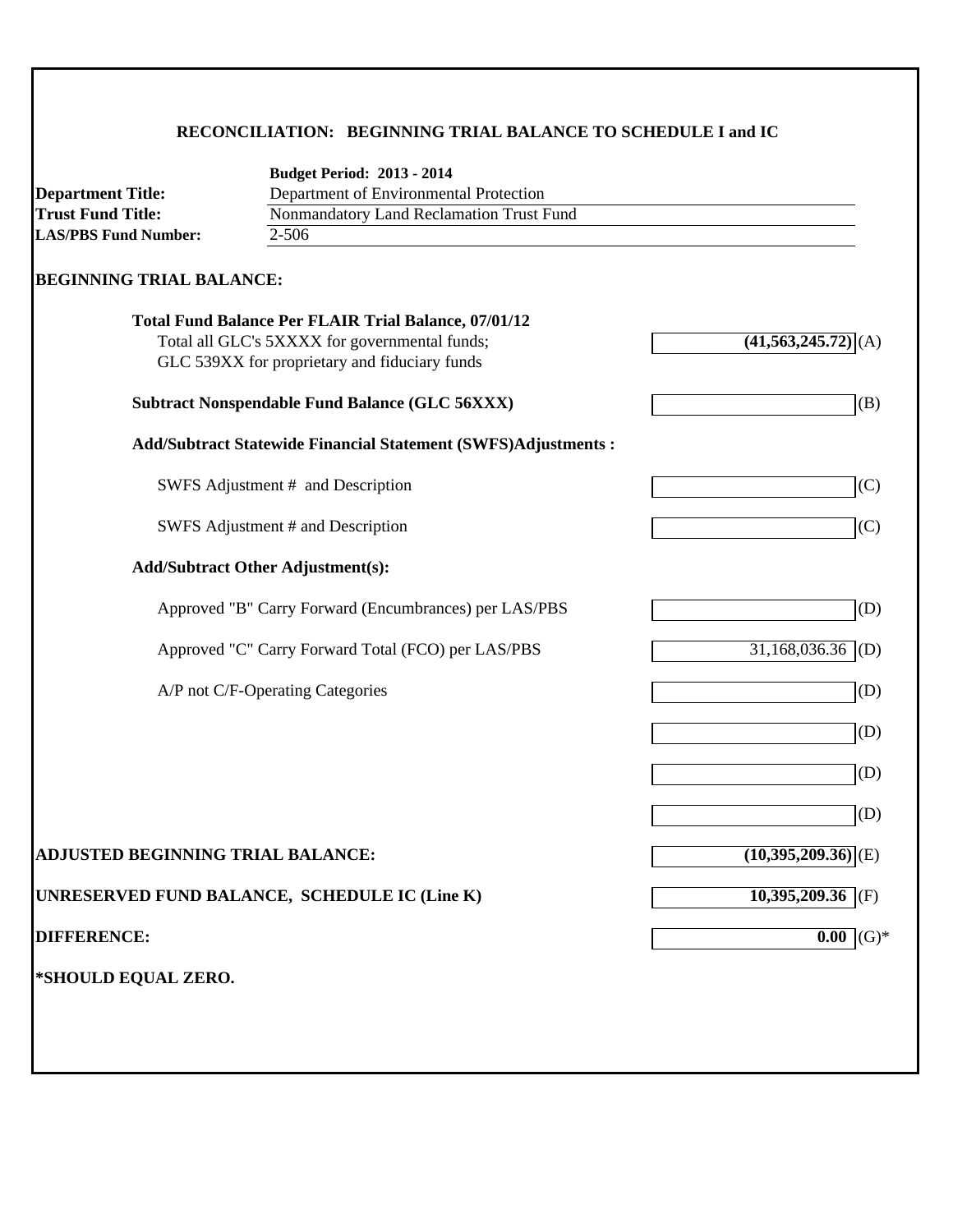### **DEPARTMENT OF ENVIRONMENTAL PROTECTION PERMIT FEE TRUST FUND (20-2-526001) 5% TRUST FUND RESERVE NARRATIVE FOR FY2013-2014 LBR**

|                                                  |        | FY2012/2013 |
|--------------------------------------------------|--------|-------------|
| <b>TOTAL PROJECTED REVENUE</b>                   |        | 12,145,000  |
| <b>LESS EXCLUDED LEGISLATIVE APPROPRIATIONS:</b> |        |             |
| <b>RISK MANAGEMENT INSURANCE</b>                 | 103241 | 942         |
| TRANSFER-DMS/HR SERVICES/STW CONTRACT            | 107040 | 50,981      |
| TRANSFER-ADMINISTRATIVE TRUST FUND               | 185080 | 427,634     |
| <b>REFUNDS</b>                                   | 2200XX | 400,000     |
| DISTRIBUTION - INDUSTRIAL SITING FEES            | 310118 | 90,000      |
| SERVICE CHARGE TO GENERAL REVENUE (8.0%)         | 310322 | 939,400     |
| DFS/ASSESSMENT ON INVESTMENT                     | 310403 | 2,500       |
| TOTAL EXCLUDED LEGISLATIVE APPROPRIATIONS        |        | 1,911,457   |
| <b>BALANCE</b>                                   |        | 10,233,543  |
| <b>5% TRUST FUND RESERVE</b>                     | S      | 511,677     |

No fee increases, reductions in services, etc., were required as a result of establishing this reserve.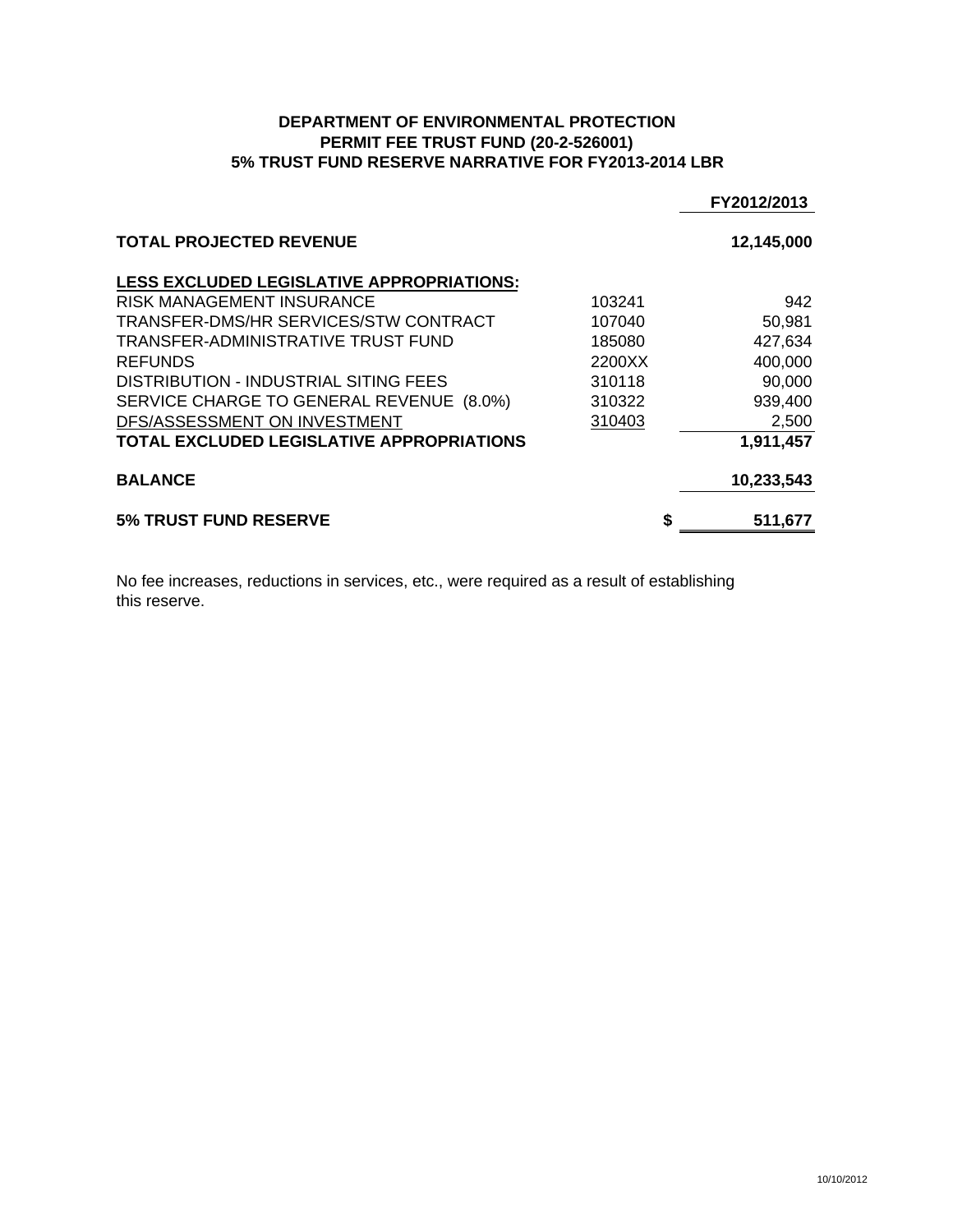### Department of Environmental Protection Permit Fee Trust Fund 2-526

### Revenue Estimates Explanation:

- The Permit Fees and Siting revenues received in the Permit Fee Trust Fund are projected based on historical trend analyses prepared in consultation with the program areas. Revenues historically have remained fairly constant. Atypical peaks or valleys in previous years were taken into consideration in preparing the estimates.
- The projected interest revenue was based upon historical interest earnings in the previous fiscal years, the cash and investment balance in the fund and anticipated interest rates. These estimates are amended quarterly when the trust fund status review is performed.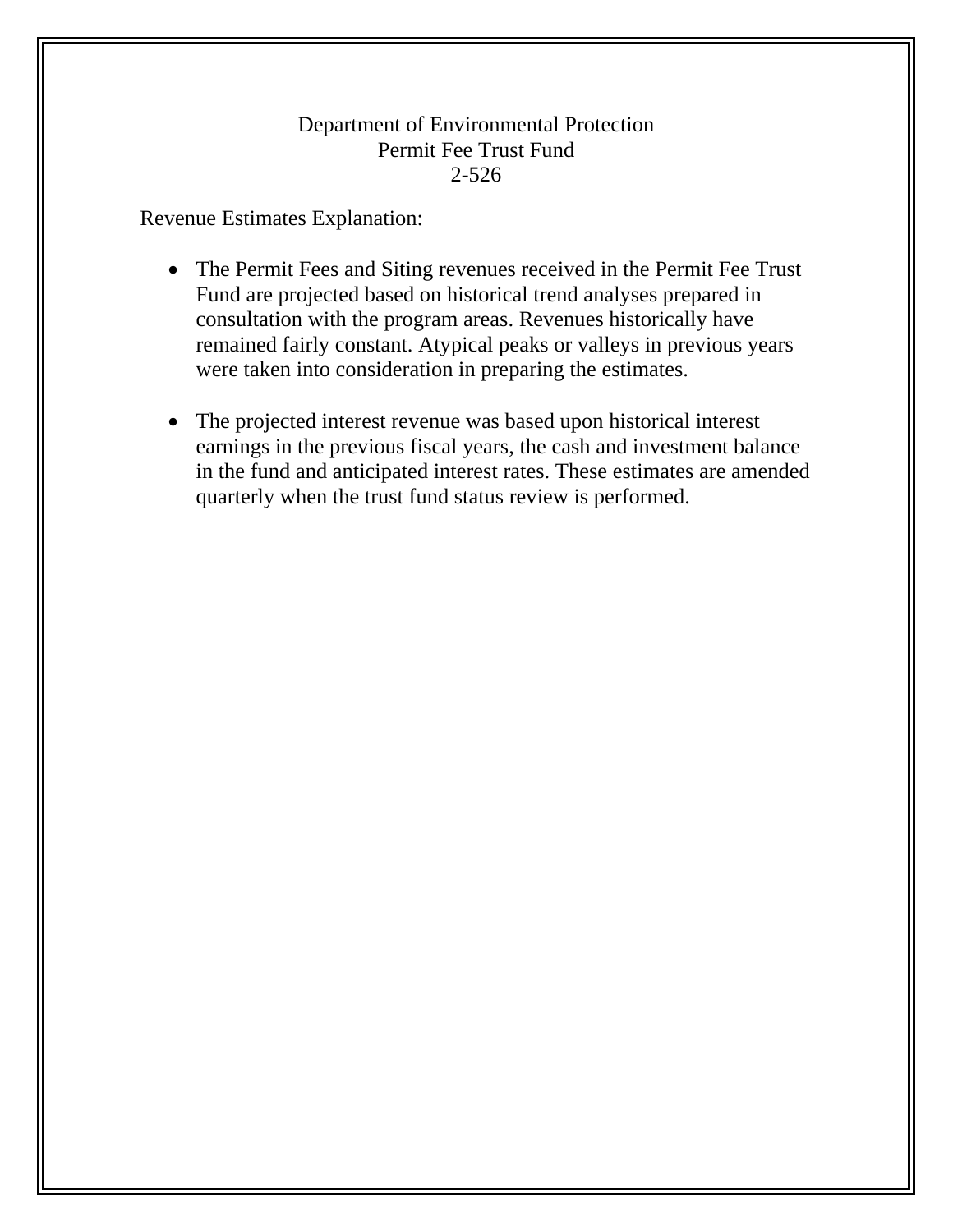### Department of Environmental Protection Explanations for Adjustments in Schedule I Section III Permit Fee Trust Fund 2-526

Some entries may be necessary to reconcile the Trust Fund Schedule I to the FLAIR system. The Schedule I is a budgeting tool developed on a year-toyear appropriations basis, whereas entries in the FLAIR system are made on an accrual basis in accordance with Generally Accepted Accounting Principles.

- Prior Year September Operating Reversions \$5: This records the impact of reversions of certified forward operating appropriations that occurred on September 30, 2011. The reversion of funds means that appropriations previously made from the trust fund will not be expended, and the available fund balance must thus be increased by the amount of those reversions.
- Current Year September Operating Reversions \$49: This records the impact of reversions of certified forward operating appropriations that occurred on September 30, 2012. The reversion of funds means that appropriations previously made from the trust fund will not be expended, and the available fund balance must thus be increased by the amount of those reversions.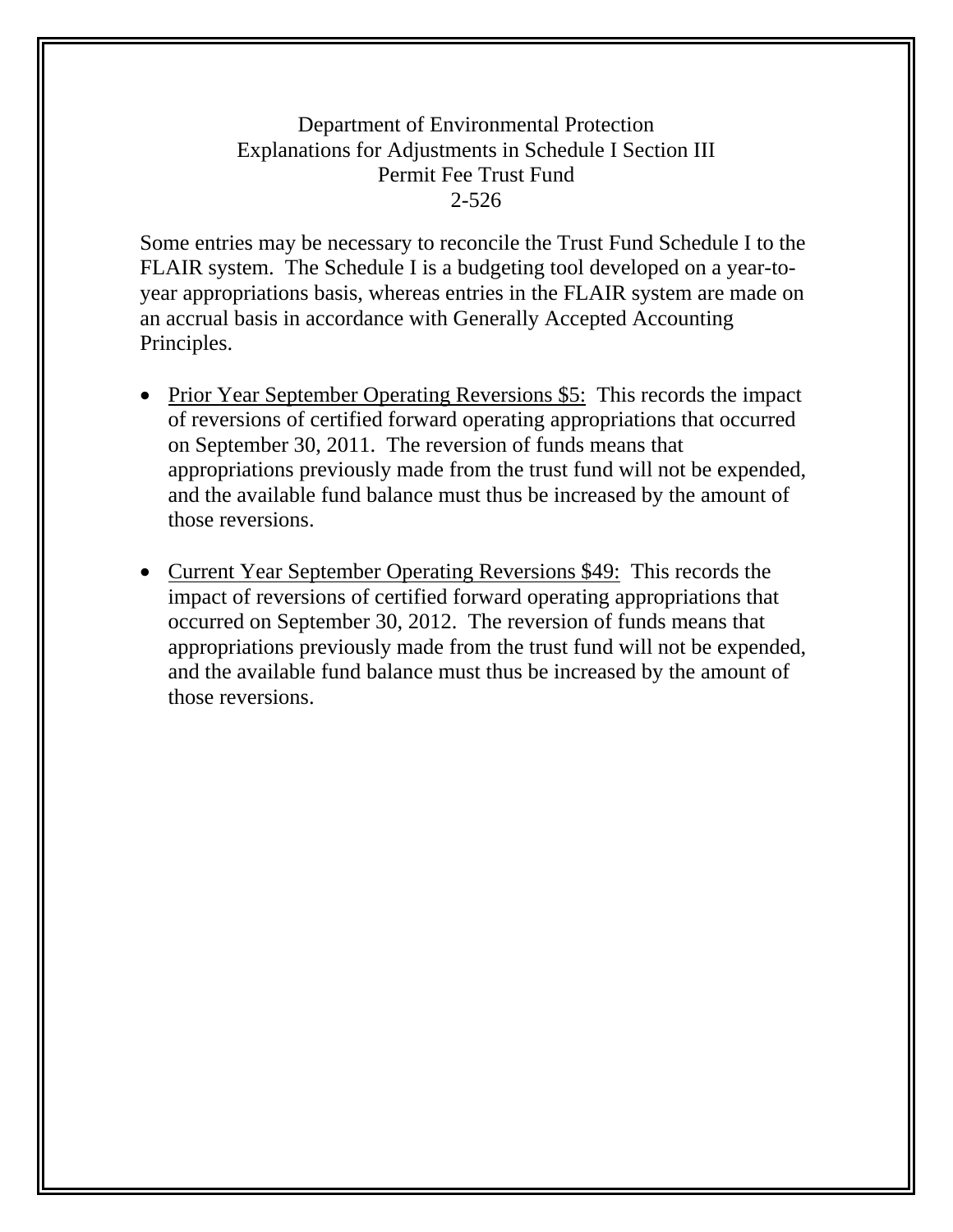| Department:<br>37                                                                                                                                                   |             | <b>Environmental Protection</b>                                                          | <b>Budget Period: 2013-14</b> |        |                                                                         |
|---------------------------------------------------------------------------------------------------------------------------------------------------------------------|-------------|------------------------------------------------------------------------------------------|-------------------------------|--------|-------------------------------------------------------------------------|
| Program:                                                                                                                                                            | 37150000    | PRG: District Offices                                                                    |                               |        |                                                                         |
| Fund:                                                                                                                                                               | 2526        | Permit Fee Trust Fund                                                                    |                               |        |                                                                         |
| <b>Specific Authority:</b>                                                                                                                                          |             | Sections 403.0871, 161.041, 161.053, 161.0535, 403.0876(6), 403.861(8), Florida Statutes |                               |        |                                                                         |
| <b>Purpose of Fees Collected:</b>                                                                                                                                   |             | To provide funding for the operating costs of permitting, field services, and support    |                               |        |                                                                         |
|                                                                                                                                                                     | activities. |                                                                                          |                               |        |                                                                         |
| Type of Fee or Program: (Check ONE Box and answer questions as indicated.)                                                                                          |             |                                                                                          |                               |        |                                                                         |
| Regulatory services or oversight to businesses or professions. (Complete Sections I, II, and III and attach                                                         |             |                                                                                          |                               |        |                                                                         |
| X Examination of Regulatory Fees Form - Part I and II.)<br>Non-regulatory fees authorized to cover full cost of conducting a specific program or service. (Complete |             |                                                                                          |                               |        |                                                                         |
| Sections I, II, and III only.)                                                                                                                                      |             |                                                                                          |                               |        |                                                                         |
| <b>SECTION I - FEE COLLECTION</b>                                                                                                                                   |             | <b>ACTUAL</b>                                                                            | <b>ESTIMATED</b>              |        | <b>REQUEST</b>                                                          |
|                                                                                                                                                                     |             | <u>FY 2011 - 12</u>                                                                      | <u>FY 2012 - 13</u>           |        | <u>FY 2013 - 14</u>                                                     |
| Receipts:                                                                                                                                                           |             |                                                                                          |                               |        |                                                                         |
| <b>Water Facilities - Permit Fees</b>                                                                                                                               |             | 6,154,444                                                                                | 6,000,000                     |        | 6,000,000                                                               |
| Water NPDES - Permit Fees                                                                                                                                           |             | 4,219,869                                                                                | 4,150,000                     |        | 4,150,000                                                               |
| Beach - Permit Fees                                                                                                                                                 |             | 1,140,515                                                                                | 825,000                       |        | 825,000                                                                 |
| Air & Waste Permit Fees and others                                                                                                                                  |             | 416,849                                                                                  |                               | 420000 | 420000                                                                  |
| <b>Total Fee Collection to Line (A) - Section III</b>                                                                                                               |             | 11,931,677                                                                               | 11,395,000                    |        | 11,395,000                                                              |
| <b>SECTION II - FULL COSTS</b>                                                                                                                                      |             |                                                                                          |                               |        |                                                                         |
| Direct Costs:                                                                                                                                                       |             |                                                                                          |                               |        |                                                                         |
| <b>Salaries and Benefits</b>                                                                                                                                        |             | 8,172,362                                                                                | 8,684,600                     |        | 8,967,135                                                               |
| <b>Other Personal Services</b>                                                                                                                                      |             |                                                                                          |                               |        |                                                                         |
| <b>Expenses</b>                                                                                                                                                     |             | 850,682                                                                                  | 1,020,299                     |        | 1,020,299                                                               |
|                                                                                                                                                                     |             |                                                                                          |                               |        |                                                                         |
| <b>Operating Capital Outlay</b>                                                                                                                                     |             | 14,795                                                                                   |                               | 4,597  |                                                                         |
| G/A & Special Categories                                                                                                                                            |             | 305,939                                                                                  | 1,023,586                     |        |                                                                         |
|                                                                                                                                                                     |             |                                                                                          |                               |        |                                                                         |
| <b>Indirect Costs Charged to Trust Fund</b>                                                                                                                         |             | 452,935                                                                                  | 520,134                       |        |                                                                         |
| <b>Total Full Costs to Line (B) - Section III</b>                                                                                                                   |             | 9,796,713                                                                                | 11,253,216                    |        |                                                                         |
| <b>Basis Used:</b>                                                                                                                                                  |             | Indirect cost: Tr/Admin. TF, Assessment on investments,                                  |                               |        |                                                                         |
|                                                                                                                                                                     |             | Distribution-Industrial Siting Fees.                                                     |                               |        |                                                                         |
| <b>SECTION III - SUMMARY</b>                                                                                                                                        |             |                                                                                          |                               |        |                                                                         |
|                                                                                                                                                                     |             |                                                                                          |                               |        |                                                                         |
| <b>TOTAL SECTION I</b><br>TOTAL SECTION II                                                                                                                          | (A)<br>(B)  | 11,931,677<br>9,796,713                                                                  | 11,395,000<br>11,253,216      |        | 4,597<br>1,024,294<br>469,513<br>11,485,838<br>11,395,000<br>11,485,838 |

# *Office of Policy and Budget - July 2012*

The fund also has a carry forward balance in the prior and current years.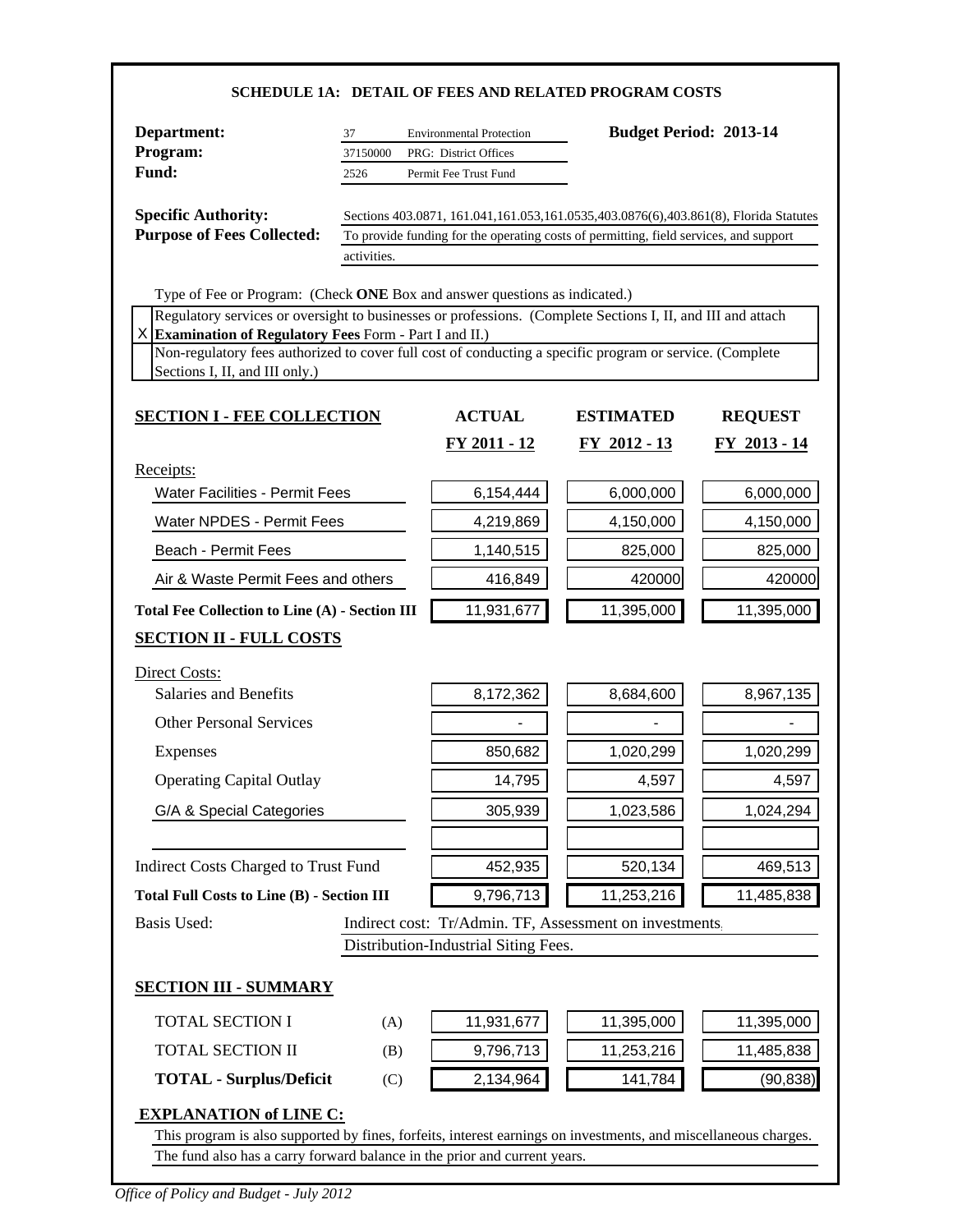### **SCHEDULE IC: RECONCILIATION OF UNRESERVED FUND BALANCE**

| <b>Department Title:</b><br><b>Trust Fund Title:</b> | <b>Budget Period: 2013 - 2014</b><br>Department of Environmental Protection<br>Permit Fee Trust Fund |                             |                                   |  |
|------------------------------------------------------|------------------------------------------------------------------------------------------------------|-----------------------------|-----------------------------------|--|
| <b>Budget Entity:</b><br><b>LAS/PBS Fund Number:</b> | Program: Division of Water Resource Management - 37 35 00 00<br>$2 - 526$                            |                             |                                   |  |
|                                                      | <b>Balance as of</b><br>6/30/2012                                                                    | SWFS*<br><b>Adjustments</b> | <b>Adjusted</b><br><b>Balance</b> |  |
| Chief Financial Officer's (CFO) Cash Balance         | 373,272.25 (A)                                                                                       |                             | 373, 272. 25                      |  |
| ADD: Other Cash (See Instructions)                   |                                                                                                      | $11,717.85$ (B)             | 11,717.85                         |  |
| ADD: Investments                                     | 2,264,146.06                                                                                         | (C)                         | 2,264,146.06                      |  |
| ADD: Outstanding Accounts Receivable                 | 61,277.02                                                                                            | (D)                         | 61,277.02                         |  |
| ADD:                                                 |                                                                                                      | (E)                         |                                   |  |
| <b>Total Cash plus Accounts Receivable</b>           | 2,710,413.18<br>(F)                                                                                  | $\blacksquare$              | 2,710,413.18                      |  |
| LESS Allowances for Uncollectibles                   | 26,619.25<br>(G)                                                                                     |                             | 26,619.25                         |  |
| LESS Approved "A" Certified Forwards                 | 65,203.39<br>(H)                                                                                     |                             | 65,203.39                         |  |
| Approved "B" Certified Forwards                      | (H)                                                                                                  |                             | $\overline{a}$                    |  |
| Approved "FCO" Certified Forwards                    | (H)                                                                                                  |                             |                                   |  |
| LESS: Other Accounts Payable (Nonoperating)          | (I)<br>317,011.59                                                                                    |                             | 317,011.59                        |  |
|                                                      | (J)                                                                                                  |                             |                                   |  |
| <b>Unreserved Fund Balance, 07/01/2012</b>           | 2,301,578.95<br>(K)                                                                                  | ä.                          | 2,301,578.95 **                   |  |

**\*\* This amount should agree with Line I, Section IV of the Schedule I for the most recent completed fiscal year and Line A for the following year.**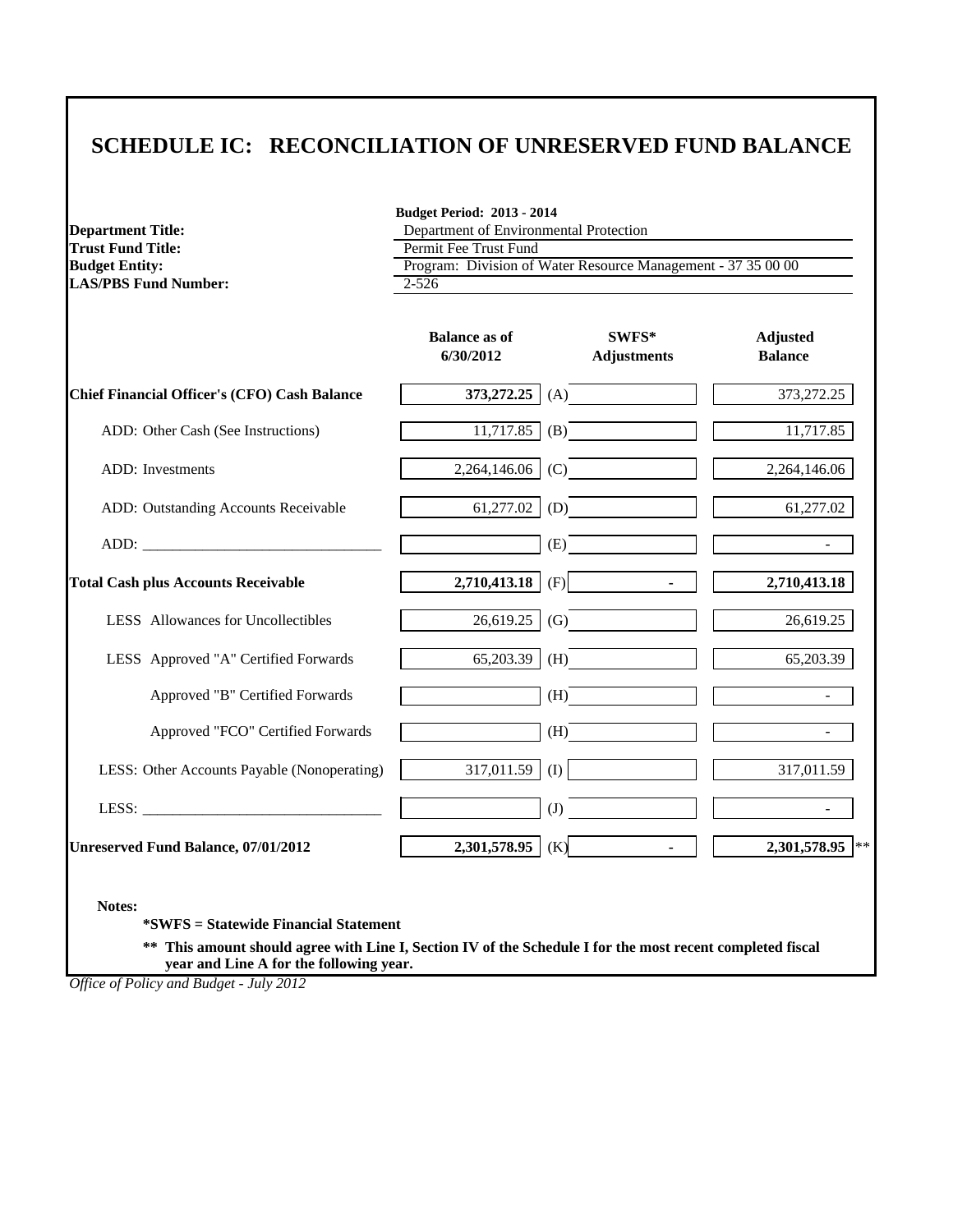### **RECONCILIATION: BEGINNING TRIAL BALANCE TO SCHEDULE I and IC**

| <b>Department Title:</b>                 | <b>Budget Period: 2013 - 2014</b><br>Department of Environmental Protection |                                 |  |  |  |
|------------------------------------------|-----------------------------------------------------------------------------|---------------------------------|--|--|--|
| <b>Trust Fund Title:</b>                 | Permit Fee Trust Fund                                                       |                                 |  |  |  |
| <b>LAS/PBS Fund Number:</b>              | $2 - 526$                                                                   |                                 |  |  |  |
| <b>BEGINNING TRIAL BALANCE:</b>          |                                                                             |                                 |  |  |  |
|                                          | <b>Total Fund Balance Per FLAIR Trial Balance, 07/01/12</b>                 |                                 |  |  |  |
|                                          | Total all GLC's 5XXXX for governmental funds;                               | (2,301,578.95)                  |  |  |  |
|                                          | GLC 539XX for proprietary and fiduciary funds                               |                                 |  |  |  |
|                                          | <b>Subtract Nonspendable Fund Balance (GLC 56XXX)</b>                       | (B)                             |  |  |  |
|                                          | <b>Add/Subtract Statewide Financial Statement (SWFS)Adjustments:</b>        |                                 |  |  |  |
|                                          | SWFS Adjustment # and Description                                           | (C)                             |  |  |  |
|                                          | SWFS Adjustment # and Description                                           | (C)                             |  |  |  |
|                                          | <b>Add/Subtract Other Adjustment(s):</b>                                    |                                 |  |  |  |
|                                          | Approved "B" Carry Forward (Encumbrances) per LAS/PBS                       | (D)                             |  |  |  |
|                                          | Approved "C" Carry Forward Total (FCO) per LAS/PBS                          | (D)                             |  |  |  |
|                                          | A/P not C/F-Operating Categories                                            | (D)                             |  |  |  |
|                                          |                                                                             | (D)                             |  |  |  |
|                                          |                                                                             | (D)                             |  |  |  |
|                                          |                                                                             | (D)                             |  |  |  |
| <b>ADJUSTED BEGINNING TRIAL BALANCE:</b> |                                                                             | $(2,301,578.95)$ <sub>(E)</sub> |  |  |  |
|                                          | UNRESERVED FUND BALANCE, SCHEDULE IC (Line K)                               | $2,301,578.95$ (F)              |  |  |  |
| <b>DIFFERENCE:</b>                       |                                                                             | $0.00$ (G)*                     |  |  |  |
| *SHOULD EQUAL ZERO.                      |                                                                             |                                 |  |  |  |
|                                          |                                                                             |                                 |  |  |  |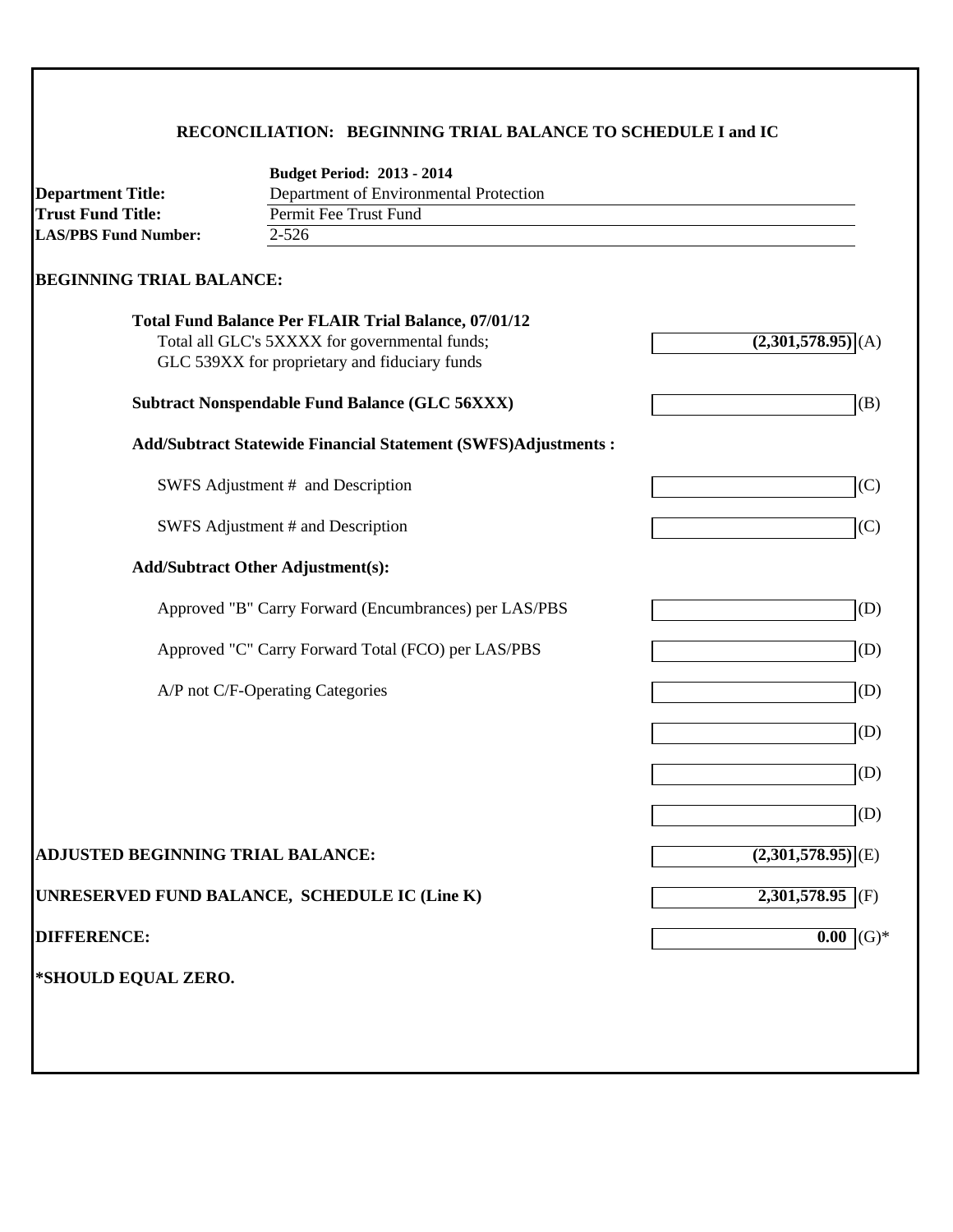#### **DEPARTMENT OF ENVIRONMENTAL PROTECTION WATER PROTECTION & SUSTAINABILITY PROGRAM TRUST FUND (20-2-603001) 5% TRUST FUND RESERVE NARRATIVE FOR FY2013-2014 LBR**

|                                                |        | FY 2012/2013 |
|------------------------------------------------|--------|--------------|
| <b>TOTAL PROJECTED REVENUE</b>                 |        | 400,000      |
| LESS EXCLUDED LEGISLATIVE APPROPRIATIONS:      |        |              |
| TRANSFER TO WATER QUALITY ASSURANCE TRUST FUND | 181069 | 371,122      |
| SERVICE CHARGE TO GENERAL REVENUE (7.3%)       | 310322 | 30,400       |
| DFS/ASSESSMENT ON INVESTMENTS                  | 310403 | 20,000       |
| TOTAL EXCLUDED LEGISLATIVE APPROPRIATIONS      |        | 421,522      |
| <b>BALANCE</b>                                 |        | $-21,522$    |
| <b>5% TRUST FUND RESERVE</b>                   | \$     |              |

No fee increases, reductions in services, etc., were required as a result of establishing this reserve.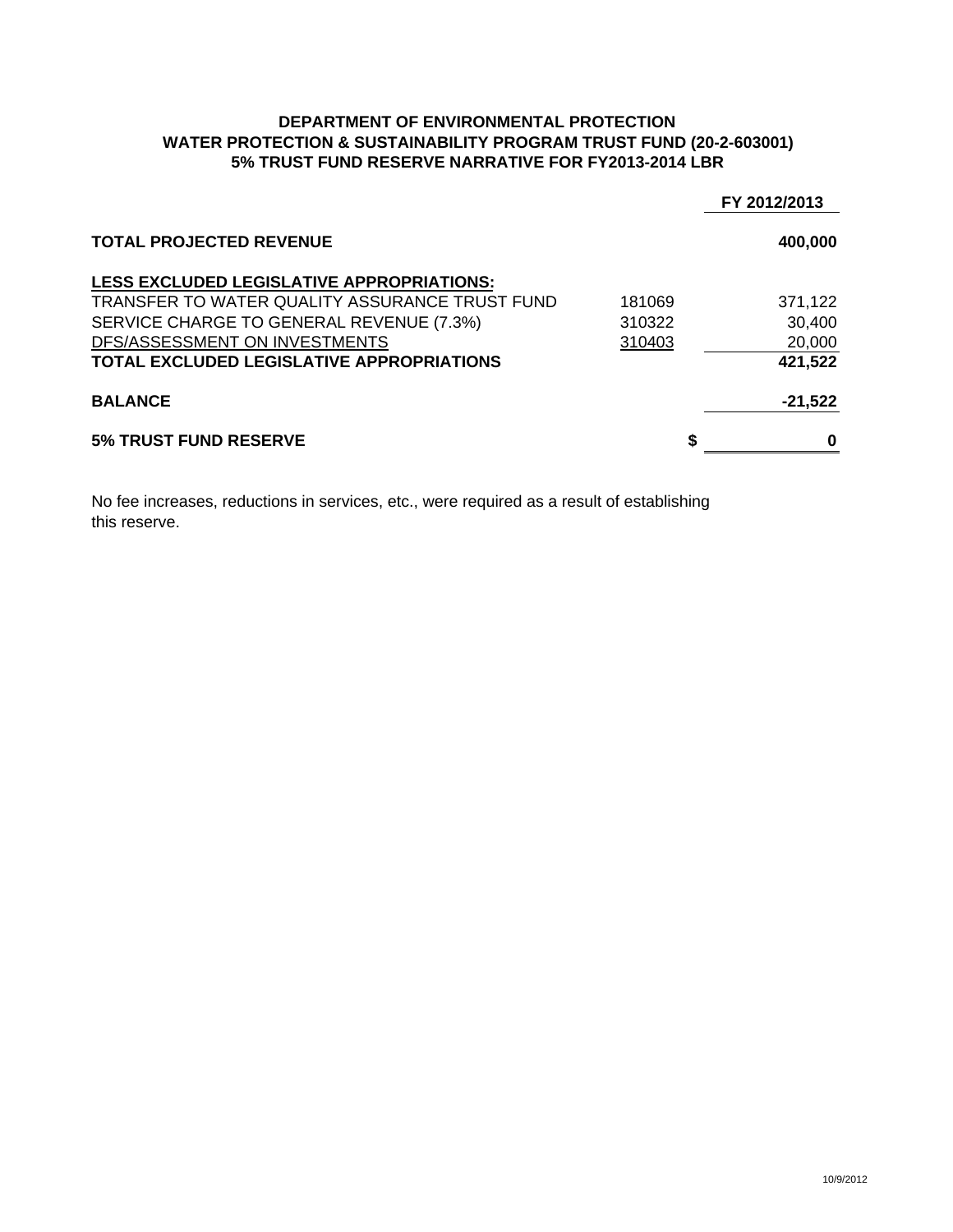### Department of Environmental Protection Water Protection & Sustainability Program Trust Fund 2-603

Revenue Estimates Explanation:

• The projected interest revenue is based upon the cash and investment balance in the fund and anticipated interest rates; these estimates are amended quarterly when the trust funds status review is performed.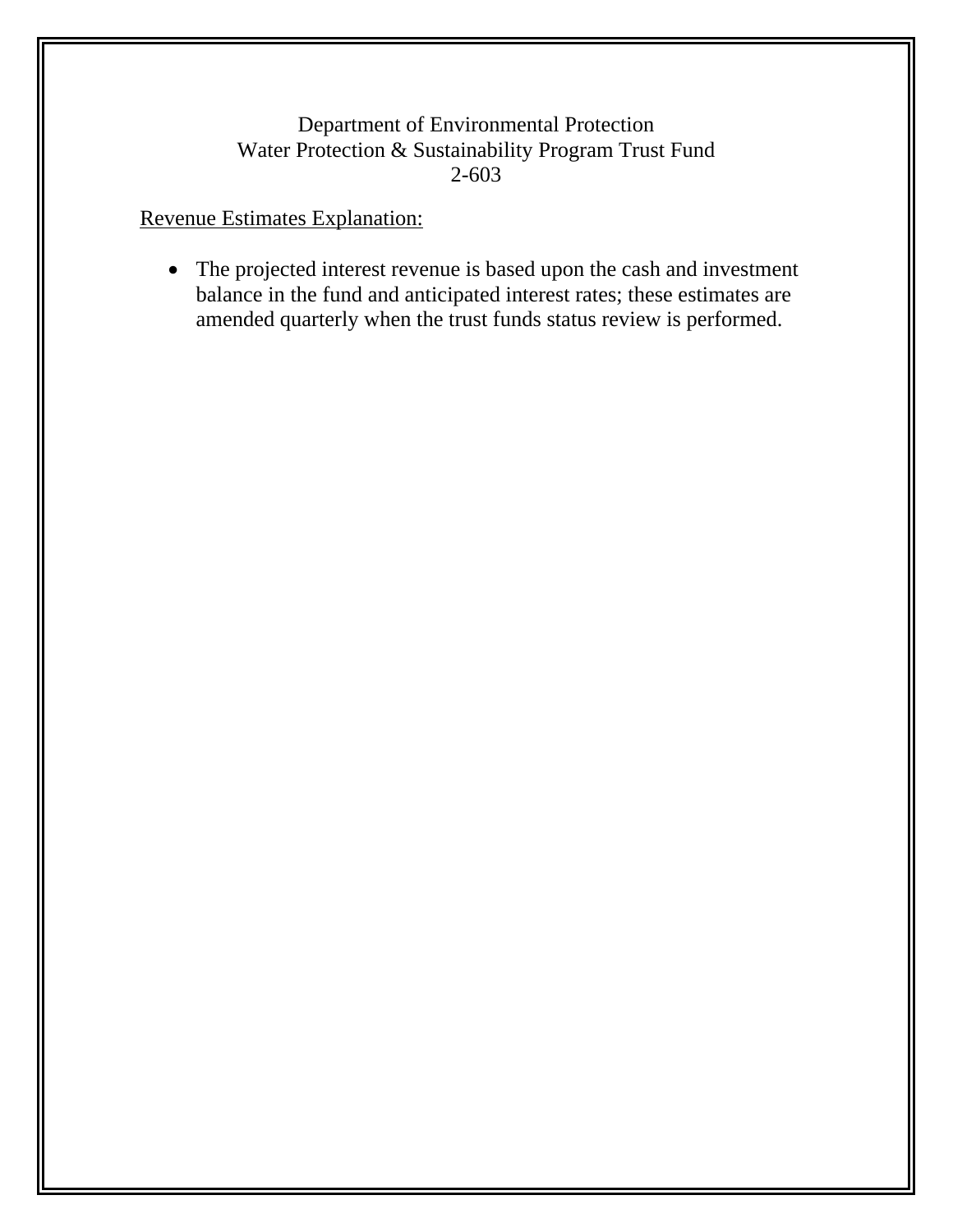Department of Environmental Protection Explanations for Adjustments in Schedule I Section III Water Protection and Sustainability Program Trust Fund 2-603

Some entries may be necessary to reconcile the Trust Fund Schedule I to the FLAIR system. The Schedule I is a budgeting tool developed on a year-toyear appropriations basis, whereas the entries in the FLAIR system are made on an accrual basis in accordance with Generally Accepted Accounting Principles.

- Adjustment to Line A (\$29,397,383): This adjustment is necessary to record approved certified/carry forward amounts for encumbrances as of the end of the previous fiscal year.
- Other Adjustment to Line A (\$14,676,234): This adjustment is necessary to record the impact to expenditures in the current year for long term contract advances made in prior years.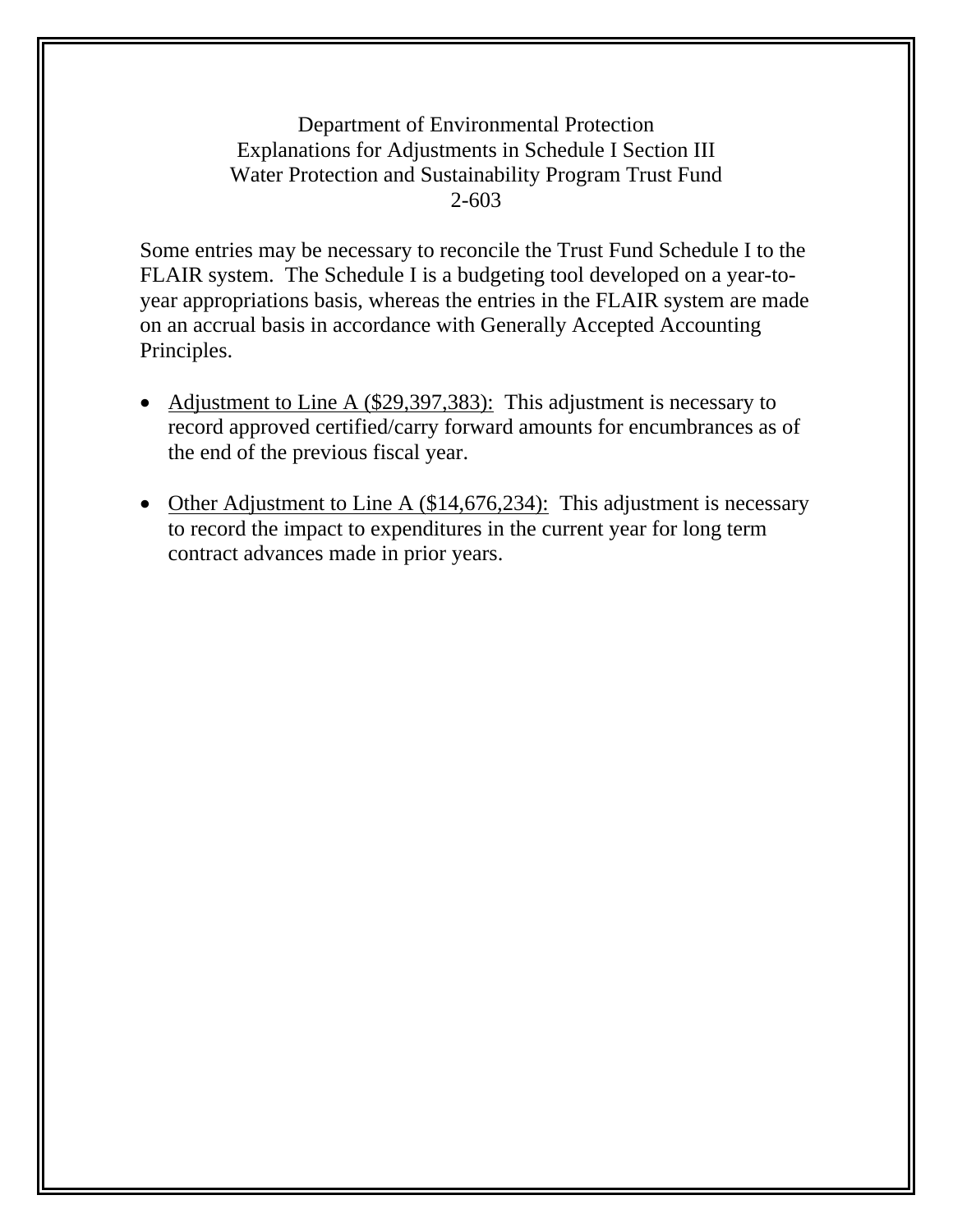# **SCHEDULE IC: RECONCILIATION OF UNRESERVED FUND BALANCE**

| <b>Department Title:</b><br><b>Trust Fund Title:</b> | <b>Budget Period: 2013 - 2014</b><br>Department of Environmental Protection<br>Water Protection & Sustainability Program Trust Fund |                             |                                   |  |  |
|------------------------------------------------------|-------------------------------------------------------------------------------------------------------------------------------------|-----------------------------|-----------------------------------|--|--|
| <b>Budget Entity:</b><br><b>LAS/PBS Fund Number:</b> | Program: Water Resources - 37 35 00 00<br>$2 - 603$                                                                                 |                             |                                   |  |  |
|                                                      | <b>Balance as of</b><br>6/30/2012                                                                                                   | SWFS*<br><b>Adjustments</b> | <b>Adjusted</b><br><b>Balance</b> |  |  |
| Chief Financial Officer's (CFO) Cash Balance         | $\mathbf{r}$                                                                                                                        | (A)                         |                                   |  |  |
| ADD: Other Cash (See Instructions)                   |                                                                                                                                     | (B)                         |                                   |  |  |
| ADD: Investments                                     | 26,332,775.74                                                                                                                       | (C)                         | 26, 332, 775. 74                  |  |  |
| ADD: Outstanding Accounts Receivable                 | 85,814.70                                                                                                                           | (D)                         | 85,814.70                         |  |  |
|                                                      |                                                                                                                                     | (E)                         |                                   |  |  |
| <b>Total Cash plus Accounts Receivable</b>           | 26,418,590.44                                                                                                                       | (F)                         | 26,418,590.44                     |  |  |
| LESS Allowances for Uncollectibles                   |                                                                                                                                     | (G)                         | $\overline{a}$                    |  |  |
| LESS Approved "A" Certified Forwards                 |                                                                                                                                     | (H)                         |                                   |  |  |
| Approved "B" Certified Forwards                      |                                                                                                                                     | (H)                         |                                   |  |  |
| Approved "FCO" Certified Forwards                    | 26,353,220.22                                                                                                                       | (H)                         | 26, 353, 220. 22                  |  |  |
| LESS: Other Accounts Payable (Nonoperating)          | 43,848.13                                                                                                                           | (I)                         | 43,848.13                         |  |  |
| LESS: $\qquad \qquad$                                |                                                                                                                                     | (J)                         |                                   |  |  |
| <b>Unreserved Fund Balance, 07/01/2012</b>           | 21,522.09                                                                                                                           | (K)<br>$\sim$               | 21,522.09 **                      |  |  |

 **year and Line A for the following year.**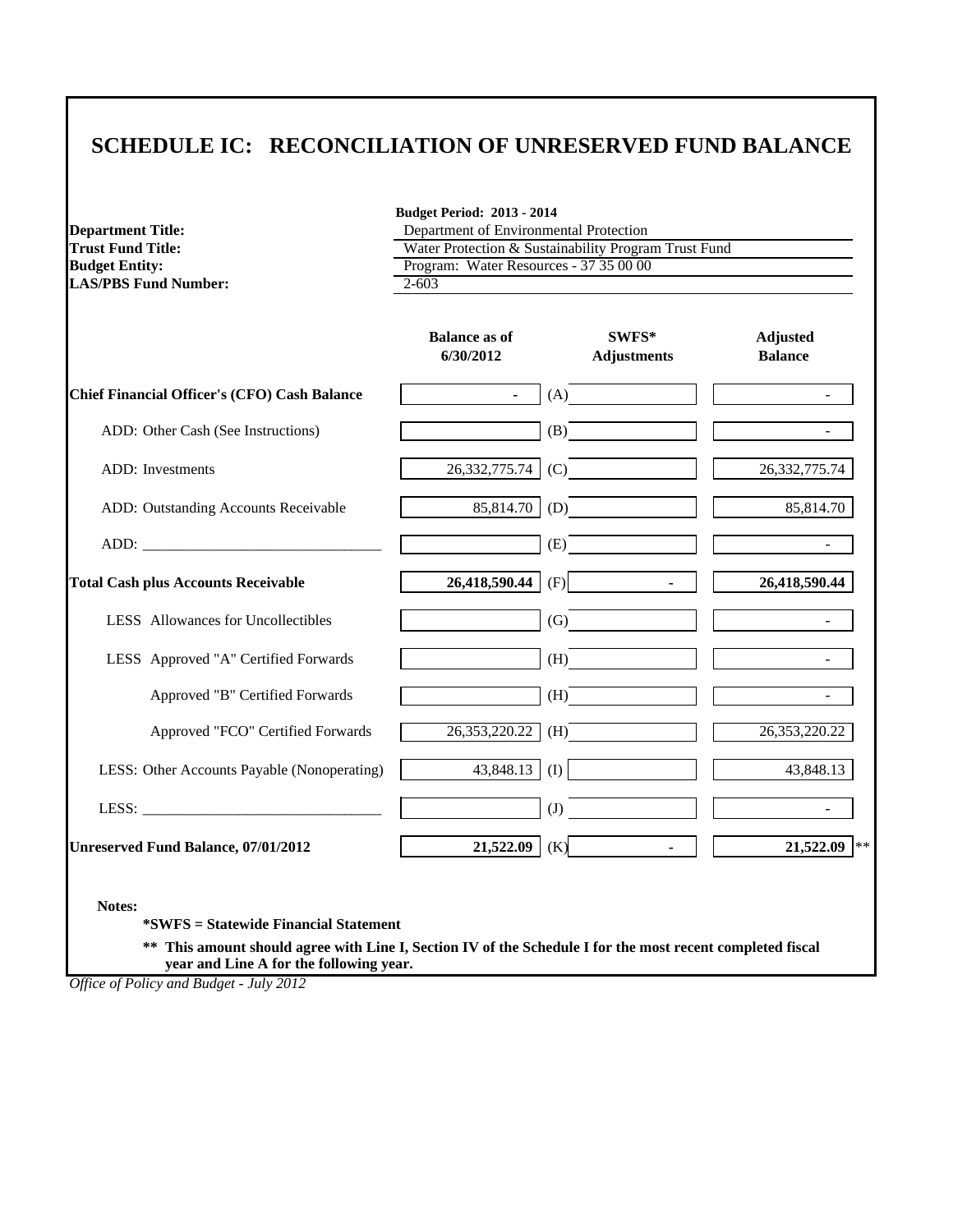### **RECONCILIATION: BEGINNING TRIAL BALANCE TO SCHEDULE I and IC**

|                                          | <b>Budget Period: 2013 - 2014</b>                                    |                            |  |  |  |  |  |
|------------------------------------------|----------------------------------------------------------------------|----------------------------|--|--|--|--|--|
| <b>Department Title:</b>                 | Department of Environmental Protection                               |                            |  |  |  |  |  |
| <b>Trust Fund Title:</b>                 | Water Protection & Sustainability Program Trust Fund                 |                            |  |  |  |  |  |
| <b>LAS/PBS Fund Number:</b>              | 2-603                                                                |                            |  |  |  |  |  |
| <b>BEGINNING TRIAL BALANCE:</b>          |                                                                      |                            |  |  |  |  |  |
|                                          | <b>Total Fund Balance Per FLAIR Trial Balance, 07/01/12</b>          |                            |  |  |  |  |  |
|                                          | Total all GLC's 5XXXX for governmental funds;                        | $(37,956,384.46)$ (A)      |  |  |  |  |  |
|                                          | GLC 539XX for proprietary and fiduciary funds                        |                            |  |  |  |  |  |
|                                          | <b>Subtract Nonspendable Fund Balance (GLC 56XXX)</b>                | 11,581,642.15<br>(B)       |  |  |  |  |  |
|                                          | <b>Add/Subtract Statewide Financial Statement (SWFS)Adjustments:</b> |                            |  |  |  |  |  |
|                                          | SWFS Adjustment # and Description                                    | (C)                        |  |  |  |  |  |
|                                          | SWFS Adjustment # and Description                                    | (C)                        |  |  |  |  |  |
|                                          | <b>Add/Subtract Other Adjustment(s):</b>                             |                            |  |  |  |  |  |
|                                          | Approved "B" Carry Forward (Encumbrances) per LAS/PBS                | (D)                        |  |  |  |  |  |
|                                          | Approved "C" Carry Forward Total (FCO) per LAS/PBS                   | 26,353,220.22<br>(D)       |  |  |  |  |  |
|                                          | A/P not C/F-Operating Categories                                     | (D)                        |  |  |  |  |  |
|                                          |                                                                      | (D)                        |  |  |  |  |  |
|                                          |                                                                      | (D)                        |  |  |  |  |  |
|                                          |                                                                      | (D)                        |  |  |  |  |  |
| <b>ADJUSTED BEGINNING TRIAL BALANCE:</b> |                                                                      | $(21,522.09)$ (E)          |  |  |  |  |  |
|                                          | UNRESERVED FUND BALANCE, SCHEDULE IC (Line K)                        | $21,522.09$ (F)            |  |  |  |  |  |
| <b>DIFFERENCE:</b>                       |                                                                      | $\overline{(0.00)}$ $(G)*$ |  |  |  |  |  |
| *SHOULD EQUAL ZERO.                      |                                                                      |                            |  |  |  |  |  |
|                                          |                                                                      |                            |  |  |  |  |  |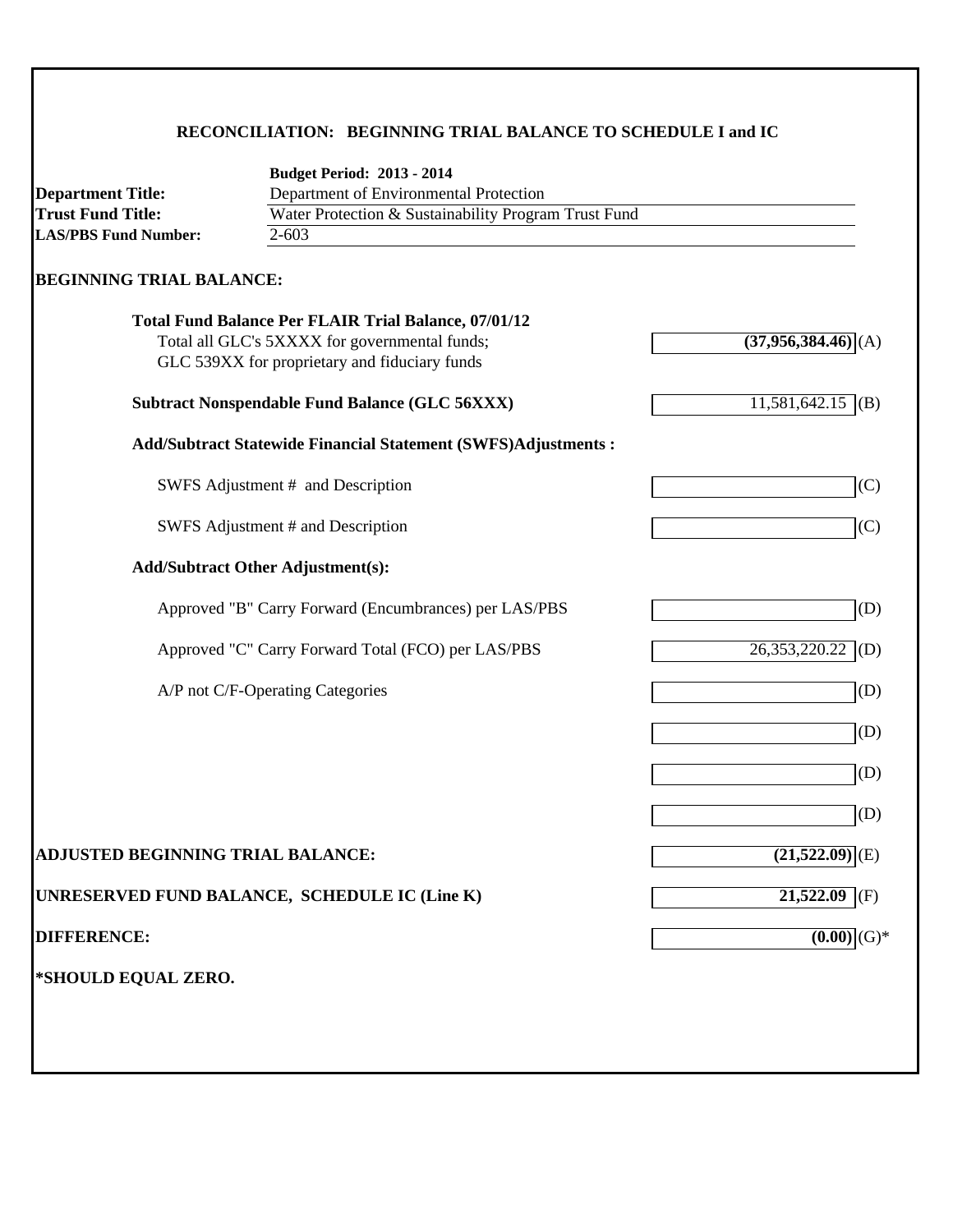#### **DEPARTMENT OF ENVIRONMENTAL PROTECTION SOLID WASTE MANAGEMENT TRUST FUND (20-2-644001) 5% TRUST FUND RESERVE NARRATIVE FOR FY2013-2014 LBR**

|                                                  |        | FY 2012/2013  |
|--------------------------------------------------|--------|---------------|
| <b>TOTAL PROJECTED REVENUE</b>                   |        | 18,086,938    |
| <b>LESS EXCLUDED LEGISLATIVE APPROPRIATIONS:</b> |        |               |
| TRANSFER-DOH/BIOMEDICAL WASTE REDUCTION          | 100296 | 880,000       |
| TRANSFER-DACS/MOSQUITO CONTROL                   | 102605 | 2,160,000     |
| DACS/MOSQUITO CONTROL - PROGRAM RESERVE          | 102605 | (1, 116, 632) |
| RISK MANAGEMENT INSURANCE                        | 103241 | 29,096        |
| TRANSFER-UF/RESEARCH & TESTING                   | 104014 | 700,000       |
| TRANSFER-FWCC FOR LAW ENFORCEMENT                | 105552 | 2,680,550     |
| TRANSFER-DMS/HR SERVICES/STW CONTRACT            | 107040 | 23,003        |
| TRANSFER-GENERAL REVENUE                         | 180056 | 3,500,000     |
| TRANSFER-WORKING CAPITAL TRUST FUND              | 180222 | 832,018       |
| TRANSFER-ADMINISTRATIVE TRUST FUND               | 185080 | 511,258       |
| TRANSFER-ENVIRONMENTAL LAB TRUST FUND            | 185083 | 770,939       |
| DFS/ASSESSMENT ON INVESTMENT                     | 310403 | 7,000         |
| TOTAL EXCLUDED LEGISLATIVE APPROPRIATIONS        |        | 10,977,232    |
| <b>BALANCE</b>                                   |        | 7,109,706     |
| <b>5% TRUST FUND RESERVE</b>                     |        | 355,485       |

No fee increases, reductions in services, etc., were required as a result of establishing this reserve.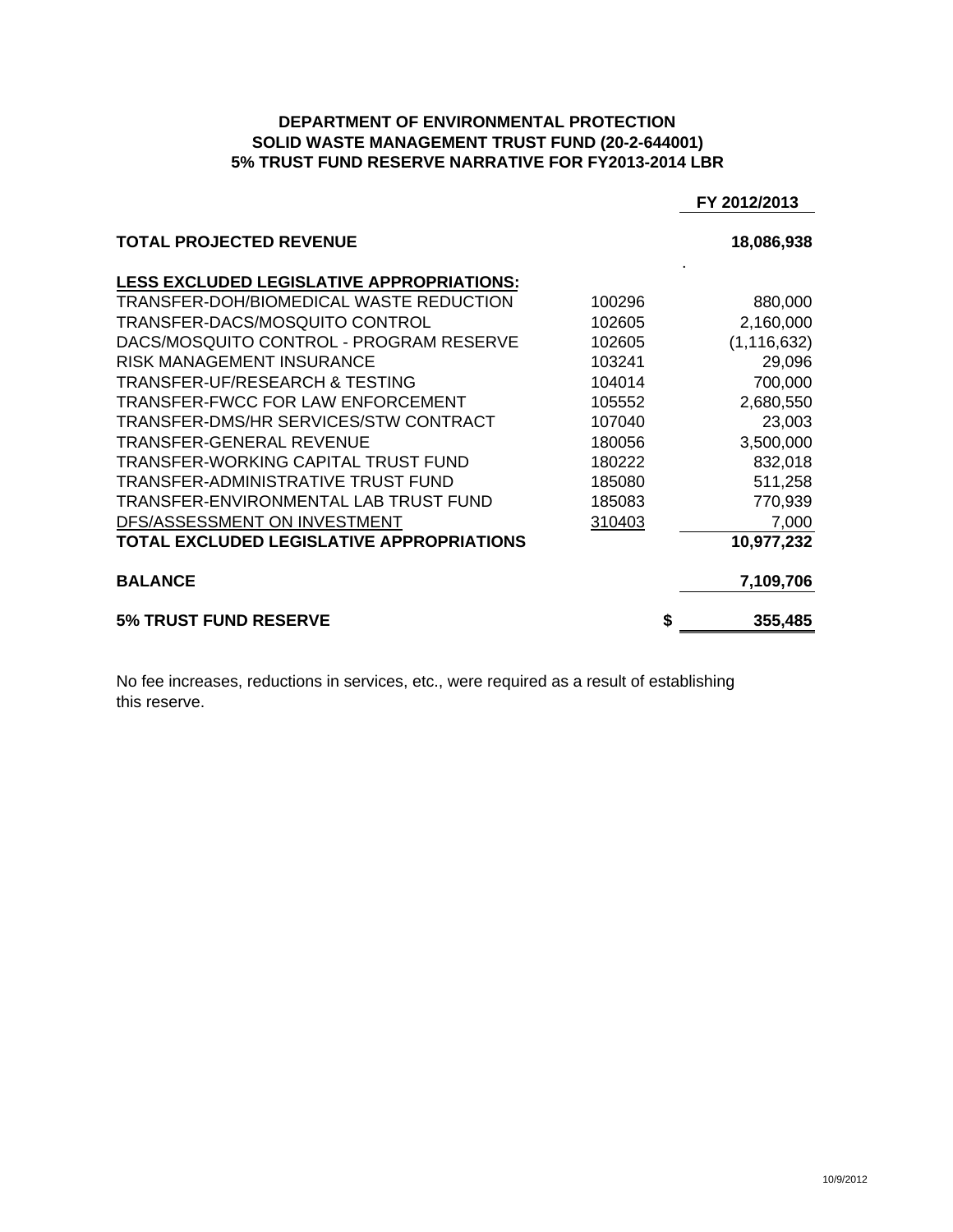#### Department of Environmental Protection Solid Waste Management Trust Fund 2-644

#### Revenue Estimates Explanation:

- The Waste Tire Fees revenue projections are provided by the Department of Revenue.
- The estimated interest revenue is based on prior year earnings and the remaining cash balance in the trust fund. These estimates are amended quarterly when the trust fund status review is performed.
- Revenue estimates for licenses and permits are based on trend analyses prepared in consultation with program areas. Revenues historically have remained fairly constant. Atypical peaks or valleys in previous years were taken into consideration in preparing revenue estimates.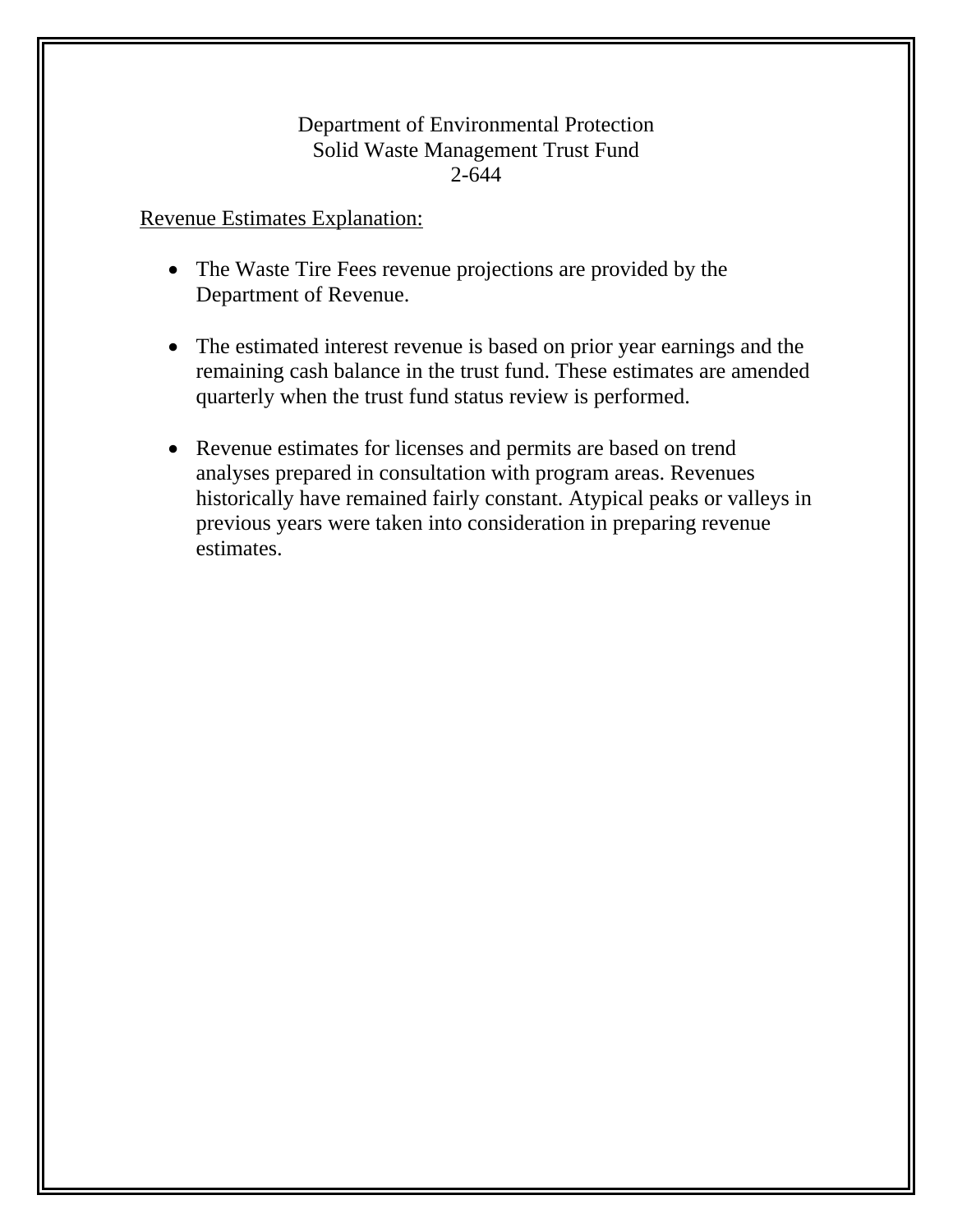### Department of Environmental Protection Explanation for Adjustments in Schedule I Section III Solid Waste Management Trust Fund 2-644

Some entries may be necessary to reconcile the Trust Fund Schedule I to the FLAIR system. The Schedule I is a budgeting tool developed on a year-toyear appropriations basis, whereas the entries in the FLAIR system are made on an accrual basis in accordance with Generally Accepted Accounting Principles.

- Fixed Capital Outlay Reversions \$52,120; \$4,092: This records the impact of reversions of prior year fixed capital outlay appropriations that occurred on February 1, 2012 and June 30, 2012. The reversion of funds means that appropriations previously made from the fund will not be expended, and the available fund balance must thus be increased by the amount of those reversions.
- Adjustment to Line A (\$3,303,877): This adjustment is necessary to record approved certified/carry forward amounts for encumbrances as of the end of the previous fiscal year.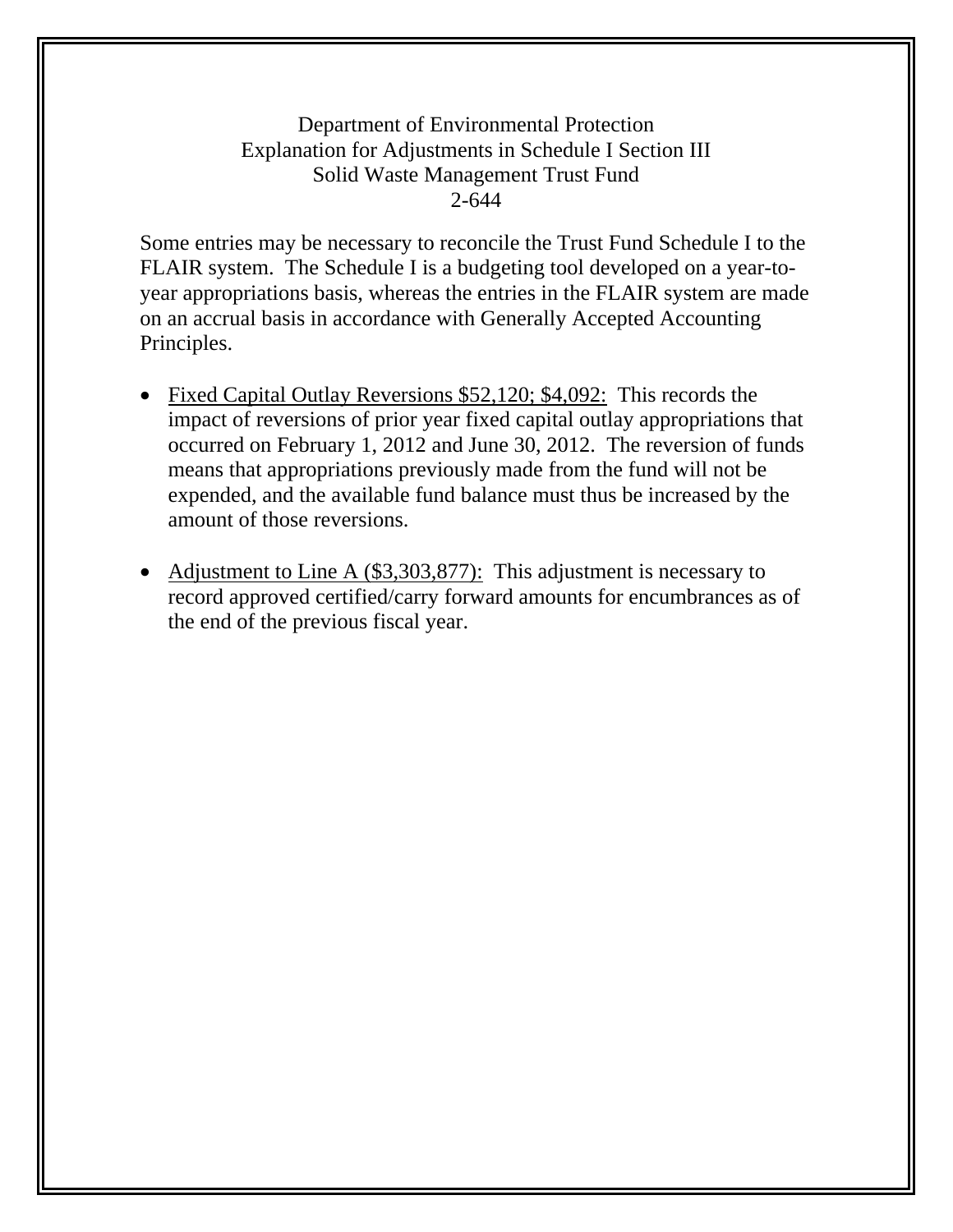#### **Executive Office of the GovernorInter-Agency Transfers Reported on Schedule I Agency Name Environmental Protection**

List all transfers totaling \$100,000 or more. Provide the applicable agency name and fund number, the categories used for both the transfer in and the transfer out, and the amount of the transfer for each of the fiscal years indicated, as well as the name of the person at the other agency who confirmed the amount of the transfer and the date of the confirmation. If transferred in/out to the General Revenue Fund, do not include on this form; however, on Schedule I be sure to include "To GR" or "From GR" in the description field.

| <b>Fund Name and Number:</b>                                                                          |                                                       | Solid Waste Management Trust Fund - 2644 |                          |                          |                                                       |                            |
|-------------------------------------------------------------------------------------------------------|-------------------------------------------------------|------------------------------------------|--------------------------|--------------------------|-------------------------------------------------------|----------------------------|
| <b>Transfers In</b><br>(Provide Agency and Fund Number Received From)                                 | <b>Transfer In</b><br>Revenue<br>Category             | Amount<br>FY 11-12 (A01)                 | Amount<br>FY 12-13 (A02) | Amount<br>FY 13-14 (A03) | <b>Transfer Out</b><br><b>Expenditure</b><br>Category | <b>Confirmed By/Date</b>   |
| DOR - 730000-20-2-645002                                                                              | 001600                                                | 17,191,265.82                            | 17,773,938.00            | 18,040,547.00            | 310122                                                | Joe Young 10/9/2012        |
|                                                                                                       |                                                       |                                          |                          |                          |                                                       |                            |
|                                                                                                       |                                                       |                                          |                          |                          |                                                       |                            |
|                                                                                                       |                                                       |                                          |                          |                          |                                                       |                            |
|                                                                                                       |                                                       |                                          |                          |                          |                                                       |                            |
| <b>Transfers Out (Operating and Non-Operating)</b><br>(Provide Agency and Fund Number Transferred To) | <b>Transfer Out</b><br><b>Expenditure</b><br>Category |                                          |                          |                          | <b>Transfer In</b><br>Revenue<br>Category             | <b>Confirmed By/Date</b>   |
|                                                                                                       |                                                       |                                          |                          |                          |                                                       |                            |
| DOH - 640000-20-2-339060                                                                              | 100296                                                | 880,000.00                               | 880,000.00               | 880,000.00               | 001500                                                | Veronica Bishop 10/10/2012 |
| FWCC - 770000-20-2-467001                                                                             | 105552                                                | $\overline{\phantom{a}}$                 | 2,680,550.00             | 2,680,550.00             | 001600                                                | Linda Grove 10/10/2012     |
|                                                                                                       |                                                       |                                          |                          |                          |                                                       |                            |
|                                                                                                       |                                                       |                                          |                          |                          |                                                       |                            |
|                                                                                                       |                                                       |                                          |                          |                          |                                                       |                            |
|                                                                                                       |                                                       |                                          |                          |                          |                                                       |                            |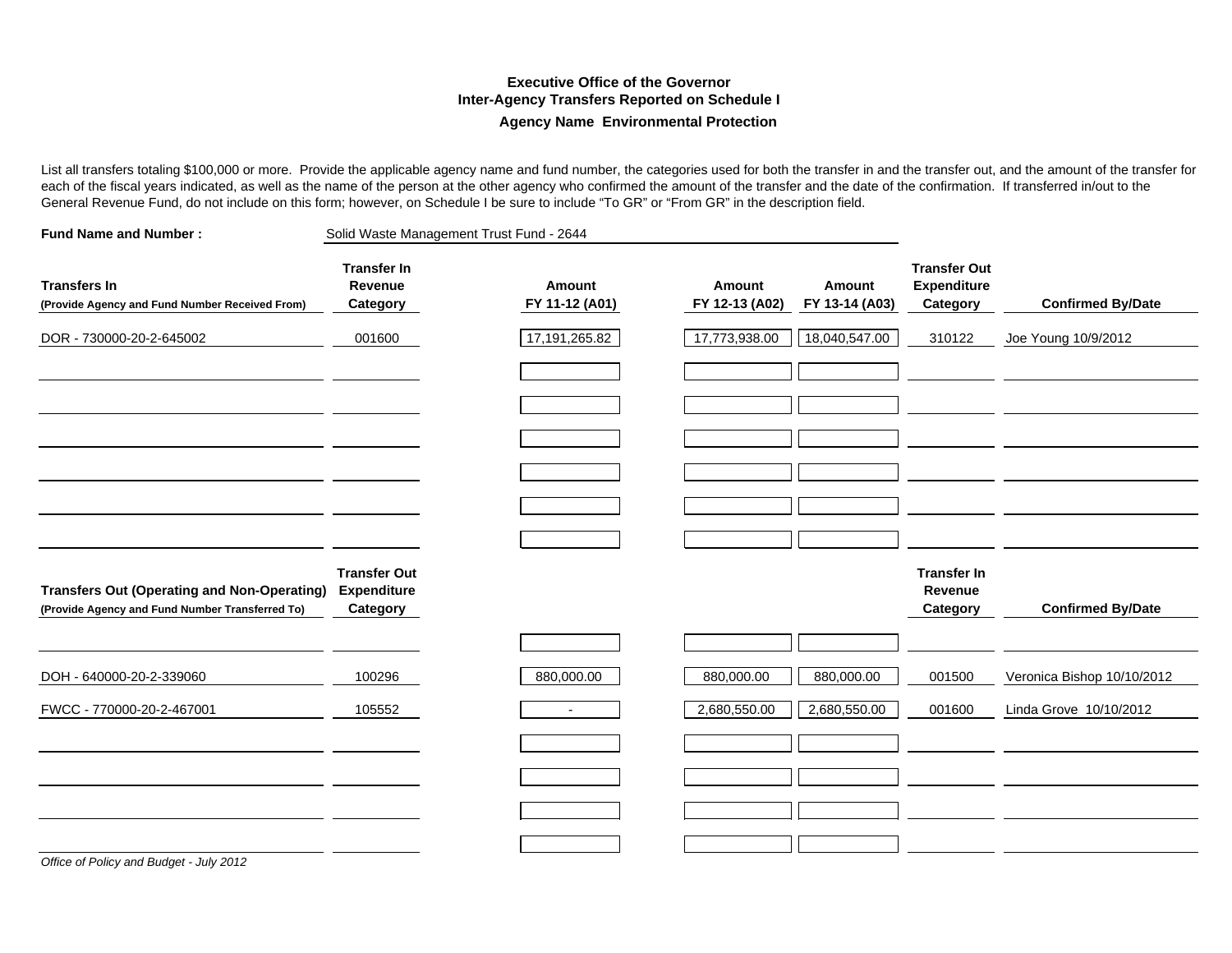| Department:                                                                                                                                                         |                                                                                                  | <b>Environmental Protection</b>                | <b>Budget Period: 2013-14</b>                                                  |                                                                                                                             |  |  |  |
|---------------------------------------------------------------------------------------------------------------------------------------------------------------------|--------------------------------------------------------------------------------------------------|------------------------------------------------|--------------------------------------------------------------------------------|-----------------------------------------------------------------------------------------------------------------------------|--|--|--|
| Program:<br>Fund:                                                                                                                                                   |                                                                                                  |                                                |                                                                                |                                                                                                                             |  |  |  |
|                                                                                                                                                                     | Solid Waste Management Trust Fund                                                                |                                                |                                                                                |                                                                                                                             |  |  |  |
| <b>Specific Authority:</b><br><b>Purpose of Fees Collected:</b>                                                                                                     | Section 253.270, Florida Statutes<br>Fees are collected for waste tire abatement and management. |                                                |                                                                                |                                                                                                                             |  |  |  |
|                                                                                                                                                                     |                                                                                                  |                                                |                                                                                |                                                                                                                             |  |  |  |
| Type of Fee or Program: (Check ONE Box and answer questions as indicated.)                                                                                          |                                                                                                  |                                                |                                                                                |                                                                                                                             |  |  |  |
| Regulatory services or oversight to businesses or professions. (Complete Sections I, II, and III and attach                                                         |                                                                                                  |                                                |                                                                                |                                                                                                                             |  |  |  |
| Examination of Regulatory Fees Form - Part I and II.)<br>Non-regulatory fees authorized to cover full cost of conducting a specific program or service. (Complete   |                                                                                                  |                                                |                                                                                |                                                                                                                             |  |  |  |
| Sections I, II, and III only.)                                                                                                                                      |                                                                                                  |                                                |                                                                                |                                                                                                                             |  |  |  |
|                                                                                                                                                                     |                                                                                                  | <b>ACTUAL</b>                                  | <b>ESTIMATED</b>                                                               |                                                                                                                             |  |  |  |
| <b>SECTION I - FEE COLLECTION</b>                                                                                                                                   |                                                                                                  | FY 2011-12                                     | FY 2012-13                                                                     | <b>REQUEST</b><br>FY 2013-14                                                                                                |  |  |  |
| Receipts:                                                                                                                                                           |                                                                                                  |                                                |                                                                                |                                                                                                                             |  |  |  |
| Licenses and Permits                                                                                                                                                |                                                                                                  | 108,125                                        | 100,000                                                                        | 100,000                                                                                                                     |  |  |  |
| DOR Waste Tire Fees                                                                                                                                                 |                                                                                                  | 17,191,266                                     | 17,773,938                                                                     | 18,040,547                                                                                                                  |  |  |  |
|                                                                                                                                                                     |                                                                                                  |                                                |                                                                                |                                                                                                                             |  |  |  |
|                                                                                                                                                                     |                                                                                                  |                                                |                                                                                |                                                                                                                             |  |  |  |
| Total Fee Collection to Line (A) - Section III                                                                                                                      |                                                                                                  | 17,299,391                                     | 17,873,938                                                                     | 18,140,547                                                                                                                  |  |  |  |
|                                                                                                                                                                     |                                                                                                  |                                                |                                                                                |                                                                                                                             |  |  |  |
|                                                                                                                                                                     |                                                                                                  |                                                |                                                                                |                                                                                                                             |  |  |  |
|                                                                                                                                                                     |                                                                                                  |                                                |                                                                                |                                                                                                                             |  |  |  |
| <b>SECTION II - FULL COSTS</b><br>Direct Costs:<br><b>Salaries and Benefits</b>                                                                                     |                                                                                                  | 6,066,260                                      | 4,250,299                                                                      |                                                                                                                             |  |  |  |
| <b>Other Personal Services</b>                                                                                                                                      |                                                                                                  | 94,704                                         | 142,552                                                                        |                                                                                                                             |  |  |  |
| Expenses                                                                                                                                                            |                                                                                                  | 648,309                                        | 489,859                                                                        |                                                                                                                             |  |  |  |
| <b>Operating Capital Outlay</b>                                                                                                                                     |                                                                                                  | 17,792                                         | 105,013                                                                        |                                                                                                                             |  |  |  |
| Other Operating Costs                                                                                                                                               |                                                                                                  | 3,420,614                                      | 5,818,788                                                                      |                                                                                                                             |  |  |  |
|                                                                                                                                                                     |                                                                                                  |                                                |                                                                                |                                                                                                                             |  |  |  |
|                                                                                                                                                                     |                                                                                                  | 2,456,870                                      | 5,621,215                                                                      |                                                                                                                             |  |  |  |
|                                                                                                                                                                     |                                                                                                  | 12,704,549                                     | 16,427,726                                                                     |                                                                                                                             |  |  |  |
|                                                                                                                                                                     |                                                                                                  |                                                | Indirect costs are a prorated share of transfers to support the Administrative |                                                                                                                             |  |  |  |
|                                                                                                                                                                     |                                                                                                  |                                                | Trust Fund, Environmental Lab Trust Fund, Working Capital Trust Fund,          |                                                                                                                             |  |  |  |
|                                                                                                                                                                     |                                                                                                  | General Revenue and assessment on investments. |                                                                                |                                                                                                                             |  |  |  |
|                                                                                                                                                                     |                                                                                                  |                                                |                                                                                |                                                                                                                             |  |  |  |
| <b>TOTAL SECTION I</b>                                                                                                                                              | (A)                                                                                              | 17,299,391                                     | 17,873,938                                                                     |                                                                                                                             |  |  |  |
| Indirect Costs Charged to Trust Fund<br><b>Total Full Costs to Line (B) - Section III</b><br>Basis Used:<br><b>SECTION III - SUMMARY</b><br><b>TOTAL SECTION II</b> | (B)                                                                                              | 12,704,549                                     | 16,427,726                                                                     |                                                                                                                             |  |  |  |
| <b>TOTAL - Surplus/Deficit</b>                                                                                                                                      | (C)                                                                                              | 4,594,841                                      | 1,446,212                                                                      | 4,187,887<br>142,552<br>485,169<br>105,013<br>6,994,991<br>2,398,346<br>14,313,958<br>18,140,547<br>14,313,958<br>3,826,589 |  |  |  |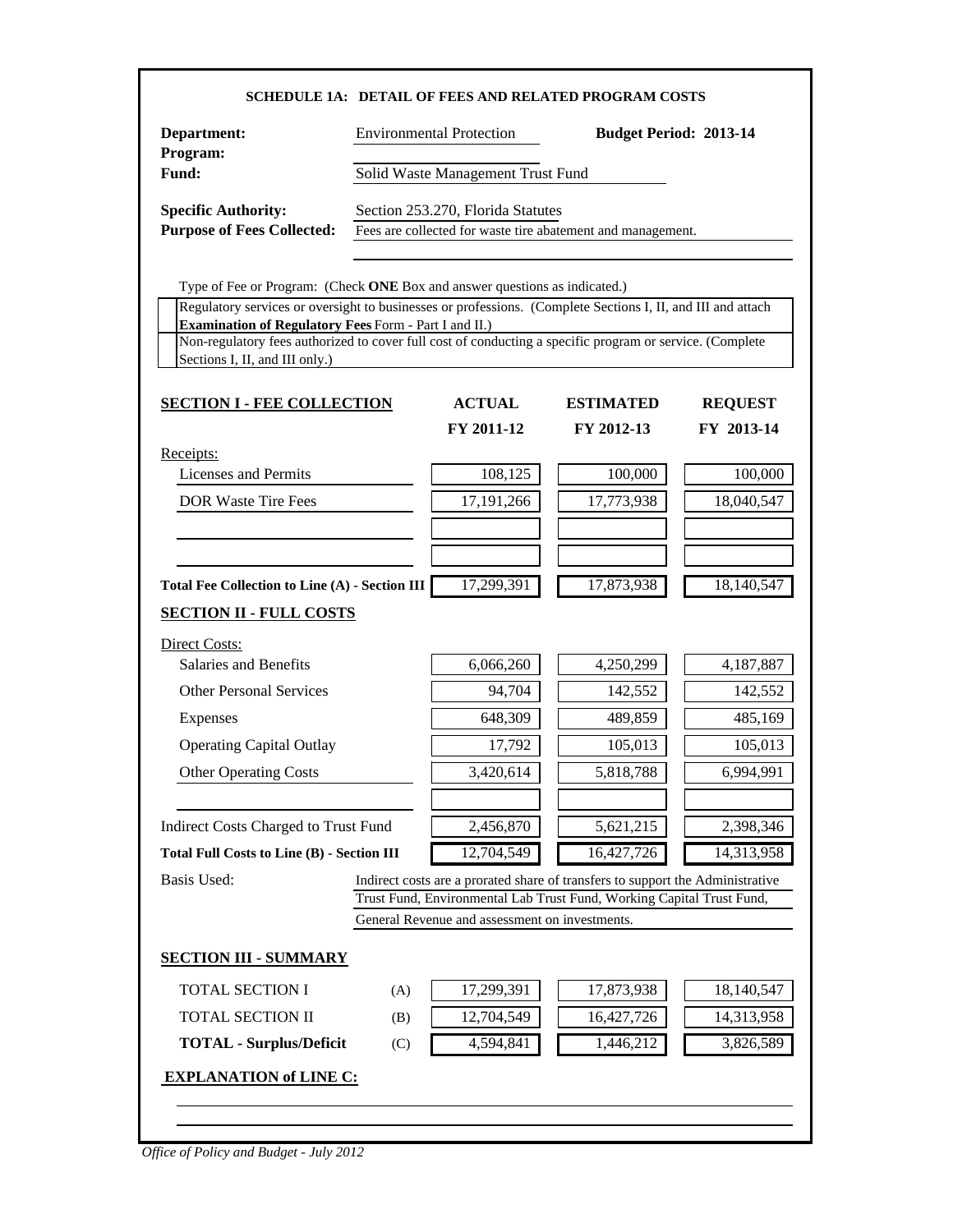# **SCHEDULE IC: RECONCILIATION OF UNRESERVED FUND BALANCE**

| <b>Department Title:</b><br><b>Trust Fund Title:</b> | <b>Budget Period: 2013 - 2014</b><br>Department of Environmental Protection<br>Solid Waste Management Trust Fund |                                  |                                   |  |  |
|------------------------------------------------------|------------------------------------------------------------------------------------------------------------------|----------------------------------|-----------------------------------|--|--|
| <b>Budget Entity:</b><br><b>LAS/PBS Fund Number:</b> | Program: Waste Management 37 45 00 00<br>2-644                                                                   |                                  |                                   |  |  |
|                                                      | <b>Balance as of</b><br>6/30/2012                                                                                | $SWFS*$<br><b>Adjustments</b>    | <b>Adjusted</b><br><b>Balance</b> |  |  |
| Chief Financial Officer's (CFO) Cash Balance         |                                                                                                                  | $65,549.42$ (A)                  | 65,549.42                         |  |  |
| ADD: Other Cash (See Instructions)                   |                                                                                                                  | (B)                              |                                   |  |  |
| ADD: Investments                                     | $7,343,529.55$ (C)                                                                                               |                                  | 7,343,529.55                      |  |  |
| ADD: Outstanding Accounts Receivable                 | 1,428,247.14                                                                                                     | (D)                              | 1,428,247.14                      |  |  |
| ADD:                                                 |                                                                                                                  | (E)                              |                                   |  |  |
| <b>Total Cash plus Accounts Receivable</b>           | 8,837,326.11                                                                                                     | (F)                              | 8,837,326.11                      |  |  |
| LESS Allowances for Uncollectibles                   | 550.00                                                                                                           | (G)                              | 550.00                            |  |  |
| LESS Approved "A" Certified Forwards                 | 100,178.97                                                                                                       | (H)                              | 100,178.97                        |  |  |
| Approved "B" Certified Forwards                      |                                                                                                                  | (H)                              |                                   |  |  |
| Approved "FCO" Certified Forwards                    | 2,837,362.06                                                                                                     | (H)                              | 2,837,362.06                      |  |  |
| LESS: Other Accounts Payable (Nonoperating)          | 745.01                                                                                                           | (I)                              | 745.01                            |  |  |
|                                                      |                                                                                                                  | (J)                              |                                   |  |  |
| Unreserved Fund Balance, 07/01/2012                  | 5,898,490.07                                                                                                     | $\mathbb{Z}^{\mathbb{Z}}$<br>(K) | 5,898,490.07 **                   |  |  |

**\*\* This amount should agree with Line I, Section IV of the Schedule I for the most recent completed fiscal year and Line A for the following year.**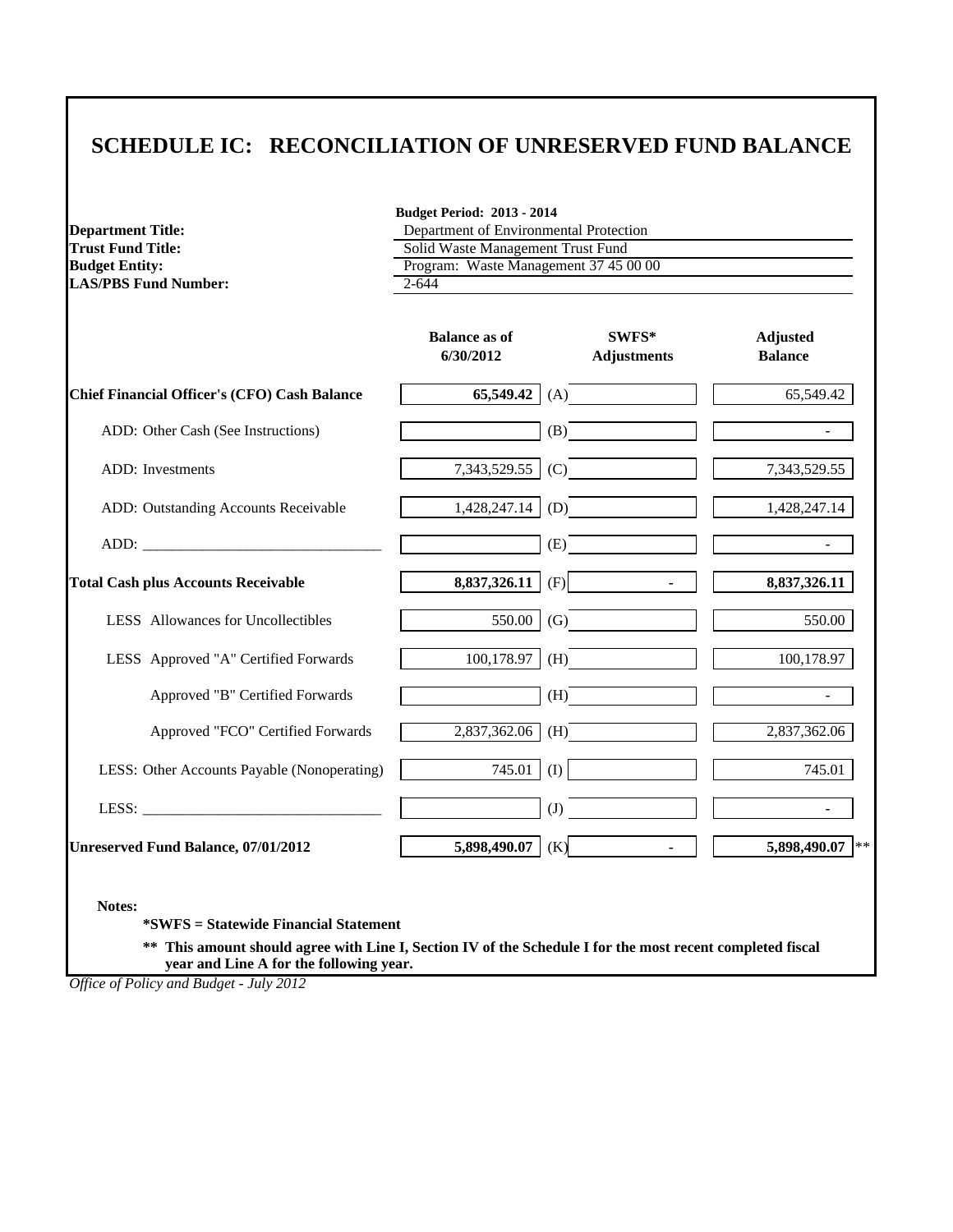### **RECONCILIATION: BEGINNING TRIAL BALANCE TO SCHEDULE I and IC**

|                                          | <b>Budget Period: 2013 - 2014</b>                                    |                                 |  |  |  |  |
|------------------------------------------|----------------------------------------------------------------------|---------------------------------|--|--|--|--|
| <b>Department Title:</b>                 | Department of Environmental Protection                               |                                 |  |  |  |  |
| <b>Trust Fund Title:</b>                 | Solid Waste Management Trust Fund                                    |                                 |  |  |  |  |
| <b>LAS/PBS Fund Number:</b>              | 2-644                                                                |                                 |  |  |  |  |
| <b>BEGINNING TRIAL BALANCE:</b>          |                                                                      |                                 |  |  |  |  |
|                                          | <b>Total Fund Balance Per FLAIR Trial Balance, 07/01/12</b>          |                                 |  |  |  |  |
|                                          | Total all GLC's 5XXXX for governmental funds;                        | $(8,655,918.62)$ <sup>(A)</sup> |  |  |  |  |
|                                          | GLC 539XX for proprietary and fiduciary funds                        |                                 |  |  |  |  |
|                                          | <b>Subtract Nonspendable Fund Balance (GLC 56XXX)</b>                | (B)                             |  |  |  |  |
|                                          | <b>Add/Subtract Statewide Financial Statement (SWFS)Adjustments:</b> |                                 |  |  |  |  |
|                                          | SWFS Adjustment # and Description                                    | (C)                             |  |  |  |  |
|                                          | SWFS Adjustment # and Description                                    | (C)                             |  |  |  |  |
|                                          | <b>Add/Subtract Other Adjustment(s):</b>                             |                                 |  |  |  |  |
|                                          | Approved "B" Carry Forward (Encumbrances) per LAS/PBS                | (D)                             |  |  |  |  |
|                                          | Approved "C" Carry Forward Total (FCO) per LAS/PBS                   | $2,757,428.55$ (D)              |  |  |  |  |
|                                          | A/P not C/F-Operating Categories                                     | (D)                             |  |  |  |  |
|                                          |                                                                      | (D)                             |  |  |  |  |
|                                          |                                                                      | (D)                             |  |  |  |  |
|                                          |                                                                      | (D)                             |  |  |  |  |
| <b>ADJUSTED BEGINNING TRIAL BALANCE:</b> |                                                                      | $(5,898,490.07)$ <sup>(E)</sup> |  |  |  |  |
|                                          | UNRESERVED FUND BALANCE, SCHEDULE IC (Line K)                        | $5,898,490.07$ (F)              |  |  |  |  |
| <b>DIFFERENCE:</b>                       |                                                                      | $0.00$ (G)*                     |  |  |  |  |
| *SHOULD EQUAL ZERO.                      |                                                                      |                                 |  |  |  |  |
|                                          |                                                                      |                                 |  |  |  |  |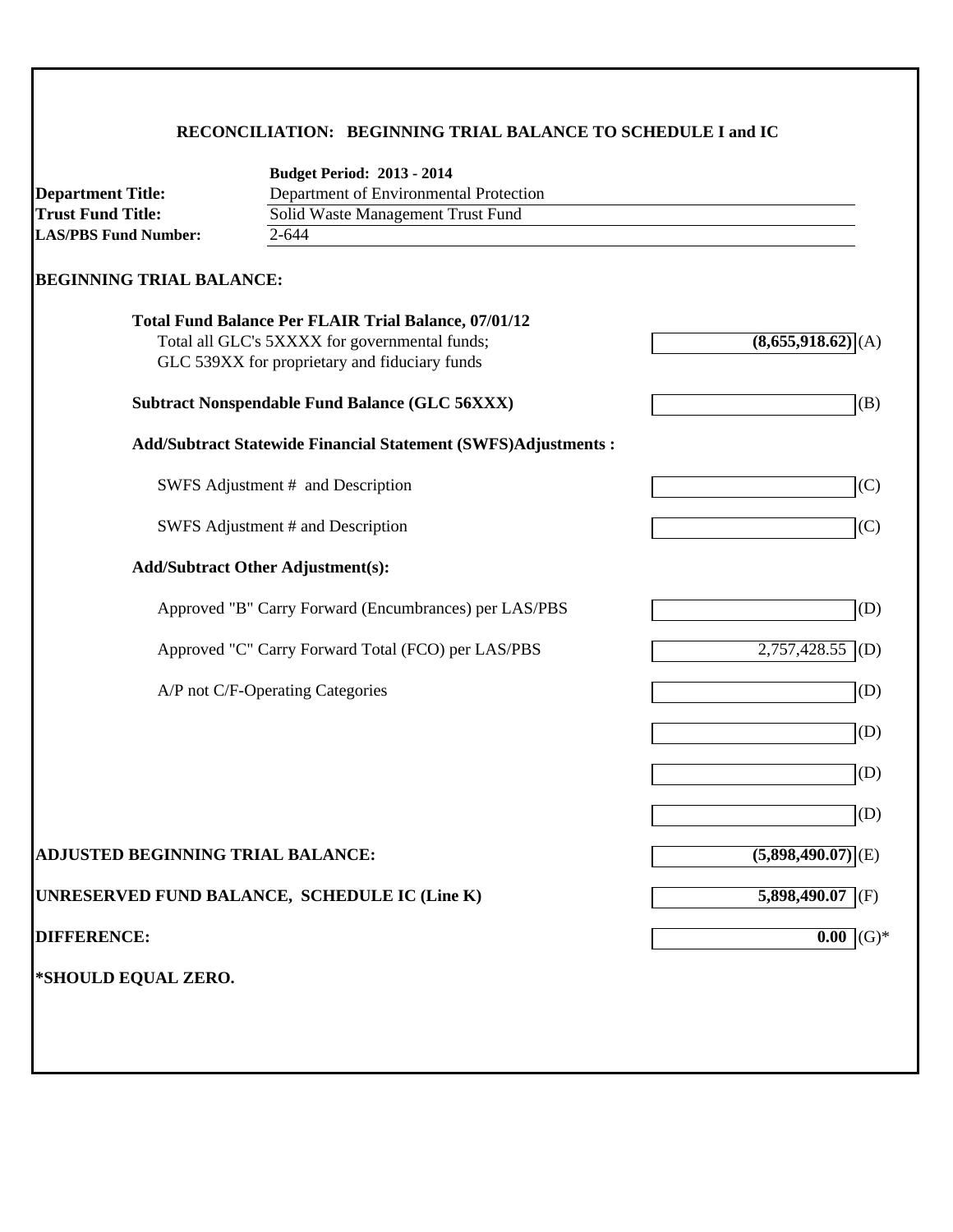#### **DEPARTMENT OF ENVIRONMENTAL PROTECTION WASTE WATER TREATMENT STORMWATER MANAGEMENT REVOLVING LOAN TF(20-2-661001) 5% TRUST FUND RESERVE NARRATIVE FOR FY2013-2014 LBR**

THIS FUND IS EXEMPT FROM THE 5 PERCENT TRUST FUND RESERVE REQUIREMENT AS ITS REVENUE SOURCES RESULT ENTIRELY FROM FEDERAL GRANTS OR THE STATE'S MATCHING SHARE FOR THOSE FEDERAL GRANT FUNDS AND INTEREST EARNED THEREON. FEDERAL GRANT FUNDS AND THE STATE'S MATCHING FUNDS ARE LOANED TO LOCAL GOVERNMENT ENTITIES. THOSE GRANT FUNDS ARE THEN REPAID BACK TO THE DEPARTMENT BY THE LOCAL GOVERNMENT ENTITIES AND ARE THEN LOANED OUT TO OTHER LOCAL GOVERNMENT ENTITIES.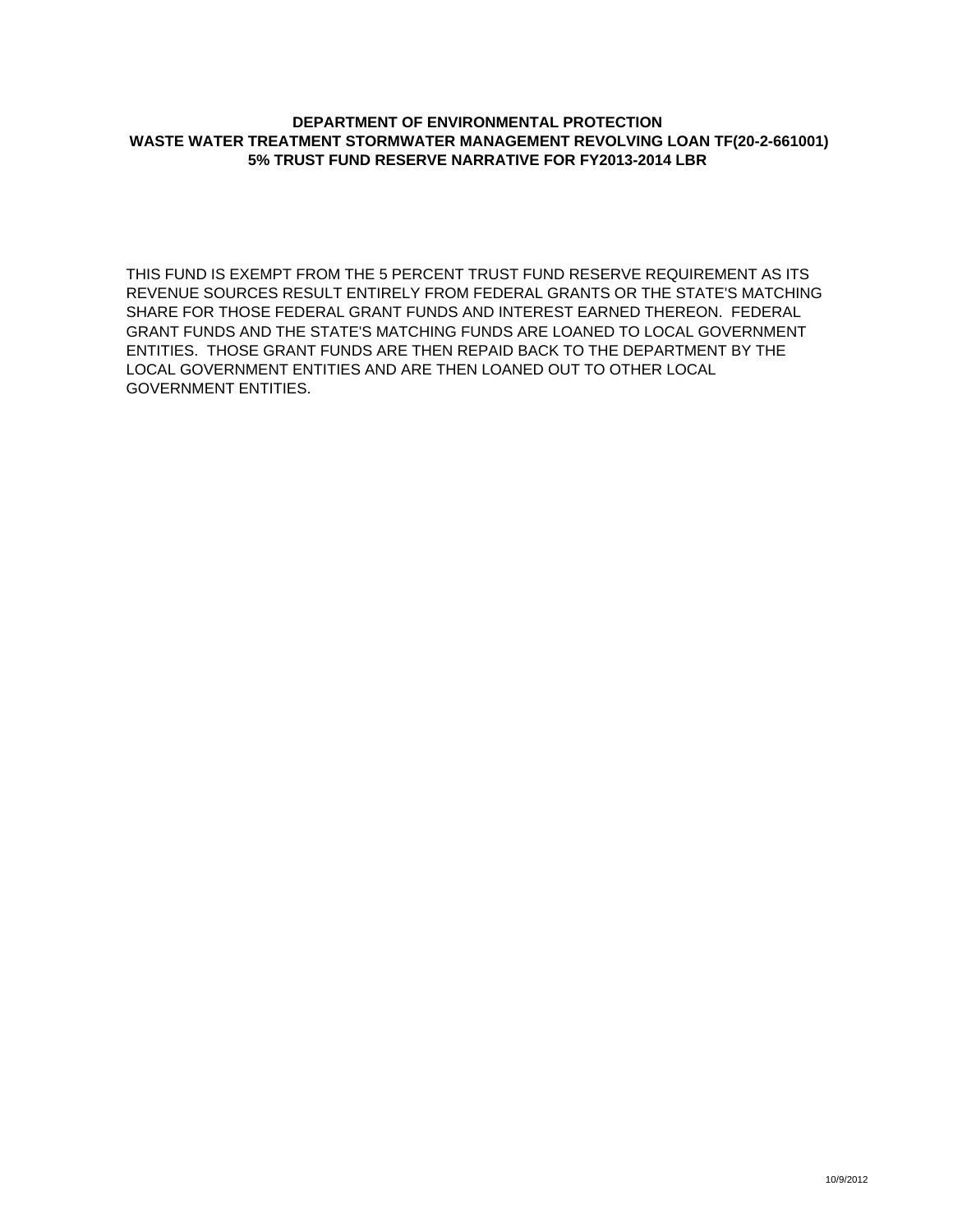### Department of Environmental Protection Waste Water Treatment Storm Water Mgmt. Revolving Loan Trust Fund 2-661

#### Revenue Estimates Explanation:

- The grant revenue projections in the Waste Water Treatment Storm Water Management Revolving Loan Trust Fund are based on anticipated federal grant awards. The revenue projections for repayment of loans are based on a loan payment schedule
- The estimated interest revenue is based on prior year earnings and the remaining cash balance in the trust fund. These estimates are amended quarterly when the trust fund status review is performed.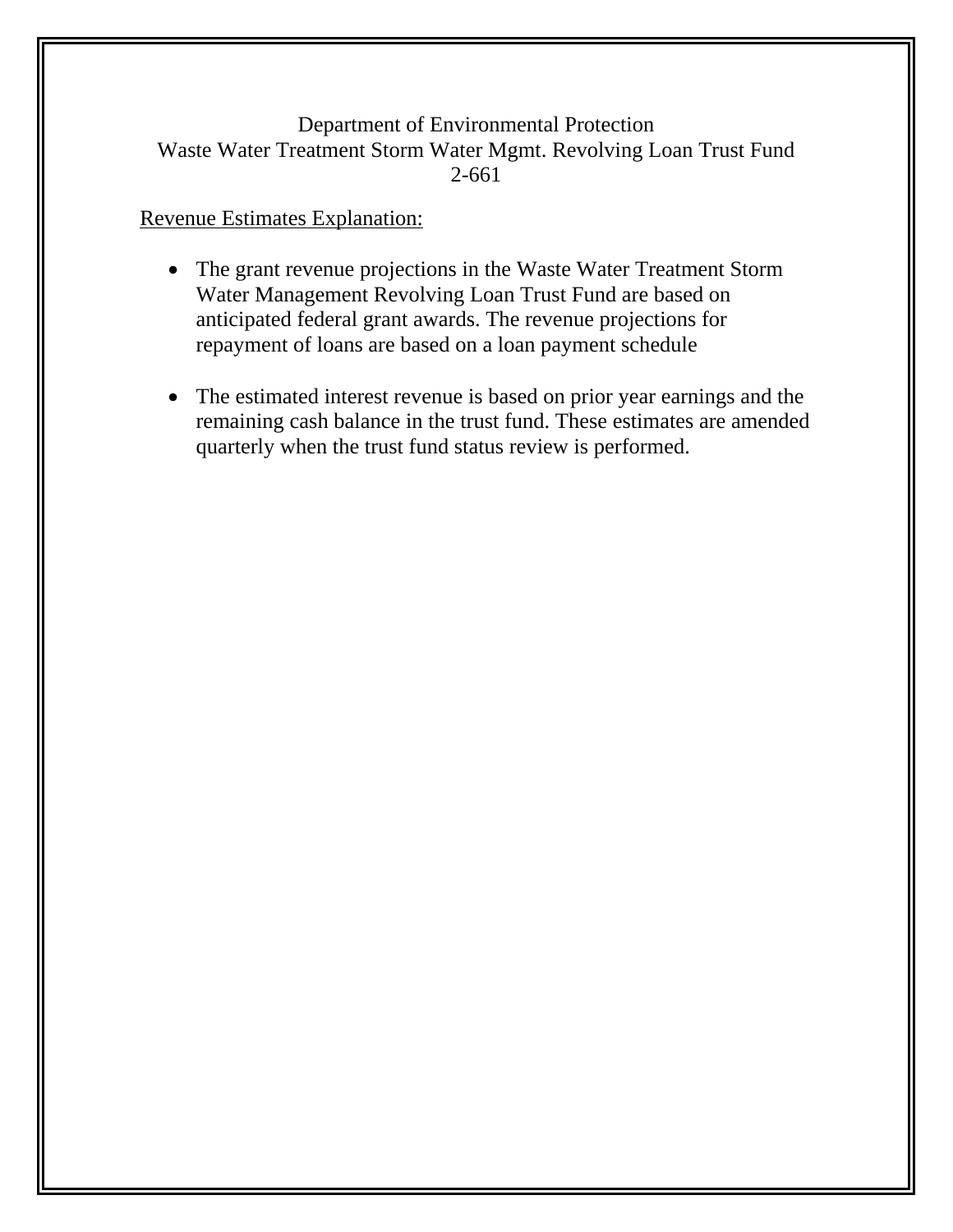Department of Environmental Protection Explanations for Adjustments in Schedule I Section III Wastewater Storm Water Management Revolving Loan Trust Fund 2-661

Some entries may be necessary to reconcile the Trust Fund Schedule I to the FLAIR system. The Schedule I is a budgeting tool developed on a year-to-year appropriations basis, whereas the entries in the FLAIR system are made on an accrual basis in accordance with Generally Accepted Accounting Principles.

- Adjustment to Line A (\$242,661,653): This adjustment is necessary to record approved certified/carry forward amounts for encumbrances as of the end of the previous fiscal year.
- Fixed Capital Outlay Reversions \$13,339,468: This records the impact of reversions of prior year fixed capital outlay appropriations that occurred on June 30, 2012. The reversion of funds means that appropriations previously made from the fund will not be expended, and the available fund balance must thus be increased by the amount of those reversions.
- Adjustment to Line A-Loan Repayments Current Receivable (\$63,383,430): This adjusts the beginning balance for loan repayments that had been recorded as receivable in FY 2010-11, to be repaid in FY 2011-12. The revenues resulting from these repayments are recorded as revenue and closed into the long-term receivable in the final analysis for FY 2011-12 and must therefore be adjusted out to avoid double counting.
- Adjustment to Line A-Loan Repayments Long Term Receivables (\$707,535,342): The long-term nature of the repayment schedule necessitates that the benefit of such repayments to the fund not be shown until such time as those repayments are actually received. This amount represents the impact to the beginning fund balance.
- American Recovery & Reinvestment Act Award Available to Draw \$1,380,530: This adjustment indicates the balance of the federal grant award that will be available to be drawn down to fund unexpended appropriations. Grant revenue is typically drawn down on a reimbursement basis after expenditures have been made.
- CWSRF Match Available to be Transferred \$3,831,000: This adjustment indicates the balance of state match appropriations in other funds that will be available to be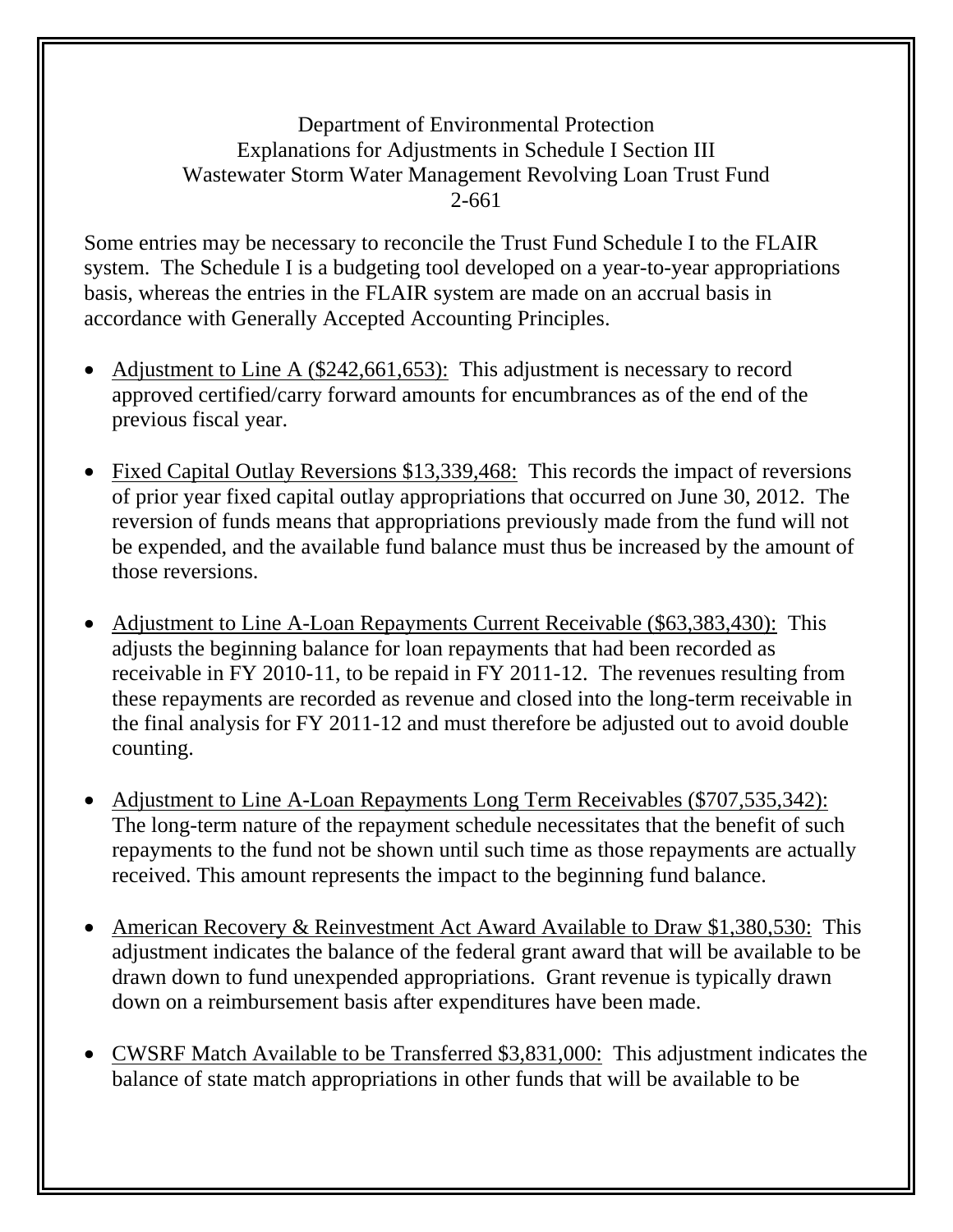transferred to fund unexpended appropriations. Match revenue is typically transferred as needed to meet grant award requirements.

• Statewide Financial Statement Adjustment (\$199,229): This adjustment is necessary to record prior year financial statement adjustments to the beginning balance made by the Department of Financial Services (DFS).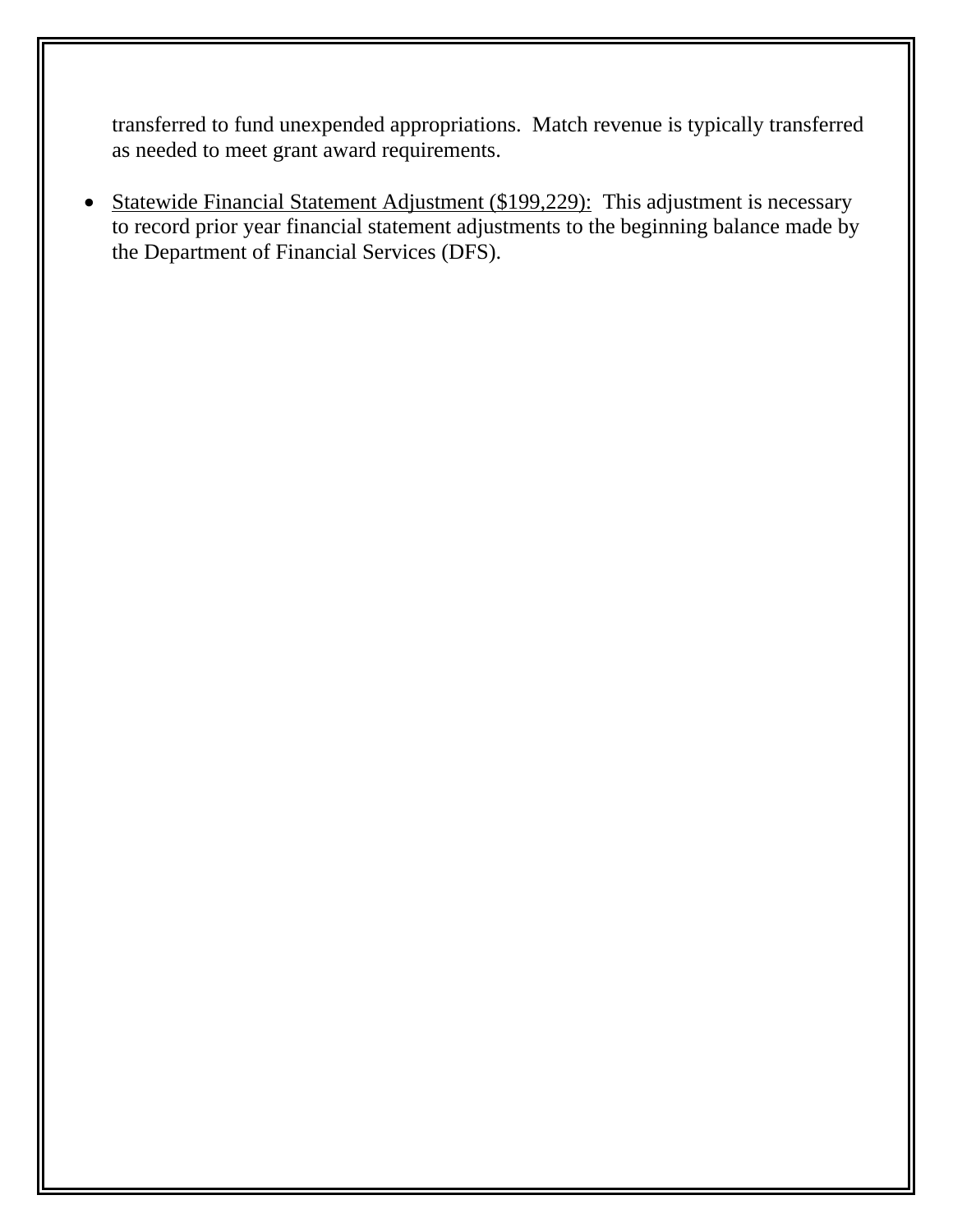# **SCHEDULE IC: RECONCILIATION OF UNRESERVED FUND BALANCE**

| <b>Department Title:</b><br><b>Trust Fund Title:</b><br><b>Budget Entity:</b><br><b>LAS/PBS Fund Number:</b> | <b>Budget Period: 2013 - 2014</b><br>Department of Environmental Protection<br>Waste Water Treatment Storm Water Mgmt Revolving Loan Trust Fund<br>Program: Water Resource Management - 37 35 00 00<br>2-661 |                             |                                   |  |  |
|--------------------------------------------------------------------------------------------------------------|--------------------------------------------------------------------------------------------------------------------------------------------------------------------------------------------------------------|-----------------------------|-----------------------------------|--|--|
|                                                                                                              | <b>Balance as of</b><br>6/30/2012                                                                                                                                                                            | SWFS*<br><b>Adjustments</b> | <b>Adjusted</b><br><b>Balance</b> |  |  |
| <b>Chief Financial Officer's (CFO) Cash Balance</b>                                                          | 215,278.59                                                                                                                                                                                                   | (A)                         | 215,278.59                        |  |  |
| ADD: Other Cash (See Instructions)                                                                           |                                                                                                                                                                                                              | (B)                         |                                   |  |  |
| <b>ADD</b> : Investments                                                                                     | 232,393,736.77                                                                                                                                                                                               | (C)                         | 232,393,736.77                    |  |  |
| ADD: Outstanding Accounts Receivable                                                                         | 444,117.68                                                                                                                                                                                                   | (D)                         | 444,117.68                        |  |  |
| ADD: Anticipated Grant Receivables                                                                           | 1,380,530.00                                                                                                                                                                                                 | (E)                         | 1,380,530.00                      |  |  |
| ADD: State Match Available to Transfer                                                                       | 3,831,000.00                                                                                                                                                                                                 | (E)                         | 3,831,000.00                      |  |  |
| <b>Total Cash plus Accounts Receivable</b>                                                                   | 238,264,663.04                                                                                                                                                                                               | (F)                         | 238,264,663.04                    |  |  |
| <b>LESS</b> Allowances for Uncollectibles                                                                    |                                                                                                                                                                                                              | (G)                         |                                   |  |  |
| LESS Approved "A" Certified Forwards                                                                         |                                                                                                                                                                                                              | (H)                         |                                   |  |  |
| Approved "B" Certified Forwards                                                                              |                                                                                                                                                                                                              | (H)                         |                                   |  |  |
| Approved "FCO" Certified Forwards                                                                            | 238, 241, 047. 26                                                                                                                                                                                            | (H)                         | 238, 241, 047. 26                 |  |  |
| LESS: Other Accounts Payable (Nonoperating)                                                                  | 23,615.04                                                                                                                                                                                                    | (I)                         | 23,615.04                         |  |  |
| LESS: $\qquad \qquad$                                                                                        |                                                                                                                                                                                                              | (J)                         |                                   |  |  |
| <b>Unreserved Fund Balance, 07/01/2012</b>                                                                   | 0.74                                                                                                                                                                                                         | (K)<br>$\blacksquare$       | $0.74$ **                         |  |  |

 **year and Line A for the following year.** *Office of Policy and Budget - July 2012*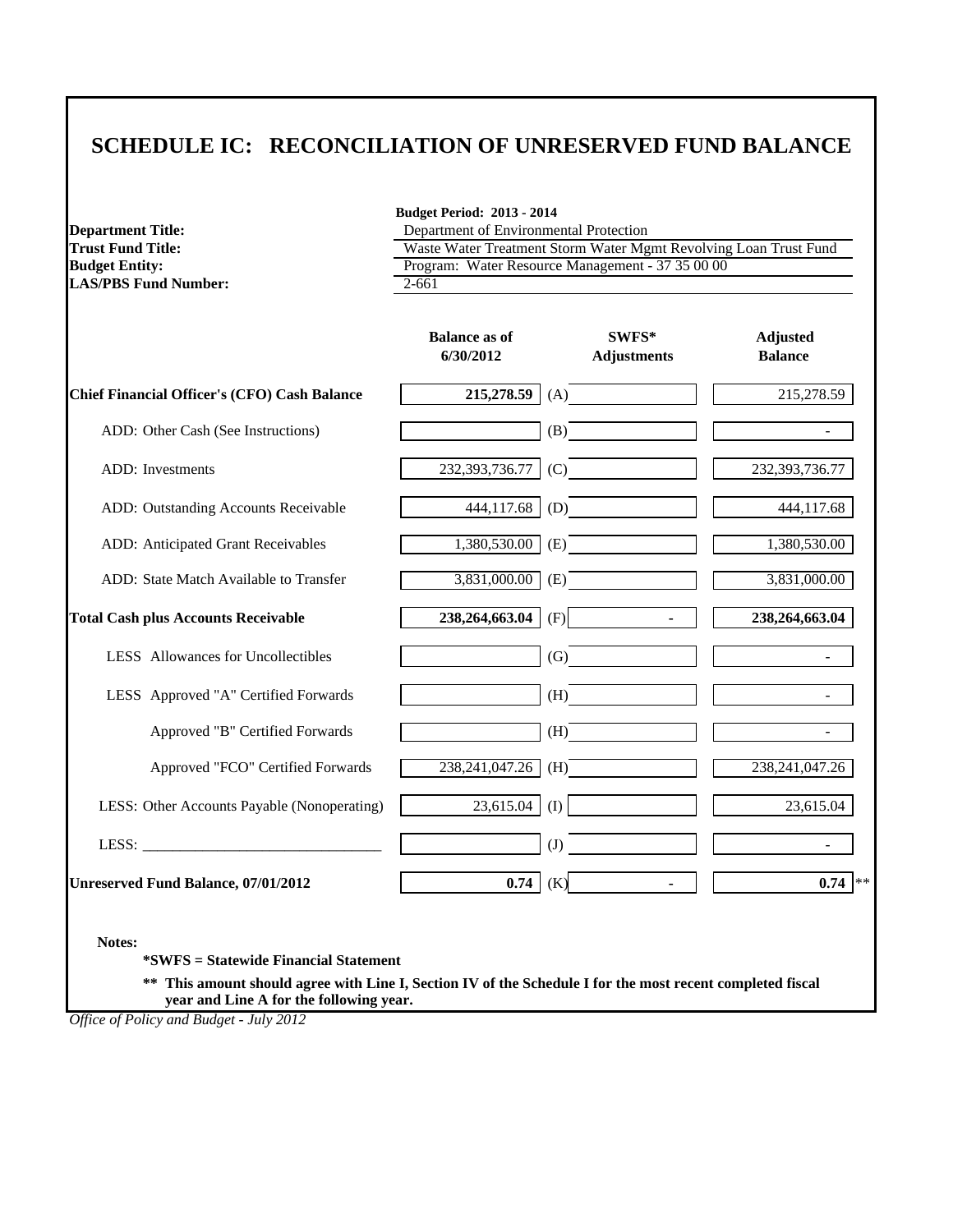### **RECONCILIATION: BEGINNING TRIAL BALANCE TO SCHEDULE I and IC**

|                                                                                              | <b>Budget Period: 2013 - 2014</b>                                                              |                                 |  |  |  |
|----------------------------------------------------------------------------------------------|------------------------------------------------------------------------------------------------|---------------------------------|--|--|--|
| <b>Department Title:</b>                                                                     | Department of Environmental Protection                                                         |                                 |  |  |  |
| Waste Water Treatment Storm Water Mgmt Revolving Loan Trust Fund<br><b>Trust Fund Title:</b> |                                                                                                |                                 |  |  |  |
| <b>LAS/PBS Fund Number:</b>                                                                  | 2-661                                                                                          |                                 |  |  |  |
| <b>BEGINNING TRIAL BALANCE:</b>                                                              |                                                                                                |                                 |  |  |  |
|                                                                                              | <b>Total Fund Balance Per FLAIR Trial Balance, 07/01/12</b>                                    |                                 |  |  |  |
|                                                                                              | Total all GLC's 5XXXX for governmental funds;<br>GLC 539XX for proprietary and fiduciary funds | $(1,072,230,866.95)$ (A)        |  |  |  |
|                                                                                              | <b>Subtract Nonspendable Fund Balance (GLC 56XXX)</b>                                          | 770,467,490.95<br>(B)           |  |  |  |
|                                                                                              | <b>Add/Subtract Statewide Financial Statement (SWFS)Adjustments:</b>                           |                                 |  |  |  |
|                                                                                              | SWFS Adjustment # and Description                                                              | (C)                             |  |  |  |
|                                                                                              | SWFS Adjustment # and Description                                                              | (C)                             |  |  |  |
|                                                                                              | <b>Add/Subtract Other Adjustment(s):</b>                                                       |                                 |  |  |  |
|                                                                                              | Approved "B" Carry Forward (Encumbrances) per LAS/PBS                                          | (D)                             |  |  |  |
|                                                                                              | Approved "C" Carry Forward Total (FCO) per LAS/PBS                                             | 238,241,047.26 (D)              |  |  |  |
|                                                                                              | <b>Anticipated Grant Receivables</b>                                                           | $(1,380,530.00)$ (D)            |  |  |  |
|                                                                                              | <b>State Match Available to Transfer</b>                                                       | $(3,831,000.00)$ <sub>(D)</sub> |  |  |  |
|                                                                                              | FY 2012/13 Loan Repayments recorded in Flair as<br>FY 2011/12 Accounts Receivable              | 68,733,858.00 (D)               |  |  |  |
| <b>ADJUSTED BEGINNING TRIAL BALANCE:</b>                                                     |                                                                                                | (0.74)<br>(E)                   |  |  |  |
|                                                                                              | UNRESERVED FUND BALANCE, SCHEDULE IC (Line K)                                                  | $\overline{0.74}$ (F)           |  |  |  |
| <b>DIFFERENCE:</b>                                                                           |                                                                                                | $\overline{(0.00)}$ $(G)*$      |  |  |  |
| *SHOULD EQUAL ZERO.                                                                          |                                                                                                |                                 |  |  |  |
|                                                                                              |                                                                                                |                                 |  |  |  |
|                                                                                              |                                                                                                |                                 |  |  |  |
|                                                                                              |                                                                                                |                                 |  |  |  |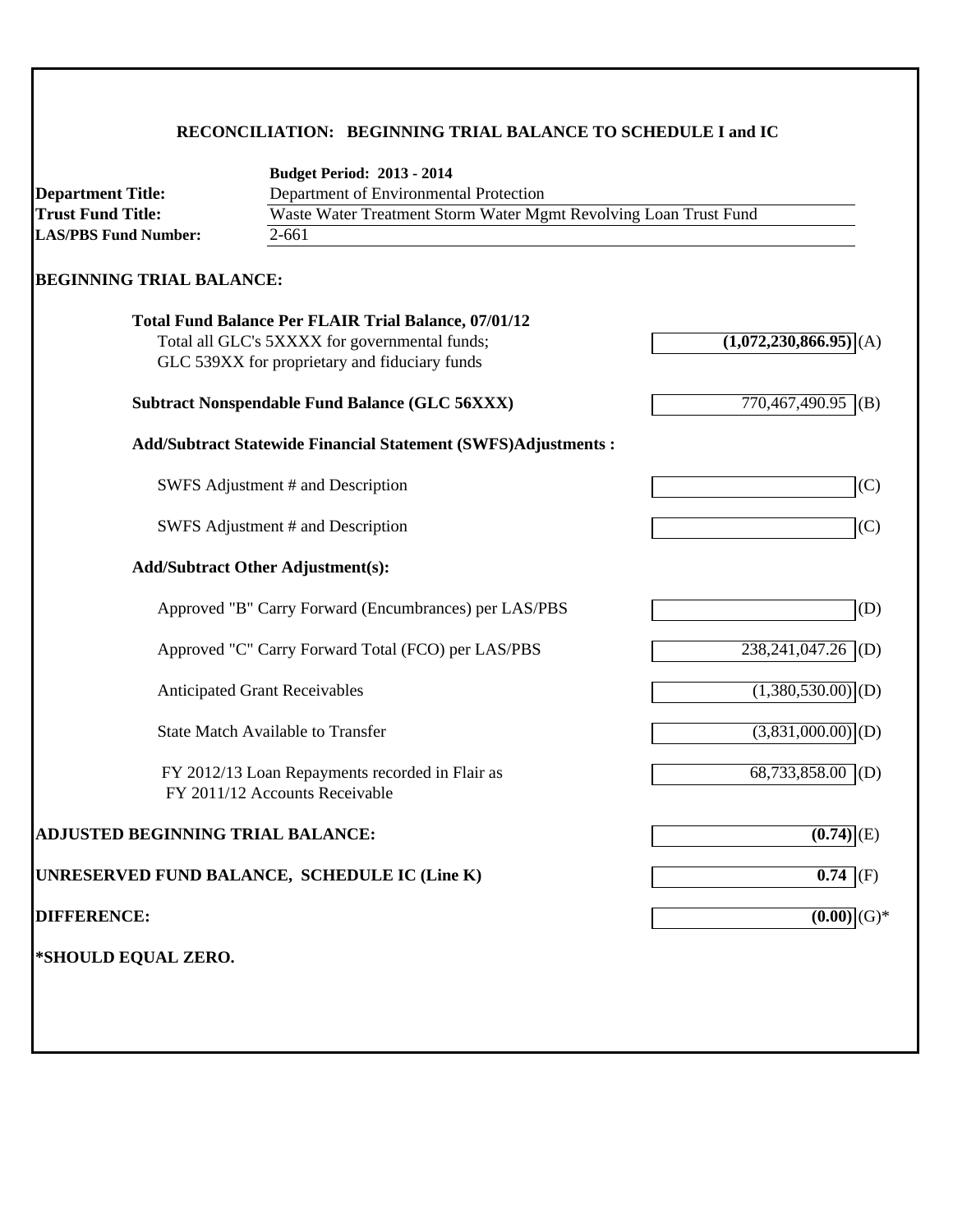#### **DEPARTMENT OF ENVIRONMENTAL PROTECTION STATE PARK TRUST FUND (20-2-675002) 5% TRUST FUND RESERVE NARRATIVE FOR FY2013-2014 LBR**

This fund is exempt from the 5 Percent Trust Fund Reserve requirements as this fund is projected to have a zero fund balance at the end of FY 2012/2013. State park operating costs are supported by a transfer in from the Land Acquisition Trust Fund. Application of a reserve requirement to this fund would impair the Department's support of the State Park system and could consequently lead to higher fees to the public for use of the Florida State Parks.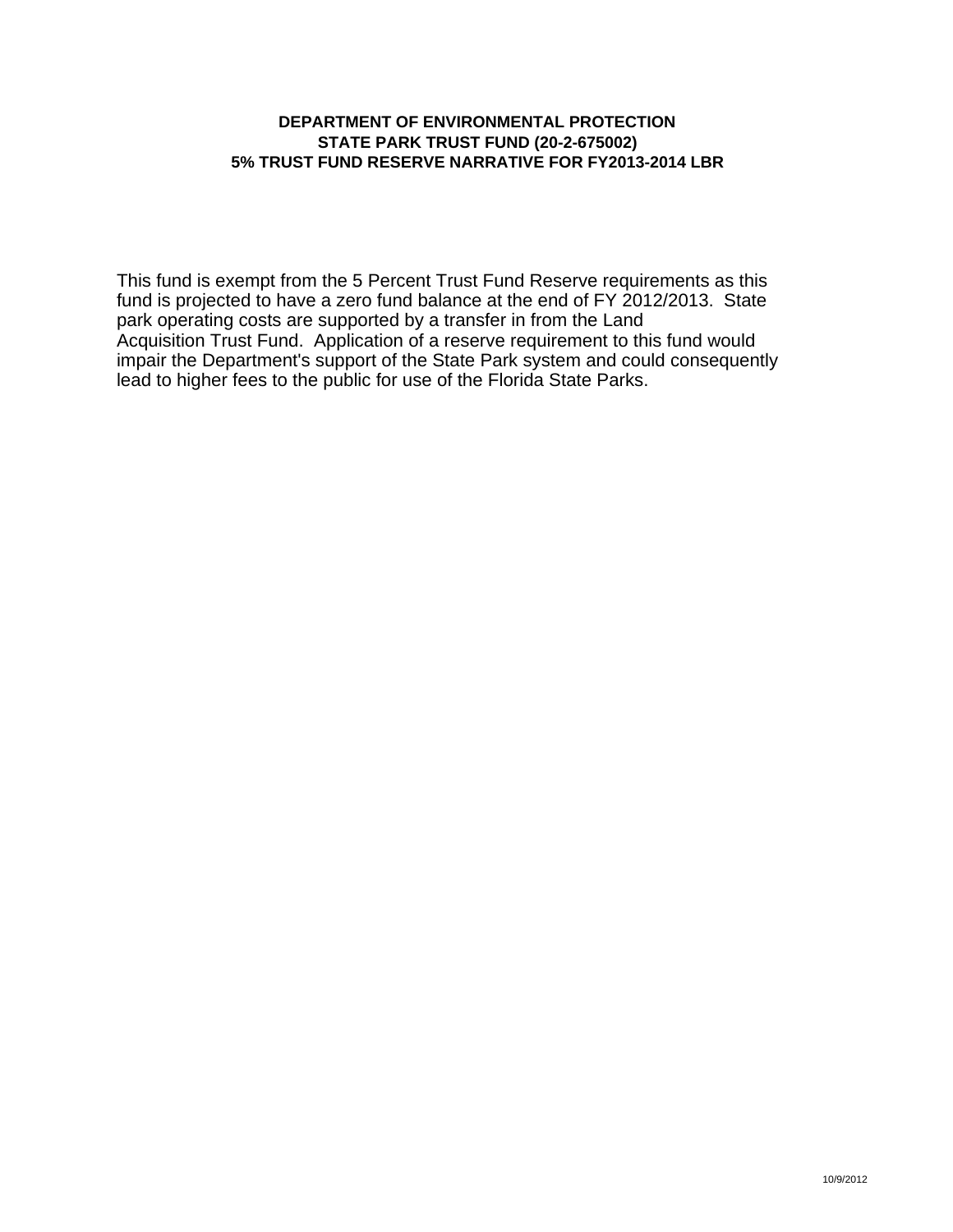#### Department of Environmental Protection State Park Trust Fund 2-675

#### Revenue Estimates Explanation:

- The revenue received from charges, sales, donations and transfers is projected using historical data prepared by the Division of Recreation & Parks.
- Revenue projections for Fees & Charges were based on trend analyses prepared in consultation with the program areas. Revenues historically have remained fairly constant. Atypical peaks or valleys in previous years were taken into consideration in preparing the revenue estimates.
- The estimated interest revenue is based on prior year earnings and the remaining cash balance in the trust fund. These estimates are amended quarterly when the trust fund status review is performed.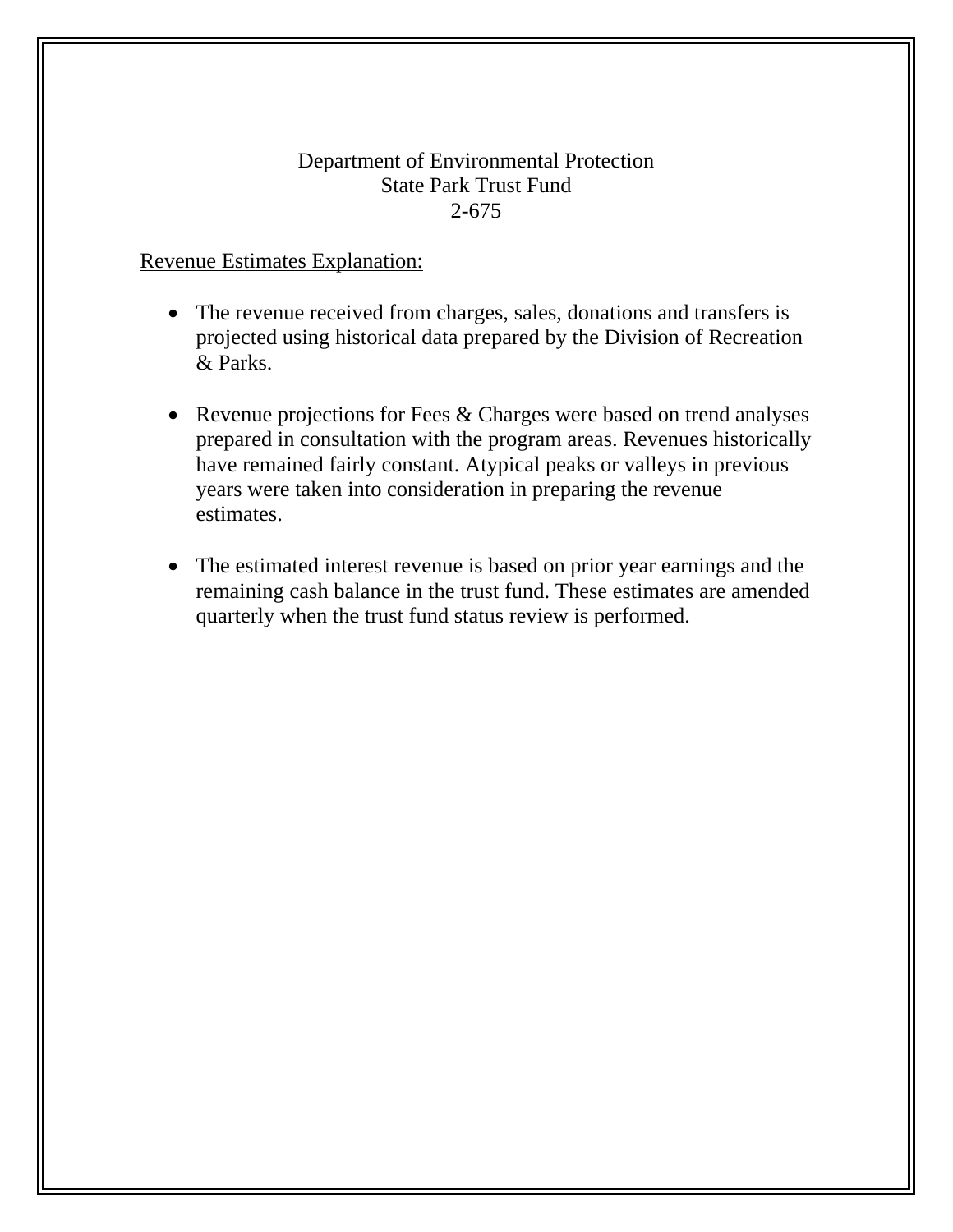### Department of Environmental Protection Explanations for Adjustments in Schedule I Section III State Park Trust Fund 2-675

Some entries may be necessary to reconcile the Trust Fund Schedule I to the FLAIR system. The Schedule I is a budgeting tool developed on a year-toyear appropriations basis, whereas the entries in the FLAIR system are made on an accrual basis in accordance with Generally Accepted Accounting Principles.

- Prior Year September Operating Reversions \$61: This records the impact of reversions of certified forward operating appropriations that occurred on September 30, 2011. The reversion of funds means that appropriations previously made from the trust fund will not be expended, and the available fund balance must thus be increased by the amount of those reversions.
- Current Year September Operating Reversions \$17,582: This records the impact of reversions of certified forward operating appropriations that occurred on September 30, 2012. The reversion of funds means that appropriations previously made from the trust fund will not be expended, and the available fund balance must thus be increased by the amount of those reversions.
- Statewide Financial Statement Adjustment \$13,337: This adjustment is necessary to record prior year financial statement adjustments to the beginning balance made by the Department of Financial Services (DFS).
- Other Adjustments to Line A  $(254)$ : This adjustment is necessary to record the impact to expenditures in the current year for long term contract advances made in prior years.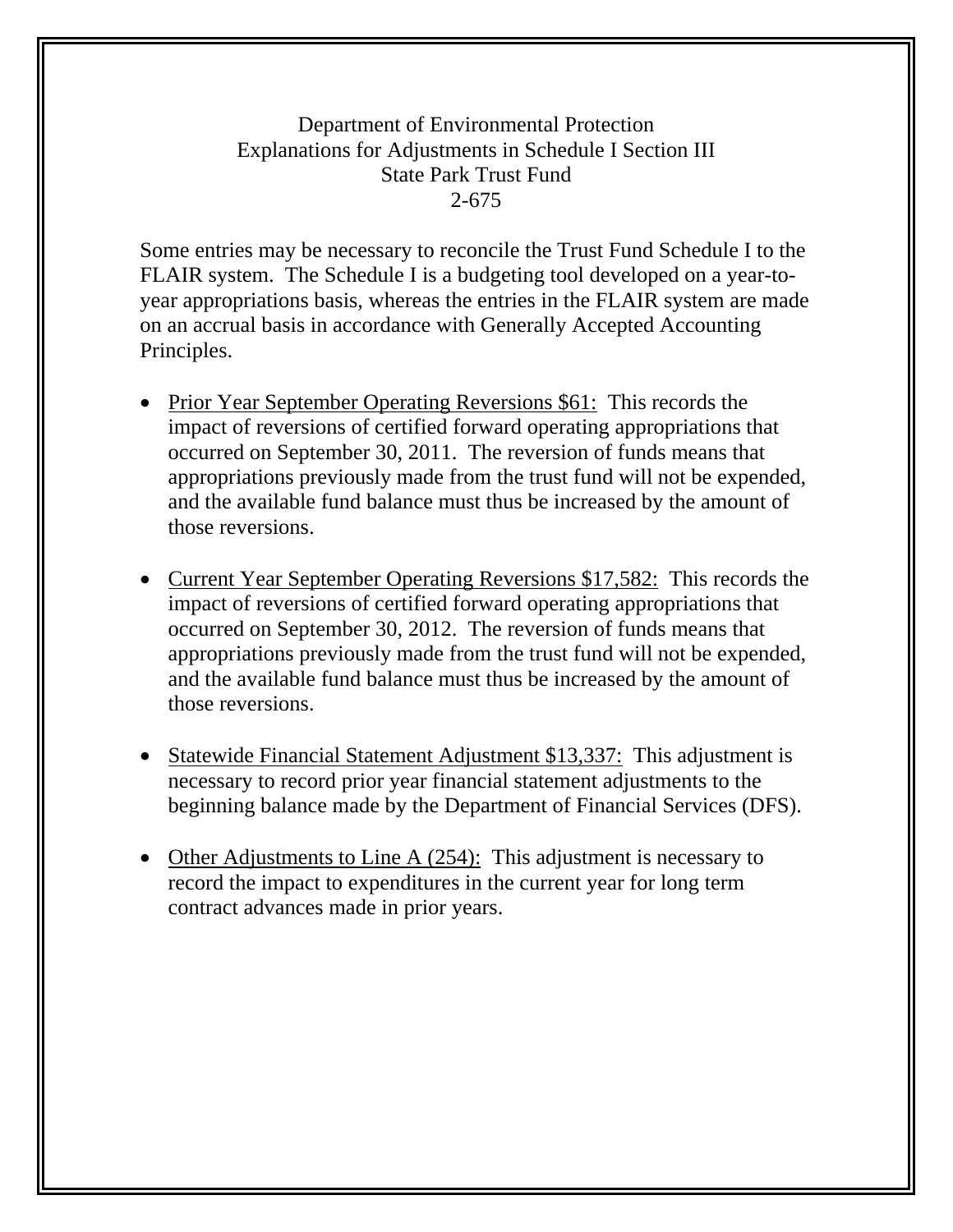### **SCHEDULE IC: RECONCILIATION OF UNRESERVED FUND BALANCE**

|                                                      | <b>Budget Period: 2013 - 2014</b><br>Department of Environmental Protection<br><b>State Park Trust Fund</b> |                    |                   |  |
|------------------------------------------------------|-------------------------------------------------------------------------------------------------------------|--------------------|-------------------|--|
| <b>Department Title:</b><br><b>Trust Fund Title:</b> |                                                                                                             |                    |                   |  |
| <b>Budget Entity:</b>                                | Program: Recreation & Parks 37 50 00 00                                                                     |                    |                   |  |
| <b>LAS/PBS Fund Number:</b>                          | $2 - 675$                                                                                                   |                    |                   |  |
|                                                      | <b>Balance as of</b>                                                                                        | SWFS*              | <b>Adjusted</b>   |  |
|                                                      | 6/30/2012                                                                                                   | <b>Adjustments</b> | <b>Balance</b>    |  |
| <b>Chief Financial Officer's (CFO) Cash Balance</b>  | $278,018.03$ (A)                                                                                            |                    | 278,018.03        |  |
| ADD: Other Cash (See Instructions)                   | $816,681.85$ (B)                                                                                            |                    | 816,681.85        |  |
| ADD: Investments                                     | 3,420,773.79 (C)                                                                                            |                    | 3,420,773.79      |  |
| ADD: Outstanding Accounts Receivable                 | 619,598.86 (D)                                                                                              |                    | 619,598.86        |  |
|                                                      | (E)                                                                                                         |                    |                   |  |
| <b>Total Cash plus Accounts Receivable</b>           | 5,135,072.53 (F)                                                                                            |                    | 5,135,072.53      |  |
| LESS Allowances for Uncollectibles                   | $46,018.18$ (G)                                                                                             |                    | 46,018.18         |  |
| LESS Approved "A" Certified Forwards                 | $949,228.86$ (H)                                                                                            |                    | 949,228.86        |  |
| Approved "B" Certified Forwards                      | $2,760.00$ (H)                                                                                              |                    | 2,760.00          |  |
| Approved "FCO" Certified Forwards                    | (H)                                                                                                         |                    |                   |  |
| LESS: Other Accounts Payable (Nonoperating)          | $1,627,328.41$ (I)                                                                                          |                    | 1,627,328.41      |  |
|                                                      | (J)                                                                                                         |                    |                   |  |
| <b>Unreserved Fund Balance, 07/01/12</b>             | $2,509,737.08$ <sub>(K)</sub>                                                                               |                    | $2,509,737.08$ ** |  |

**Notes:**

**\*SWFS = Statewide Financial Statement** 

**\*\* This amount should agree with Line I, Section IV of the Schedule I for the most recent completed fiscal year and Line A for the following year.**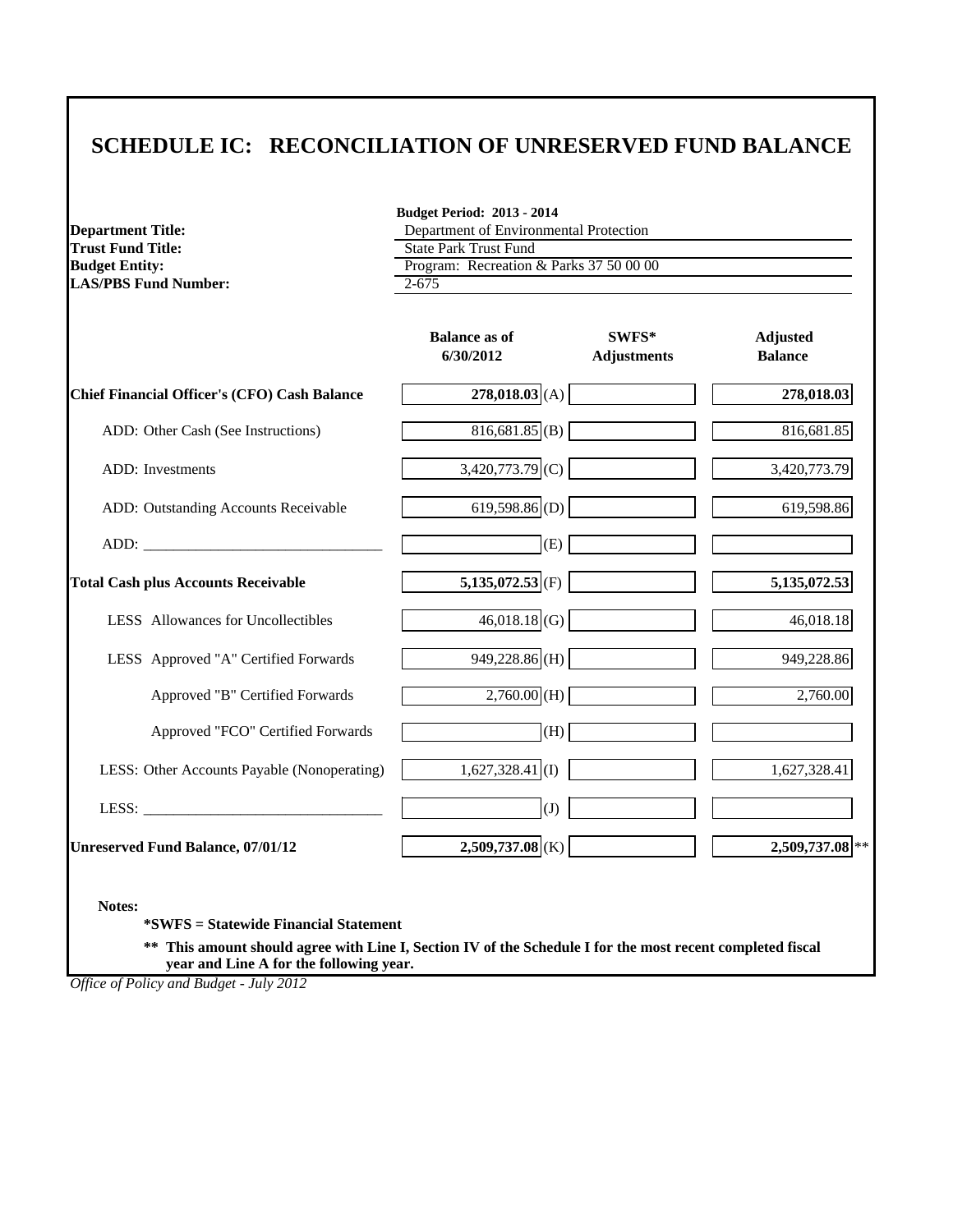### **RECONCILIATION: BEGINNING TRIAL BALANCE TO SCHEDULE I and IC**

| <b>Department Title:</b>                              | <b>Budget Period: 2013 - 2014</b><br>Department of Environmental Protection |                                 |  |  |  |
|-------------------------------------------------------|-----------------------------------------------------------------------------|---------------------------------|--|--|--|
| <b>Trust Fund Title:</b>                              | <b>State Park Trust Fund</b>                                                |                                 |  |  |  |
| <b>LAS/PBS Fund Number:</b>                           | $2 - 675$                                                                   |                                 |  |  |  |
| <b>BEGINNING TRIAL BALANCE:</b>                       |                                                                             |                                 |  |  |  |
|                                                       | <b>Total Fund Balance Per FLAIR Trial Balance, 07/01/12</b>                 |                                 |  |  |  |
|                                                       | Total all GLC's 5XXXX for governmental funds;                               | $(3,159,864.67)$ (A)            |  |  |  |
|                                                       | GLC 539XX for proprietary and fiduciary funds                               |                                 |  |  |  |
| <b>Subtract Nonspendable Fund Balance (GLC 56XXX)</b> |                                                                             | 647, 367. 59<br>(B)             |  |  |  |
|                                                       | Add/Subtract Statewide Financial Statement (SWFS)Adjustments :              |                                 |  |  |  |
|                                                       | SWFS Adjustment # and Description                                           | (C)                             |  |  |  |
|                                                       | SWFS Adjustment # and Description                                           | (C)                             |  |  |  |
|                                                       | <b>Add/Subtract Other Adjustment(s):</b>                                    |                                 |  |  |  |
|                                                       | Approved "B" Carry Forward (Encumbrances) per LAS/PBS                       | 2,760.00<br>(D)                 |  |  |  |
|                                                       | Approved "C" Carry Forward Total (FCO) per LAS/PBS                          | (D)                             |  |  |  |
|                                                       | A/P not C/F-Operating Categories                                            | (D)                             |  |  |  |
|                                                       |                                                                             | (D)                             |  |  |  |
|                                                       |                                                                             | (D)                             |  |  |  |
|                                                       |                                                                             | (D)                             |  |  |  |
| <b>ADJUSTED BEGINNING TRIAL BALANCE:</b>              |                                                                             | $(2,509,737.08)$ <sup>(E)</sup> |  |  |  |
|                                                       | UNRESERVED FUND BALANCE, SCHEDULE IC (Line I)                               | $2,509,737.08$ (F)              |  |  |  |
| <b>DIFFERENCE:</b>                                    |                                                                             | 0.00<br>$(G)*$                  |  |  |  |
| *SHOULD EQUAL ZERO.                                   |                                                                             |                                 |  |  |  |
|                                                       |                                                                             |                                 |  |  |  |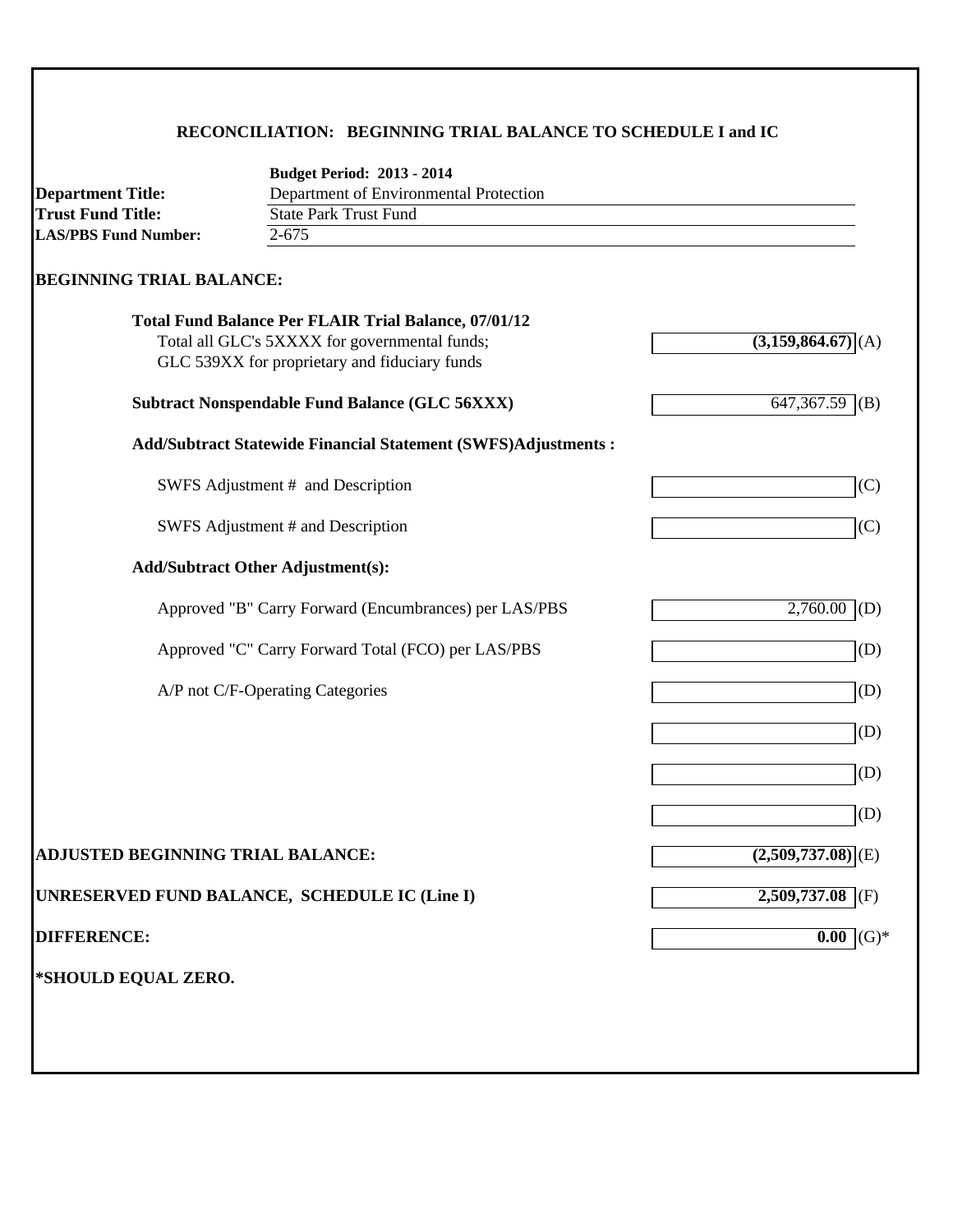#### **DEPARTMENT OF ENVIRONMENTAL PROTECTION WATER MANAGEMENT LANDS TRUST FUND (20-2-776001) 5% TRUST FUND RESERVE NARRATIVE FOR FY2013-2014 LBR**

|                                                  |        | FY2012/2013  |
|--------------------------------------------------|--------|--------------|
| <b>TOTAL PROJECTED REVENUE</b>                   |        | 55,340,000   |
| <b>LESS EXCLUDED LEGISLATIVE APPROPRIATIONS:</b> |        |              |
| TRANSFER-DMS/HR SERVICES/STW CONTRACT            | 107040 | 1,037        |
| TRANSFER-SAVE OUR EVERGLADES TRUST FUND          | 109982 | 20,000,000   |
| TRANSFER-GENERAL REVENUE FUND-DOC STAMPS         | 180045 | 8,000,000    |
| TRANSFER-GENERAL REVENUE FUND                    | 180056 | 10,000,000   |
| TRANSFER-WORKING CAPITAL TRUST FUND              | 180222 | 163,354      |
| TRANSFER-ADMINISTRATIVE TRUST FUND               | 185080 | 769,361      |
| TRANSFER-ENVIRONMENTAL LAB TRUST FUND            | 185083 | 82,432       |
| TRANSFER-DFS/ASSESSMENT ON INVESTMENTS           | 310403 | 56,000       |
| TOTAL EXCLUDED LEGISLATIVE APPROPRIATIONS        |        | 39,072,184   |
| <b>BALANCE</b>                                   |        | 16,267,816   |
| <b>5% TRUST FUND RESERVE</b>                     |        | S<br>813,391 |

No fee increases, reductions in services, etc., were required as a result of establishing this reserve.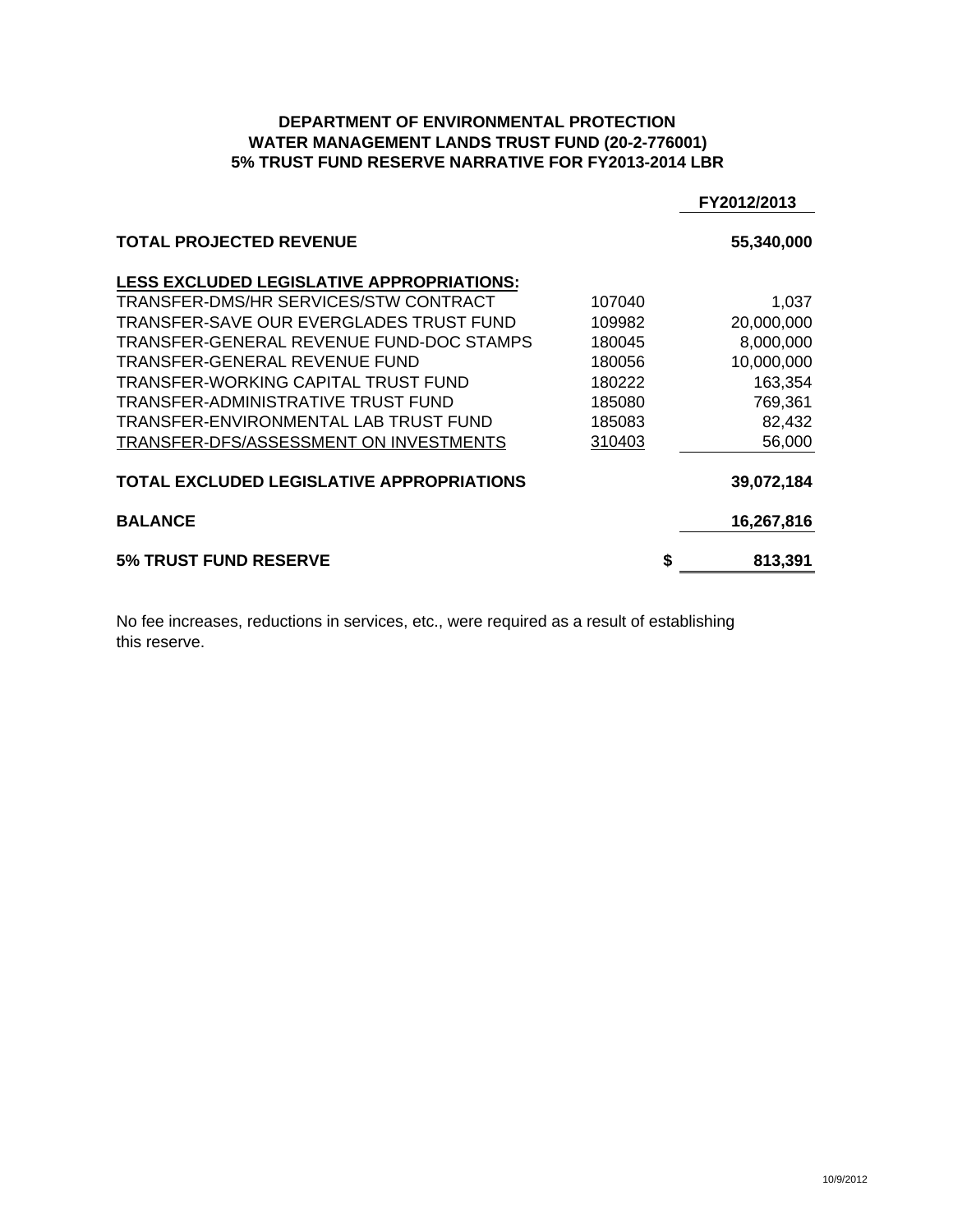#### Department of Environmental Protection Water Management Lands Trust Fund 2-776

#### Revenue Estimates Explanation:

- The Documentary Stamp Tax revenue received from the Department of Revenue is projected based on figures from the latest Revenue Estimating Conference.
- The projected interest revenue is based upon historical interest earnings in the previous fiscal years, the cash and investment balance in the fund and anticipated interest rates; these estimates are amended quarterly when the trust funds status review is performed.
- The projected fines, forfeits and judgements revenue is based on trend analyses prepared in consultation with the program areas. Revenues historically have remained fairly constant. Atypical peaks or valleys in previous years were taken into consideration in preparing revenue estimates.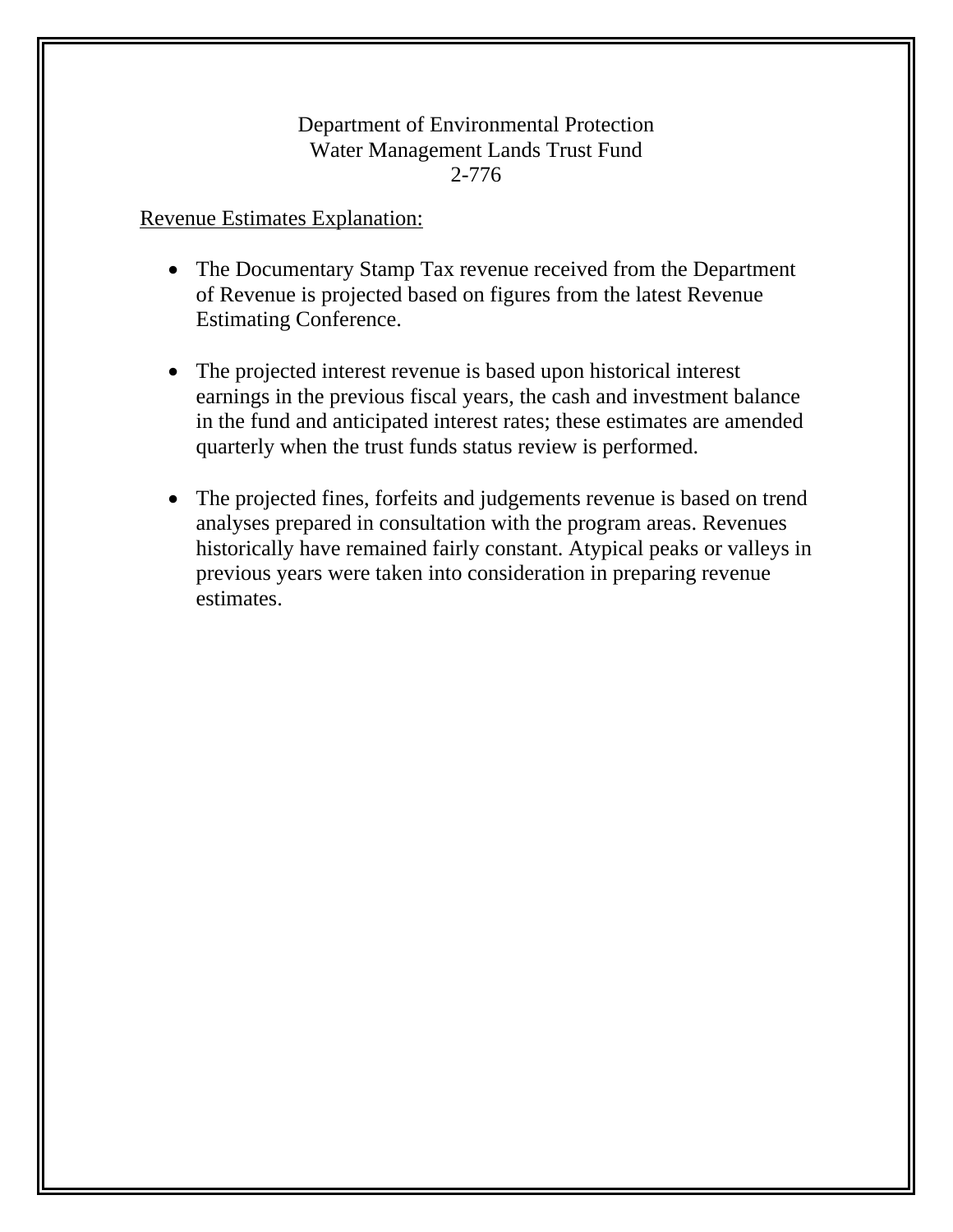Department of Environmental Protection Explanations for Adjustments in Schedule I Section III Water Management Lands Trust Fund 2- 776

Some entries may be necessary to reconcile the Trust Fund Schedule I to the FLAIR system. The Schedule I is a budgeting tool developed on a year-toyear appropriations basis, whereas the entries in the FLAIR system are made on an accrual basis in accordance with Generally Accepted Accounting Principles.

- Current Year September Operating Reversions \$33,379: This records the impact of reversions of certified forward operating appropriations that occurred on September 30, 2012. The reversion of funds means that appropriations previously made from the trust fund will not be expended, and the available fund balance must thus be increased by the amount of those reversions.
- Prior Year September Operating Reversions \$11,825: This records the impact of reversions of certified forward operating appropriations that occurred on September 30, 2011. The reversion of funds means that appropriations previously made from the trust fund will not be expended, and the available fund balance must thus be increased by the amount of those reversions.
- Fund Balance Reserved Debt Service FY 2011-12 (\$13,423,962); FY 2012-13 \$10,653; FY 2013-14 \$16,160: These adjustments represent the net impact to the fund of adjusting the amount reserved each year for one year's debt service in accordance with the bond covenant.
- Statewide Financial Statement Adjustment \$3,018,520: This adjustment is necessary to record prior year FLAIR adjustments made by the Department of Financial Services (DFS).
- Adjustment to Line A (\$32,047,005): This adjustment is necessary to record approved certified/carry forward amounts for encumbrances as of the end of the previous fiscal year.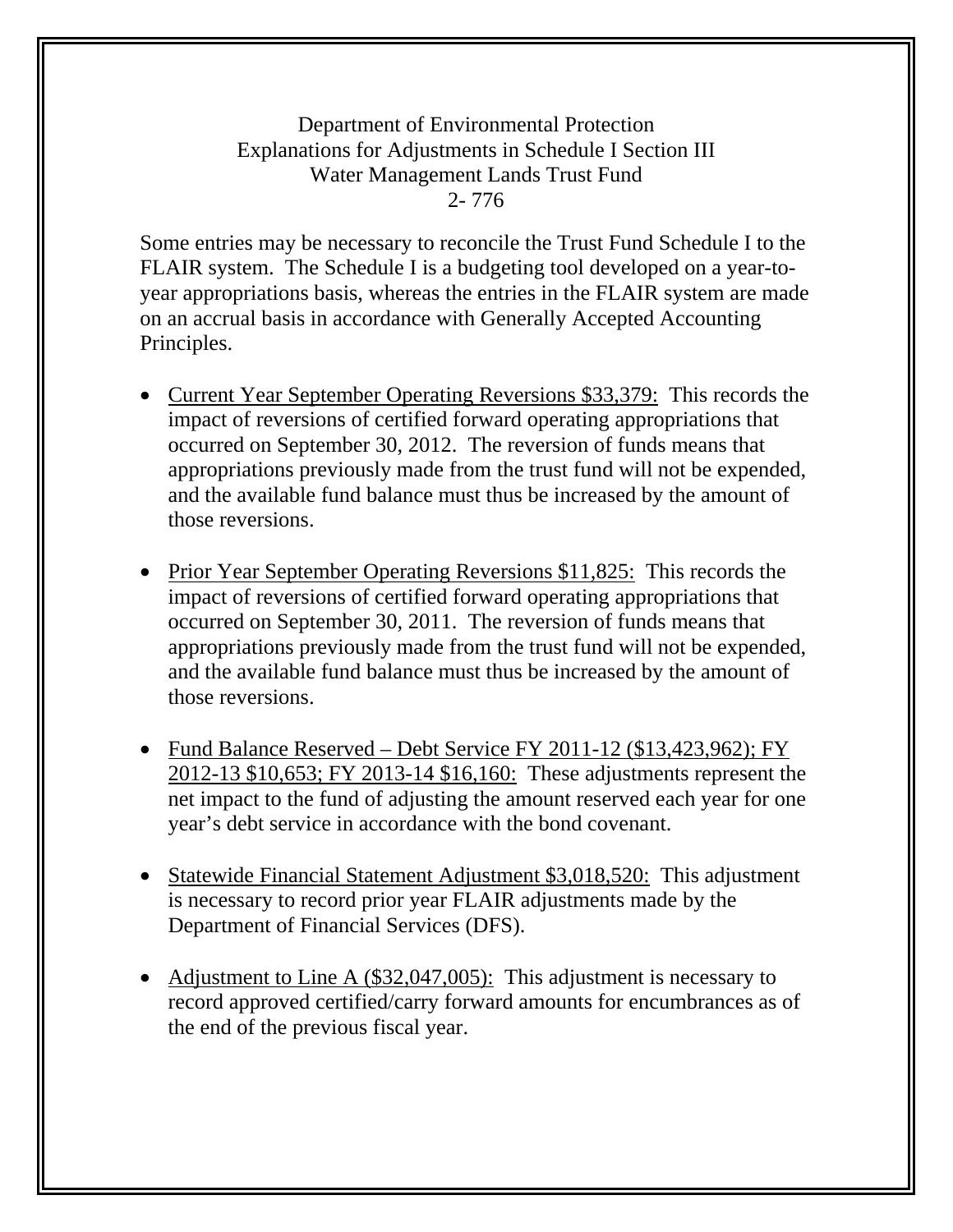• Other Adjustments to Line A (137,738): This adjustment is necessary to record the impact to expenditures in the current year for long term contract advances made in prior years.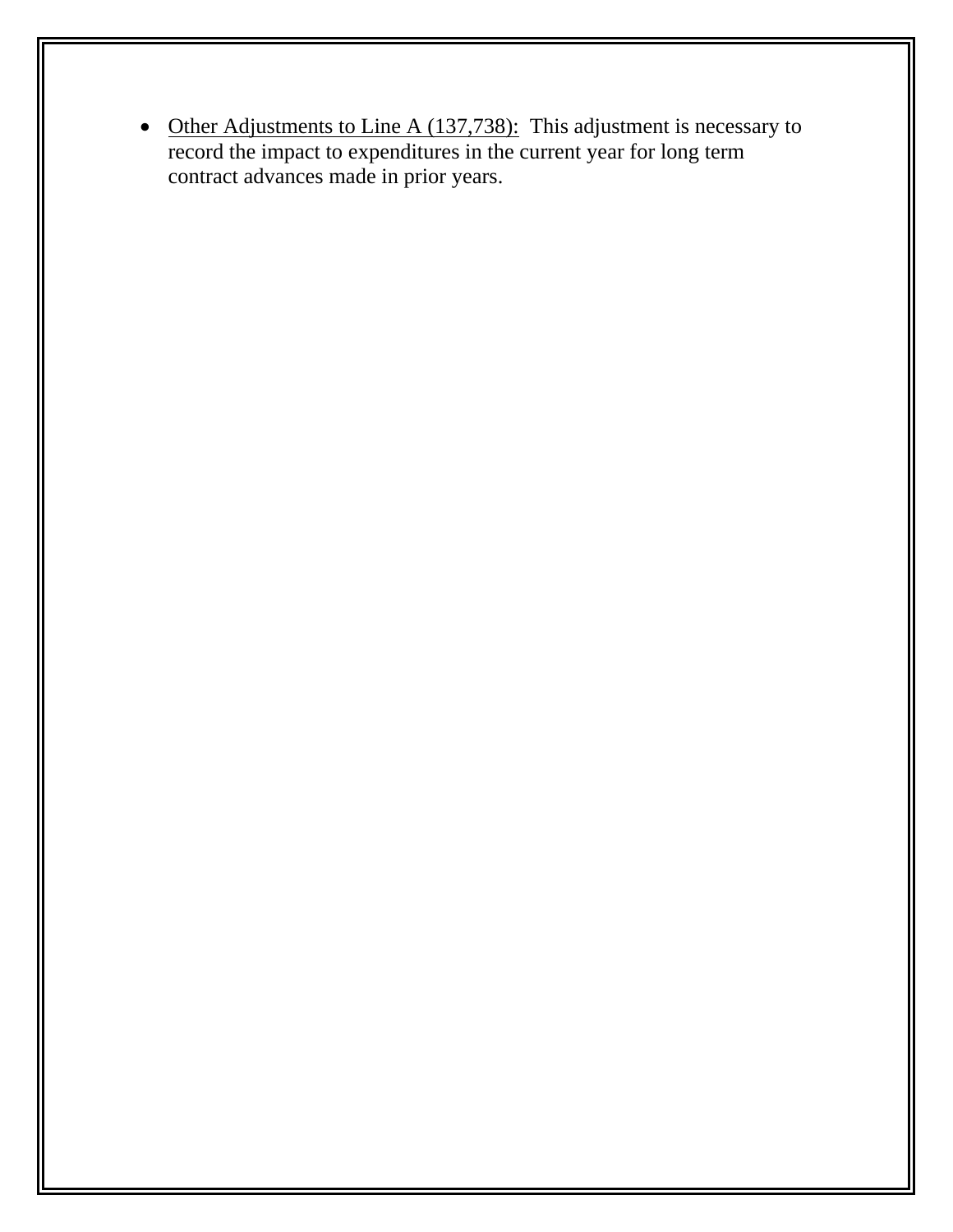#### **Executive Office of the GovernorInter-Agency Transfers Reported on Schedule I Agency Name Environmental Protection**

List all transfers totaling \$100,000 or more. Provide the applicable agency name and fund number, the categories used for both the transfer in and the transfer out, and the amount of the transfer for each of the fiscal years indicated, as well as the name of the person at the other agency who confirmed the amount of the transfer and the date of the confirmation. If transferred in/out to the General Revenue Fund, do not include on this form; however, on Schedule I be sure to include "To GR" or "From GR" in the description field.

| <b>Fund Name and Number:</b>                                                                          | Water Management Lands Trust Fund - 2776       |                          |                          |                          |                                                       |                          |
|-------------------------------------------------------------------------------------------------------|------------------------------------------------|--------------------------|--------------------------|--------------------------|-------------------------------------------------------|--------------------------|
| <b>Transfers In</b><br>(Provide Agency and Fund Number Received From)                                 | <b>Transfer In</b><br>Revenue<br>Category      | Amount<br>FY 11-12 (A01) | Amount<br>FY 12-13 (A02) | Amount<br>FY 13-14 (A03) | <b>Transfer Out</b><br><b>Expenditure</b><br>Category | <b>Confirmed By/Date</b> |
| DOR - 730000-20-2-166001                                                                              | 001600                                         | 48,448,377.39            | 54,100,000.00            | 57,700,000.00            | 315052                                                | Joe Young 10/9/2012      |
|                                                                                                       |                                                |                          |                          |                          |                                                       |                          |
|                                                                                                       |                                                |                          |                          |                          |                                                       |                          |
|                                                                                                       |                                                |                          |                          |                          |                                                       |                          |
|                                                                                                       |                                                |                          |                          |                          |                                                       |                          |
| <b>Transfers Out (Operating and Non-Operating)</b><br>(Provide Agency and Fund Number Transferred To) | <b>Transfer Out</b><br>Expenditure<br>Category |                          |                          |                          | <b>Transfer In</b><br>Revenue<br>Category             | <b>Confirmed By/Date</b> |
|                                                                                                       |                                                |                          |                          |                          |                                                       |                          |
|                                                                                                       |                                                |                          |                          |                          |                                                       |                          |
|                                                                                                       |                                                |                          |                          |                          |                                                       |                          |
|                                                                                                       |                                                |                          |                          |                          |                                                       |                          |
|                                                                                                       |                                                |                          |                          |                          |                                                       |                          |
| Office of Policy and Budget - July 2012                                                               |                                                |                          |                          |                          |                                                       |                          |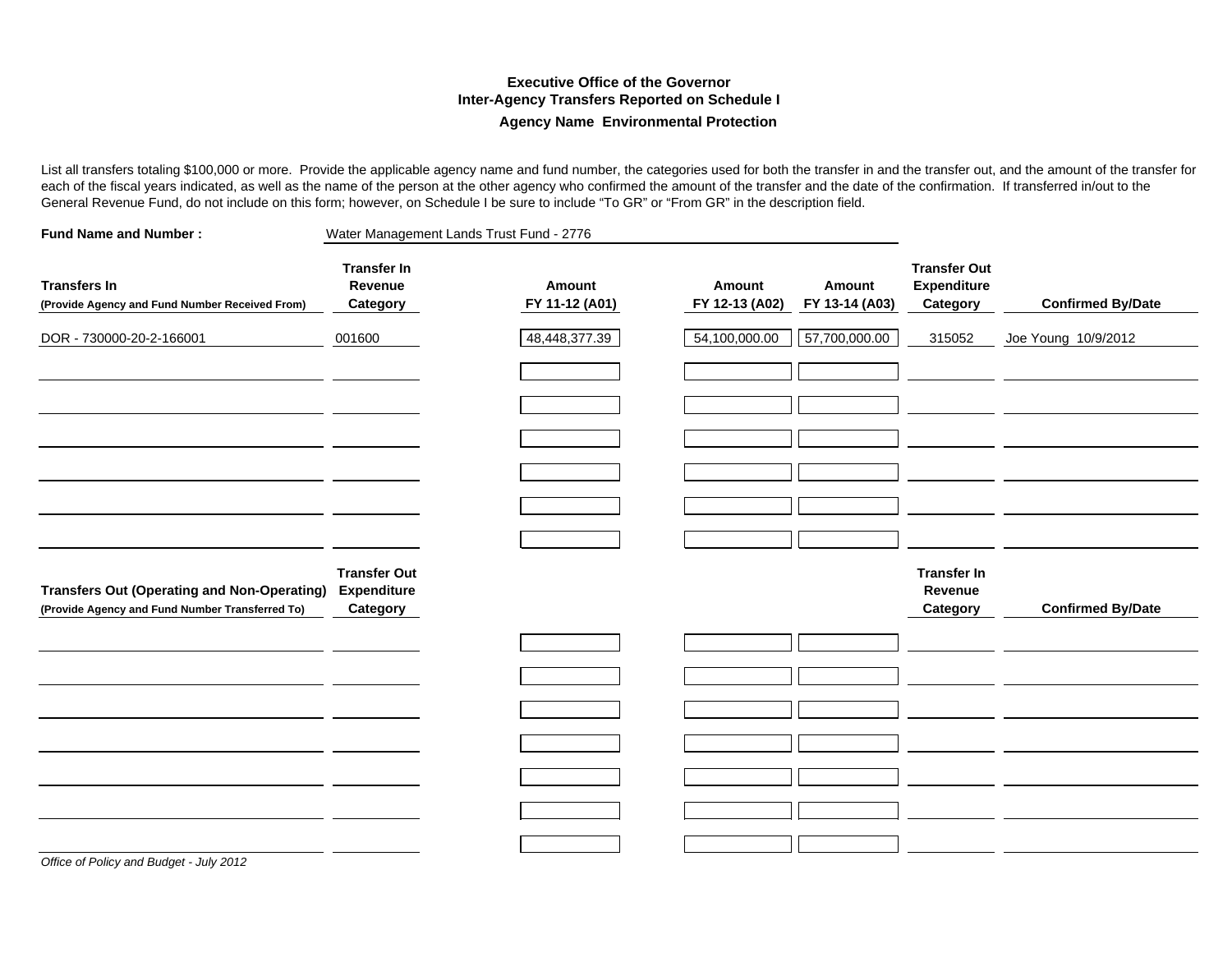### **SCHEDULE IC: RECONCILIATION OF UNRESERVED FUND BALANCE**

| <b>Department Title:</b>                            | <b>Budget Period: 2013 - 2014</b><br>Department of Environmental Protection<br>Water Management Lands Trust Fund |                             |                                   |  |
|-----------------------------------------------------|------------------------------------------------------------------------------------------------------------------|-----------------------------|-----------------------------------|--|
| <b>Trust Fund Title:</b>                            |                                                                                                                  |                             |                                   |  |
| <b>Budget Entity:</b>                               | Program: State Lands - 37 10 00 00                                                                               |                             |                                   |  |
| <b>LAS/PBS Fund Number:</b>                         | $2 - 776$                                                                                                        |                             |                                   |  |
|                                                     |                                                                                                                  |                             |                                   |  |
|                                                     | <b>Balance as of</b><br>6/30/2012                                                                                | SWFS*<br><b>Adjustments</b> | <b>Adjusted</b><br><b>Balance</b> |  |
| <b>Chief Financial Officer's (CFO) Cash Balance</b> | (A)                                                                                                              |                             |                                   |  |
| ADD: Other Cash (See Instructions)                  | (B)                                                                                                              |                             |                                   |  |
| ADD: Investments                                    | 47,479,992.93<br>(C)                                                                                             |                             | 47,479,992.93                     |  |
| ADD: Outstanding Accounts Receivable                | 1,324,259.84<br>(D)                                                                                              |                             | 1,324,259.84                      |  |
| ADD:                                                | (E)                                                                                                              |                             |                                   |  |
| <b>Total Cash plus Accounts Receivable</b>          | 48,804,252.77<br>(F)                                                                                             |                             | 48,804,252.77                     |  |
| LESS Allowances for Uncollectibles                  | (G)                                                                                                              |                             |                                   |  |
| LESS Approved "A" Certified Forwards                | 574,871.16<br>(H)                                                                                                |                             | 574,871.16                        |  |
| Approved "B" Certified Forwards                     | (H)                                                                                                              |                             |                                   |  |
| Approved "FCO" Certified Forwards                   | 21,199,050.30<br>(H)                                                                                             |                             | 21,199,050.30                     |  |
| LESS: Other Accounts Payable (Nonoperating)         | 4,894.15<br>(I)                                                                                                  |                             | 4,894.15                          |  |
| LESS: Other Reserve for Debt Service                | 13,423,962.25<br>(J)                                                                                             |                             | 13,423,962.25                     |  |
| Unreserved Fund Balance, 07/01/2012                 | 13,601,474.91<br>(K)                                                                                             | $\blacksquare$              | 13,601,474.91<br>$ **$            |  |

**Notes:**

**\*SWFS = Statewide Financial Statement** 

**\*\* This amount should agree with Line I, Section IV of the Schedule I for the most recent completed fiscal year and Line A for the following year.**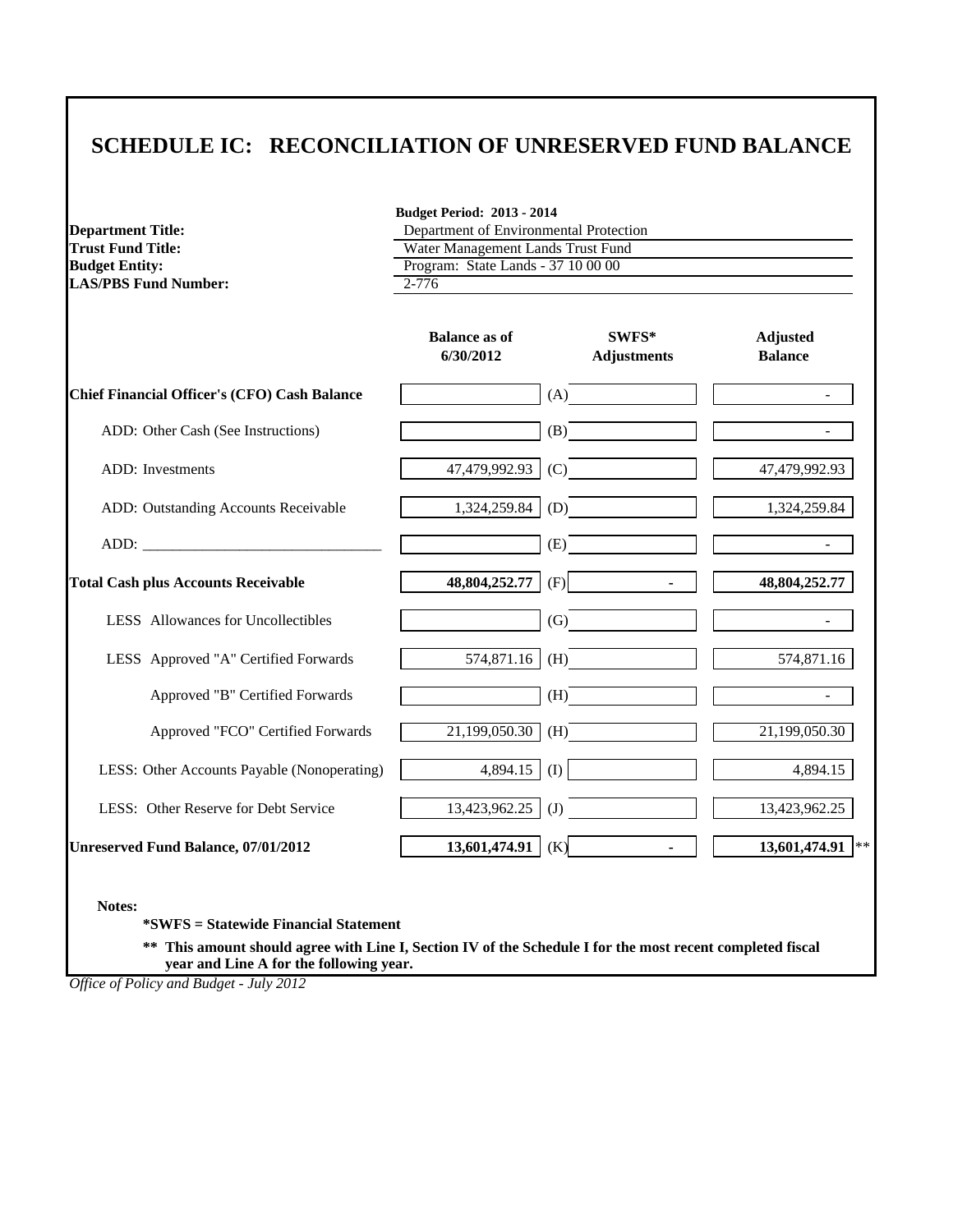### **RECONCILIATION: BEGINNING TRIAL BALANCE TO SCHEDULE I and IC**

|                                                       | <b>Budget Period: 2013 - 2014</b>                                                                                       |                                  |  |  |  |
|-------------------------------------------------------|-------------------------------------------------------------------------------------------------------------------------|----------------------------------|--|--|--|
| <b>Department Title:</b>                              | Department of Environmental Protection<br>Water Management Lands Trust Fund<br>$2 - 776$<br><b>LAS/PBS Fund Number:</b> |                                  |  |  |  |
| <b>Trust Fund Title:</b>                              |                                                                                                                         |                                  |  |  |  |
|                                                       |                                                                                                                         |                                  |  |  |  |
| <b>BEGINNING TRIAL BALANCE:</b>                       |                                                                                                                         |                                  |  |  |  |
|                                                       | <b>Total Fund Balance Per FLAIR Trial Balance, 07/01/12</b>                                                             |                                  |  |  |  |
|                                                       | Total all GLC's 5XXXX for governmental funds;                                                                           | $(44,218,941.97)$ (A)            |  |  |  |
|                                                       | GLC 539XX for proprietary and fiduciary funds                                                                           |                                  |  |  |  |
| <b>Subtract Nonspendable Fund Balance (GLC 56XXX)</b> |                                                                                                                         | $54,888.40$ (B)                  |  |  |  |
|                                                       | <b>Add/Subtract Statewide Financial Statement (SWFS)Adjustments:</b>                                                    |                                  |  |  |  |
|                                                       | SWFS Adjustment # and Description                                                                                       | (C)                              |  |  |  |
|                                                       | SWFS Adjustment # and Description                                                                                       | (C)                              |  |  |  |
|                                                       | <b>Add/Subtract Other Adjustment(s):</b>                                                                                |                                  |  |  |  |
|                                                       | Approved "B" Carry Forward (Encumbrances) per LAS/PBS                                                                   | (D)                              |  |  |  |
|                                                       | Approved "C" Carry Forward Total (FCO) per LAS/PBS                                                                      | $17,138,616.41$ (D)              |  |  |  |
|                                                       | A/P not C/F-Operating Categories                                                                                        | (D)                              |  |  |  |
|                                                       | <b>Restricted Debt Service</b>                                                                                          | $13,423,962.25$ (D)              |  |  |  |
|                                                       |                                                                                                                         | (D)                              |  |  |  |
|                                                       |                                                                                                                         | (D)                              |  |  |  |
| ADJUSTED BEGINNING TRIAL BALANCE:                     |                                                                                                                         | $\overline{(13,601,474.91)}$ (E) |  |  |  |
|                                                       | UNRESERVED FUND BALANCE, SCHEDULE IC (Line K)                                                                           | $13,601,474.91$ (F)              |  |  |  |
| <b>DIFFERENCE:</b>                                    |                                                                                                                         | 0.00<br>$(G)*$                   |  |  |  |
| *SHOULD EQUAL ZERO.                                   |                                                                                                                         |                                  |  |  |  |
|                                                       |                                                                                                                         |                                  |  |  |  |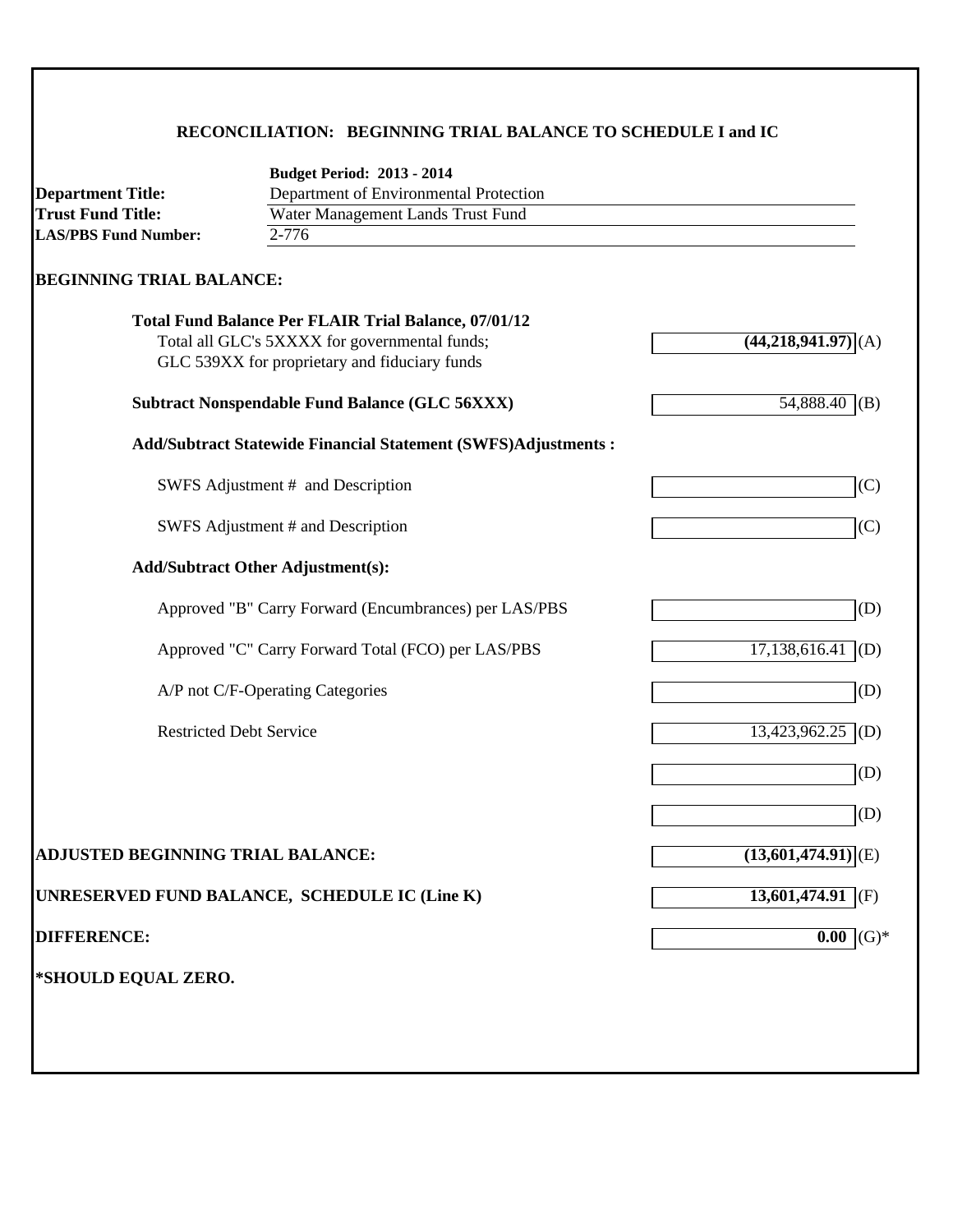#### **DEPARTMENT OF ENVIRONMENTAL PROTECTION WATER QUALITY ASSURANCE TRUST FUND (20-2-780001) 5% TRUST FUND RESERVE NARRATIVE FOR FY2013-2014 LBR**

|                                                                                                                                                                                                                              |        | FY 2012/2013                                 |
|------------------------------------------------------------------------------------------------------------------------------------------------------------------------------------------------------------------------------|--------|----------------------------------------------|
| <b>TOTAL PROJECTED REVENUE</b>                                                                                                                                                                                               |        | 36,628,441                                   |
| <b>LESS EXCLUDED PROJECTED REVENUE - RESTRICTED</b><br><b>OPERATOR CERTIFICATION PROGRAM</b><br>DRY CLEANING SOLVENT CLEANUP PROGRAM<br>NON-AGRICULTURAL NONPOINT SOURCES PROGRAM<br><b>TOTAL MAXIMUM DAIL LOADS PROGRAM</b> |        | 850,000<br>7,252,700<br>3,200,000<br>371,122 |
| <b>LESS EXCLUDED LEGISLATIVE APPROPRIATIONS:</b>                                                                                                                                                                             |        |                                              |
| RISK MANAGEMENT INSURANCE                                                                                                                                                                                                    | 103241 | 22,449                                       |
| TRANSFER - DOR/ADMIN-LEAD-ACID BATTERY FEES                                                                                                                                                                                  | 103945 | 231,092                                      |
| TRANSFER-DMS/HR SERVICES/STW CONTRACT                                                                                                                                                                                        | 107040 | 63,188                                       |
| <b>TRANSFER GENERAL REVENUE FUND</b>                                                                                                                                                                                         | 180056 | 1,000,000                                    |
| TRANSFER-WORKING CAPITAL TRUST FUND                                                                                                                                                                                          | 180222 | 396,557                                      |
| TRANSFER-ADMINISTRATIVE TRUST FUND                                                                                                                                                                                           | 185080 | 1,266,116                                    |
| TRANSFER-ENVIRONMENTAL LAB TRUST FUND                                                                                                                                                                                        | 185083 | 1,149,750                                    |
| SERVICE CHARGE TO GENERAL REVENUE                                                                                                                                                                                            | 310322 | 158,560                                      |
| DFS/ASSESSMENT ON INVESTMENT                                                                                                                                                                                                 | 310403 | 43,000                                       |
| TRANSFER-DOH/SAFE DRINKING WATER                                                                                                                                                                                             | 315066 | 650,000                                      |
| <b>TOTAL EXCLUDED LEGISLATIVE APPROPRIATIONS</b>                                                                                                                                                                             |        | 4,980,712                                    |
| <b>BALANCE</b>                                                                                                                                                                                                               |        | 19,973,907                                   |
| <b>5% TRUST FUND RESERVE</b>                                                                                                                                                                                                 |        | \$<br>998,695                                |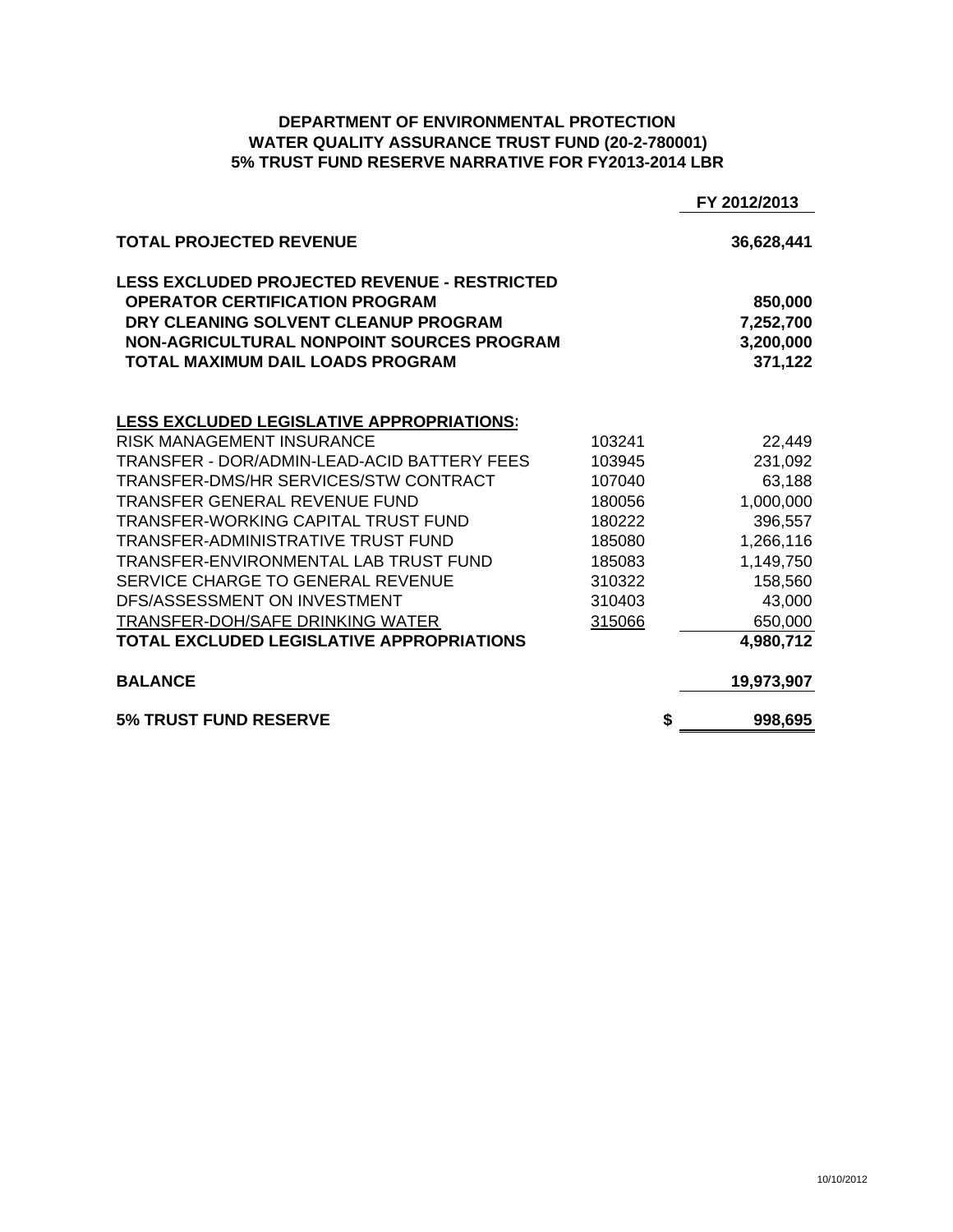#### Department of Environmental Protection Water Quality Assurance Trust Fund 2-780

#### Revenue Estimates Explanation:

- The Documentary Stamp Tax and Lead Acid Battery Fee revenue received from the Department of Revenue and the Pollutant Taxes received from the Department of Revenue and the Department of Highway Safety & Motor Vehicles are projected based on the latest Revenue Estimating Conferences.
- Dry Cleaning Pollutant Tax and Dry Cleaning Gross Receipts Tax are projected based on estimates provided by the Department of Revenue.
- The estimated interest revenue is based on prior year earnings and the remaining cash balance in the trust fund. These estimates are amended quarterly when the trust fund status review is performed.
- Revenue projections for Licenses and Permits, Fees & Charges, Dry Cleaning Registrations, and Dry Cleaning Deductible were based on trend analyses prepared in consultation with the program areas. Revenues historically have remained fairly constant. Atypical peaks or valleys in previous fiscal years were taken into consideration in preparing the revenue estimates.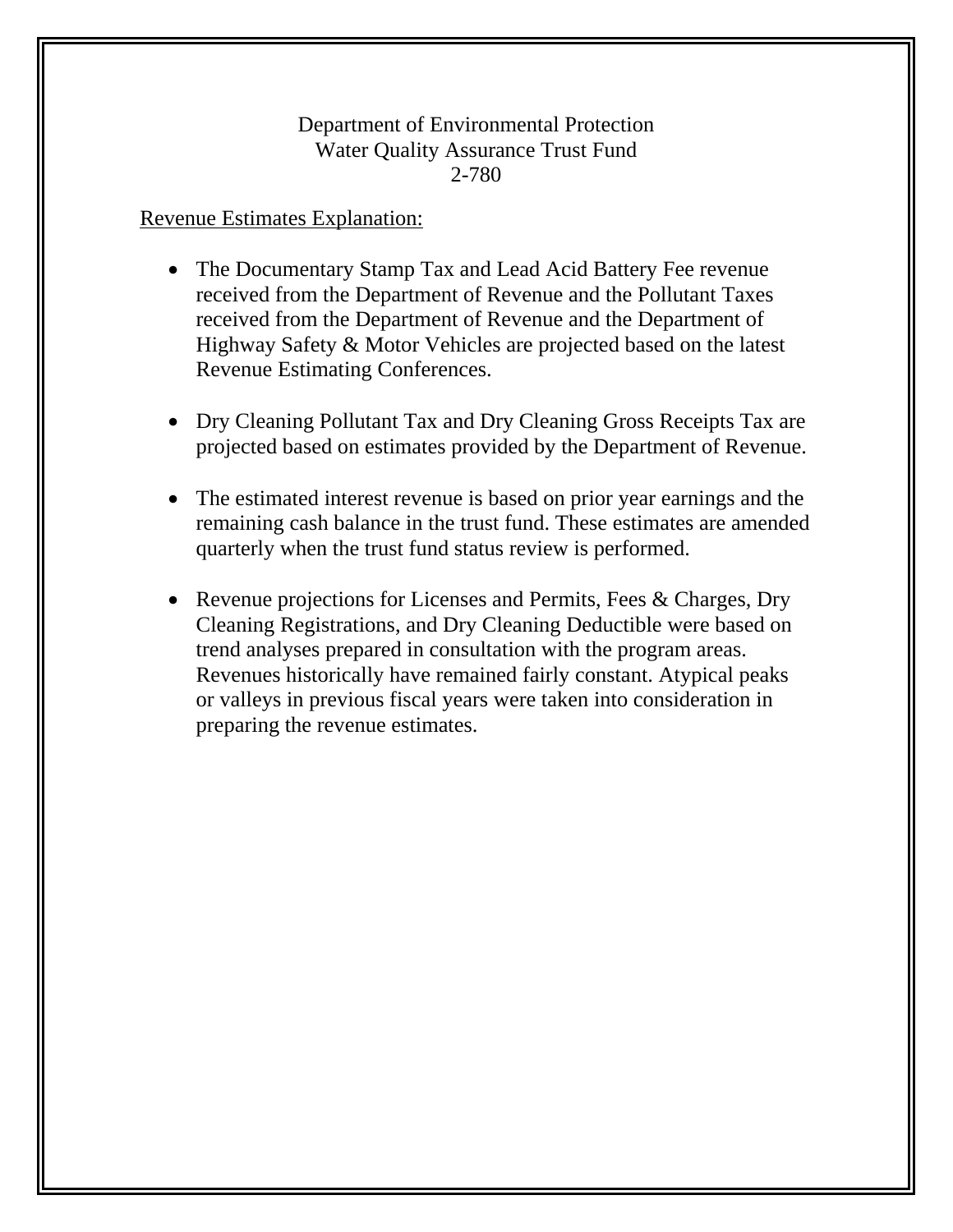Department of Environmental Protection Explanations for Adjustments in Schedule I Section III Water Quality Assurance Trust Fund 2-780

Some entries may be necessary to reconcile the Trust Fund Schedule I to the FLAIR system. The Schedule I is a budgeting tool developed on a year-toyear appropriations basis, whereas the entries in the FLAIR system are made on an accrual basis in accordance with Generally Accepted Accounting Principles.

- Adjustment to Line A (\$35,517,327): This adjustment is necessary to record approved certified/carry forward amounts for encumbrances as of the end of the previous fiscal year.
- Other Adjustment to Line A (\$742,124): This adjustment is necessary to record the impact to expenditures in the current year for long term contract advances made in prior years.
- Fixed Capital Outlay Reversions \$595: This records the impact of reversions of prior year fixed capital outlay appropriations that occurred on June 30, 2012. The reversion of funds means that appropriations previously made from the fund will not be expended, and the available fund balance must thus be increased by the amount of those reversions.
- Prior Year September Operating Reversions \$34,987: This records the impact of reversions of certified forward operating appropriations that occurred on September 30, 2011. The reversion of funds means that appropriations previously made from the trust fund will not be expended, and the available fund balance must thus be increased by the amount of those reversions.
- Current Year September Operating Reversions \$48,935: This records the impact of reversions of certified forward operating appropriations that occurred on September 30, 2012. The reversion of funds means that appropriations previously made from the trust fund will not be expended, and the available fund balance must thus be increased by the amount of those reversions.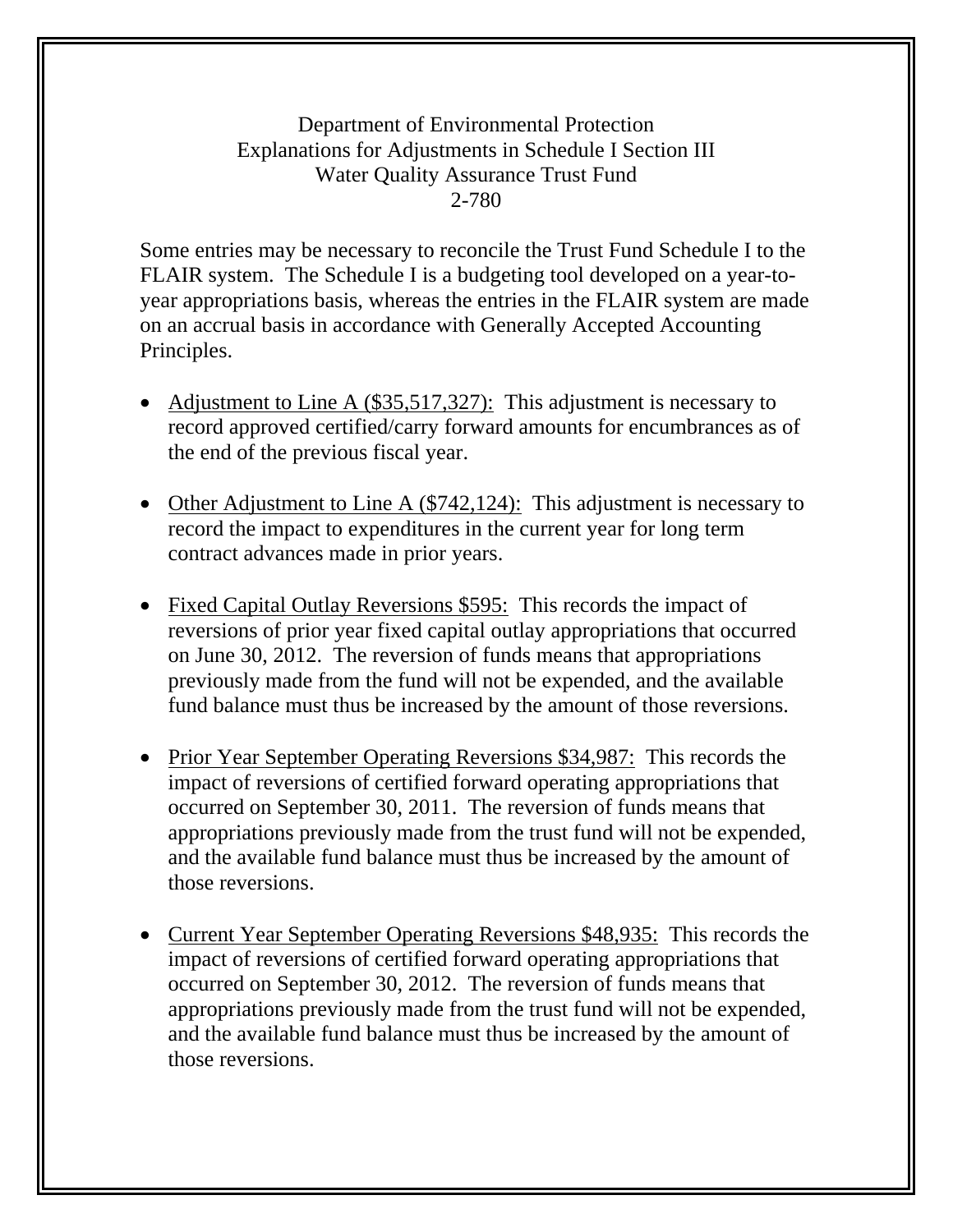• Statewide Financial Statement Adjustment \$1,898,088: This adjustment is necessary to record prior year financial statement adjustments to the beginning balance made by the Department of Financial Services (DFS).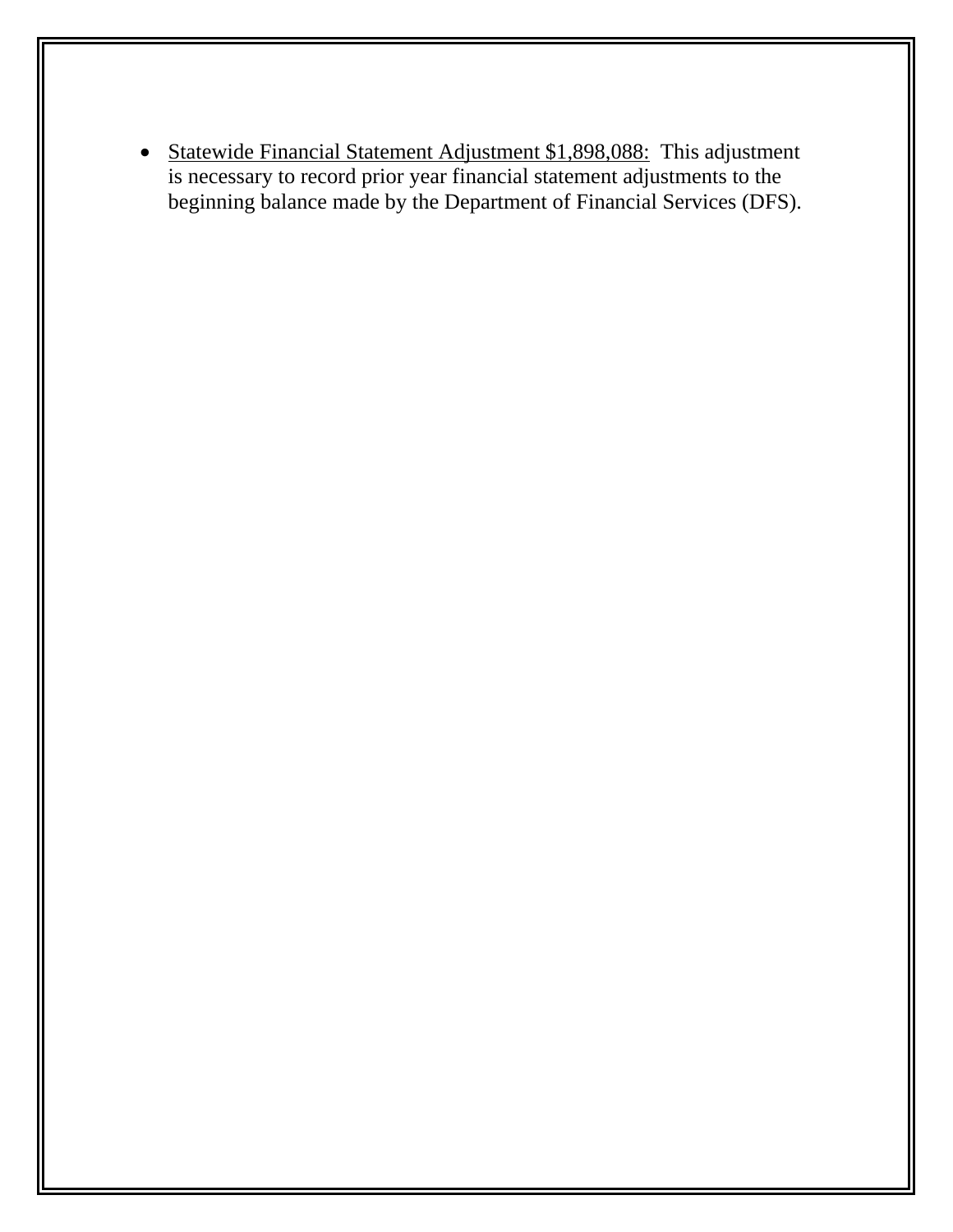#### **Executive Office of the GovernorInter-Agency Transfers Reported on Schedule I Agency Name Environmental Protection**

List all transfers totaling \$100,000 or more. Provide the applicable agency name and fund number, the categories used for both the transfer in and the transfer out, and the amount of the transfer for each of the fiscal years indicated, as well as the name of the person at the other agency who confirmed the amount of the transfer and the date of the confirmation. If transferred in/out to the General Revenue Fund, do not include on this form; however, on Schedule I be sure to include "To GR" or "From GR" in the description field.

| <b>Fund Name and Number:</b>                                                                          |                                                       | Water Quality Assurance Trust Fund - 2780 |                                 |                          |                                                       |                            |
|-------------------------------------------------------------------------------------------------------|-------------------------------------------------------|-------------------------------------------|---------------------------------|--------------------------|-------------------------------------------------------|----------------------------|
| <b>Transfers In</b><br>(Provide Agency and Fund Number Received From)                                 | <b>Transfer In</b><br>Revenue<br>Category             | Amount<br>FY 11-12 (A01)                  | <b>Amount</b><br>FY 12-13 (A02) | Amount<br>FY 13-14 (A03) | <b>Transfer Out</b><br><b>Expenditure</b><br>Category | <b>Confirmed By/Date</b>   |
| DOR - 730000-20-2-166001                                                                              | 001600                                                | 2,883,831.99                              | 3,200,000.00                    | 3,400,000.00             | 311019                                                | Joe Young 10/09/2012       |
| DOR - 730000-20-2-544001                                                                              | 001600                                                | 14,866,576.05                             | 15,047,700.00                   | 15,347,700.00            | 310356                                                | Joe Young 10/09/2012       |
| DOR - 730000-20-2-645002                                                                              | 001600                                                | 14,950,771.94                             | 15,380,000.00                   | 15,580,000.00            | 315047                                                | Joe Young 10/09/2012       |
| DACS - 420000-20-2-321001                                                                             | 001600                                                | 365,231.00                                | 472,869.00                      | 454,125.00               | 181131                                                | Thomas Poucher 10/10/2012  |
|                                                                                                       |                                                       |                                           |                                 |                          |                                                       |                            |
|                                                                                                       |                                                       |                                           |                                 |                          |                                                       |                            |
|                                                                                                       |                                                       |                                           |                                 |                          |                                                       |                            |
| <b>Transfers Out (Operating and Non-Operating)</b><br>(Provide Agency and Fund Number Transferred To) | <b>Transfer Out</b><br><b>Expenditure</b><br>Category |                                           |                                 |                          | <b>Transfer In</b><br>Revenue<br>Category             | <b>Confirmed By/Date</b>   |
| DOR - 730000-20-2-510021                                                                              | 103945                                                | 231,092.00                                | 231,092.00                      | 231,092.00               | 001500                                                | Joe Young 10/09/2012       |
| DOH - 640000-20-2-339060                                                                              | 315066                                                | 650,000.00                                | 650,000.00                      | 650,000.00               | 001500                                                | Veronica Bishop 10/10/2012 |
|                                                                                                       |                                                       |                                           |                                 |                          |                                                       |                            |
|                                                                                                       |                                                       |                                           |                                 |                          |                                                       |                            |
|                                                                                                       |                                                       |                                           |                                 |                          |                                                       |                            |
|                                                                                                       |                                                       |                                           |                                 |                          |                                                       |                            |
|                                                                                                       |                                                       |                                           |                                 |                          |                                                       |                            |

*Office of Policy and Budget - July 2012*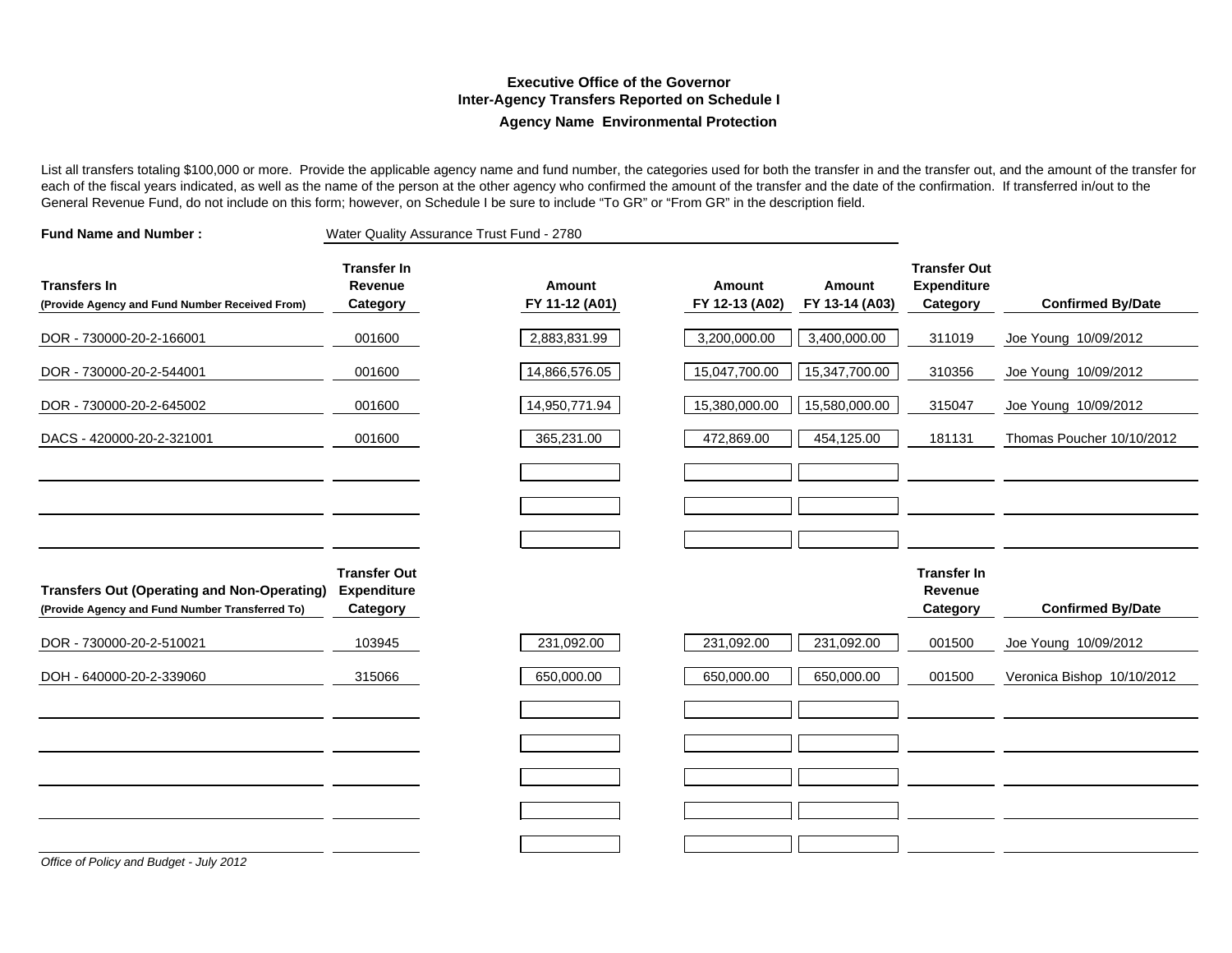|                                                                                                                                                                                                                                                                           |                                                                       |                                                | <b>SCHEDULE 1A: DETAIL OF FEES AND RELATED PROGRAM COSTS</b>                   |                |  |
|---------------------------------------------------------------------------------------------------------------------------------------------------------------------------------------------------------------------------------------------------------------------------|-----------------------------------------------------------------------|------------------------------------------------|--------------------------------------------------------------------------------|----------------|--|
| Department:<br>Program:                                                                                                                                                                                                                                                   | <b>Environmental Protection</b><br>Water Quality Assurance Trust Fund |                                                | <b>Budget Period: 2013-14</b>                                                  |                |  |
| Fund:                                                                                                                                                                                                                                                                     |                                                                       |                                                |                                                                                |                |  |
| <b>Specific Authority:</b>                                                                                                                                                                                                                                                | Chapter 2004-111, Laws of Florida                                     |                                                |                                                                                |                |  |
| <b>Purpose of Fees Collected:</b><br>Fees are collected to provide dedicated funding for the monitoring and<br>maintenance for the cleanup and restoration of potable water of any site<br>involving spills, discharges, or escapes of pollutants or hazardous substances |                                                                       |                                                |                                                                                |                |  |
|                                                                                                                                                                                                                                                                           |                                                                       |                                                |                                                                                |                |  |
|                                                                                                                                                                                                                                                                           |                                                                       |                                                | which occur as a result of procedures taken by private and governmental        |                |  |
|                                                                                                                                                                                                                                                                           |                                                                       |                                                | entities involving the storage, transportation, and disposal of such products. |                |  |
| Type of Fee or Program: (Check ONE Box and answer questions as indicated.)                                                                                                                                                                                                |                                                                       |                                                |                                                                                |                |  |
| Regulatory services or oversight to businesses or professions. (Complete Sections I, II, and III and attach                                                                                                                                                               |                                                                       |                                                |                                                                                |                |  |
| <b>Examination of Regulatory Fees Form - Part I and II.)</b><br>Non-regulatory fees authorized to cover full cost of conducting a specific program or service. (Complete                                                                                                  |                                                                       |                                                |                                                                                |                |  |
| Sections I, II, and III only.)                                                                                                                                                                                                                                            |                                                                       |                                                |                                                                                |                |  |
|                                                                                                                                                                                                                                                                           |                                                                       |                                                |                                                                                |                |  |
| <b>SECTION I - FEE COLLECTION</b>                                                                                                                                                                                                                                         |                                                                       | <b>ACTUAL</b>                                  | <b>ESTIMATED</b>                                                               | <b>REQUEST</b> |  |
|                                                                                                                                                                                                                                                                           |                                                                       | FY 2011-12                                     | FY 2012-13                                                                     | FY 2013-14     |  |
| Receipts:<br>Fees and Charges                                                                                                                                                                                                                                             |                                                                       | 280,816                                        | 250,000                                                                        | 250,000        |  |
| Licenses and Permits                                                                                                                                                                                                                                                      |                                                                       | 282,364                                        |                                                                                |                |  |
|                                                                                                                                                                                                                                                                           |                                                                       |                                                | 875,000                                                                        | 325,000        |  |
|                                                                                                                                                                                                                                                                           |                                                                       |                                                |                                                                                |                |  |
|                                                                                                                                                                                                                                                                           |                                                                       |                                                |                                                                                |                |  |
| Total Fee Collection to Line (A) - Section III                                                                                                                                                                                                                            |                                                                       | 563,180                                        | 1,125,000                                                                      | 575,000        |  |
| <b>SECTION II - FULL COSTS</b>                                                                                                                                                                                                                                            |                                                                       |                                                |                                                                                |                |  |
| Direct Costs:                                                                                                                                                                                                                                                             |                                                                       |                                                |                                                                                |                |  |
| Salaries and Benefits                                                                                                                                                                                                                                                     |                                                                       | 10,811,811                                     | 11,249,429                                                                     | 11,215,070     |  |
| <b>Other Personal Services</b>                                                                                                                                                                                                                                            |                                                                       | 290,506                                        | 330,326                                                                        | 610,326        |  |
| Expenses                                                                                                                                                                                                                                                                  |                                                                       | 1,181,624                                      | 1,460,896                                                                      | 1,465,154      |  |
| <b>Operating Capital Outlay</b>                                                                                                                                                                                                                                           |                                                                       | 18,898                                         | 30,861                                                                         | 30,861         |  |
| <b>Other Operating Costs</b>                                                                                                                                                                                                                                              |                                                                       | 7,608,295                                      | 8,267,259                                                                      | 8,133,129      |  |
|                                                                                                                                                                                                                                                                           |                                                                       |                                                |                                                                                |                |  |
| Indirect Costs Charged to Trust Fund                                                                                                                                                                                                                                      |                                                                       | 4,844,713                                      | 3,855,423                                                                      | 2,111,845      |  |
| <b>Total Full Costs to Line (B) - Section III</b>                                                                                                                                                                                                                         |                                                                       | 24,755,848                                     | 25,194,194                                                                     | 23,566,385     |  |
| Basis Used:                                                                                                                                                                                                                                                               |                                                                       |                                                | Indirect costs are a prorated share of transfers to support the Administrative |                |  |
|                                                                                                                                                                                                                                                                           |                                                                       |                                                | Trust Fund, Environmental Lab Trust Fund, Working Capital Trust Fund,          |                |  |
|                                                                                                                                                                                                                                                                           |                                                                       | General Revenue and assessment on investments. |                                                                                |                |  |
| <b>SECTION III - SUMMARY</b>                                                                                                                                                                                                                                              |                                                                       |                                                |                                                                                |                |  |
| <b>TOTAL SECTION I</b>                                                                                                                                                                                                                                                    | (A)                                                                   | 563,180                                        | 1,125,000                                                                      | 575,000        |  |
| TOTAL SECTION II                                                                                                                                                                                                                                                          | (B)                                                                   | 24,755,848                                     | 25,194,194                                                                     | 23,566,385     |  |
| <b>TOTAL - Surplus/Deficit</b>                                                                                                                                                                                                                                            | (C)                                                                   | (24, 192, 668)                                 | (24,069,194)                                                                   | (22, 991, 385) |  |
| <b>EXPLANATION of LINE C:</b><br>Transfers from other agencies and trust funds supplement the fees.                                                                                                                                                                       |                                                                       |                                                |                                                                                |                |  |
|                                                                                                                                                                                                                                                                           |                                                                       |                                                |                                                                                |                |  |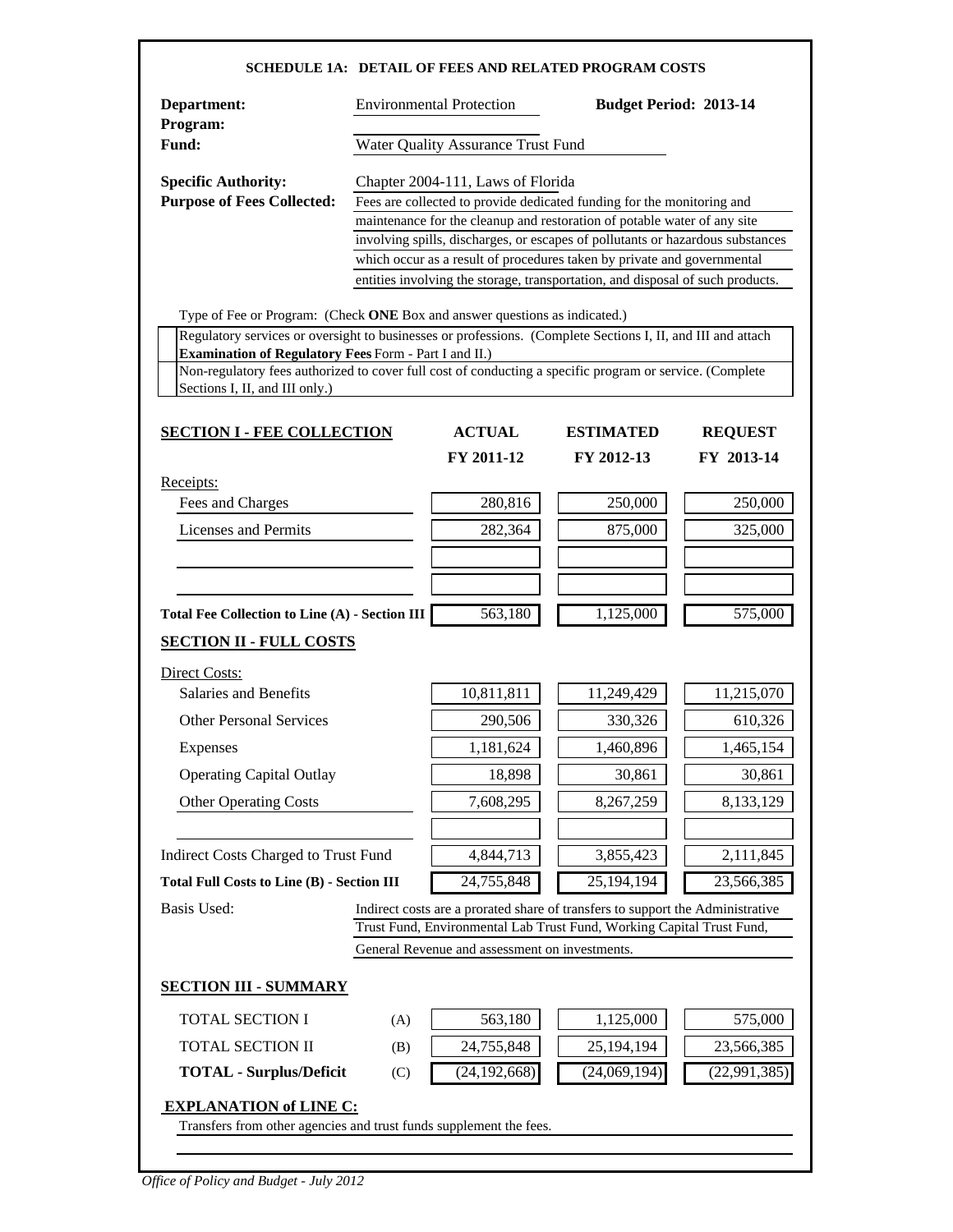# **SCHEDULE IC: RECONCILIATION OF UNRESERVED FUND BALANCE**

| <b>Department Title:</b>                     | <b>Budget Period: 2013 - 2014</b>                                                  |                               |                                   |  |  |
|----------------------------------------------|------------------------------------------------------------------------------------|-------------------------------|-----------------------------------|--|--|
| <b>Trust Fund Title:</b>                     | Department of Environmental Protection                                             |                               |                                   |  |  |
| <b>Budget Entity:</b>                        | <b>Water Quality Assurance Trust Fund</b><br>Program: Waste Management 37 45 00 00 |                               |                                   |  |  |
| <b>LAS/PBS Fund Number:</b>                  | 2-780                                                                              |                               |                                   |  |  |
|                                              |                                                                                    |                               |                                   |  |  |
|                                              | <b>Balance as of</b><br>6/30/2012                                                  | $SWFS*$<br><b>Adjustments</b> | <b>Adjusted</b><br><b>Balance</b> |  |  |
| Chief Financial Officer's (CFO) Cash Balance | 144,831.30(A)                                                                      |                               | 144,831.30                        |  |  |
| ADD: Other Cash (See Instructions)           | 150.00(B)                                                                          |                               | 150.00                            |  |  |
| ADD: Investments                             | 31,233,448.67 (C)                                                                  |                               | 31,233,448.67                     |  |  |
| ADD: Outstanding Accounts Receivable         | 2,931,047.40 (D)                                                                   |                               | 2,931,047.40                      |  |  |
| ADD:                                         | (E)                                                                                |                               |                                   |  |  |
| <b>Total Cash plus Accounts Receivable</b>   | 34,309,477.37 (F)                                                                  |                               | 34,309,477.37                     |  |  |
| LESS Allowances for Uncollectibles           | $333,126.61$ (G)                                                                   |                               | 333,126.61                        |  |  |
| LESS Approved "A" Certified Forwards         | 883,306.93 (H)                                                                     |                               | 883,306.93                        |  |  |
| Approved "B" Certified Forwards              | (H)                                                                                |                               |                                   |  |  |
| Approved "FCO" Certified Forwards            | $28,437,113.58$ (H)                                                                |                               | 28,437,113.58                     |  |  |
| LESS: Other Accounts Payable (Nonoperating)  | $29,791.30$ (I)                                                                    |                               | 29,791.30                         |  |  |
|                                              | (J)                                                                                |                               |                                   |  |  |
| <b>Unreserved Fund Balance, 07/01/12</b>     | $4,626,138.95$ <sub>(K)</sub>                                                      |                               | $4,626,138.95$ **                 |  |  |

**Notes:**

**\*SWFS = Statewide Financial Statement** 

**\*\* This amount should agree with Line I, Section IV of the Schedule I for the most recent completed fiscal year and Line A for the following year.**

*Office of Policy and Budget - July 2012*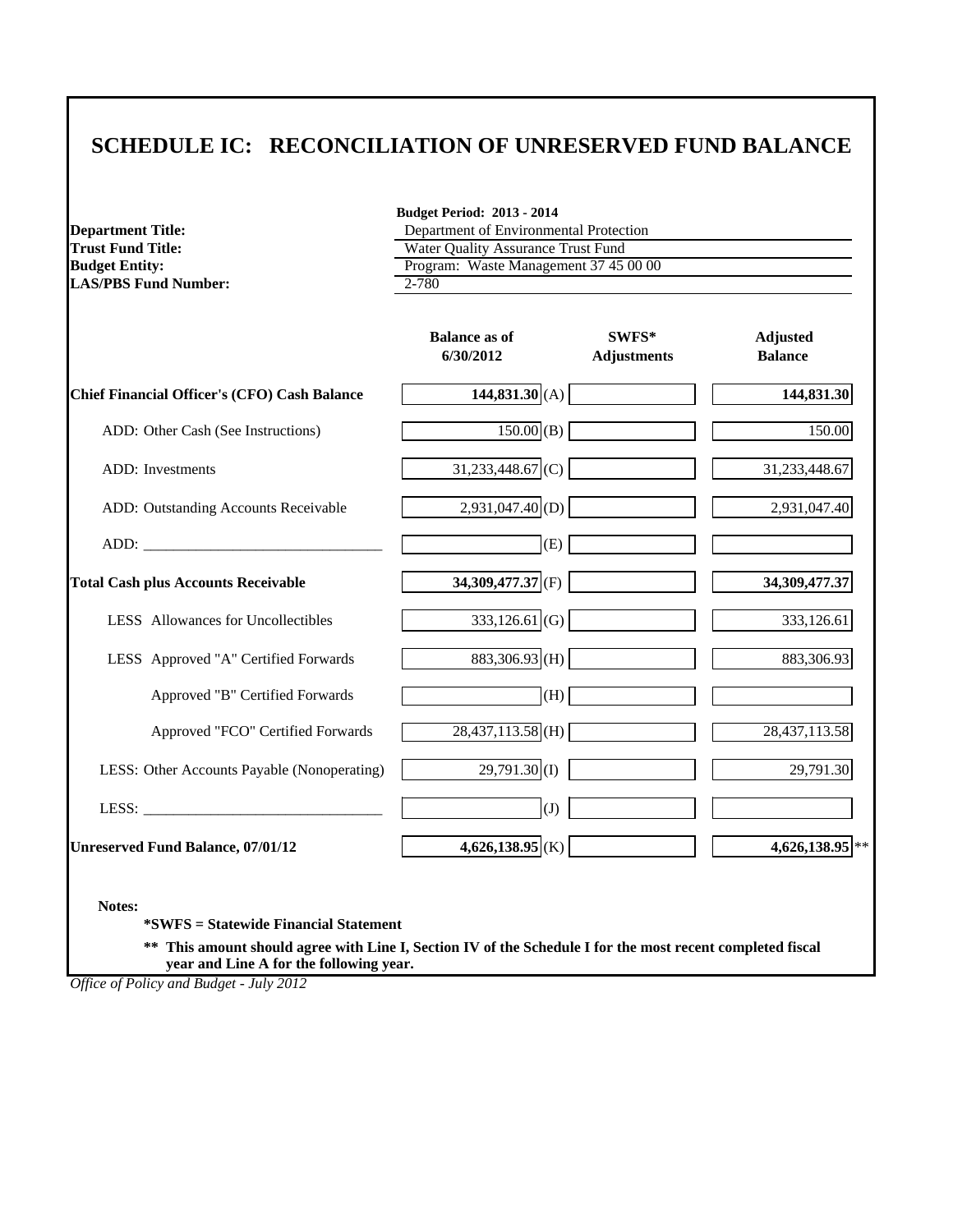# **RECONCILIATION: BEGINNING TRIAL BALANCE TO SCHEDULE I and IC**

|                                               | <b>Budget Period: 2013 - 2014</b>                                    |                                 |  |  |
|-----------------------------------------------|----------------------------------------------------------------------|---------------------------------|--|--|
| <b>Department Title:</b>                      | Department of Environmental Protection                               |                                 |  |  |
| <b>Trust Fund Title:</b>                      | <b>Water Quality Assurance Trust Fund</b>                            |                                 |  |  |
| <b>LAS/PBS Fund Number:</b>                   | $2 - 780$                                                            |                                 |  |  |
| <b>BEGINNING TRIAL BALANCE:</b>               |                                                                      |                                 |  |  |
|                                               | <b>Total Fund Balance Per FLAIR Trial Balance, 07/01/12</b>          |                                 |  |  |
|                                               | Total all GLC's 5XXXX for governmental funds;                        | $(31,843,140.82)$ (A)           |  |  |
|                                               | GLC 539XX for proprietary and fiduciary funds                        |                                 |  |  |
|                                               | <b>Subtract Nonspendable Fund Balance (GLC 56XXX)</b>                | 136,873.89<br>(B)               |  |  |
|                                               | <b>Add/Subtract Statewide Financial Statement (SWFS)Adjustments:</b> |                                 |  |  |
|                                               | SWFS Adjustment # and Description                                    | (C)                             |  |  |
|                                               | SWFS Adjustment # and Description                                    | (C)                             |  |  |
|                                               | <b>Add/Subtract Other Adjustment(s):</b>                             |                                 |  |  |
|                                               | Approved "B" Carry Forward (Encumbrances) per LAS/PBS                | (D)                             |  |  |
|                                               | Approved "C" Carry Forward Total (FCO) per LAS/PBS                   | 27,080,127.98<br>(D)            |  |  |
|                                               | A/P not C/F-Operating Categories                                     | (D)                             |  |  |
|                                               |                                                                      | (D)                             |  |  |
|                                               |                                                                      | (D)                             |  |  |
|                                               |                                                                      | (D)                             |  |  |
| ADJUSTED BEGINNING TRIAL BALANCE:             |                                                                      | $(4,626,138.95)$ <sub>(E)</sub> |  |  |
| UNRESERVED FUND BALANCE, SCHEDULE IC (Line I) |                                                                      | $4,626,138.95$ (F)              |  |  |
| <b>DIFFERENCE:</b>                            |                                                                      | 0.00<br>$(G)*$                  |  |  |
| *SHOULD EQUAL ZERO.                           |                                                                      |                                 |  |  |
|                                               |                                                                      |                                 |  |  |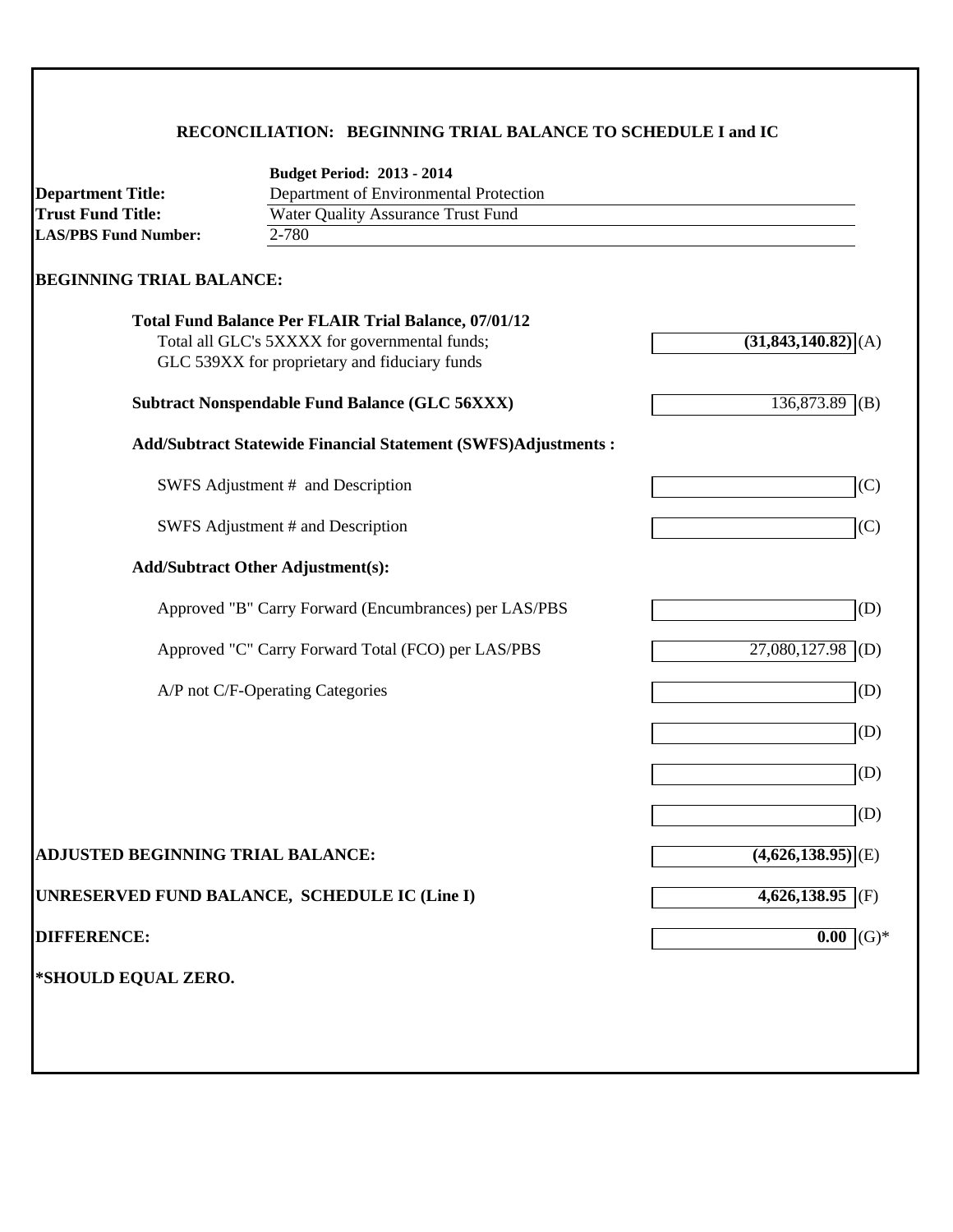### **DEPARTMENT OF ENVIRONMENTAL PROTECTION WORKING CAPITAL TRUST FUND (60-2-792010) 5% TRUST FUND RESERVE NARRATIVE FOR FY2013-2014 LBR**

THIS FUND IS EXEMPT FROM THE 5 PERCENT TRUST FUND RESERVE REQUIREMENT AS IT IS AN INTERNAL SERVICE FUND ESTABLISHED FOR THE MANAGEMENT OF INFORMATION TECHNOLOGY AND ITS' REVENUE SOURCES ARE CHARGES AND ASSESSMENTS TO OTHER ENTITIES WITHIN THE DEPARTMENT.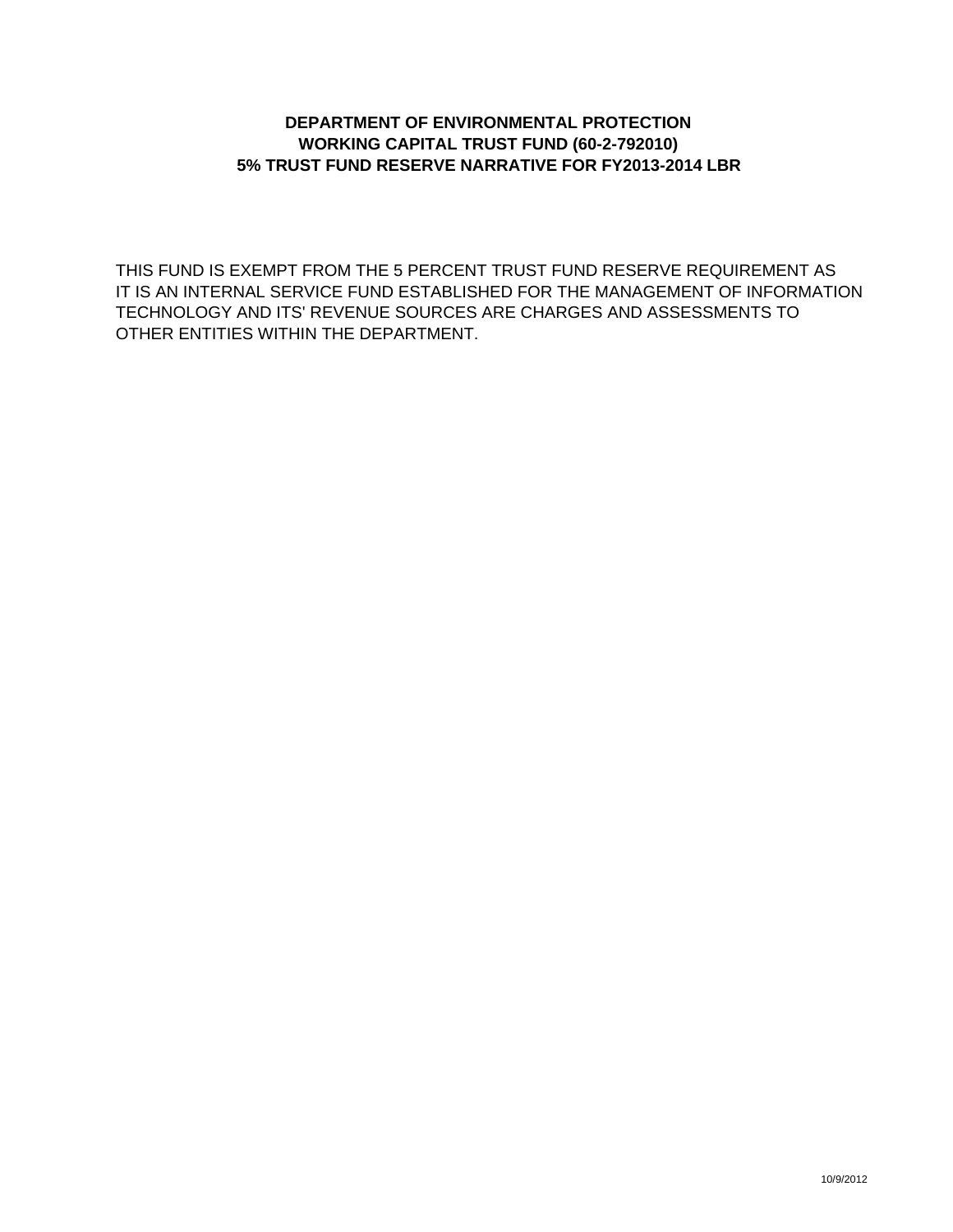## Department of Environmental Protection Working Capital Trust Fund 2-792

Revenue Estimates Explanation:

- The estimates for intra-agency transfers are based on the Working Capital Trust Fund Cost Allocation Plan, which is based on the cash required to support the appropriations.
- The estimated interest revenue is based on prior year earnings and the remaining cash balance in the trust fund. These estimates are amended quarterly when the trust fund status review is performed.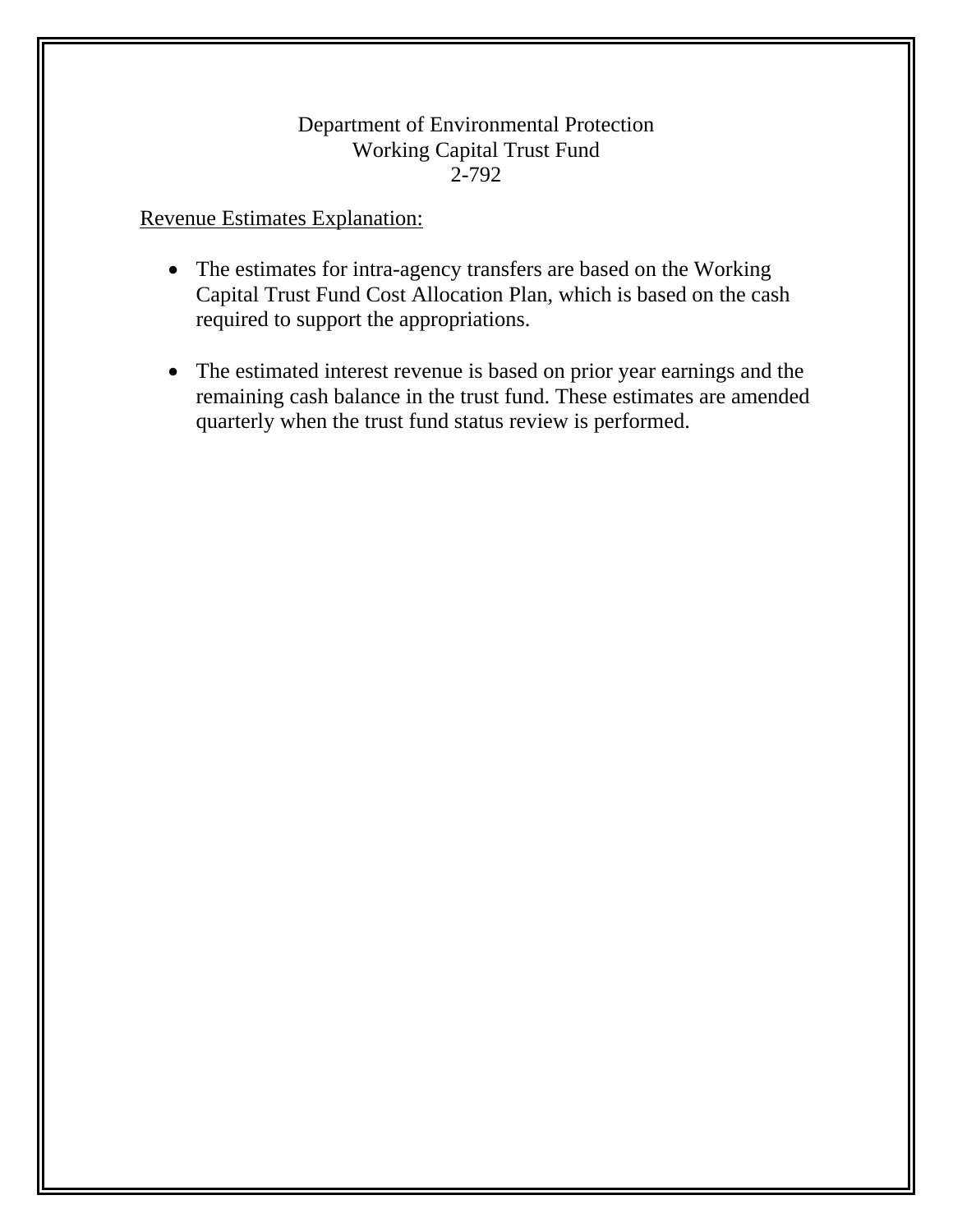Department of Environmental Protection Explanations for Adjustments in Schedule I Section III Working Capital Trust Fund 2-792

Some entries may be necessary to reconcile the Trust Fund Schedule I to the FLAIR system. The Schedule I is a budgeting tool developed on a year-toyear appropriations basis, whereas entries in the FLAIR system are made on an accrual basis in accordance with Generally Accepted Accounting Principles.

- Current Year September Operating Reversions \$95,731: This records the impact of reversions of certified forward operating appropriations that occurred on September 30, 2012. The reversion of funds means that appropriations previously made from the trust fund will not be expended, and the available fund balance must thus be increased by the amount of those reversions.
- Adjustment to Line A Compensated Absences \$139,121: This adjustment to the beginning balance is necessary to record the impact of the current compensated absences liablitily.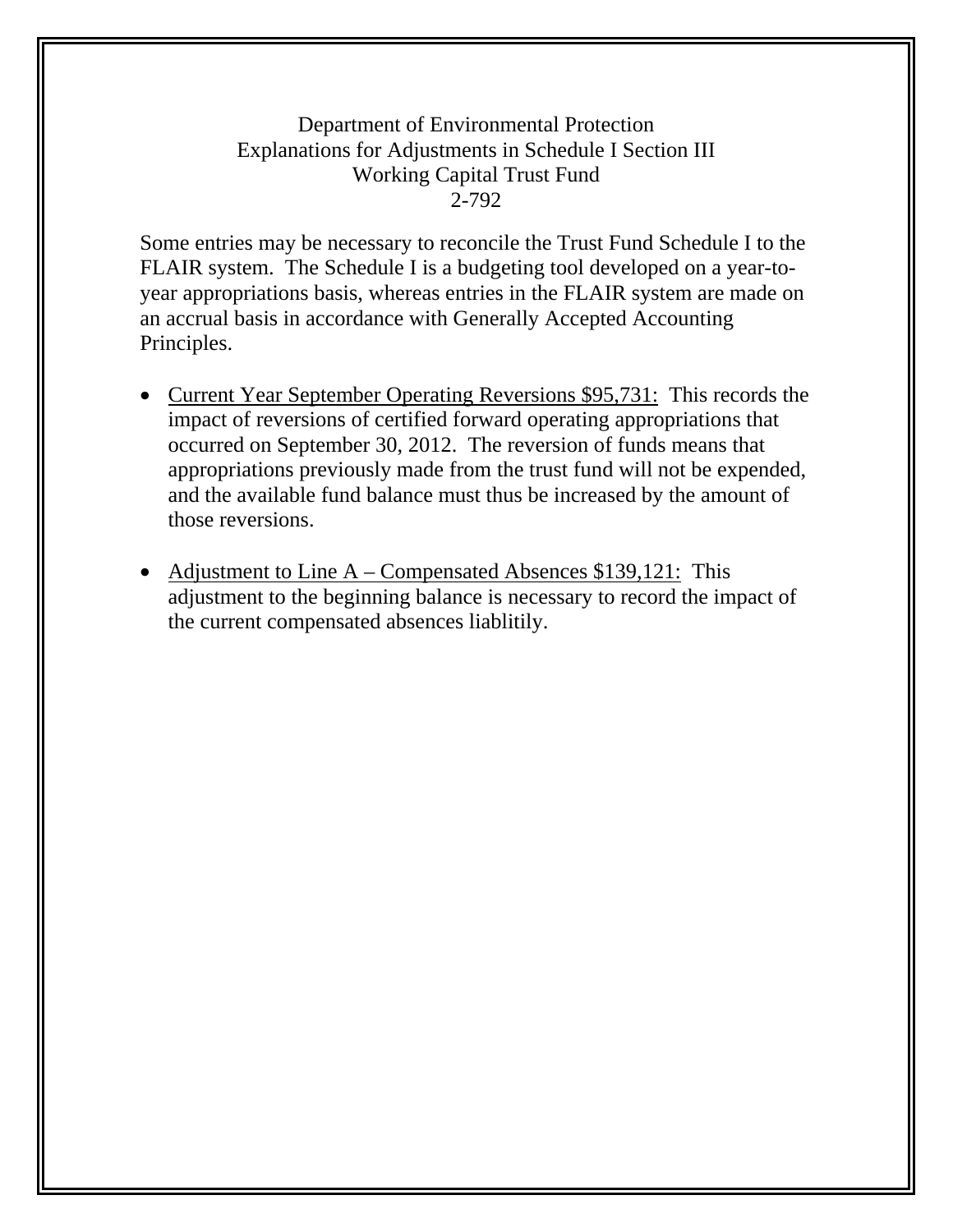# **Computation of Cost Allocation for Information Technology Services**

The information technology (IT) costs funded by the Working Capital Trust Fund are distributed across agency programs. These costs are allocated based on the projected level of agency-wide IT services and products that will be provided to each budget entity by the Office of Technology and Information Services (OTIS). This includes services such as Computer Operations, Network Operations, Desktop Support, Geographic Information Systems, and Application Development.

There is one exception to the allocation methodology described above – the cost of IT services utilized by the Executive Direction and Support Services Budget Entity in the Administrative Services Program. This budget entity is funded primarily from the Administrative Trust Fund and the General Revenue fund, and thus lacks a source of funding that can be utilized to support the Working Capital Trust Fund. As a result, other agency revenue streams must be relied on to subsidize the cost of services provided to the Executive Direction and Support Services Budget Entity. This is accomplished by allocating these costs to all other programs based on each program's proportionate share of total agency FTEs.

Once each program's total IT costs have been calculated, the available funding sources in each program are evaluated to determine which funds will support the Working Capital Trust Fund. In determining the most appropriate funding source for a given program, the Department considers a number of factors including statutory and other guidelines governing the uses of certain funds, and projections of available fund balances.

The actual calculation of the allocation is shown on the attached allocation worksheet. Total appropriations in the Working Capital Trust Fund are adjusted upward for any additional non-operating costs that must be paid from the fund, and downward to reflect other revenue sources coming into the fund such as interest earnings. The resulting figure is the total Working Capital Trust Fund amount that is allocated to all agency programs. For the Department of Environmental Protection, the Working Capital Trust Fund is the sole funding source for the Technology and Information Services Budget Entity.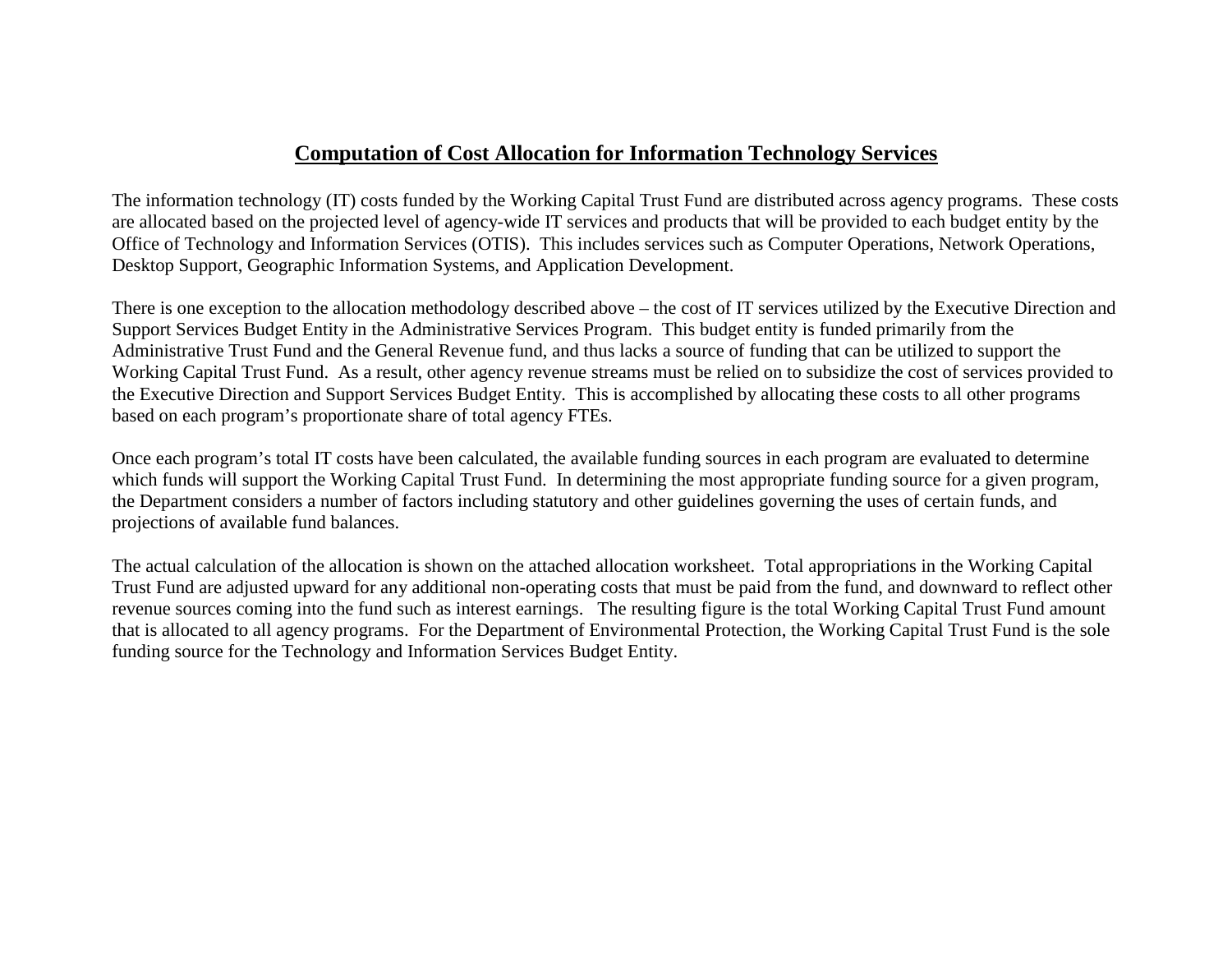# **SCHEDULE IC: RECONCILIATION OF UNRESERVED FUND BALANCE**

| <b>Department Title:</b>                            | <b>Budget Period: 2013 - 2014</b><br>Department of Environmental Protection |                             |                                   |  |
|-----------------------------------------------------|-----------------------------------------------------------------------------|-----------------------------|-----------------------------------|--|
| <b>Trust Fund Title:</b>                            | <b>Working Capital Trust Fund</b>                                           |                             |                                   |  |
| <b>Budget Entity:</b>                               | Program: Executive Direction & Support Services - 37 01 00 00               |                             |                                   |  |
| <b>LAS/PBS Fund Number:</b>                         | 2-792                                                                       |                             |                                   |  |
|                                                     | <b>Balance as of</b><br>6/30/2012                                           | SWFS*<br><b>Adjustments</b> | <b>Adjusted</b><br><b>Balance</b> |  |
| <b>Chief Financial Officer's (CFO) Cash Balance</b> | $2,380.62$ (A)                                                              |                             | 2,380.62                          |  |
| ADD: Other Cash (See Instructions)                  | (B)                                                                         |                             |                                   |  |
| ADD: Investments                                    | $1,571,723.25$ <sub>(C)</sub>                                               |                             | 1,571,723.25                      |  |
| ADD: Outstanding Accounts Receivable                | $1,509.33$ (D)                                                              |                             | 1,509.33                          |  |
|                                                     | (E)                                                                         |                             |                                   |  |
| <b>Total Cash plus Accounts Receivable</b>          | $1,575,613.20$ <sub>(F)</sub>                                               |                             | 1,575,613.20                      |  |
| LESS Allowances for Uncollectibles                  | (G)                                                                         |                             |                                   |  |
| LESS Approved "A" Certified Forwards                | 692,088.69 (H)                                                              |                             | 692,088.69                        |  |
| Approved "B" Certified Forwards                     | $29,065.75$ (H)                                                             |                             | 29,065.75                         |  |
| Approved "FCO" Certified Forwards                   | (H)                                                                         |                             |                                   |  |
| LESS: Other Accounts Payable (Nonoperating)         | $435.13$ (I)                                                                |                             | 435.13                            |  |
|                                                     | (J)                                                                         |                             |                                   |  |
| <b>Unreserved Fund Balance, 07/01/12</b>            | 854,023.63 (K)                                                              |                             | 854,023.63                        |  |

**\*SWFS = Statewide Financial Statement** 

**\*\* This amount should agree with Line I, Section IV of the Schedule I for the most recent completed fiscal year and Line A for the following year.**

*Office of Policy and Budget - July 2012*